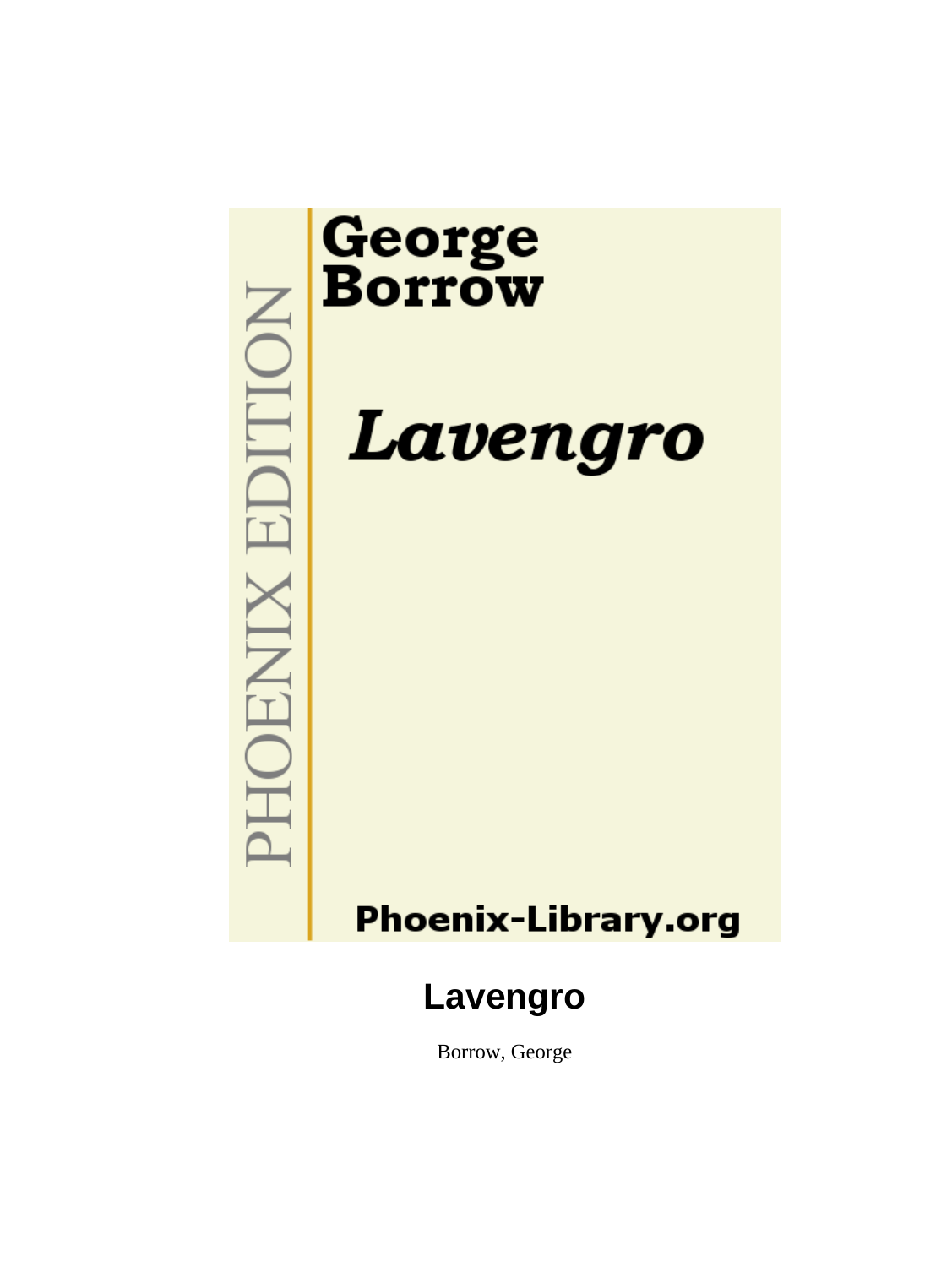[Table of Content](#page-494-0) [About Phoenix−Edition](#page-499-0) **[Copyright](#page-500-0)**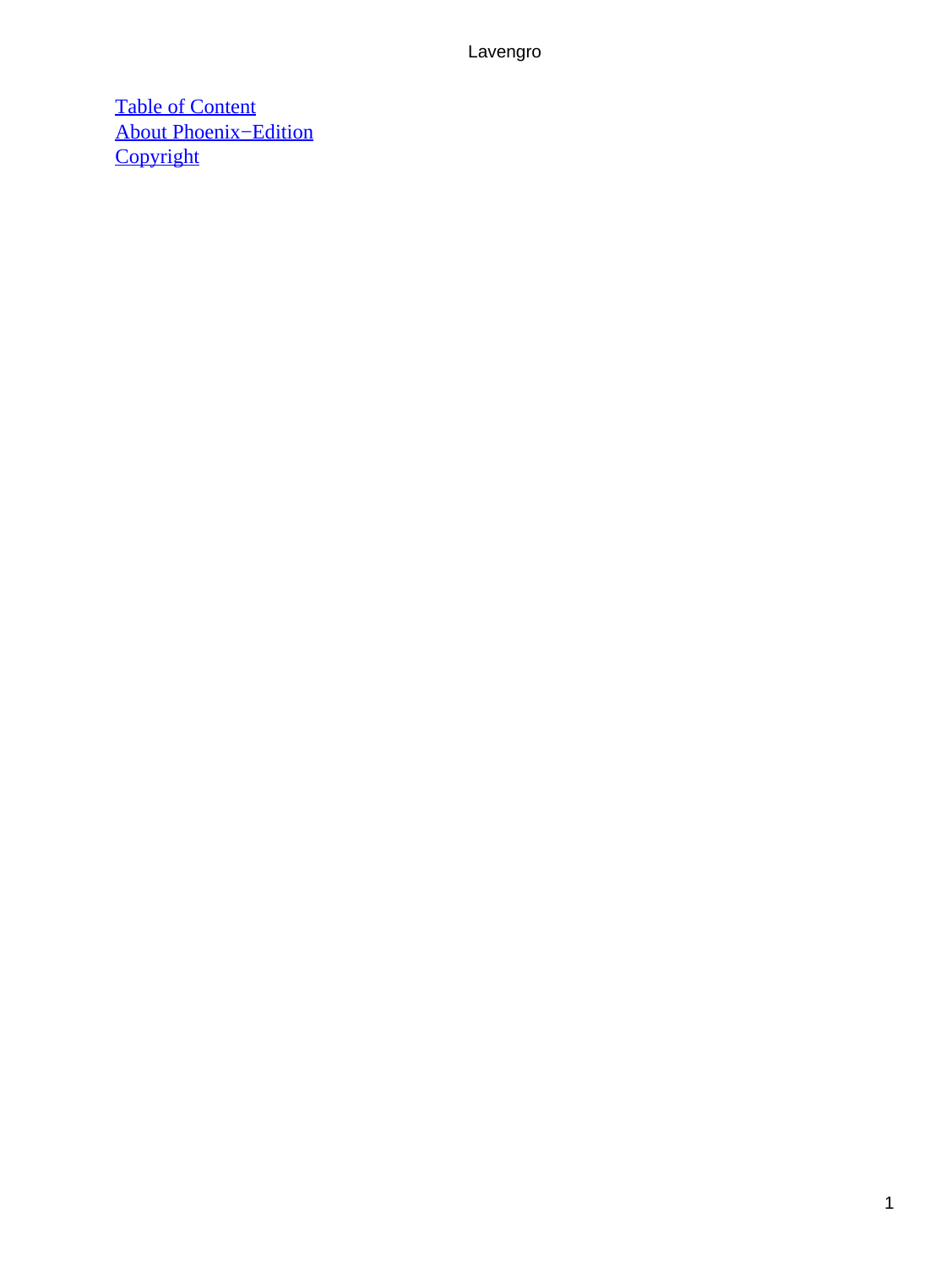## *L*AVENGRO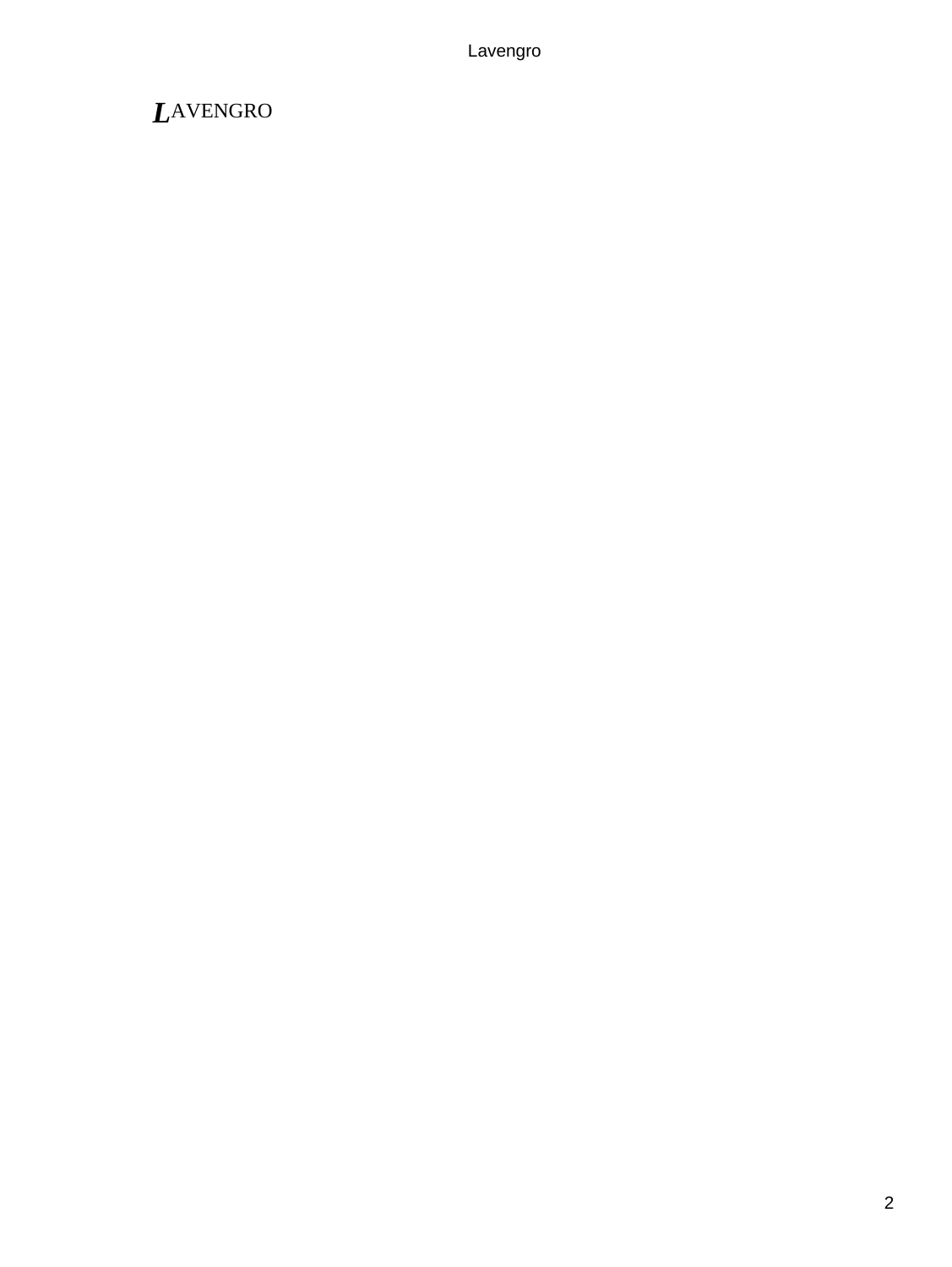### **[PREFACE](#page-494-0)**

*I*N the following pages I have endeavoured to describe a dream, partly of study, partly of adventure, in which will be found copious notices of books, and many descriptions of life and manners, some in a very unusual form.

The scenes of action lie in the British Islands; – pray be not displeased, gentle reader, if perchance thou hast imagined that I was about to conduct thee to distant lands, and didst promise thyself much instruction and entertainment from what I might tell thee of them. I do assure thee that thou hast no reason to be displeased, inasmuch as there are no countries in the world less known by the British than these selfsame British Islands, or where more strange things are every day occurring, whether in road or street, house or dingle.

 The time embraces nearly the first quarter of the present century: this information again may, perhaps, be anything but agreeable to thee; it is a long time to revert to, but fret not thyself, many matters which at present much occupy the public mind originated in some degree towards the latter end of that period, and some of them will be treated of.

 The principal actors in this dream, or drama, are, as you will have gathered from the title−page, a Scholar, a Gypsy, and a Priest. Should you imagine that these three form one, permit me to assure you that you are very much mistaken. Should there be something of the Gypsy manifest in the Scholar, there is certainly nothing of the Priest. With respect to the Gypsy − decidedly the most entertaining character of the three − there is certainly nothing of the Scholar or the Priest in him; and as for the Priest, though there may be something in him both of scholarship and gypsyism, neither the Scholar nor the Gypsy would feel at all flattered by being confounded with him.

 Many characters which may be called subordinate will be found, and it is probable that some of these characters will afford much more interest to the reader than those styled the principal. The favourites with the writer are a brave old soldier and his helpmate, an ancient gentlewoman who sold apples, and a strange kind of wandering man and his wife.

 Amongst the many things attempted in this book is the encouragement of charity, and free and genial manners, and the exposure of humbug, of which there are various kinds, but of which the most perfidious, the most debasing, and the most cruel, is the humbug of the Priest.

 Yet let no one think that irreligion is advocated in this book. With respect to religious tenets I wish to observe that I am a member of the Church of England, into whose communion I was baptized, and to which my forefathers belonged. Its being the religion in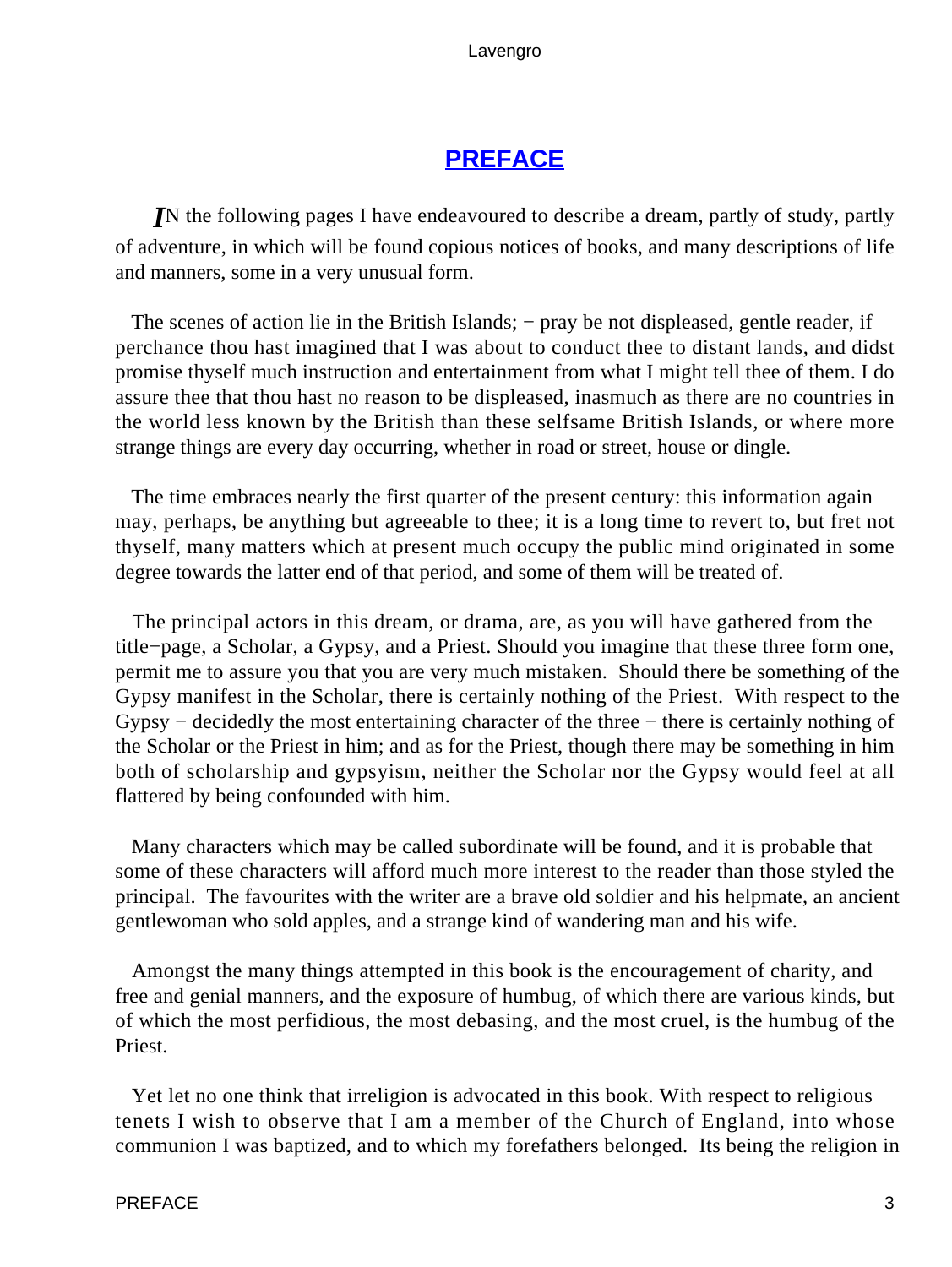which I was baptized, and of my forefathers, would be a strong inducement to me to cling to it; for I do not happen to be one of those choice spirits 'who turn from their banner when the battle bears strongly against it, and go over to the enemy,' and who receive at first a hug and a 'viva,' and in the sequel contempt and spittle in the face; but my chief reason for belonging to it is, because, of all churches calling themselves Christian ones, I believe there is none so good, so well founded upon Scripture, or whose ministers are, upon the whole, so exemplary in their lives and conversation, so well read in the book from which they preach, or so versed in general learning, so useful in their immediate neighbourhoods, or so unwilling to persecute people of other denominations for matters of doctrine.

 In the communion of this Church, and with the religious consolation of its ministers, I wish and hope to live and die, and in its and their defence will at all times be ready, if required, to speak, though humbly, and to fight, though feebly, against enemies, whether carnal or spiritual.

 And is there no priestcraft in the Church of England? There is certainly, or rather there was, a modicum of priestcraft in the Church of England, but I have generally found that those who are most vehement against the Church of England are chiefly dissatisfied with her because there is only a modicum of that article in her − were she stuffed to the very cupola with it, like a certain other Church, they would have much less to say against the Church of England.

 By the other Church, I mean Rome. Its system was once prevalent in England, and, during the period that it prevailed there, was more prolific of debasement and crime than all other causes united. The people and the government at last becoming enlightened by means of the Scripture spurned it from the island with disgust and horror, the land instantly after its disappearance becoming a fair field, in which arts, sciences, and all the amiable virtues flourished, instead of being a pestilent marsh where swine−like ignorance wallowed, and artful hypocrites, like so many Wills−o'−the−wisp, played antic gambols about, around, and above debased humanity.

 But Popery still wished to play her old part, to regain her lost dominion, to reconvert the smiling land into the pestilential morass, where she could play again her old antics. From the period of the Reformation in England up to the present time, she has kept her emissaries here, individuals contemptible in intellect, it is true, but cat−like and gliding, who, at her bidding, have endeavoured, as much as in their power has lain, to damp and stifle every genial, honest, loyal, and independent thought, and to reduce minds to such a state of dotage as would enable their old Popish mother to do what she pleased with them.

 And in every country, however enlightened, there are always minds inclined to grovelling superstition − minds fond of eating dust and swallowing clay − minds never at rest, save when prostrate before some fellow in a surplice; and these Popish emissaries found always some weak enough to bow down before them, astounded by their dreadful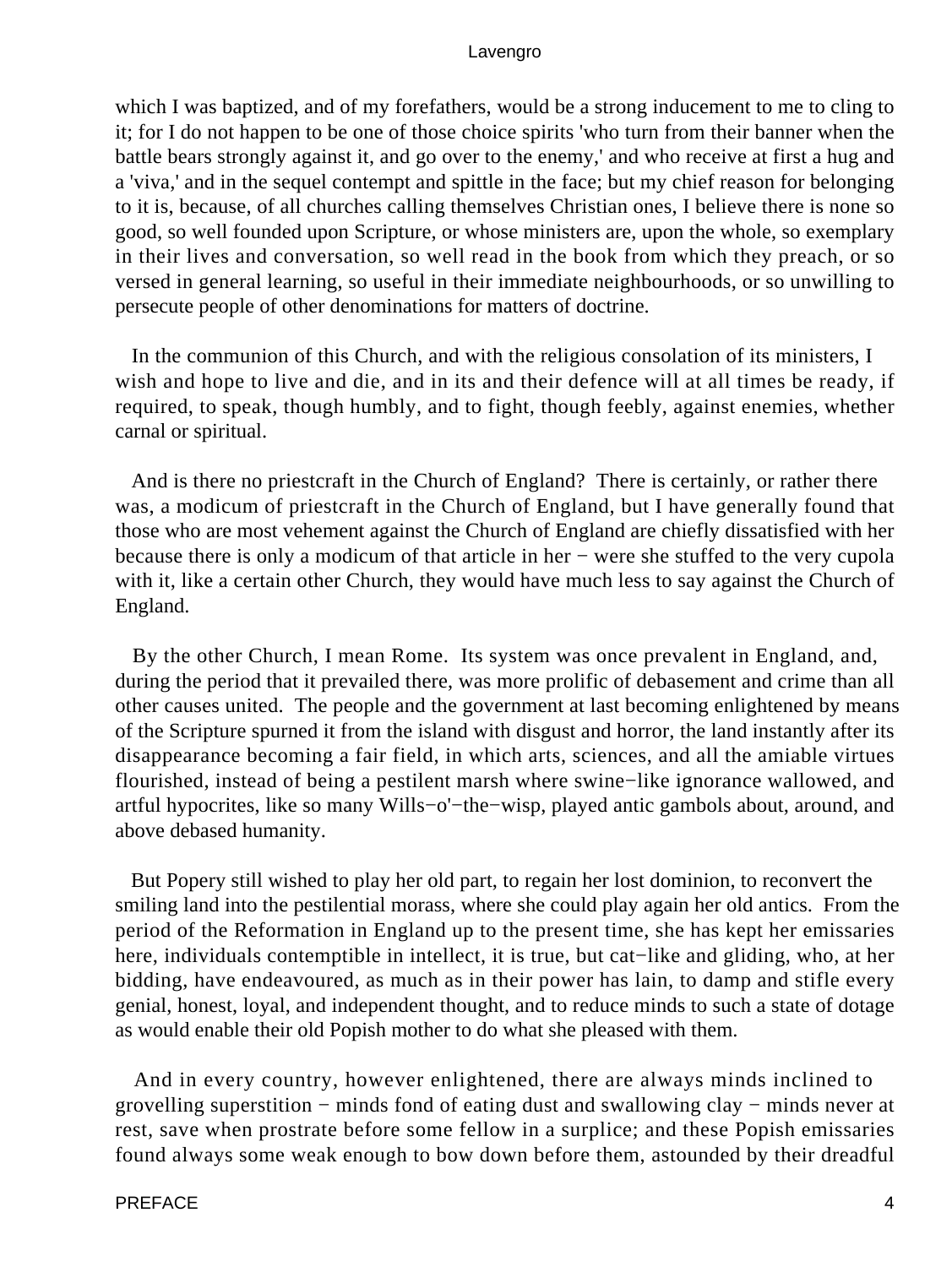denunciations of eternal woe and damnation to any who should refuse to believe their Romania; but they played a poor game − the law protected the servants of Scripture, and the priest with his beads seldom ventured to approach any but the remnant of those of the eikonolatry − representatives of worm−eaten houses, their debased dependants, and a few poor crazy creatures amongst the middle classes − he played a poor game, and the labour was about to prove almost entirely in vain, when the English legislature, in compassion or contempt, or, yet more probably, influenced by that spirit of toleration and kindness which is so mixed up with Protestantism, removed almost entirely the disabilities under which Popery laboured, and enabled it to raise its head and to speak out almost without fear.

 And it did raise its head, and, though it spoke with some little fear at first, soon discarded every relic of it; went about the land uttering its damnation cry, gathering around it − and for doing so many thanks to it − the favourers of priestcraft who lurked within the walls of the Church of England; frightening with the loudness of its voice the weak, the timid, and the ailing; perpetrating, whenever it had an opportunity, that species of crime to which it has ever been most partial – DEATHBED **ROBBERY**; for as it is cruel, so is it dastardly. Yes, it went on enlisting, plundering, and uttering its terrible threats till − till it became, as it always does when left to itself, a fool, a very fool. Its plunderings might have been overlooked, and so might its insolence, had it been common insolence, but it − , and then the roar of indignation which arose from outraged England against the viper, the frozen viper, which it had permitted to warm itself upon its bosom.

 But thanks, Popery, you have done all that the friends of enlightenment and religious liberty could wish; but if ever there were a set of foolish ones to be found under heaven, surely it is the priestly rabble who came over from Rome to direct the grand movement – so long in its getting up.

 But now again the damnation cry is withdrawn, there is a subdued meekness in your demeanour, you are now once more harmless as a lamb. Well, we shall see how the trick − 'the old trick' − will serve you.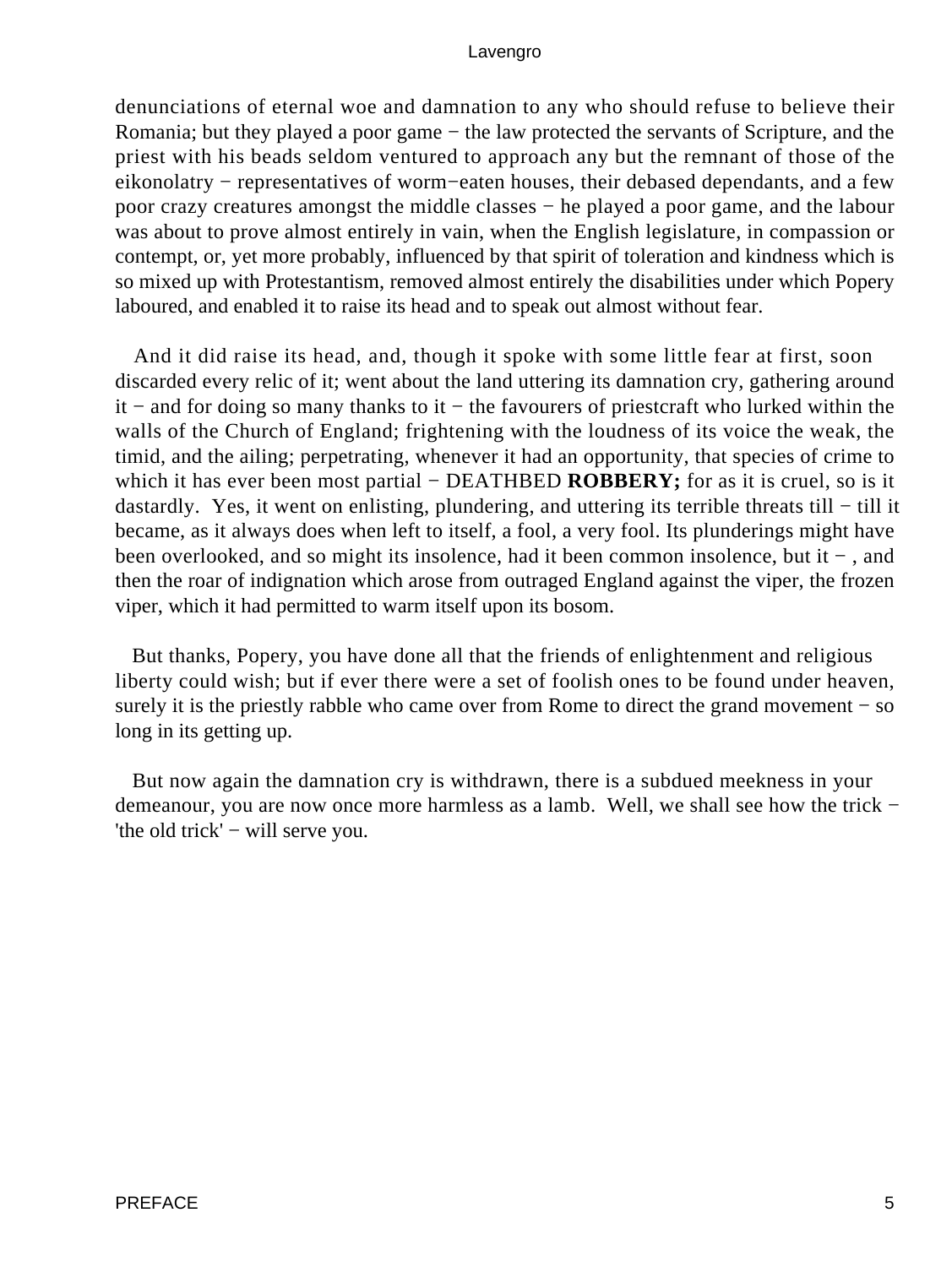### **[CHAPTER I](#page-494-0)**

*B*irth – My father – Tamerlane – Ben Brain – French Protestants – East Anglia – Sorrow and troubles − True peace − A beautiful child − Foreign grave − Mirrors − Alpine country − Emblems − Slow of speech − The Jew − Strange gestures.

 ON an evening of July, in the year 18−, at East D−, a beautiful little town in a certain district of East Anglia, I first saw the light.

 My father was a Cornish man, the youngest, as I have heard him say, of seven brothers. He sprang from a family of gentlemen, or, as some people would call them, gentillatres, for they were not very wealthy; they had a coat of arms, however, and lived on their own property at a place called Tredinnock, which being interpreted means **THE HOUSE ON THE HILL,** which house and the neighbouring acres had been from time immemorial in their possession. I mention these particulars that the reader may see at once that I am not altogether of low and plebeian origin; the present age is highly aristocratic, and I am convinced that the public will read my pages with more zest from being told that I am a gentillatre by birth with Cornish blood in my veins, of a family who lived on their own property at a place bearing a Celtic name, signifying the house on the hill, or more strictly the house on the **HILLOCK.**

My father was what is generally termed a posthumous child  $-$  in other words, the gentillatre who begot him never had the satisfaction of invoking the blessing of the Father of All upon his head; having departed this life some months before the birth of his youngest son. The boy, therefore, never knew a father's care; he was, however, well tended by his mother, whose favourite he was; so much so, indeed, that his brethren, the youngest of whom was considerably older than himself, were rather jealous of him. I never heard, however, that they treated him with any marked unkindness, and it will be as well to observe here that I am by no means well acquainted with his early history, of which, indeed, as I am not writing his life, it is not necessary to say much. Shortly after his mother's death, which occurred when he was eighteen, he adopted the profession of arms, which he followed during the remainder of his life, and in which, had circumstances permitted, he would probably have shone amongst the best. By nature he was cool and collected, slow to anger, though perfectly fearless, patient of control, of great strength; and, to crown all, a proper man with his hands.

 With far inferior qualifications many a man has become a field− marshal or general; similar ones made Tamerlane, who was not a gentillatre, but the son of a blacksmith, emperor of one−third of the world; but the race is not always for the swift, nor the battle for the strong, indeed I ought rather to say very seldom; certain it is, that my father, with all his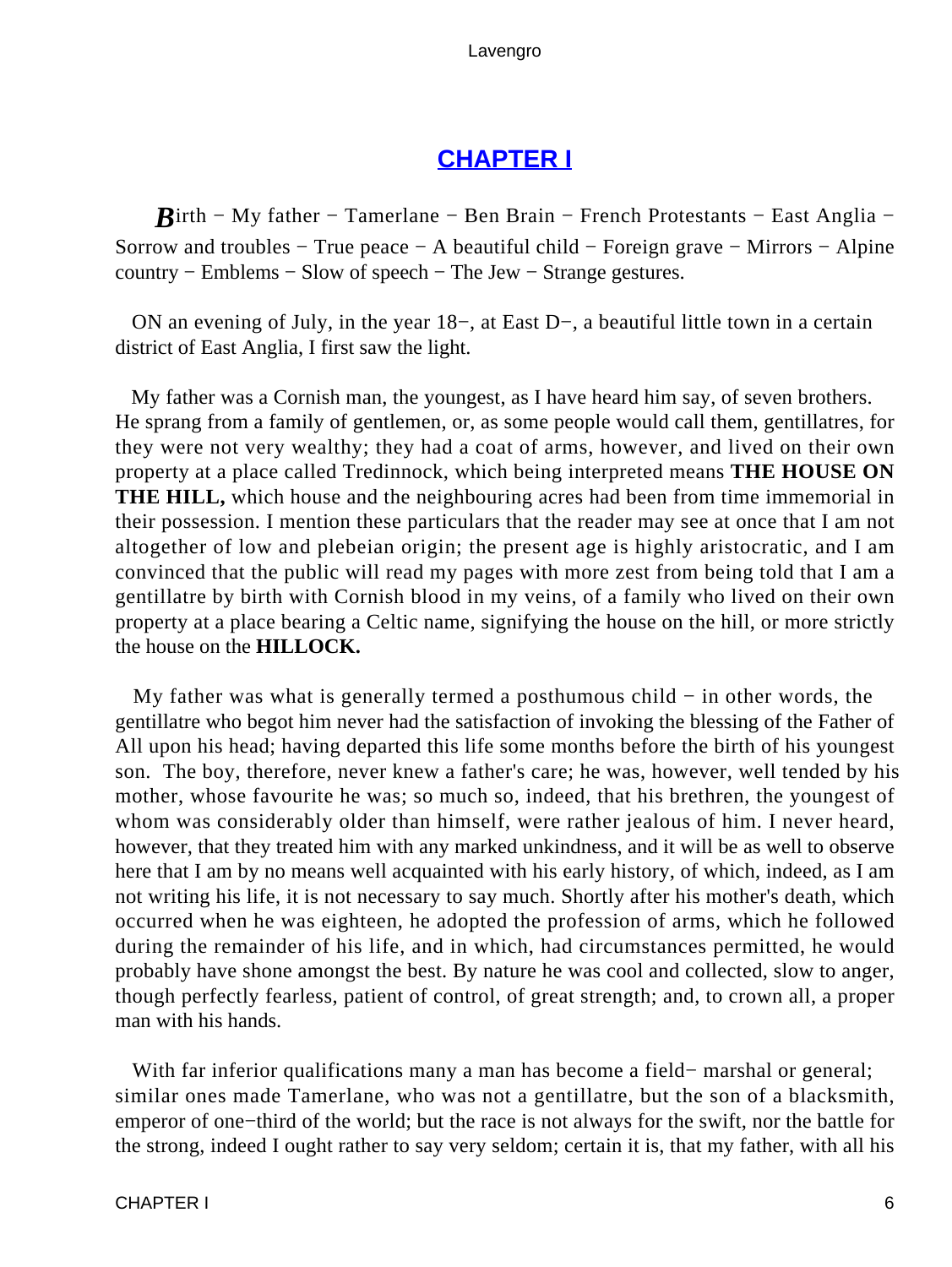high military qualifications, never became emperor, field−marshal, or even general: indeed, he had never an opportunity of distinguishing himself save in one battle, and that took place neither in Flanders, Egypt, nor on the banks of the Indus or Oxus, but in Hyde Park.

 Smile not, gentle reader, many a battle has been fought in Hyde Park, in which as much skill, science, and bravery have been displayed as ever achieved a victory in Flanders or by the Indus. In such a combat as that to which I allude, I opine that even Wellington or Napoleon would have been heartily glad to cry for quarter ere the lapse of five minutes, and even the Blacksmith Tartar would, perhaps, have shrunk from the opponent with whom, after having had a dispute with him, my father engaged in single combat for one hour, at the end of which time the champions shook hands and retired, each having experienced quite enough of the other's prowess. The name of my father's antagonist was Brain.

 What! still a smile? did you never hear that name before? I cannot help it! Honour to Brain, who four months after the event which I have now narrated was champion of England, having conquered the heroic Johnson. Honour to Brain, who, at the end of other four months, worn out by the dreadful blows which he had received in his manly combats, expired in the arms of my father, who read the Bible to him in his latter moments − Big Ben Brain.

You no longer smile, even YOU have heard of Big Ben.

 I have already hinted that my father never rose to any very exalted rank in his profession, notwithstanding his prowess and other qualifications. After serving for many years in the line, he at last entered as captain in the militia regiment of the Earl of −, at that period just raised, and to which he was sent by the Duke of York to instruct the young levies in military manoeuvres and discipline; and in this mission I believe he perfectly succeeded, competent judges having assured me that the regiment in question soon came by his means to be considered as one of the most brilliant in the service, and inferior to no regiment of the line in appearance or discipline.

 As the headquarters of this corps were at D− the duties of my father not unfrequently carried him to that place, and it was on one of these occasions that he became acquainted with a young person of the neighbourhood, for whom he formed an attachment, which was returned; and this young person was my mother.

 She was descended from a family of French Protestants, natives of Caen, who were obliged to leave their native country when old Louis, at the instigation of the Pope, thought fit to revoke the Edict of Nantes: their name was Petrement, and I have reason for believing that they were people of some consideration; that they were noble hearts, and good Christians, they gave sufficient proof in scorning to bow the knee to the tyranny of Rome. So they left beautiful Normandy for their faith's sake, and with a few louis d'ors in their purse, a Bible in the vulgar tongue, and a couple of old swords, which, if report be true, had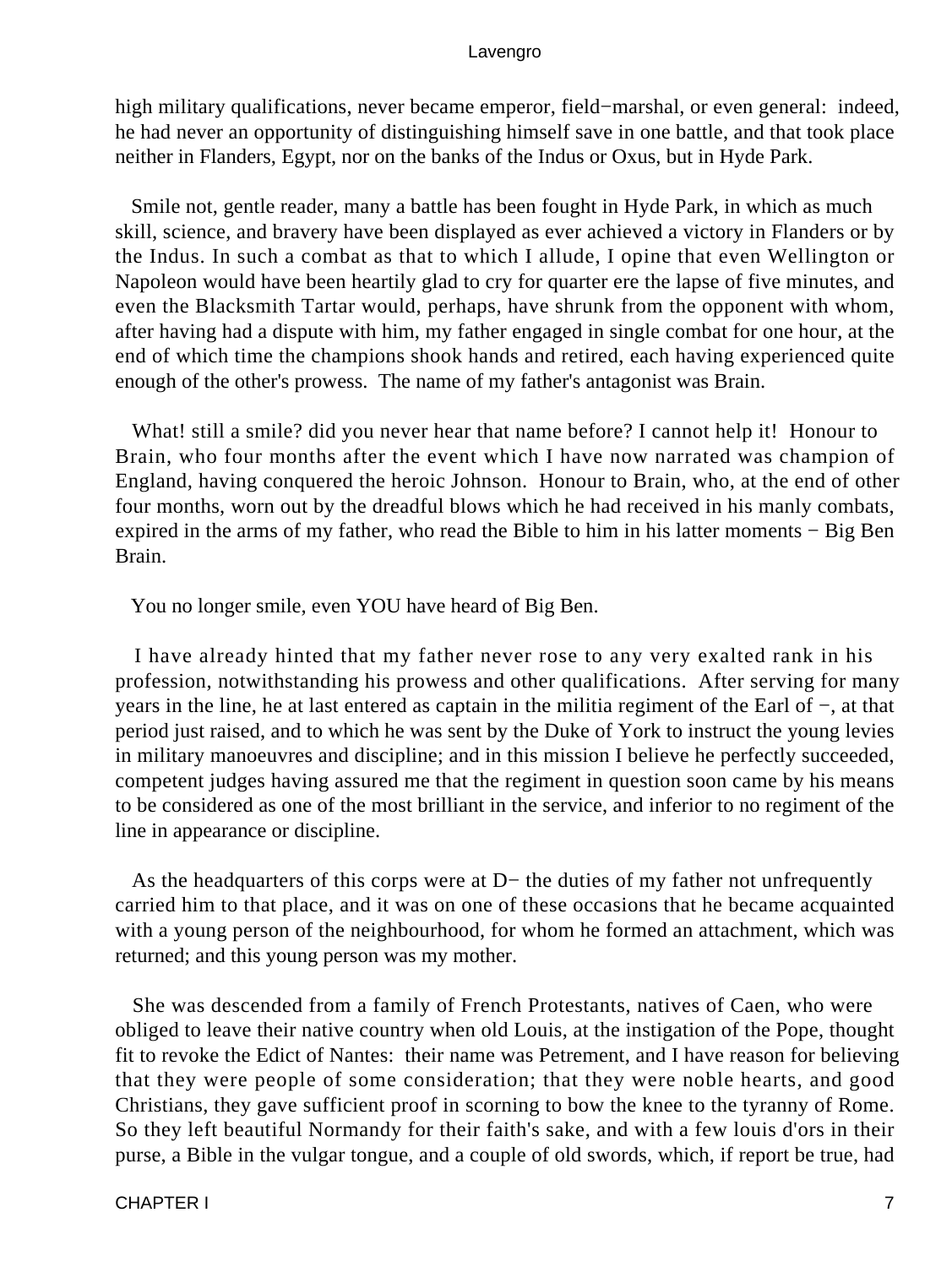done service in the Huguenot wars, they crossed the sea to the isle of civil peace and religious liberty, and established themselves in East Anglia.

 And many other Huguenot families bent their steps thither, and devoted themselves to agriculture or the mechanical arts; and in the venerable old city, the capital of the province, in the northern shadow of the Castle of De Burgh, the exiles built for themselves a church where they praised God in the French tongue, and to which, at particular seasons of the year, they were in the habit of flocking from country and from town to sing −

 'Thou hast provided for us a goodly earth; thou waterest her furrows, thou sendest rain into the little valleys thereof, thou makest it soft with the drops of rain, and blessest the increase of it.'

 I have been told that in her younger days my mother was strikingly handsome; this I can easily believe: I never knew her in her youth, for though she was very young when she married my father (who was her senior by many years), she had attained the middle age before I was born, no children having been vouchsafed to my parents in the early stages of their union. Yet even at the present day, now that years threescore and ten have passed over her head, attended with sorrow and troubles manifold, poorly chequered with scanty joys, can I look on that countenance and doubt that at one time beauty decked it as with a glorious garment? Hail to thee, my parent! as thou sittest there, in thy widow's weeds, in the dusky parlour in the house overgrown with the lustrous ivy of the sister isle, the solitary house at the end of the retired court shaded by lofty poplars. Hail to thee, dame of the oval face, olive complexion, and Grecian forehead; by thy table seated with the mighty volume of the good Bishop Hopkins spread out before thee; there is peace in thy countenance, my mother; it is not worldly peace, however, not the deceitful peace which lulls to bewitching slumbers, and from which, let us pray, humbly pray, that every sinner may be roused in time to implore mercy not in vain! Thine is the peace of the righteous, my mother, of those to whom no sin can be imputed, the score of whose misdeeds has been long since washed away by the blood of atonement, which imputeth righteousness to those who trust in it. It was not always thus, my mother; a time was, when the cares, pomps, and vanities of this world agitated thee too much; but that time is gone by, another and a better has succeeded; there is peace now on thy countenance, the true peace; peace around thee, too, in thy solitary dwelling, sounds of peace, the cheerful hum of the kettle and the purring of the immense angola, which stares up at thee from its settle with its almost human eyes.

 No more earthly cares and affections now, my mother! Yes, one. Why dost thou suddenly raise thy dark and still brilliant eye from the volume with a somewhat startled glance? What noise is that in the distant street? Merely the noise of a hoof; a sound common enough: it draws nearer, nearer, and now it stops before thy gate. Singular! And now there is a pause, a long pause. Ha! thou hearest something − a footstep; a swift but heavy footstep! thou risest, thou tremblest, there is a hand on the pin of the outer door, there is some one in the vestibule, and now the door of thy apartment opens, there is a reflection on the mirror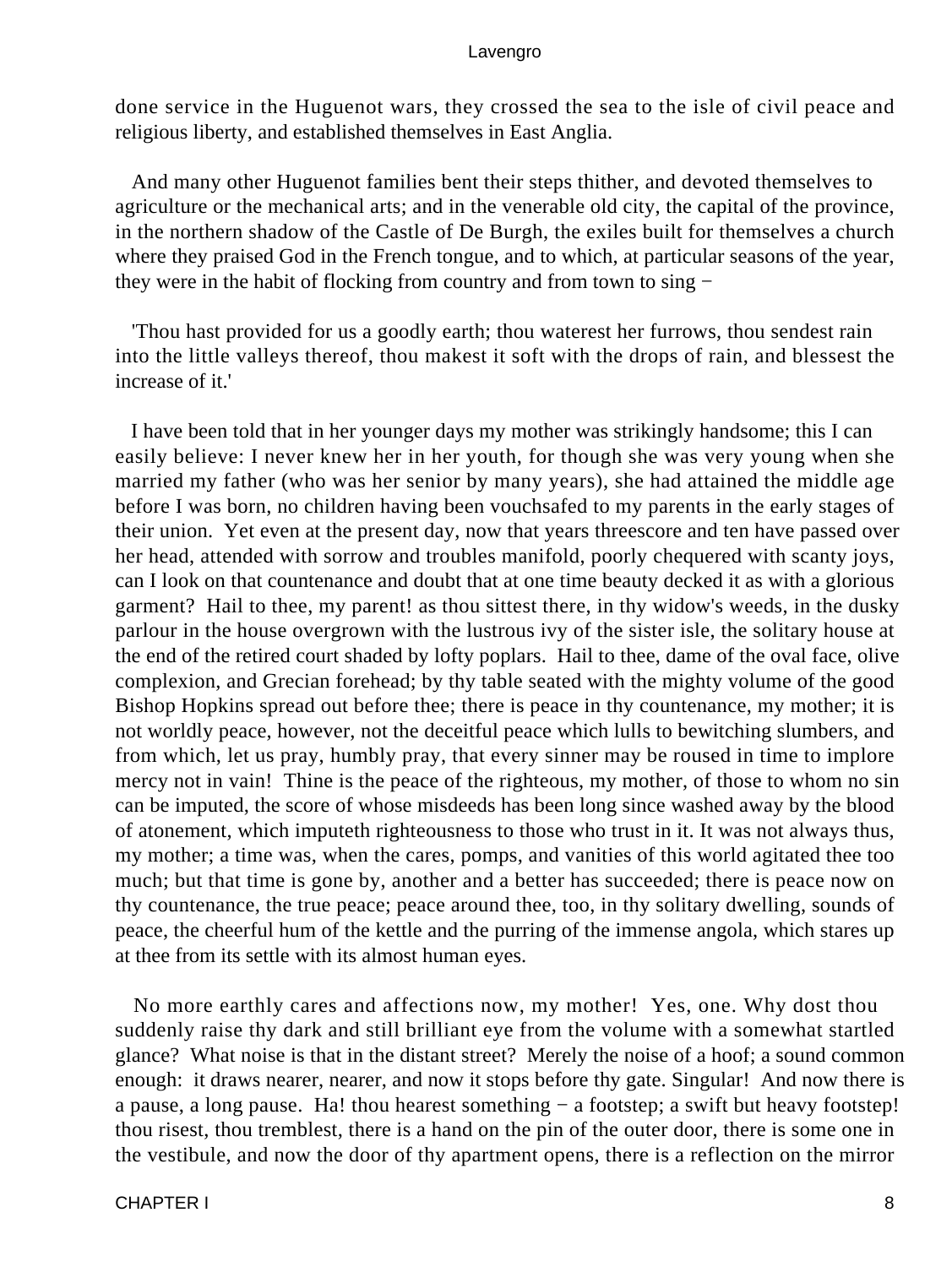behind thee, a travelling hat, a gray head and sunburnt face. My dearest Son! − My darling Mother!

 Yes, mother, thou didst recognise in the distant street the hoof− tramp of the wanderer's horse.

 I was not the only child of my parents; I had a brother some three years older than myself. He was a beautiful child; one of those occasionally seen in England, and in England alone; a rosy, angelic face, blue eyes, and light chestnut hair; it was not exactly an Anglo−Saxon countenance, in which, by the bye, there is generally a cast of loutishness and stupidity; it partook, to a certain extent, of the Celtic character, particularly in the fire and vivacity which illumined it; his face was the mirror of his mind; perhaps no disposition more amiable was ever found amongst the children of Adam, united, however, with no inconsiderable portion of high and dauntless spirit. So great was his beauty in infancy, that people, especially those of the poorer classes, would follow the nurse who carried him about in order to look at and bless his lovely face. At the age of three months an attempt was made to snatch him from his mother's arms in the streets of London, at the moment she was about to enter a coach; indeed, his appearance seemed to operate so powerfully upon every person who beheld him, that my parents were under continual apprehension of losing him; his beauty, however, was perhaps surpassed by the quickness of his parts. He mastered his letters in a few hours, and in a day or two could decipher the names of people on the doors of houses and over the shop−windows.

 As he grew up, his personal appearance became less prepossessing, his quickness and cleverness, however, rather increased; and I may say of him, that with respect to everything which he took in hand he did it better and more speedily than any other person. Perhaps it will be asked here, what became of him? Alas! alas! his was an early and a foreign grave. As I have said before, the race is not always for the swift, nor the battle for the strong.

 And now, doubtless, after the above portrait of my brother, painted in the very best style of Rubens, the reader will conceive himself justified in expecting a full−length one of myself, as a child, for as to my present appearance, I suppose he will be tolerably content with that flitting glimpse in the mirror. But he must excuse me; I have no intention of drawing a portrait of myself in childhood; indeed it would be difficult, for at that time I never looked into mirrors. No attempts, however, were ever made to steal me in my infancy, and I never heard that my parents entertained the slightest apprehension of losing me by the hands of kidnappers, though I remember perfectly well that people were in the habit of standing still to look at me, ay, more than at my brother; from which premisses the reader may form any conclusion with respect to my appearance which seemeth good unto him and reasonable. Should he, being a good−natured person, and always inclined to adopt the charitable side in any doubtful point, be willing to suppose that I, too, was eminently endowed by nature with personal graces, I tell him frankly that I have no objection whatever to his entertaining that idea; moreover, that I heartily thank him, and shall at all times be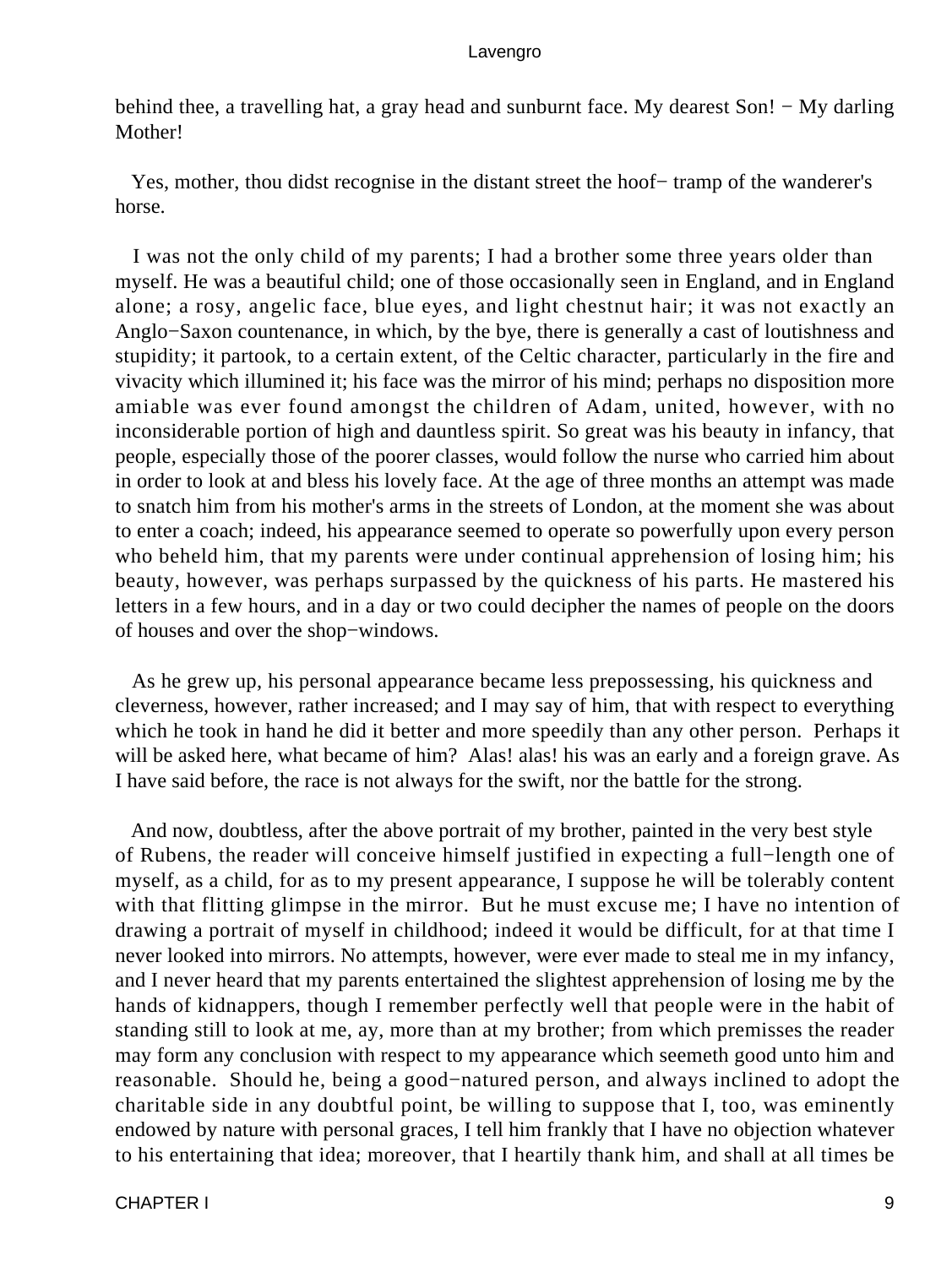disposed, under similar circumstances, to exercise the same species of charity towards himself.

With respect to my mind and its qualities I shall be more explicit; for, were I to maintain much reserve on this point, many things which appear in these memoirs would be highly mysterious to the reader, indeed incomprehensible. Perhaps no two individuals were ever more unlike in mind and disposition than my brother and myself: as light is opposed to darkness, so was that happy, brilliant, cheerful child to the sad and melancholy being who sprang from the same stock as himself, and was nurtured by the same milk.

 Once, when travelling in an Alpine country, I arrived at a considerable elevation; I saw in the distance, far below, a beautiful stream hastening to the ocean, its rapid waters here sparkling in the sunshine, and there tumbling merrily in cascades. On its banks were vineyards and cheerful villages; close to where I stood, in a granite basin with steep and precipitous sides, slumbered a deep, dark lagoon, shaded by black pines, cypresses, and yews. It was a wild, savage spot, strange and singular; ravens hovered above the pines, filling the air with their uncouth notes, pies chattered, and I heard the cry of an eagle from a neighbouring peak; there lay the lake, the dark, solitary, and almost inaccessible lake; gloomy shadows were upon it, which, strangely modified, as gusts of wind agitated the surface, occasionally assumed the shape of monsters. So I stood on the Alpine elevation, and looked now on the gay distant river, and now at the dark granite−encircled lake close beside me in the lone solitude, and I thought of my brother and myself. I am no moraliser; but the gay and rapid river, and the dark and silent lake, were, of a verity, no had emblems of us two.

 So far from being quick and clever like my brother, and able to rival the literary feat which I have recorded of him, many years elapsed before I was able to understand the nature of letters, or to connect them. A lover of nooks and retired corners, I was as a child in the habit of fleeing from society, and of sitting for hours together with my head on my breast. What I was thinking about, it would be difficult to say at this distance of time; I remember perfectly well, however, being ever conscious of a peculiar heaviness within me, and at times of a strange sensation of fear, which occasionally amounted to horror, and for which I could assign no real cause whatever.

 By nature slow of speech, I took no pleasure in conversation, nor in hearing the voices of my fellow−creatures. When people addressed me, I not unfrequently, especially if they were strangers, turned away my head from them, and if they persisted in their notice burst into tears, which singularity of behaviour by no means tended to dispose people in my favour. I was as much disliked as my brother was deservedly beloved and admired. My parents, it is true, were always kind to me; and my brother, who was good nature itself, was continually lavishing upon me every mark of affection.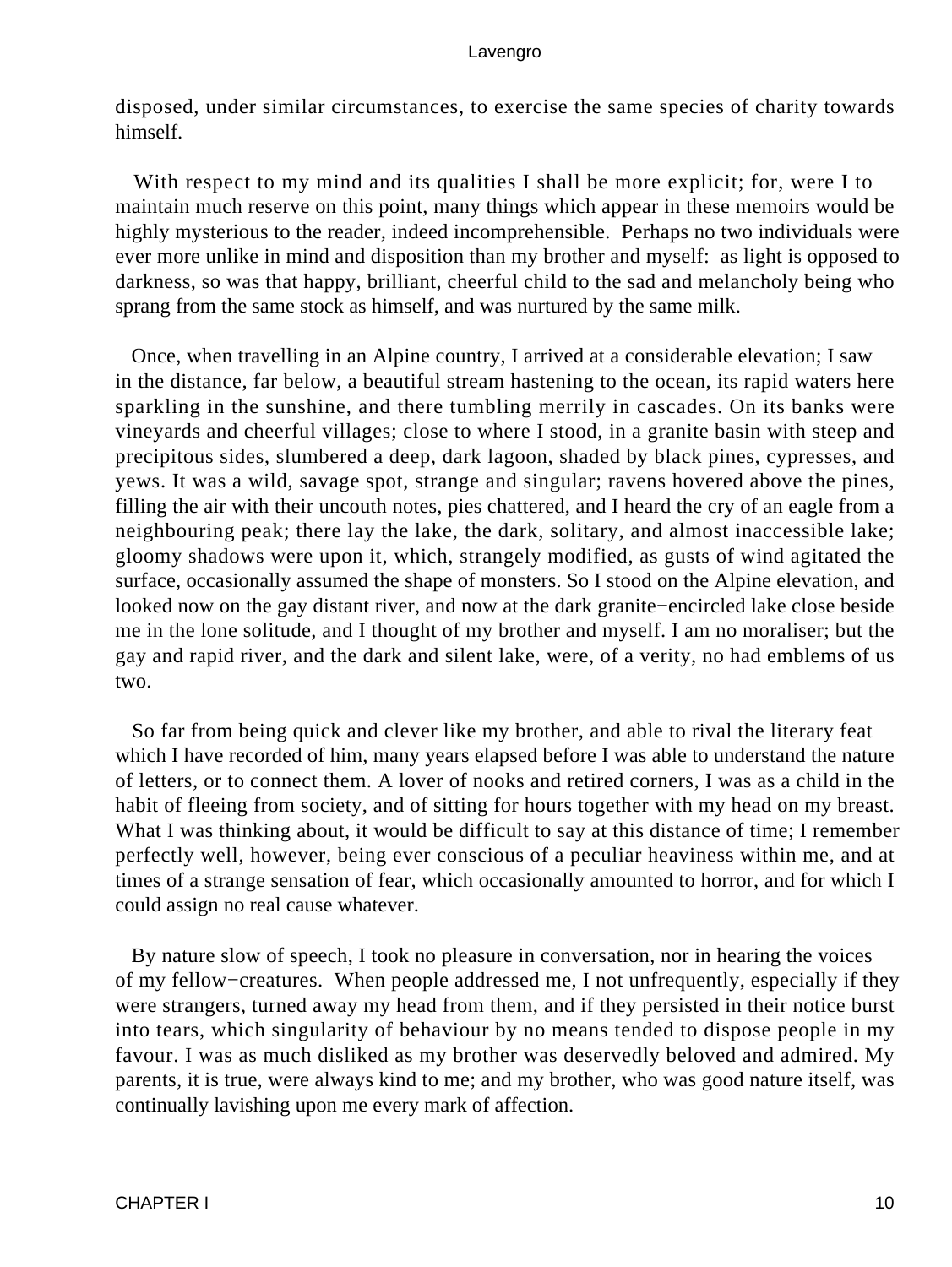There was, however, one individual who, in the days of my childhood, was disposed to form a favourable opinion of me. One day, a Jew − I have quite forgotten the circumstance, but I was long subsequently informed of it − one day a travelling Jew knocked at the door of a farmhouse in which we had taken apartments; I was near at hand sitting in the bright sunshine, drawing strange lines on the dust with my fingers, an ape and dog were my companions; the Jew looked at me and asked me some questions, to which, though I was quite able to speak, I returned no answer. On the door being opened, the Jew, after a few words, probably relating to pedlery, demanded who the child was, sitting in the sun; the maid replied that I was her mistress's youngest son, a child weak **HERE,** pointing to her forehead. The Jew looked at me again, and then said: ''Pon my conscience, my dear, I believe that you must be troubled there yourself to tell me any such thing. It is not my habit to speak to children, inasmuch as I hate them, because they often follow me and fling stones after me; but I no sooner looked at that child than I was forced to speak to it − his not answering me shows his sense, for it has never been the custom of the wise to fling away their words in indifferent talk and conversation; the child is a sweet child, and has all the look of one of our people's children. Fool, indeed! did I not see his eyes sparkle just now when the monkey seized the dog by the ear? – they shone like my own diamonds – does your good lady want any − real and fine? Were it not for what you tell me, I should say it was a prophet's child. Fool, indeed! he can write already, or I'll forfeit the box which I carry on my back, and for which I should be loth to take two hundred pounds!' He then leaned forward to inspect the lines which I had traced. All of a sudden he started back, and grew white as a sheet; then, taking off his hat, he made some strange gestures to me, cringing, chattering, and showing his teeth, and shortly departed, muttering something about 'holy letters,' and talking to himself in a strange tongue. The words of the Jew were in due course of time reported to my mother, who treasured them in her heart, and from that moment began to entertain brighter hopes of her youngest born than she had ever before ventured to foster.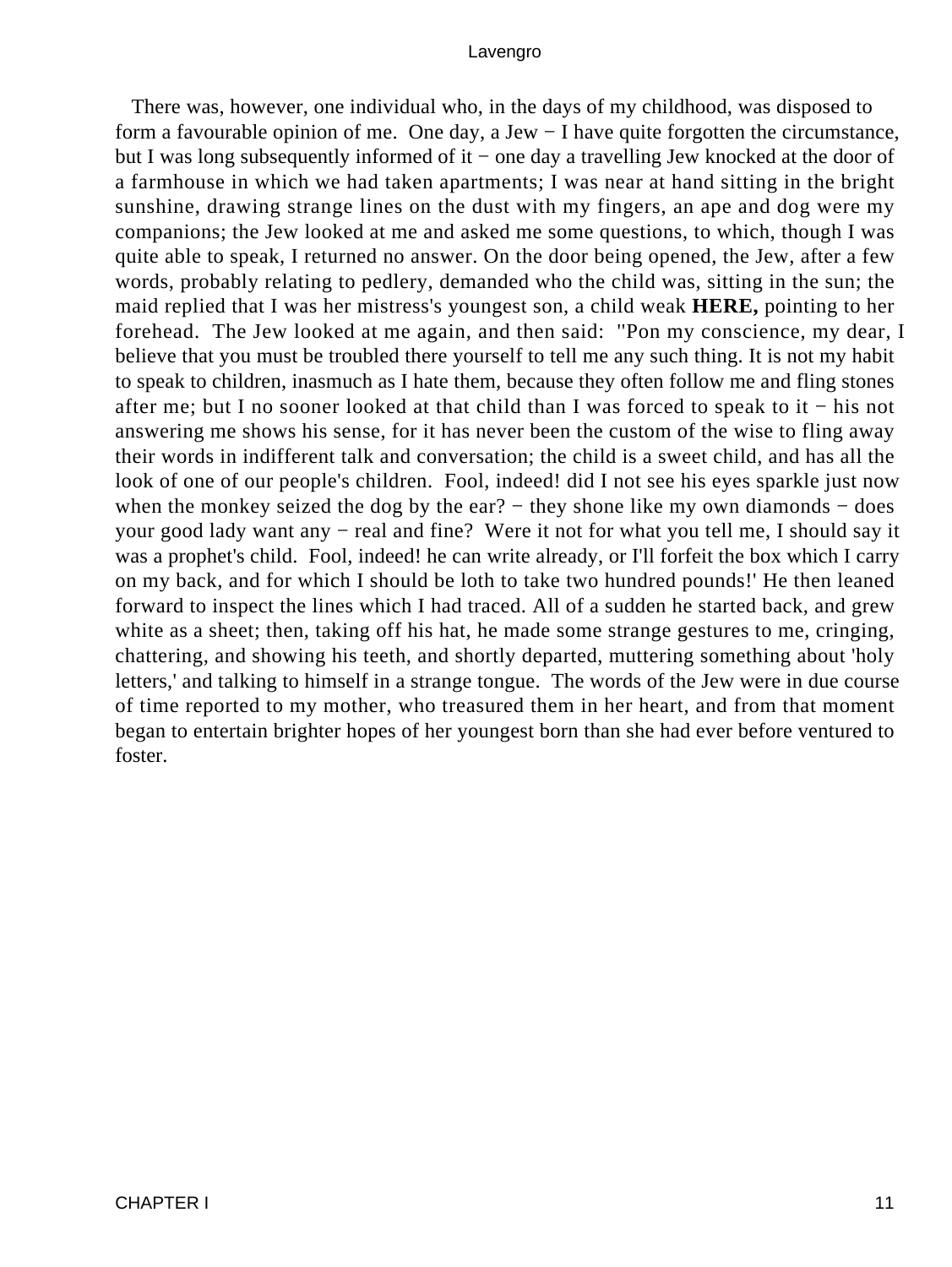### **[CHAPTER II](#page-494-0)**

*Barracks and lodgings – A camp – The viper – A delicate child – Blackberry time –* MEUN and **TUUM −** Hythe − The Golgotha − Daneman's skull − Superhuman stature − Stirring times − The sea−bord.

 I **HAVE** been a wanderer the greater part of my life; indeed I remember only two periods, and these by no means lengthy, when I was, strictly speaking, stationary. I was a soldier's son, and as the means of my father were by no means sufficient to support two establishments, his family invariably attended him wherever he went, so that from my infancy I was accustomed to travelling and wandering, and looked upon a monthly change of scene and residence as a matter of course. Sometimes we lived in barracks, sometimes in lodgings, but generally in the former, always eschewing the latter from motives of economy, save when the barracks were inconvenient and uncomfortable; and they must have been highly so indeed, to have discouraged us from entering them; for though we were gentry (pray bear that in mind, gentle reader), gentry by birth, and incontestably so by my father's bearing the commission of good old George the Third, we were not **FINE GENTRY,** but people who could put up with as much as any genteel Scotch family who find it convenient to live on a third floor in London, or on a sixth at Edinburgh or Glasgow. It was not a little that could discourage us: we once lived within the canvas walls of a camp, at a place called Pett, in Sussex; and I believe it was at this place that occurred the first circumstance, or adventure, call it which you will, that I can remember in connection with myself: it was a strange one, and I will relate it.

 It happened that my brother and myself were playing one evening in a sandy lane, in the neighbourhood of this Pett camp; our mother was at a slight distance. All of a sudden, a bright yellow, and, to my infantine eye, beautiful and glorious, object made its appearance at the top of the bank from between the thick quickset, and, gliding down, began to move across the lane to the other side, like a line of golden light. Uttering a cry of pleasure, I sprang forward, and seized it nearly by the middle. A strange sensation of numbing coldness seemed to pervade my whole arm, which surprised me the more, as the object to the eye appeared so warm and sunlike. I did not drop it, however, but, holding it up, looked at it intently, as its head dangled about a foot from my hand. It made no resistance; I felt not even the slightest struggle; but now my brother began to scream and shriek like one possessed. 'O mother, mother!' said he, 'the viper! – my brother has a viper in his hand!' He then, like one frantic, made an effort to snatch the creature away from me. The viper now hissed amain, and raised its head, in which were eyes like hot coals, menacing, not myself, but my brother. I dropped my captive, for I saw my mother running towards me; and the reptile, after standing for a moment nearly erect, and still hissing furiously, made off, and disappeared. The whole scene is now before me, as vividly as if it occurred yesterday – the gorgeous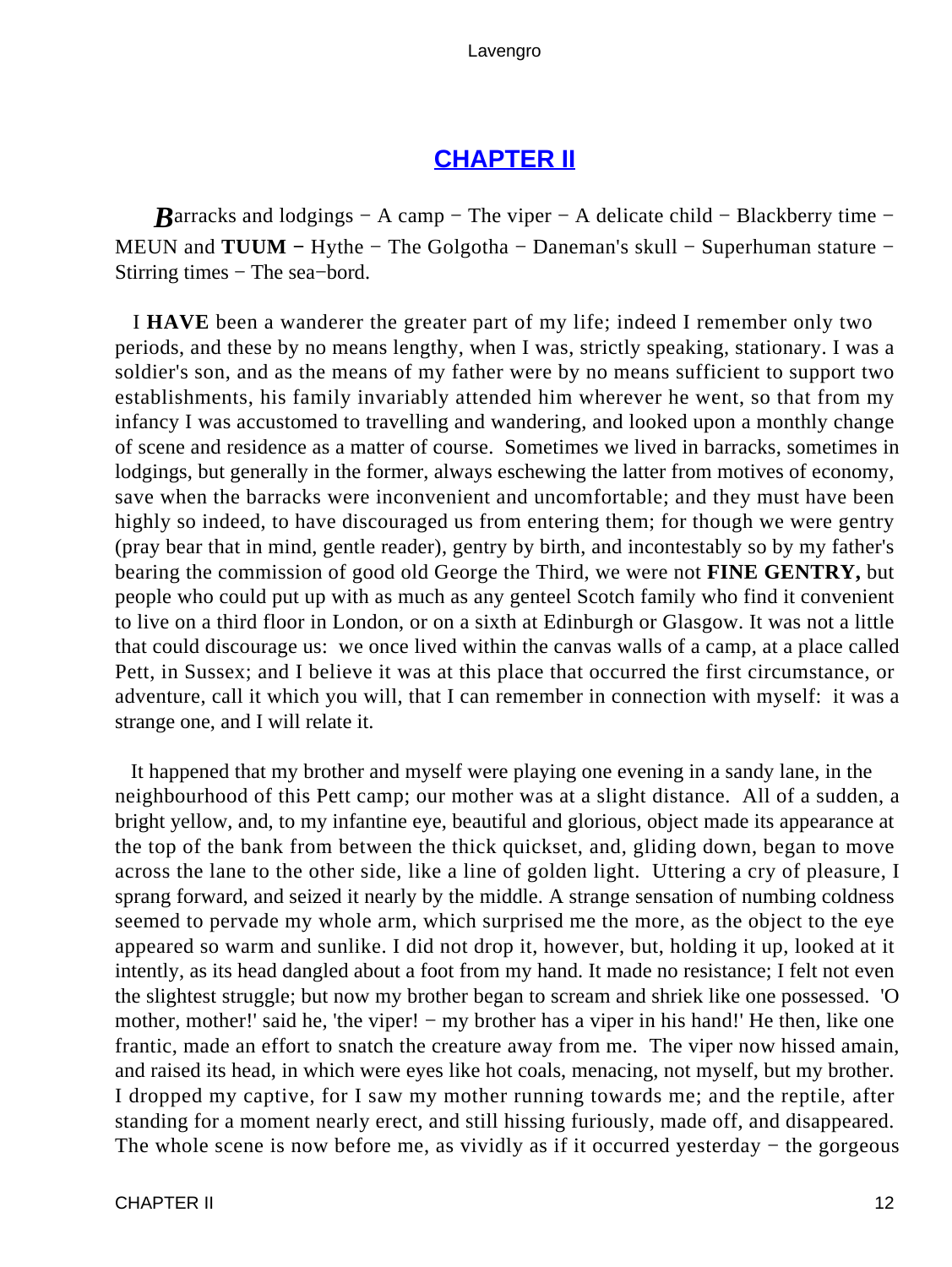viper, my poor dear frantic brother, my agitated parent, and a frightened hen clucking under the bushes − and yet I was not three years old.

 It is my firm belief that certain individuals possess an inherent power, or fascination, over certain creatures, otherwise I should be unable to account for many feats which I have witnessed, and, indeed, borne a share in, connected with the taming of brutes and reptiles. I have known a savage and vicious mare, whose stall it was dangerous to approach, even when bearing provender, welcome, nevertheless, with every appearance of pleasure, an uncouth, wiry− headed man, with a frightfully seamed face, and an iron hook supplying the place of his right hand, one whom the animal had never seen before, playfully bite his hair, and cover his face with gentle and endearing kisses; and I have already stated how a viper would permit, without resentment, one child to take it up in his hand, whilst it showed its dislike to the approach of another by the fiercest hissings. Philosophy can explain many strange things, but there are some which are a far pitch above her, and this is one.

 I should scarcely relate another circumstance which occurred about this time but for a singular effect which it produced upon my constitution. Up to this period I had been rather a delicate child; whereas, almost immediately after the occurrence to which I allude, I became both hale and vigorous, to the great astonishment of my parents, who naturally enough expected that it would produce quite a contrary effect.

 It happened that my brother and myself were disporting ourselves in certain fields near the good town of Canterbury. A female servant had attended us, in order to take care that we came to no mischief: she, however, it seems, had matters of her own to attend to, and, allowing us to go where we listed, remained in one corner of a field, in earnest conversation with a red−coated dragoon. Now it chanced to be blackberry time, and the two children wandered under the hedges, peering anxiously among them in quest of that trash so grateful to urchins of their degree. We did not find much of it, however, and were soon separated in the pursuit. All at once I stood still, and could scarcely believe my eyes. I had come to a spot where, almost covering the hedge, hung clusters of what seemed fruit − deliciously−tempting fruit − something resembling grapes of various colours, green, red, and purple. Dear me, thought I, how fortunate! yet have I a right to gather it? is it mine? for the observance of the law of **MEUM** and **TUUM** had early been impressed upon my mind, and I entertained, even at that tender age, the utmost horror for theft; so I stood staring at the variegated clusters, in doubt as to what I should do. I know not how I argued the matter in my mind; the temptation, however, was at last too strong for me, so I stretched forth my hand and ate. I remember, perfectly well, that the taste of this strange fruit was by no means so pleasant as the appearance; but the idea of eating fruit was sufficient for a child, and, after all, the flavour was much superior to that of sour apples, so I ate voraciously. How long I continued eating I scarcely know. One thing is certain, that I never left the field as I entered it, being carried home in the arms of the dragoon in strong convulsions, in which I continued for several hours. About midnight I awoke, as if from a troubled sleep, and beheld my parents bending over my couch, whilst the regimental surgeon, with a candle in his hand,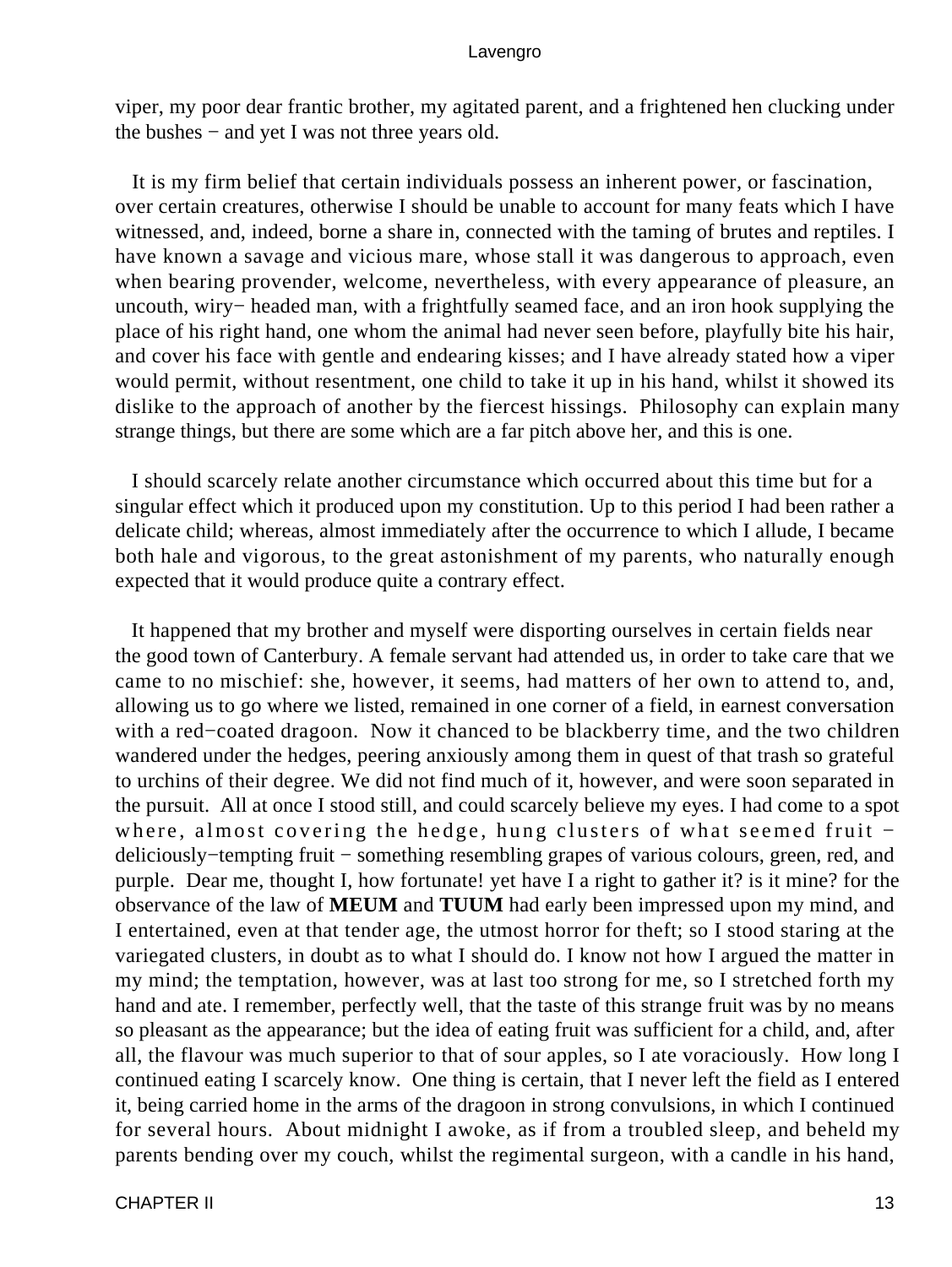stood nigh, the light feebly reflected on the whitewashed walls of the barrack− room.

 Another circumstance connected with my infancy, and I have done. I need offer no apology for relating it, as it subsequently exercised considerable influence over my pursuits. We were, if I remember right, in the vicinity of a place called Hythe, in Kent. One sweet evening, in the latter part of summer, our mother took her two little boys by the hand, for a wander about the fields. In the course of our stroll we came to the village church; an old, gray− headed sexton stood in the porch, who, perceiving that we were strangers, invited us to enter. We were presently in the interior, wandering about the aisles, looking on the walls, and inspecting the monuments of the notable dead. I can scarcely state what we saw; how should I? I was a child not yet four years old, and yet I think I remember the evening sun streaming in through a stained window upon the dingy mahogany pulpit, and flinging a rich lustre upon the faded tints of an ancient banner. And now once more we were outside the building, where, against the wall, stood a low− eaved pent−house, into which we looked. It was half filled with substances of some kind, which at first looked like large gray stones. The greater part were lying in layers; some, however, were seen in confused and mouldering heaps, and two or three, which had perhaps rolled down from the rest, lay separately on the floor. 'Skulls, madam,' said the sexton; 'skulls of the old Danes! Long ago they came pirating into these parts; and then there chanced a mighty shipwreck, for God was angry with them, and He sunk them; and their skulls, as they came ashore, were placed here as a memorial. There were many more when I was young, but now they are fast disappearing. Some of them must have belonged to strange fellows, madam. Only see that one; why, the two young gentry can scarcely lift it!' And, indeed, my brother and myself had entered the Golgotha, and commenced handling these grim relics of mortality. One enormous skull, lying in a corner, had fixed our attention, and we had drawn it forth. Spirit of eld, what a skull was yon!

 I still seem to see it, the huge grim thing; many of the others were large, strikingly so, and appeared fully to justify the old man's conclusion that their owners must have been strange fellows; but, compared with this mighty mass of bone, they looked small and diminutive like those of pigmies; it must have belonged to a giant, one of those red−haired warriors of whose strength and stature such wondrous tales are told in the ancient chronicles of the north, and whose grave−hills, when ransacked, occasionally reveal secrets which fill the minds of puny moderns with astonishment and awe. Reader, have you ever pored days and nights over the pages of Snorro? – probably not, for he wrote in a language which few of the present day understand, and few would be tempted to read him tamed down by Latin dragomans. A brave old book is that of Snorro, containing the histories and adventures of old northern kings and champions, who seemed to have been quite different men, if we may judge from the feats which they performed, from those of these days; one of the best of his histories is that which describes the life of Harald Haardraade, who, after manifold adventures by land and sea, now a pirate, now a mercenary of the Greek emperor, became king of Norway, and eventually perished at the battle of Stamford Bridge, whilst engaged in a gallant onslaught upon England. Now, I have often thought that the old Kemp, whose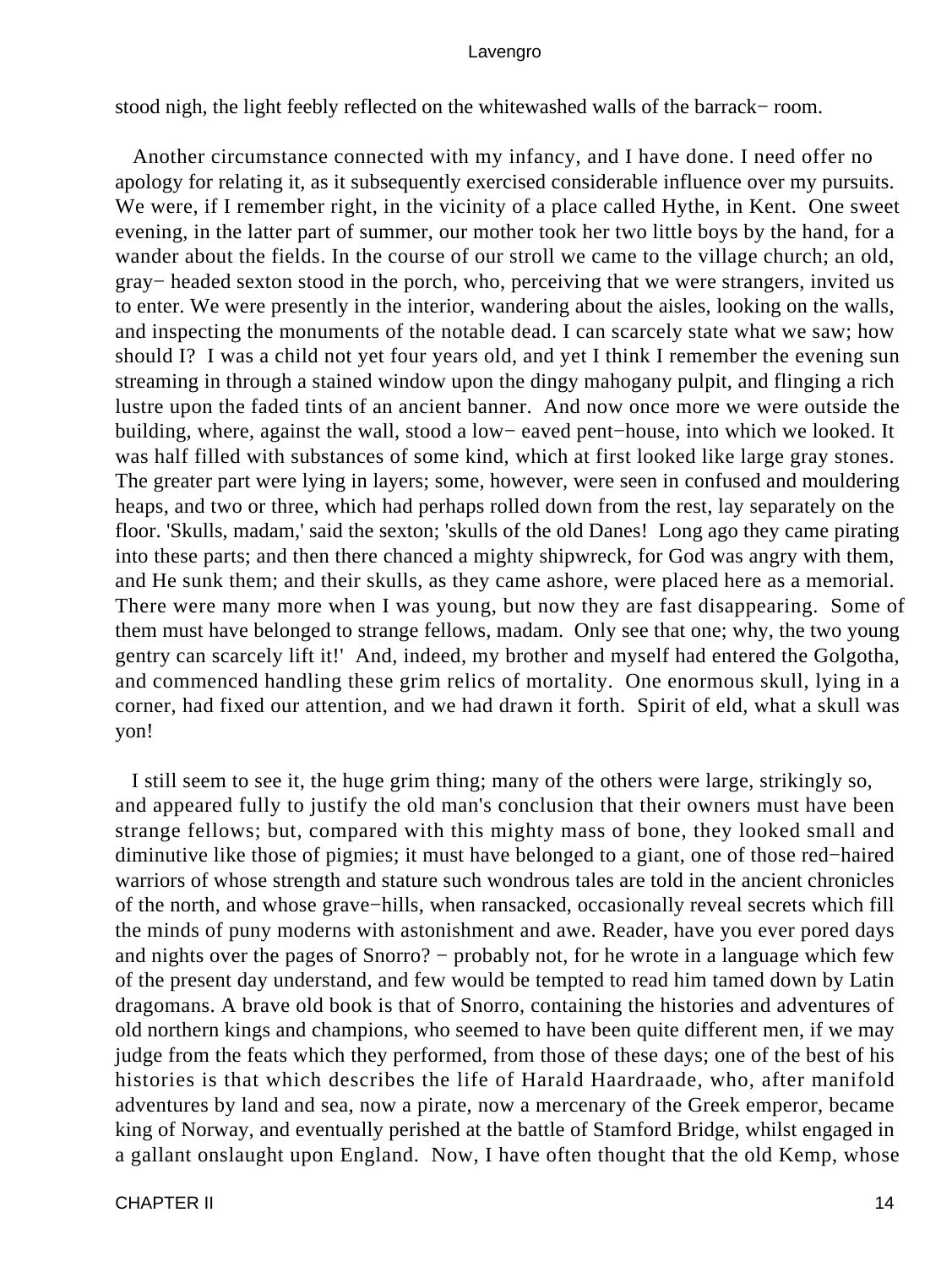mouldering skull in the Golgotha of Hythe my brother and myself could scarcely lift, must have resembled in one respect at least this Harald, whom Snorro describes as a great and wise ruler and a determined leader, dangerous in battle, of fair presence and measuring in height just **FIVE ELLS,** neither more nor less.

 I never forgot the Daneman's skull; like the apparition of the viper in the sandy lane, it dwelt in the mind of the boy, affording copious food for the exercise of imagination. From that moment with the name of Dane were associated strange ideas of strength, daring, and superhuman stature; and an undefinable curiosity for all that is connected with the Danish race began to pervade me; and if, long after, when I became a student I devoted myself with peculiar zest to Danish lore and the acquirement of the old Norse tongue and its dialects, I can only explain the matter by the early impression received at Hythe from the tale of the old sexton, beneath the pent−house, and the sight of the Danish skull.

 And thus we went on straying from place to place, at Hythe to−day, and perhaps within a week looking out from our hostel−window upon the streets of old Winchester, our motions ever in accordance with the 'route' of the regiment, so habituated to change of scene that it had become almost necessary to our existence. Pleasant were these days of my early boyhood; and a melancholy pleasure steals over me as I recall them. Those were stirring times of which I am speaking, and there was much passing around me calculated to captivate the imagination. The dreadful struggle which so long convulsed Europe, and in which England bore so prominent a part, was then at its hottest; we were at war, and determination and enthusiasm shone in every face; man, woman, and child were eager to fight the Frank, the hereditary, but, thank God, never dreaded enemy of the Anglo−Saxon race. 'Love your country and beat the French, and then never mind what happens,' was the cry of entire England. Oh, those were days of power, gallant days, bustling days, worth the bravest days of chivalry at least; tall battalions of native warriors were marching through the land; there was the glitter of the bayonet and the gleam of the sabre; the shrill squeak of the fife and loud rattling of the drum were heard in the streets of country towns, and the loyal shouts of the inhabitants greeted the soldiery on their arrival, or cheered them at their departure. And now let us leave the upland, and descend to the sea−bord; there is a sight for you upon the billows! A dozen men− of−war are gliding majestically out of port, their long buntings streaming from the top−gallant masts, calling on the skulking Frenchman to come forth from his bights and bays; and what looms upon us yonder from the fog−bank in the east? a gallant frigate towing behind her the long low hull of a crippled privateer, which but three short days ago had left Dieppe to skim the sea, and whose crew of ferocious hearts are now cursing their imprudence in an English hold. Stirring times those, which I love to recall, for they were days of gallantry and enthusiasm, and were moreover the days of my boyhood.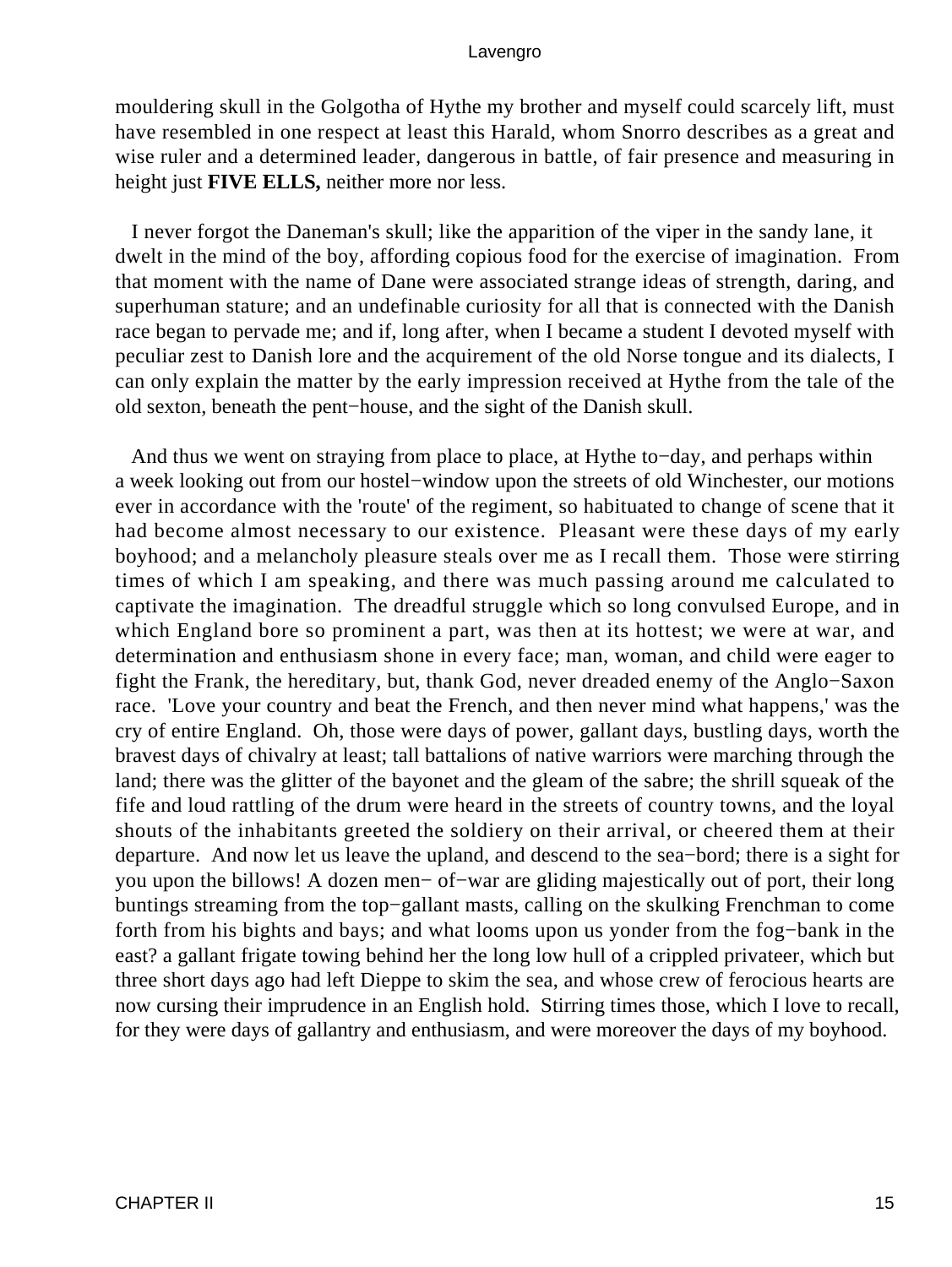### **[CHAPTER III](#page-494-0)**

*P*retty D− − The venerable church – The stricken heart – Dormant energies – The small packet – Nerves – The books – A picture – Mountain–like billows – The footprint – Spirit of De Foe − Reasoning powers − Terrors of God − Heads of the dragons − High– Church clerk − A journey − The drowned country.

 AND when I was between six and seven years of age we were once more at D−, the place of my birth, whither my father had been despatched on the recruiting service. I have already said that it was a beautiful little town − at least it was at the time of which I am speaking – what it is at present I know not, for thirty years and more have elapsed since I last trod its streets. It will scarcely have improved, for how could it be better than it then was? I love to think on thee, pretty quiet D–, thou pattern of an English country town, with thy clean but narrow streets branching out from thy modest market−place, with thine old−fashioned houses, with here and there a roof of venerable thatch, with thy one half− aristocratic mansion, where resided thy Lady Bountiful − she, the generous and kind, who loved to visit the sick, leaning on her gold−headed cane, whilst the sleek old footman walked at a respectful distance behind. Pretty quiet D−, with thy venerable church, in which moulder the mortal remains of England's sweetest and most pious bard.

 Yes, pretty D−, I could always love thee, were it but for the sake of him who sleeps beneath the marble slab in yonder quiet chancel. It was within thee that the long−oppressed bosom heaved its last sigh, and the crushed and gentle spirit escaped from a world in which it had known nought but sorrow. Sorrow! do I say? How faint a word to express the misery of that bruised reed; misery so dark that a blind worm like myself is occasionally tempted to exclaim, Better had the world never been created than that one so kind, so harmless, and so mild, should have undergone such intolerable woe! But it is over now, for, as there is an end of joy, so has affliction its termination. Doubtless the All−wise did not afflict him without a cause: who knows but within that unhappy frame lurked vicious seeds which the sunbeams of joy and prosperity might have called into life and vigour? Perhaps the withering blasts of misery nipped that which otherwise might have terminated in fruit noxious and lamentable. But peace to the unhappy one, he is gone to his rest; the death−like face is no longer occasionally seen timidly and mournfully looking for a moment through the window−pane upon thy market−place, quiet and pretty D−; the hind in thy neighbourhood no longer at evening−fall views, and starts as he views, the dark lathy figure moving beneath the hazels and alders of shadowy lanes, or by the side of murmuring trout streams, and no longer at early dawn does the sexton of the old church reverently doff his hat, as, supported by some kind friend, the death−stricken creature totters along the church−path to that mouldering edifice with the low roof, inclosing a spring of sanatory waters, built and devoted to some saint, if the legend over the door be true, by the daughter of an East Anglian king.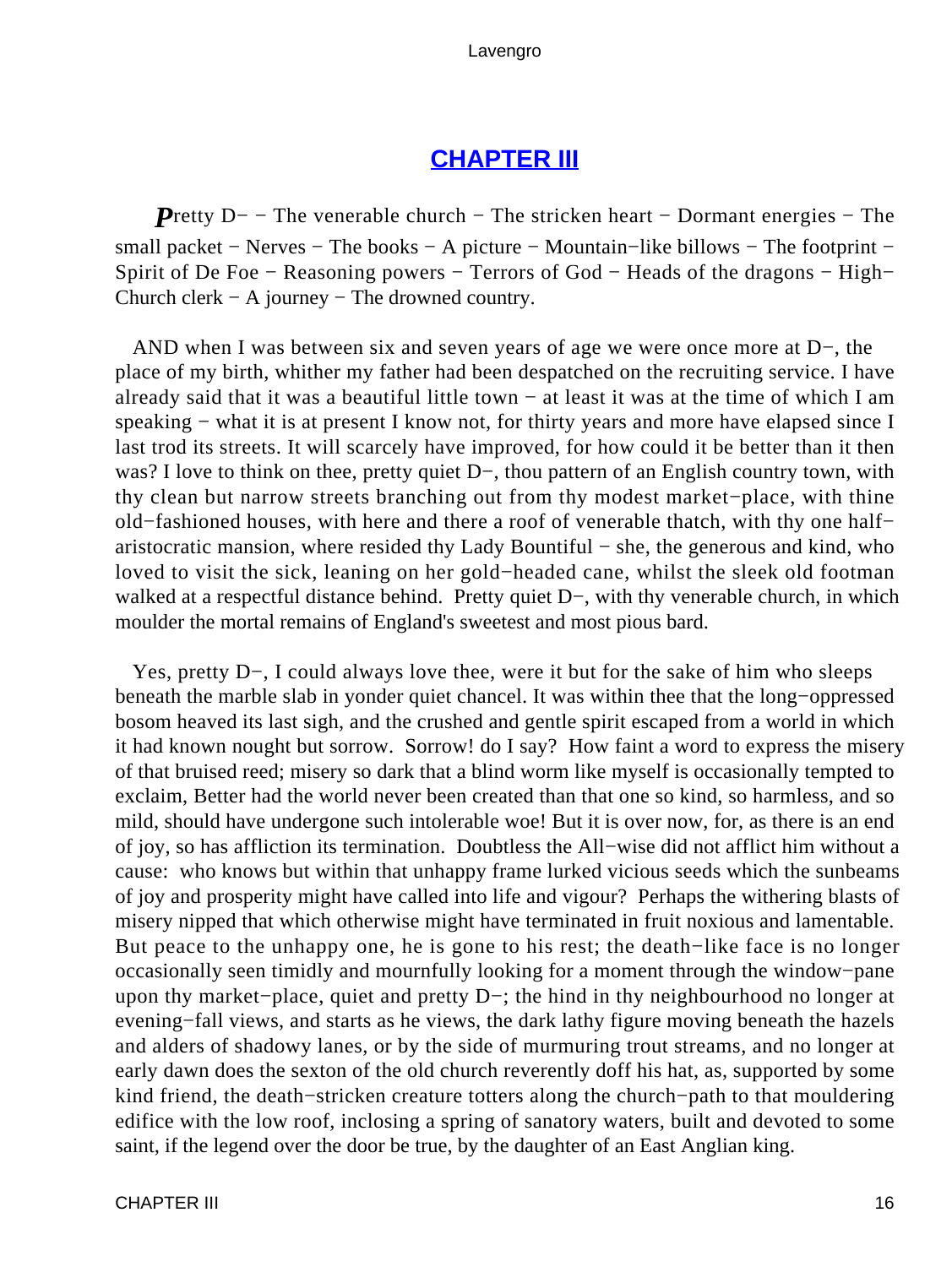But to return to my own history. I had now attained the age of six: shall I state what intellectual progress I had been making up to this period? Alas! upon this point I have little to say calculated to afford either pleasure or edification; I had increased rapidly in size and in strength: the growth of the mind, however, had by no means corresponded with that of the body. It is true, I had acquired my letters, and was by this time able to read imperfectly; but this was all: and even this poor triumph over absolute ignorance would never have been effected but for the unremitting attention of my parents, who, sometimes by threats, sometimes by entreaties, endeavoured to rouse the dormant energies of my nature, and to bend my wishes to the acquisition of the rudiments of knowledge; but in influencing the wish lay the difficulty. Let but the will of a human being be turned to any particular object, and it is ten to one that sooner or later he achieves it. At this time I may safely say that I harboured neither wishes nor hopes; I had as yet seen no object calculated to call them forth, and yet I took pleasure in many things which perhaps unfortunately were all within my sphere of enjoyment. I loved to look upon the heavens, and to bask in the rays of the sun, or to sit beneath hedgerows and listen to the chirping of the birds, indulging the while in musing and meditation as far as my very limited circle of ideas would permit; but, unlike my brother, who was at this time at school, and whose rapid progress in every branch of instruction astonished and delighted his preceptors, I took no pleasure in books, whose use, indeed, I could scarcely comprehend, and bade fair to be as arrant a dunce as ever brought the blush of shame into the cheeks of anxious and affectionate parents.

 But the time was now at hand when the ice which had hitherto bound the mind of the child with its benumbing power was to be thawed, and a world of sensations and ideas awakened to which it had hitherto been an entire stranger. One day a young lady, an intimate acquaintance of our family, and godmother to my brother, drove up to the house in which we dwelt; she stayed some time conversing with my mother, and on rising to depart, she put down on the table a small packet, exclaiming, 'I have brought a little present for each of the boys: the one is a History of England, which I intend for my godson when he returns from school, the other is  $\dots$  – and here she said something which escaped my ear, as I sat at some distance, moping in a corner, − 'I intend it for the youngster yonder,' pointing to myself; she then departed, and, my mother going out shortly after, I was left alone.

 I remember for some time sitting motionless in my corner, with my eyes bent upon the ground; at last I lifted my head and looked upon the packet as it lay on the table. All at once a strange sensation came over me, such as I had never experienced before − a singular blending of curiosity, awe, and pleasure, the remembrance of which, even at this distance of time, produces a remarkable effect upon my nervous system. What strange things are the nerves − I mean those more secret and mysterious ones in which I have some notion that the mind or soul, call it which you will, has its habitation; how they occasionally tingle and vibrate before any coming event closely connected with the future weal or woe of the human being. Such a feeling was now within me, certainly independent of what the eye had seen or the ear had heard. A book of some description had been brought for me, a present by no means calculated to interest me; what cared I for books? I had already many into which I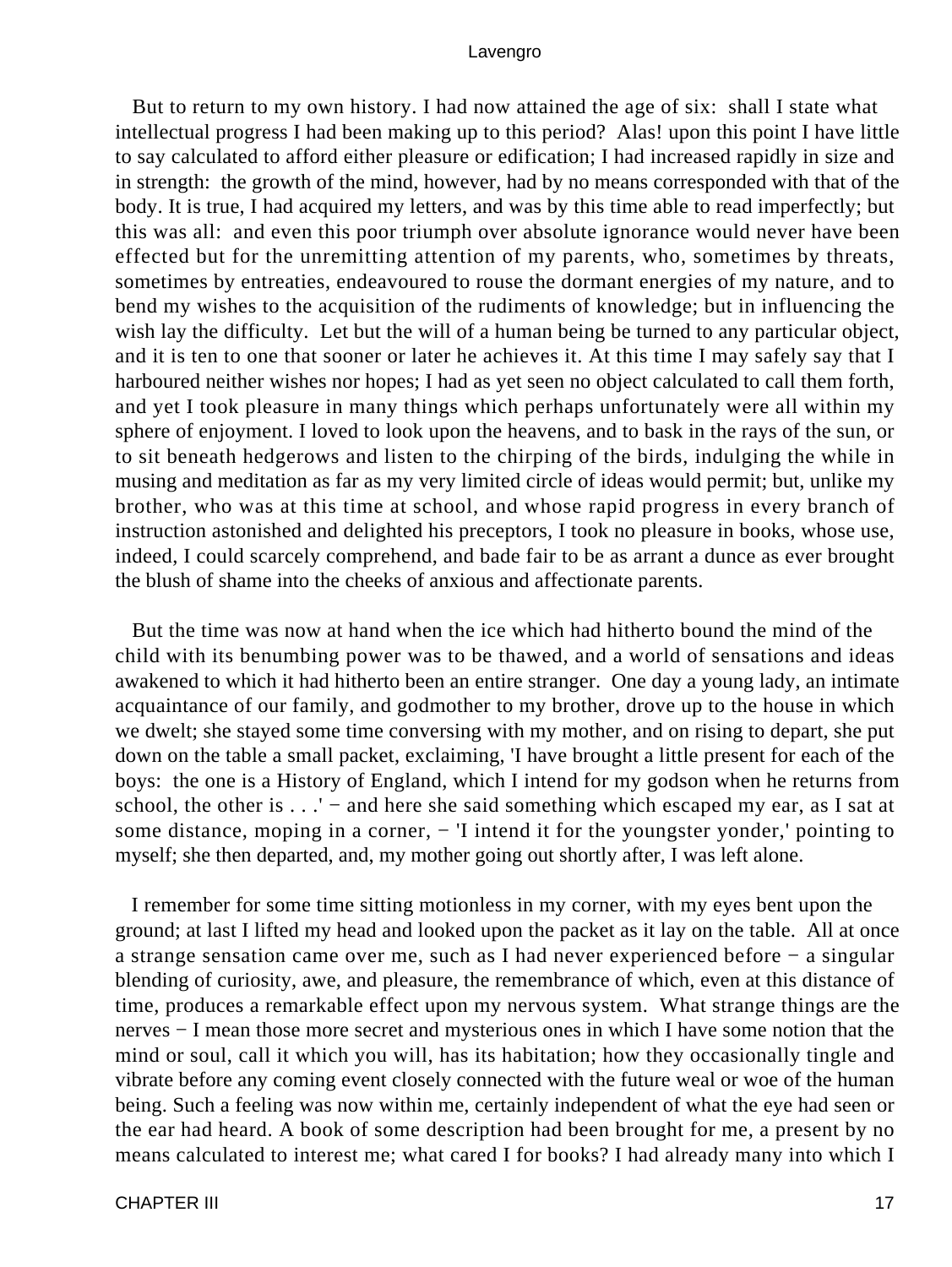never looked but from compulsion; friends, moreover, had presented me with similar things before, which I had entirely disregarded, and what was there in this particular book, whose very title I did not know, calculated to attract me more than the rest? yet something within told me that my fate was connected with the book which had been last brought; so, after looking on the packet from my corner for a considerable time, I got up and went to the table.

The packet was lying where it had been left – I took it up; had the envelope, which consisted of whitish brown paper, been secured by a string or a seal, I should not have opened it, as I should have considered such an act almost in the light of a crime; the books, however, had been merely folded up, and I therefore considered that there could be no possible harm in inspecting them, more especially as I had received no injunction to the contrary. Perhaps there was something unsound in this reasoning, something sophistical; but a child is sometimes as ready as a grown−up person in finding excuses for doing that which he is inclined to. But whether the action was right or wrong, and I am afraid it was not altogether right, I undid the packet: it contained three books; two from their similarity seemed to be separate parts of one and the same work; they were handsomely bound, and to them I first turned my attention. I opened them successively, and endeavoured to make out their meaning; their contents, however, as far as I was able to understand them, were by no means interesting: whoever pleases may read these books for me, and keep them, too, into the bargain, said I to myself.

 I now took up the third book: it did not resemble the others, being longer and considerably thicker; the binding was of dingy calf−skin. I opened it, and as I did so another strange thrill of pleasure shot through my frame. The first object on which my eyes rested was a picture; it was exceedingly well executed, at least the scene which it represented made a vivid impression upon me, which would hardly have been the case had the artist not been faithful to nature. A wild scene it was − a heavy sea and rocky shore, with mountains in the background, above which the moon was peering. Not far from the shore, upon the water, was a boat with two figures in it, one of which stood at the bow, pointing with what I knew to be a gun at a dreadful shape in the water; fire was flashing from the muzzle of the gun, and the monster appeared to be transfixed. I almost thought I heard its cry. I remained motionless, gazing upon the picture, scarcely daring to draw my breath, lest the new and wondrous world should vanish of which I had now obtained a glimpse. 'Who are those people, and what could have brought them into that strange situation?' I asked of myself; and now the seed of curiosity, which had so long lain dormant, began to expand, and I vowed to myself to become speedily acquainted with the whole history of the people in the boat. After looking on the picture till every mark and line in it were familiar to me, I turned over various leaves till I came to another engraving; a new source of wonder − a low sandy beach on which the furious sea was breaking in mountain−like billows; cloud and rack deformed the firmament, which wore a dull and leaden−like hue; gulls and other aquatic fowls were toppling upon the blast, or skimming over the tops of the maddening waves − 'Mercy upon him! he must be drowned!' I exclaimed, as my eyes fell upon a poor wretch who appeared to be striving to reach the shore; he was upon his legs, but was evidently half smothered with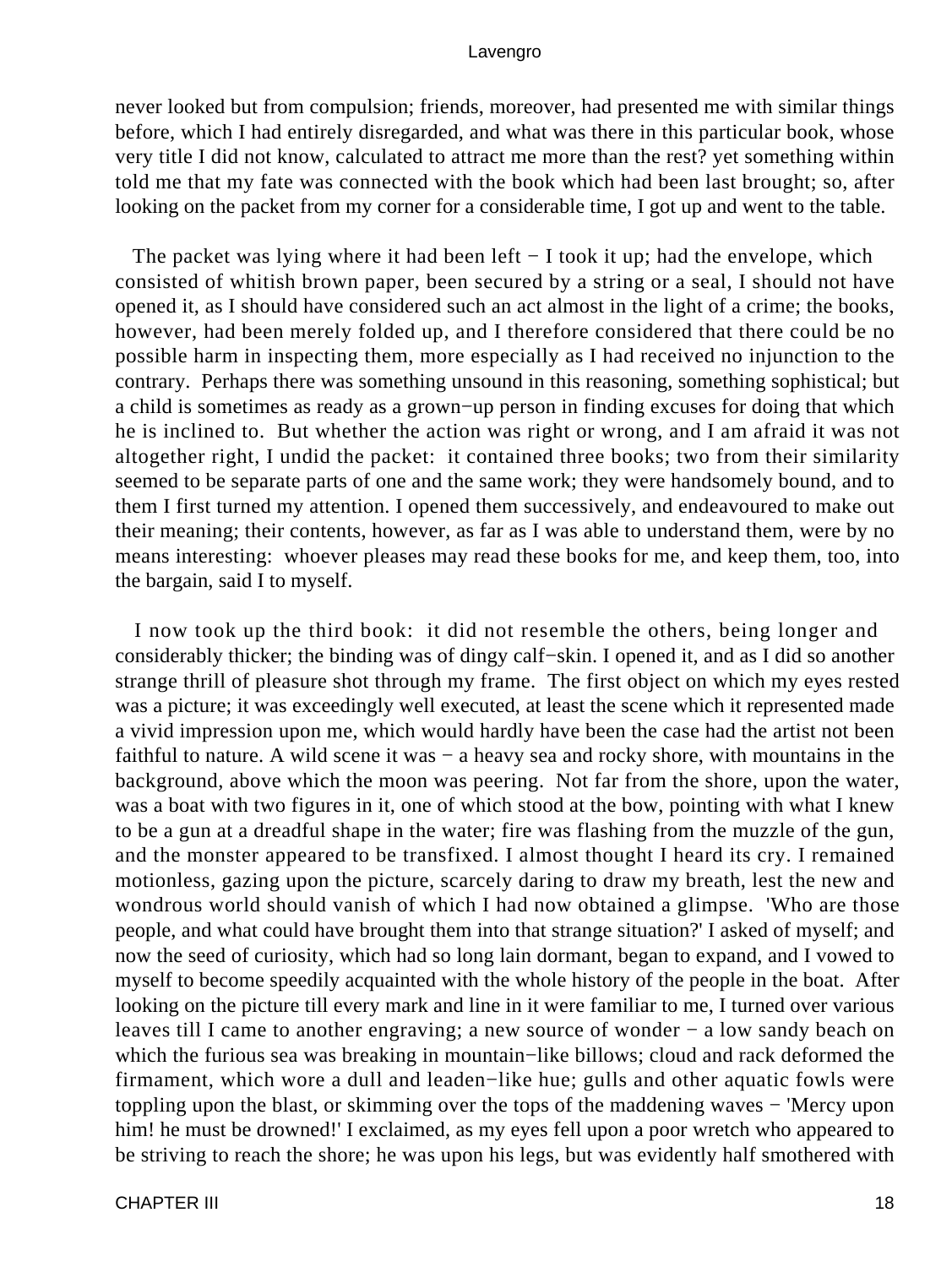the brine; high above his head curled a horrible billow, as if to engulf him for ever. 'He must be drowned! he must be drowned!' I almost shrieked, and dropped the book. I soon snatched it up again, and now my eye lighted on a third picture: again a shore, but what a sweet and lovely one, and how I wished to be treading it; there were beautiful shells lying on the smooth white sand, some were empty like those I had occasionally seen on marble mantelpieces, but out of others peered the heads and bodies of wondrous crayfish, a wood of thick green trees skirted the beach and partly shaded it from the rays of the sun, which shone hot above, while blue waves slightly crested with foam were gently curling against it; there was a human figure upon the beach, wild and uncouth, clad in the skins of animals, with a huge cap on his head, a hatchet at his girdle, and in his hand a gun; his feet and legs were bare; he stood in an attitude of horror and surprise; his body was bent far back, and his eyes, which seemed starting out of his head, were fixed upon a mark on the sand − a large distinct mark − a human footprint. . . .

 Reader, is it necessary to name the book which now stood open in my hand, and whose very prints, feeble expounders of its wondrous lines, had produced within me emotions strange and novel? Scarcely − for it was a book which has exerted over the minds of Englishmen an influence certainly greater than any other of modern times − which has been in most people's hands, and with the contents of which even those who cannot read are to a certain extent acquainted − a book from which the most luxuriant and fertile of our modern prose writers have drunk inspiration − a book, moreover, to which, from the hardy deeds which it narrates, and the spirit of strange and romantic enterprise which it tends to awaken, England owes many of her astonishing discoveries both by sea and land, and no inconsiderable part of her naval glory.

 Hail to thee, spirit of De Foe! What does not my own poor self owe to thee? England has better bards than either Greece or Rome, yet I could spare them easier far than De Foe, 'unabashed De Foe,' as the hunchbacked rhymer styled him.

 The true chord had now been touched; a raging curiosity with respect to the contents of the volume, whose engravings had fascinated my eye, burned within me, and I never rested until I had fully satisfied it; weeks succeeded weeks, months followed months, and the wondrous volume was my only study and principal source of amusement. For hours together I would sit poring over a page till I had become acquainted with the import of every line. My progress, slow enough at first, became by degrees more rapid, till at last, under 'a shoulder of mutton sail,' I found myself cantering before a steady breeze over an ocean of enchantment, so well pleased with my voyage that I cared not how long it might be ere it reached its termination.

And it was in this manner that I first took to the paths of knowledge.

 About this time I began to be somewhat impressed with religious feelings. My parents were, to a certain extent, religious people; but, though they had done their best to afford me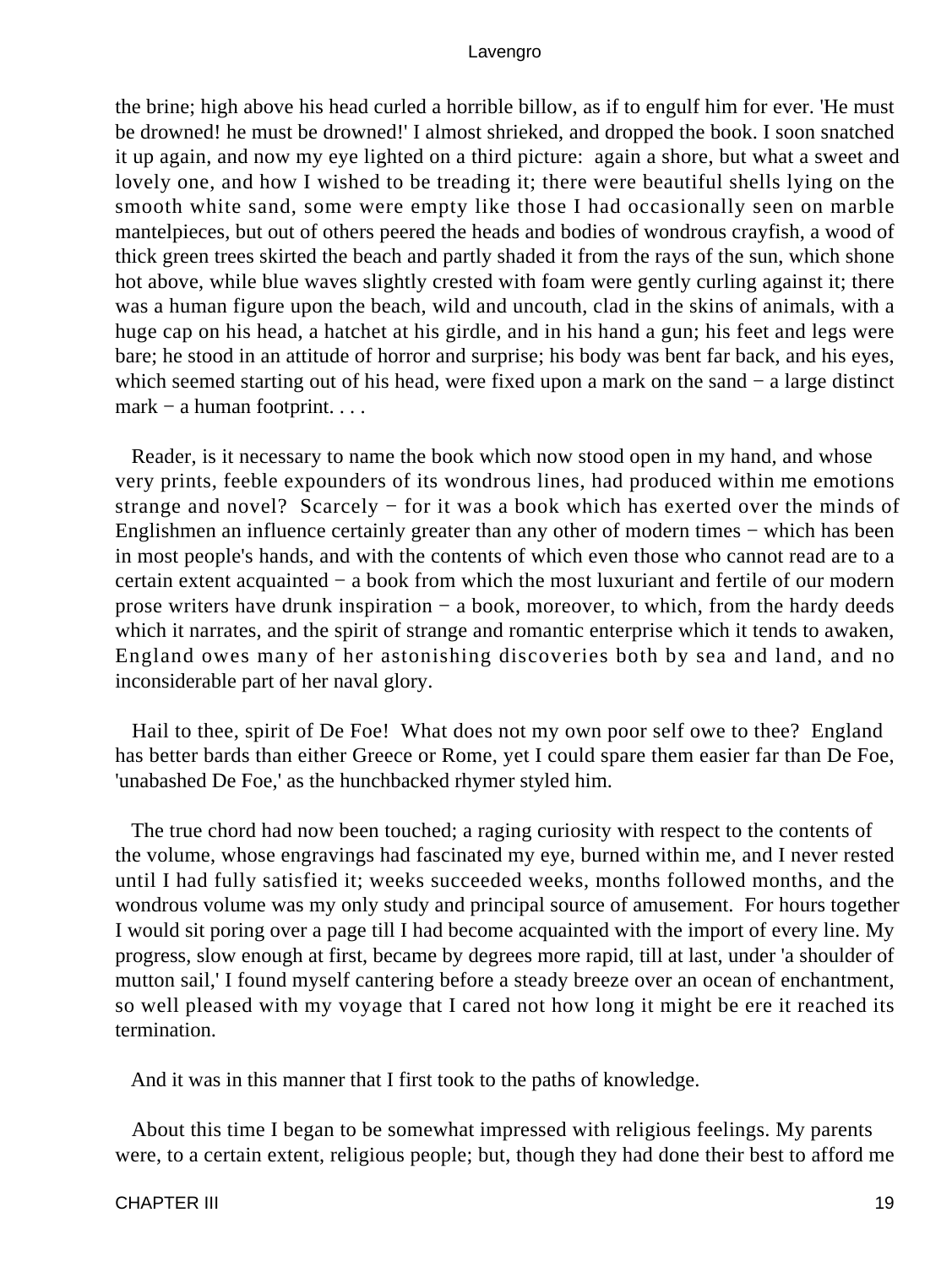instruction on religious points, I had either paid no attention to what they endeavoured to communicate, or had listened with an ear far too obtuse to derive any benefit. But my mind had now become awakened from the drowsy torpor in which it had lain so long, and the reasoning powers which I possessed were no longer inactive. Hitherto I had entertained no conception whatever of the nature and properties of God, and with the most perfect indifference had heard the divine name proceeding from the mouths of people − frequently, alas! on occasions when it ought not to be employed; but I now never heard it without a tremor, for I now knew that God was an awful and inscrutable Being, the Maker of all things; that we were His children, and that we, by our sins, had justly offended Him; that we were in very great peril from His anger, not so much in this life as in another and far stranger state of being yet to come; that we had a Saviour withal to whom it was necessary to look for help: upon this point, however, I was yet very much in the dark, as, indeed, were most of those with whom I was connected. The power and terrors of God were uppermost in my thoughts; they fascinated though they astounded me. Twice every Sunday I was regularly taken to the church, where, from a corner of the large spacious pew, lined with black leather, I would fix my eyes on the dignified High−Church rector, and the dignified High–Church clerk, and watch the movement of their lips, from which, as they read their respective portions of the venerable liturgy, would roll many a portentous word descriptive of the wondrous works of the Most High.

**RECTOR.** Thou didst divide the sea, through thy power: thou brakest the heads of the dragons in the waters.

**PHILOH.** Thou smotest the heads of Leviathan in pieces: and gavest him to be meat for the people in the wilderness.

**RECTOR.** Thou broughtest out fountains, and waters out of the hard rocks: thou driedst up mighty waters.

**PHILOH.** The day is thine, and the night is thine: thou hast prepared the light and the sun.

Peace to your memories, dignified rector, and yet more dignified clerk! – by this time ye are probably gone to your long homes, and your voices are no longer heard sounding down the aisles of the venerable church − nay, doubtless, this has already long since been the fate of him of the sonorous 'Amen!' − the one of the two who, with all due respect to the rector, principally engrossed my boyish admiration − he, at least, is scarcely now among the living! Living! why, I have heard say that he blew a fife − for he was a musical as well as a Christian professor − a bold fife, to cheer the Guards and the brave Marines, as they marched with measured step, obeying an insane command, up Bunker's height, whilst the rifles of the sturdy Yankees were sending the leaden hail sharp and thick amidst the red−coated ranks; for Philoh had not always been a man of peace, nor an exhorter to turn the other cheek to the smiter, but had even arrived at the dignity of a halberd in his country's

CHAPTER III 20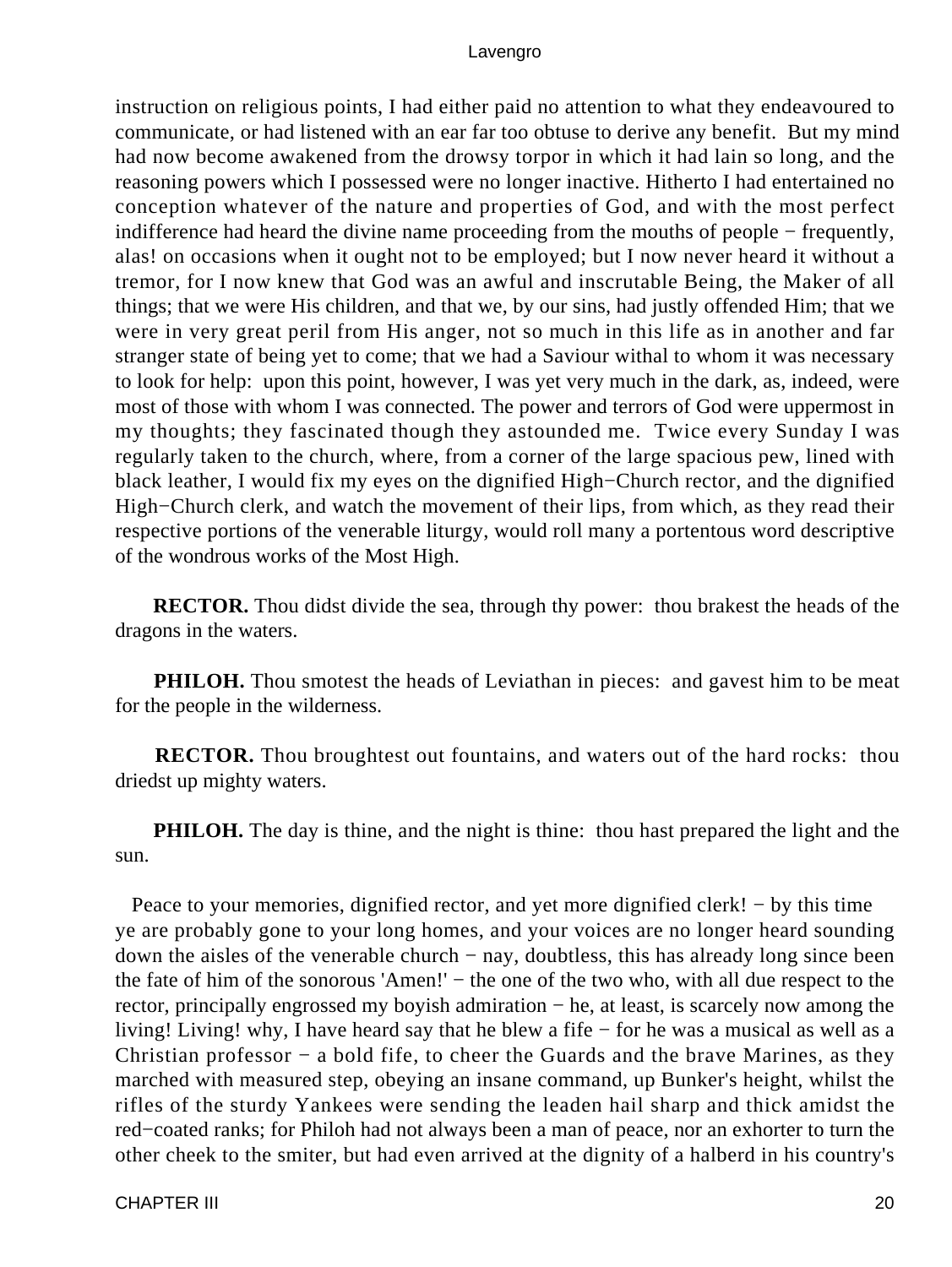service before his six−foot form required rest, and the gray−haired veteran retired, after a long peregrination, to his native town, to enjoy ease and respectability on a pension of 'eighteenpence a day'; and well did his fellow−townsmen act, when, to increase that ease and respectability, and with a thoughtful regard for the dignity of the good church service, they made him clerk and precentor – the man of the tall form and of the audible voice, which sounded loud and clear as his own Bunker fife. Well, peace to thee, thou fine old chap, despiser of dissenters, and hater of papists, as became a dignified and High−Church clerk; if thou art in thy grave, the better for thee; thou wert fitted to adorn a bygone time, when loyalty was in vogue, and smiling content lay like a sunbeam upon the land, but thou wouldst be sadly out of place in these days of cold philosophic latitudinarian doctrine, universal tolerism, and half−concealed rebellion − rare times, no doubt, for papists and dissenters, but which would assuredly have broken the heart of the loyal soldier of George the Third, and the dignified High−Church clerk of pretty D−.

We passed many months at this place: nothing, however, occurred requiring any particular notice, relating to myself, beyond what I have already stated, and I am not writing the history of others. At length my father was recalled to his regiment, which at that time was stationed at a place called Norman Cross, in Lincolnshire, or rather Huntingdonshire, at some distance from the old town of Peterborough. For this place he departed, leaving my mother and myself to follow in a few days. Our journey was a singular one. On the second day we reached a marshy and fenny country, which, owing to immense quantities of rain which had lately fallen, was completely submerged. At a large town we got on board a kind of passage−boat, crowded with people; it had neither sails nor oars, and those were not the days of steam−vessels; it was a treck− schuyt, and was drawn by horses. Young as I was, there was much connected with this journey which highly surprised me, and which brought to my remembrance particular scenes described in the book which I now generally carried in my bosom. The country was, as I have already said, submerged − entirely drowned − no land was visible; the trees were growing bolt upright in the flood, whilst farmhouses and cottages were standing insulated; the horses which drew us were up to the knees in water, and, on coming to blind pools and 'greedy depths,' were not unfrequently swimming, in which case, the boys or urchins who mounted them sometimes stood, sometimes knelt, upon the saddle and pillions. No accident, however, occurred either to the quadrupeds or bipeds, who appeared respectively to be quite **AU FAIT** in their business, and extricated themselves with the greatest ease from places in which Pharaoh and all his host would have gone to the bottom. Nightfall brought us to Peterborough, and from thence we were not slow in reaching the place of our destination.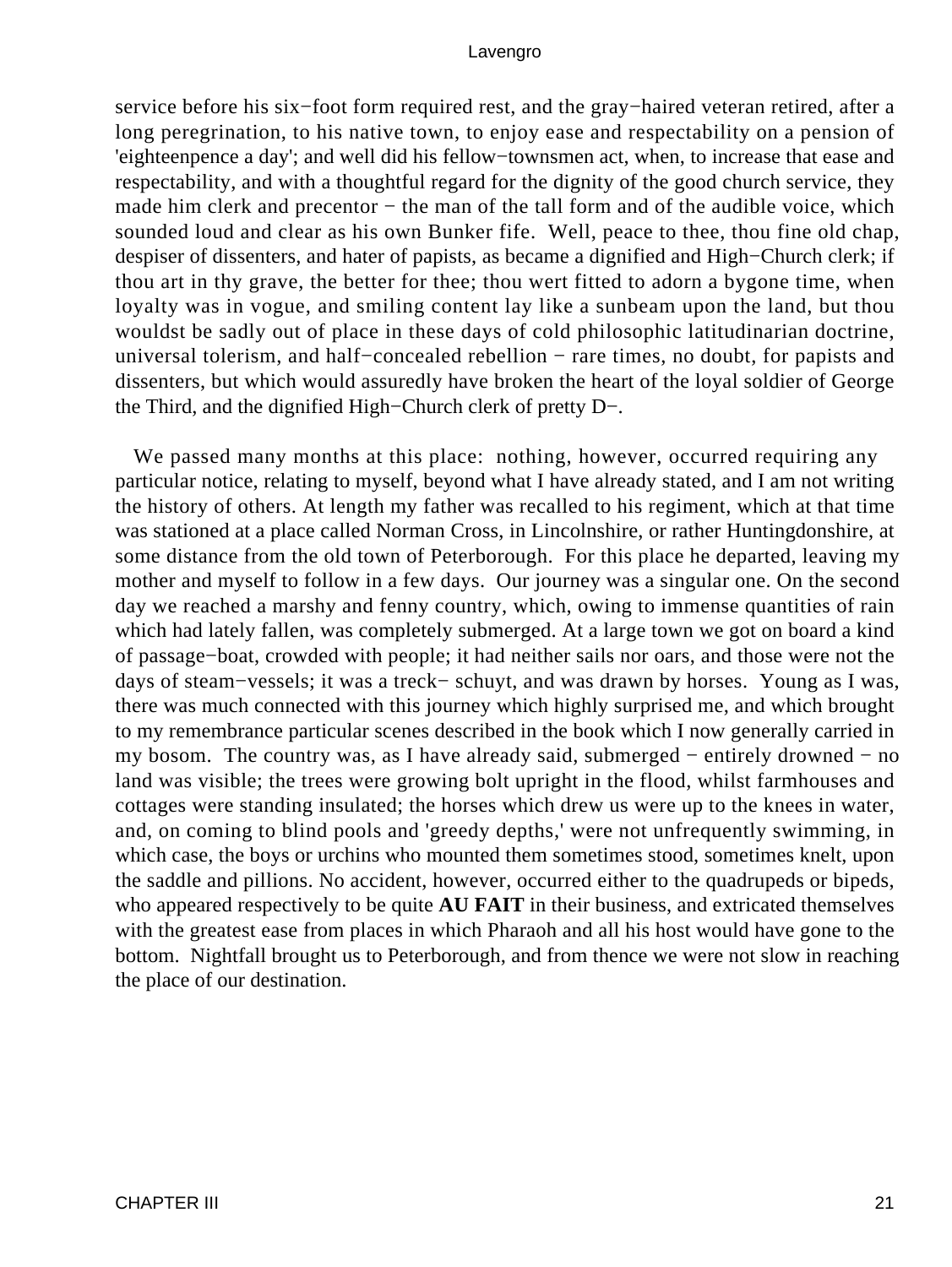### **[CHAPTER IV](#page-494-0)**

*N*orman Cross – Wide expanse – VIVE L'EMPEREUR – Unpruned woods – Man with the bag – Froth and conceit – I beg your pardon – Growing timid – About three o'clock − Taking one's ease − Cheek on the ground − King of the vipers − French king − Frenchmen and water.

**AND a** strange place it was, this Norman Cross, and, at the time of which I am speaking, a sad cross to many a Norman, being what was then styled a French prison, that is, a receptacle for captives made in the French war. It consisted, if I remember right, of some five or six casernes, very long, and immensely high; each standing isolated from the rest, upon a spot of ground which might average ten acres, and which was fenced round with lofty palisades, the whole being compassed about by a towering wall, beneath which, at intervals, on both sides, sentinels were stationed, whilst outside, upon the field, stood commodious wooden barracks, capable of containing two regiments of infantry, intended to serve as guards upon the captives. Such was the station or prison at Norman Cross, where some six thousand French and other foreigners, followers of the grand Corsican, were now immured.

 What a strange appearance had those mighty casernes, with their blank blind walls, without windows or grating, and their slanting roofs, out of which, through orifices where the tiles had been removed, would be protruded dozens of grim heads, feasting their prison−sick eyes on the wide expanse of country unfolded from that airy height. Ah! there was much misery in those casernes; and from those roofs, doubtless, many a wistful look was turned in the direction of lovely France. Much had the poor inmates to endure, and much to complain of, to the disgrace of England be it said − of England, in general so kind and bountiful. Rations of carrion meat, and bread from which I have seen the very hounds occasionally turn away, were unworthy entertainment even for the most ruffian enemy, when helpless and a captive; and such, alas! was the fare in those casernes. And then, those visits, or rather ruthless inroads, called in the slang of the place 'strawplait−hunts,' when in pursuit of a contraband article, which the prisoners, in order to procure themselves a few of the necessaries and comforts of existence, were in the habit of making, red−coated battalions were marched into the prisons, who, with the bayonet's point, carried havoc and ruin into every poor convenience which ingenious wretchedness had been endeavouring to raise around it; and then the triumphant exit with the miserable booty; and, worst of all, the accursed bonfire, on the barrack parade, of the plait contraband, beneath the view of the glaring eyeballs from those lofty roofs, amidst the hurrahs of the troops, frequently drowned in the curses poured down from above like a tempest−shower or in the terrific warw−hoop of 'VIVE L'EMPEREUR!'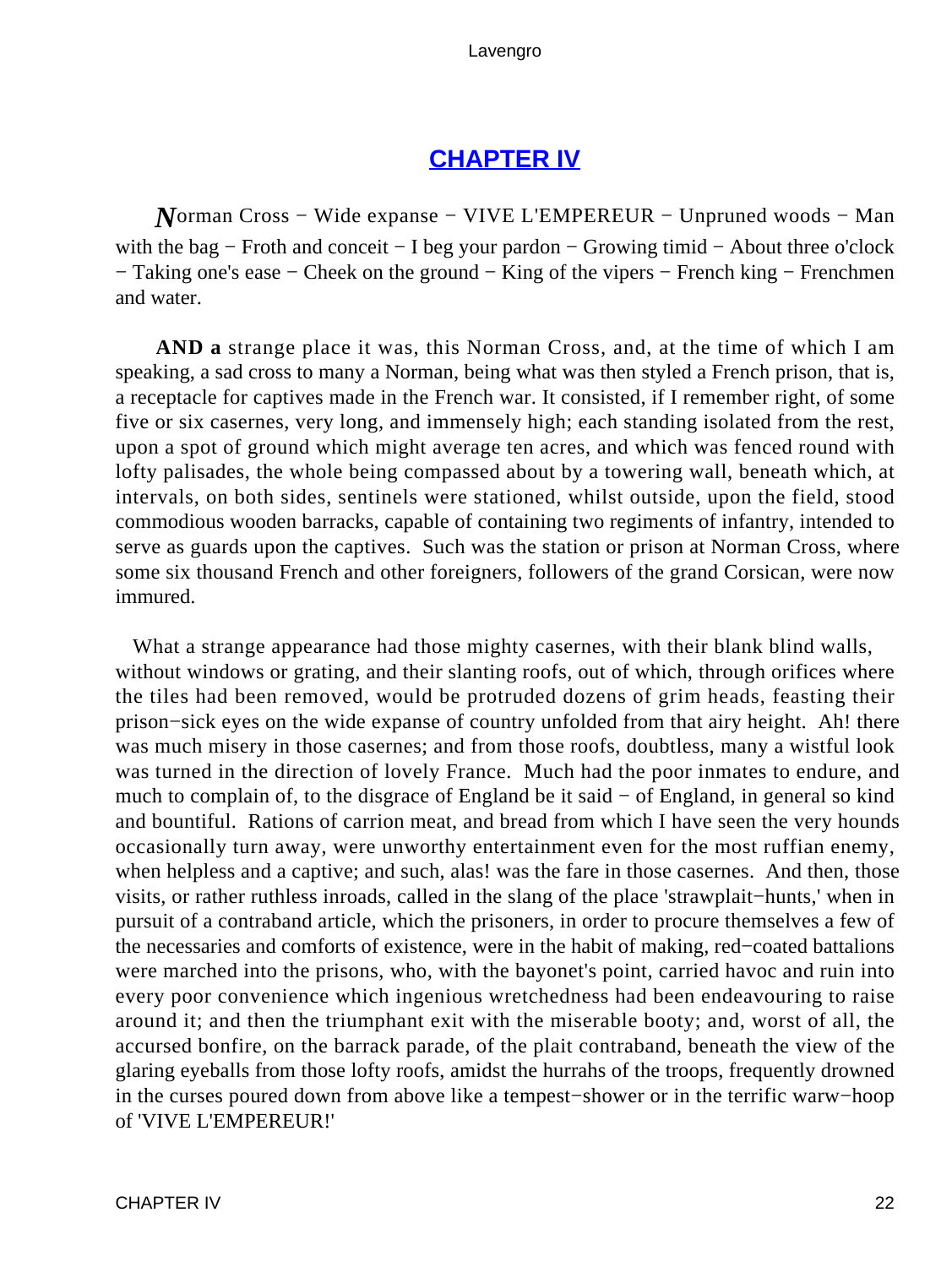It was midsummer when we arrived at this place, and the weather, which had for a long time been wet and gloomy, now became bright and glorious; I was subjected to but little control, and passed my time pleasantly enough, principally in wandering about the neighbouring country. It was flat and somewhat fenny, a district more of pasture than agriculture, and not very thickly inhabited. I soon became well acquainted with it. At the distance of two miles from the station was a large lake, styled in the dialect of the country 'a mere,' about whose borders tall reeds were growing in abundance, this was a frequent haunt of mine; but my favourite place of resort was a wild sequestered spot at a somewhat greater distance. Here, surrounded with woods and thick groves, was the seat of some ancient family, deserted by the proprietor, and only inhabited by a rustic servant or two. A place more solitary and wild could scarcely be imagined; the garden and walks were overgrown with weeds and briers, and the unpruned woods were so tangled as to be almost impervious. About this domain I would wander till overtaken by fatigue, and then I would sit down with my back against some beech, elm, or stately alder tree, and, taking out my book, would pass hours in a state of unmixed enjoyment, my eyes now fixed on the wondrous pages, now glancing at the sylvan scene around; and sometimes I would drop the book and listen to the voice of the rooks and wild pigeons, and not unfrequently to the croaking of multitudes of frogs from the neighbouring swamps and fens.

 In going to and from this place I frequently passed a tall elderly individual, dressed in rather a quaint fashion, with a skin cap on his head and stout gaiters on his legs; on his shoulders hung a moderate sized leathern sack; he seemed fond of loitering near sunny banks, and of groping amidst furze and low scrubby bramble bushes, of which there were plenty in the neighbourhood of Norman Cross. Once I saw him standing in the middle of a dusty road, looking intently at a large mark which seemed to have been drawn across it, as if by a walking stick. 'He must have been a large one,' the old man muttered half to himself, 'or he would not have left such a trail, I wonder if he is near; he seems to have moved this way.' He then went behind some bushes which grew on the right side of the road, and appeared to be in quest of something, moving behind the bushes with his head downwards, and occasionally striking their roots with his foot: at length he exclaimed, 'Here he is!' and forthwith I saw him dart amongst the bushes. There was a kind of scuffling noise, the rustling of branches, and the crackling of dry sticks. 'I have him!' said the man at last; 'I have got him!' and presently he made his appearance about twenty yards down the road, holding a large viper in his hand. 'What do you think of that, my boy?' said he, as I went up to him − 'what do you think of catching such a thing as that with the naked hand?' 'What do I think?' said I. 'Why, that I could do as much myself.' 'You do,' said the man, 'do you? Lord! how the young people in these days are given to conceit; it did not use to be so in my time: when I was a child, childer knew how to behave themselves; but the childer of these days are full of conceit, full of froth, like the mouth of this viper'; and with his forefinger and thumb he squeezed a considerable quantity of foam from the jaws of the viper down upon the road. 'The childer of these days are a generation of − God forgive me, what was I about to say?' said the old man; and opening his bag he thrust the reptile into it, which appeared far from empty. I passed on. As I was returning, towards the evening, I overtook the old man, who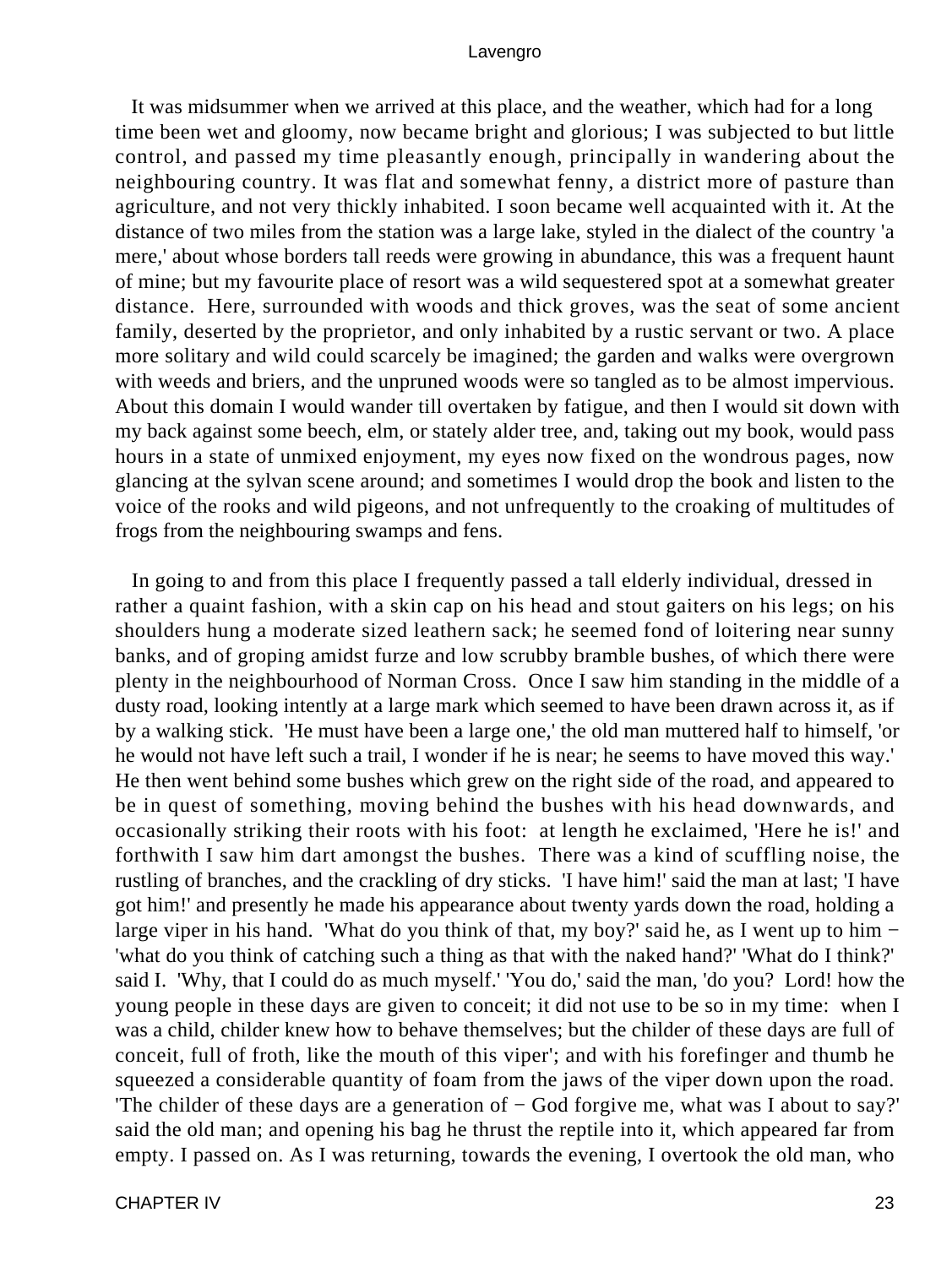was wending in the same direction. 'Good evening to you, sir,' said I, taking off a cap which I wore on my head. 'Good evening,' said the old man; and then, looking at me, 'How's this?' said he, 'you aren't, sure, the child I met in the morning?' 'Yes,' said I, 'I am; what makes you doubt it?' 'Why, you were then all froth and conceit,' said the old man, 'and now you take off your cap to me.' 'I beg your pardon,' said I, 'if I was frothy and conceited; it ill becomes a child like me to be so.' 'That's true, dear,' said the old man; 'well, as you have begged my pardon, I truly forgive you.' 'Thank you,' said I; 'have you caught any more of those things?' 'Only four or five,' said the old man; 'they are getting scarce, though this used to be a great neighbourhood for them.' 'And what do you do with them?' said I; 'do you carry them home and play with them?' 'I sometimes play with one or two that I tame,' said the old man; 'but I hunt them mostly for the fat which they contain, out of which I make unguents which are good for various sore troubles, especially for the rheumatism.' 'And do you get your living by hunting these creatures?' I demanded. 'Not altogether,' said the old man; 'besides being a viper−hunter, I am what they call a herbalist, one who knows the virtue of particular herbs; I gather them at the proper season, to make medicines with for the sick.' 'And do you live in the neighbourhood?' I demanded. 'You seem very fond of asking questions, child. No, I do not live in this neighbourhood in particular, I travel about; I have not been in this neighbourhood till lately for some years.'

 From this time the old man and myself formed an acquaintance; I often accompanied him in his wanderings about the neighbourhood, and, on two or three occasions, assisted him in catching the reptiles which he hunted. He generally carried a viper with him which he had made quite tame, and from which he had extracted the poisonous fangs; it would dance and perform various kinds of tricks. He was fond of telling me anecdotes connected with his adventures with the reptile species. 'But,' said he one day, sighing, 'I must shortly give up this business, I am no longer the man I was, I am become timid, and when a person is timid in viper− hunting, he had better leave off, as it is quite clear his virtue is leaving him. I got a fright some years ago, which I am quite sure I shall never get the better of; my hand has been shaky more or less ever since.' 'What frightened you?' said I. 'I had better not tell you,' said the old man, 'or you may be frightened too, lose your virtue, and be no longer good for the business.' 'I don't care,' said I; 'I don't intend to follow the business: I daresay I shall be an officer, like my father.' 'Well,' said the old man, 'I once saw the king of the vipers, and since then − ' 'The king of the vipers!' said I, interrupting him; 'have the vipers a king?' 'As sure as we have,' said the old man – 'as sure as we have King George to rule over us, have these reptiles a king to rule over them.' 'And where did you see him?' said I. 'I will tell you,' said the old man, 'though I don't like talking about the matter. It may be about seven years ago that I happened to be far down yonder to the west, on the other side of England, nearly two hundred miles from here, following my business. It was a very sultry day, I remember, and I had been out several hours catching creatures. It might be about three o'clock in the afternoon, when I found myself on some heathy land near the sea, on the ridge of a hill, the side of which, nearly as far down as the sea, was heath; but on the top there was arable ground, which had been planted, and from which the harvest had been gathered − oats or barley, I know not which − but I remember that the ground was covered with stubble. Well,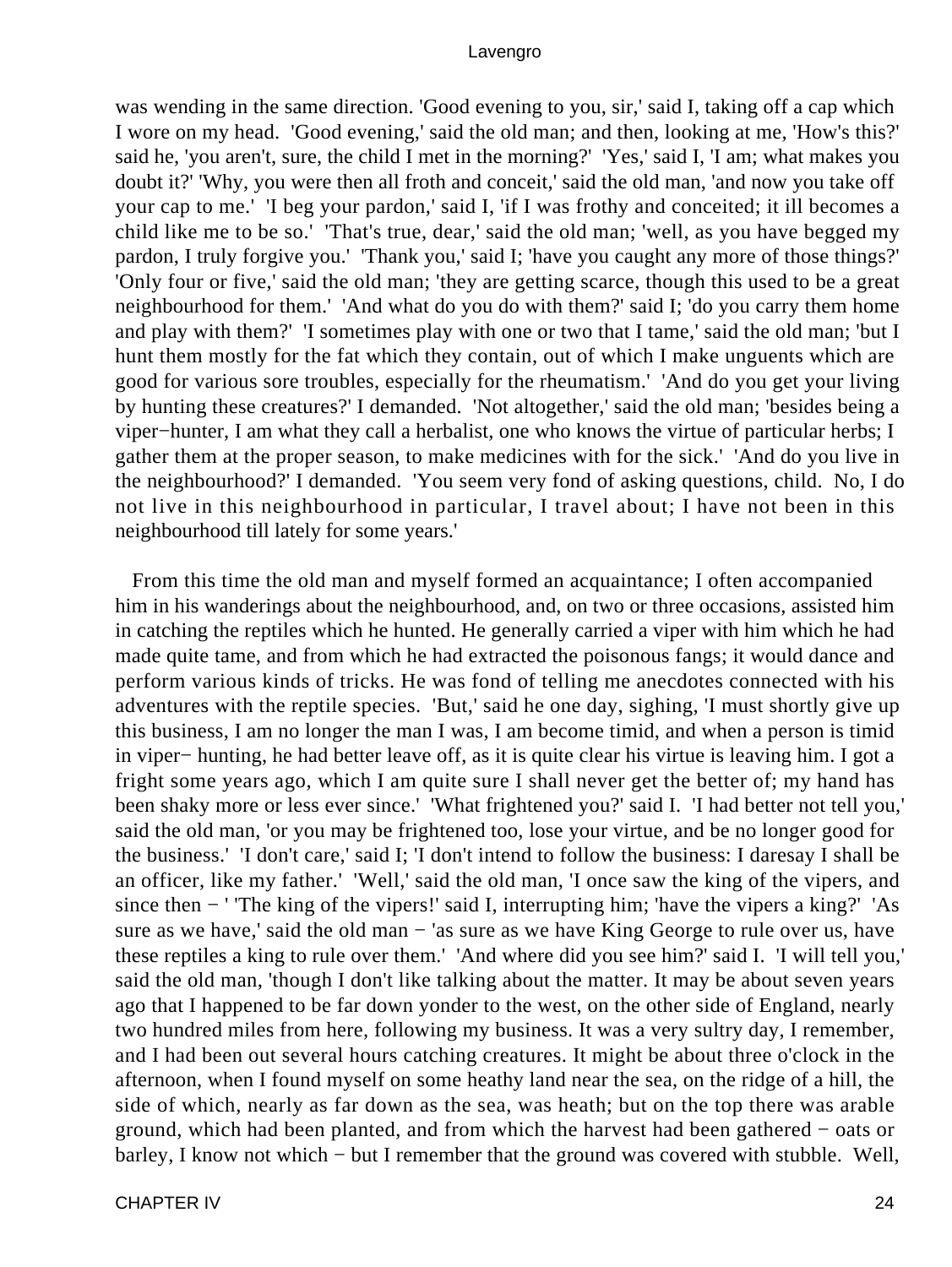about three o'clock, as I told you before, what with the heat of the day and from having walked about for hours in a lazy way, I felt very tired; so I determined to have a sleep, and I laid myself down, my head just on the ridge of the hill, towards the field, and my body over the side down amongst the heath; my bag, which was nearly filled with creatures, lay at a little distance from my face; the creatures were struggling in it, I remember, and I thought to myself, how much more comfortably off I was than they; I was taking my ease on the nice open hill, cooled with the breezes, whilst they were in the nasty close bag, coiling about one another, and breaking their very hearts, all to no purpose: and I felt quite comfortable and happy in the thought, and little by little closed my eyes, and fell into the sweetest snooze that ever I was in in all my life; and there I lay over the hill's side, with my head half in the field, I don't know how long, all dead asleep. At last it seemed to me that I heard a noise in my sleep, something like a thing moving, very faint, however, far away; then it died, and then it came again upon my ear as I slept, and now it appeared almost as if I heard crackle, crackle; then it died again, or I became yet more dead asleep than before, I know not which, but I certainly lay some time without hearing it. All of a sudden I became awake, and there was I, on the ridge of the hill, with my cheek on the ground towards the stubble, with a noise in my ear like that of something moving towards me amongst the stubble of the field; well, I lay a moment or two listening to the noise, and then I became frightened, for I did not like the noise at all, it sounded so odd; so I rolled myself on my belly, and looked towards the stubble. Mercy upon us! there was a huge snake, or rather a dreadful viper, for it was all yellow and gold, moving towards me, bearing its head about a foot and a half above the ground, the dry stubble crackling beneath its outrageous belly. It might be about five yards off when I first saw it, making straight towards me, child, as if it would devour me. I lay quite still, for I was stupefied with horror, whilst the creature came still nearer; and now it was nearly upon me, when it suddenly drew back a little, and then – what do you think? – it lifted its head and chest high in the air, and high over my face as I looked up, flickering at me with its tongue as if it would fly at my face. Child, what I felt at that moment I can scarcely say, but it was a sufficient punishment for all the sins I ever committed; and there we two were, I looking up at the viper, and the viper looking down upon me, flickering at me with its tongue. It was only the kindness of God that saved me: all at once there was a loud noise, the report of a gun, for a fowler was shooting at a covey of birds, a little way off in the stubble. Whereupon the viper sunk its head, and immediately made off over the ridge of the hill, down in the direction of the sea. As it passed by me, however − and it passed close by me − it hesitated a moment, as if it was doubtful whether it should not seize me; it did not, however, but made off down the hill. It has often struck me that he was angry with me, and came upon me unawares for presuming to meddle with his people, as I have always been in the habit of doing.'

'But,' said I, 'how do you know that it was the king of the vipers?'

 'How do I know!' said the old man, 'who else should it be? There was as much difference between it and other reptiles as between King George and other people.'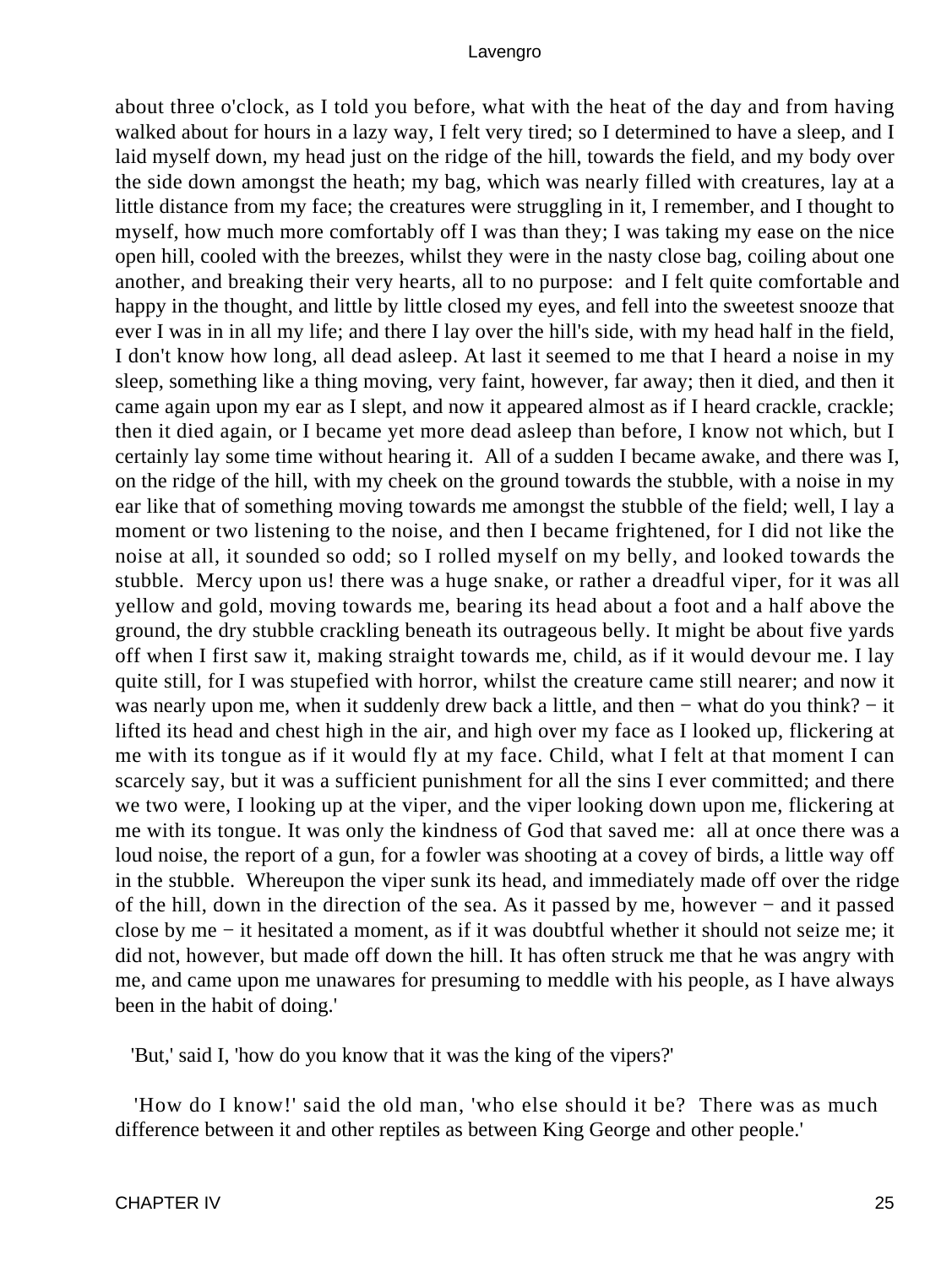'Is King George, then, different from other people?' I demanded.

 'Of course,' said the old man; 'I have never seen him myself, but I have heard people say that he is a ten times greater man than other folks; indeed, it stands to reason that he must be different from the rest, else people would not be so eager to see him. Do you think, child, that people would be fools enough to run a matter of twenty or thirty miles to see the king, provided King George − '

'Haven't the French a king?' I demanded.

 'Yes,' said the old man, 'or something much the same, and a queer one he is; not quite so big as King George, they say, but quite as terrible a fellow. What of him?'

'Suppose he should come to Norman Cross!'

'What should he do at Norman Cross, child?'

 'Why, you were talking about the vipers in your bag breaking their hearts, and so on, and their king coming to help them. Now, suppose the French king should hear of his people being in trouble at Norman Cross, and − '

 'He can't come, child,' said the old man, rubbing his hands, 'the water lies between. The French don't like the water; neither vipers nor Frenchmen take kindly to the water, child.'

 When the old man left the country, which he did a few days after the conversation which I have just related, he left me the reptile which he had tamed and rendered quite harmless by removing the fangs. I was in the habit of feeding it with milk, and frequently carried it abroad with me in my walks.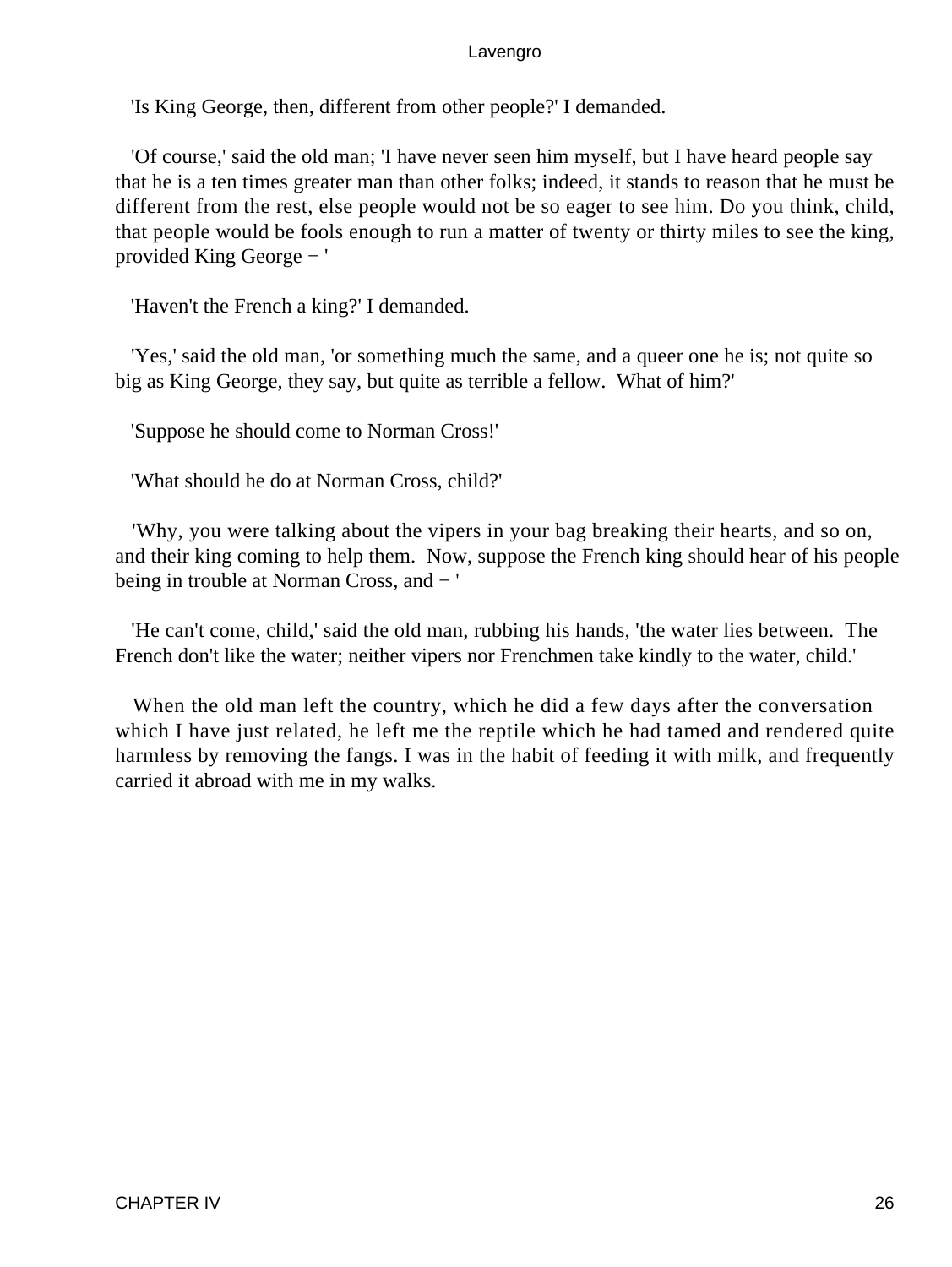### **[CHAPTER V](#page-494-0)**

**The tent – Man and woman – Dark and swarthy – Manner of speaking – Bad money –** Transfixed − Faltering tone − Little basket − High opinion − Plenty of good − Keeping guard − Tilted cart − Rubricals − Jasper − The right sort − The horseman of the lane − John Newton – The alarm – Gentle brothers.

 ONE day it happened that, being on my rambles, I entered a green lane which I had never seen before; at first it was rather narrow, but as I advanced it became considerably wider; in the middle was a driftway with deep ruts, but right and left was a space carpeted with a sward of trefoil and clover; there was no lack of trees, chiefly ancient oaks, which, flinging out their arms from either side, nearly formed a canopy, and afforded a pleasing shelter from the rays of the sun, which was burning fiercely above. Suddenly a group of objects attracted my attention. Beneath one of the largest of the trees, upon the grass, was a kind of low tent or booth, from the top of which a thin smoke was curling; beside it stood a couple of light carts, whilst two or three lean horses or ponies were cropping the herbage which was growing nigh. Wondering to whom this odd tent could belong, I advanced till I was close before it, when I found that it consisted of two tilts, like those of waggons, placed upon the ground and fronting each other, connected behind by a sail or large piece of canvas which was but partially drawn across the top; upon the ground, in the intervening space, was a fire, over which, supported by a kind of iron crowbar, hung a caldron; my advance had been so noiseless as not to alarm the inmates, who consisted of a man and woman, who sat apart, one on each side of the fire; they were both busily employed − the man was carding plaited straw, whilst the woman seemed to be rubbing something with a white powder, some of which lay on a plate beside her; suddenly the man looked up, and, perceiving me, uttered a strange kind of cry, and the next moment both the woman and himself were on their feet and rushing out upon me.

 I retreated a few steps, yet without turning to flee. I was not, however, without apprehension, which, indeed, the appearance of these two people was well calculated to inspire: the woman was a stout figure, seemingly between thirty and forty; she wore no cap, and her long hair fell on either side of her head like horse−tails half−way down her waist; her skin was dark and swarthy, like that of a toad, and the expression of her countenance was particularly evil; her arms were bare, and her bosom was but half concealed by a slight bodice, below which she wore a coarse petticoat, her only other article of dress. The man was somewhat younger, but of a figure equally wild; his frame was long and lathy, but his arms were remarkably short, his neck was rather bent, he squinted slightly, and his mouth was much awry; his complexion was dark, but, unlike that of the woman, was more ruddy than livid; there was a deep scar on his cheek, something like the impression of a halfpenny. The dress was quite in keeping with the figure: in his hat, which was slightly peaked, was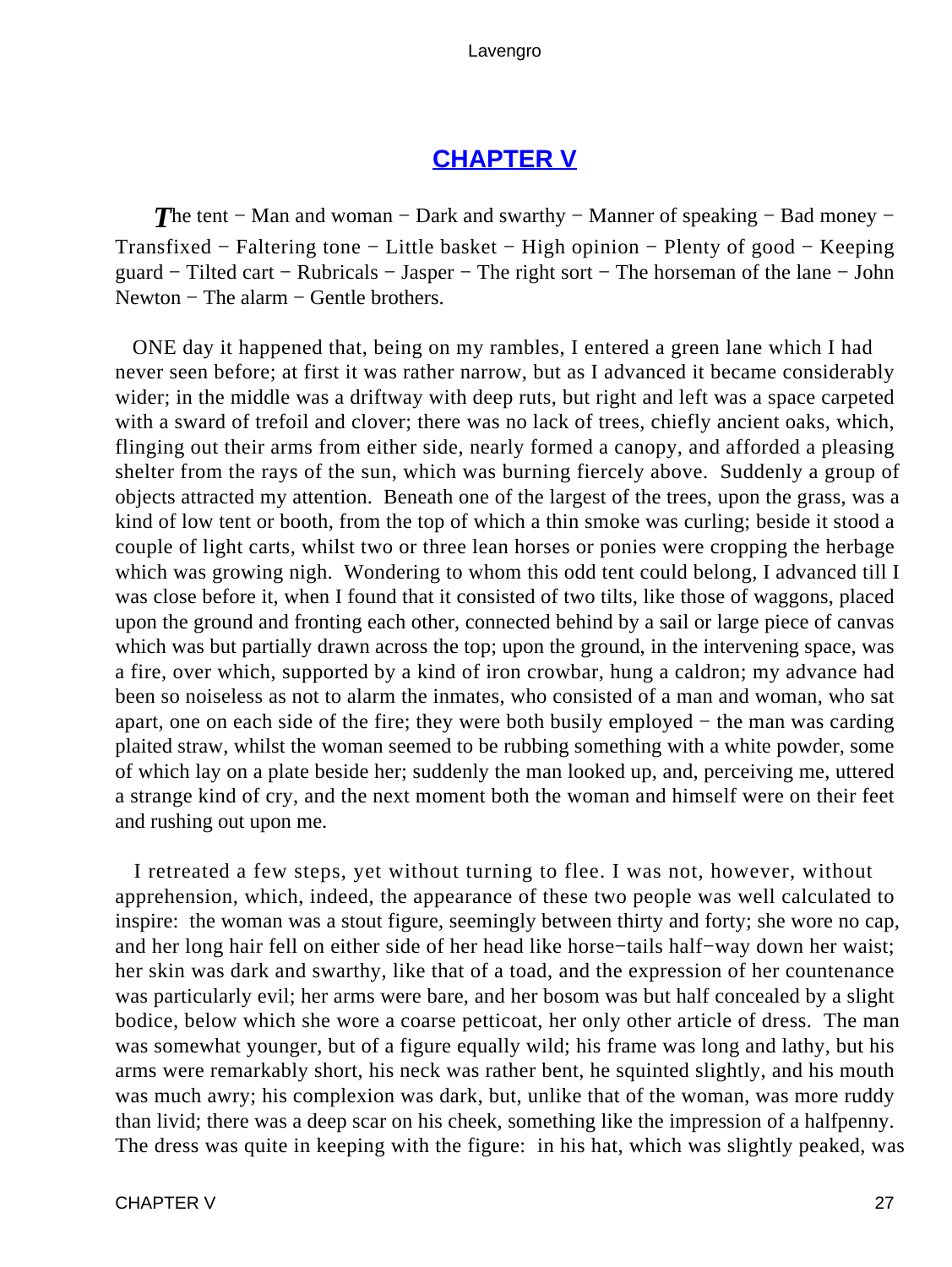stuck a peacock's feather; over a waistcoat of hide, untanned and with the hair upon it, he wore a rough jerkin of russet hue; smallclothes of leather, which had probably once belonged to a soldier, but with which pipeclay did not seem to have come in contact for many a year, protected his lower man as far as the knee; his legs were cased in long stockings of blue worsted, and on his shoes he wore immense old−fashioned buckles.

 Such were the two beings who now came rushing upon me; the man was rather in advance, brandishing a ladle in his hand.

 'So I have caught you at last,' said he; 'I'll teach ye, you young highwayman, to come skulking about my properties!'

 Young as I was, I remarked that his manner of speaking was different from that of any people with whom I had been in the habit of associating. It was quite as strange as his appearance, and yet it nothing resembled the foreign English which I had been in the habit of hearing through the palisades of the prison; he could scarcely be a foreigner.

 'Your properties!' said I; 'I am in the King's Lane. Why did you put them there, if you did not wish them to be seen?'

 'On the spy,' said the woman, 'hey? I'll drown him in the sludge in the toad−pond over the hedge.'

'So we will,' said the man, 'drown him anon in the mud!'

 'Drown me, will you?' said I; 'I should like to see you! What's all this about? Was it because I saw you with your hands full of straw plait, and my mother there − '

'Yes,' said the woman; 'what was I about?'

**MYSELF.** How should I know? Making bad money, perhaps!

 And it will be as well here to observe, that at this time there was much bad money in circulation in the neighbourhood, generally supposed to be fabricated by the prisoners, so that this false coin and straw plait formed the standard subjects of conversation at Norman Cross.

'I'll strangle thee,' said the beldame, dashing at me. 'Bad money, is it?'

 'Leave him to me, wifelkin,' said the man, interposing; 'you shall now see how I'll baste him down the lane.'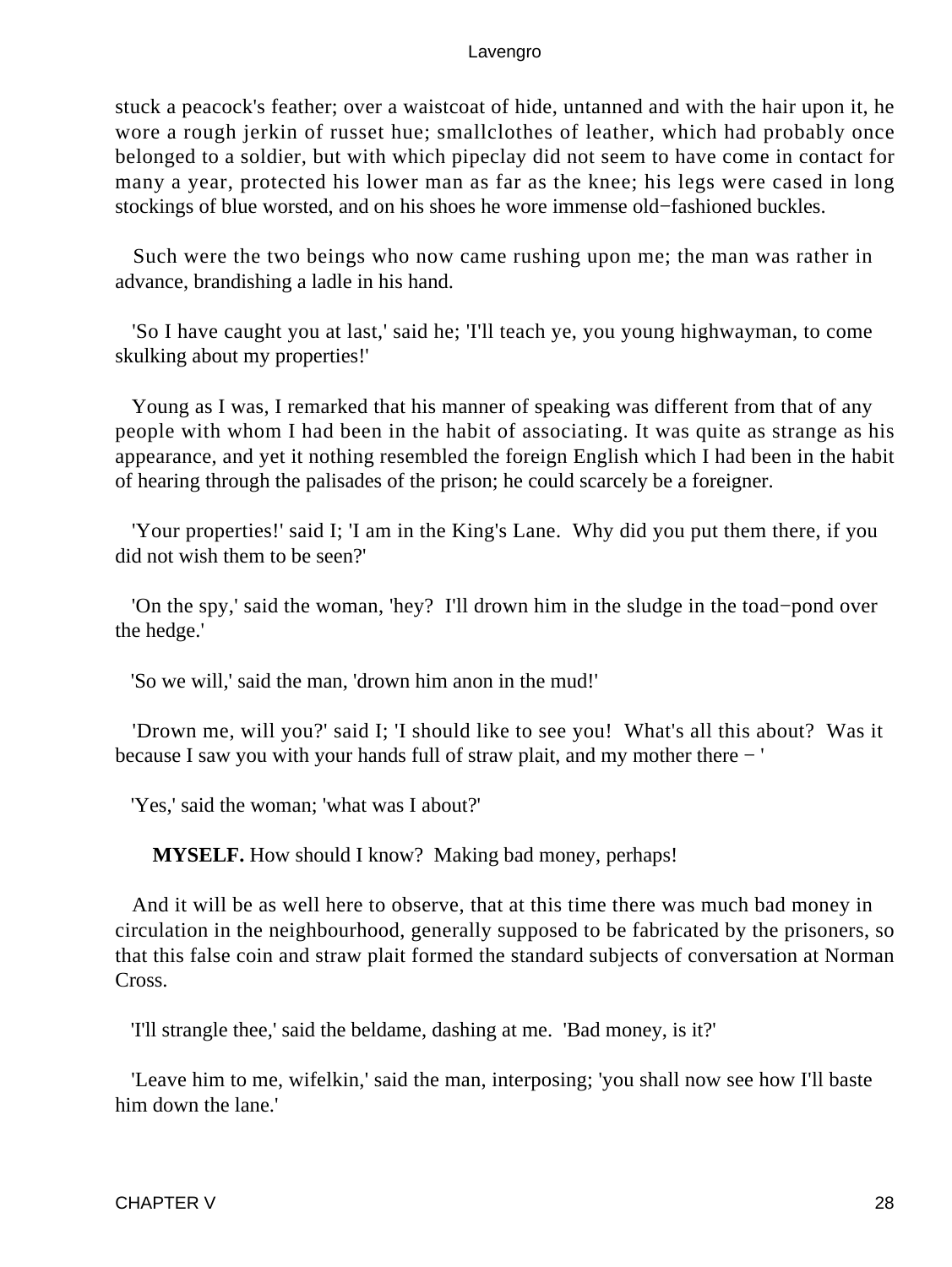**MYSELF.** I tell you what, my chap, you had better put down that thing of yours; my father lies concealed within my tepid breast, and if to me you offer any harm or wrong, I'll call him forth to help me with his forked tongue.

 MAN. What do you mean, ye Bengui's bantling? I never heard such discourse in all my life: playman's speech or Frenchman's talk − which, I wonder? Your father! Tell the mumping villain that if he comes near my fire I'll serve him out as I will you. Take that − Tiny Jesus! what have we got here? Oh, delicate Jesus! what is the matter with the child?

 I had made a motion which the viper understood; and now, partly disengaging itself from my bosom, where it had lain perdu, it raised its head to a level with my face, and stared upon my enemy with its glittering eyes.

 The man stood like one transfixed, and the ladle, with which he had aimed a blow at me, now hung in the air like the hand which held it; his mouth was extended, and his cheeks became of a pale yellow, save alone that place which bore the mark which I have already described, and this shone now portentously, like fire. He stood in this manner for some time; at last the ladle fell from his hand, and its falling appeared to rouse him from his stupor.

'I say, wifelkin,' said he, in a faltering tone, 'did you ever see the like of this here?'

 But the woman had retreated to the tent, from the entrance of which her loathly face was now thrust, with an expression partly of terror and partly of curiosity. After gazing some time longer at the viper and myself, the man stooped down and took up the ladle; then, as if somewhat more assured, he moved to the tent, where he entered into conversation with the beldame in a low voice. Of their discourse, though I could hear the greater part of it, I understood not a single word; and I wondered what it could be, for I knew by the sound that it was not French. At last the man, in a somewhat louder tone, appeared to put a question to the woman, who nodded her head affirmatively, and in a moment or two produced a small stool, which she delivered to him. He placed it on the ground, close by the door of the tent, first rubbing it with his sleeve, as if for the purpose of polishing its surface.

 MAN. Now, my precious little gentleman, do sit down here by the poor people's tent; we wish to be civil in our slight way. Don't be angry, and say no; but look kindly upon us, and satisfied, my precious little God Almighty.

**WOMAN.** Yes, my gorgeous angel, sit down by the poor bodies' fire, and eat a sweetmeat. We want to ask you a question or two; only first put that serpent away.

**MYSELF.** I can sit down, and bid the serpent go to sleep, that's easy enough; but as for eating a sweetmeat, how can I do that? I have not got one, and where am I to get it?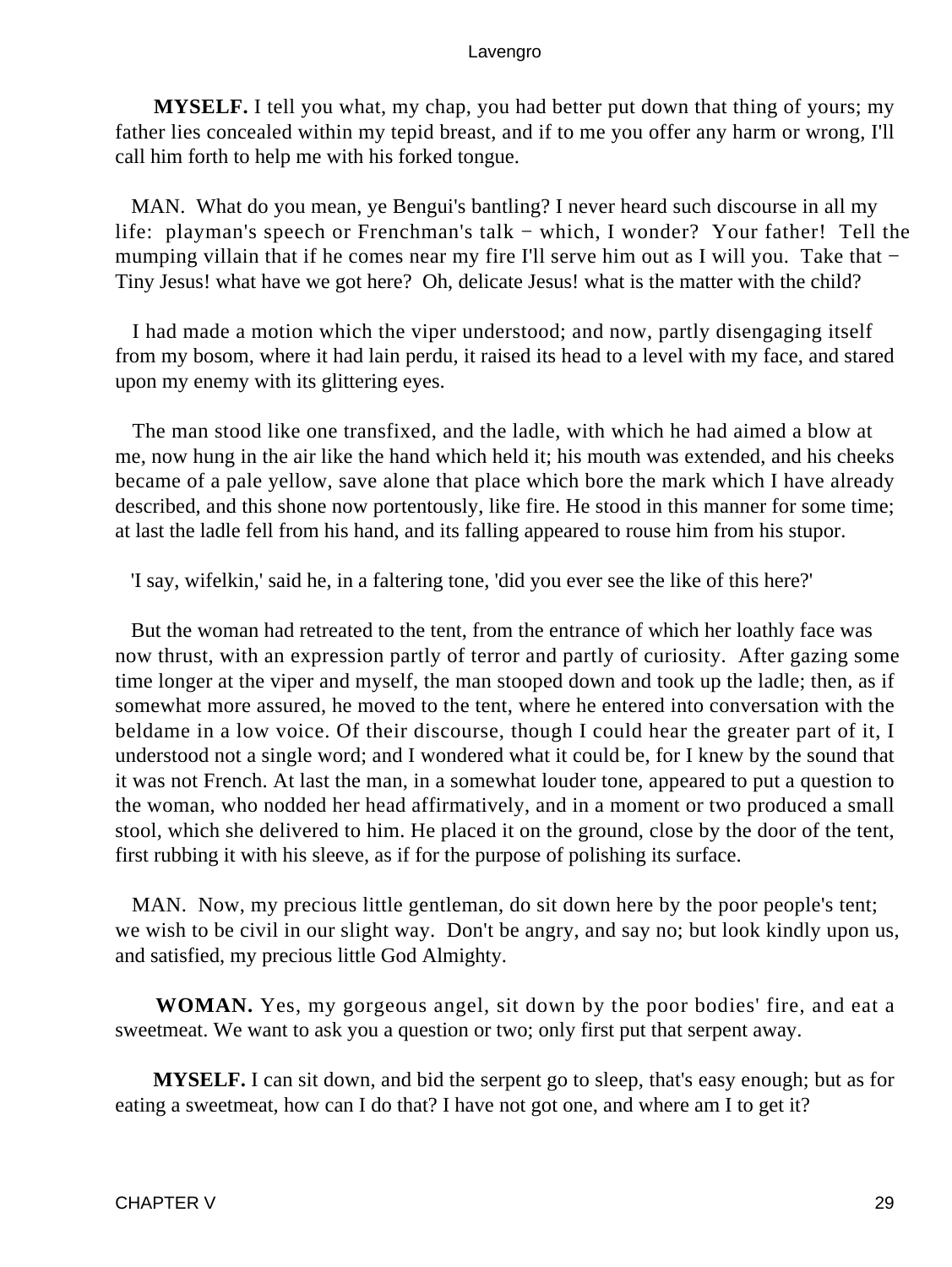**WOMAN.** Never fear, my tiny tawny, we can give you one, such as you never ate, I daresay, however far you may have come from.

 The serpent sank into its usual resting−place, and I sat down on the stool. The woman opened a box, and took out a strange little basket or hamper, not much larger than a man's fist, and formed of a delicate kind of matting. It was sewed at the top; but, ripping it open with a knife, she held it to me, and I saw, to my surprise, that it contained candied fruits of a dark green hue, tempting enough to one of my age. 'There, my tiny,' said she; 'taste, and tell me how you like them.'

'Very much,' said I; 'where did you get them?'

 The beldame leered upon me for a moment, then, nodding her head thrice, with a knowing look, said, 'Who knows better than yourself, my tawny?'

 Now, I knew nothing about the matter; but I saw that these strange people had conceived a very high opinion of the abilities of their visitor, which I was nothing loth to encourage. I therefore answered boldly, 'Ah! who indeed!'

 'Certainly,' said the man; 'who should know better than yourself, or so well? And now, my tiny one, let me ask you one thing − you didn't come to do us any harm?'

'No,' said I, 'I had no dislike to you; though, if you were to meddle with me − '

 MAN. Of course, my gorgeous, of course you would; and quite right too. Meddle with you! − what right have we? I should say, it would not be quite safe. I see how it is; you are one of them there; – and he bent his head towards his left shoulder.

**MYSELF.** Yes, I am one of them – for I thought he was alluding to the soldiers, – you had best mind what you are about, I can tell you.

 MAN. Don't doubt we will for our own sake; Lord bless you, wifelkin, only think that we should see one of them there when we least thought about it. Well, I have heard of such things, though I never thought to see one; however, seeing is believing. Well! now you are come, and are not going to do us any mischief, I hope you will stay; you can do us plenty of good if you will.

**MYSELF.** What good could I do you?

MAN. What good? plenty! Would you not bring us luck? I have heard say that one of them there always does, if it will but settle down. Stay with us, you shall have a tilted cart all to yourself if you like. We'll make you our little God Almighty, and say our prayers to you every morning!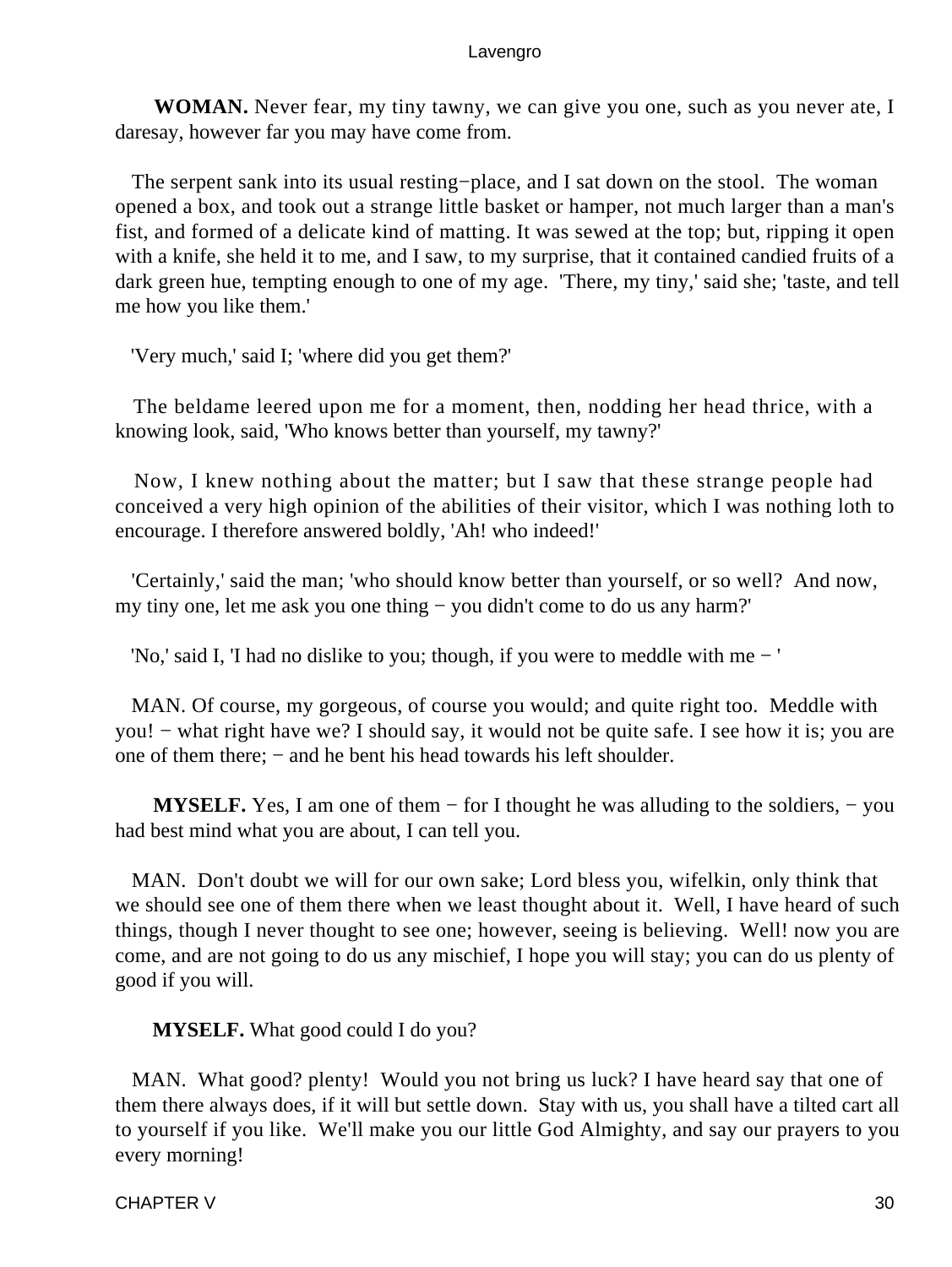**MYSELF.** That would be nice; and, if you were to give me plenty of these things, I should have no objection. But what would my father say? I think he would hardly let me.

 MAN. Why not? he would be with you; and kindly would we treat him. Indeed, without your father you would be nothing at all.

**MYSELF.** That's true; but I do not think he could be spared from his regiment. I have heard him say that they could do nothing without him.

MAN. His regiment! What are you talking about? – what does the child mean?

**MYSELF.** What do I mean! – why, that my father is an officer–man at the barracks yonder, keeping guard over the French prisoners.

MAN. Oh! then that sap is not your father?

**MYSELF.** What, the snake? Why, no! Did you think he was?

MAN. To be sure we did. Didn't you tell me so?

**MYSELF.** Why, yes; but who would have thought you would have believed it? It is a tame one. I hunt vipers, and tame them.

MAN. O−h!

'O−h!' grunted the woman, 'that's it, is it?'

 The man and woman, who during this conversation had resumed their former positions within the tent, looked at each other with a queer look of surprise, as if somewhat disconcerted at what they now heard. They then entered into discourse with each other in the same strange tongue which had already puzzled me. At length the man looked me in the face, and said, somewhat hesitatingly, 'So you are not one of them there after all?'

**MYSELF.** One of them there? I don't know what you mean.

MAN. Why, we have been thinking you were a goblin – a devilkin! However, I see how it is: you are a sap−engro, a chap who catches snakes, and plays tricks with them! Well, it comes very nearly to the same thing; and if you please to list with us, and bear us pleasant company, we shall be glad of you. I'd take my oath upon it, that we might make a mort of money by you and that sap, and the tricks it could do; and, as you seem fly to everything, I shouldn't wonder if you would make a prime hand at telling fortunes.

'I shouldn't wonder,' said I.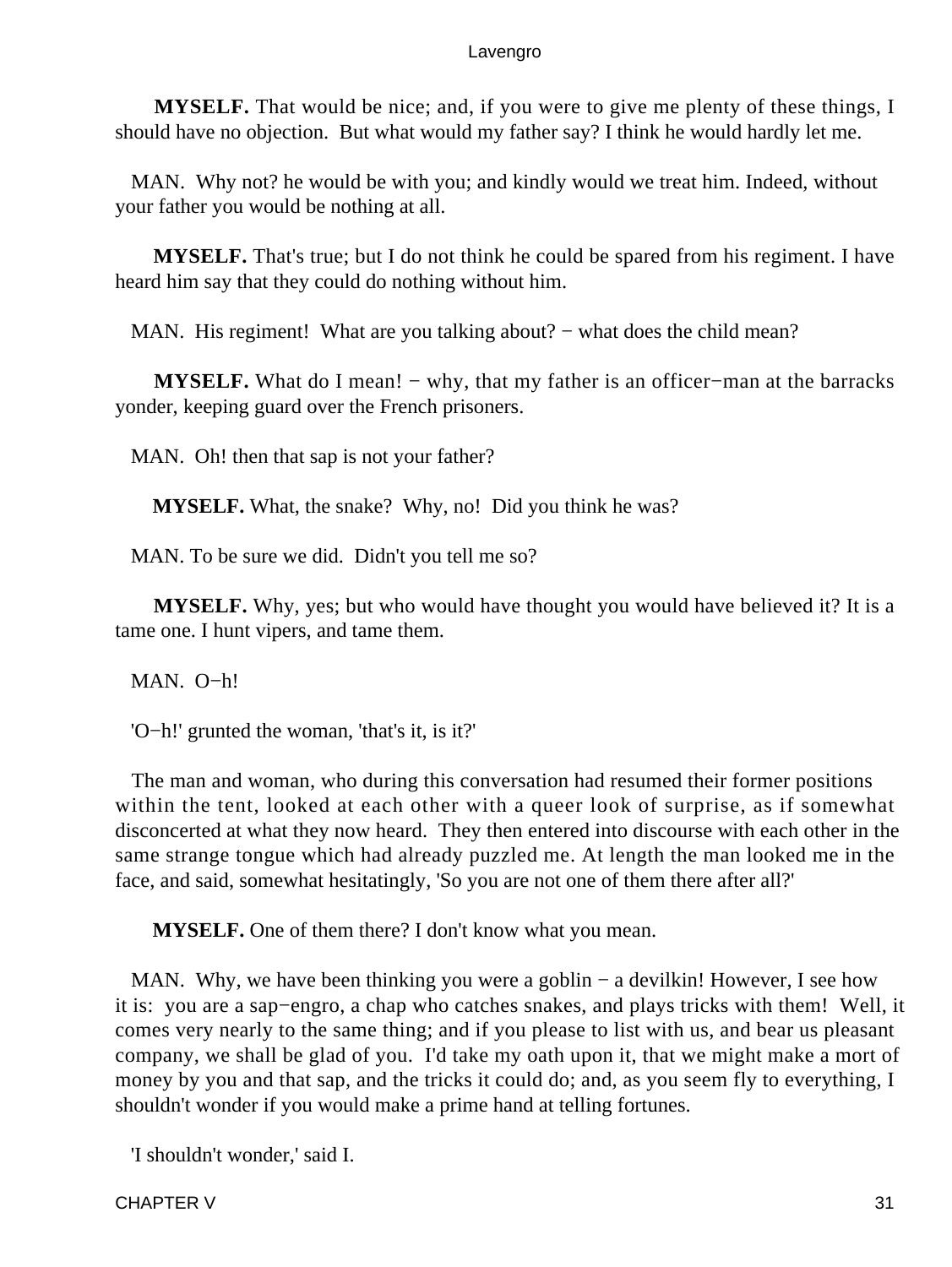MAN. Of course. And you might still be our God Almighty, or at any rate our clergyman, so you should live in a tilted cart by yourself, and say prayers to us night and morning – to wifelkin here, and all our family; there's plenty of us when we are all together: as I said before, you seem fly, I shouldn't wonder if you could read?

 'Oh yes!' said I, 'I can read'; and, eager to display my accomplishments, I took my book out of my pocket, and, opening it at random, proceeded to read how a certain man, whilst wandering about a certain solitary island, entered a cave, the mouth of which was overgrown with brushwood, and how he was nearly frightened to death in that cave by something which he saw.

 'That will do,' said the man; 'that's the kind of prayers for me and my family, aren't they, wifelkin? I never heard more delicate prayers in all my life! Why, they beat the rubricals hollow! − and here comes my son Jasper. I say, Jasper, here's a young sap−engro that can read, and is more fly than yourself. Shake hands with him; I wish ye to be two brothers.'

With a swift but stealthy pace Jasper came towards us from the farther part of the lane; on reaching the tent he stood still, and looked fixedly upon me as I sat upon the stool; I looked fixedly upon him. A queer look had Jasper; he was a lad of some twelve or thirteen years, with long arms, unlike the singular being who called himself his father; his complexion was ruddy, but his face was seamed, though it did not bear the peculiar scar which disfigured the countenance of the other; nor, though roguish enough, a certain evil expression which that of the other bore, and which the face of the woman possessed in a yet more remarkable degree. For the rest, he wore drab breeches, with certain strings at the knee, a rather gay waistcoat, and tolerably white shirt; under his arm he bore a mighty whip of whalebone with a brass knob, and upon his head was a hat without either top or brim.

'There, Jasper! shake hands with the sap−engro.'

 'Can he box, father?' said Jasper, surveying me rather contemptuously. 'I should think not, he looks so puny and small.'

 'Hold your peace, fool!' said the man; 'he can do more than that − I tell you he's fly: he carries a sap about, which would sting a ninny like you to dead.'

 'What, a sap−engro!' said the boy, with a singular whine, and, stooping down, he leered curiously in my face, kindly, however, and then patted me on the head. 'A sap−engro,' he ejaculated; 'lor!'

 'Yes, and one of the right sort,' said the man; 'I am glad we have met with him, he is going to list with us, and be our clergyman and God Almighty, ain't you, my tawny?'

'I don't know,' said I; 'I must see what my father will say.'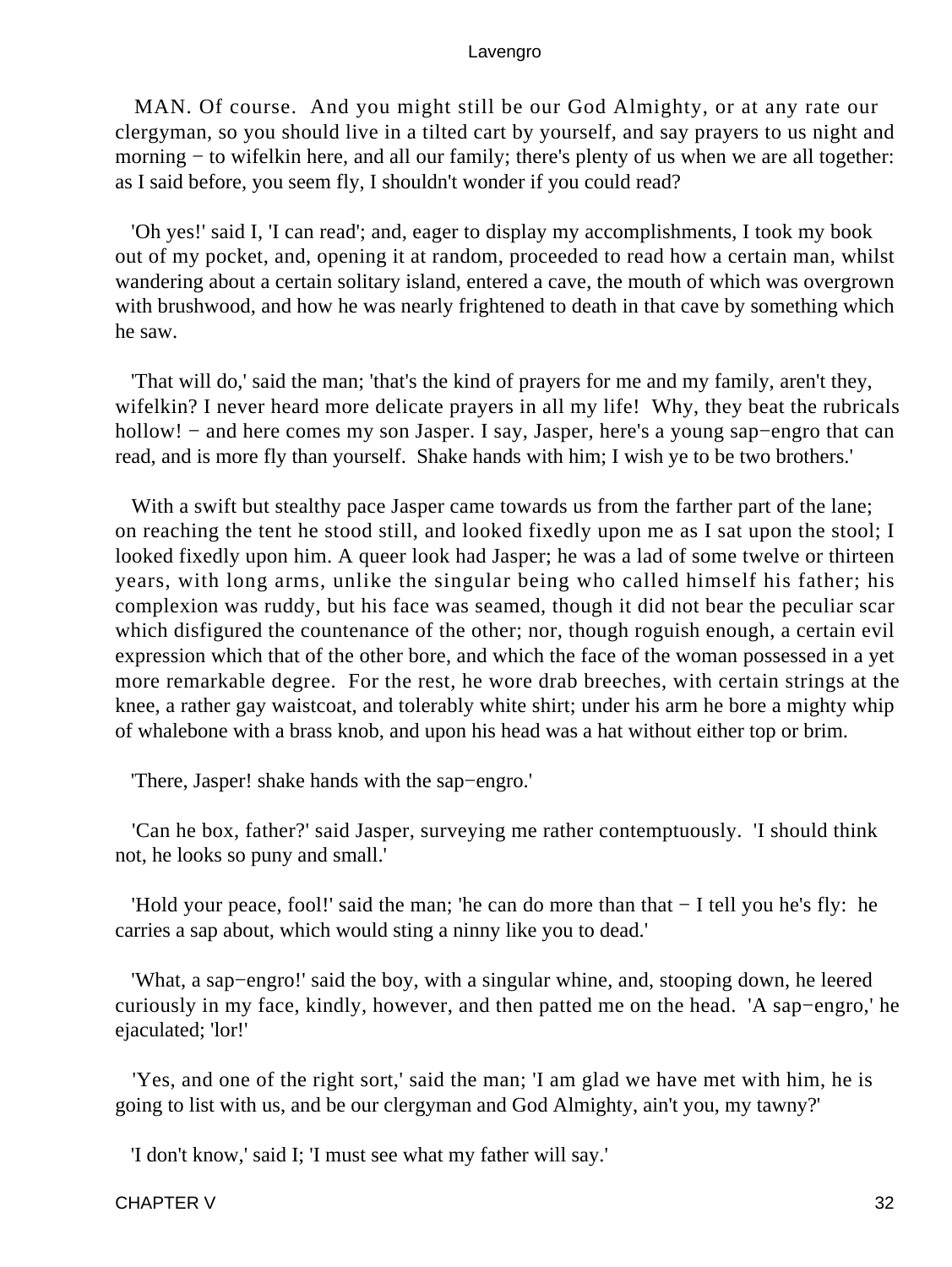'Your father; bah!' − but here he stopped, for a sound was heard like the rapid galloping of a horse, not loud and distinct as on a road, but dull and heavy as if upon a grass sward; nearer and nearer it came, and the man, starting up, rushed out of the tent, and looked around anxiously. I arose from the stool upon which I had been seated, and just at that moment, amidst a crashing of boughs and sticks, a man on horseback bounded over the hedge into the lane at a few yards' distance from where we were: from the impetus of the leap the horse was nearly down on his knees; the rider, however, by dint of vigorous handling of the reins, prevented him from falling, and then rode up to the tent. ''Tis Nat,' said the man; 'what brings him here?' The newcomer was a stout burly fellow, about the middle age; he had a savage determined look, and his face was nearly covered over with carbuncles; he wore a broad slouching hat, and was dressed in a gray coat, cut in a fashion which I afterwards learnt to be the genuine Newmarket cut, the skirts being exceedingly short; his waistcoat was of red plush, and he wore broad corduroy breeches and white top−boots. The steed which carried him was of iron gray, spirited and powerful, but covered with sweat and foam. The fellow glanced fiercely and suspiciously around, and said something to the man of the tent in a harsh and rapid voice. A short and hurried conversation ensued in the strange tongue. I could not take my eyes off this new−comer. Oh, that half−jockey, half−bruiser countenance, I never forgot it! More than fifteen years afterwards I found myself amidst a crowd before Newgate; a gallows was erected, and beneath it stood a criminal, a notorious malefactor. I recognised him at once; the horseman of the lane is now beneath the fatal tree, but nothing altered; still the same man; jerking his head to the right and left with the same fierce and under glance, just as if the affairs of this world had the same kind of interest to the last; gray coat of Newmarket cut, plush waistcoat, corduroys, and boots, nothing altered; but the head, alas! is bare, and so is the neck. Oh, crime and virtue, virtue and crime! − it was old John Newton, I think, who, when he saw a man going to be hanged, said, 'There goes John Newton, but for the grace of God!'

 But the lane, the lane, all was now in confusion in the lane; the man and woman were employed in striking the tents and in making hurried preparations for departure; the boy Jasper was putting the harness upon the ponies and attaching them to the carts; and, to increase the singularity of the scene, two or three wild−looking women and girls, in red cloaks and immense black beaver bonnets, came from I know not what direction, and, after exchanging a few words with the others, commenced with fierce and agitated gestures to assist them in their occupation. The rider meanwhile sat upon his horse, but evidently in a state of great impatience; he muttered curses between his teeth, spurred the animal furiously, and then reined it in, causing it to rear itself up nearly perpendicular. At last he said, 'Curse ye for Romans, how slow ye are! well, it is no business of mine, stay here all day if you like; I have given ye warning, I am off to the big north road. However, before I go, you had better give me all you have of that.'

 'Truly spoken, Nat, my pal,' said the man; 'give it him, mother. There it is; now be off as soon as you please, and rid us of evil company.'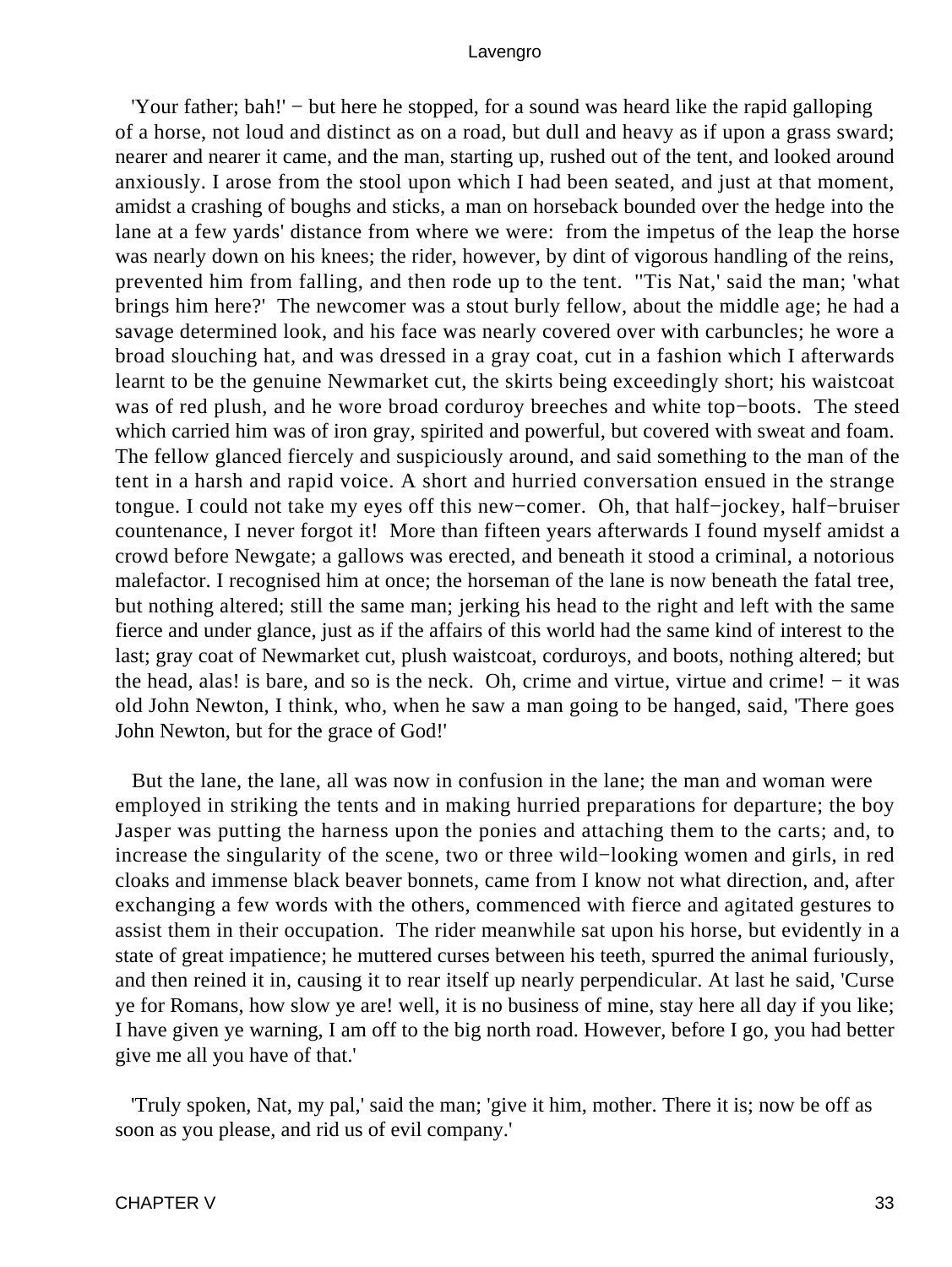The woman had handed him two bags formed of stocking, half full of something heavy, which looked through them for all the world like money of some kind. The fellow, on receiving them, thrust them without ceremony into the pockets of his coat, and then, without a word of farewell salutation, departed at a tremendous rate, the hoofs of his horse thundering for a long time on the hard soil of the neighbouring road, till the sound finally died away in the distance. The strange people were not slow in completing their preparations, and then, flogging their animals terrifically, hurried away seemingly in the same direction.

 The boy Jasper was last of the band. As he was following the rest, he stopped suddenly, and looked on the ground appearing to muse; then, turning round, he came up to me where I was standing, leered in my face, and then, thrusting out his hand, he said, 'Good−bye, Sap, I daresay we shall meet again, remember we are brothers; two gentle brothers.'

Then whining forth, 'What a sap–engro, lor!' he gave me a parting leer, and hastened away.

 I remained standing in the lane gazing after the retreating company. 'A strange set of people,' said I at last; 'wonder who they can be?'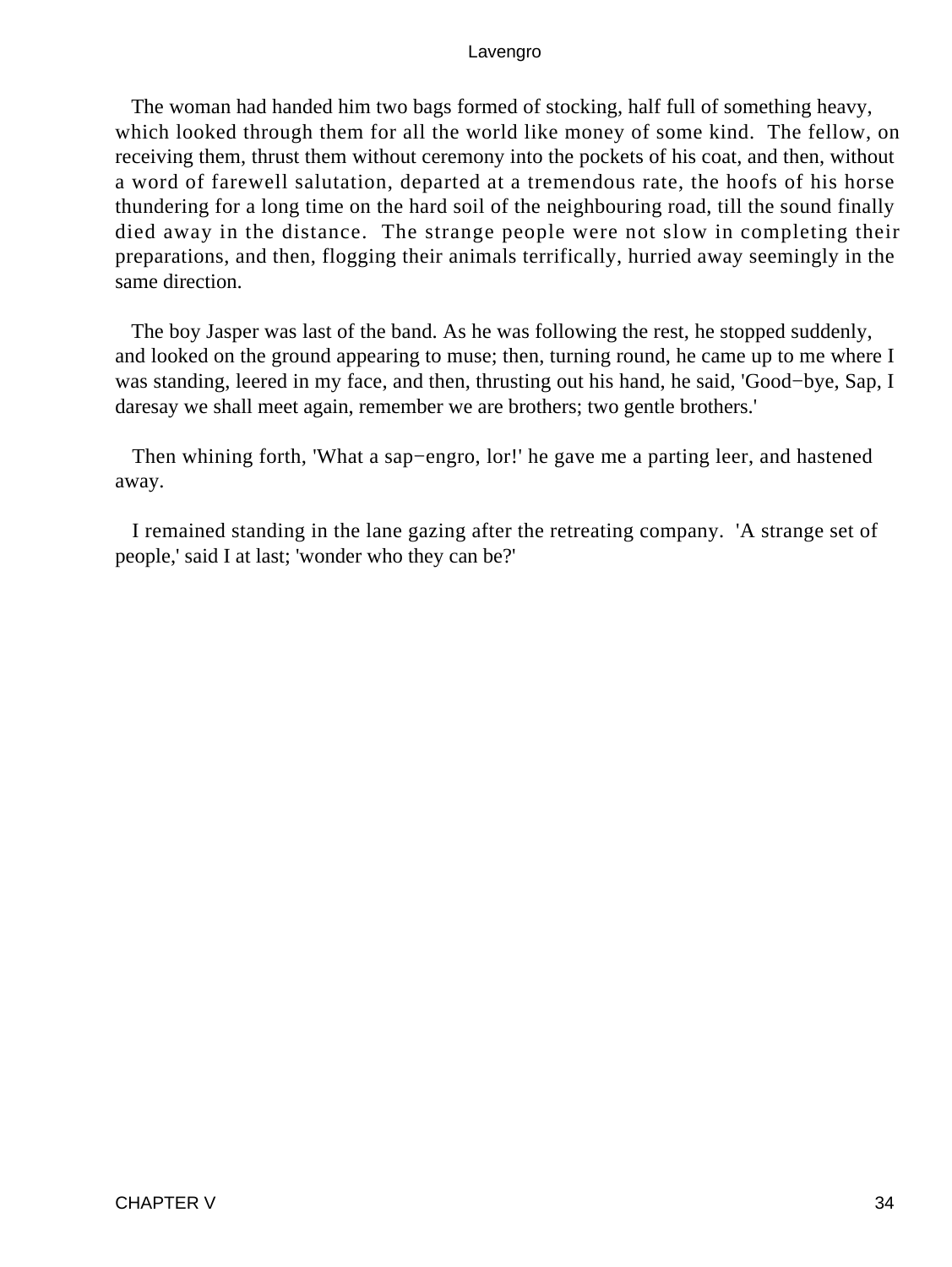### **[CHAPTER VI](#page-494-0)**

*Three years – Lilly's grammar – Proficiency – Ignorant of figures – The school bell –* Order of succession − Persecution − What are we to do? − Northward − A goodly scene − Haunted ground − Feats of chivalry − Rivers − Over the brig.

**YEARS** passed on, even three years; during this period I had increased considerably in stature and in strength, and, let us hope, improved in mind; for I had entered on the study of the Latin language. The very first person to whose care I was intrusted for the acquisition of Latin was an old friend of my fathers, a clergyman who kept a seminary at a town the very next we visited after our departure from 'the Cross.' Under his instruction, however, I continued only a few weeks, as we speedily left the place. 'Captain,' said this divine, when my father came to take leave of him on the eve of our departure, 'I have a friendship for you, and therefore wish to give you a piece of advice concerning this son of yours. You are now removing him from my care; you do wrong, but we will let that pass. Listen to me: there is but one good school−book in the world − the one I use in my seminary − Lilly's Latin grammar, in which your son has already made some progress. If you are anxious for the success of your son in life, for the correctness of his conduct and the soundness of his principles, keep him to Lilly's grammar. If you can by any means, either fair or foul, induce him to get by heart Lilly's Latin grammar, you may set your heart at rest with respect to him; I, myself, will be his warrant. I never yet knew a boy that was induced, either by fair means or foul, to learn Lilly's Latin grammar by heart, who did not turn out a man, provided he lived long enough.'

 My father, who did not understand the classical languages, received with respect the advice of his old friend, and from that moment conceived the highest opinion of Lilly's Latin grammar. During three years I studied Lilly's Latin grammar under the tuition of various schoolmasters, for I travelled with the regiment, and in every town in which we were stationary I was invariably (God bless my father!) sent to the classical academy of the place. It chanced, by good fortune, that in the generality of these schools the grammar of Lilly was in use; when, however, that was not the case, it made no difference in my educational course, my father always stipulating with the masters that I should be daily examined in Lilly. At the end of the three years I had the whole by heart; you had only to repeat the first two or three words of any sentence in any part of the book, and forthwith I would open cry, commencing without blundering and hesitation, and continue till you were glad to beg me to leave off, with many expressions of admiration at my proficiency in the Latin language. Sometimes, however, to convince you how well I merited these encomiums, I would follow you to the bottom of the stair, and even into the street, repeating in a kind of sing−song measure the sonorous lines of the golden schoolmaster. If I am here asked whether I understood anything of what I had got by heart, I reply − 'Never mind, I understand it all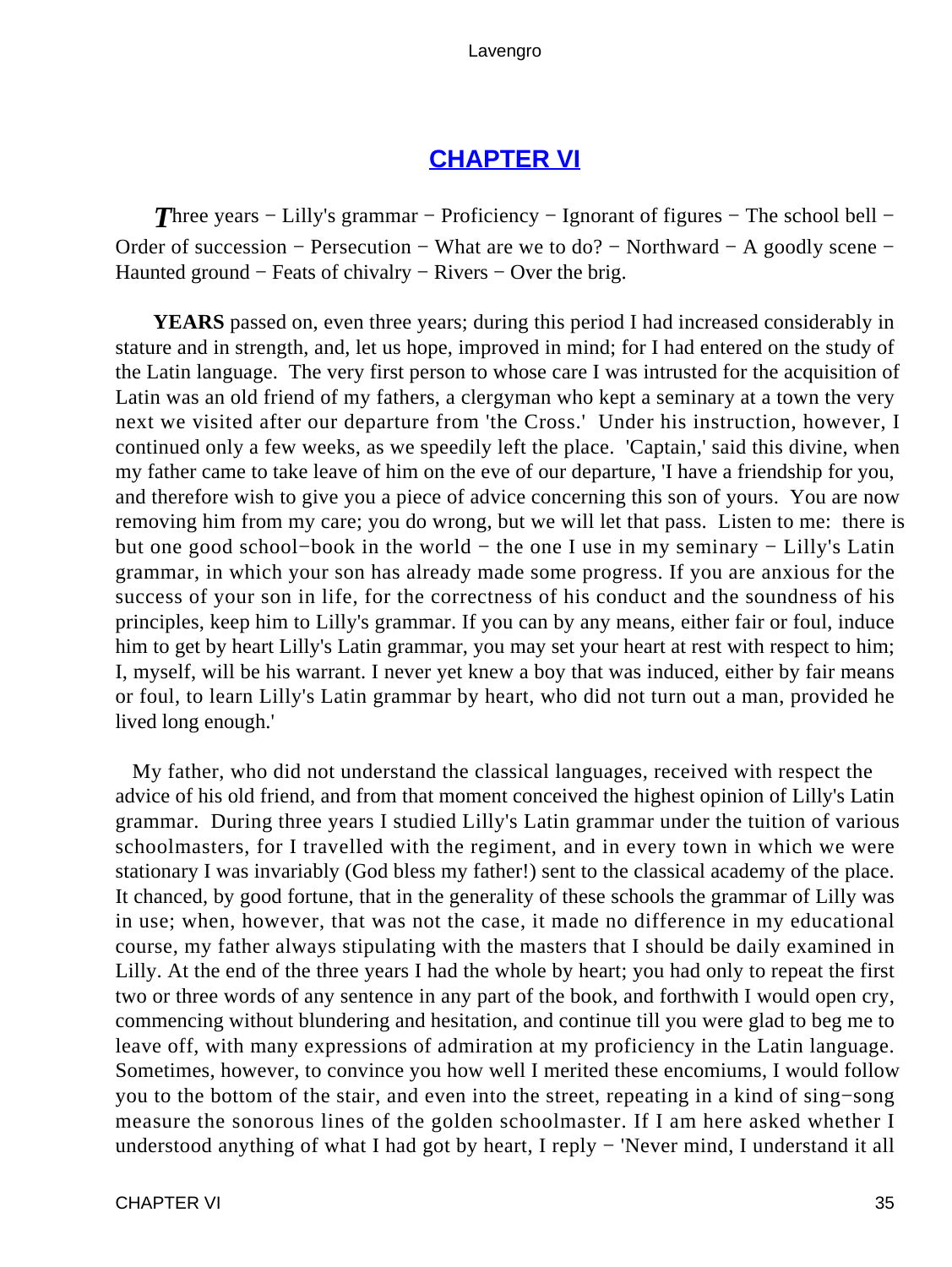now, and believe that no one ever yet got Lilly's Latin grammar by heart when young, who repented of the feat at a mature age.'

 And, when my father saw that I had accomplished my task, he opened his mouth, and said, 'Truly, this is more than I expected. I did not think that there had been so much in you, either of application or capacity; you have now learnt all that is necessary, if my friend Dr. B–'s opinion was sterling, as I have no doubt it was. You are still a child, however, and must yet go to school, in order that you may be kept out of evil company. Perhaps you may still contrive, now you have exhausted the barn, to pick up a grain or two in the barn−yard. You are still ignorant of figures, I believe, not that I would mention figures in the same day with Lilly's grammar.'

 These words were uttered in a place called −, in the north, or in the road to the north, to which, for some time past, our corps had been slowly advancing. I was sent to the school of the place, which chanced to be a day school. It was a somewhat extraordinary one, and a somewhat extraordinary event occurred to me within its walls.

 It occupied part of the farther end of a small plain, or square, at the outskirts of the town, close to some extensive bleaching fields. It was a long low building of one room, with no upper story; on the top was a kind of wooden box, or sconce, which I at first mistook for a pigeon−house, but which in reality contained a bell, to which was attached a rope, which, passing through the ceiling, hung dangling in the middle of the school−room. I am the more particular in mentioning this appurtenance, as I had soon occasion to scrape acquaintance with it in a manner not very agreeable to my feelings. The master was very proud of his bell, if I might judge from the fact of his eyes being frequently turned to that part of the ceiling from which the rope depended. Twice every day, namely, after the morning and evening tasks had been gone through, were the boys rung out of school by the monotonous jingle of this bell. This ringing out was rather a lengthy affair, for, as the master was a man of order and method, the boys were only permitted to go out of the room one by one; and as they were rather numerous, amounting, at least, to one hundred, and were taught to move at a pace of suitable decorum, at least a quarter of an hour elapsed from the commencement of the march before the last boy could make his exit. The office of bell−ringer was performed by every boy successively; and it so happened that, the very first day of my attendance at the school, the turn to ring the bell had, by order of succession, arrived at the place which had been allotted to me; for the master, as I have already observed, was a man of method and order, and every boy had a particular seat, to which he became a fixture as long as he continued at the school.

 So, upon this day, when the tasks were done and completed, and the boys sat with their hats and caps in their hands, anxiously expecting the moment of dismissal, it was suddenly notified to me, by the urchins who sat nearest to me, that I must get up and ring the bell. Now, as this was the first time that I had been at the school, I was totally unacquainted with the process, which I had never seen, and, indeed, had never heard of till that moment. I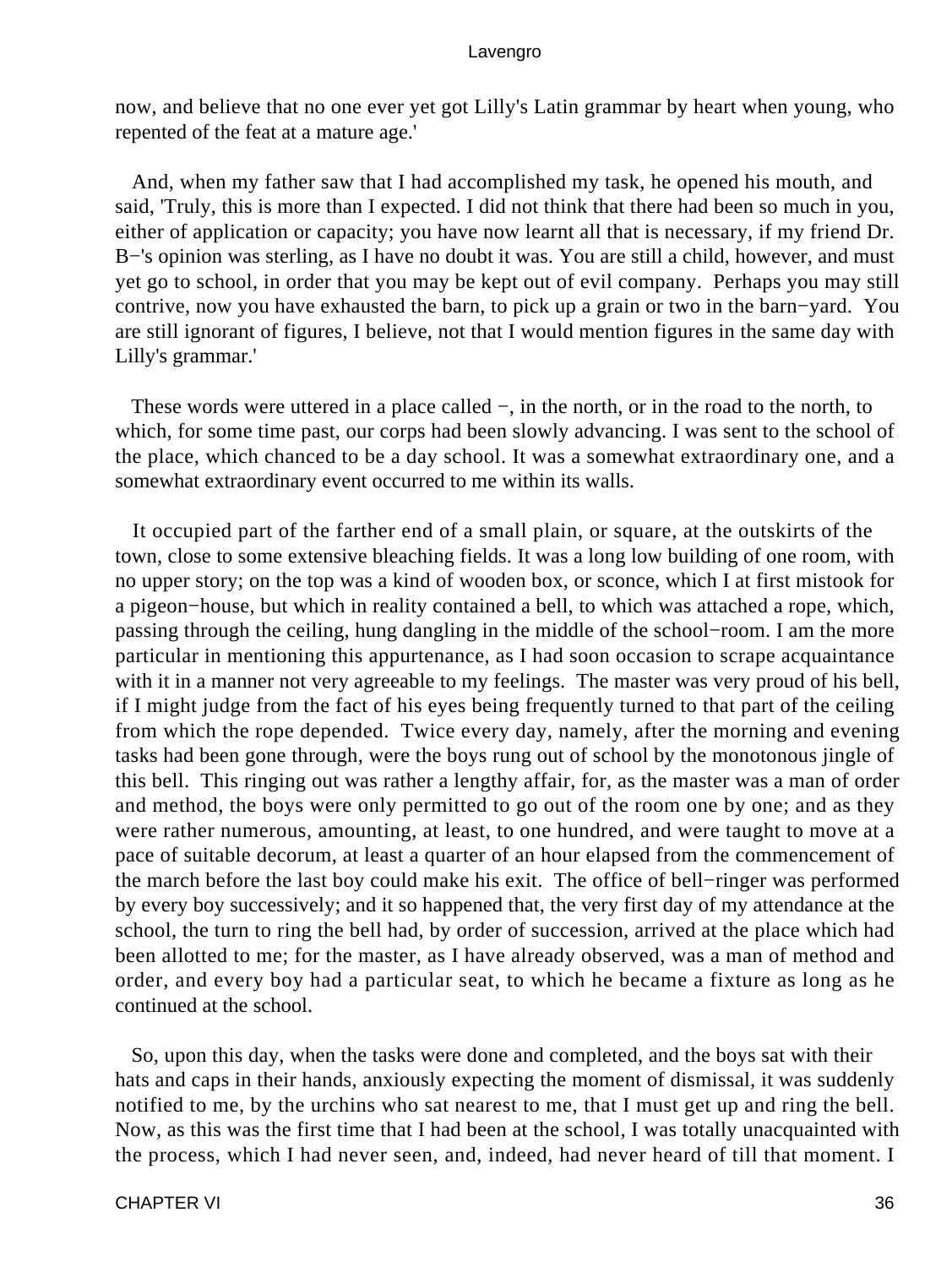therefore sat still, not imagining it possible that any such duty could be required of me. But now, with not a little confusion, I perceived that the eyes of all the boys in the school were fixed upon me. Presently there were nods and winks in the direction of the bell−rope; and, as these produced no effect, uncouth visages were made, like those of monkeys when enraged; teeth were gnashed, tongues thrust out, and even fists were bent at me. The master, who stood at the end of the room, with a huge ferule under his arm, bent full upon me a look of stern appeal; and the ushers, of whom there were four, glared upon me, each from his own particular corner, as I vainly turned, in one direction and another, in search of one reassuring look.

 But now, probably in obedience to a sign from the master, the boys in my immediate neighbourhood began to maltreat me. Some pinched me with their fingers, some buffeted me, whilst others pricked me with pins, or the points of compasses. These arguments were not without effect. I sprang from my seat, and endeavoured to escape along a double line of benches, thronged with boys of all ages, from the urchin of six or seven to the nondescript of sixteen or seventeen. It was like running the gauntlet; every one, great or small, pinching, kicking, or otherwise maltreating me, as I passed by.

 Goaded on in this manner, I at length reached the middle of the room, where dangled the bell−rope, the cause of all my sufferings. I should have passed it − for my confusion was so great that I was quite at a loss to comprehend what all this could mean, and almost believed myself under the influence of an ugly dream − but now the boys, who were seated in advance in the row, arose with one accord, and barred my farther progress; and one, doubtless more sensible than the rest, seizing the rope, thrust it into my hand. I now began to perceive that the dismissal of the school, and my own release from torment, depended upon this selfsame rope. I therefore, in a fit of desperation, pulled it once or twice, and then left off, naturally supposing that I had done quite enough. The boys who sat next the door no sooner heard the bell, than, rising from their seats, they moved out at the door. The bell, however, had no sooner ceased to jingle, than they stopped short, and, turning round, stared at the master, as much as to say, 'What are we to do now?' This was too much for the patience of the man of method, which my previous stupidity had already nearly exhausted. Dashing forward into the middle of the room, he struck me violently on the shoulders with his ferule, and, snatching the rope out of my hand, exclaimed, with a stentorian voice, and genuine Yorkshire accent, 'Prodigy of ignorance! dost not even know how to ring a bell? Must I myself instruct thee?' He then commenced pulling at the bell with such violence that long before half the school was dismissed the rope broke, and the rest of the boys had to depart without their accustomed music.

 But I must not linger here, though I could say much about the school and the pedagogue highly amusing and diverting, which, however, I suppress, in order to make way for matters of yet greater interest. On we went, northward, northward! and, as we advanced, I saw that the country was becoming widely different from those parts of merry England in which we had previously travelled. It was wilder, and less cultivated, and more broken with hills and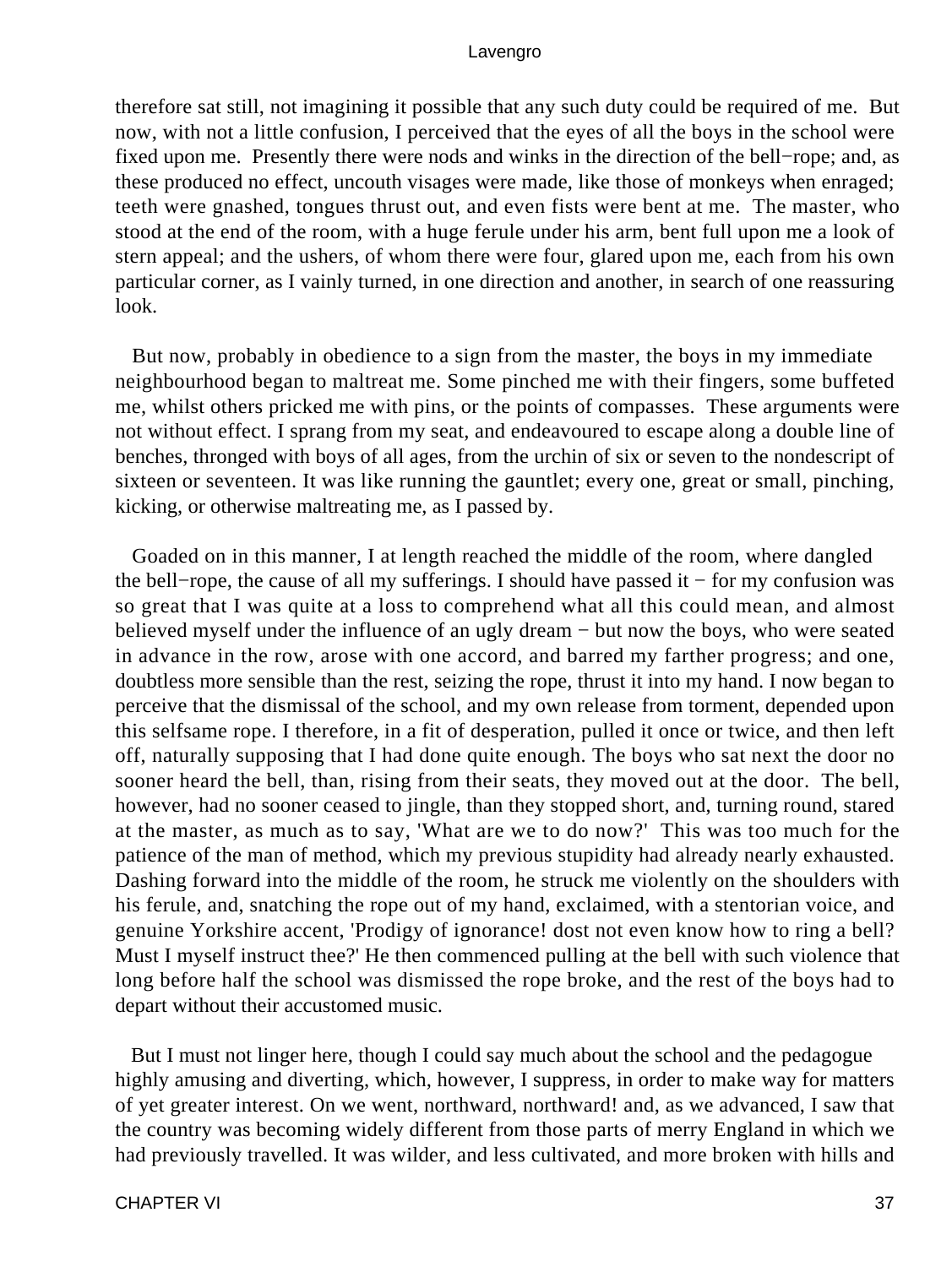hillocks. The people, too, of these regions appeared to partake of something of the character of their country. They were coarsely dressed; tall and sturdy of frame; their voices were deep and guttural; and the half of the dialect which they spoke was unintelligible to my ears.

 I often wondered where we could be going, for I was at this time about as ignorant of geography as I was of most other things. However, I held my peace, asked no questions, and patiently awaited the issue.

 Northward, northward, still! And it came to pass that, one morning, I found myself extended on the bank of a river. It was a beautiful morning of early spring; small white clouds were floating in the heaven, occasionally veiling the countenance of the sun, whose light, as they retired, would again burst forth, coursing like a race−horse over the scene − and a goodly scene it was! Before me, across the water, on an eminence, stood a white old city, surrounded with lofty walls, above which rose the tops of tall houses, with here and there a church or steeple. To my right hand was a long and massive bridge, with many arches, and of antique architecture, which traversed the river. The river was a noble one; the broadest that I had hitherto seen. Its waters, of a greenish tinge, poured with impetuosity beneath the narrow arches to meet the sea, close at hand, as the boom of the billows breaking distinctly upon a beach declared. There were songs upon the river from the fisher−barks; and occasionally a chorus, plaintive and wild, such as I had never heard before, the words of which I did not understand, but which, at the present time, down the long avenue of years, seem in memory's ear to sound like 'Horam, coram, dago.' Several robust fellows were near me, some knee−deep in water, employed in hauling the seine upon the strand. Huge fish were struggling amidst the meshes − princely salmon, − their brilliant mail of blue and silver flashing in the morning beam; so goodly and gay a scene, in truth, had never greeted my boyish eye.

 And, as I gazed upon the prospect, my bosom began to heave, and my tears to trickle. Was it the beauty of the scene which gave rise to these emotions? Possibly; for though a poor ignorant child − a half−wild creature − I was not insensible to the loveliness of nature, and took pleasure in the happiness and handiworks of my fellow−creatures. Yet, perhaps, in something more deep and mysterious the feelings which then pervaded me might originate. Who can lie down on Elvir Hill without experiencing something of the sorcery of the place? Flee from Elvir Hill, young swain, or the maids of Elle will have power over you, and you will go elf– wild! – so say the Danes. I had unconsciously laid myself down upon haunted ground; and I am willing to imagine that what I then experienced was rather connected with the world of spirits and dreams than with what I actually saw and heard around me. Surely the elves and genii of the place were conversing, by some inscrutable means, with the principle of intelligence lurking within the poor uncultivated clod! Perhaps to that ethereal principle the wonders of the past, as connected with that stream, the glories of the present, and even the history of the future, were at that moment being revealed! Of how many feats of chivalry had those old walls been witness, when hostile kings contended for their possession! − how many an army from the south and from the north had trod that old bridge!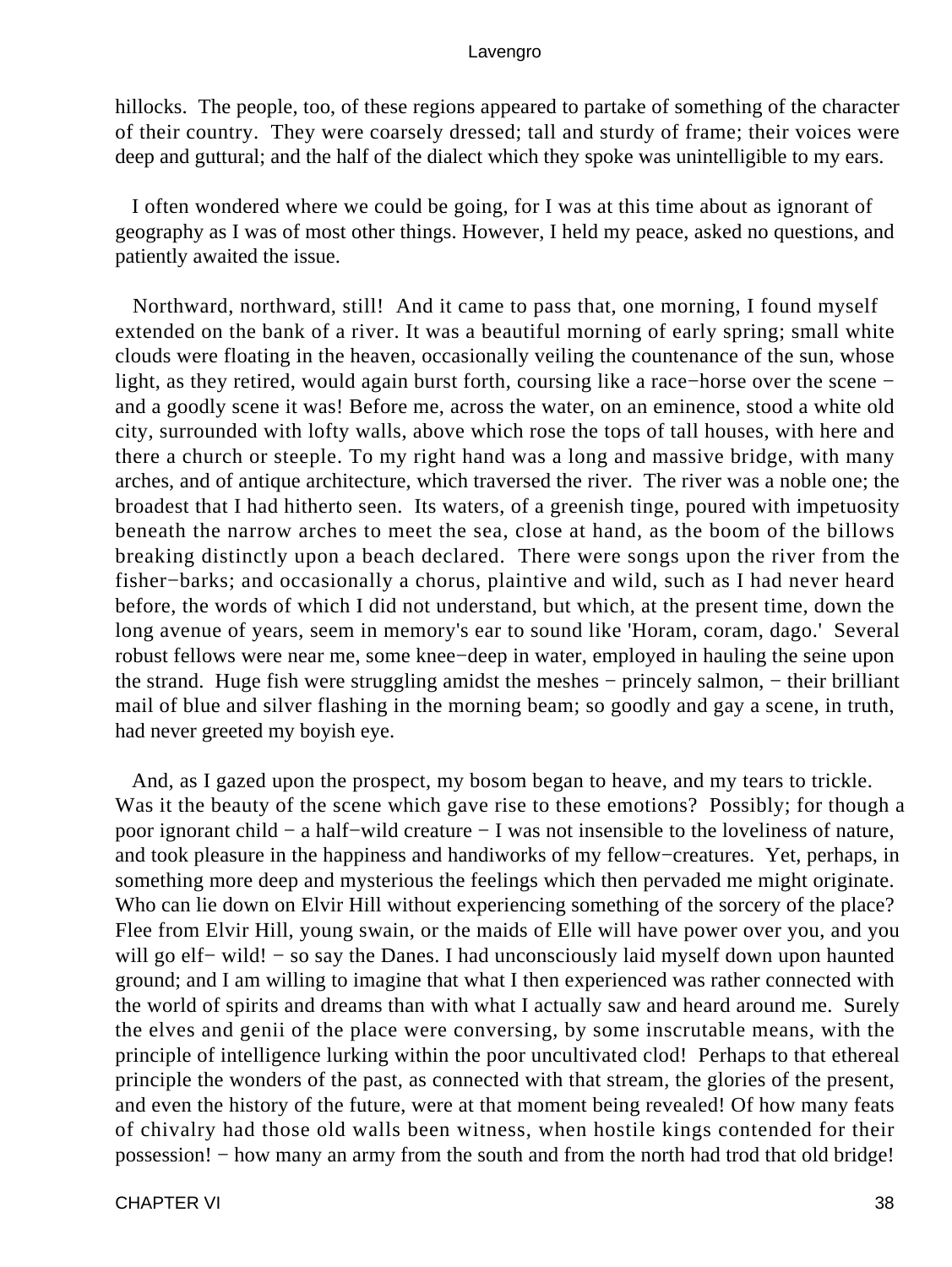− what red and noble blood had crimsoned those rushing waters!−what strains had been sung, ay, were yet being sung, on its banks! – some soft as Doric reed; some fierce and sharp as those of Norwegian Skaldaglam; some as replete with wild and wizard force as Finland's runes, singing of Kalevala's moors, and the deeds of Woinomoinen! Honour to thee, thou island stream! Onward may thou ever roll, fresh and green, rejoicing in thy bright past, thy glorious present, and in vivid hope of a triumphant future! Flow on, beautiful one! − which of the world's streams canst thou envy, with thy beauty and renown? Stately is the Danube, rolling in its might through lands romantic with the wild exploits of Turk, Polak, and Magyar! Lovely is the Rhine! on its shelvy banks grows the racy grape; and strange old keeps of robber−knights of yore are reflected in its waters, from picturesque crags and airy headlands! – yet neither the stately Danube nor the beauteous Rhine, with all their fame, though abundant, needst thou envy, thou pure island stream! − and far less yon turbid river of old, not modern renown, gurgling beneath the walls of what was once proud Rome, towering Rome, Jupiter's town, but now vile Rome, crumbling Rome, Batuscha's town, far less needst thou envy the turbid Tiber of bygone fame, creeping sadly to the sea, surcharged with the abominations of modern Rome – how unlike to thee, thou pure island stream!

 And, as I lay on the bank and wept, there drew nigh to me a man in the habiliments of a fisher. He was bare−legged, of a weather− beaten countenance, and of stature approaching to the gigantic. 'What is the callant greeting for?' said he, as he stopped and surveyed me. 'Has onybody wrought ye ony harm?'

 'Not that I know of,' I replied, rather guessing at than understanding his question; 'I was crying because I could not help it! I say, old one, what is the name of this river?'

 'Hout! I now see what you was greeting at − at your ain ignorance, nae doubt − 'tis very great! Weel, I will na fash you with reproaches, but even enlighten ye, since you seem a decent man's bairn, and you speir a civil question. Yon river is called the Tweed; and yonder, over the brig, is Scotland. Did ye never hear of the Tweed, my bonny man?'

 'No,' said I, as I rose from the grass, and proceeded to cross the bridge to the town at which we had arrived the preceding night; 'I never heard of it; but now I have seen it, I shall not soon forget it!'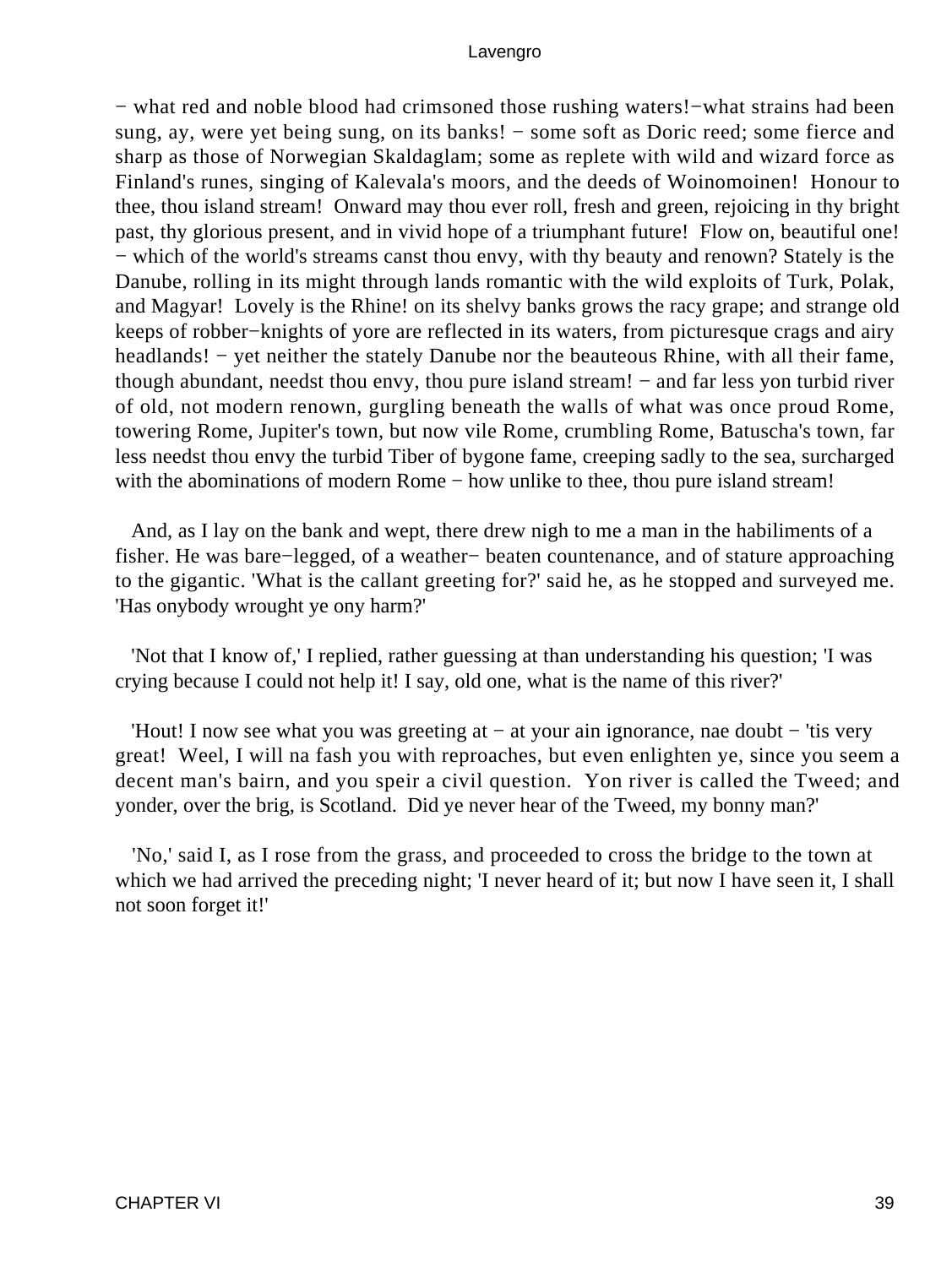# **[CHAPTER VII](#page-494-0)**

*The Castle − A father's inquiries – Scotch language – A determination – Bui hin Digri* − Good Scotchman − Difference of races − Ne'er a haggis − Pugnacious people − Wha are ye, man? − The Nor Loch − Gestures wild − The bicker − New Town champion − Wild− looking figure − Headlong.

 IT was not long before we found ourselves at Edinburgh, or rather in the Castle, into which the regiment marched with drums beating, colours flying, and a long train of baggage−waggons behind. The Castle was, as I suppose it is now, a garrison for soldiers. Two other regiments were already there; the one an Irish, if I remember right, the other a small Highland corps.

 It is hardly necessary to say much about this Castle, which everybody has seen; on which account, doubtless, nobody has ever yet thought fit to describe it − at least that I am aware. Be this as it may, I have no intention of describing it, and shall content myself with observing that we took up our abode in that immense building, or caserne, of modern erection, which occupies the entire eastern side of the bold rock on which the Castle stands. A gallant caserne it was − the best and roomiest that I had hitherto seen − rather cold and windy, it is true, especially in the winter, but commanding a noble prospect of a range of distant hills, which I was told were 'the hieland hills,' and of a broad arm of the sea, which I heard somebody say was the Firth of Forth.

 My brother, who, for some years past, had been receiving his education in a certain celebrated school in England, was now with us; and it came to pass, that one day my father, as he sat at table, looked steadfastly on my brother and myself, and then addressed my mother: − 'During my journey down hither, I have lost no opportunity of making inquiries about these people, the Scotch, amongst whom we now are, and since I have been here I have observed them attentively. From what I have heard and seen, I should say that upon the whole they are a very decent set of people; they seem acute and intelligent, and I am told that their system of education is so excellent that every person is learned − more or less acquainted with Greek and Latin. There is one thing, however, connected with them, which is a great drawback − the horrid jargon which they speak. However learned they may be in Greek and Latin, their English is execrable; and yet I'm told it is not so bad as it was. I was in company, the other day, with an Englishman who has resided here many years. We were talking about the country and the people. «I should like both very well,» said I, «were it not for the language. I wish sincerely our Parliament, which is passing so many foolish acts every year, would pass one to force these Scotch to speak English.» «I wish so, too,» said he. «The language is a disgrace to the British Government; but, if you had heard it twenty years ago, captain! − if you had heard it as it was spoken when I first came to Edinburgh!»'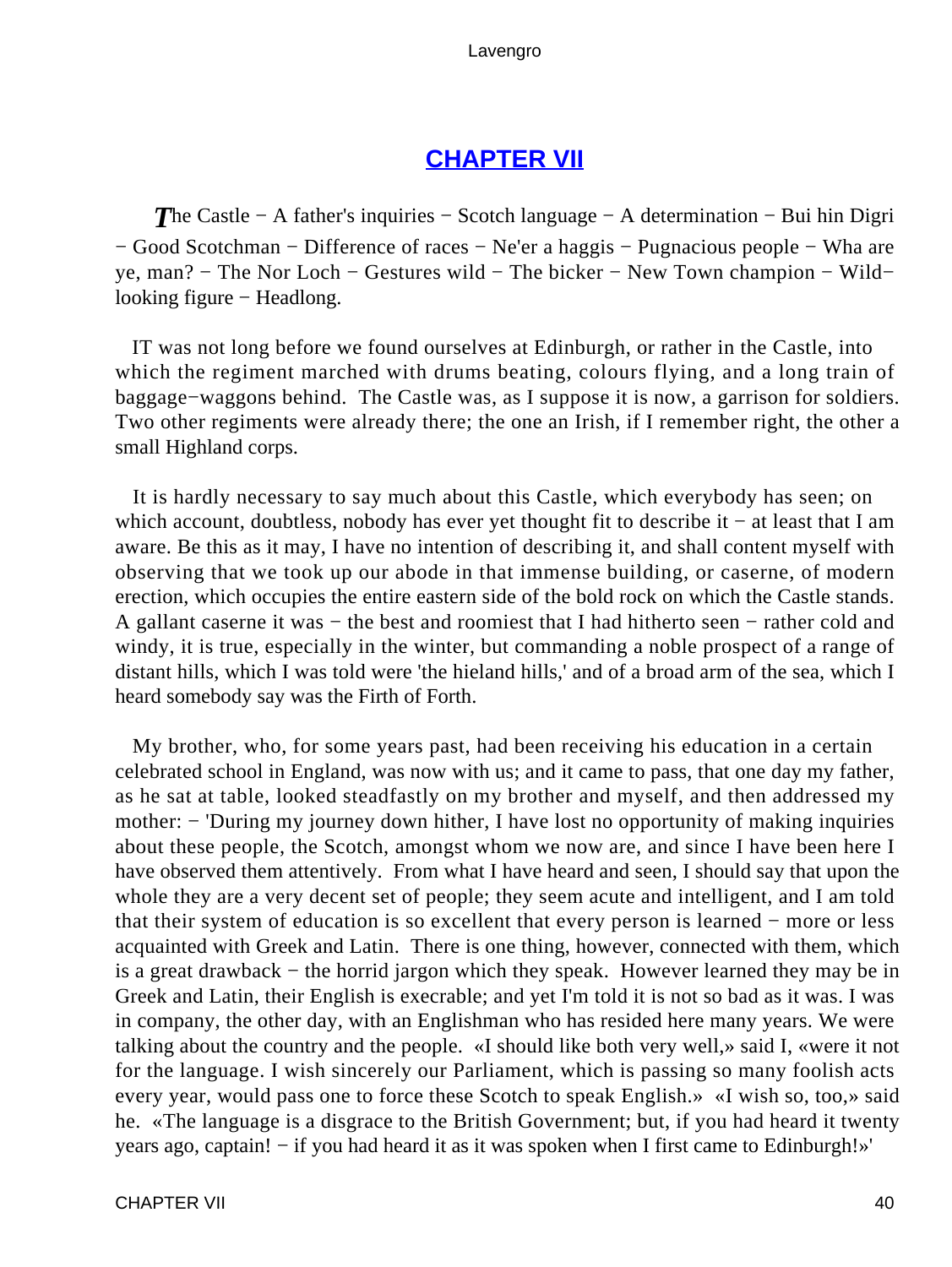'Only custom,' said my mother. 'I daresay the language is now what it was then.'

 'I don't know,' said my father; 'though I daresay you are right; it could never have been worse than it is at present. But now to the point. Were it not for the language, which, if the boys were to pick it up, might ruin their prospects in life, − were it not for that, I should very much like to send them to a school there is in this place, which everybody talks about − the High School I think they call it. 'Tis said to be the best school in the whole island; but the idea of one's children speaking Scotch − broad Scotch! I must think the matter over.'

 And he did think the matter over; and the result of his deliberation was a determination to send us to the school. Let me call thee up before my mind's eye, High School, to which, every morning, the two English brothers took their way from the proud old Castle through the lofty streets of the Old Town. High School! − called so, I scarcely know why; neither lofty in thyself nor by position, being situated in a flat bottom; oblong structure of tawny stone, with many windows fenced with iron netting – with thy long hall below, and thy five chambers above, for the reception of the five classes, into which the eight hundred urchins who styled thee instructress were divided. Thy learned rector and his four subordinate dominies; thy strange old porter of the tall form and grizzled hair, hight Boee, and doubtless of Norse ancestry, as his name declares; perhaps of the blood of Bui hin Digri, the hero of northern song – the Jomsborg Viking who clove Thorsteinn Midlangr asunder in the dread sea battle of Horunga Vog, and who, when the fight was lost and his own two hands smitten off, seized two chests of gold with his bloody stumps, and, springing with them into the sea, cried to the scanty relics of his crew, 'Overboard now, all Bui's lads!' Yes, I remember all about thee, and how at eight of every morn we were all gathered together with one accord in the long hall, from which, after the litanies had been read (for so I will call them, being an Episcopalian), the five classes from the five sets of benches trotted off in long files, one boy after the other, up the five spiral staircases of stone, each class to its destination; and well do I remember how we of the third sat hushed and still, watched by the eye of the dux, until the door opened, and in walked that model of a good Scotchman, the shrewd, intelligent, but warm−hearted and kind dominie, the respectable Carson.

 And in this school I began to construe the Latin language, which I had never done before, notwithstanding my long and diligent study of Lilly, which illustrious grammar was not used at Edinburgh, nor indeed known. Greek was only taught in the fifth or highest class, in which my brother was; as for myself, I never got beyond the third during the two years that I remained at this seminary. I certainly acquired here a considerable insight in the Latin tongue; and, to the scandal of my father and horror of my mother, a thorough proficiency in the Scotch, which, in less than two months, usurped the place of the English, and so obstinately maintained its ground, that I still can occasionally detect its lingering remains. I did not spend my time unpleasantly at this school, though, first of all, I had to pass through an ordeal.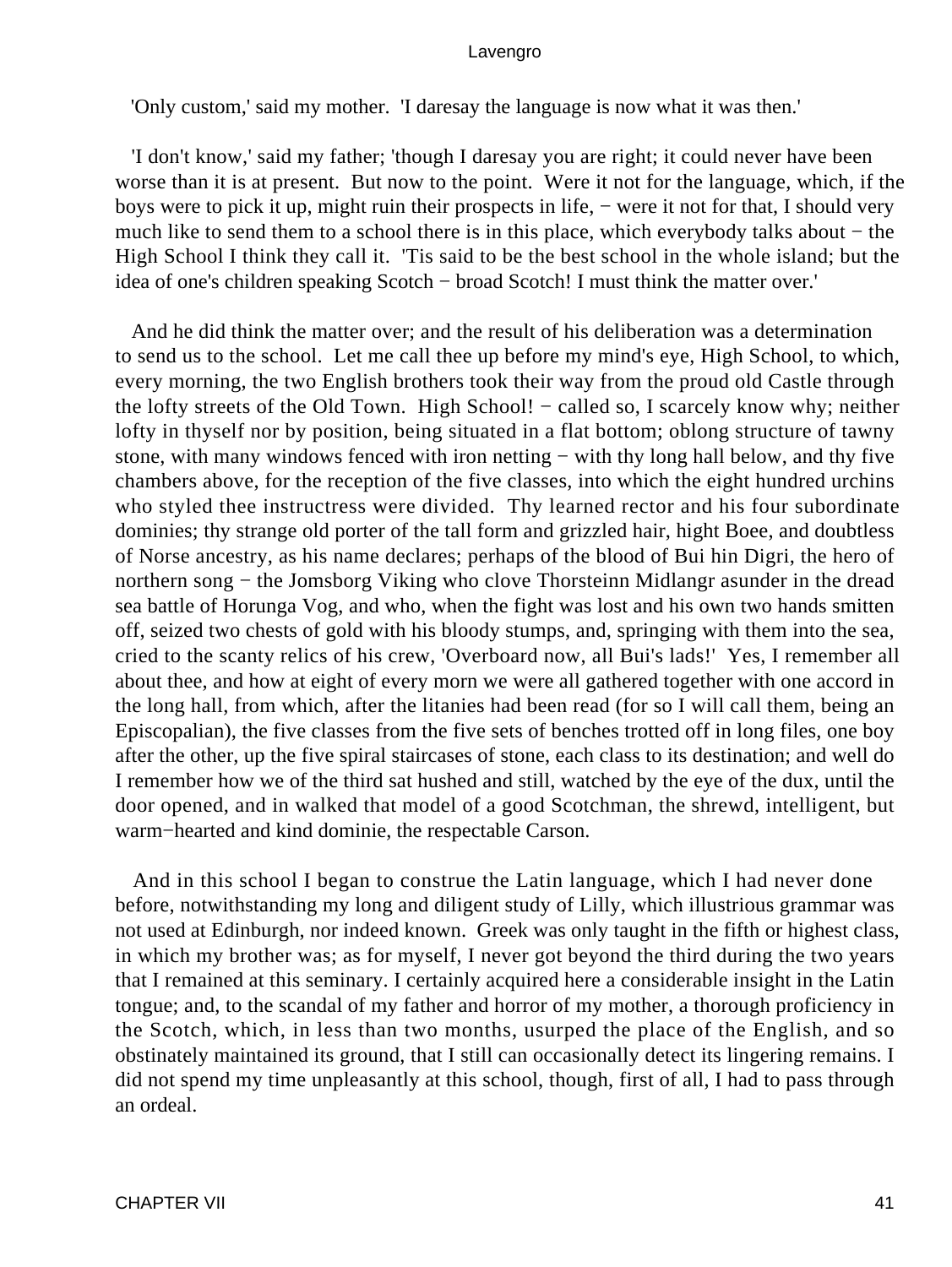'Scotland is a better country than England,' said an ugly, blear− eyed lad, about a head and shoulders taller than myself, the leader of a gang of varlets who surrounded me in the playground, on the first day, as soon as the morning lesson was over. 'Scotland is a far better country than England, in every respect.'

'Is it?' said I. 'Then you ought to be very thankful for not having been born in England.'

 'That's just what I am, ye loon; and every morning, when I say my prayers, I thank God for not being an Englishman. The Scotch are a much better and braver people than the English.'

 'It may be so,' said I, 'for what I know − indeed, till I came here, I never heard a word either about the Scotch or their country.'

 'Are ye making fun of us, ye English puppy?' said the blear−eyed lad; 'take that!' and I was presently beaten black and blue. And thus did I first become aware of the difference of races and their antipathy to each other.

 'Bow to the storm, and it shall pass over you.' I held my peace, and silently submitted to the superiority of the Scotch − IN **NUMBERS.** This was enough; from an object of persecution I soon became one of patronage, especially amongst the champions of the class. 'The English,' said the blear−eyed lad, 'though a wee bit behind the Scotch in strength and fortitude, are nae to be sneezed at, being far ahead of the Irish, to say nothing of the French, a pack of cowardly scoundrels. And with regard to the English country, it is na Scotland, it is true, but it has its gude properties; and, though there is ne'er a haggis in a' the land, there's an unco deal o' gowd and siller. I respect England, for I have an auntie married there.'

 The Scotch are certainly a most pugnacious people; their whole history proves it. Witness their incessant wars with the English in the olden time, and their internal feuds, highland and lowland, clan with clan, family with family, Saxon with Gael. In my time, the schoolboys, for want, perhaps, of English urchins to contend with, were continually fighting with each other; every noon there was at least one pugilistic encounter, and sometimes three. In one month I witnessed more of these encounters than I had ever previously seen under similar circumstances in England. After all, there was not much harm done. Harm! what harm could result from short chopping blows, a hug, and a tumble? I was witness to many a sounding whack, some blood shed, 'a blue ee' now and then, but nothing more. In England, on the contrary, where the lads were comparatively mild, gentle, and pacific, I had been present at more than one death caused by blows in boyish combats, in which the oldest of the victors had scarcely reached thirteen years; but these blows were in the jugular, given with the full force of the arm shot out horizontally from the shoulder.

 But the Scotch − though by no means proficients in boxing (and how should they box, seeing that they have never had a teacher?) – are, I repeat, a most pugnacious people; at least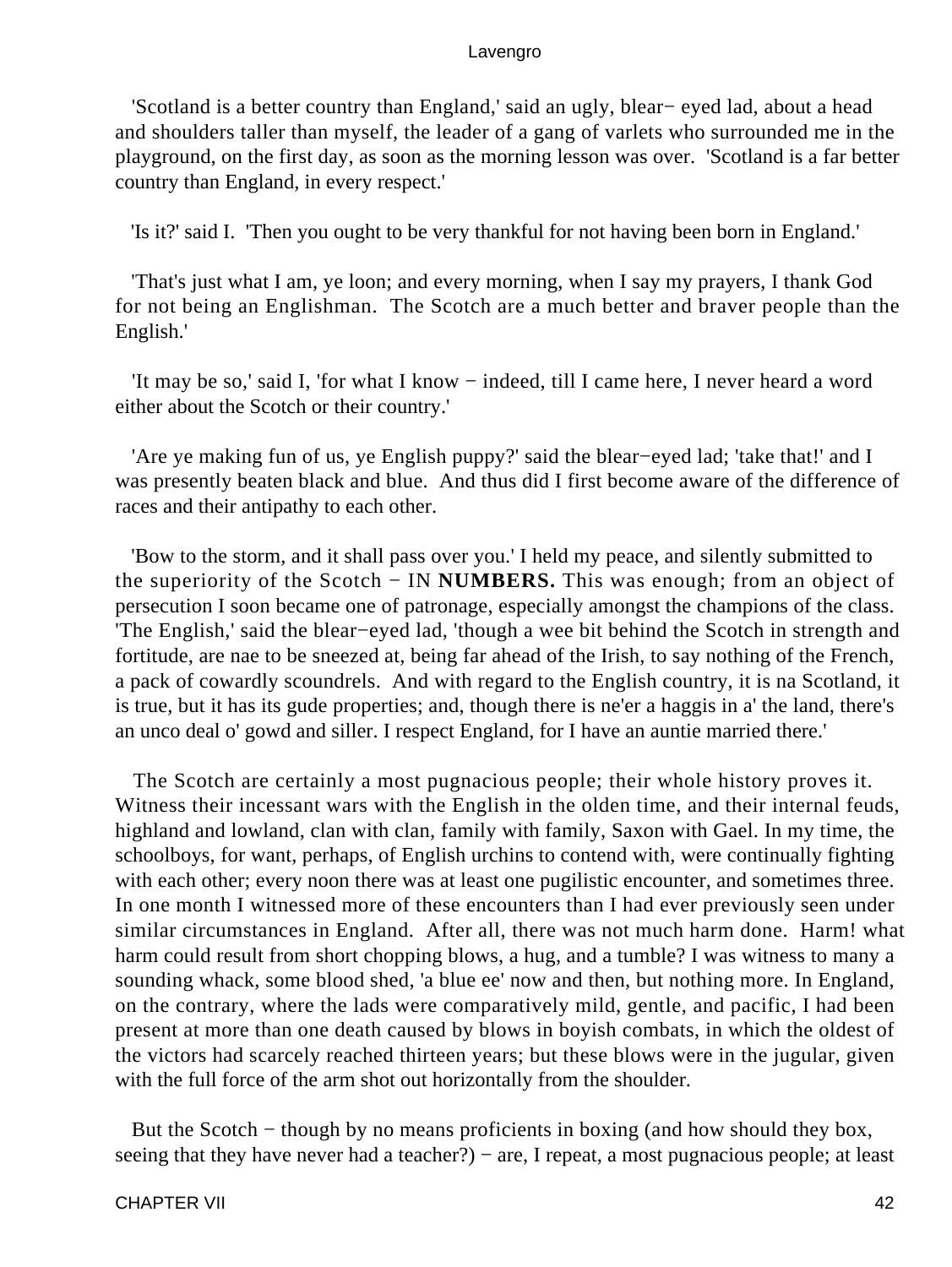they were in my time. Anything served them, that is, the urchins, as a pretence for a fray, or, Dorically speaking, a BICKER; every street and close was at feud with its neighbour; the lads of the school were at feud with the young men of the college, whom they pelted in winter with snow, and in summer with stones; and then the feud between the old and new town!

 One day I was standing on the ramparts of the Castle on the south− western side which overhangs the green brae, where it slopes down into what was in those days the green swamp or morass, called by the natives of Auld Reekie the Nor Loch; it was a dark gloomy day, and a thin veil of mist was beginning to settle down upon the brae and the morass. I could perceive, however, that there was a skirmish taking place in the latter spot. I had an indistinct view of two parties − apparently of urchins − and I heard whoops and shrill cries: eager to know the cause of this disturbance, I left the Castle, and descending the brae reached the borders of the morass, where were a runnel of water and the remains of an old wall, on the other side of which a narrow path led across the swamp: upon this path at a little distance before me there was 'a bicker.' I pushed forward, but had scarcely crossed the ruined wall and runnel, when the party nearest to me gave way, and in great confusion came running in my direction. As they drew nigh, one of them shouted to me, 'Wha are ye, man? are ye o' the Auld Toon?' I made no answer. 'Ha! ye are o' the New Toon; De'il tak ye, we'll moorder ye'; and the next moment a huge stone sung past my head. 'Let me be, ye fule bodies,' said I, 'I'm no of either of ye, I live yonder aboon in the Castle.' 'Ah! ye live in the Castle; then ye're an auld tooner; come gie us your help, man, and dinna stand there staring like a dunnot, we want help sair eneugh. Here are stanes.'

 For my own part I wished for nothing better, and, rushing forward, I placed myself at the head of my new associates, and commenced flinging stones fast and desperately. The other party now gave way in their turn, closely followed by ourselves; I was in the van, and about to stretch out my hand to seize the hindermost boy of the enemy, when, not being acquainted with the miry and difficult paths of the Nor Loch, and in my eagerness taking no heed of my footing, I plunged into a quagmire, into which I sank as far as my shoulders. Our adversaries no sooner perceived this disaster, than, setting up a shout, they wheeled round and attacked us most vehemently. Had my comrades now deserted me, my life had not been worth a straw's purchase, I should either have been smothered in the quag, or, what is more probable, had my brains beaten out with stones; but they behaved like true Scots, and fought stoutly around their comrade, until I was extricated, whereupon both parties retired, the night being near at hand.

 'Ye are na a bad hand at flinging stanes,' said the lad who first addressed me, as we now returned up the brae; 'your aim is right dangerous, mon, I saw how ye skelpit them, ye maun help us agin thae New Toon blackguards at our next bicker.'

 So to the next bicker I went, and to many more, which speedily followed as the summer advanced; the party to which I had given my help on the first occasion consisted merely of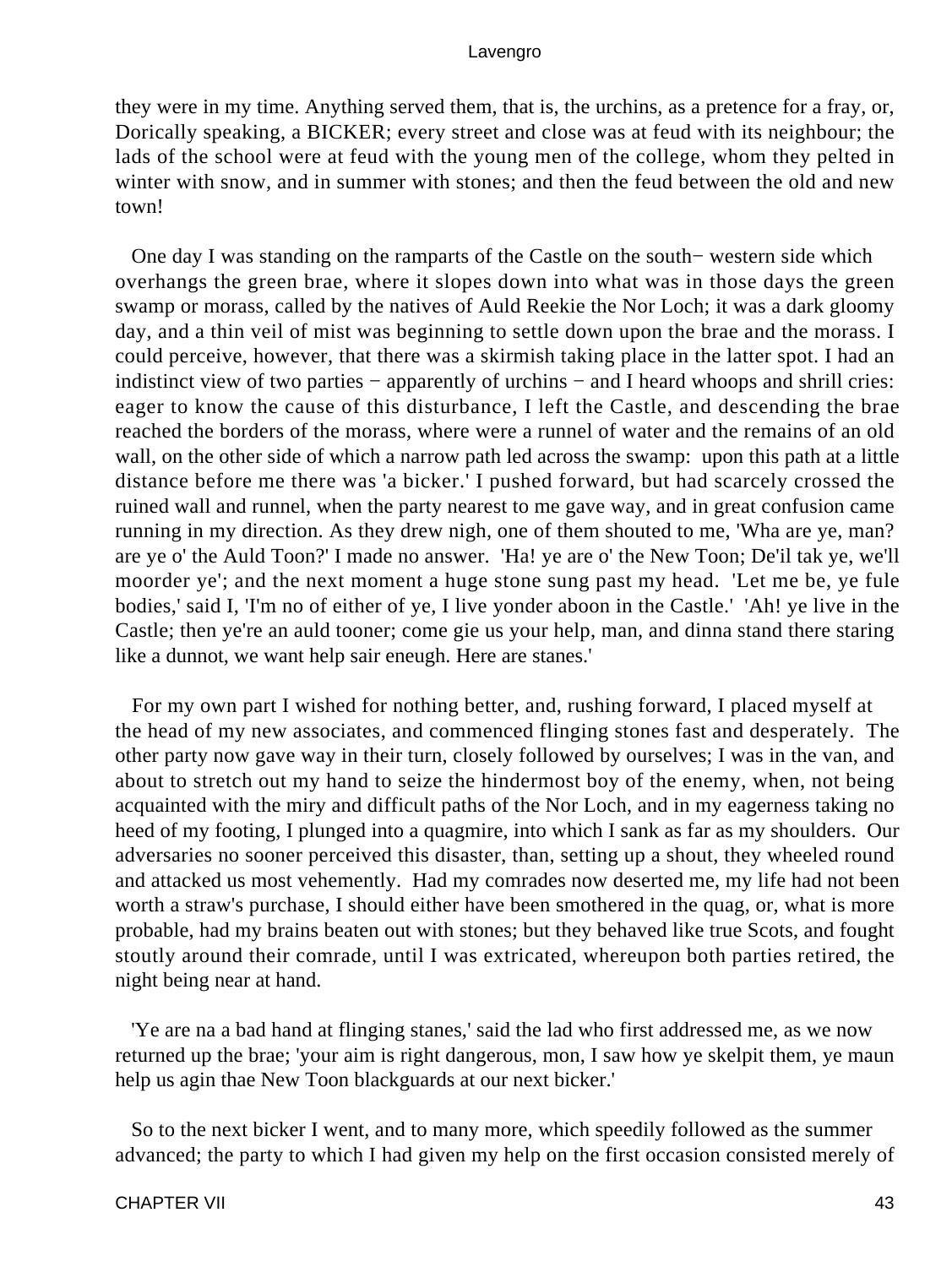outlyers, posted about half−way up the hill, for the purpose of overlooking the movements of the enemy.

 Did the latter draw nigh in any considerable force, messengers were forthwith despatched to the 'Auld Toon,' especially to the filthy alleys and closes of the High Street, which forthwith would disgorge swarms of bare−headed and bare−footed 'callants,' who, with gestures wild and 'eldrich screech and hollo,' might frequently be seen pouring down the sides of the hill. I have seen upwards of a thousand engaged on either side in these frays, which I have no doubt were full as desperate as the fights described in the **ILIAD,** and which were certainly much more bloody than the combats of modern Greece in the war of independence: the callants not only employed their hands in hurling stones, but not unfrequently slings; at the use of which they were very expert, and which occasionally dislodged teeth, shattered jaws, or knocked out an eye. Our opponents certainly laboured under considerable disadvantage, being compelled not only to wade across a deceitful bog, but likewise to clamber up part of a steep hill, before they could attack us; nevertheless, their determination was such, and such their impetuosity, that we had sometimes difficulty enough to maintain our own. I shall never forget one bicker, the last indeed which occurred at that time, as the authorities of the town, alarmed by the desperation of its character, stationed forthwith a body of police on the hill−side, to prevent, in future, any such breaches of the peace.

 It was a beautiful Sunday evening, the rays of the descending sun were reflected redly from the gray walls of the Castle, and from the black rocks on which it was founded. The bicker had long since commenced, stones from sling and hand were flying; but the callants of the New Town were now carrying everything before them.

 A full−grown baker's apprentice was at their head; he was foaming with rage, and had taken the field, as I was told, in order to avenge his brother, whose eye had been knocked out in one of the late bickers. He was no slinger or flinger, but brandished in his right hand the spoke of a cart−wheel, like my countryman Tom Hickathrift of old in his encounter with the giant of the Lincolnshire fen. Protected by a piece of wicker−work attached to his left arm, he rushed on to the fray, disregarding the stones which were showered against him, and was ably seconded by his followers. Our own party was chased half−way up the hill, where I was struck to the ground by the baker, after having been foiled in an attempt which I had made to fling a handful of earth into his eyes. All now appeared lost, the Auld Toon was in full retreat. I myself lay at the baker's feet, who had just raised his spoke, probably to give me the **COUP DE GRACE,** − it was an awful moment. Just then I heard a shout and a rushing sound; a wild−looking figure is descending the hill with terrible bounds; it is a lad of some fifteen years; he is bare−headed, and his red uncombed hair stands on end like hedgehogs' bristles: his frame is lithy, like that of an antelope, but he has prodigious breadth of chest; he wears a military undress, that of the regiment, even of a drummer, for it is wild Davy, whom a month before I had seen enlisted on Leith Links to serve King George with drum and drumstick as long as his services might be required, and who, ere a week had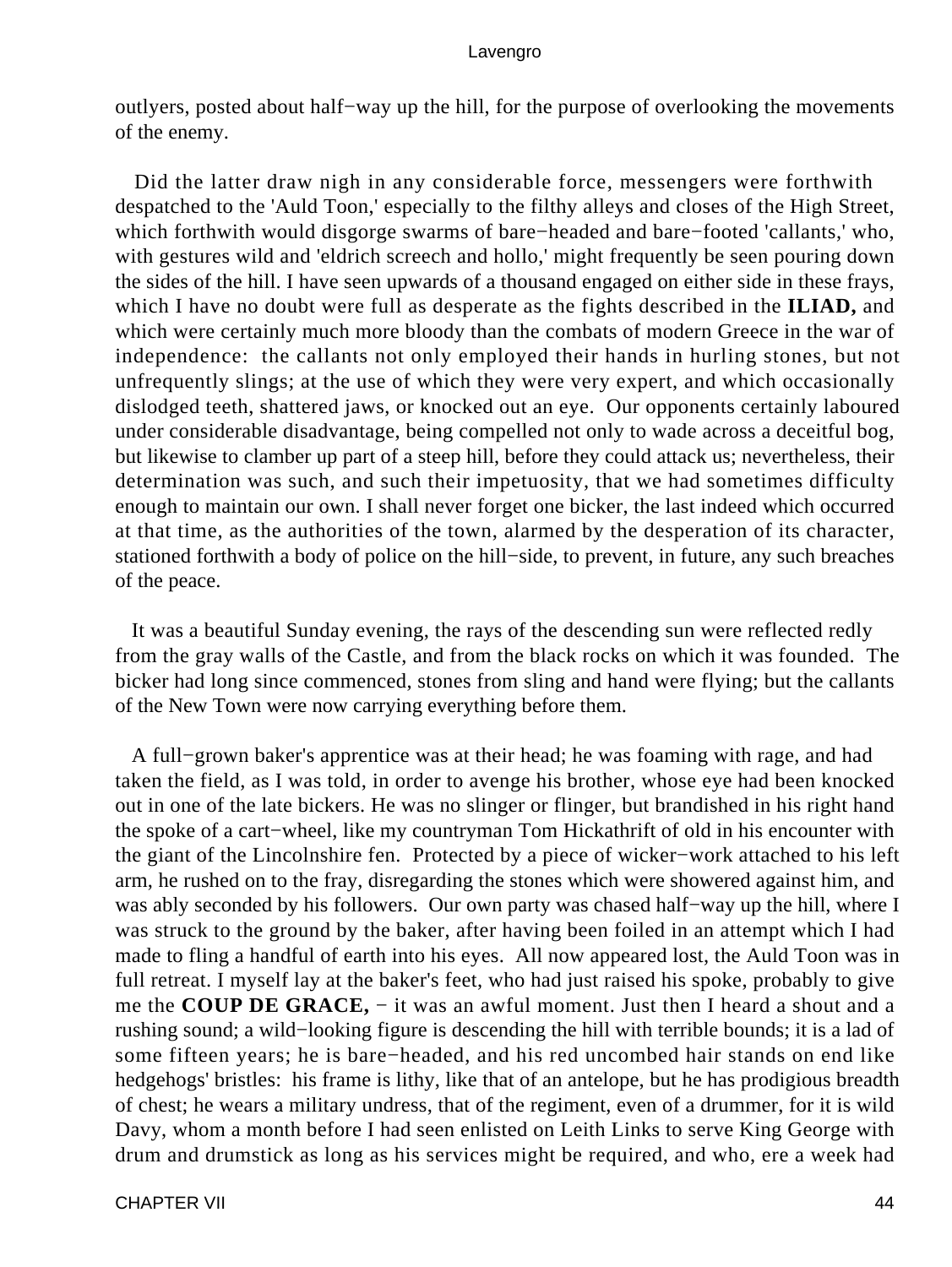elapsed, had smitten with his fist Drum−Major Elzigood, who, incensed at his inaptitude, had threatened him with his cane; he has been in confinement for weeks, this is the first day of his liberation, and he is now descending the hill with horrid bounds and shoutings; he is now about five yards distant, and the baker, who apprehends that something dangerous is at hand, prepares himself for the encounter; but what avails the strength of a baker, even full grown? − what avails the defence of a wicker shield? − what avails the wheel− spoke, should there be an opportunity of using it, against the impetus of an avalanche or a cannon−ball? − for to either of these might that wild figure be compared, which, at the distance of five yards, sprang at once with head, hands, feet and body, all together, upon the champion of the New Town, tumbling him to the earth amain. And now it was the turn of the Old Town to triumph. Our late discomfited host, returning on its steps, overwhelmed the fallen champion with blows of every kind, and then, led on by his vanquisher, who had assumed his arms, namely, the wheel−spoke and wicker shield, fairly cleared the brae of their adversaries, whom they drove down headlong into the morass.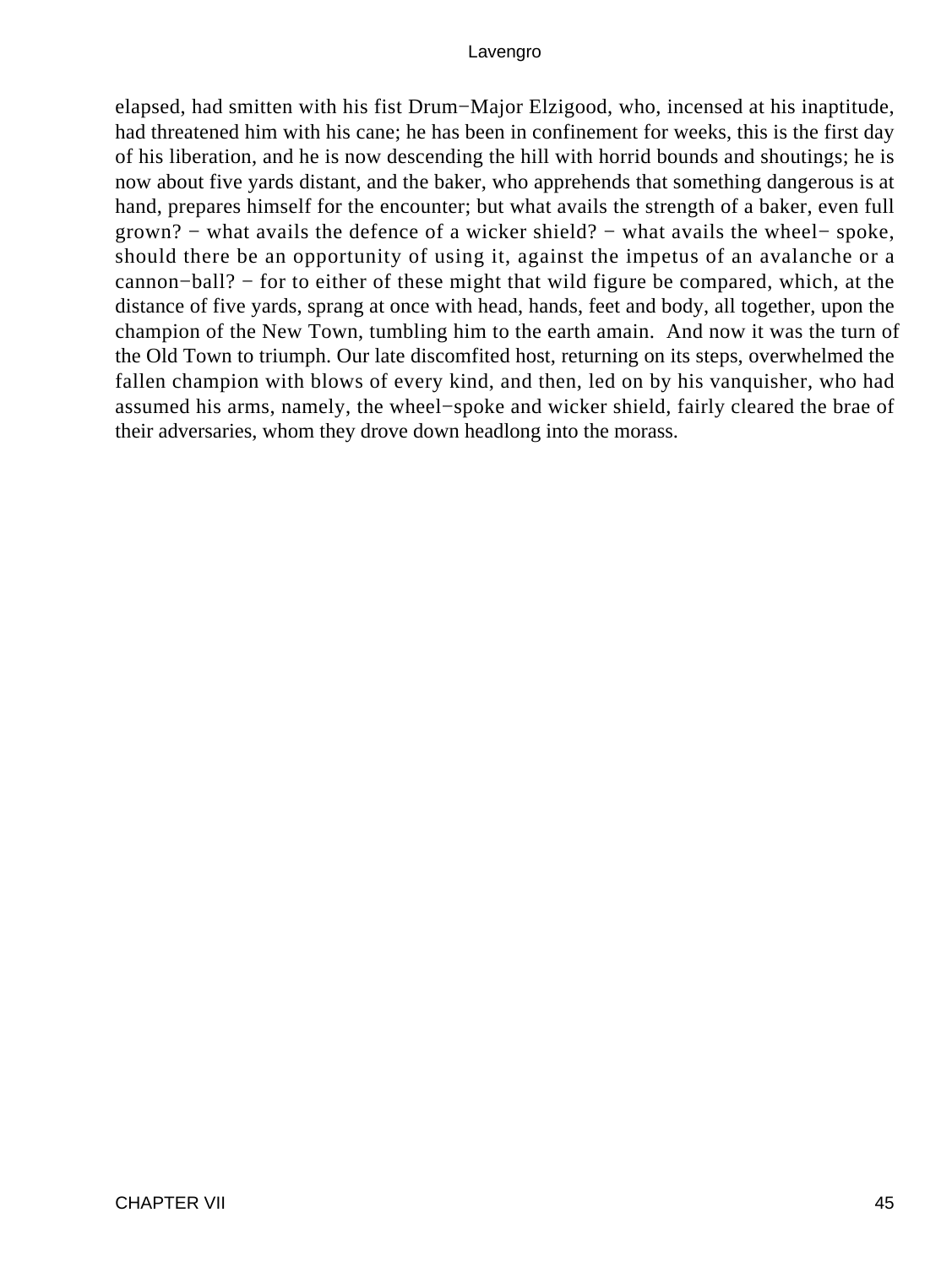# **[CHAPTER VIII](#page-494-0)**

*E*xpert climbers – The crags – Something red – The horrible edge – David Haggart – Fine materials – The greatest victory – Extraordinary robber – The ruling passion.

**MEANWHILE I** had become a daring cragsman, a character to which an English lad has seldom opportunities of aspiring; for in England there are neither crags nor mountains. Of these, however, as is well known, there is no lack in Scotland, and the habits of individuals are invariably in harmony with the country in which they dwell. The Scotch are expert climbers, and I was now a Scot in most things, particularly in language. The Castle in which I dwelt stood upon a rock, a bold and craggy one, which, at first sight, would seem to bid defiance to any feet save those of goats and chamois; but patience and perseverance generally enable mankind to overcome things which, at first sight, appear impossible. Indeed, what is there above man's exertions? Unwearied determination will enable him to run with the horse, to swim with the fish, and assuredly to compete with the chamois and the goat in agility and sureness of foot. To scale the rock was merely child's play for the Edinbro' callants. It was my own favourite diversion. I soon found that the rock contained all manner of strange crypts, crannies, and recesses, where owls nestled, and the weasel brought forth her young; here and there were small natural platforms, overgrown with long grass and various kinds of plants, where the climber, if so disposed, could stretch himself, and either give his eyes to sleep or his mind to thought; for capital places were these same platforms either for repose or meditation. The boldest features of the rock are descried on the northern side, where, after shelving down gently from the wall for some distance, it terminates abruptly in a precipice, black and horrible, of some three hundred feet at least, as if the axe of nature had been here employed cutting sheer down, and leaving behind neither excrescence nor spur − a dizzy precipice it is, assimilating much to those so frequent in the flinty hills of Northern Africa, and exhibiting some distant resemblance to that of Gibraltar, towering in its horridness above the Neutral Ground.

 It was now holiday time, and having nothing particular wherewith to occupy myself, I not unfrequently passed the greater part of the day upon the rocks. Once, after scaling the western crags, and creeping round a sharp angle of the wall, overhung by a kind of watch−tower, I found myself on the northern side. Still keeping close to the wall, I was proceeding onward, for I was bent upon a long excursion which should embrace half the circuit of the Castle, when suddenly my eye was attracted by the appearance of something red, far below me; I stopped short, and, looking fixedly upon it, perceived that it was a human being in a kind of red jacket, seated on the extreme verge of the precipice which I have already made a faint attempt to describe. Wondering who it could be, I shouted; but it took not the slightest notice, remaining as immovable as the rock on which it sat. 'I should never have thought of going near that edge,' said I to myself; 'however, as you have done it,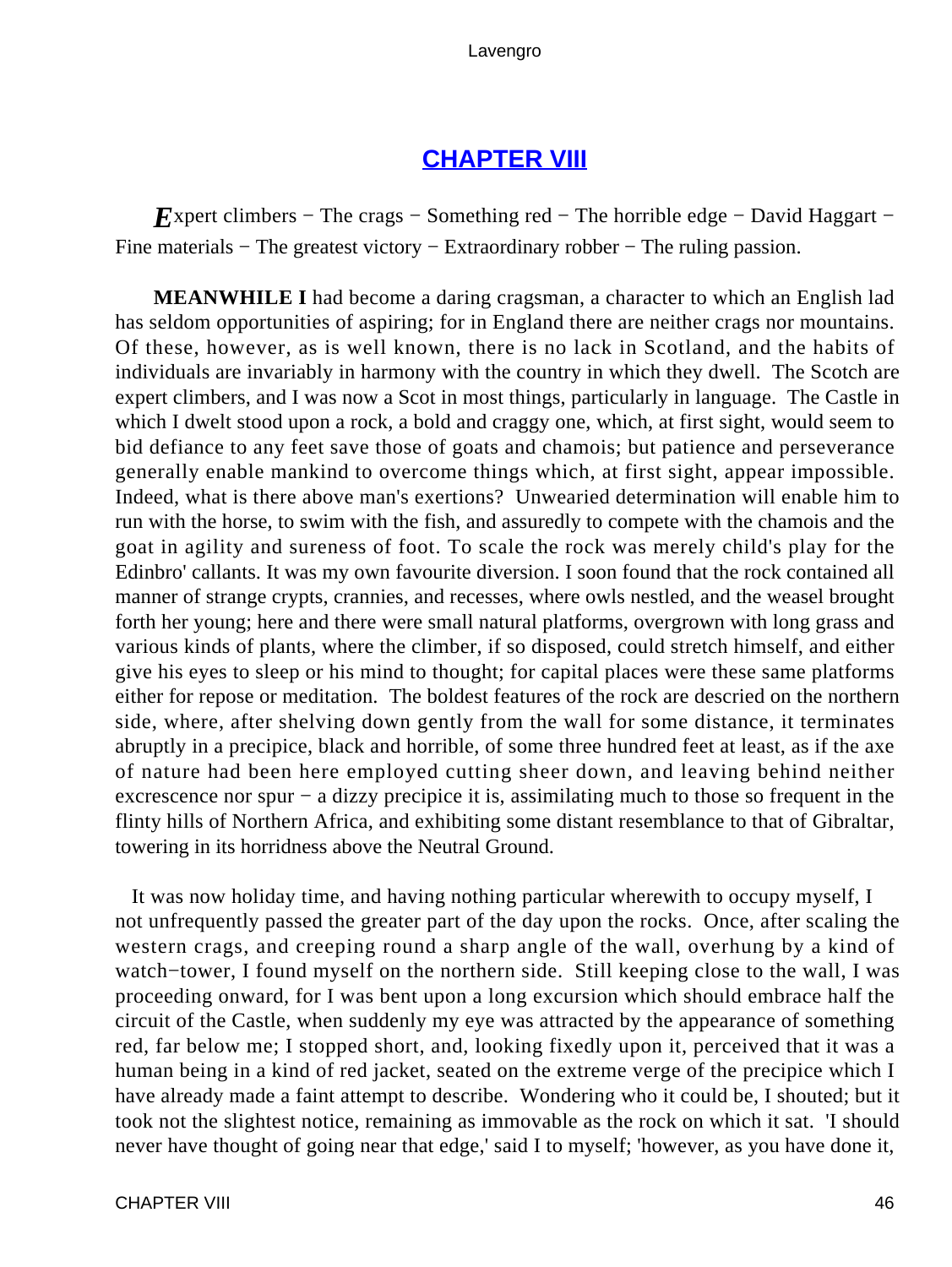why should not I? And I should like to know who you are.' So I commenced the descent of the rock, but with great care, for I had as yet never been in a situation so dangerous; a slight moisture exuded from the palms of my hands, my nerves were tingling, and my brain was somewhat dizzy – and now I had arrived within a few yards of the figure, and had recognised it: it was the wild drummer who had turned the tide of battle in the bicker on the Castle Brae. A small stone which I dislodged now rolled down the rock, and tumbled into the abyss close beside him. He turned his head, and after looking at me for a moment somewhat vacantly, he resumed his former attitude. I drew yet nearer to the horrible edge not close, however, for fear was on me.

 'What are you thinking of, David?' said I, as I sat behind him and trembled, for I repeat that I was afraid.

**DAVID HAGGART.** I was thinking of Willie Wallace.

**MYSELF.** You had better be thinking of yourself, man. A strange place this to come to and think of William Wallace.

**DAVID HAGGART.** Why so? Is not his tower just beneath our feet?

**MYSELF.** You mean the auld ruin by the side of the Nor Loch − the ugly stane bulk, from the foot of which flows the spring into the dyke where the watercresses grow?

**DAVID HAGGART.** Just sae, Geordie.

**MYSELF.** And why were ye thinking of him? The English hanged him long since, as I have heard say.

**DAVID HAGGART.** I was thinking that I should wish to be like him.

**MYSELF.** Do ye mean that ye would wish to be hanged?

**DAVID HAGGART.** I wadna flinch from that, Geordie, if I might be a great man first.

**MYSELF.** And wha kens, Davie, how great you may be, even without hanging? Are ye not in the high road of preferment? Are ye not a bauld drummer already? Wha kens how high ye may rise? perhaps to be general, or drum−major.

**DAVID HAGGART.** I hae nae wish to be drum−major; it were nae great things to be like the doited carle, Else−than−gude, as they call him; and, troth, he has nae his name for naething. But I should have nae objection to be a general, and to fight the French and Americans, and win myself a name and a fame like Willie Wallace, and do brave deeds, such as I have been reading about in his story book.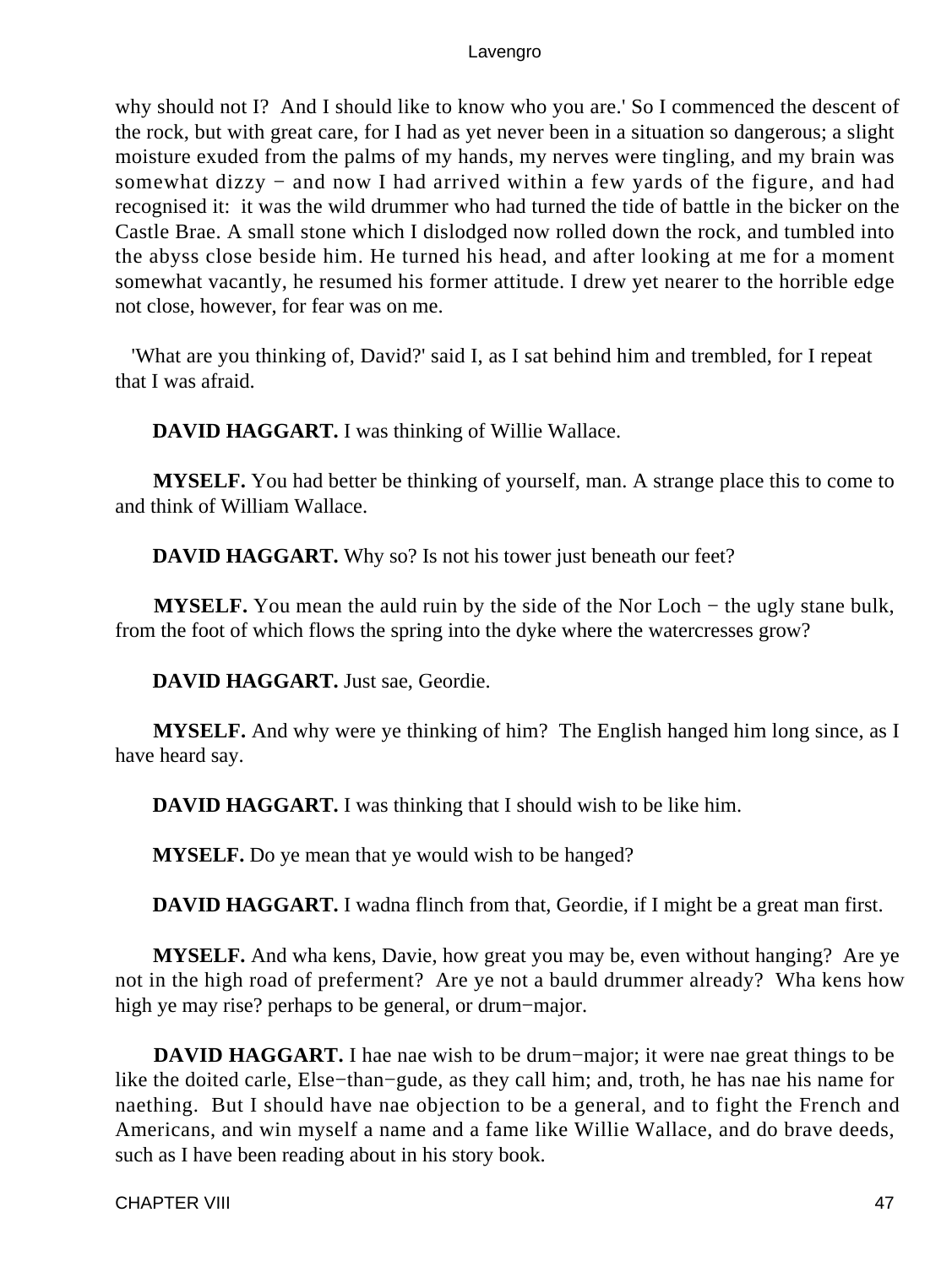**MYSELF.** Ye are a fule, Davie; the story book is full of lies. Wallace, indeed! the wuddie rebel! I have heard my father say that the Duke of Cumberland was worth twenty of Willie Wallace.

**DAVID HAGGART.** Ye had better sae naething agin Willie Wallace, Geordie, for, if ye do, De'il hae me, if I dinna tumble ye doon the craig.

 Fine materials in that lad for a hero, you will say. Yes, indeed, for a hero, or for what he afterwards became. In other times, and under other circumstances, he might have made what is generally termed a great man, a patriot, or a conqueror. As it was, the very qualities which might then have pushed him on to fortune and renown were the cause of his ruin. The war over, he fell into evil courses; for his wild heart and ambitious spirit could not brook the sober and quiet pursuits of honest industry.

 'Can an Arabian steed submit to be a vile drudge?' I cries the fatalist. Nonsense! A man is not an irrational creature, but a reasoning being, and has something within him beyond mere brutal instinct. The greatest victory which a man can achieve is over himself, by which is meant those unruly passions which are not convenient to the time and place. David did not do this; he gave the reins to his wild heart, instead of curbing it, and became a robber, and, alas! alas! he shed blood − under peculiar circumstances, it is true, and without **MALICE PREPENSE** − and for that blood he eventually died, and justly; for it was that of the warden of a prison from which he was escaping, and whom he slew with one blow of his stalwart arm.

 Tamerlane and Haggart! Haggart and Tamerlane! Both these men were robbers, and of low birth, yet one perished on an ignoble scaffold, and the other died emperor of the world. Is this justice? The ends of the two men were widely dissimilar − yet what is the intrinsic difference between them? Very great indeed; the one acted according to his lights and his country, not so the other. Tamerlane was a heathen, and acted according to his lights; he was a robber where all around were robbers, but he became the avenger of God − God's scourge on unjust kings, on the cruel Bajazet, who had plucked out his own brothers' eyes; he became to a certain extent the purifier of the East, its regenerator; his equal never was before, nor has it since been seen. Here the wild heart was profitably employed, the wild strength, the teeming brain. Onward, Lame one! Onward, Tamur – lank! Haggart . . . .

 But peace to thee, poor David! why should a mortal worm be sitting in judgment over thee? The Mighty and Just One has already judged thee, and perhaps above thou hast received pardon for thy crimes, which could not be pardoned here below; and now that thy feverish existence has closed, and thy once active form become inanimate dust, thy very memory all but forgotten, I will say a few words about thee, a few words soon also to be forgotten. Thou wast the most extraordinary robber that ever lived within the belt of Britain; Scotland rang with thy exploits, and England, too, north of the Humber; strange deeds also didst thou achieve when, fleeing from justice, thou didst find thyself in the Sister Isle; busy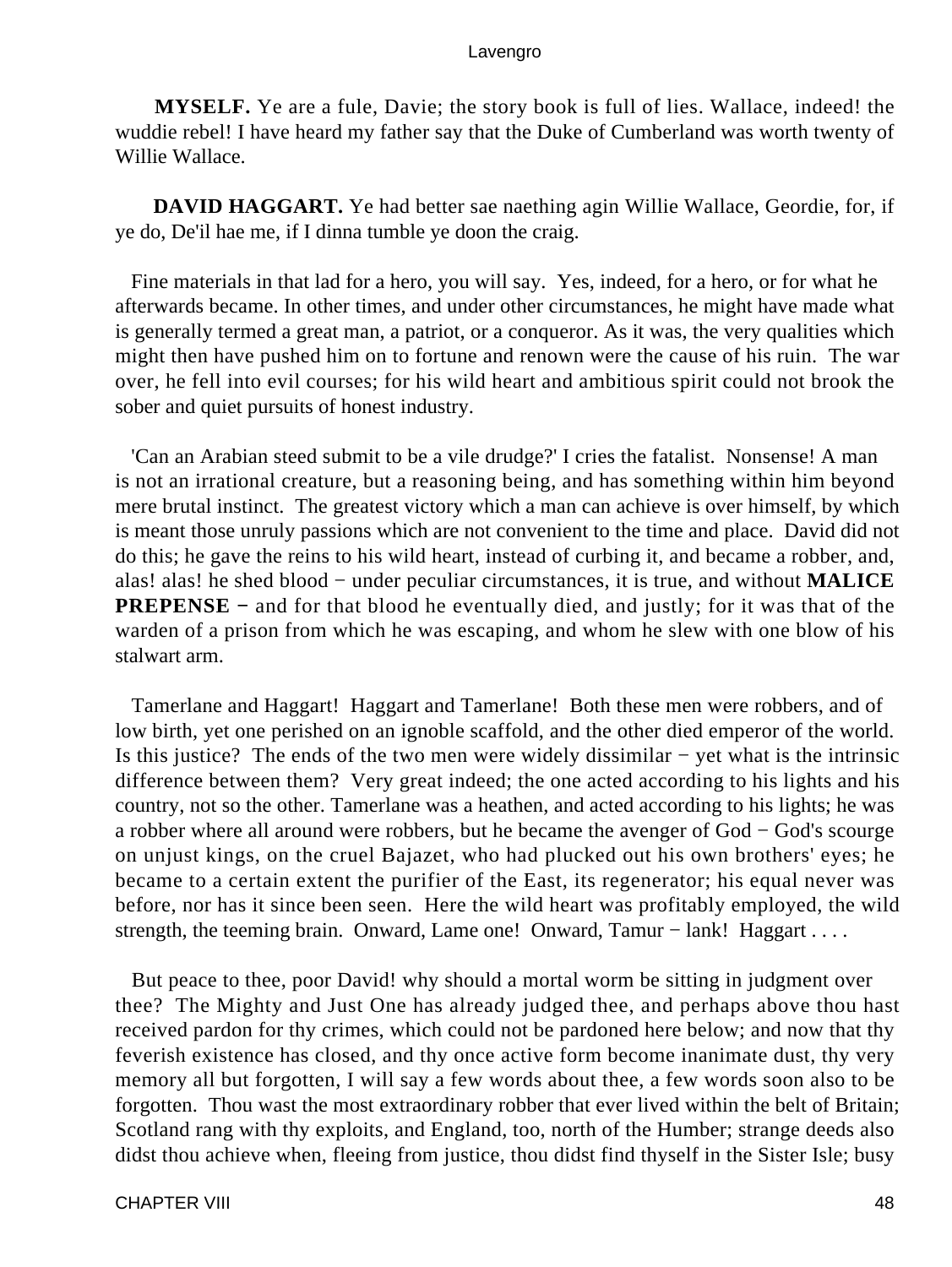wast thou there in town and on curragh, at fair and race−course, and also in the solitary place. Ireland thought thee her child, for who spoke her brogue better than thyself? − she felt proud of thee, and said, 'Sure, O'Hanlon is come again.' What might not have been thy fate in the far west in America, whither thou hadst turned thine eye, saying, 'I will go there, and become an honest man!' But thou wast not to go there, David − the blood which thou hadst shed in Scotland was to be required of thee; the avenger was at hand, the avenger of blood. Seized, manacled, brought back to thy native land, condemned to die, thou wast left in thy narrow cell, and told to make the most of thy time, for it was short: and there, in thy narrow cell, and thy time so short, thou didst put the crowning stone to thy strange deeds, by that strange history of thyself, penned by thy own hand in the robber tongue. Thou mightest have been better employed, David! – but the ruling passion was strong with thee, even in the jaws of death. Thou mightest have been better employed! – but peace be with thee, I repeat, and the Almighty's grace and pardon.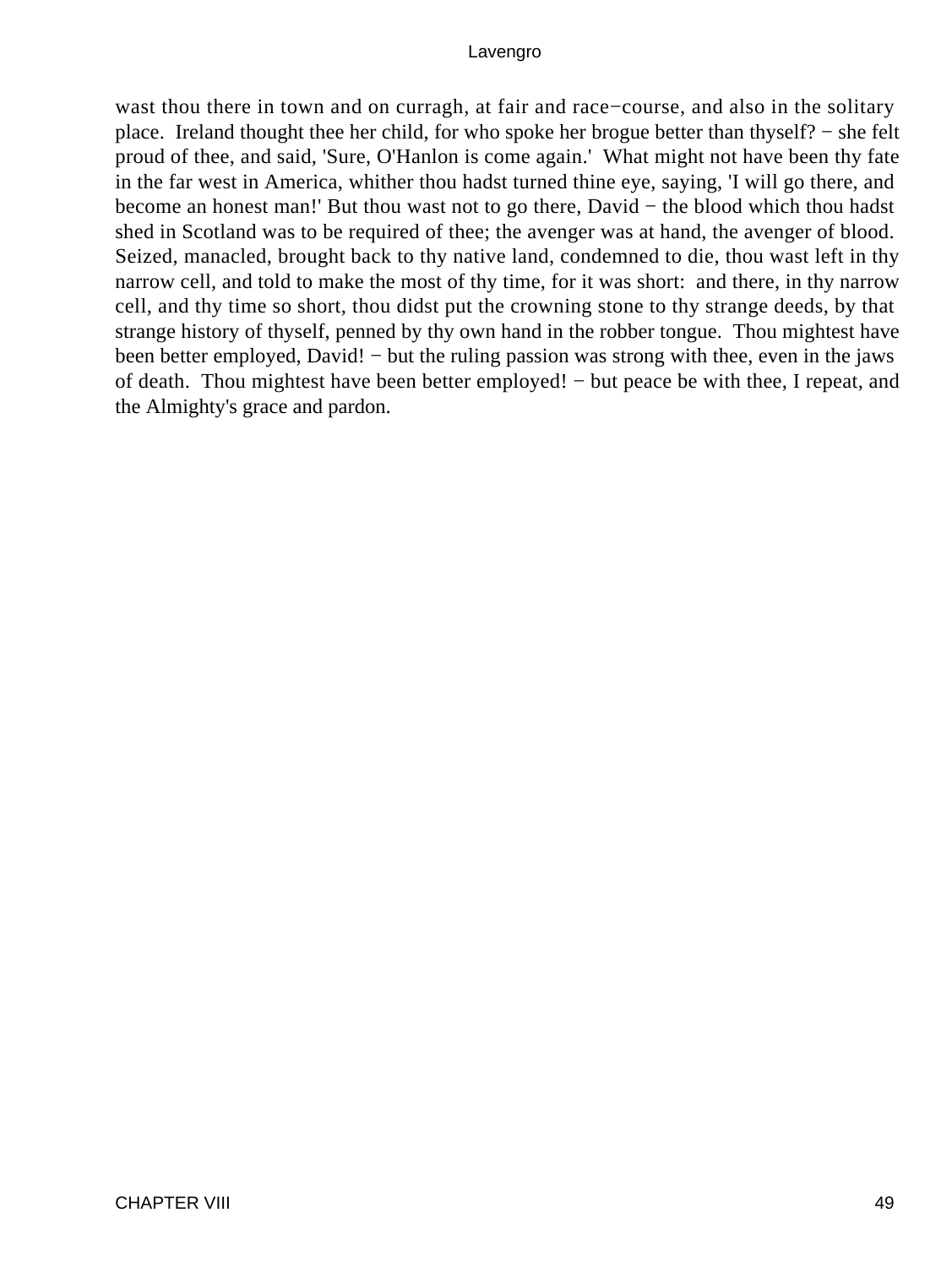# **[CHAPTER IX](#page-494-0)**

*Napoleon* − The storm − The cove − Up the country − The trembling hand − Irish − Tough battle − Tipperary hills − Elegant lodgings − A speech − Fair specimen − Orangemen.

**ONWARD**, onward! and after we had sojourned in Scotland nearly two years, the long continental war had been brought to an end, Napoleon was humbled for a time, and the Bourbons restored to a land which could well have dispensed with them; we returned to England, where the corps was disbanded, and my parents with their family retired to private life. I shall pass over in silence the events of a year, which offer little of interest as far as connected with me and mine. Suddenly, however, the sound of war was heard again, Napoleon had broken forth from Elba, and everything was in confusion. Vast military preparations were again made, our own corps was levied anew, and my brother became an officer in it; but the danger was soon over, Napoleon was once more quelled, and chained for ever, like Prometheus, to his rock. As the corps, however, though so recently levied, had already become a very fine one, thanks to my father's energetic drilling, the Government very properly determined to turn it to some account, and, as disturbances were apprehended in Ireland about this period, it occurred to them that they could do no better than despatch it to that country.

 In the autumn of the year 1815 we set sail from a port in Essex; we were some eight hundred strong, and were embarked in two ships, very large, but old and crazy; a storm overtook us when off Beachy Head, in which we had nearly foundered. I was awakened early in the morning by the howling of the wind and the uproar on deck. I kept myself close, however, as is still my constant practice on similar occasions, and waited the result with that apathy and indifference which violent sea−sickness is sure to produce. We shipped several seas, and once the vessel missing stays – which, to do it justice, it generally did at every third or fourth tack − we escaped almost by a miracle from being dashed upon the foreland. On the eighth day of our voyage we were in sight of Ireland. The weather was now calm and serene, the sun shone brightly on the sea and on certain green hills in the distance, on which I descried what at first sight I believed to be two ladies gathering flowers, which, however, on our nearer approach, proved to be two tall white towers, doubtless built for some purpose or other, though I did not learn for what.

We entered a kind of bay, or cove, by a narrow inlet; it was a beautiful and romantic place this cove, very spacious, and, being nearly land−locked, was sheltered from every wind. A small island, every inch of which was covered with fortifications, appeared to swim upon the waters, whose dark blue denoted their immense depth; tall green hills, which ascended gradually from the shore, formed the background to the west; they were carpeted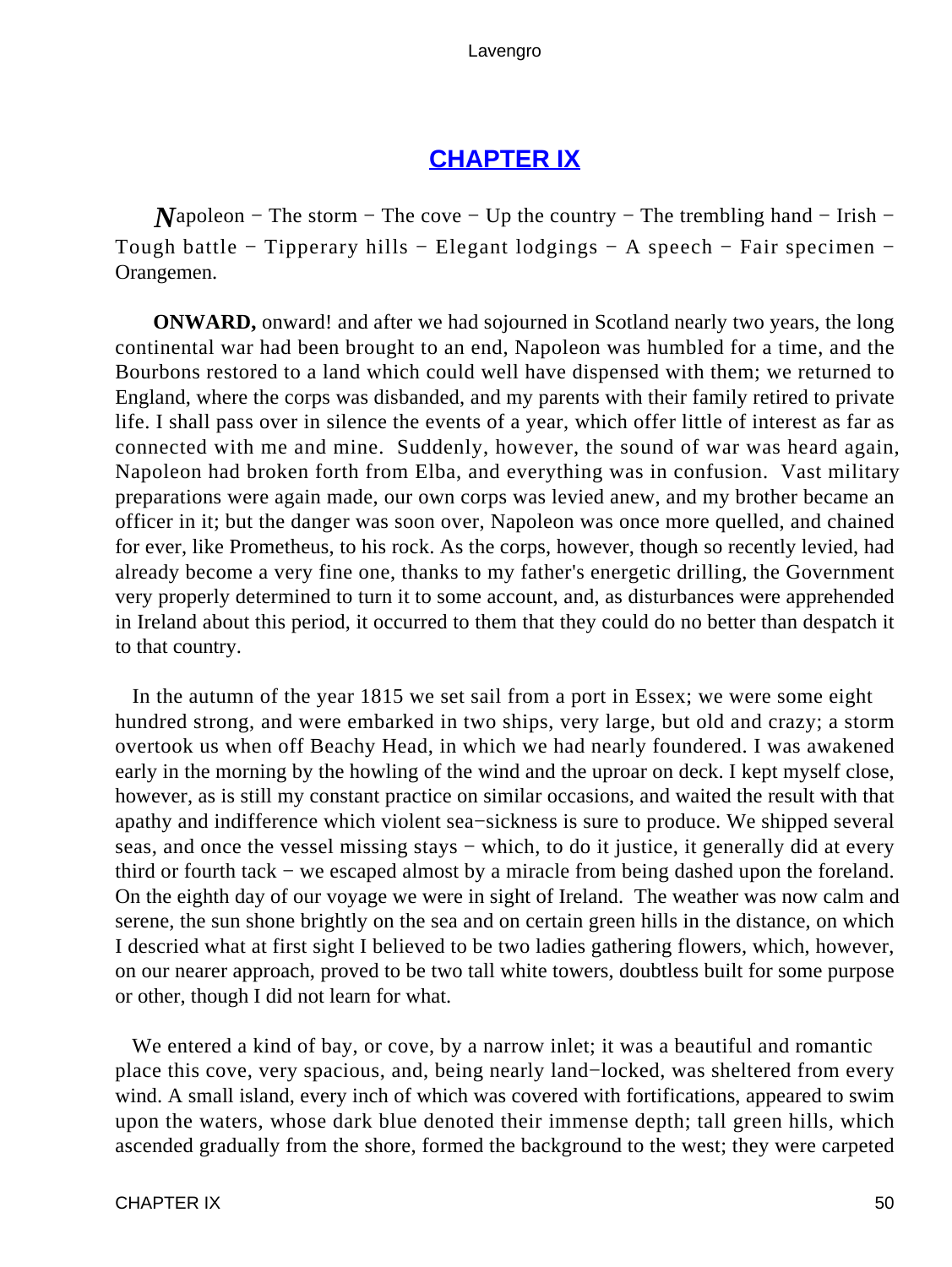to the top with turf of the most vivid green, and studded here and there with woods, seemingly of oak; there was a strange old castle half–way up the ascent, a village on a crag − but the mists of morning were half veiling the scene when I surveyed it, and the mists of time are now hanging densely between it and my no longer youthful eye; I may not describe it; − nor will I try.

 Leaving the ship in the cove, we passed up a wide river in boats till we came to a city, where we disembarked. It was a large city, as large as Edinburgh to my eyes; there were plenty of fine houses, but little neatness; the streets were full of impurities; handsome equipages rolled along, but the greater part of the population were in rags; beggars abounded; there was no lack of merriment, however; boisterous shouts of laughter were heard on every side. It appeared a city of contradictions. After a few days' rest we marched from this place in two divisions. My father commanded the second, I walked by his side.

 Our route lay up the country; the country at first offered no very remarkable feature, it was pretty, but tame. On the second day, however, its appearance had altered, it had become more wild; a range of distant mountains bounded the horizon. We passed through several villages, as I suppose I may term them, of low huts, the walls formed of rough stones without mortar, the roof of flags laid over wattles and wicker−work; they seemed to be inhabited solely by women and children; the latter were naked, the former, in general, blear−eyed beldames, who sat beside the doors on low stools, spinning. We saw, however, both men and women working at a distance in the fields.

 I was thirsty; and going up to an ancient crone, employed in the manner which I have described, I asked her for water; she looked me in the face, appeared to consider a moment, then tottering into her hut, presently reappeared with a small pipkin of milk, which she offered to me with a trembling hand. I drank the milk; it was sour, but I found it highly refreshing. I then took out a penny and offered it to her, whereupon she shook her head, smiled, and, patting my face with her skinny hand, murmured some words in a tongue which I had never heard before.

 I walked on by my father's side, holding the stirrup−leather of his horse; presently several low uncouth cars passed by, drawn by starved cattle: the drivers were tall fellows, with dark features and athletic frames – they wore long loose blue cloaks with sleeves, which last, however, dangled unoccupied: these cloaks appeared in tolerably good condition, not so their under garments. On their heads were broad slouching hats: the generality of them were bare−footed. As they passed, the soldiers jested with them in the patois of East Anglia, whereupon the fellows laughed, and appeared to jest with the soldiers; but what they said who knows, it being in a rough guttural language, strange and wild. The soldiers stared at each other, and were silent.

 'A strange language that!' said a young officer to my father, 'I don't understand a word of it; what can it be?'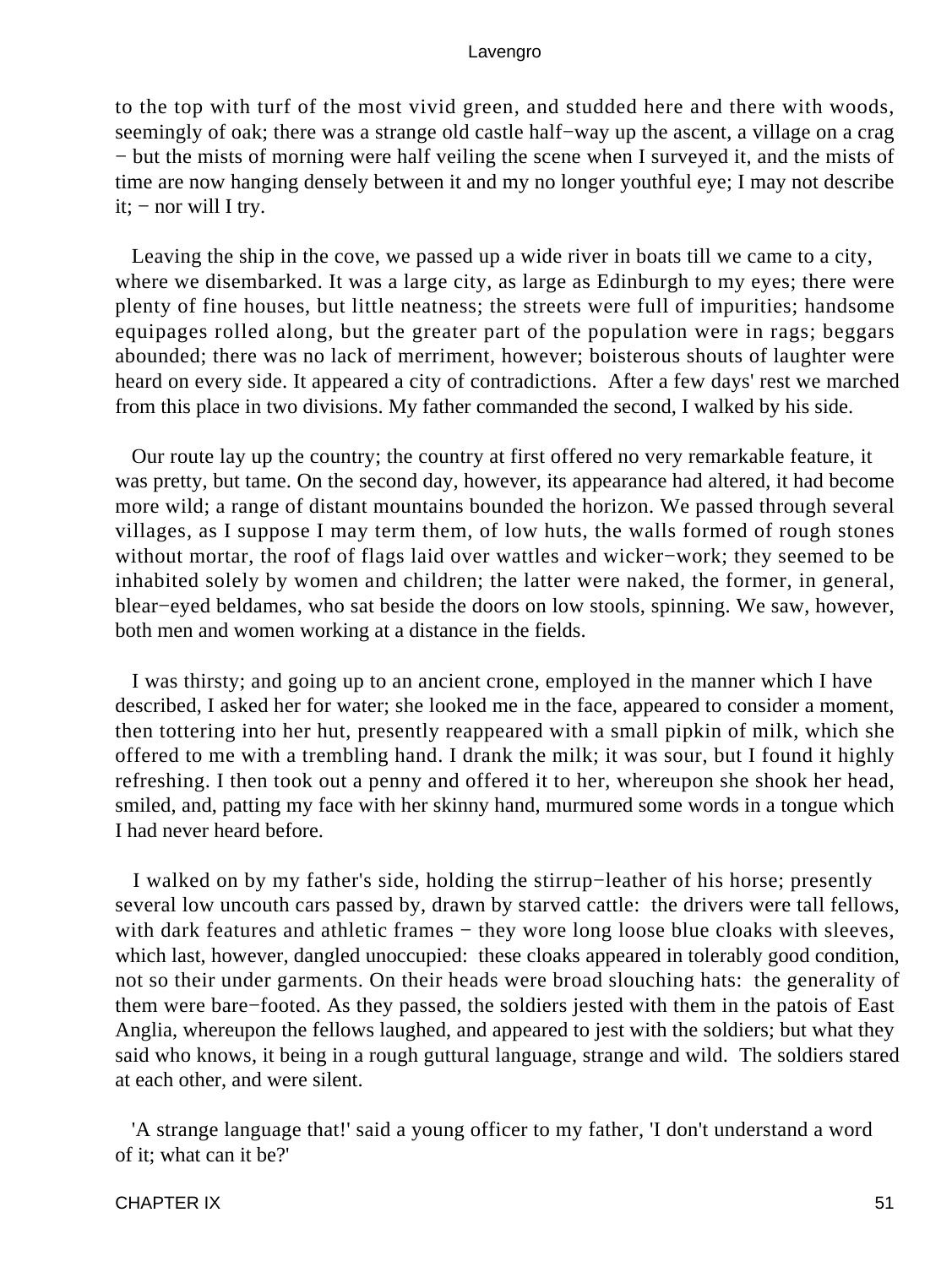'Irish!' said my father, with a loud voice, 'and a bad language it is, I have known it of old, that is, I have often heard it spoken when I was a guardsman in London. There's one part of London where all the Irish live − at least all the worst of them − and there they hatch their villainies and speak this tongue; it is that which keeps them together and makes them dangerous: I was once sent there to seize a couple of deserters − Irish − who had taken refuge amongst their companions; we found them in what was in my time called a ken, that is a house where only thieves and desperadoes are to be found. Knowing on what kind of business I was bound, I had taken with me a sergeant's party; it was well I did so. We found the deserters in a large room, with at least thirty ruffians, horrid−looking fellows, seated about a long table, drinking, swearing, and talking Irish. Ah! we had a tough battle, I remember; the two fellows did nothing, but sat still, thinking it best to be quiet; but the rest, with an ubbubboo like the blowing up of a powder−magazine, sprang up, brandishing their sticks; for these fellows always carry sticks with them even to bed, and not unfrequently spring up in their sleep, striking left and right.'

'And did you take the deserters?' said the officer.

 'Yes,' said my father; 'for we formed at the end of the room, and charged with fixed bayonets, which compelled the others to yield notwithstanding their numbers; but the worst was when we got out into the street; the whole district had become alarmed, and hundreds came pouring down upon us – men, women, and children. Women, did I say! – they looked fiends, half naked, with their hair hanging down over their bosoms; they tore up the very pavement to hurl at us, sticks rang about our ears, stones, and Irish − I liked the Irish worst of all, it sounded so horrid, especially as I did not understand it. It's a bad language.'

'A queer tongue,' said I; 'I wonder if I could learn it.'

 'Learn it!' said my father; 'what should you learn it for? − however, I am not afraid of that. It is not like Scotch, no person can learn it, save those who are born to it, and even in Ireland the respectable people do not speak it, only the wilder sort, like those we have passed.'

 Within a day or two we had reached a tall range of mountains running north and south, which I was told were those of Tipperary; along the skirts of these we proceeded till we came to a town, the principal one of these regions. It was on the bank of a beautiful river, which separated it from the mountains. It was rather an ancient place, and might contain some ten thousand inhabitants – I found that it was our destination; there were extensive barracks at the farther end, in which the corps took up its quarters; with respect to ourselves, we took lodgings in a house which stood in the principal street.

 'You never saw more elegant lodgings than these, captain,' said the master of the house, a tall, handsome, and athletic man, who came up whilst our little family were seated at dinner late in the afternoon of the day of our arrival; 'they beat anything in this town of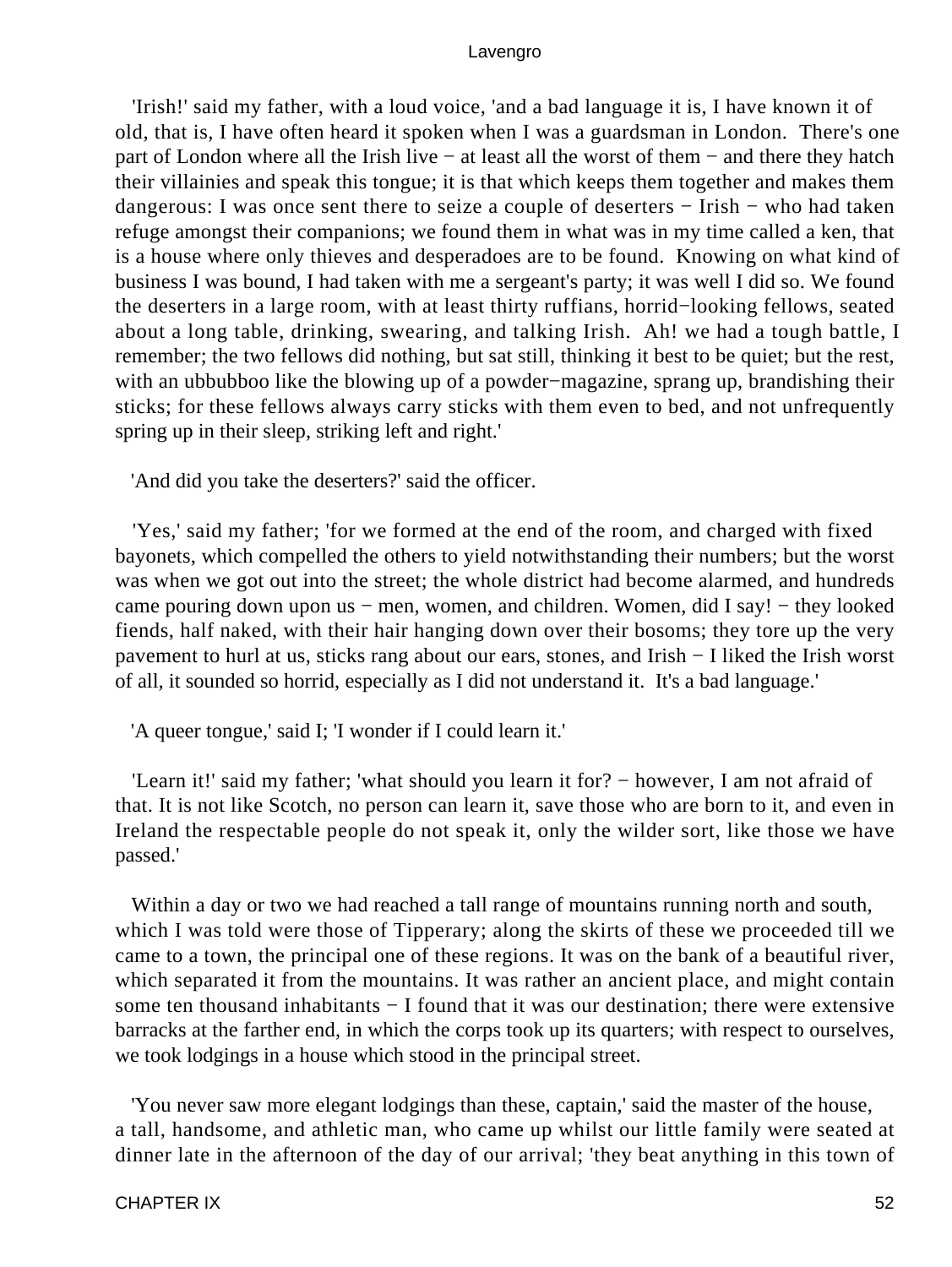Clonmel. I do not let them for the sake of interest, and to none but gentlemen in the army, in order that myself and my wife, who is from Londonderry, may have the advantage of pleasant company, genteel company; ay, and Protestant company, captain. It did my heart good when I saw your honour ride in at the head of all those fine fellows, real Protestants, I'll engage, not a Papist among them, they are too good−looking and honest−looking for that. So I no sooner saw your honour at the head of your army, with that handsome young gentleman holding by your stirrup, than I said to my wife, Mistress Hyne, who is from Londonderry, «God bless me,» said I, «what a truly Protestant countenance, what a noble bearing, and what a sweet young gentleman. By the silver hairs of his honour» − and sure enough I never saw hairs more regally silver than those of your honour – «by his honour's gray silver hairs, and by my own soul, which is not worthy to be mentioned in the same day with one of them – it would be no more than decent and civil to run out and welcome such a father and son coming in at the head of such a Protestant military.» And then my wife, who is from Londonderry, Mistress Hyne, looking me in the face like a fairy as she is, «You may say that,» says she. «It would be but decent and civil, honey.» And your honour knows how I ran out of my own door and welcomed your honour riding in company with your son, who was walking; how I welcomed ye both at the head of your royal regiment, and how I shook your honour by the hand, saying, I am glad to see your honour, and your honour's son, and your honour's royal military Protestant regiment. And now I have you in the house, and right proud I am to have ye one and all; one, two, three, four, true Protestants every one, no Papists here; and I have made bold to bring up a bottle of claret which is now waiting behind the door; and, when your honour and your family have dined, I will make bold too to bring up Mistress Hyne, from Londonderry, to introduce to your honour's lady, and then we'll drink to the health of King George, God bless him; to the «glorious and immortal» − to Boyne water − to your honour's speedy promotion to be Lord Lieutenant, and to the speedy downfall of the Pope and Saint Anthony of Padua.'

 Such was the speech of the Irish Protestant addressed to my father in the long lofty dining−room with three windows, looking upon the high street of the good town of Clonmel, as he sat at meat with his family, after saying grace like a true−hearted respectable soldier as he was.

 'A bigot and an Orangeman!' Oh yes! It is easier to apply epithets of opprobrium to people than to make yourself acquainted with their history and position. He was a specimen, and a fair specimen, of a most remarkable body of men, who during two centuries have fought a good fight in Ireland in the cause of civilisation and religious truth; they were sent as colonists, few in number, into a barbarous and unhappy country, where ever since, though surrounded with difficulties of every kind, they have maintained their ground; theirs has been no easy life, nor have their lines fallen upon very pleasant places; amidst darkness they have held up a lamp, and it would be well for Ireland were all her children like these her adopted ones. 'But they are fierce and sanguinary,' it is said. Ay, ay! they have not unfrequently opposed the keen sword to the savage pike. 'But they are bigoted and narrow−minded.' Ay, ay! they do not like idolatry, and will not bow the knee before a stone!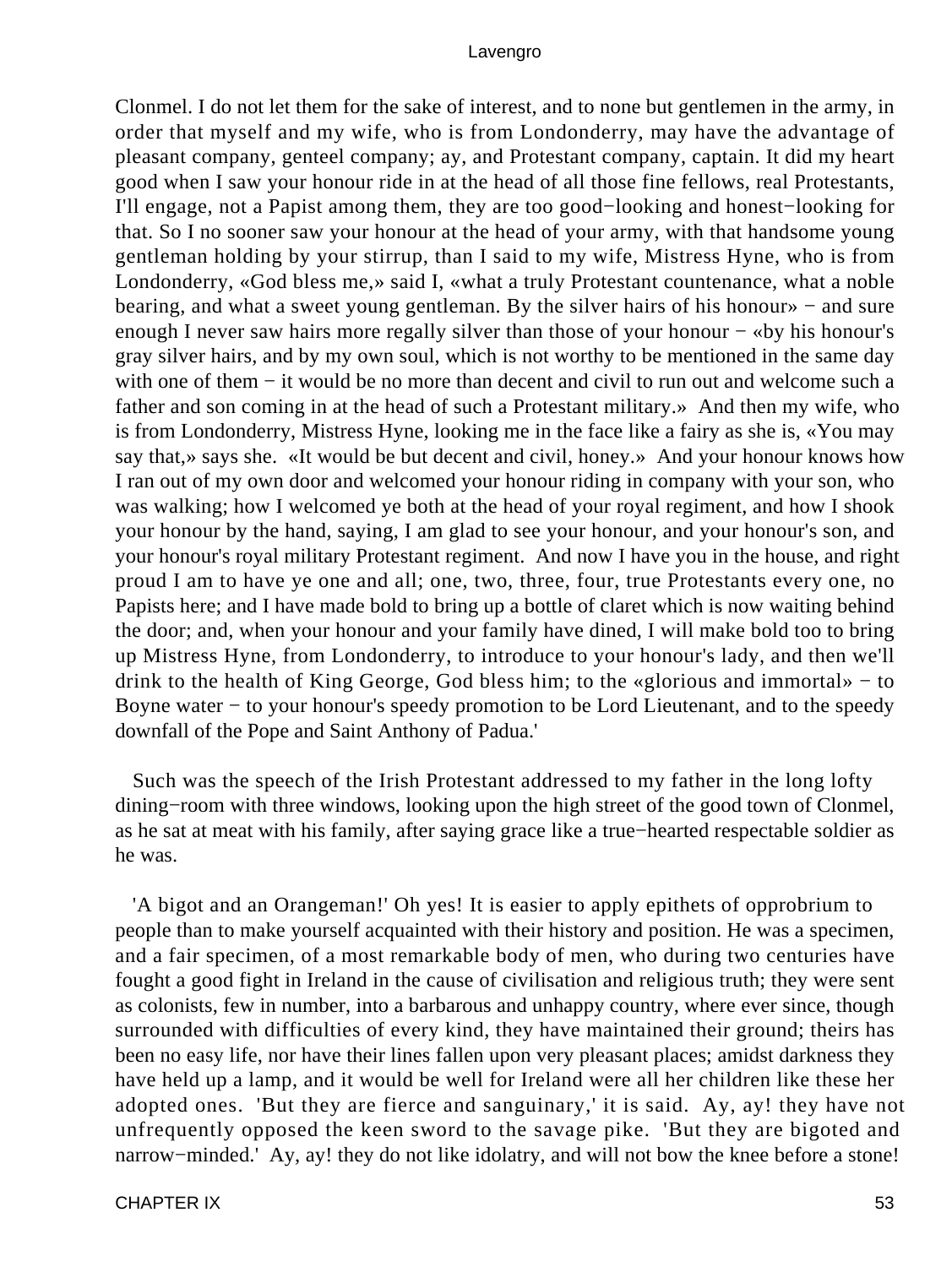'But their language is frequently indecorous.' Go to, my dainty one, did ye ever listen to the voice of Papist cursing?

 The Irish Protestants have faults, numerous ones; but the greater number of these may be traced to the peculiar circumstances of their position: but they have virtues, numerous ones; and their virtues are their own, their industry, their energy, and their undaunted resolution are their own. They have been vilified and traduced − but what would Ireland be without them? I repeat, that it would be well for her were all her sons no worse than these much−calumniated children of her adoption.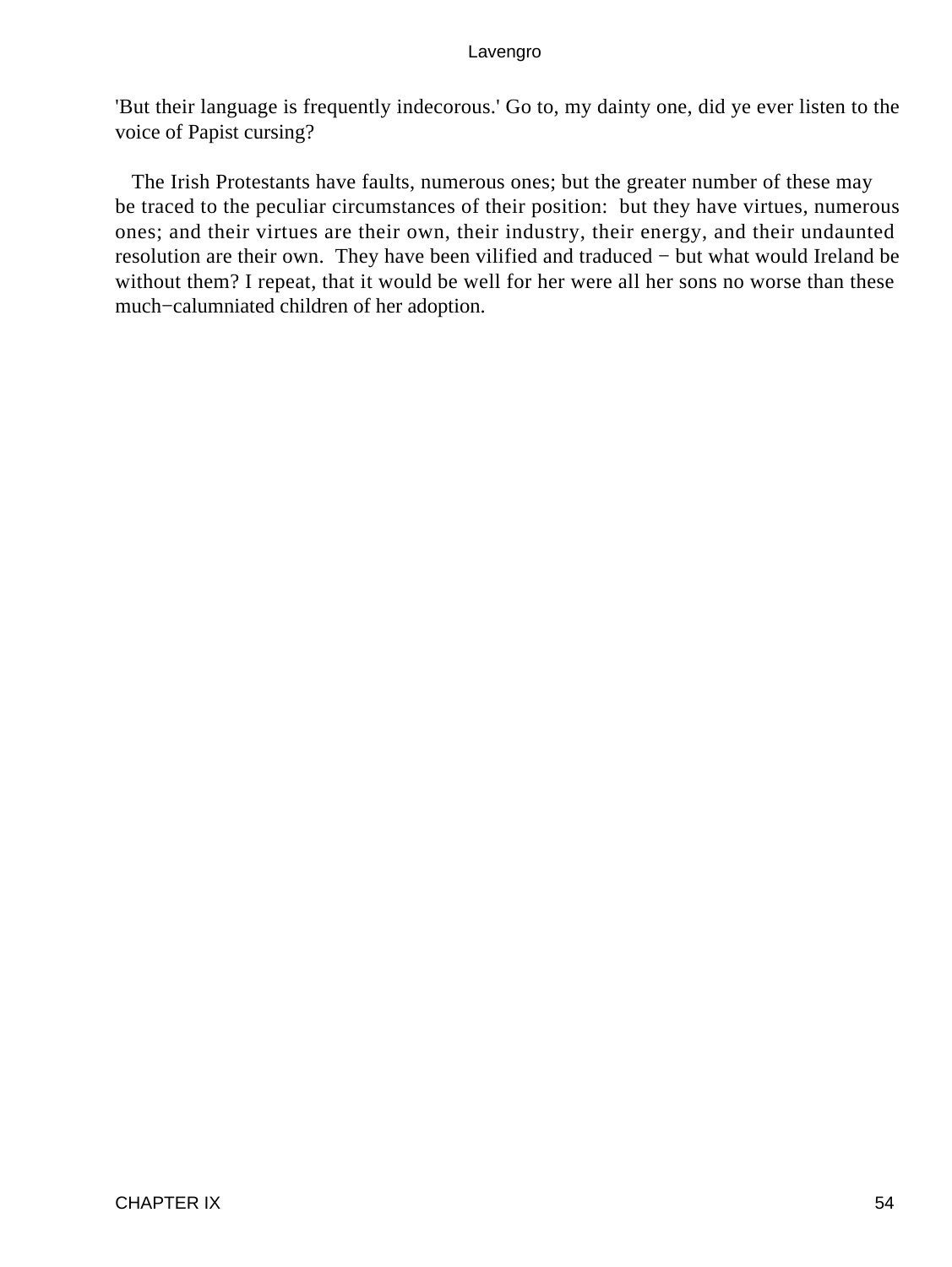# **[CHAPTER X](#page-494-0)**

*P*rotestant young gentlemen – The Greek letters – Open chimney – Murtagh – Paris and Salamanca − Nothing to do − To whit, to whoo! − The pack of cards − Before Christmas.

 WE continued at this place for some months, during which time the soldiers performed their duties, whatever they were; and I, having no duties to perform, was sent to school. I had been to English schools, and to the celebrated one of Edinburgh; but my education, at the present day, would not be what it is − perfect, had I never had the honour of being **ALUMNUS** in an Irish seminary.

 'Captain,' said our kind host, 'you would, no doubt, wish that the young gentleman should enjoy every advantage which the town may afford towards helping him on in the path of genteel learning. It's a great pity that he should waste his time in idleness − doing nothing else than what he says he has been doing for the last fortnight − fishing in the river for trouts which he never catches; and wandering up the glen in the mountain, in search of the hips that grow there. Now, we have a school here, where he can learn the most elegant Latin, and get an insight into the Greek letters, which is desirable; and where, moreover, he will have an opportunity of making acquaintance with all the Protestant young gentlemen of the place, the handsome well−dressed young persons whom your honour sees in the church on the Sundays, when your honour goes there in the morning, with the rest of the Protestant military; for it is no Papist school, though there may be a Papist or two there − a few poor farmers' sons from the country, with whom there is no necessity for your honour's child to form any acquaintance at all, at all!'

 And to the school I went, where I read the Latin tongue and the Greek letters, with a nice old clergyman, who sat behind a black oaken desk, with a huge Elzevir Flaccus before him, in a long gloomy kind of hall, with a broken stone floor, the roof festooned with cobwebs, the walls considerably dilapidated, and covered over with strange figures and hieroglyphics, evidently produced by the application of burnt stick; and there I made acquaintance with the Protestant young gentlemen of the place, who, with whatever **ECLAT** they might appear at church on a Sunday, did assuredly not exhibit to much advantage in the schoolroom on the week days, either with respect to clothes or looks. And there I was in the habit of sitting on a large stone, before the roaring fire in the huge open chimney, and entertaining certain of the Protestant young gentlemen of my own age, seated on similar stones, with extraordinary accounts of my own adventures, and those of the corps, with an occasional anecdote extracted from the story−books of Hickathrift and Wight Wallace, pretending to be conning the lesson all the while.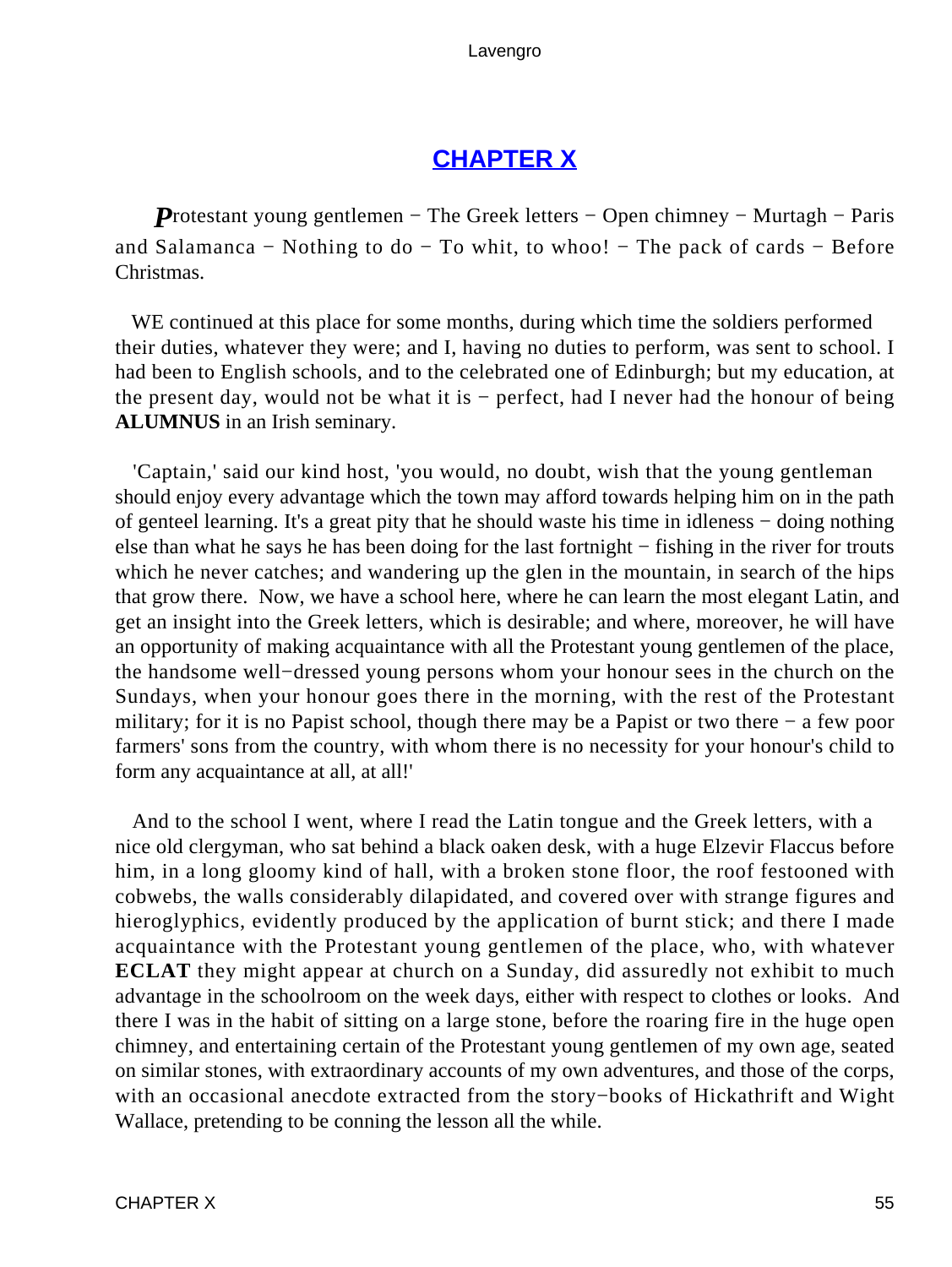And there I made acquaintance, notwithstanding the hint of the landlord, with the Papist 'gossoons,' as they were called, the farmers' sons from the country; and of these gossoons, of whom there were three, two might be reckoned as nothing at all; in the third, however, I soon discovered that there was something extraordinary.

 He was about sixteen years old, and above six feet high, dressed in a gray suit; the coat, from its size, appeared to have been made for him some ten years before. He was remarkably narrow−chested and round−shouldered, owing, perhaps as much to the tightness of his garment as to the hand of nature. His face was long, and his complexion swarthy, relieved, however, by certain freckles, with which the skin was plentifully studded. He had strange wandering eyes, gray, and somewhat unequal in size; they seldom rested on the book, but were generally wandering about the room, from one object to another. Sometimes he would fix them intently on the wall, and then suddenly starting, as if from a reverie, he would commence making certain mysterious movements with his thumbs and forefingers, as if he were shuffling something from him.

 One morning, as he sat by himself on a bench, engaged in this manner, I went up to him, and said, 'Good−day, Murtagh; you do not seem to have much to do?'

'Faith, you may say that, Shorsha dear! − it is seldom much to do that I have.'

'And what are you doing with your hands?'

'Faith, then, if I must tell you, I was e'en dealing with the cards.'

'Do you play much at cards?'

 'Sorra a game, Shorsha, have I played with the cards since my uncle Phelim, the thief, stole away the ould pack, when he went to settle in the county Waterford!'

'But you have other things to do?'

 'Sorra anything else has Murtagh to do that he cares about and that makes me dread so going home at nights.'

'I should like to know all about you; where do you live, joy?'

 'Faith, then, ye shall know all about me, and where I live. It is at a place called the Wilderness that I live, and they call it so, because it is a fearful wild place, without any house near it but my father's own; and that's where I live when at home.'

'And your father is a farmer, I suppose?'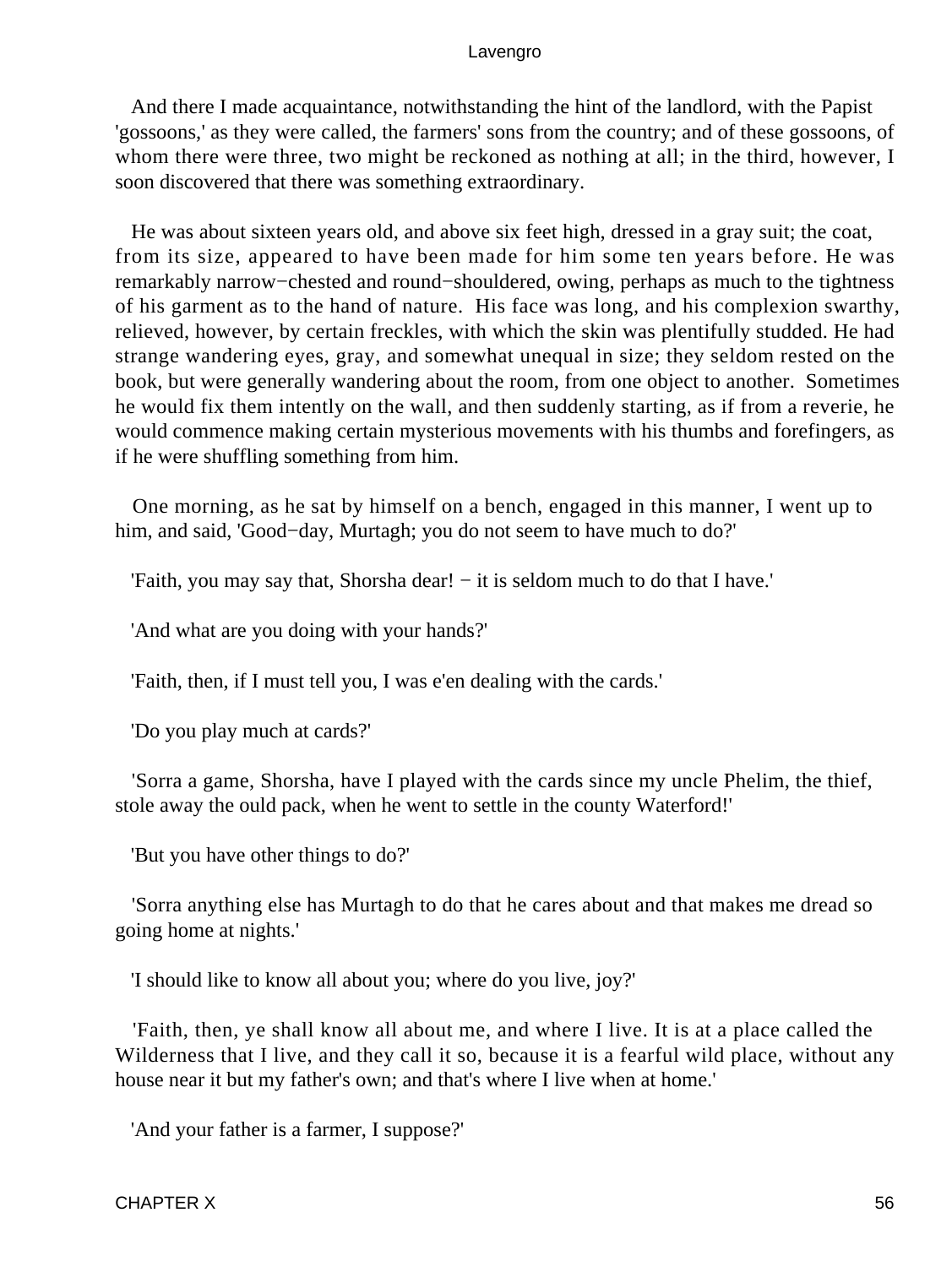'You may say that; and it is a farmer I should have been, like my brother Denis, had not my uncle Phelim, the thief, tould my father to send me to school, to learn Greek letters, that I might be made a saggart of, and sent to Paris and Salamanca.'

'And you would rather be a farmer than a priest?'

 'You may say that! − for, were I a farmer, like the rest, I should have something to do, like the rest − something that I cared for − and I should come home tired at night, and fall asleep, as the rest do, before the fire; but when I comes home at night I am not tired, for I have been doing nothing all day that I care for; and then I sits down and stares about me, and at the fire, till I become frighted; and then I shouts to my brother Denis, or to the gossoons, «Get up, I say, and let's be doing something; tell us the tale of Finn−ma−Coul, and how he lay down in the Shannon's bed, and let the river flow down his jaws!» Arrah, Shorsha! I wish you would come and stay with us, and tell us some o' your sweet stories of your own self and the snake ye carried about wid ye. Faith, Shorsha dear! that snake bates anything about Finn−ma−Coul or Brian Boroo, the thieves two, bad luck to them!'

'And do they get up and tell you stories?'

 'Sometimes they does, but oftenmost they curses me, and bids me be quiet! But I can't be quiet, either before the fire or abed; so I runs out of the house, and stares at the rocks, at the trees, and sometimes at the clouds, as they run a race across the bright moon; and, the more I stares, the more frighted I grows, till I screeches and holloas. And last night I went into the barn, and hid my face in the straw; and there, as I lay and shivered in the straw, I heard a voice above my head singing out «To whit, to whoo!» and then up I starts, and runs into the house, and falls over my brother Denis, as he lies at the fire. «What's that for?» says he. «Get up, you thief!» says I, «and be helping me. I have been out into the barn, and an owl has crow'd at me!»'

'And what has this to do with playing cards?'

'Little enough, Shorsha dear! − If there were card−playing, I should not be frighted.'

'And why do you not play at cards?'

 'Did I not tell you that the thief, my uncle Phelim, stole away the pack? If we had the pack, my brother Denis and the gossoons would be ready enough to get up from their sleep before the fire, and play cards with me for ha'pence, or eggs, or nothing at all; but the pack is gone − bad luck to the thief who took it!'

'And why don't you buy another?'

'Is it of buying you are speaking? And where am I to get the money?'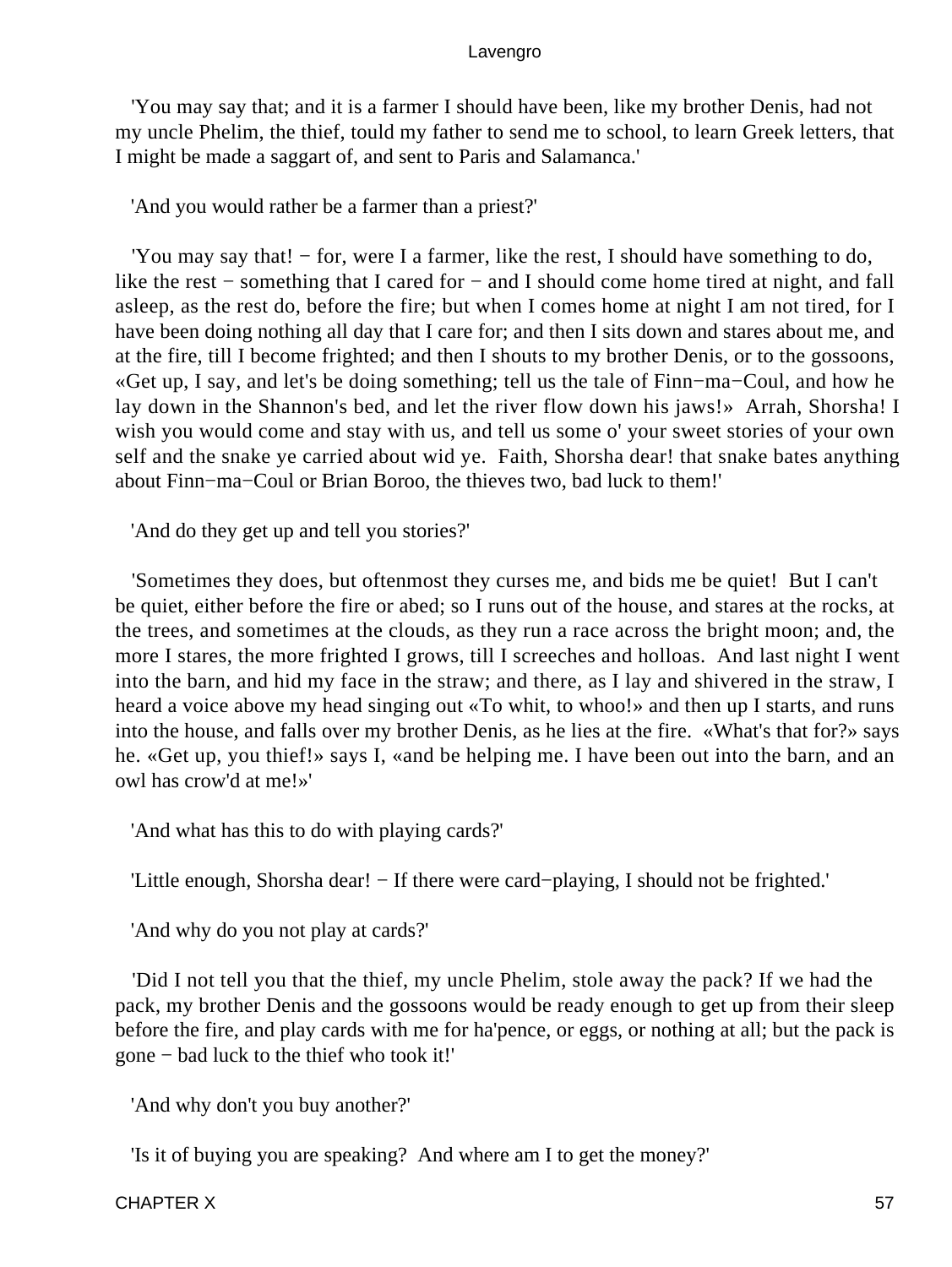'Ah! that's another thing!'

 'Faith it is, honey! − And now the Christmas holidays is coming, when I shall be at home by day as well as night, and then what am I to do? Since I have been a saggarting, I have been good for nothing at all – neither for work nor Greek – only to play cards! Faith, it's going mad I will be!'

'I say, Murtagh!'

'Yes, Shorsha dear!'

'I have a pack of cards.'

 'You don't say so, Shorsha ma vourneen? − you don't say that you have cards fifty−two?'

'I do, though; and they are quite new − never been once used.'

'And you'll be lending them to me, I warrant?'

'Don't think it! − But I'll sell them to you, joy, if you like.'

'Hanam mon Dioul! am I not after telling you that I have no money at all!'

'But you have as good as money, to me, at least; and I'll take it in exchange.'

'What's that, Shorsha dear?'

'Irish!'

'Irish?'

 'Yes, you speak Irish; I heard you talking it the other day to the cripple. You shall teach me Irish.'

'And is it a language−master you'd be making of me?'

 'To be sure! − what better can you do? − it would help you to pass your time at school. You can't learn Greek, so you must teach Irish!'

 Before Christmas, Murtagh was playing at cards with his brother Denis, and I could speak a considerable quantity of broken Irish.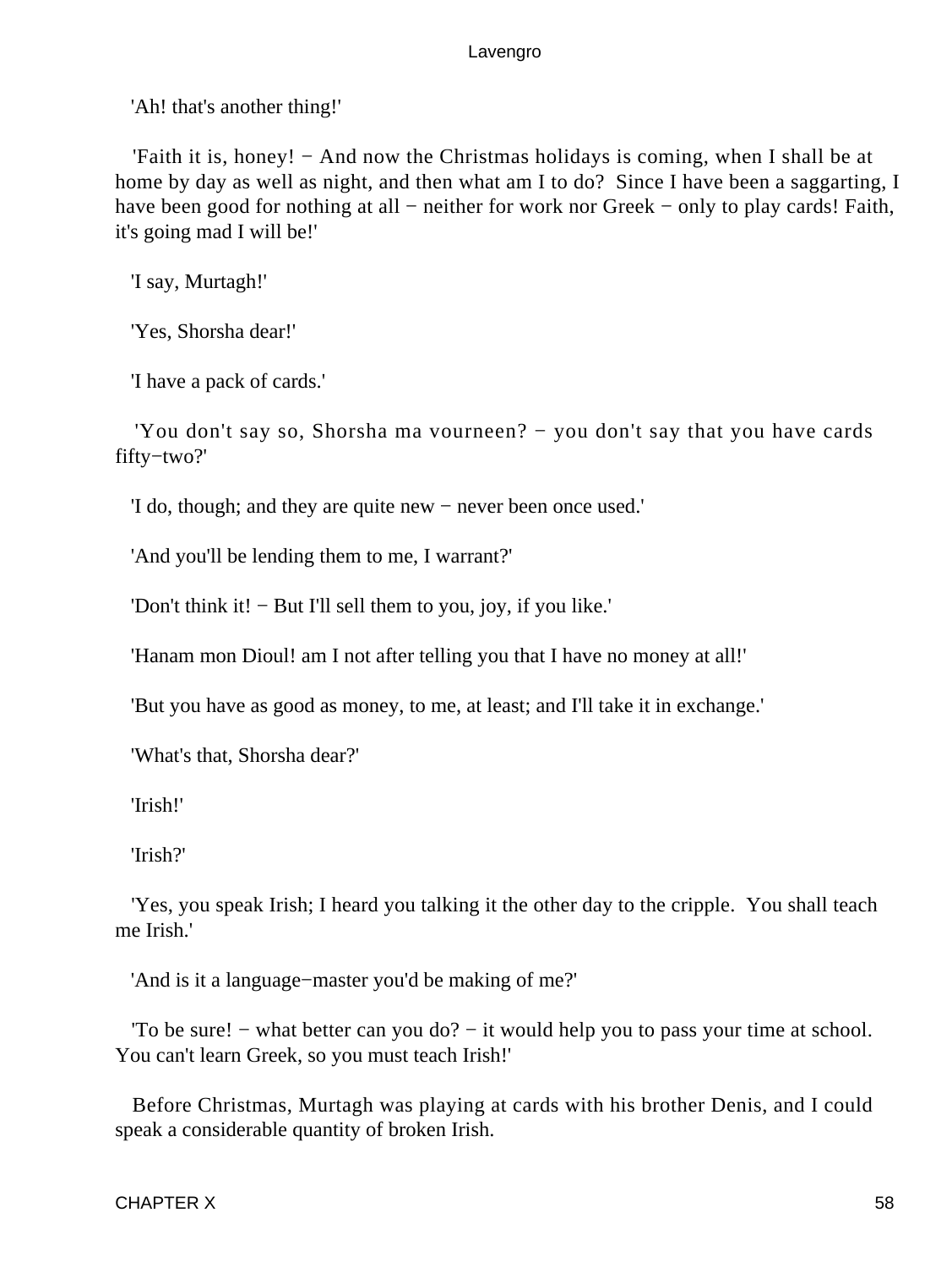# **[CHAPTER XI](#page-494-0)**

*T*emplemore − Devil's Mountain − No companion − Force of circumstance − Way of the world − Ruined castle − Grim and desolate − The donjon − Old woman − My own house.

**WHEN** Christmas was over, and the new year commenced, we broke up our quarters, and marched away to Templemore. This was a large military station, situated in a wild and thinly inhabited country. Extensive bogs were in the neighbourhood, connected with the huge bog of Allen, the Palus Maeotis of Ireland. Here and there was seen a ruined castle looming through the mists of winter; whilst, at the distance of seven miles, rose a singular mountain, exhibiting in its brow a chasm, or vacuum, just, for all the world, as if a piece had been bitten out; a feat which, according to the tradition of the country, had actually been performed by his Satanic majesty, who, after flying for some leagues with the morsel in his mouth, becoming weary, dropped it in the vicinity of Cashel, where it may now be seen in the shape of a bold bluff hill, crowned with the ruins of a stately edifice, probably built by some ancient Irish king.

We had been here only a few days, when my brother, who, as I have before observed, had become one of his Majesty's officers, was sent on detachment to a village at about ten miles' distance. He was not sixteen, and, though three years older than myself, scarcely my equal in stature, for I had become tall and large−limbed for my age; but there was a spirit in him which would not have disgraced a general; and, nothing daunted at the considerable responsibility which he was about to incur, he marched sturdily out of the barrack−yard at the head of his party, consisting of twenty light− infantry men, and a tall grenadier sergeant, selected expressly by my father, for the soldier−like qualities which he possessed, to accompany his son on this his first expedition. So out of the barrack−yard, with something of an air, marched my dear brother, his single drum and fife playing the inspiring old melody,

Marlbrouk is gone to the wars, He'll never return no more!

 I soon missed my brother, for I was now alone, with no being, at all assimilating in age, with whom I could exchange a word. Of late years, from being almost constantly at school, I had cast aside, in a great degree, my unsocial habits and natural reserve, but in the desolate region in which we now were there was no school; and I felt doubly the loss of my brother, whom, moreover, I tenderly loved for his own sake. Books I had none, at least such 'as I cared about'; and with respect to the old volume, the wonders of which had first beguiled me into common reading, I had so frequently pored over its pages, that I had almost got its contents by heart. I was therefore in danger of falling into the same predicament as Murtagh,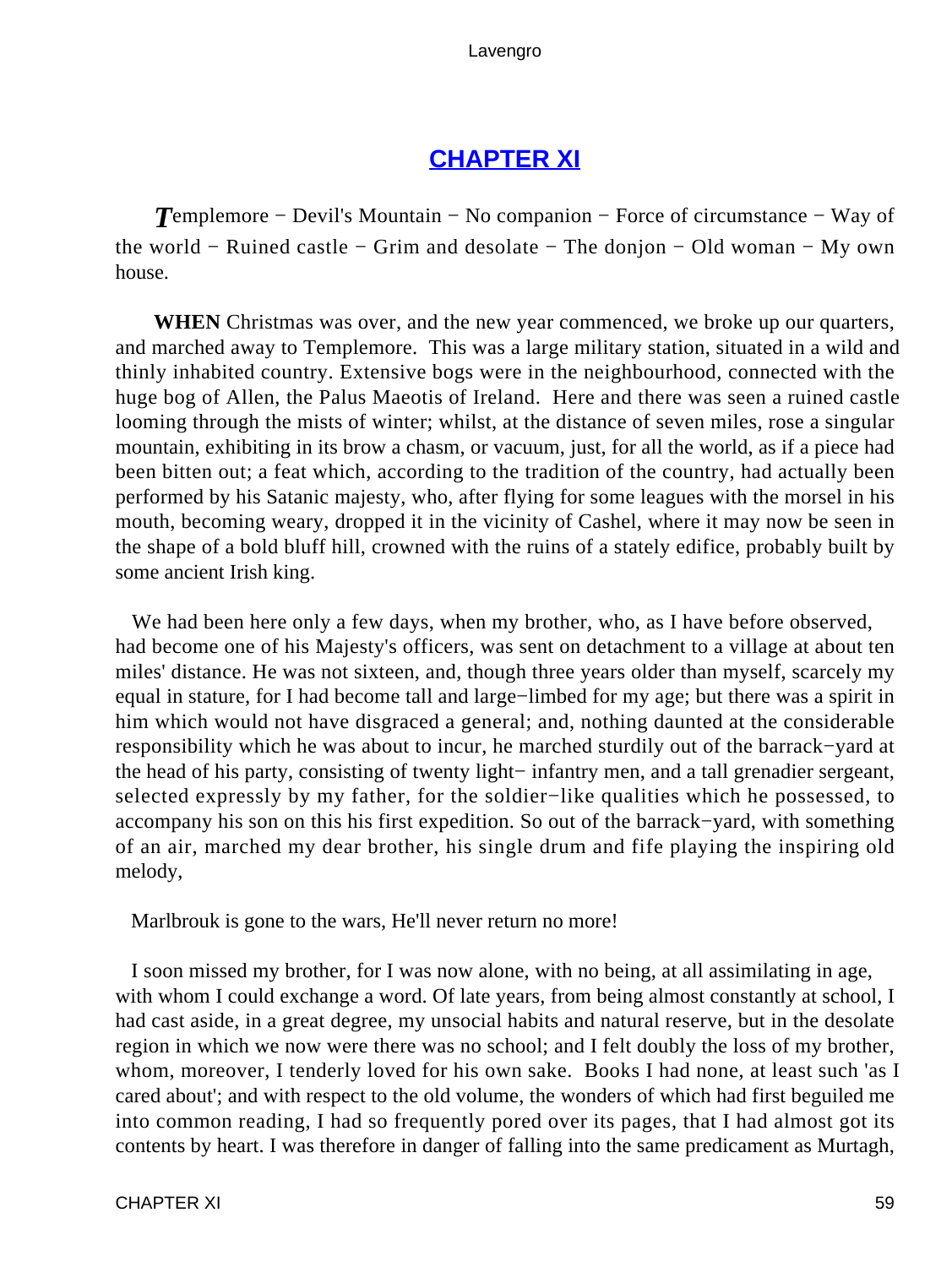becoming 'frighted' from having nothing to do! Nay, I had not even his resources; I cared not for cards, even if I possessed them and could find people disposed to play with them. However, I made the most of circumstances, and roamed about the desolate fields and bogs in the neighbourhood, sometimes entering the cabins of the peasantry, with a 'God's blessing upon you, good people!' where I would take my seat on the 'stranger's stone' at the corner of the hearth, and, looking them full in the face, would listen to the carles and carlines talking Irish.

 Ah, that Irish! How frequently do circumstances, at first sight the most trivial and unimportant, exercise a mighty and permanent influence on our habits and pursuits! – how frequently is a stream turned aside from its natural course by some little rock or knoll, causing it to make an abrupt turn! On a wild road in Ireland I had heard Irish spoken for the first time; and I was seized with a desire to learn Irish, the acquisition of which, in my case, became the stepping−stone to other languages. I had previously learnt Latin, or rather Lilly; but neither Latin nor Lilly made me a philologist. I had frequently heard French and other languages, but had felt little desire to become acquainted with them; and what, it may be asked, was there connected with the Irish calculated to recommend it to my attention?

 First of all, and principally, I believe, the strangeness and singularity of its tones; then there was something mysterious and uncommon associated with its use. It was not a school language, to acquire which was considered an imperative duty; no, no; nor was it a drawing−room language, drawled out occasionally, in shreds and patches, by the ladies of generals and other great dignitaries, to the ineffable dismay of poor officers' wives. Nothing of the kind; but a speech spoken in out−of−the−way desolate places, and in cut− throat kens, where thirty ruffians, at the sight of the king's minions, would spring up with brandished sticks and an 'ubbubboo like the blowing up of a powder−magazine.' Such were the points connected with the Irish, which first awakened in my mind the desire of acquiring it; and by acquiring it I became, as I have already said, enamoured of languages. Having learnt one by choice, I speedily, as the reader will perceive, learnt others, some of which were widely different from Irish.

 Ah, that Irish! I am much indebted to it in more ways than one. But I am afraid I have followed the way of the world, which is very much wont to neglect original friends and benefactors. I frequently find myself, at present, turning up my nose at Irish when I hear it in the street; yet I have still a kind of regard for it, the fine old language:

A labhair Padruic n'insefail nan riogh.

 One of the most peculiar features of this part of Ireland is the ruined castles, which are so thick and numerous that the face of the country appears studded with them, it being difficult to choose any situation from which one, at least, may not be descried. They are of various ages and styles of architecture, some of great antiquity, like the stately remains which crown the Crag of Cashel; others built by the early English conquerors; others, and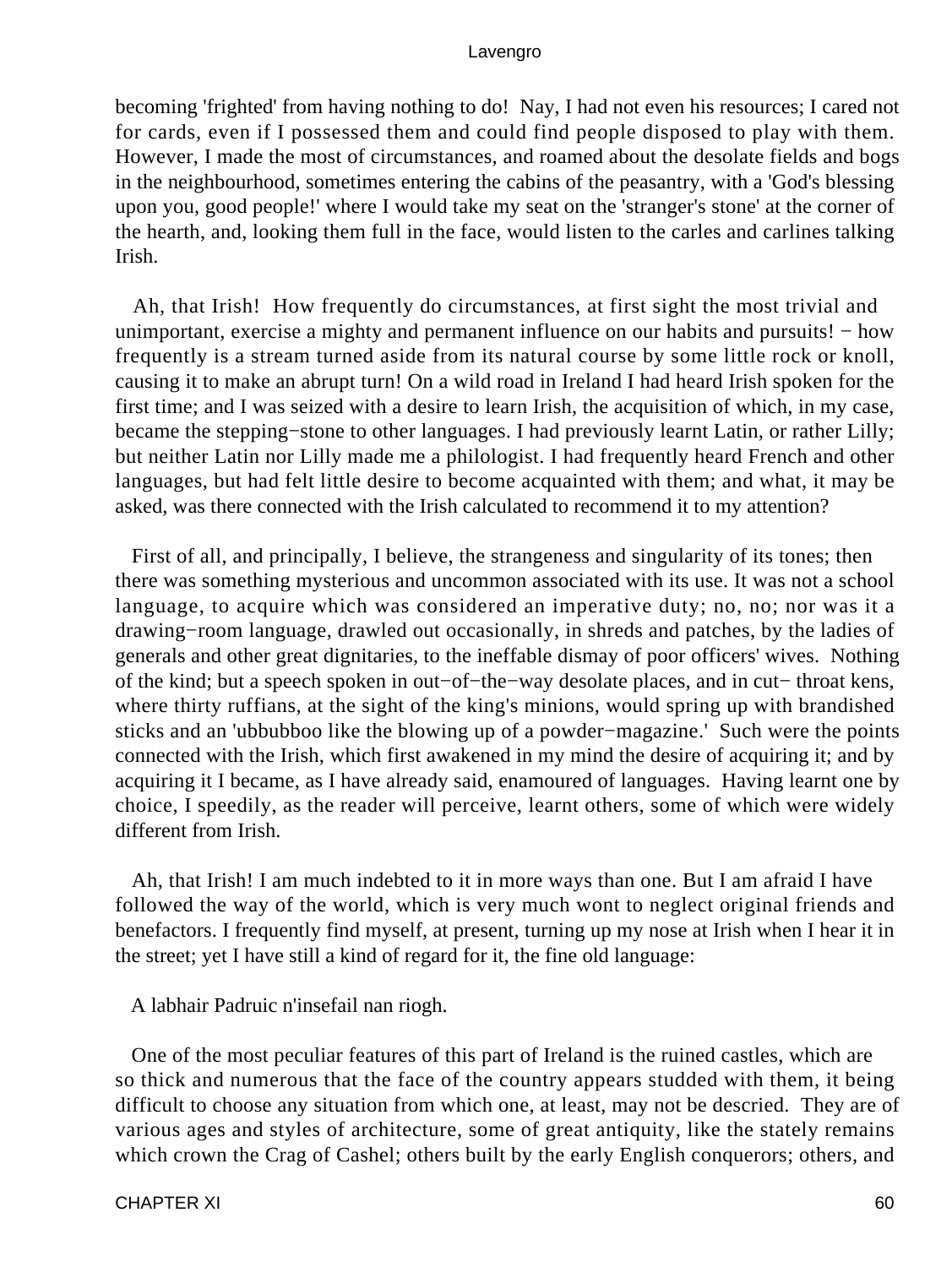probably the greater part, erections of the times of Elizabeth and Cromwell. The whole speaking monuments of the troubled and insecure state of the country, from the most remote periods to a comparatively modern time.

 From the windows of the room where I slept I had a view of one of these old places − an indistinct one, it is true, the distance being too great to permit me to distinguish more than the general outline. I had an anxious desire to explore it. It stood to the south−east; in which direction, however, a black bog intervened, which had more than once baffled all my attempts to cross it. One morning, however, when the sun shone brightly upon the old building, it appeared so near, that I felt ashamed at not being able to accomplish a feat seemingly so easy; I determined, therefore, upon another trial. I reached the bog, and was about to venture upon its black surface, and to pick my way amongst its innumerable holes, yawning horribly, and half filled with water black as soot, when it suddenly occurred to me that there was a road to the south, by following which I might find a more convenient route to the object of my wishes. The event justified my expectations, for, after following the road for some three miles, seemingly in the direction of the Devil's Mountain, I suddenly beheld the castle on my left.

 I diverged from the road, and, crossing two or three fields, came to a small grassy plain, in the midst of which stood the castle. About a gun−shot to the south was a small village, which had, probably, in ancient days, sprung up beneath its protection. A kind of awe came over me as I approached the old building. The sun no longer shone upon it, and it looked so grim, so desolate and solitary; and here was I, in that wild country, alone with that grim building before me. The village was within sight, it is true; but it might be a village of the dead for what I knew; no sound issued from it, no smoke was rising from its roofs, neither man nor beast was visible, no life, no motion − it looked as desolate as the castle itself. Yet I was bent on the adventure, and moved on towards the castle across the green plain, occasionally casting a startled glance around me; and now I was close to it.

 It was surrounded by a quadrangular wall, about ten feet in height, with a square tower at each corner. At first I could discover no entrance; walking round, however, to the northern side, I found a wide and lofty gateway with a tower above it, similar to those at the angles of the wall; on this side the ground sloped gently down towards the bog, which was here skirted by an abundant growth of copse−wood and a few evergreen oaks. I passed through the gateway, and found myself within a square inclosure of about two acres. On one side rose a round and lofty keep, or donjon, with a conical roof, part of which had fallen down, strewing the square with its ruins. Close to the keep, on the other side, stood the remains of an oblong house, built something in the modern style, with various window−holes; nothing remained but the bare walls and a few projecting stumps of beams, which seemed to have been half burnt. The interior of the walls was blackened, as if by fire; fire also appeared at one time to have raged out of the window−holes, for the outside about them was black, portentously so. 'I wonder what has been going on here?' I exclaimed.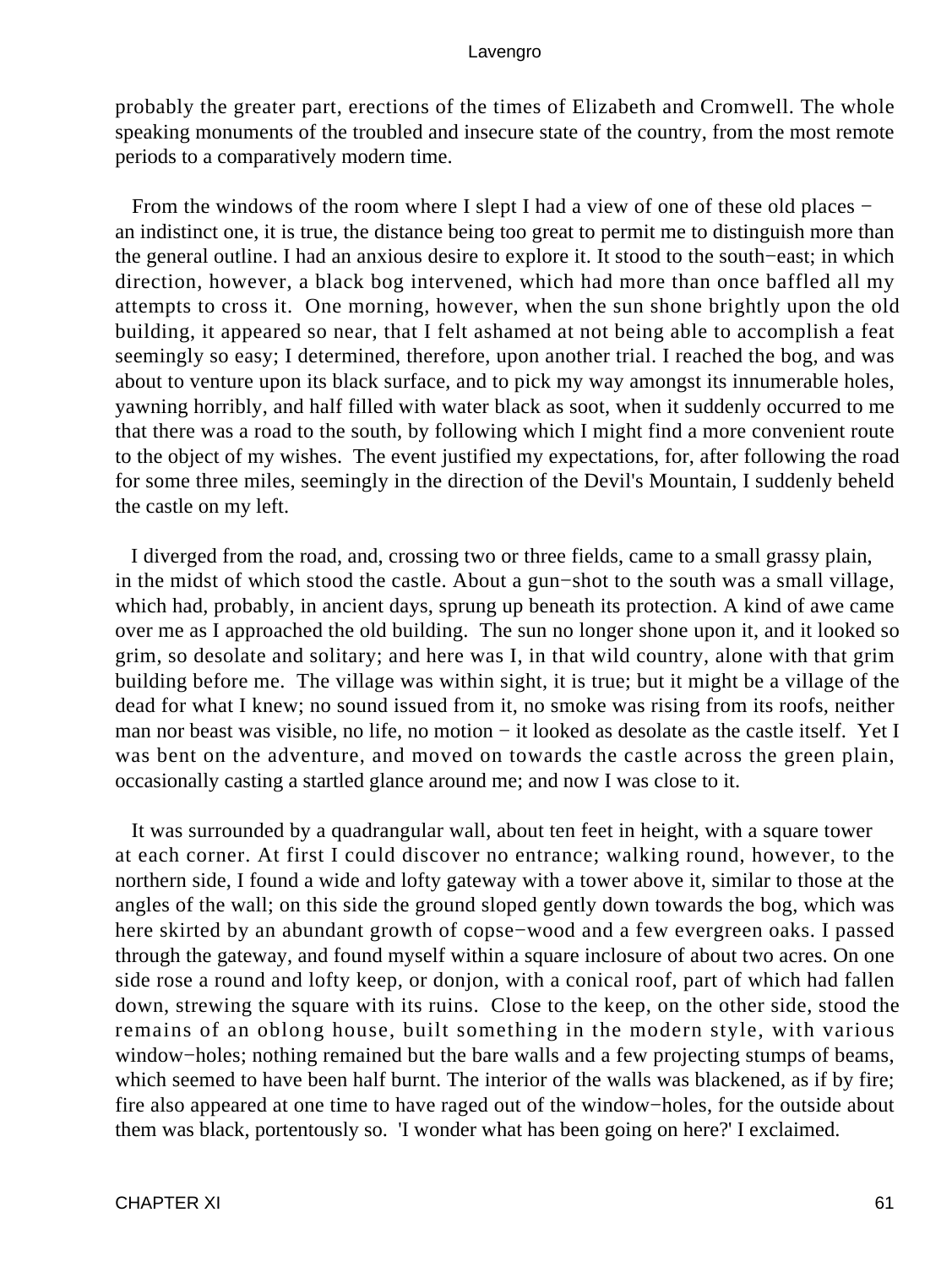There were echoes among the walls as I walked about the court. I entered the keep by a low and frowning doorway: the lower floor consisted of a large dungeon−like room, with a vaulted roof; on the left hand was a winding staircase in the thickness of the wall; it looked anything but inviting; yet I stole softly up, my heart beating. On the top of the first flight of stairs was an arched doorway, to the left was a dark passage, to the right, stairs leading still higher. I stepped under the arch and found myself in an apartment somewhat similar to the one below, but higher. There was an object at the farther end.

 An old woman, at least eighty, was seated on a stone, cowering over a few sticks burning feebly on what had once been a right noble and cheerful hearth; her side−glance was towards the doorway as I entered, for she had heard my foot−steps. I stood suddenly still, and her haggard glance rested on my face.

 'Is this your house, mother?' I at length demanded, in the language which I thought she would best understand.

'Yes, my house, my own house; the house of the broken−hearted.'

'Any other person's house?' I demanded.

'My own house, the beggar's house − the accursed house of Cromwell!'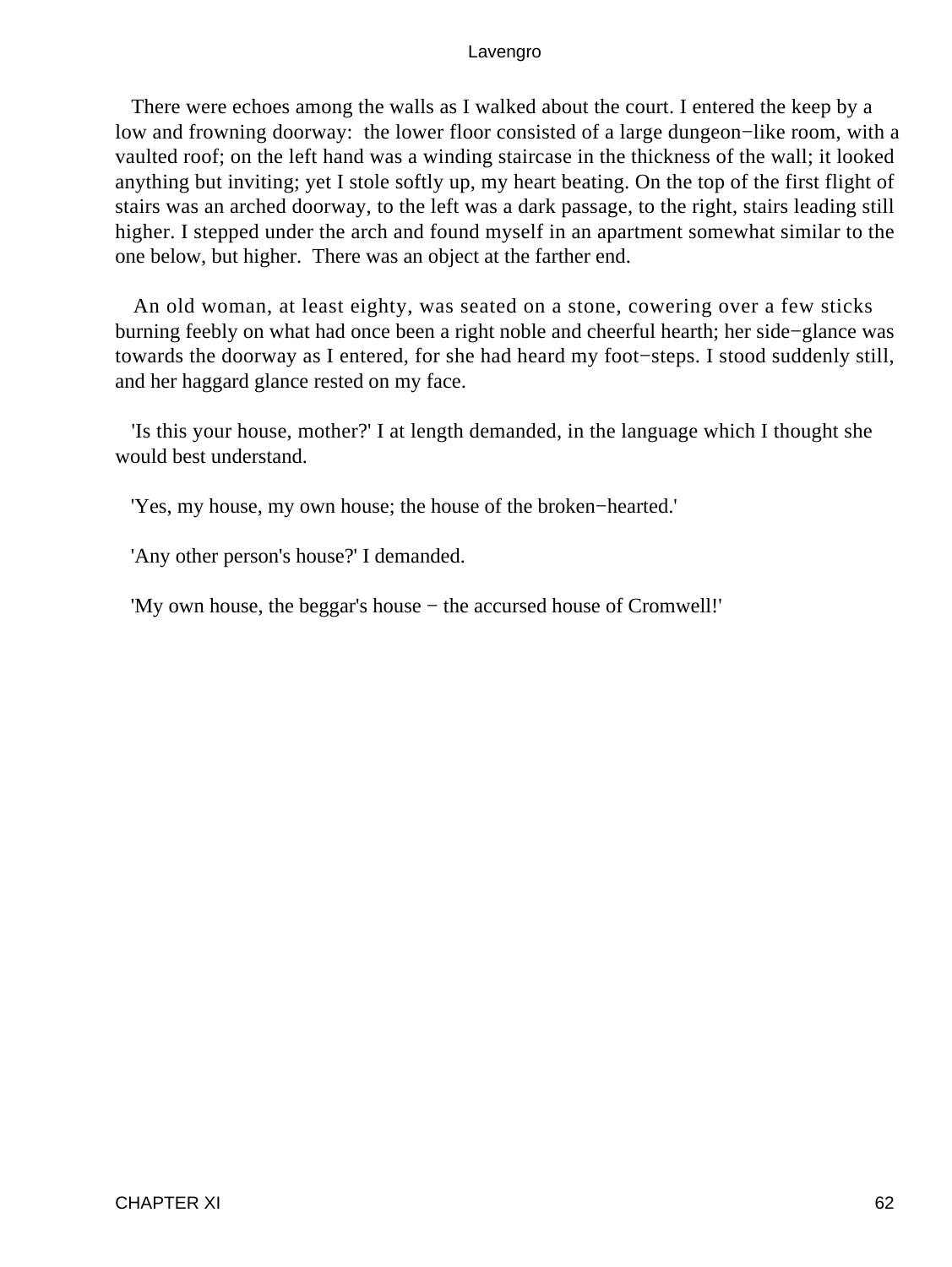# **[CHAPTER XII](#page-494-0)**

*A* visit – Figure of a man – The dog of peace – The raw wound – The guardroom – Boy soldier − Person in authority − Never solitary − Clergyman and family − Still−hunting − Fairy man − Near sunset − Bagg − Left−handed hitter − Irish and supernatural − At Swanton Morley.

 ONE morning I set out, designing to pay a visit to my brother at the place where he was detached; the distance was rather considerable, yet I hoped to be back by evening fall, for I was now a shrewd walker, thanks to constant practice. I set out early, and, directing my course towards the north, I had in less than two hours accomplished considerably more than half of the journey. The weather had at first been propitious: a slight frost had rendered the ground firm to the tread, and the skies were clear; but now a change came over the scene, the skies darkened, and a heavy snowstorm came on; the road then lay straight through a bog, and was bounded by a deep trench on both sides; I was making the best of my way, keeping as nearly as I could in the middle of the road, lest, blinded by the snow which was frequently borne into my eyes by the wind, I might fall into the dyke, when all at once I heard a shout to windward, and turning my eyes I saw the figure of a man, and what appeared to be an animal of some kind, coming across the bog with great speed, in the direction of myself; the nature of the ground seemed to offer but little impediment to these beings, both clearing the holes and abysses which lay in their way with surprising agility; the animal was, however, some slight way in advance, and, bounding over the dyke, appeared on the road just before me. It was a dog, of what species I cannot tell, never having seen the like before or since; the head was large and round; the ears so tiny as scarcely to be discernible; the eyes of a fiery red: in size it was rather small than large; and the coat, which was remarkably smooth, as white as the falling flakes. It placed itself directly in my path, and showing its teeth, and bristling its coat, appeared determined to prevent my progress. I had an ashen stick in my hand, with which I threatened it; this, however, only served to increase its fury; it rushed upon me, and I had the utmost difficulty to preserve myself from its fangs.

 'What are you doing with the dog, the fairy dog?' said a man, who at this time likewise cleared the dyke at a bound.

 He was a very tall man, rather well dressed as it should seem; his garments, however, were, like my own, so covered with snow that I could scarcely discern their quality.

'What are ye doing with the dog of peace?'

'I wish he would show himself one,' said I; 'I said nothing to him, but he placed himself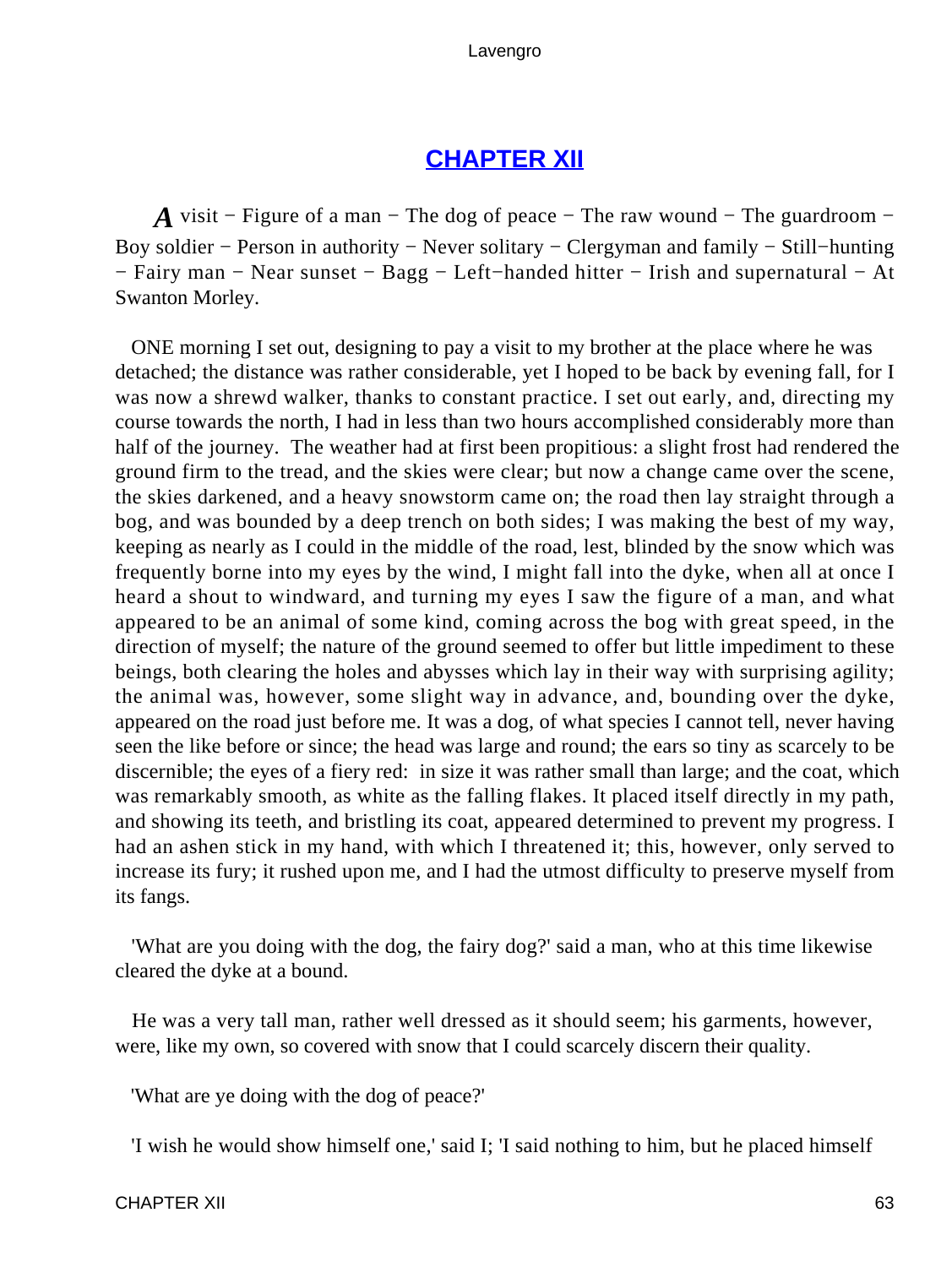in my road, and would not let me pass.'

'Of course he would not be letting you till he knew where ye were going.'

 'He's not much of a fairy,' said I, 'or he would know that without asking; tell him that I am going to see my brother.'

'And who is your brother, little Sas?'

'What my father is, a royal soldier.'

'Oh, ye are going then to the detachment at  $-$ ; by my shoul, I have a good mind to be spoiling your journey.'

 'You are doing that already,' said I, 'keeping me here talking about dogs and fairies; you had better go home and get some salve to cure that place over your eye; it's catching cold you'll be, in so much snow.'

 On one side of the man's forehead there was a raw and staring wound, as if from a recent and terrible blow.

'Faith, then I'll be going, but it's taking you wid me I will be.'

'And where will you take me?'

'Why, then, to Ryan's Castle, little Sas.'

 'You do not speak the language very correctly,' said I; 'it is not Sas you should call me − 'tis Sassannach,' and forthwith I accompanied the word with a speech full of flowers of Irish rhetoric.

 The man looked upon me for a moment, fixedly, then, bending his head towards his breast, he appeared to be undergoing a kind of convulsion, which was accompanied by a sound something resembling laughter; presently he looked at me, and there was a broad grin on his features.

'By my shoul, it's a thing of peace I'm thinking ye.'

 But now with a whisking sound came running down the road a hare; it was nearly upon us before it perceived us; suddenly stopping short, however, it sprang into the bog on the right−hand side; after it amain bounded the dog of peace, followed by the man, but not until he had nodded to me a farewell salutation. In a few moments I lost sight of him amidst the snowflakes.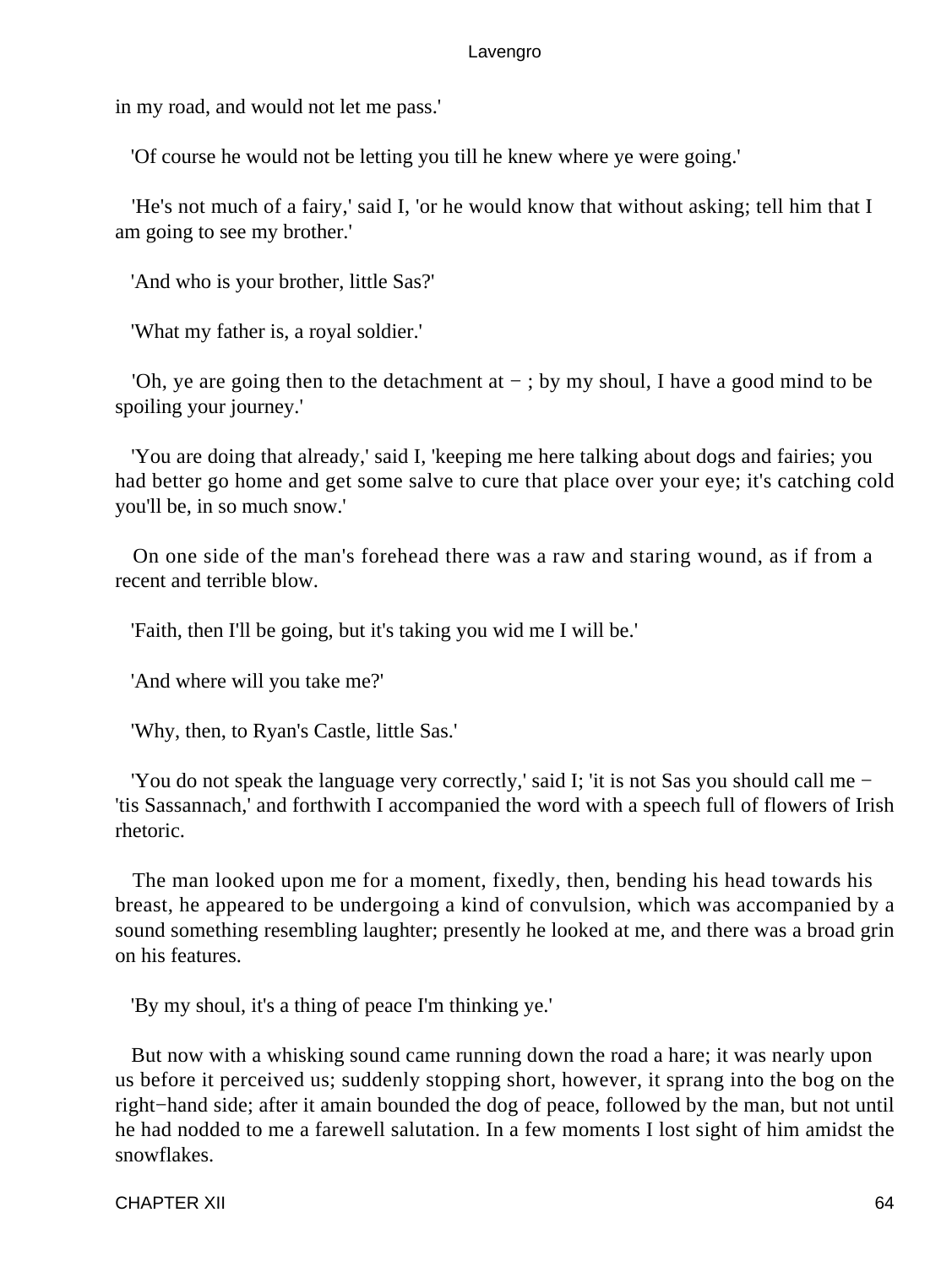The weather was again clear and fine before I reached the place of detachment. It was a little wooden barrack, surrounded by a wall of the same material; a sentinel stood at the gate, I passed by him, and, entering the building, found myself in a rude kind of guardroom; several soldiers were lying asleep on a wooden couch at one end, others lounged on benches by the side of a turf fire. The tall sergeant stood before the fire, holding a cooking utensil in his left hand; on seeing me, he made the military salutation.

 'Is my brother here?' said I, rather timidly, dreading to hear that he was out, perhaps for the day.

 'The ensign is in his room, sir,' said Bagg, 'I am now preparing his meal, which will presently be ready; you will find the ensign above stairs,' and he pointed to a broken ladder which led to some place above.

And there I found him – the boy soldier – in a kind of upper loft, so low that I could touch with my hands the sooty rafters; the floor was of rough boards, through the joints of which you could see the gleam of the soldiers' fire, and occasionally discern their figures as they moved about; in one corner was a camp bedstead, by the side of which hung the child's sword, gorget, and sash; a deal table stood in the proximity of the rusty grate, where smoked and smouldered a pile of black turf from the bog, – a deal table without a piece of baize to cover it, yet fraught with things not devoid of interest: a Bible, given by a mother; the **ODYSSEY,** the Greek **ODYSSEY;** a flute, with broad silver keys; crayons, moreover, and water−colours; and a sketch of a wild prospect near, which, though but half finished, afforded ample proof of the excellence and skill of the boyish hand now occupied upon it.

 Ah! he was a sweet being, that boy soldier, a plant of early promise, bidding fair to become in after time all that is great, good, and admirable. I have read of a remarkable Welshman, of whom it was said, when the grave closed over him, that he could frame a harp, and play it; build a ship, and sail it; compose an ode, and set it to music. A brave fellow that son of Wales – but I had once a brother who could do more and better than this, but the grave has closed over him, as over the gallant Welshman of yore; there are now but two that remember him − the one who bore him, and the being who was nurtured at the same breast. He was taken, and I was left! − Truly, the ways of Providence are inscrutable.

 'You seem to be very comfortable, John,' said I, looking around the room and at the various objects which I have described above: 'you have a good roof over your head, and have all your things about you.'

 'Yes, I am very comfortable, George, in many respects; I am, moreover, independent, and feel myself a man for the first time in my life − independent did I say? − that's not the word, I am something much higher than that; here am I, not sixteen yet, a person in authority, like the centurion in the book there, with twenty Englishmen under me, worth a whole legion of his men, and that fine fellow Bagg to wait upon me, and take my orders.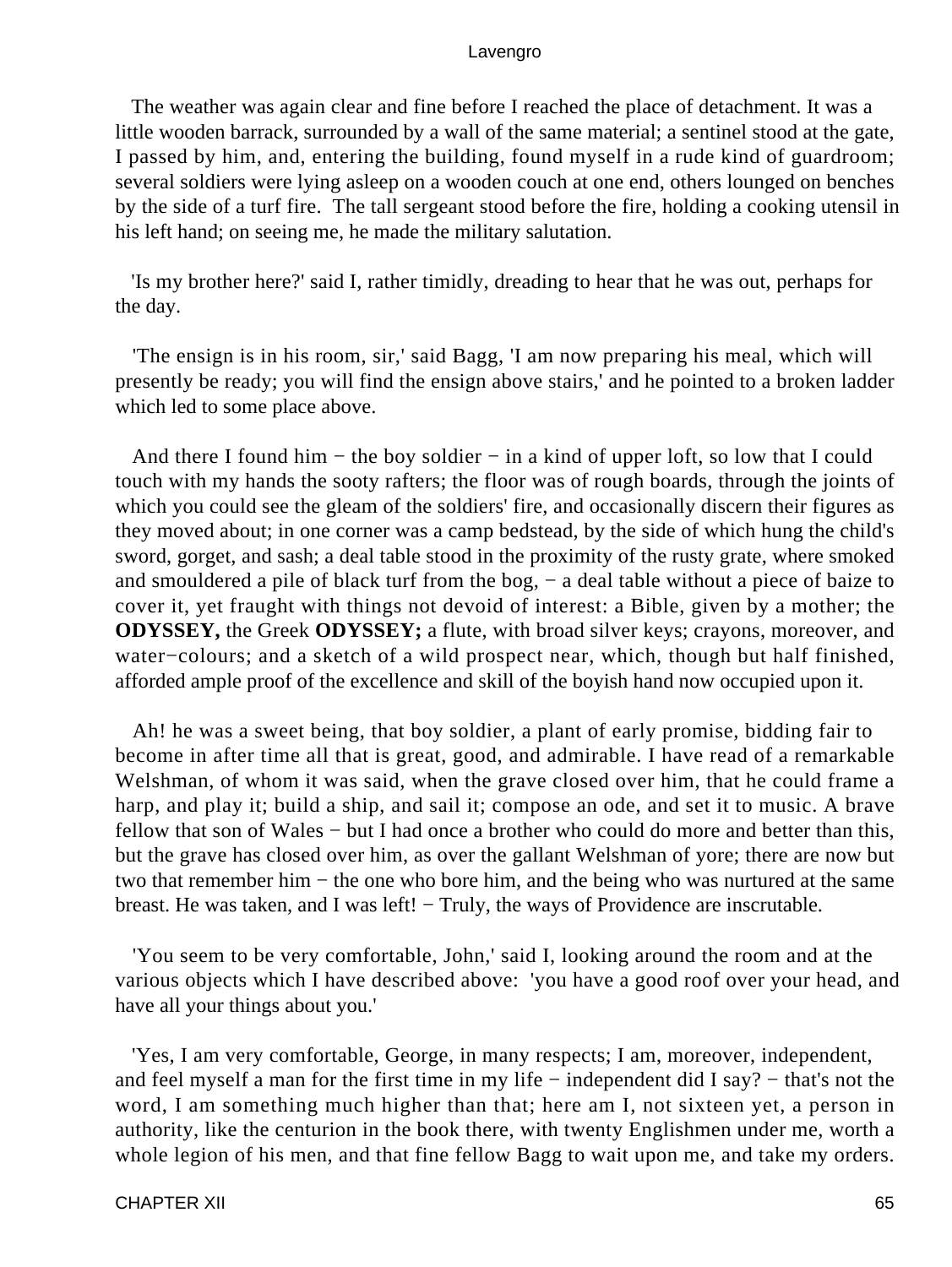Oh! these last six weeks have passed like hours of heaven.'

 'But your time must frequently hang heavy on your hands; this is a strange wild place, and you must be very solitary?'

 'I am never solitary; I have, as you see, all my things about me, and there is plenty of company below stairs. Not that I mix with the soldiers; if I did, good−bye to my authority; but when I am alone I can hear all their discourse through the planks, and I often laugh to myself at the funny things they say.'

'And have you any acquaintance here?'

 'The very best; much better than the Colonel and the rest, at their grand Templemore; I had never so many in my whole life before. One has just left me, a gentleman who lives at a distance across the bog; he comes to talk with me about Greek, and the **ODYSSEY,** for he is a very learned man, and understands the old Irish, and various other strange languages. He has had a dispute with Bagg. On hearing his name, he called him to him, and, after looking at him for some time with great curiosity, said that he was sure he was a Dane. Bagg, however, took the compliment in dudgeon, and said that he was no more a Dane than himself, but a true−born Englishman, and a sergeant of six years' standing.'

'And what other acquaintance have you?'

 'All kinds; the whole neighbourhood can't make enough of me. Amongst others there's the clergyman of the parish and his family; such a venerable old man, such fine sons and daughters! I am treated by them like a son and a brother − I might be always with them if I pleased; there's one drawback, however, in going to see them; there's a horrible creature in the house, a kind of tutor, whom they keep more from charity than anything else; he is a Papist and, they say, a priest; you should see him scowl sometimes at my red coat, for he hates the king, and not unfrequently, when the king's health is drunk, curses him between his teeth. I once got up to strike him; but the youngest of the sisters, who is the handsomest, caught my arm and pointed to her forehead.'

 'And what does your duty consist of? Have you nothing else to do than pay visits and receive them?'

 'We do what is required of us, we guard this edifice, perform our evolutions, and help the excise; I am frequently called up in the dead of night to go to some wild place or other in quest of an illicit still; this last part of our duty is poor mean work, I don't like it, nor more does Bagg; though without it we should not see much active service, for the neighbourhood is quiet; save the poor creatures with their stills, not a soul is stirring. 'Tis true there's Jerry Grant.'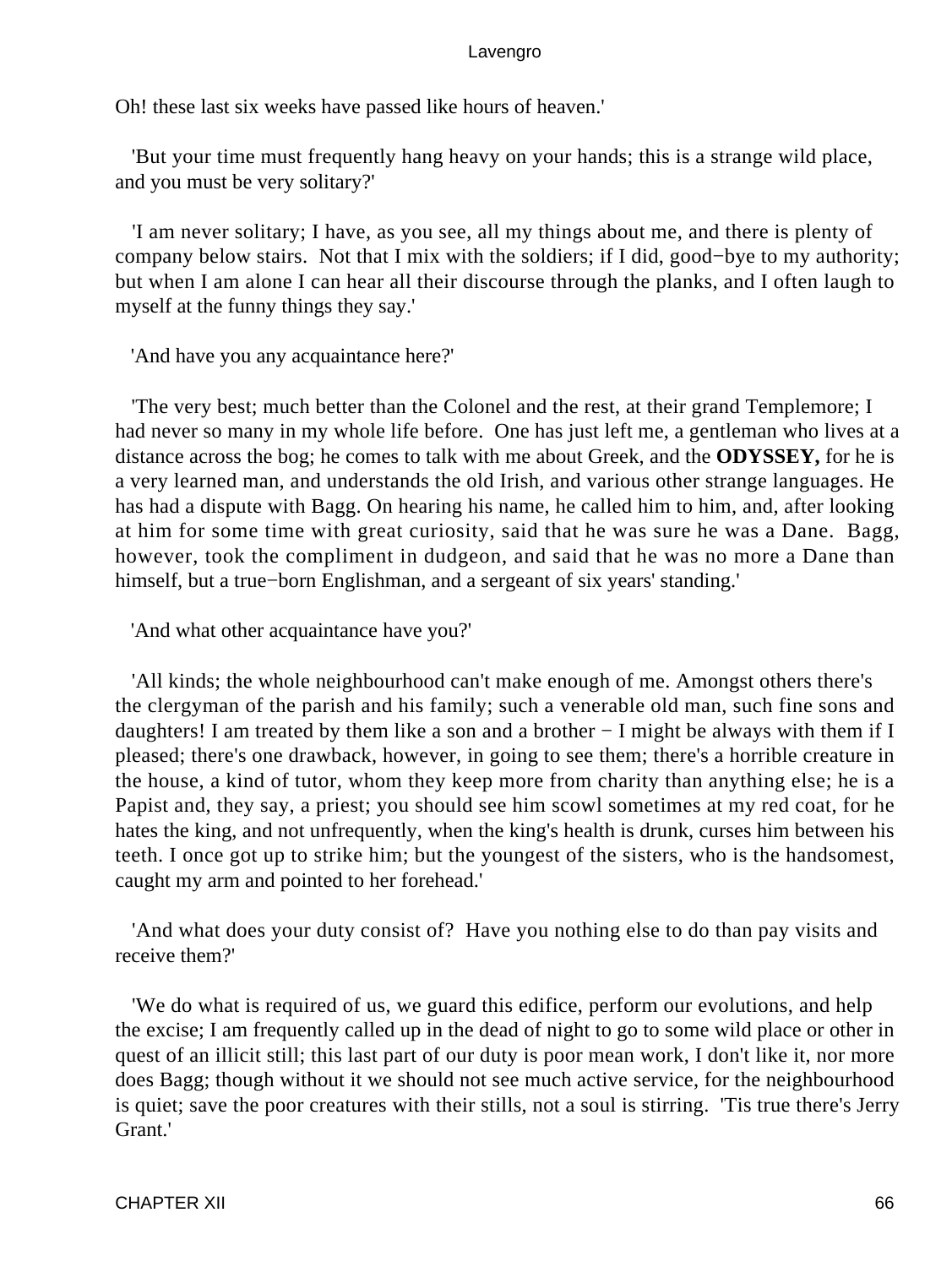'And who is Jerry Grant?'

 'Did you never hear of him? that's strange, the whole country is talking about him; he is a kind of outlaw, rebel, or robber, all three I daresay; there's a hundred pounds offered for his head.'

'And where does he live?'

 'His proper home, they say, is in the Queen's County, where he has a band, but he is a strange fellow, fond of wandering about by himself amidst the bogs and mountains, and living in the old castles; occasionally he quarters himself in the peasants' houses, who let him do just what he pleases; he is free of his money, and often does them good turns, and can be good−humoured enough, so they don't dislike him. Then he is what they call a fairy man, a person in league with fairies and spirits, and able to work much harm by supernatural means, on which account they hold him in great awe; he is, moreover, a mighty strong and tall fellow. Bagg has seen him.'

# 'Has he?'

 'Yes! and felt him; he too is a strange one. A few days ago he was told that Grant had been seen hovering about an old castle some two miles off in the bog; so one afternoon what does he do but, without saying a word to me − for which, by the bye, I ought to put him under arrest, though what I should do without Bagg I have no idea whatever – what does he do but walk off to the castle, intending, as I suppose, to pay a visit to Jerry. He had some difficulty in getting there on account of the turf−holes in the bog, which he was not accustomed to; however, thither at last he got and went in. It was a strange lonesome place, he says, and he did not much like the look of it; however, in he went, and searched about from the bottom to the top and down again, but could find no one; he shouted and hallooed, but nobody answered, save the rooks and choughs, which started up in great numbers. «I have lost my trouble,» said Bagg, and left the castle. It was now late in the afternoon, near sunset, when about half–way over the bog he met a man − '

'And that man was − '

 'Jerry Grant! there's no doubt of it. Bagg says it was the most sudden thing in the world. He was moving along, making the best of his way, thinking of nothing at all save a public−house at Swanton Morley, which he intends to take when he gets home, and the regiment is disbanded − though I hope that will not be for some time yet: he had just leaped a turf−hole, and was moving on, when, at the distance of about six yards before him, he saw a fellow coming straight towards him. Bagg says that he stopped short, as suddenly as if he had heard the word halt, when marching at double quick time. It was quite a surprise, he says, and he can't imagine how the fellow was so close upon him before he was aware. He was an immense tall fellow − Bagg thinks at least two inches taller than himself – very well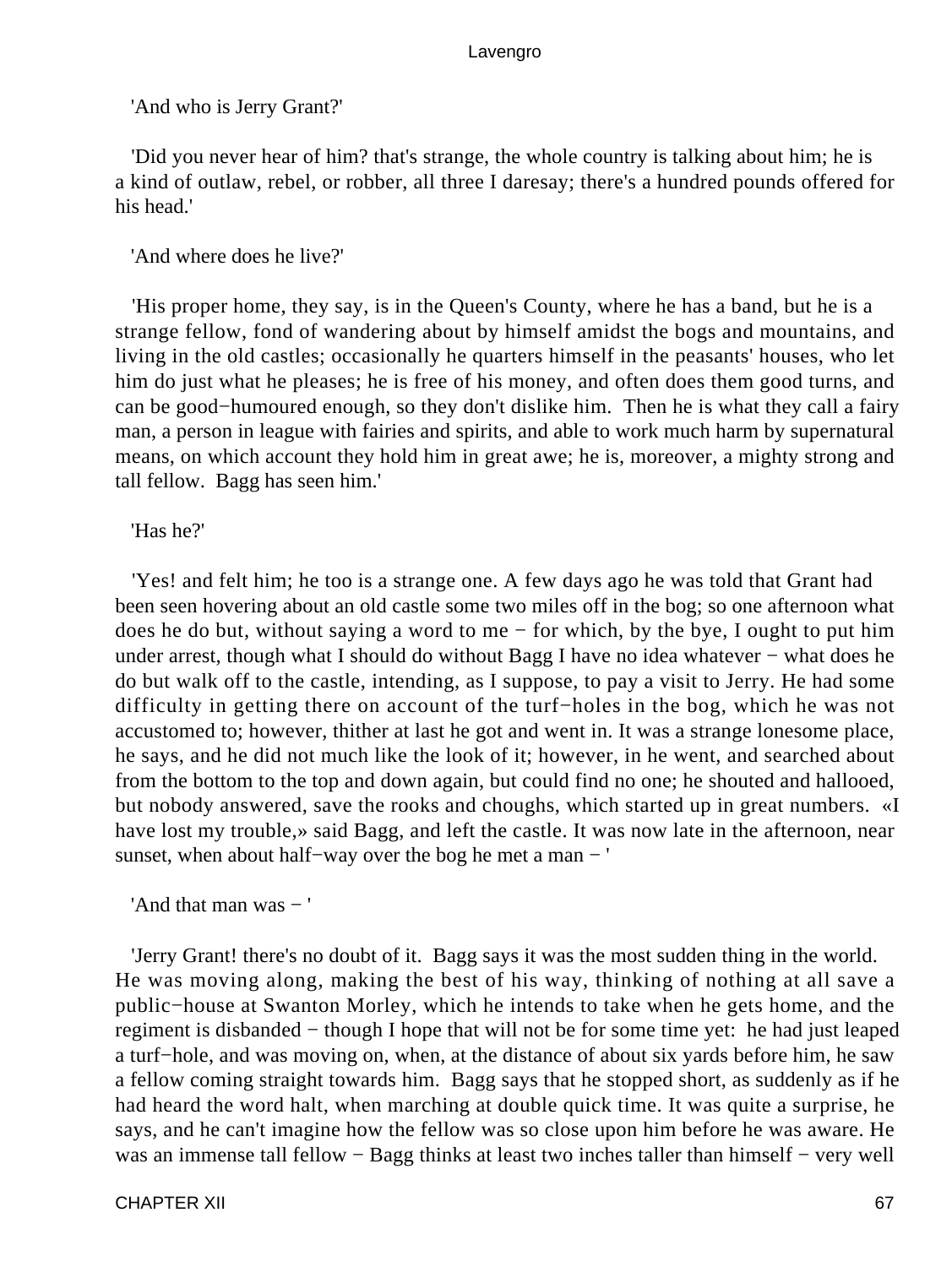dressed in a blue coat and buff breeches, for all the world like a squire when going out hunting. Bagg, however, saw at once that he had a roguish air, and he was on his guard in a moment. «Good−evening to ye, sodger,» says the fellow, stepping close up to Bagg, and staring him in the face. «Good− evening to you, sir! I hope you are well,» says Bagg. «You are looking after some one?» says the fellow. «Just so, sir,» says Bagg, and forthwith seized him by the collar; the man laughed, Bagg says it was such a strange awkward laugh. «Do you know whom you have got hold of, sodger?» said he. «I believe I do, sir,» said Bagg, «and in that belief will hold you fast in the name of King George and the quarter sessions»; the next moment he was sprawling with his heels in the air. Bagg says there was nothing remarkable in that; he was only flung by a kind of wrestling trick, which he could easily have baffled had he been aware of it. «You will not do that again, sir,» said he, as he got up and put himself on his guard. The fellow laughed again more strangely and awkwardly than before; then, bending his body and moving his head from one side to the other as a cat does before she springs, and crying out, «Here's for ye, sodger!» he made a dart at Bagg, rushing in with his head foremost. «That will do, sir,» says Bagg, and, drawing himself back, he put in a left−handed blow with all the force of his body and arm, just over the fellow's right eye − Bagg is a left−handed hitter, you must know − and it was a blow of that kind which won him his famous battle at Edinburgh with the big Highland sergeant. Bagg says that he was quite satisfied with the blow, more especially when he saw the fellow reel, fling out his arms, and fall to the ground. «And now, sir,» said he, «I'll make bold to hand you over to the quarter sessions, and, if there is a hundred pounds for taking you, who has more right to it than myself?» So he went forward, but ere he could lay hold of his man the other was again on his legs, and was prepared to renew the combat. They grappled each other − Bagg says he had not much fear of the result, as he now felt himself the best man, the other seeming half–stunned with the blow – but just then there came on a blast, a horrible roaring wind bearing night upon its wings, snow, and sleet, and hail. Bagg says he had the fellow by the throat quite fast, as he thought, but suddenly he became bewildered, and knew not where he was; and the man seemed to melt away from his grasp, and the wind howled more and more, and the night poured down darker and darker; the snow and the sleet thicker and more blinding. «Lord have mercy upon us!» said Bagg.'

**MYSELF.** A strange adventure that; it is well that Bagg got home alive.

**JOHN.** He says that the fight was a fair fight, and that the fling he got was a fair fling, the result of a common enough wrestling trick. But with respect to the storm, which rose up just in time to save the fellow, he is of opinion that it was not fair, but something Irish and supernatural.

**MYSELF.** I daresay he's right. I have read of witchcraft in the Bible.

**JOHN.** He wishes much to have one more encounter with the fellow; he says that on fair ground, and in fine weather, he has no doubt that he could master him, and hand him over to the quarter sessions. He says that a hundred pounds would be no bad thing to be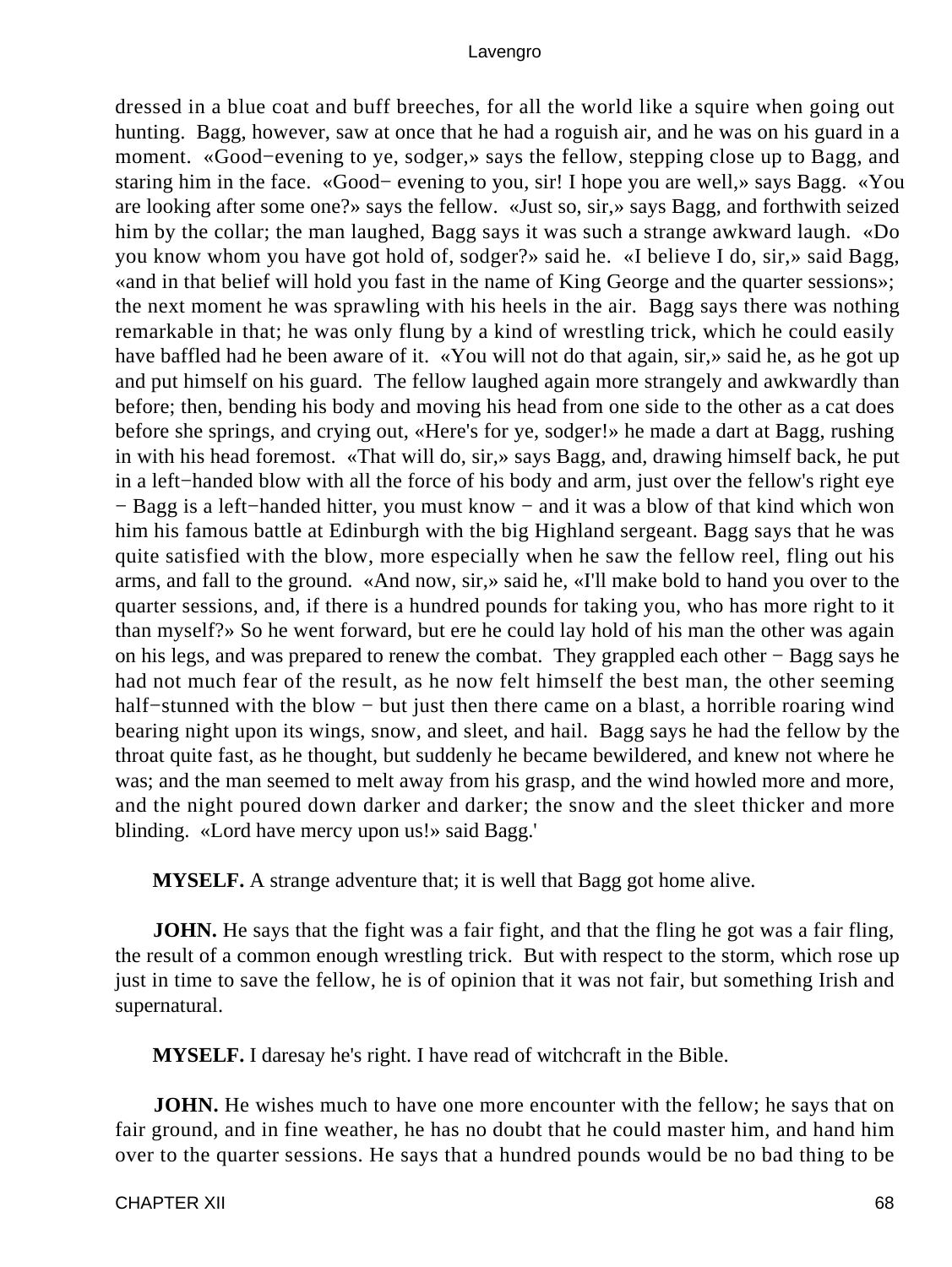disbanded upon; for he wishes to take an inn at Swanton Morley, keep a cock−pit, and live respectably.

**MYSELF.** He is quite right; and now kiss me, my darling brother, for I must go back through the bog to Templemore.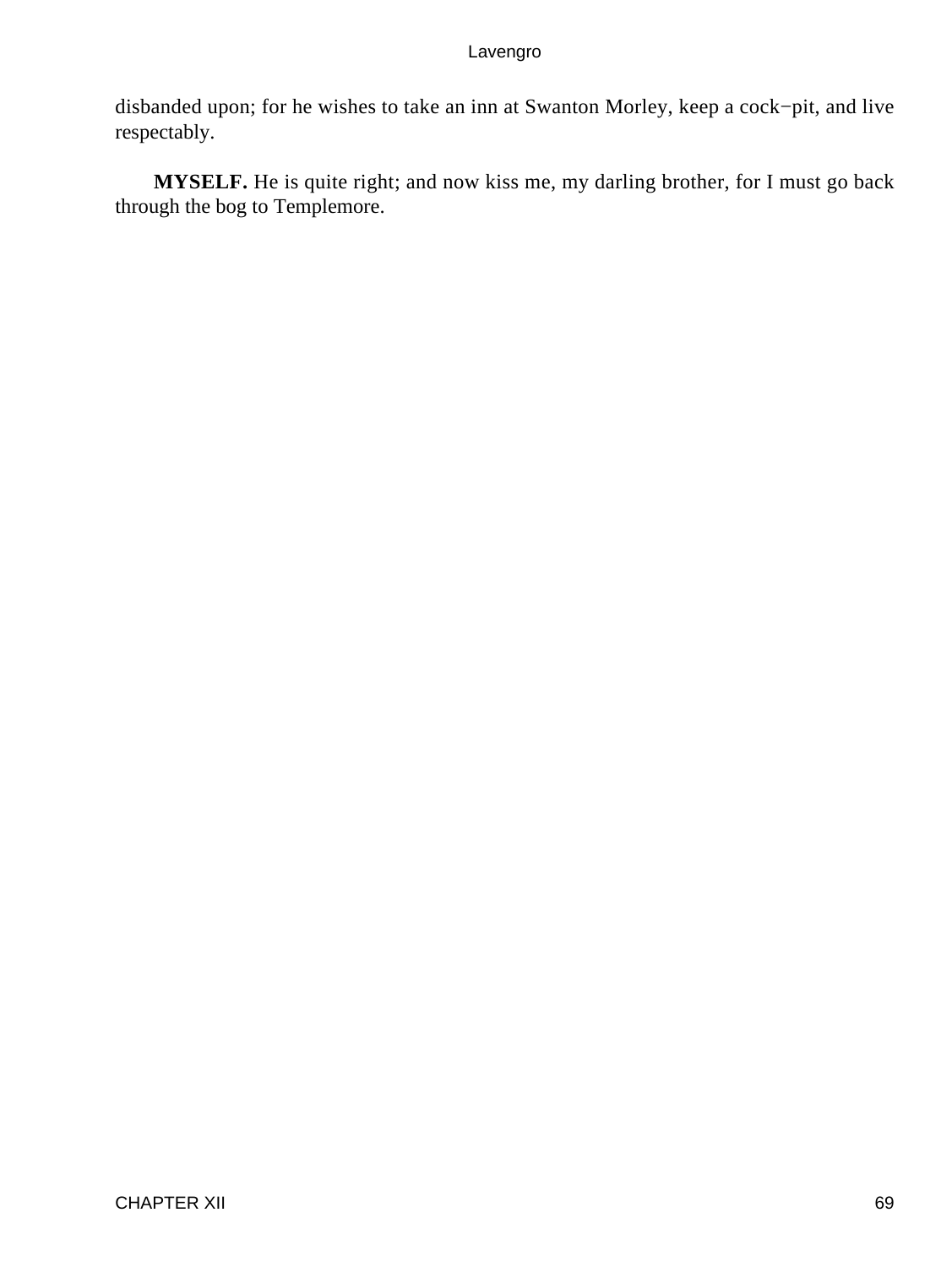# **[CHAPTER XIII](#page-494-0)**

*G*room and cob – Strength and symmetry – Where's the saddle? – The first ride – No more fatigue − Love for horses − Pursuit of words − Philologist and Pegasus − The smith − What more, agrah? – Sassannach tenpence.

 AND it came to pass that, as I was standing by the door of the barrack stable, one of the grooms came out to me, saying, 'I say, young gentleman, I wish you would give the cob a breathing this fine morning.'

 'Why do you wish me to mount him?' said I; 'you know he is dangerous. I saw him fling you off his back only a few days ago.'

 'Why, that's the very thing, master. I'd rather see anybody on his back than myself; he does not like me; but, to them he does, he can be as gentle as a lamb.'

'But suppose,' said I, 'that he should not like me?'

 'We shall soon see that, master,' said the groom; 'and, if so be he shows temper, I will be the first to tell you to get down. But there's no fear of that; you have never angered or insulted him, and to such as you, I say again, he'll be as gentle as a lamb.'

'And how came you to insult him,' said I, 'knowing his temper as you do?'

 'Merely through forgetfulness, master: I was riding him about a month ago, and having a stick in my hand, I struck him, thinking I was on another horse, or rather thinking of nothing at all. He has never forgiven me, though before that time he was the only friend I had in the world; I should like to see you on him, master.'

'I should soon be off him; I can't ride.'

 'Then you are all right, master; there's no fear. Trust him for not hurting a young gentleman, an officer's son, who can't ride. If you were a blackguard dragoon, indeed, with long spurs, 'twere another thing; as it is, he'll treat you as if he were the elder brother that loves you. Ride! He'll soon teach you to ride if you leave the matter with him. He's the best riding−master in all Ireland, and the gentlest.'

 The cob was led forth; what a tremendous creature! I had frequently seen him before, and wondered at him; he was barely fifteen hands, but he had the girth of a metropolitan dray−horse; his head was small in comparison with his immense neck, which curved down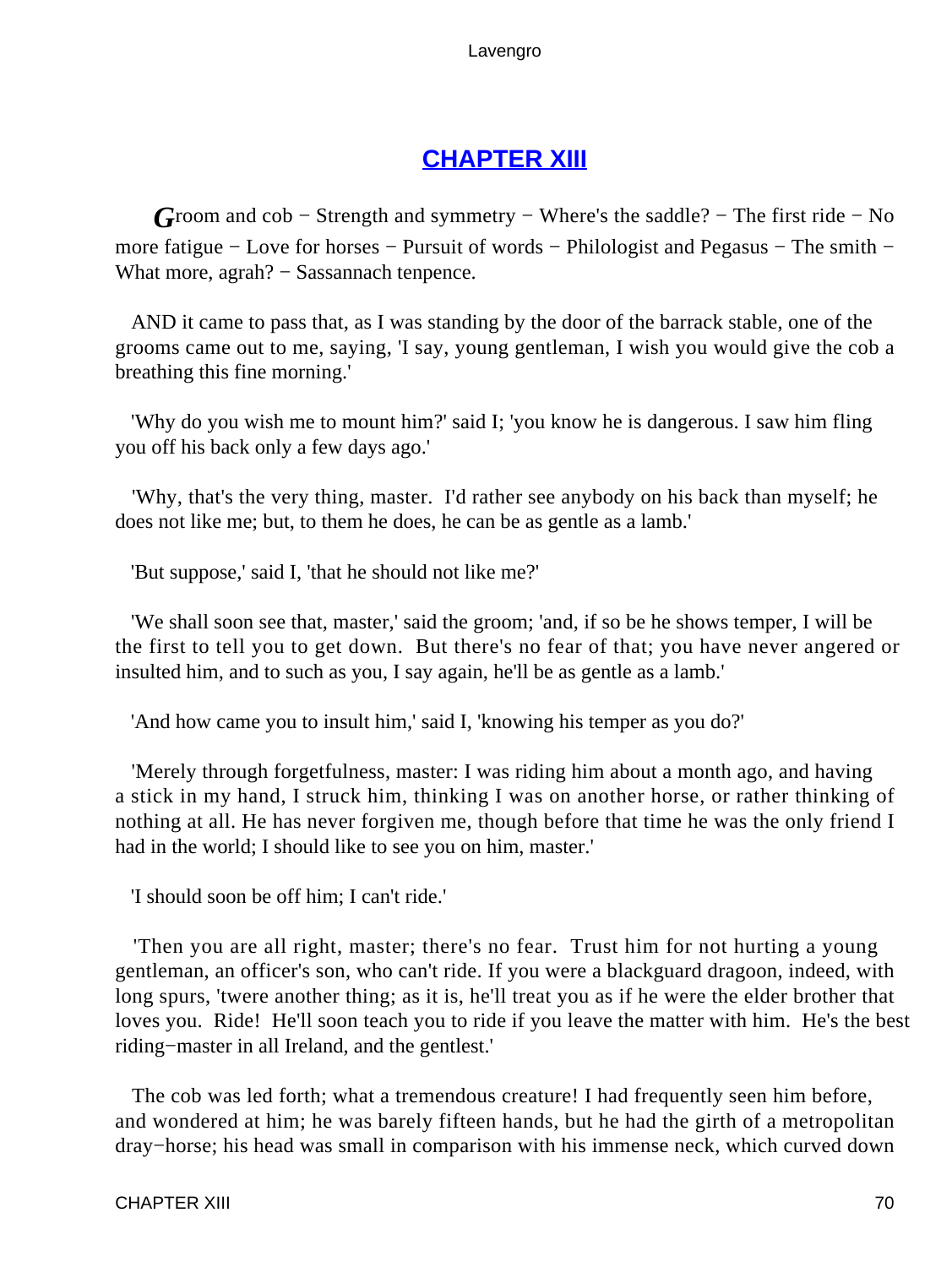nobly to his wide back: his chest was broad and fine, and his shoulders models of symmetry and strength; he stood well and powerfully upon his legs, which were somewhat short. In a word, he was a gallant specimen of the genuine Irish cob, a species at one time not uncommon, but at the present day nearly extinct.

 'There!' said the groom, as he looked at him, half admiringly, half sorrowfully, 'with sixteen stone on his back, he'll trot fourteen miles in one hour, with your nine stone, some two and a half more ay, and clear a six−foot wall at the end of it.'

'I'm half afraid,' said I; 'I had rather you would ride him.'

 'I'd rather so, too, if he would let me; but he remembers the blow. Now, don't be afraid, young master, he's longing to go out himself. He's been trampling with his feet these three days, and I know what that means; he'll let anybody ride him but myself, and thank them; but to me he says, «No! you struck me.»'

'But,' said I, 'where's the saddle?'

 'Never mind the saddle; if you are ever to be a frank rider, you must begin without a saddle; besides, if he felt a saddle, he would think you don't trust him, and leave you to yourself. Now, before you mount, make his acquaintance − see there, how he kisses you and licks your face, and see how he lifts his foot, that's to shake hands. You may trust him − now you are on his back at last; mind how you hold the bridle − gently, gently! It's not four pair of hands like yours can hold him if he wishes to be off. Mind what I tell you − leave it all to him.'

 Off went the cob at a slow and gentle trot, too fast and rough, however, for so inexperienced a rider. I soon felt myself sliding off, the animal perceived it too, and instantly stood stone still till I had righted myself; and now the groom came up: 'When you feel yourself going,' said he, 'don't lay hold of the mane, that's no use; mane never yet saved man from falling, no more than straw from drowning; it's his sides you must cling to with your calves and feet, till you learn to balance yourself. That's it, now abroad with you; I'll bet my comrade a pot of beer that you'll be a regular rough−rider by the time you come back.'

 And so it proved; I followed the directions of the groom, and the cob gave me every assistance. How easy is riding, after the first timidity is got over, to supple and youthful limbs; and there is no second fear. The creature soon found that the nerves of his rider were in proper tone. Turning his head half round, he made a kind of whining noise, flung out a little foam, and set off.

 In less than two hours I had made the circuit of the Devil's Mountain, and was returning along the road, bathed with perspiration, but screaming with delight; the cob laughing in his equine way, scattering foam and pebbles to the left and right, and trotting at the rate of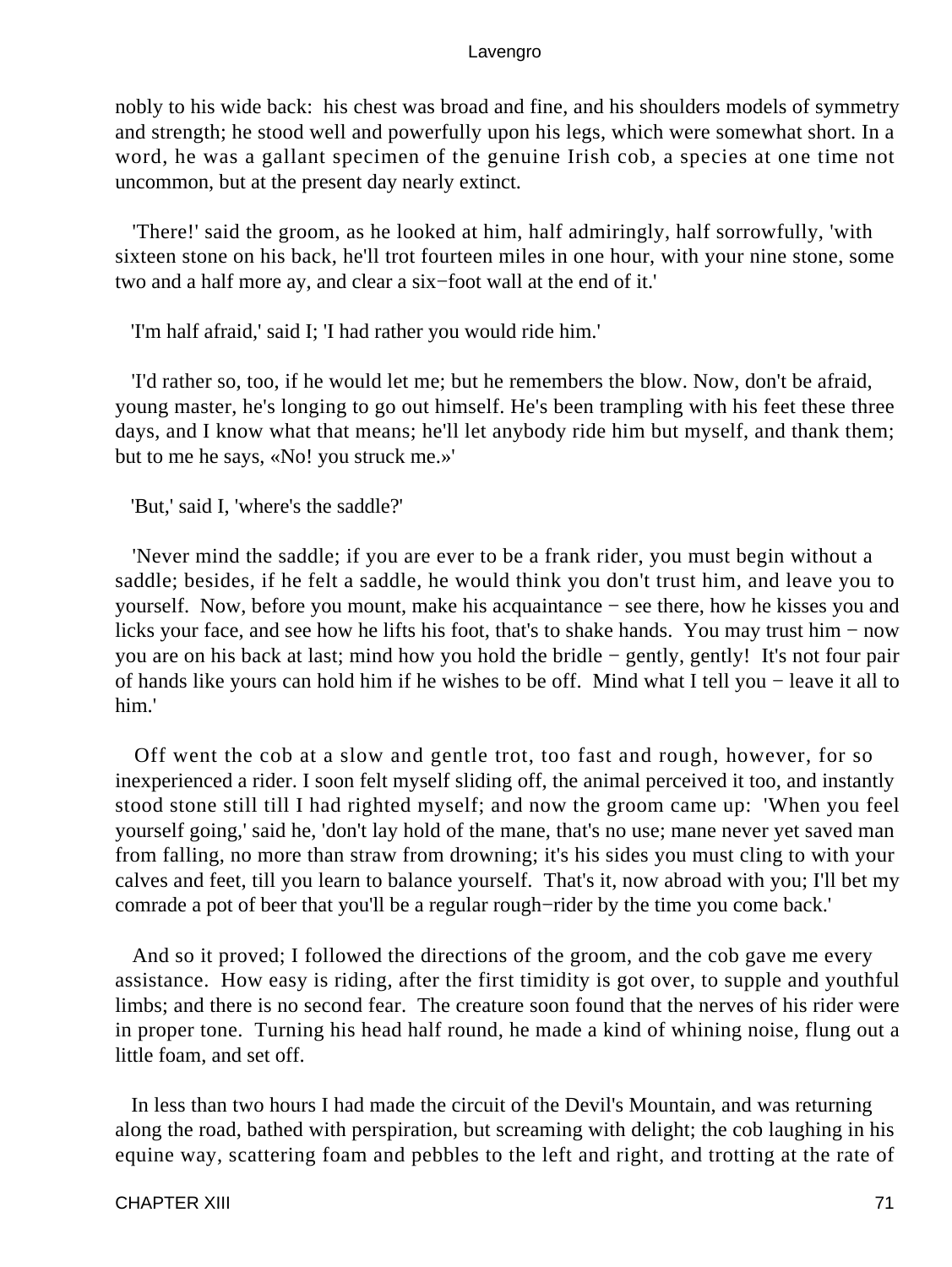sixteen miles an hour.

 Oh, that ride! that first ride! − most truly it was an epoch in my existence; and I still look back to it with feelings of longing and regret. People may talk of first love − it is a very agreeable event, I daresay − but give me the flush, and triumph, and glorious sweat of a first ride, like mine on the mighty cob! My whole frame was shaken, it is true; and during one long week I could hardly move foot or hand; but what of that? By that one trial I had become free, as I may say, of the whole equine species. No more fatigue, no more stiffness of joints, after that first ride round the Devil's Hill on the cob.

Oh, that cob! that Irish cob! – may the sod lie lightly over the bones of the strongest, speediest, and most gallant of its kind! Oh! the days when, issuing from the barrack−gate of Templemore, we commenced our hurry–skurry just as inclination led – now across the fields – direct over stone walls and running brooks – mere pastime for the cob! – sometimes along the road to Thurles and Holy Cross, even to distant Cahir! − what was distance to the cob?

 It was thus that the passion for the equine race was first awakened within me − a passion which, up to the present time, has been rather on the increase than diminishing. It is no blind passion; the horse being a noble and generous creature, intended by the All− Wise to be the helper and friend of man, to whom he stands next in the order of creation. On many occasions of my life I have been much indebted to the horse, and have found in him a friend and coadjutor, when human help and sympathy were not to be obtained. It is therefore natural enough that I should love the horse; but the love which I entertain for him has always been blended with respect; for I soon perceived that, though disposed to be the friend and helper of man, he is by no means inclined to be his slave; in which respect he differs from the dog, who will crouch when beaten; whereas the horse spurns, for he is aware of his own worth and that he carries death within the horn of his heel. If, therefore, I found it easy to love the horse, I found it equally natural to respect him.

 I much question whether philology, or the passion for languages, requires so little of an apology as the love for horses. It has been said, I believe, that the more languages a man speaks, the more a man is he; which is very true, provided he acquires languages as a medium for becoming acquainted with the thoughts and feelings of the various sections into which the human race is divided; but, in that case, he should rather be termed a philosopher than a philologist − between which two the difference is wide indeed! An individual may speak and read a dozen languages, and yet be an exceedingly poor creature, scarcely half a man; and the pursuit of tongues for their own sake, and the mere satisfaction of acquiring them, surely argues an intellect of a very low order; a mind disposed to be satisfied with mean and grovelling things; taking more pleasure in the trumpery casket than in the precious treasure which it contains; in the pursuit of words, than in the acquisition of ideas.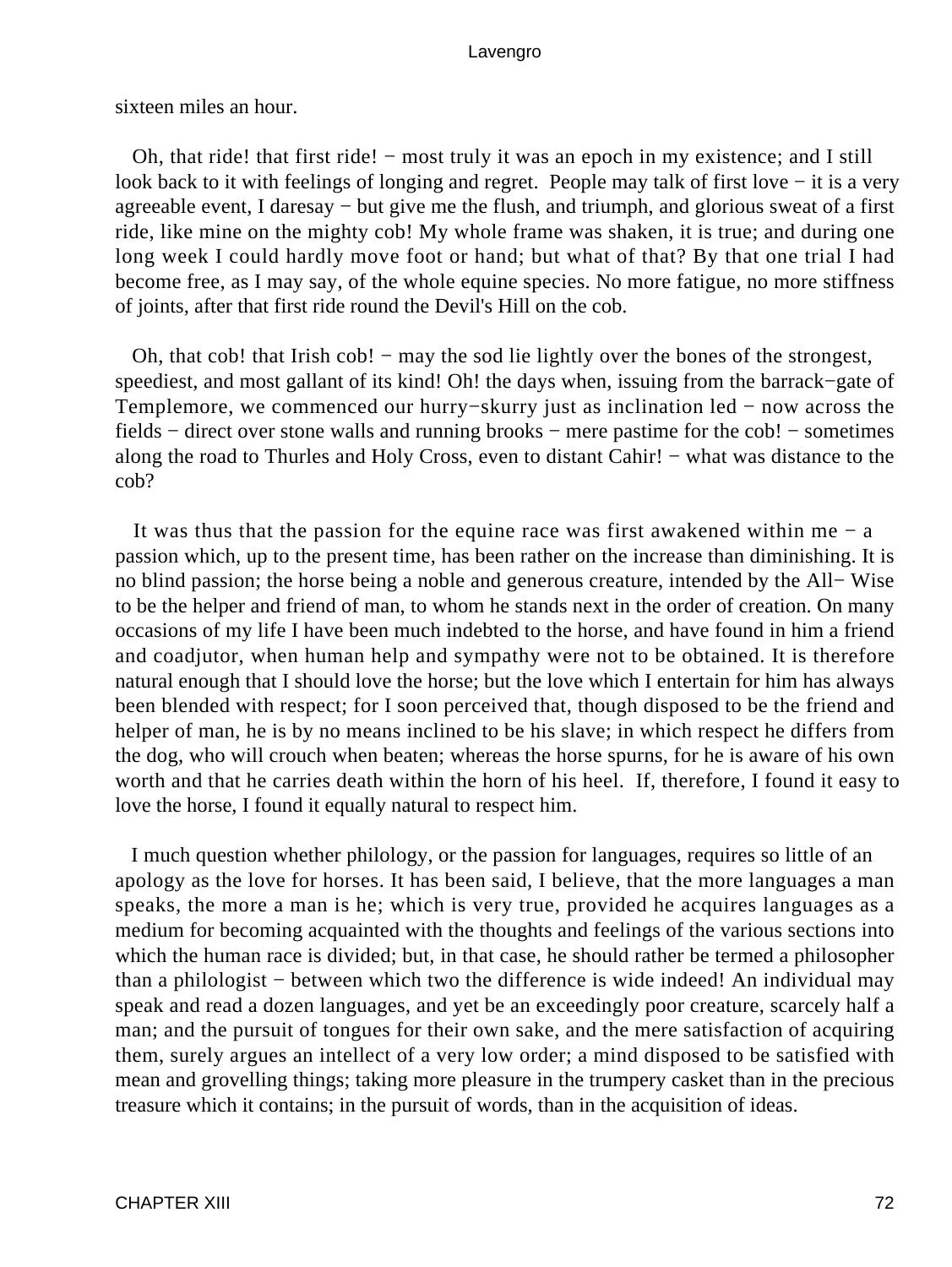I cannot help thinking that it was fortunate for myself, who am, to a certain extent, a philologist, that with me the pursuit of languages has been always modified by the love of horses; for scarcely had I turned my mind to the former, when I also mounted the wild cob, and hurried forth in the direction of the Devil's Hill, scattering dust and flint−stones on every side; that ride, amongst other things, taught me that a lad with thews and sinews was intended by nature for something better than mere word−culling; and if I have accomplished anything in after life worthy of mentioning, I believe it may partly be attributed to the ideas which that ride, by setting my blood in a glow, infused into my brain. I might, otherwise, have become a mere philologist; one of those beings who toil night and day in culling useless words for some **OPUS MAGNUM** which Murray will never publish, and nobody ever read; beings without enthusiasm, who, having never mounted a generous steed, cannot detect a good point in Pegasus himself; like a certain philologist, who, though acquainted with the exact value of every word in the Greek and Latin languages, could observe no particular beauty in one of the most glorious of Homer's rhapsodies. What knew he of Pegasus? he had never mounted a generous steed; the merest jockey, had the strain been interpreted to him, would have called it a brave song! − I return to the brave cob.

 On a certain day I had been out on an excursion. In a cross−road, at some distance from the Satanic hill, the animal which I rode cast a shoe. By good luck a small village was at hand, at the entrance of which was a large shed, from which proceeded a most furious noise of hammering. Leading the cob by the bridle, I entered boldly. 'Shoe this horse, and do it quickly, a gough,' said I to a wild grimy figure of a man, whom I found alone, fashioning a piece of iron.

'Arrigod yuit?' said the fellow, desisting from his work, and staring at me.

'Oh yes, I have money,' said I, 'and of the best'; and I pulled out an English shilling.

'Tabhair chugam?' said the smith, stretching out his grimy hand.

'No, I shan't,' said I; 'some people are glad to get their money when their work is done.'

 The fellow hammered a little longer, and then proceeded to shoe the cob, after having first surveyed it with attention. He performed his job rather roughly, and more than once appeared to give the animal unnecessary pain, frequently making use of loud and boisterous words. By the time the work was done, the creature was in a state of high excitement, and plunged and tore. The smith stood at a short distance, seeming to enjoy the irritation of the animal, and showing, in a remarkable manner, a huge fang, which projected from the under jaw of a very wry mouth.

 'You deserve better handling,' said I, as I went up to the cob and fondled it; whereupon it whinnied, and attempted to touch my face with its nose.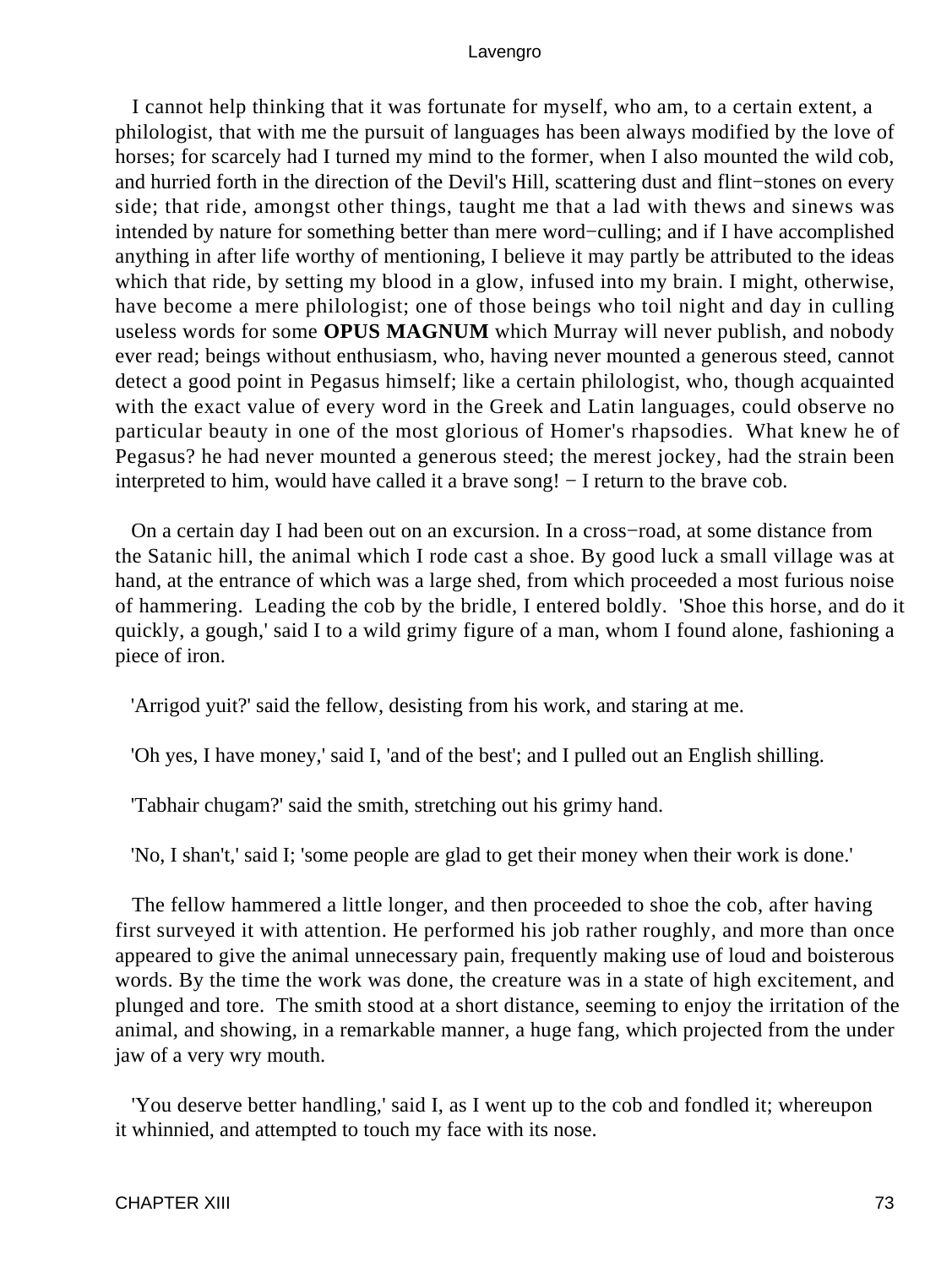'Are ye not afraid of that beast?' said the smith, showing his fang. 'Arrah, it's vicious that he looks!'

 'It's at you, then! − I don't fear him'; and thereupon I passed under the horse, between its hind legs.

'And is that all you can do, agrah?' said the smith.

'No,' said I, 'I can ride him.'

'Ye can ride him, and what else, agrah?'

'I can leap him over a six−foot wall,' said I.

'Over a wall, and what more, agrah?'

'Nothing more,' said I; 'what more would you have?'

 'Can you do this, agrah?' said the smith; and he uttered a word which I had never heard before, in a sharp pungent tone. The effect upon myself was somewhat extraordinary, a strange thrill ran through me; but with regard to the cob it was terrible; the animal forthwith became like one mad, and reared and kicked with the utmost desperation.

'Can you do that, agrah?' said the smith.

'What is it?' said I, retreating, 'I never saw the horse so before.'

 'Go between his legs, agrah,' said the smith, 'his hinder legs'; and he again showed his fang.

'I dare not,' said I, 'he would kill me.'

'He would kill ye! and how do ye know that, agrah?'

'I feel he would,' said I, 'something tells me so.'

 'And it tells ye truth, agrah; but it's a fine beast, and it's a pity to see him in such a state: Is agam an't leigeas' − and here he uttered another word in a voice singularly modified, but sweet and almost plaintive; the effect of it was as instantaneous as that of the other, but how different! − the animal lost all its fury, and became at once calm and gentle. The smith went up to it, coaxed and patted it, making use of various sounds of equine endearment; then turning to me, and holding out once more the grimy hand, he said, 'And now ye will be giving me the Sassannach tenpence, agrah?'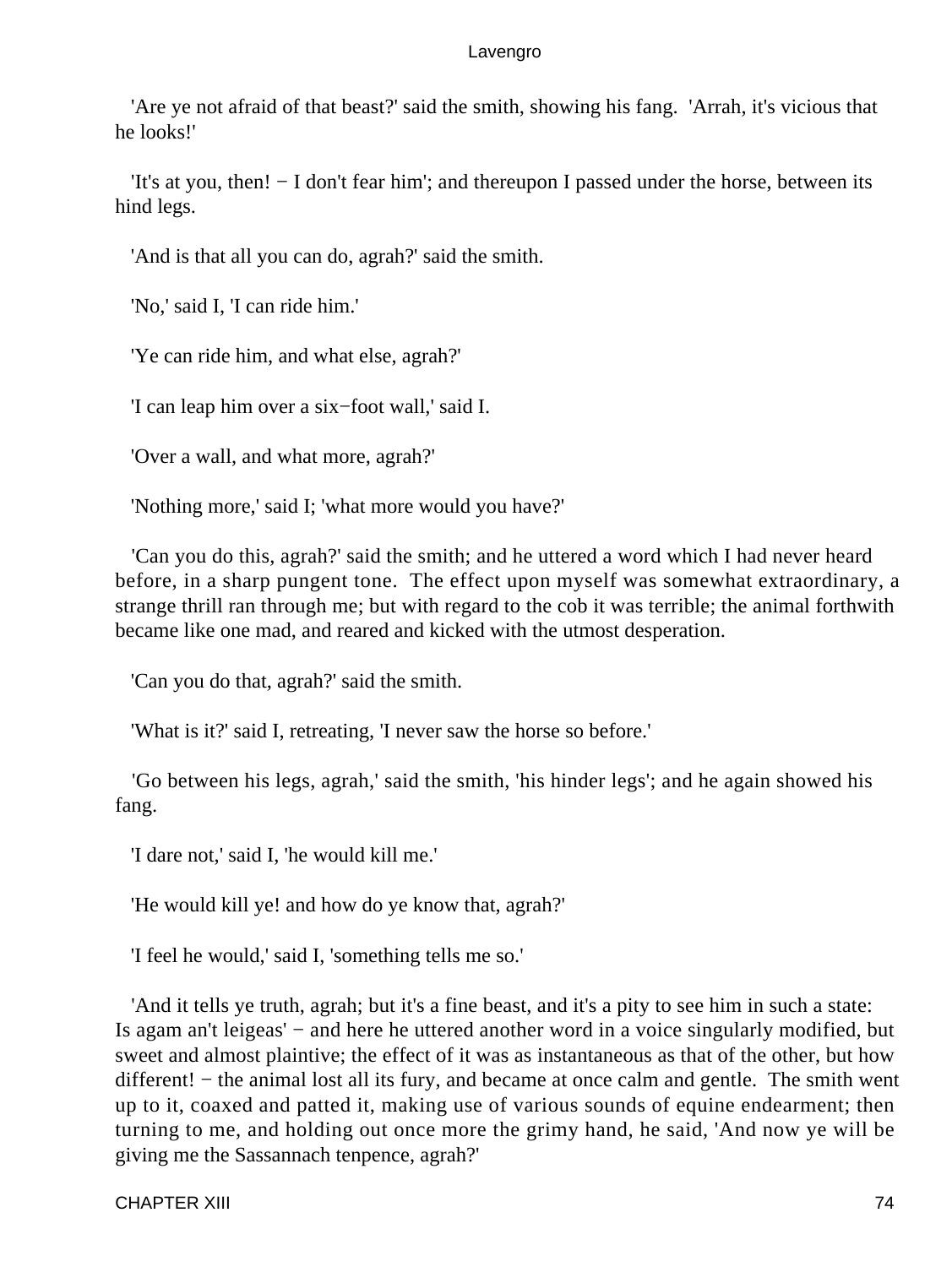# **[CHAPTER XIV](#page-494-0)**

*A* fine old city – Norman master–work – Lollards' Hole – Good blood – The Spaniard's sword − Old retired officer − Writing to a duke − God help the child − Nothing like Jacob − Irish brigades − Old Sergeant Meredith − I have been young − Idleness − Only course open − The bookstall − A portrait − A banished priest.

**FROM** the wild scenes which I have attempted to describe in the latter pages I must now transport the reader to others of a widely different character. He must suppose himself no longer in Ireland, but in the eastern corner of merry England. Bogs, ruins, and mountains have disappeared amidst the vapours of the west: I have nothing more to say of them; the region in which we are now is not famous for objects of that kind: perhaps it flatters itself that it can produce fairer and better things, of some of which let me speak; there is a fine old city before us, and first of that let me speak.

 A fine old city, truly, is that, view it from whatever side you will; but it shows best from the east, where the ground, bold and elevated, overlooks the fair and fertile valley in which it stands. Gazing from those heights, the eye beholds a scene which cannot fail to awaken, even in the least sensitive bosom, feelings of pleasure and admiration. At the foot of the heights flows a narrow and deep river, with an antique bridge communicating with a long and narrow suburb, flanked on either side by rich meadows of the brightest green, beyond which spreads the city; the fine old city, perhaps the most curious specimen at present extant of the genuine old English town. Yes, there it spreads from north to south, with its venerable houses, its numerous gardens, its thrice twelve churches, its mighty mound, which, if tradition speaks true, was raised by human hands to serve as the grave−heap of an old heathen king, who sits deep within it, with his sword in his hand, and his gold and silver treasures about him. There is a gray old castle upon the top of that mighty mound; and yonder, rising three hundred feet above the soil, from among those noble forest trees, behold that old Norman master−work, that cloud−encircled cathedral spire, around which a garrulous army of rooks and choughs continually wheel their flight. Now, who can wonder that the children of that fine old city are proud of her, and offer up prayers for her prosperity? I, myself, who was not born within her walls, offer up prayers for her prosperity, that want may never visit her cottages, vice her palaces, and that the abomination of idolatry may never pollute her temples. Ha, idolatry! the reign of idolatry has been over there for many a long year, never more, let us hope, to return; brave hearts in that old town have borne witness against it, and sealed their testimony with their hearts' blood − most precious to the Lord is the blood of His saints! we are not far from hallowed ground. Observe ye not yon chalky precipice, to the right of the Norman bridge? On this side of the stream, upon its brow, is a piece of ruined wall, the last relic of what was of old a stately pile, whilst at its foot is a place called the Lollards' Hole; and with good reason, for many a saint of God has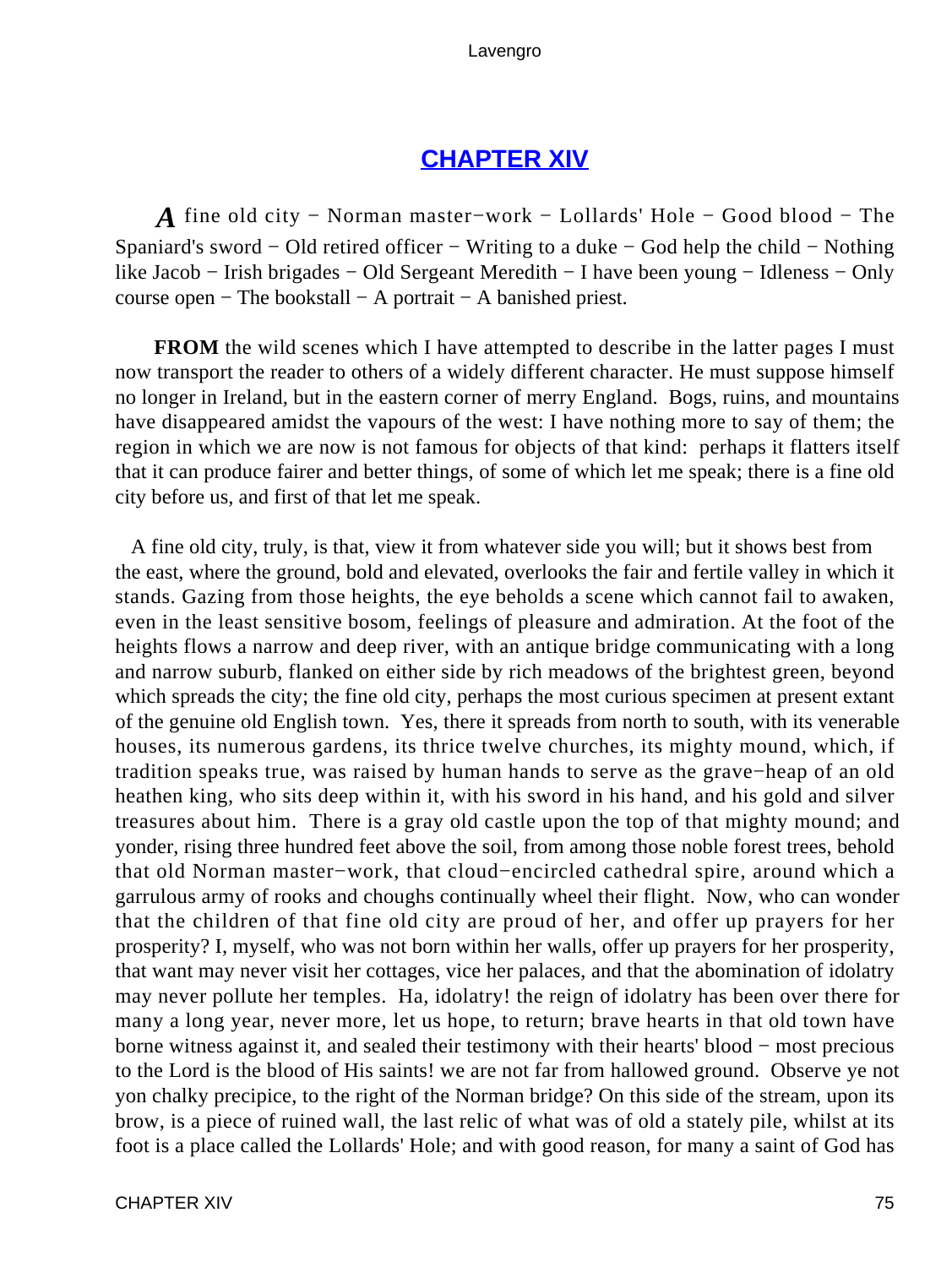breathed his last beneath that white precipice, bearing witness against popish idolatry, midst flame and pitch; many a grisly procession has advanced along that suburb, across the old bridge, towards the Lollards' Hole: furious priests in front, a calm pale martyr in the midst, a pitying multitude behind. It has had its martyrs, the venerable old town!

 Ah! there is good blood in that old city, and in the whole circumjacent region of which it is the capital. The Angles possessed the land at an early period, which, however, they were eventually compelled to share with hordes of Danes and Northmen, who flocked thither across the sea to found hearthsteads on its fertile soil. The present race, a mixture of Angles and Danes, still preserve much which speaks strongly of their northern ancestry; amongst them ye will find the light−brown hair of the north, the strong and burly forms of the north, many a wild superstition, ay, and many a wild name connected with the ancient history of the north and its sublime mythology; the warm heart and the strong heart of the old Danes and Saxons still beats in those regions, and there ye will find, if anywhere, old northern hospitality and kindness of manner, united with energy, perseverance, and dauntless intrepidity; better soldiers or mariners never bled in their country's battles than those nurtured in those regions, and within those old walls. It was yonder, to the west, that the great naval hero of Britain first saw the light; he who annihilated the sea pride of Spain, and dragged the humbled banner of France in triumph at his stem. He was born yonder, towards the west, and of him there is a glorious relic in that old town; in its dark flint guildhouse, the roof of which you can just descry rising above that maze of buildings, in the upper hall of justice, is a species of glass shrine, in which the relic is to be seen; a sword of curious workmanship, the blade is of keen Toledan steel, the heft of ivory and mother−of−pearl. 'Tis the sword of Cordova, won in bloodiest fray off Saint Vincent's promontory, and presented by Nelson to the old capital of the much−loved land of his birth. Yes, the proud Spaniard's sword is to be seen in yonder guildhouse, in the glass case affixed to the wall: many other relics has the good old town, but none prouder than the Spaniard's sword.

 Such was the place to which, when the war was over, my father retired: it was here that the old tired soldier set himself down with his little family. He had passed the greater part of his life in meritorious exertion, in the service of his country, and his chief wish now was to spend the remainder of his days in quiet and respectability; his means, it is true, were not very ample; fortunate it was that his desires corresponded with them; with a small fortune of his own, and with his half−pay as a royal soldier, he had no fears for himself or for his faithful partner and helpmate; but then his children! how was he to provide for them? how launch them upon the wide ocean of the world? This was, perhaps, the only thought which gave him uneasiness, and I believe that many an old retired officer at that time, and under similar circumstances, experienced similar anxiety; had the war continued, their children would have been, of course, provided for in the army, but peace now reigned, and the military career was closed to all save the scions of the aristocracy, or those who were in some degree connected with that privileged order, an advantage which few of these old officers could boast of; they had slight influence with the great, who gave themselves very little trouble either about them or their families.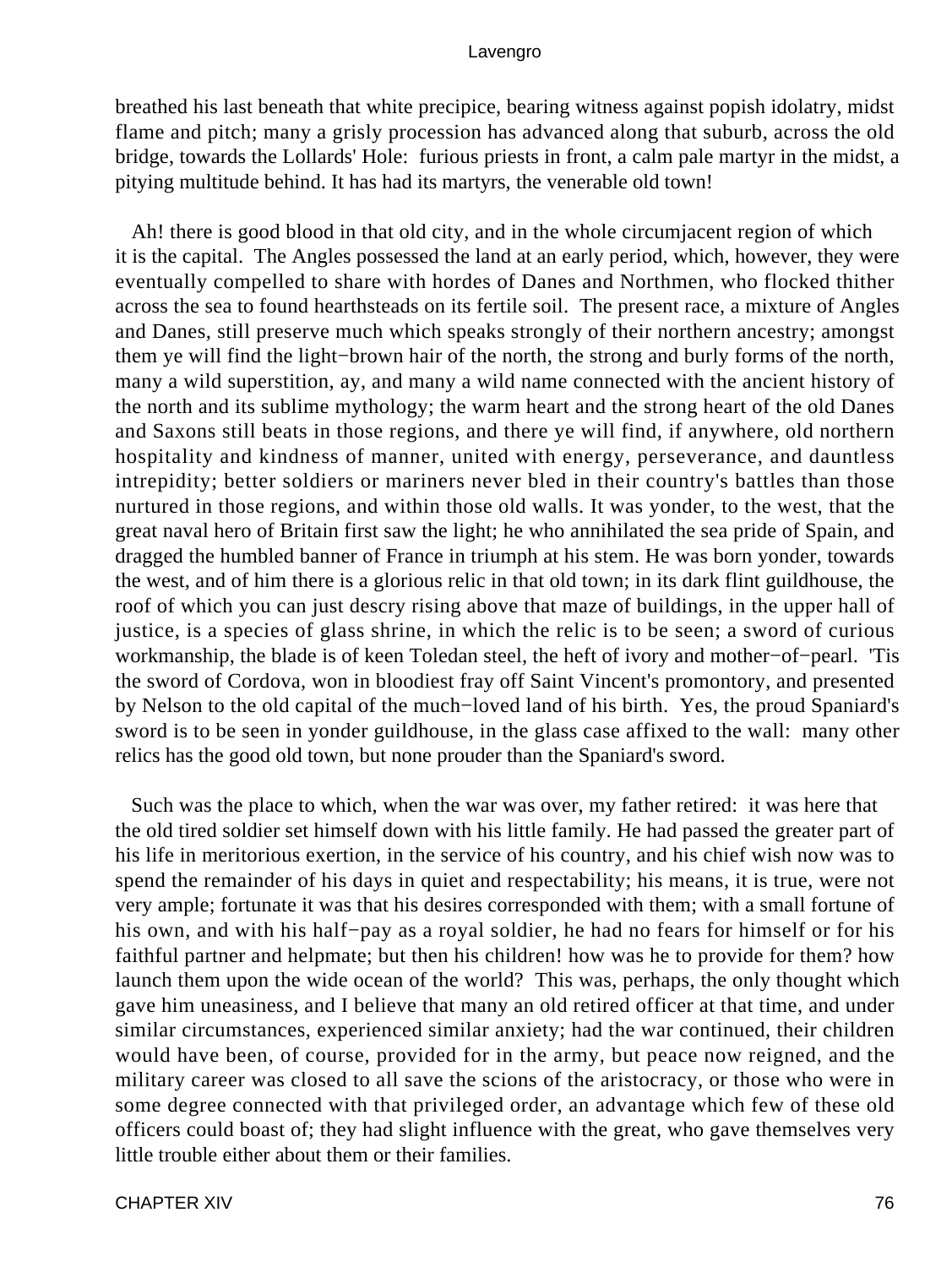'I have been writing to the Duke,' said my father one day to my excellent mother, after we had been at home somewhat better than a year. 'I have been writing to the Duke of York about a commission for that eldest boy of ours. He, however, affords me no hopes; he says that his list is crammed with names, and that the greater number of the candidates have better claims than my son.'

'I do not see how that can be,' said my mother.

 'Nor do I,' replied my father. 'I see the sons of bankers and merchants gazetted every month, and I do not see what claims they have to urge, unless they be golden ones. However, I have not served my king fifty years to turn grumbler at this time of life. I suppose that the people at the head of affairs know what is most proper and convenient; perhaps when the lad sees how difficult, nay, how impossible it is that he should enter the army, he will turn his mind to some other profession; I wish he may!'

 'I think he has already,' said my mother; 'you see how fond he is of the arts, of drawing and painting, and, as far as I can judge, what he has already done is very respectable; his mind seems quite turned that way, and I heard him say the other day that he would sooner be a Michael Angelo than a general officer. But you are always talking of him; what do you think of doing with the other child?'

 'What, indeed!' said my father; 'that is a consideration which gives me no little uneasiness. I am afraid it will be much more difficult to settle him in life than his brother. What is he fitted for, even were it in my power to provide for him? God help the child! I bear him no ill will, on the contrary, all love and affection; but I cannot shut my eyes; there is something so strange about him! How he behaved in Ireland! I sent him to school to learn Greek, and he picked up Irish!'

 'And Greek as well,' said my mother. 'I heard him say the other day that he could read St. John in the original tongue.'

 'You will find excuses for him, I know,' said my father. 'You tell me I am always talking of my first−born; I might retort by saying you are always thinking of the other: but it is the way of women always to side with the second−born. There's what's her name in the Bible, by whose wiles the old blind man was induced to give to his second son the blessing which was the birthright of the other. I wish I had been in his place! I should not have been so easily deceived! no disguise would ever have caused me to mistake an impostor for my first−born. Though I must say for this boy that he is nothing like Jacob; he is neither smooth nor sleek, and, though my second−born, is already taller and larger than his brother.'

'Just so,' said my mother; 'his brother would make a far better Jacob than he.'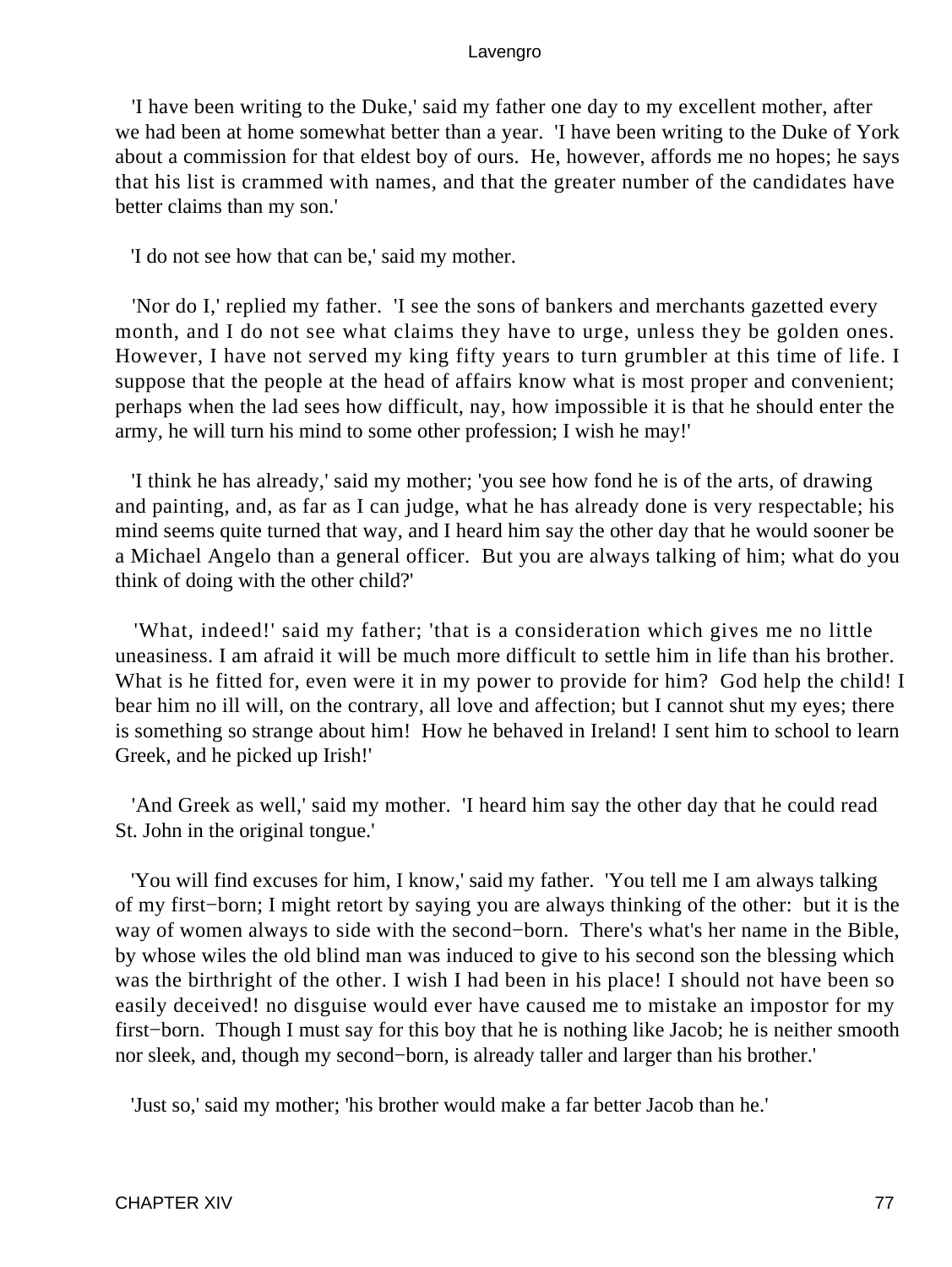'I will hear nothing against my first−born,' said my father, 'even in the way of insinuation: he is my joy and pride; the very image of myself in my youthful days, long before I fought Big Ben; though perhaps not quite so tall or strong built. As for the other, God bless the child! I love him, I'm sure; but I must be blind not to see the difference between him and his brother. Why, he has neither my hair nor my eyes; and then his countenance! why, 'tis absolutely swarthy, God forgive me! I had almost said like that of a gypsy, but I have nothing to say against that; the boy is not to be blamed for the colour of his face, nor for his hair and eyes; but, then, his ways and manners! − I confess I do not like them, and that they give me no little uneasiness − I know that he kept very strange company when he was in Ireland; people of evil report, of whom terrible things were said − horse−witches and the like. I questioned him once or twice upon the matter, and even threatened him, but it was of no use; he put on a look as if he did not understand me, a regular Irish look, just such a one as those rascals assume when they wish to appear all innocence and simplicity, and they full of malice and deceit all the time. I don't like them; they are no friends to old England, or its old king, God bless him! They are not good subjects, and never were; always in league with foreign enemies. When I was in the Coldstream, long before the Revolution, I used to hear enough about the Irish brigades kept by the French kings, to be a thorn in the side of the English whenever opportunity served. Old Sergeant Meredith once told me that in the time of the Pretender there were always, in London alone, a dozen of fellows connected with these brigades, with the view of seducing the king's soldiers from their allegiance, and persuading them to desert to France to join the honest Irish, as they were called. One of these traitors once accosted him and proposed the matter to him, offering handfuls of gold if he could induce any of his comrades to go over. Meredith appeared to consent, but secretly gave information to his colonel; the fellow was seized, and certain traitorous papers found upon him; he was hanged before Newgate, and died exulting in his treason. His name was Michael Nowlan. That ever son of mine should have been intimate with the Papist Irish, and have learnt their language!'

'But he thinks of other things now,' said my mother.

 'Other languages, you mean,' said my father. 'It is strange that he has conceived such a zest for the study of languages; no sooner did he come home than he persuaded me to send him to that old priest to learn French and Italian, and, if I remember right, you abetted him; but, as I said before, it is in the nature of women invariably to take the part of the second−born. Well, there is no harm in learning French and Italian, perhaps much good in his case, as they may drive the other tongue out of his head. Irish! why, he might go to the university but for that; but how would he look when, on being examined with respect to his attainments, it was discovered that he understood Irish? How did you learn it? they would ask him; how did you become acquainted with the language of Papists and rebels? The boy would be sent away in disgrace.'

'Be under no apprehension, I have no doubt that he has long since forgotten it.'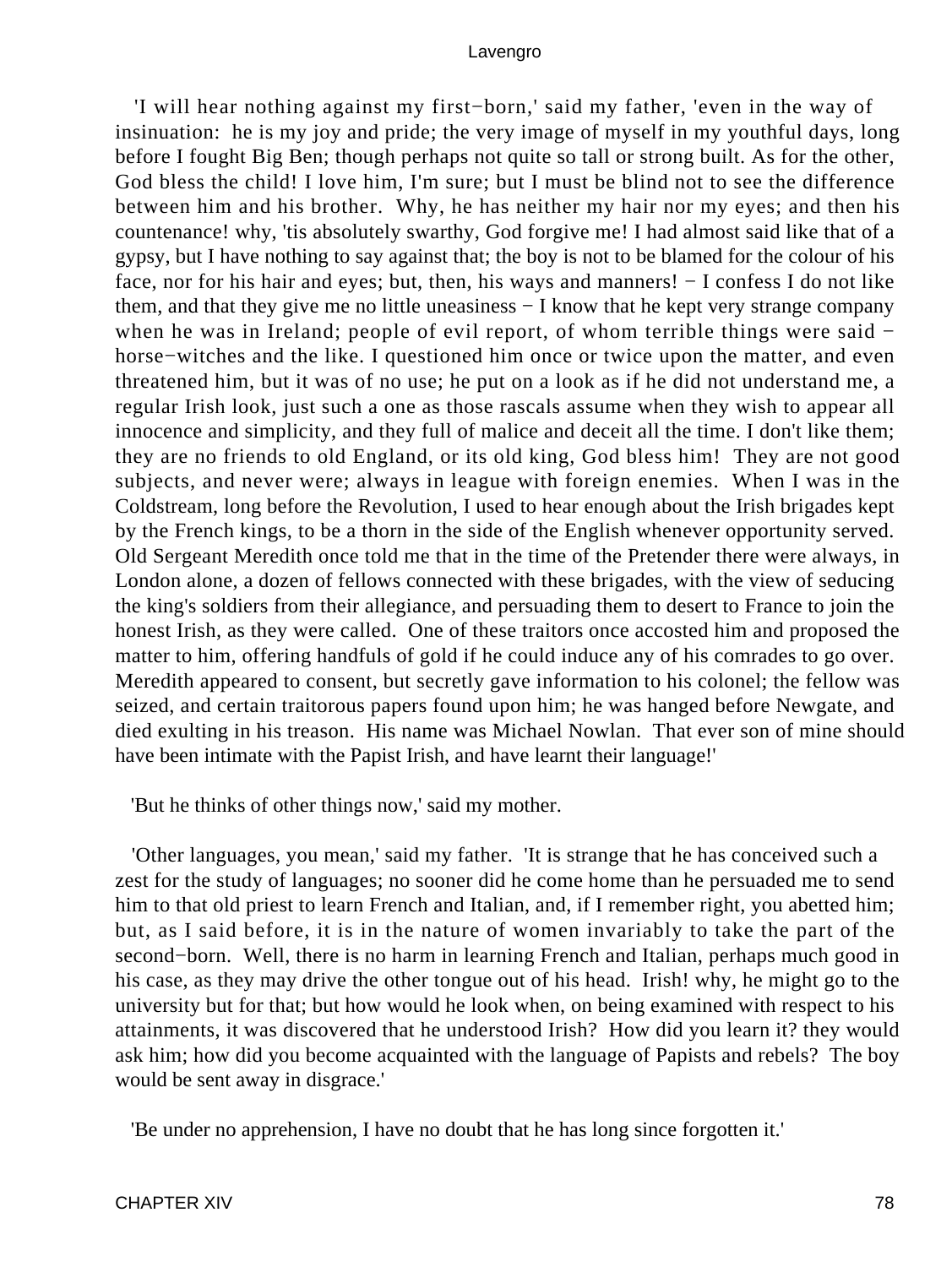'I am glad to hear it,' said my father; 'for, between ourselves, I love the poor child; ay, quite as well as my first−born. I trust they will do well, and that God will be their shield and guide; I have no doubt He will, for I have read something in the Bible to that effect. What is that text about the young ravens being fed?'

 'I know a better than that,' said my mother; 'one of David's own words, «I have been young and now am grown old, yet never have I seen the righteous man forsaken, or his seed begging their bread.»'

 I have heard talk of the pleasures of idleness, yet it is my own firm belief that no one ever yet took pleasure in it. Mere idleness is the most disagreeable state of existence, and both mind and body are continually making efforts to escape from it. It has been said that idleness is the parent of mischief, which is very true; but mischief itself is merely an attempt to escape from the dreary vacuum of idleness. There are many tasks and occupations which a man is unwilling to perform, but let no one think that he is therefore in love with idleness; he turns to something which is more agreeable to his inclination, and doubtless more suited to his nature; but he is not in love with idleness. A boy may play the truant from school because he dislikes books and study; but, depend upon it, he intends doing something the while − to go fishing, or perhaps to take a walk; and who knows but that from such excursions both his mind and body may derive more benefit than from books and school? Many people go to sleep to escape from idleness; the Spaniards do; and, according to the French account, John Bull, the 'squire, hangs himself in the month of November; but the French, who are a very sensible people, attribute the action **A UNE GRANDE ENVIE DE SE DESENNUYER;** he wishes to be doing something, say they, and having nothing better to do, he has recourse to the cord.

 It was for want of something better to do that, shortly after my return home, I applied myself to the study of languages. By the acquisition of Irish, with the first elements of which I had become acquainted under the tuition of Murtagh, I had contracted a certain zest and inclination for the pursuit. Yet it is probable that had I been launched about this time into some agreeable career, that of arms for example, for which, being the son of a soldier, I had, as was natural, a sort of penchant, I might have thought nothing more of the acquisition of tongues of any kind; but, having nothing to do, I followed the only course suited to my genius which appeared open to me.

 So it came to pass that one day, whilst wandering listlessly about the streets of the old town, I came to a small book−stall, and stopping, commenced turning over the books; I took up at least a dozen, and almost instantly flung them down. What were they to me? At last, coming to a thick volume, I opened it, and after inspecting its contents for a few minutes, I paid for it what was demanded, and forthwith carried it home.

 It was a tessaraglot grammar; a strange old book, printed somewhere in Holland, which pretended to be an easy guide to the acquirement of the French, Italian, Low Dutch, and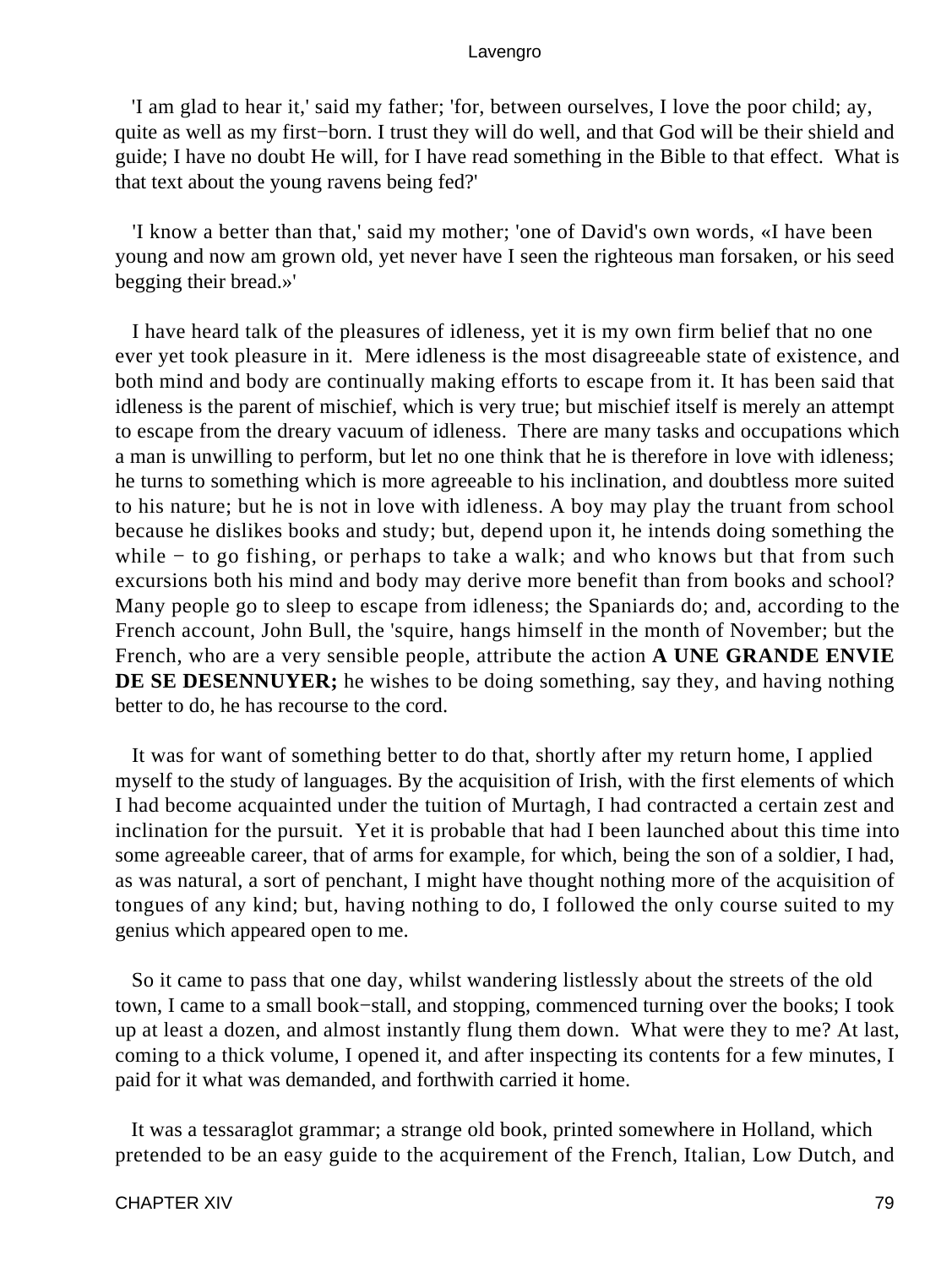English tongues, by means of which any one conversant in any one of these languages could make himself master of the other three. I turned my attention to the French and Italian. The old book was not of much value; I derived some benefit from it, however, and, conning it intensely, at the end of a few weeks obtained some insight into the structure of these two languages. At length I had learnt all that the book was capable of informing me, yet was still far from the goal to which it had promised to conduct me. 'I wish I had a master!' I exclaimed; and the master was at hand. In an old court of the old town lived a certain elderly personage, perhaps sixty, or thereabouts; he was rather tall, and something of a robust make, with a countenance in which bluffness was singularly blended with vivacity and grimace; and with a complexion which would have been ruddy, but for a yellow hue which rather predominated. His dress consisted of a snuff−coloured coat and drab pantaloons, the former evidently seldom subjected to the annoyance of a brush, and the latter exhibiting here and there spots of something which, if not grease, bore a strong resemblance to it; add to these articles an immense frill, seldom of the purest white, but invariably of the finest French cambric, and you have some idea of his dress. He had rather a remarkable stoop, but his step was rapid and vigorous, and as he hurried along the streets, he would glance to the right and left with a pair of big eyes like plums, and on recognising any one would exalt a pair of grizzled eyebrows, and slightly kiss a tawny and ungloved hand. At certain hours of the day be might be seen entering the doors of female boarding−schools, generally with a book in his hand, and perhaps another just peering from the orifice of a capacious back pocket; and at a certain season of the year he might be seen, dressed in white, before the altar of a certain small popish chapel, chanting from the breviary in very intelligible Latin, or perhaps reading from the desk in utterly unintelligible English. Such was my preceptor in the French and Italian tongues. 'Exul sacerdos; vone banished priest. I came into England twenty−five year ago, «my dear.»'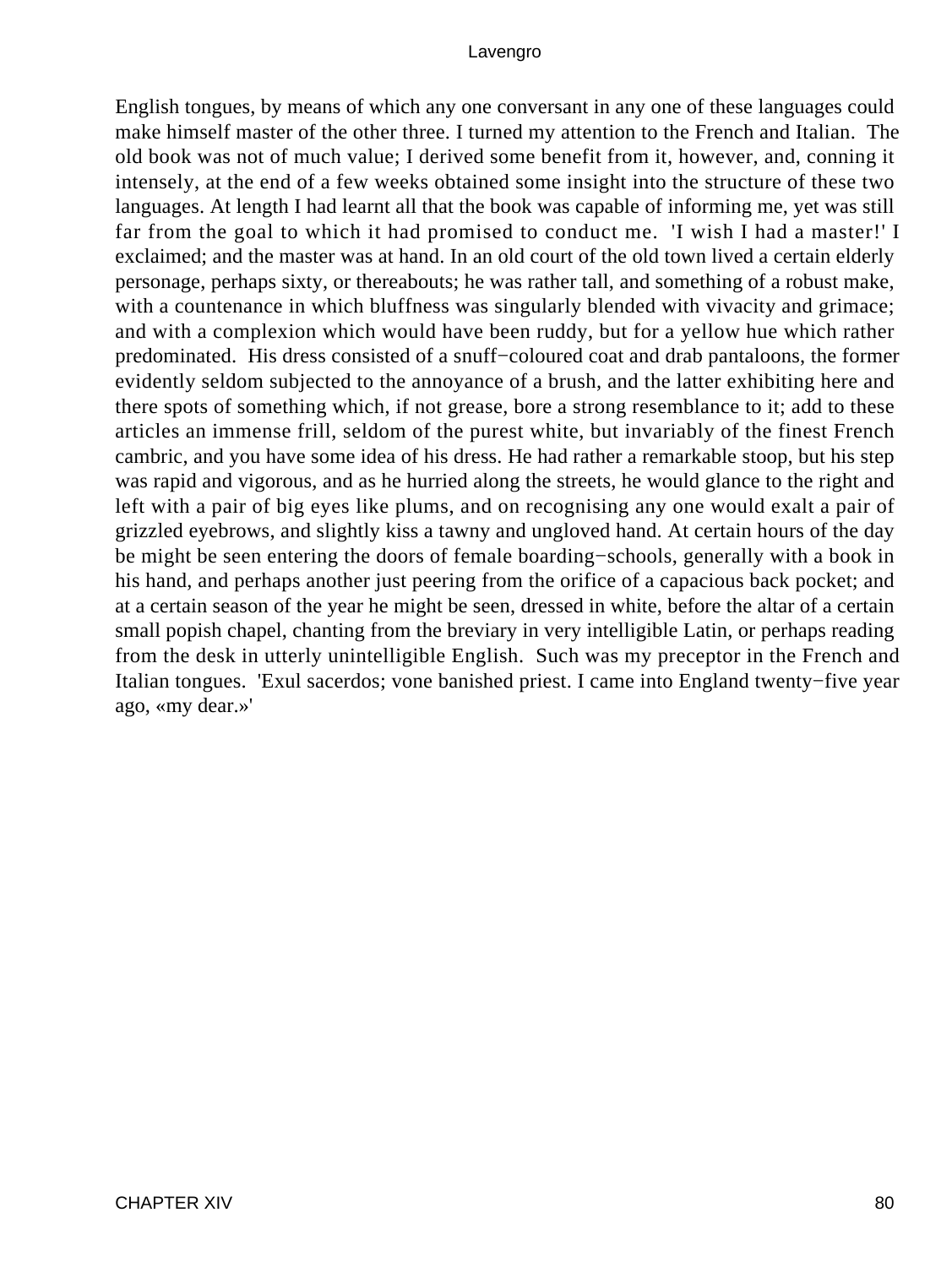# **[CHAPTER XV](#page-494-0)**

*M*onsieur Dante – Condemned musket – Sporting – Sweet rivulet – The Earl's Home – The pool – The sonorous voice – What dost thou read? – Man of peace – Zohar and Mishna − Money−changers.

 So I studied French and Italian under the tuition of the banished priest, to whose house I went regularly every evening to receive instruction. I made considerable progress in the acquisition of the two languages. I found the French by far the most difficult, chiefly on account of the accent, which my master himself possessed in no great purity, being a Norman by birth. The Italian was my favourite.

 'Vous serez un jour un grand philologue, mon cher,' said the old man, on our arriving at the conclusion of Dante's Hell.

 'I hope I shall be something better,' said I, 'before I die, or I shall have lived to little purpose.'

'That's true, my dear! philologist − one small poor dog. What would you wish to be?'

 'Many things sooner than that; for example, I would rather be like him who wrote this book.'

 'Quoi, Monsieur Dante? He was a vagabond, my dear, forced to fly from his country. No, my dear, if you would be like one poet, be like Monsieur Boileau; he is the poet.'

'I don't think so.'

 'How, not think so? He wrote very respectable verses; lived and died much respected by everybody. T'other, one bad dog, forced to fly from his country – died with not enough to pay his undertaker.'

'Were you not forced to flee from your country?'

 'That very true; but there is much difference between me and this Dante. He fled from country because he had one bad tongue which he shook at his betters. I fly because benefice gone, and head going; not on account of the badness of my tongue.'

'Well,' said I, 'you can return now; the Bourbons are restored.'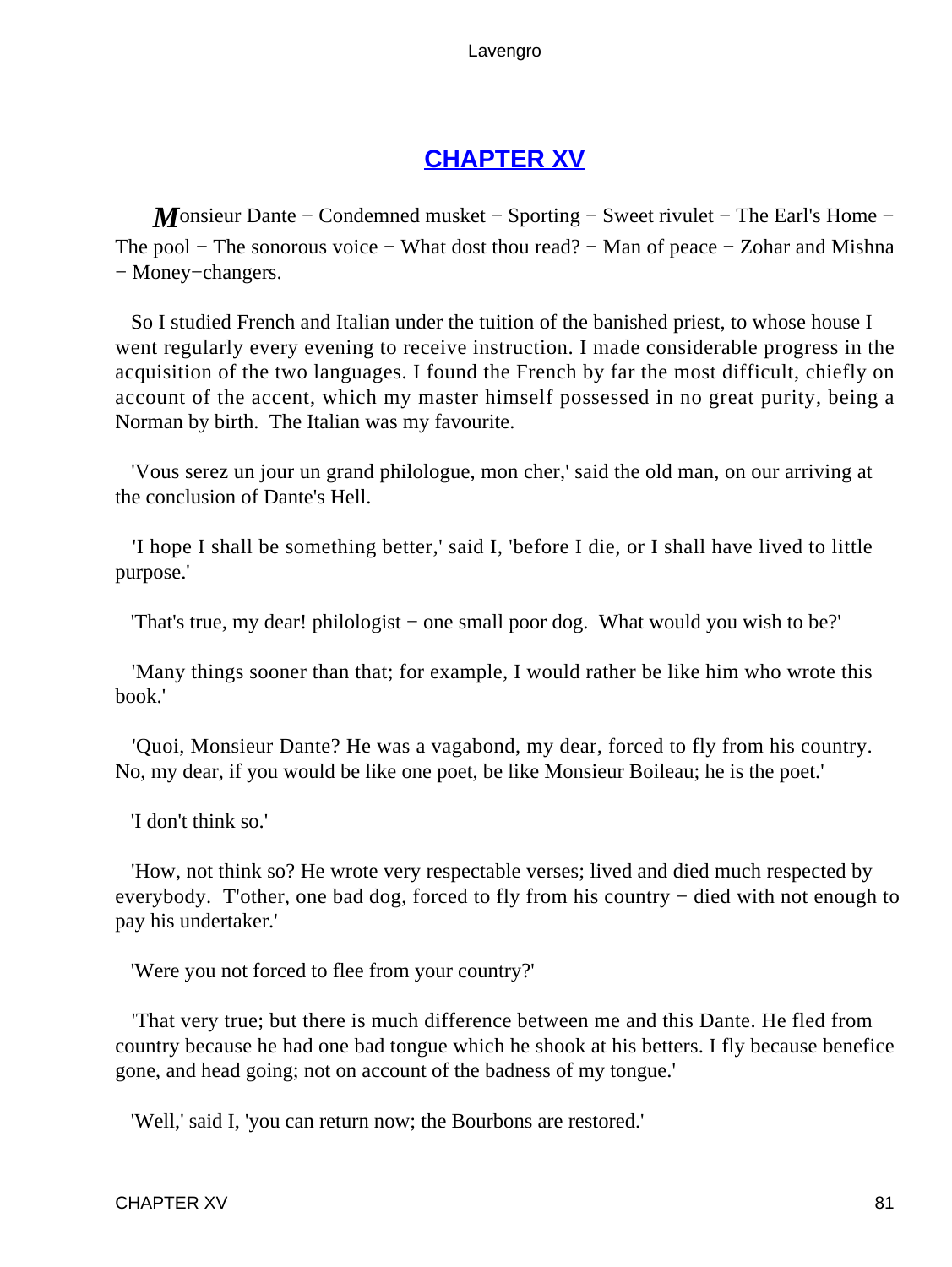'I find myself very well here; not bad country. Il est vrai que la France sera toujours la France; but all are dead there who knew me. I find myself very well here. Preach in popish chapel, teach schismatic, that is Protestant, child tongues and literature. I find myself very well; and why? Because I know how to govern my tongue; never call people hard names. Ma foi, il y a beaucoup de difference entre moi et ce sacre de Dante.'

 Under this old man, who was well versed in the southern languages, besides studying French and Italian, I acquired some knowledge of Spanish. But I did not devote my time entirely to philology; I had other pursuits. I had not forgotten the roving life I had led in former days, nor its delights; neither was I formed by Nature to be a pallid indoor student. No, no! I was fond of other and, I say it boldly, better things than study. I had an attachment to the angle, ay, and to the gun likewise. In our house was a condemned musket, bearing somewhere on its lock, in rather antique characters, 'Tower, 1746'; with this weapon I had already, in Ireland, performed some execution among the rooks and choughs, and it was now again destined to be a source of solace and amusement to me, in the winter season, especially on occasions of severe frost when birds abounded. Sallying forth with it at these times, far into the country, I seldom returned at night without a string of bullfinches, blackbirds, and linnets hanging in triumph round my neck. When I reflect on the immense quantity of powder and shot which I crammed down the muzzle of my uncouth fowling−piece, I am less surprised at the number of birds which I slaughtered than that I never blew my hands, face, and old honeycombed gun, it one and the same time, to pieces.

 But the winter, alas! (I speak as a fowler) seldom lasts in England more than three or four months; so, during the rest of the year, when not occupied with my philological studies, I had to seek for other diversions. I have already given a hint that I was also addicted to the angle. Of course there is no comparison between the two pursuits, the rod and line seeming but very poor trumpery to one who has had the honour of carrying a noble firelock. There is a time, however, for all things; and we return to any favourite amusement with the greater zest, from being compelled to relinquish it for a season. So, if I shot birds in winter with my firelock, I caught fish in summer, or attempted so to do, with my angle. I was not quite so successful, it is true, with the latter as with the former; possibly because it afforded me less pleasure. It was, indeed, too much of a listless pastime to inspire me with any great interest. I not unfrequently fell into a doze, whilst sitting on the bank, and more than once let my rod drop from my hands into the water.

 At some distance from the city, behind a range of hilly ground which rises towards the south−west, is a small river, the waters of which, after many meanderings, eventually enter the principal river of the district, and assist to swell the tide which it rolls down to the ocean. It is a sweet rivulet, and pleasant is it to trace its course from its spring−head, high up in the remote regions of Eastern Anglia, till it arrives in the valley behind yon rising ground; and pleasant is that valley, truly a goodly spot, but most lovely where yonder bridge crosses the little stream. Beneath its arch the waters rush garrulously into a blue pool, and are there stilled, for a time, for the pool is deep, and they appear to have sunk to sleep. Farther on,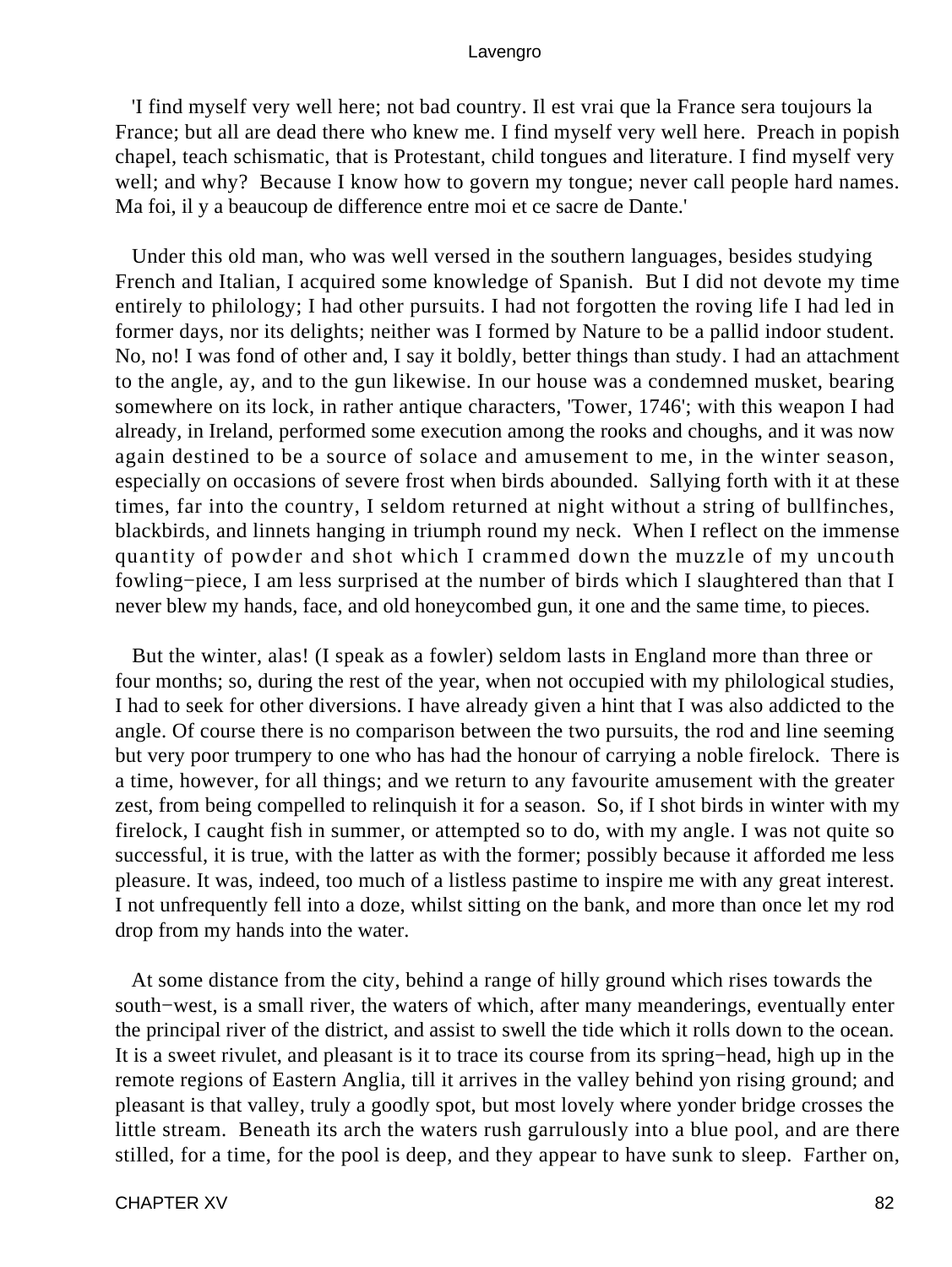however, you hear their voice again, where they ripple gaily over yon gravelly shallow. On the left, the hill slopes gently down to the margin of the stream. On the right is a green level, a smiling meadow, grass of the richest decks the side of the slope; mighty trees also adorn it, giant elms, the nearest of which, when the sun is nigh its meridian, fling a broad shadow upon the face of the pool; through yon vista you catch a glimpse of the ancient brick of an old English hall. It has a stately look, that old building, indistinctly seen, as it is, among those umbrageous trees; you might almost suppose it an earl's home; and such it was, or rather upon its site stood an earl's home, in days of old, for there some old Kemp, some Sigurd or Thorkild, roaming in quest of a hearthstead, settled down in the gray old time, when Thor and Freya were yet gods, and Odin was a portentous name. Yon old hall is still called the Earl's Home, though the hearth of Sigurd is now no more, and the bones of the old Kemp, and of Sigrith his dame, have been mouldering for a thousand years in some neighbouring knoll; perhaps yonder, where those tall Norwegian pines shoot up so boldly into the air. It is said that the old earl's galley was once moored where is now that blue pool, for the waters of that valley were not always sweet; yon valley was once an arm of the sea, a salt lagoon, to which the war− barks of 'Sigurd, in search of a home,' found their way.

 I was in the habit of spending many an hour on the banks of that rivulet, with my rod in my hand, and, when tired with angling, would stretch myself on the grass, and gaze upon the waters as they glided past, and not unfrequently, divesting myself of my dress, I would plunge into the deep pool which I have already mentioned, for I had long since learned to swim. And it came to pass that on one hot summer's day, after bathing in the pool, I passed along the meadow till I came to a shallow part, and, wading over to the opposite side, I adjusted my dress, and commenced fishing in another pool, beside which was a small clump of hazels.

 And there I sat upon the bank, at the bottom of the hill which slopes down from 'the Earl's home'; my float was on the waters, and my back was towards the old hall. I drew up many fish, small and great, which I took from off the hook mechanically, and flung upon the bank, for I was almost unconscious of what I was about, for my mind was not with my fish. I was thinking of my earlier years − of the Scottish crags and the heaths of Ireland − and sometimes my mind would dwell on my studies – on the sonorous stanzas of Dante, rising and falling like the waves of the sea − or would strive to remember a couplet or two of poor Monsieur Boileau.

 'Canst thou answer to thy conscience for pulling all those fish out of the water, and leaving them to gasp in the sun?' said a voice, clear and sonorous as a bell.

 I started, and looked round. Close behind me stood the tall figure of a man, dressed in raiment of quaint and singular fashion, but of goodly materials. He was in the prime and vigour of manhood; his features handsome and noble, but full of calmness and benevolence; at least I thought so, though they were somewhat shaded by a hat of finest beaver, with broad drooping eaves.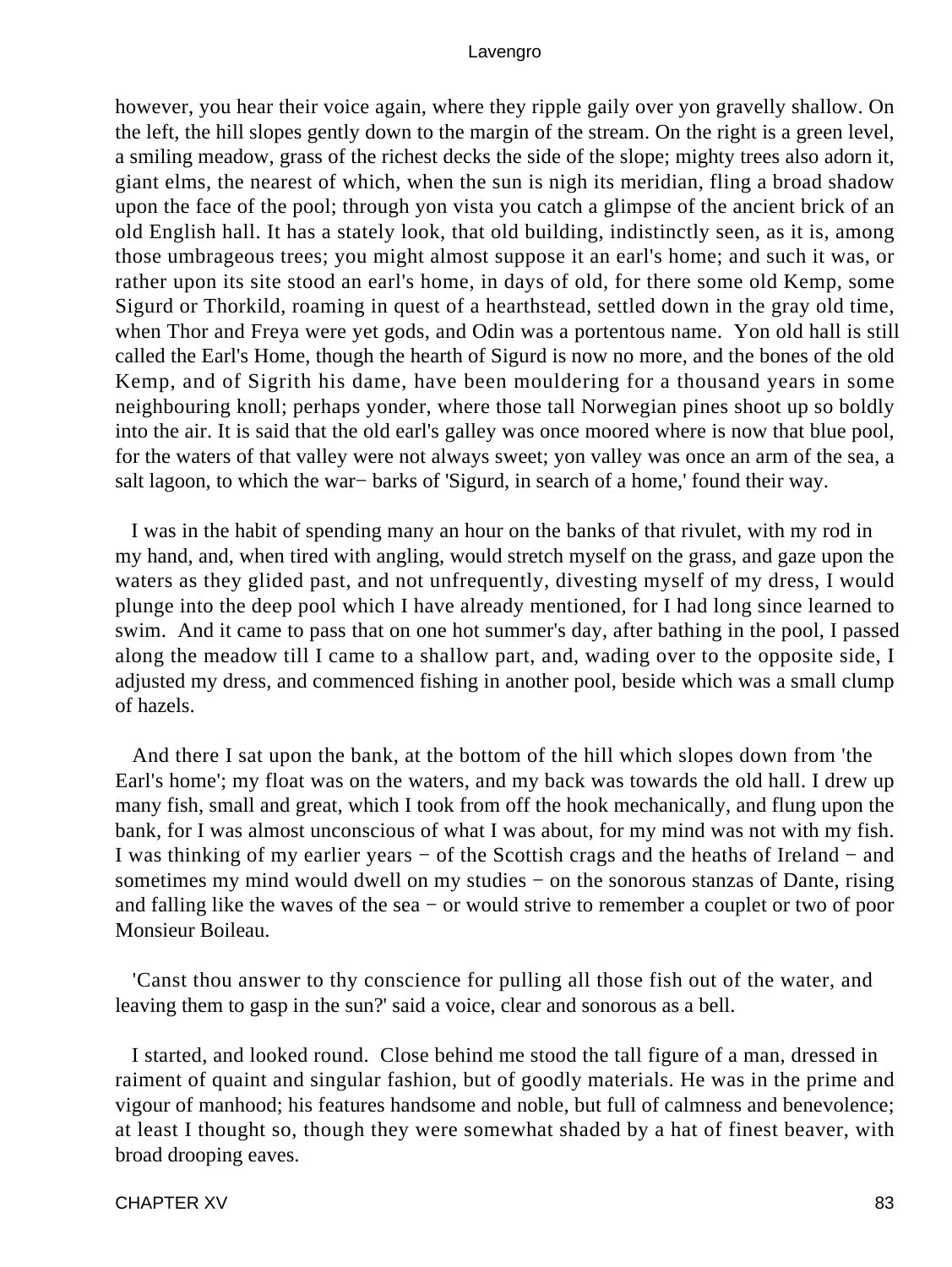'Surely that is a very cruel diversion in which thou indulgest, my young friend?' he continued.

'I am sorry for it, if it be, sir,' said I, rising; 'but I do not think it cruel to fish.'

'What are thy reasons for not thinking so?'

'Fishing is mentioned frequently in Scripture. Simon Peter was a fisherman.'

 'True; and Andrew and his brother. But thou forgettest: they did not follow fishing as a diversion, as I fear thou doest. − Thou readest the Scriptures?'

'Sometimes.'

 'Sometimes? − not daily? − that is to be regretted. What profession dost thou make? − I mean to what religious denomination dost thou belong, my young friend.'

'Church?'

 'It is a very good profession − there is much of Scripture contained in its liturgy. Dost thou read aught besides the Scriptures?'

'Sometimes.'

'What dost thou read besides?'

'Greek, and Dante.'

 'Indeed! then thou hast the advantage over myself; I can only read the former. Well, I am rejoiced to find that thou hast other pursuits beside thy fishing. Dost thou know Hebrew?'

'No.'

'Thou shouldst study it. Why dost thou not undertake the study?'

'I have no books.'

 'I will lend thee books, if thou wish to undertake the study. I live yonder at the hall, as perhaps thou knowest. I have a library there, in which are many curious books, both in Greek and Hebrew, which I will show to thee, whenever thou mayest find it convenient to come and see me. Farewell! I am glad to find that thou hast pursuits more satisfactory than thy cruel fishing.'

CHAPTER XV 84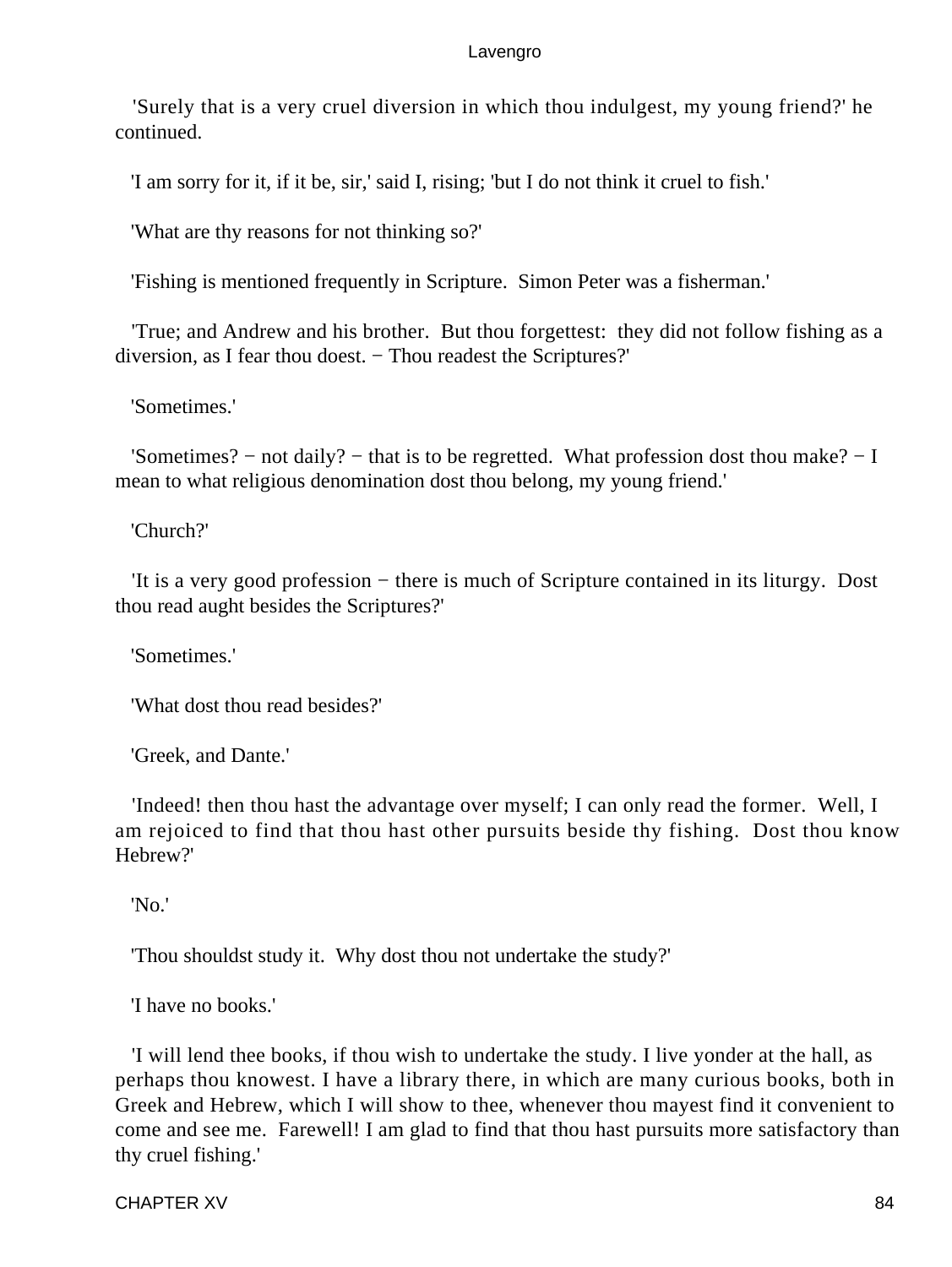And the man of peace departed, and left me on the bank of the stream. Whether from the effect of his words, or from want of inclination to the sport, I know not, but from that day I became less and less a practitioner of that 'cruel fishing.' I rarely flung line and angle into the water, but I not unfrequently wandered by the banks of the pleasant rivulet. It seems singular to me, on reflection, that I never availed myself of his kind invitation. I say singular, for the extraordinary, under whatever form, had long had no slight interest for me; and I had discernment enough to perceive that yon was no common man. Yet I went not near him, certainly not from bashfulness or timidity, feelings to which I had long been an entire stranger. Am I to regret this? perhaps, for I might have learned both wisdom and righteousness from those calm, quiet lips, and my after−course might have been widely different. As it was, I fell in with other guess companions, from whom I received widely different impressions than those I might have derived from him. When many years had rolled on, long after I had attained manhood, and had seen and suffered much, and when our first interview had long since been effaced from the mind of the man of peace, I visited him in his venerable hall, and partook of the hospitality of his hearth. And there I saw his gentle partner and his fair children, and on the morrow he showed me the books of which he had spoken years before by the side of the stream. In the low quiet chamber, whose one window, shaded by a gigantic elm, looks down the slope towards the pleasant stream, he took from the shelf his learned books, Zohar and Mishna, Toldoth Jesu and Abarbenel. 'I am fond of these studies,' said he, 'which, perhaps, is not to be wondered at, seeing that our people have been compared to the Jews. In one respect I confess we are similar to them; we are fond of getting money. I do not like this last author, this Abarbenel, the worse for having been a money−changer. I am a banker myself, as thou knowest.'

 And would there were many like him, amidst the money−changers of princes! The hall of many an earl lacks the bounty, the palace of many a prelate the piety and learning, which adorn the quiet quaker's home!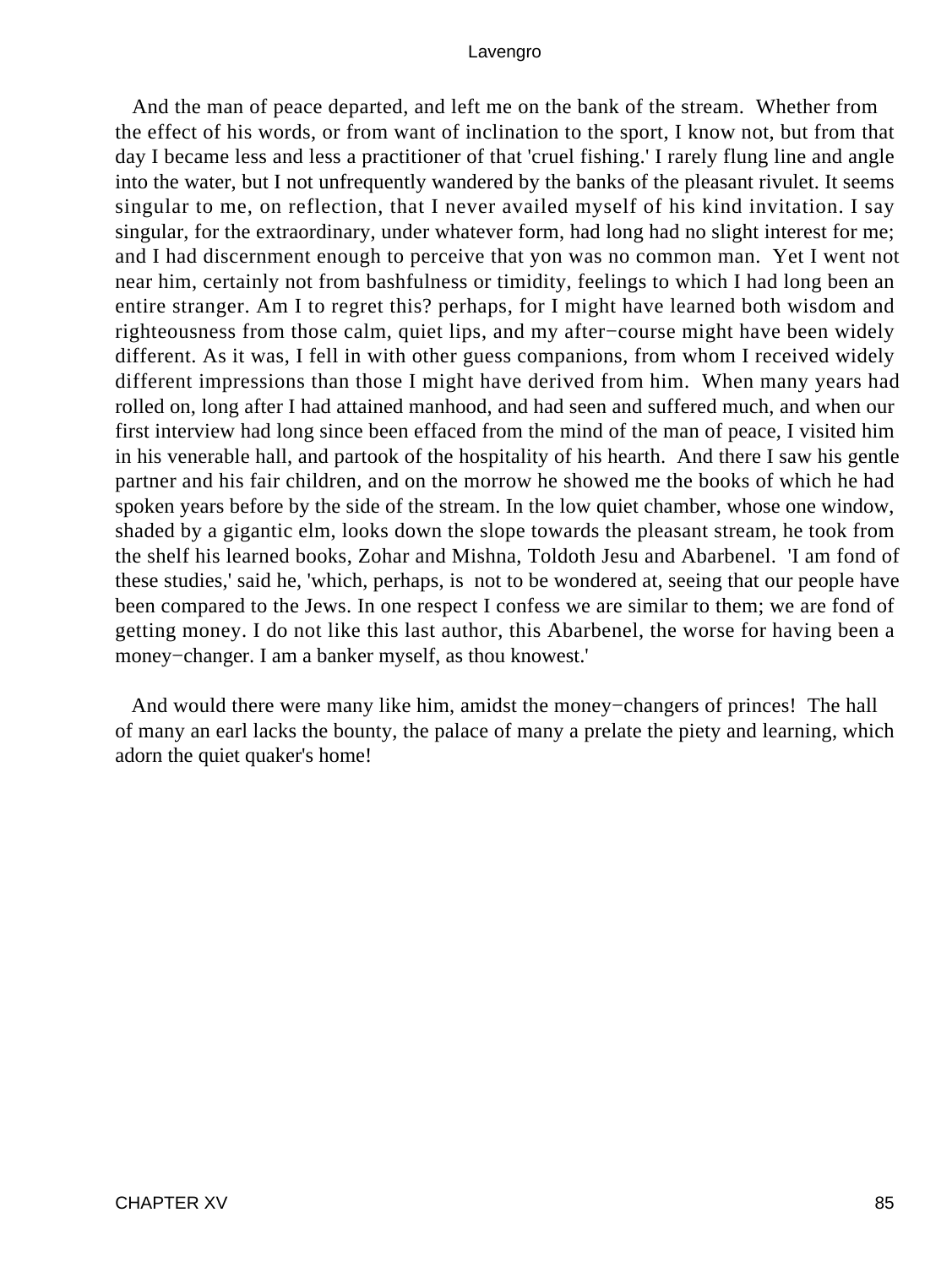# **[CHAPTER XVI](#page-494-0)**

*Fair* of horses – Looks of respect – The fast trotter – Pair of eyes – Strange men – Jasper, your pal − Force of blood − Young lady with diamonds − Not quite so beautiful.

**I WAS** standing on the castle hill in the midst of a fair of horses.

 I have already had occasion to mention this castle. It is the remains of what was once a Norman stronghold, and is perched upon a round mound or monticle, in the midst of the old city. Steep is this mound and scarped, evidently by the hand of man; a deep gorge over which is flung a bridge, separates it, on the south, from a broad swell of open ground called 'the hill'; of old the scene of many a tournament and feat of Norman chivalry, but now much used as a show−place for cattle, where those who buy and sell beeves and other beasts resort at stated periods.

So it came to pass that I stood upon this hill, observing a fair of horses.

 The reader is already aware that I had long since conceived a passion for the equine race; a passion in which circumstances had of late not permitted me to indulge. I had no horses to ride, but I took pleasure in looking at them; and I had already attended more than one of these fairs: the present was lively enough, indeed horse fairs are seldom dull. There was shouting and whooping, neighing and braying; there was galloping and trotting; fellows with highlows and white stockings, and with many a string dangling from the knees of their tight breeches, were running desperately, holding horses by the halter, and in some cases dragging them along; there were long−tailed steeds and dock−tailed steeds of every degree and breed; there were droves of wild ponies, and long rows of sober cart horses; there were donkeys, and even mules: the last rare things to be seen in damp, misty England, for the mule pines in mud and rain, and thrives best with a hot sun above and a burning sand below. There were – oh, the gallant creatures! I hear their neigh upon the wind; there were – goodliest sight of all – certain enormous quadrupeds only seen to perfection in our native isle, led about by dapper grooms, their manes ribanded and their tails curiously clubbed and balled. Ha! ha! – how distinctly do they say, ha! ha!

 An old man draws nigh, he is mounted on a lean pony, and he leads by the bridle one of these animals; nothing very remarkable about that creature, unless in being smaller than the rest and gentle, which they are not; he is not of the sightliest look; he is almost dun, and over one eye a thick film has gathered. But stay! there IS something remarkable about that horse, there is something in his action in which he differs from all the rest: as he advances, the clamour is hushed! all eyes are turned upon him − what looks of interest − of respect − and, what is this? people are taking off their hats – surely not to that steed! Yes, verily! men,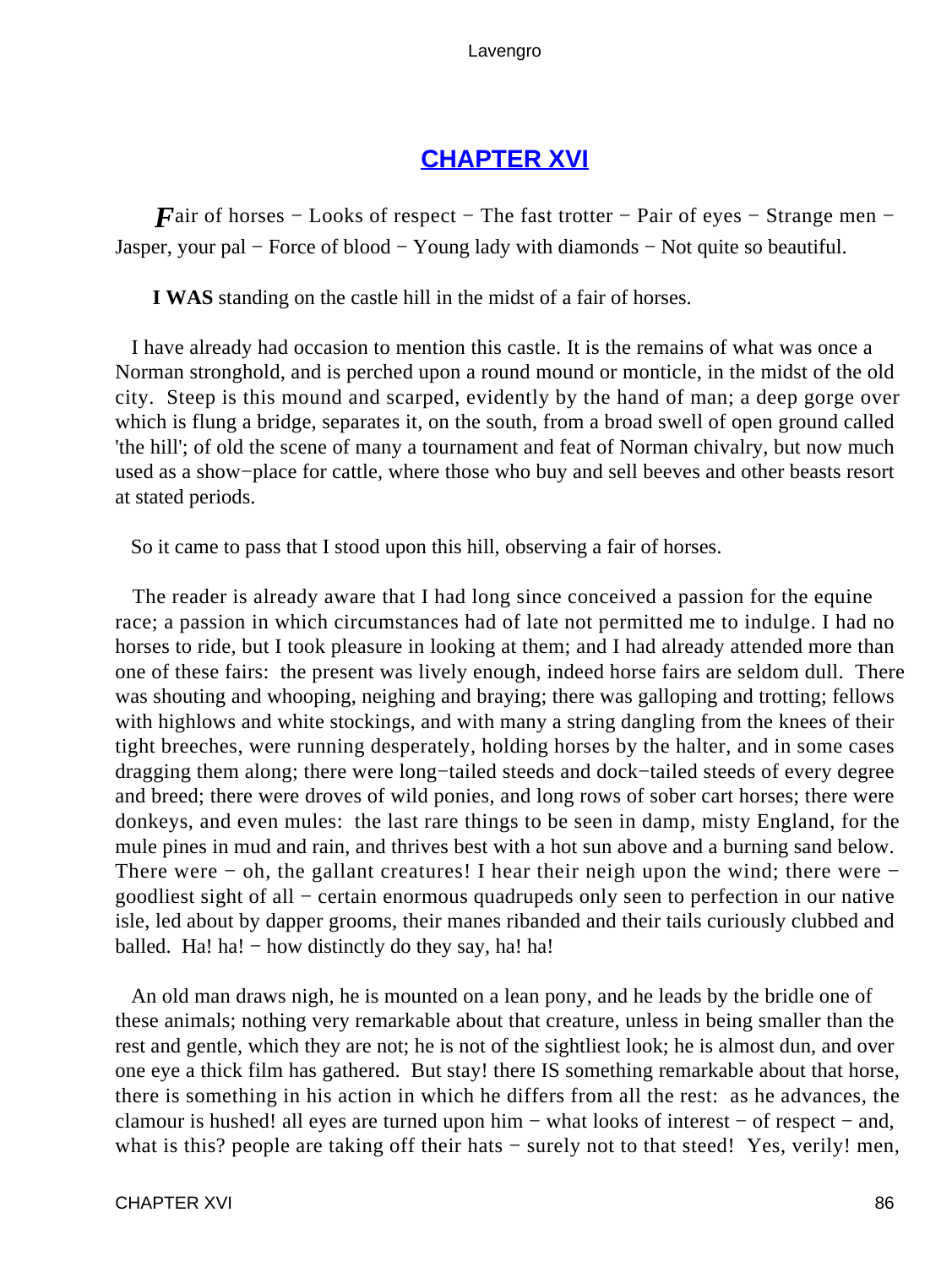especially old men, are taking off their hats to that one−eyed steed, and I hear more than one deep−drawn ah!

 'What horse is that?' said I to a very old fellow, the counterpart of the old man on the pony, save that the last wore a faded suit of velveteen, and this one was dressed in a white frock.

 'The best in mother England,' said the very old man, taking a knobbed stick from his mouth, and looking me in the face, at first carelessly, but presently with something like interest; 'he is old like myself, but can still trot his twenty miles an hour. You won't live long, my swain; tall and over−grown ones like thee never does; yet, if you should chance to reach my years, you may boast to thy great−grand−boys thou hast seen Marshland Shales.'

 Amain I did for the horse what I would neither do for earl nor baron, doffed my hat; yes! I doffed my hat to the wondrous horse, the fast trotter, the best in mother England; and I too drew a deep ah! and repeated the words of the old fellows around. 'Such a horse as this we shall never see again; a pity that he is so old.'

 Now during all this time I had a kind of consciousness that I had been the object of some person's observation; that eyes were fastened upon me from somewhere in the crowd. Sometimes I thought myself watched from before, sometimes from behind; and occasionally methought that, if I just turned my head to the right or left, I should meet a peering and inquiring glance; and indeed once or twice I did turn, expecting to see somebody whom I knew, yet always without success; though it appeared to me that I was but a moment too late, and that some one had just slipped away from the direction to which I turned, like the figure in a magic lanthorn. Once I was quite sure that there were a pair of eyes glaring over my right shoulder; my attention, however, was so fully occupied with the objects which I have attempted to describe, that I thought very little of this coming and going, this flitting and dodging of I knew not whom or what. It was, after all, a matter of sheer indifference to me who was looking at me. I could only wish whomsoever it might be to be more profitably employed; so I continued enjoying what I saw; and now there was a change in the scene, the wondrous old horse departed with his aged guardian; other objects of interest are at hand; two or three men on horseback are hurrying through the crowd, they are widely different in their appearance from the other people of the fair; not so much in dress, for they are clad something after the fashion of rustic jockeys, but in their look – no light–brown hair have they, no ruddy cheeks, no blue quiet glances belong to them; their features are dark, their locks long, black, and shining, and their eyes are wild; they are admirable horsemen, but they do not sit the saddle in the manner of common jockeys, they seem to float or hover upon it, like gulls upon the waves; two of them are mere striplings, but the third is a very tall man with a countenance heroically beautiful, but wild, wild, wild. As they rush along, the crowd give way on all sides, and now a kind of ring or circus is formed, within which the strange men exhibit their horsemanship, rushing past each other, in and out, after the manner of a reel, the tall man occasionally balancing himself upon the saddle, and standing erect on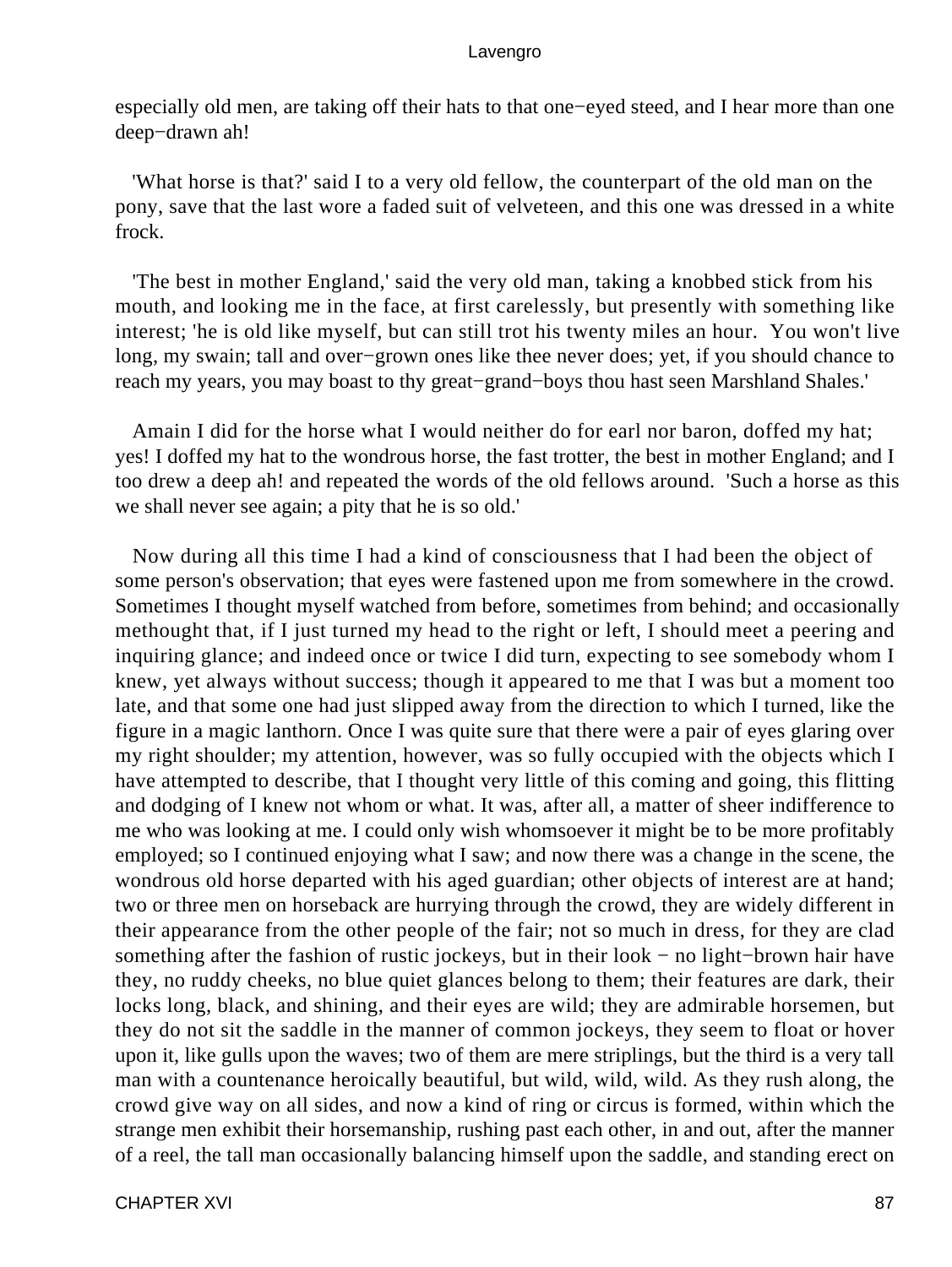one foot. He had just regained his seat after the latter feat, and was about to push his horse to a gallop, when a figure started forward close from beside me, and laying his hand on his neck, and pulling him gently downward, appeared to whisper something into his ear; presently the tall man raised his head, and, scanning the crowd for a moment in the direction in which I was standing, fixed his eyes full upon me, and anon the countenance of the whisperer was turned, but only in part, and the side−glance of another pair of wild eyes was directed towards my face, but the entire visage of the big black man, half stooping as he was, was turned full upon mine.

 But now, with a nod to the figure who had stopped him, and with another inquiring glance at myself, the big man once more put his steed into motion, and, after riding round the ring a few more times, darted through a lane in the crowd, and followed by his two companions disappeared, whereupon the figure who had whispered to him, and had subsequently remained in the middle of the space, came towards me, and, cracking a whip which he held in his hand so loudly that the report was nearly equal to that of a pocket pistol, he cried in a strange tone:

'What! the sap−engro? Lor! the sap−engro upon the hill!'

'I remember that word,' said I, 'and I almost think I remember you. You can't be − '

'Jasper, your pal! Truth, and no lie, brother.'

 'It is strange that you should have known me,' said I. 'I am certain, but for the word you used, I should never have recognised you.'

 'Not so strange as you may think, brother; there is something in your face which would prevent people from forgetting you, even though they might wish it; and your face is not much altered since the time you wot of, though you are so much grown. I thought it was you, but to make sure I dodged about, inspecting you. I believe you felt me, though I never touched you; a sign, brother, that we are akin, that we are dui palor − two relations. Your blood beat when mine was near, as mine always does at the coming of a brother; and we became brothers in that lane.'

'And where are you staying?' said I; 'in this town?'

 'Not in the town; the like of us don't find it exactly wholesome to stay in towns, we keep abroad. But I have little to do here − come with me, and I'll show you where we stay.'

 We descended the hill in the direction of the north, and passing along the suburb reached the old Norman bridge, which we crossed; the chalk precipice, with the ruin on its top, was now before us; but turning to the left we walked swiftly along, and presently came to some rising ground, which ascending, we found ourselves upon a wild moor or heath.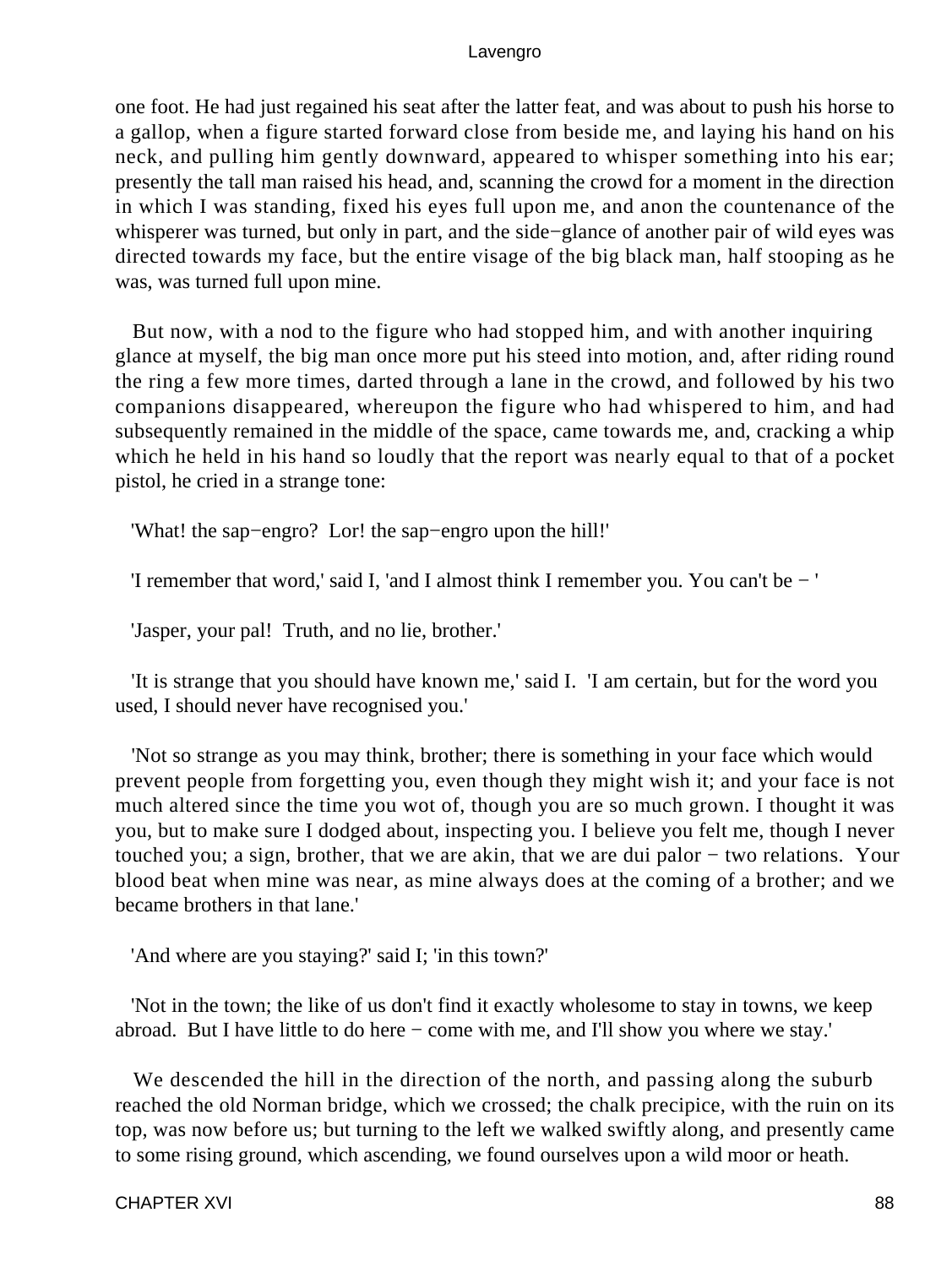'You are one of them,' said I, 'whom people call − '

'Just so,' said Jasper; 'but never mind what people call us.'

 'And that tall handsome man on the hill, whom you whispered? I suppose he's one of ye. What is his name?'

 'Tawno Chikno,' said Jasper, 'which means the small one; we call him such because he is the biggest man of all our nation. You say he is handsome, that is not the word, brother; he's the beauty of the world. Women run wild at the sight of Tawno. An earl's daughter, near London − a fine young lady with diamonds round her neck − fell in love with Tawno. I have seen that lass on a heath, as this may be, kneel down to Tawno, clasp his feet, begging to be his wife − or anything else − if she might go with him. But Tawno would have nothing to do with her: «I have a wife of my own,» said he, «a lawful rommany wife, whom I love better than the whole world, jealous though she sometimes be.»'

'And is she very beautiful?' said I.

 'Why, you know, brother, beauty is frequently a matter of taste; however, as you ask my opinion, I should say not quite so beautiful as himself.'

 We had now arrived at a small valley between two hills, or downs, the sides of which were covered with furze; in the midst of this valley were various carts and low tents forming a rude kind of encampment; several dark children were playing about, who took no manner of notice of us. As we passed one of the tents, however, a canvas screen was lifted up, and a woman supported upon a crutch hobbled out. She was about the middle age, and, besides being lame, was bitterly ugly; she was very slovenly dressed, and on her swarthy features ill nature was most visibly stamped. She did not deign me a look, but, addressing Jasper in a tongue which I did not understand, appeared to put some eager questions to him.

 'He's coming,' said Jasper, and passed on. 'Poor fellow,' said he to me, 'he has scarcely been gone an hour, and she's jealous already. Well,' he continued, 'what do you think of her? you have seen her now, and can judge for yourself − that 'ere woman is Tawno Chikno's wife!'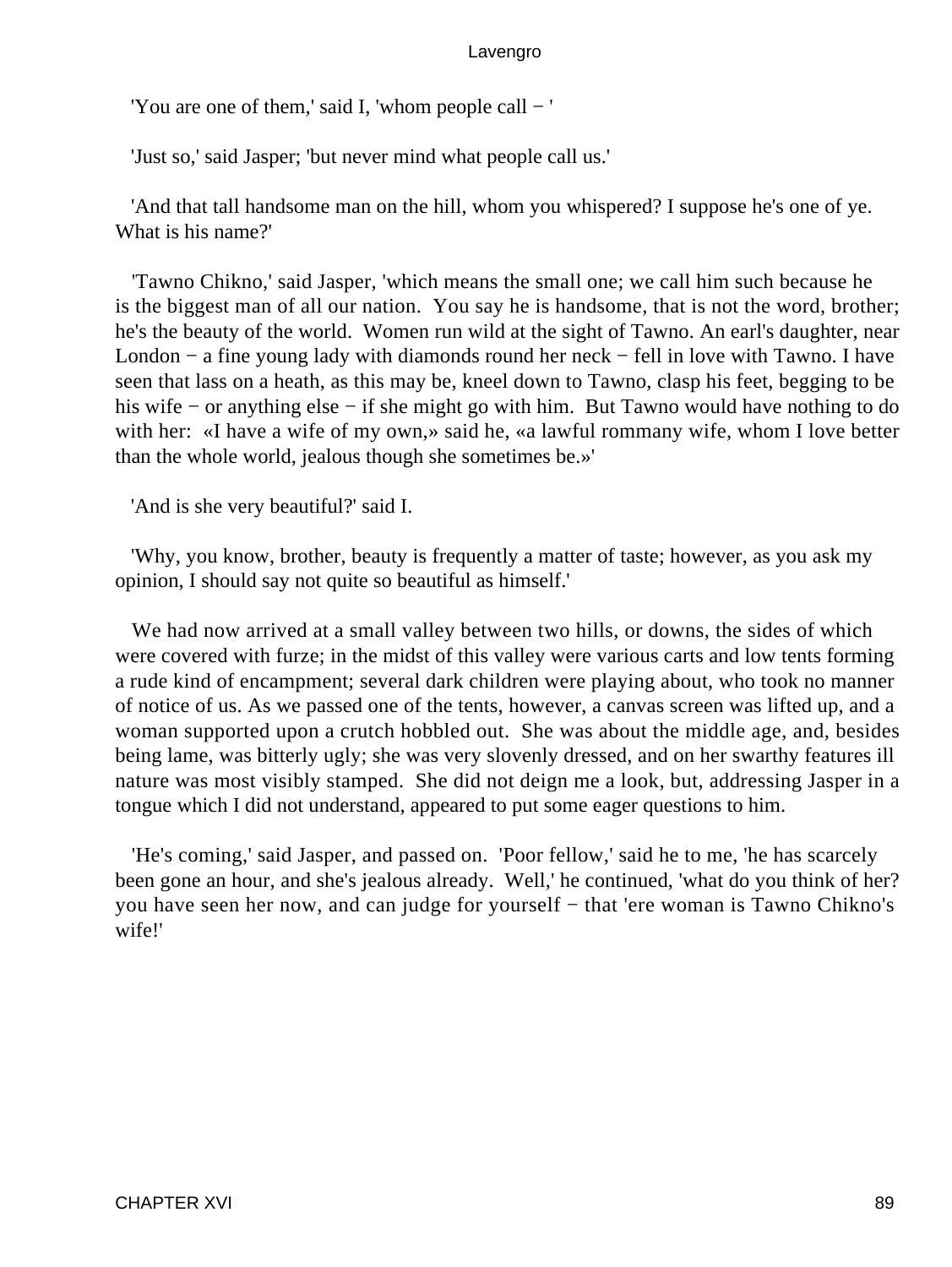# **[CHAPTER XVII](#page-494-0)**

**The tent − Pleasant discourse − I am Pharaoh − Shifting for one's self − Horse–shoes −** This is wonderful − Bless your wisdom − A pretty manoeuvre − Ill day to the Romans − My name is Herne − Singular people − An original speech − Word−master − Speaking Romanly.

WE went to the farthest of the tents, which stood at a slight distance from the rest, and which exactly resembled the one which I have described on a former occasion; we went in and sat down one on each side of a small fire, which was smouldering on the ground, there was no one else in the tent but a tall tawny woman of middle age, who was busily knitting. 'Brother,' said Jasper, 'I wish to hold some pleasant discourse with you.'

'As much as you please,' said I, 'provided you can find anything pleasant to talk about.'

 'Never fear,' said Jasper; 'and first of all we will talk of yourself. Where have you been all this long time?'

 'Here and there,' said I, 'and far and near, going about with the soldiers; but there is no soldiering now, so we have sat down, father and family, in the town there.'

'And do you still hunt snakes?' said Jasper.

 'No,' said I, 'I have given up that long ago; I do better now: read books and learn languages.'

 'Well, I am sorry you have given up your snake−hunting, many's the strange talk I have had with our people about your snake and yourself, and how you frightened my father and mother in the lane.'

'And where are your father and mother?'

'Where I shall never see them, brother; at least, I hope so.'

'Not dead?'

'No, not dead; they are bitchadey pawdel.'

'What's that?'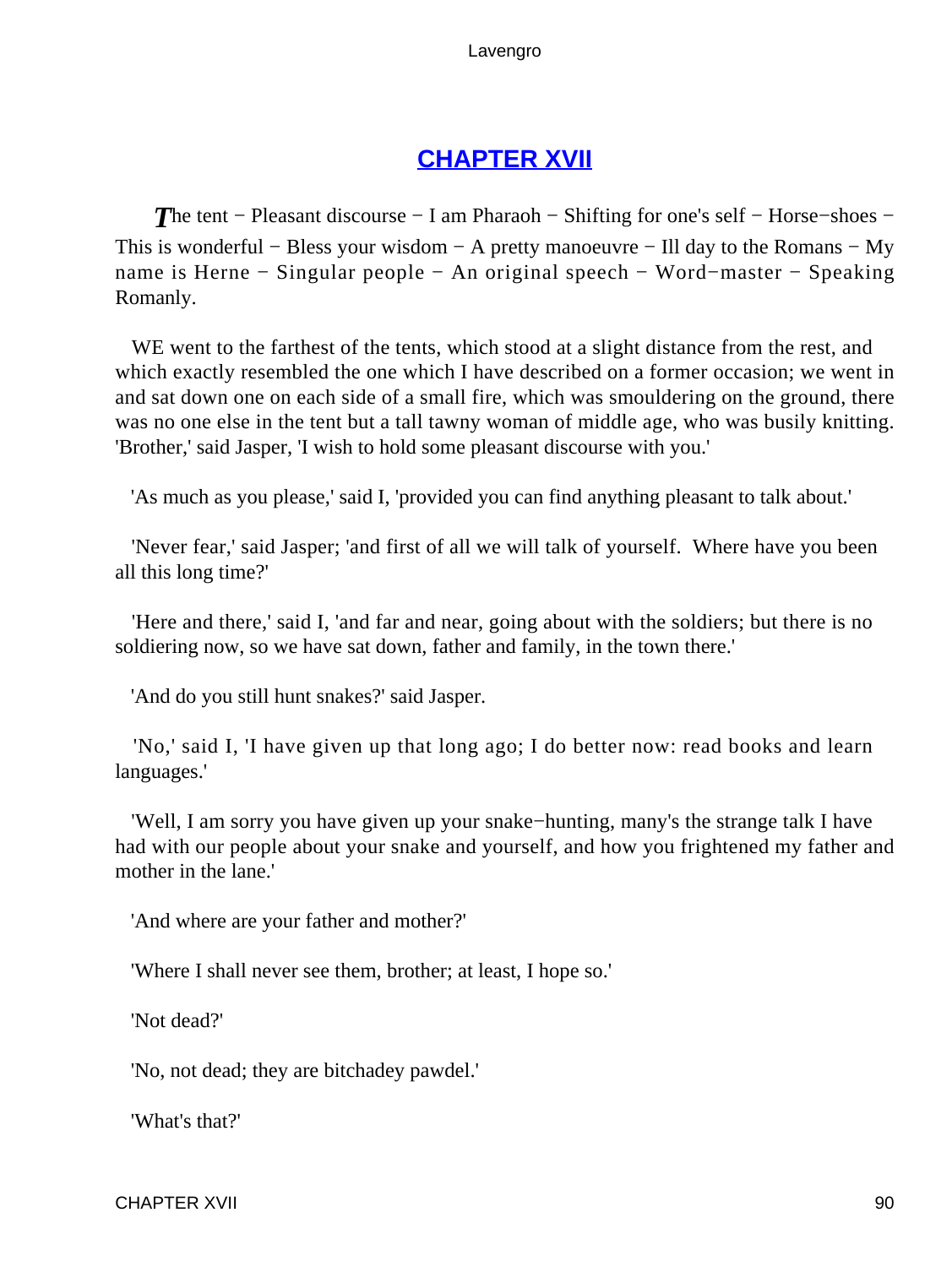'Sent across − banished.'

'Ah! I understand; I am sorry for them. And so you are here alone?'

'Not quite alone, brother.'

'No, not alone; but with the rest − Tawno Chikno takes care of you.'

'Takes care of me, brother!'

'Yes, stands to you in the place of a father − keeps you out of harm's way.'

'What do you take me for, brother?'

'For about three years older than myself.'

 'Perhaps; but you are of the Gorgios, and I am a Rommany Chal. Tawno Chikno take care of Jasper Petulengro!'

'Is that your name?'

'Don't you like it?'

'Very much, I never heard a sweeter; it is something like what you call me.'

'The horse−shoe master and the snake−fellow, I am the first.'

'Who gave you that name?'

'Ask Pharaoh.'

'I would, if he were here, but I do not see him.'

'I am Pharaoh.'

'Then you are a king.'

'Chachipen Pal.'

'I do not understand you.'

 'Where are your languages? You want two things, brother: mother sense, and gentle Rommany.'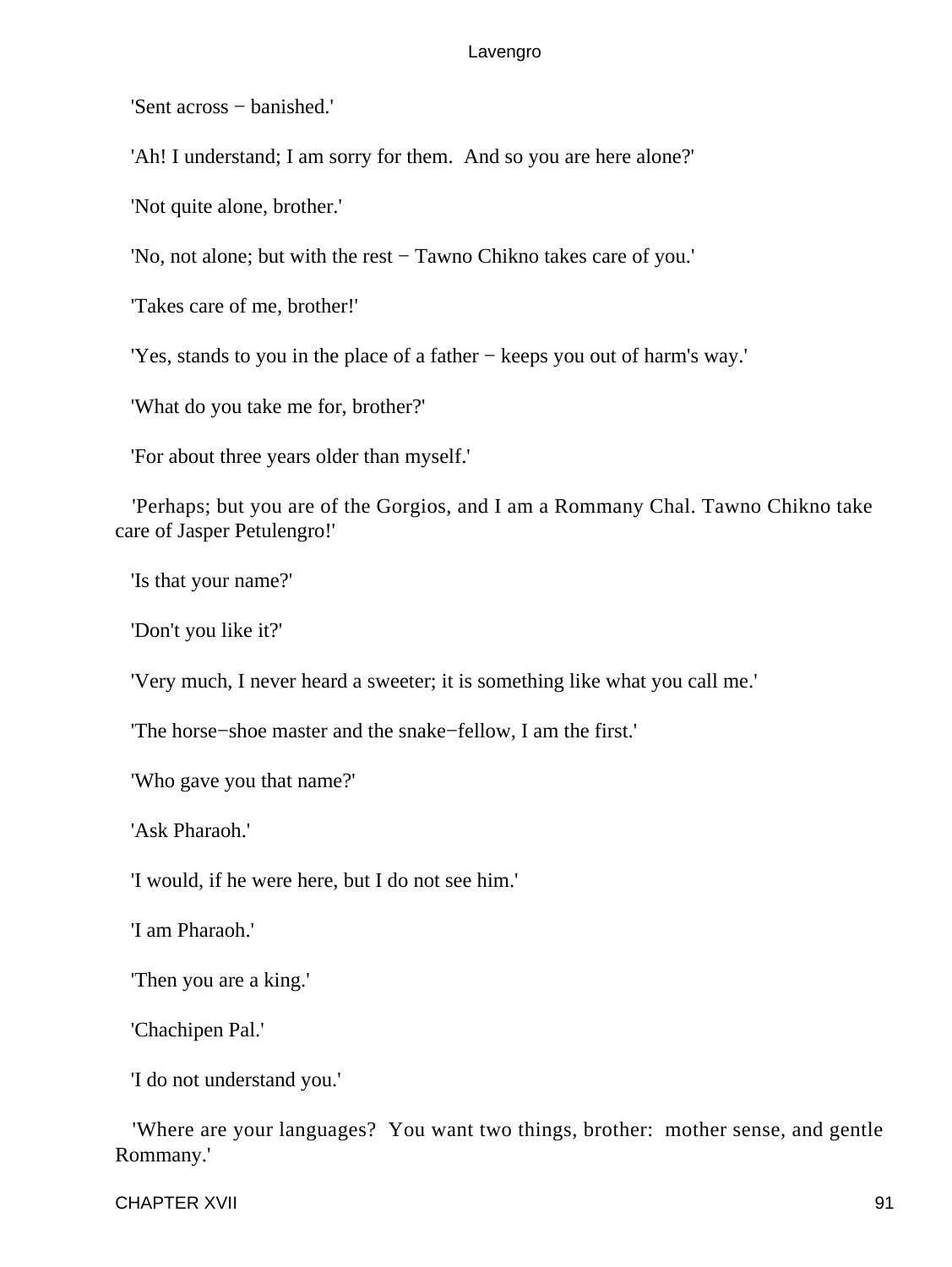'What makes you think that I want sense?'

'That, being so old, you can't yet guide yourself!'

'I can read Dante, Jasper.'

'Anan, brother.'

'I can charm snakes, Jasper.'

'I know you can, brother.'

'Yes, and horses too; bring me the most vicious in the land, if I whisper he'll be tame.'

 'Then the more shame for you − a snake−fellow − a horse−witch − and a lil−reader − yet you can't shift for yourself. I laugh at you, brother!'

'Then you can shift for yourself?'

'For myself and for others, brother.'

'And what does Chikno?'

'Sells me horses, when I bid him. Those horses on the chong were mine.'

'And has he none of his own?'

 'Sometimes he has; but he is not so well off as myself. When my father and mother were bitchadey pawdel, which, to tell you the truth, they were for chiving wafodo dloovu, they left me all they had, which was not a little, and I became the head of our family, which was not a small one. I was not older than you when that happened; yet our people said they had never a better krallis to contrive and plan for them, and to keep them in order. And this is so well known that many Rommany Chals, not of our family, come and join themselves to us, living with us for a time, in order to better themselves, more especially those of the poorer sort, who have little of their own. Tawno is one of these.'

'Is that fine fellow poor?'

 'One of the poorest, brother. Handsome as he is, he has not a horse of his own to ride on. Perhaps we may put it down to his wife, who cannot move about, being a cripple, as you saw.'

'And you are what is called a Gypsy King?'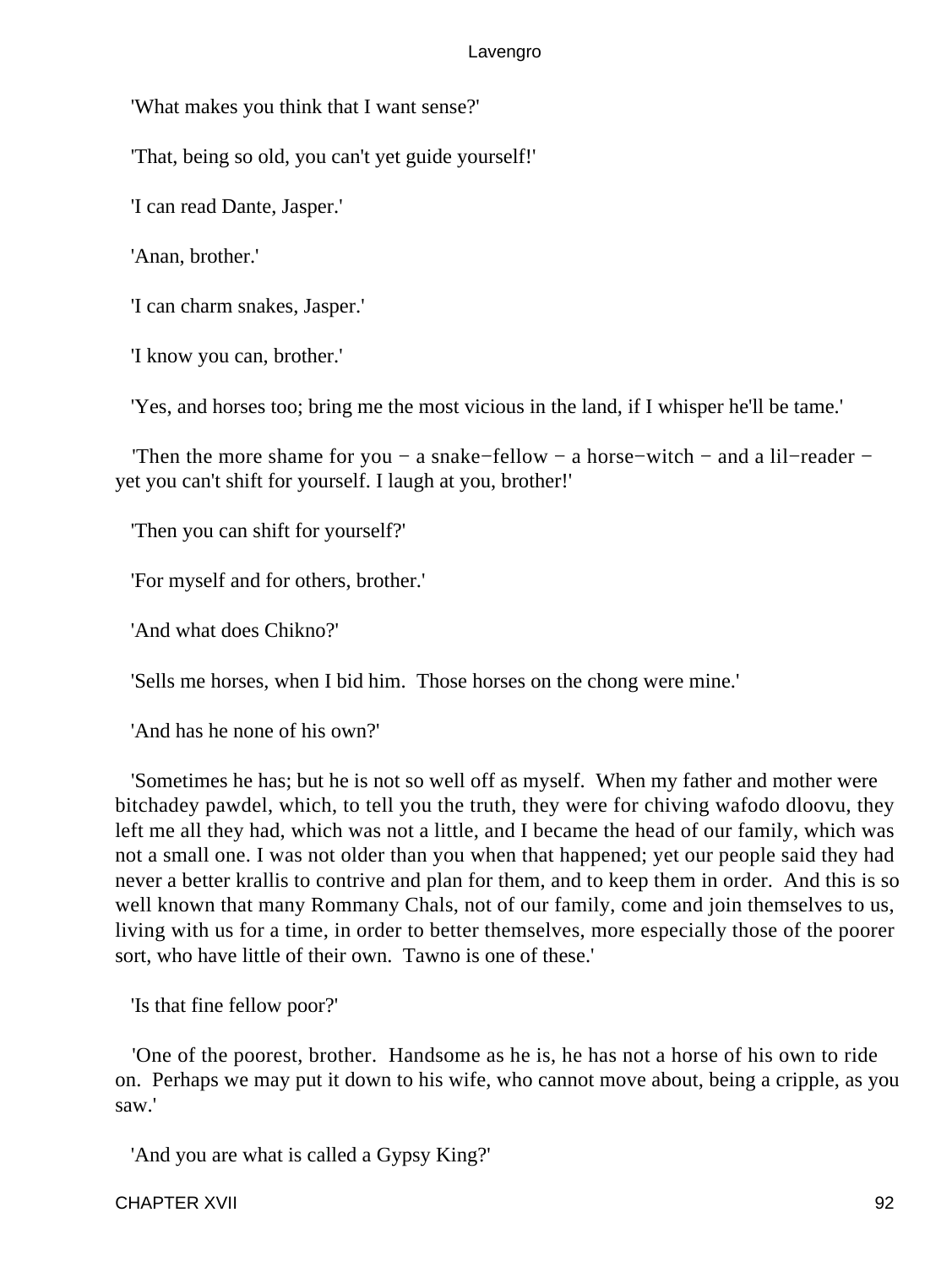'Ay, ay; a Rommany Kral.'

'Are there other kings?'

'Those who call themselves so; but the true Pharaoh is Petulengro.'

'Did Pharaoh make horse−shoes?'

'The first who ever did, brother.'

'Pharaoh lived in Egypt.'

'So did we once, brother.'

'And you left it?'

'My fathers did, brother.'

'And why did they come here?'

'They had their reasons, brother.'

'And you are not English?'

'We are not gorgios.'

'And you have a language of your own?'

'Avali.'

'This is wonderful.'

 'Ha, ha!' cried the woman, who had hitherto sat knitting, at the farther end of the tent, without saying a word, though not inattentive to our conversation, as I could perceive by certain glances which she occasionally cast upon us both. 'Ha, ha!' she screamed, fixing upon me two eyes, which shone like burning coals, and which were filled with an expression both of scorn and malignity, 'It is wonderful, is it, that we should have a language of our own? What, you grudge the poor people the speech they talk among themselves? That's just like you gorgios; you would have everybody stupid, single−tongued idiots, like yourselves. We are taken before the Poknees of the gav, myself and sister, to give an account of ourselves. So I says to my sister's little boy, speaking Rommany, I says to the little boy who is with us, Run to my son Jasper, and the rest, and tell them to be off, there are hawks abroad. So the Poknees questions us, and lets us go, not being able to make anything of us;

CHAPTER XVII 93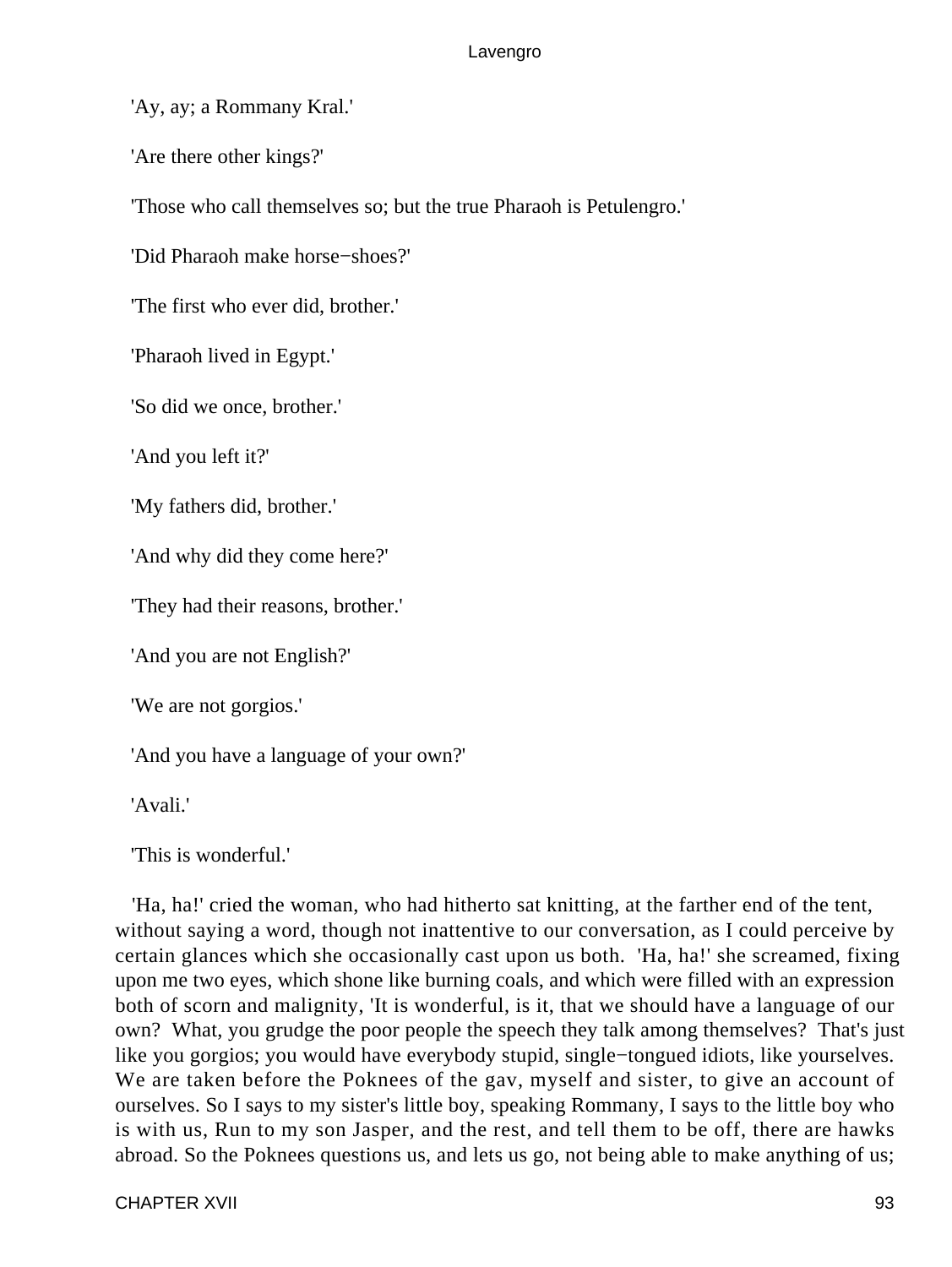but, as we are going, he calls us back. «Good woman,» says the Poknees, «what was that I heard you say just now to the little boy?» «I was telling him, your worship, to go and see the time of day, and to save trouble, I said it in our language.» «Where did you get that language?» says the Poknees. «'Tis our own language, sir,» I tells him, «we did not steal it.» «Shall I tell you what it is, my good woman?» says the Poknees. «I would thank you, sir,» says I, «for 'tis often we are asked about it.» «Well, then,» says the Poknees, «it is no language at all, merely a made−up gibberish.» «Oh, bless your wisdom,» says I, with a curtsey, «you can tell us what our language is, without understanding it!» Another time we meet a parson. «Good woman,» says he, «what's that you are talking? Is it broken language?» «Of course, your reverence,» says I, «we are broken people; give a shilling, your reverence, to the poor broken woman.» Oh, these gorgios! they grudge us our very language!'

'She called you her son, Jasper?'

'I am her son, brother.'

'I thought you said your parents were − '

'Bitchadey pawdel; you thought right, brother. This is my wife's mother.'

'Then you are married, Jasper?'

'Ay, truly; I am husband and father. You will see wife and chabo anon.'

'Where are they now?'

'In the gav, penning dukkerin.'

'We were talking of language, Jasper?'

'True, brother.'

'Yours must be a rum one?'

''Tis called Rommany.'

'I would gladly know it.'

'You need it sorely.'

'Would you teach it me?'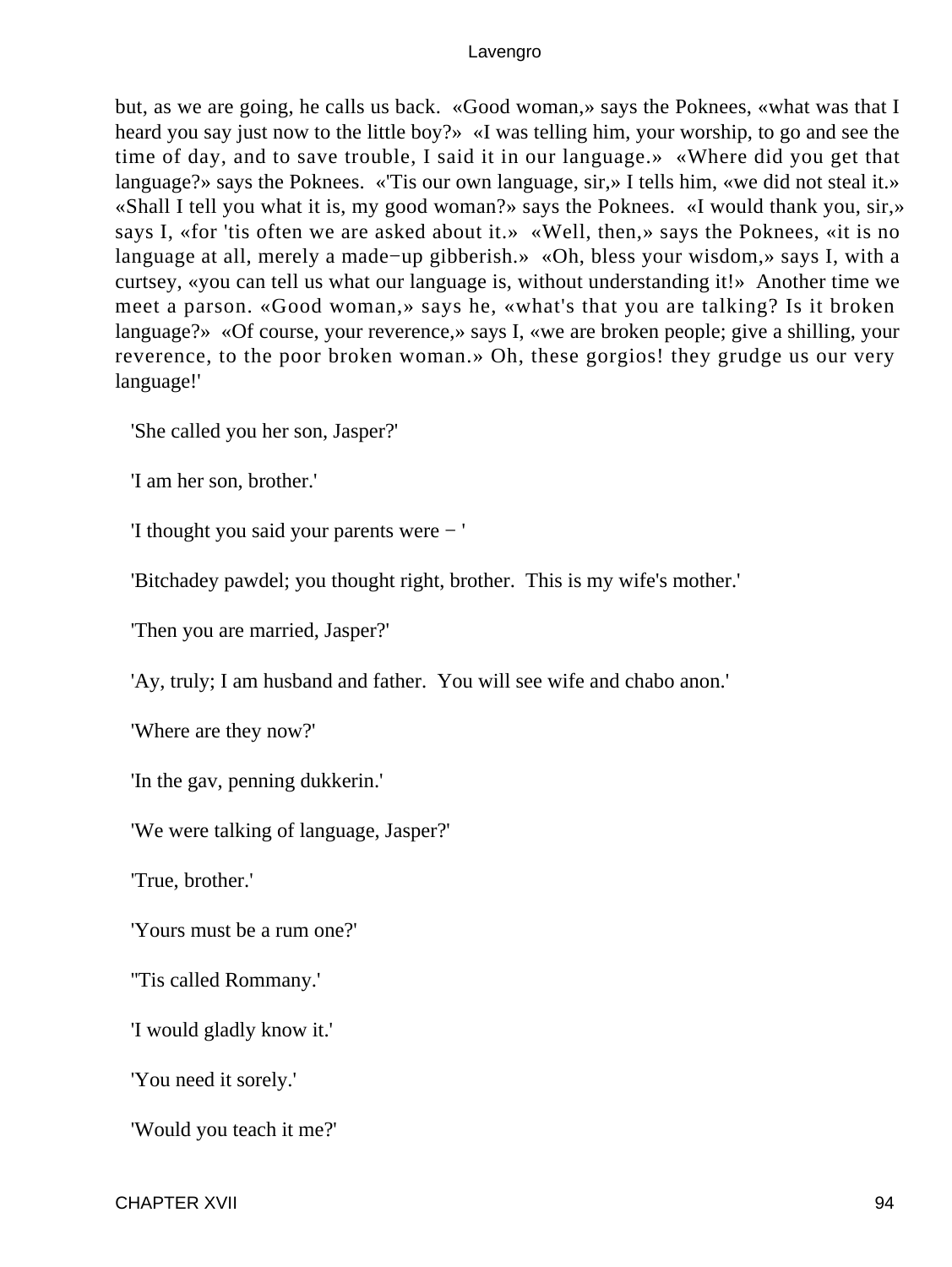'None sooner.'

'Suppose we begin now?'

'Suppose we do, brother.'

 'Not whilst I am here,' said the woman, flinging her knitting down, and starting upon her feet; 'not whilst I am here shall this gorgio learn Rommany. A pretty manoeuvre, truly; and what would be the end of it? I goes to the farming ker with my sister, to tell a fortune, and earn a few sixpences for the chabes. I sees a jolly pig in the yard, and I says to my sister, speaking Rommany, «Do so and so,» says I; which the farming man hearing, asks what we are talking about. «Nothing at all, master,» says I; «something about the weather»; when who should start up from behind a pale, where he has been listening, but this ugly gorgio, crying out, «They are after poisoning your pigs, neighbour!» so that we are glad to run, I and my sister, with perhaps the farm−engro shouting after us. Says my sister to me, when we have got fairly off, «How came that ugly one to know what you said to me?» Whereupon I answers, «It all comes of my son Jasper, who brings the gorgio to our fire, and must needs be teaching him.» «Who was fool there?» says my sister. «Who, indeed, but my son Jasper,» I answers. And here should I be a greater fool to sit still and suffer it; which I will not do. I do not like the look of him; he looks over−gorgeous. An ill day to the Romans when he masters Rommany; and, when I says that, I pens a true dukkerin.'

'What do you call God, Jasper?'

 'You had better be jawing,' said the woman, raising her voice to a terrible scream; 'you had better be moving off, my gorgio; hang you for a keen one, sitting there by the fire, and stealing my language before my face. Do you know whom you have to deal with? Do you know that I am dangerous? My name is Herne, and I comes of the hairy ones!'

 And a hairy one she looked! She wore her hair clubbed upon her head, fastened with many strings and ligatures; but now, tearing these off, her locks, originally jet black, but now partially grizzled with age, fell down on every side of her, covering her face and back as far down as her knees. No she−bear of Lapland ever looked more fierce and hairy than did that woman, as standing in the open part of the tent, with her head bent down, and her shoulders drawn up, seemingly about to precipitate herself upon me, she repeated, again and again, −

'My name is Herne, and I comes of the hairy ones! − '

'I call God Duvel, brother.'

'It sounds very like Devil.'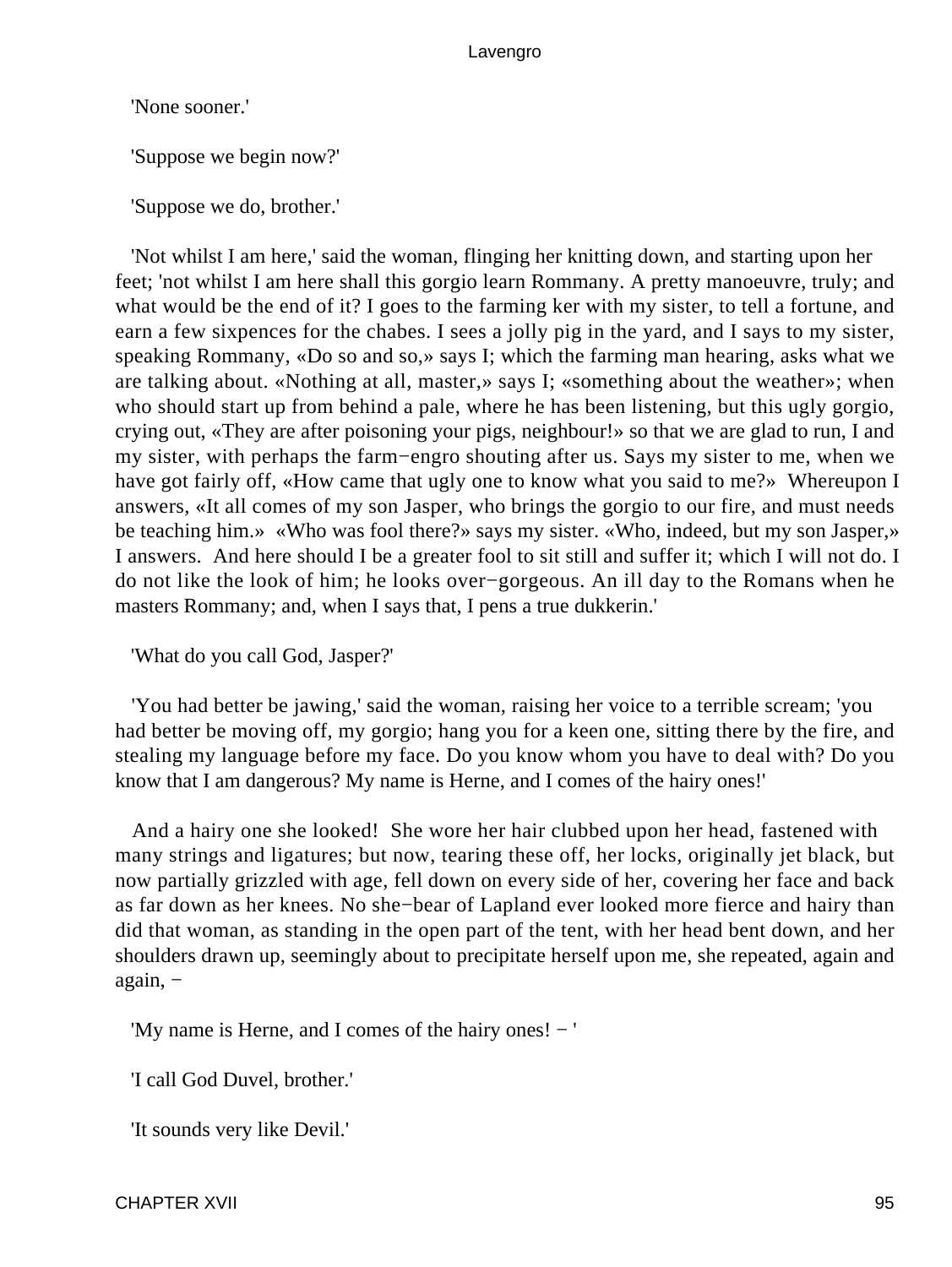'It doth, brother, it doth.'

'And what do you call divine, I mean godly?'

'Oh! I call that duvelskoe.'

'I am thinking of something, Jasper.'

'What are you thinking of, brother?'

 'Would it not be a rum thing if divine and devilish were originally one and the same word?'

'It would, brother, it would − '

. . .

 From this time I had frequent interviews with Jasper, sometimes in his tent, sometimes on the heath, about which we would roam for hours, discoursing on various matters. Sometimes, mounted on one of his horses, of which he had several, I would accompany him to various fairs and markets in the neighbourhood, to which he went on his own affairs, or those of his tribe. I soon found that I had become acquainted with a most singular people, whose habits and pursuits awakened within me the highest interest. Of all connected with them, however, their language was doubtless that which exercised the greatest influence over my imagination. I had at first some suspicion that it would prove a mere made−up gibberish; but I was soon undeceived. Broken, corrupted, and half in ruins as it was, it was not long before I found that it was an original speech, far more so, indeed, than one or two others of high name and celebrity, which, up to that time, I had been in the habit of regarding with respect and veneration. Indeed many obscure points connected with the vocabulary of these languages, and to which neither classic nor modern lore afforded any clue, I thought I could now clear up by means of this strange broken tongue, spoken by people who dwelt amongst thickets and furze bushes, in tents as tawny as their faces, and whom the generality of mankind designated, and with much semblance of justice, as thieves and vagabonds. But where did this speech come from, and who were they who spoke it? These were questions which I could not solve, and which Jasper himself, when pressed, confessed his inability to answer. 'But, whoever we be, brother,' said he, 'we are an old people, and not what folks in general imagine, broken gorgios; and, if we are not Egyptians, we are at any rate Rommany Chals!'

 'Rommany Chals! I should not wonder after all,' said I, 'that these people had something to do with the founding of Rome. Rome, it is said, was built by vagabonds, who knows but that some tribe of the kind settled down thereabouts, and called the town which they built after their name; but whence did they come originally? ah! there is the difficulty.'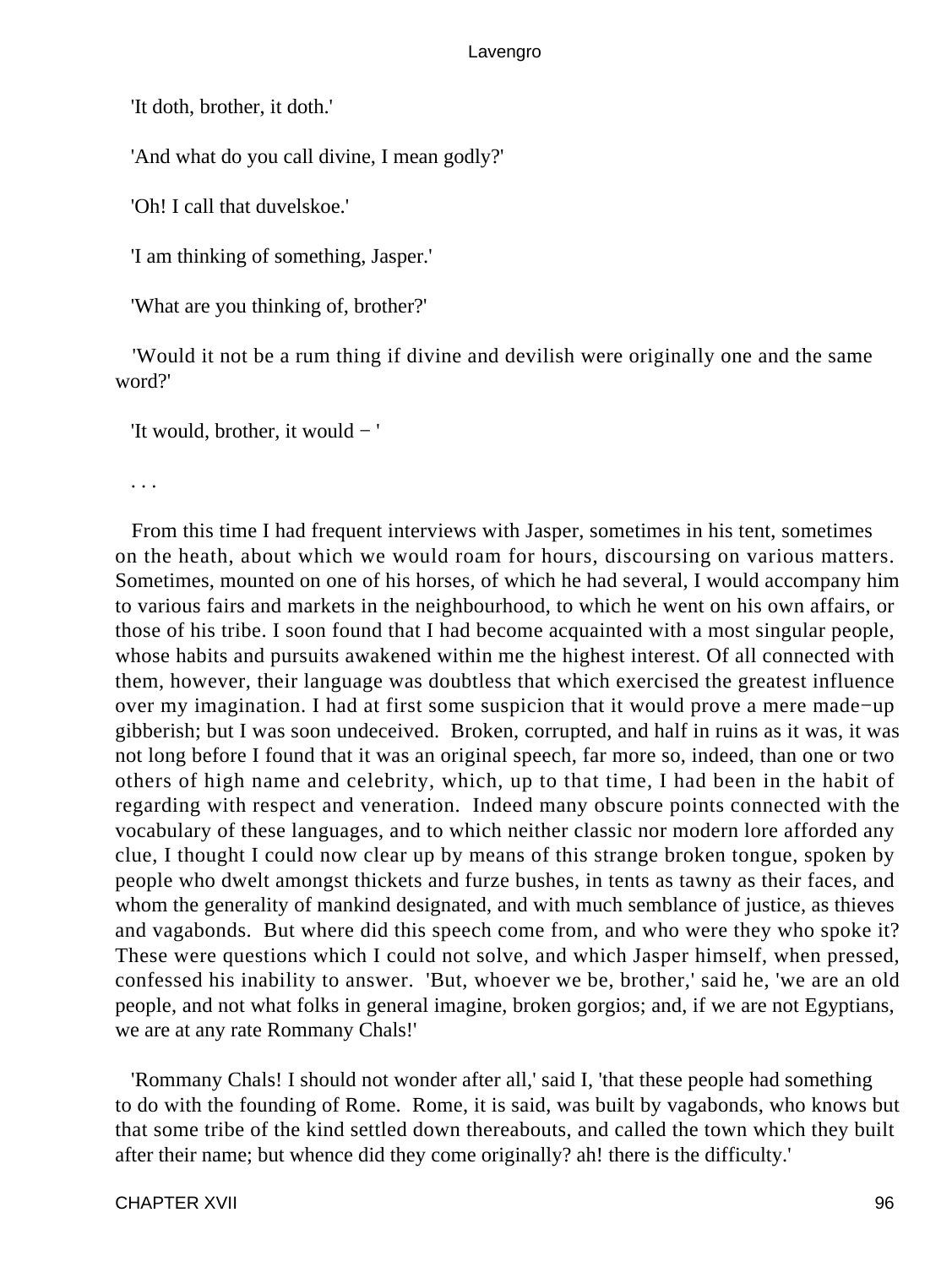But abandoning these questions, which at that time were far too profound for me, I went on studying the language, and at the same time the characters and manners of these strange people. My rapid progress in the former astonished, while it delighted, Jasper. 'We'll no longer call you Sap−engro, brother,' said he; but rather Lav−engro, which in the language of the gorgios meaneth Word− master.' 'Nay, brother,' said Tawno Chikno, with whom I had become very intimate, 'you had better call him Cooro−mengro, I have put on **THE GLOVES** with him, and find him a pure fist−master; I like him for that, for I am a Cooro−mengro myself, and was born at Brummagem.'

 'I likes him for his modesty,' said Mrs. Chikno; 'I never hears any ill words come from his mouth, but, on the contrary, much sweet language. His talk is golden, and he has taught my eldest to say his prayers in Rommany, which my rover had never the grace to do.' 'He is the pal of my rom,' said Mrs. Petulengro, who was a very handsome woman, 'and therefore I likes him, and not the less for his being a rye; folks calls me high−minded, and perhaps I have reason to be so; before I married Pharaoh I had an offer from a lord − I likes the young rye, and, if he chooses to follow us, he shall have my sister. What say you, mother? should not the young rye have my sister Ursula?'

 'I am going to my people,' said Mrs. Herne, placing a bundle upon a donkey, which was her own peculiar property; 'I am going to Yorkshire, for I can stand this no longer. You say you like him: in that we differs; I hates the gorgio, and would like, speaking Romanly, to mix a little poison with his waters. And now go to Lundra, my children, I goes to Yorkshire. Take my blessing with ye, and a little bit of a gillie to cheer your hearts with when ye are weary. In all kinds of weather have we lived together; but now we are parted. I goes broken−hearted − I can't keep you company; ye are no longer Rommany. To gain a bad brother, ye have lost a good mother.'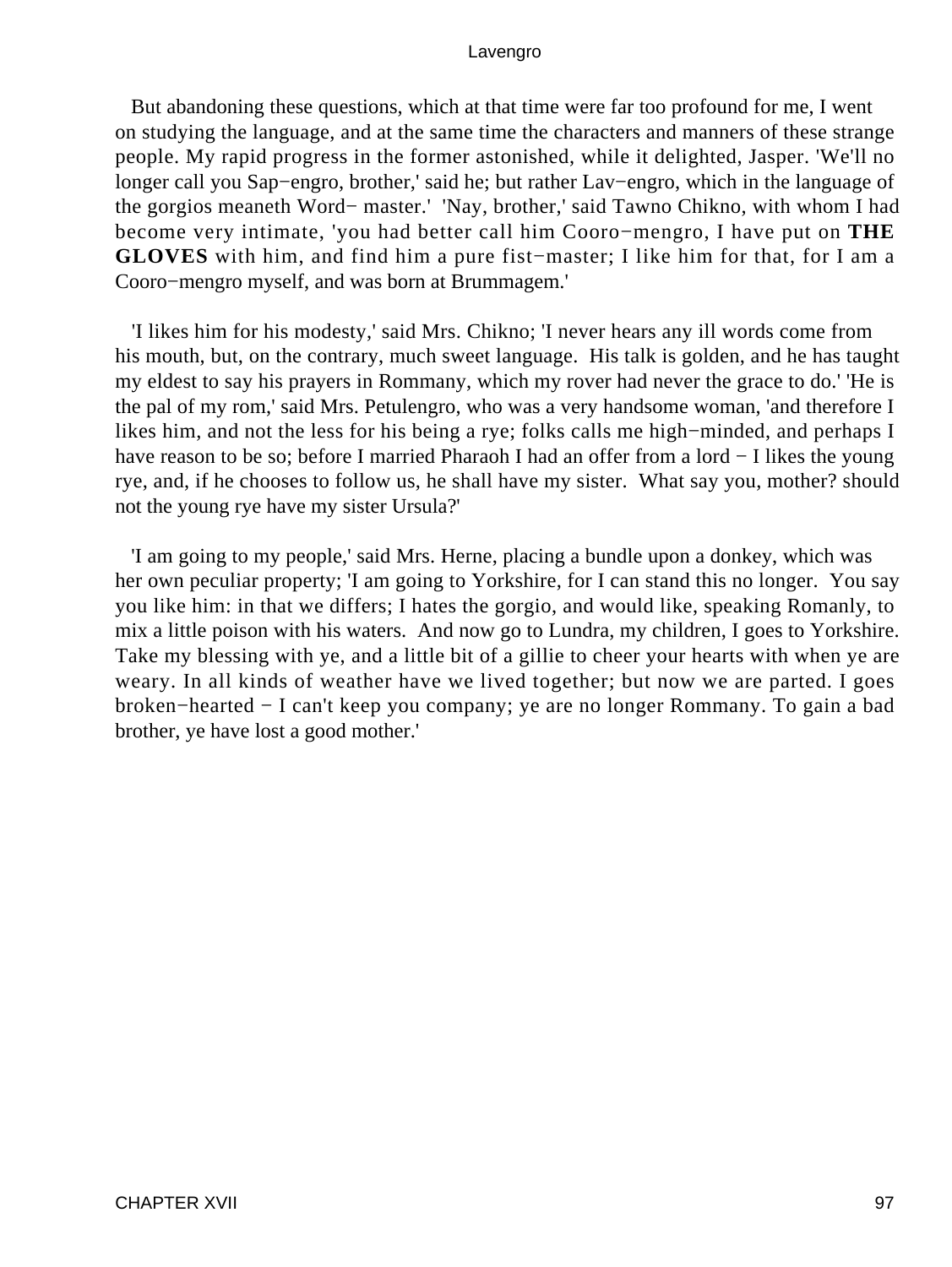# **[CHAPTER XVIII](#page-494-0)**

*What profession?* – Not fitted for a Churchman – Erratic course – The bitter draught – Principle of woe − Thou wouldst be joyous − What ails you? − Poor child of clay.

 SO the gypsies departed; Mrs. Herne to Yorkshire, and the rest to London: as for myself, I continued in the house of my parents, passing my time in much the same manner as I have already described, principally in philological pursuits; but I was now sixteen, and it was highly necessary that I should adopt some profession, unless I intended to fritter away my existence, and to be a useless burden to those who had given me birth; but what profession was I to choose? there being none in the wide world perhaps for which I was suited; nor was there any one for which I felt any decided inclination, though perhaps there existed within me a lurking penchant for the profession of arms, which was natural enough, as, from my earliest infancy, I had been accustomed to military sights and sounds; but this profession was then closed, as I have already hinted, and, as I believe, it has since continued, to those who, like myself, had no better claims to urge than the services of a father.

 My father, who, for certain reasons of his own, had no very high opinion of the advantages resulting from this career, would have gladly seen me enter the Church. His desire was, however, considerably abated by one or two passages of my life, which occurred to his recollection. He particularly dwelt on the unheard−of manner in which I had picked up the Irish language, and drew from thence the conclusion that I was not fitted by nature to cut a respectable figure at an English university. 'He will fly off in a tangent,' said he, 'and, when called upon to exhibit his skill in Greek, will be found proficient in Irish; I have observed the poor lad attentively, and really do not know what to make of him; but I am afraid he will never make a churchman!' And I have no doubt that my excellent father was right, both in his premisses and the conclusion at which he arrived. I had undoubtedly, at one period of my life, forsaken Greek for Irish, and the instructions of a learned Protestant divine for those of a Papist gossoon, the card−fancying Murtagh; and of late, though I kept it a strict secret, I had abandoned in a great measure the study of the beautiful Italian, and the recitation of the sonorous terzets of the Divine Comedy, in which at one time I took the greatest delight, in order to become acquainted with the broken speech, and yet more broken songs, of certain houseless wanderers whom I had met at a horse fair. Such an erratic course was certainly by no means in consonance with the sober and unvarying routine of college study. And my father, who was a man of excellent common sense, displayed it in not pressing me to adopt a profession which required qualities of mind which he saw I did not possess.

 Other professions were talked of, amongst which the law; but now an event occurred which had nearly stopped my career, and merged all minor points of solicitude in anxiety for my life. My strength and appetite suddenly deserted me, and I began to pine and droop.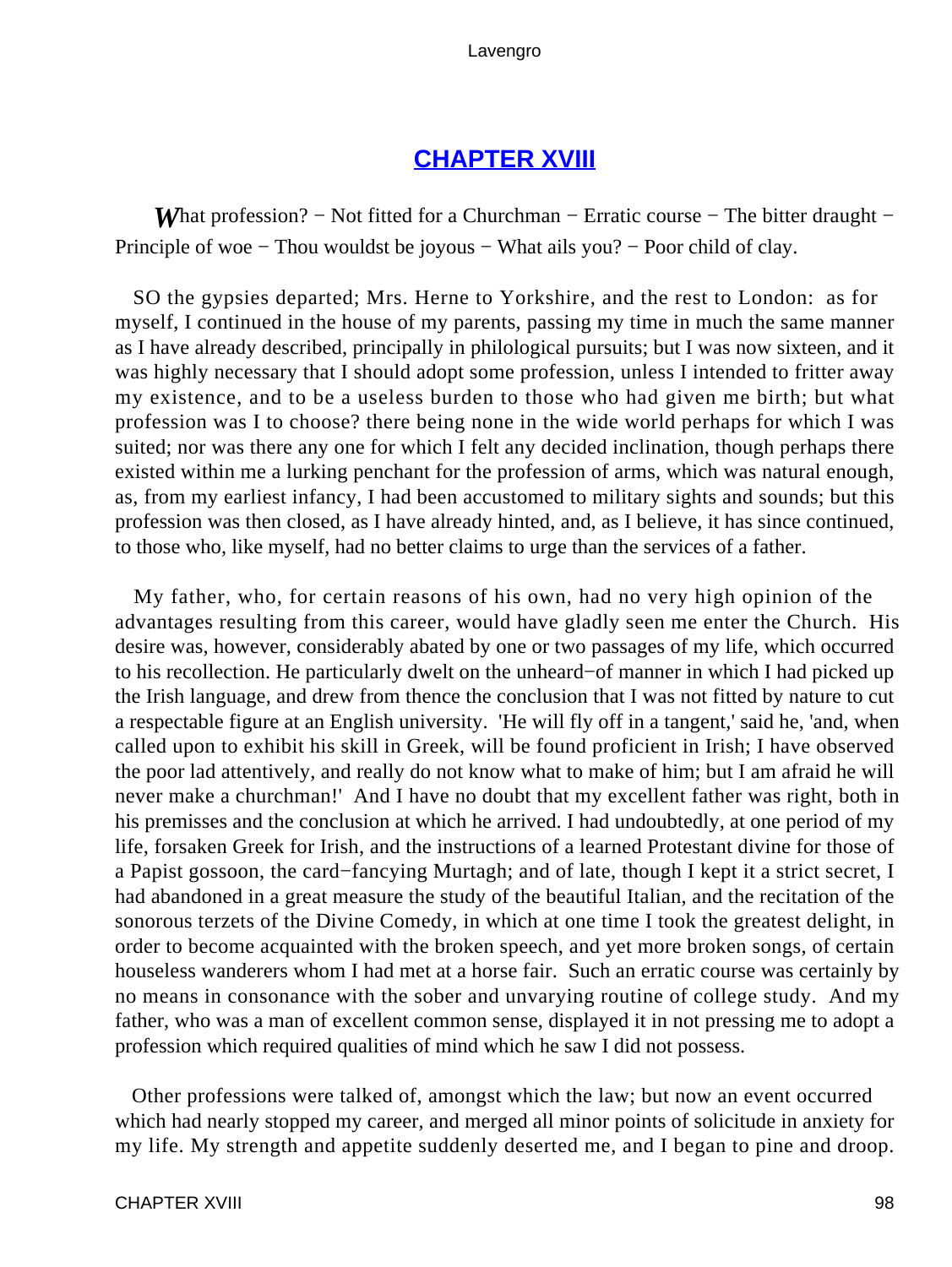Some said that I had overgrown myself, and that these were the symptoms of a rapid decline; I grew worse and worse, and was soon stretched upon my bed, from which it seemed scarcely probable that I should ever more rise, the physicians themselves giving but slight hopes of my recovery: as for myself, I made up my mind to die, and felt quite resigned. I was sadly ignorant at that time, and, when I thought of death, it appeared to me little else than a pleasant sleep, and I wished for sleep, of which I got but little. It was well that I did not die that time, for I repeat that I was sadly ignorant of many important things. I did not die, for somebody coming gave me a strange, bitter draught; a decoction, I believe, of a bitter root which grows on commons and desolate places: and the person who gave it me was an ancient female, a kind of doctress, who had been my nurse in my infancy, and who, hearing of my state, had come to see me; so I drank the draught, and became a little better, and I continued taking draughts made from the bitter root till I manifested symptoms of convalescence.

 But how much more quickly does strength desert the human frame than return to it! I had become convalescent, it is true, but my state of feebleness was truly pitiable. I believe it is in that state that the most remarkable feature of human physiology frequently exhibits itself. Oh, how dare I mention the dark feeling of mysterious dread which comes over the mind, and which the lamp of reason, though burning bright the while, is unable to dispel! Art thou, as leeches say, the concomitant of disease − the result of shattered nerves? Nay, rather the principle of woe itself, the fountain−head of all sorrow coexistent with man, whose influence he feels when yet unborn, and whose workings he testifies with his earliest cries, when, 'drowned in tears,' he first beholds the light; for, as the sparks fly upward, so is man born to trouble, and woe doth he bring with him into the world, even thyself, dark one, terrible one, causeless, unbegotten, without a father. Oh, how unfrequently dost thou break down the barriers which divide thee from the poor soul of man, and overcast its sunshine with thy gloomy shadow. In the brightest days of prosperity – in the midst of health and wealth – how sentient is the poor human creature of thy neighbourhood! how instinctively aware that the flood−gates of horror may be cast open, and the dark stream engulf him for ever and ever! Then is it not lawful for man to exclaim, 'Better that I had never been born!' Fool, for thyself thou wast not born, but to fulfil the inscrutable decrees of thy Creator; and how dost thou know that this dark principle is not, after all, thy best friend; that it is not that which tempers the whole mass of thy corruption? It may be, for what thou knowest, the mother of wisdom, and of great works: it is the dread of the horror of the night that makes the pilgrim hasten on his way. When thou feelest it nigh, let thy safety word be 'Onward'; if thou tarry, thou art overwhelmed. Courage! build great works − 'tis urging thee − it is ever nearest the favourites of God – the fool knows little of it. Thou wouldst be joyous, wouldst thou? then be a fool. What great work was ever the result of joy, the puny one? Who have been the wise ones, the mighty ones, the conquering ones of this earth? the joyous? I believe not. The fool is happy, or comparatively so – certainly the least sorrowful, but he is still a fool: and whose notes are sweetest, those of the nightingale, or of the silly lark?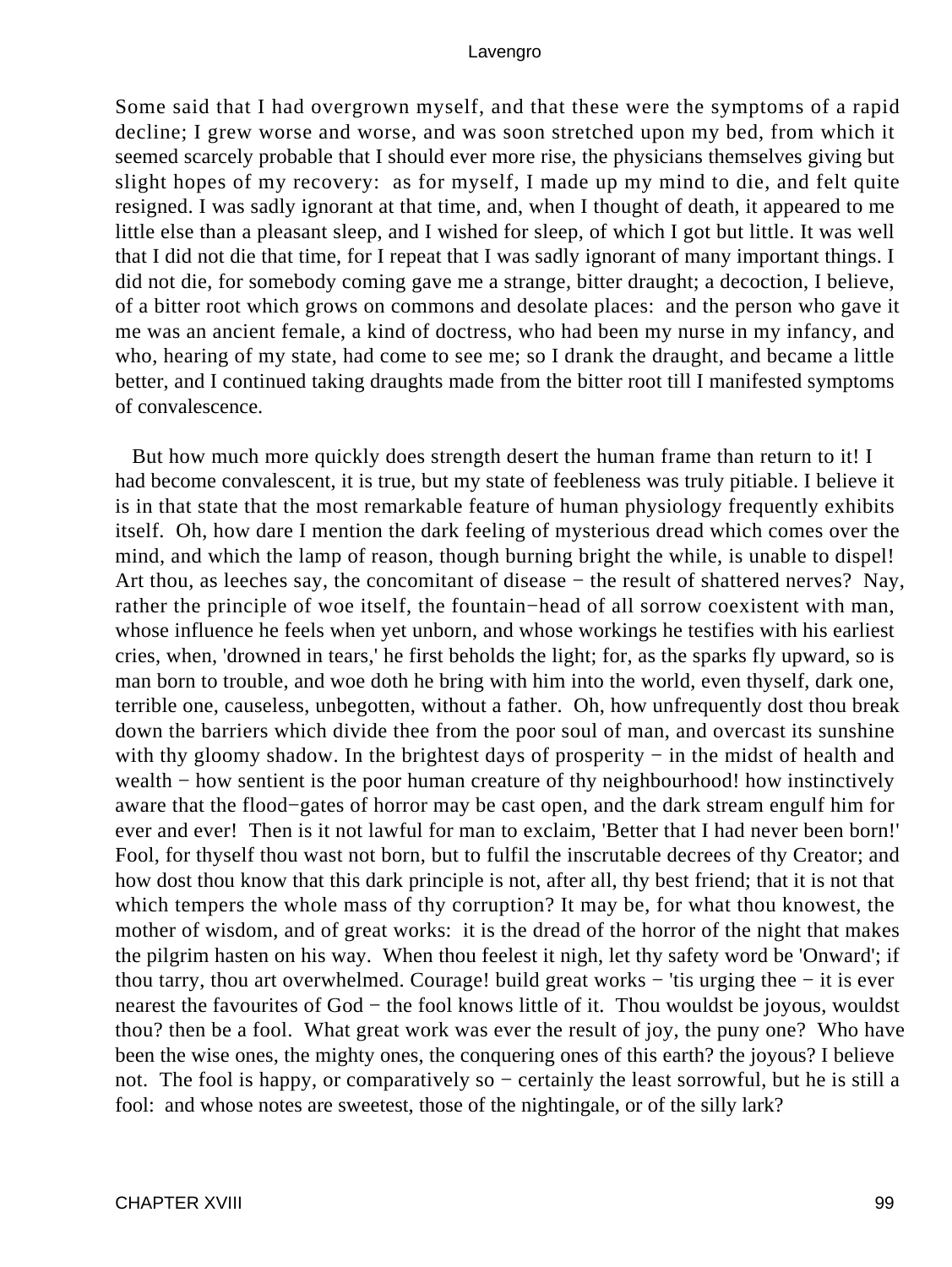'What ails you, my child?' said a mother to her son, as he lay on a couch under the influence of the dreadful one; 'what ails you? you seem afraid!'

BOY. And so I am; a dreadful fear is upon me.

**MOTHER.** But of what? There is no one can harm you; of what are you apprehensive?

BOY. Of nothing that I can express; I know not what I am afraid of, but afraid I am.

**MOTHER.** Perhaps you see sights and visions; I knew a lady once who was continually thinking that she saw an armed man threaten her, but it was only an imagination, a phantom of the brain.

 BOY. No armed man threatens me; and 'tis not a thing like that would cause me any fear. Did an armed man threaten me, I would get up and fight him; weak as I am, I would wish for nothing better, for then, perhaps, I should lose this fear; mine is a dread of I know not what, and there the horror lies.

**MOTHER.** Your forehead is cool, and your speech collected. Do you know where you are?

 BOY. I know where I am, and I see things just as they are; you are beside me, and upon the table there is a book which was written by a Florentine; all this I see, and that there is no ground for being afraid. I am, moreover, quite cool, and feel no pain − but, but −

 And then there was a burst of 'gemiti, sospiri ed alti guai.' Alas, alas, poor child of clay! as the sparks fly upward, so wast thou born to sorrow − Onward!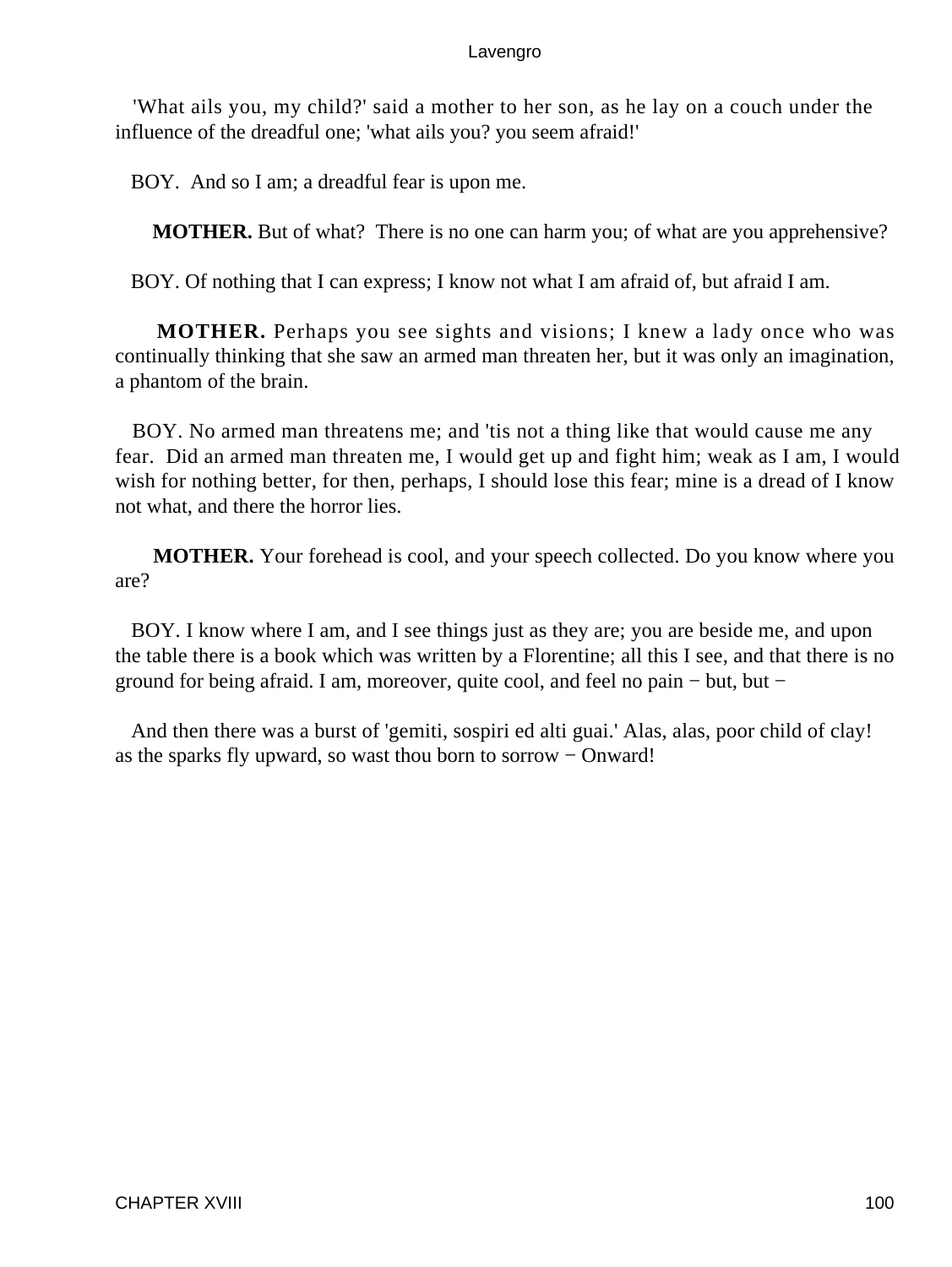# **[CHAPTER XIX](#page-494-0)**

*A*greeable delusions − Youth − A profession − Ab Gwilym − Glorious English law − There they pass – My dear old master – The deal desk – Language of the tents – Where is Morfydd? − Go to − only once.

 IT has been said by this or that writer, I scarcely know by whom, that, in proportion as we grow old, and our time becomes short, the swifter does it pass, until at last, as we approach the borders of the grave, it assumes all the speed and impetuosity of a river about to precipitate itself into an abyss; this is doubtless the case, provided we can carry to the grave those pleasant thoughts and delusions, which alone render life agreeable, and to which even to the very last we would gladly cling; but what becomes of the swiftness of time, when the mind sees the vanity of human pursuits? which is sure to be the case when its fondest, dearest hopes have been blighted at the very moment when the harvest was deemed secure. What becomes from that moment, I repeat, of the shortness of time? I put not the question to those who have never known that trial, they are satisfied with themselves and all around them, with what they have done, and yet hope to do; some carry their delusions with them to the borders of the grave, ay, to the very moment when they fall into it; a beautiful golden cloud surrounds them to the last, and such talk of the shortness of time: through the medium of that cloud the world has ever been a pleasant world to them; their only regret is that they are so soon to quit it; but oh, ye dear deluded hearts, it is not every one who is so fortunate!

 To the generality of mankind there is no period like youth. The generality are far from fortunate; but the period of youth, even to the least so, offers moments of considerable happiness, for they are not only disposed but able to enjoy most things within their reach. With what trifles at that period are we content; the things from which in after−life we should turn away in disdain please us then, for we are in the midst of a golden cloud, and everything seems decked with a golden hue. Never during any portion of my life did time flow on more speedily than during the two or three years immediately succeeding the period to which we arrived in the preceding chapter: since then it has flagged often enough; sometimes it has seemed to stand entirely still; and the reader may easily judge how it fares at the present, from the circumstance of my taking pen in hand, and endeavouring to write down the passages of my life − a last resource with most people. But at the period to which I allude I was just, as I may say, entering upon life; I had adopted a profession, and, to keep up my character, simultaneously with that profession − the study of a new language. I speedily became a proficient in the one, but ever remained a novice in the other: a novice in the law, but a perfect master in the Welsh tongue.

Yes; very pleasant times were those, when within the womb of a lofty deal desk, behind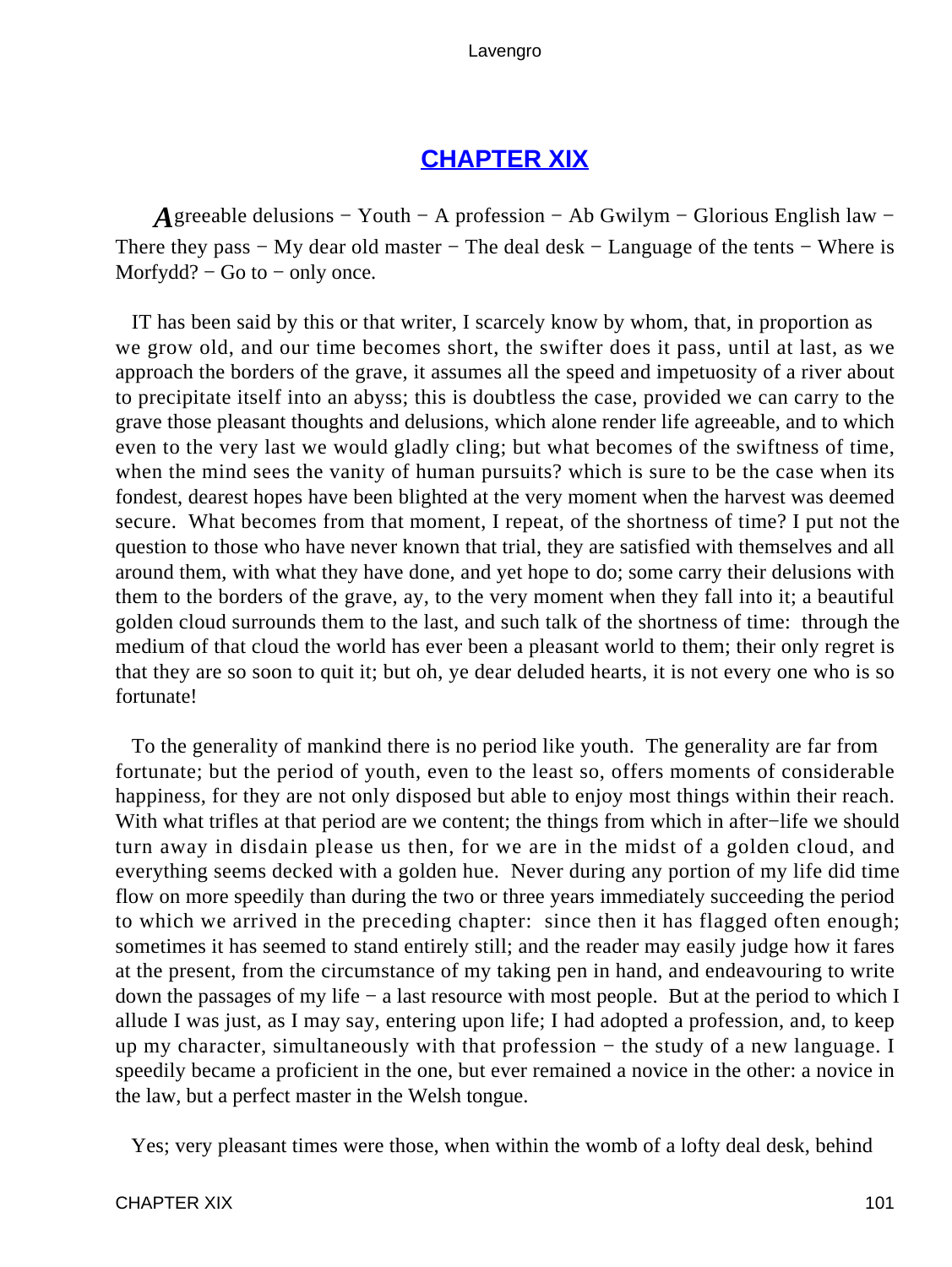which I sat for some eight hours every day, transcribing (when I imagined eyes were upon me) documents of every description in every possible hand, Blackstone kept company with Ab Gwilym − the polished English lawyer of the last century, who wrote long and prosy chapters on the rights of things − with a certain wild Welshman, who some four hundred years before that time indited immortal cowydds and odes to the wives of Cambrian chieftains − more particularly to one Morfydd, the wife of a certain hunchbacked dignitary called by the poet facetiously Bwa Bach − generally terminating with the modest request of a little private parlance beneath the greenwood bough, with no other witness than the eos, or nightingale, a request which, if the poet himself may be believed, rather a doubtful point, was seldom, very seldom, denied. And by what strange chance had Ab Gwilym and Blackstone, two personages so exceedingly different, been thus brought together? From what the reader already knows of me, he may be quite prepared to find me reading the former; but what could have induced me to take up Blackstone, or rather the law?

 I have ever loved to be as explicit as possible; on which account, perhaps, I never attained to any proficiency in the law, the essence of which is said to be ambiguity; most questions may be answered in a few words, and this among the rest, though connected with the law. My parents deemed it necessary that I should adopt some profession, they named the law; the law was as agreeable to me as any other profession within my reach, so I adopted the law, and the consequence was, that Blackstone, probably for the first time, found himself in company with Ab Gwilym. By adopting the law I had not ceased to be Lavengro.

 So I sat behind a desk many hours in the day, ostensibly engaged in transcribing documents of various kinds; the scene of my labours was a strange old house, occupying one side of a long and narrow court, into which, however, the greater number of the windows looked not, but into an extensive garden, filled with fruit trees, in the rear of a large, handsome house, belonging to a highly respectable gentleman, who, moyennant un douceur considerable, had consented to instruct my father's youngest son in the mysteries of glorious English law. Ah! would that I could describe the good gentleman in the manner which he deserves; he has long since sunk to his place in a respectable vault, in the aisle of a very respectable church, whilst an exceedingly respectable marble slab against the neighbouring wall tells on a Sunday some eye wandering from its prayer−book that his dust lies below; to secure such respectabilities in death, he passed a most respectable life. Let no one sneer, he accomplished much; his life was peaceful, so was his death. Are these trifles? I wish I could describe him, for I loved the man, and with reason, for he was ever kind to me, to whom kindness has not always been shown; and he was, moreover, a choice specimen of a class which no longer exists − a gentleman lawyer of the old school. I would fain describe him, but figures with which he has nought to do press forward and keep him from my mind's eye; there they pass, Spaniard and Moor, Gypsy, Turk, and livid Jew. But who is that? what that thick pursy man in the loose, snuff− coloured greatcoat, with the white stockings, drab breeches, and silver buckles on his shoes; that man with the bull neck, and singular head, immense in the lower part, especially about the jaws, but tapering upward like a pear; the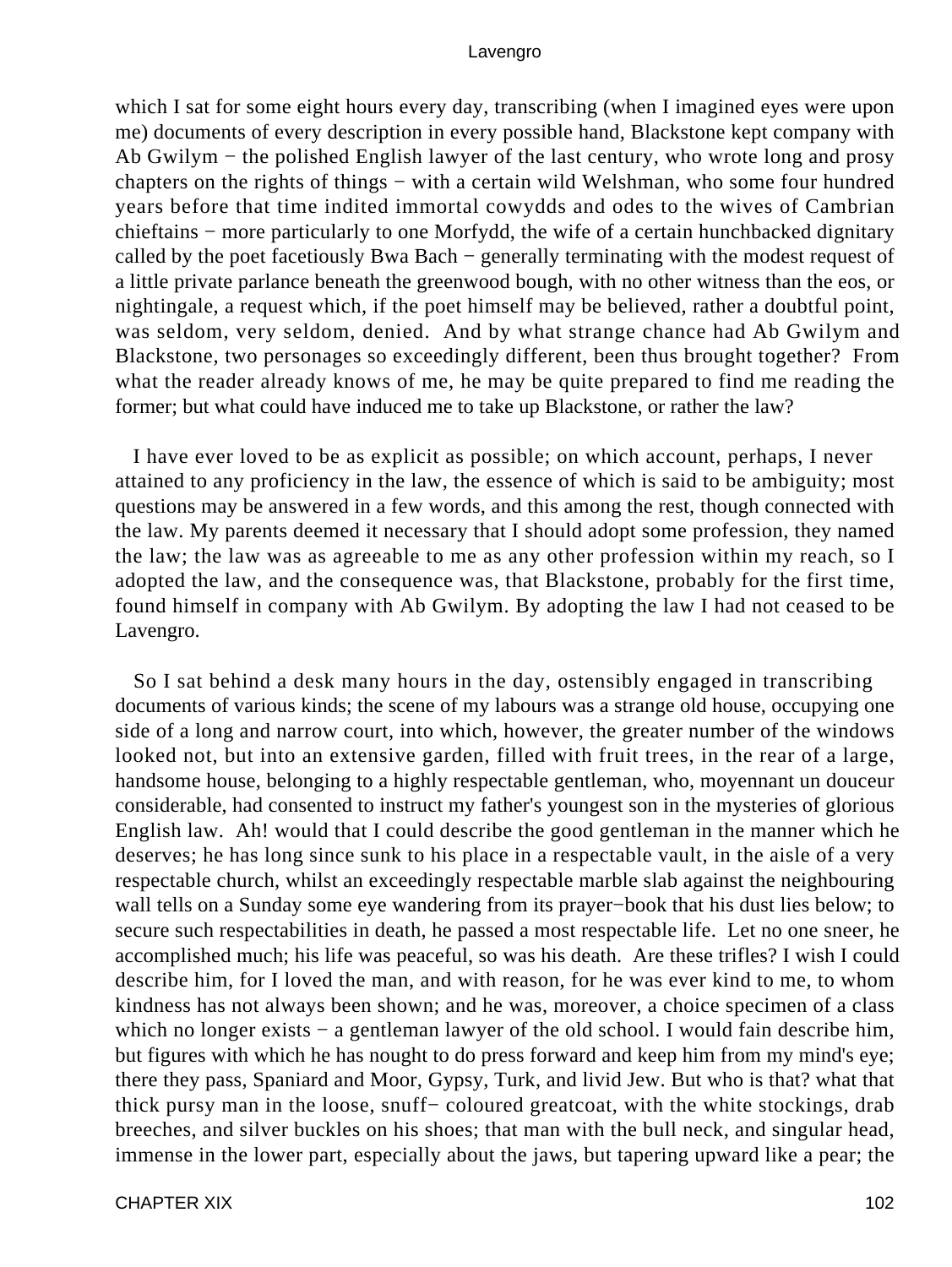man with the bushy brows, small gray eyes replete with catlike expression, whose grizzled hair is cut close, and whose ear−lobes are pierced with small golden rings? Oh! that is not my dear old master, but a widely different personage. Bon jour, Monsieur Vidocq! expressions de ma part a Monsieur Le Baron Taylor. But here he comes at last, my veritable old master!

 A more respectable−looking individual was never seen; he really looked what he was, a gentleman of the law – there was nothing of the pettifogger about him: somewhat under the middle size, and somewhat rotund in person, he was always dressed in a full suit of black, never worn long enough to become threadbare. His face was rubicund, and not without keenness; but the most remarkable thing about him was the crown of his head, which was bald, and shone like polished ivory, nothing more white, smooth, and lustrous. Some people have said that he wore false calves, probably because his black silk stockings never exhibited a wrinkle; they might just as well have said that he waddled, because his shoes creaked; for these last, which were always without a speck, and polished as his crown, though of a different hue, did creak, as he walked rather slowly. I cannot say that I ever saw him walk fast.

 He had a handsome practice, and might have died a very rich man, much richer than he did, had he not been in the habit of giving rather expensive dinners to certain great people, who gave him nothing in return except their company; I could never discover his reasons for doing so, as he always appeared to me a remarkably quiet man, by nature averse to noise and bustle; but in all dispositions there are anomalies: I have already said that he lived in a handsome house, and I may as well here add that he had a very handsome wife, who both dressed and talked exceedingly well.

 So I sat behind the deal desk, engaged in copying documents of various kinds; and in the apartment in which I sat, and in the adjoining ones, there were others, some of whom likewise copied documents, while some were engaged in the yet more difficult task of drawing them up; and some of these, sons of nobody, were paid for the work they did, whilst others, like myself, sons of somebody, paid for being permitted to work, which, as our principal observed, was but reasonable, forasmuch as we not unfrequently utterly spoiled the greater part of the work intrusted to our hands.

 There was one part of the day when I generally found myself quite alone, I mean at the hour when the rest went home to their principal meal; I, being the youngest, was left to take care of the premises, to answer the bell, and so forth, till relieved, which was seldom before the expiration of an hour and a half, when I myself went home; this period, however, was anything but disagreeable to me, for it was then that I did what best pleased me, and, leaving off copying the documents, I sometimes indulged in a fit of musing, my chin resting on both my hands, and my elbows planted on the desk; or, opening the desk aforesaid, I would take out one of the books contained within it, and the book which I took out was almost invariably, not Blackstone, but Ab Gwilym.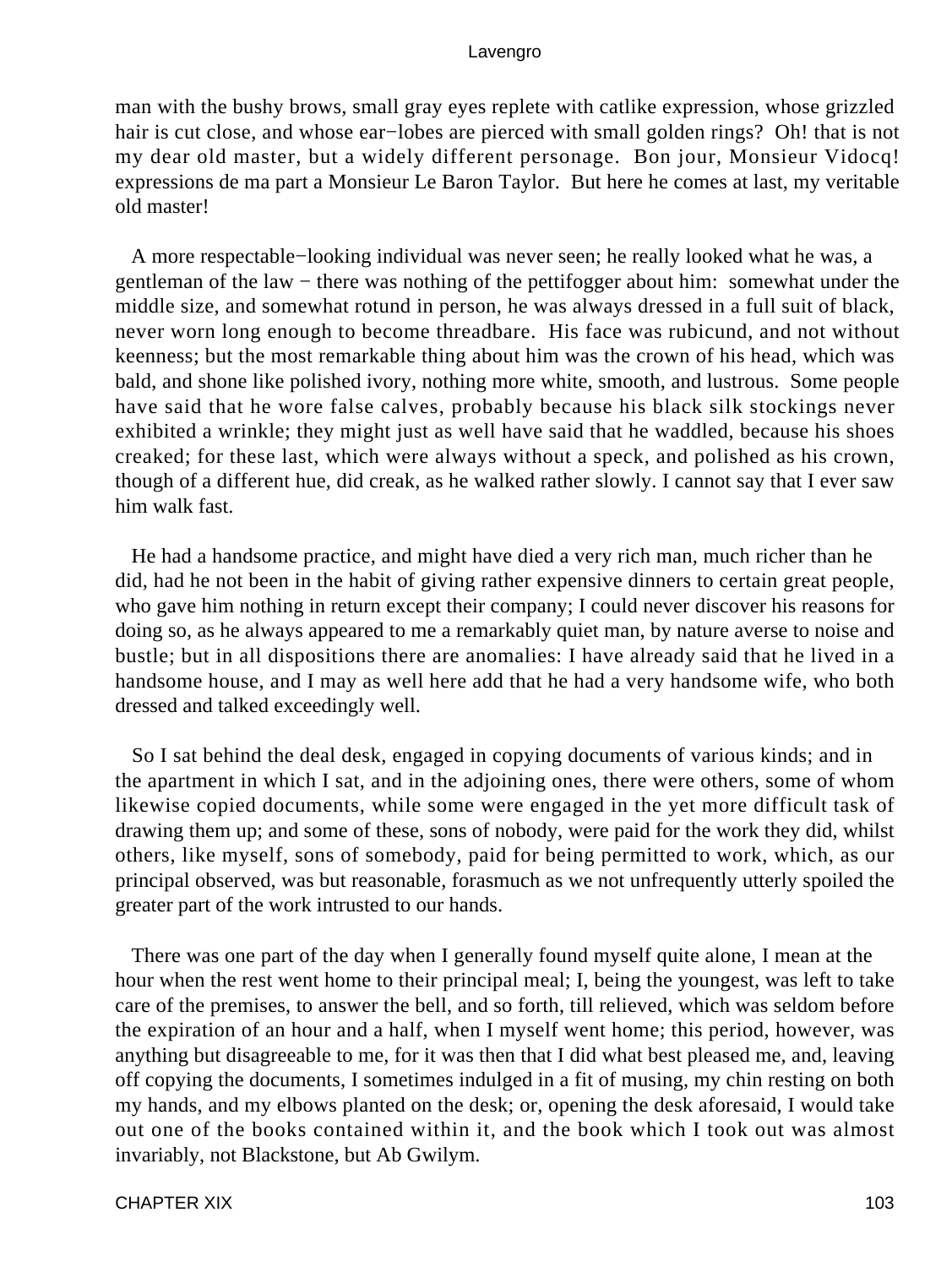Ah, that Ab Gwilym! I am much indebted to him, and it were ungrateful on my part not to devote a few lines to him and his songs in this my history. Start not, reader, I am not going to trouble you with a poetical dissertation; no, no; I know my duty too well to introduce anything of the kind; but I, who imagine I know several things, and amongst others the workings of your mind at this moment, have an idea that you are anxious to learn a little, a very little, more about Ab Gwilym than I have hitherto told you, the two or three words that I have dropped having awakened within you a languid kind of curiosity. I have no hesitation in saying that he makes one of the some half−dozen really great poets whose verses, in whatever language they wrote, exist at the present day, and are more or less known. It matters little how I first became acquainted with the writings of this man, and how the short thick volume, stuffed full with his immortal imaginings, first came into my hands. I was studying Welsh, and I fell in with Ab Gwilym by no very strange chance. But, before I say more about Ab Gwilym, I must be permitted − I really must − to say a word or two about the language in which he wrote, that same 'Sweet Welsh.' If I remember right, I found the language a difficult one; in mastering it, however, I derived unexpected assistance from what of Irish remained in my head, and I soon found that they were cognate dialects, springing from some old tongue which itself, perhaps, had sprung from one much older. And here I cannot help observing cursorily that I every now and then, whilst studying this Welsh, generally supposed to be the original tongue of Britain, encountered words which, according to the lexicographers, were venerable words highly expressive, showing the wonderful power and originality of the Welsh, in which, however, they were no longer used in common discourse, but were relics, precious relics, of the first speech of Britain, perhaps of the world; with which words, however, I was already well acquainted, and which I had picked up, not in learned books, classic books, and in tongues of old renown, but whilst listening to Mr. Petulengro and Tawno Chikno talking over their everyday affairs in the language of the tents; which circumstance did not fail to give rise to deep reflection in those moments when, planting my elbows on the deal desk, I rested my chin upon my hands. But it is probable that I should have abandoned the pursuit of the Welsh language, after obtaining a very superficial acquaintance with it, had it not been for Ab Gwilym.

 A strange songster was that who, pretending to be captivated by every woman he saw, was, in reality, in love with nature alone – wild, beautiful, solitary nature – her mountains and cascades, her forests and streams, her birds, fishes, and wild animals. Go to, Ab Gwilym, with thy pseudo−amatory odes, to Morfydd, or this or that other lady, fair or ugly; little didst thou care for any of them, Dame Nature was thy love, however thou mayest seek to disguise the truth. Yes, yes, send thy love−message to Morfydd, the fair wanton. By whom dost thou send it, I would know? by the salmon forsooth, which haunts the rushing stream! the glorious salmon which bounds and gambols in the flashing water, and whose ways and circumstances thou so well describest − see, there he hurries upwards through the flashing water. Halloo! what a glimpse of glory − but where is Morfydd the while? What, another message to the wife of Bwa Bach? Ay, truly; and by whom? − the wind! the swift wind, the rider of the world, whose course is not to be stayed; who gallops o'er the mountain, and, when he comes to broadest river, asks neither for boat nor ferry; who has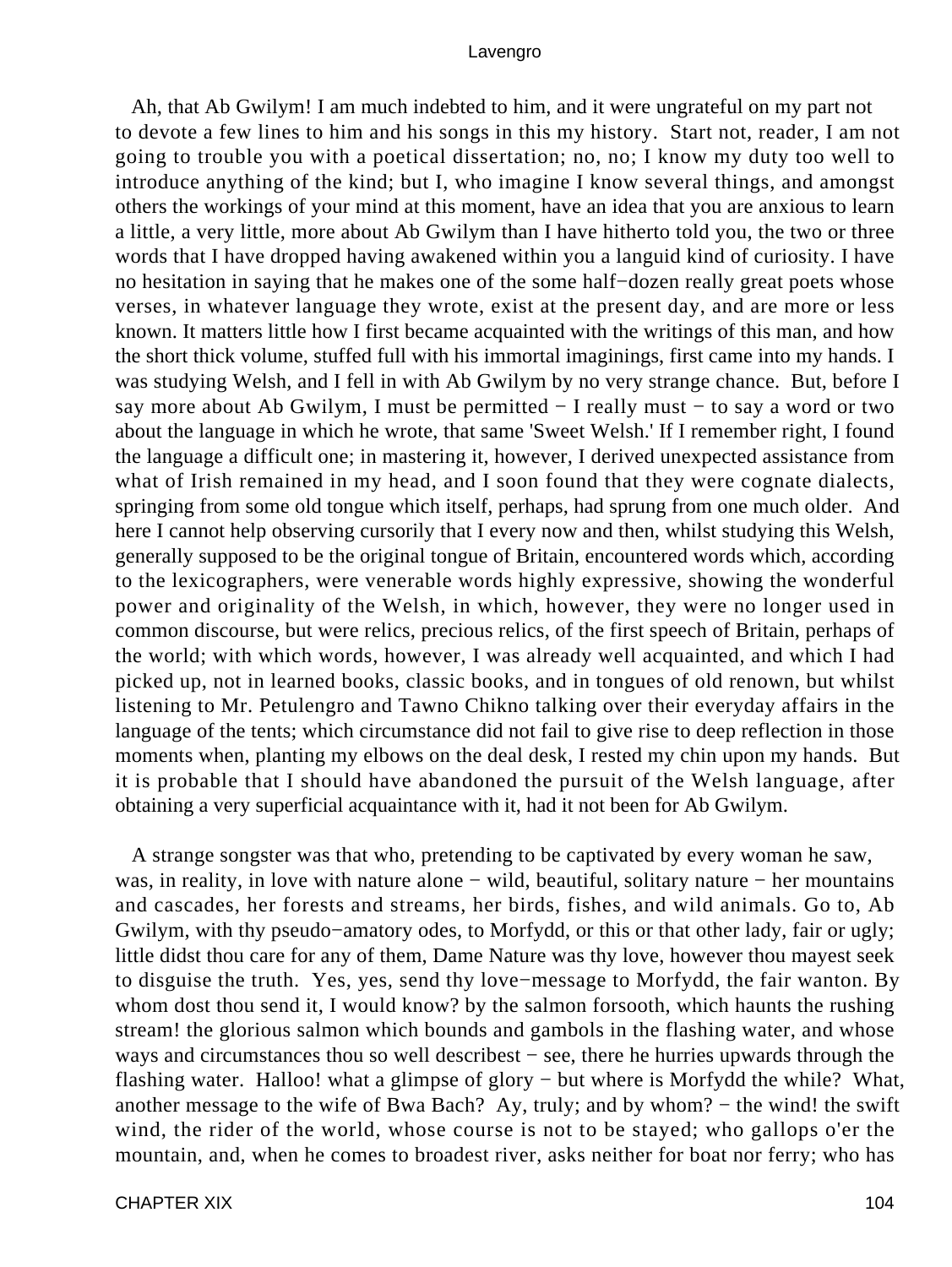described the wind so well – his speed and power? But where is Morfydd? And now thou art awaiting Morfydd, the wanton, the wife of the Bwa Bach; thou art awaiting her beneath the tall trees, amidst the underwood; but she comes not; no Morfydd is there. Quite right, Ab Gwilym; what wantest thou with Morfydd? But another form is nigh at hand, that of red Reynard, who, seated upon his chine at the mouth of his cave, looks very composedly at thee; thou startest, bendest thy bow, thy cross−bow, intending to hit Reynard with the bolt just about the jaw; but the bow breaks, Reynard barks and disappears into his cave, which by thine own account reaches hell − and then thou ravest at the misfortune of thy bow, and the non−appearance of Morfydd, and abusest Reynard. Go to, thou carest neither for thy bow nor for Morfydd, thou merely seekest an opportunity to speak of Reynard; and who has described him like thee? the brute with the sharp shrill cry, the black reverse of melody, whose face sometimes wears a smile like the devil's in the Evangile. But now thou art actually with Morfydd; yes, she has stolen from the dwelling of the Bwa Bach and has met thee beneath those rocks − she is actually with thee, Ab Gwilym; but she is not long with thee, for a storm comes on, and thunder shatters the rocks − Morfydd flees! Quite right, Ab Gwilym; thou hadst no need of her, a better theme for song is the voice of the Lord − the rock−shatterer − than the frail wife of the Bwa Bach. Go to, Ab Gwilym, thou wast a wiser and a better man than thou wouldst fain have had people believe.

 But enough of thee and thy songs! Those times passed rapidly; with Ab Gwilym in my hand, I was in the midst of enchanted ground, in which I experienced sensations akin to those I had felt of yore whilst spelling my way through the wonderful book − the delight of my childhood. I say akin, for perhaps only once in our lives do we experience unmixed wonder and delight; and these I had already known.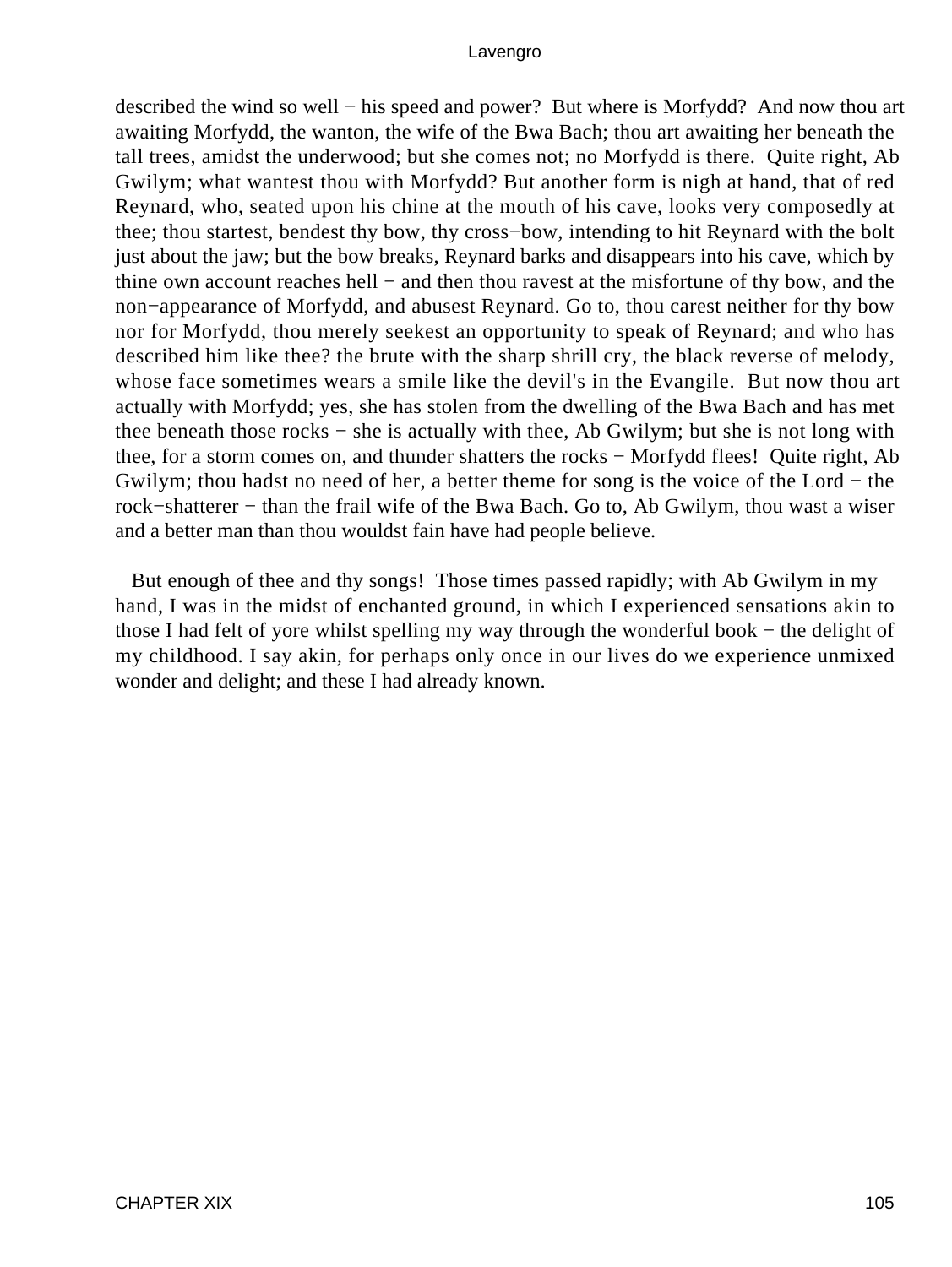# **[CHAPTER XX](#page-495-0)**

*S*ilver gray – Good word for everybody – A remarkable youth – Clients – Grades in society – The archdeacon – Reading the Bible.

 'I AM afraid that I have not acted very wisely in putting this boy of ours to the law,' said my father to my mother, as they sat together one summer evening in their little garden, beneath the shade of some tall poplars.

 Yes, there sat my father in the garden chair which leaned against the wall of his quiet home, the haven in which he had sought rest, and, praise be to God, found it, after many a year of poorly− requited toil; there he sat, with locks of silver gray which set off so nobly his fine bold but benevolent face, his faithful consort at his side, and his trusty dog at his feet − an eccentric animal of the genuine regimental breed, who, born amongst red coats, had not yet become reconciled to those of any other hue, barking and tearing at them when they drew near the door, but testifying his fond reminiscence of the former by hospitable waggings of the tail whenever a uniform made its appearance − at present a very unfrequent occurrence.

 'I am afraid I have not done right in putting him to the law,' said my father, resting his chin upon his gold−headed bamboo cane.

'Why, what makes you think so?' said my mother.

 'I have been taking my usual evening walk up the road, with the animal here,' said my father; 'and, as I walked along, I overtook the boy's master, Mr. S−. We shook hands, and, after walking a little way farther, we turned back together, talking about this and that; the state of the country, the weather, and the dog, which he greatly admired; for he is a good−natured man, and has a good word for everybody, though the dog all but bit him when he attempted to coax his head; after the dog, we began talking about the boy; it was myself who introduced that subject: I thought it was a good opportunity to learn how he was getting on, so I asked what he thought of my son; he hesitated at first, seeming scarcely to know what to say; at length he came out with «Oh, a very extraordinary youth, a most remarkable youth indeed, captain!» «Indeed,» said I, «I am glad to hear it, but I hope you find him steady?» «Steady, steady,» said he, «why, yes, he's steady, I cannot say that he is not steady.» «Come, come,» said I, beginning to be rather uneasy, «I see plainly that you are not altogether satisfied with him; I was afraid you would not be, for, though he is my own son, I am anything but blind to his imperfections; but do tell me what particular fault you have to find with him; and I will do my best to make him alter his conduct.» «No fault to find with him, captain, I assure you, no fault whatever; the youth is a remarkable youth, an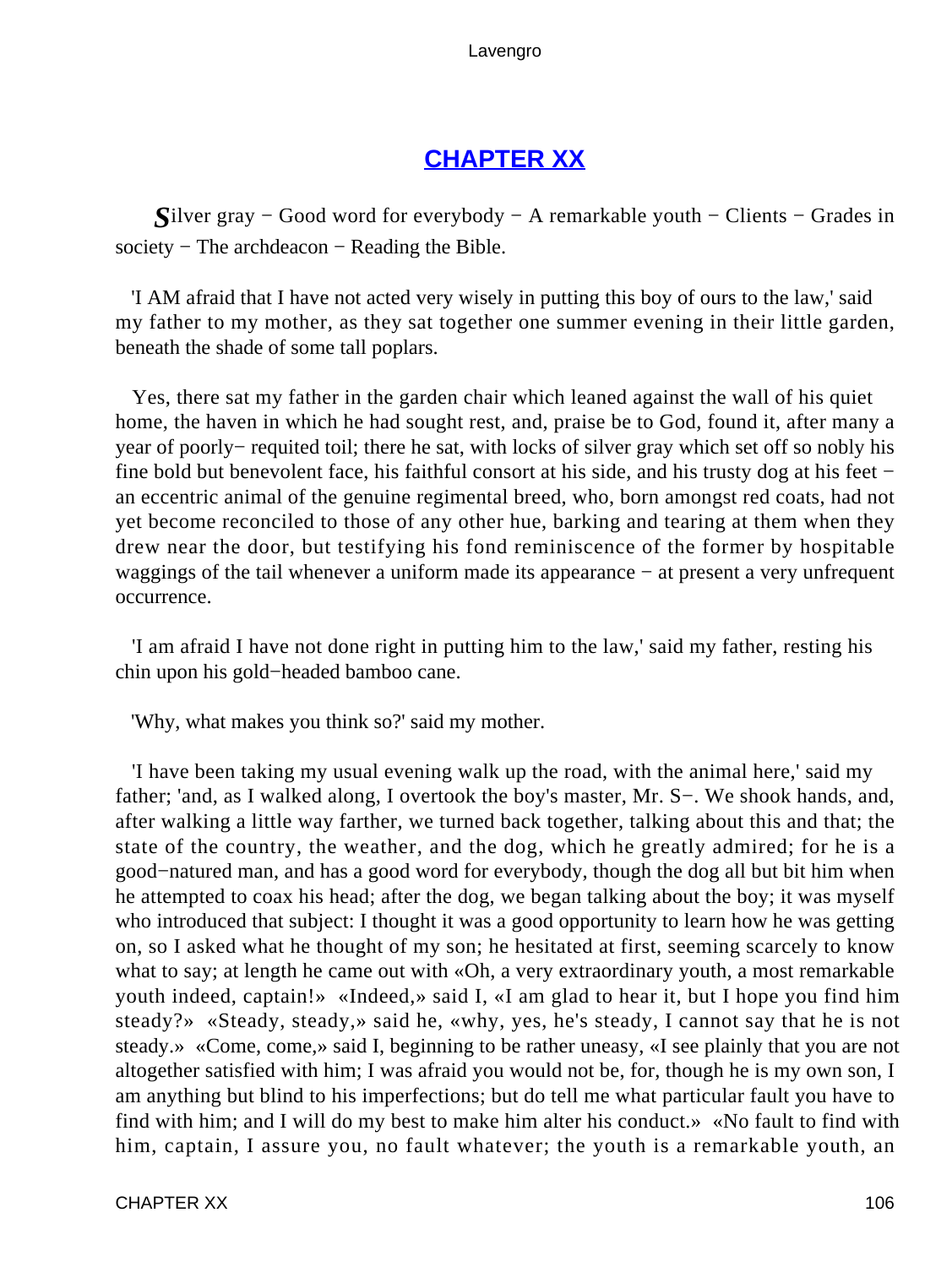extraordinary youth, only − » As I told you before, Mr. S− is the best−natured man in the world, and it was only with the greatest difficulty that I could get him to say a single word to the disadvantage of the boy, for whom he seems to entertain a very great regard. At last I forced the truth from him, and grieved I was to hear it; though I must confess that I was somewhat prepared for it. It appears that the lad has a total want of discrimination.'

'I don't understand you,' said my mother.

 'You can understand nothing that would seem for a moment to impugn the conduct of that child. I am not, however, so blind; want of discrimination was the word, and it both sounds well, and is expressive. It appears that, since he has been placed where is, he has been guilty of the grossest blunders; only the other day, Mr. S− told me, as he was engaged in close conversation with one of his principal clients, the boy came to tell him that a person wanted particularly to speak with him; and, on going out, he found a lamentable figure with one eye, who came to ask for charity; whom, nevertheless, the lad had ushered into a private room, and installed in an arm−chair, like a justice of the peace, instead of telling him to go about his business − now what did that show, but a total want of discrimination?'

'I wish we may never have anything worse to reproach him with,' said my mother.

 'I don't know what worse we could reproach him with,' said my father; 'I mean of course as far as his profession is concerned; discrimination is the very keystone; if he treated all people alike, he would soon become a beggar himself; there are grades in society as well as in the army; and according to those grades we should fashion our behaviour, else there would instantly be an end of all order and discipline. I am afraid that the child is too condescending to his inferiors, whilst to his superiors he is apt to be unbending enough; I don't believe that would do in the world; I am sure it would not in the army. He told me another anecdote with respect to his behaviour, which shocked me more than the other had done. It appears that his wife, who by the bye, is a very fine woman, and highly fashionable, gave him permission to ask the boy to tea one evening, for she is herself rather partial to the lad; there had been a great dinner party there that day, and there were a great many fashionable people, so the boy went and behaved very well and modestly for some time, and was rather noticed, till, unluckily, a very great gentleman, an archdeacon I think, put some questions to him, and, finding that he understood the languages, began talking to him about the classics. What do you think? the boy had the impertinence to say that the classics were much overvalued, and amongst other things that some horrid fellow or other, some Welshman I think (thank God it was not an Irishman), was a better poet than Ovid; the company were of course horrified; the archdeacon, who is seventy years of age, and has seven thousand a year, took snuff and turned away. Mrs. S− turned up her eyes, Mr. S−, however, told me with his usual good−nature (I suppose to spare my feelings) that he rather enjoyed the thing, and thought it a capital joke.'

'I think so too,' said my mother.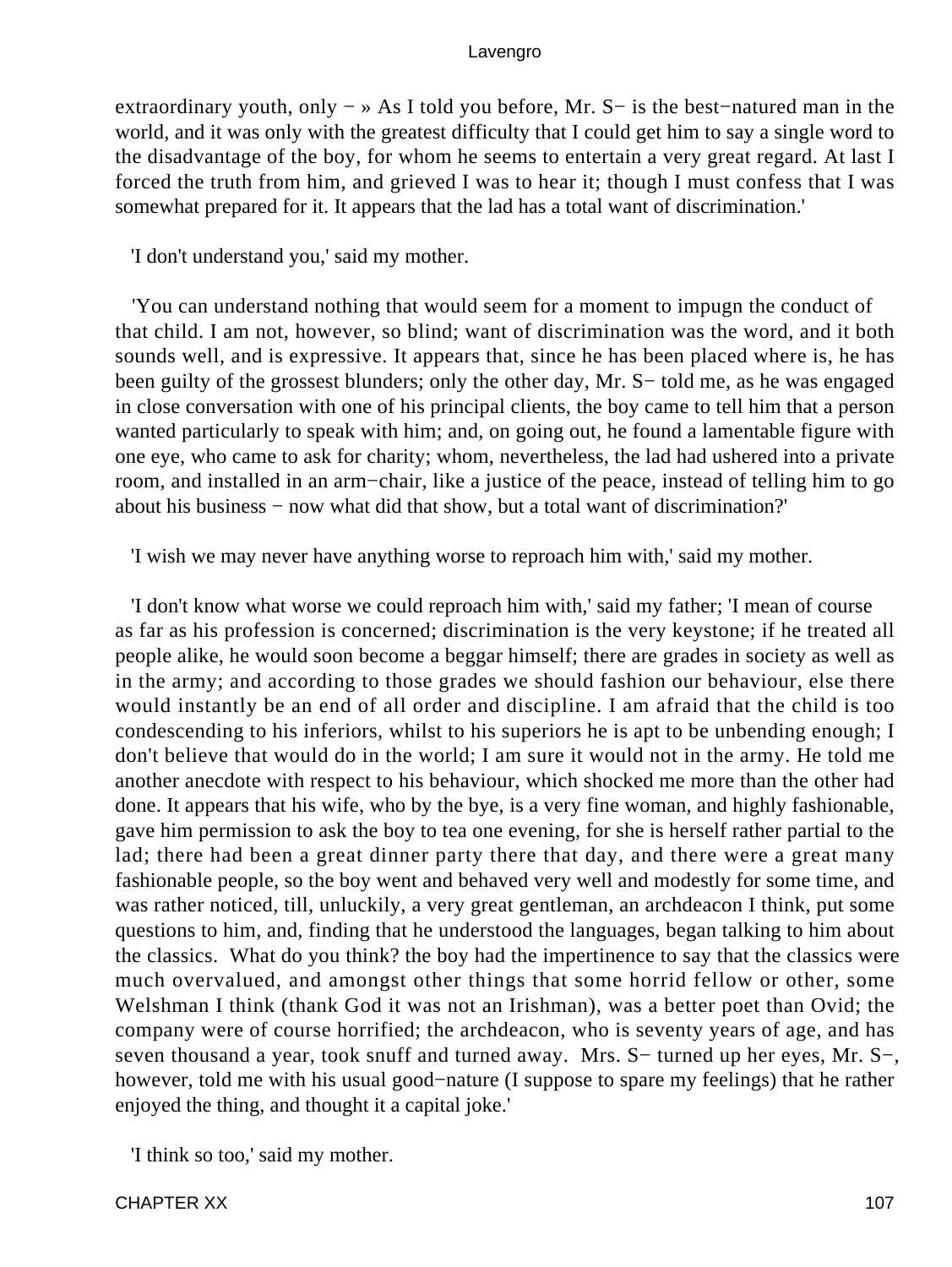'I do not,' said my father; 'that a boy of his years should entertain an opinion of his own − I mean one which militates against all established authority − is astounding; as well might a raw recruit pretend to offer an unfavourable opinion on the manual and platoon exercise; the idea is preposterous; the lad is too independent by half. I never yet knew one of an independent spirit get on in the army, the secret of success in the army is the spirit of subordination.'

'Which is a poor spirit after all,' said my mother; 'but the child is not in the army.'

 'And it is well for him that he is not,' said my father; 'but you do not talk wisely, the world is a field of battle, and he who leaves the ranks, what can he expect but to be cut down? I call his present behaviour leaving the ranks, and going vapouring about without orders; his only chance lies in falling in again as quick as possible; does he think he can carry the day by himself? an opinion of his own at these years − I confess I am exceedingly uneasy about the lad.'

 'You make me uneasy too,' said my mother; 'but I really think you are too hard upon the child; he is not a bad child, after all, though not, perhaps, all you could wish him; he is always ready to read the Bible. Let us go in; he is in the room above us; at least he was two hours ago, I left him there bending over his books; I wonder what he has been doing all this time, it is now getting late; let us go in, and he shall read to us.'

 'I am getting old,' said my father; 'and I love to hear the Bible read to me, for my own sight is something dim; yet I do not wish the child to read to me this night, I cannot so soon forget what I have heard; but I hear my eldest son's voice, he is now entering the gate; he shall read the Bible to us this night. What say you?'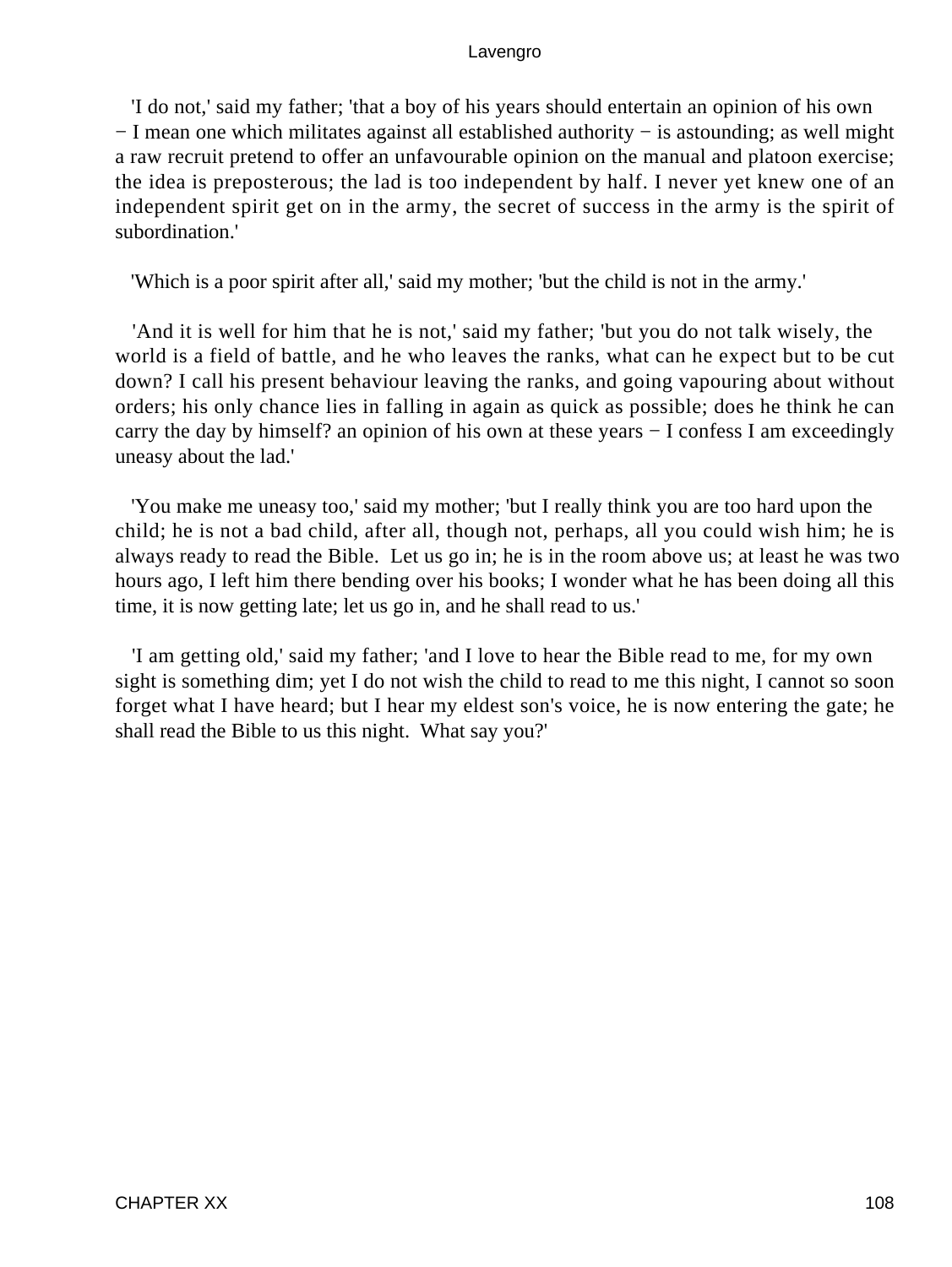# **[CHAPTER XXI](#page-495-0)**

*The eldest son – Saying of wild Finland – The critical time – Vaunting polls – One* thing wanted − A father's blessing − Miracle of art − The Pope's house − Young enthusiast − Pictures of England − Persist and wrestle − The little dark man.

 THE eldest son! The regard and affection which my father entertained for his first−born were natural enough, and appeared to none more so than myself, who cherished the same feelings towards him. What he was as a boy the reader already knows, for the reader has seen him as a boy; fain would I describe him at the time of which I am now speaking, when he had attained the verge of manhood, but the pen fails me, and I attempt not the task; and yet it ought to be an easy one, for how frequently does his form visit my mind's eye in slumber and in wakefulness, in the light of day and in the night watches; but last night I saw him in his beauty and his strength; he was about to speak, and my ear was on the stretch, when at once I awoke, and there was I alone, and the night storm was howling amidst the branches of the pines which surround my lonely dwelling: 'Listen to the moaning of the pine, at whose root thy hut is fastened,' – a saying that, of wild Finland, in which there is wisdom; I listened and thought of life and death. . . . Of all human beings that I have ever known, that elder brother was the most frank and generous, ay, and the quickest and readiest, and the best adapted to do a great thing needful at the critical time, when the delay of a moment would be fatal. I have known him dash from a steep bank into a stream in his full dress, and pull out a man who was drowning; yet there were twenty others bathing in the water, who might have saved him by putting out a hand, without inconvenience to themselves, which, however, they did not do, but stared with stupid surprise at the drowning one's struggles. Yes, whilst some shouted from the bank to those in the water to save the drowning one, and those in the water did nothing, my brother neither shouted nor stood still, but dashed from the bank and did the one thing needful, which, under such circumstances, not one man in a million would have done. Now, who can wonder that a brave old man should love a son like this, and prefer him to any other?

 'My boy, my own boy, you are the very image of myself, the day I took off my coat in the park to fight Big Ben,' said my father, on meeting his son wet and dripping, immediately after his bold feat. And who cannot excuse the honest pride of the old man − the stout old man?

 Ay, old man, that son was worthy of thee, and thou wast worthy of such a son; a noble specimen wast thou of those strong single− minded Englishmen, who, without making a parade either of religion or loyalty, feared God and honoured their king, and were not particularly friendly to the French, whose vaunting polls they occasionally broke, as at Minden and at Malplaquet, to the confusion vast of the eternal foes of the English land. I,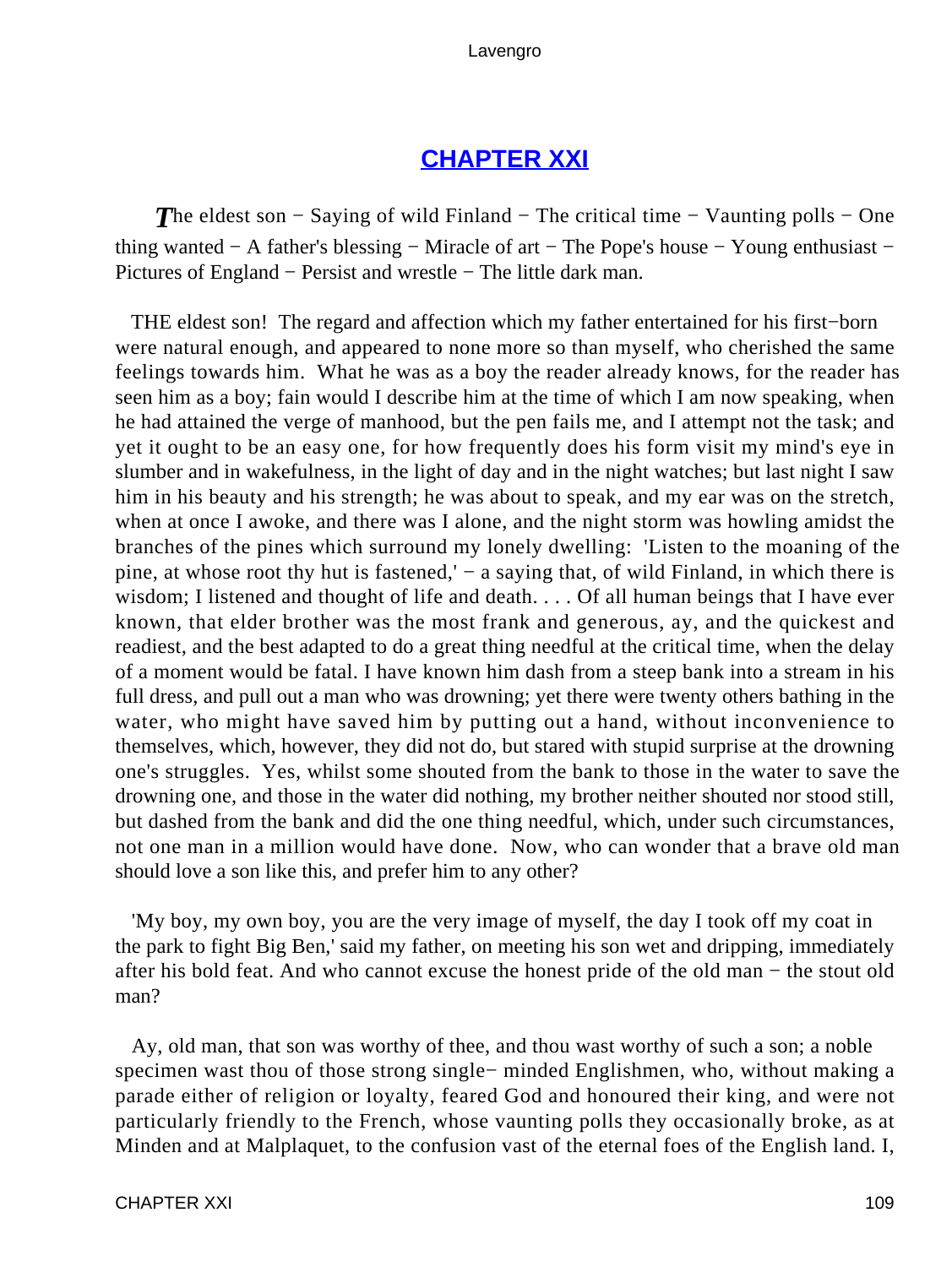who was so little like thee that thou understoodst me not, and in whom with justice thou didst feel so little pride, had yet perception enough to see all thy worth, and to feel it an honour to be able to call myself thy son; and if at some no distant time, when the foreign enemy ventures to insult our shore, I be permitted to break some vaunting poll, it will be a triumph to me to think that, if thou hadst lived, thou wouldst have hailed the deed, and mightest yet discover some distant resemblance to thyself, the day when thou didst all but vanquish the mighty Brain.

 I have already spoken of my brother's taste for painting, and the progress he had made in that beautiful art. It is probable that, if circumstances had not eventually diverted his mind from the pursuit, he would have attained excellence, and left behind him some enduring monument of his powers, for he had an imagination to conceive, and that yet rarer endowment, a hand capable of giving life, body, and reality to the conceptions of his mind; perhaps he wanted one thing, the want of which is but too often fatal to the sons of genius, and without which genius is little more than a splendid toy in the hands of the possessor − perseverance, dogged perseverance, in his proper calling; otherwise, though the grave had closed over him, he might still be living in the admiration of his fellow−creatures. O ye gifted ones, follow your calling, for, however various your talents may be, ye can have but one calling capable of leading ye to eminence and renown; follow resolutely the one straight path before you, it is that of your good angel, let neither obstacles nor temptations induce ye to leave it; bound along if you can; if not, on hands and knees follow it, perish in it, if needful; but ye need not fear that; no one ever yet died in the true path of his calling before he had attained the pinnacle. Turn into other paths, and for a momentary advantage or gratification ye have sold your inheritance, your immortality. Ye will never be heard of after death.

 'My father has given me a hundred and fifty pounds,' said my brother to me one morning, 'and something which is better − his blessing. I am going to leave you.'

'And where are you going?'

'Where? to the great city; to London, to be sure.'

'I should like to go with you.'

 'Pooh,' said my brother, 'what should you do there? But don't be discouraged, I daresay a time will come when you too will go to London.'

And, sure enough, so it did, and all but too soon.

'And what do you purpose doing there?' I demanded.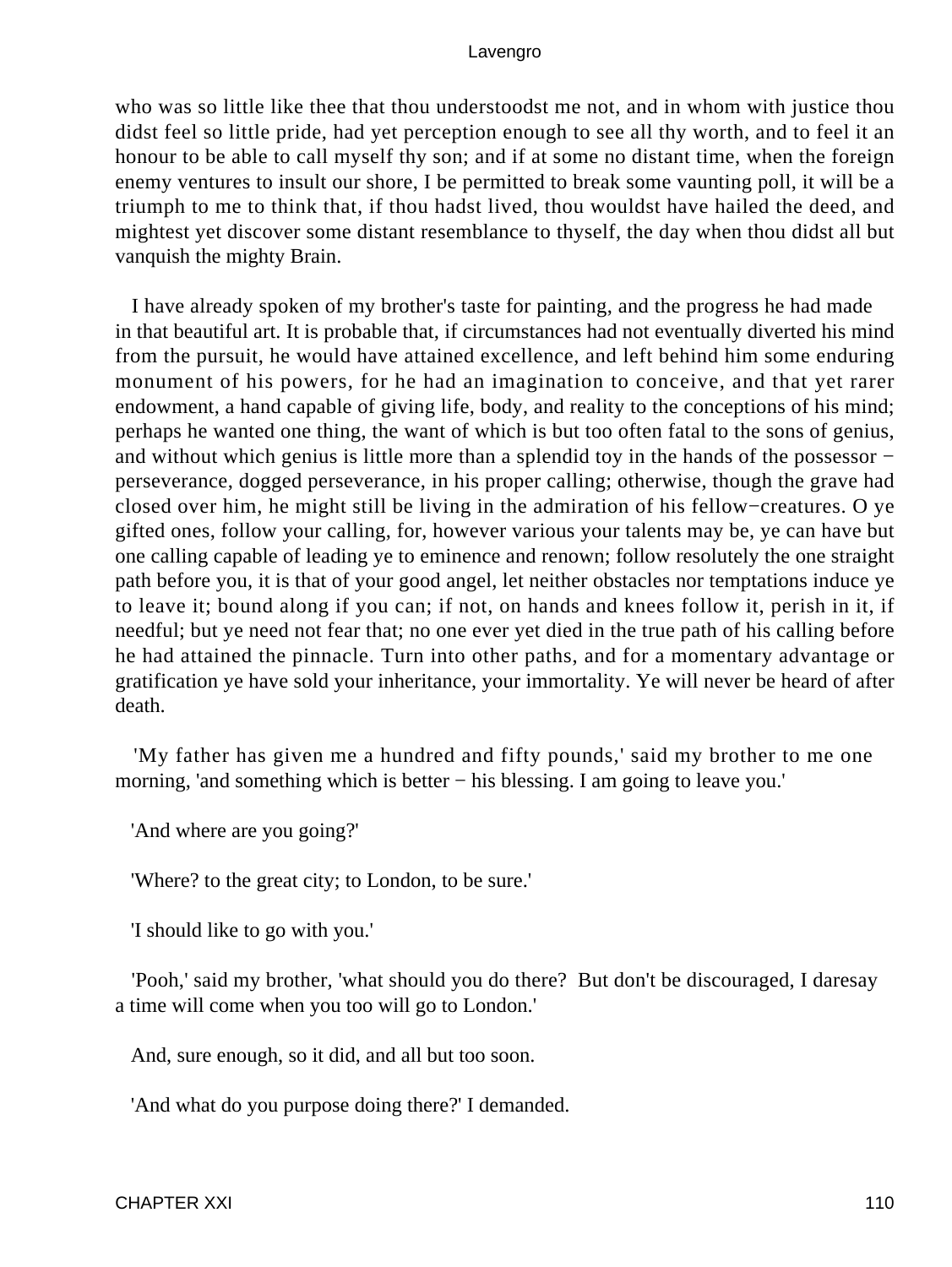'Oh, I go to improve myself in art, to place myself under some master of high name, at least I hope to do so eventually. I have, however, a plan in my head, which I should wish first to execute; indeed, I do not think I can rest till I have done so; every one talks so much about Italy, and the wondrous artists which it has produced, and the wondrous pictures which are to be found there; now I wish to see Italy, or rather Rome, the great city, for I am told that in a certain room there is contained the grand miracle of art.'

'And what do you call it?'

 'The Transfiguration, painted by one Rafael, and it is said to be the greatest work of the greatest painter whom the world has ever known. I suppose it is because everybody says so, that I have such a strange desire to see it. I have already made myself well acquainted with its locality, and think that I could almost find my way to it blindfold. When I have crossed the Tiber, which, as you are aware, runs through Rome, I must presently turn to the right, up a rather shabby street, which communicates with a large square, the farther end of which is entirely occupied by the front of an immense church, with a dome which ascends almost to the clouds, and this church they call St. Peter's.'

'Ay, ay,' said I, 'I have read about that in Keysler's Travels.'

 'Before the church, in the square, are two fountains, one on either side, casting up water in showers; between them, in the midst, is an obelisk, brought from Egypt, and covered with mysterious writing; on your right rises an edifice, not beautiful nor grand, but huge and bulky, where lives a strange kind of priest whom men call the Pope, a very horrible old individual, who would fain keep Christ in leading strings, calls the Virgin Mary the Queen of Heaven, and himself God's Lieutenant−General upon earth.'

'Ay, ay,' said I, 'I have read of him in Foxe's **BOOK OF** MARTYRS.'

 'Well, I do not go straight forward up the flight of steps conducting into the church, but I turn to the right, and, passing under the piazza, find myself in a court of the huge bulky house; and then ascend various staircases, and pass along various corridors and galleries, all of which I could describe to you, though I have never seen them; at last a door is unlocked, and we enter a room rather high, but not particularly large, communicating with another room, into which, however, I do not go, though there are noble things in that second room − immortal things, by immortal artists; amongst others, a grand piece of Correggio; I do not enter it, for the grand picture of the world is not there; but I stand still immediately on entering the first room, and I look straight before me, neither to the right nor left, though there are noble things both on the right and left, for immediately before me at the farther end, hanging against the wall, is a picture which arrests me, and I can see nothing else, for that picture at the farther end hanging against the wall is the picture of the world. . . .'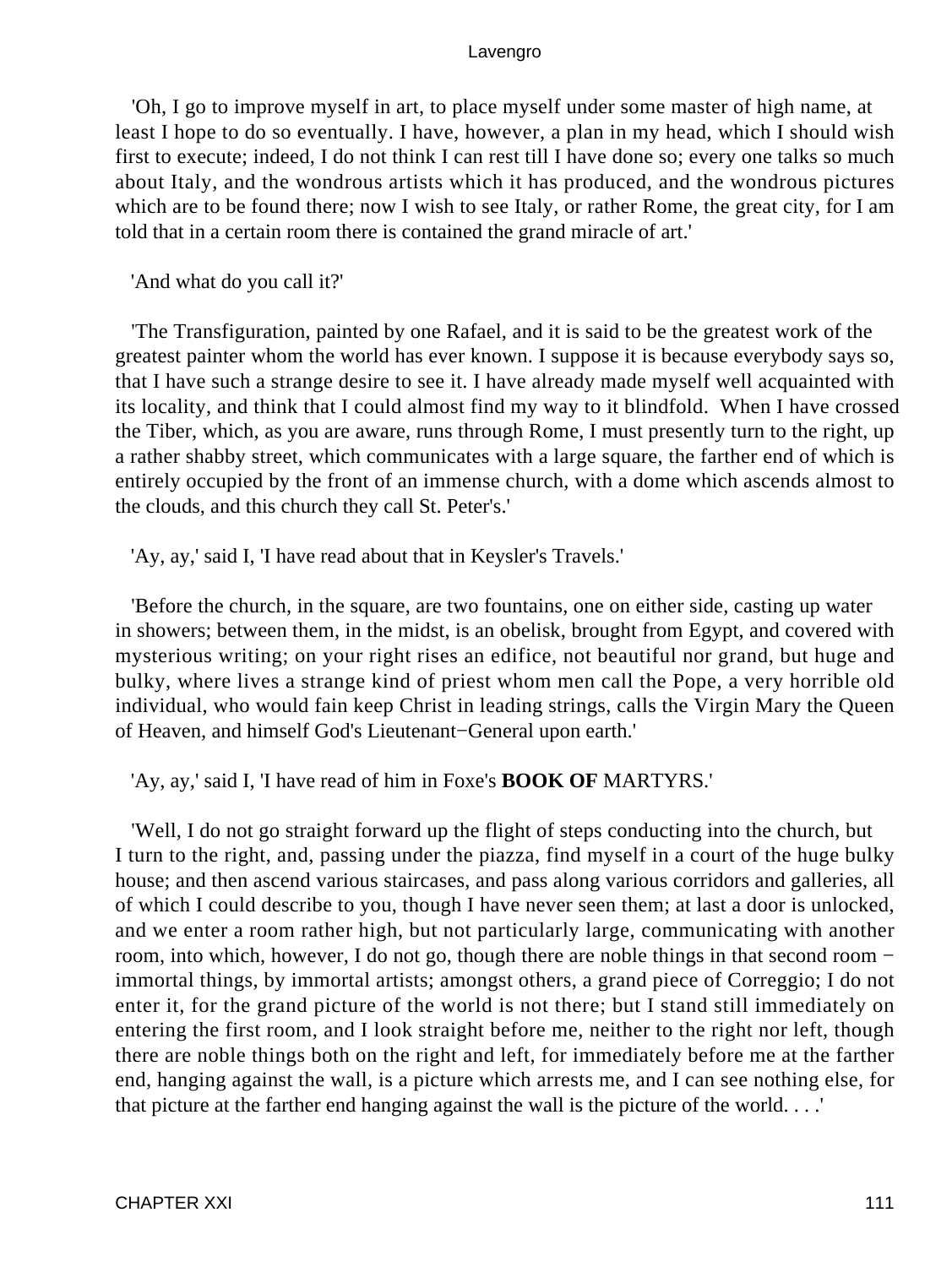Yes, go thy way, young enthusiast, and, whether to London town or to old Rome, may success attend thee; yet strange fears assail me and misgivings on thy account. Thou canst not rest, thou say'st, till thou hast seen the picture in the chamber at old Rome hanging over against the wall; ay, and thus thou dust exemplify thy weakness − thy strength too, it may be − for the one idea, fantastic yet lovely, which now possesses thee, could only have originated in a genial and fervent brain. Well, go, if thou must go; yet it perhaps were better for thee to bide in thy native land, and there, with fear and trembling, with groanings, with straining eyeballs, toil, drudge, slave, till thou hast made excellence thine own; thou wilt scarcely acquire it by staring at the picture over against the door in the high chamber of old Rome. Seekest thou inspiration? thou needest it not, thou hast it already; and it was never yet found by crossing the sea. What hast thou to do with old Rome, and thou an Englishman? 'Did thy blood never glow at the mention of thy native land?' as an artist merely? Yes, I trow, and with reason, for thy native land need not grudge old Rome her 'pictures of the world'; she has pictures of her own, 'pictures of England'; and is it a new thing to toss up caps and shout − England against the world? Yes, against the world in all, in all; in science and in arms, in minstrel strain, and not less in the art 'which enables the hand to deceive the intoxicated soul by means of pictures.' Seek'st models? to Gainsborough and Hogarth turn, not names of the world, maybe, but English names − and England against the world! A living master? why, there he comes! thou hast had him long, he has long guided thy young hand towards the excellence which is yet far from thee, but which thou canst attain if thou shouldst persist and wrestle, even as he has done, 'midst gloom and despondency − ay, and even contempt; he who now comes up the creaking stair to thy little studio in the second floor to inspect thy last effort before thou departest, the little stout man whose face is very dark, and whose eye is vivacious; that man has attained excellence, destined some day to be acknowledged, though not till he is cold, and his mortal part returned to its kindred clay. He has painted, not pictures of the world, but English pictures, such as Gainsborough himself might have done; beautiful rural pieces, with trees which might well tempt the wild birds to perch upon them, thou needest not run to Rome, brother, where lives the old Mariolater, after pictures of the world, whilst at home there are pictures of England; nor needest thou even go to London, the big city, in search of a master, for thou hast one at home in the old East Anglian town who can instruct thee whilst thou needest instruction: better stay at home, brother, at least for a season, and toil and strive 'midst groanings and despondency till thou hast attained excellence even as he has done − the little dark man with the brown coat and the top−boots, whose name will one day be considered the chief ornament of the old town, and whose works will at no distant period rank amongst the proudest pictures of England − and England against the world! − thy master, my brother, thy, at present, all too little considered master − Crome.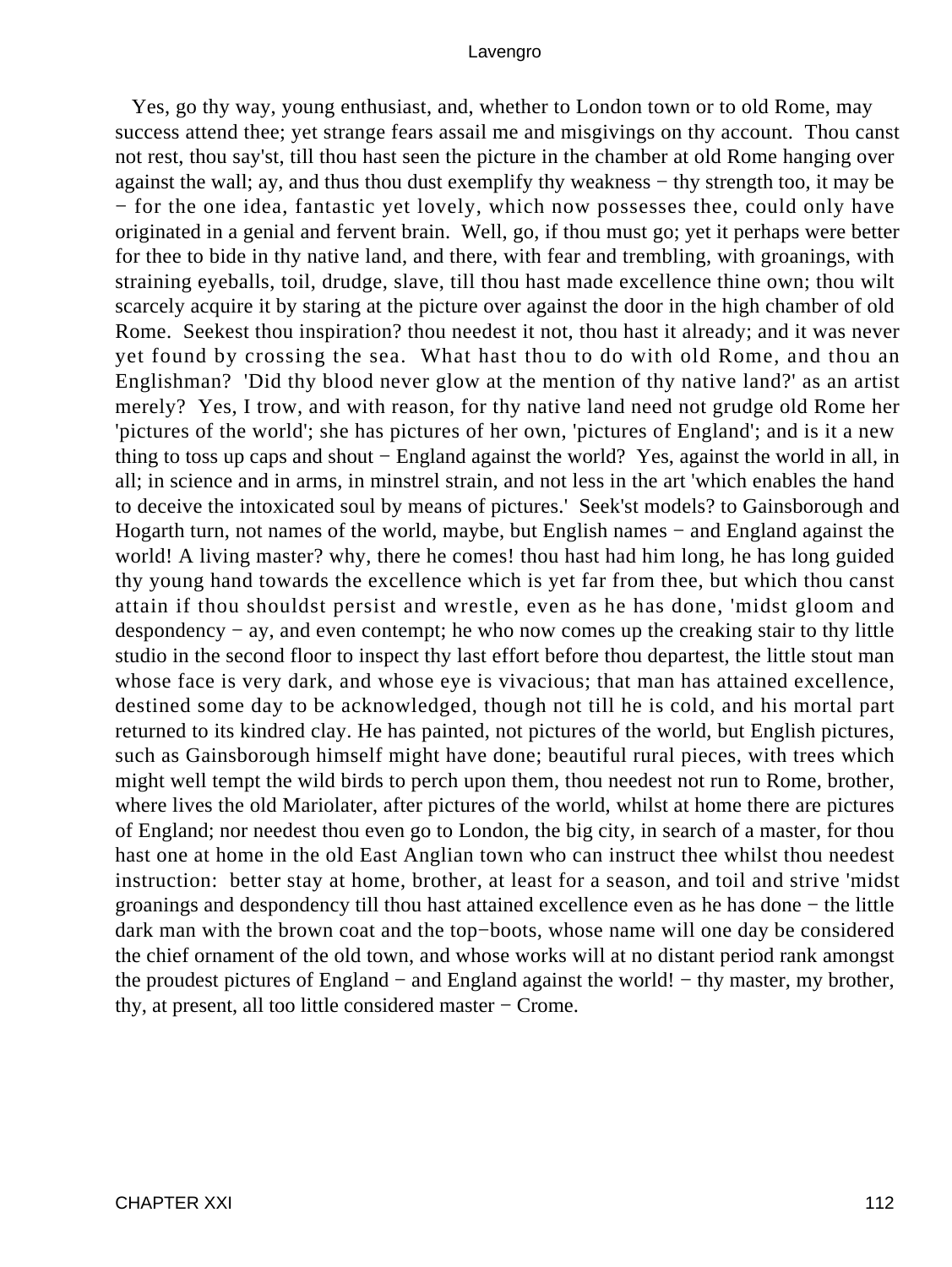# **[CHAPTER XXII](#page-495-0)**

*Desire for novelty − Lives of the lawless – Countenances – Old yeoman and dame –* We live near the sea – Uncouth–looking volume – The other condition – Draoitheac – A dilemma − The Antinomian − Lodowick Muggleton − Almost blind − Anders Vedel.

 BUT to proceed with my own story: I now ceased all at once to take much pleasure in the pursuits which formerly interested me, I yawned over Ab Gwilym, even as I now in my mind's eye perceive the reader yawning over the present pages. What was the cause of this? Constitutional lassitude, or a desire for novelty? Both it is probable had some influence in the matter, but I rather think that the latter feeling was predominant. The parting words of my brother had sunk into my mind. He had talked of travelling in strange regions and seeing strange and wonderful objects, and my imagination fell to work, and drew pictures of adventures wild and fantastic, and I thought what a fine thing it must be to travel, and I wished that my father would give me his blessing, and the same sum that he had given my brother, and bid me go forth into the world; always forgetting that I had neither talents nor energies at this period which would enable me to make any successful figure on its stage.

 And then I again sought up the book which had so captivated me in my infancy, and I read it through; and I sought up others of a similar character, and in seeking for them I met books also of adventure, but by no means of a harmless description, lives of wicked and lawless men, Murray and Latroon − books of singular power, but of coarse and prurient imagination − books at one time highly in vogue; now deservedly forgotten, and most difficult to be found.

 And when I had gone through these books, what was my state of mind? I had derived entertainment from their perusal, but they left me more listless and unsettled than before, and really knew not what to do to pass my time. My philological studies had become distasteful, and I had never taken any pleasure in the duties of my profession. I sat behind my desk in a state of torpor, my mind almost as blank as the paper before me, on which I rarely traced a line. It was always a relief to hear the bell ring, as it afforded me an opportunity of doing something which I was yet capable of doing, to rise and open the door and stare in the countenances of the visitors. All of a sudden I fell to studying countenances, and soon flattered myself that I had made considerable progress in the science.

 'There is no faith in countenances,' said some Roman of old; 'trust anything but a person's countenance.' 'Not trust a man's countenance?' say some moderns, 'why, it is the only thing in many people that we can trust; on which account they keep it most assiduously out of the way. Trust not a man's words if you please, or you may come to very erroneous conclusions; but at all times place implicit confidence in a man's countenance, in which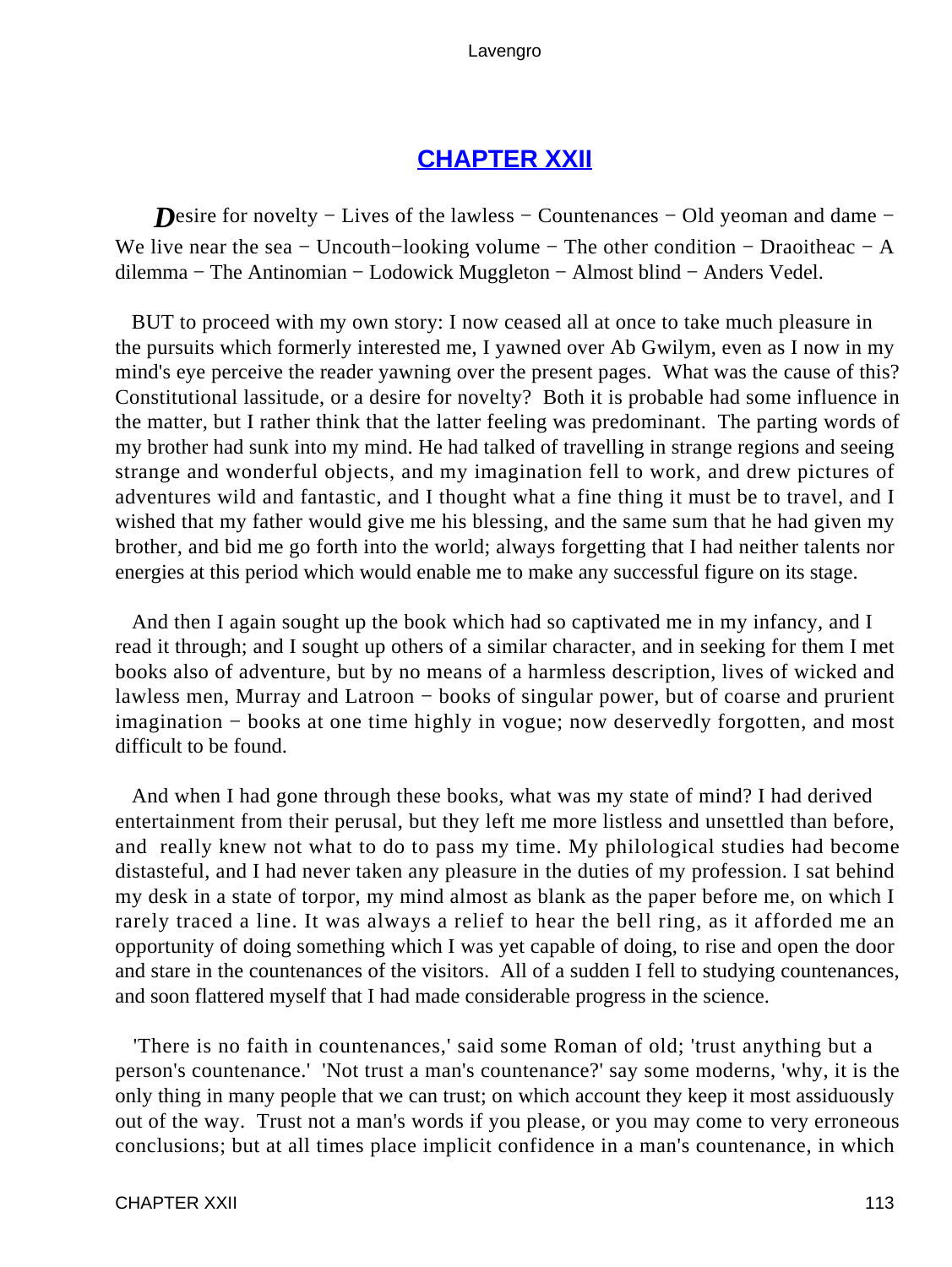there is no deceit; and of necessity there can be none. If people would but look each other more in the face, we should have less cause to complain of the deception of the world; nothing so easy as physiognomy nor so useful.' Somewhat in this latter strain I thought at the time of which I am speaking. I am now older, and, let us hope, less presumptuous. It is true that in the course of my life I have scarcely ever had occasion to repent placing confidence in individuals whose countenances have prepossessed me in their favour; though to how many I may have been unjust, from whose countenances I may have drawn unfavourable conclusions, is another matter.

 But it had been decreed by that Fate which governs our every action that I was soon to return to my old pursuits. It was written that I should not yet cease to be Lav−engro, though I had become, in my own opinion, a kind of Lavater. It is singular enough that my renewed ardour for philology seems to have been brought about indirectly by my physiognomical researches, in which had I not indulged, the event which I am about to relate, as far as connected with myself, might never have occurred. Amongst the various countenances which I admitted during the period of my answering the bell, there were two which particularly pleased me, and which belonged to an elderly yeoman and his wife, whom some little business had brought to our law sanctuary. I believe they experienced from me some kindness and attention, which won the old people's hearts. So, one day, when their little business had been brought to a conclusion, and they chanced to be alone with me, who was seated as usual behind the deal desk in the outer room, the old man with some confusion began to tell me how grateful himself and dame felt for the many attentions I had shown them, and how desirous they were to make me some remuneration. 'Of course,' said the old man, 'we must be cautious what we offer to so fine a young gentleman as yourself; we have, however, something we think will just suit the occasion, a strange kind of thing which people say is a book, though no one that my dame or myself have shown it to can make anything out of it; so as we are told that you are a fine young gentleman, who can read all the tongues of the earth and stars, as the Bible says, we thought, I and my dame, that it would be just the thing you would like and my dame has it now at the bottom of her basket.'

'A book!' said I, 'how did you come by it?'

 'We live near the sea,' said the old man; 'so near that sometimes our thatch is wet with the spray; and it may now be a year ago that there was a fearful storm, and a ship was driven ashore during the night, and ere the morn was a complete wreck. When we got up at daylight, there were the poor shivering crew at our door; they were foreigners, red−haired men, whose speech we did not understand; but we took them in, and warmed them, and they remained with us three days; and when they went away they left behind them this thing, here it is, part of the contents of a box which was washed ashore.'

'And did you learn who they were?'

'Why, yes; they made us understand that they were Danes.'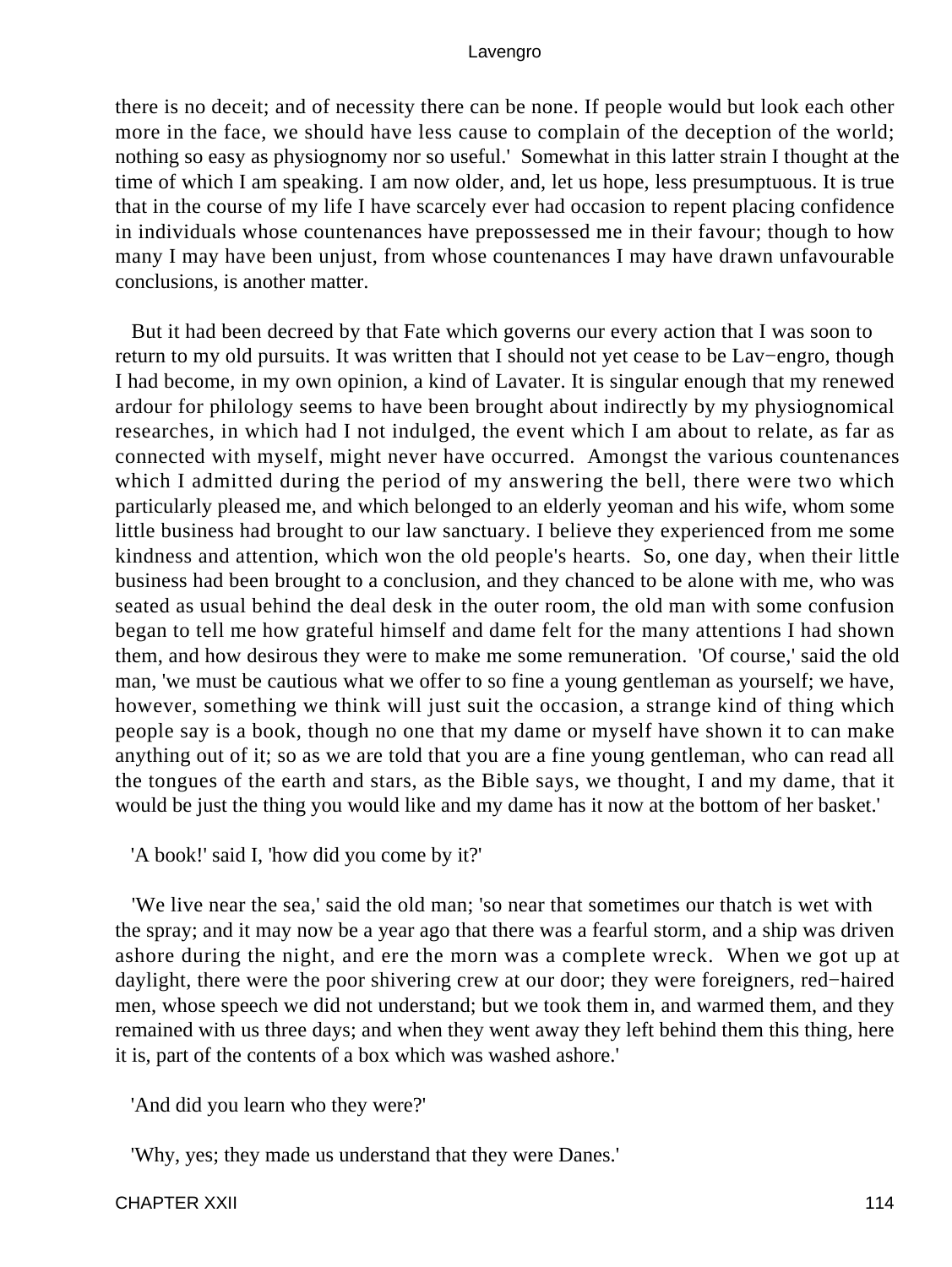Danes! thought I, Danes! and instantaneously, huge and grisly, appeared to rise up before my vision the skull of the old pirate Dane, even as I had seen it of yore in the pent−house of the ancient church to which, with my mother and my brother, I had wandered on the memorable summer eve.

 And now the old man handed me the book; a strange and uncouth− looking volume enough. It was not very large, but instead of the usual covering was bound in wood, and was compressed with strong iron clasps. It was a printed book, but the pages were not of paper, but vellum, and the characters were black, and resembled those generally termed Gothic.

 'It is certainly a curious book,' said I; 'and I should like to have it, but I can't think of taking it as a gift, I must give you an equivalent, I never take presents from anybody.'

 The old man whispered with his dame and chuckled, and then turned his face to me, and said, with another chuckle, 'Well, we have agreed about the price, but, maybe, you will not consent.'

'I don't know,' said I; 'what do you demand?'

 'Why, that you shake me by the hand, and hold out your cheek to my old dame, she has taken an affection to you.'

 'I shall be very glad to shake you by the hand,' said I, 'but as for the other condition, it requires consideration.'

 'No consideration at all,' said the old man, with something like a sigh; 'she thinks you like her son, our only child, that was lost twenty years ago in the waves of the North Sea.'

'Oh, that alters the case altogether,' said I, 'and of course I can have no objection.'

 And now at once I shook off my listlessness, to enable me to do which nothing could have happened more opportune than the above event. The Danes, the Danes! And was I at last to become acquainted, and in so singular a manner, with the speech of a people which had as far back as I could remember exercised the strongest influence over my imagination, as how should they not! − in infancy there was the summer−eve adventure, to which I often looked back, and always with a kind of strange interest with respect to those to whom such gigantic and wondrous bones could belong as I had seen on that occasion; and, more than this, I had been in Ireland, and there, under peculiar circumstances, this same interest was increased tenfold. I had mingled much whilst there with the genuine Irish − a wild but kind−hearted race, whose conversation was deeply imbued with traditionary lore, connected with the early history of their own romantic land, and from them I heard enough of the Danes, but nothing commonplace, for they never mentioned them but in terms which tallied well with my own preconceived ideas. For at an early period the Danes had invaded Ireland,

CHAPTER XXII 115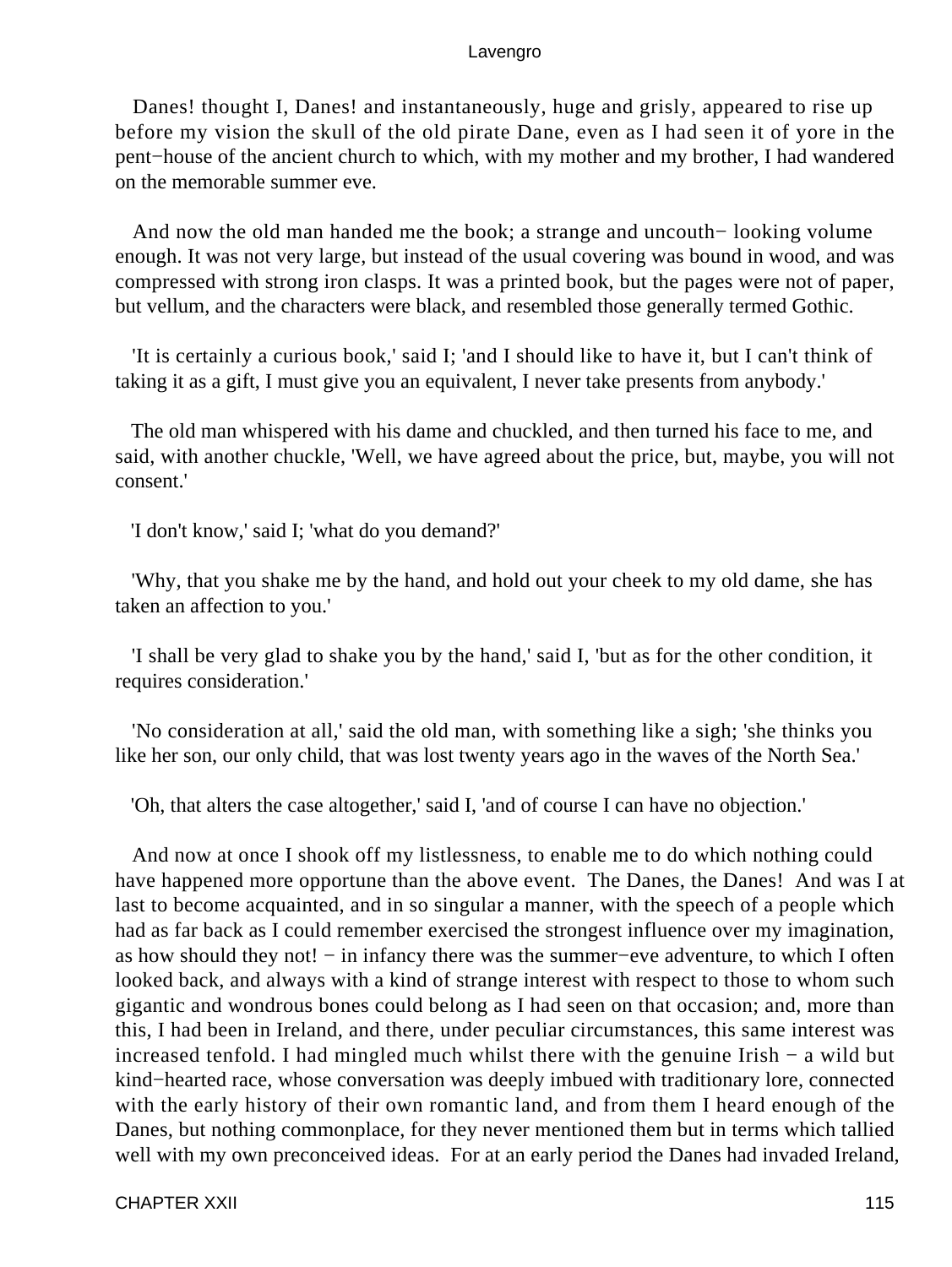and had subdued it, and, though eventually driven out, had left behind them an enduring remembrance in the minds of the people, who loved to speak of their strength and their stature, in evidence of which they would point to the ancient raths or mounds where the old Danes were buried, and where bones of extraordinary size were occasionally exhumed. And as the Danes surpassed other people in strength, so, according to my narrators, they also excelled all others in wisdom, or rather in Draoitheac, or magic, for they were powerful sorcerers, they said, compared with whom the fairy men of the present day knew nothing at all, at all; and, amongst other wonderful things, they knew how to make strong beer from the heather that grows upon the bogs. Little wonder if the interest, the mysterious interest, which I had early felt about the Danes, was increased tenfold by my sojourn in Ireland.

 And now I had in my possession a Danish book, which, from its appearance, might be supposed to have belonged to the very old Danes indeed; but how was I to turn it to any account? I had the book, it is true, but I did not understand the language, and how was I to overcome that difficulty? hardly by poring over the book; yet I did pore over the book, daily and nightly, till my eyes were dim, and it appeared to me that every now and then I encountered words which I understood – English words, though strangely disguised; and I said to myself, Courage! English and Danish are cognate dialects, a time will come when I shall understand this Danish; and then I pored over the book again, but with all my poring I could not understand it; and then I became angry, and I bit my lips till the blood came; and I occasionally tore a handful from my hair, and flung it upon the floor, but that did not mend the matter, for still I did not understand the book, which, however, I began to see was written in rhyme − a circumstance rather difficult to discover at first, the arrangement of the lines not differing from that which is employed in prose; and its being written in rhyme made me only the more eager to understand it.

 But I toiled in vain, for I had neither grammar nor dictionary of the language; and when I sought for them could procure neither; and I was much dispirited, till suddenly a bright thought came into my head, and I said, although I cannot obtain a dictionary or grammar, I can perhaps obtain a Bible in this language, and if I can procure a Bible, I can learn the language, for the Bible in every tongue contains the same thing, and I have only to compare the words of the Danish Bible with those of the English, and, if I persevere, I shall in time acquire the language of the Danes; and I was pleased with the thought, which I considered to be a bright one, and I no longer bit my lips, or tore my hair, but I took my hat, and, going forth, I flung my hat into the air.

 And when my hat came down, I put it on my head and commenced running, directing my course to the house of the Antinomian preacher, who sold books, and whom I knew to have Bibles in various tongues amongst the number, and I arrived out of breath, and I found the Antinomian in his little library, dusting his books; and the Antinomian clergyman was a tall man of about seventy, who wore a hat with a broad brim and a shallow crown, and whose manner of speaking was exceedingly nasal; and when I saw him, I cried, out of breath, 'Have you a Danish Bible?' and he replied, 'What do you want it for, friend?' and I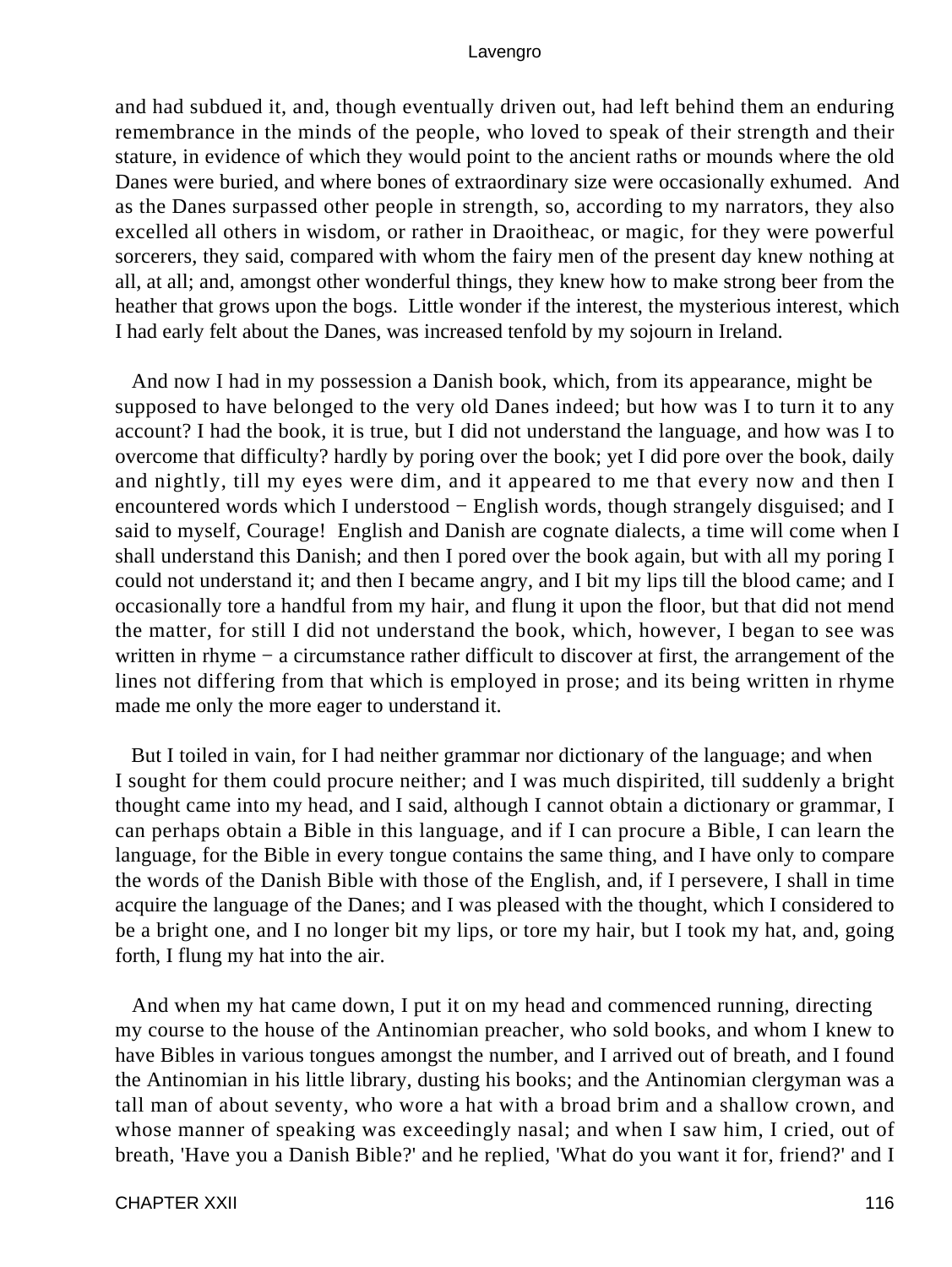answered, 'To learn Danish by'; 'And maybe to learn thy duty,' replied the Antinomian preacher. 'Truly, I have it not, but, as you are a customer of mine, I will endeavour to procure you one, and I will write to that laudable society which men call the Bible Society, an unworthy member of which I am, and I hope by next week to procure what you desire.'

 And when I heard these words of the old man, I was very glad, and my heart yearned towards him, and I would fain enter into conversation with him; and I said, 'Why are you an Antinomian? For my part I would rather be a dog than belong to such a religion.' 'Nay, friend,' said the Antinomian, 'thou forejudgest us; know that those who call us Antinomians call us so despitefully, we do not acknowledge the designation.' 'Then you do not set all law at nought?' said I. 'Far be it from us,' said the old man, 'we only hope that, being sanctified by the Spirit from above, we have no need of the law to keep us in order. Did you ever hear tell of Lodowick Muggleton?' 'Not I.' 'That is strange; know then that he was the founder of our poor society, and after him we are frequently, though opprobriously, termed Muggletonians, for we are Christians. Here is his book, which, perhaps, you can do no better than purchase, you are fond of rare books, and this is both curious and rare; I will sell it cheap. Thank you, and now be gone, I will do all I can to procure the Bible.'

 And in this manner I procured the Danish Bible, and I commenced my task; first of all, however, I locked up in a closet the volume which had excited my curiosity, saying, 'Out of this closet thou comest not till I deem myself competent to read thee,' and then I sat down in right earnest, comparing every line in the one version with the corresponding one in the other; and I passed entire nights in this manner, till I was almost blind, and the task was tedious enough at first, but I quailed not, and soon began to make progress: and at first I had a misgiving that the old book might not prove a Danish book, but was soon reassured by reading many words in the Bible which I remembered to have seen in the book; and then I went on right merrily, and I found that the language which I was studying was by no means a difficult one, and in less than a month I deemed myself able to read the book.

 Anon, I took the book from the closet, and proceeded to make myself master of its contents; I had some difficulty, for the language of the book, though in the main the same as the language of the Bible, differed from it in some points, being apparently a more ancient dialect; by degrees, however, I overcame this difficulty, and I understood the contents of the book, and well did they correspond with all those ideas in which I had indulged connected with the Danes. For the book was a book of ballads, about the deeds of knights and champions, and men of huge stature; ballads which from time immemorial had been sung in the North, and which some two centuries before the time of which I am speaking had been collected by one Anders Vedel, who lived with a certain Tycho Brahe, and assisted him in making observations upon the heavenly bodies, at a place called Uranias Castle, on the little island of Hveen, in the Cattegat.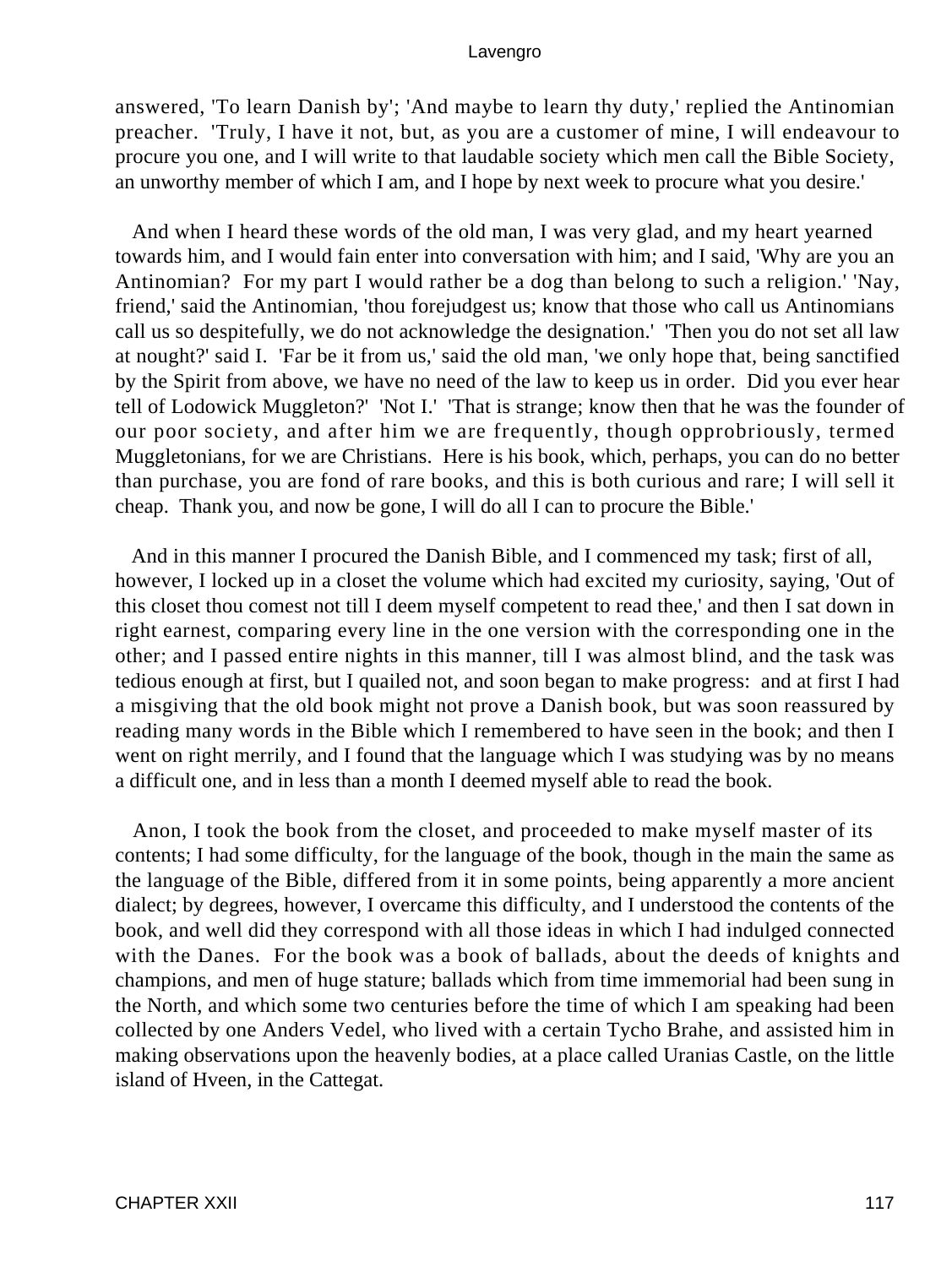# **[CHAPTER XXIII](#page-495-0)**

**The two individuals – The long pipe – The Germans – Werther – The female Quaker –** Suicide − Gibbon − Jesus of Bethlehem − Fill your glass − Shakespeare − English at Minden − Melancholy Swayne Vonved − The fifth dinner − Strange doctrines − Are you happy? − Improve yourself in German.

 IT might be some six months after the events last recorded, that two individuals were seated together in a certain room, in a certain street of the old town which I have so frequently had occasion to mention in the preceding pages; one of them was an elderly, and the other a very young man, and they sat on either side of a fireplace, beside a table on which were fruit and wine; the room was a small one, and in its furniture exhibited nothing remarkable. Over the mantelpiece, however, hung a small picture with naked figures in the foreground, and with much foliage behind. It might not have struck every beholder, for it looked old and smoke−dried; but a connoisseur, on inspecting it closely, would have pronounced it to be a judgment of Paris, and a masterpiece of the Flemish school.

 The forehead of the elder individual was high, and perhaps appeared more so than it really was, from the hair being carefully brushed back, as if for the purpose of displaying to the best advantage that part of the cranium; his eyes were large and full, and of a light brown, and might have been called heavy and dull, had they not been occasionally lighted up by a sudden gleam − not so brilliant however as that which at every inhalation shone from the bowl of the long clay pipe which he was smoking, but which, from a certain sucking sound which about this time began to be heard from the bottom, appeared to be giving notice that it would soon require replenishment from a certain canister, which, together with a lighted taper, stood upon the table beside him.

 'You do not smoke?' said he, at length, laying down his pipe, and directing his glance to his companion.

 Now there was at least one thing singular connected with this last, namely, the colour of his hair, which, notwithstanding his extreme youth, appeared to be rapidly becoming gray. He had very long limbs, and was apparently tall of stature, in which he differed from his elderly companion, who must have been somewhat below the usual height.

 'No, I can't smoke,' said the youth, in reply to the observation of the other; 'I have often tried, but could never succeed to my satisfaction.'

 'Is it possible to become a good German without smoking?' said the senior, half speaking to himself.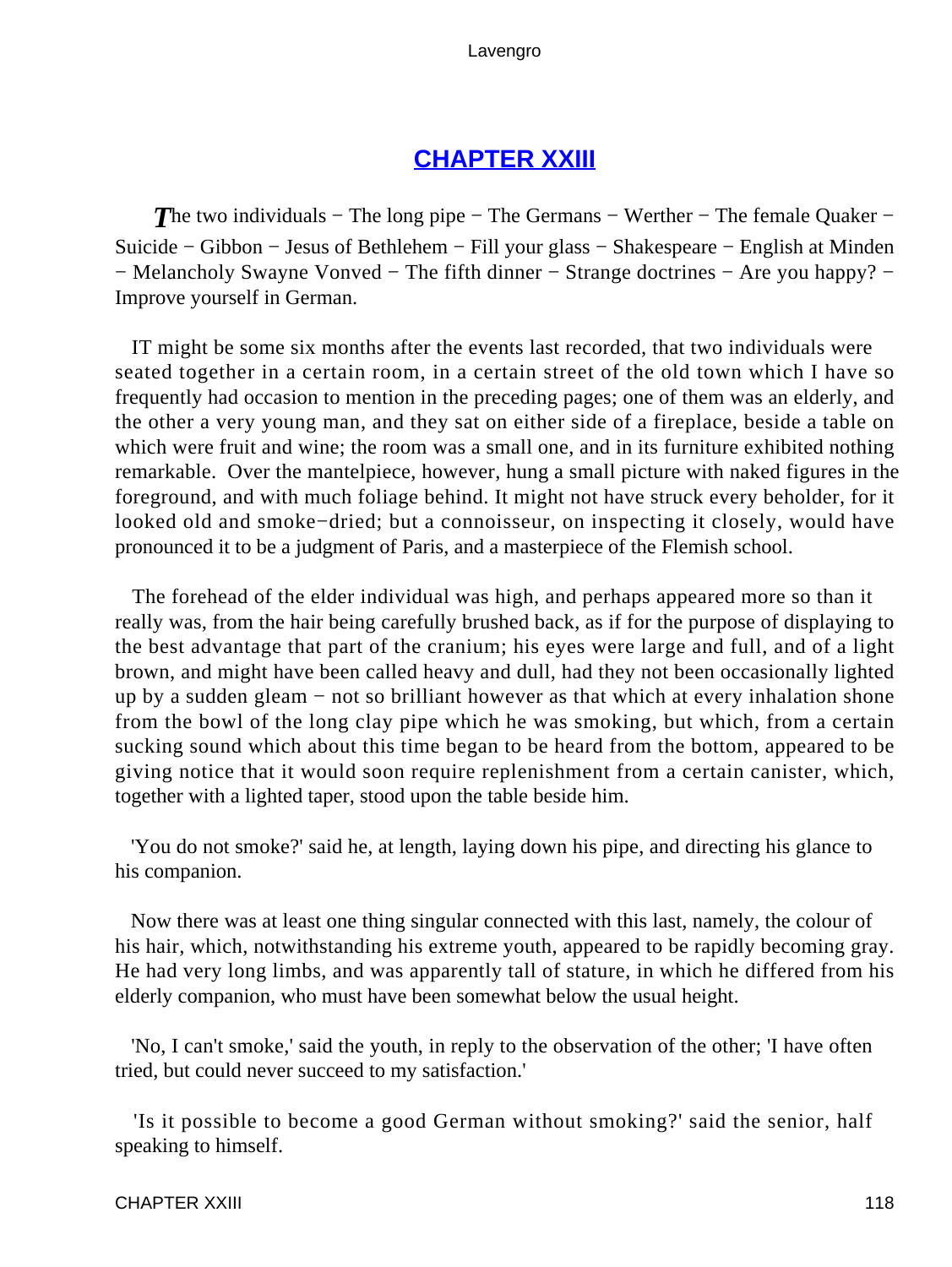'I daresay not,' said the youth; 'but I shan't break my heart on that account.'

 'As for breaking your heart, of course you would never think of such a thing; he is a fool who breaks his heart on any account; but it is good to be a German, the Germans are the most philosophic people in the world, and the greatest smokers: now I trace their philosophy to their smoking.'

'I have heard say their philosophy is all smoke − is that your opinion?'

 'Why, no; but smoking has a sedative effect upon the nerves, and enables a man to bear the sorrows of this life (of which every one has his share) not only decently, but dignifiedly. Suicide is not a national habit in Germany as it is in England.'

'But that poor creature, Werther, who committed suicide, was a German.'

 'Werther is a fictitious character, and by no means a felicitous one; I am no admirer either of Werther or his author. But I should say that, if there ever was a Werther in Germany, he did not smoke. Werther, as you very justly observe, was a poor creature.'

'And a very sinful one; I have heard my parents say that suicide is a great crime.'

 'Broadly, and without qualification, to say that suicide is a crime, is speaking somewhat unphilosophically. No doubt suicide, under many circumstances, is a crime, a very heinous one. When the father of a family, for example, to escape from certain difficulties, commits suicide, he commits a crime; there are those around him who look to him for support, by the law of nature, and he has no right to withdraw himself from those who have a claim upon his exertions; he is a person who decamps with other people's goods as well as his own. Indeed, there can be no crime which is not founded upon the depriving others of something which belongs to them. A man is hanged for setting fire to his house in a crowded city, for he burns at the same time or damages those of other people; but if a man who has a house on a heath sets fire to it, he is not hanged, for he has not damaged or endangered any other individual's property, and the principle of revenge, upon which all punishment is founded, has not been aroused. Similar to such a case is that of the man who, without any family ties, commits suicide; for example, were I to do the thing this evening, who would have a right to call me to account? I am alone in the world, have no family to support, and, so far from damaging any one, should even benefit my heir by my accelerated death. However, I am no advocate for suicide under any circumstances; there is something undignified in it, unheroic, un−Germanic. But if you must commit suicide − and there is no knowing to what people may be brought – always contrive to do it as decorously as possible; the decencies, whether of life or of death, should never be lost sight of. I remember a female Quaker who committed suicide by cutting her throat, but she did it decorously and decently: kneeling down over a pail, so that not one drop fell upon the floor; thus exhibiting in her last act that nice sense of neatness for which Quakers are distinguished. I have always had a respect for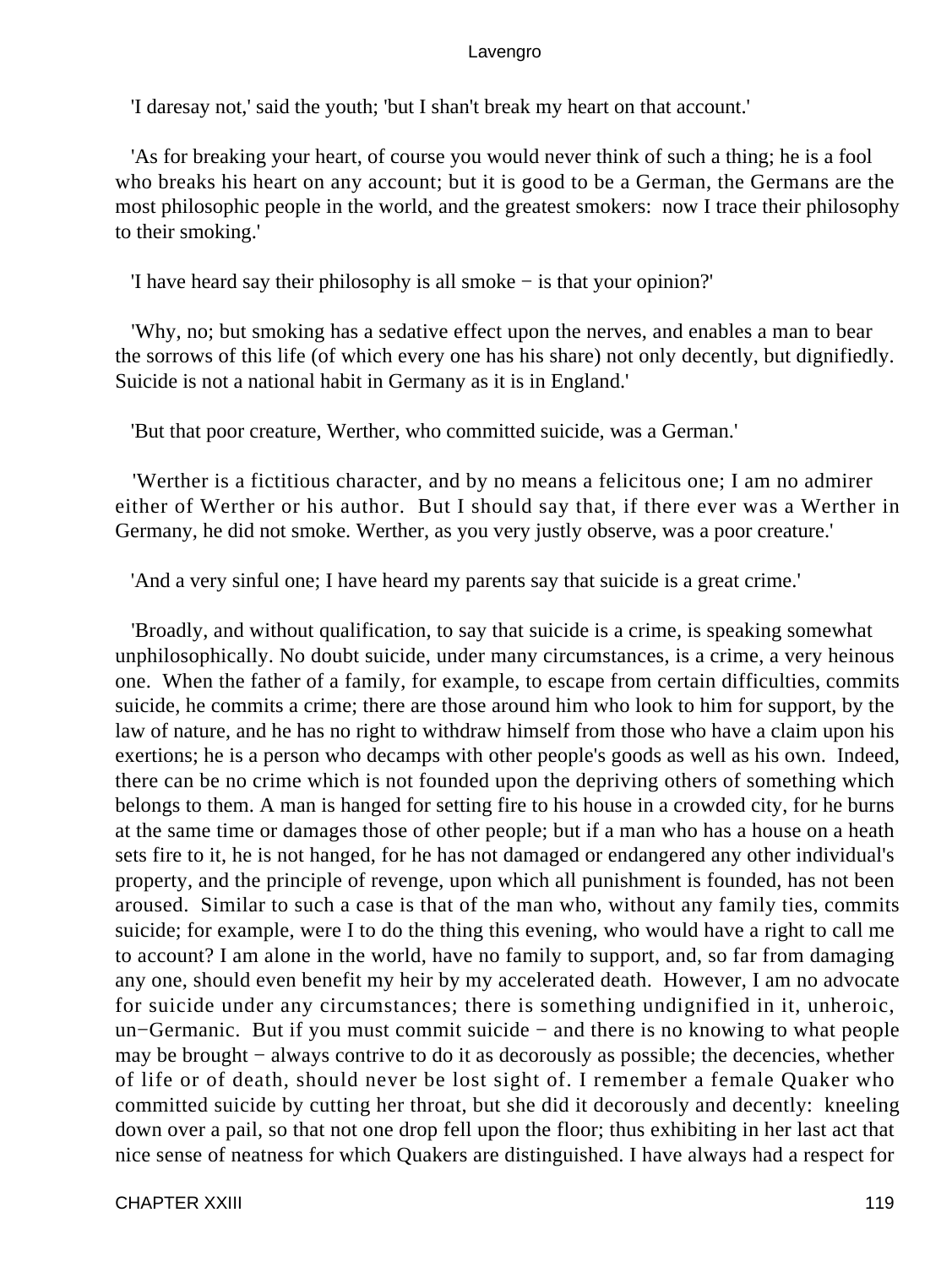that woman's memory.'

 And here, filling his pipe from the canister, and lighting it at the taper, he recommenced smoking calmly and sedately.

'But is not suicide forbidden in the Bible?' the youth demanded.

 'Why, no; but what though it were! − the Bible is a respectable book, but I should hardly call it one whose philosophy is of the soundest. I have said that it is a respectable book; I mean respectable from its antiquity, and from containing, as Herder says, «the earliest records of the human race,» though those records are far from being dispassionately written, on which account they are of less value than they otherwise might have been. There is too much passion in the Bible, too much violence; now, to come to all truth, especially historic truth, requires cool dispassionate investigation, for which the Jews do not appear to have ever been famous. We are ourselves not famous for it, for we are a passionate people; the Germans are not − they are not a passionate people − a people celebrated for their oaths; we are. The Germans have many excellent historic writers, we . . . 'tis true we have Gibbon . . . You have been reading Gibbon – what do you think of him?'

'I think him a very wonderful writer.'

 'He is a wonderful writer − one **SUI GENERIS −** uniting the perspicuity of the English − for we are perspicuous − with the cool dispassionate reasoning of the Germans. Gibbon sought after the truth, found it, and made it clear.'

'Then you think Gibbon a truthful writer?'

 'Why, yes; who shall convict Gibbon of falsehood? Many people have endeavoured to convict Gibbon of falsehood; they have followed him in his researches, and have never found him once tripping. Oh, he is a wonderful writer! his power of condensation is admirable; the lore of the whole world is to be found in his pages. Sometimes in a single note he has given us the result of the study of years; or, to speak metaphorically, «he has ransacked a thousand Gulistans, and has condensed all his fragrant booty into a single drop of otto.»'

'But was not Gibbon an enemy to the Christian faith?'

 'Why, no; he was rather an enemy to priestcraft, so am I; and when I say the philosophy of the Bible is in many respects unsound, I always wish to make an exception in favour of that part of it which contains the life and sayings of Jesus of Bethlehem, to which I must always concede my unqualified admiration − of Jesus, mind you; for with his followers and their dogmas I have nothing to do. Of all historic characters Jesus is the most beautiful and the most heroic. I have always been a friend to hero−worship, it is the only rational one, and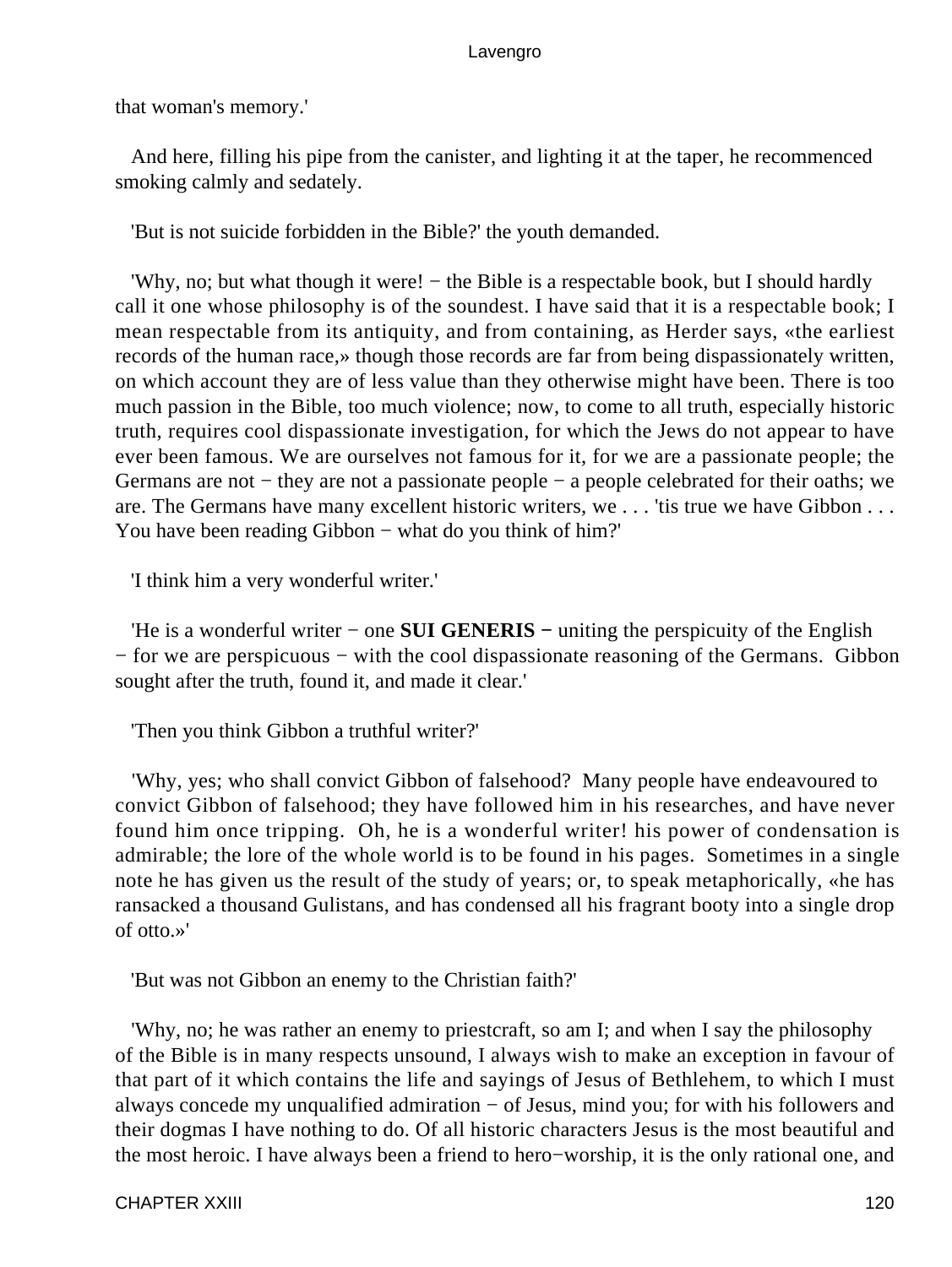has always been in use amongst civilised people – the worship of spirits is synonymous with barbarism − it is mere fetish; the savages of West Africa are all spirit− worshippers. But there is something philosophic in the worship of the heroes of the human race, and the true hero is the benefactor. Brahma, Jupiter, Bacchus, were all benefactors, and, therefore, entitled to the worship of their respective peoples. The Celts worshipped Hesus, who taught them to plough, a highly useful art. We, who have attained a much higher state of civilisation than the Celts ever did, worship Jesus, the first who endeavoured to teach men to behave decently and decorously under all circumstances; who was the foe of vengeance, in which there is something highly indecorous; who had first the courage to lift his voice against that violent dogma, «an eye for an eye»; who shouted conquer, but conquer with kindness; who said put up the sword, a violent unphilosophic weapon; and who finally died calmly and decorously in defence of his philosophy. He must be a savage who denies worship to the hero of Golgotha.'

'But he was something more than a hero; he was the Son of God, wasn't he?'

 The elderly individual made no immediate answer; but, after a few more whiffs from his pipe, exclaimed, 'Come, fill your glass! How do you advance with your translation of TELL'?

 'It is nearly finished; but I do not think I shall proceed with it; I begin to think the original somewhat dull.'

'There you are wrong; it is the masterpiece of Schiller, the first of German poets.'

 'It may be so,' said the youth. 'But, pray excuse me, I do not think very highly of German poetry. I have lately been reading Shakespeare; and, when I turn from him to the Germans − even the best of them − they appear mere pigmies. You will pardon the liberty I perhaps take in saying so.'

 'I like that every one should have an opinion of his own,' said the elderly individual; 'and, what is more, declare it. Nothing displeases me more than to see people assenting to everything that they hear said; I at once come to the conclusion that they are either hypocrites, or there is nothing in them. But, with respect to Shakespeare, whom I have not read for thirty years, is he not rather given to bombast, «crackling bombast,» as I think I have said in one of my essays?'

 'I daresay he is,' said the youth; 'but I can't help thinking him the greatest of all poets, not even excepting Homer. I would sooner have written that series of plays, founded on the fortunes of the House of Lancaster, than the **ILIAD** itself. The events described are as lofty as those sung by Homer in his great work, and the characters brought upon the stage still more interesting. I think Hotspur as much of a hero as Hector, and young Henry more of a man than Achilles; and then there is the fat knight, the quintessence of fun, wit, and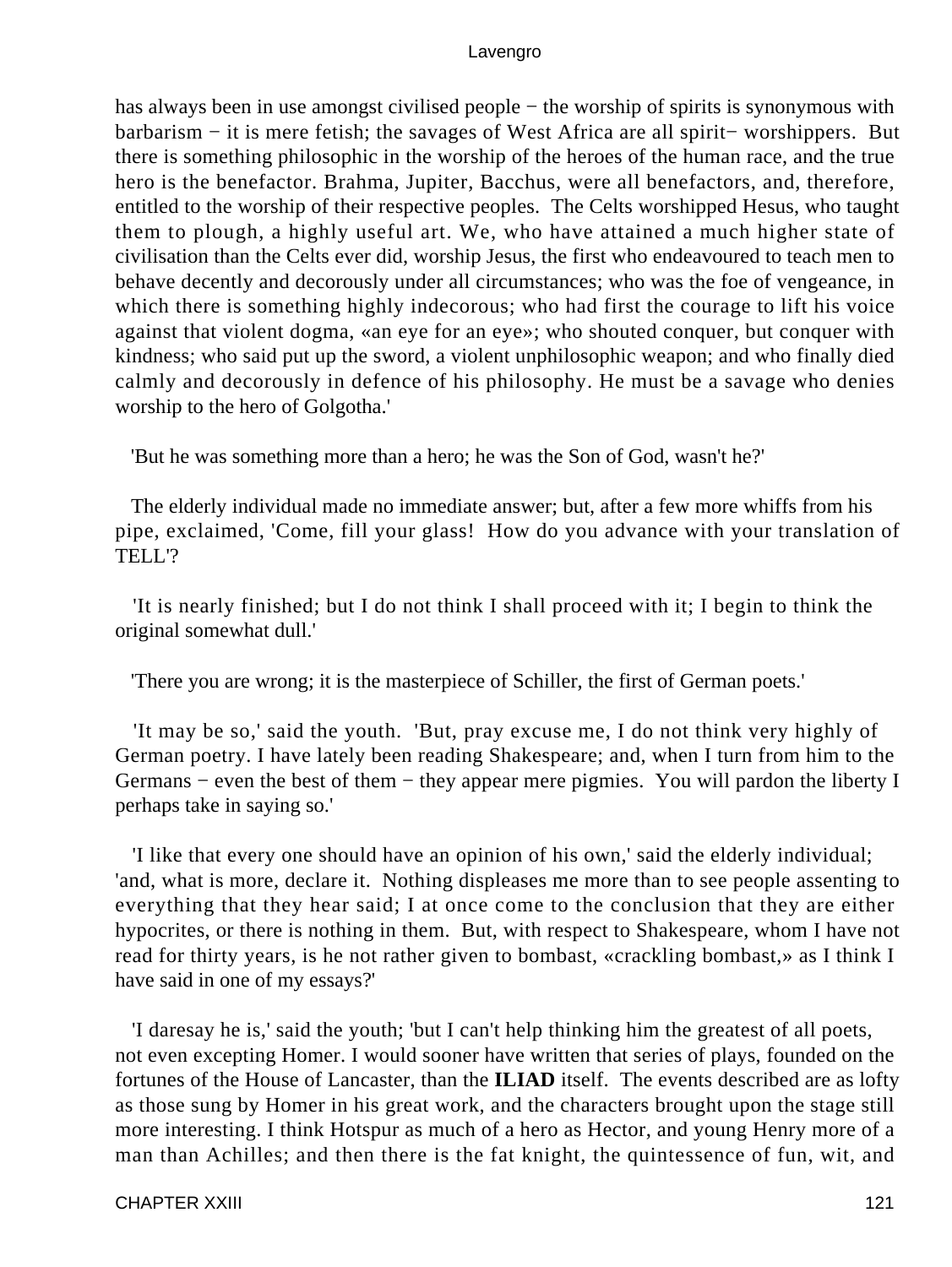rascality. Falstaff is a creation beyond the genius even of Homer.'

'You almost tempt me to read Shakespeare again − but the Germans?'

 'I don't admire the Germans,' said the youth, somewhat excited. 'I don't admire them in any point of view. I have heard my father say that, though good sharpshooters, they can't be much depended upon as soldiers; and that old Sergeant Meredith told him that Minden would never have been won but for the two English regiments, who charged the French with fixed bayonets, and sent them to the right− about in double−quick time. With respect to poetry, setting Shakespeare and the English altogether aside, I think there is another Gothic nation, at least, entitled to dispute with them the palm. Indeed, to my mind, there is more genuine poetry contained in the old Danish book which I came so strangely by, than has been produced in Germany from the period of the Niebelungen lay to the present.'

 'Ah, the Koempe Viser?' said the elderly individual, breathing forth an immense volume of smoke, which he had been collecting during the declamation of his young companion. 'There are singular things in that book, I must confess; and I thank you for showing it to me, or rather your attempt at translation. I was struck with that ballad of Orm Ungarswayne, who goes by night to the grave−hill of his father to seek for counsel. And then, again, that strange melancholy Swayne Vonved, who roams about the world propounding people riddles; slaying those who cannot answer, and rewarding those who can with golden bracelets. Were it not for the violence, I should say that ballad has a philosophic tendency. I thank you for making me acquainted with the book, and I thank the Jew Mousha for making me acquainted with you.'

'That Mousha was a strange customer,' said the youth, collecting himself.

 'He **WAS a** strange customer,' said the elder individual, breathing forth a gentle cloud. 'I love to exercise hospitality to wandering strangers, especially foreigners; and when he came to this place, pretending to teach German and Hebrew, I asked him to dinner. After the first dinner, he asked me to lend him five pounds; **I DID** lend him five pounds. After the fifth dinner, he asked me to lend him fifty pounds; I did NOT lend him the fifty pounds.'

 'He was as ignorant of German as of Hebrew,' said the youth; 'on which account he was soon glad, I suppose, to transfer his pupil to some one else.'

 'He told me,' said the elder individual, 'that he intended to leave a town where he did not find sufficient encouragement; and, at the same time, expressed regret at being obliged to abandon a certain extraordinary pupil, for whom he had a particular regard. Now I, who have taught many people German from the love which I bear to it, and the desire which I feel that it should be generally diffused, instantly said that I should be happy to take his pupil off his hands, and afford him what instruction I could in German, for, as to Hebrew, I have never taken much interest in it. Such was the origin of our acquaintance. You have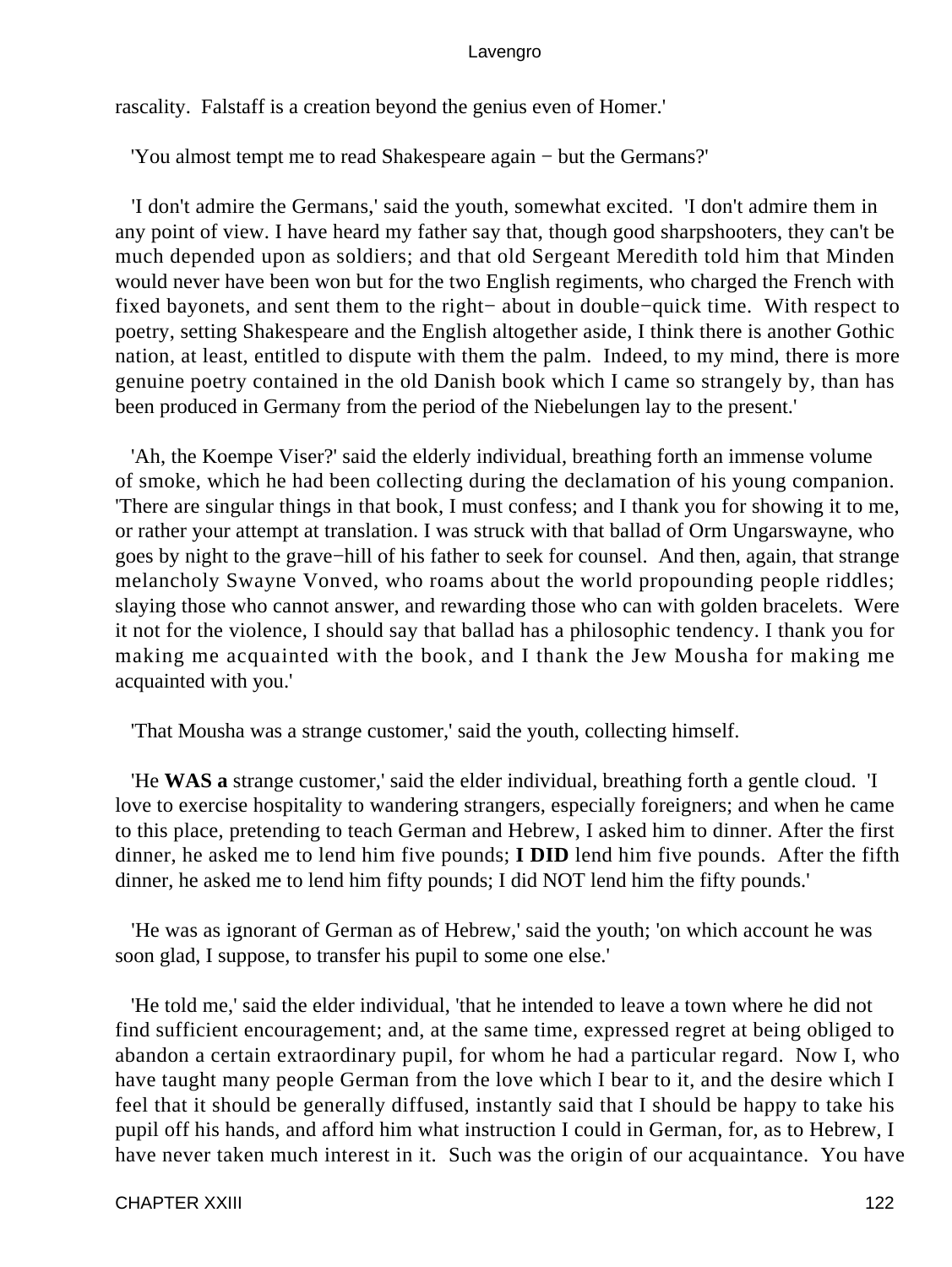been an apt scholar. Of late, however, I have seen little of you – what is the reason?'

The youth made no answer.

 'You think, probably, that you have learned all I can teach you? Well, perhaps you are right.'

 'Not so, not so,' said the young man eagerly; 'before I knew you I knew nothing, and am still very ignorant; but of late my father's health has been very much broken, and he requires attention; his spirits also have become low, which, to tell you the truth, he attributes to my misconduct. He says that I have imbibed all kinds of strange notions and doctrines, which will, in all probability, prove my ruin, both here and hereafter; which – which – '

 'Ah! I understand,' said the elder, with another calm whiff. 'I have always had a kind of respect for your father, for there is something remarkable in his appearance, something heroic, and I would fain have cultivated his acquaintance; the feeling, however, has not been reciprocated. I met him, the other day, up the road, with his cane and dog, and saluted him; he did not return my salutation.'

 'He has certain opinions of his own,' said the youth, 'which are widely different from those which he has heard that you profess.'

 'I respect a man for entertaining an opinion of his own,' said the elderly individual. 'I hold certain opinions; but I should not respect an individual the more for adopting them. All I wish for is tolerance, which I myself endeavour to practise. I have always loved the truth, and sought it; if I have not found it, the greater my misfortune.'

'Are you happy?' said the young man.

 'Why, no! And, between ourselves, it is that which induces me to doubt sometimes the truth of my opinions. My life, upon the whole, I consider a failure; on which account, I would not counsel you, or any one, to follow my example too closely. It is getting late, and you had better be going, especially as your father, you say, is anxious about you. But, as we may never meet again, I think there are three things which I may safely venture to press upon you. The first is, that the decencies and gentlenesses should never be lost sight of, as the practice of the decencies and gentlenesses is at all times compatible with independence of thought and action. The second thing which I would wish to impress upon you is, that there is always some eye upon us; and that it is impossible to keep anything we do from the world, as it will assuredly be divulged by somebody as soon as it is his interest to do so. The third thing which I would wish to press upon you  $-$  '

'Yes,' said the youth, eagerly bending forward.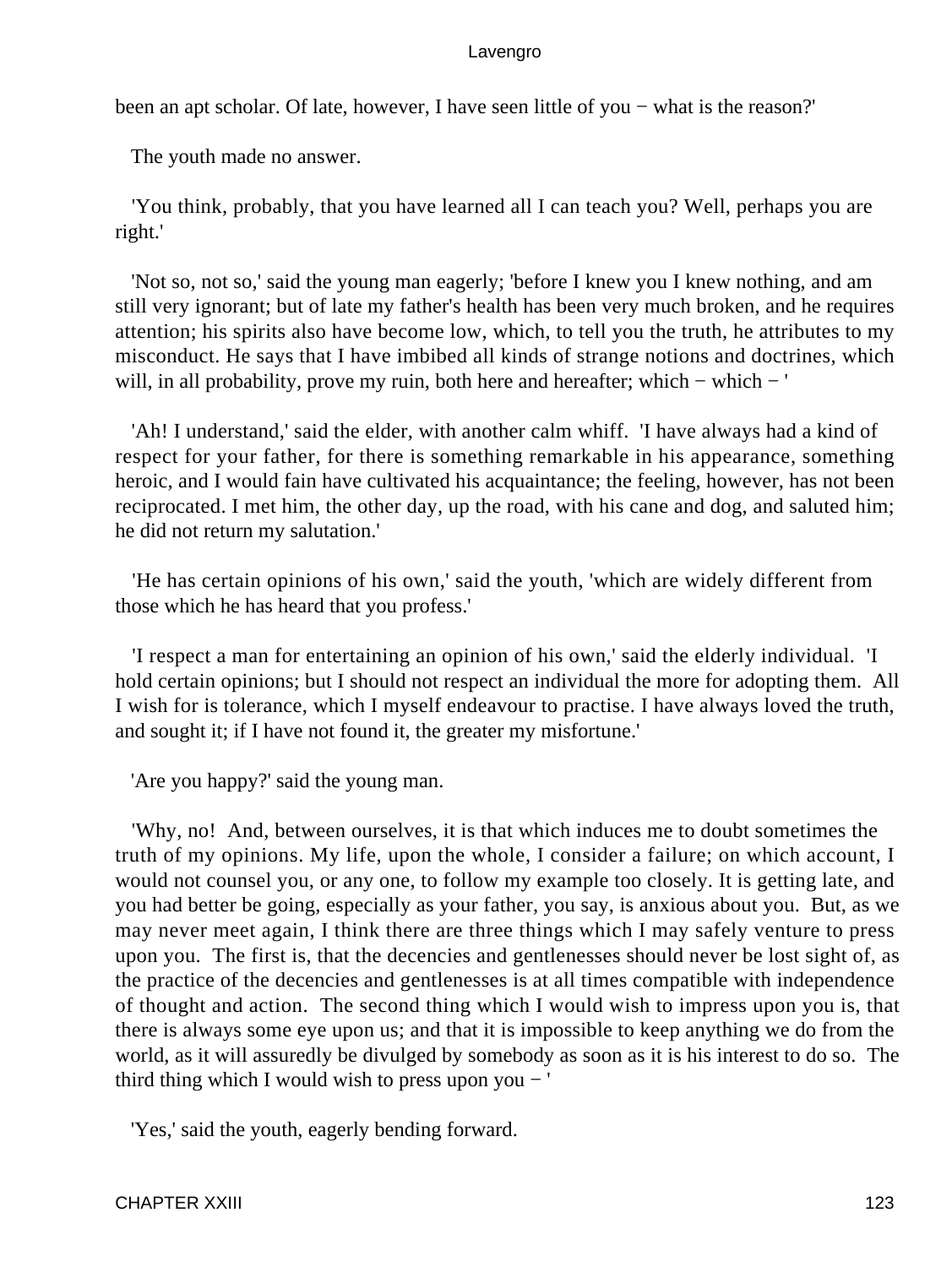'Is − ' and here the elderly individual laid down his pipe upon the table − 'that it will be as well to go on improving yourself in German!'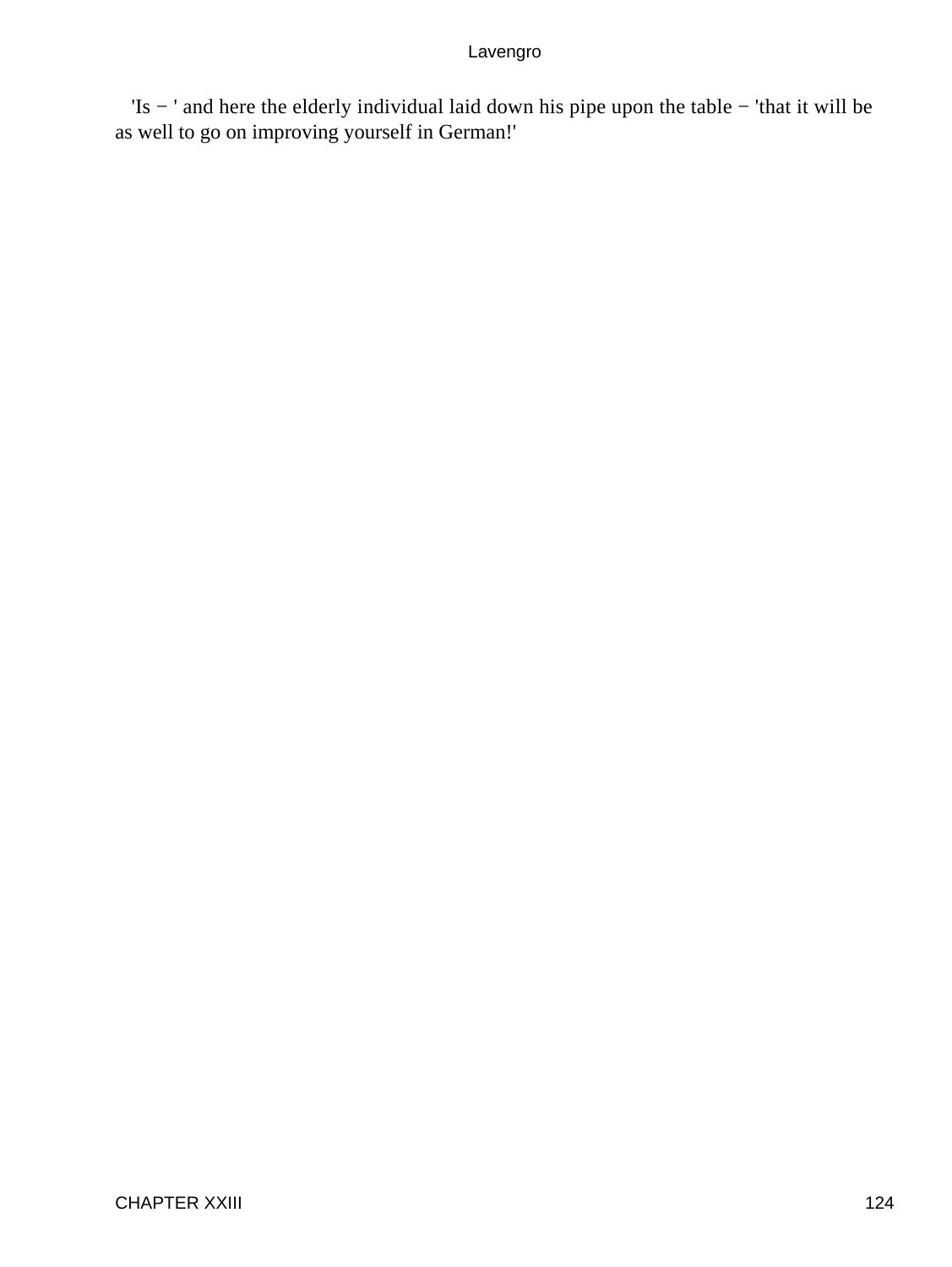# **[CHAPTER XXIV](#page-495-0)**

*T*he alehouse–keeper – Compassion for the rich – Old English gentleman – How is this? − Madeira − The Greek Parr − Twenty languages − Whiter's health − About the fight − A sporting gentleman − The flattened nose − Lend us that pightle − The surly nod.

'HOLLOA, master! can you tell us where the fight is likely to be?'

 Such were the words shouted out to me by a short thick fellow, in brown top−boots, and bareheaded, who stood, with his hands in his pockets, at the door of a country alehouse as I was passing by.

 Now, as I knew nothing about the fight, and as the appearance of the man did not tempt me greatly to enter into conversation with him, I merely answered in the negative, and continued my way.

 It was a fine lovely morning in May, the sun shone bright above, and the birds were carolling in the hedgerows. I was wont to be cheerful at such seasons, for, from my earliest recollection, sunshine and the song of birds have been dear to me; yet, about that period, I was not cheerful, my mind was not at rest; I was debating within myself, and the debate was dreary and unsatisfactory enough. I sighed, and turning my eyes upward, I ejaculated, 'What is truth?'

 But suddenly, by a violent effort breaking away from my meditations, I hastened forward; one mile, two miles, three miles were speedily left behind; and now I came to a grove of birch and other trees, and opening a gate I passed up a kind of avenue, and soon arriving before a large brick house, of rather antique appearance, knocked at the door.

 In this house there lived a gentleman with whom I had business. He was said to be a genuine old English gentleman, and a man of considerable property; at this time, however, he wanted a thousand pounds, as gentlemen of considerable property every now and then do. I had brought him a thousand pounds in my pocket, for it is astonishing how many eager helpers the rich find, and with what compassion people look upon their distresses. He was said to have good wine in his cellar.

'Is your master at home?' said I, to a servant who appeared at the door.

 'His worship is at home, young man,' said the servant, as he looked at my shoes, which bore evidence that I had come walking. 'I beg your pardon, sir,' he added, as he looked me in the face.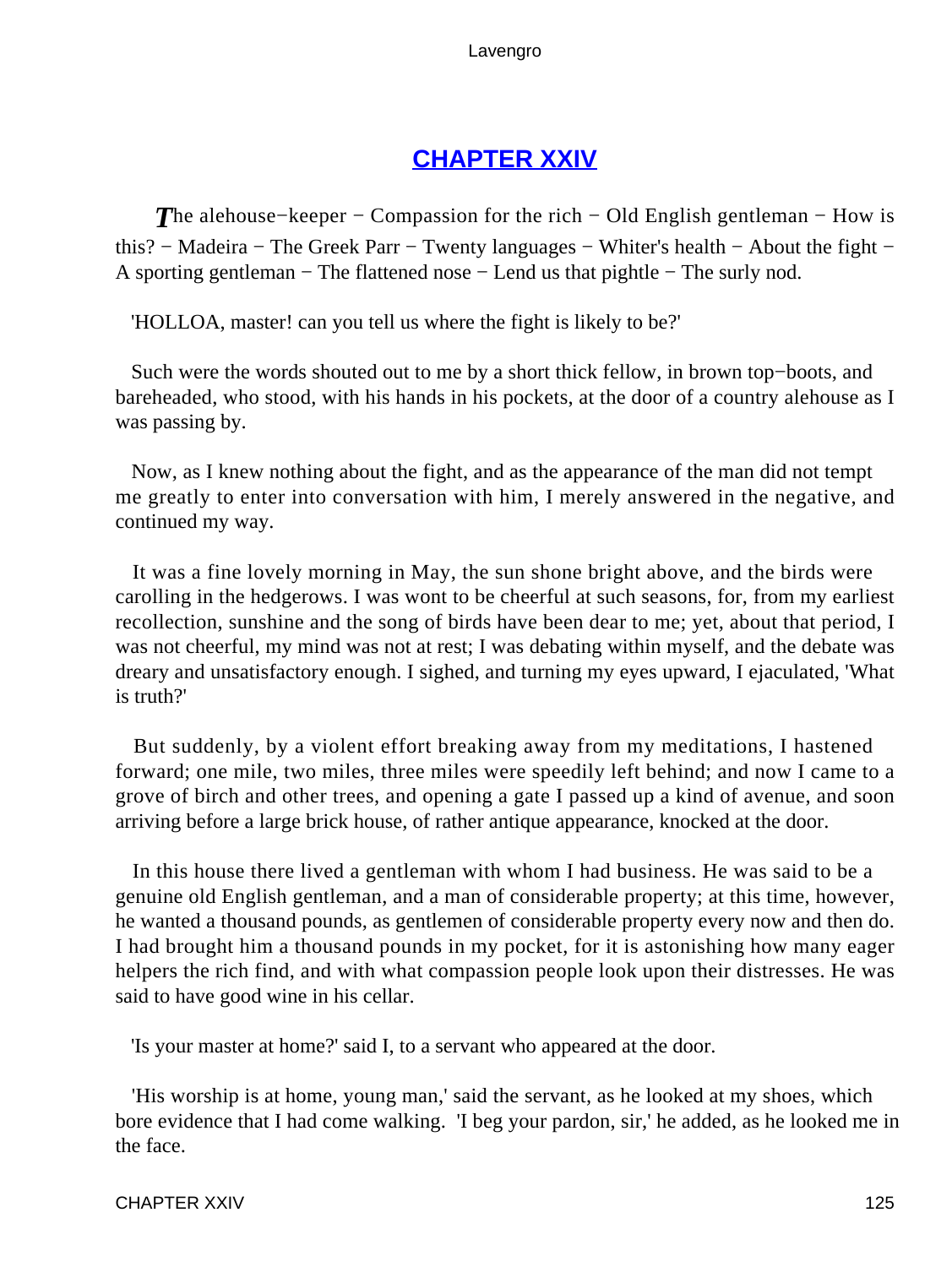'Ay, ay, servants,' thought I, as I followed the man into the house, 'always look people in the face when you open the door, and do so before you look at their shoes, or you may mistake the heir of a Prime Minister for a shopkeeper's son.'

 I found his worship a jolly, red−faced gentleman, of about fifty− five; he was dressed in a green coat, white corduroy breeches, and drab gaiters, and sat on an old−fashioned leather sofa, with two small, thoroughbred, black English terriers, one on each side of him. He had all the appearance of a genuine old English gentleman who kept good wine in his cellar.

 'Sir,' said I, 'I have brought you a thousand pounds'; and I said this after the servant had retired, and the two terriers had ceased the barking which is natural to all such dogs at the sight of a stranger.

 And when the magistrate had received the money, and signed and returned a certain paper which I handed to him, he rubbed his hands, and looking very benignantly at me, exclaimed −

 'And now, young gentleman, that our business is over, perhaps you can tell me where the fight is to take place?'

 'I am sorry, sir,' said I, 'that I can't inform you, but everybody seems to be anxious about it'; and then I told him what had occurred to me on the road with the alehouse−keeper.

 'I know him,' said his worship; 'he's a tenant of mine, and a good fellow, somewhat too much in my debt though. But how is this, young gentleman, you look as if you had been walking; you did not come on foot?'

'Yes, sir, I came on foot.'

'On foot! why it is sixteen miles.'

'I shan't be tired when I have walked back.'

'You can't ride, I suppose?'

'Better than I can walk.'

'Then why do you walk?'

 'I have frequently to make journeys connected with my profession; sometimes I walk, sometimes I ride, just as the whim takes me.'

'Will you take a glass of wine?'

CHAPTER XXIV 126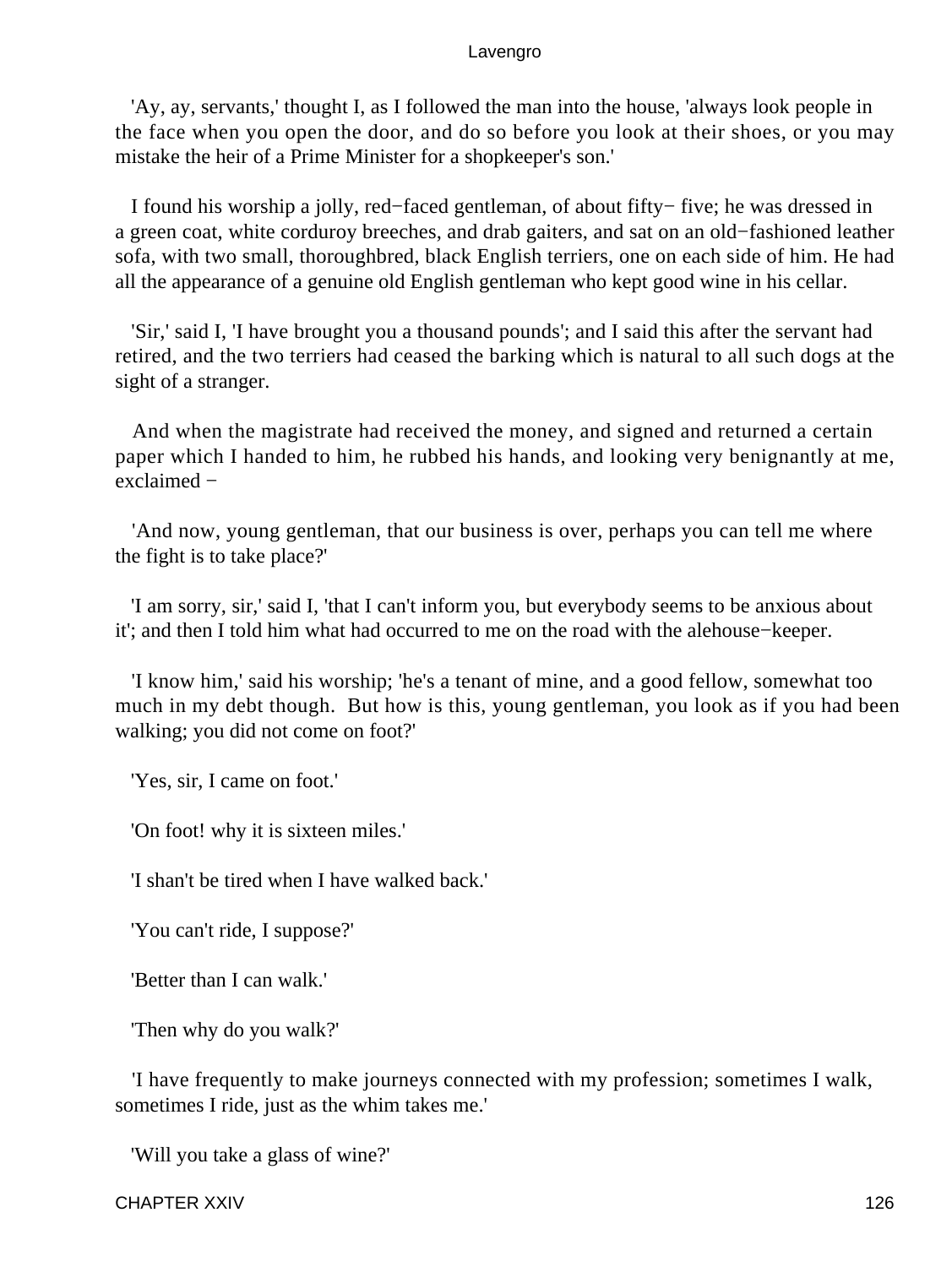'Yes.'

'That's right; what shall it be?'

'Madeira!'

 The magistrate gave a violent slap on his knee; 'I like your taste,' said he, 'I am fond of a glass of Madeira myself, and can give you such a one as you will not drink every day; sit down, young gentleman, you shall have a glass of Madeira, and the best I have.'

Thereupon he got up, and, followed by his two terriers, walked slowly out of the room.

 I looked round the room, and, seeing nothing which promised me much amusement, I sat down, and fell again into my former train of thought. 'What is truth?' said I.

 'Here it is,' said the magistrate, returning at the end of a quarter of an hour, followed by the servant with a tray; 'here's the true thing, or I am no judge, far less a justice. It has been thirty years in my cellar last Christmas. There,' said he to the servant, 'put it down, and leave my young friend and me to ourselves. Now, what do you think of it?'

'It is very good,' said I.

'Did you ever taste better Madeira?'

'I never before tasted Madeira.'

'Then you ask for a wine without knowing what it is?'

'I ask for it, sir, that I may know what it is.'

'Well, there is logic in that, as Parr would say; you have heard of Parr?'

'Old Parr?'

 'Yes, old Parr, but not that Parr; you mean the English, I the Greek Parr, as people call him.'

'I don't know him.'

 'Perhaps not − rather too young for that, but were you of my age, you might have cause to know him, coming from where you do. He kept school there, I was his first scholar; he flogged Greek into me till I loved him − and he loved me: he came to see me last year, and sat in that chair; I honour Parr – he knows much, and is a sound man.'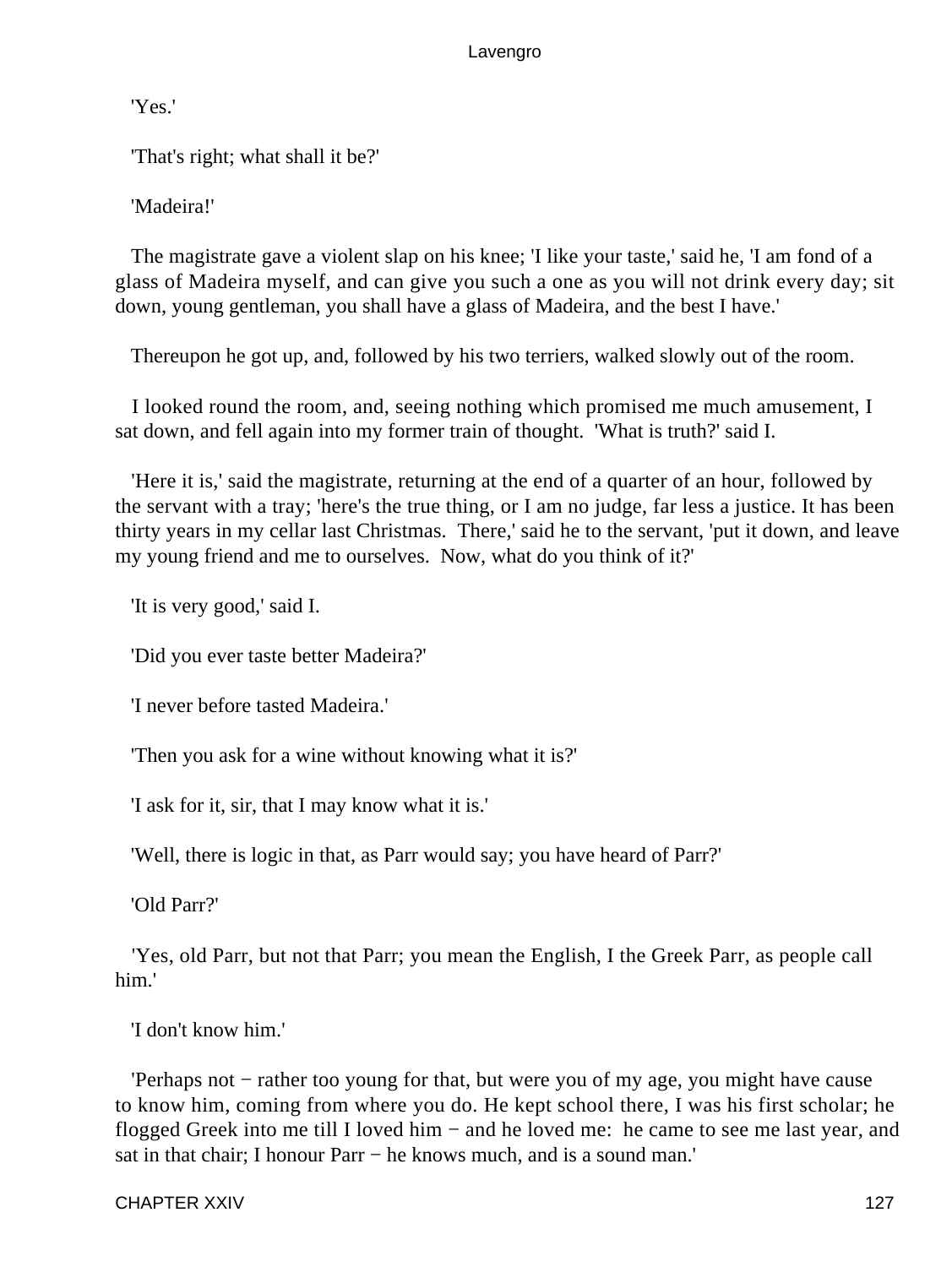'Does he know the truth?'

 'Know the truth! he knows what's good, from an oyster to an ostrich − he's not only sound, but round.'

'Suppose we drink his health?'

'Thank you, boy: here's Parr's health, and Whiter's.'

'Who is Whiter?'

 'Don't you know Whiter? I thought everybody knew Reverend Whiter the philologist, though I suppose you scarcely know what that means. A man fond of tongues and languages, quite out of your way − he understands some twenty; what do you say to that?'

'Is he a sound man?'

 'Why, as to that, I scarcely know what to say: he has got queer notions in his head − wrote a book to prove that all words came originally from the earth – who knows? Words have roots, and roots live in the earth; but, upon the whole, I should not call him altogether a sound man, though he can talk Greek nearly as fast as Parr.'

'Is he a round man?'

 'Ay, boy, rounder than Parr; I'll sing you a song, if you like, which will let you into his character:−

 'Give me the haunch of a buck to eat, and to drink Madeira old, And a gentle wife to rest with, and in my arms to fold, An Arabic book to study, a Norfolk cob to ride, And a house to live in shaded with trees, and near to a river side; With such good things around me, and blessed with good health withal, Though I should live for a hundred years, for death I would not call.

Here's to Whiter's health − so you know nothing about the fight?'

 'No, sir; the truth is, that of late I have been very much occupied with various matters, otherwise I should, perhaps, have been able to afford you some information − boxing is a noble art.'

'Can you box?'

'A little.'

CHAPTER XXIV 128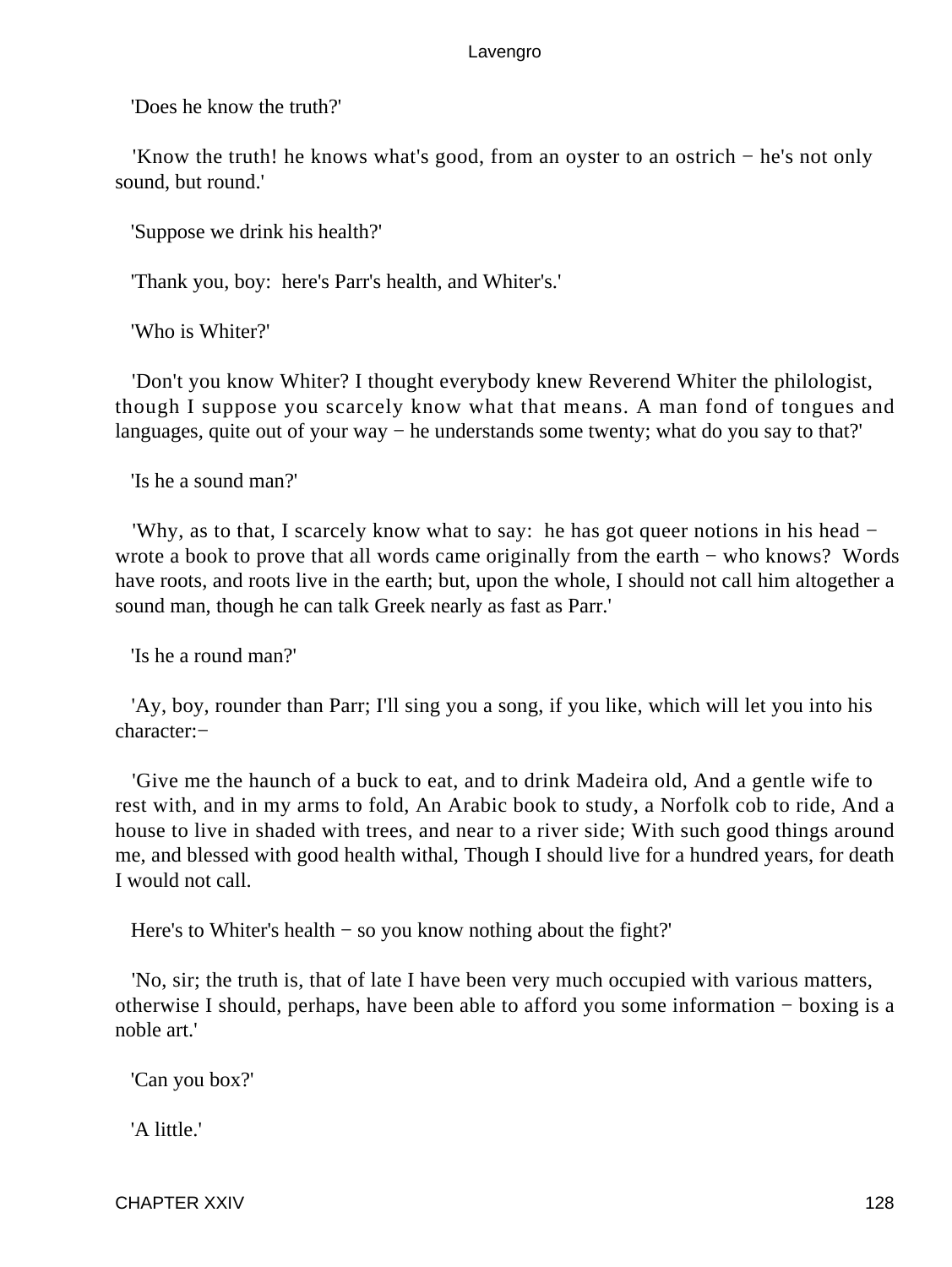'I tell you what, my boy; I honour you, and provided your education had been a little less limited, I should have been glad to see you here in company with Parr and Whiter; both can box. Boxing is, as you say, a noble art − a truly English art; may I never see the day when Englishmen shall feel ashamed of it, or blacklegs and blackguards bring it into disgrace. I am a magistrate, and, of course, cannot patronise the thing very openly, yet I sometimes see a prize fight: I saw the Game Chicken beat Gulley.'

'Did you ever see Big Ben?'

 'No; why do you ask?' But here we heard a noise, like that of a gig driving up to the door, which was immediately succeeded by a violent knocking and ringing, and after a little time the servant who had admitted me made his appearance in the room. 'Sir,' said he, with a certain eagerness of manner, 'here are two gentlemen waiting to speak to you.'

'Gentlemen waiting to speak to me! who are they?'

 'I don't know, sir,' said the servant; 'but they look like sporting gentlemen, and − and' − here he hesitated; 'from a word or two they dropped, I almost think that they come about the fight.'

 'About the fight!' said the magistrate. 'No; that can hardly be; however, you had better show them in.'

 Heavy steps were now heard ascending the stairs, and the servant ushered two men into the apartment. Again there was a barking, but louder than that which had been directed against myself, for here were two intruders; both of them were remarkable−looking men, but to the foremost of them the most particular notice may well be accorded: he was a man somewhat under thirty, and nearly six feet in height. He was dressed in a blue coat, white corduroy breeches, fastened below the knee with small golden buttons; on his legs he wore white lamb's−wool stockings, and on his feet shoes reaching to the ankles; round his neck was a handkerchief of the blue and bird's eye pattern; he wore neither whiskers nor moustaches, and appeared not to delight in hair, that of his head, which was of a light brown, being closely cropped; the forehead was rather high, but somewhat narrow; the face neither broad nor sharp, perhaps rather sharp than broad; the nose was almost delicate; the eyes were gray, with an expression in which there was sternness blended with something approaching to feline; his complexion was exceedingly pale, relieved, however, by certain pock−marks, which here and there studded his countenance; his form was athletic, but lean; his arms long. In the whole appearance of the man there was a blending of the bluff and the sharp. You might have supposed him a bruiser; his dress was that of one in all its minutiae; something was wanting, however, in his manner – the quietness of the professional man; he rather looked like one performing the part − well − very well − but still performing a part. His companion! – there, indeed, was the bruiser – no mistake about him: a tall massive man, with a broad countenance and a flattened nose; dressed like a bruiser, but not like a bruiser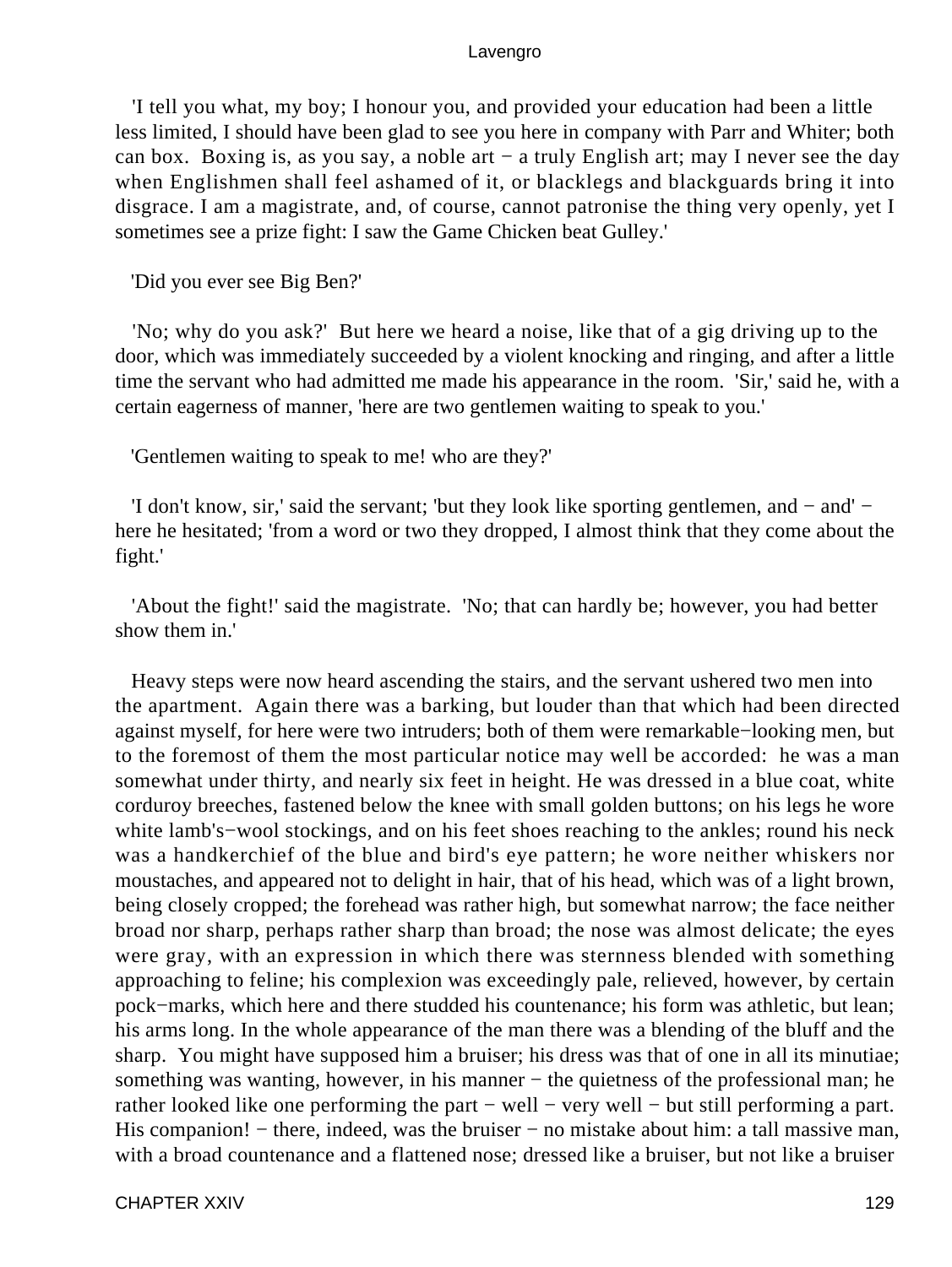going into the ring; he wore white−topped boots, and a loose brown jockey coat.

 As the first advanced towards the table, behind which the magistrate sat, he doffed a white castor from his head, and made rather a genteel bow; looking at me, who sat somewhat on one side, he gave a kind of nod of recognition.

'May I request to know who you are, gentlemen?' said the magistrate.

 'Sir,' said the man in a deep, but not unpleasant voice, 'allow me to introduce to you my friend, Mr. −, the celebrated pugilist'; and he motioned with his hand towards the massive man with the flattened nose.

'And your own name, sir?' said the magistrate.

 'My name is no matter,' said the man; 'were I to mention it to you, it would awaken within you no feeling of interest. It is neither Kean nor Belcher, and I have as yet done nothing to distinguish myself like either of those individuals, or even like my friend here. However, a time may come – we are not yet buried; and whensoever my hour arrives, I hope I shall prove myself equal to my destiny, however high −

'Like bird that's bred amongst the Helicons.'

And here a smile half theatrical passed over his features.

'In what can I oblige you, sir?' said the magistrate.

 'Well, sir; the soul of wit is brevity; we want a place for an approaching combat between my friend here and a brave from town. Passing by your broad acres this fine morning we saw a pightle, which we deemed would suit. Lend us that pightle, and receive our thanks; 'twould be a favour, though not much to grant: we neither ask for Stonehenge nor for Tempe.'

 My friend looked somewhat perplexed; after a moment, however, he said, with a firm but gentlemanly air, 'Sir, I am sorry that I cannot comply with your request.'

 'Not comply!' said the man, his brow becoming dark as midnight; and with a hoarse and savage tone, 'Not comply! why not?'

'It is impossible, sir; utterly impossible!'

'Why so?'

'I am not compelled to give my reasons to you, sir, nor to any man.'

CHAPTER XXIV 130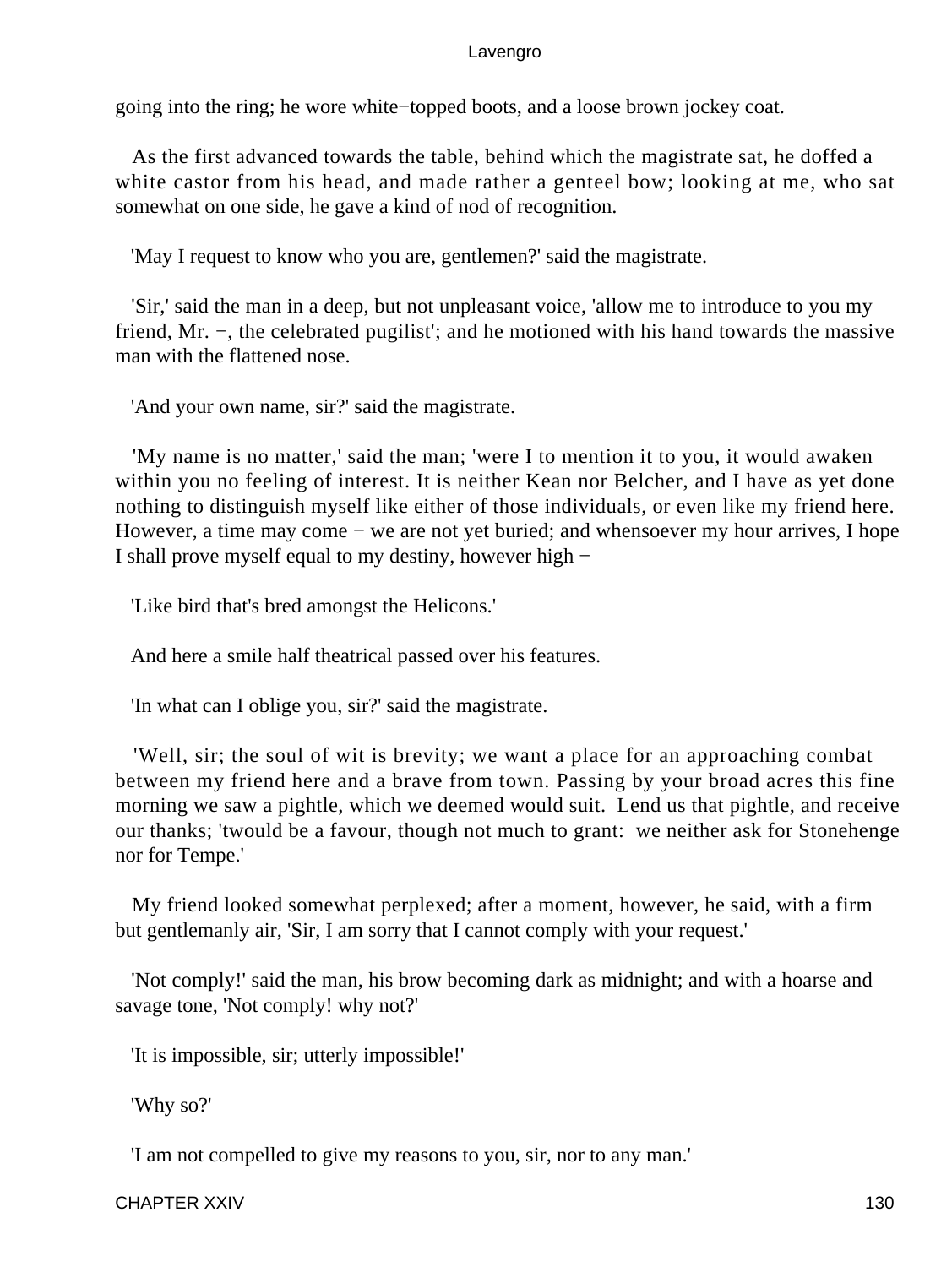'Let me beg of you to alter your decision,' said the man, in a tone of profound respect.

'Utterly impossible, sir; I am a magistrate.'

'Magistrate! then fare ye well, for a green−coated buffer and a Harmanbeck.'

'Sir!' said the magistrate, springing up with a face fiery with wrath.

 But, with a surly nod to me, the man left the apartment; and in a moment more the heavy footsteps of himself and his companion were heard descending the staircase.

'Who is that man?' said my friend, turning towards me.

'A sporting gentleman, well known in the place from which I come.'

'He appeared to know you.'

'I have occasionally put on the gloves with him.'

'What is his name?'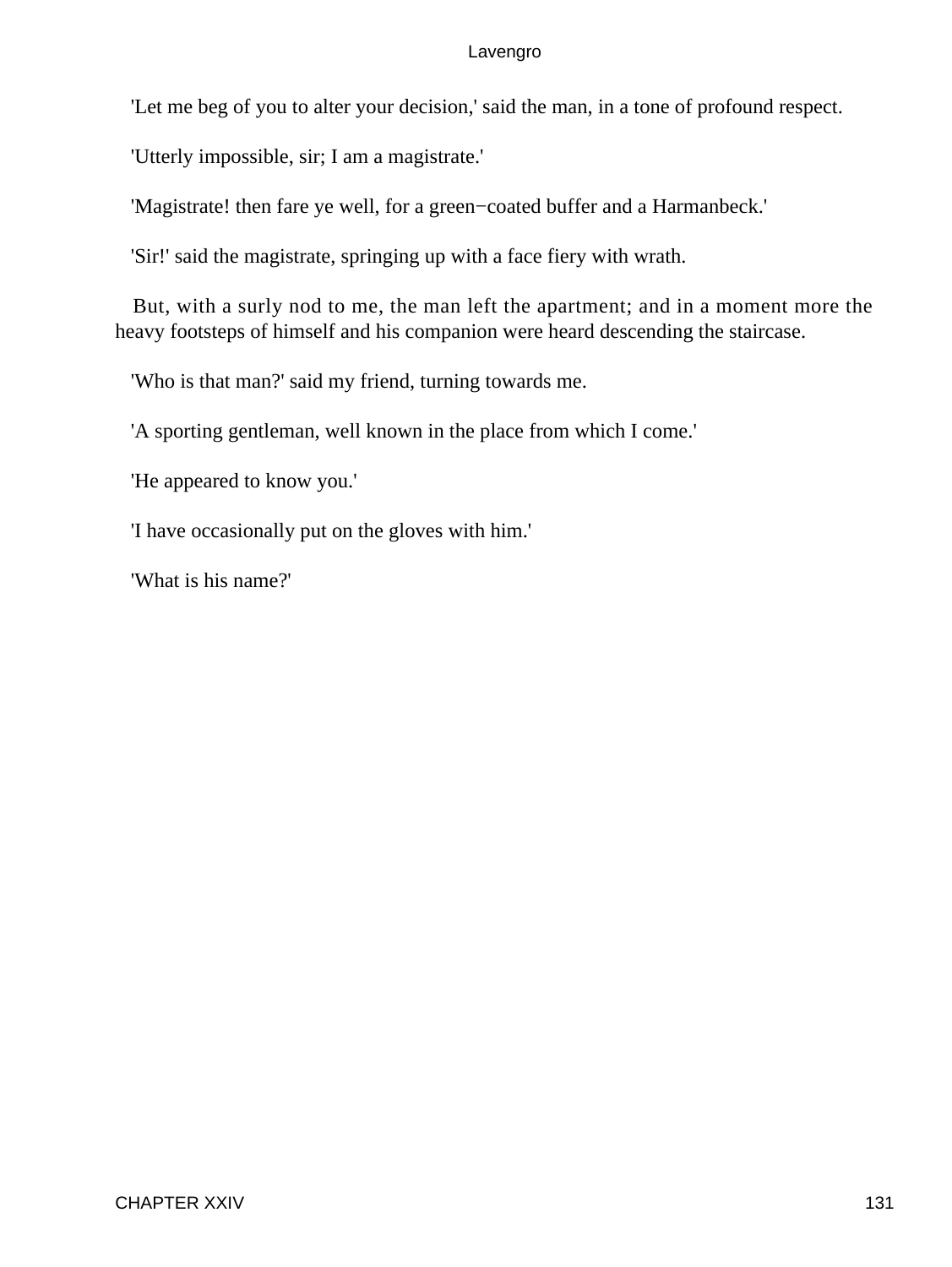# **[CHAPTER XXV](#page-495-0)**

*D*oubts − Wise king of Jerusalem − Let me see − A thousand years − Nothing new − The crowd – The hymn – Faith – Charles Wesley – There he stood – Farewell, brother – Death – Sun, moon, and stars – Wind on the heath.

**THERE** was one question which I was continually asking myself at this period, and which has more than once met the eyes of the reader who has followed me through the last chapter: 'What is truth?' I had involved myself imperceptibly in a dreary labyrinth of doubt, and, whichever way I turned, no reasonable prospect of extricating myself appeared. The means by which I had brought myself into this situation may be very briefly told; I had inquired into many matters, in order that I might become wise, and I had read and pondered over the words of the wise, so called, till I had made myself master of the sum of human wisdom; namely, that everything is enigmatical and that man is an enigma to himself; thence the cry of 'What is truth?' I had ceased to believe in the truth of that in which I had hitherto trusted, and yet could find nothing in which I could put any fixed or deliberate belief − I was, indeed, in a labyrinth! In what did I not doubt? With respect to crime and virtue I was in doubt; I doubted that the one was blamable and the other praiseworthy. Are not all things subjected to the law of necessity? Assuredly time and chance govern all things: Yet how can this be? alas!

 Then there was myself; for what was I born? Are not all things born to be forgotten? That's incomprehensible: yet is it not so? Those butterflies fall and are forgotten. In what is man better than a butterfly? All then is born to be forgotten. Ah! that was a pang indeed; 'tis at such a moment that a man wishes to die. The wise king of Jerusalem, who sat in his shady arbours beside his sunny fish−pools, saying so many fine things, wished to die, when he saw that not only all was vanity, but that he himself was vanity. Will a time come when all will be forgotten that now is beneath the sun? If so, of what profit is life?

 In truth it was a sore vexation of spirit to me when I saw, as the wise man saw of old, that whatever I could hope to perform must necessarily be of very temporary duration; and if so, why do it? I said to myself, whatever name I can acquire, will it endure for eternity? scarcely so. A thousand years? Let me see! what have I done already? I have learnt Welsh, and have translated the songs of Ab Gwilym, some ten thousand lines, into English rhyme; I have also learnt Danish, and have rendered the old book of ballads cast by the tempest upon the beach into corresponding English metre. Good! have I done enough already to secure myself a reputation of a thousand years? No, no! certainly not; I have not the slightest ground for hoping that my translations from the Welsh and Danish will be read at the end of a thousand years. Well, but I am only eighteen, and I have not stated all that I have done; I have learnt many other tongues, and have acquired some knowledge even of Hebrew and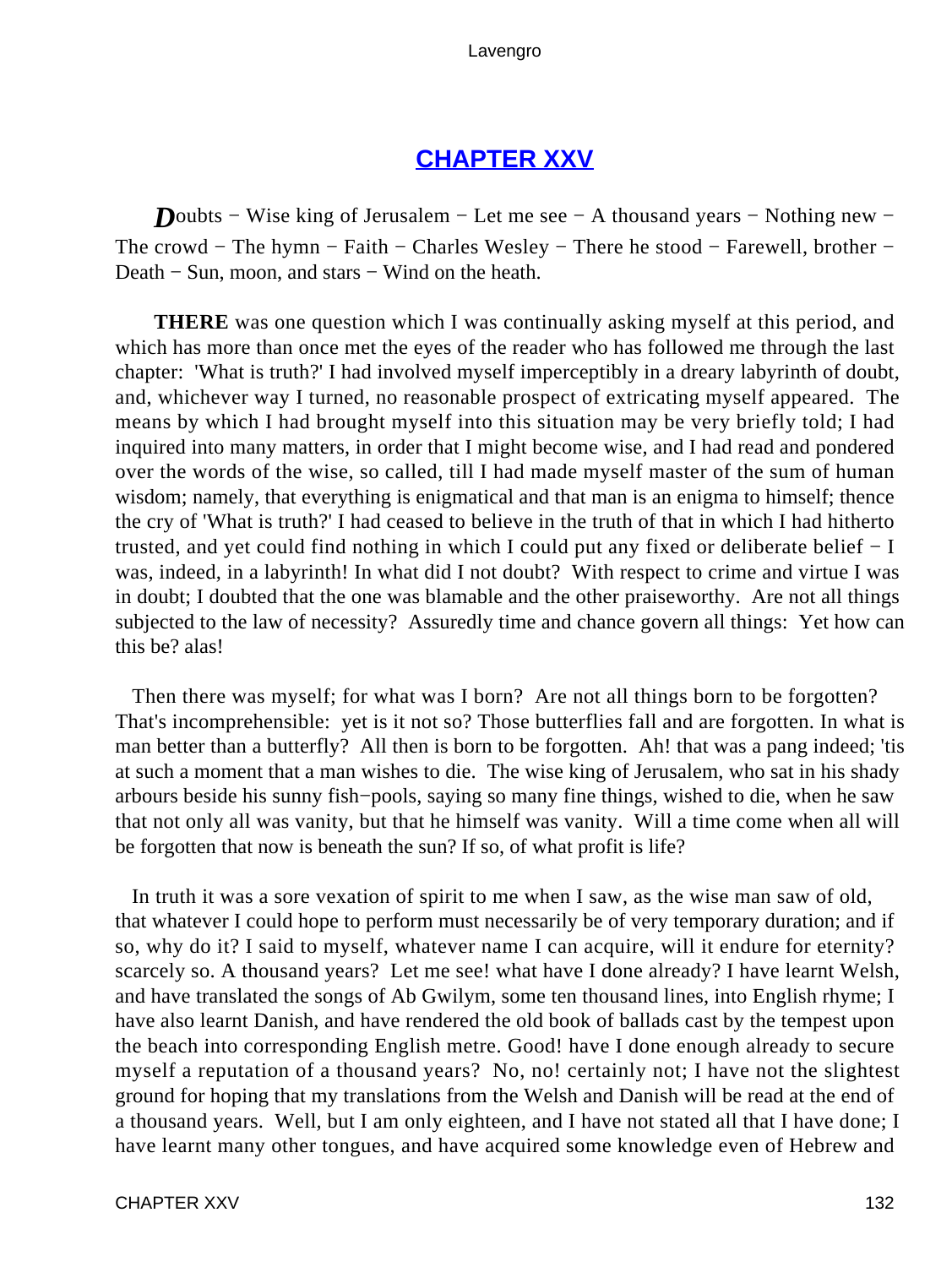Arabic. Should I go on in this way till I am forty, I must then be very learned; and perhaps, among other things, may have translated the Talmud, and some of the great works of the Arabians. Pooh! all this is mere learning and translation, and such will never secure immortality. Translation is at best an echo, and it must be a wonderful echo to be heard after the lapse of a thousand years. No! all I have already done, and all I may yet do in the same way, I may reckon as nothing − mere pastime; something else must be done. I must either write some grand original work, or conquer an empire; the one just as easy as the other. But am I competent to do either? Yes, I think I am, under favourable circumstances. Yes, I think I may promise myself a reputation of a thousand years, if I do but give myself the necessary trouble. Well! but what's a thousand years after all, or twice a thousand years? Woe is me! I may just as well sit still.

 'Would I had never been born!' I said to myself; and a thought would occasionally intrude: But was I ever born? Is not all that I see a lie − a deceitful phantom? Is there a world, and earth, and sky? Berkeley's doctrine − Spinoza's doctrine! Dear reader, I had at that time never read either Berkeley or Spinoza. I have still never read them; who are they, men of yesterday? 'All is a lie − all a deceitful phantom,' are old cries; they come naturally from the mouths of those who, casting aside that choicest shield against madness, simplicity, would fain be wise as God, and can only know that they are naked. This doubting in the 'universal all' is almost coeval with the human race: wisdom, so called, was early sought after. All is a lie − a deceitful phantom − was said when the world was yet young; its surface, save a scanty portion, yet untrodden by human foot, and when the great tortoise yet crawled about. All is a lie, was the doctrine of Buddh; and Buddh lived thirty centuries before the wise king of Jerusalem, who sat in his arbours, beside his sunny fish−pools, saying many fine things, and, amongst others, 'There is nothing new under the sun!'

 One day, whilst I bent my way to the heath of which I have spoken on a former occasion, at the foot of the hills which formed it I came to a place where a wagon was standing, but without horses, the shafts resting on the ground; there was a crowd about it, which extended half−way up the side of the neighbouring hill. The wagon was occupied by some half a dozen men; some sitting, others standing – they were dressed in sober–coloured habiliments of black or brown, cut in a plain and rather uncouth fashion, and partially white with dust; their hair was short, and seemed to have been smoothed down by the application of the hand; all were bareheaded − sitting or standing, all were bareheaded. One of them, a tall man, was speaking as I arrived; ere, however, I could distinguish what he was saying, he left off, and then there was a cry for a hymn 'to the glory of God' − that was the word. It was a strange−sounding hymn, as well it might be, for everybody joined in it: there were voices of all kinds, of men, of women, and of children − of those who could sing and of those who could not − a thousand voices all joined, and all joined heartily; no voice of all the multitude was silent save mine. The crowd consisted entirely of the lower classes, labourers and mechanics, and their wives and children − dusty people, unwashed people, people of no account whatever, and yet they did not look a mob. And when that hymn was over − and here let me observe that, strange as it sounded, I have recalled that hymn to mind, and it has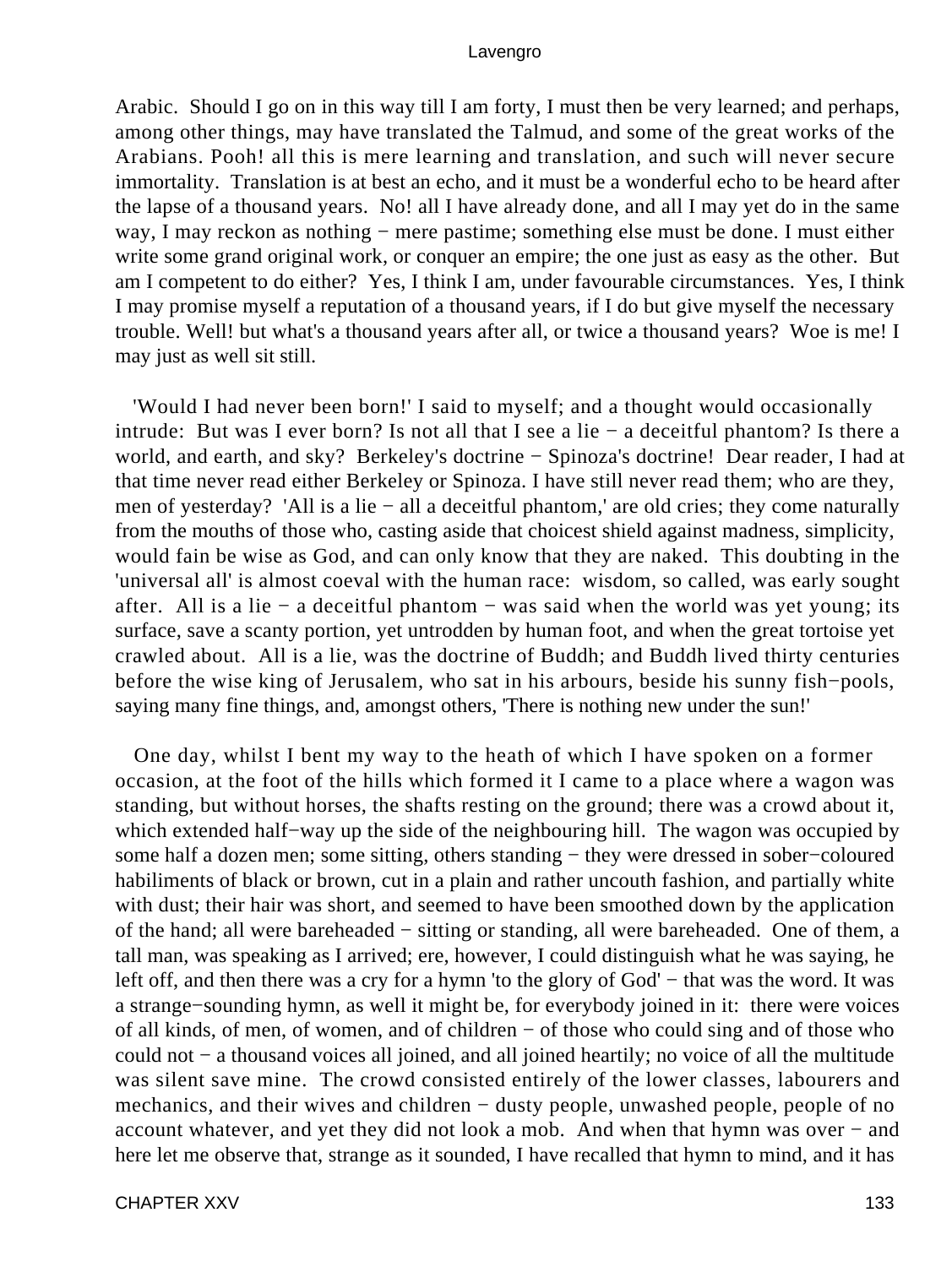seemed to tingle in my ears on occasions when all that pomp and art could do to enhance religious solemnity was being done − in the Sistine Chapel, what time the papal band was in full play, and the choicest choristers of Italy poured forth their mellowest tones in presence of Batuschca and his cardinals − on the ice of the Neva, what time the long train of stately priests, with their noble beards and their flowing robes of crimson and gold, with their ebony and ivory staves, stalked along, chanting their Sclavonian litanies in advance of the mighty Emperor of the North and his Priberjensky guard of giants, towards the orifice through which the river, running below in its swiftness, is to receive the baptismal lymph: − when the hymn was over, another man in the wagon proceeded to address the people; he was a much younger man than the last speaker; somewhat square built and about the middle height; his face was rather broad, but expressive of much intelligence, and with a peculiar calm and serious look; the accent in which he spoke indicated that he was not of these parts, but from some distant district. The subject of his address was faith, and how it could remove mountains. It was a plain address, without any attempt at ornament, and delivered in a tone which was neither loud nor vehement. The speaker was evidently not a practised one − once or twice he hesitated as if for words to express his meaning, but still he held on, talking of faith, and how it could remove mountains: 'It is the only thing we want, brethren, in this world; if we have that, we are indeed rich, as it will enable us to do our duty under all circumstances, and to bear our lot, however hard it may be − and the lot of all mankind is hard – the lot of the poor is hard, brethren – and who knows more of the poor than I? – a poor man myself, and the son of a poor man: but are the rich better off? not so, brethren, for God is just. The rich have their trials too: I am not rich myself, but I have seen the rich with careworn countenances; I have also seen them in madhouses; from which you may learn, brethren, that the lot of all mankind is hard; that is, till we lay hold of faith, which makes us comfortable under all circumstances; whether we ride in gilded chariots or walk barefooted in quest of bread; whether we be ignorant, whether we be wise − for riches and poverty, ignorance and wisdom, brethren, each brings with it its peculiar temptations. Well, under all these troubles, the thing which I would recommend you to seek is one and the same − faith; faith in our Lord Jesus Christ, who made us and allotted to each his station. Each has something to do, brethren. Do it, therefore, but always in faith; without faith we shall find ourselves sometimes at fault; but with faith never − for faith can remove the difficulty. It will teach us to love life, brethren, when life is becoming bitter, and to prize the blessings around us; for as every man has his cares, brethren, so has each man his blessings. It will likewise teach us not to love life over much, seeing that we must one day part with it. It will teach us to face death with resignation, and will preserve us from sinking amidst the swelling of the river Jordan.'

 And when he had concluded his address, he said, 'Let us sing a hymn, one composed by Master Charles Wesley − he was my countryman, brethren.

 'Jesus, I cast my soul on Thee, Mighty and merciful to save; Thou shalt to death go down with me, And lay me gently in the grave. This body then shall rest in hope, This body which the worms destroy; For Thou shalt surely raise me up To glorious life and endless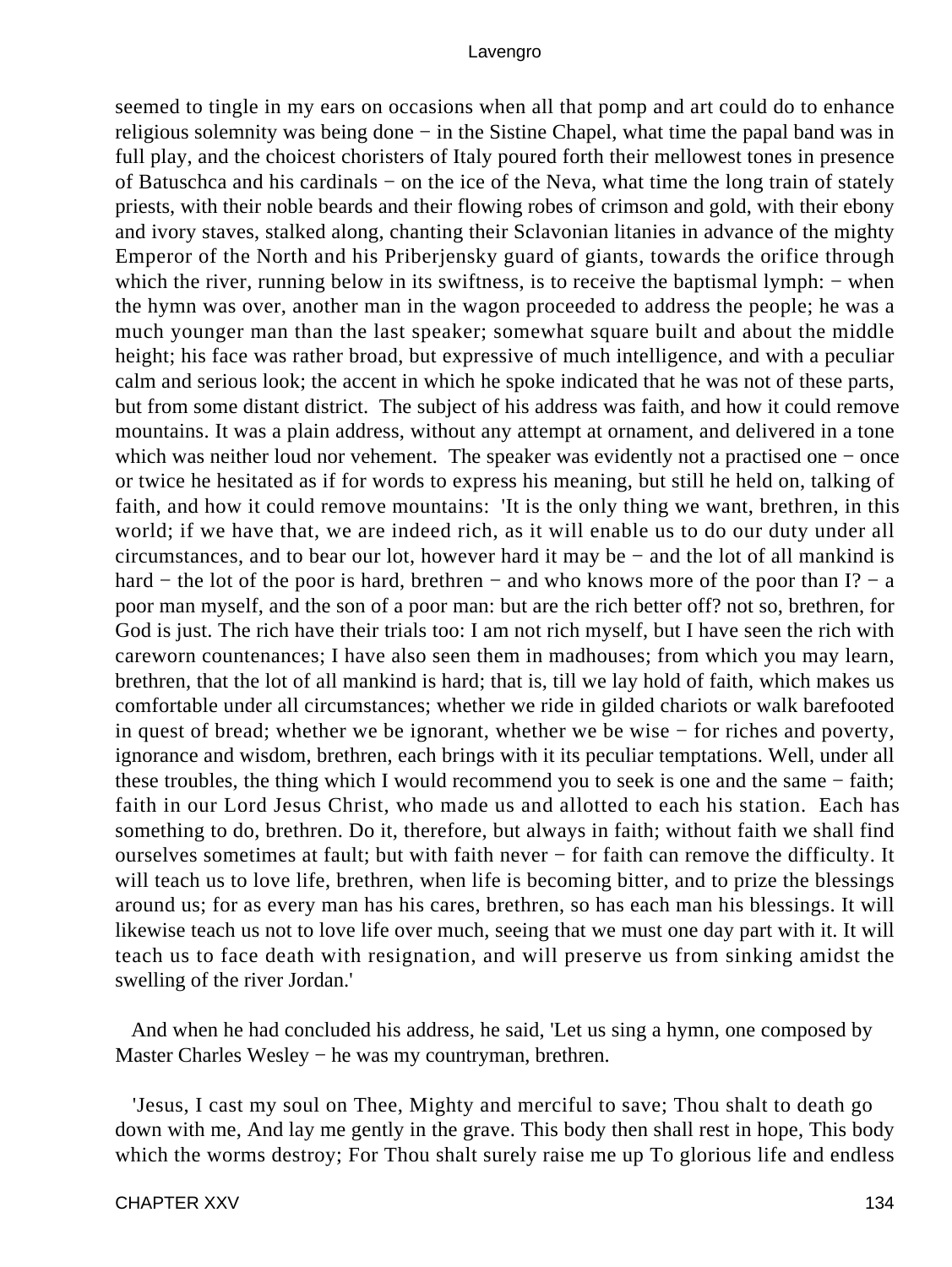joy.'

 Farewell, preacher with the plain coat and the calm serious look! I saw thee once again, and that was lately − only the other day. It was near a fishing hamlet, by the sea−side, that I saw the preacher again. He stood on the top of a steep monticle, used by pilots as a look−out for vessels approaching that coast, a dangerous one, abounding in rocks and quick−sands. There he stood on the monticle, preaching to weather−worn fishermen and mariners gathered below upon the sand. 'Who is he?' said I to an old fisherman who stood beside me with a book of hymns in his hand; but the old man put his hand to his lips, and that was the only answer I received. Not a sound was heard but the voice of the preacher and the roaring of the waves; but the voice was heard loud above the roaring of the sea, for the preacher now spoke with power, and his voice was not that of one who hesitates. There he stood − no longer a young man, for his black locks were become gray, even like my own; but there was the intelligent face, and the calm serious look which had struck me of yore. There stood the preacher, one of those men − and, thank God, their number is not few − who, animated by the spirit of Christ, amidst much poverty, and, alas! much contempt, persist in carrying the light of the Gospel amidst the dark parishes of what, but for their instrumentality, would scarcely be Christian England. I would have waited till he had concluded, in order that I might speak to him, and endeavour to bring back the ancient scene to his recollection, but suddenly a man came hurrying towards the monticle, mounted on a speedy horse, and holding by the bridle one yet more speedy, and he whispered to me, 'Why loiterest thou here? – knowest thou not all that is to be done before midnight?' and he flung me the bridle; and I mounted on the horse of great speed, and I followed the other, who had already galloped off. And as I departed, I waved my hand to him on the monticle, and I shouted, 'Farewell, brother! the seed came up at last, after a long period!' and then I gave the speedy horse his way, and leaning over the shoulder of the galloping horse, I said, 'Would that my life had been like his − even like that man's!'

 I now wandered along the heath, till I came to a place where, beside a thick furze, sat a man, his eyes fixed intently on the red ball of the setting sun.

'That's not you, Jasper?'

'Indeed, brother!'

'I've not seen you for years.'

'How should you, brother?'

'What brings you here?'

'The fight, brother.'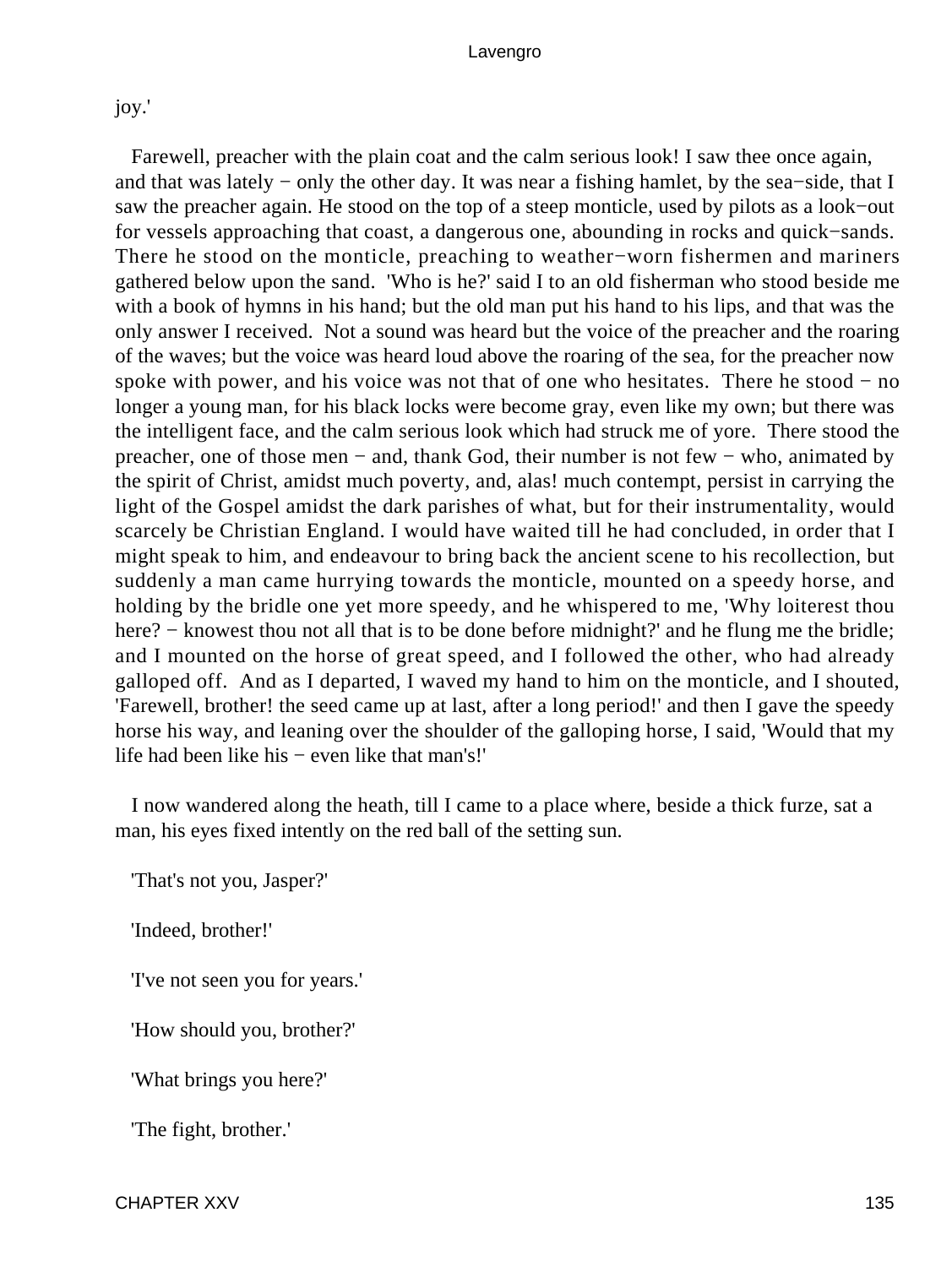'Where are the tents?'

'On the old spot, brother.'

'Any news since we parted?'

'Two deaths, brother.'

'Who are dead, Jasper?'

'Father and mother, brother.'

'Where did they die?'

'Where they were sent, brother.'

'And Mrs. Herne?'

'She's alive, brother.'

'Where is she now?'

'In Yorkshire, brother.'

'What is your opinion of death, Mr. Petulengro?' said I, as I sat down beside him.

 'My opinion of death, brother, is much the same as that in the old song of Pharaoh, which I have heard my grandam sing −

Cana marel o manus chivios ande puv, Ta rovel pa leste o chavo ta romi.

 When a man dies, he is cast into the earth, and his wife and child sorrow over him. If he has neither wife nor child, then his father and mother, I suppose; and if he is quite alone in the world, why, then, he is cast into the earth, and there is an end of the matter.'

'And do you think that is the end of a man?'

'There's an end of him, brother, more's the pity.'

'Why do you say so?'

'Life is sweet, brother.'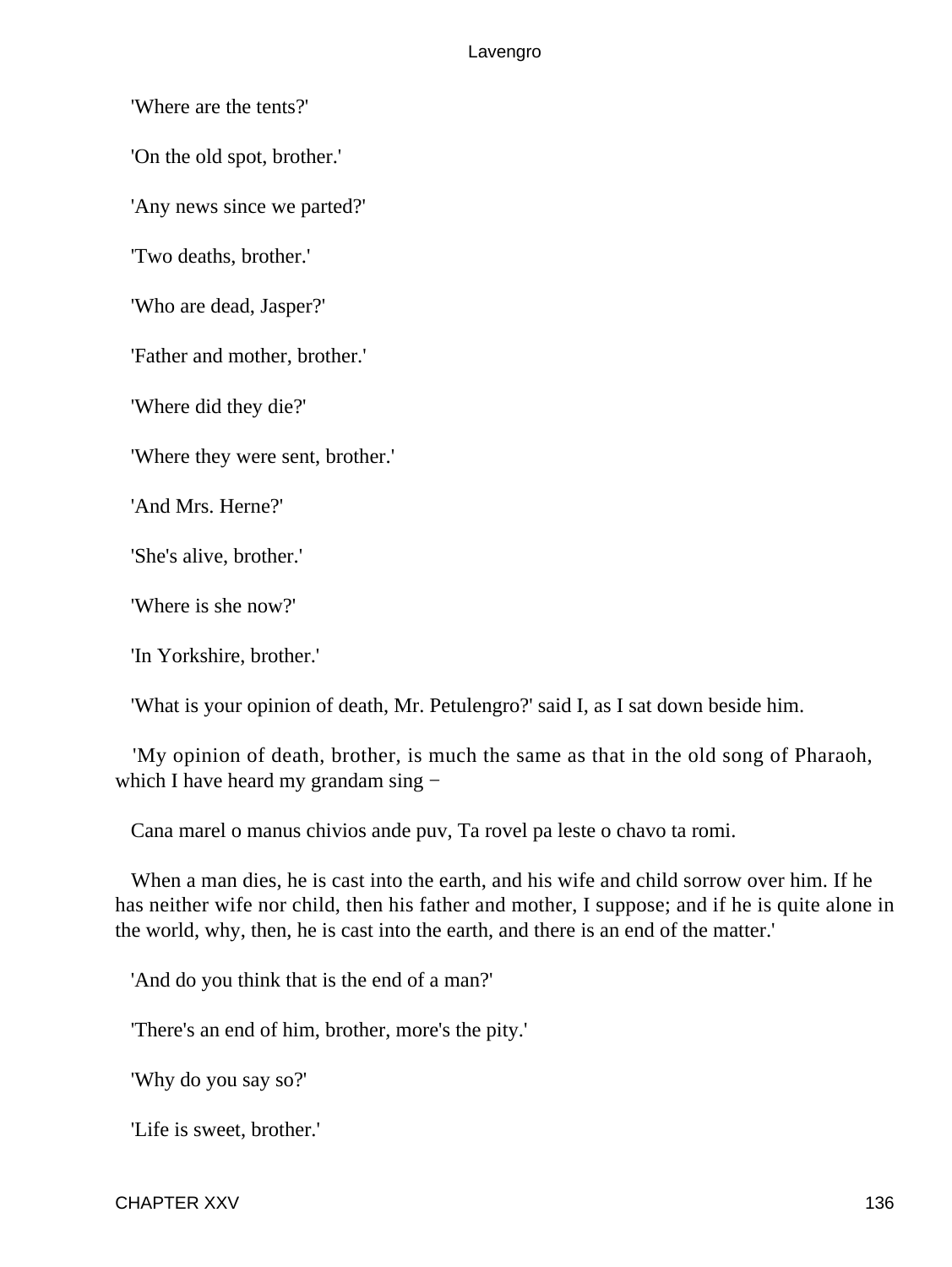'Do you think so?'

 'Think so! − There's night and day, brother, both sweet things; sun, moon, and stars, brother, all sweet things; there's likewise a wind on the heath. Life is very sweet, brother; who would wish to die?'

'I would wish to die − '

 'You talk like a gorgio − which is the same as talking like a fool − were you a Rommany Chal you would talk wiser. Wish to die, indeed! − A Rommany Chal would wish to live for ever!'

'In sickness, Jasper?'

'There's the sun and stars, brother.'

'In blindness, Jasper?'

 'There's the wind on the heath, brother; if I could only feel that, I would gladly live for ever. Dosta, we'll now go to the tents and put on the gloves; and I'll try to make you feel what a sweet thing it is to be alive, brother!'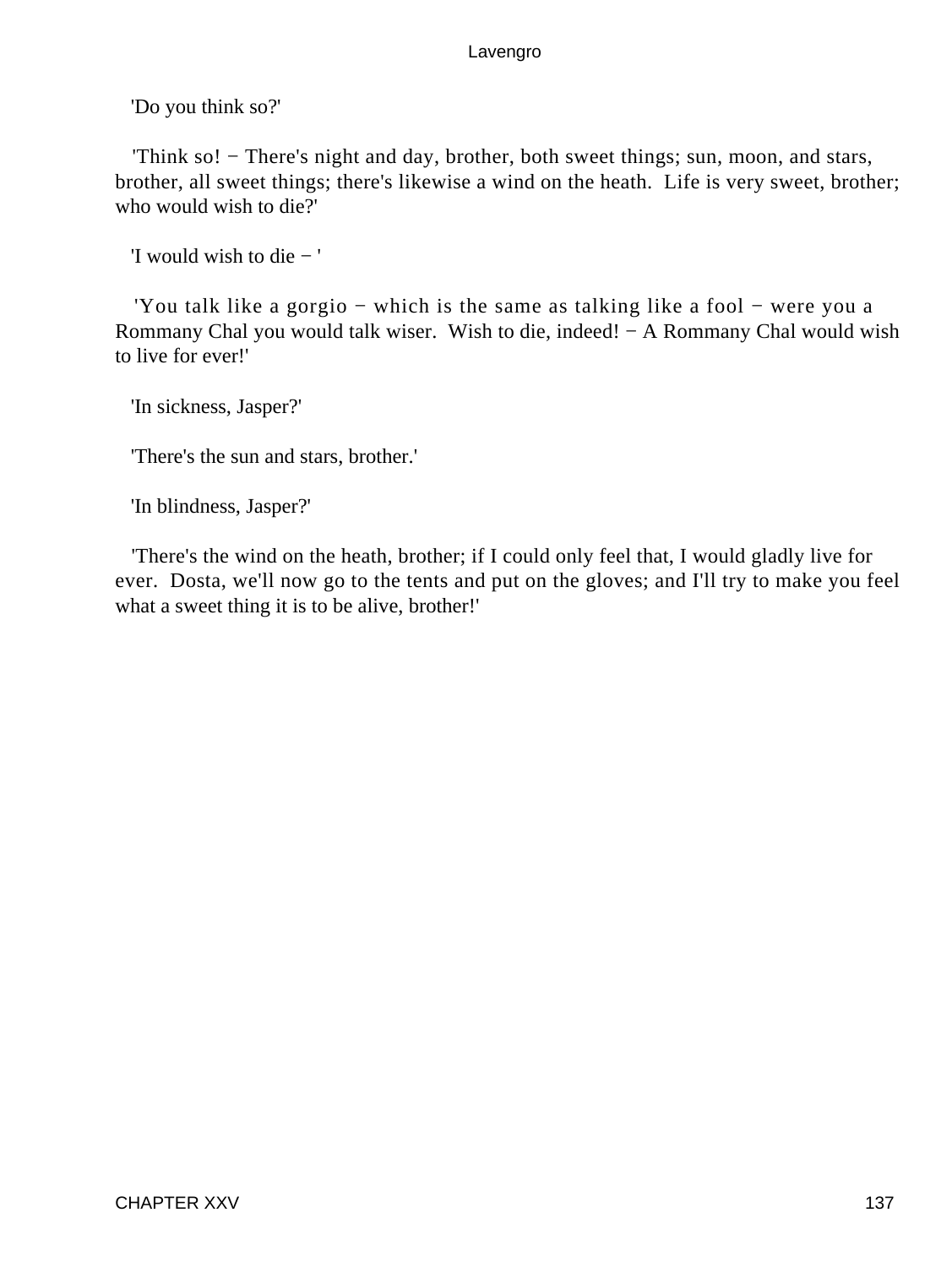# **[CHAPTER XXVI](#page-495-0)**

*The flower of the grass – Days of pugilism – The rendezvous – Jews – Bruisers of* England − Winter, spring − Well−earned bays − The fight − Huge black cloud − Frame of adamant − The storm − Dukkeripens − The barouche − The rain−gushes.

 HOW for everything there is a time and a season, and then how does the glory of a thing pass from it, even like the flower of the grass. This is a truism, but it is one of those which are continually forcing themselves upon the mind. Many years have not passed over my head, yet, during those which I can recall to remembrance, how many things have I seen flourish, pass away, and become forgotten, except by myself, who, in spite of all my endeavours, never can forget anything. I have known the time when a pugilistic encounter between two noted champions was almost considered in the light of a national affair; when tens of thousands of individuals, high and low, meditated and brooded upon it, the first thing in the morning and the last at night, until the great event was decided. But the time is past, and many people will say, thank God that it is; all I have to say is, that the French still live on the other side of the water, and are still casting their eyes hitherward − and that in the days of pugilism it was no vain blast to say that one Englishman was a match for two of t'other race; at present it would be a vain boast to say so, for these are not the days of pugilism.

 But those to which the course of my narrative has carried me were the days of pugilism; it was then at its height, and consequently near its decline, for corruption had crept into the ring; and how many things, states and sects among the rest, owe their decline to this cause! But what a bold and vigorous aspect pugilism wore at that time! and the great battle was just then coming off: the day had been decided upon, and the spot − a convenient distance from the old town; and to the old town were now flocking the bruisers of England, men of tremendous renown. Let no one sneer at the bruisers of England – what were the gladiators of Rome, or the bull−fighters of Spain, in its palmiest days, compared to England's bruisers? Pity that ever corruption should have crept in amongst them – but of that I wish not to talk; let us still hope that a spark of the old religion, of which they were the priests, still lingers in the breasts of Englishmen. There they come, the bruisers, from far London, or from wherever else they might chance to be at the time, to the great rendezvous in the old city; some came one way, some another: some of tip−top reputation came with peers in their chariots, for glory and fame are such fair things that even peers are proud to have those invested therewith by their sides; others came in their own gigs, driving their own bits of blood, and I heard one say: 'I have driven through at a heat the whole hundred and eleven miles, and only stopped to bait twice.' Oh, the blood−horses of old England! but they, too, have had their day – for everything beneath the sun there is a season and a time. But the greater number come just as they can contrive; on the tops of coaches, for example; and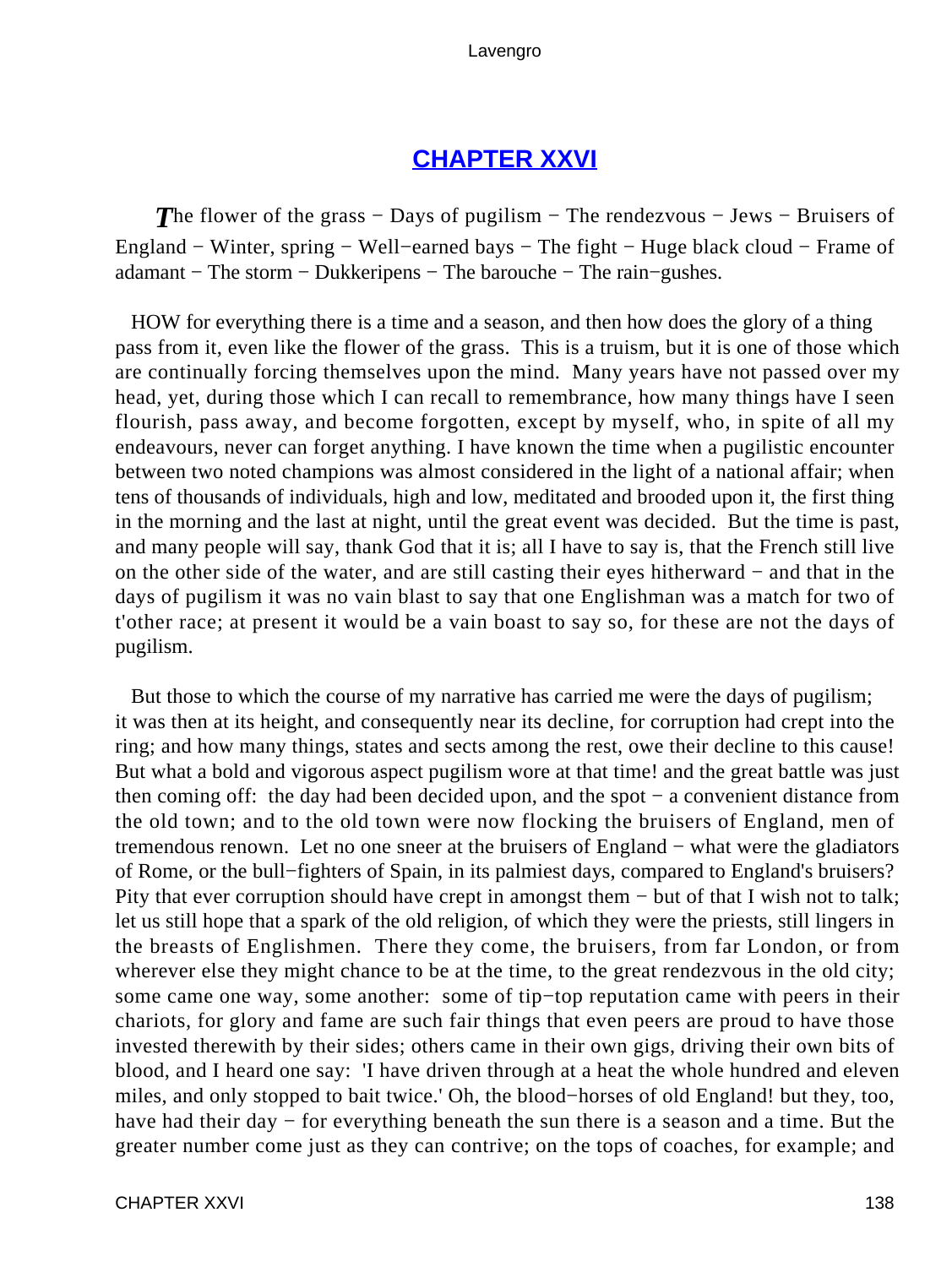amongst these there are fellows with dark sallow faces and sharp shining eyes; and it is these that have planted rottenness in the core of pugilism, for they are Jews, and, true to their kind, have only base lucre in view.

 It was fierce old Cobbett, I think, who first said that the Jews first introduced bad faith amongst pugilists. He did not always speak the truth, but at any rate he spoke it when he made that observation. Strange people the Jews – endowed with every gift but one, and that the highest, genius divine − genius which can alone make of men demigods, and elevate them above earth and what is earthy and grovelling; without which a clever nation − and, who more clever than the Jews? – may have Rambams in plenty, but never a Fielding nor a Shakespeare. A Rothschild and a Mendoza, yes − but never a Kean nor a Belcher.

 So the bruisers of England are come to be present at the grand fight speedily coming off; there they are met in the precincts of the old town, near the field of the chapel, planted with tender saplings at the restoration of sporting Charles, which are now become venerable elms, as high as many a steeple; there they are met at a fitting rendezvous, where a retired coachman, with one leg, keeps an hotel and a bowling−green. I think I now see them upon the bowling−green, the men of renown, amidst hundreds of people with no renown at all, who gaze upon them with timid wonder. Fame, after all, is a glorious thing, though it lasts only for a day. There's Cribb, the champion of England, and perhaps the best man in England; there he is, with his huge massive figure, and face wonderfully like that of a lion. There is Belcher, the younger, not the mighty one, who is gone to his place, but the Teucer Belcher, the most scientific pugilist that ever entered a ring, only wanting strength to be, I won't say what. He appears to walk before me now, as he did that evening, with his white hat, white greatcoat, thin genteel figure, springy step, and keen, determined eye. Crosses him, what a contrast! grim, savage Shelton, who has a civil word for nobody, and a hard blow for anybody − hard! one blow, given with the proper play of his athletic arm, will unsense a giant. Yonder individual, who strolls about with his hands behind him, supporting his brown coat lappets, under−sized, and who looks anything but what he is, is the king of the light weights, so called − Randall! the terrible Randall, who has Irish blood in his veins; not the better for that, nor the worse; and not far from him is his last antagonist, Ned Turner, who, though beaten by him, still thinks himself as good a man, in which he is, perhaps, right, for it was a near thing; and 'a better shentleman,' in which he is quite right, for he is a Welshman. But how shall I name them all? they were there by dozens, and all tremendous in their way. There was Bulldog Hudson, and fearless Scroggins, who beat the conqueror of Sam the Jew. There was Black Richmond − no, he was not there, but I knew him well; he was the most dangerous of blacks, even with a broken thigh. There was Purcell, who could never conquer till all seemed over with him. There was – what! shall I name thee last? ay, why not? I believe that thou art the last of all that strong family still above the sod, where mayst thou long continue − true piece of English stuff, Tom of Bedford − sharp as Winter, kind as Spring.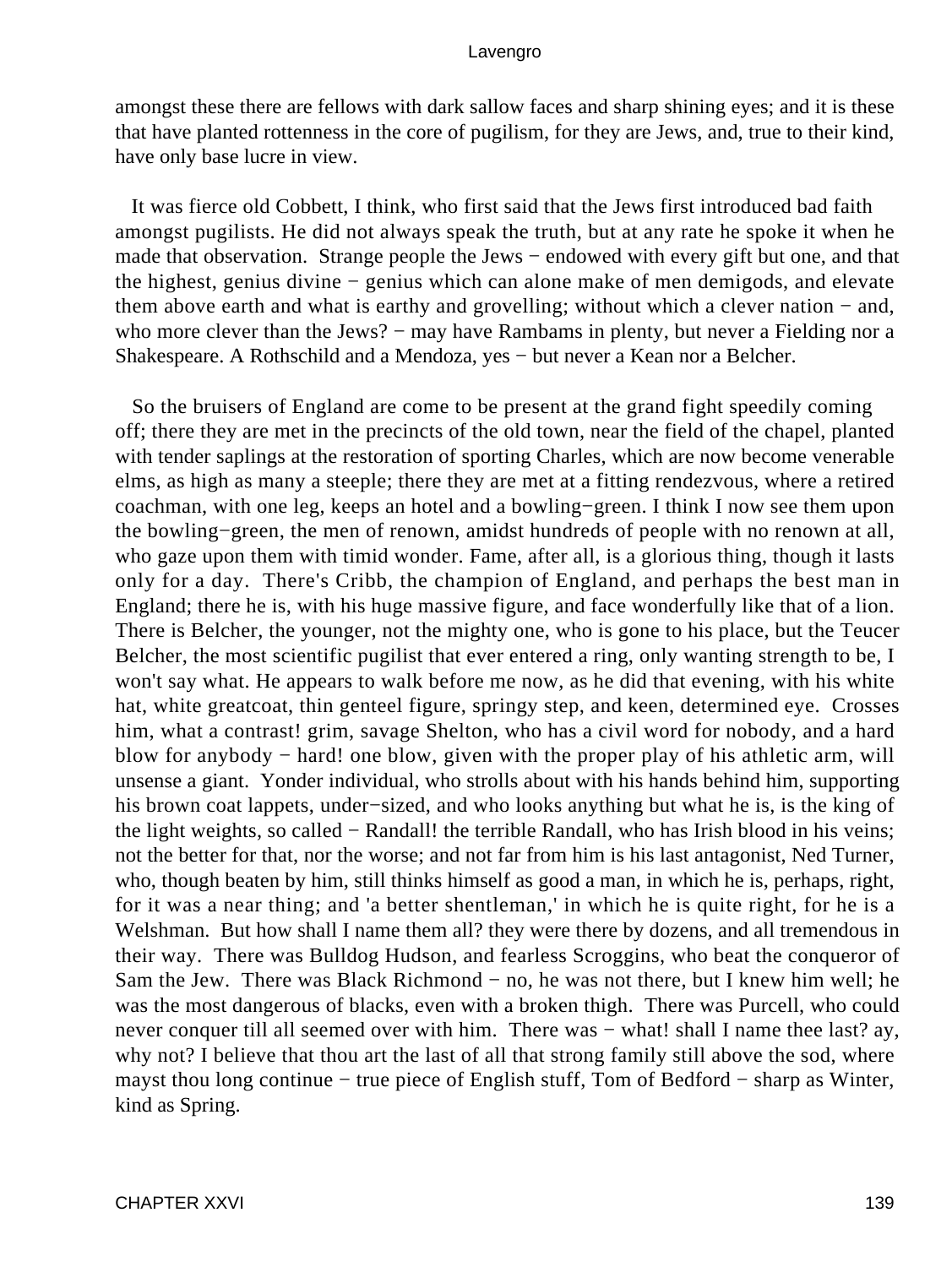Hail to thee, Tom of Bedford, or by whatever name it may please thee to be called, Spring or Winter. Hail to thee, six−foot Englishman of the brown eye, worthy to have carried a six−foot bow at Flodden, where England's yeomen triumphed over Scotland's king, his clans and chivalry. Hail to thee, last of England's bruisers, after all the many victories which thou hast achieved – true English victories, unbought by yellow gold; need I recount them? nay, nay! they are already well known to fame − sufficient to say that Bristol's Bull and Ireland's Champion were vanquished by thee, and one mightier still, gold itself, thou didst overcome; for gold itself strove in vain to deaden the power of thy arm; and thus thou didst proceed till men left off challenging thee, the unvanquishable, the incorruptible. 'Tis a treat to see thee, Tom of Bedford, in thy 'public' in Holborn way, whither thou hast retired with thy well−earned bays. 'Tis Friday night, and nine by Holborn clock. There sits the yeoman at the end of his long room, surrounded by his friends; glasses are filled, and a song is the cry, and a song is sung well suited to the place; it finds an echo in every heart − fists are clenched, arms are waved, and the portraits of the mighty fighting men of yore, Broughton, and Slack, and Ben, which adorn the walls, appear to smile grim approbation, whilst many a manly voice joins in the bold chorus:

 Here's a health to old honest John Bull, When he's gone we shan't find such another, And with hearts and with glasses brim full, We will drink to old England, his mother.

But the fight! with respect to the fight, what shall I say? Little can be said about it  $-$  it was soon over; some said that the brave from town, who was reputed the best man of the two, and whose form was a perfect model of athletic beauty, allowed himself, for lucre vile, to be vanquished by the massive champion with the flattened nose. One thing is certain, that the former was suddenly seen to sink to the earth before a blow of by no means extraordinary power. Time, time! was called; but there he lay upon the ground apparently senseless, and from thence he did not lift his head till several seconds after the umpires had declared his adversary victor.

 There were shouts; indeed there's never a lack of shouts to celebrate a victory, however acquired; but there was also much grinding of teeth, especially amongst the fighting men from town. 'Tom has sold us,' said they, 'sold us to the yokels; who would have thought it?' Then there was fresh grinding of teeth, and scowling brows were turned to the heaven; but what is this? is it possible, does the heaven scowl too? why, only a quarter of an hour ago... . but what may not happen in a quarter of an hour? For many weeks the weather had been of the most glorious description, the eventful day, too, had dawned gloriously, and so it had continued till some two hours after noon; the fight was then over; and about that time I looked up − what a glorious sky of deep blue, and what a big fierce sun swimming high above in the midst of that blue; not a cloud − there had not been one for weeks − not a cloud to be seen, only in the far west, just on the horizon, something like the extremity of a black wing; that was only a quarter of an hour ago, and now the whole northern side of the heaven is occupied by a huge black cloud, and the sun is only occasionally seen amidst masses of driving vapour; what a change! but another fight is at hand, and the pugilists are clearing the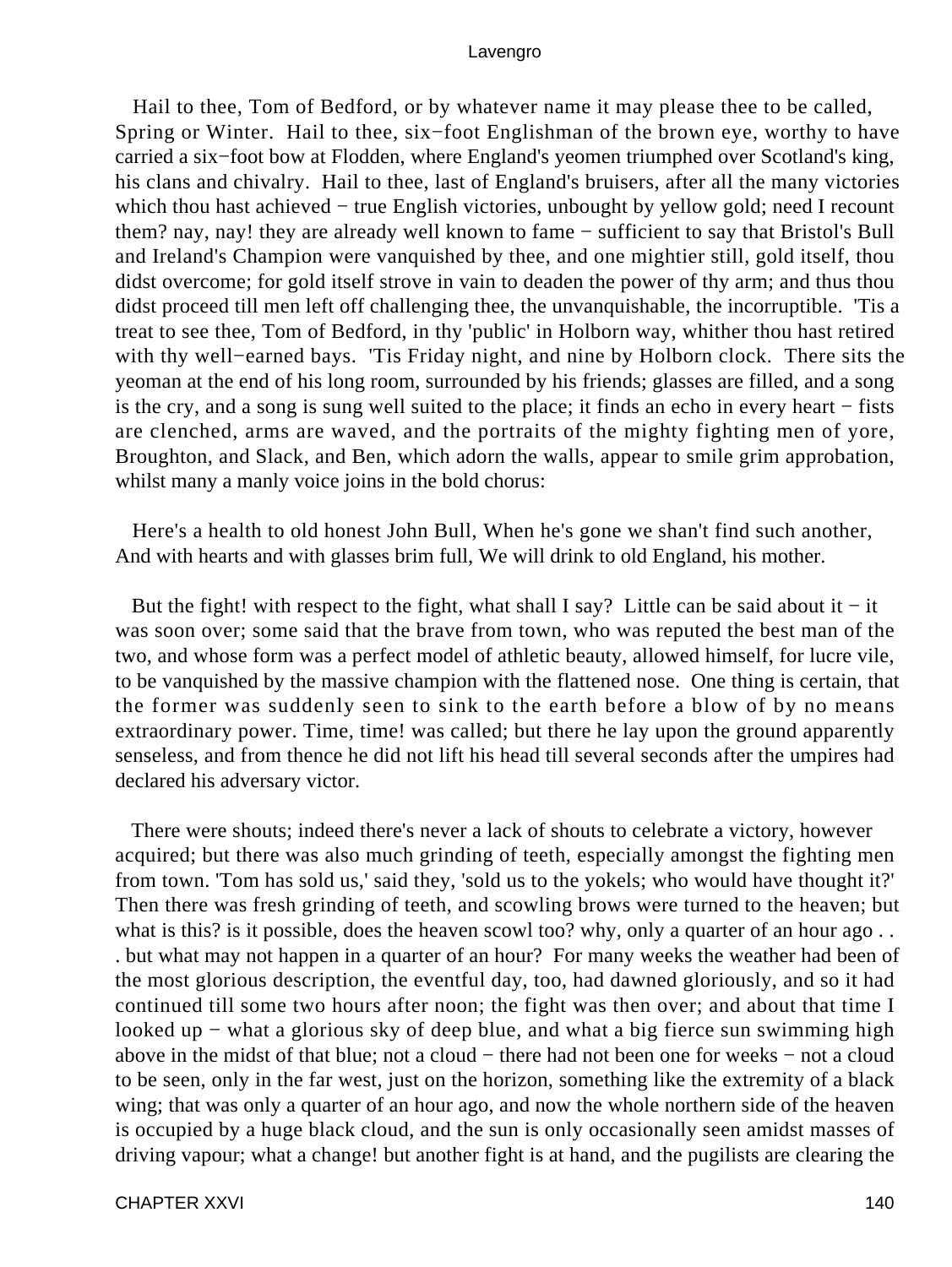outer ring; – how their huge whips come crashing upon the heads of the yokels; blood flows, more blood than in the fight; those blows are given with right good−will, those are not sham blows, whether of whip or fist; it is with fist that grim Shelton strikes down the big yokel; he is always dangerous, grim Shelton, but now particularly so, for he has lost ten pounds betted on the brave who sold himself to the yokels; but the outer ring is cleared: and now the second fight commences; it is between two champions of less renown than the others, but is perhaps not the worse on that account. A tall thin boy is fighting in the ring with a man somewhat under the middle size, with a frame of adamant; that's a gallant boy! he's a yokel, but he comes from Brummagem, and he does credit to his extraction; but his adversary has a frame of adamant: in what a strange light they fight, but who can wonder, on looking at that frightful cloud usurping now one−half of heaven, and at the sun struggling with sulphurous vapour; the face of the boy, which is turned towards me, looks horrible in that light, but he is a brave boy, he strikes his foe on the forehead, and the report of the blow is like the sound of a hammer against a rock; but there is a rush and a roar overhead, a wild commotion, the tempest is beginning to break loose; there's wind and dust, a crash, rain and hail; is it possible to fight amidst such a commotion? yes! the fight goes on; again the boy strikes the man full on the brow, but it is of no use striking that man, his frame is of adamant. 'Boy, thy strength is beginning to give way, and thou art becoming confused'; the man now goes to work, amidst rain and hail. 'Boy, thou wilt not hold out ten minutes longer against rain, hail, and the blows of such an antagonist.'

 And now the storm was at its height; the black thunder−cloud had broken into many, which assumed the wildest shapes and the strangest colours, some of them unspeakably glorious; the rain poured in a deluge, and more than one waterspout was seen at no great distance: an immense rabble is hurrying in one direction; a multitude of men of all ranks, peers and yokels, prize−fighters and Jews, and the last came to plunder, and are now plundering amidst that wild confusion of hail and rain, men and horses, carts and carriages. But all hurry in one direction, through mud and mire; there's a town only three miles distant, which is soon reached, and soon filled, it will not contain one−third of that mighty rabble; but there's another town farther on − the good old city is farther on, only twelve miles; what's that! who will stay here? onward to the old town.

 Hurry−skurry, a mixed multitude of men and horses, carts and carriages, all in the direction of the old town; and, in the midst of all that mad throng, at a moment when the rain−gushes were coming down with particular fury, and the artillery of the sky was pealing as I had never heard it peal before, I felt some one seize me by the arm − I turned round, and beheld Mr. Petulengro.

 'I can't hear you, Mr. Petulengro,' said I; for the thunder drowned the words which he appeared to be uttering.

 'Dearginni,' I heard Mr. Petulengro say, 'it thundreth. I was asking, brother, whether you believe in dukkeripens?'

#### CHAPTER XXVI and the state of the state of the state of the state of the state of the state of the state of the state of the state of the state of the state of the state of the state of the state of the state of the state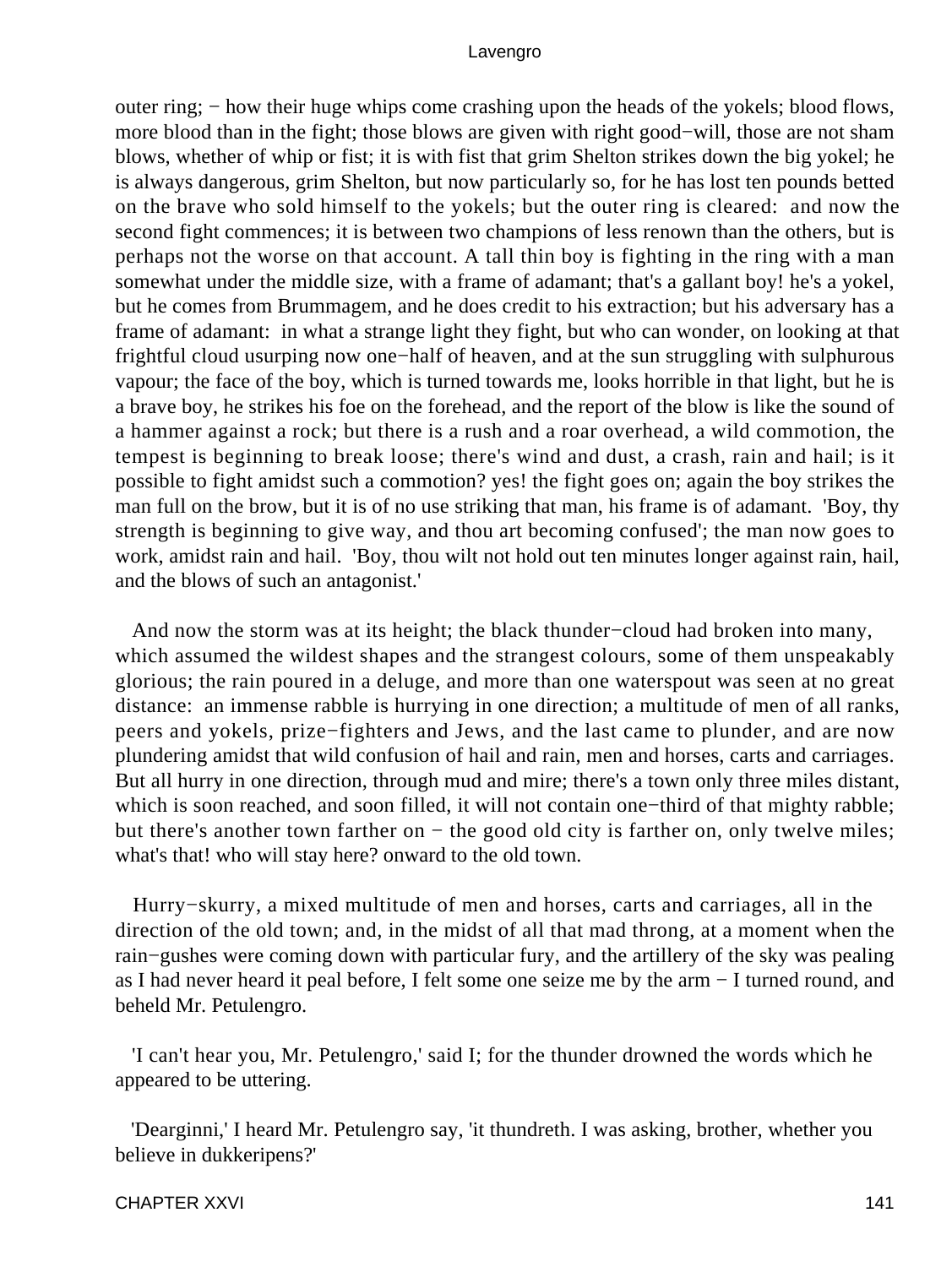'I do not, Mr. Petulengro; but this is strange weather to be asking me whether I believe in fortunes.'

'Grondinni,' said Mr. Petulengro, 'it haileth. I believe in dukkeripens, brother.'

 'And who has more right,' said I; 'seeing that you live by them? But this tempest is truly horrible.'

 'Dearginni, grondinni ta villaminni! It thundreth, it haileth, and also flameth,' said Mr. Petulengro. 'Look up there, brother!'

 I looked up. Connected with this tempest there was one feature to which I have already alluded − the wonderful colours of the clouds. Some were of vivid green; others of the brightest orange; others as black as pitch. The gypsy's finger was pointed to a particular part of the sky.

'What do you see there, brother?'

'A strange kind of cloud.'

'What does it look like, brother?'

'Something like a stream of blood.'

'That cloud foreshoweth a bloody dukkeripen.'

'A bloody fortune!' said I. 'And whom may it betide?'

'Who knows!' said the gypsy.

 Down the way, dashing and splashing, and scattering man, horse, and cart to the left and right, came an open barouche, drawn by four smoking steeds, with postilions in scarlet jackets and leather skull−caps. Two forms were conspicuous in it; that of the successful bruiser, and of his friend and backer, the sporting gentleman of my acquaintance.

 'His!' said the gypsy, pointing to the latter, whose stern features wore a smile of triumph, as, probably recognising me in the crowd, he nodded in the direction of where I stood, as the barouche hurried by.

 There went the barouche, dashing through the rain−gushes, and in it one whose boast it was that he was equal to 'either fortune.' Many have heard of that man − many may be desirous of knowing yet more of him. I have nothing to do with that man's after life − he fulfilled his dukkeripen. 'A bad, violent man!' Softly, friend; when thou wouldst speak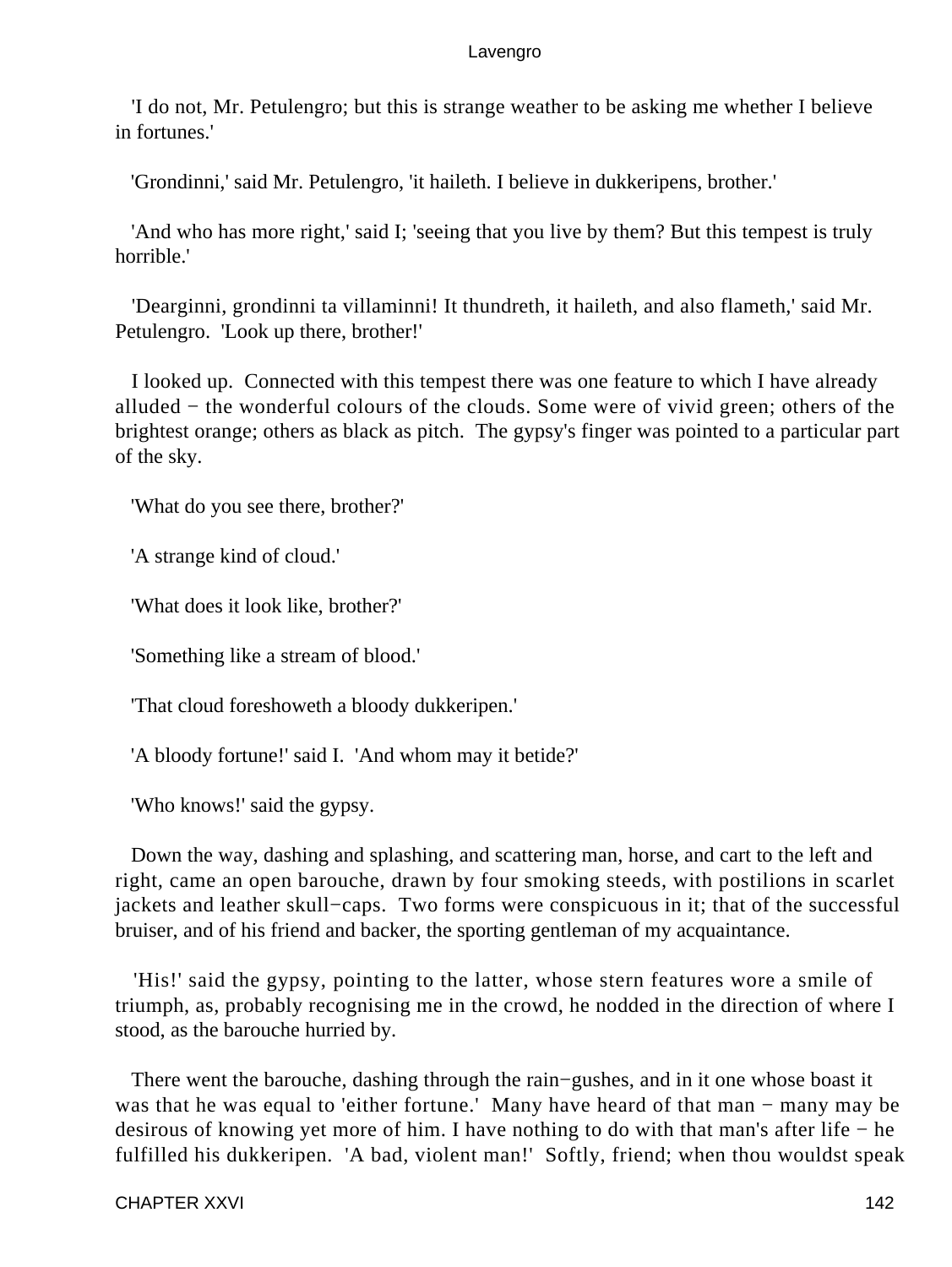harshly of the dead, remember that thou hast not yet fulfilled thy own dukkeripen!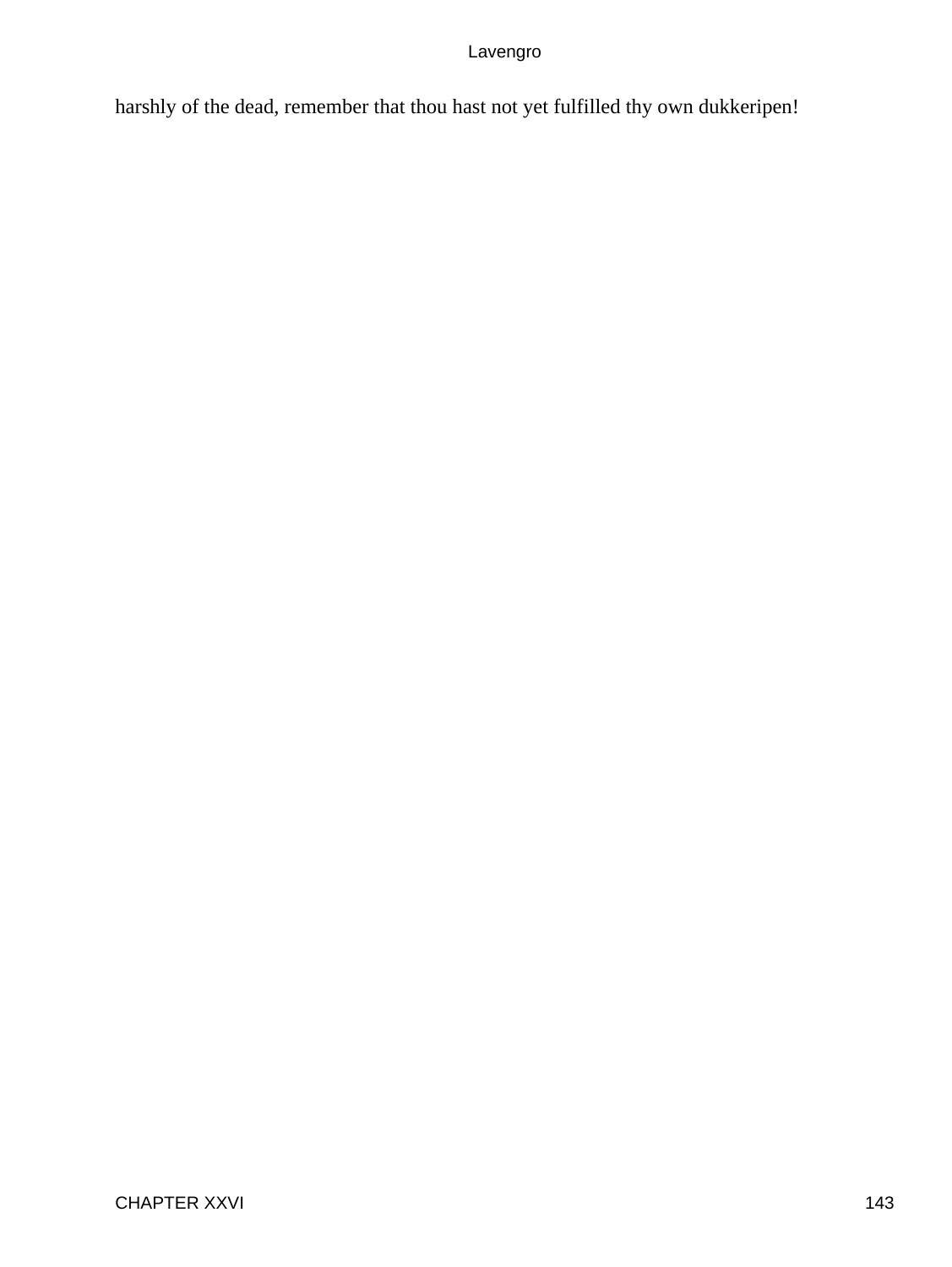# **[CHAPTER XXVII](#page-495-0)**

*My* father – Premature decay – The easy–chair – A few questions – So you told me – A difficult language − They can it Haik − Misused opportunities − Saul − Want of candour − Don't weep − Heaven forgive me − Dated from Paris − I wish he were here − A father's reminiscences − Farewell to vanities.

 MY father, as I have already informed the reader, had been endowed by nature with great corporeal strength; indeed, I have been assured that, at the period of his prime, his figure had denoted the possession of almost Herculean powers. The strongest forms, however, do not always endure the longest, the very excess of the noble and generous juices which they contain being the cause of their premature decay. But, be that as it may, the health of my father, some few years after his retirement from the service to the quiet of domestic life, underwent a considerable change; his constitution appeared to be breaking up; and he was subject to severe attacks from various disorders, with which, till then, he had been utterly unacquainted. He was, however, wont to rally, more or less, after his illnesses, and might still occasionally be seen taking his walk, with his cane in his hand, and accompanied by his dog, who sympathised entirely with him, pining as he pined, improving as he improved, and never leaving the house save in his company; and in this manner matters went on for a considerable time, no very great apprehension with respect to my father's state being raised either in my mother's breast or my own. But, about six months after the period at which I have arrived in my last chapter, it came to pass that my father experienced a severer attack than on any previous occasion.

 He had the best medical advice; but it was easy to see, from the looks of his doctors, that they entertained but slight hopes of his recovery. His sufferings were great, yet he invariably bore them with unshaken fortitude. There was one thing remarkable connected with his illness; notwithstanding its severity, it never confined him to his bed. He was wont to sit in his little parlour, in his easy−chair, dressed in a faded regimental coat, his dog at his feet, who would occasionally lift his head from the hearth−rug on which he lay, and look his master wistfully in the face. And thus my father spent the greater part of his time, sometimes in prayer, sometimes in meditation, and sometimes in reading the Scriptures. I frequently sat with him, though, as I entertained a great awe for my father, I used to feel rather ill at ease, when, as sometimes happened, I found myself alone with him.

 'I wish to ask you a few questions,' said he to me one day, after my mother had left the room.

'I will answer anything you may please to ask me, my dear father.'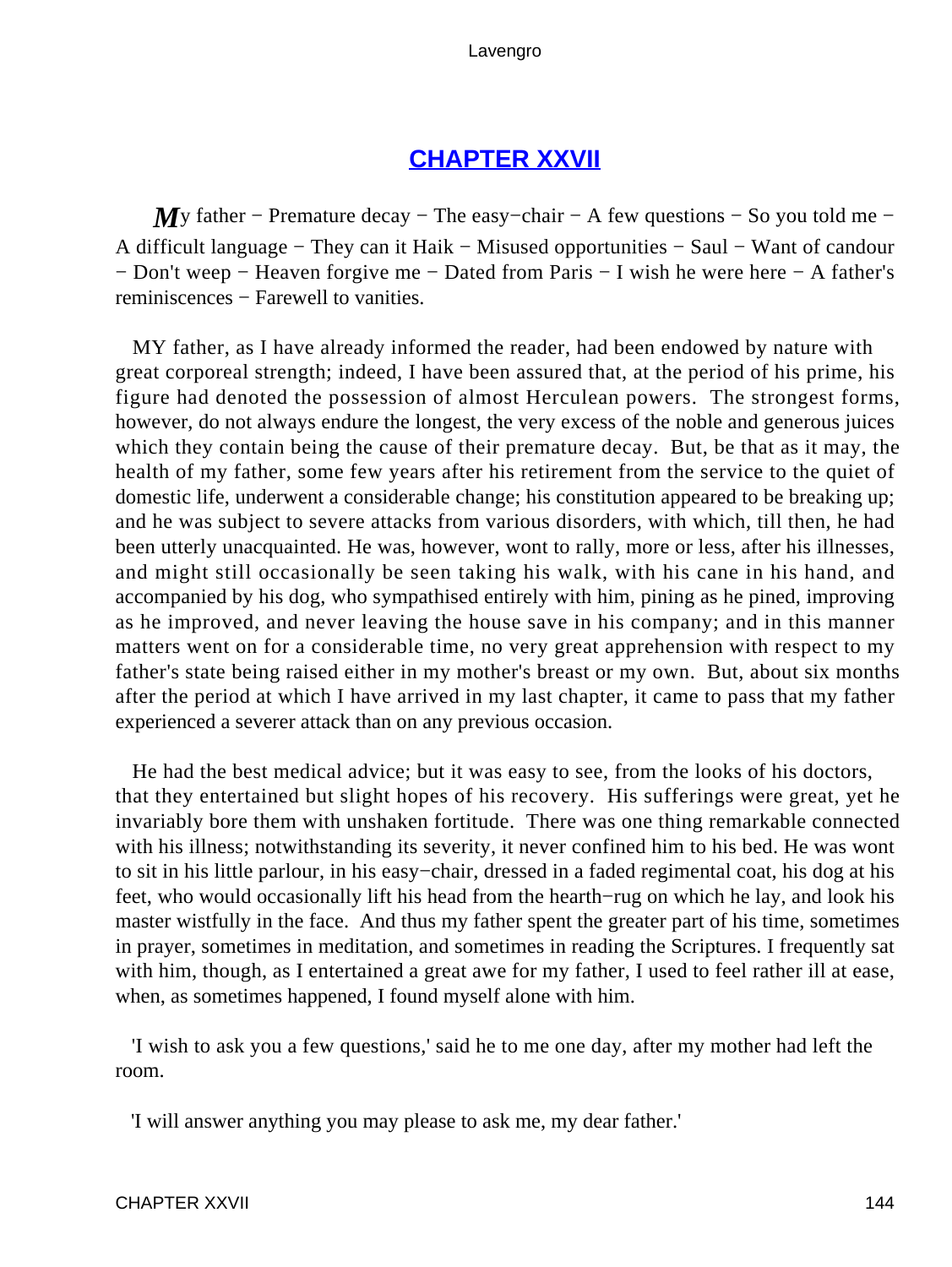'What have you been about lately?'

'I have been occupied as usual, attending at the office at the appointed hours.'

'And what do you there?'

'Whatever I am ordered.'

'And nothing else?'

'Oh yes! sometimes I read a book.'

'Connected with your profession?'

'Not always; I have been lately reading Armenian − '

'What's that?'

'The language of a people whose country is a region on the other side of Asia Minor.'

'Well!'

'A region abounding with mountains.'

'Well!'

'Amongst which is Mount Ararat.'

'Well!'

'Upon which, as the Bible informs us, the ark rested.'

'Well!'

'It is the language of the people of those regions − '

'So you told me.'

'And I have been reading the Bible in their language.'

'Well!'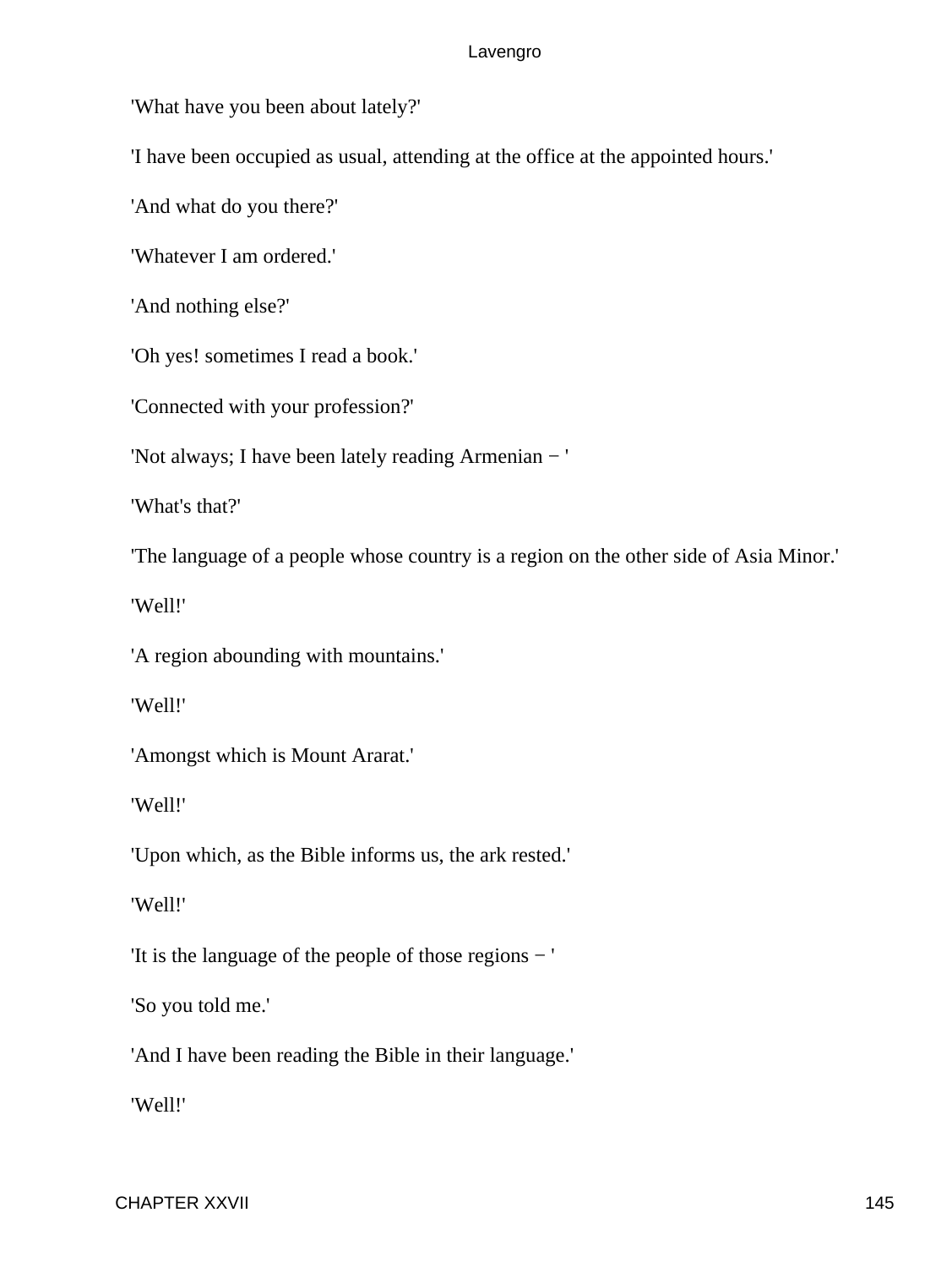'Or rather, I should say, in the ancient language of these people; from which I am told the modem Armenian differs considerably.'

'Well!'

'As much as the Italian from the Latin.'

'Well!'

'So I have been reading the Bible in ancient Armenian.'

'You told me so before.'

'I found it a highly difficult language.'

'Yes.'

'Differing widely from the languages in general with which I am acquainted.'

'Yes.'

'Exhibiting, however, some features in common with them.'

'Yes.'

 'And sometimes agreeing remarkably in words with a certain strange wild speech with which I became acquainted − '

'Irish?'

 'No, father, not Irish − with which I became acquainted by the greatest chance in the world.'

'Yes.'

 'But of which I need say nothing farther at present, and which I should not have mentioned but for that fact.'

'Well!'

'Which I consider remarkable.'

'Yes.'

CHAPTER XXVII 2002 2003 2004 2005 2006 2007 2007 2008 2009 2007 2008 2009 2009 2007 2008 2009 2009 2007 2008 20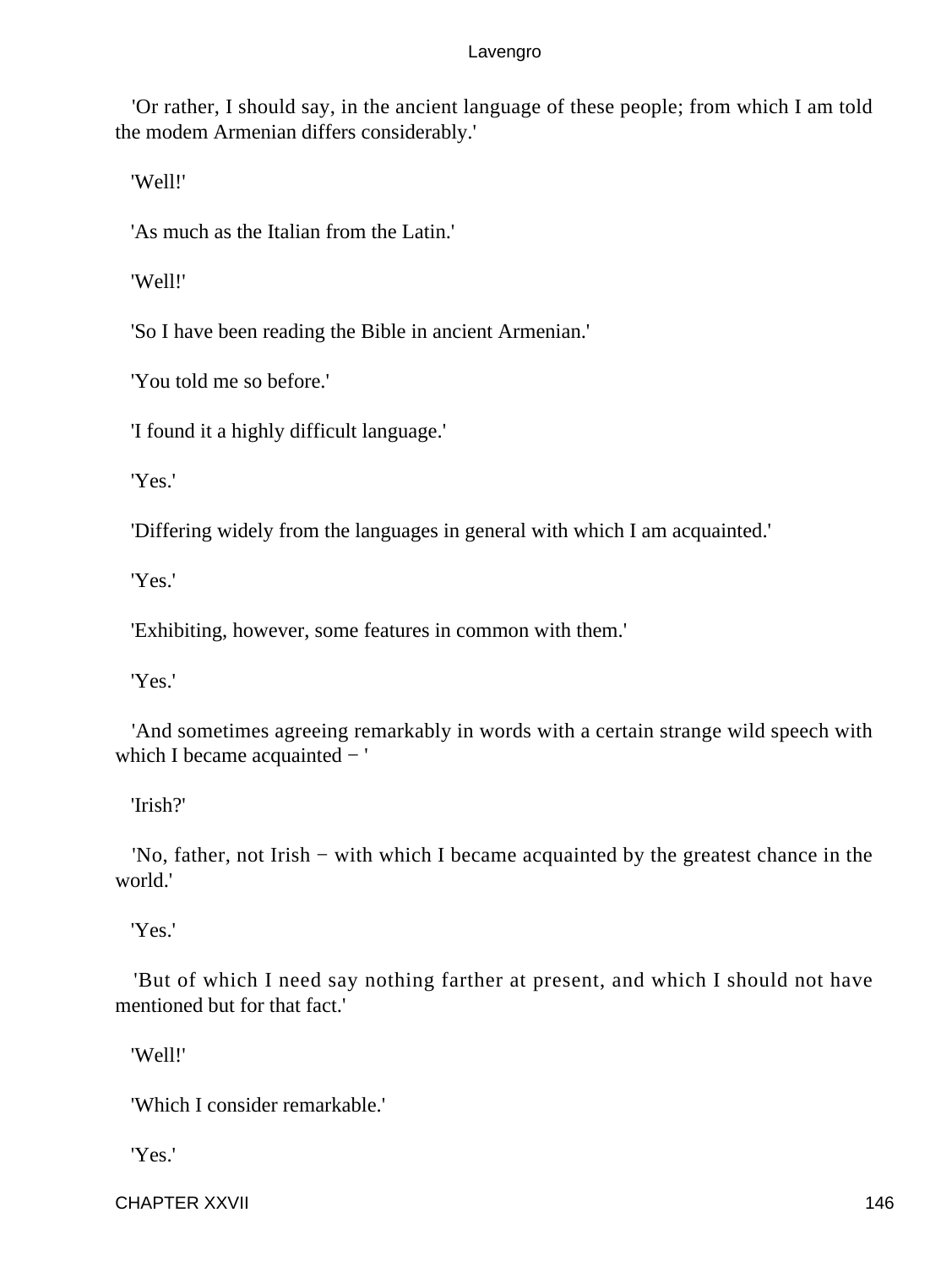'The Armenian is copious.'

'Is it?'

'With an alphabet of thirty−nine letters, but it is harsh and guttural.'

'Yes.'

'Like the language of most mountainous people − the Armenians call it Haik.'

'Do they?'

 'And themselves, Haik, also; they are a remarkable people, and, though their original habitation is the Mountain of Ararat, they are to be found, like the Jews, all over the world.'

'Well!'

'Well, father, that's all I can tell you about the Haiks, or Armenians.'

'And what does it all amount to?'

 'Very little, father; indeed, there is very little known about the Armenians; their early history, in particular, is involved in considerable mystery.'

 'And, if you knew all that it was possible to know about them, to what would it amount? to what earthly purpose could you turn it? have you acquired any knowledge of your profession?'

'Very little, father.'

'Very little! Have you acquired all in your power?'

'I can't say that I have, father.'

 'And yet it was your duty to have done so. But I see how it is, you have shamefully misused your opportunities; you are like one who, sent into the field to labour, passes his time in flinging stones at the birds of heaven.'

'I would scorn to fling a stone at a bird, father.'

 'You know what I mean, and all too well, and this attempt to evade deserved reproof by feigned simplicity is quite in character with your general behaviour. I have ever observed about you a want of frankness, which has distressed me; you never speak of what you are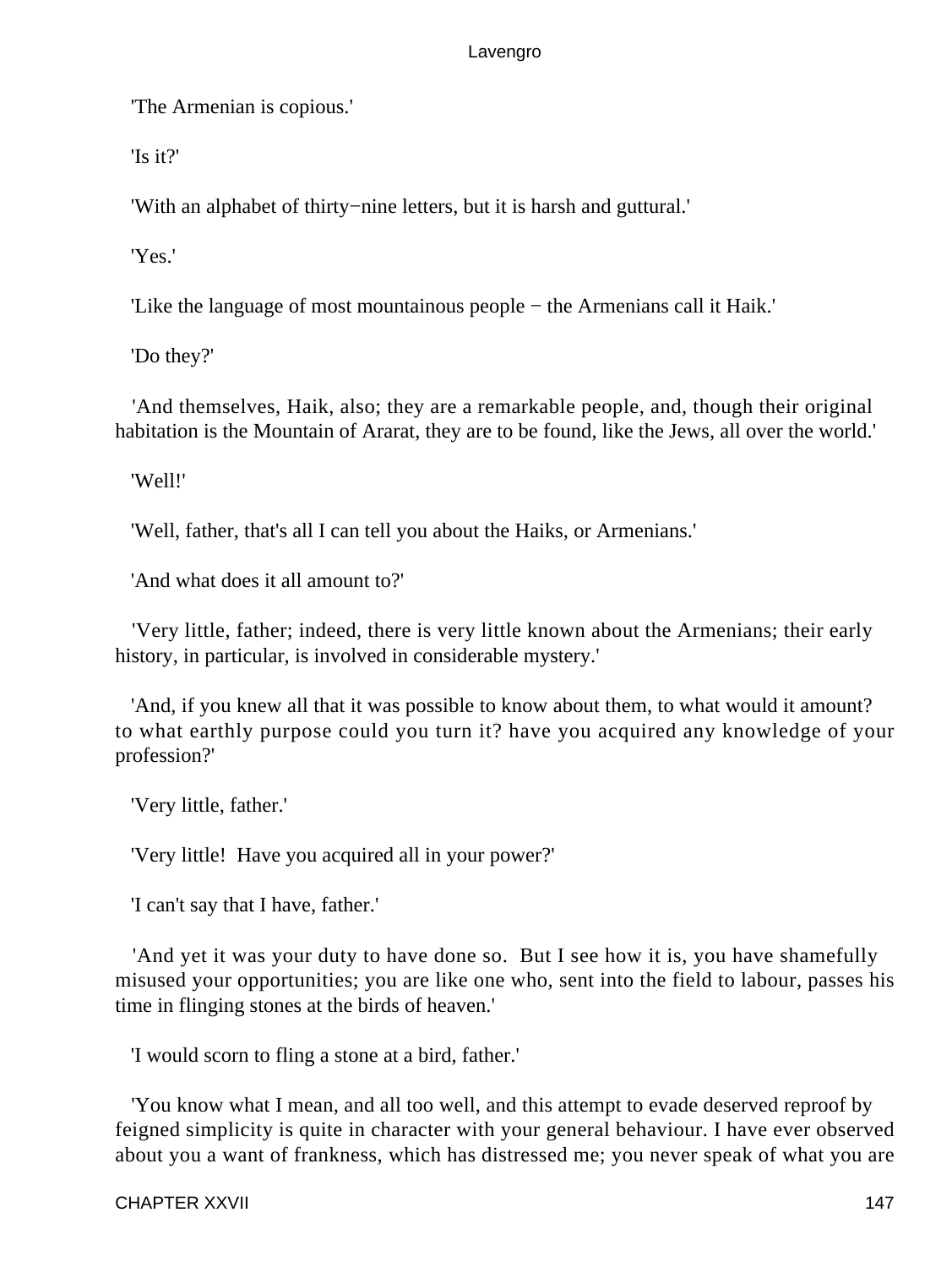about, your hopes, or your projects, but cover yourself with mystery. I never knew till the present moment that you were acquainted with Armenian.'

 'Because you never asked me, father; there's nothing to conceal in the matter − I will tell you in a moment how I came to learn Armenian. A lady whom I met at one of Mrs. −'s parties took a fancy to me, and has done me the honour to allow me to go and see her sometimes. She is the widow of a rich clergyman, and on her husband's death came to this place to live, bringing her husband's library with her: I soon found my way to it, and examined every book. Her husband must have been a learned man, for amongst much Greek and Hebrew I found several volumes in Armenian, or relating to the language.'

'And why did you not tell me of this before?'

 'Because you never questioned me; but, I repeat, there is nothing to conceal in the matter. The lady took a fancy to me, and, being fond of the arts, drew my portrait; she said the expression of my countenance put her in mind of Alfieri's Saul.'

'And do you still visit her?'

 'No, she soon grew tired of me, and told people that she found me very stupid; she gave me the Armenian books, however.'

 'Saul,' said my father, musingly, 'Saul. I am afraid she was only too right there; he disobeyed the commands of his master, and brought down on his head the vengeance of Heaven – he became a maniac, prophesied, and flung weapons about him.'

'He was, indeed, an awful character − I hope I shan't turn out like him.'

 'God forbid!' said my father, solemnly; 'but in many respects you are headstrong and disobedient like him. I placed you in a profession, and besought you to make yourself master of it by giving it your undivided attention. This, however, you did not do, you know nothing of it, but tell me that you are acquainted with Armenian; but what I dislike most is your want of candour − you are my son, but I know little of your real history, you may know fifty things for what I am aware: you may know how to shoe a horse for what I am aware.'

'Not only to shoe a horse, father, but to make horse−shoes.'

 'Perhaps so,' said my father; 'and it only serves to prove what I was just saying, that I know little about you.'

 'But you easily may, my dear father; I will tell you anything that you may wish to know − shall I inform you how I learnt to make horse−shoes?'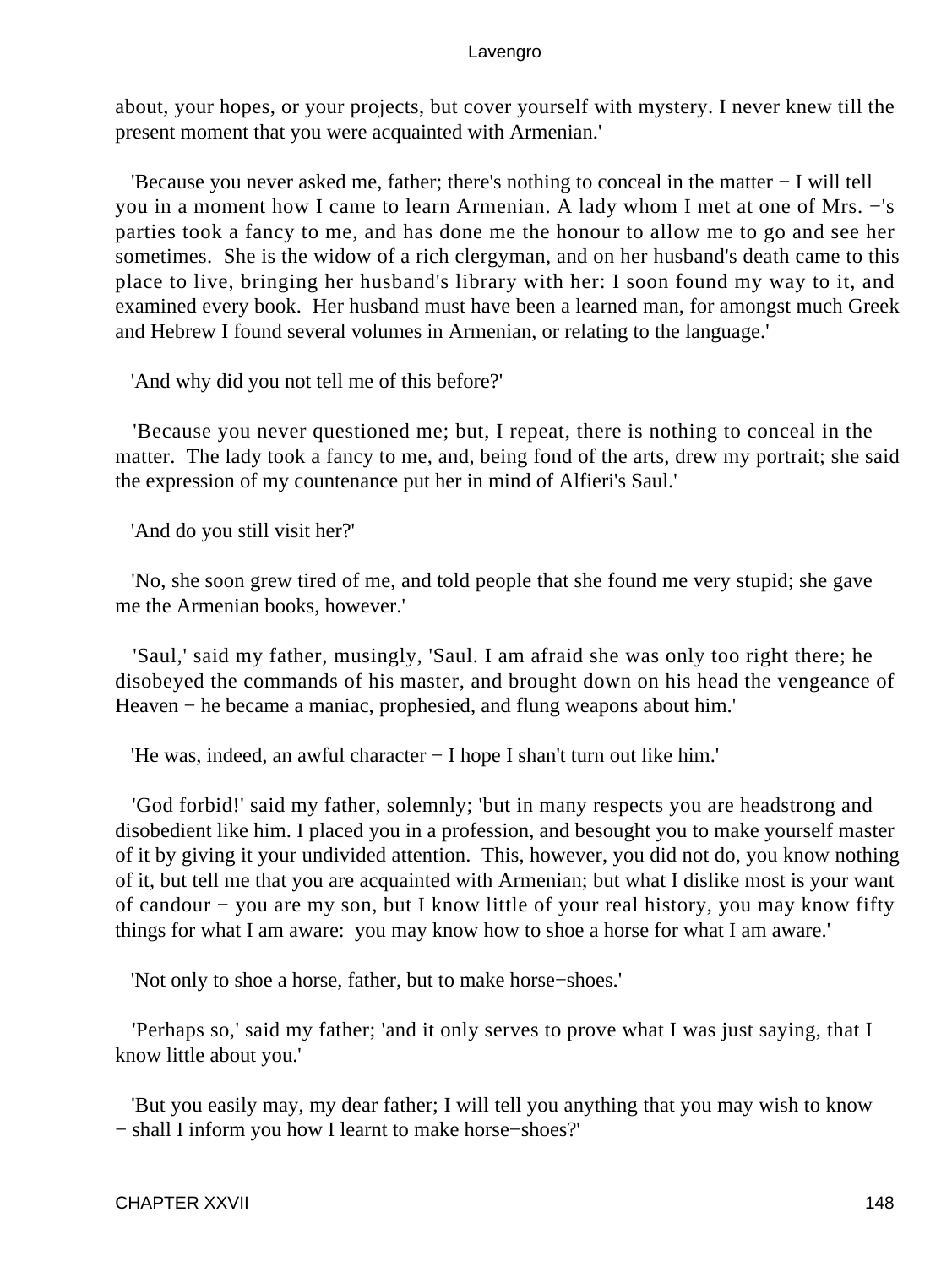'No,' said my father; 'as you kept it a secret so long, it may as well continue so still. Had you been a frank, open−hearted boy, like one I could name, you would have told me all about it of your own accord. But I now wish to ask you a serious question − what do you propose to do?'

'To do, father?'

 'Yes! the time for which you were articled to your profession will soon be expired, and I shall be no more.'

'Do not talk so, my dear father; I have no doubt that you will soon be better.'

 'Do not flatter yourself; I feel that my days are numbered, I am soon going to my rest, and I have need of rest, for I am weary. There, there, don't weep! Tears will help me as little as they will you; you have not yet answered my question. Tell me what you intend to do?'

'I really do not know what I shall do.'

 'The military pension which I enjoy will cease with my life. The property which I shall leave behind me will be barely sufficient for the maintenance of your mother respectably. I again ask you what you intend to do. Do you think you can support yourself by your Armenian or your other acquirements?'

 'Alas! I think little at all about it; but I suppose I must push into the world, and make a good fight, as becomes the son of him who fought Big Ben; if I can't succeed, and am driven to the worst, it is but dying − '

'What do you mean by dying?'

 'Leaving the world; my loss would scarcely be felt. I have never held life in much value, and every one has a right to dispose as he thinks best of that which is his own.'

 'Ah! now I understand you; and well I know how and where you imbibed that horrible doctrine, and many similar ones which I have heard from your mouth; but I wish not to reproach you − I view in your conduct a punishment for my own sins, and I bow to the will of God. Few and evil have been my days upon the earth; little have I done to which I can look back with satisfaction. It is true I have served my king fifty years, and I have fought with – Heaven forgive me, what was I about to say! – but you mentioned the man's name, and our minds willingly recall our ancient follies. Few and evil have been my days upon earth, I may say with Jacob of old, though I do not mean to say that my case is so hard as his; he had many undutiful children, whilst I have only −; but I will not reproach you. I have also like him a son to whom I can look with hope, who may yet preserve my name when I am gone, so let me be thankful; perhaps, after all, I have not lived in vain. Boy, when I am

CHAPTER XXVII 149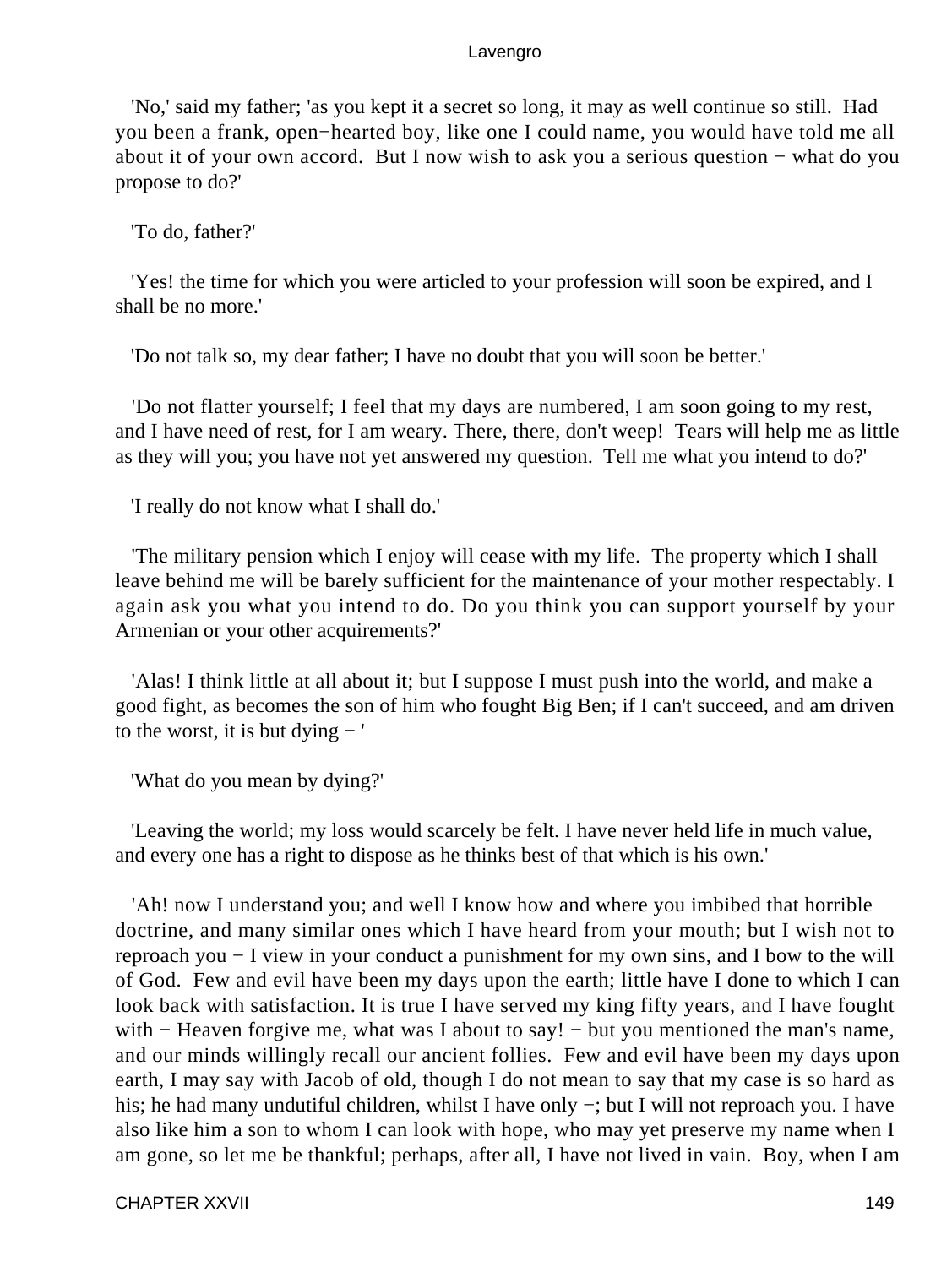gone, look up to your brother, and may God bless you both! There, don't weep; but take the Bible, and read me something about the old man and his children.'

 My brother had now been absent for the space of three years. At first his letters had been frequent, and from them it appeared that he was following his profession in London with industry; they then became rather rare, and my father did not always communicate their contents. His last letter, however, had filled him and our whole little family with joy; it was dated from Paris, and the writer was evidently in high spirits. After describing in eloquent terms the beauties and gaieties of the French capital, he informed us how he had plenty of money, having copied a celebrated picture of one of the Italian masters for a Hungarian nobleman, for which he had received a large sum. 'He wishes me to go with him to Italy,' added he, 'but I am fond of independence; and, if ever I visit old Rome, I will have no patrons near me to distract my attention.' But six months had now elapsed from the date of this letter, and we had heard no further intelligence of my brother. My father's complaint increased; the gout, his principal enemy, occasionally mounted high up in his system, and we had considerable difficulty in keeping it from the stomach, where it generally proves fatal. I now devoted almost the whole of my time to my father, on whom his faithful partner also lavished every attention and care. I read the Bible to him, which was his chief delight; and also occasionally such other books as I thought might prove entertaining to him. His spirits were generally rather depressed. The absence of my brother appeared to prey upon his mind. 'I wish he were here,' he would frequently exclaim; 'I can't imagine what can have become of him; I trust, however, he will arrive in time.' He still sometimes rallied, and I took advantage of those moments of comparative ease to question him upon the events of his early life. My attentions to him had not passed unnoticed, and he was kind, fatherly, and unreserved. I had never known my father so entertaining as at these moments, when his life was but too evidently drawing to a close. I had no idea that he knew and had seen so much; my respect for him increased, and I looked upon him almost with admiration. His anecdotes were in general highly curious; some of them related to people in the highest stations, and to men whose names were closely connected with some of the brightest glories of our native land. He had frequently conversed − almost on terms of familiarity − with good old George. He had known the conqueror of Tippoo Saib; and was the friend of Townshend, who, when Wolfe fell, led the British grenadiers against the shrinking regiments of Montcalm. 'Pity,' he added, 'that when old − old as I am now − he should have driven his own son mad by robbing him of his plighted bride; but so it was; he married his son's bride. I saw him lead her to the altar; if ever there was an angelic countenance, it was that girl's; she was almost too fair to be one of the daughters of women. Is there anything, boy, that you would wish to ask me? now is the time.'

'Yes, father; there is one about whom I would fain question you.'

'Who is it? shall I tell you about Elliot?'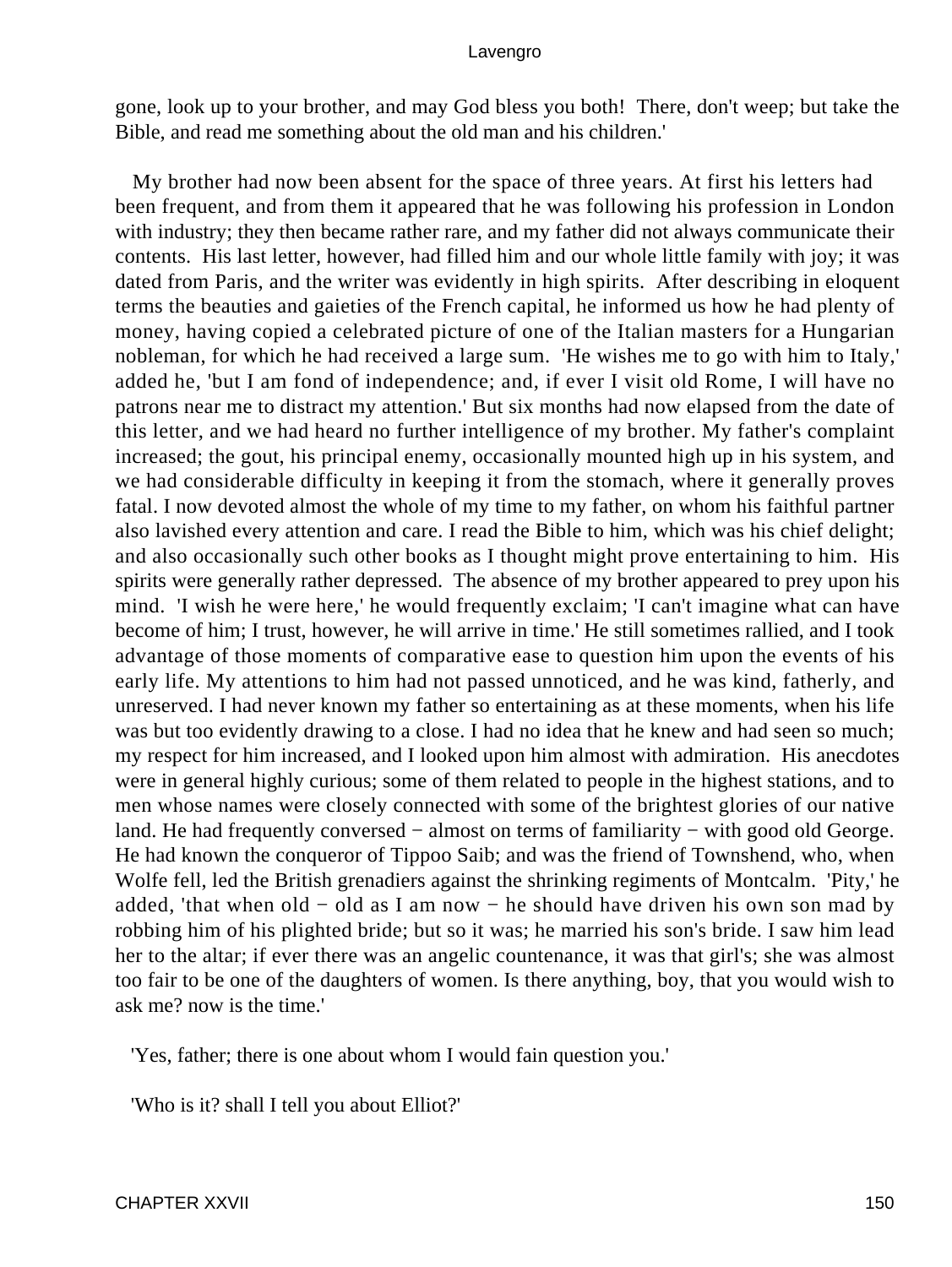'No, father, not about Elliot; but pray don't be angry; I should like to know something about Big Ben.'

 'You are a strange lad,' said my father; 'and, though of late I have begun to entertain a more favourable opinion than heretofore, there is still much about you that I do not understand. Why do you bring up that name? Don't you know that it is one of my temptations: you wish to know something about him. Well! I will oblige you this once, and then farewell to such vanities − something about him. I will tell you − his − skin when he flung off his clothes − and he had a particular knack in doing so − his skin, when he bared his mighty chest and back for combat; and when he fought he stood, so . . . . if I remember right − his skin, I say, was brown and dusky as that of a toad. Oh me! I wish my elder son was here.'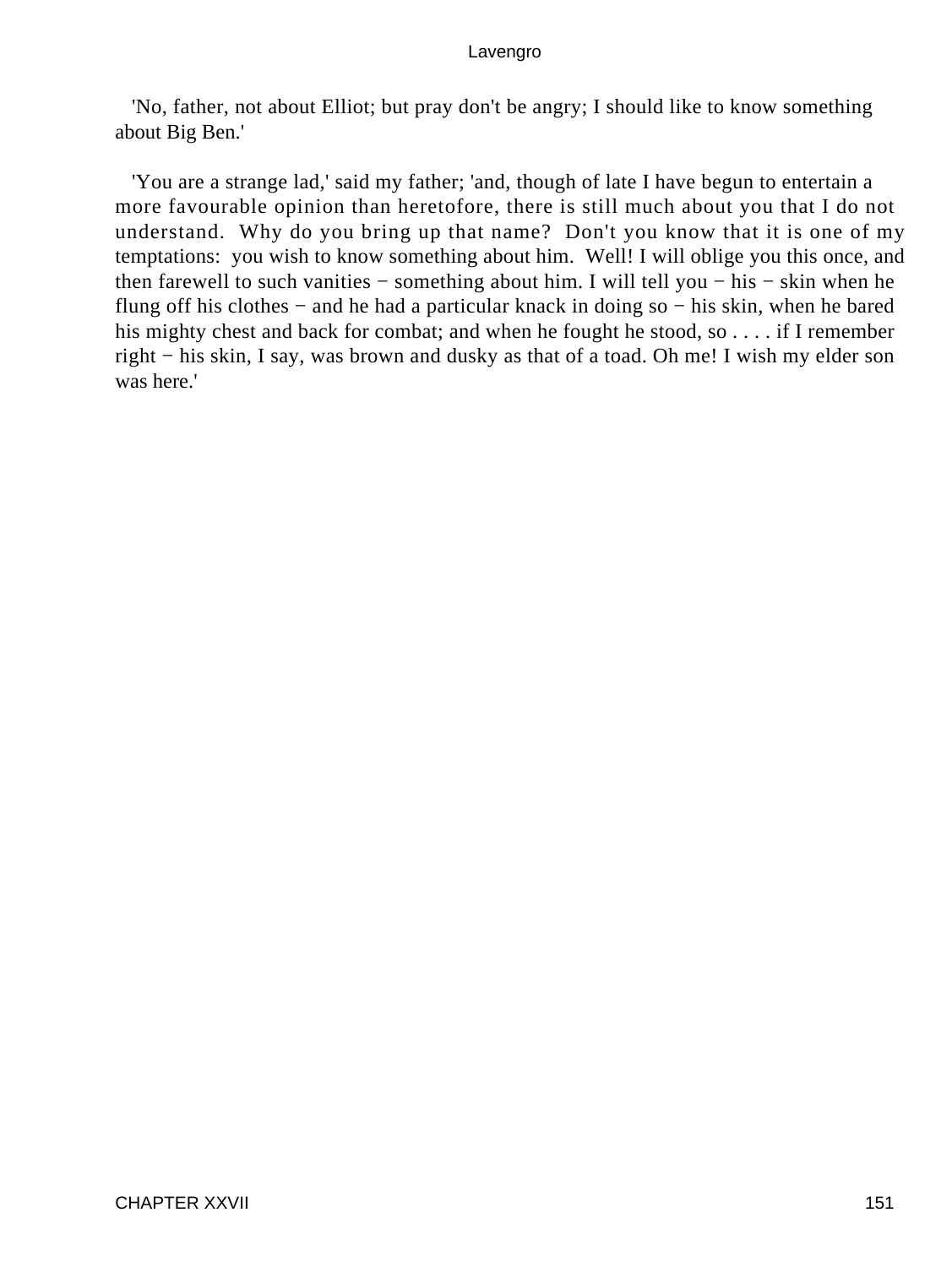# **[CHAPTER XXVIII](#page-495-0)**

*M*y brother's arrival – The interview – Night – A dying father – Christ.

 AT last my brother arrived; he looked pale and unwell; I met him at the door. 'You have been long absent,' said I.

'Yes,' said he, 'perhaps too long; but how is my father?'

'Very poorly,' said I, 'he has had a fresh attack; but where have you been of late?'

 'Far and wide,' said my brother; 'but I can't tell you anything now, I must go to my father. It was only by chance that I heard of his illness.'

 'Stay a moment,' said I. 'Is the world such a fine place as you supposed it to be before you went away?'

 'Not quite,' said my brother, 'not quite; indeed I wish − but ask me no questions now, I must hasten to my father.' There was another question on my tongue, but I forbore; for the eyes of the young man were full of tears. I pointed with my finger, and the young man hastened past me to the arms of his father.

I forbore to ask my brother whether he had been to old Rome.

What passed between my father and brother I do not know; the interview, no doubt, was tender enough, for they tenderly loved each other; but my brother's arrival did not produce the beneficial effect upon my father which I at first hoped it would; it did not even appear to have raised his spirits. He was composed enough, however: 'I ought to be grateful,' said he; 'I wished to see my son, and God has granted me my wish; what more have I to do now than to bless my little family and go?'

My father's end was evidently at hand.

 And did I shed no tears? did I breathe no sighs? did I never wring my hands at this period? the reader will perhaps be asking. Whatever I did and thought is best known to God and myself; but it will be as well to observe, that it is possible to feel deeply, and yet make no outward sign.

And now for the closing scene.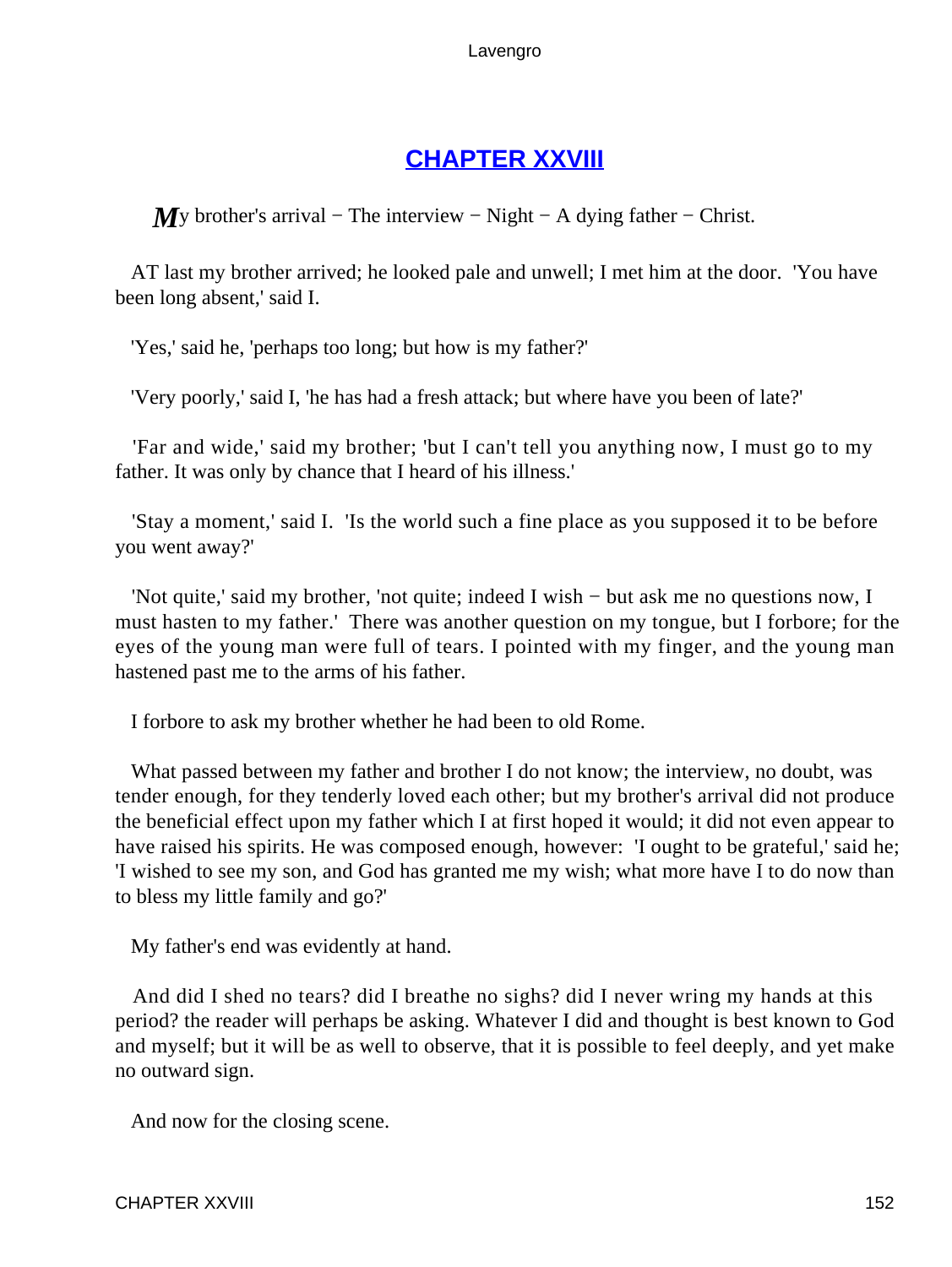At the dead hour of night, it might be about two, I was awakened from sleep by a cry which sounded from the room immediately below that in which I slept. I knew the cry, it was the cry of my mother; and I also knew its import, yet I made no effort to rise, for I was for the moment paralysed. Again the cry sounded, yet still I lay motionless − the stupidity of horror was upon me. A third time, and it was then that, by a violent effort, bursting the spell which appeared to bind me, I sprang from the bed and rushed downstairs. My mother was running wildly about the room; she had awoke, and found my father senseless in the bed by her side. I essayed to raise him, and after a few efforts supported him in the bed in a sitting posture. My brother now rushed in, and, snatching up a light that was burning, he held it to my father's face. 'The surgeon, the surgeon!' he cried; then, dropping the light, he ran out of the room followed by my mother; I remained alone, supporting the senseless form of my father; the light had been extinguished by the fall, and an almost total darkness reigned in the room. The form pressed heavily against my bosom − at last methought it moved. Yes, I was right, there was a heaving of the breast, and then a gasping. Were those words which I heard? Yes, they were words, low and indistinct at first, and then audible. The mind of the dying man was reverting to former scenes. I heard him mention names which I had often heard him mention before. It was an awful moment; I felt stupefied, but I still contrived to support my dying father. There was a pause, again my father spoke: I heard him speak of Minden, and of Meredith, the old Minden sergeant, and then he uttered another name, which at one period of his life was much in his lips, the name of . . . but this is a solemn moment! There was a deep gasp: I shook, and thought all was over; but I was mistaken − my father moved, and revived for a moment; he supported himself in bed without my assistance. I make no doubt that for a moment he was perfectly sensible, and it was then that, clasping his hands, he uttered another name clearly, distinctly – it was the name of Christ. With that name upon his lips, the brave old soldier sank back upon my bosom, and, with his hands still clasped, yielded up his soul.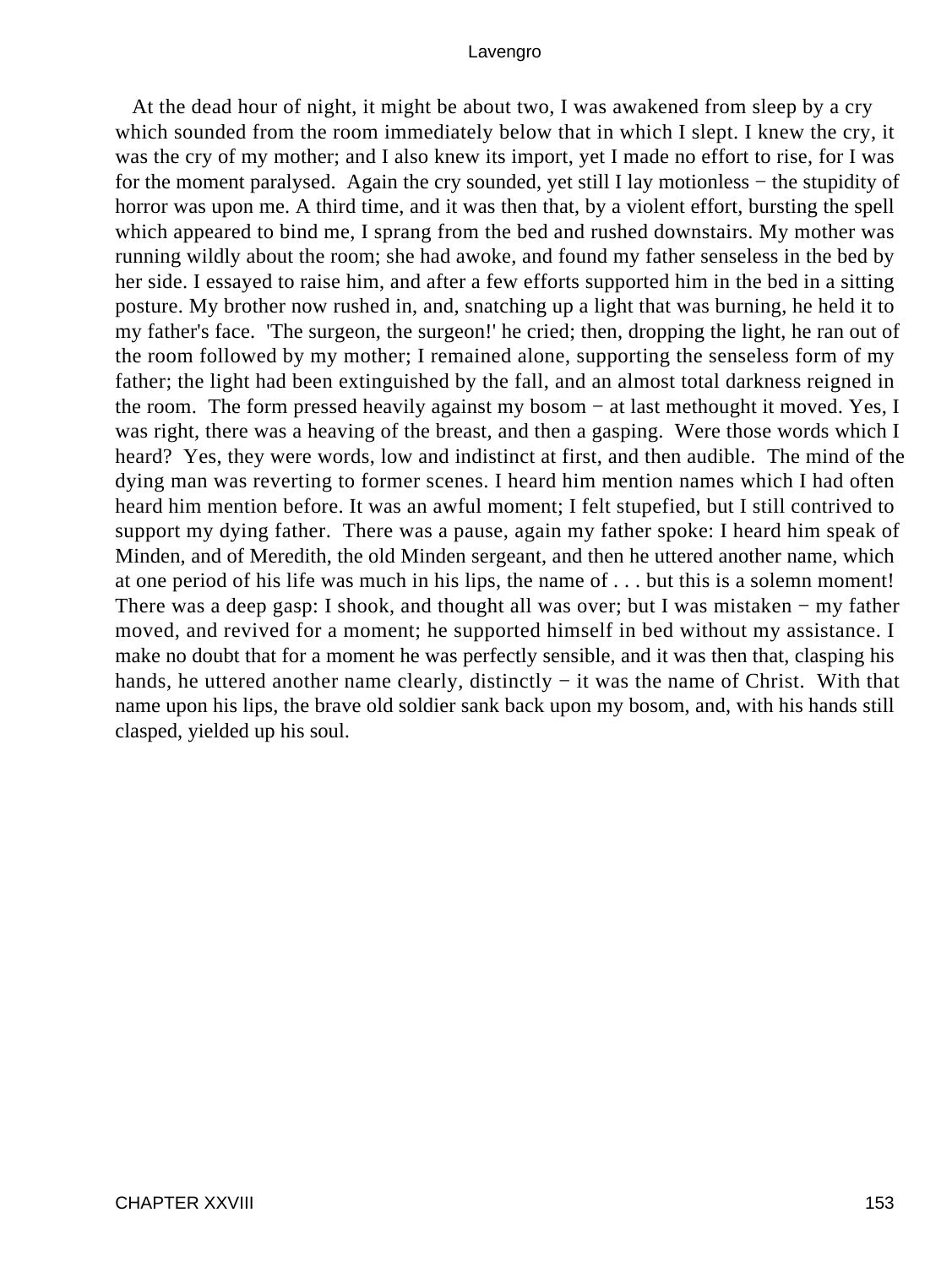# **[CHAPTER XXIX](#page-495-0)**

*T*he greeting – Queer figure – Cheer up – The cheerful fire – It will do – The sally forth − Trepidation − Let him come in.

 'ONE−AND−NINEPENCE, sir, or the things which you have brought with you will be taken away from you!'

 Such were the first words which greeted my ears, one damp misty morning in March, as I dismounted from the top of a coach in the yard of a London inn.

 I turned round, for I felt that the words were addressed to myself. Plenty of people were in the yard − porters, passengers, coachmen, hostlers, and others, who appeared to be intent on anything but myself, with the exception of one individual, whose business appeared to lie with me, and who now confronted me at the distance of about two yards.

 I looked hard at the man − and a queer kind of individual he was to look at − a rakish figure, about thirty, and of the middle size, dressed in a coat smartly cut, but threadbare, very tight pantaloons of blue stuff, tied at the ankles, dirty white stockings and thin shoes, like those of a dancing−master; his features were not ugly, but rather haggard, and he appeared to owe his complexion less to nature than carmine; in fact, in every respect, a very queer figure.

 'One−and−ninepence, sir, or your things will be taken away from you!' he said, in a kind of lisping tone, coming yet nearer to me.

 I still remained staring fixedly at him, but never a word answered. Our eyes met; whereupon he suddenly lost the easy impudent air which he before wore. He glanced, for a moment, at my fist, which I had by this time clenched, and his features became yet more haggard; he faltered; a fresh 'one−and−ninepence,' which he was about to utter, died on his lips; he shrank back, disappeared behind a coach, and I saw no more of him.

 'One−and−ninepence, or my things will be taken away from me!' said I to myself, musingly, as I followed the porter to whom I had delivered my scanty baggage; 'am I to expect many of these greetings in the big world? Well, never mind! I think I know the counter−sign!' And I clenched my fist yet harder than before.

 So I followed the porter, through the streets of London, to a lodging which had been prepared for me by an acquaintance. The morning, as I have before said, was gloomy, and the streets through which I passed were dank and filthy; the people, also, looked dank and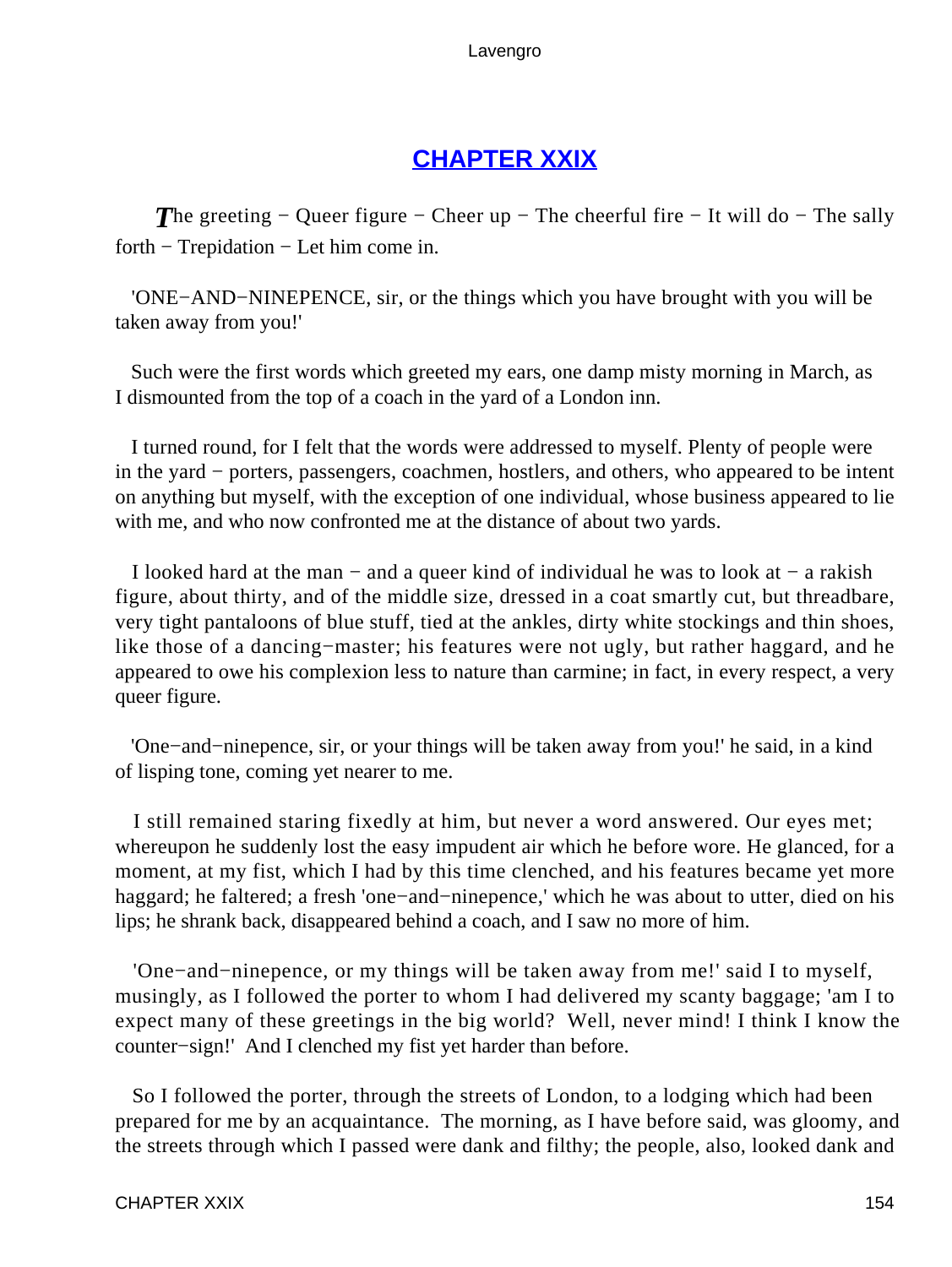filthy; and so, probably, did I, for the night had been rainy, and I had come upwards of a hundred miles on the top of a coach; my heart had sunk within me, by the time we reached a dark narrow street, in which was the lodging.

'Cheer up, young man,' said the porter, 'we shall have a fine afternoon!'

 And presently I found myself in the lodging which had been prepared for me. It consisted of a small room, up two pair of stairs, in which I was to sit, and another still smaller above it, in which I was to sleep. I remember that I sat down, and looked disconsolate about me − everything seemed so cold and dingy. Yet how little is required to make a situation − however cheerless at first sight − cheerful and comfortable. The people of the house, who looked kindly upon me, lighted a fire in the dingy grate; and, then, what a change! − the dingy room seemed dingy no more! Oh the luxury of a cheerful fire after a chill night's journey! I drew near to the blazing grate, rubbed my hands, and felt glad.

 And, when I had warmed myself, I turned to the table, on which, by this time, the people of the house had placed my breakfast; and I ate and I drank; and, as I ate and drank, I mused within myself, and my eyes were frequently directed to a small green box, which constituted part of my luggage, and which, with the rest of my things, stood in one corner of the room, till at last, leaving my breakfast unfinished, I rose, and, going to the box, unlocked it, and took out two or three bundles of papers tied with red tape, and, placing them on the table, I resumed my seat and my breakfast, my eyes intently fixed upon the bundles of papers all the time.

 And when I had drained the last cup of tea out of a dingy teapot, and ate the last slice of the dingy loaf, I untied one of the bundles, and proceeded to look over the papers, which were closely written over in a singular hand, and I read for some time, till at last I said to myself, 'It will do.' And then I looked at the other bundle for some time without untying it; and at last I said, 'It will do also.' And then I turned to the fire, and, putting my feet against the sides of the grate, I leaned back on my chair, and, with my eyes upon the fire, fell into deep thought.

 And there I continued in thought before the fire, until my eyes closed, and I fell asleep; which was not to be wondered at, after the fatigue and cold which I had lately undergone on the coach−top; and, in my sleep, I imagined myself still there, amidst darkness and rain, hurrying now over wild heaths, and now along roads overhung with thick and umbrageous trees, and sometimes methought I heard the horn of the guard, and sometimes the voice of the coachman, now chiding, now encouraging his horses, as they toiled through the deep and miry ways. At length a tremendous crack of a whip saluted the tympanum of my ear, and I started up broad awake, nearly oversetting the chair on which I reclined – and lo! I was in the dingy room before the fire, which was by this time half extinguished. In my dream I had confounded the noise of the street with those of my night journey; the crack which had aroused me I soon found proceeded from the whip of a carter, who, with many oaths, was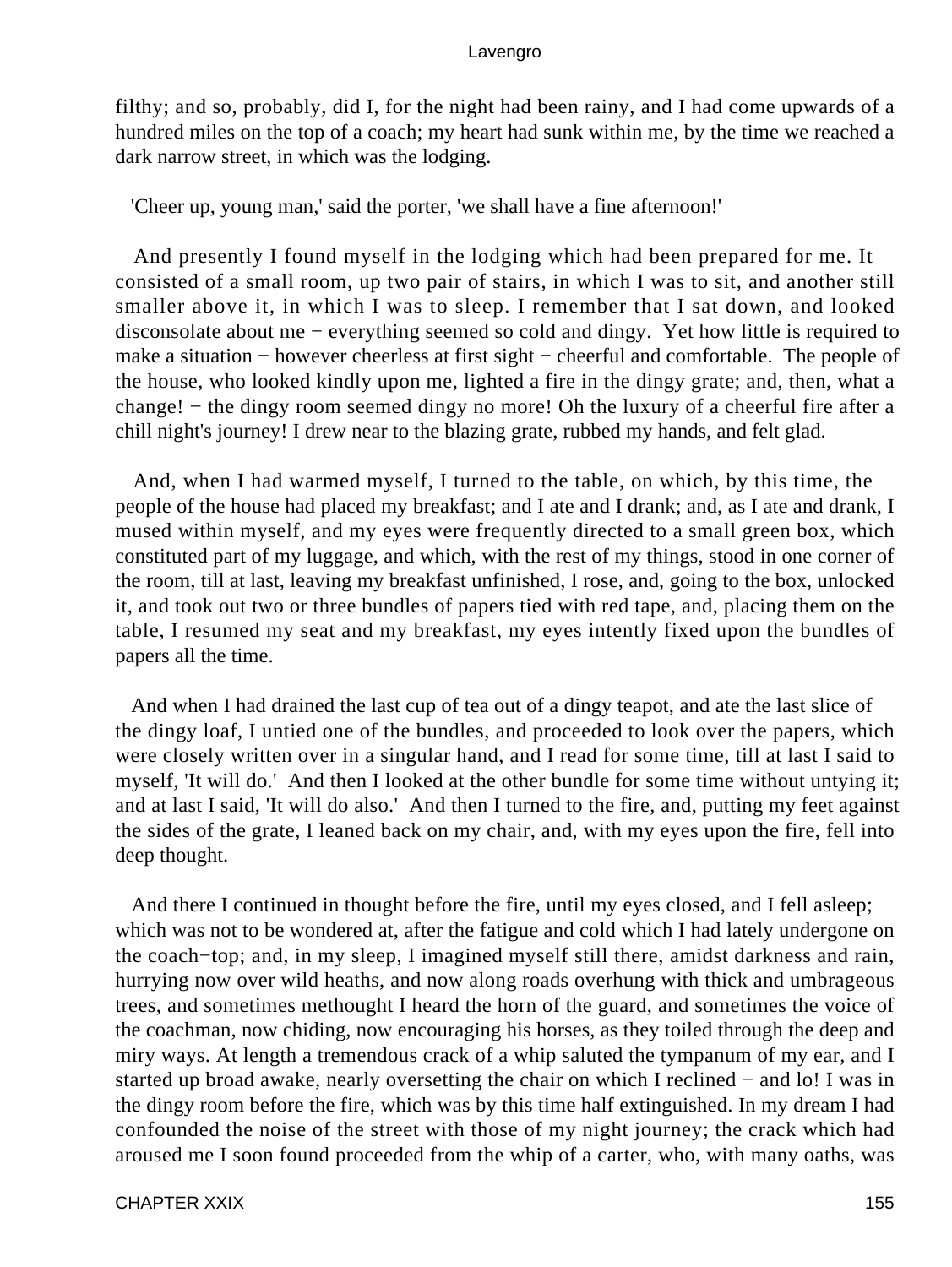flogging his team below the window.

 Looking at a clock which stood upon the mantelpiece, I perceived that it was past eleven; whereupon I said to myself, 'I am wasting my time foolishly and unprofitably, forgetting that I am now in the big world, without anything to depend upon save my own exertions'; and then I adjusted my dress, and, locking up the bundle of papers which I had not read, I tied up the other, and, taking it under my arm, I went downstairs; and, after asking a question or two of the people of the house, I sallied forth into the street with a determined look, though at heart I felt somewhat timorous at the idea of venturing out alone into the mazes of the mighty city, of which I had heard much, but of which, of my own knowledge, I knew nothing.

 I had, however, no great cause for anxiety in the present instance; I easily found my way to the place which I was in quest of – one of the many new squares on the northern side of the metropolis, and which was scarcely ten minutes' walk from the street in which I had taken up my abode. Arriving before the door of a tolerably large house which bore a certain number, I stood still for a moment in a kind of trepidation, looking anxiously at the door; I then slowly passed on till I came to the end of the square, where I stood still, and pondered for a while. Suddenly, however, like one who has formed a resolution, I clenched my right hand, flinging my hat somewhat on one side, and, turning back with haste to the door before which I had stopped, I sprang up the steps, and gave a loud rap, ringing at the same time the bell of the area. After the lapse of a minute the door was opened by a maid−servant of no very cleanly or prepossessing appearance, of whom I demanded, in a tone of some hauteur, whether the master of the house was at home. Glancing for a moment at the white paper bundle beneath my arm, the handmaid made no reply in words, but, with a kind of toss of her head, flung the door open, standing on one side as if to let me enter. I did enter; and the hand−maid, having opened another door on the right hand, went in, and said something which I could not hear: after a considerable pause, however, I heard the voice of a man say, 'Let him come in'; whereupon the handmaid, coming out, motioned me to enter, and, on my obeying, instantly closed the door behind me.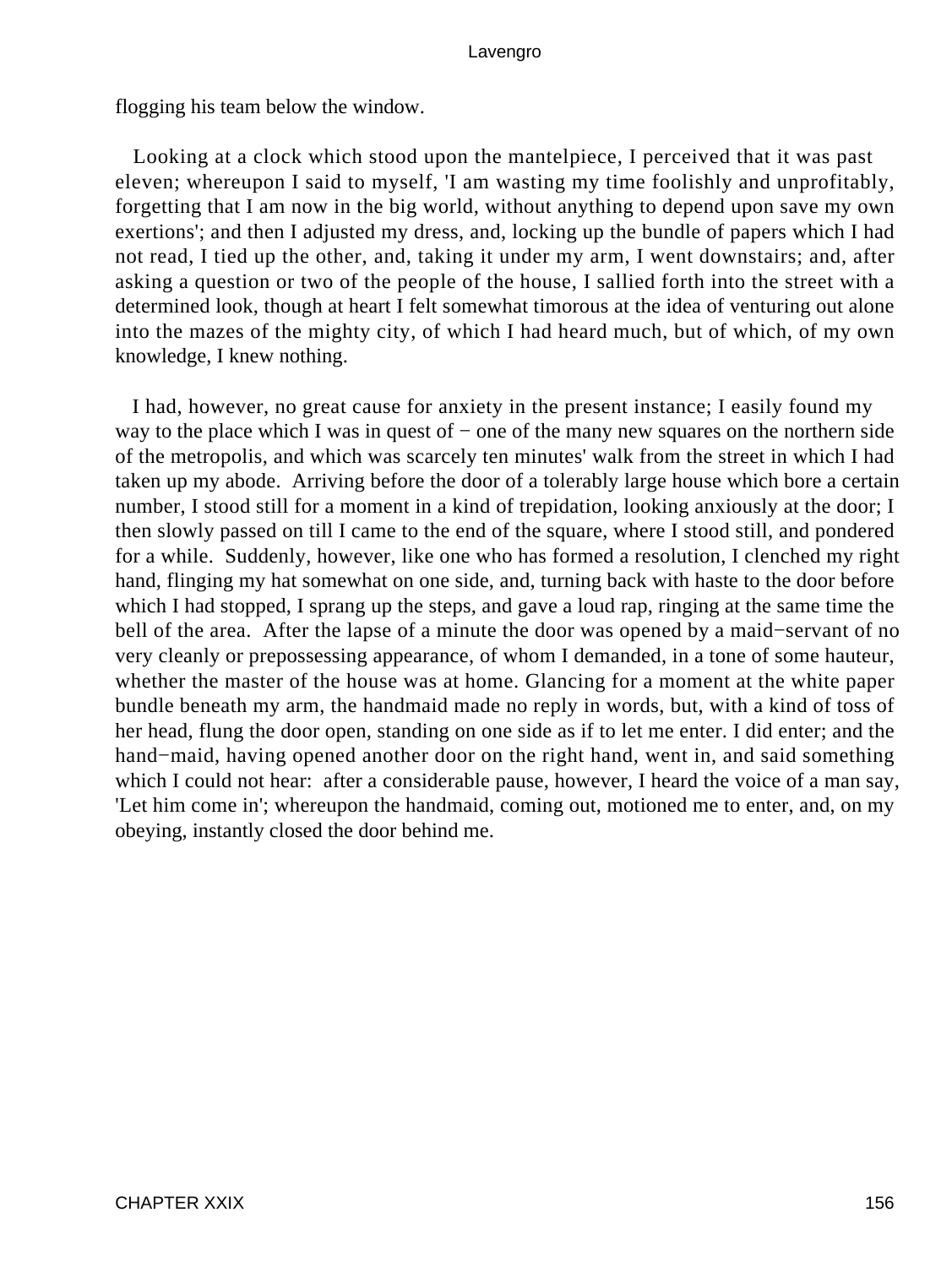# **[CHAPTER XXX](#page-495-0)**

**The sinister glance – Excellent correspondent – Quite original – My system – A losing** trade − Merit − Starting a Review − What have you got? − Stop! − DAIRYMAN'S **DAUGHTER −** Oxford principles − More conversation − How is this?

**THERE** were two individuals in the room in which I now found myself; it was a small study, surrounded with bookcases, the window looking out upon the square. Of these individuals he who appeared to be the principal stood with his back to the fireplace. He was a tall stout man, about sixty, dressed in a loose morning gown. The expression of his countenance would have been bluff but for a certain sinister glance, and his complexion might have been called rubicund but for a considerable tinge of bilious yellow. He eyed me askance as I entered. The other, a pale, shrivelled−looking person, sat at a table apparently engaged with an account−book; he took no manner of notice of me, never once lifting his eyes from the page before him.

 'Well, sir, what is your pleasure?' said the big man, in a rough tone, as I stood there, looking at him wistfully − as well I might − for upon that man, at the time of which I am speaking, my principal, I may say my only, hopes rested.

 'Sir,' said I, 'my name is so−and−so, and I am the bearer of a letter to you from Mr. so−and−so, an old friend and correspondent of yours.'

 The countenance of the big man instantly lost the suspicious and lowering expression which it had hitherto exhibited; he strode forward, and, seizing me by the hand, gave me a violent squeeze.

 'My dear sir,' said he, 'I am rejoiced to see you in London. I have been long anxious for the pleasure − we are old friends, though we have never before met. Taggart,' said he to the man who sat at the desk, 'this is our excellent correspondent, the friend and pupil of our other excellent correspondent.'

 The pale, shrivelled−looking man slowly and deliberately raised his head from the account−book, and surveyed me for a moment or two; not the slightest emotion was observable in his countenance. It appeared to me, however, that I could detect a droll twinkle in his eye: his curiosity, if he had any, was soon gratified; he made me a kind of bow, pulled out a snuff−box, took a pinch of snuff, and again bent his head over the page.

 'And now, my dear sir,' said the big man, 'pray sit down, and tell me the cause of your visit. I hope you intend to remain here a day or two.'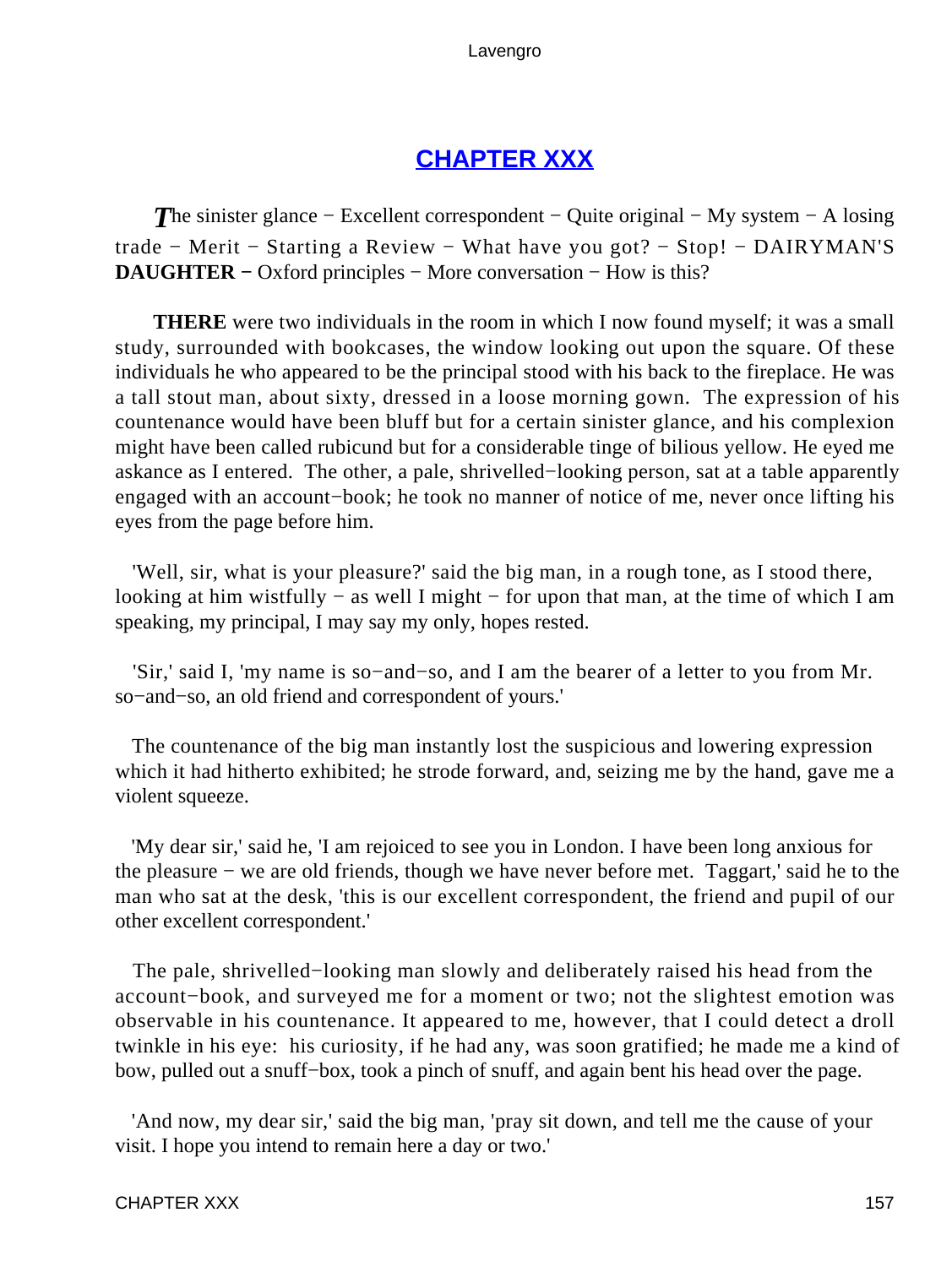'More than that,' said I, 'I am come to take up my abode in London.'

 'Glad to hear it; and what have you been about of late? got anything which will suit me? Sir, I admire your style of writing, and your manner of thinking; and I am much obliged to my good friend and correspondent for sending me some of your productions. I inserted them all, and wished there had been more of them − quite original, sir, quite: took with the public, especially the essay about the non−existence of anything. I don't exactly agree with you though; I have my own peculiar ideas about matter − as you know, of course, from the book I have published. Nevertheless, a very pretty piece of speculative philosophy − no such thing as matter − impossible that there should be − EX **NIHILO −** what is the Greek? I have forgot − very pretty indeed; very original.'

 'I am afraid, sir, it was very wrong to write such trash, and yet more to allow it to be published.'

 'Trash! not at all; a very pretty piece of speculative philosophy; of course you were wrong in saying there is no world. The world must exist, to have the shape of a pear; and that the world is shaped like a pear, and not like an apple, as the fools of Oxford say, I have satisfactorily proved in my book. Now, if there were no world, what would become of my system? But what do you propose to do in London?'

 'Here is the letter, sir,' said I, 'of our good friend, which I have not yet given to you; I believe it will explain to you the circumstances under which I come.'

 He took the letter, and perused it with attention. 'Hem!' said he, with a somewhat altered manner, 'my friend tells me that you are come up to London with the view of turning your literary talents to account, and desires me to assist you in my capacity of publisher in bringing forth two or three works which you have prepared. My good friend is perhaps not aware that for some time past I have given up publishing − was obliged to do so − had many severe losses – do nothing at present in that line, save sending out the Magazine once a month; and, between ourselves, am thinking of disposing of that – wish to retire – high time at my age − so you see − '

 'I am very sorry, sir, to hear that you cannot assist me' (and I remember that I felt very nervous); 'I had hoped − '

'A losing trade, I assure you, sir; literature is a drug. Taggart, what o'clock is?'

 'Well, sir!' said I, rising, 'as you cannot assist me, I will now take my leave; I thank you sincerely for your kind reception, and will trouble you no longer.'

 'Oh, don't go. I wish to have some further conversation with you; and perhaps I may hit upon some plan to benefit you. I honour merit, and always make a point to encourage it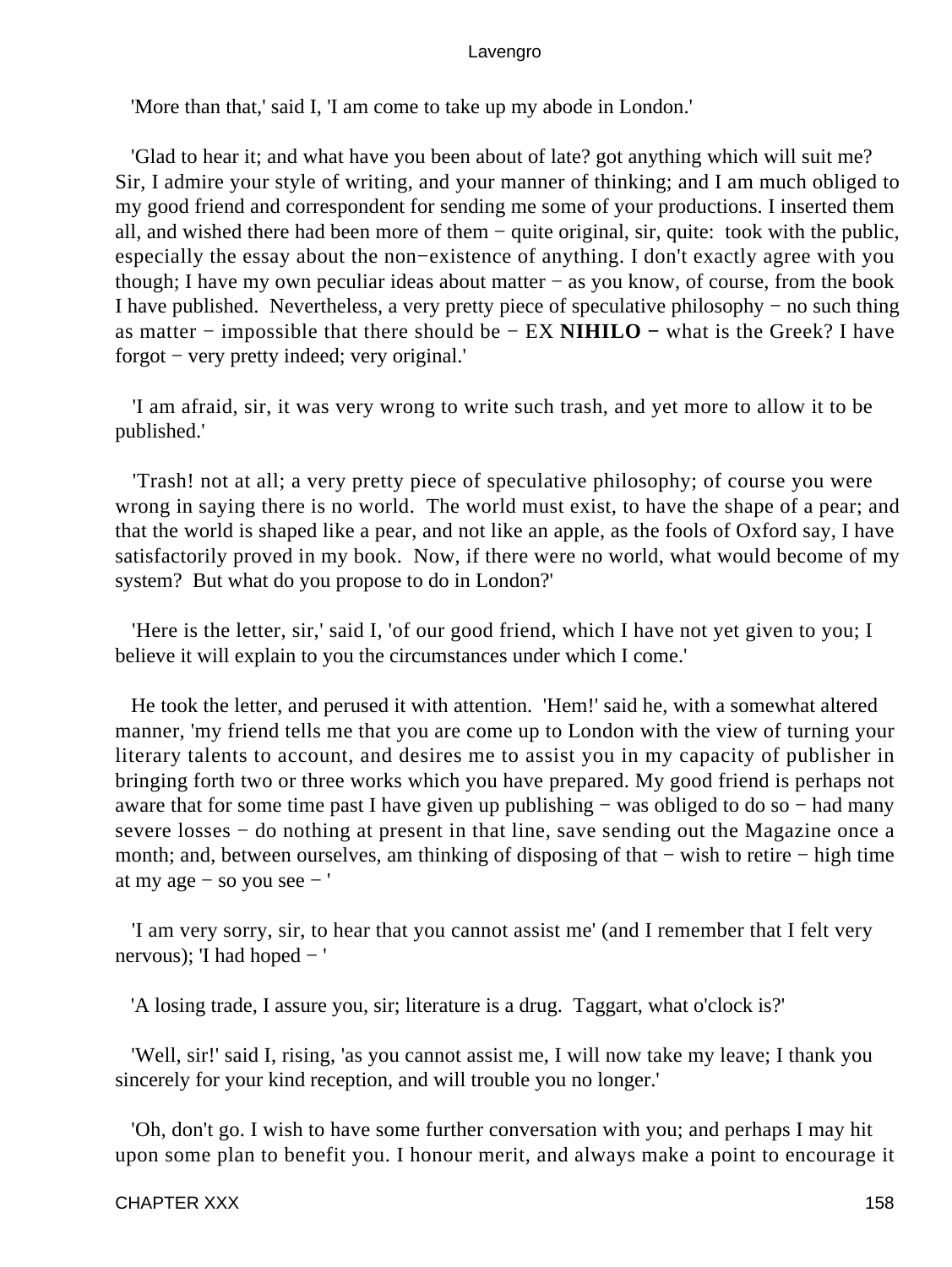when I can; but − Taggart, go to the bank, and tell them to dishonour the bill twelve months after date for thirty pounds which becomes due to−morrow. I am dissatisfied with that fellow who wrote the fairy tales, and intend to give him all the trouble in my power. Make haste.'

 Taggart did not appear to be in any particular haste. First of all, he took a pinch of snuff, then, rising from his chair, slowly and deliberately drew his wig, for he wore a wig of a brown colour, rather more over his forehead than it had previously been, buttoned his coat, and, taking his hat, and an umbrella which stood in a corner, made me a low bow, and quitted the room.

 'Well, sir, where were we? Oh, I remember, we were talking about merit. Sir, I always wish to encourage merit, especially when it comes so highly recommended as in the present instance. Sir, my good friend and correspondent speaks of you in the highest terms. Sir, I honour my good friend, and have the highest respect for his opinion in all matters connected with literature – rather eccentric though. Sir, my good friend has done my periodical more good and more harm than all the rest of my correspondents. Sir, I shall never forget the sensation caused by the appearance of his article about a certain personage whom he proved − and I think satisfactorily − to have been a legionary soldier − rather startling, was it not? The S− of the world a common soldier, in a marching regiment – original, but startling; sir, I honour my good friend.'

'So you have renounced publishing, sir,' said I, 'with the exception of the Magazine?'

 'Why, yes; except now and then, under the rose; the old coachman, you know, likes to hear the whip. Indeed, at the present moment, I am thinking of starting a Review on an entirely new and original principle; and it just struck me that you might be of high utility in the undertaking − what do you think of the matter?'

 'I should be happy, sir, to render you any assistance, but I am afraid the employment you propose requires other qualifications than I possess; however, I can make the essay. My chief intention in coming to London was to lay before the world what I had prepared; and I had hoped by your assistance − '

 'Ah! I see, ambition! Ambition is a very pretty thing; but, sir, we must walk before we run, according to the old saying − what is that you have got under your arm?'

 'One of the works to which I was alluding; the one, indeed, which I am most anxious to lay before the world, as I hope to derive from it both profit and reputation.'

'Indeed! what do you call it?'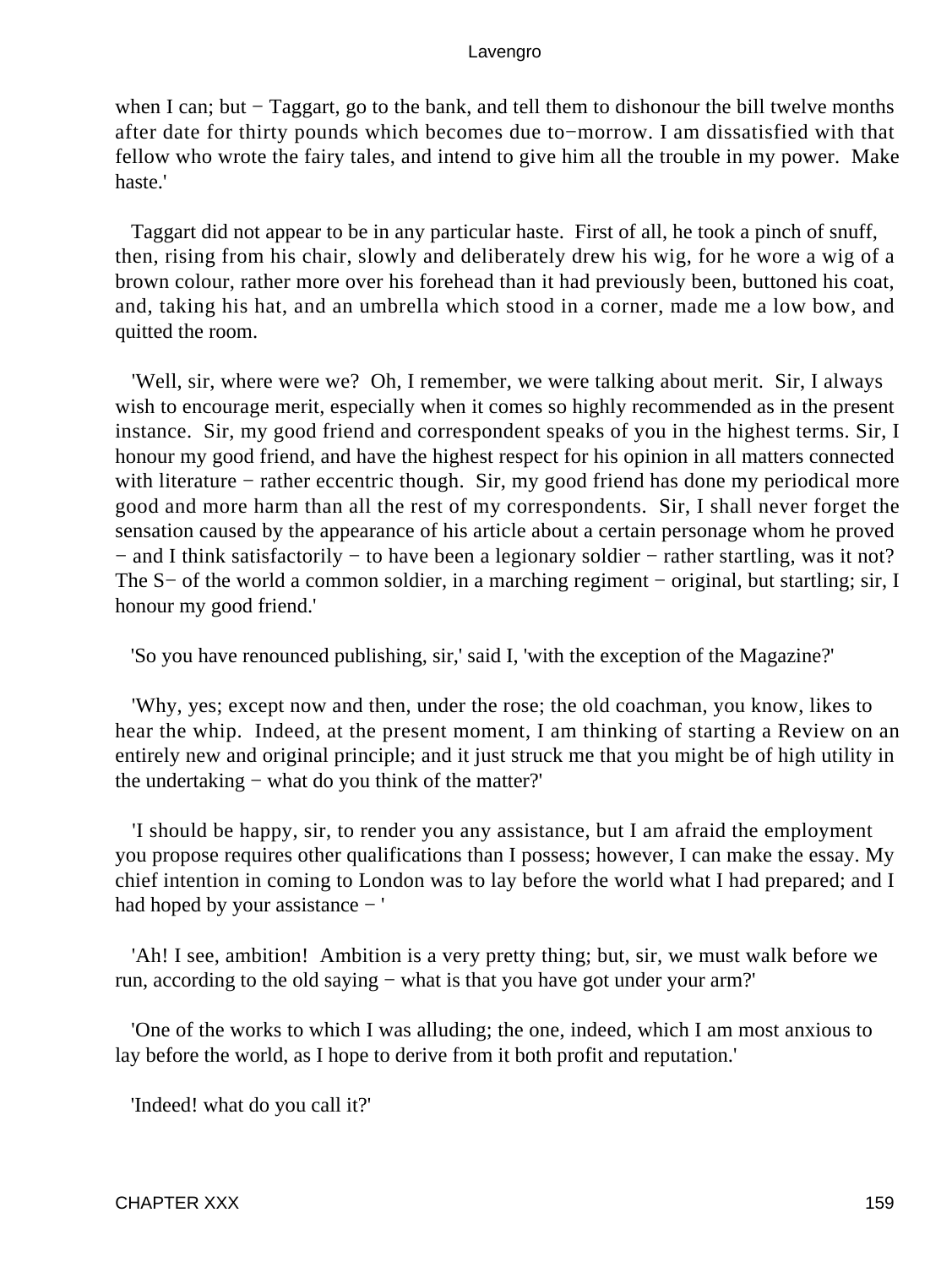'Ancient songs of Denmark, heroic and romantic, translated by myself; with notes philological, critical, and historical.'

 'Then, sir, I assure you that your time and labour have been entirely flung away; nobody would read your ballads, if you were to give them to the world to−morrow.'

 'I am sure, sir, that you would say otherwise if you would permit me to read one to you'; and, without waiting for the answer of the big man, nor indeed so much as looking at him, to see whether he was inclined or not to hear me, I undid my manuscript, and, with a voice trembling with eagerness, I read to the following effect: −

 Buckshank bold and Elfinstone, And more than I can mention here, They caused to be built so stout a ship, And unto Iceland they would steer.

 They launched the ship upon the main, Which bellowed like a wrathful bear; Down to the bottom the vessel sank, A laidly Trold has dragged it there.

 Down to the bottom sank young Roland, And round about he groped awhile; Until he found the path which led Unto the bower of Ellenlyle.

 'Stop!' said the publisher; 'very pretty indeed, and very original; beats Scott hollow, and Percy too: but, sir, the day for these things is gone by; nobody at present cares for Percy, nor for Scott either, save as a novelist; sorry to discourage merit, sir, but what can I do! What else have you got?'

 'The songs of Ab Gwilym, the Welsh bard, also translated by myself, with notes critical, philological, and historical.'

'Pass on − what else?'

 'Nothing else,' said I, folding up my manuscript with a sigh, 'unless it be a romance in the German style; on which, I confess, I set very little value.'

'Wild?'

'Yes, sir, very wild.'

'Like the Miller of the Black Valley?'

'Yes, sir, very much like the Miller of the Black Valley.'

 'Well, that's better,' said the publisher; 'and yet, I don't know, I question whether any one at present cares for the miller himself. No, sir, the time for those things is also gone by;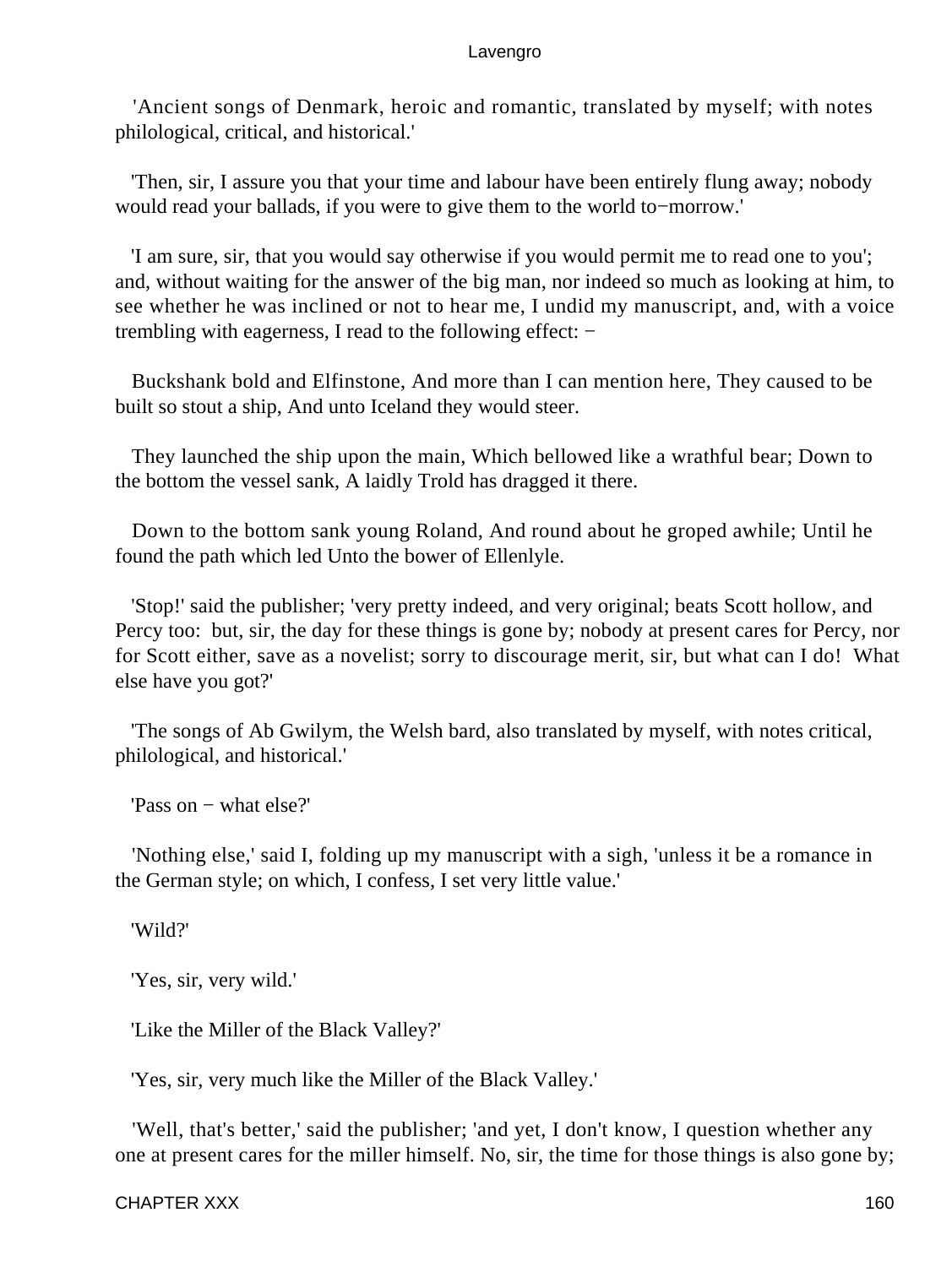German, at present, is a drug; and, between ourselves, nobody has contributed to make it so more than my good friend and correspondent; − but, sir, I see you are a young gentleman of infinite merit, and I always wish to encourage merit. Don't you think you could write a series of evangelical tales?'

'Evangelical tales, sir?'

'Yes, sir, evangelical novels.'

'Something in the style of Herder?'

 'Herder is a drug, sir; nobody cares for Herder − thanks to my good friend. Sir, I have in yon drawer a hundred pages about Herder, which I dare not insert in my periodical; it would sink it, sir. No, sir, something in the style of the DAIRYMAN'S DAUGHTER.'

'I never heard of the work till the present moment.'

 'Then, sir, procure it by all means. Sir, I could afford as much as ten pounds for a well−written tale in the style of the DAIRYMAN'S **DAUGHTER;** that is the kind of literature, sir, that sells at the present day! It is not the Miller of the Black Valley − no, sir, nor Herder either, that will suit the present taste; the evangelical body is becoming very strong, sir; the canting scoundrels − '

'But, sir, surely you would not pander to a scoundrelly taste?'

 'Then, sir, I must give up business altogether. Sir, I have a great respect for the goddess Reason − an infinite respect, sir; indeed, in my time, I have made a great many sacrifices for her; but, sir, I cannot altogether ruin myself for the goddess Reason. Sir, I am a friend to Liberty, as is well known; but I must also be a friend to my own family. It is with the view of providing for a son of mine that I am about to start the Review of which I was speaking. He has taken into his head to marry, sir, and I must do something for him, for he can do but little for himself. Well, sir, I am a friend to Liberty, as I said before, and likewise a friend to Reason; but I tell you frankly that the Review which I intend to get up under the rose, and present him with when it is established, will be conducted on Oxford principles.'

'Orthodox principles, I suppose you mean, sir?'

'I do, sir; I am no linguist, but I believe the words are synonymous.'

 Much more conversation passed between us, and it was agreed that I should become a contributor to the Oxford Review. I stipulated, however, that, as I knew little of politics, and cared less, no other articles should be required from me than such as were connected with belles−lettres and philology; to this the big man readily assented. 'Nothing will be required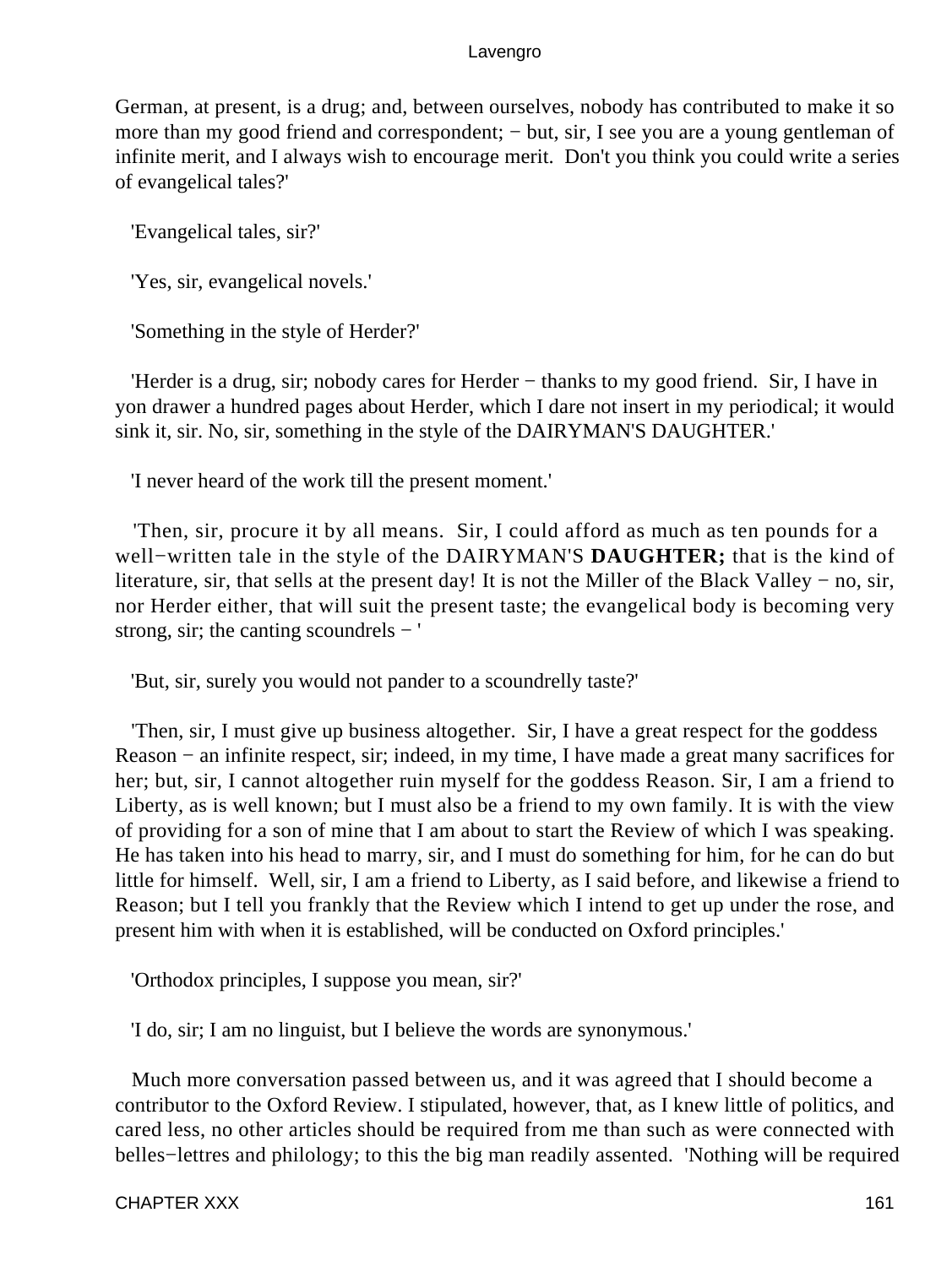from you,' said he, 'but what you mention; and now and then, perhaps, a paper on metaphysics. You understand German, and perhaps it would be desirable that you should review Kant; and in a review of Kant, sir, you could introduce to advantage your peculiar notions about EX NIHILO.' He then reverted to the subject of the DAIRYMAN'S **DAUGHTER,** which I promised to take into consideration. As I was going away, he invited me to dine with him on the ensuing Sunday.

 'That's a strange man!' said I to myself, after I had left the house; 'he is evidently very clever; but I cannot say that I like him much, with his Oxford Reviews and Dairyman's Daughters. But what can I do? I am almost without a friend in the world. I wish I could find some one who would publish my ballads, or my songs of Ab Gwilym. In spite of what the big man says, I am convinced that, once published, they would bring me much fame and profit. But how is this? – what a beautiful sun! – the porter was right in saying that the day would clear up − I will now go to my dingy lodging, lock up my manuscripts, and then take a stroll about the big city.'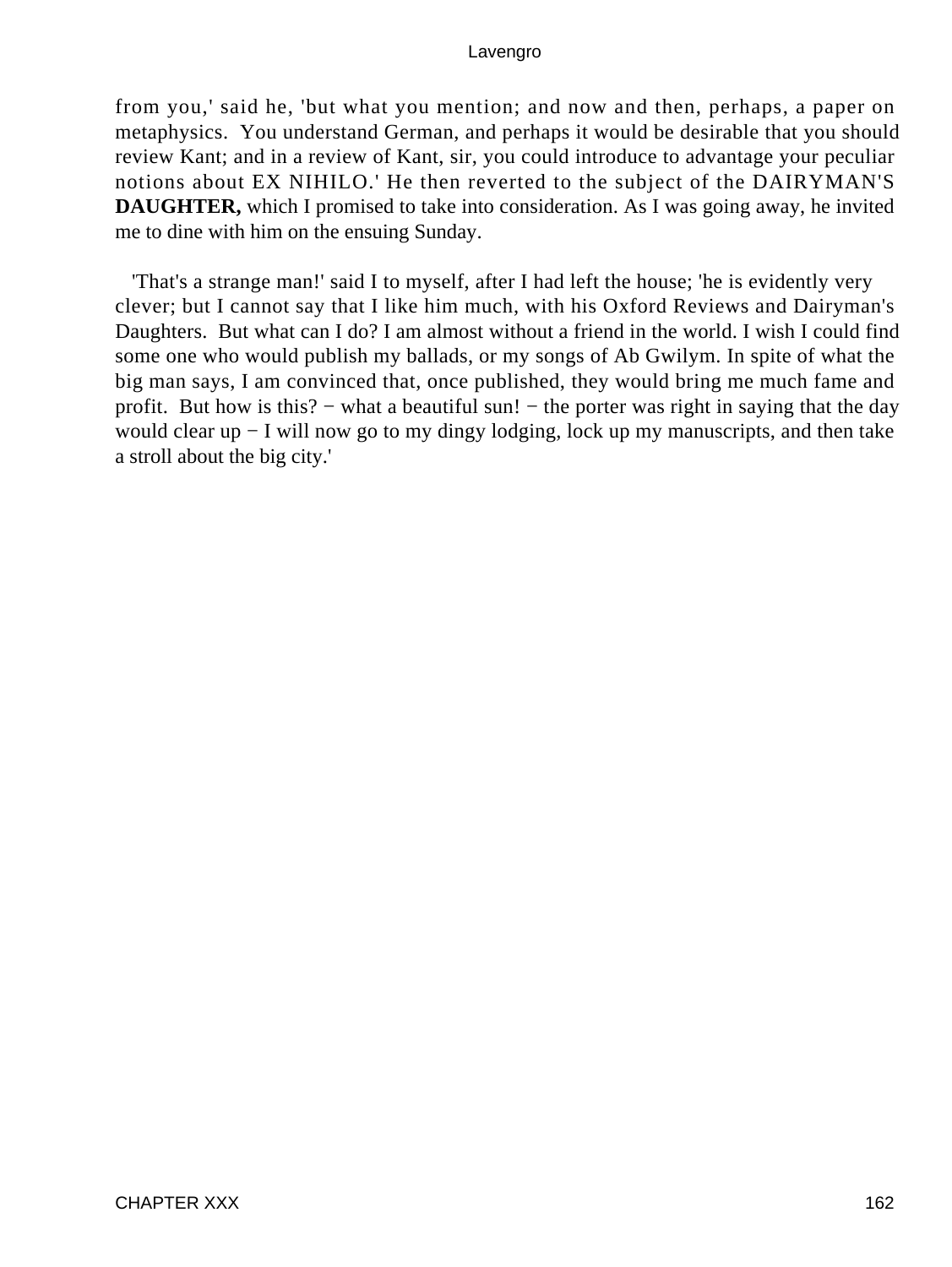# **[CHAPTER XXXI](#page-495-0)**

**The walk – London's Cheape – Street of the Lombards – Strange bridge – Main arch –** The roaring gulf – The boat – Cly–faking – A comfort – The book – The blessed woman – No trap.

**SO I** set out on my walk to see the wonders of the big city, and, as chance would have it, I directed my course to the east. The day, as I have already said, had become very fine, so that I saw the great city to advantage, and the wonders thereof: and much I admired all I saw; and, amongst other things, the huge cathedral, standing so proudly on the most commanding ground in the big city; and I looked up to the mighty dome, surmounted by a golden cross, and I said within myself, 'That dome must needs be the finest in the world'; and I gazed upon it till my eyes reeled, and my brain became dizzy, and I thought that the dome would fall and crush me; and I shrank within myself, and struck yet deeper into the heart of the big city.

 'O Cheapside! Cheapside!' said I, as I advanced up that mighty thoroughfare, 'truly thou art a wonderful place for hurry, noise, and riches! Men talk of the bazaars of the East − I have never seen them – but I daresay that, compared with thee, they are poor places, silent places, abounding with empty boxes, O thou pride of London's east! − mighty mart of old renown! − for thou art not a place of yesterday:− long before the Roses red and white battled in fair England, thou didst exist − a place of throng and bustle − place of gold and silver, perfumes and fine linen. Centuries ago thou couldst extort the praises even of the fiercest foes of England. Fierce bards of Wales, sworn foes of England, sang thy praises centuries ago; and even the fiercest of them all, Red Julius himself, wild Glendower's bard, had a word of praise for London's 'Cheape,' for so the bards of Wales styled thee in their flowing odes. Then, if those who were not English, and hated England, and all connected therewith, had yet much to say in thy praise, when thou wast far inferior to what thou art now, why should true−born Englishmen, or those who call themselves so, turn up their noses at thee, and scoff thee at the present day, as I believe they do? But, let others do as they will, I, at least, who am not only an Englishman, but an East Englishman, will not turn up my nose at thee, but will praise and extol thee, calling thee mart of the world − a place of wonder and astonishment! – and, were it right and fitting to wish that anything should endure for ever, I would say prosperity to Cheapside, throughout all ages – may it be the world's resort for merchandise, world without end.

 And when I had passed through the Cheape I entered another street, which led up a kind of ascent, and which proved to be the street of the Lombards, called so from the name of its first founders; and I walked rapidly up the street of the Lombards, neither looking to the right nor left, for it had no interest for me, though I had a kind of consciousness that mighty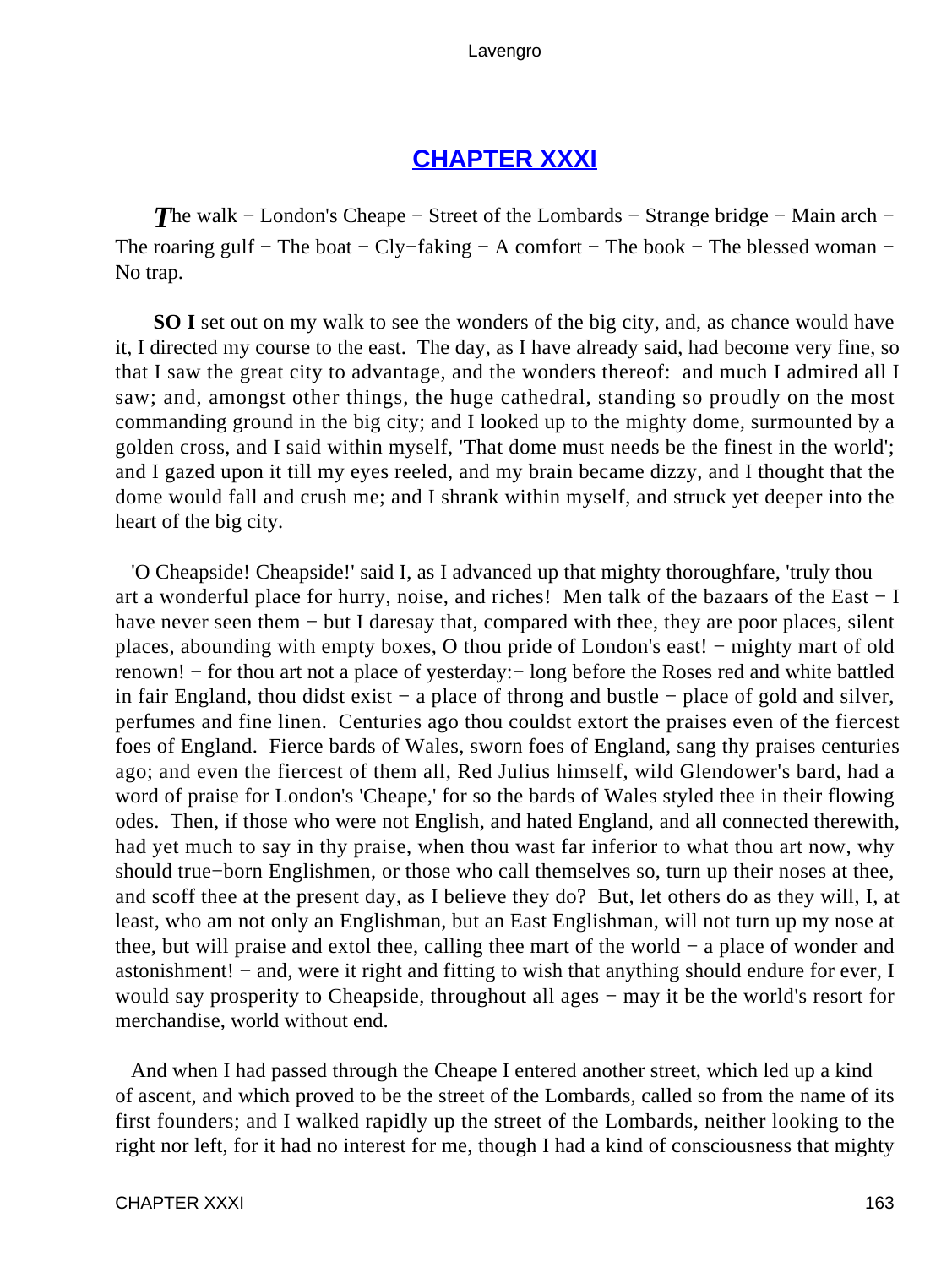things were being transacted behind its walls: but it wanted the throng, bustle, and outward magnificence of the Cheape, and it had never been spoken of by 'ruddy bards'! And, when I had got to the end of the street of the Lombards, I stood still for some time, deliberating within myself whether I should turn to the right or the left, or go straight forward, and at last I turned to the right, down a street of rapid descent, and presently found myself upon a bridge which traversed the river which runs by the big city.

 A strange kind of bridge it was; huge and massive, and seemingly of great antiquity. It had an arched back, like that of a hog, a high balustrade, and at either side, at intervals, were stone bowers bulking over the river, but open on the other side, and furnished with a semicircular bench. Though the bridge was wide – very wide – it was all too narrow for the concourse upon it. Thousands of human beings were pouring over the bridge. But what chiefly struck my attention was a double row of carts and wagons, the generality drawn by horses as large as elephants, each row striving hard in a different direction, and not unfrequently brought to a stand−still. Oh the cracking of whips, the shouts and oaths of the carters, and the grating of wheels upon the enormous stones that formed the pavement! In fact, there was a wild burly−burly upon the bridge, which nearly deafened me. But, if upon the bridge there was a confusion, below it there was a confusion ten times confounded. The tide, which was fast ebbing, obstructed by the immense piers of the old bridge, poured beneath the arches with a fall of several feet, forming in the river below as many whirlpools as there were arches. Truly tremendous was the roar of the descending waters, and the bellow of the tremendous gulfs, which swallowed them for a time, and then cast them forth, foaming and frothing from their horrid wombs. Slowly advancing along the bridge, I came to the highest point, and there I stood still, close beside one of the stone bowers, in which, beside a fruit−stall, sat an old woman, with a pan of charcoal at her feet, and a book in her hand, in which she appeared to be reading intently. There I stood, just above the principal arch, looking through the balustrade at the scene that presented itself − and such a scene! Towards the left bank of the river, a forest of masts, thick and close, as far as the eye could reach; spacious wharfs, surmounted with gigantic edifices; and, far away, Caesar's Castle, with its White Tower. To the right, another forest of masts, and a maze of buildings, from which, here and there, shot up to the sky chimneys taller than Cleopatra's Needle, vomiting forth huge wreaths of that black smoke which forms the canopy − occasionally a gorgeous one − of the more than Babel city. Stretching before me, the troubled breast of the mighty river, and, immediately below, the main whirlpool of the Thames − the Maelstrom of the bulwarks of the middle arch − a grisly pool, which, with its superabundance of horror, fascinated me. Who knows but I should have leapt into its depths? − I have heard of such things − but for a rather startling occurrence which broke the spell. As I stood upon the bridge, gazing into the jaws of the pool, a small boat shot suddenly through the arch beneath my feet. There were three persons in it; an oarsman in the middle, whilst a man and woman sat at the stern. I shall never forget the thrill of horror which went through me at this sudden apparition. What! − a boat − a small boat − passing beneath that arch into yonder roaring gulf! Yes, yes, down through that awful water−way, with more than the swiftness of an arrow, shot the boat, or skiff, right into the jaws of the pool. A monstrous breaker curls over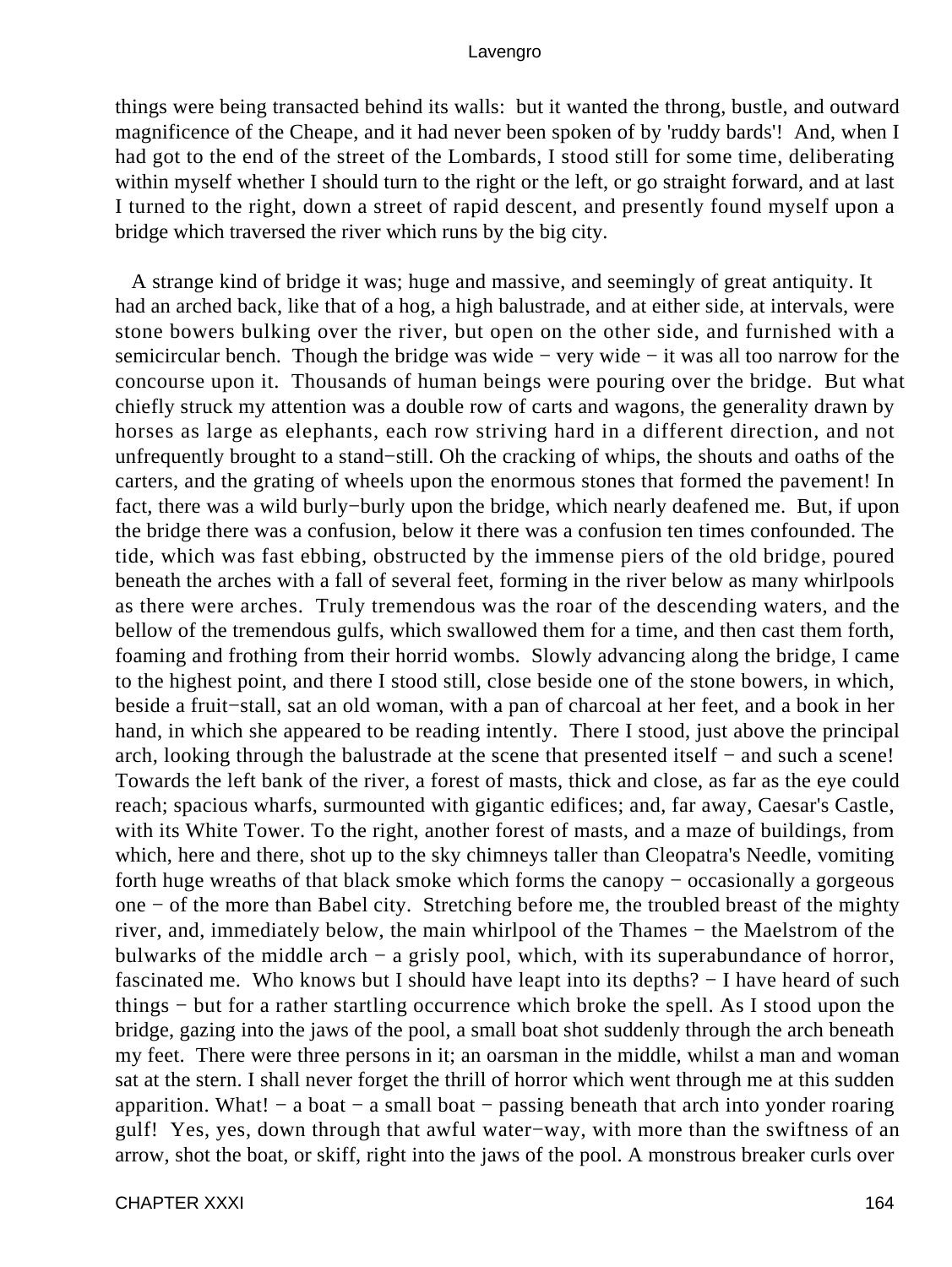the prow − there is no hope; the boat is swamped, and all drowned in that strangling vortex. No! the boat, which appeared to have the buoyancy of a feather, skipped over the threatening horror, and, the next moment, was out of danger, the boatman − a true boatman of Cockaigne that − elevating one of his sculls in sign of triumph, the man hallooing, and the woman, a true Englishwoman that – of a certain class – waving her shawl. Whether any one observed them save myself, or whether the feat was a common one, I know not; but nobody appeared to take any notice of them. As for myself, I was so excited that I strove to clamber up the balustrade of the bridge, in order to obtain a better view of the daring adventurers. Before I could accomplish my design, however, I felt myself seized by the body, and, turning my head, perceived the old fruit−woman, who was clinging to me.

 'Nay, dear! don't − don't!' said she. 'Don't fling yourself over − perhaps you may have better luck next time!'

 'I was not going to fling myself over,' said I, dropping from the balustrade; 'how came you to think of such a thing?'

 'Why, seeing you clamber up so fiercely, I thought you might have had ill luck, and that you wished to make away with yourself.'

 'Ill luck,' said I, going into the stone bower, and sitting down. 'What do you mean? ill luck in what?'

'Why, no great harm, dear! cly−faking perhaps.'

 'Are you coming over me with dialects,' said I, 'speaking unto me in fashions I wot nothing of?'

 'Nay, dear! don't look so strange with those eyes of your'n, nor talk so strangely; I don't understand you.'

'Nor I you; what do you mean by cly−faking?'

'Lor, dear! no harm; only taking a handkerchief now and then.'

'Do you take me for a thief?

 'Nay, dear! don't make use of bad language; we never calls them thieves here, but prigs and fakers: to tell you the truth, dear, seeing you spring at that railing put me in mind of my own dear son, who is now at Bot'ny: when he had bad luck, he always used to talk of flinging himself over the bridge; and, sure enough, when the traps were after him, he did fling himself into the river, but that was off the bank; nevertheless, the traps pulled him out, and he is now suffering his sentence; so you see you may speak out, if you have done

CHAPTER XXXI and the contract of the contract of the contract of the contract of the contract of the contract of the contract of the contract of the contract of the contract of the contract of the contract of the contract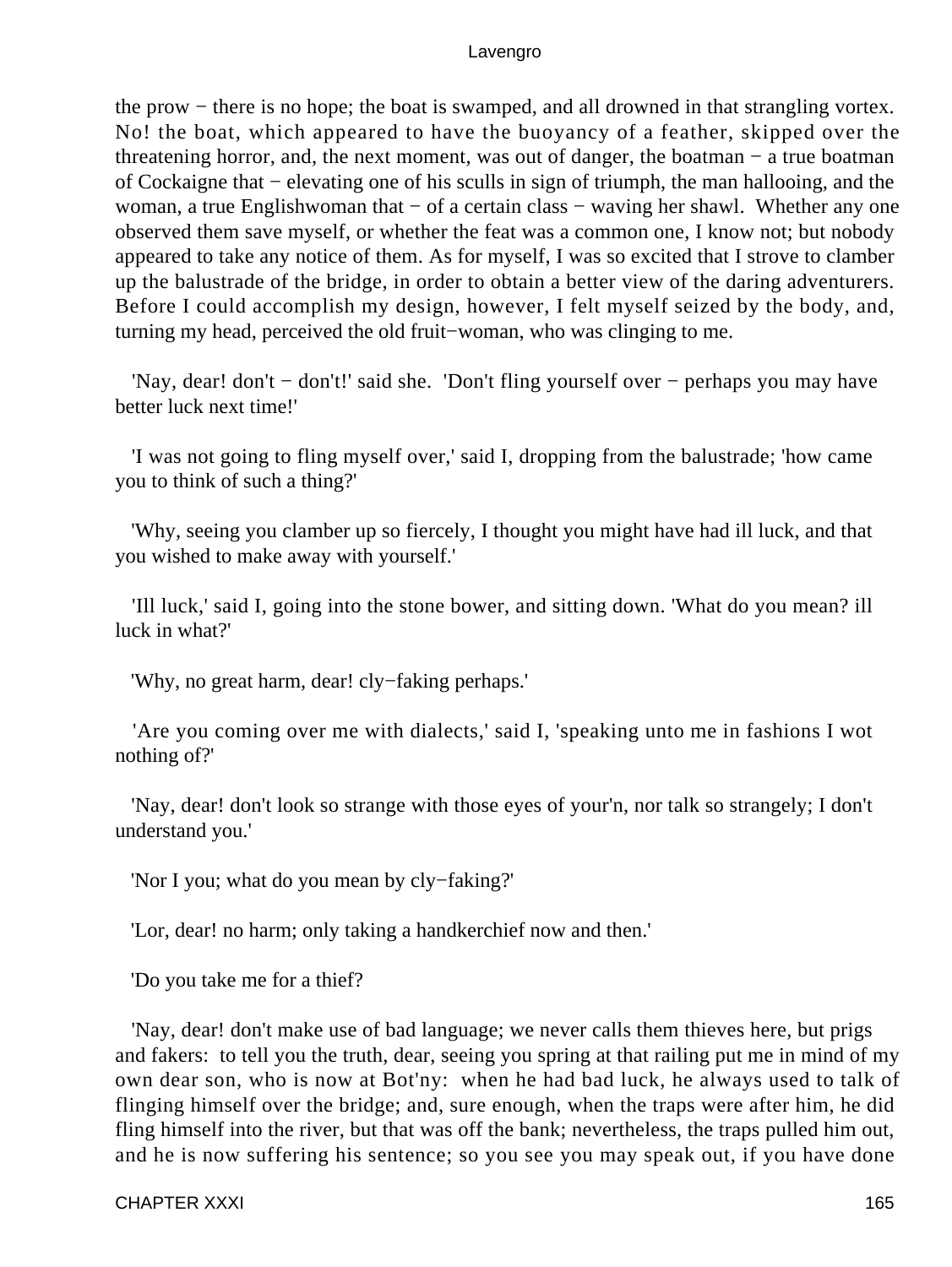anything in the harmless line, for I am my son's own mother, I assure you.'

'So you think there's no harm in stealing?'

 'No harm in the world, dear! Do you think my own child would have been transported for it, if there had been any harm in it? and, what's more, would the blessed woman in the book here have written her life as she has done, and given it to the world, if there had been any harm in faking? She, too, was what they call a thief and a cut−purse; ay, and was transported for it, like my dear son; and do you think she would have told the world so, if there had been any harm in the thing? Oh, it is a comfort to me that the blessed woman was transported, and came back − for come back she did, and rich too − for it is an assurance to me that my dear son, who was transported too, will come back like her.'

'What was her name?'

'Her name, blessed Mary Flanders.'

'Will you let me look at the book?'

'Yes, dear, that I will, if you promise me not to run away with it.'

 I took the book from her hand; a short thick volume, at least a century old, bound with greasy black leather. I turned the yellow and dog's−eared pages, reading here and there a sentence. Yes, and no mistake! HIS pen, his style, his spirit might be observed in every line of the uncouth−looking old volume − the air, the style, the spirit of the writer of the book which first taught me to read. I covered my face with my hand, and thought of my childhood. . . .

 'This is a singular book,' said I at last; 'but it does not appear to have been written to prove that thieving is no harm, but rather to show the terrible consequences of crime: it contains a deep moral.'

'A deep what, dear?'

'A − but no matter, I will give you a crown for this volume.'

'No, dear, I will not sell the volume for a crown.'

'I am poor,' said I; 'but I will give you two silver crowns for your volume.'

 'No, dear, I will not sell my volume for two silver crowns; no, nor for the golden one in the king's tower down there; without my book I should mope and pine, and perhaps fling myself into the river; but I am glad you like it, which shows that I was right about you, after

CHAPTER XXXI and the contract of the contract of the contract of the contract of the contract of the contract of the contract of the contract of the contract of the contract of the contract of the contract of the contract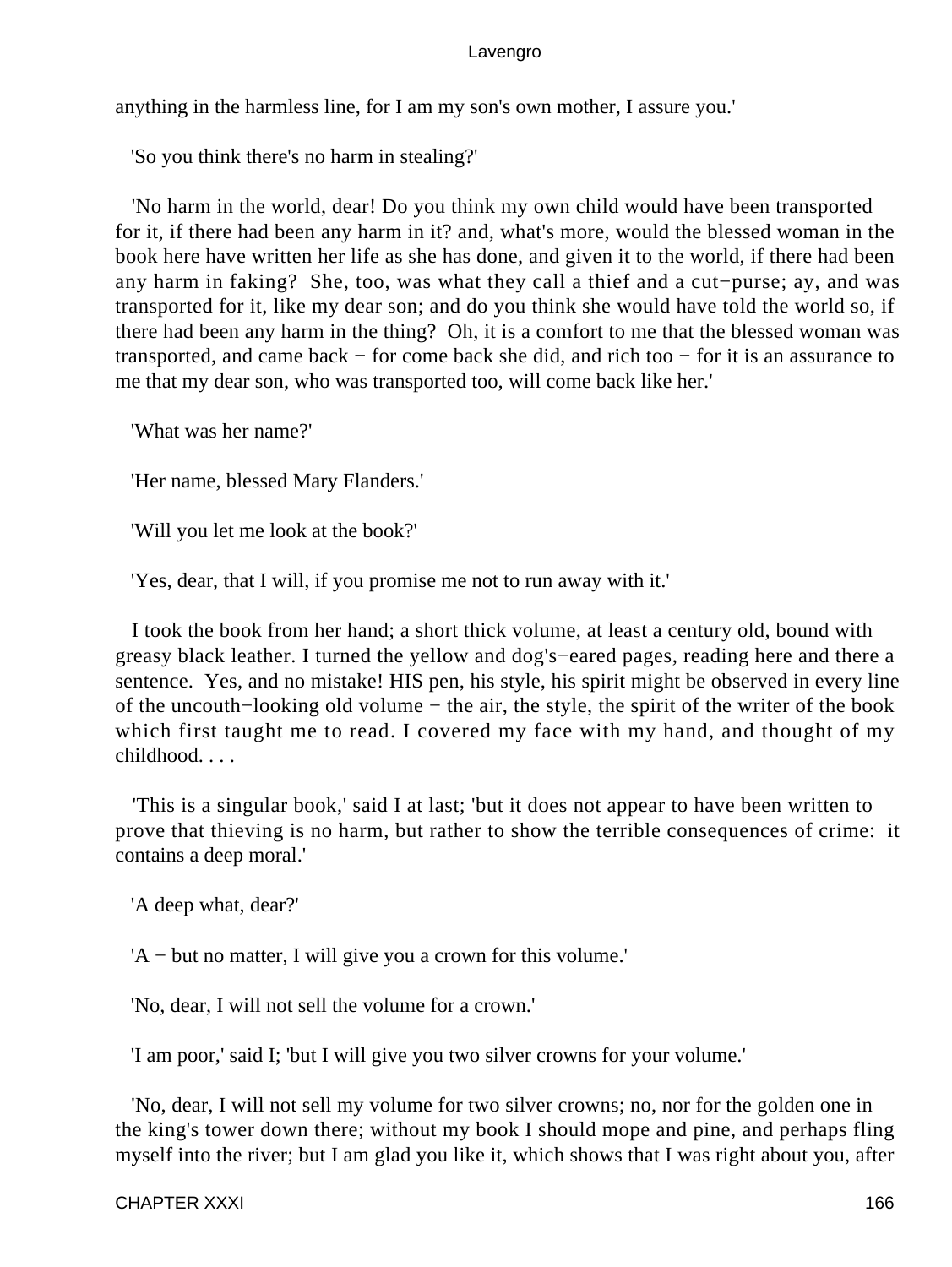all; you are one of our party, and you have a flash about that eye of yours which puts me just in mind of my dear son. No, dear, I won't sell you my book; but, if you like, you may have a peep into it whenever you come this way. I shall be glad to see you; you are one of the right sort, for, if you had been a common one, you would have run away with the thing; but you scorn such behaviour, and, as you are so flash of your money, though you say you are poor, you may give me a tanner to buy a little baccy with; I love baccy, dear, more by token that it comes from the plantations to which the blessed woman was sent.'

'What's a tanner?' said I.

 'Lor! don't you know, dear? Why, a tanner is sixpence; and, as you were talking just now about crowns, it will be as well to tell you that those of our trade never calls them crowns, but bulls; but I am talking nonsense, just as if you did not know all that already, as well as myself; you are only shamming − I'm no trap, dear, nor more was the blessed woman in the book. Thank you, dear – thank you for the tanner; if I don't spend it, I'll keep it in remembrance of your sweet face. What, you are going? − well, first let me whisper a word to you. If you have any clies to sell at any time, I'll buy them of you; all safe with me; I never peach, and scores a trap; so now, dear, God bless you! and give you good luck. Thank you for your pleasant company, and thank you for the tanner.'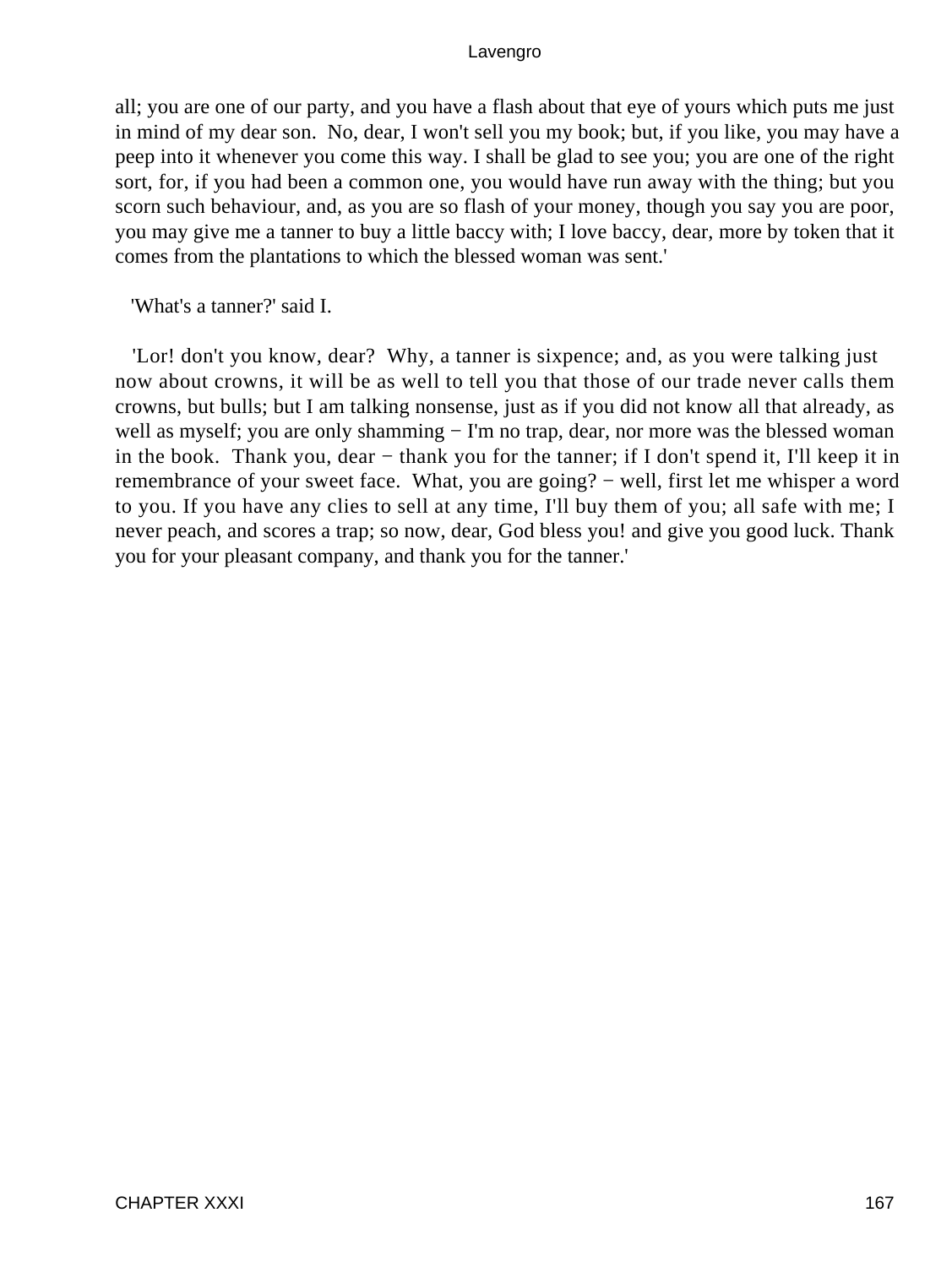# **[CHAPTER XXXII](#page-495-0)**

*The tanner* − The hotel − Drinking claret − London journal − New field − Commonplaceness − The three individuals − Botheration − Frank and ardent.

 'TANNER!' said I musingly, as I left the bridge; 'Tanner! what can the man who cures raw skins by means of a preparation of oak bark and other materials have to do with the name which these fakers, as they call themselves, bestow on the smallest silver coin in these dominions? Tanner! I can't trace the connection between the man of bark and the silver coin, unless journeymen tanners are in the habit of working for sixpence a day. But I have it,' I continued, flourishing my hat over my head, 'tanner, in this instance, is not an English word.' Is it not surprising that the language of Mr. Petulengro and of Tawno Chikno is continually coming to my assistance whenever I appear to be at a nonplus with respect to the derivation of crabbed words? I have made out crabbed words in AEschylus by means of the speech of Chikno and Petulengro, and even in my Biblical researches I have derived no slight assistance from it. It appears to be a kind of picklock, an open sesame, Tanner − Tawno! the one is but a modification of the other; they were originally identical, and have still much the same signification. Tanner, in the language of the apple−woman, meaneth the smallest of English silver coins; and Tawno, in the language of the Petulengres, though bestowed upon the biggest of the Romans, according to strict interpretation signifieth a little child.

 So I left the bridge, retracing my steps for a considerable way, as I thought I had seen enough in the direction in which I had hitherto been wandering; I should say that I scarcely walked less than thirty miles about the big city on the day of my first arrival. Night came on, but still I was walking about, my eyes wide open, and admiring everything that presented itself to them. Everything was new to me, for everything is different in London from what it is elsewhere − the people, their language, the horses, the **TOUT ENSEMBLE −** even the stones of London are different from others − at least it appeared to me that I had never walked with the same case and facility on the flagstones of a country town as on those of London; so I continued roving about till night came on, and then the splendour of some of the shops particularly struck me. 'A regular Arabian Nights entertainment!' said I, as I looked into one on Cornhill, gorgeous with precious merchandise, and lighted up with lustres, the rays of which were reflected from a hundred mirrors.

 But, notwithstanding the excellence of the London pavement, I began about nine o'clock to feel myself thoroughly tired; painfully and slowly did I drag my feet along. I also felt very much in want of some refreshment, and I remembered that since breakfast I had taken nothing. I was now in the Strand, and, glancing about, I perceived that I was close by an hotel, which bore over the door the somewhat remarkable name of Holy Lands. Without a moment's hesitation I entered a well−lighted passage, and, turning to the left, I found myself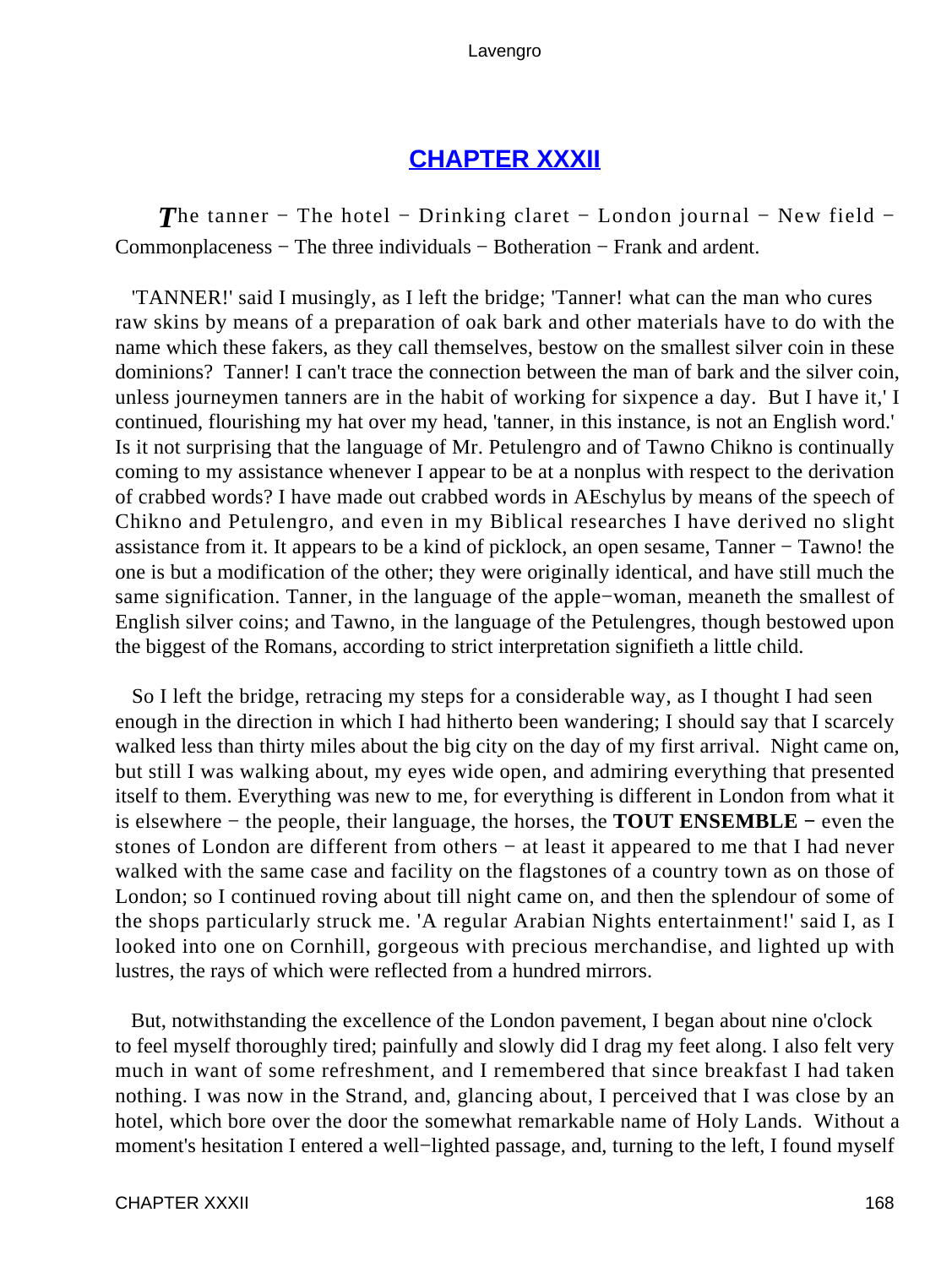in a well−lighted coffee−room, with a well−dressed and frizzled waiter before me, 'Bring me some claret,' said I, for I was rather faint than hungry, and I felt ashamed to give a humbler order to so well−dressed an individual. The waiter looked at me for a moment; then, making a low bow, he bustled off, and I sat myself down in the box nearest to the window. Presently the waiter returned, bearing beneath his left arm a long bottle, and between the fingers of his right hand two large purple glasses; placing the latter on the table, he produced a corkscrew, drew the cork in a twinkling, set the bottle down before me with a bang, and then, standing still, appeared to watch my movements. You think I don't know how to drink a glass of claret, thought I to myself. I'll soon show you how we drink claret where I come from; and, filling one of the glasses to the brim, I flickered it for a moment between my eyes and the lustre, and then held it to my nose; having given that organ full time to test the bouquet of the wine, I applied the glass to my lips, taking a large mouthful of the wine, which I swallowed slowly and by degrees, that the palate might likewise have an opportunity of performing its functions. A second mouthful I disposed of more summarily; then, placing the empty glass upon the table, I fixed my eyes upon the bottle, and said − nothing; whereupon the waiter, who had been observing the whole process with considerable attention, made me a bow yet more low than before, and, turning on his heel, retired with a smart chuck of his head, as much as to say, It is all right: the young man is used to claret.

 And when the waiter had retired I took a second glass of the wine, which I found excellent; and, observing a newspaper lying near me, I took it up and began perusing it. It has been observed somewhere that people who are in the habit of reading newspapers every day are not unfrequently struck with the excellence of style and general talent which they display. Now, if that be the case, how must I have been surprised, who was reading a newspaper for the first time, and that one of the best of the London journals! Yes, strange as it may seem, it was nevertheless true that, up to the moment of which I am speaking, I had never read a newspaper of any description. I of course had frequently seen journals, and even handled them; but, as for reading them, what were they to me? I cared not for news. But here I was now with my claret before me, perusing, perhaps, the best of all the London journals; it was not the −, and I was astonished: an entirely new field of literature appeared to be opened to my view. It was a discovery, but I confess rather an unpleasant one; for I said to myself, If literary talent is so very common in London, that the journals, things which, as their very name denotes, are ephemeral, are written in a style like the article I have been perusing, how can I hope to distinguish myself in this big town, when, for the life of me, I don't think I could write anything half so clever as what I have been reading? And then I laid down the paper, and fell into deep musing; rousing myself from which, I took a glass of wine, and, pouring out another, began musing again. What I have been reading, thought I, is certainly very clever and very talented; but talent and cleverness I think I have heard some one say are very commonplace things, only fitted for everyday occasions. I question whether the man who wrote the book I saw this day on the bridge was a clever man; but, after all, was he not something much better? I don't think he could have written this article, but then he wrote the book which I saw on the bridge. Then, if he could not have written the article on which I now hold my forefinger − and I do not believe he could − why should I feel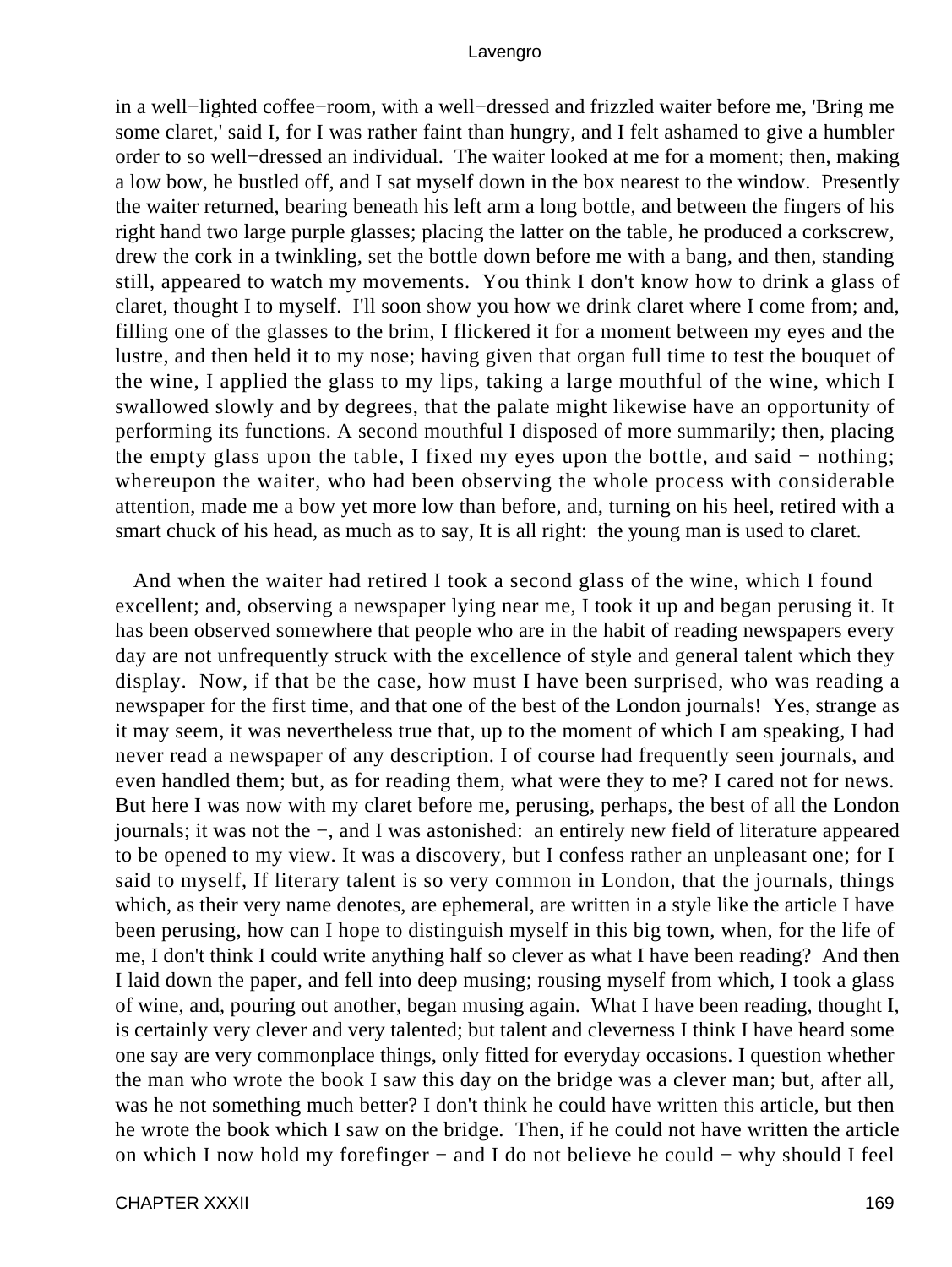discouraged at the consciousness that I, too, could not write it? I certainly could no more have written the article than he could; but then, like him, though I would not compare myself to the man who wrote the book I saw upon the bridge, I think I could − and here I emptied the glass of claret − write something better.

 Thereupon I resumed the newspaper; and, as I was before struck with the fluency of style and the general talent which it displayed, I was now equally so with its commonplaceness and want of originality on every subject; and it was evident to me that, whatever advantage these newspaper−writers might have over me in some points, they had never studied the Welsh bards, translated Kaempe Viser, or been under the pupilage of Mr. Petulengro and Tawno Chikno.

 And as I sat conning the newspaper three individuals entered the room, and seated themselves in the box at the farther end of which I was. They were all three very well dressed; two of them elderly gentlemen, the third a young man about my own age, or perhaps a year or two older: they called for coffee; and, after two or three observations, the two eldest commenced a conversation in French, which, however, though they spoke it fluently enough, I perceived at once was not their native language; the young man, however, took no part in their conversation, and when they addressed a portion to him, which indeed was but rarely, merely replied by a monosyllable. I have never been a listener, and I paid but little heed to their discourse, nor indeed to themselves; as I occasionally looked up, however, I could perceive that the features of the young man, who chanced to be seated exactly opposite to me, wore an air of constraint and vexation. This circumstance caused me to observe him more particularly than I otherwise should have done: his features were handsome and prepossessing; he had dark brown hair and a high−arched forehead. After the lapse of half an hour, the two elder individuals, having finished their coffee, called for the waiter, and then rose as if to depart, the young man, however, still remaining seated in the box. The others, having reached the door, turned round, and, finding that the youth did not follow them, one of them called to him with a tone of some authority; whereupon the young man rose, and, pronouncing half audibly the word 'botheration,' rose and followed them. I now observed that he was remarkably tall. All three left the house. In about ten minutes, finding nothing more worth reading in the newspaper, I laid it down, and though the claret was not yet exhausted, I was thinking of betaking myself to my lodgings, and was about to call the waiter, when I heard a step in the passage, and in another moment the tall young man entered the room, advanced to the same box, and, sitting down nearly opposite to me, again pronounced to himself, but more audibly than before, the same word.

'A troublesome world this, sir,' said I, looking at him.

 'Yes,' said the young man, looking fixedly at me; 'but I am afraid we bring most of our troubles on our own heads − at least I can say so of myself,' he added, laughing. Then, after a pause, 'I beg pardon,' he said, 'but am I not addressing one of my own country?'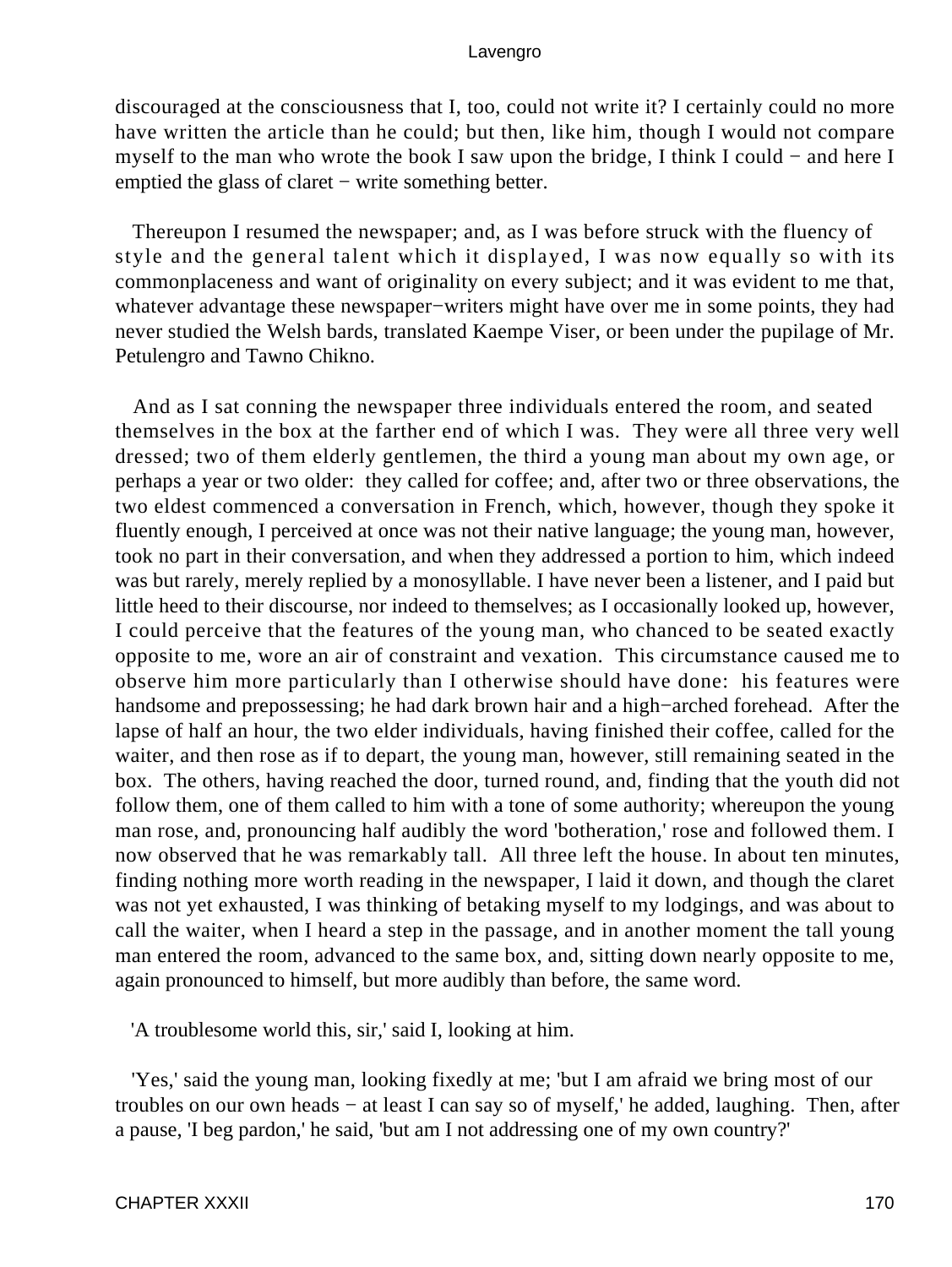'Of what country are you?' said I.

'Ireland.'

 'I am not of your country, sir; but I have an infinite veneration for your country, as Strap said to the French soldier. Will you take a glass of wine?'

 'Ah, de tout mon coeur, as the parasite said to Gil Blas,' cried the young man, laughing. 'Here's to our better acquaintance!'

 And better acquainted we soon became; and I found that, in making the acquaintance of the young man, I had indeed made a valuable acquisition; he was accomplished, highly connected, and bore the name of Francis Ardry. Frank and ardent he was, and in a very little time had told me much that related to himself, and in return I communicated a general outline of my own history; he listened with profound attention, but laughed heartily when I told him some particulars of my visit in the morning to the publisher, whom he had frequently heard of.

We left the house together.

'We shall soon see each other again,' said he, as we separated at the door of my lodging.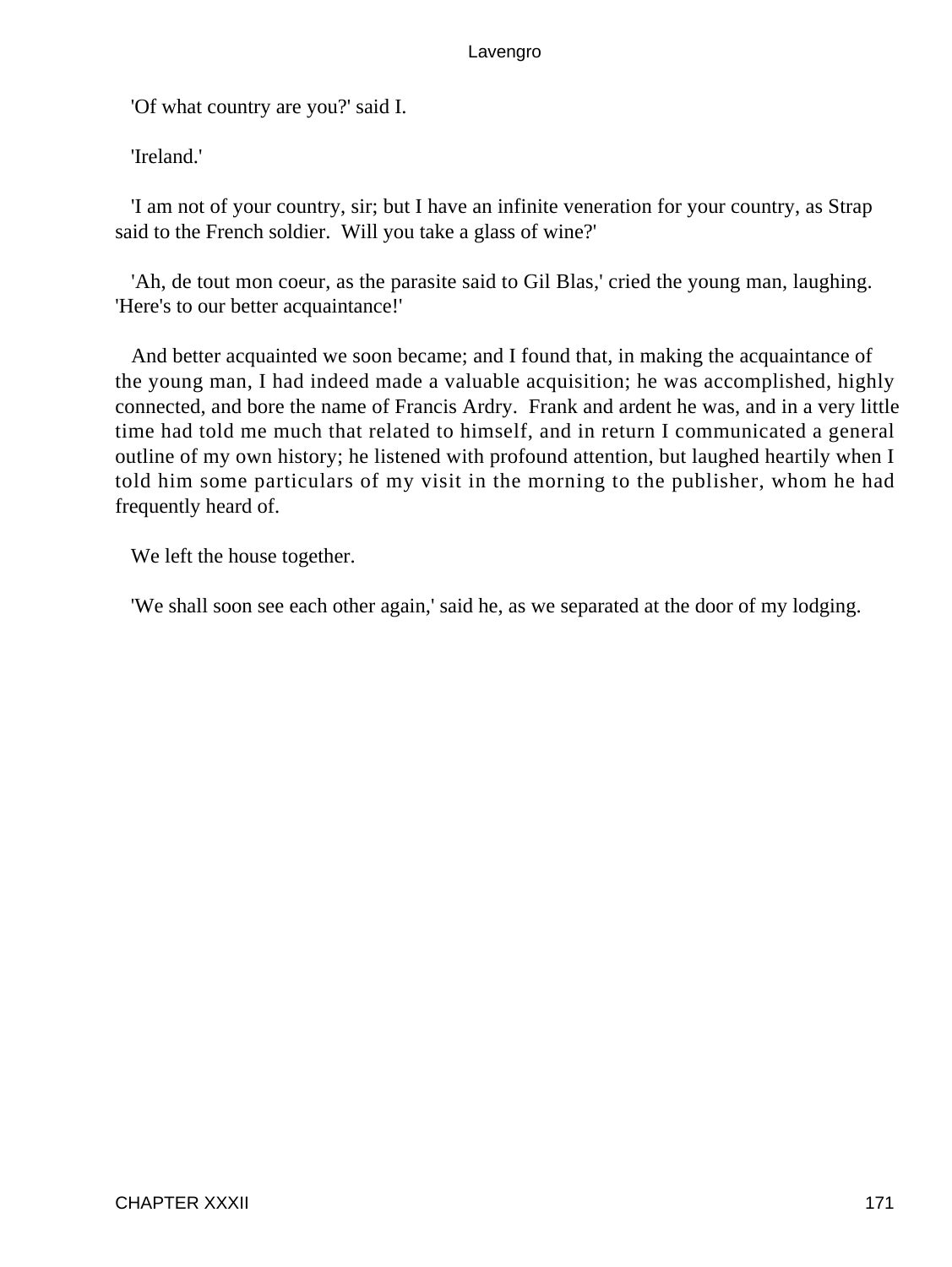# **[CHAPTER XXXIII](#page-495-0)**

*D*ine with the publisher – Religions – No animal food – Unprofitable discussions – Principles of criticism – The book market – Newgate lives – Goethe a drug – German acquirements − Moral dignity.

 ON the Sunday I was punctual to my appointment to dine with the publisher. As I hurried along the square in which his house stood, my thoughts were fixed so intently on the great man, that I passed by him without seeing him. He had observed me, however, and joined me just as I was about to knock at the door. 'Let us take a turn in the square,' said he, 'we shall not dine for half an hour.'

 'Well,' said he, as we were walking in the square, 'what have you been doing since I last saw you?'

 'I have been looking about London,' said I, 'and I have bought the DAIRYMAN'S **DAUGHTER;** here it is.'

 'Pray put it up,' said the publisher; 'I don't want to look at such trash. Well, do you think you could write anything like it?'

'I do not,' said I.

'How is that?' said the publisher, looking at me.

 'Because,' said I, 'the man who wrote it seems to be perfectly well acquainted with his subject; and, moreover, to write from the heart.'

'By the subject you mean − '

'Religion.'

'And ain't you acquainted with religion?'

'Very little.'

 'I am sorry for that,' said the publisher seriously, 'for he who sets up for an author ought to be acquainted not only with religion, but religions, and indeed with all subjects, like my good friend in the country. It is well that I have changed my mind about the DAIRYMAN'S **DAUGHTER,** or I really don't know whom I could apply to on the subject at the present

CHAPTER XXXIII 172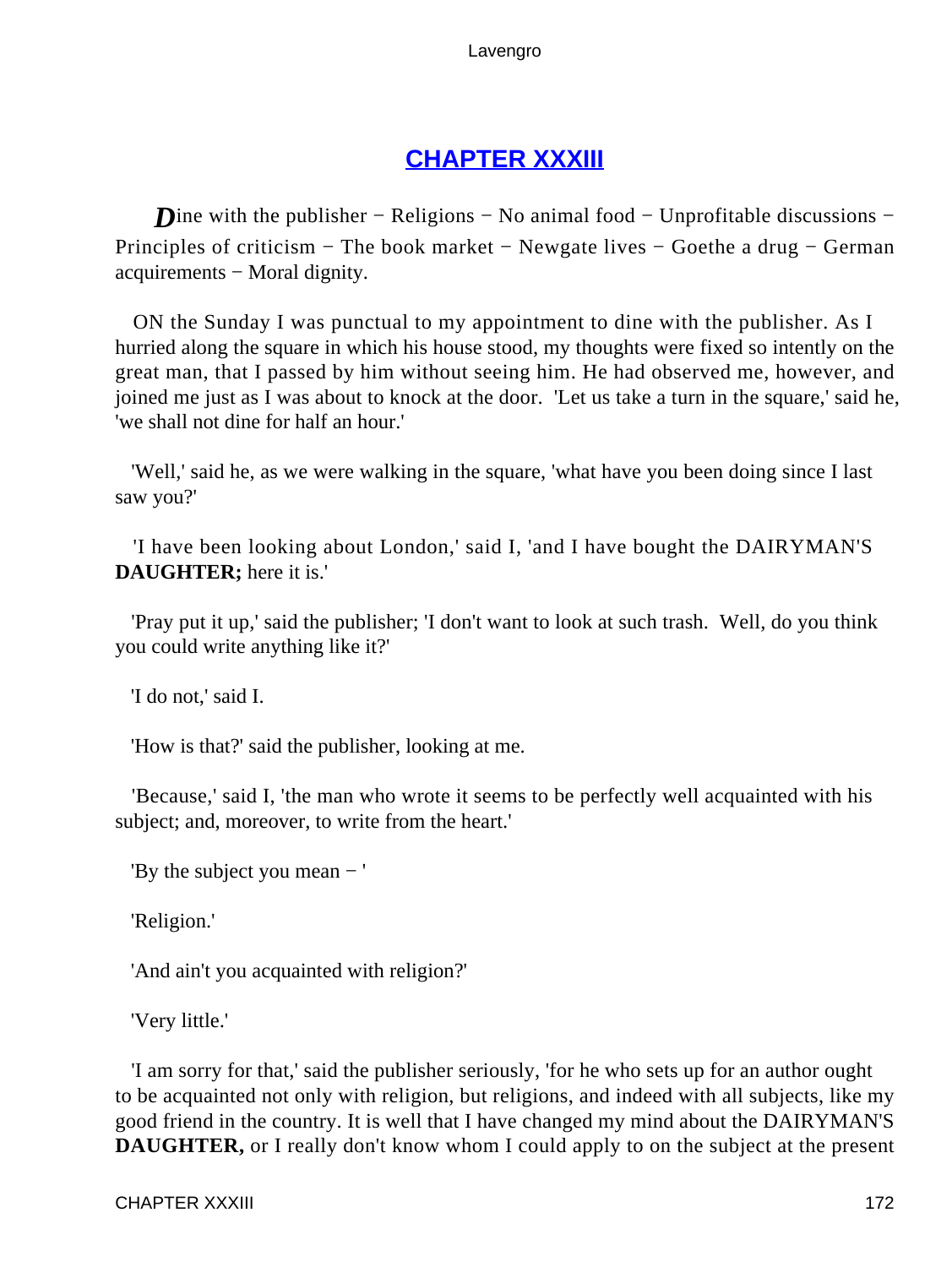moment, unless to himself; and after all I question whether his style is exactly suited for an evangelical novel.'

'Then you do not wish for an imitation of the DAIRYMAN'S DAUGHTER?'

 'I do not, sir; I have changed my mind, as I told you before; I wish to employ you in another line, but will communicate to you my intentions after dinner.'

 At dinner, beside the publisher and myself, were present his wife and son with his newly−married bride; the wife appeared a quiet respectable woman, and the young people looked very happy and good− natured; not so the publisher, who occasionally eyed both with contempt and dislike. Connected with this dinner there was one thing remarkable; the publisher took no animal food, but contented himself with feeding voraciously on rice and vegetables prepared in various ways.

'You eat no animal food, sir?' said I.

 'I do not, sir,' said he; 'I have forsworn it upwards of twenty years. In one respect, sir, I am a Brahmin. I abhor taking away life − the brutes have as much right to live as ourselves.'

 'But,' said I, 'if the brutes were not killed, there would be such a superabundance of them, that the land would be overrun with them.'

'I do not think so, sir; few are killed in India, and yet there is plenty of room.'

 'But,' said I, 'Nature intended that they should be destroyed, and the brutes themselves prey upon one another, and it is well for themselves and the world that they do so. What would be the state of things if every insect, bird, and worm were left to perish of old age?'

 'We will change the subject,' said the publisher; 'I have never been a friend of unprofitable discussions.'

 I looked at the publisher with some surprise, I had not been accustomed to be spoken to so magisterially; his countenance was dressed in a portentous frown, and his eye looked more sinister than ever; at that moment he put me in mind of some of those despots of whom I had read in the history of Morocco, whose word was law. He merely wants power, thought I to myself, to be a regular Muley Mehemet; and then I sighed, for I remembered how very much I was in the power of that man.

 The dinner over, the publisher nodded to his wife, who departed, followed by her daughter−in−law. The son looked as if he would willingly have attended them; he, however, remained seated; and, a small decanter of wine being placed on the table, the publisher filled two glasses, one of which he handed to myself, and the other to his son; saying, 'Suppose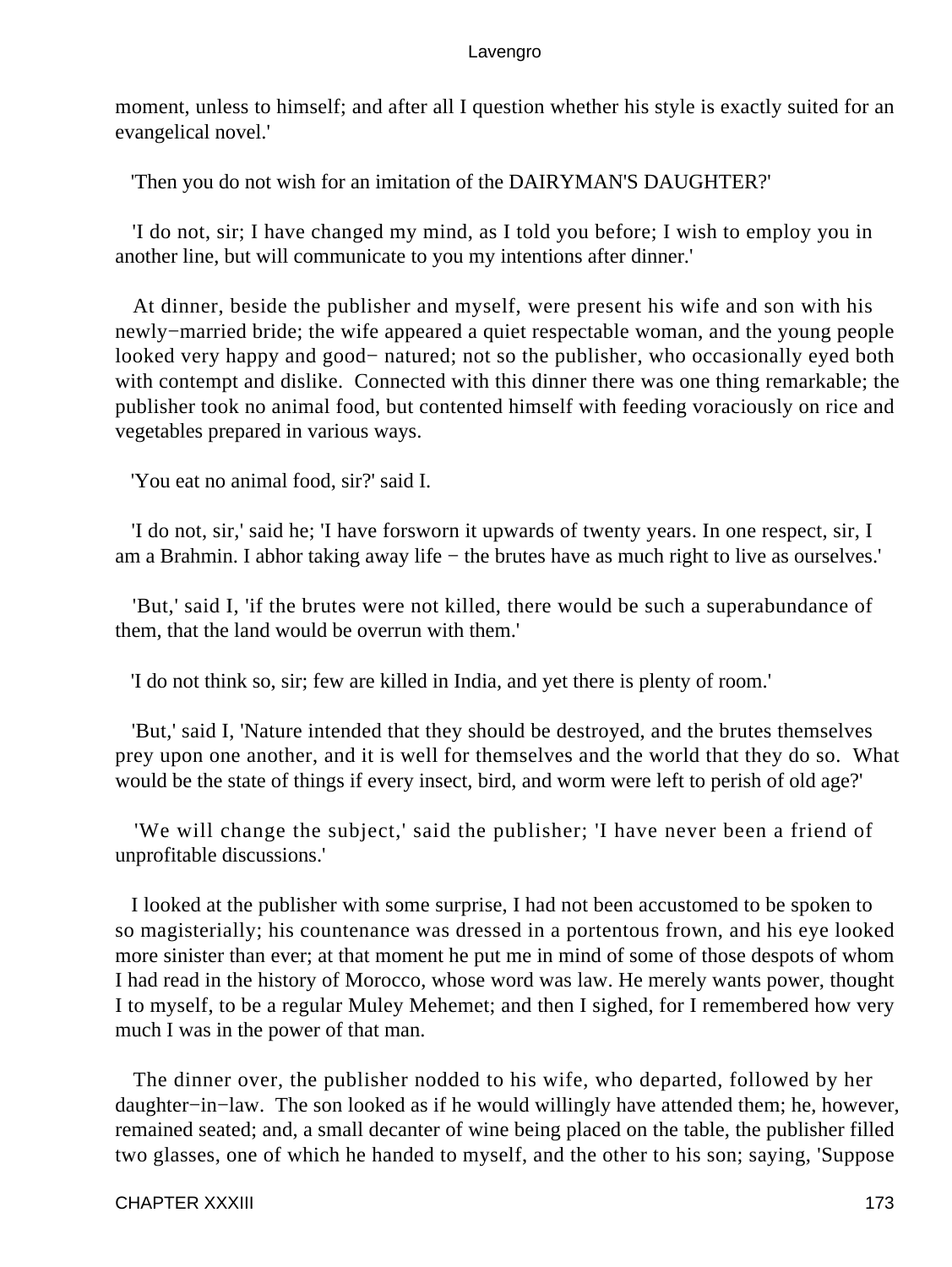you two drink to the success of the Review. I would join you,' said he, addressing himself to me, 'but I drink no wine; if I am a Brahmin with respect to meat, I am a Mahometan with respect to wine.'

 So the son and I drank success to the Review, and then the young man asked me various questions; for example – How I liked London? – Whether I did not think it a very fine place? − Whether I was at the play the night before? − and whether I was in the park that afternoon? He seemed preparing to ask me some more questions; but, receiving a furious look from his father, he became silent, filled himself a glass of wine, drank it off, looked at the table for about a minute, then got up, pushed back his chair, made me a bow, and left the room.

'Is that young gentleman, sir,' said I, 'well versed in the principles of criticism?'

 'He is not, sir,' said the publisher; 'and, if I place him at the head of the Review ostensibly, I do it merely in the hope of procuring him a maintenance; of the principle of a thing he knows nothing, except that the principle of bread is wheat, and that the principle of that wine is grape. Will you take another glass?'

 I looked at the decanter; but, not feeling altogether so sure as the publisher's son with respect to the principle of what it contained, I declined taking any more.

 'No, sir,' said the publisher, adjusting himself in his chair, 'he knows nothing about criticism, and will have nothing more to do with the reviewals than carrying about the books to those who have to review them; the real conductor of the Review will be a widely different person, to whom I will, when convenient, introduce you. And now we will talk of the matter which we touched upon before dinner: I told you then that I had changed my mind with respect to you; I have been considering the state of the market, sir, the book market, and I have come to the conclusion that, though you might be profitably employed upon evangelical novels, you could earn more money for me, sir, and consequently for yourself, by a compilation of Newgate lives and trials.'

'Newgate lives and trials!'

 'Yes, sir,' said the publisher, 'Newgate lives and trials; and now, sir, I will briefly state to you the services which I expect you to perform, and the terms which I am willing to grant. I expect you, sir, to compile six volumes of Newgate lives and trials, each volume to contain by no manner of means less than one thousand pages; the remuneration which you will receive when the work is completed will be fifty pounds, which is likewise intended to cover any expenses you may incur in procuring books, papers, and manuscripts necessary for the compilation. Such will be one of your employments, sir, − such the terms. In the second place, you will be expected to make yourself useful in the Review − generally useful, sir − doing whatever is required of you; for it is not customary, at least with me, to permit writers,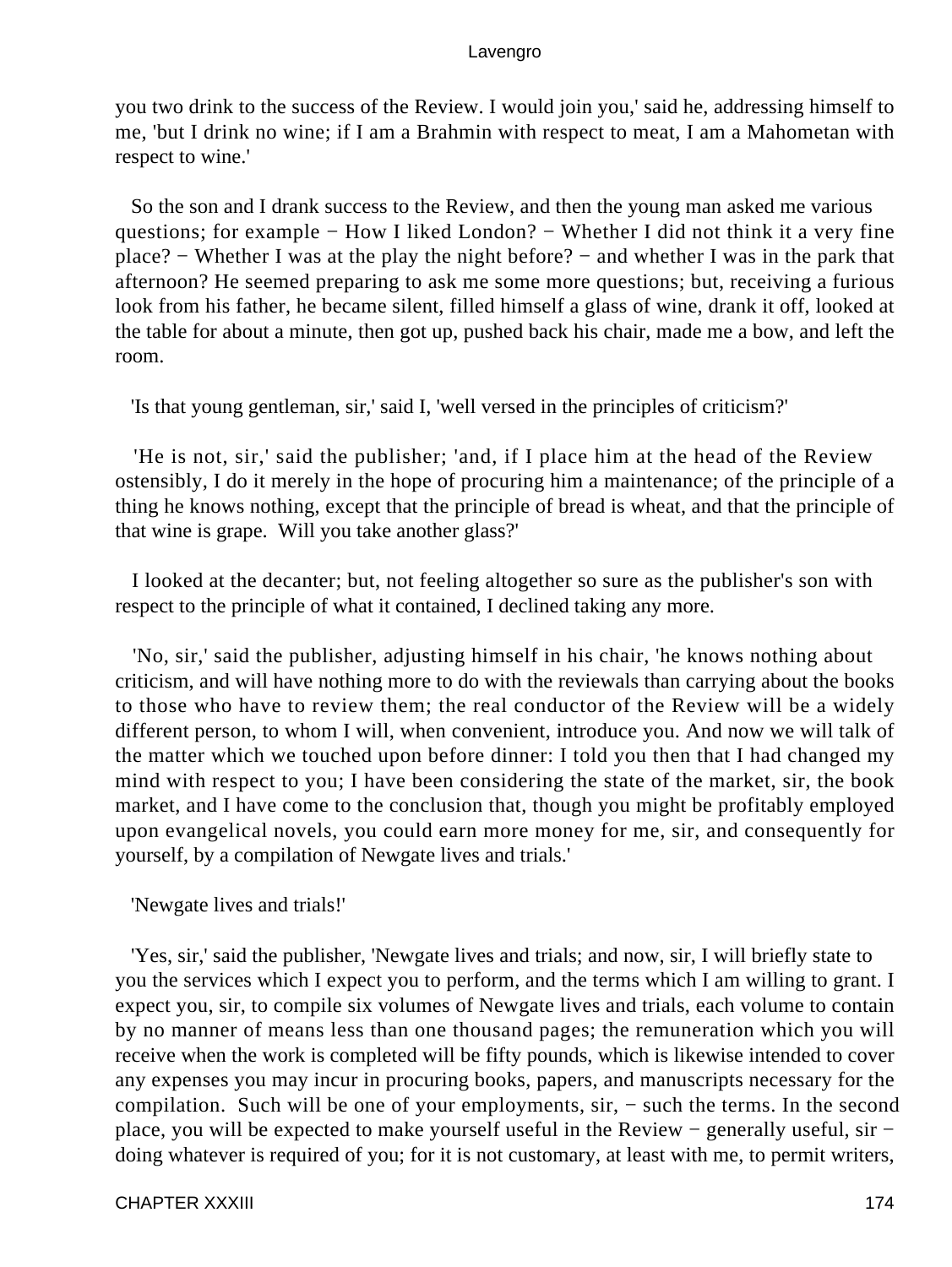especially young writers, to choose their subjects. In these two departments, sir, namely compilation and reviewing, I had yesterday, after due consideration, determined upon employing you. I had intended to employ you no farther, sir – at least for the present; but, sir, this morning I received a letter from my valued friend in the country, in which he speaks in terms of strong admiration (I don't overstate) of your German acquirements. Sir, he says that it would be a thousand pities if your knowledge of the German language should be lost to the world, or even permitted to sleep, and he entreats me to think of some plan by which it may be turned to account. Sir, I am at all times willing, if possible, to oblige my worthy friend, and likewise to encourage merit and talent; I have, therefore, determined to employ you in German.'

 'Sir,' said I, rubbing my hands, 'you are very kind, and so is our mutual friend; I shall be happy to make myself useful in German; and if you think a good translation from Goethe − his **SORROWS** for example, or more particularly his **FAUST −** '

 'Sir,' said the publisher, 'Goethe is a drug; his **SORROWS** are a drug, so is his **FAUSTUS,** more especially the last, since that fool − rendered him into English. No, sir, I do not want you to translate Goethe or anything belonging to him; nor do I want you to translate anything from the German; what I want you to do, is to translate into German. I am willing to encourage merit, sir; and, as my good friend in his last letter has spoken very highly of your German acquirements, I have determined that you shall translate my book of philosophy into German.'

'Your book of philosophy into German, sir?'

 'Yes, sir; my book of philosophy into German. I am not a drug, sir, in Germany as Goethe is here, no more is my book. I intend to print the translation at Leipzig, sir; and if it turns out a profitable speculation, as I make no doubt it will, provided the translation be well executed, I will make you some remuneration. Sir, your remuneration will be determined by the success of your translation.'

'But,  $\sin - '$ 

 'Sir,' said the publisher, interrupting me, 'you have heard my intentions; I consider that you ought to feel yourself highly gratified by my intentions towards you; it is not frequently that I deal with a writer, especially a young writer, as I have done with you. And now, sir, permit me to inform you that I wish to be alone. This is Sunday afternoon, sir; I never go to church, but I am in the habit of spending part of every Sunday afternoon alone − profitably I hope, sir – in musing on the magnificence of nature and the moral dignity of man.'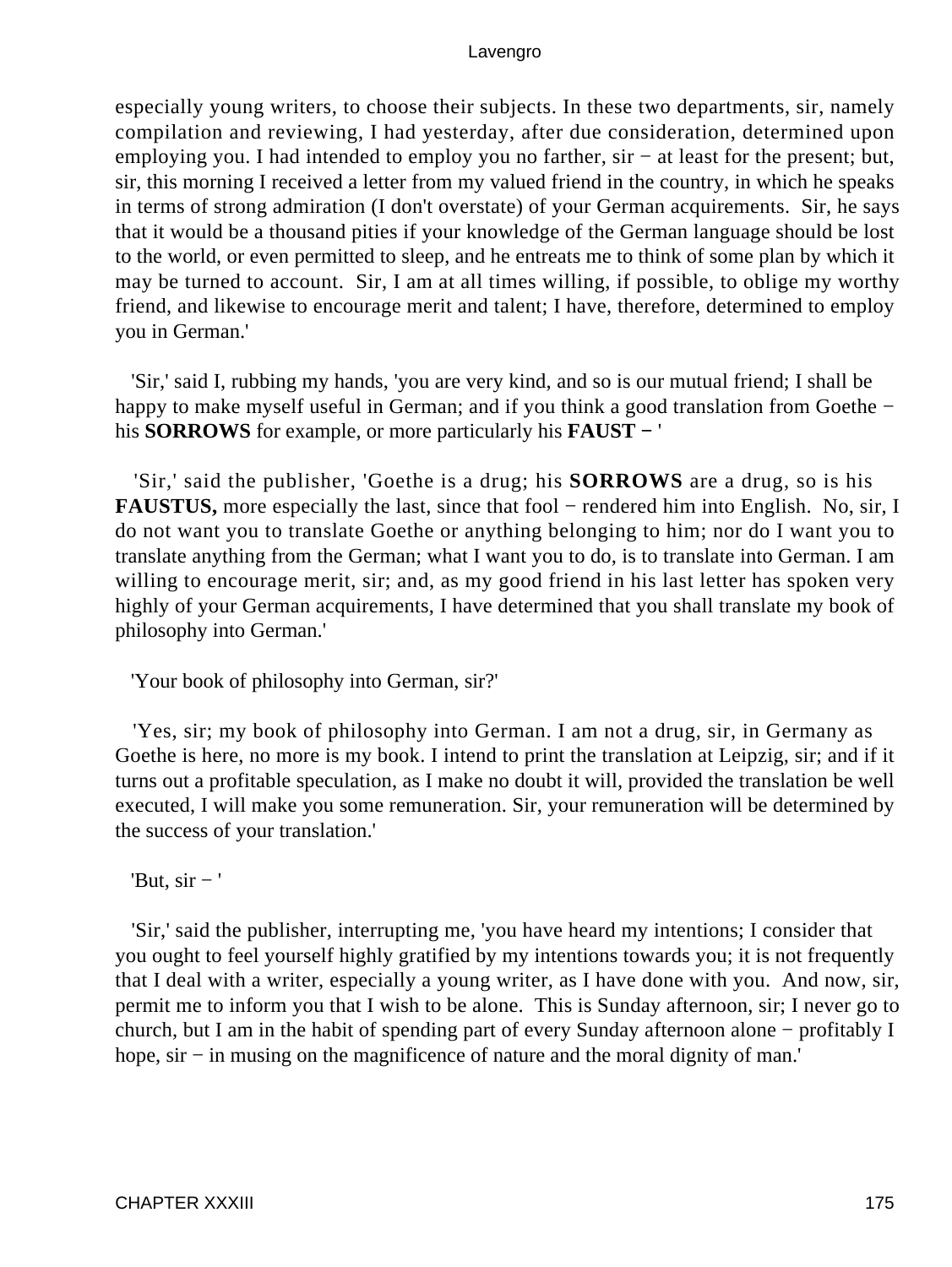# **[CHAPTER XXXIV](#page-495-0)**

**The two volumes – A young author – Intended editor – Quintilian – Loose money.** 

'WHAT can't be cured must be endured,' and 'it is hard to kick against the pricks.'

 At the period to which I have brought my history, I bethought me of the proverbs with which I have headed this chapter, and determined to act up to their spirit. I determined not to fly in the face of the publisher, and to bear − what I could not cure − his arrogance and vanity. At present, at the conclusion of nearly a quarter of a century, I am glad that I came to that determination, which I did my best to carry into effect.

 Two or three days after our last interview, the publisher made his appearance in my apartment; he bore two tattered volumes under his arm, which he placed on the table. 'I have brought you two volumes of lives, sir,' said he, 'which I yesterday found in my garret; you will find them of service for your compilation. As I always wish to behave liberally and encourage talent, especially youthful talent, I shall make no charge for them, though I should be justified in so doing, as you are aware that, by our agreement, you are to provide any books and materials which may be necessary. Have you been in quest of any?'

'No,' said I, 'not yet.'

 'Then, sir, I would advise you to lose no time in doing so; you must visit all the bookstalls, sir, especially those in the by− streets and blind alleys. It is in such places that you will find the description of literature you are in want of. You must be up and doing, sir; it will not do for an author, especially a young author, to be idle in this town. To−night you will receive my book of philosophy, and likewise books for the Review. And, by the bye, sir, it will be as well for you to review my book of philosophy for the Review; the other reviews not having noticed it. Sir, before translating it, I wish you to review my book of philosophy for the Review.'

'I shall be happy to do my best, sir.'

 'Very good, sir; I should be unreasonable to expect anything beyond a person's best. And now, sir, if you please, I will conduct you to the future editor of the Review. As you are to co−operate, sir, I deem it right to make you acquainted.'

 The intended editor was a little old man, who sat in a kind of wooden pavilion in a small garden behind a house in one of the purlieus of the city, composing tunes upon a piano. The walls of the pavilion were covered with fiddles of various sizes and appearances,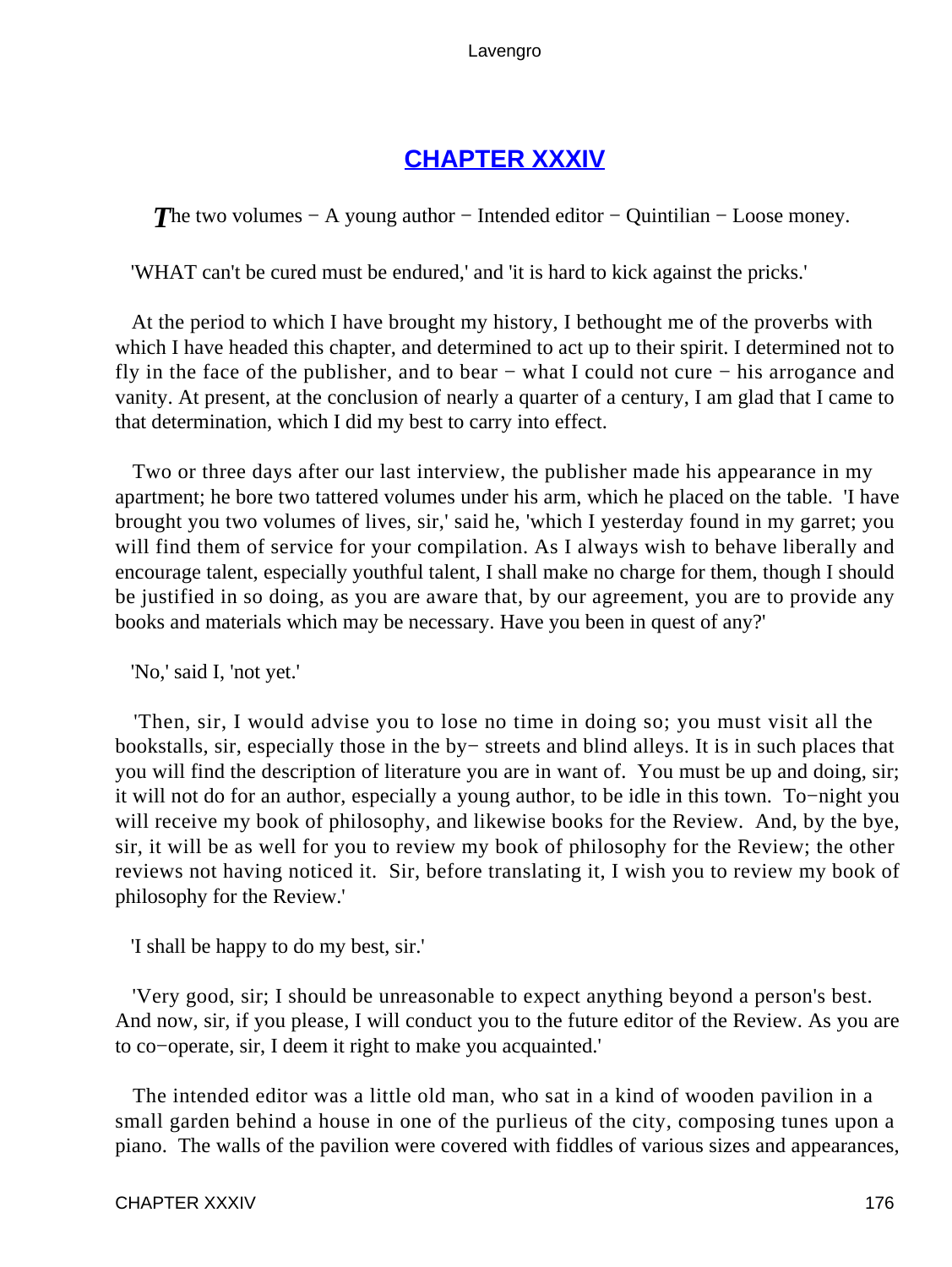and a considerable portion of the floor occupied by a pile of books all of one size. The publisher introduced him to me as a gentleman scarcely less eminent in literature than in music, and me to him as an aspirant critic − a young gentleman scarcely less eminent in philosophy than in philology. The conversation consisted entirely of compliments till just before we separated, when the future editor inquired of me whether I had ever read Quintilian; and, on my replying in the negative, expressed his surprise that any gentleman should aspire to become a critic who had never read Quintilian, with the comfortable information, however, that he could supply me with a Quintilian at half−price, that is, a translation made by himself some years previously, of which he had, pointing to the heap on the floor, still a few copies remaining unsold. For some reason or other, perhaps a poor one, I did not purchase the editor's translation of Quintilian.

 'Sir,' said the publisher, as we were returning from our visit to the editor, 'you did right in not purchasing a drug. I am not prepared, sir, to say that Quintilian is a drug, never having seen him; but I am prepared to say that man's translation is a drug, judging from the heap of rubbish on the floor; besides, sir, you will want any loose money you may have to purchase the description of literature which is required for your compilation.'

 The publisher presently paused before the entrance of a very forlorn−looking street. 'Sir,' said he, after looking down it with attention, 'I should not wonder if in that street you find works connected with the description of literature which is required for your compilation. It is in streets of this description, sir, and blind alleys, where such works are to be found. You had better search that street, sir, whilst I continue my way.'

 I searched the street to which the publisher had pointed, and, in the course of the three succeeding days, many others of a similar kind. I did not find the description of literature alluded to by the publisher to be a drug, but, on the contrary, both scarce and dear. I had expended much more than my loose money long before I could procure materials even for the first volume of my compilation.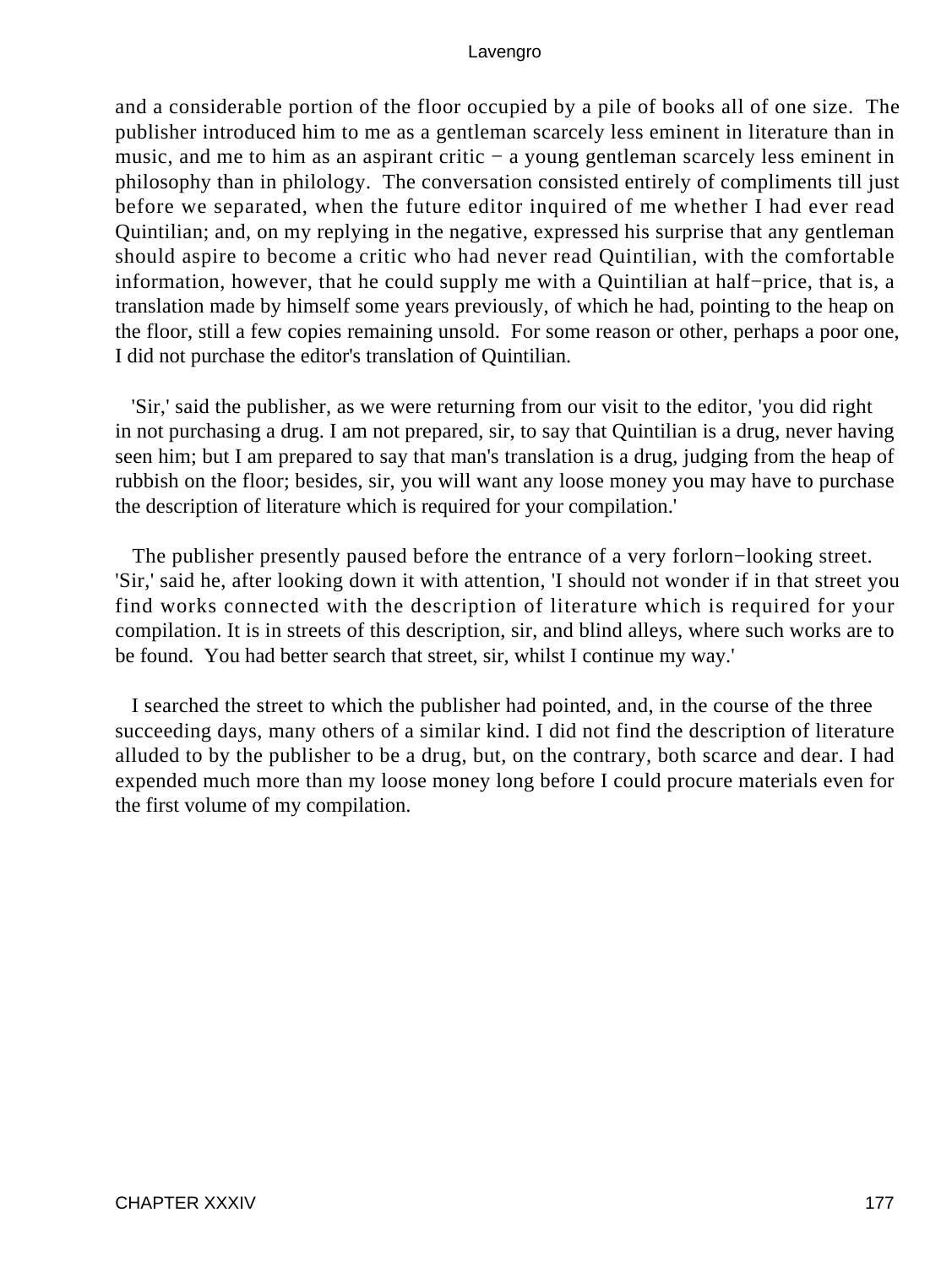## **[CHAPTER XXXV](#page-495-0)**

*F*rancis Ardry – Certain sharpers – Brave and eloquent – Opposites – Flinging the bones − Strange places − Dog−fighting − Learning and letters − Batch of dogs − Redoubled application.

 ONE evening I was visited by the tall young gentleman, Francis Ardry, whose acquaintance I had formed at the coffee−house. As it is necessary that the reader should know something more about this young man, who will frequently appear in the course of these pages, I will state in a few words who and what he was. He was born of an ancient Roman Catholic family in Ireland; his parents, whose only child he was, had long been dead. His father, who had survived his mother several years, had been a spendthrift, and at his death had left the family property considerably embarrassed. Happily, however, the son and the estate fell into the hands of careful guardians, near relations of the family, by whom the property was managed to the best advantage, and every means taken to educate the young man in a manner suitable to his expectations. At the age of sixteen he was taken from a celebrated school in England at which he had been placed, and sent to a small French university, in order that he might form an intimate and accurate acquaintance with the grand language of the continent. There he continued three years, at the end of which he went under the care of a French abbe to Germany and Italy. It was in this latter country that he first began to cause his guardians serious uneasiness. He was in the heyday of youth when he visited Italy, and he entered wildly into the various delights of that fascinating region, and, what was worse, falling into the hands of certain sharpers, not Italian, but English, he was fleeced of considerable sums of money. The abbe, who, it seems, was an excellent individual of the old French school, remonstrated with his pupil on his dissipation and extravagance; but, finding his remonstrances vain, very properly informed the guardians of the manner of life of his charge. They were not slow in commanding Francis Ardry home; and, as he was entirely in their power, he was forced to comply. He had been about three months in London when I met him in the coffee−room, and the two elderly gentlemen in his company were his guardians. At this time they were very solicitous that he should choose for himself a profession, offering to his choice either the army or law − he was calculated to shine in either of these professions − for, like many others of his countrymen, he was brave and eloquent; but he did not wish to shackle himself with a profession. As, however, his minority did not terminate till he was three−and−twenty, of which age he wanted nearly two years, during which he would be entirely dependent on his guardians, he deemed it expedient to conceal, to a certain degree, his sentiments, temporising with the old gentlemen, with whom, notwithstanding his many irregularities, he was a great favourite, and at whose death he expected to come into a yet greater property than that which he inherited from his parents.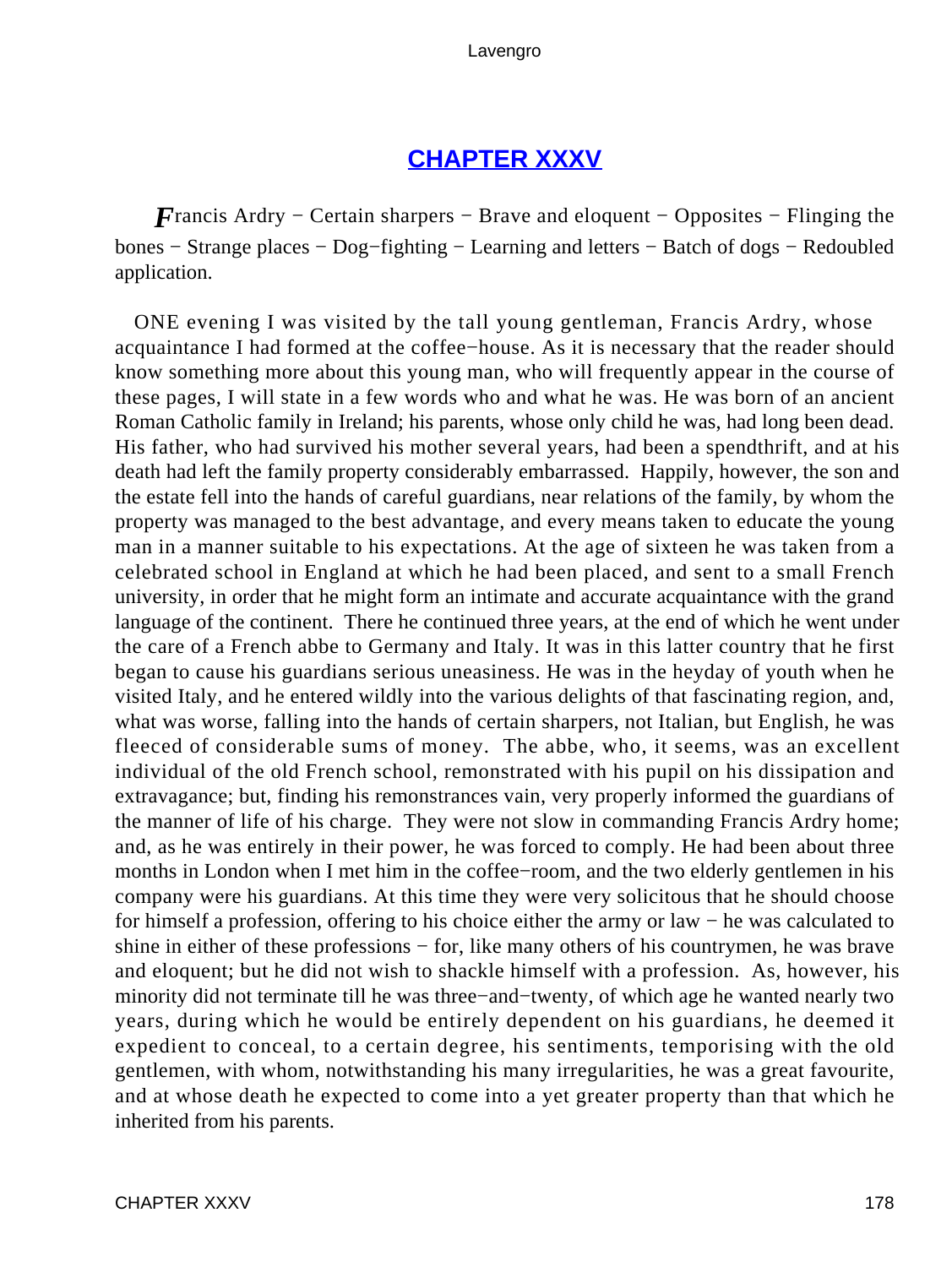Such is a brief account of Francis Ardry − of my friend Francis Ardry; for the acquaintance, commenced in the singular manner with which the reader is acquainted, speedily ripened into a friendship which endured through many long years of separation, and which still endures certainly on my part, and on his – if he lives; but it is many years since I have heard from Francis Ardry.

 And yet many people would have thought it impossible for our friendship to have lasted a week − for in many respects no two people could be more dissimilar. He was an Irishman − I, an Englishman; − he, fiery, enthusiastic, and open−hearted; I, neither fiery, enthusiastic, nor open−hearted; − he, fond of pleasure and dissipation; I, of study and reflection. Yet it is of such dissimilar elements that the most lasting friendships are formed: we do not like counterparts of ourselves. 'Two great talkers will not travel far together,' is a Spanish saying; I will add, 'Nor two silent people'; we naturally love our opposites.

 So Francis Ardry came to see me, and right glad I was to see him, for I had just flung my books and papers aside, and was wishing for a little social converse; and when we had conversed for some little time together, Francis Ardry proposed that we should go to the play to see Kean; so we went to the play, and saw − not Kean, who at that time was ashamed to show himself, but − a man who was not ashamed to show himself, and who people said was a much better man than Kean – as I have no doubt he was – though whether he was a better actor I cannot say, for I never saw Kean.

 Two or three evenings after Francis Ardry came to see me again, and again we went out together, and Francis Ardry took me to − shall I say? − why not? − a gaming−house, where I saw people playing, and where I saw Francis Ardry play and lose five guineas, and where I lost nothing, because I did not play, though I felt somewhat inclined; for a man with a white hat and a sparkling eye held up a box which contained something which rattled, and asked me to fling the bones. 'There is nothing like flinging the bones!' said he, and then I thought I should like to know what kind of thing flinging the bones was; I, however, restrained myself. 'There is nothing like flinging the bones!' shouted the man, as my friend and myself left the room.

 Long life and prosperity to Francis Ardry! but for him I should not have obtained knowledge which I did of the strange and eccentric places of London. Some of the places to which he took me were very strange places indeed; but, however strange the places were, I observed that the inhabitants thought there were no places like their several places, and no occupations like their several occupations; and among other strange places to which Francis Ardry conducted me was a place not far from the abbey church of Westminster.

 Before we entered this place our ears were greeted by a confused hubbub of human voices, squealing of rats, barking of dogs, and the cries of various other animals. Here we beheld a kind of cock−pit, around which a great many people, seeming of all ranks, but chiefly of the lower, were gathered, and in it we saw a dog destroy a great many rats in a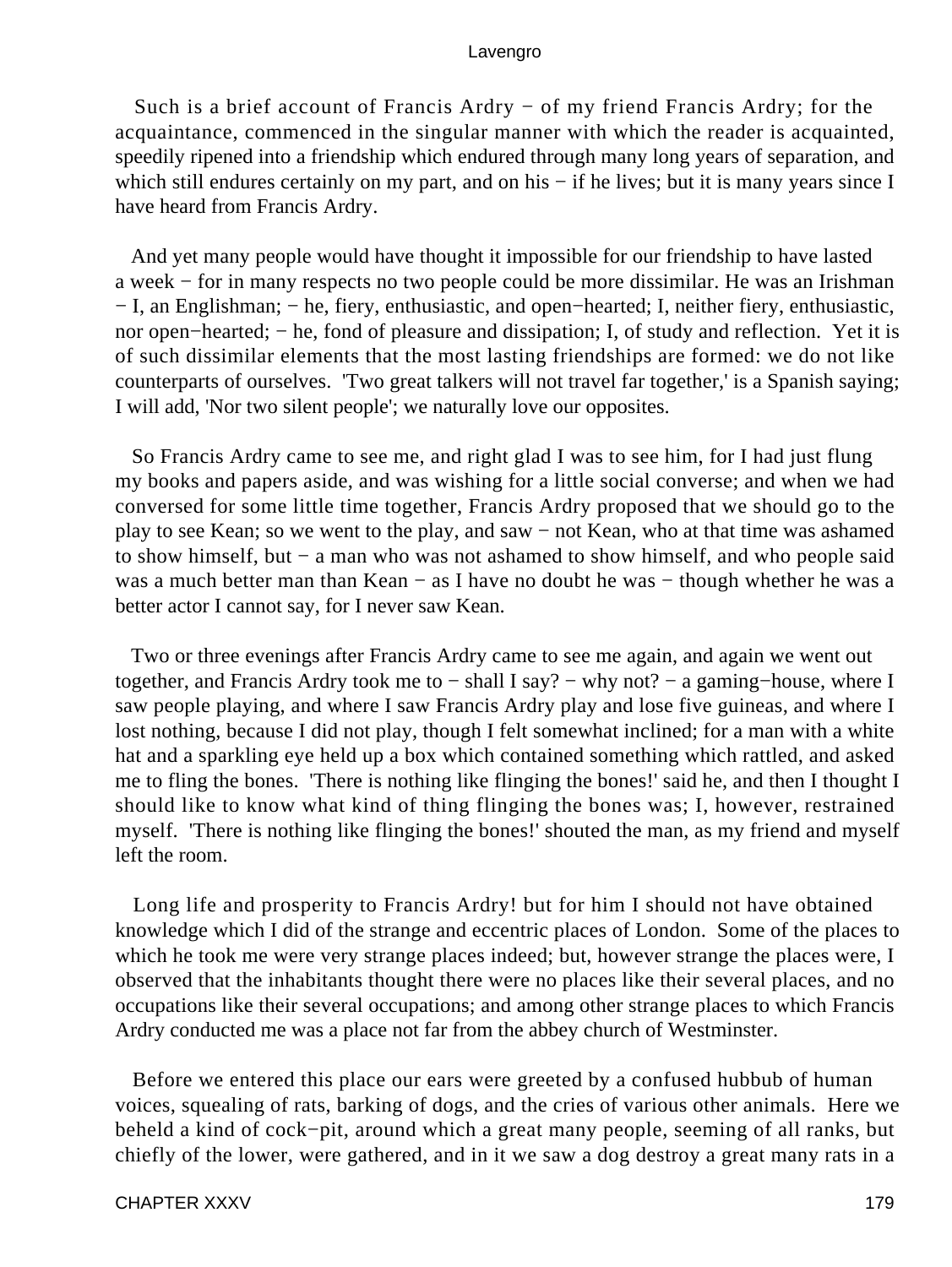very small period; and when the dog had destroyed the rats, we saw a fight between a dog and a bear, then a fight between two dogs, then . . . .

 After the diversions of the day were over, my friend introduced me to the genius of the place, a small man of about five feet high, with a very sharp countenance, and dressed in a brown jockey coat and top boots. 'Joey,' said he, 'this is a friend of mine.' Joey nodded to me with a patronising air. 'Glad to see you,  $\sin$ ! – want a dog?'

'No,' said I.

'You have got one, then − want to match him?'

 'We have a dog at home,' said I, 'in the country; but I can't say I should like to match him. Indeed, I do not like dog−fighting.'

'Not like dog−fighting!' said the man, staring.

'The truth is, Joe, that he is just come to town.'

'So I should think; he looks rather green − not like dog−fighting!'

'Nothing like it, is there, Joey?'

 'I should think not; what is like it? A time will come, and that speedily, when folks will give up everything else, and follow dog− fighting.'

'Do you think so?' said I.

'Think so? Let me ask what there is that a man wouldn't give up for it?'

'Why,' said I, modestly, 'there's religion.'

 'Religion! How you talk. Why, there's myself bred and born an Independent, and intended to be a preacher, didn't I give up religion for dog−fighting? Religion, indeed! If it were not for the rascally law, my pit would fill better on Sundays than any other time. Who would go to church when they could come to my pit? Religion! why, the parsons themselves come to my pit; and I have now a letter in my pocket from one of them, asking me to send him a dog.'

'Well, then, politics,' said I.

 'Politics! Why, the gemmen in the House would leave Pitt himself, if he were alive, to come to my pit. There were three of the best of them here to−night, all great horators. − Get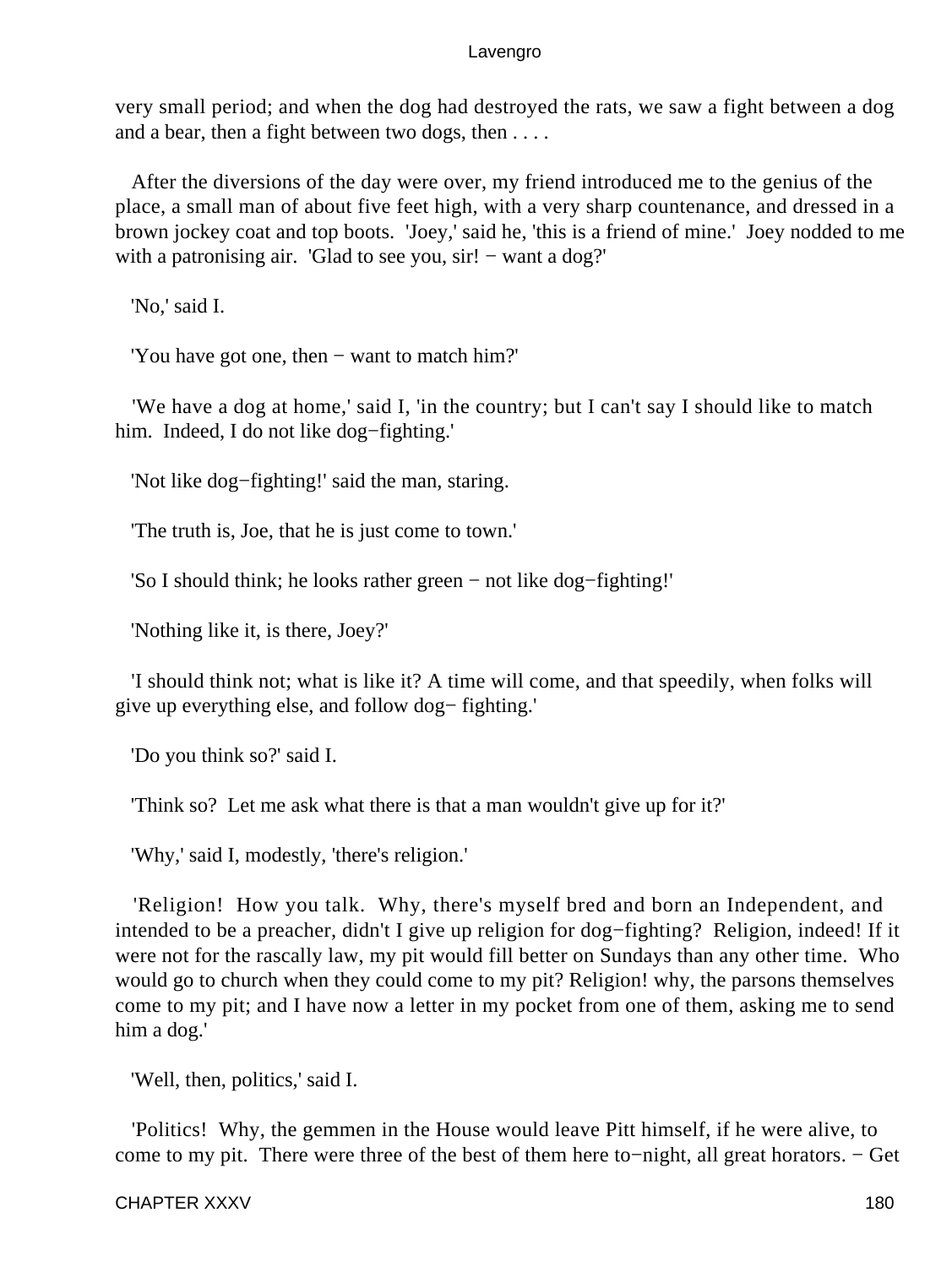on with you, what comes next?'

'Why, there's learning and letters.'

 'Pretty things, truly, to keep people from dog−fighting. Why, there's the young gentlemen from the Abbey School comes here in shoals, leaving books, and letters, and masters too. To tell you the truth, I rather wish they would mind their letters, for a more precious set of young blackguards I never seed. It was only the other day I was thinking of calling in a constable for my own protection, for I thought my pit would have been torn down by them.'

 Scarcely knowing what to say, I made an observation at random. 'You show, by your own conduct,' said I, 'that there are other things worth following besides dog−fighting. You practise rat− catching and badger−baiting as well.'

The dog−fancier eyed me with supreme contempt.

 'Your friend here,' said he, 'might well call you a new one. When I talks of dog−fighting, I of course means rat−catching, and badger−baiting, ay, and bull−baiting too, just as when I speaks religiously, when I says one I means not one but three. And talking of religion puts me in mind that I have something else to do besides chaffing here, having a batch of dogs to send off by this night's packet to the Pope of Rome.'

 But at last I had seen enough of what London had to show, whether strange or commonplace, so at least I thought, and I ceased to accompany my friend in his rambles about town, and to partake of his adventures. Our friendship, however, still continued unabated, though I saw, in consequence, less of him. I reflected that time was passing on − that the little money I had brought to town was fast consuming, and that I had nothing to depend upon but my own exertions for a fresh supply; and I returned with redoubled application to my pursuits.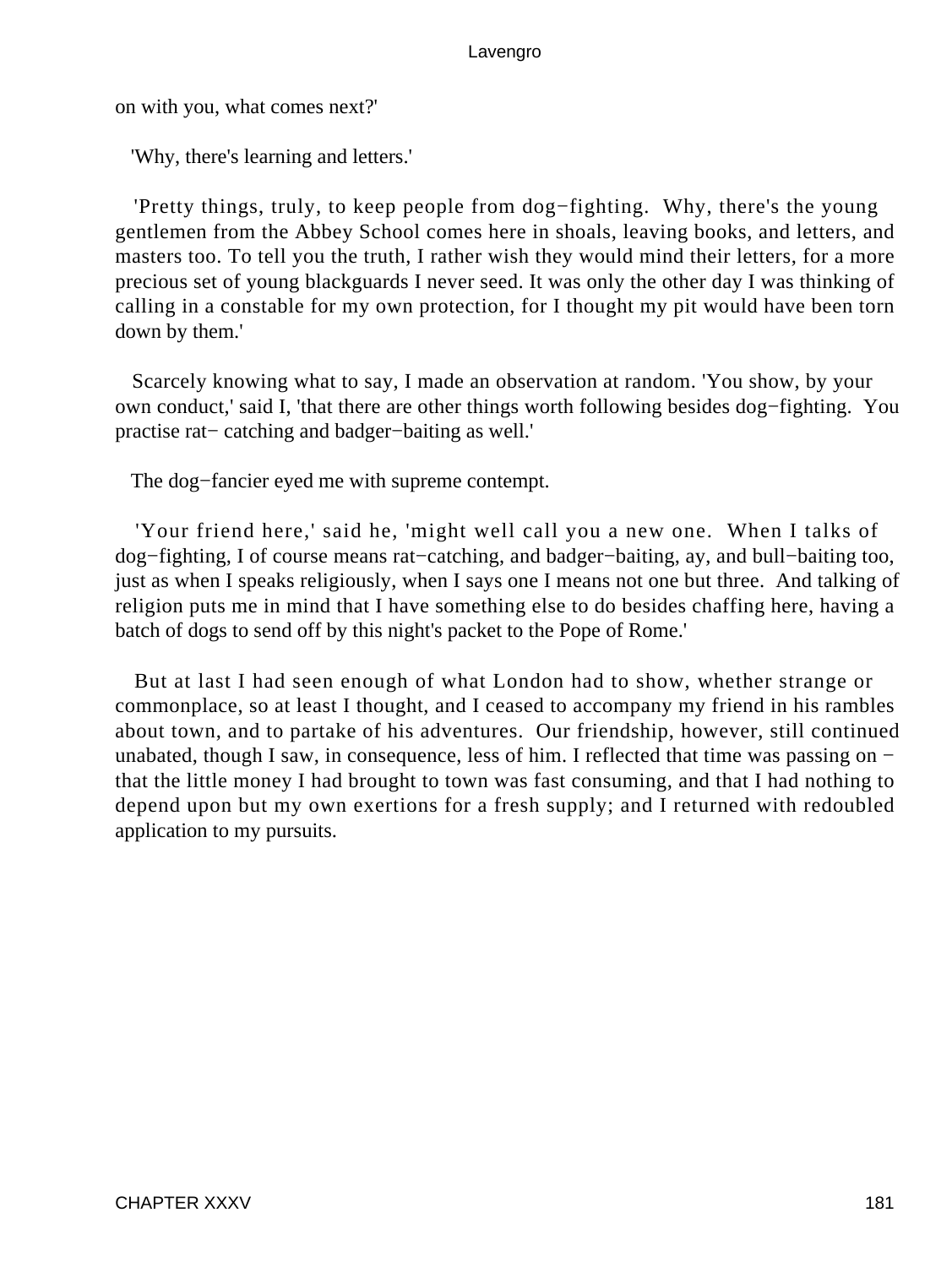## **[CHAPTER XXXVI](#page-495-0)**

*O*ccupations – Traduttore traditore – Ode to the Mist – Apple and pear – Reviewing – Current literature − Oxford−like manner − A plain story − Ill−regulated mind − Unsnuffed candle − Strange dreams.

 I **COMPILED** the Chronicles of Newgate; I reviewed books for the Review established on an entirely new principle; and I occasionally tried my best to translate into German portions of the publisher's philosophy. In this last task I experienced more than one difficulty. I was a tolerable German scholar, it is true, and I had long been able to translate from German into English with considerable facility; but to translate from a foreign language into your own is a widely different thing from translating from your own into a foreign language; and, in my first attempt to render the publisher into German, I was conscious of making miserable failures, from pure ignorance of German grammar; however, by the assistance of grammars and dictionaries, and by extreme perseverance, I at length overcame all the difficulties connected with the German language. But, alas! another difficulty remained, far greater than any connected with German − a difficulty connected with the language of the publisher – the language which the great man employed in his writings was very hard to understand; I say in his writings – for his colloquial English was plain enough. Though not professing to be a scholar, he was much addicted, when writing, to the use of Greek and Latin terms, not as other people used them, but in a manner of his own, which set the authority of dictionaries at defiance; the consequence was that I was sometimes utterly at a loss to understand the meaning of the publisher. Many a quarter of an hour did I pass at this period, staring at periods of the publisher, and wondering what he could mean, but in vain, till at last, with a shake of the head, I would snatch up the pen, and render the publisher literally into German. Sometimes I was almost tempted to substitute something of my own for what the publisher had written, but my conscience interposed; the awful words, Traduttore traditore, commenced ringing in my ears, and I asked myself whether I should be acting honourably towards the publisher, who had committed to me the delicate task of translating him into German; should I be acting honourably towards him, in making him speak in German in a manner different from that in which he expressed himself in English? No, I could not reconcile such conduct with any principle of honour; by substituting something of my own in lieu of these mysterious passages of the publisher, I might be giving a fatal blow to his whole system of philosophy. Besides, when translating into English, had I treated foreign authors in this manner? Had I treated the minstrels of the Kaempe Viser in this manner? − No. Had I treated Ab Gwilym in this manner? Even when translating his Ode to the Mist, in which he is misty enough, had I attempted to make Ab Gwilym less misty? No; on referring to my translation, I found that Ab Gwilym in my hands was quite as misty as in his own. Then, seeing that I had not ventured to take liberties with people who had never put themselves into my hands for the purpose of being rendered, how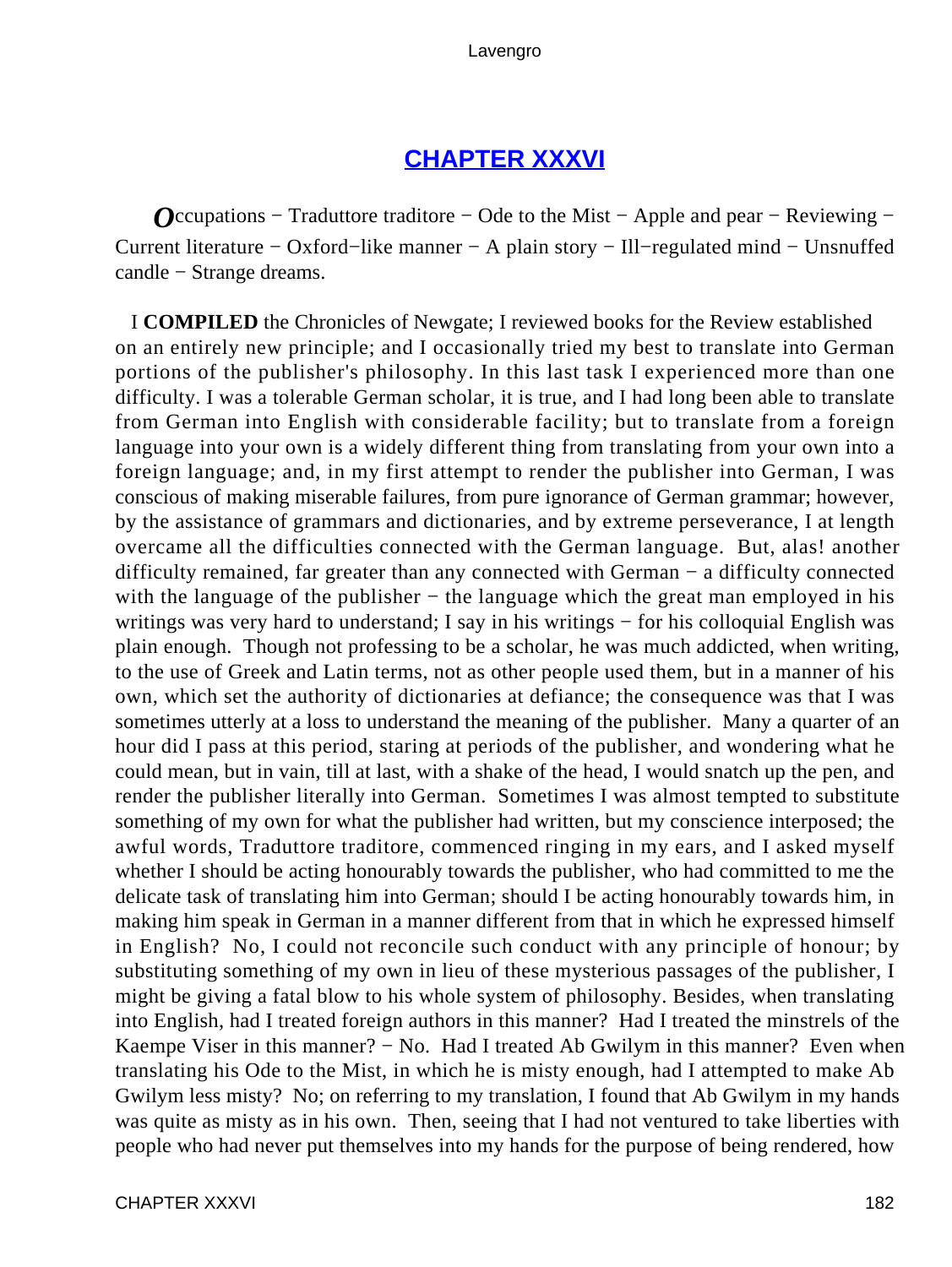could I venture to substitute my own thoughts and ideas for the publisher's, who had put himself into my hands for that purpose? Forbid it every proper feeling! − so I told the Germans, in the publisher's own way, the publisher's tale of an apple and a pear.

 I at first felt much inclined to be of the publisher's opinion with respect to the theory of the pear. After all, why should the earth be shaped like an apple, and not like a pear? − it would certainly gain in appearance by being shaped like a pear. A pear being a handsomer fruit than an apple, the publisher is probably right, thought I, and I will say that he is right on this point in the notice which I am about to write of his publication for the Review. And yet I don't know − said I, after a long fit of musing − I don't know but what there is more to be said for the Oxford theory. The world may be shaped like a pear, but I don't know that it is; but one thing I know, which is, that it does not taste like a pear; I have always liked pears, but I don't like the world. The world to me tastes much more like an apple, and I have never liked apples. I will uphold the Oxford theory − besides, I am writing in an Oxford Review, and am in duty bound to uphold the Oxford theory. So in my notice I asserted that the world was round; I quoted Scripture, and endeavoured to prove that the world was typified by the apple in Scripture, both as to shape and properties. 'An apple is round,' said I, 'and the world is round − the apple is a sour, disagreeable fruit; and who has tasted much of the world without having his teeth set on edge?' I, however, treated the publisher, upon the whole, in the most urbane and Oxford−like manner; complimenting him upon his style, acknowledging the general soundness of his views, and only differing with him in the affair of the apple and pear.

 I did not like reviewing at all − it was not to my taste; it was not in my way; I liked it far less than translating the publisher's philosophy, for that was something in the line of one whom a competent judge had surnamed Lavengro. I never could understand why reviews were instituted; works of merit do not require to be reviewed, they can speak for themselves, and require no praising; works of no merit at all will die of themselves, they require no killing. The Review to which I was attached was, as has been already intimated, established on an entirely new plan; it professed to review all new publications, which certainly no Review had ever professed to do before, other Reviews never pretending to review more than one−tenth of the current literature of the day. When I say it professed to review all new publications, I should add, which should be sent to it; for, of course, the Review would not acknowledge the existence of publications, the authors of which did not acknowledge the existence of the Review. I don't think, however, that the Review had much cause to complain of being neglected; I have reason to believe that at least nine−tenths of the publications of the day were sent to the Review, and in due time reviewed. I had good opportunity of judging − I was connected with several departments of the Review, though more particularly with the poetical and philosophic ones. An English translation of Kant's philosophy made its appearance on my table the day before its publication. In my notice of this work I said that the English shortly hoped to give the Germans a QUID **PRO QUO.** I believe at that time authors were much in the habit of publishing at their own expense. All the poetry which I reviewed appeared to be published at the expense of the authors. If I am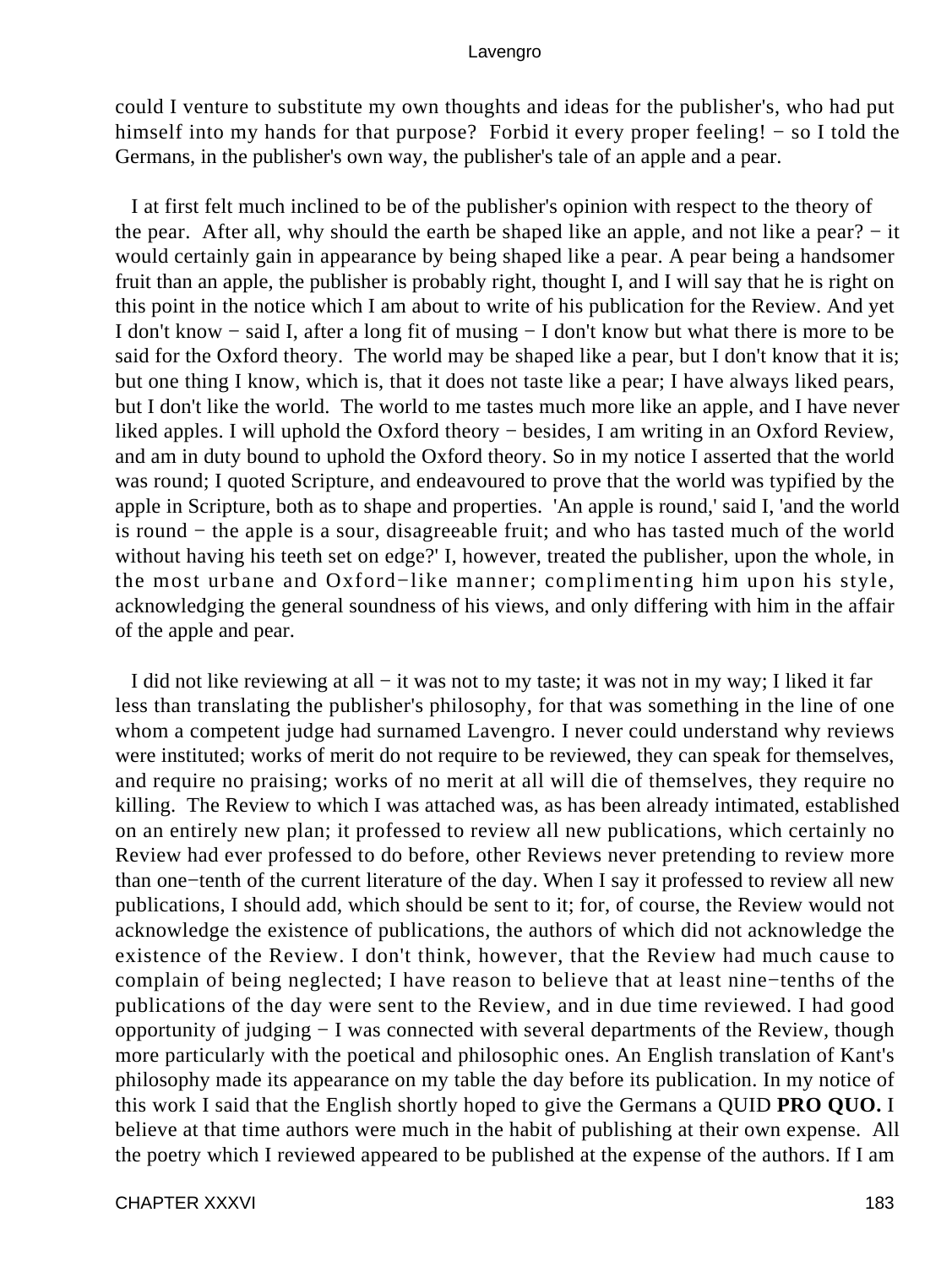asked how I comported myself, under all circumstances, as a reviewer − I answer, − I did not forget that I was connected with a Review established on Oxford principles, the editor of which had translated Quintilian. All the publications which fell under my notice I treated in a gentlemanly and Oxford−like manner, no personalities − no vituperation − no shabby insinuations; decorum, decorum was the order of the day. Occasionally a word of admonition, but gently expressed, as an Oxford undergraduate might have expressed it, or master of arts. How the authors whose publications were consigned to my colleagues were treated by them I know not; I suppose they were treated in an urbane and Oxford−like manner, but I cannot say; I did not read the reviewals of my colleagues, I did not read my own after they were printed. I did not like reviewing.

 Of all my occupations at this period I am free to confess I liked that of compiling the **NEWGATE LIVES AND TRIALS** the best; that is, after I had surmounted a kind of prejudice which I originally entertained. The trials were entertaining enough; but the lives − how full were they of wild and racy adventures, and in what racy, genuine language were they told! What struck me most with respect to these lives was the art which the writers, whoever they were, possessed of telling a plain story. It is no easy thing to tell a story plainly and distinctly by mouth; but to tell one on paper is difficult indeed, so many snares lie in the way. People are afraid to put down what is common on paper, they seek to embellish their narratives, as they think, by philosophic speculations and reflections; they are anxious to shine, and people who are anxious to shine can never tell a plain story. 'So I went with them to a music booth, where they made me almost drunk with gin, and began to talk their flash language, which I did not understand,' says, or is made to say, Henry Simms, executed at Tyburn some seventy years before the time of which I am speaking. I have always looked upon this sentence as a masterpiece of the narrative style, it is so concise and yet so very clear. As I gazed on passages like this, and there were many nearly as good in the Newgate lives, I often sighed that it was not my fortune to have to render these lives into German rather than the publisher's philosophy – his tale of an apple and pear.

 Mine was an ill−regulated mind at this period. As I read over the lives of these robbers and pickpockets, strange doubts began to arise in my mind about virtue and crime. Years before, when quite a boy, as in one of the early chapters I have hinted, I had been a necessitarian; I had even written an essay on crime (I have it now before me, penned in a round boyish hand), in which I attempted to prove that there is no such thing as crime or virtue, all our actions being the result of circumstances or necessity. These doubts were now again reviving in my mind; I could not, for the life of me, imagine how, taking all circumstances into consideration, these highwaymen, these pickpockets, should have been anything else than highwaymen and pickpockets; any more than how, taking all circumstances into consideration, Bishop Latimer (the reader is aware that I had read Foxe's **BOOK OF MARTYRS)** should have been anything else than Bishop Latimer. I had a very ill− regulated mind at that period.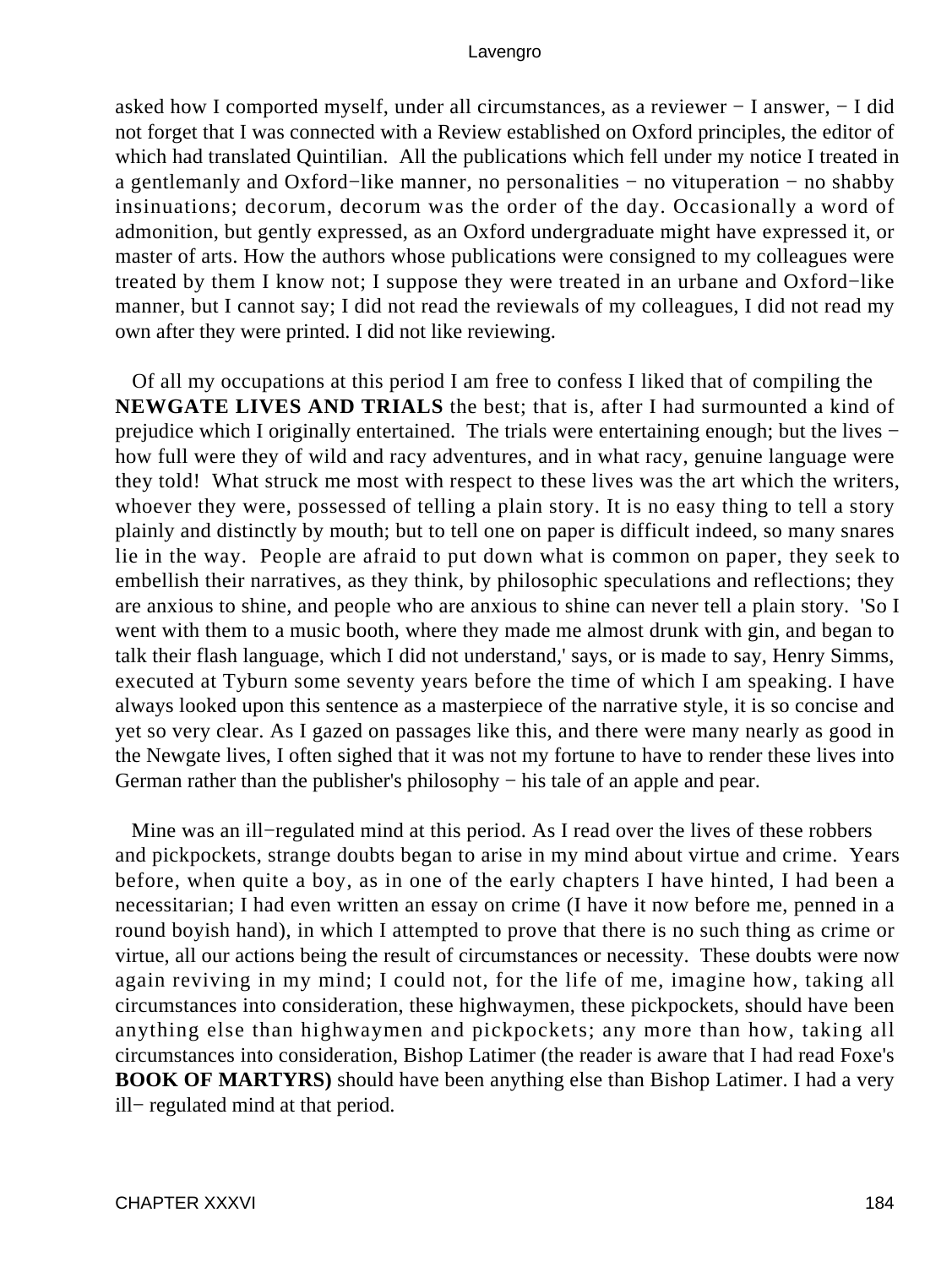My own peculiar ideas with respect to everything being a lying dream began also to revive. Sometimes at midnight, after having toiled for hours at my occupations, I would fling myself back on my chair, look about the poor apartment, dimly lighted by an unsnuffed candle, or upon the heaps of books and papers before me, and exclaim, − 'Do I exist? Do these things, which I think I see about me, exist, or do they not? Is not everything a dream − a deceitful dream? Is not this apartment a dream − the furniture a dream? The publisher a dream − his philosophy a dream? Am I not myself a dream − dreaming about translating a dream? I can't see why all should not be a dream; what's the use of the reality?' And then I would pinch myself, and snuff the burdened smoky light. 'I can't see, for the life of me, the use of all this; therefore why should I think that it exists? If there was a chance, a probability, of all this tending to anything, I might believe; but – ' and then I would stare and think, and after some time shake my head and return again to my occupations for an hour or two; and then I would perhaps shake, and shiver, and yawn, and look wistfully in the direction of my sleeping apartment; and then, but not wistfully, at the papers and books before me; and sometimes I would return to my papers and books; but oftener I would arise, and, after another yawn and shiver, take my light, and proceed to my sleeping chamber.

 They say that light fare begets light dreams; my fare at that time was light enough; but I had anything but light dreams, for at that period I had all kind of strange and extravagant dreams, and amongst other things I dreamt that the whole world had taken to dog−fighting; and that I, myself, had taken to dog−fighting, and that in a vast circus I backed an English bulldog against the bloodhound of the Pope of Rome.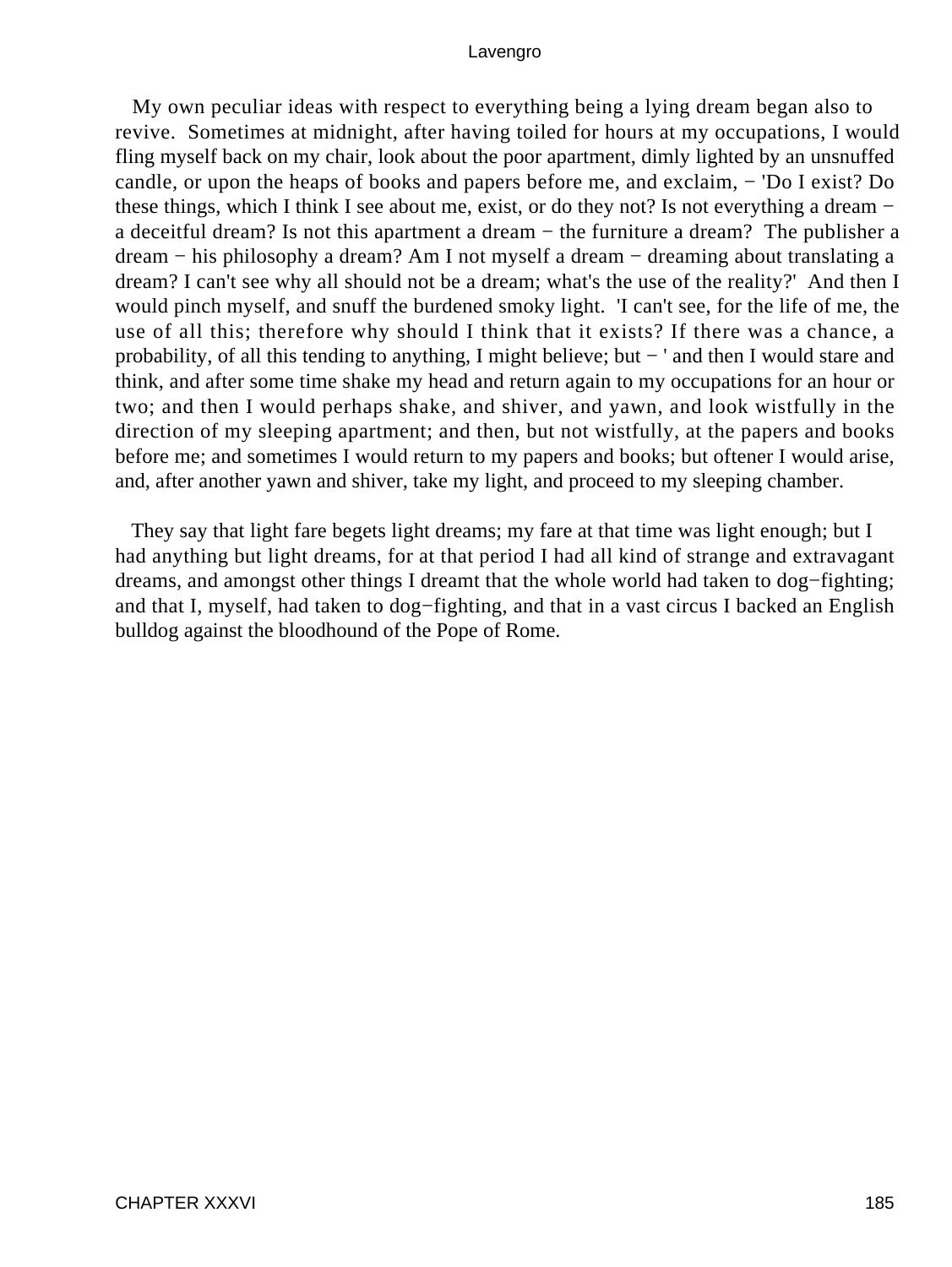## **[CHAPTER XXXVII](#page-495-0)**

*M*y brother – Fits of crying – Mayor–elect – The committee – The Norman arch – A word of Greek − Church and State − At my own expense − If you please.

 ONE morning I arose somewhat later than usual, having been occupied during the greater part of the night with my literary toil. On descending from my chamber into the sitting−room I found a person seated by the fire, whose glance was directed sideways to the table, on which were the usual preparations for my morning's meal. Forthwith I gave a cry, and sprang forward to embrace the person; for the person by the fire, whose glance was directed to the table, was no one else than my brother.

 'And how are things going on at home?' said I to my brother, after we had kissed and embraced. 'How is my mother, and how is the dog?'

 'My mother, thank God, is tolerably well,' said my brother, 'but very much given to fits of crying. As for the dog, he is not so well; but we will talk more of these matters anon,' said my brother, again glancing at the breakfast things: 'I am very hungry, as you may suppose, after having travelled all night.'

 Thereupon I exerted myself to the best of my ability to perform the duties of hospitality, and I made my brother welcome − I may say more than welcome; and, when the rage of my brother's hunger was somewhat abated, we recommenced talking about the matters of our little family, and my brother told me much about my mother; he spoke of her fits of crying, but said that of late the said fits of crying had much diminished, and she appeared to be taking comfort; and, if I am not much mistaken, my brother told me that my mother had of late the Prayer−book frequently in her hand, and yet oftener the Bible.

We were silent for a time – at last I opened my mouth and mentioned the dog.

 'The dog,' said my brother, 'is, I am afraid, in a very poor way; ever since the death he has done nothing but pine and take on. A few months ago, you remember, he was as plump and fine as any dog in the town; but at present he is little more than skin and bone. Once we lost him for two days, and never expected to see him again, imagining that some mischance had befallen him; at length I found him − where do you think? Chancing to pass by the churchyard, I found him seated on the grave!'

 'Very strange,' said I; 'but let us talk of something else. It was very kind of you to come and see me.'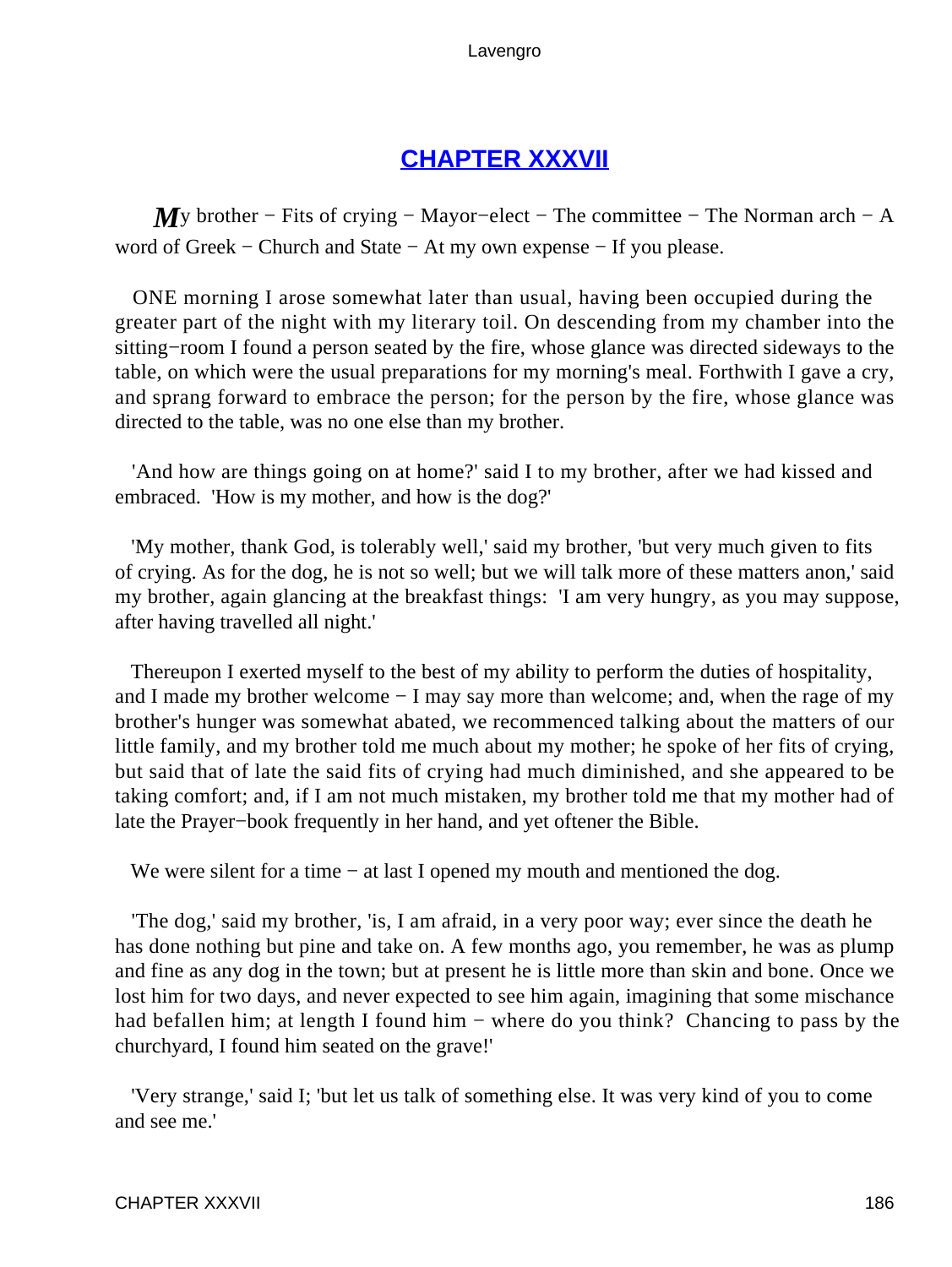'Oh, as for that matter, I did not come up to see you, though of course I am very glad to see you, having been rather anxious about you, like my mother, who has received only one letter from you since your departure. No, I did not come up on purpose to see you; but on quite a different account. You must know that the corporation of our town have lately elected a new mayor, a person of many qualifications – big and portly, with a voice like Boanerges; a religious man, the possessor of an immense pew; loyal, so much so that I once heard him say that he would at any time go three miles to hear any one sing «God save the King»; moreover, a giver of excellent dinners. Such is our present mayor; who, owing to his loyalty, his religion, and a little, perhaps, to his dinners, is a mighty favourite; so much so that the town is anxious to have his portrait painted in a superior style, so that remote posterity may know what kind of man he was, the colour of his hair, his air and gait. So a committee was formed some time ago, which is still sitting; that is, they dine with the mayor every day to talk over the subject. A few days since, to my great surprise, they made their appearance in my poor studio, and desired to be favoured with a sight of some of my paintings; well, I showed them some, and, after looking at them with great attention, they went aside and whispered. «He'll do,» I heard one say; «Yes, he'll do,» said another; and then they came to me, and one of them, a little man with a hump on his back, who is a watchmaker, assumed the office of spokesman, and made a long speech − (the old town has been always celebrated for orators) – in which he told me how much they had been pleased with my productions – (the old town has been always celebrated for its artistic taste) – and, what do you think? offered me the painting of the mayor's portrait, and a hundred pounds for my trouble. Well, of course I was much surprised, and for a minute or two could scarcely speak; recovering myself, however, I made a speech, not so eloquent as that of the watchmaker of course, being not so accustomed to speaking; but not so bad either, taking everything into consideration, telling them how flattered I felt by the honour which they had conferred in proposing to me such an undertaking; expressing, however, my fears that I was not competent to the task, and concluding by saying what a pity it was that Crome was dead. «Crome,» said the little man, «Crome; yes, he was a clever man, a very clever man in his way; he was good at painting landscapes and farm−houses, but he would not do in the present instance were he alive. He had no conception of the heroic, sir. We want some person capable of representing our mayor striding under the Norman arch out of the cathedral.» At the mention of the heroic an idea came at once into my head. «Oh,» said I, «if you are in quest of the heroic, I am glad that you came to me; don't mistake me,» I continued, «I do not mean to say that I could do justice to your subject, though I am fond of the heroic; but I can introduce you to a great master of the heroic, fully competent to do justice to your mayor. Not to me, therefore, be the painting of the picture given, but to a friend of mine, the great master of the heroic, to the best, the strongest, [greek text which cannot be reproduced]» I added, for, being amongst orators, I thought a word of Greek would tell.'

'Well,' said I, 'and what did the orators say?'

 'They gazed dubiously at me and at one another,' said my brother; 'at last the watchmaker asked me who this Mr. Christo was; adding, that he had never heard of such a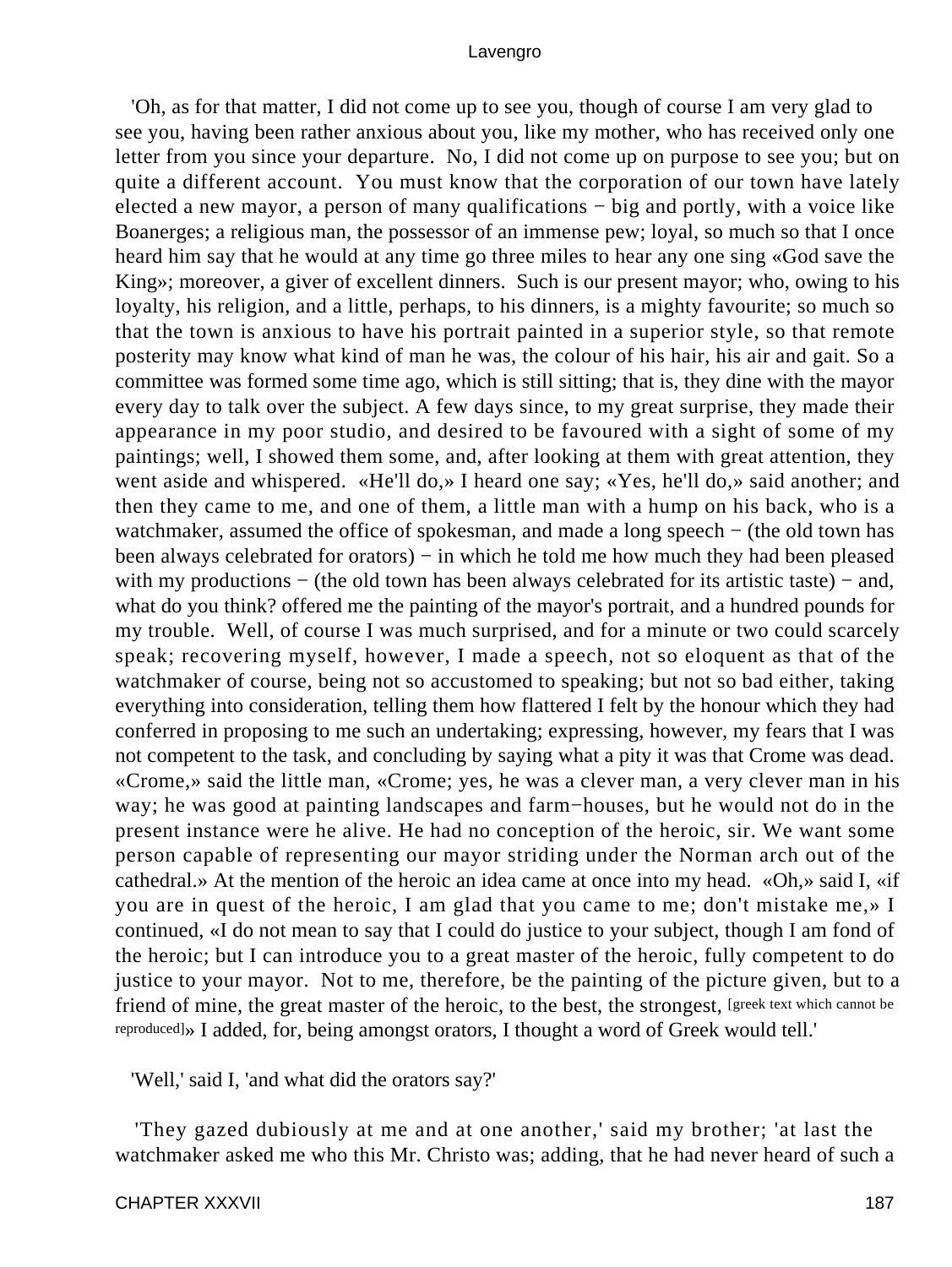person; that, from my recommendation of him, he had no doubt that he was a very clever man; but that they should like to know something more about him before giving the commission to him. That he had heard of Christie the great auctioneer, who was considered to be an excellent judge of pictures; but he supposed that I scarcely − Whereupon, interrupting the watchmaker, I told him that I alluded neither to Christo nor to Christie; but to the painter of Lazarus rising from the grave, a painter under whom I had myself studied during some months that I had spent in London, and to whom I was indebted for much connected with the heroic.

 '«I have heard of him,» said the watchmaker, «and his paintings too; but I am afraid that he is not exactly the gentleman by whom our mayor would wish to be painted. I have heard say that he is not a very good friend to Church and State. Come, young man,» he added, «it appears to me that you are too modest; I like your style of painting, so do we all, and − why should I mince the matter? – the money is to be collected in the town, why should it go into a stranger's pocket, and be spent in London?»

 'Thereupon I made them a speech, in which I said that art had nothing to do with Church and State, at least with English Church and State, which had never encouraged it; and that, though Church and State were doubtless very fine things, a man might be a very good artist who cared not a straw for either. I then made use of some more Greek words, and told them how painting was one of the Nine Muses, and one of the most independent creatures alive, inspiring whom she pleased, and asking leave of nobody; that I should be quite unworthy of the favours of the Muse if, on the present occasion, I did not recommend them a man whom I considered to be a much greater master of the heroic than myself; and that, with regard to the money being spent in the city, I had no doubt that they would not weigh for a moment such a consideration against the chance of getting a true heroic picture for the city. I never talked so well in my life, and said so many flattering things to the hunchback and his friends, that at last they said that I should have my own way; and that if I pleased to go up to London, and bring down the painter of Lazarus to paint the mayor, I might; so they then bade me farewell, and I have come up to London.'

'To put a hundred pounds into the hands of − '

'A better man than myself,' said my brother, 'of course.'

'And have you come up at your own expense?'

'Yes,' said my brother, 'I have come up at my own expense.'

 I made no answer, but looked in my brother's face. We then returned to the former subjects of conversation, talking of the dead, my mother, and the dog.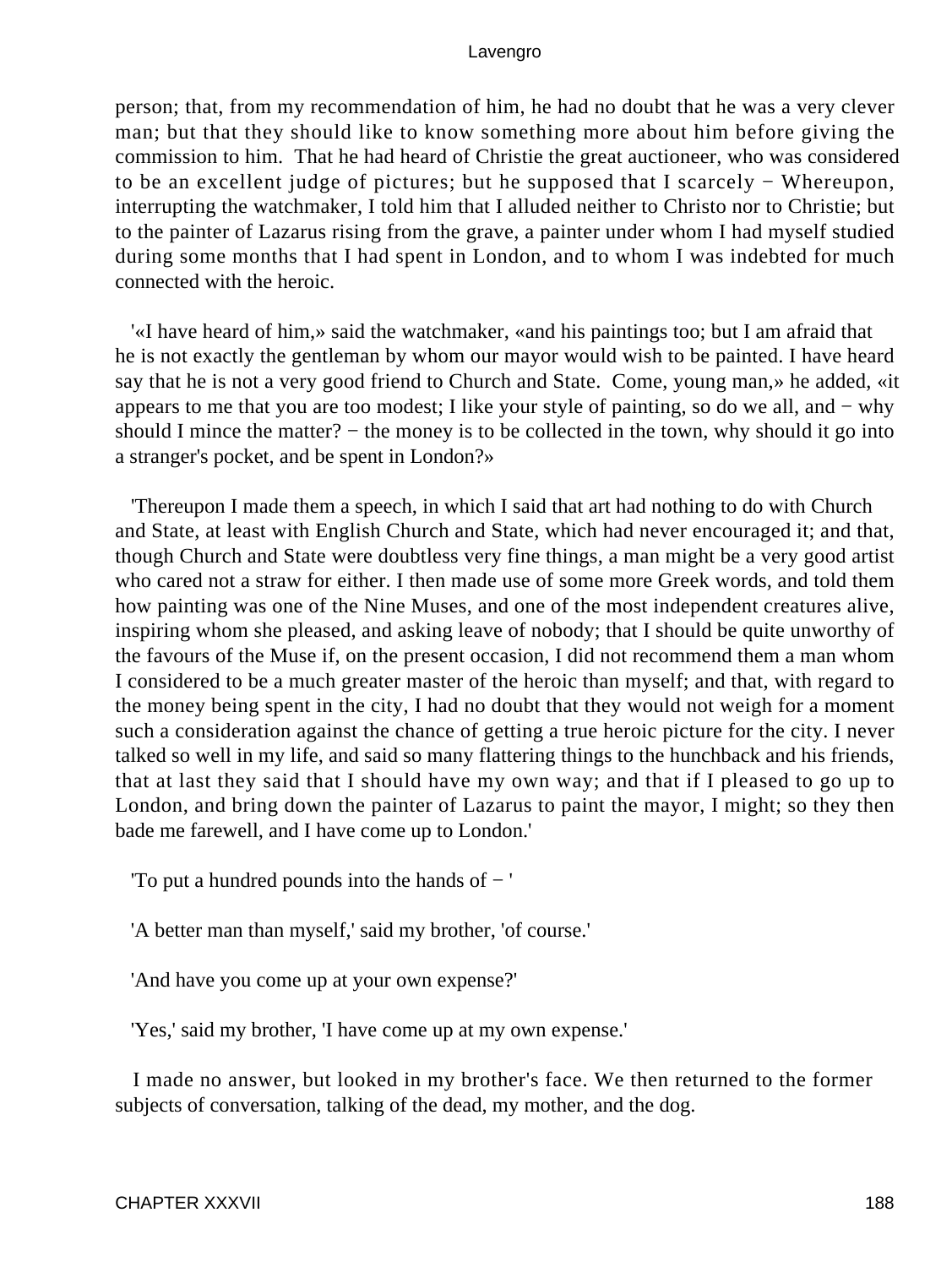After some time my brother said, 'I will now go to the painter, and communicate to him the business which has brought me to town; and, if you please, I will take you with me and introduce you to him.' Having expressed my willingness, we descended into the street.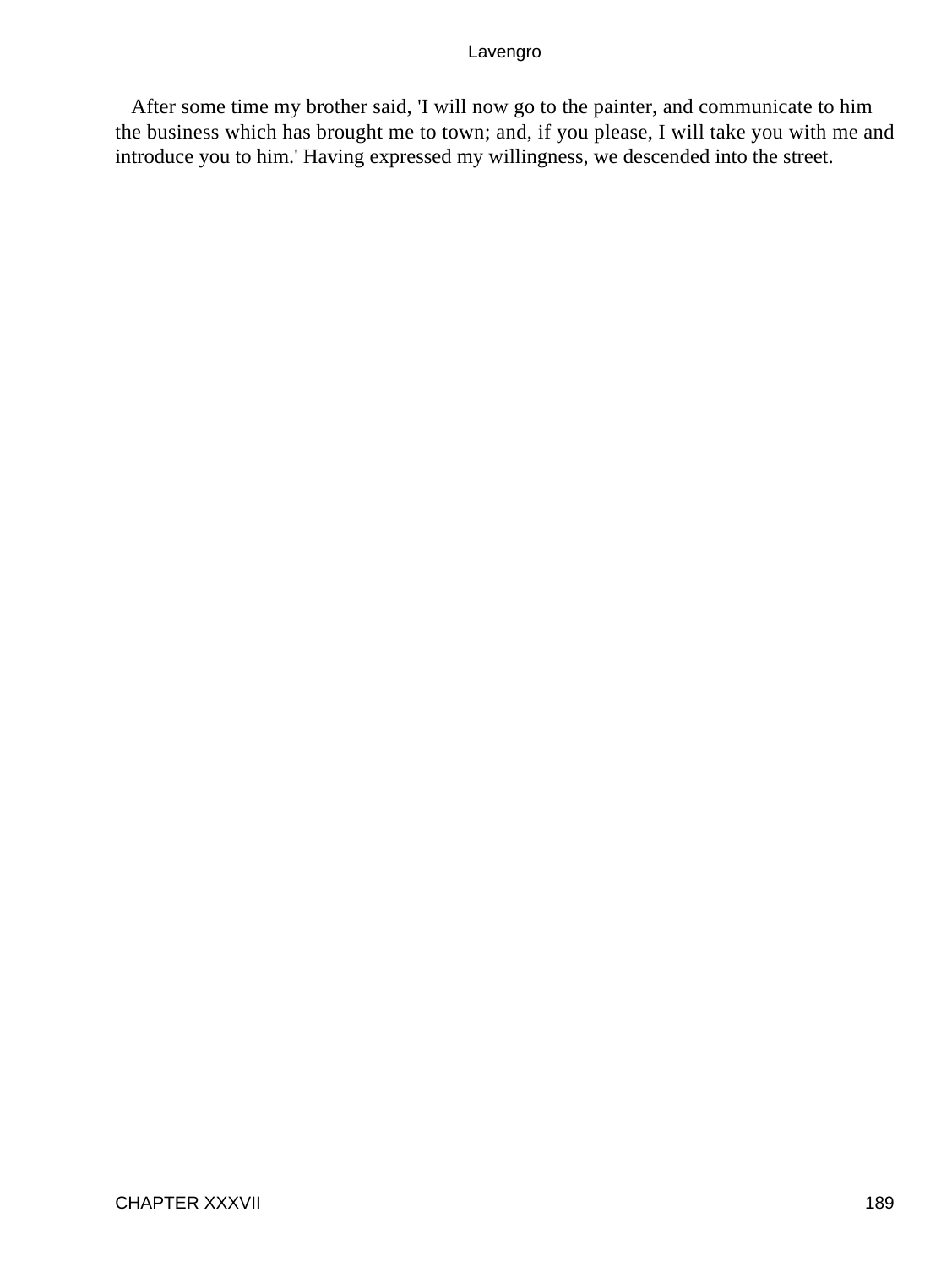## **[CHAPTER XXXVIII](#page-495-0)**

*Painter of the heroic* − I'll go! − A modest peep − Who is this? − A capital Pharaoh − Disproportionably short − Imaginary picture − English figures.

 THE painter of the heroic resided a great way off, at the western end of the town. We had some difficulty in obtaining admission to him; a maid−servant, who opened the door, eyeing us somewhat suspiciously: it was not until my brother had said that he was a friend of the painter that we were permitted to pass the threshold. At length we were shown into the studio, where we found the painter, with an easel and brush, standing before a huge piece of canvas, on which he had lately commenced painting a heroic picture. The painter might be about thirty−five years old; he had a clever, intelligent countenance, with a sharp gray eye − his hair was dark brown, and cut a−la−Rafael, as I was subsequently told, that is, there was little before and much behind − he did not wear a neck− cloth; but, in its stead, a black riband, so that his neck, which was rather fine, was somewhat exposed − he had a broad, muscular breast, and I make no doubt that he would have been a very fine figure, but unfortunately his legs and thighs were somewhat short. He recognised my brother, and appeared glad to see him.

'What brings you to London?' said he.

 Whereupon my brother gave him a brief account of his commission. At the mention of the hundred pounds, I observed the eyes of the painter glisten. 'Really,' said he, when my brother had concluded, 'it was very kind to think of me. I am not very fond of painting portraits; but a mayor is a mayor, and there is something grand in that idea of the Norman arch. I'll go; moreover, I am just at this moment confoundedly in need of money, and when you knocked at the door, I don't mind telling you, I thought it was some dun. I don't know how it is, but in the capital they have no taste for the heroic, they will scarce look at a heroic picture; I am glad to hear that they have better taste in the provinces. I'll go; when shall we set off?'

 Thereupon it was arranged between the painter and my brother that they should depart the next day but one; they then began to talk of art. 'I'll stick to the heroic,' said the painter; 'I now and then dabble in the comic, but what I do gives me no pleasure, the comic is so low; there is nothing like the heroic. I am engaged here on a heroic picture,' said he, pointing to the canvas; 'the subject is «Pharaoh dismissing Moses from Egypt,» after the last plague − the death of the first−born; it is not far advanced − that finished figure is Moses': they both looked at the canvas, and I, standing behind, took a modest peep. The picture, as the painter said, was not far advanced, the Pharaoh was merely in outline; my eye was, of course, attracted by the finished figure, or rather what the painter had called the finished figure; but,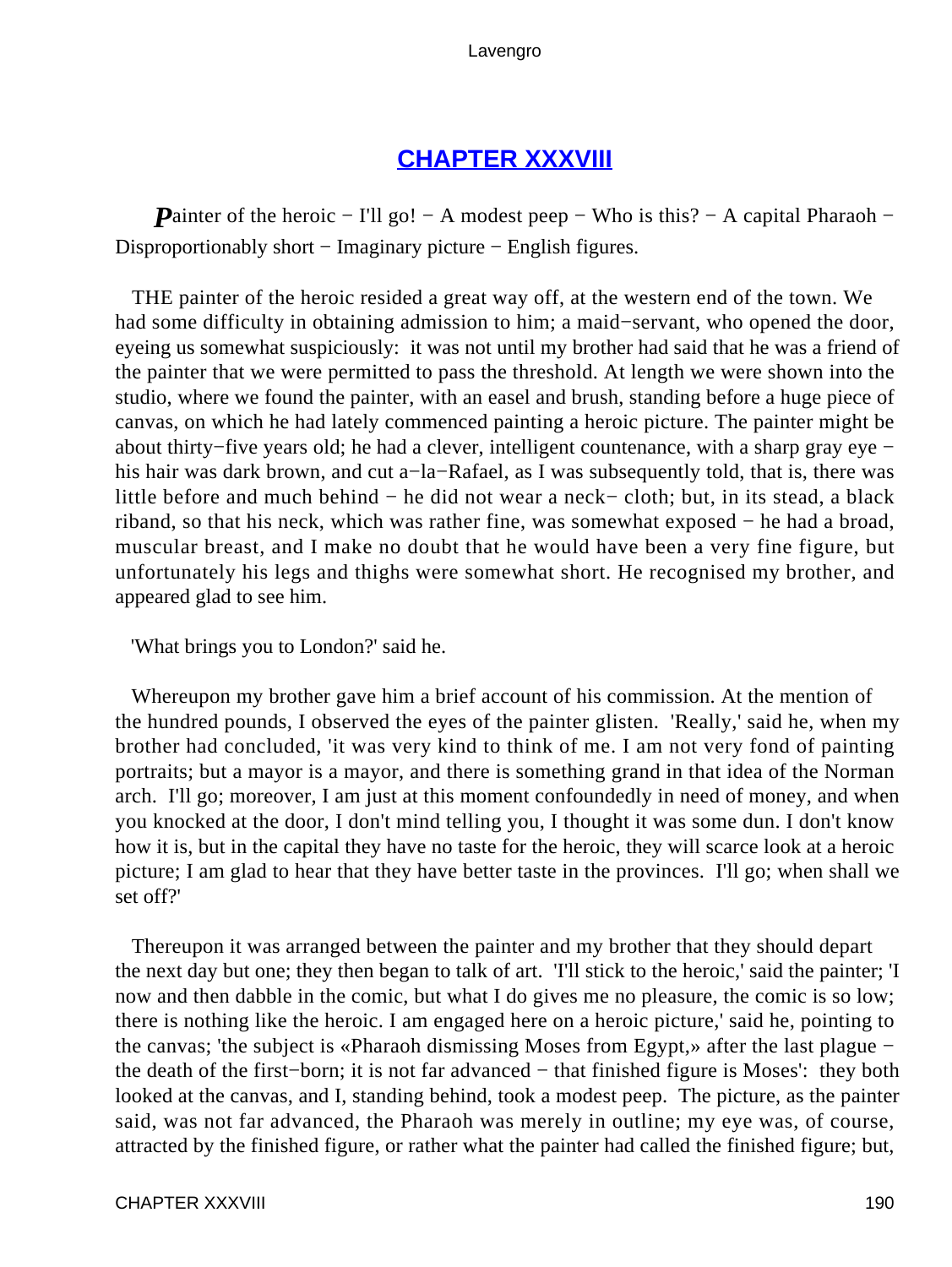as I gazed upon it, it appeared to me that there was something defective − something unsatisfactory in the figure. I concluded, however, that the painter, notwithstanding what he had said, had omitted to give it the finishing touch. 'I intend this to be my best picture,' said the painter; 'what I want now is a face for Pharaoh; I have long been meditating on a face for Pharaoh.' Here, chancing to cast his eye upon my countenance, of whom he had scarcely taken any manner of notice, he remained with his mouth open for some time. 'Who is this?' said he at last. 'Oh, this is my brother, I forgot to introduce him.'...

 We presently afterwards departed; my brother talked much about the painter. 'He is a noble fellow,' said my brother; 'but, like many other noble fellows, has a great many enemies; he is hated by his brethren of the brush − all the land and water scape painters hate him − but, above all, the race of portrait−painters, who are ten times more numerous than the other two sorts, detest him for his heroic tendencies. It will be a kind of triumph to the last, I fear, when they hear he has condescended to paint a portrait; however, that Norman arch will enable him to escape from their malice – that is a capital idea of the watchmaker, that Norman arch.'

 I spent a happy day with my brother. On the morrow he went again to the painter, with whom he dined; I did not go with him. On his return he said, 'The painter has been asking a great many questions about you, and expressed a wish that you would sit to him as Pharaoh; he thinks you would make a capital Pharaoh.' 'I have no wish to appear on canvas,' said I; 'moreover he can find much better Pharaohs than myself; and, if he wants a real Pharaoh, there is a certain Mr. Petulengro.' 'Petulengro?' said my brother; 'a strange kind of fellow came up to me some time ago in our town, and asked me about you; when I inquired his name, he told me Petulengro. No, he will not do, he is too short; by the bye, do you not think that figure of Moses is somewhat short?' And then it appeared to me that I had thought the figure of Moses somewhat short, and I told my brother so. 'Ah!' said my brother.

 On the morrow my brother departed with the painter for the old town, and there the painter painted the mayor. I did not see the picture for a great many years, when, chancing to be at the old town, I beheld it.

 The original mayor was a mighty, portly man, with a bull's head, black hair, body like that of a dray horse, and legs and thighs corresponding; a man six foot high at the least. To his bull's head, black hair, and body the painter had done justice; there was one point, however, in which the portrait did not correspond with the original – the legs were disproportionably short, the painter having substituted his own legs for those of the mayor, which when I perceived I rejoiced that I had not consented to be painted as Pharaoh, for, if I had, the chances are that he would have served me in exactly a similar way as he had served Moses and the mayor.

 Short legs in a heroic picture will never do; and, upon the whole, I think the painter's attempt at the heroic in painting the mayor of the old town a decided failure. If I am now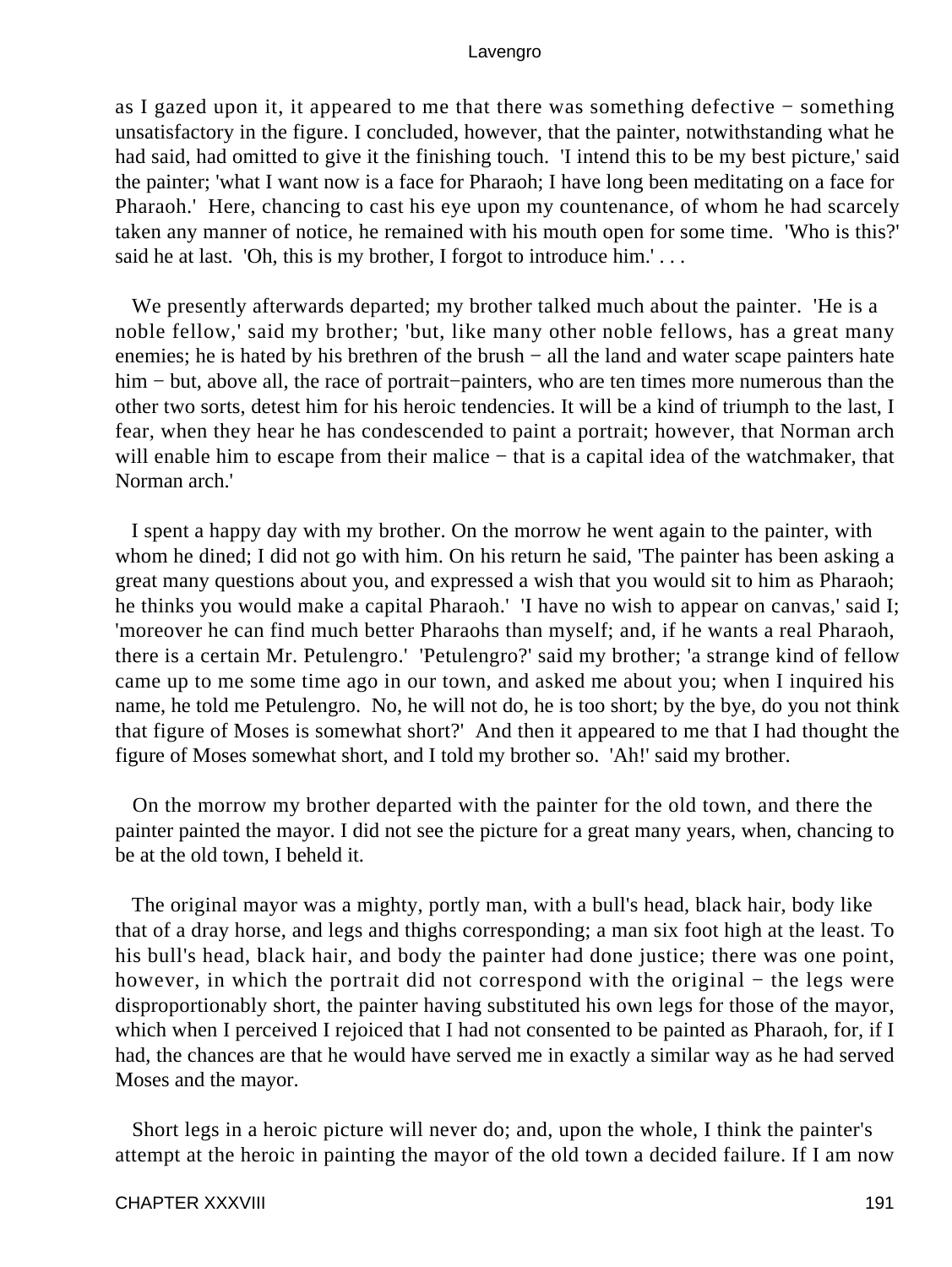asked whether the picture would have been a heroic one provided the painter had not substituted his own legs for those of the mayor – I must say, I am afraid not. I have no idea of making heroic pictures out of English mayors, even with the assistance of Norman arches; yet I am sure that capital pictures might be made out of English mayors, not issuing from Norman arches, but rather from the door of the 'Checquers' or the 'Brewers Three.' The painter in question had great comic power, which he scarcely ever cultivated; he would fain be a Rafael, which he never could be, when he might have been something quite as good − another Hogarth; the only comic piece which he ever presented to the world being something little inferior to the best of that illustrious master. I have often thought what a capital picture might have been made by my brother's friend, if, instead of making the mayor issue out of the Norman arch, he had painted him moving under the sign of the 'Checquers,' or the 'Three Brewers,' with mace − yes, with mace, − the mace appears in the picture issuing out of the Norman arch behind the mayor, − but likewise with Snap, and with whiffler, quart pot, and frying−pan, Billy Blind and Owlenglass, Mr. Petulengro and Pakomovna; – then, had he clapped his own legs upon the mayor, or any one else in the concourse, what matter? But I repeat that I have no hope of making heroic pictures out of English mayors, or, indeed, out of English figures in general. England may be a land of heroic hearts, but it is not, properly, a land of heroic figures, or heroic posture−making. Italy . . . what was I going to say about Italy?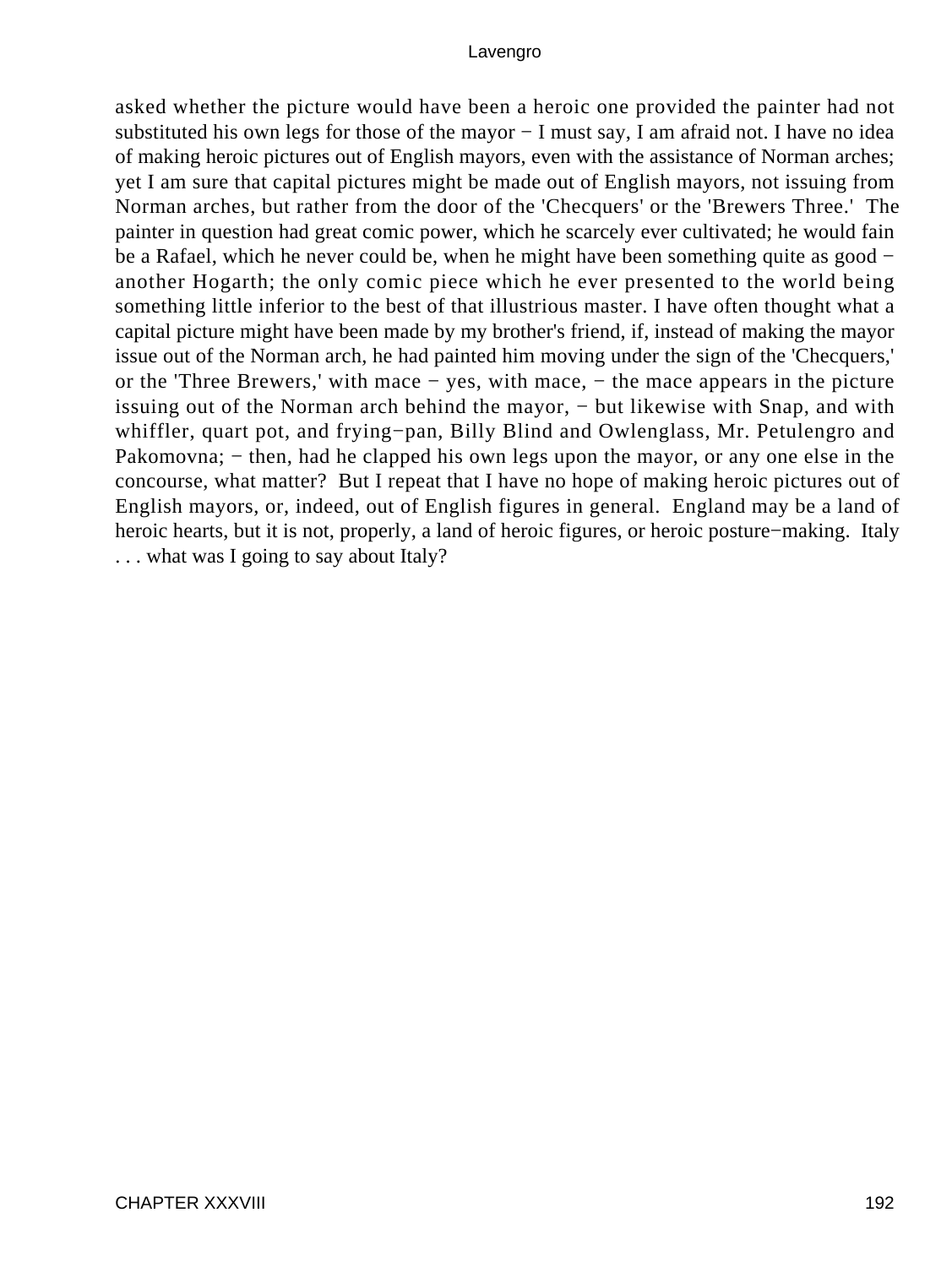## **[CHAPTER XXXIX](#page-495-0)**

*N*o authority whatever – Interference – Wondrous farrago – Brandt and Struensee – What a life! − The hearse − Mortal relics − Great poet − Fashion and fame − What a  $difference - Oh$ , beautiful – Good for nothing.

 AND now once more to my pursuits, to my Lives and Trials. However partial at first I might be to these lives and trials, it was not long before they became regular trials to me, owing to the whims and caprices of the publisher. I had not been long connected with him before I discovered that he was wonderfully fond of interfering with other people's business − at least with the business of those who were under his control. What a life did his unfortunate authors lead! He had many in his employ toiling at all kinds of subjects − I call them authors because there is something respectable in the term author, though they had little authorship in, and no authority whatever over, the works on which they were engaged. It is true the publisher interfered with some colour of reason, the plan of all and every of the works alluded to having originated with himself; and, be it observed, many of his plans were highly clever and promising, for, as I have already had occasion to say, the publisher in many points was a highly clever and sagacious person; but he ought to have been contented with planning the works originally, and have left to other people the task of executing them, instead of which he marred everything by his rage for interference. If a book of fairy tales was being compiled, he was sure to introduce some of his philosophy, explaining the fairy tale by some theory of his own. Was a book of anecdotes on hand, it was sure to be half filled with sayings and doings of himself during the time that he was common councilman of the City of London. Now, however fond the public might be of fairy tales, it by no means relished them in conjunction with the publisher's philosophy; and however fond of anecdotes in general, or even of the publisher in particular − for indeed there were a great many anecdotes in circulation about him which the public both read and listened to very readily − it took no pleasure in such anecdotes as he was disposed to relate about himself. In the compilation of my Lives and Trials I was exposed to incredible mortification, and ceaseless trouble, from this same rage for interference. It is true he could not introduce his philosophy into the work, nor was it possible for him to introduce anecdotes of himself, having never had the good or evil fortune to be tried at the bar; but he was continually introducing – what, under a less apathetic government than the one then being, would have infallibly subjected him, and perhaps myself, to a trial, – his politics; not his Oxford or pseudo politics, but the politics which he really entertained, and which were of the most republican and violent kind. But this was not all; when about a moiety of the first volume had been printed, he materially altered the plan of the work; it was no longer to be a collection of mere Newgate lives and trials, but of lives and trials of criminals in general, foreign as well as domestic. In a little time the work became a wondrous farrago, in which Konigsmark the robber figured by the side of Sam Lynn, and the Marchioness de Brinvilliers was placed in contact with a Chinese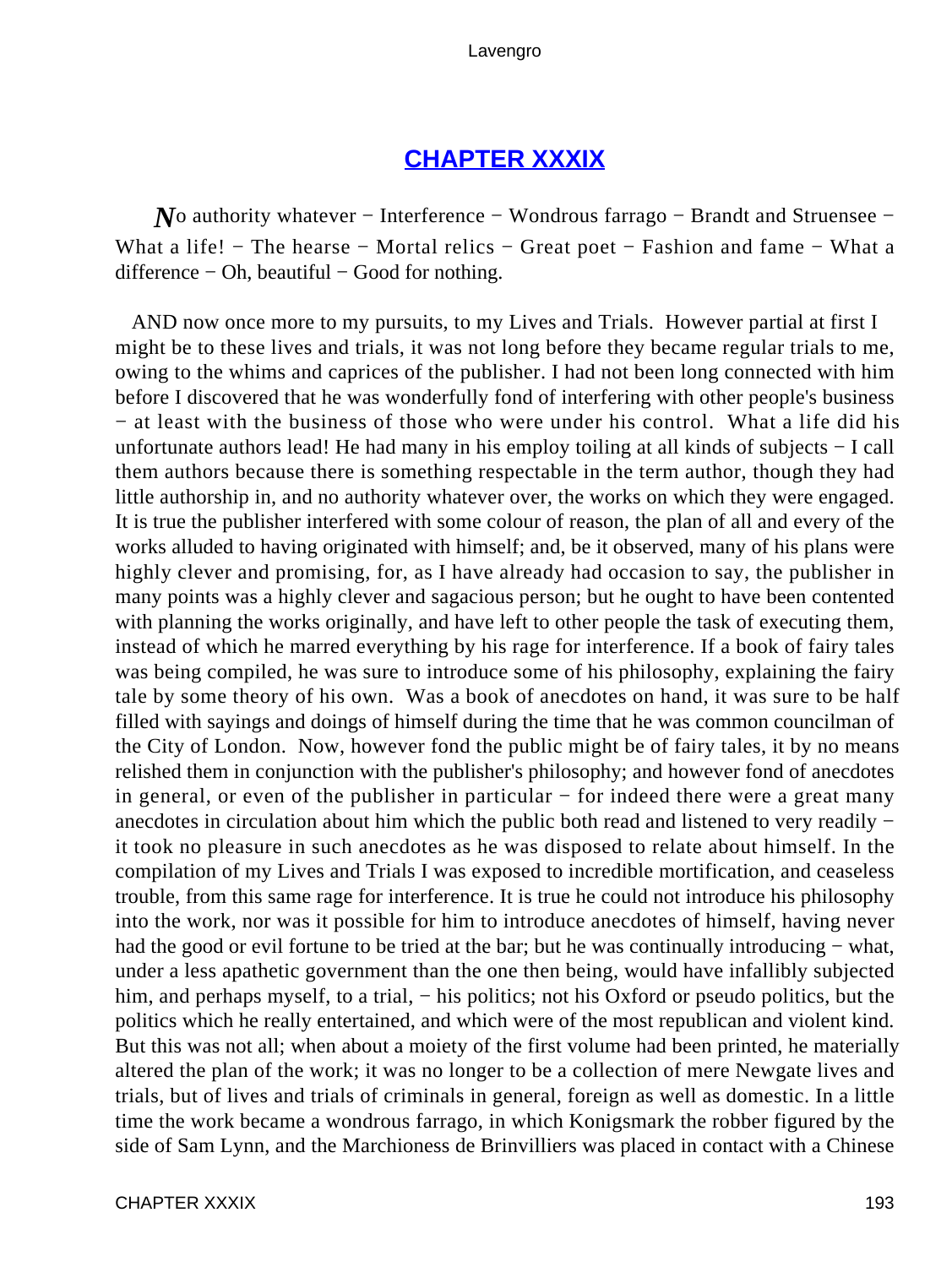outlaw. What gave me the most trouble and annoyance was the publisher's remembering some life or trial, foreign or domestic, which he wished to be inserted, and which I was forthwith to go in quest of and purchase at my own expense: some of those lives and trials were by no means easy to find. 'Where is Brandt and Struensee?' cries the publisher; 'I am sure I don't know,' I replied; whereupon the publisher falls to squealing like one of Joey's rats. 'Find me up Brandt and Struensee by next morning, or − ' 'Have you found Brandt and Struensee?' cried the publisher, on my appearing before him next morning. 'No,' I reply, 'I can hear nothing about them'; whereupon the publisher falls to bellowing like Joey's bull. By dint of incredible diligence, I at length discover the dingy volume containing the lives and trials of the celebrated two who had brooded treason dangerous to the state of Denmark. I purchase the dingy volume, and bring it in triumph to the publisher, the perspiration running down my brow. The publisher takes the dingy volume in his hand, he examines it attentively, then puts it down; his countenance is calm for a moment, almost benign. Another moment and there is a gleam in the publisher's sinister eye; he snatches up the paper containing the names of the worthies which I have intended shall figure in the forthcoming volumes − he glances rapidly over it, and his countenance once more assumes a terrific expression. 'How is this?' he exclaims; 'I can scarcely believe my eyes − the most important life and trial omitted to be found in the whole criminal record − what gross, what utter negligence! Where's the life of Farmer Patch? where's the trial of Yeoman Patch?'

 'What a life! what a dog's life!' I would frequently exclaim, after escaping from the presence of the publisher.

 One day, after a scene with the publisher similar to that which I have described above, I found myself about noon at the bottom of Oxford Street, where it forms a right angle with the road which leads or did lead to Tottenham Court. Happening to cast my eyes around, it suddenly occurred to me that something uncommon was expected; people were standing in groups on the pavement − the upstair windows of the houses were thronged with faces, especially those of women, and many of the shops were partly, and not a few entirely, closed. What could be the reason of all this? All at once I bethought me that this street of Oxford was no other than the far−famed Tyburn way. Oh, oh, thought I, an execution; some handsome young robber is about to be executed at the farther end; just so, see how earnestly the women are peering; perhaps another Harry Simms − Gentleman Harry as they called him − is about to be carted along this street to Tyburn tree; but then I remembered that Tyburn tree had long since been cut down, and that criminals, whether young or old, good−looking or ugly, were executed before the big stone gaol, which I had looked at with a kind of shudder during my short rambles in the City. What could be the matter? just then I heard various voices cry, 'There it comes!' and all heads were turned up Oxford Street, down which a hearse was slowly coming: nearer and nearer it drew; presently it was just opposite the place where I was standing, when, turning to the left, it proceeded slowly along Tottenham Road; immediately behind the hearse were three or four mourning coaches, full of people, some of whom, from the partial glimpse which I caught of them, appeared to be foreigners; behind these came a very long train of splendid carriages, all of which, without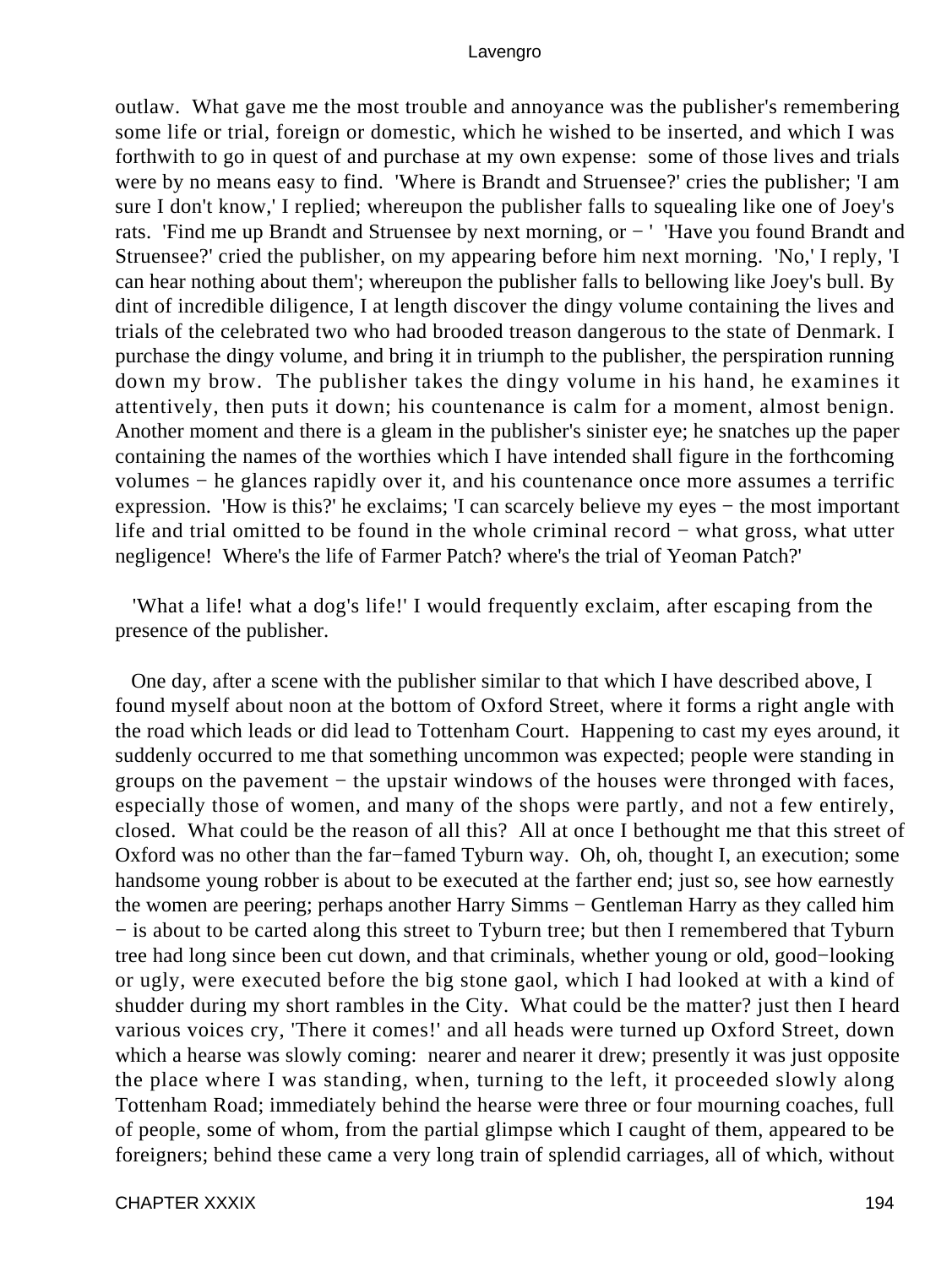one exception, were empty.

 'Whose body is in that hearse?' said I to a dapper−looking individual, seemingly a shopkeeper, who stood beside me on the pavement, looking at the procession.

 'The mortal relics of Lord Byron,' said the dapper−looking individual, mouthing his words and smirking – 'the illustrious poet, which have been just brought from Greece, and are being conveyed to the family vault in −shire.'

'An illustrious poet, was he?' said I.

 'Beyond all criticism,' said the dapper man; 'all we of the rising generation are under incalculable obligation to Byron; I myself, in particular, have reason to say so; in all my correspondence my style is formed on the Byronic model.'

 I looked at the individual for a moment, who smiled and smirked to himself applause, and then I turned my eyes upon the hearse proceeding slowly up the almost endless street. This man, this Byron, had for many years past been the demigod of England, and his verses the daily food of those who read, from the peer to the draper's assistant; all were admirers, or rather worshippers, of Byron, and all doated on his verses; and then I thought of those who, with genius as high as his, or higher, had lived and died neglected. I thought of Milton abandoned to poverty and blindness; of witty and ingenious Butler consigned to the tender mercies of bailiffs; and starving Otway: they had lived neglected and despised, and, when they died, a few poor mourners only had followed them to the grave; but this Byron had been made a half god of when living, and now that he was dead he was followed by worshipping crowds, and the very sun seemed to come out on purpose to grace his funeral. And, indeed, the sun, which for many days past had hidden its face in clouds, shone out that morn with wonderful brilliancy, flaming upon the black hearse and its tall ostrich plumes, the mourning coaches, and the long train of aristocratic carriages which followed behind.

'Great poet, sir,' said the dapper−looking man, 'great poet, but unhappy.'

 Unhappy? yes, I had heard that he had been unhappy; that he had roamed about a fevered, distempered man, taking pleasure in nothing − that I had heard; but was it true? was he really unhappy? was not this unhappiness assumed, with the view of increasing the interest which the world took in him? and yet who could say? He might be unhappy, and with reason. Was he a real poet after all? might he not doubt himself? might he not have a lurking consciousness that he was undeserving of the homage which he was receiving? that it could not last? that he was rather at the top of fashion than of fame? He was a lordling, a glittering, gorgeous lordling: and he might have had a consciousness that he owed much of his celebrity to being so; he might have felt that he was rather at the top of fashion than of fame. Fashion soon changes, thought I, eagerly to myself – a time will come, and that speedily, when he will be no longer in the fashion; when this idiotic admirer of his, who is

CHAPTER XXXIX 195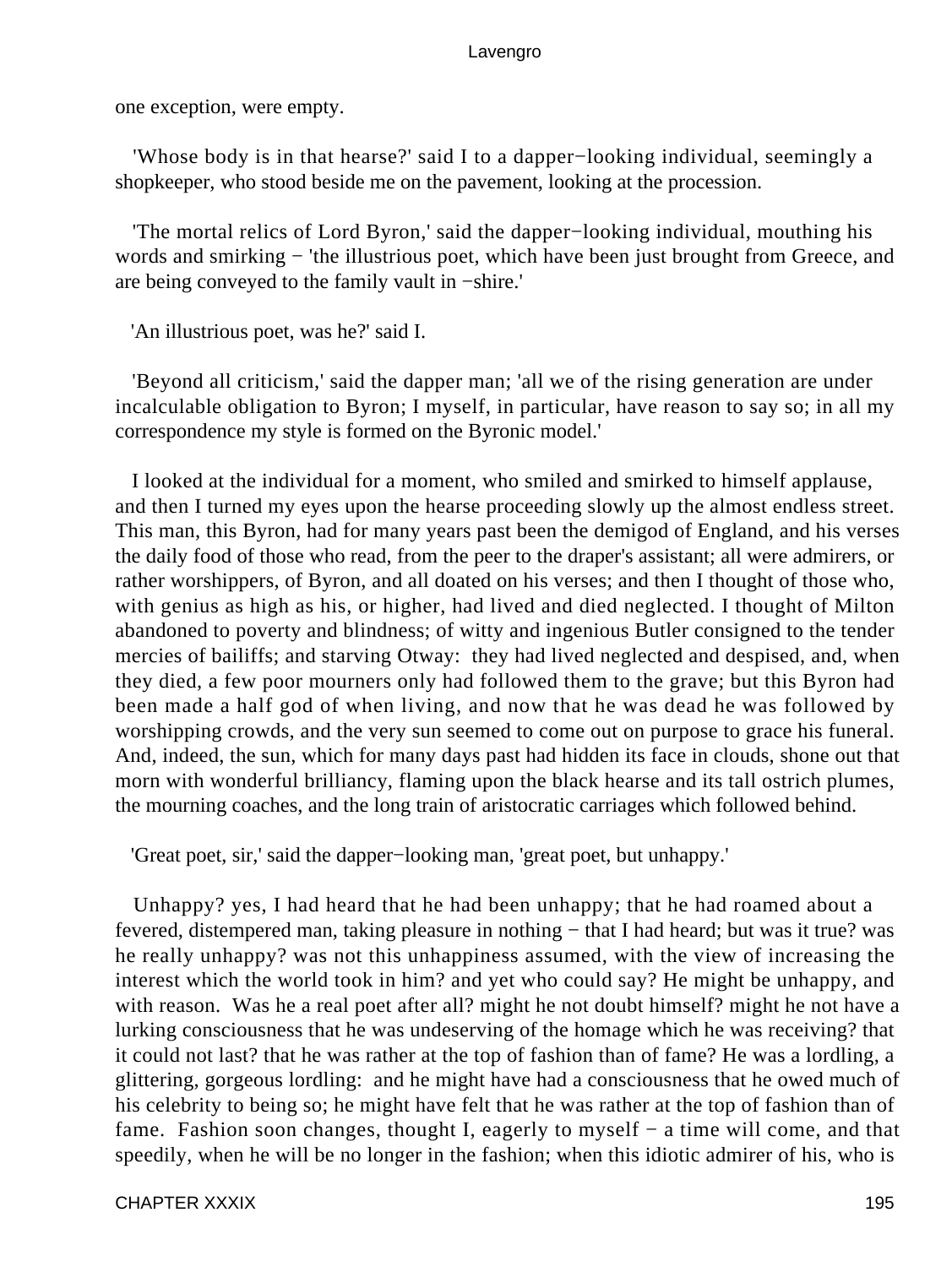still grinning at my side, shall have ceased to mould his style on Byron's; and this aristocracy, squirearchy, and what not, who now send their empty carriages to pay respect to the fashionable corpse, shall have transferred their empty worship to some other animate or inanimate thing. Well, perhaps after all it was better to have been mighty Milton in his poverty and blindness – witty and ingenious Butler consigned to the tender mercies of bailiffs, and starving Otway; they might enjoy more real pleasure than this lordling; they must have been aware that the world would one day do them justice − fame after death is better than the top of fashion in life. They have left a fame behind them which shall never die, whilst this lordling − a time will come when he will be out of fashion and forgotten. And yet I don't know; didn't he write Childe Harold and that ode? Yes, he wrote Childe Harold and that ode. Then a time will scarcely come when he will be forgotten. Lords, squires, and cockneys may pass away, but a time will scarcely come when Childe Harold and that ode will be forgotten. He was a poet, after all, and he must have known it; a real poet, equal to − to − what a destiny! Rank, beauty, fashion, immortality, − he could not be unhappy; what a difference in the fate of men – I wish I could think he was unhappy . . . .

I turned away.

 'Great poet, sir,' said the dapper man, turning away too, 'but unhappy − fate of genius, sir; I, too, am frequently unhappy.'

Hurrying down a street to the right, I encountered Francis Ardry.

'What means the multitude yonder?' he demanded.

 'They are looking after the hearse which is carrying the remains of Byron up Tottenham Road.'

 'I have seen the man,' said my friend, as he turned back the way he had come, 'so I can dispense with seeing the hearse − I saw the living man at Venice − ah, a great poet.'

 'Yes,' said I, 'a great poet, it must be so, everybody says so − what a destiny! What a difference in the fate of men; but 'tis said he was unhappy; you have seen him, how did he look?'

'Oh, beautiful!'

'But did he look happy?'

 'Why, I can't say he looked very unhappy; I saw him with two . . . very fair ladies; but what is it to you whether the man was unhappy or not? Come, where shall we go  $-$  to Joey's? His hugest bear − '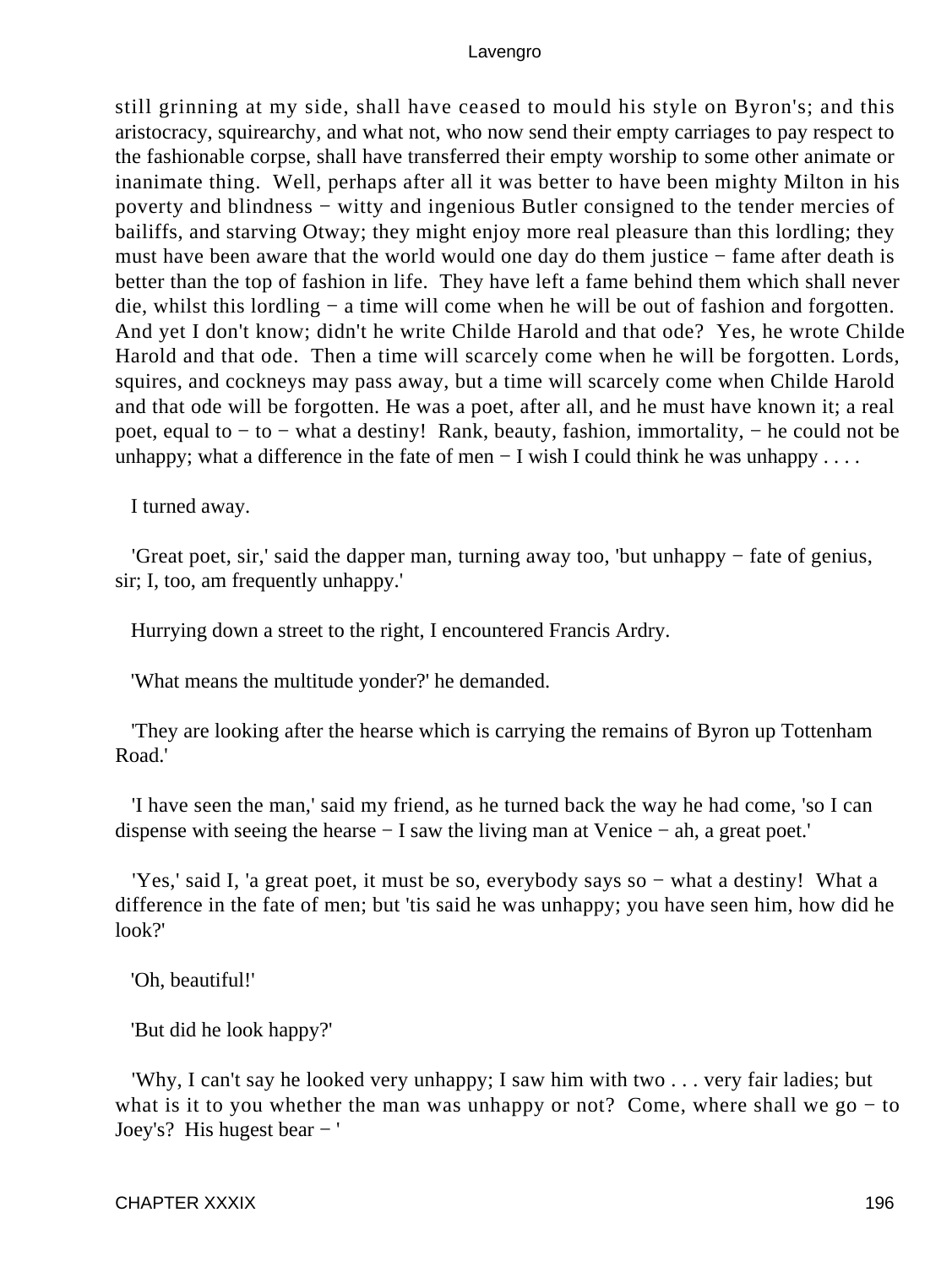'Oh, I have had enough of bears, I have just been worried by one.'

'The publisher?'

'Yes.'

 'Then come to Joey's, three dogs are to be launched at his bear: as they pin him, imagine him to be the publisher.'

'No,' said I, 'I am good for nothing; I think I shall stroll to London Bridge.'

'That's too far for me − farewell.'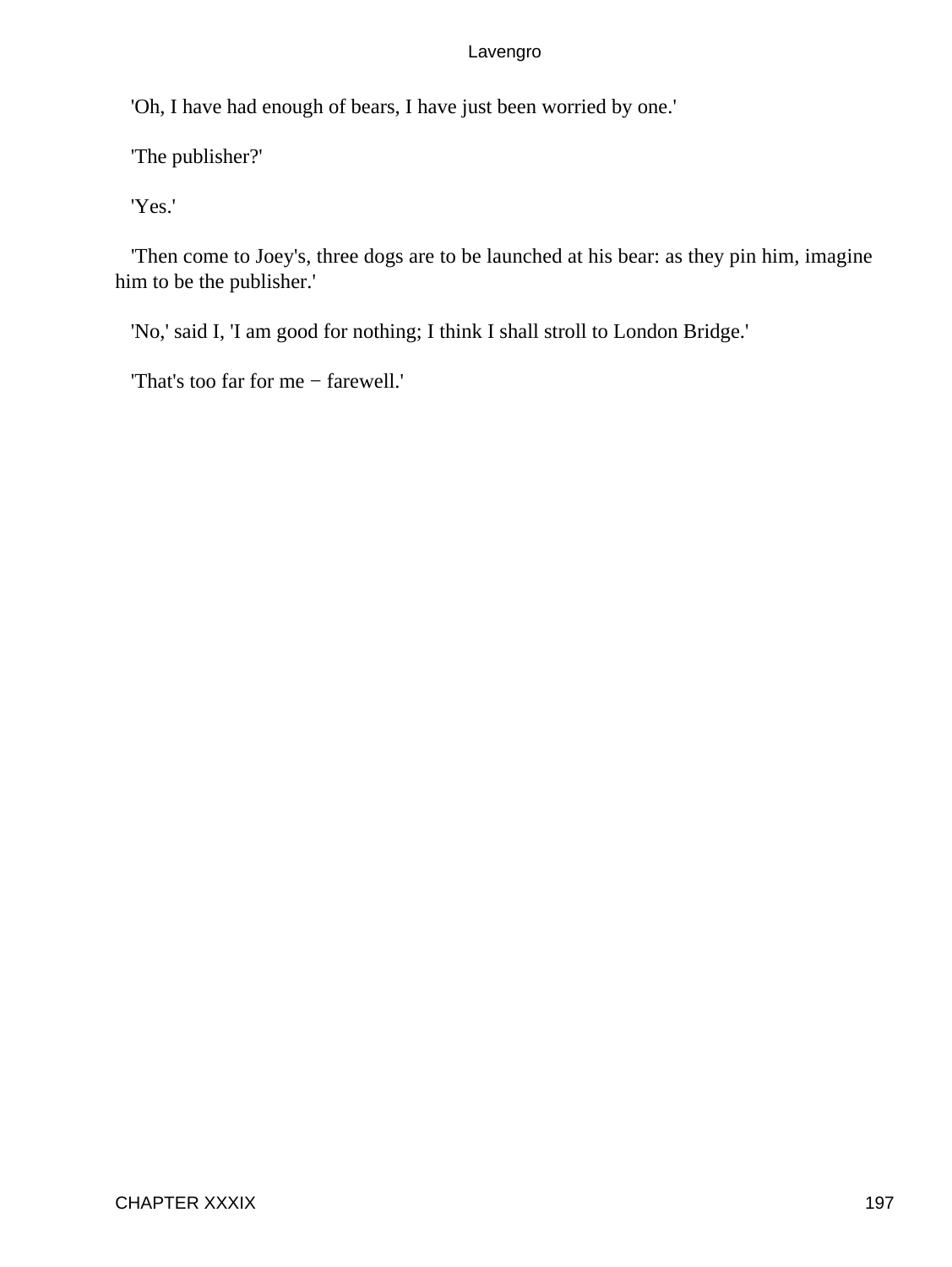# **[CHAPTER XL](#page-495-0)**

*L*ondon Bridge – Why not? – Every heart has its bitters – Wicked boys – Give me my book − Such a fright − Honour bright.

**SO I** went to London Bridge, and again took my station on the spot by the booth where I had stood on the former occasion. The booth, however, was empty; neither the apple−woman nor her stall was to be seen. I looked over the balustrade upon the river; the tide was now, as before, rolling beneath the arch with frightful impetuosity. As I gazed upon the eddies of the whirlpool, I thought within myself how soon human life would become extinct there; a plunge, a convulsive flounder, and all would be over. When I last stood over that abyss I had felt a kind of impulse − a fascination; I had resisted it − I did not plunge into it. At present I felt a kind of impulse to plunge; but the impulse was of a different kind; it proceeded from a loathing of life, I looked wistfully at the eddies – what had I to live for? – what, indeed! I thought of Brandt and Struensee, and Yeoman Patch − should I yield to the impulse − why not? My eyes were fixed on the eddies. All of a sudden I shuddered; I thought I saw heads in the pool; human bodies wallowing confusedly; eyes turned up to heaven with hopeless horror; was that water or  $-$  ? Where was the impulse now? I raised my eyes from the pool, I looked no more upon it − I looked forward, far down the stream in the far distance. 'Ha! what is that? I thought I saw a kind of Fata Morgana, green meadows, waving groves, a rustic home; but in the far distance − I stared − I stared − a Fata Morgana − it was gone. . . ."

 I left the balustrade and walked to the farther end of the bridge, where I stood for some time contemplating the crowd; I then passed over to the other side with an intention of returning home; just half−way over the bridge, in a booth immediately opposite to the one in which I had formerly beheld her, sat my friend, the old apple−woman, huddled up behind her stall.

'Well, mother,' said I, 'how are you?' The old woman lifted her head with a startled look.

'Don't you know me?' said I.

 'Yes, I think I do. Ah, yes,' said she, as her features beamed with recollection, 'I know you, dear; you are the young lad that gave me the tanner. Well, child, got anything to sell?'

'Nothing at all,' said I.

'Bad luck?'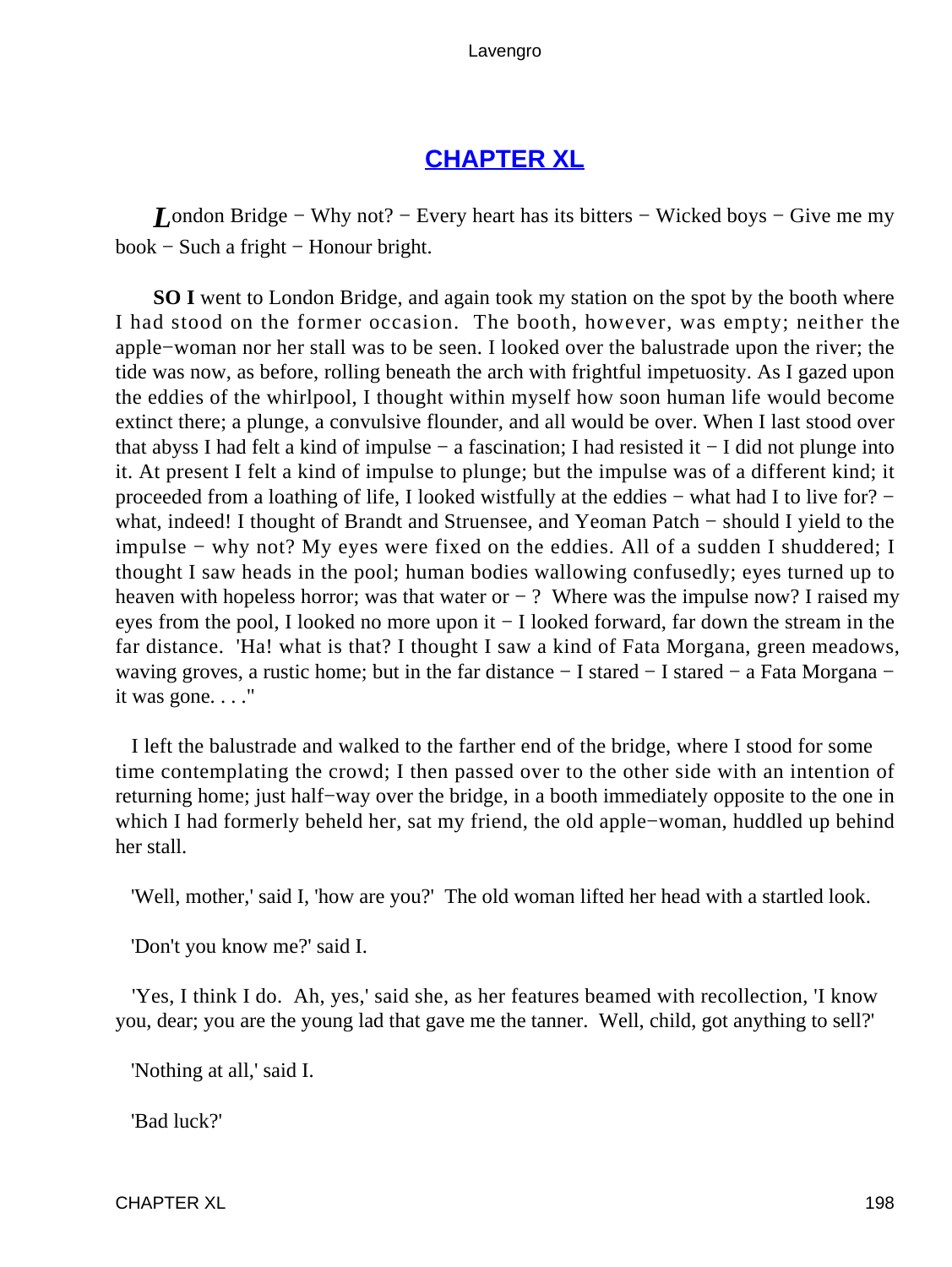'Yes,' said I, 'bad enough, and ill usage.'

 'Ah, I suppose they caught ye; well, child, never mind, better luck next time; I am glad to see you.'

 'Thank you,' said I, sitting down on the stone bench; 'I thought you had left the bridge − why have you changed your side?'

The old woman shook.

'What is the matter with you,' said I; 'are you ill?'

'No, child, no; only  $-$ '

'Only what? Any bad news of your son?'

'No, child, no; nothing about my son. Only low, child − every heart has its bitters.'

'That's true,' said I; 'well, I don't want to know your sorrows; come, where's the book?'

 The apple−woman shook more violently than before, bent herself down, and drew her cloak more closely about her than before. 'Book, child, what book?'

'Why, blessed Mary, to be sure.'

'Oh, that; I ha'n't got it, child − I have lost it, have left it at home.'

'Lost it,' said I; 'left it at home − what do you mean? Come, let me have it.'

'I ha'n't got it, child.'

'I believe you have got it under your cloak.'

'Don't tell any one, dear; don't − don't,' and the apple−woman burst into tears.

'What's the matter with you?' said I, staring at her.

'You want to take my book from me?'

'Not I, I care nothing about it; keep it, if you like, only tell me what's the matter?'

'Why, all about that book.'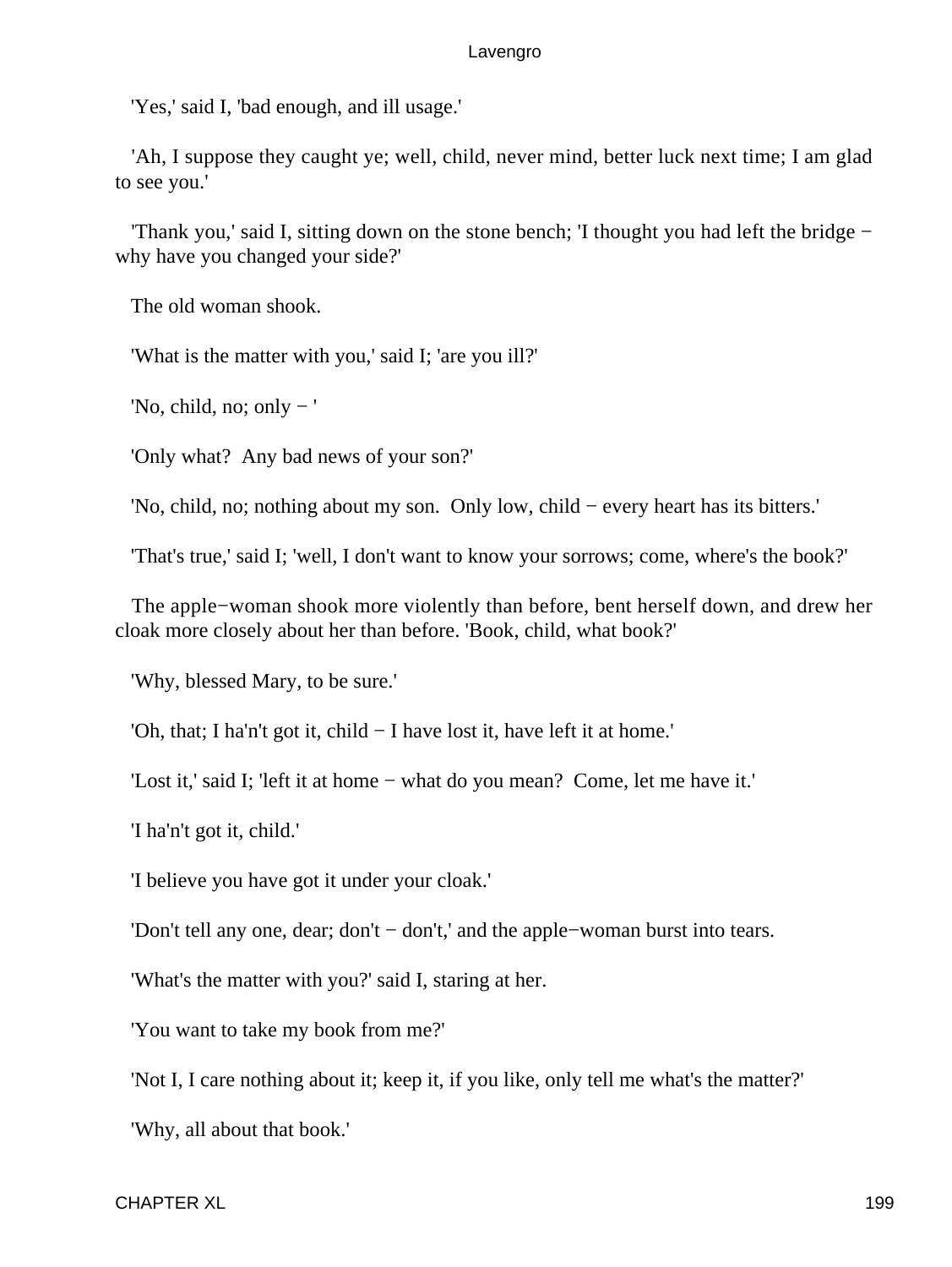'The book?'

'Yes, they wanted to take it from me.'

'Who did?'

 'Why, some wicked boys. I'll tell you all about it. Eight or ten days ago, I sat behind my stall, reading my book; all of a sudden I felt it snatched from my hand, up I started, and see three rascals of boys grinning at me; one of them held the book in his hand. «What book is this?» said he, grinning at it. «What do you want with my book?» said I, clutching at it over my stall; «give me my book.» «What do you want a book for?» said he, holding it back; «I have a good mind to fling it into the Thames.» «Give me my book,» I shrieked; and, snatching at it, I fell over my stall, and all my fruit was scattered about. Off ran the boys − off ran the rascal with my book. Oh dear, I thought I should have died; up I got, however, and ran after them as well as I could; I thought of my fruit, but I thought more of my book. I left my fruit and ran after my book. «My book! my book!» I shrieked, «murder! theft! robbery!» I was near being crushed under the wheels of a cart; but I didn't care − I followed the rascals. «Stop them! stop them!» I ran nearly as fast as they − they couldn't run very fast on account of the crowd. At last some one stopped the rascal, whereupon he turned round, and flinging the book at me, it fell into the mud; well, I picked it up and kissed it, all muddy as it was. «Has he robbed you?» said the man. «Robbed me, indeed; why he had got my book.» «Oh, your book,» said the man, and laughed, and let the rascal go. Ah, he might laugh, but  $-$ '

'Well, go on.'

 'My heart beats so. Well, I went back to my booth and picked up my stall and my fruits, what I could find of them. I couldn't keep my stall for two days I got such a fright, and when I got round I couldn't bide the booth where the thing had happened, so I came over to the other side. Oh, the rascals, if I could but see them hanged.'

'For what?'

'Why, for stealing my book.'

 'I thought you didn't dislike stealing, − that you were ready to buy things − there was your son, you know − '

'Yes, to be sure.'

'He took things.'

'To be sure he did.'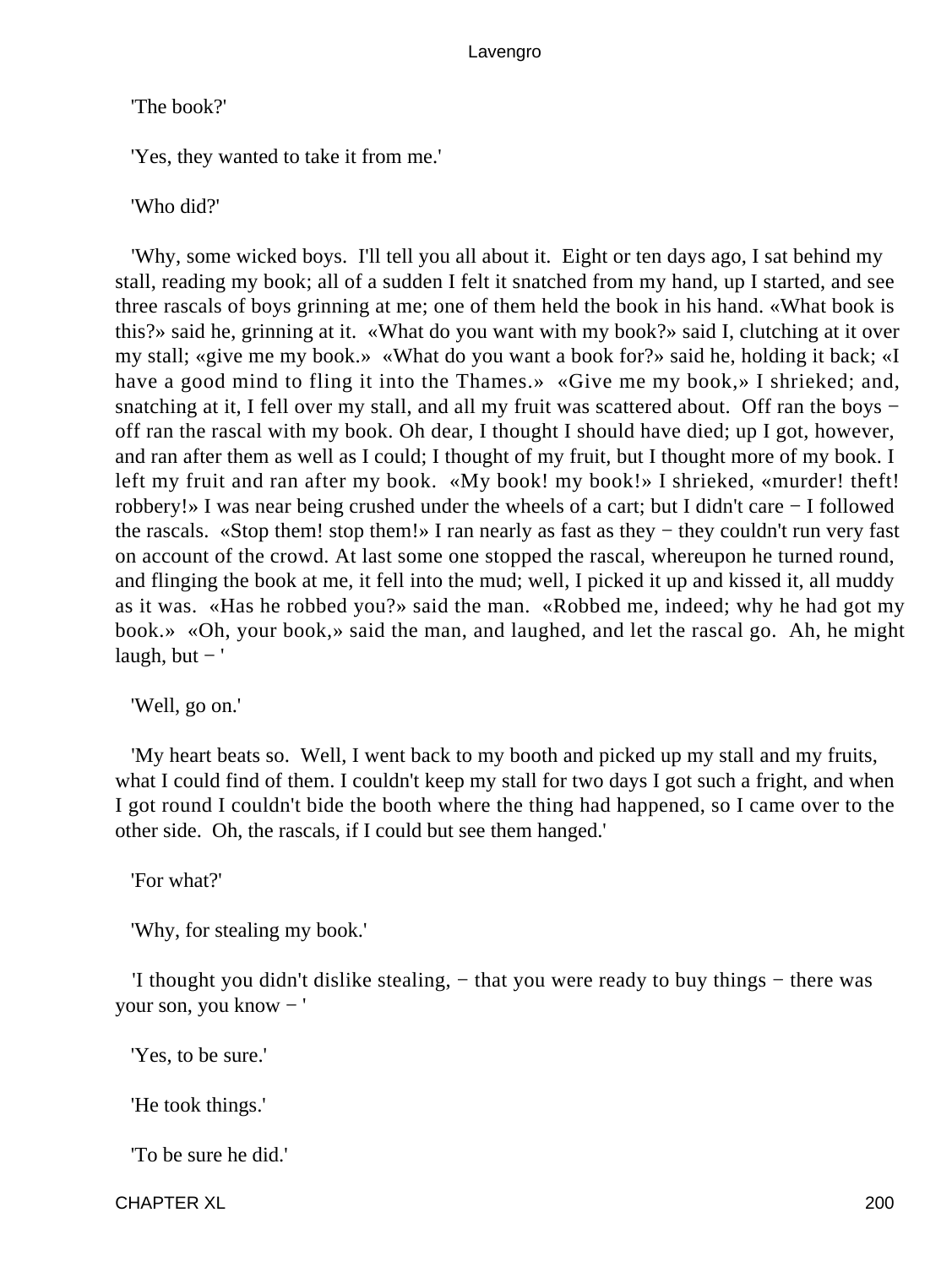'But you don't like a thing of yours to be taken.'

 'No, that's quite a different thing; what's stealing handkerchiefs, and that kind of thing, to do with taking my book? there's a wide difference − don't you see?'

'Yes, I see.'

 'Do you, dear? well, bless your heart, I'm glad you do. Would you like to look at the book?'

'Well, I think I should.'

'Honour bright?' said the apple−woman, looking me in the eyes.

'Honour bright,' said I, looking the apple−woman in the eyes.

 'Well then, dear, here it is,' said she, taking it from under her cloak; 'read it as long as you like, only get a little farther into the booth − Don't sit so near the edge − you might − '

 I went deep into the booth, and the apple−woman, bringing her chair round, almost confronted me. I commenced reading the book, and was soon engrossed by it; hours passed away, once or twice I lifted up my eyes, the apple−woman was still confronting me: at last my eyes began to ache, whereupon I returned the book to the apple−woman, and, giving her another tanner, walked away.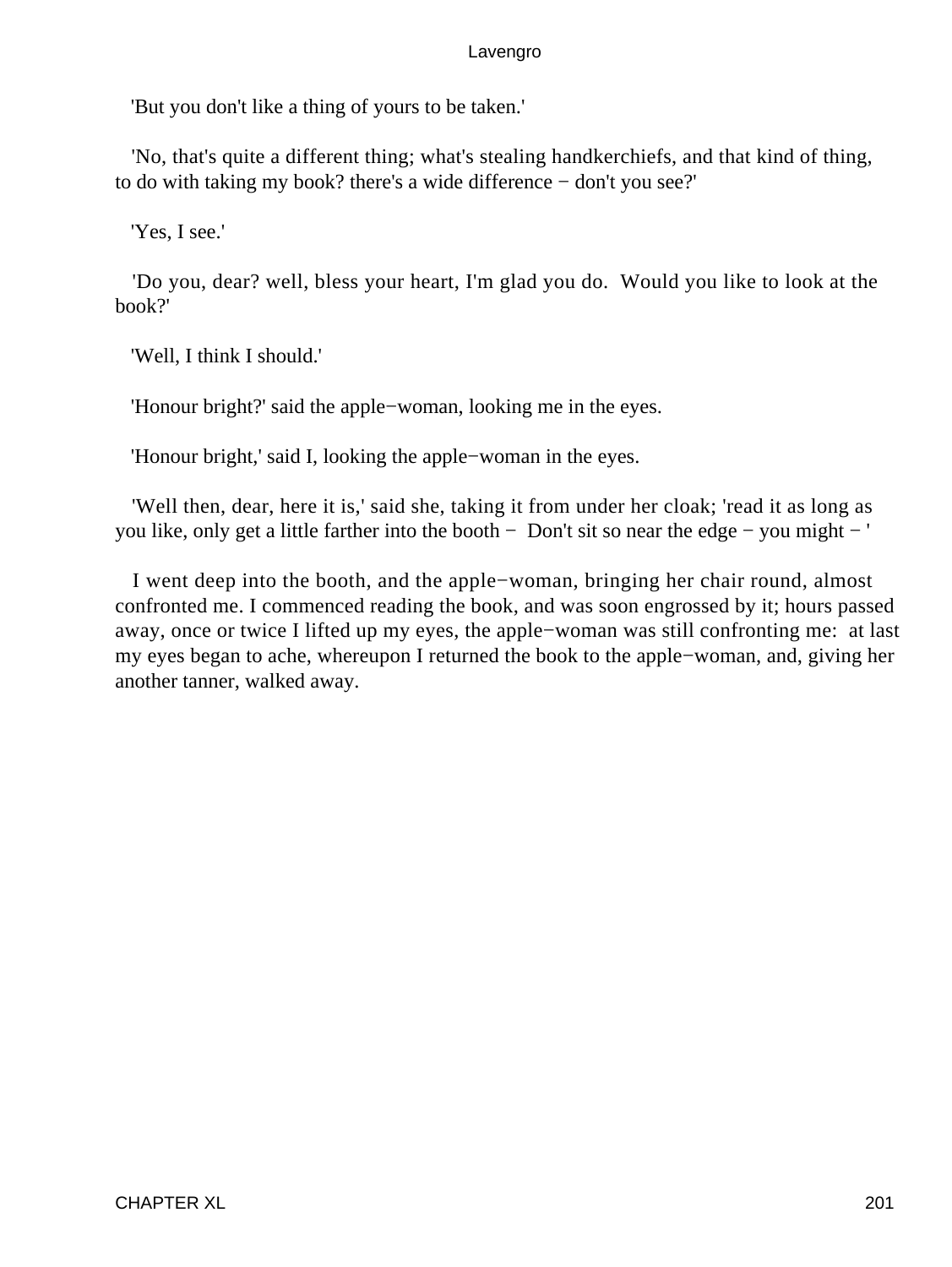# **[CHAPTER XLI](#page-495-0)**

*Decease of the Review – Homer himself – Bread and cheese – Finger and thumb –* Impossible to find − Something grand − Universal mixture − Some other publisher.

**TIME** passed away, and with it the Review, which, contrary to the publisher's expectation, did not prove a successful speculation. About four months after the period of its birth it expired, as all Reviews must for which there is no demand. Authors had ceased to send their publications to it, and, consequently, to purchase it; for I have already hinted that it was almost entirely supported by authors of a particular class, who expected to see their publications foredoomed to immortality in its pages. The behaviour of these authors towards this unfortunate publication I can attribute to no other cause than to a report which was industriously circulated, namely, that the Review was low, and that to be reviewed in it was an infallible sign that one was a low person, who could be reviewed nowhere else. So authors took fright; and no wonder, for it will never do for an author to be considered low. Homer himself has never yet entirely recovered from the injury he received by Lord Chesterfield's remark that the speeches of his heroes were frequently exceedingly low.

 So the Review ceased, and the reviewing corps no longer existed as such; they forthwith returned to their proper avocations – the editor to compose tunes on his piano, and to the task of disposing of the remaining copies of his Quintilian − the inferior members to working for the publisher, being to a man dependants of his; one, to composing fairy tales; another, to collecting miracles of Popish saints; and a third, Newgate lives and trials. Owing to the bad success of the Review, the publisher became more furious than ever. My money was growing short, and I one day asked him to pay me for my labours in the deceased publication.

'Sir,' said the publisher, 'what do you want the money for?'

'Merely to live on,' I replied; 'it is very difficult to live in this town without money.'

'How much money did you bring with you to town?' demanded the publisher.

'Some twenty or thirty pounds,' I replied.

'And you have spent it already?'

'No,' said I, 'not entirely; but it is fast disappearing.'

'Sir,' said the publisher, 'I believe you to be extravagant; yes, sir, extravagant!'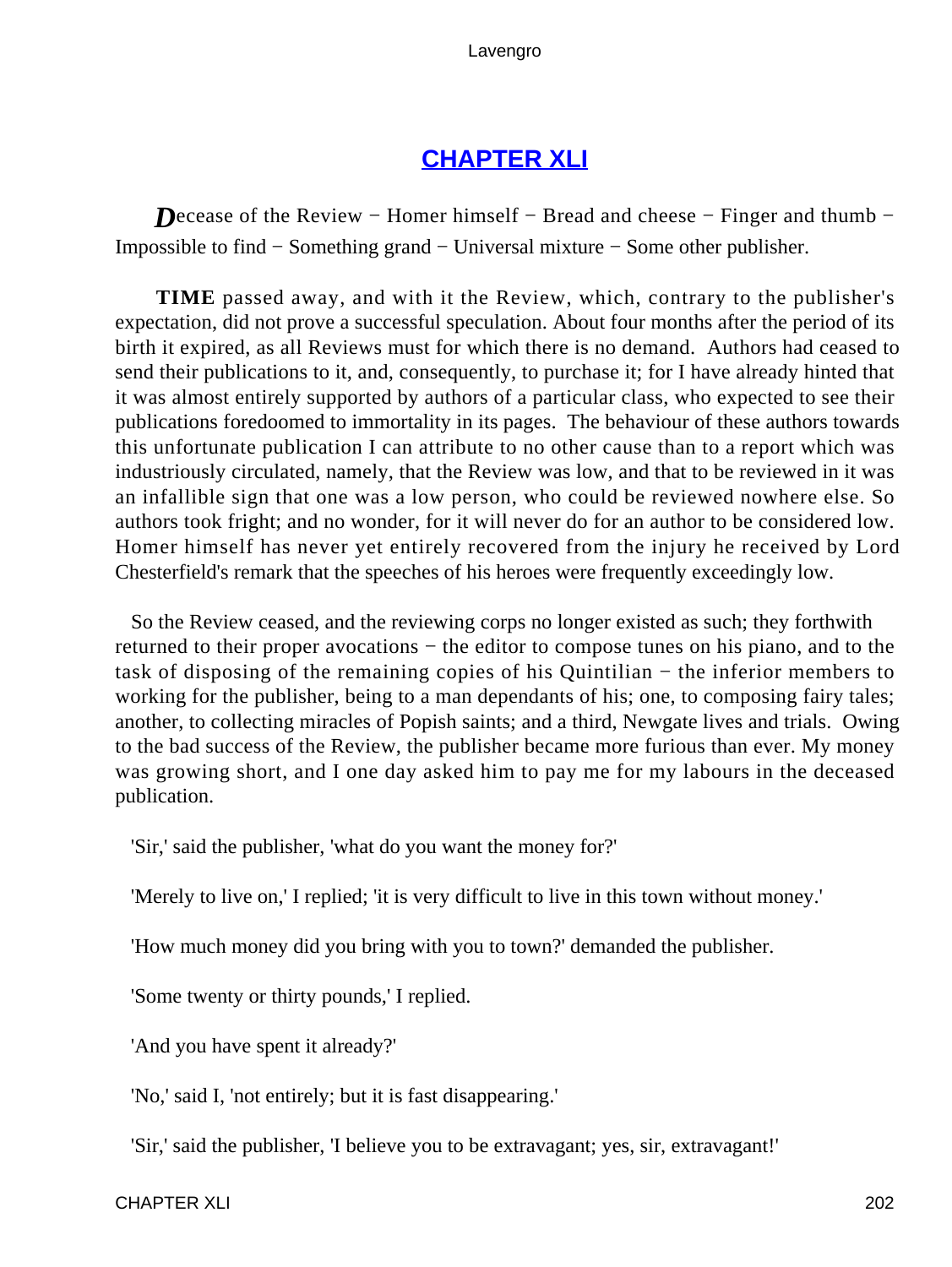'On what grounds do you suppose me to be so?'

'Sir,' said the publisher, 'you eat meat.'

'Yes,' said I, 'I eat meat sometimes; what should I eat?'

'Bread, sir,' said the publisher; 'bread and cheese.'

 'So I do, sir, when I am disposed to indulge; but I cannot often afford it − it is very expensive to dine on bread and cheese, especially when one is fond of cheese, as I am. My last bread and cheese dinner cost me fourteenpence. There is drink, sir; with bread and cheese one must drink porter, sir.'

 'Then, sir, eat bread − bread alone. As good men as yourself have eaten bread alone; they have been glad to get it, sir. If with bread and cheese you must drink porter, sir, with bread alone you can, perhaps, drink water, sir.'

 However, I got paid at last for my writings in the Review, not, it is true, in the current coin of the realm, but in certain bills; there were two of them, one payable at twelve, and the other at eighteen months after date. It was a long time before I could turn these bills to any account; at last I found a person who, at a discount of only thirty per cent, consented to cash them; not, however, without sundry grimaces, and, what was still more galling, holding, more than once, the unfortunate papers high in air between his forefinger and thumb. So ill, indeed, did I like this last action, that I felt much inclined to snatch them away. I restrained myself, however, for I remembered that it was very difficult to live without money, and that, if the present person did not discount the bills, I should probably find no one else that would.

 But if the treatment which I had experienced from the publisher, previous to making this demand upon him, was difficult to bear, that which I subsequently underwent was far more so: his great delight seemed to consist in causing me misery and mortification; if, on former occasions, he was continually sending me in quest of lives and trials difficult to find, he now was continually demanding lives and trials which it was impossible to find; the personages whom he mentioned never having lived, nor consequently been tried. Moreover, some of my best lives and trials which I had corrected and edited with particular care, and on which I prided myself no little, he caused to be cancelled after they had passed through the press. Amongst these was the life of 'Gentleman Harry.' 'They are drugs, sir,' said the publisher, 'drugs; that life of Harry Simms has long been the greatest drug in the calendar − has it not, Taggart?'

 Taggart made no answer save by taking a pinch of snuff. The reader, has, I hope, not forgotten Taggart, whom I mentioned whilst giving an account of my first morning's visit to the publisher. I beg Taggart's pardon for having been so long silent about him; but he was a very silent man − yet there was much in Taggart − and Taggart had always been civil and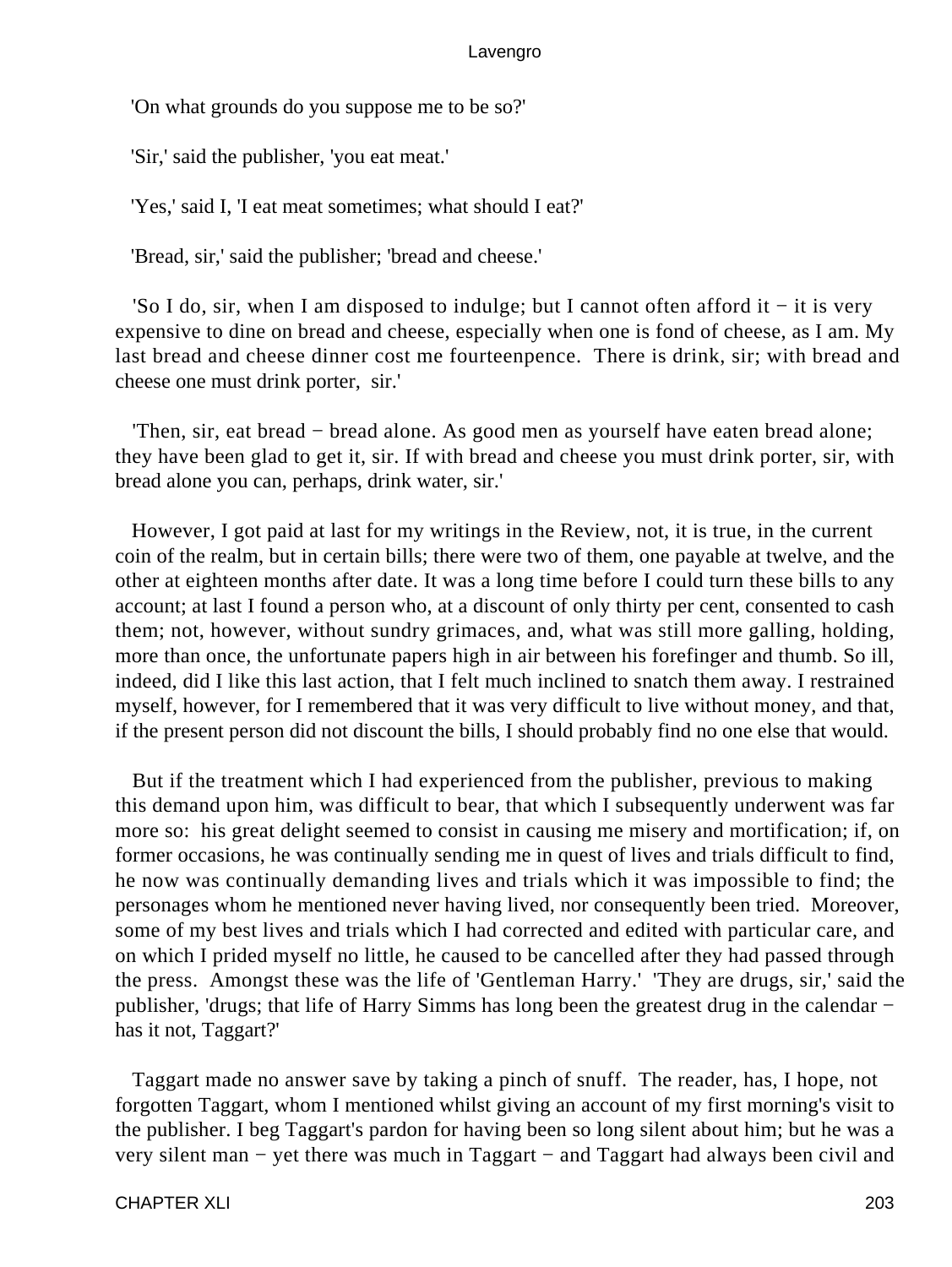kind to me in his peculiar way.

 'Well, young gentleman,' said Taggart to me one morning, when we chanced to be alone a few days after the affair of the cancelling, 'how do you like authorship?'

'I scarcely call authorship the drudgery I am engaged in,' said I.

'What do you call authorship?' said Taggart.

'I scarcely know,' said I; 'that is, I can scarcely express what I think it.'

'Shall I help you out?' said Taggart, turning round his chair, and looking at me.

'If you like,' said I.

 'To write something grand,' said Taggart, taking snuff; 'to be stared at − lifted on people's shoulders − '

'Well,' said I, 'that is something like it.'

Taggart took snuff. 'Well,' said he, 'why don't you write something grand?'

'I have,' said I.

'What?' said Taggart.

'Why,' said I, 'there are those ballads.'

Taggart took snuff.

'And those wonderful versions from Ab Gwilym.'

Taggart took snuff again.

'You seem to be very fond of snuff,' said I, looking at him angrily.

Taggart tapped his box.

'Have you taken it long?'

'Three−and−twenty years.'

'What snuff do you take?'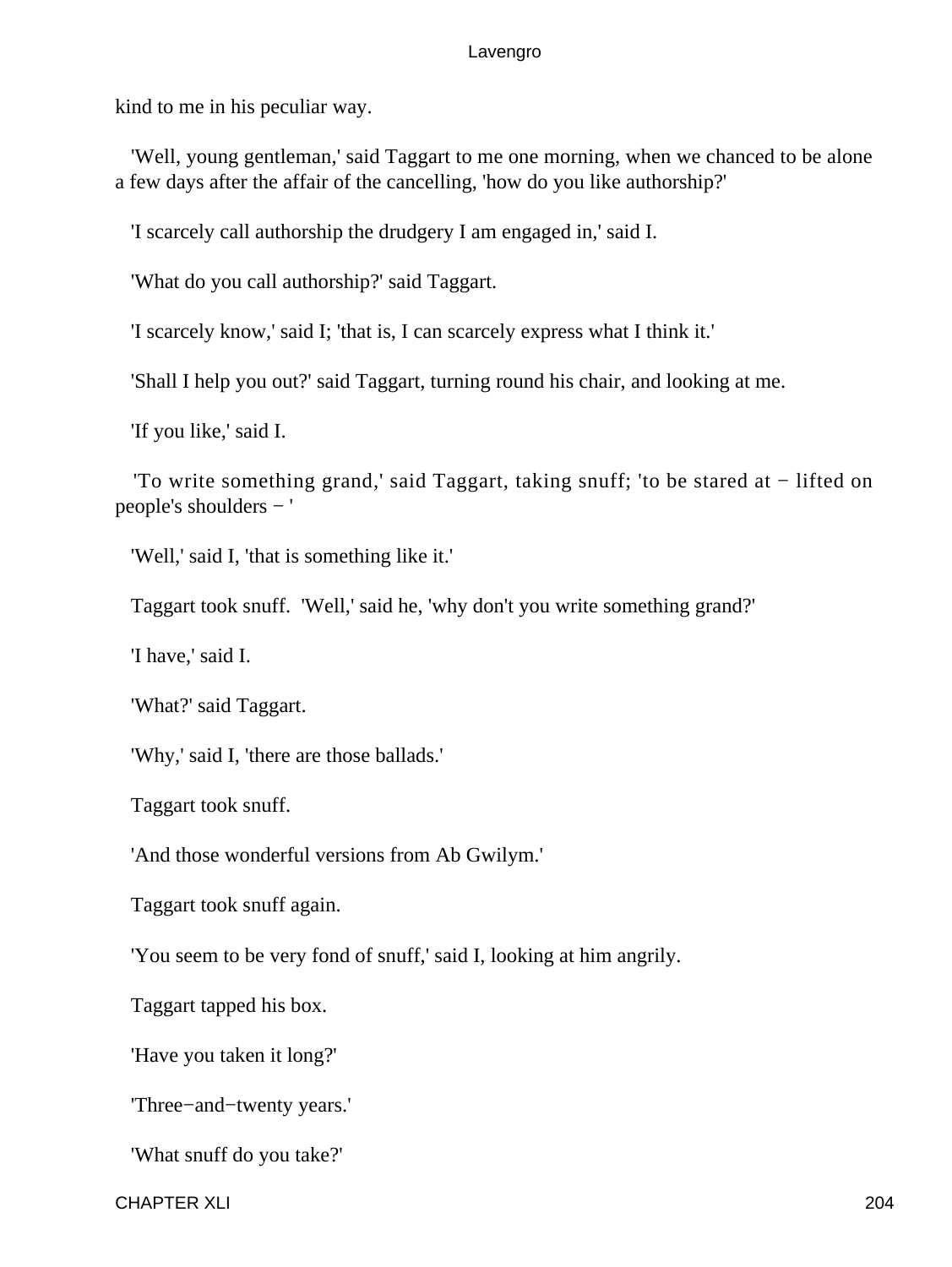'Universal mixture.'

'And you find it of use?

Taggart tapped his box.

'In what respect?' said I.

 'In many − there is nothing like it to get a man through; but for snuff I should scarcely be where I am now.'

'Have you been long here?'

'Three−and−twenty years.'

 'Dear me,' said I; 'and snuff brought you through? Give me a pinch − pah, I don't like it,' and I sneezed.

'Take another pinch,' said Taggart.

'No,' said I, 'I don't like snuff.'

'Then you will never do for authorship; at least for this kind.'

'So I begin to think − what shall I do?'

Taggart took snuff.

'You were talking of a great work − what shall it be?'

Taggart took snuff.

'Do you think I could write one?'

Taggart uplifted his two forefingers as if to tap, he did not however.

'It would require time,' said I, with a half sigh.

Taggart tapped his box.

'A great deal of time; I really think that my ballads − '

Taggart took snuff.

CHAPTER XLI 205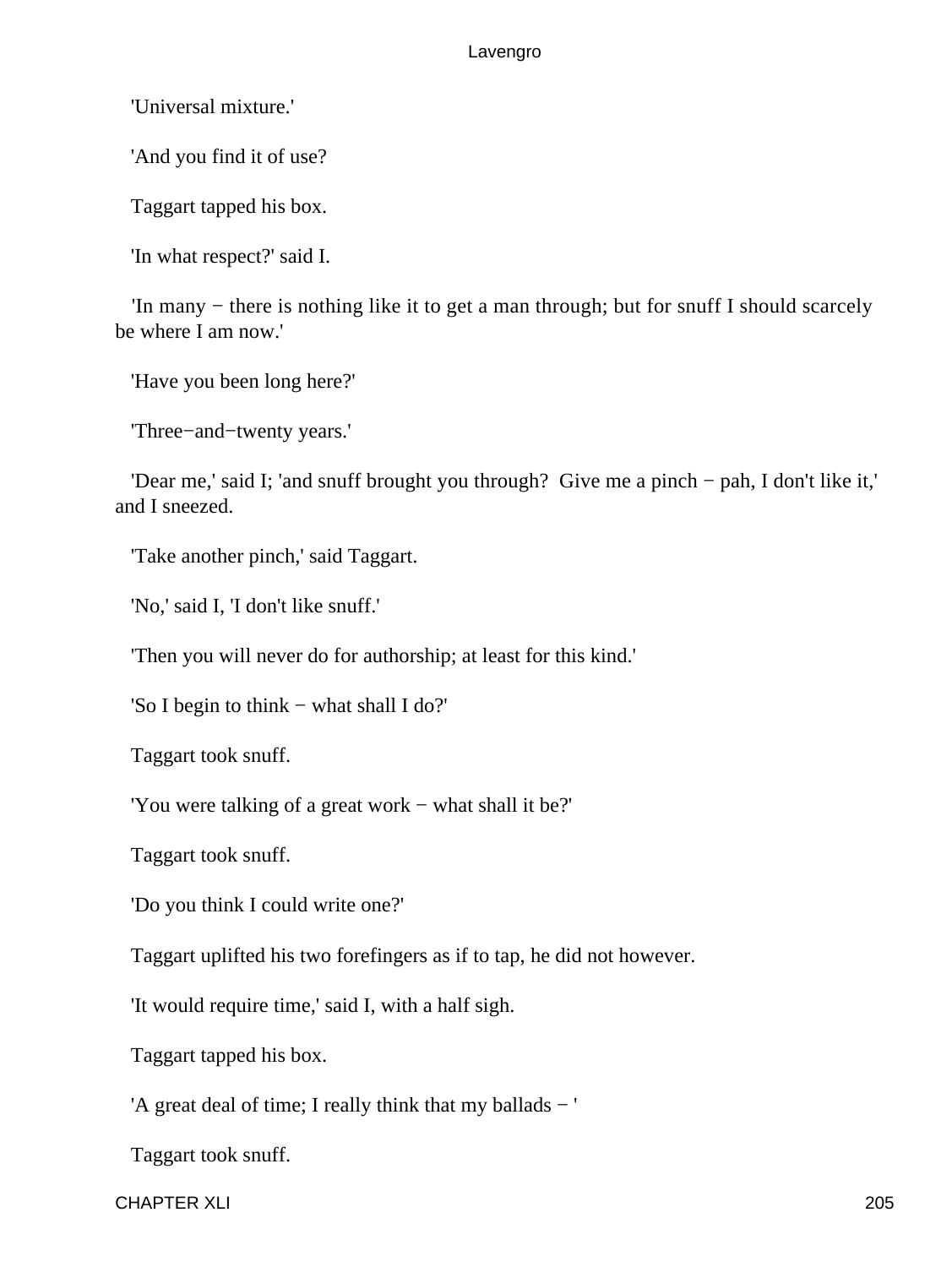'If published, would do me credit. I'll make an effort, and offer them to some other publisher.'

Taggart took a double quantity of snuff.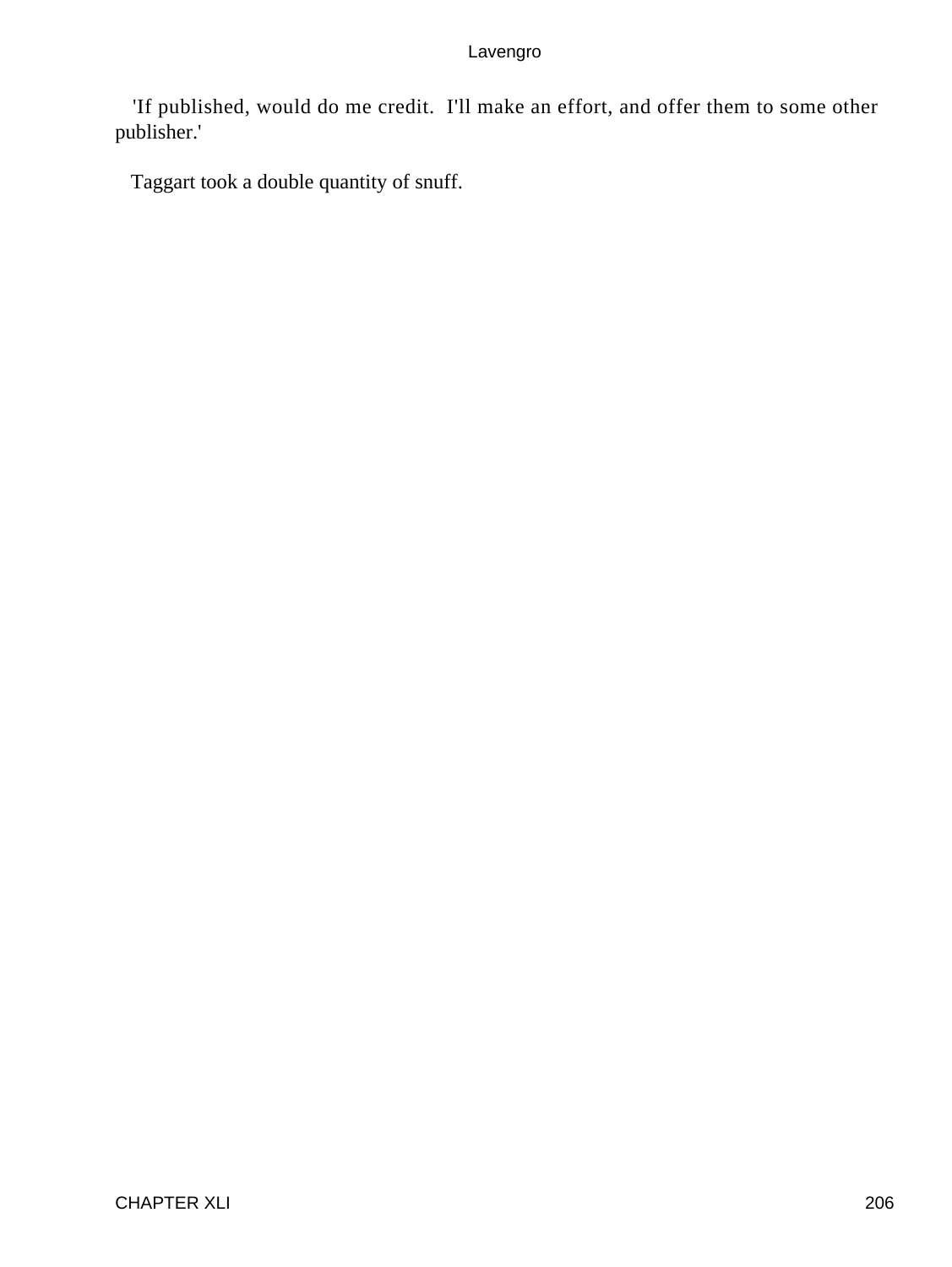## **[CHAPTER XLII](#page-496-0)**

*F*rancis Ardry – That won't do, sir – Observe my gestures – I think you improve – Better than politics − Delightful young Frenchwoman − A burning shame − Magnificent impudence − Paunch − Voltaire − Lump of sugar.

**OCCASIONALLY I** called on Francis Ardry. This young gentleman resided in handsome apartments in the neighbourhood of a fashionable square, kept a livery servant, and, upon the whole, lived in very good style. Going to see him one day, between one and two, I was informed by the servant that his master was engaged for the moment, but that, if I pleased to wait a few minutes, I should find him at liberty. Having told the man that I had no objection, he conducted me into a small apartment which served as antechamber to a drawing−room; the door of this last being half open, I could see Francis Ardry at the farther end, speechifying and gesticulating in a very impressive manner. The servant, in some confusion, was hastening to close the door; but, ere he could effect his purpose, Francis Ardry, who had caught a glimpse of me, exclaimed, 'Come in − come in by all means'; and then proceeded, as before, speechifying and gesticulating. Filled with some surprise, I obeyed his summons.

 On entering the room I perceived another individual, to whom Francis Ardry appeared to be addressing himself; this other was a short spare man of about sixty; his hair was of badger gray, and his face was covered with wrinkles − without vouchsafing me a look, he kept his eye, which was black and lustrous, fixed full on Francis Ardry, as if paying the deepest attention to his discourse. All of a sudden, however, he cried with a sharp, cracked voice, 'That won't do, sir; that won't do − more vehemence − your argument is at present particularly weak; therefore, more vehemence − you must confuse them, stun them, stultify them, sir'; and, at each of these injunctions, he struck the back of his right hand sharply against the palm of the left. 'Good, sir − good!' he occasionally uttered, in the same sharp, cracked tone, as the voice of Francis Ardry became more and more vehement. 'Infinitely good!' he exclaimed, as Francis Ardry raised his voice to the highest pitch; 'and now, sir, abate; let the tempest of vehemence decline − gradually, sir; not too fast. Good, sir − very good!' as the voice of Francis Ardry declined gradually in vehemence. 'And now a little pathos, sir − try them with a little pathos. That won't do, sir − that won't do,' − as Francis Ardry made an attempt to become pathetic, − 'that will never pass for pathos – with tones and gesture of that description you will never redress the wrongs of your country. Now, sir, observe my gestures, and pay attention to the tone of my voice, sir.'

 Thereupon, making use of nearly the same terms which Francis Ardry had employed, the individual in black uttered several sentences in tones and with gestures which were intended to express a considerable degree of pathos, though it is possible that some people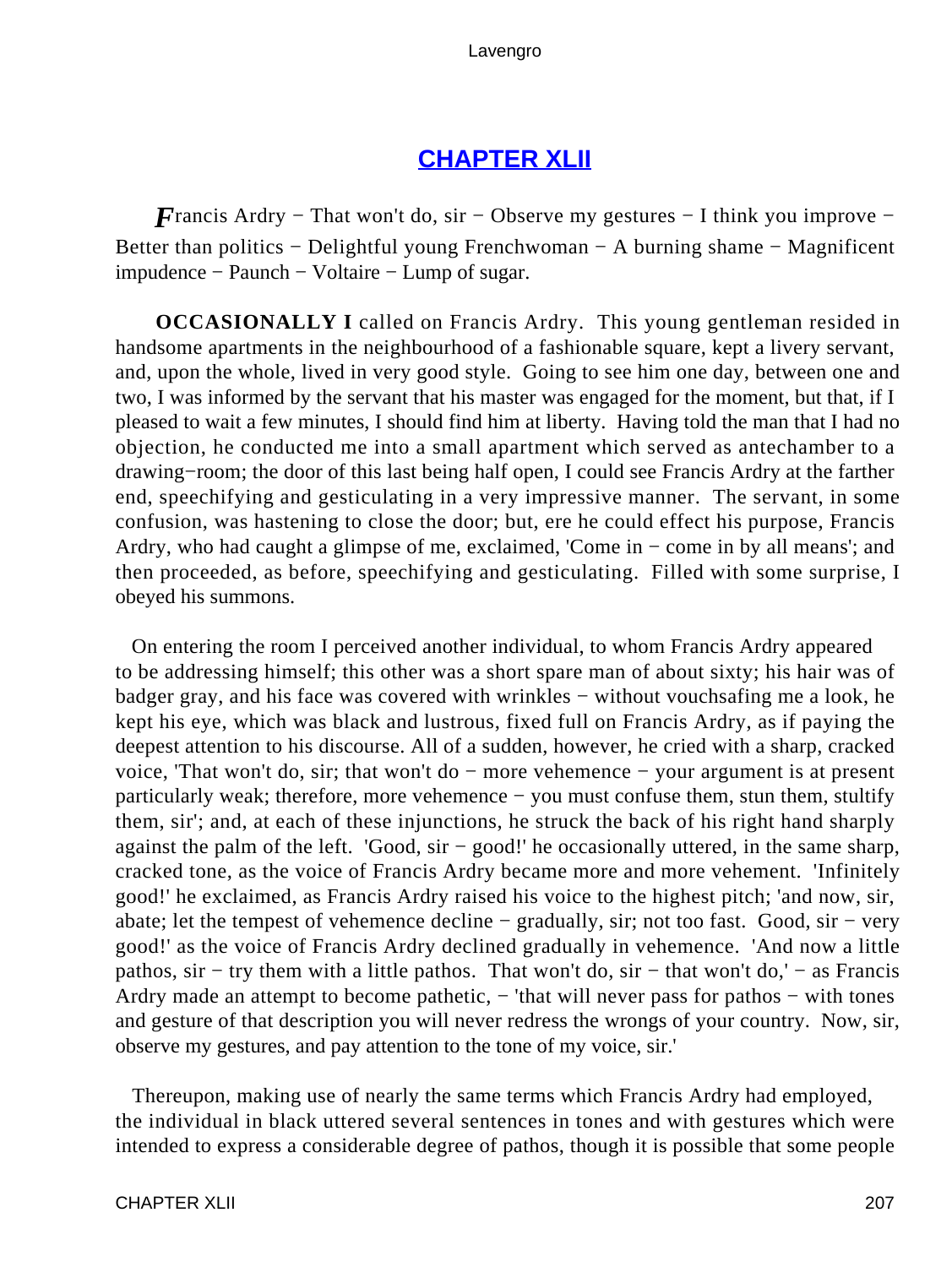would have thought both the one and the other highly ludicrous. After a pause, Francis Ardry recommenced imitating the tones and the gestures of his monitor in the most admirable manner. Before he had proceeded far, however, he burst into a fit of laughter, in which I should, perhaps, have joined, provided it were ever my wont to laugh. 'Ha, ha!' said the other, good−humouredly, 'you are laughing at me. Well, well, I merely wished to give you a hint; but you saw very well what I meant; upon the whole I think you improve. But I must now go, having two other pupils to visit before four.'

 Then taking from the table a kind of three−cornered hat, and a cane headed with amber, he shook Francis Ardry by the hand; and, after glancing at me for a moment, made me a half bow, attended with a strange grimace, and departed.

'Who is that gentleman?' said I to Francis Ardry, as soon as were alone.

'Oh, that is − ' said Frank, smiling, 'the gentleman who gives me lessons in elocution.'

'And what need have you of elocution?'

 'Oh, I merely obey the commands of my guardians,' said Francis, 'who insist that I should, with the assistance of −, qualify myself for Parliament; for which they do me the honour to suppose that I have some natural talent. I dare not disobey them; for, at the present moment, I have particular reasons for wishing to keep on good terms with them.'

 'But,' said I, 'you are a Roman Catholic; and I thought that persons of your religion were excluded from Parliament?'

 'Why, upon that very thing the whole matter hinges; people of our religion are determined to be no longer excluded from Parliament, but to have a share in the government of the nation. Not that I care anything about the matter; I merely obey the will of my guardians; my thoughts are fixed on something better than politics.'

 'I understand you,' said I; 'dog−fighting − well, I can easily conceive that to some minds dog−fighting − '

'I was not thinking of dog−fighting,' said Francis Ardry, interrupting me.

'Not thinking of dog−fighting!' I ejaculated.

 'No,' said Francis Ardry, 'something higher and much more rational than dog−fighting at present occupies my thoughts.'

'Dear me,' said I, 'I thought I had heard you say that there was nothing like it!'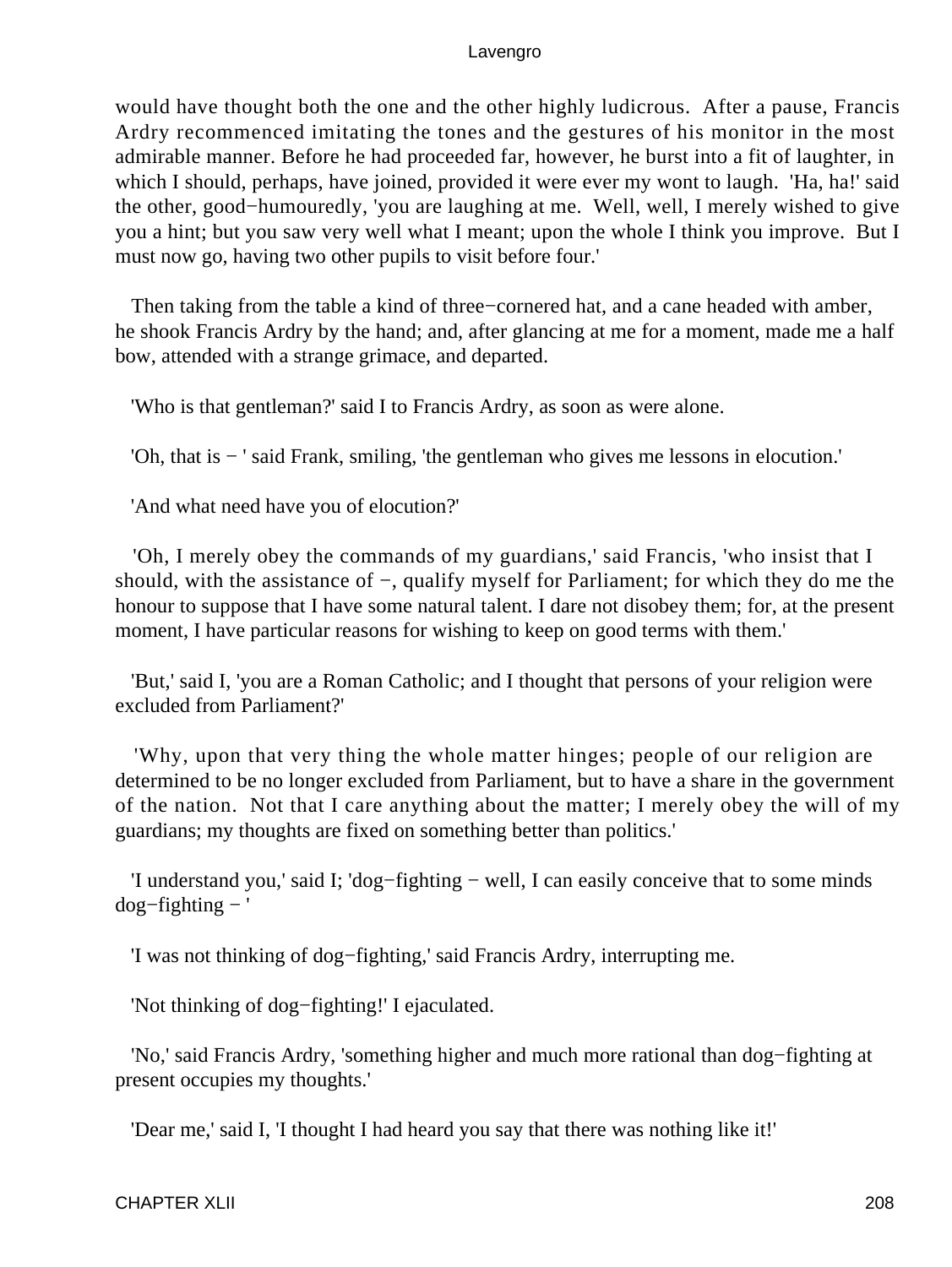'Like what?' said Francis Ardry.

'Dog−fighting, to be sure,' said I.

 'Pooh,' said Francis Ardry; 'who but the gross and unrefined care anything for dog−fighting? That which at present engages my waking and sleeping thoughts is love − divine love − there is nothing like **THAT.** Listen to me, I have a secret to confide to you.'

 And then Francis Ardry proceeded to make me his confidant. It appeared that he had had the good fortune to make the acquaintance of the most delightful young Frenchwoman imaginable, Annette La Noire by name, who had just arrived from her native country with the intention of obtaining the situation of governess in some English family; a position which, on account of her many accomplishments, she was eminently qualified to fill. Francis Ardry had, however, persuaded her to relinquish her intention for the present, on the ground that, until she had become acclimated in England, her health would probably suffer from the confinement inseparable from the occupation in which she was desirous of engaging; he had, moreover – for it appeared that she was the most frank and confiding creature in the world − succeeded in persuading her to permit him to hire for her a very handsome first floor in his own neighbourhood, and to accept a few inconsiderable presents in money and jewellery. 'I am looking out for a handsome gig and horse,' said Francis Ardry, at the conclusion of his narration; 'it were a burning shame that so divine a creature should have to go about a place like London on foot, or in a paltry hackney coach.'

 'But,' said I, 'will not the pursuit of politics prevent your devoting much time to this fair lady?'

 'It will prevent me devoting all my time,' said Francis Ardry, 'as I gladly would; but what can I do? My guardians wish me to qualify myself for a political orator, and I dare not offend them by a refusal. If I offend my guardians, I should find it impossible − unless I have recourse to Jews and money−lenders − to support Annette; present her with articles of dress and jewellery, and purchase a horse and cabriolet worthy of conveying her angelic person through the streets of London.'

 After a pause, in which Francis Ardry appeared lost in thought, his mind being probably occupied with the subject of Annette, I broke silence by observing, 'So your fellow−religionists are really going to make a serious attempt to procure their emancipation?'

 'Yes,' said Francis Ardry, starting from his reverie; 'everything has been arranged; even a leader has been chosen, at least for us of Ireland, upon the whole the most suitable man in the world for the occasion − a barrister of considerable talent, mighty voice, and magnificent impudence. With emancipation, liberty, and redress for the wrongs of Ireland in his mouth, he is to force his way into the British House of Commons, dragging myself and others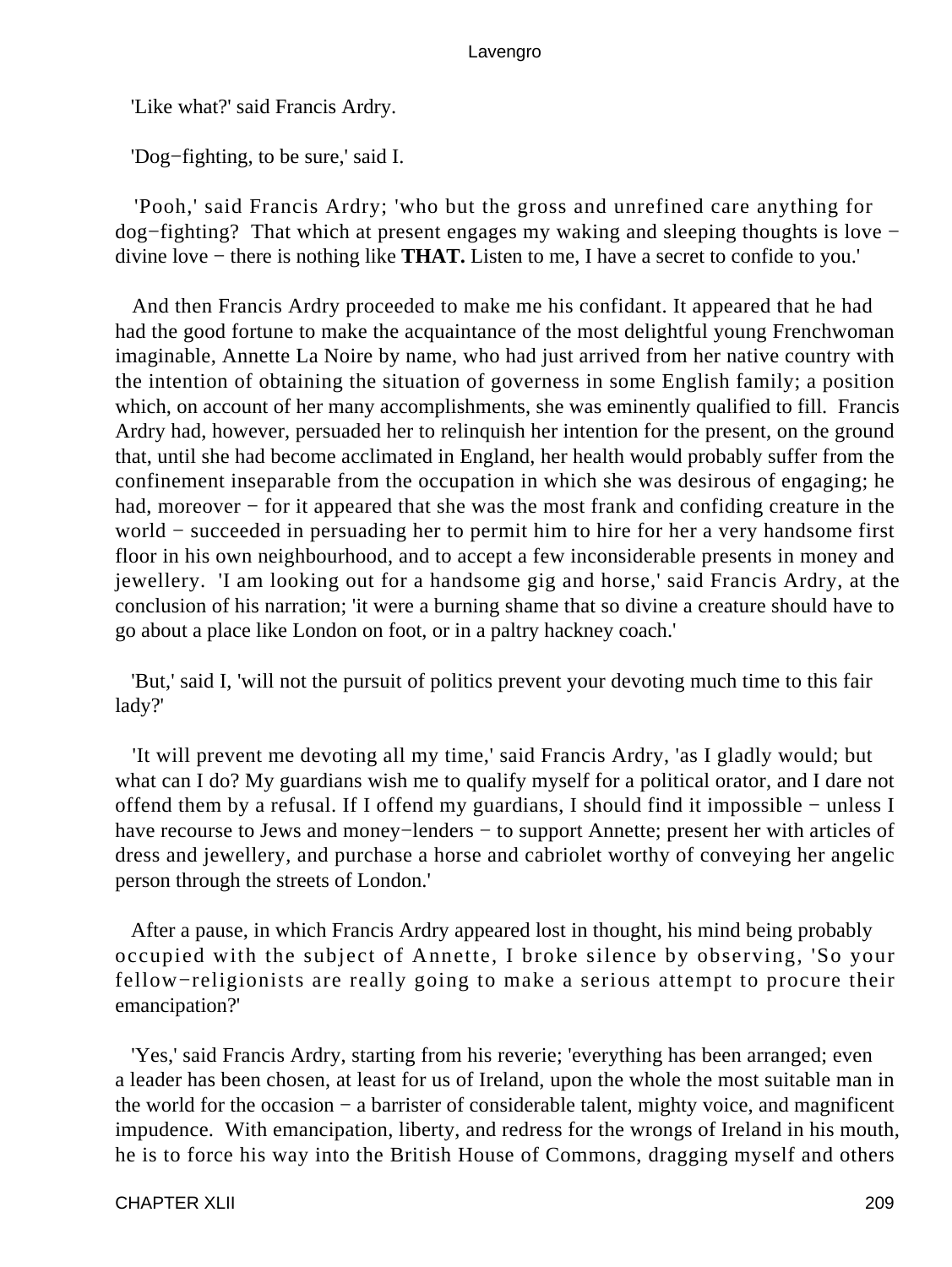behind him − he will succeed, and when he is in he will cut a figure; I have heard − himself, who has heard him speak, say that he will cut a figure.'

'And is − competent to judge?' I demanded.

 'Who but he?' said Francis Ardry; 'no one questions his judgment concerning what relates to elocution. His fame on that point is so well established, that the greatest orators do not disdain occasionally to consult him; C− himself, as I have been told, when anxious to produce any particular effect in the House, is in the habit of calling in − for a consultation.'

'As to matter, or manner?' said I.

 'Chiefly the latter,' said Francis Ardry, 'though he is competent to give advice as to both, for he has been an orator in his day, and a leader of the people; though he confessed to me that he was not exactly qualified to play the latter part − «I want paunch,» said he.'

 'It is not always indispensable,' said I; 'there is an orator in my town, a hunchback and watchmaker, without it, who not only leads the people, but the mayor too; perhaps he has a succedaneum in his hunch: but, tell me, is the leader of your movement in possession of that which – wants?'

'No more deficient in it than in brass,' said Francis Ardry.

 'Well,' said I, 'whatever his qualifications may be, I wish him success in the cause which he has taken up − I love religious liberty.'

 'We shall succeed,' said Francis Ardry; 'John Bull upon the whole is rather indifferent on the subject, and then we are sure to be backed by the Radical party, who, to gratify their political prejudices, would join with Satan himself.'

 'There is one thing,' said I, 'connected with this matter which surprises me − your own lukewarmness. Yes, making every allowance for your natural predilection for dog−fighting, and your present enamoured state of mind, your apathy at the commencement of such a movement is to me unaccountable.'

 'You would not have cause to complain of my indifference,' said Frank, 'provided I thought my country would be benefited by this movement; but I happen to know the origin of it. The priests are the originators, 'and what country was ever benefited by a movement which owed its origin to them?' so says Voltaire, a page of whom I occasionally read. By the present move they hope to increase their influence, and to further certain designs which they entertain both with regard to this country and Ireland. I do not speak rashly or unadvisedly. A strange fellow − a half−Italian, half−English priest, − who was recommended to me by my guardians, partly as a spiritual, partly as a temporal guide, has let me into a secret or two;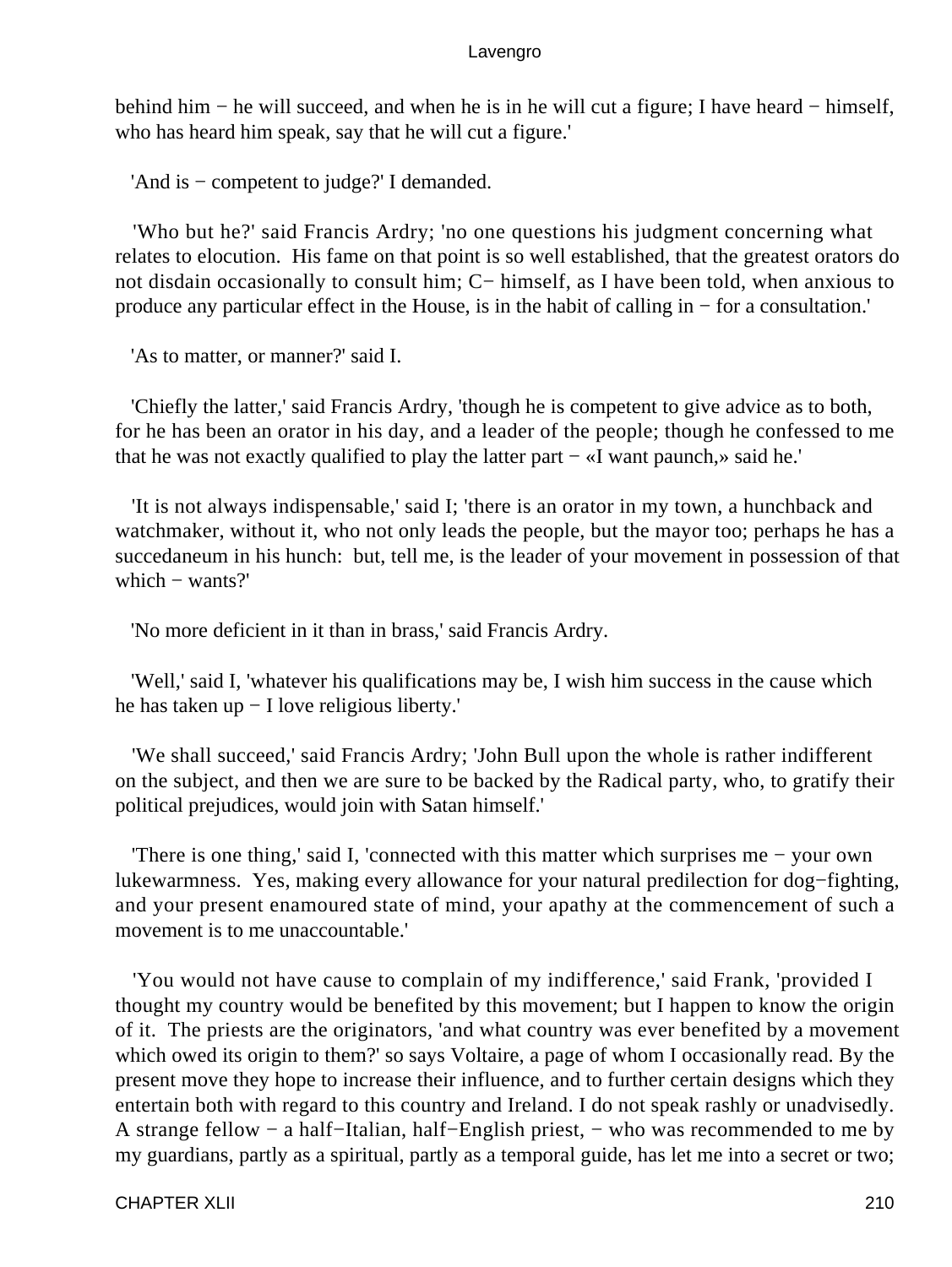he is fond of a glass of gin and water − and over a glass of gin and water cold, with a lump of sugar in it, he has been more communicative, perhaps, than was altogether prudent. Were I my own master, I would kick him, politics, and religious movements, to a considerable distance. And now, if you are going away, do so quickly; I have an appointment with Annette, and must make myself fit to appear before her.'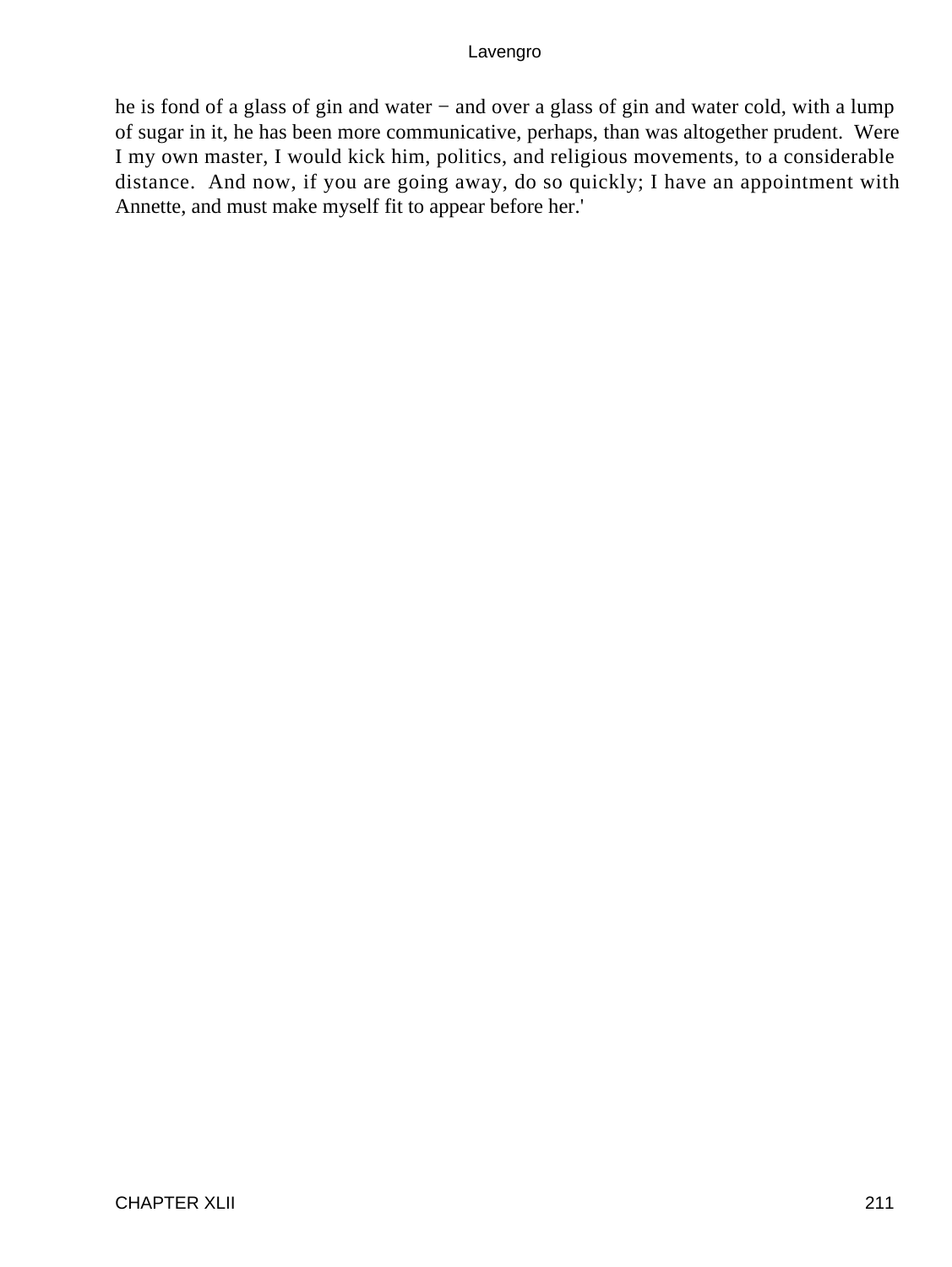## **[CHAPTER XLIII](#page-496-0)**

*P*rogress – Glorious John – Utterly unintelligible – What a difference.

 BY the month of October I had, in spite of all difficulties and obstacles, accomplished about two−thirds of the principal task which I had undertaken, the compiling of the Newgate lives; I had also made some progress in translating the publisher's philosophy into German. But about this time I began to see very clearly that it was impossible that our connection should prove of long duration; yet, in the event of my leaving the big man, what other resource had I − another publisher? But what had I to offer? There were my ballads, my Ab Gwilym, but then I thought of Taggart and his snuff, his pinch of snuff. However, I determined to see what could be done, so I took my ballads under my arm, and went to various publishers; some took snuff, others did not, but none took my ballads or Ab Gwilym, they would not even look at them. One asked me if I had anything else − he was a snuff–taker – I said yes; and going home, returned with my translation of the German novel, to which I have before alluded. After keeping it for a fortnight, he returned it to me on my visiting him, and, taking a pinch of snuff, told me it would not do. There were marks of snuff on the outside of the manuscript, which was a roll of paper bound with red tape, but there were no marks of snuff on the interior of the manuscript, from which I concluded that he had never opened it.

 I had often heard of one Glorious John, who lived at the western end of the town; on consulting Taggart, he told me that it was possible that Glorious John would publish my ballads and Ab Gwilym, that is, said he, taking a pinch of snuff, provided you can see him; so I went to the house where Glorious John resided, and a glorious house it was, but I could not see Glorious John − I called a dozen times, but I never could see Glorious John. Twenty years after, by the greatest chance in the world, I saw Glorious John, and sure enough Glorious John published my books, but they were different books from the first; I never offered my ballads or Ab Gwilym to Glorious John. Glorious John was no snuff−taker. He asked me to dinner, and treated me with superb Rhenish wine. Glorious John is now gone to his rest, but I – what was I going to say? – the world will never forget Glorious John.

 So I returned to my last resource for the time then being − to the publisher, persevering doggedly in my labour. One day, on visiting the publisher, I found him stamping with fury upon certain fragments of paper. 'Sir,' said he, 'you know nothing of German; I have shown your translation of the first chapter of my Philosophy to several Germans: it is utterly unintelligible to them.' 'Did they see the Philosophy?' I replied. 'They did, sir, but they did not profess to understand English.' 'No more do I,' I replied, 'if that Philosophy be English.'

The publisher was furious – I was silent. For want of a pinch of snuff, I had recourse to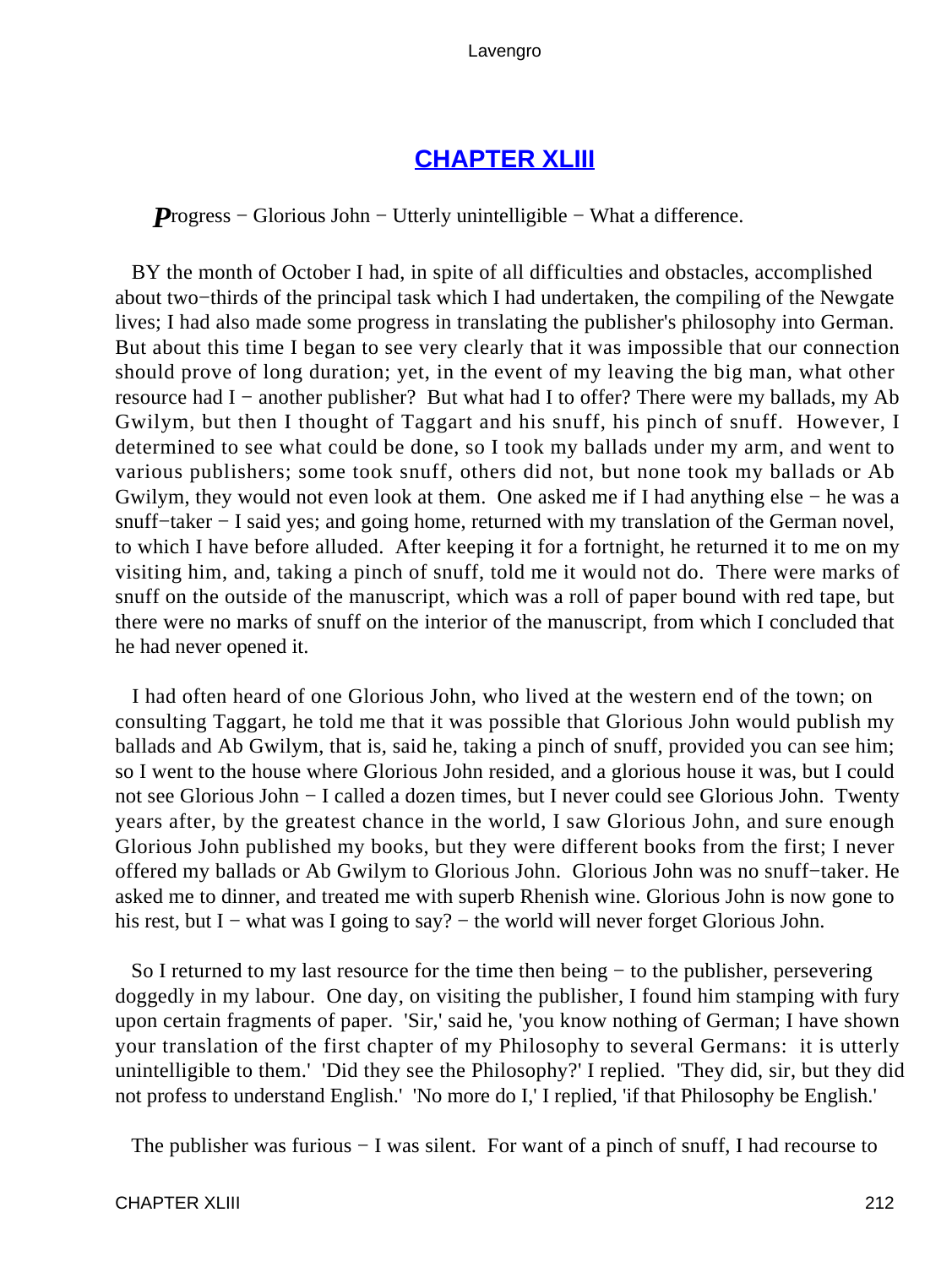something which is no bad substitute for a pinch of snuff, to those who can't take it, silent contempt; at first it made the publisher more furious, as perhaps a pinch of snuff would; it, however, eventually calmed him, and he ordered me back to my occupations, in other words, the compilation. To be brief, the compilation was completed, I got paid in the usual manner, and forthwith left him.

He was a clever man, but what a difference in clever men!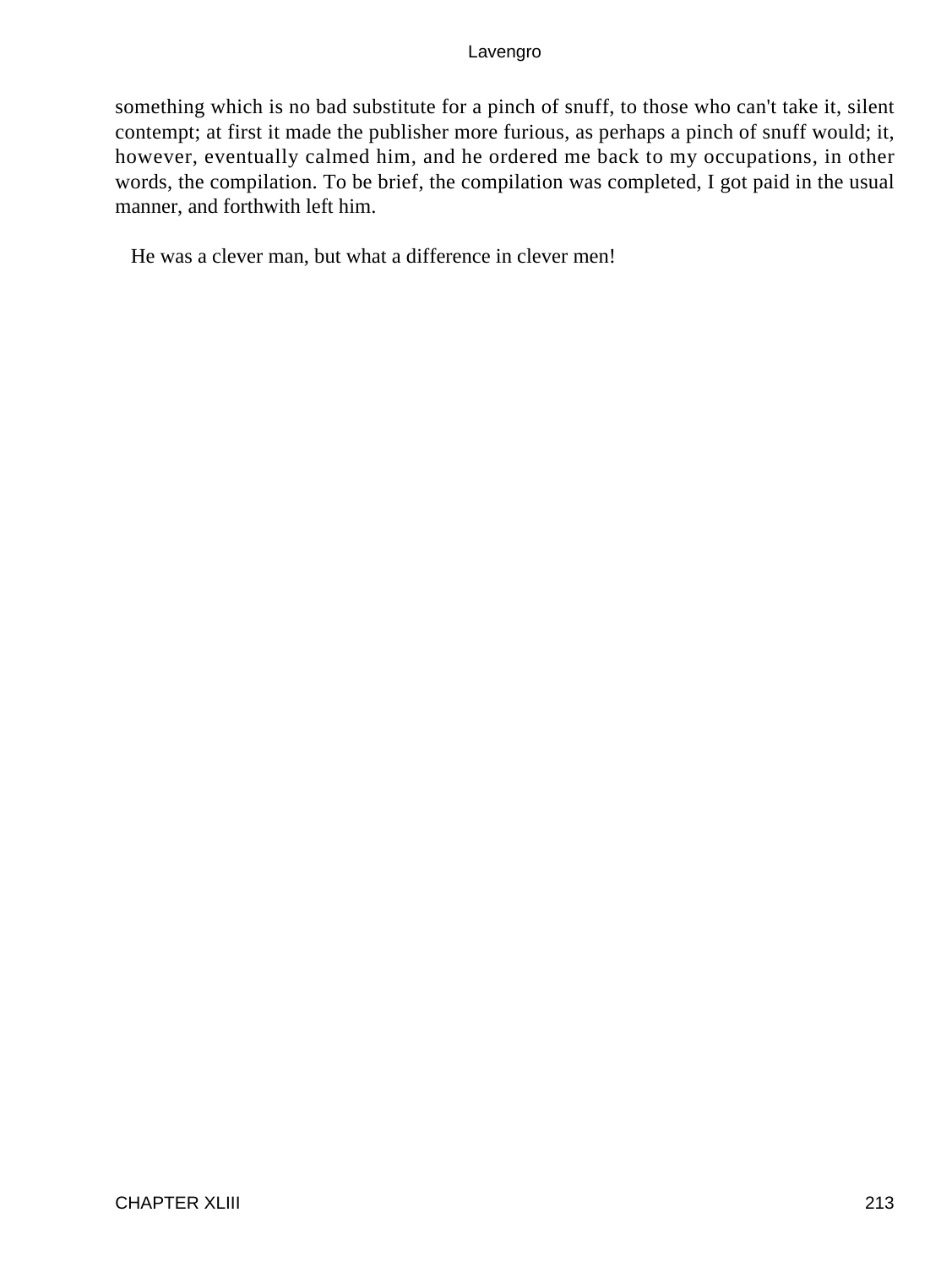## **[CHAPTER XLIV](#page-496-0)**

*The old spot* − A long history − Thou shalt not steal − No harm − Education − Necessity – Foam on your lip – Apples and pears – What will you read? – Metaphor – The fur cap − I don't know him.

 IT was past midwinter, and I sat on London Bridge, in company with the old apple−woman: she had just returned to the other side of the bridge, to her place in the booth where I had originally found her. This she had done after frequent conversations with me; 'she liked the old place best,' she said, which she would never have left but for the terror which she experienced when the boys ran away with her book. So I sat with her at the old spot, one afternoon past midwinter, reading the book, of which I had by this time come to the last pages. I had observed that the old woman for some time past had shown much less anxiety about the book than she had been in the habit of doing. I was, however, not quite prepared for her offering to make me a present of it, which she did that afternoon; when, having finished it, I returned it to her, with many thanks for the pleasure and instruction I had derived from its perusal. 'You may keep it, dear,' said the old woman, with a sigh; 'you may carry it to your lodging, and keep it for your own.'

 Looking at the old woman with surprise, I exclaimed, 'Is it possible that you are willing to part with the book which has been your source of comfort so long?'

 Whereupon the old woman entered into a long history, from which I gathered that the book had become distasteful to her; she hardly ever opened it of late, she said, or if she did, it was only to shut it again; also, that other things which she had been fond of, though of a widely different kind, were now distasteful to her. Porter and beef−steaks were no longer grateful to her palate, her present diet chiefly consisting of tea, and bread and butter.

 'Ah,' said I, 'you have been ill, and when people are ill, they seldom like the things which give them pleasure when they are in health.' I learned, moreover, that she slept little at night, and had all kinds of strange thoughts; that as she lay awake many things connected with her youth, which she had quite forgotten, came into her mind. There were certain words that came into her mind the night before the last, which were continually humming in her ears: I found that the words were, 'Thou shalt not steal.'

 On inquiring where she had first heard these words, I learned that she had read them at school, in a book called the primer; to this school she had been sent by her mother, who was a poor widow, and followed the trade of apple−selling in the very spot where her daughter followed it now. It seems that the mother was a very good kind of woman, but quite ignorant of letters, the benefit of which she was willing to procure for her child; and at the school the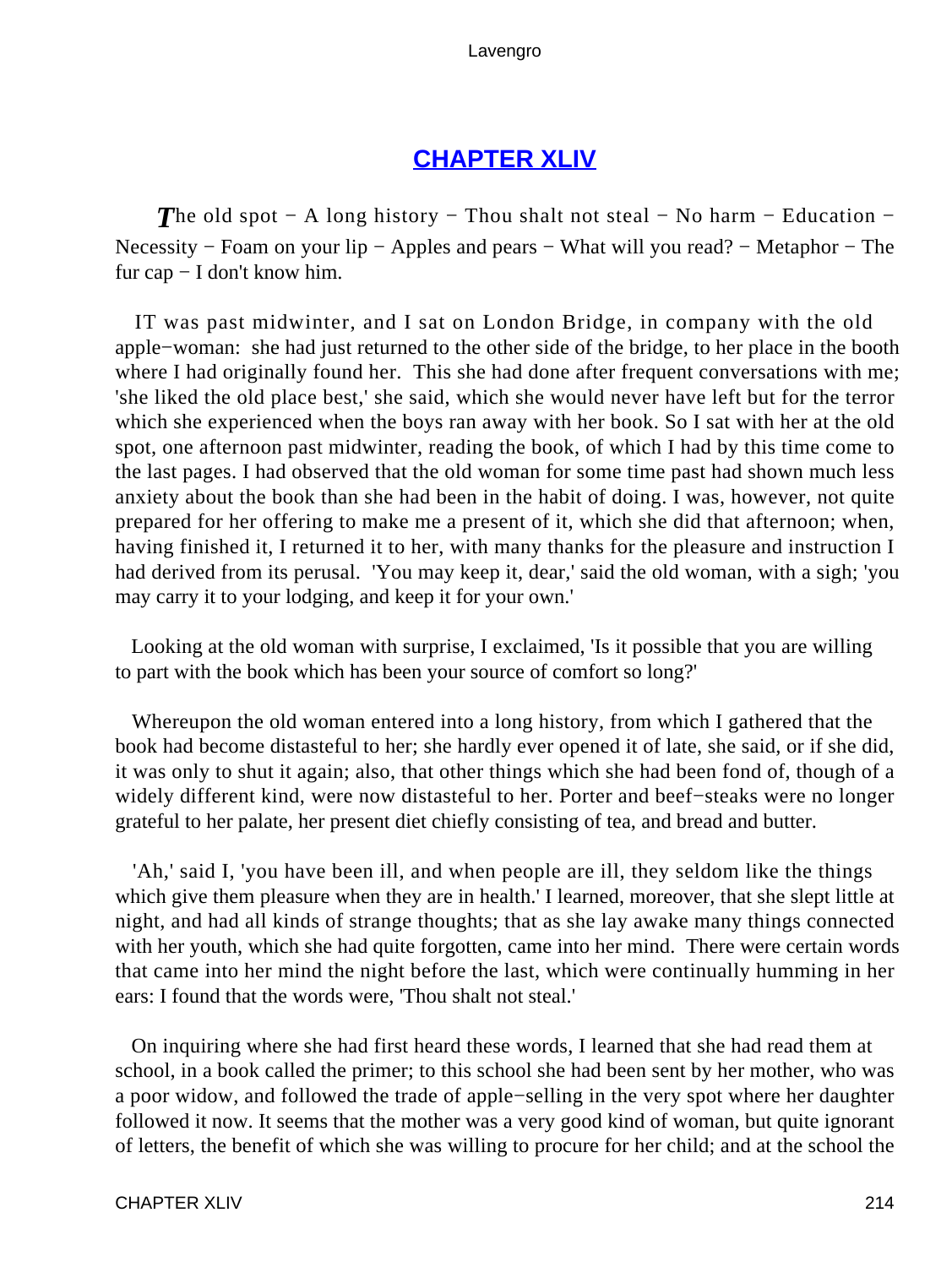daughter learned to read, and subsequently experienced the pleasure and benefit of letters, in being able to read the book which she found in an obscure closet of her mother's house, and which had been her principal companion and comfort for many years of her life.

 But, as I have said before, she was now dissatisfied with the book, and with most other things in which she had taken pleasure; she dwelt much on the words, 'Thou shalt not steal'; she had never stolen things herself, but then she had bought things which other people had stolen, and which she knew had been stolen; and her dear son had been a thief, which he perhaps would not have been but for the example which she set him in buying things from characters, as she called them, who associated with her.

 On inquiring how she had become acquainted with these characters, I learned that times had gone hard with her; that she had married, but her husband had died after a long sickness, which had reduced them to great distress; that her fruit trade was not a profitable one, and that she had bought and sold things which had been stolen to support herself and her son. That for a long time she supposed there was no harm in doing so, as her book was full of entertaining tales of stealing; but she now thought that the book was a bad book, and that learning to read was a bad thing; her mother had never been able to read, but had died in peace, though poor.

 So here was a woman who attributed the vices and follies of her life to being able to read; her mother, she said, who could not read, lived respectably, and died in peace; and what was the essential difference between the mother and daughter, save that the latter could read? But for her literature she might in all probability have lived respectably and honestly, like her mother, and might eventually have died in peace, which at present she could scarcely hope to do. Education had failed to produce any good in this poor woman; on the contrary, there could be little doubt that she had been injured by it. Then was education a bad thing? Rousseau was of opinion that it was; but Rousseau was a Frenchman, at least wrote in French, and I cared not the snap of my fingers for Rousseau. But education has certainly been of benefit in some instances; well, what did that prove, but that partiality existed in the management of the affairs of the world − if education was a benefit to some, why was it not a benefit to others? Could some avoid abusing it, any more than others could avoid turning it to a profitable account? I did not see how they could; this poor simple woman found a book in her mother's closet; a book, which was a capital book for those who could turn it to the account for which it was intended; a book, from the perusal of which I felt myself wiser and better, but which was by no means suited to the intellect of this poor simple woman, who thought that it was written in praise of thieving; yet she found it, she read it, and − and − I felt myself getting into a maze; what is right, thought I? what is wrong? Do I exist? Does the world exist? if it does, every action is bound up with necessity.

'Necessity!' I exclaimed, and cracked my finger−joints.

'Ah, it is a bad thing,' said the old woman.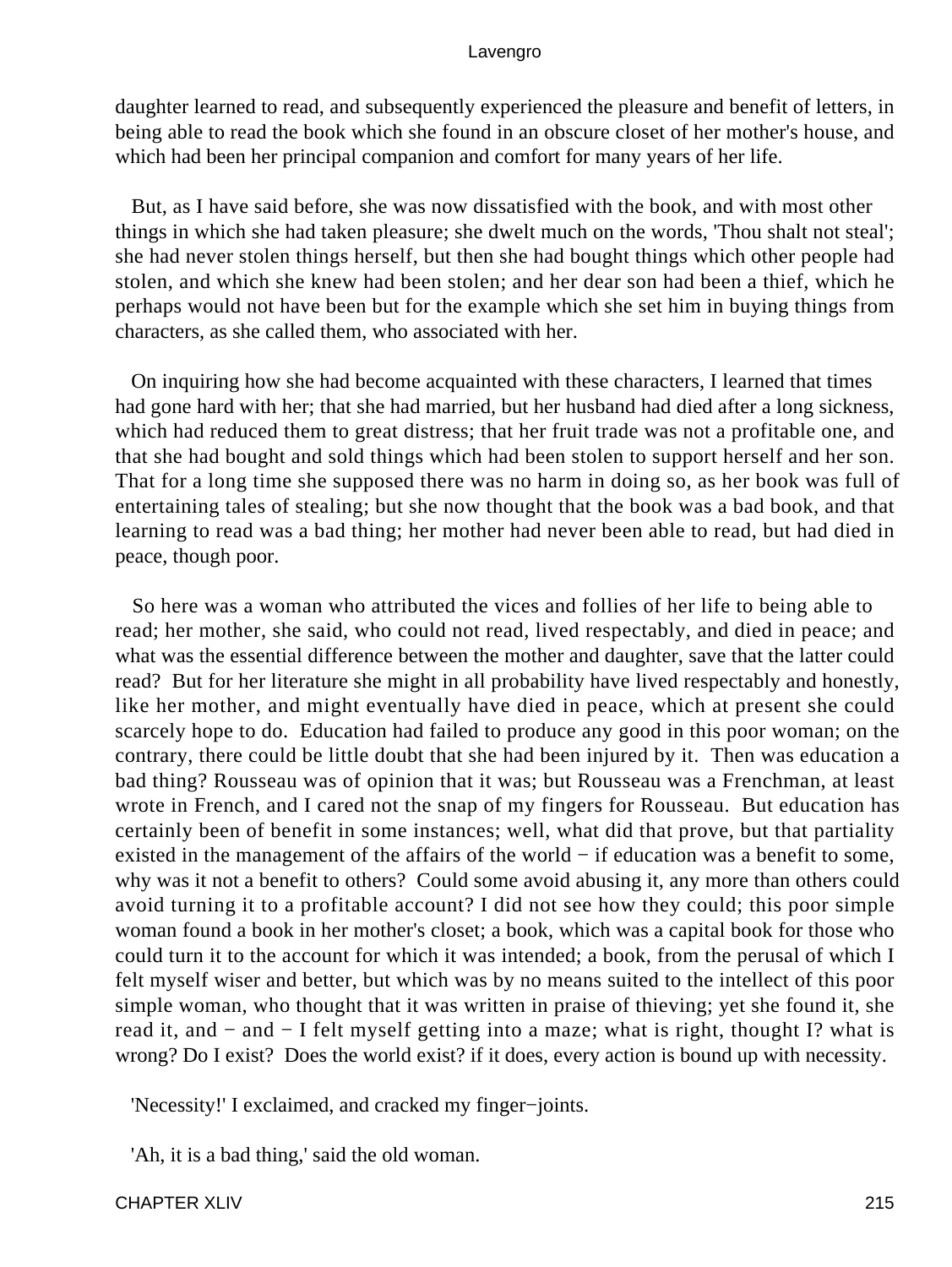'What is a bad thing?' said I.

'Why to be poor, dear.'

'You talk like a fool,' said I, 'riches and poverty are only different forms of necessity.'

'You should not call me a fool, dear; you should not call your own mother a fool.'

'You are not my mother,' said I.

 'Not your mother, dear? − no, no more I am; but your calling me fool put me in mind of my dear son, who often used to call me fool – and you just now looked as he sometimes did, with a blob of foam on your lip.'

'After all, I don't know that you are not my mother.'

'Don't you, dear? I'm glad of it; I wish you would make it out.'

 'How should I make it out? who can speak from his own knowledge as to the circumstances of his birth? Besides, before attempting to establish our relationship, it would be necessary to prove that such people exist.'

'What people, dear?'

'You and I.'

'Lord, child, you are mad; that book has made you so.'

'Don't abuse it,' said I; 'the book is an excellent one, that is, provided it exists.'

 'I wish it did not,' said the old woman; 'but it shan't long; I'll burn it, or fling it into the river − the voices at night tell me to do so.'

 'Tell the voices,' said I, 'that they talk nonsense; the book, if it exists, is a good book, it contains a deep moral; have you read it all?'

 'All the funny parts, dear; all about taking things, and the manner it was done; as for the rest, I could not exactly make it out.'

 'Then the book is not to blame; I repeat that the book is a good book, and contains deep morality, always supposing that there is such a thing as morality, which is the same thing as supposing that there is anything at all.'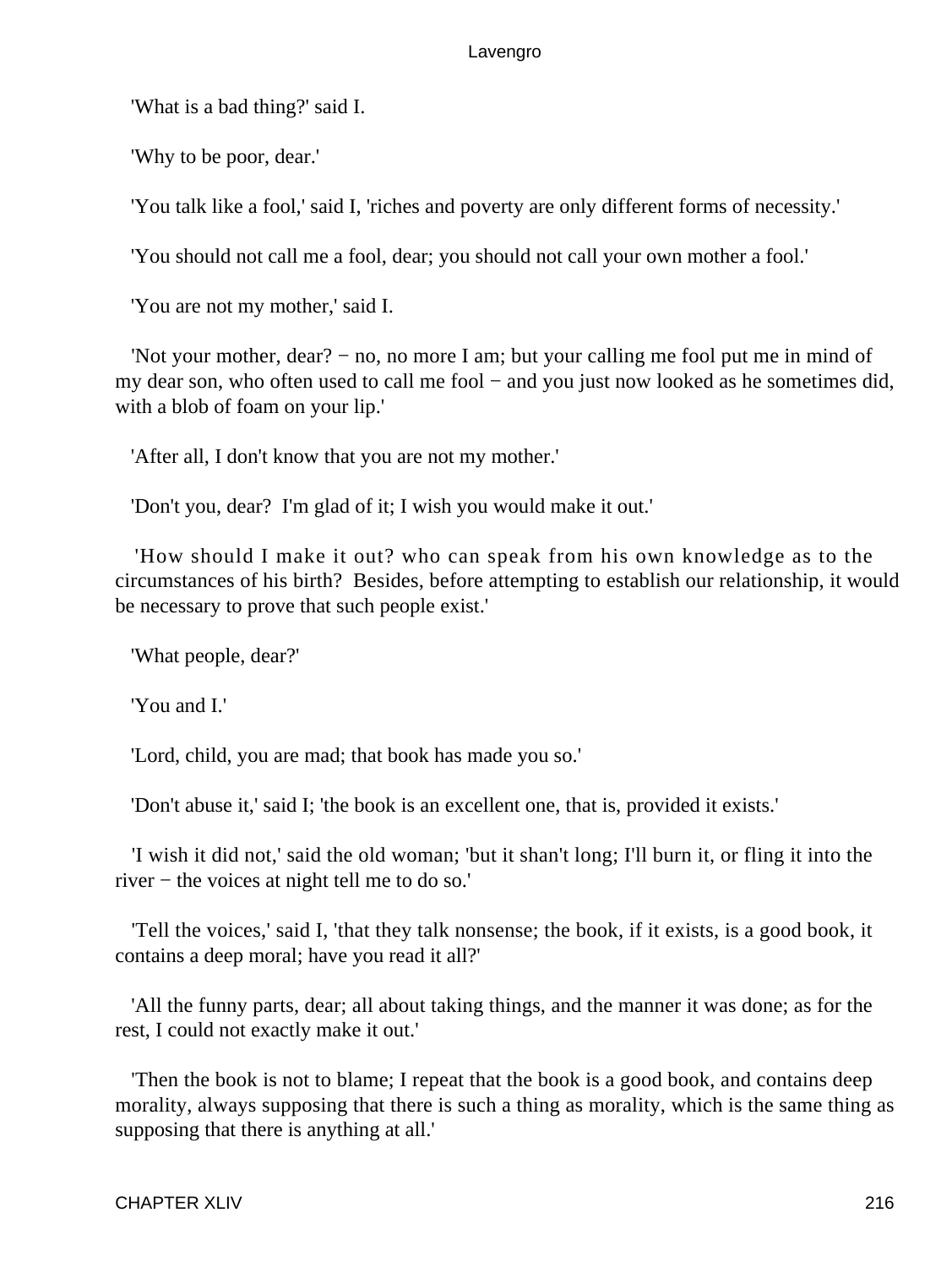'Anything at all! Why ain't we here on this bridge, in my booth, with my stall and my − '

 'Apples and pears, baked hot, you would say − I don't know; all is a mystery, a deep question. It is a question, and probably always will be, whether there is a world, and consequently apples and pears; and, provided there be a world, whether that world be like an apple or a pear.'

'Don't talk so, dear.'

 'I won't; we will suppose that we all exist − world, ourselves, apples, and pears: so you wish to get rid of the book?'

'Yes, dear, I wish you would take it.'

 'I have read it, and have no farther use for it; I do not need books: in a little time, perhaps, I shall not have a place wherein to deposit myself, far less books.'

'Then I will fling it into the river.'

'Don't do that; here, give it me. Now what shall I do with it? you were so fond of it.'

'I am so no longer.'

'But how will you pass your time; what will you read?'

 'I wish I had never learned to read, or, if I had, that I had only read the books I saw at school: the primer or the other.'

'What was the other?'

'I think they called it the Bible: all about God, and Job, and Jesus.'

'Ah, I know it.'

'You have read it; is it a nice book − all true?'

 'True, true − I don't know what to say; but if the world be true, and not all a lie, a fiction, I don't see why the Bible, as they call it, should not be true. By the bye, what do you call Bible in your tongue, or, indeed, book of any kind? as Bible merely means a book.'

'What do I call the Bible in my language, dear?'

'Yes, the language of those who bring you things.'

CHAPTER XLIV 217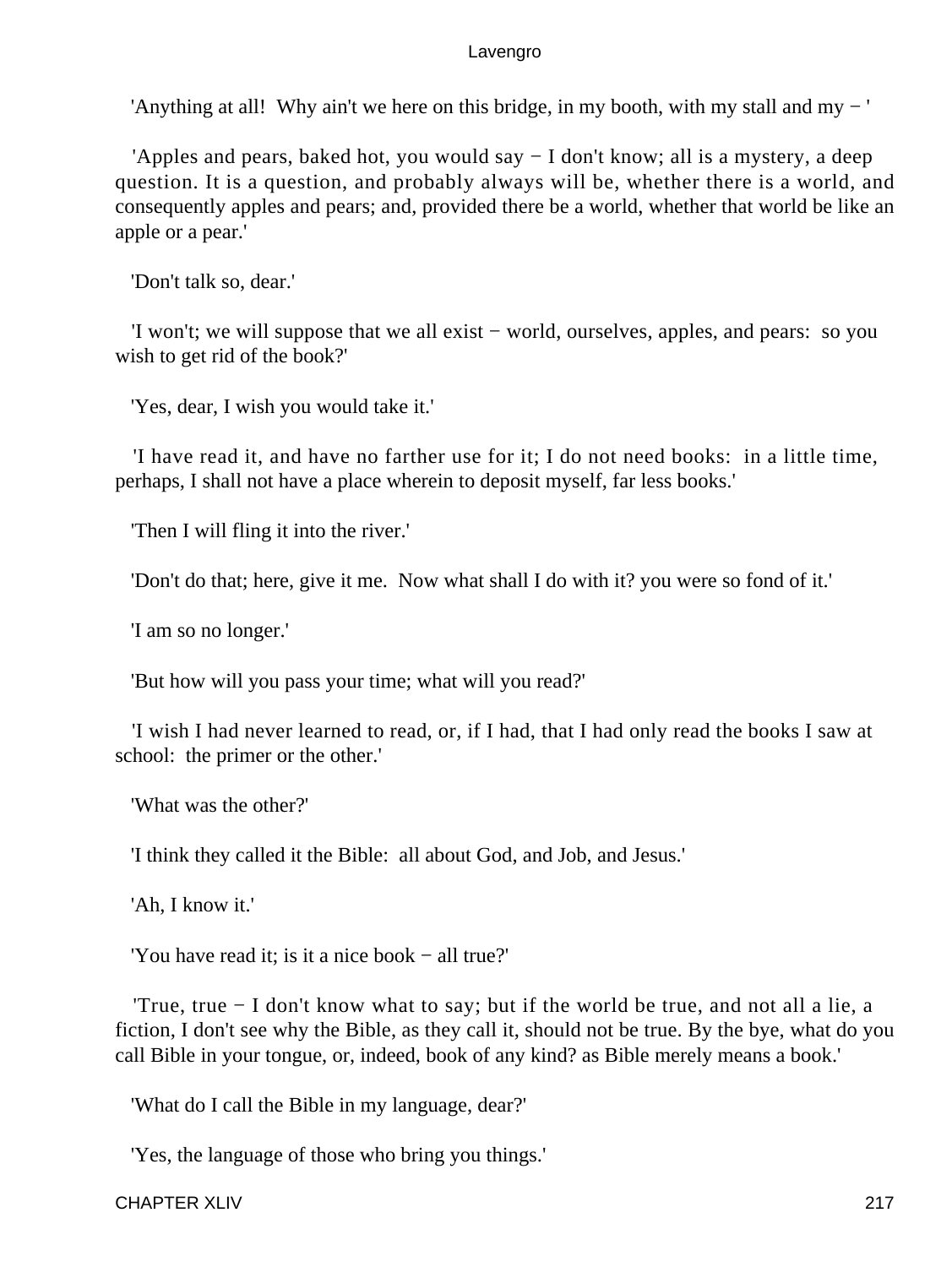'The language of those who DID, dear; they bring them now no longer. They call me fool, as you did, dear, just now; they call kissing the Bible, which means taking a false oath, smacking calf− skin.'

 'That's metaphor,' said I; 'English, but metaphorical; what an odd language! So you would like to have a Bible, – shall I buy you one?'

'I am poor, dear − no money since I left off the other trade.'

'Well, then, I'll buy you one.'

 'No, dear, no; you are poor, and may soon want the money; but if you can take me one conveniently on the sly, you know − I think you may, for, as it is a good book, I suppose there can be no harm in taking it.'

 'That will never do,' said I, 'more especially as I should be sure to be caught, not having made taking of things my trade; but I'll tell you what I'll do − try and exchange this book of yours for a Bible; who knows for what great things this same book of yours may serve?'

 'Well, dear,' said the old woman, 'do as you please; I should like to see the − what do you call it? − Bible, and to read it, as you seem to think it true.'

 'Yes,' said I, 'seem; that is the way to express yourself in this maze of doubt − I seem to think − these apples and pears seem to be − and here seems to be a gentleman who wants to purchase either one or the other.'

 A person had stopped before the apple−woman's stall, and was glancing now at the fruit, now at the old woman and myself; he wore a blue mantle, and had a kind of fur cap on his head; he was somewhat above the middle stature; his features were keen, but rather hard; there was a slight obliquity in his vision. Selecting a small apple, he gave the old woman a penny; then, after looking at me scrutinisingly for a moment, he moved from the booth in the direction of Southwark.

'Do you know who that man is?' said I to the old woman.

 'No,' said she, 'except that he is one of my best customers: he frequently stops, takes an apple, and gives me a penny; his is the only piece of money I have taken this blessed day. I don't know him, but he has once or twice sat down in the booth with two strange−looking men − Mulattos, or Lascars, I think they call them.'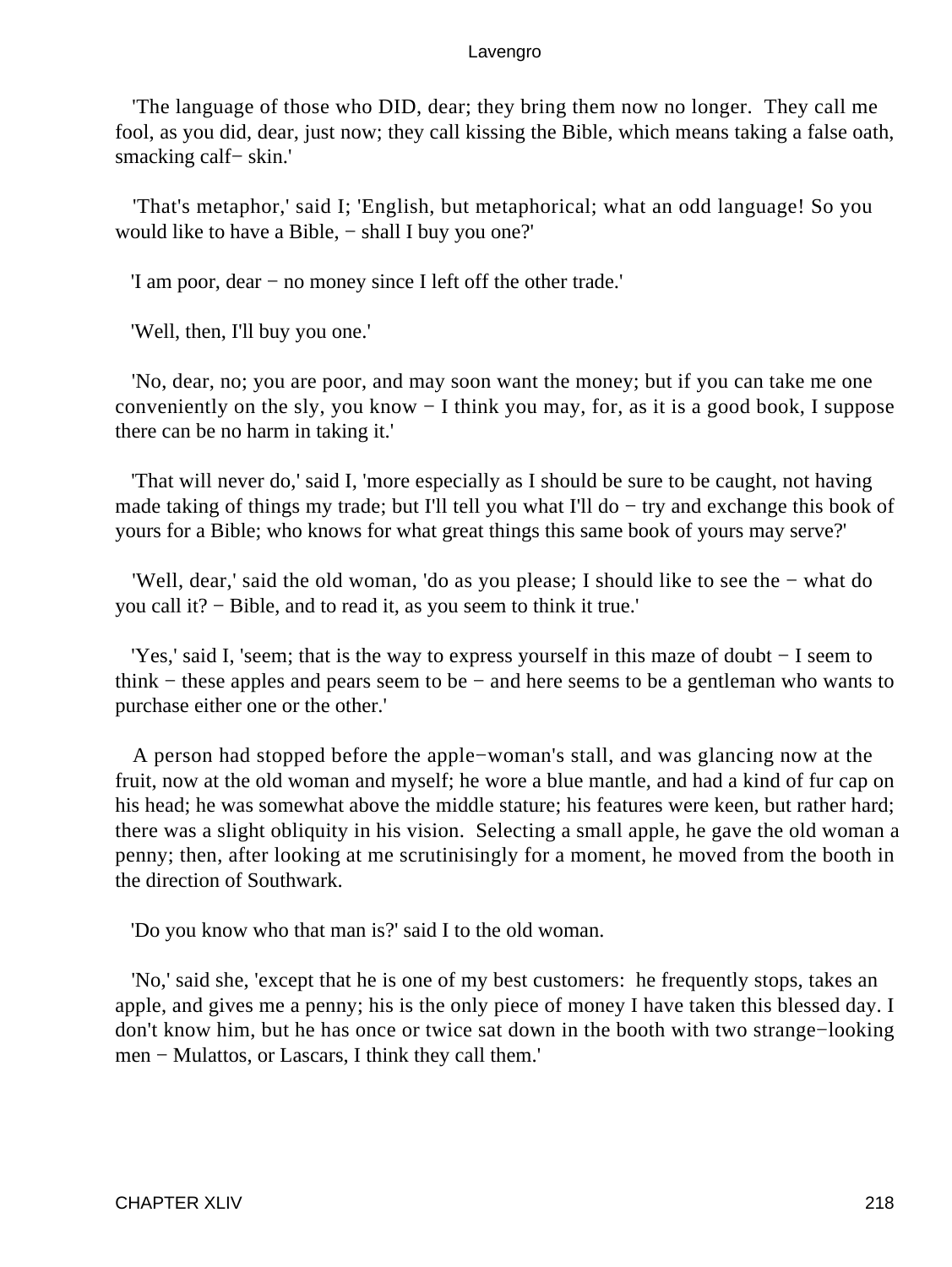## **[CHAPTER XLV](#page-496-0)**

*B*ought and exchanged – Quite empty – A new firm – Bibles – Countenance of a lion − Clap of thunder − A truce with this − I have lost it − Clearly a right − Goddess of the Mint.

 IN pursuance of my promise to the old woman, I set about procuring her a Bible with all convenient speed, placing the book which she had intrusted to me for the purpose of exchange in my pocket. I went to several shops, and asked if Bibles were to be had: I found that there were plenty. When, however, I informed the people that I came to barter, they looked blank, and declined treating with me; saying that they did not do business in that way. At last I went into a shop over the window of which I saw written, 'Books bought and exchanged': there was a smartish young fellow in the shop, with black hair and whiskers; 'You exchange?' said I. 'Yes,' said he, 'sometimes, but we prefer selling; what book do you want?' 'A Bible,' said I. 'Ah,' said he, 'there's a great demand for Bibles just now; all kinds of people are become very pious of late,' he added, grinning at me; 'I am afraid I can't do business with you, more especially as the master is not at home. What book have you brought?' Taking the book out of my pocket, I placed it on the counter: the young fellow opened the book, and inspecting the title−page, burst into a loud laugh. 'What do you laugh for?' said I, angrily, and half clenching my fist. 'Laugh!' said the young fellow; 'laugh! who could help laughing?' 'I could,' said I; 'I see nothing to laugh at; I want to exchange this book for a Bible.' 'You do?' said the young fellow; 'well, I daresay there are plenty who would be willing to exchange, that is, if they dared. I wish master were at home; but that would never do, either. Master's a family man, the Bibles are not mine, and master being a family man, is sharp, and knows all his stock; I'd buy it of you, but, to tell you the truth, I am quite empty here,' said he, pointing to his pocket, 'so I am afraid we can't deal.'

 Whereupon, looking anxiously at the young man, 'What am I to do?' said I; 'I really want a Bible.'

'Can't you buy one?' said the young man; 'have you no money?'

 'Yes,' said I, 'I have some, but I am merely the agent of another; I came to exchange, not to buy; what am I to do?'

 'I don't know,' said the young man, thoughtfully laying down the book on the counter; 'I don't know what you can do; I think you will find some difficulty in this bartering job, the trade are rather precise.' All at once he laughed louder than before; suddenly stopping, however, he put on a very grave look. 'Take my advice,' said he; 'there is a firm established in this neighbourhood which scarcely sells any books but Bibles; they are very rich, and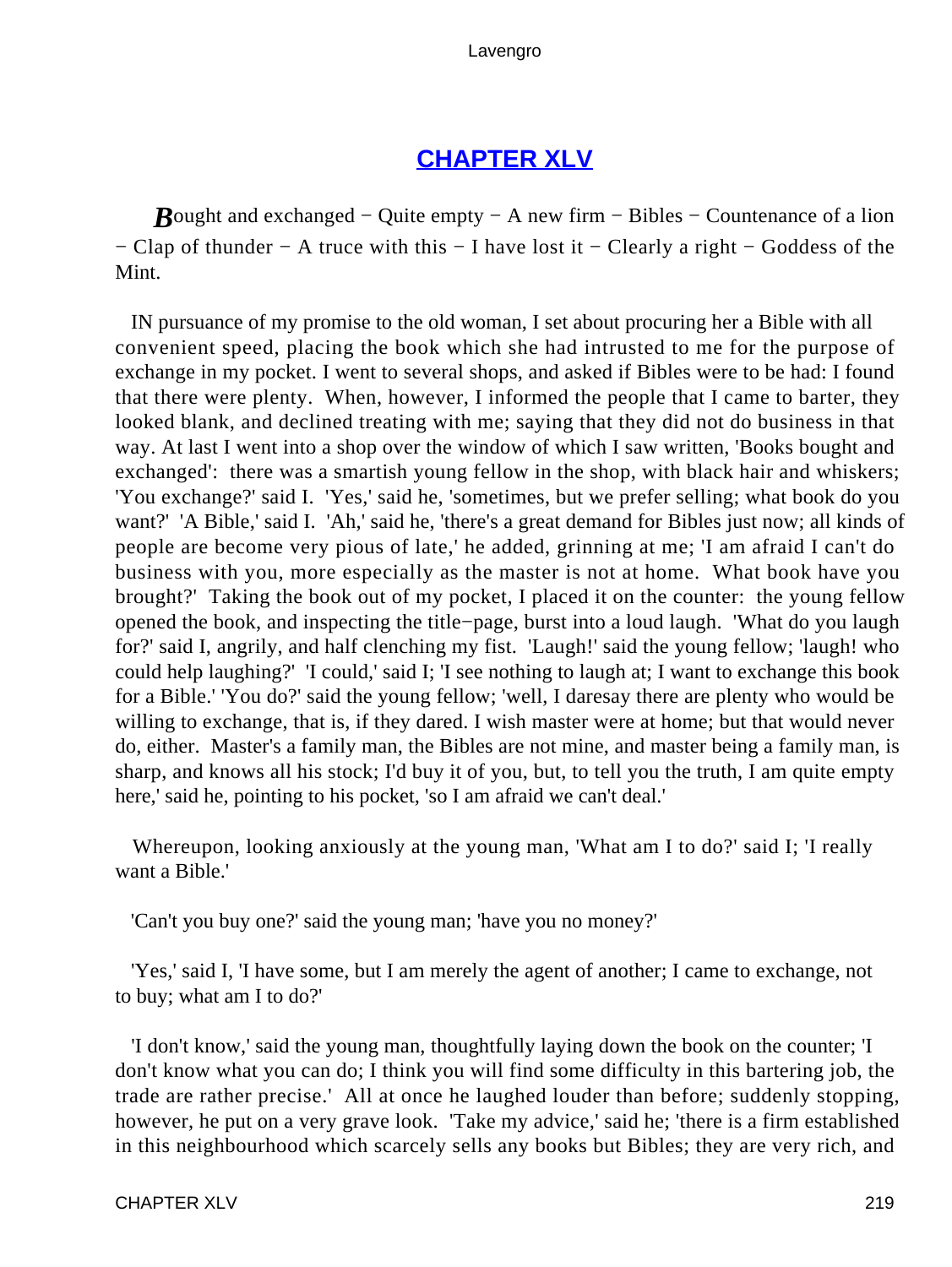pride themselves on selling their books at the lowest possible price; apply to them, who knows but what they will exchange with you?'

 Thereupon I demanded with some eagerness of the young man the direction to the place where he thought it possible that I might effect the exchange – which direction the young fellow cheerfully gave me, and, as I turned away, had the civility to wish me success.

 I had no difficulty in finding the house to which the young fellow directed me; it was a very large house, situated in a square; and upon the side of the house was written in large letters, 'Bibles, and other religious books.'

 At the door of the house were two or three tumbrils, in the act of being loaded with chests, very much resembling tea−chests; one of the chests falling down, burst, and out flew, not tea, but various books, in a neat, small size, and in neat leather covers; Bibles, said I, − Bibles, doubtless. I was not quite right, nor quite wrong; picking up one of the books, I looked at it for a moment, and found it to be the New Testament. 'Come, young lad,' said a man who stood by, in the dress of a porter, 'put that book down, it is none of yours; if you want a book, go in and deal for one.'

Deal, thought I, deal, – the man seems to know what I am coming about, – and going in, I presently found myself in a very large room. Behind a counter two men stood with their backs to a splendid fire, warming themselves, for the weather was cold.

 Of these men one was dressed in brown, and the other was dressed in black; both were tall men − he who was dressed in brown was thin, and had a particularly ill−natured countenance; the man dressed in black was bulky, his features were noble, but they were those of a lion.

 'What is your business, young man?' said the precise personage, as I stood staring at him and his companion.

'I want a Bible,' said I.

'What price, what size?' said the precise−looking man.

 'As to size,' said I, 'I should like to have a large one − that is, if you can afford me one − I do not come to buy.'

 'Oh, friend,' said the precise−looking man, 'if you come here expecting to have a Bible for nothing, you are mistaken − we − '

 'I would scorn to have a Bible for nothing,' said I, 'or anything else; I came not to beg, but to barter; there is no shame in that, especially in a country like this, where all folks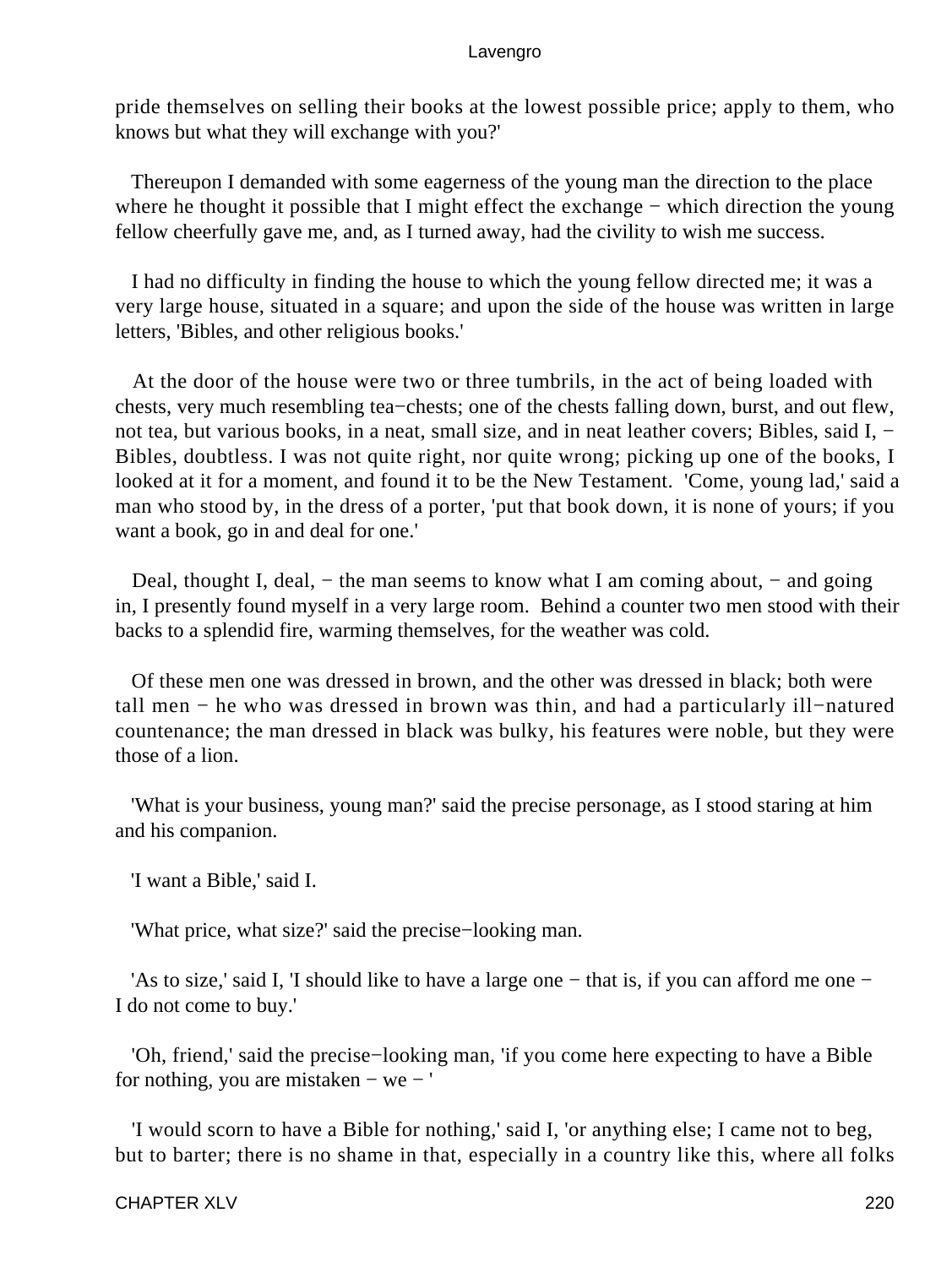barter.'

'Oh, we don't barter,' said the precise man, 'at least Bibles; you had better depart.'

 'Stay, brother,' said the man with the countenance of a lion, 'let us ask a few questions; this may be a very important case; perhaps the young man has had convictions.'

 'Not I,' I exclaimed, 'I am convinced of nothing, and with regard to the Bible − I don't believe − '

 'Hey!' said the man with the lion countenance, and there he stopped. But with that 'Hey' the walls of the house seemed to shake, the windows rattled, and the porter whom I had seen in front of the house came running up the steps, and looked into the apartment through the glass of the door.

There was silence for about a minute – the same kind of silence which succeeds a clap of thunder.

 At last the man with the lion countenance, who had kept his eyes fixed upon me, said calmly, 'Were you about to say that you don't believe in the Bible, young man?'

 'No more than in anything else,' said I; 'you were talking of convictions − I have no convictions. It is not easy to believe in the Bible till one is convinced that there is a Bible.'

 'He seems to be insane,' said the prim−looking man; 'we had better order the porter to turn him out.'

 'I am by no means certain,' said I, 'that the porter could turn me out; always provided there is a porter, and this system of ours be not a lie, and a dream.'

 'Come,' said the lion−looking man, impatiently, 'a truce with this nonsense. If the porter cannot turn you out, perhaps some other person can; but to the point − you want a Bible?'

 'I do,' said I, 'but not for myself; I was sent by another person to offer something in exchange for one.'

'And who is that person?'

 'A poor old woman, who has had what you call convictions, − heard voices, or thought she heard them − I forgot to ask her whether they were loud ones.'

 'What has she sent to offer in exchange?' said the man, without taking any notice of the concluding part of my speech.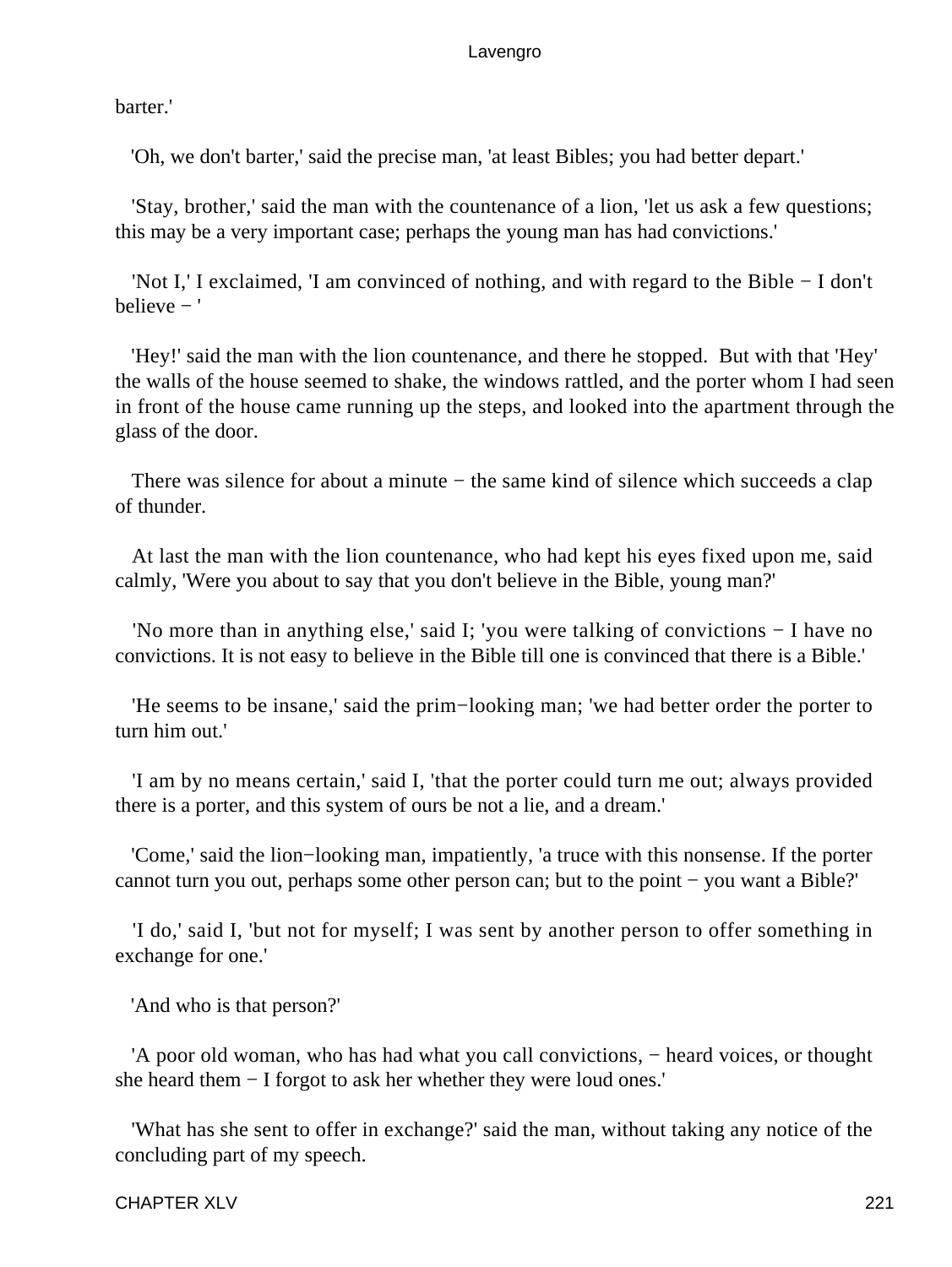'A book,' said I.

'Let me see it.'

 'Nay, brother,' said the precise man, 'this will never do; if we once adopt the system of barter, we shall have all the holders of useless rubbish in the town applying to us.'

 'I wish to see what he has brought,' said the other; 'perhaps Baxter, or Jewell's **APOLOGY,** either of which would make a valuable addition to our collection. Well, young man, what's the matter with you?'

I stood like one petrified; I had put my hand into my pocket − the book was gone.

 'What's the matter?' repeated the man with the lion countenance, in a voice very much resembling thunder.

'I have it not − I have lost it!'

 'A pretty story, truly,' said the precise−looking man, 'lost it! You had better retire,' said the other.

 'How shall I appear before the party who intrusted me with the book? She will certainly think that I have purloined it, notwithstanding all I can say; nor, indeed, can I blame her, − appearances are certainly against me.'

'They are so − you had better retire.'

 I moved towards the door. 'Stay, young man, one word more; there is only one way of proceeding which would induce me to believe that you are sincere.'

'What is that?' said I, stopping and looking at him anxiously.

'The purchase of a Bible.'

 'Purchase!' said I, 'purchase! I came not to purchase, but to barter; such was my instruction, and how can I barter if I have lost the book?'

 The other made no answer, and turning away I made for the door; all of a sudden I started, and turning round, 'Dear me,' said I, 'it has just come into my head, that if the book was lost by my negligence, as it must have been, I have clearly a right to make it good.'

No answer.

CHAPTER XLV 222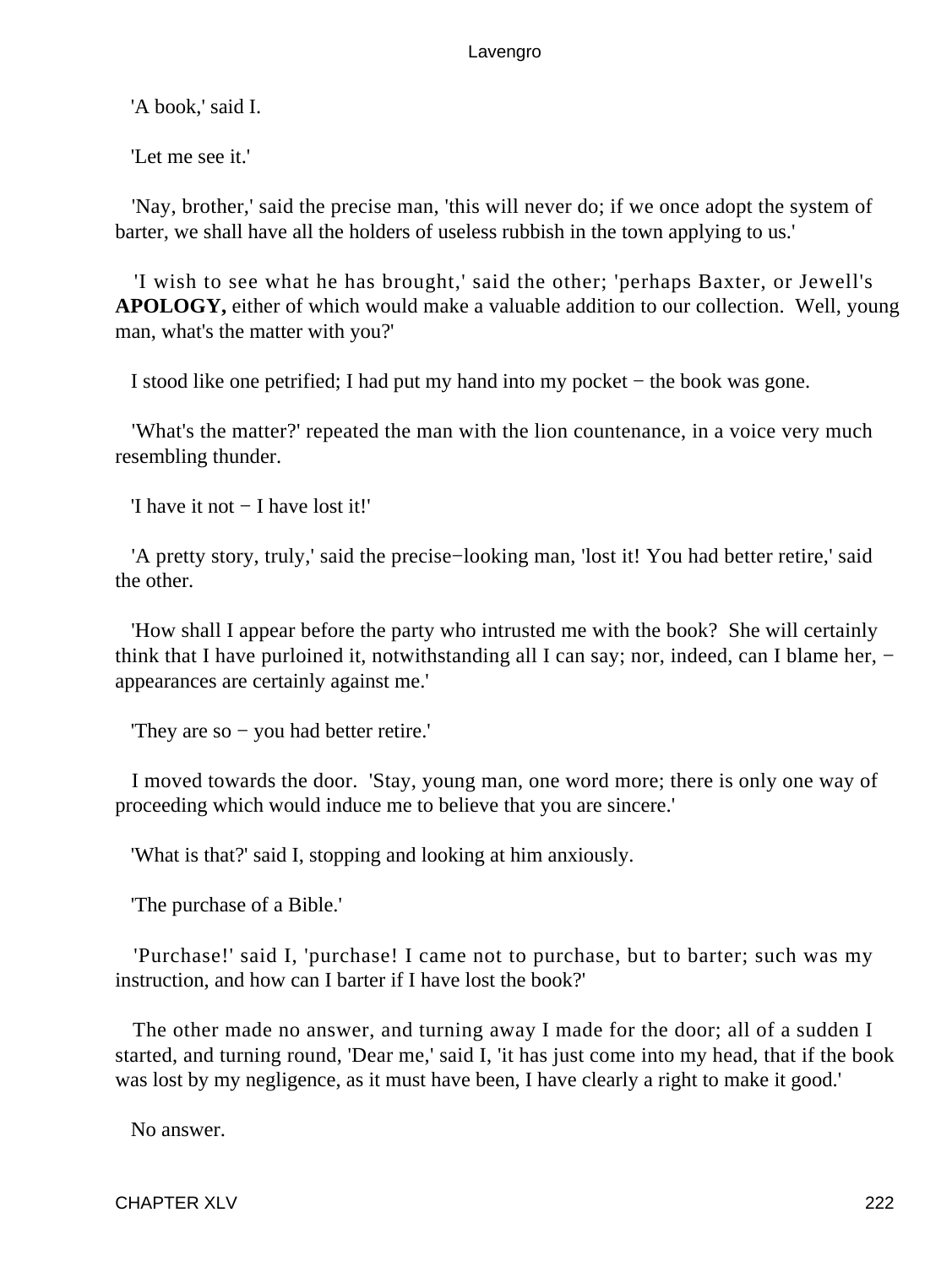'Yes,' I repeated, 'I have clearly a right to make it good; how glad I am! see the effect of a little reflection. I will purchase a Bible instantly, that is, if I have not lost − ' and with considerable agitation I felt in my pocket.

 The prim−looking man smiled: 'I suppose,' said he, 'that he has lost his money as well as book.'

 'No,' said I, 'I have not'; and pulling out my hand I displayed no less a sum than three half−crowns.

 'Oh, noble goddess of the Mint!' as Dame Charlotta Nordenflycht, the Swede, said a hundred and fifty years ago, 'great is thy power; how energetically the possession of thee speaks in favour of man's character!'

 'Only half−a−crown for this Bible?' said I, putting down the money, 'it is worth three'; and bowing to the man of the noble features, I departed with my purchase.

 'Queer customer,' said the prim−looking man, as I was about to close the door − 'don't like him.'

'Why, as to that, I scarcely know what to say,' said he of the countenance of a lion.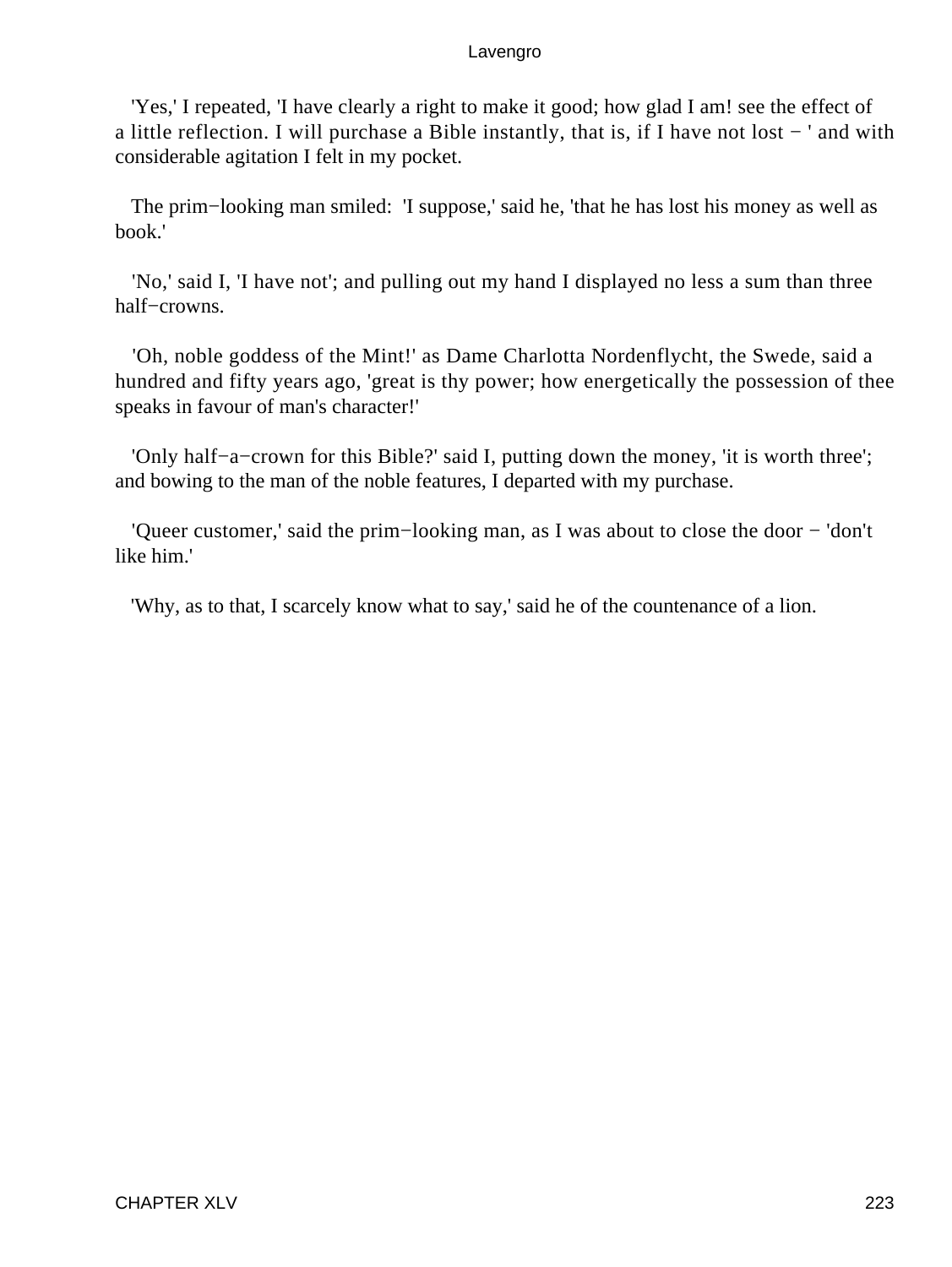# **[CHAPTER XLVI](#page-496-0)**

*The pickpocket* – Strange rencounter – Drag him along – A great service – Things of importance − Philological matters − Mother of languages − Zhats!

**A FEW** days after the occurrence of what is recorded in the last chapter, as I was wandering in the City, chance directed my footsteps to an alley leading from one narrow street to another in the neighbourhood of Cheapside. Just before I reached the mouth of the alley, a man in a greatcoat, closely followed by another, passed it; and, at the moment in which they were passing, I observed the man behind snatch something from the pocket of the other; whereupon, darting into the street, I seized the hindermost man by the collar, crying at the same time to the other, 'My good friend, this person has just picked your pocket.'

 The individual whom I addressed, turning round with a start, glanced at me, and then at the person whom I held. London is the place for strange rencounters. It appeared to me that I recognised both individuals − the man whose pocket had been picked and the other; the latter now began to struggle violently; 'I have picked no one's pocket,' said he. 'Rascal,' said the other, 'you have got my pocket−book in your bosom.' 'No, I have not,' said the other; and, struggling more violently than before, the pocket−book dropped from his bosom upon the ground.

 The other was now about to lay hands upon the fellow, who was still struggling. 'You had better take up your book,' said I; 'I can hold him.' He followed my advice; and, taking up his pocket−book, surveyed my prisoner with a ferocious look, occasionally glaring at me. Yes, I had seen him before − it was the stranger whom I had observed on London Bridge, by the stall of the old apple−woman, with the cap and cloak; but, instead of these, he now wore a hat and greatcoat. 'Well,' said I, at last, 'what am I to do with this gentleman of ours?' nodding to the prisoner, who had now left off struggling. 'Shall I let him go?'

 'Go!' said the other; 'go! The knave − the rascal; let him go, indeed! Not so, he shall go before the Lord Mayor. Bring him along.'

 'Oh, let me go,' said the other: 'let me go; this is the first offence, I assure ye − the first time I ever thought to do anything wrong.'

 'Hold your tongue,' said I, 'or I shall be angry with you. If I am not very much mistaken, you once attempted to cheat me.'

'I never saw you before in all my life,' said the fellow, though his countenance seemed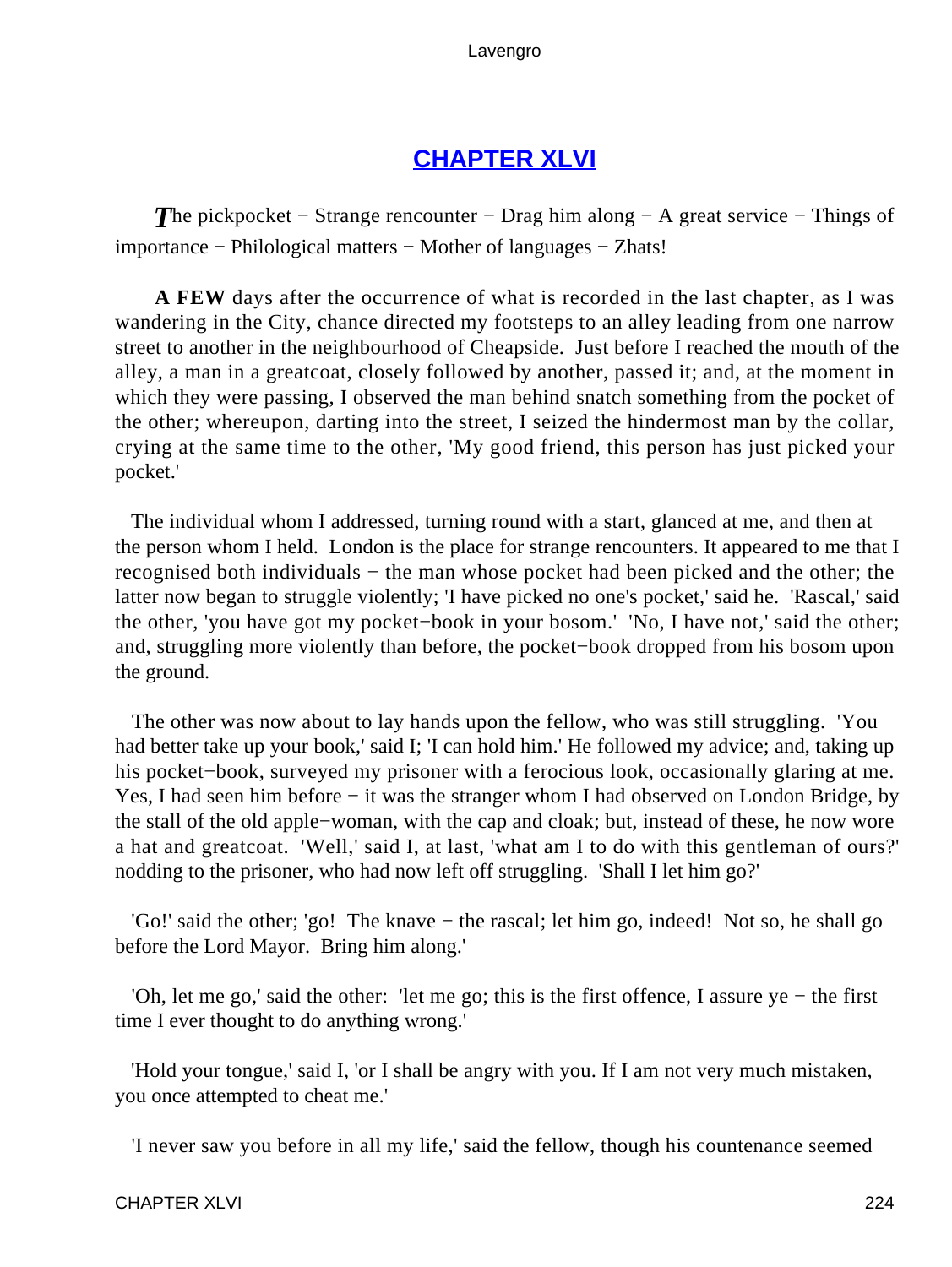to belie his words.

 'That is not true,' said I; 'you are the man who attempted to cheat me of one−and−ninepence in the coach−yard, on the first morning of my arrival in London.'

 'I don't doubt it,' said the other; 'a confirmed thief'; and here his tones became peculiarly sharp; 'I would fain see him hanged − crucified. Drag him along.'

 'I am no constable,' said I; 'you have got your pocket−book, − I would rather you would bid me let him go.'

 'Bid you let him go!' said the other almost furiously, 'I command − stay, what was I going to say? I was forgetting myself,' he observed more gently; 'but he stole my pocket−book; − if you did but know what it contained.'

 'Well,' said I, 'if it contains anything valuable, be the more thankful that you have recovered it; as for the man, I will help you to take him where you please; but I wish you would let him go.'

 The stranger hesitated, and there was an extraordinary play of emotion in his features: he looked ferociously at the pickpocket, and, more than once, somewhat suspiciously at myself; at last his countenance cleared, and, with a good grace, he said, 'Well, you have done me a great service, and you have my consent to let him go; but the rascal shall not escape with impunity,' he exclaimed suddenly, as I let the man go, and starting forward, before the fellow could escape, he struck him a violent blow on the face. The man staggered, and had nearly fallen; recovering himself, however, he said, 'I tell you what, my fellow; if I ever meet you in this street in a dark night, and I have a knife about me, it shall be the worse for you; as for you, young man,' said he to me; but, observing that the other was making towards him, he left whatever he was about to say unfinished, and, taking to his heels, was out of sight in a moment.

 The stranger and myself walked in the direction of Cheapside, the way in which he had been originally proceeding; he was silent for a few moments, at length he said, 'You have really done me a great service, and I should be ungrateful not to acknowledge it. I am a merchant; and a merchant's pocket−book, as you perhaps know, contains many things of importance; but, young man,' he exclaimed, 'I think I have seen you before; I thought so at first, but where I cannot exactly say: where was it?' I mentioned London Bridge and the old apple−woman. 'Oh,' said he, and smiled, and there was something peculiar in his smile, 'I remember now. Do you frequently sit on London Bridge?' 'Occasionally,' said I; 'that old woman is an old friend of mine.' 'Friend?' said the stranger, 'I am glad of it, for I shall know where to find you. At present I am going to 'Change; time, you know, is precious to a merchant.' We were by this time close to Cheapside. 'Farewell,' said he, 'I shall not forget this service. I trust we shall soon meet again.' He then shook me by the hand and went his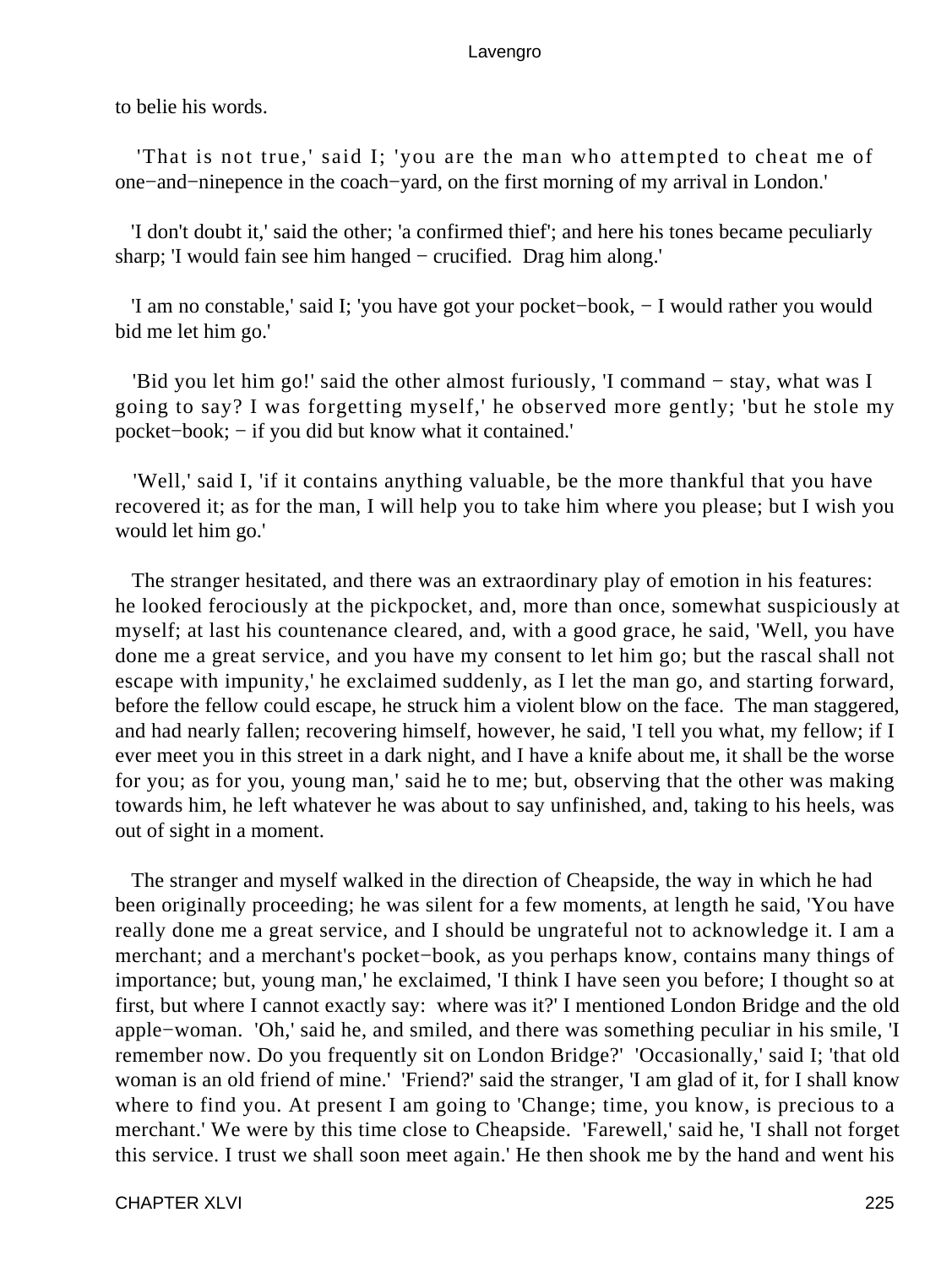way.

 The next day, as I was seated beside the old woman in the booth, the stranger again made his appearance, and, after a word or two, sat down beside me; the old woman was sometimes reading the Bible, which she had already had two or three days in her possession, and sometimes discoursing with me. Our discourse rolled chiefly on philological matters.

'What do you call bread in your language?' said I.

 'You mean the language of those who bring me things to buy, or who did; for, as I told you before, I shan't buy any more; it's no language of mine, dear − they call bread pannam in their language.'

 'Pannam!' said I, 'pannam! evidently connected with, if not derived from, the Latin panis; even as the word tanner, which signifieth a sixpence, is connected with, if not derived from, the Latin tener, which is itself connected with, if not derived from, tawno or tawner, which, in the language of Mr. Petulengro, signifieth a sucking child. Let me see, what is the term for bread in the language of Mr. Petulengro? Morro, or manro, as I have sometimes heard it called; is there not some connection between these words and panis? Yes, I think there is; and I should not wonder if morro, manro, and panis were connected, perhaps derived from, the same root; but what is that root? I don't know − I wish I did; though, perhaps, I should not be the happier. Morro − manro! I rather think morro is the oldest form; it is easier to say morro than manro. Morro! Irish, aran; Welsh, bara; English, bread. I can see a resemblance between all the words, and pannam too; and I rather think that the Petulengrian word is the elder. How odd it would be if the language of Mr. Petulengro should eventually turn out to be the mother of all the languages in the world; yet it is certain that there are some languages in which the terms for bread have no connection with the word used by Mr. Petulengro, notwithstanding that those languages, in many other points, exhibit a close affinity to the language of the horse−shoe master: for example, bread, in Hebrew, is Laham, which assuredly exhibits little similitude to the word used by the aforesaid Petulengro. In Armenian it is− '

 'Zhats!' said the stranger, starting up. 'By the Patriarch and the Three Holy Churches, this is wonderful! How came you to know aught of Armenian?'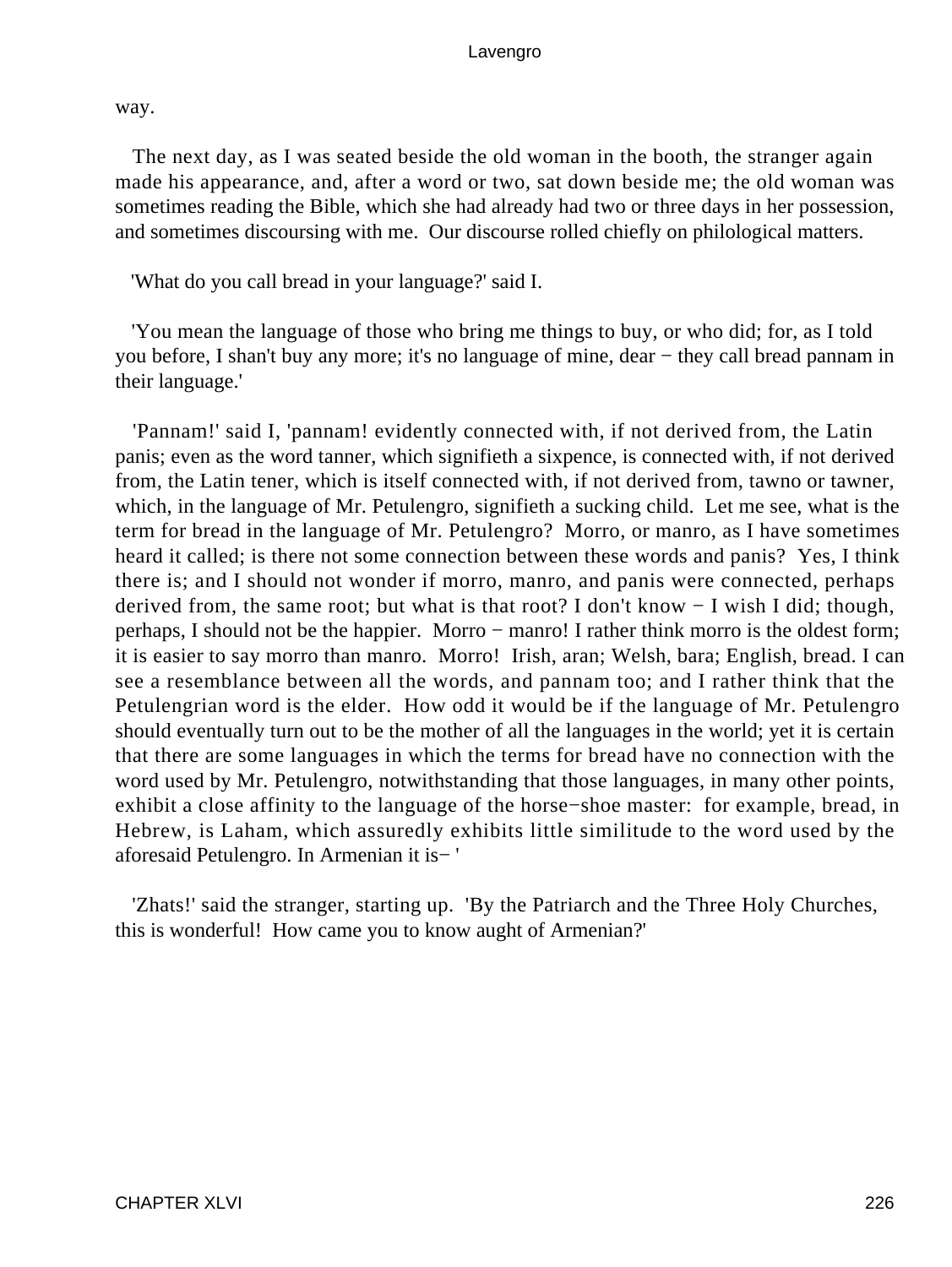## **[CHAPTER XLVII](#page-496-0)**

*New* acquaintance – Wired cases – Bread and wine – Armenian colonies – Learning without money − What a language − The tide − Your foible − Learning of the Haiks − Old proverb − Pressing invitation.

**JUST** as I was about to reply to the interrogation of my new−formed acquaintance, a man with a dusky countenance, probably one of the Lascars, or Mulattos, of whom the old woman had spoken, came up and whispered to him, and with this man he presently departed, not however before he had told me the place of his abode, and requested me to visit him.

 After the lapse of a few days, I called at the house which he had indicated. It was situated in a dark and narrow street, in the heart of the City, at no great distance from the Bank. I entered a counting−room, in which a solitary clerk, with a foreign look, was writing. The stranger was not at home; returning the next day, however, I met him at the door as he was about to enter; he shook me warmly by the hand. 'I am glad to see you,' said he, 'follow me, I was just thinking of you.' He led me through the counting− room, to an apartment up a flight of stairs; before ascending, however, he looked into the book in which the foreign−visaged clerk was writing, and, seemingly not satisfied with the manner in which he was executing his task, he gave him two or three cuffs, telling him at the same time that he deserved crucifixion.

 The apartment above stairs, to which he led me, was large, with three windows, which opened upon the street. The walls were hung with wired cases, apparently containing books. There was a table and two or three chairs; but the principal article of furniture was a long sofa, extending from the door by which we entered to the farther end of the apartment. Seating himself upon the sofa, my new acquaintance motioned to me to sit beside him, and then, looking me full in the face, repeated his former inquiry. 'In the name of all that is wonderful, how came you to know aught of my language?'

 'There is nothing wonderful in that,' said I; 'we are at the commencement of a philological age, every one studies languages; that is, every one who is fit for nothing else; philology being the last resource of dulness and ennui, I have got a little in advance of the throng, by mastering the Armenian alphabet; but I foresee the time when every unmarriageable miss, and desperate blockhead, will likewise have acquired the letters of Mesroub, and will know the term for bread, in Armenian, and perhaps that for wine.'

 'Kini,' said my companion; and that and the other word put me in mind of the duties of hospitality. 'Will you eat bread and drink wine with me?'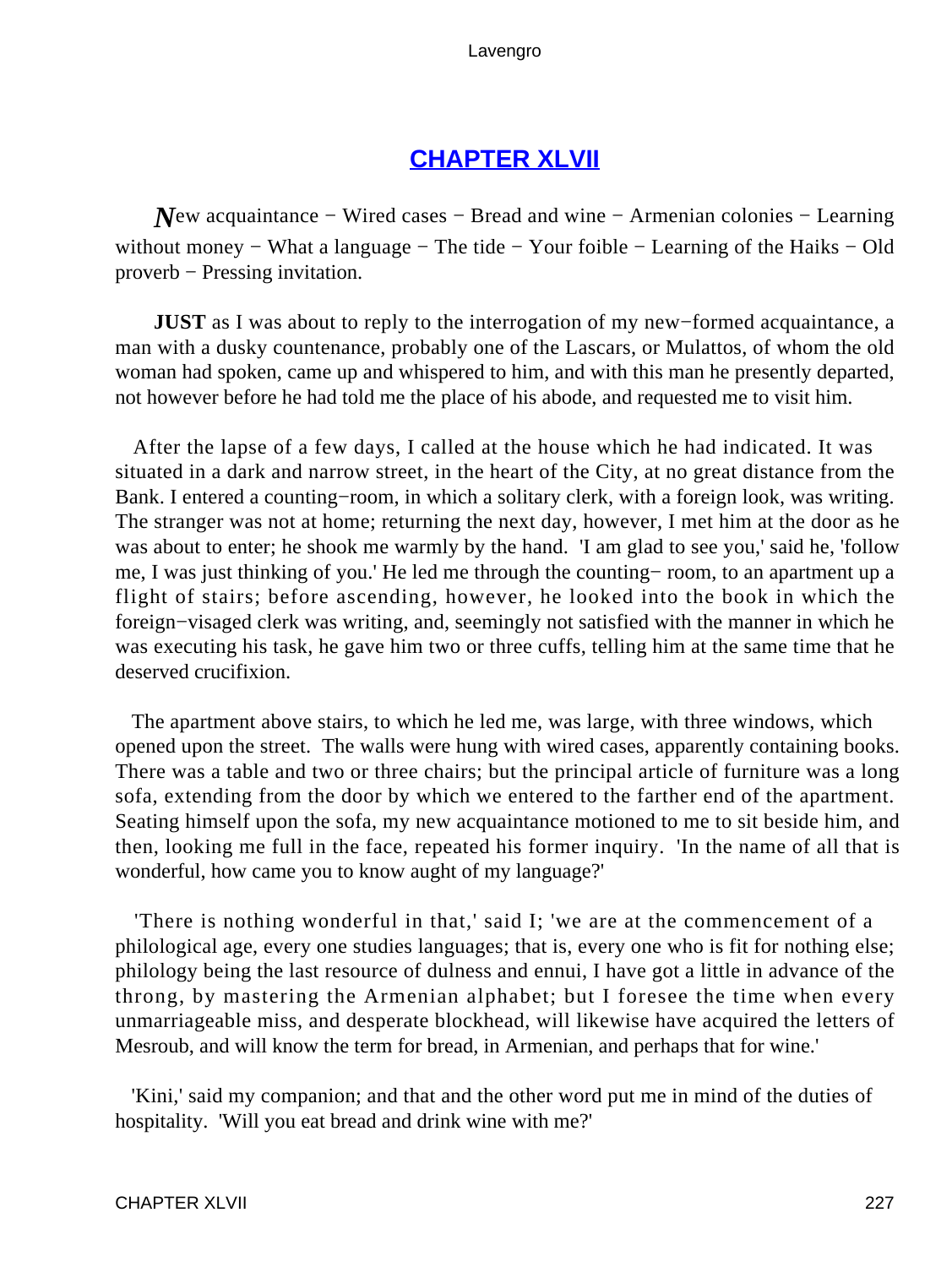'Willingly,' said I. Whereupon my companion, unlocking a closet, produced, on a silver salver, a loaf of bread, with a silver− handled knife, and wine in a silver flask, with cups of the same metal. ' I hope you like my fare,' said he, after we had both eaten and drunk.

 'I like your bread,' said I, 'for it is stale; I like not your wine, it is sweet, and I hate sweet wine.'

 'It is wine of Cyprus,' said my entertainer; and, when I found that it was wine of Cyprus, I tasted it again, and the second taste pleased me much better than the first, notwithstanding that I still thought it somewhat sweet. 'So,' said I, after a pause, looking at my companion, 'you are an Armenian.'

 'Yes,' said he, 'an Armenian born in London, but not less an Armenian on that account. My father was a native of Ispahan, one of the celebrated Armenian colony which was established there shortly after the time of the dreadful hunger, which drove the children of Haik in swarms from their original country, and scattered them over most parts of the eastern and western world. In Ispahan he passed the greater portion of his life, following mercantile pursuits with considerable success. Certain enemies, however, having accused him to the despot of the place, of using seditious language, he was compelled to flee, leaving most of his property behind. Travelling in the direction of the west, he came at last to London, where he established himself, and where he eventually died, leaving behind a large property and myself, his only child, the fruit of a marriage with an Armenian Englishwoman, who did not survive my birth more than three months.'

 The Armenian then proceeded to tell me that he had carried on the business of his father, which seemed to embrace most matters, from buying silks of Lascars, to speculating in the funds, and that he had considerably increased the property which his father had left him. He candidly confessed that he was wonderfully fond of gold, and said there was nothing like it for giving a person respectability and consideration in the world: to which assertion I made no answer, being not exactly prepared to contradict it.

 And, when he had related to me his history, he expressed a desire to know something more of myself, whereupon I gave him the outline of my history, concluding with saying, 'I am now a poor author, or rather philologist, upon the streets of London, possessed of many tongues, which I find of no use in the world.'

 'Learning without money is anything but desirable,' said the Armenian, 'as it unfits a man for humble occupations. It is true that it may occasionally beget him friends; I confess to you that your understanding something of my language weighs more with me than the service you rendered me in rescuing my pocket−book the other day from the claws of that scoundrel whom I yet hope to see hanged, if not crucified, notwithstanding there were in that pocket−book papers and documents of considerable value. Yes, that circumstance makes my heart warm towards you, for I am proud of my language – as I indeed well may be – what a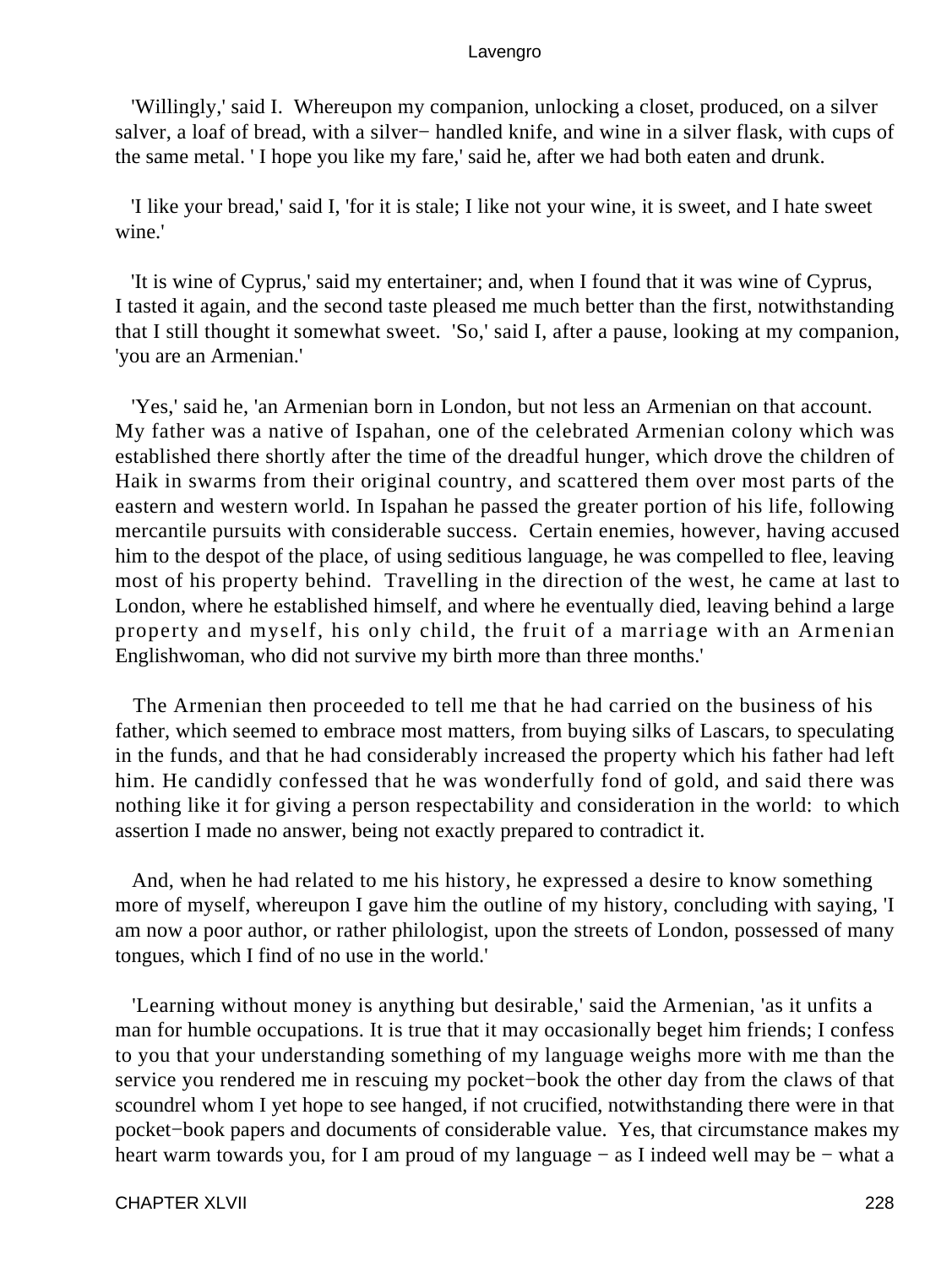language, noble and energetic! quite original, differing from all others both in words and structure.'

 'You are mistaken,' said I; 'many languages resemble the Armenian both in structure and words.'

'For example?' said the Armenian.

'For example,' said I, 'the English.'

 'The English!' said the Armenian; 'show me one word in which the English resembles the Armenian.'

'You walk on London Bridge,' said I.

'Yes,' said the Armenian.

'I saw you look over the balustrade the other morning.'

'True,' said the Armenian.

'Well, what did you see rushing up through the arches with noise and foam?'

'What was it?' said the Armenian. 'What was it? − you don't mean the TIDE?'

'Do I not?' said I.

'Well, what has the tide to do with the matter?'

'Much,' said I; 'what is the tide?'

'The ebb and flow of the sea,' said the Armenian.

'The sea itself; what is the Haik word for sea?'

 The Armenian gave a strong gasp; then, nodding his head thrice, 'You are right,' said he, 'the English word tide is the Armenian for sea; and now I begin to perceive that there are many English words which are Armenian; there is − and −; and there again in French, there is − and − derived from the Armenian. How strange, how singular − I thank you. It is a proud thing to see that the language of my race has had so much influence over the languages of the world.'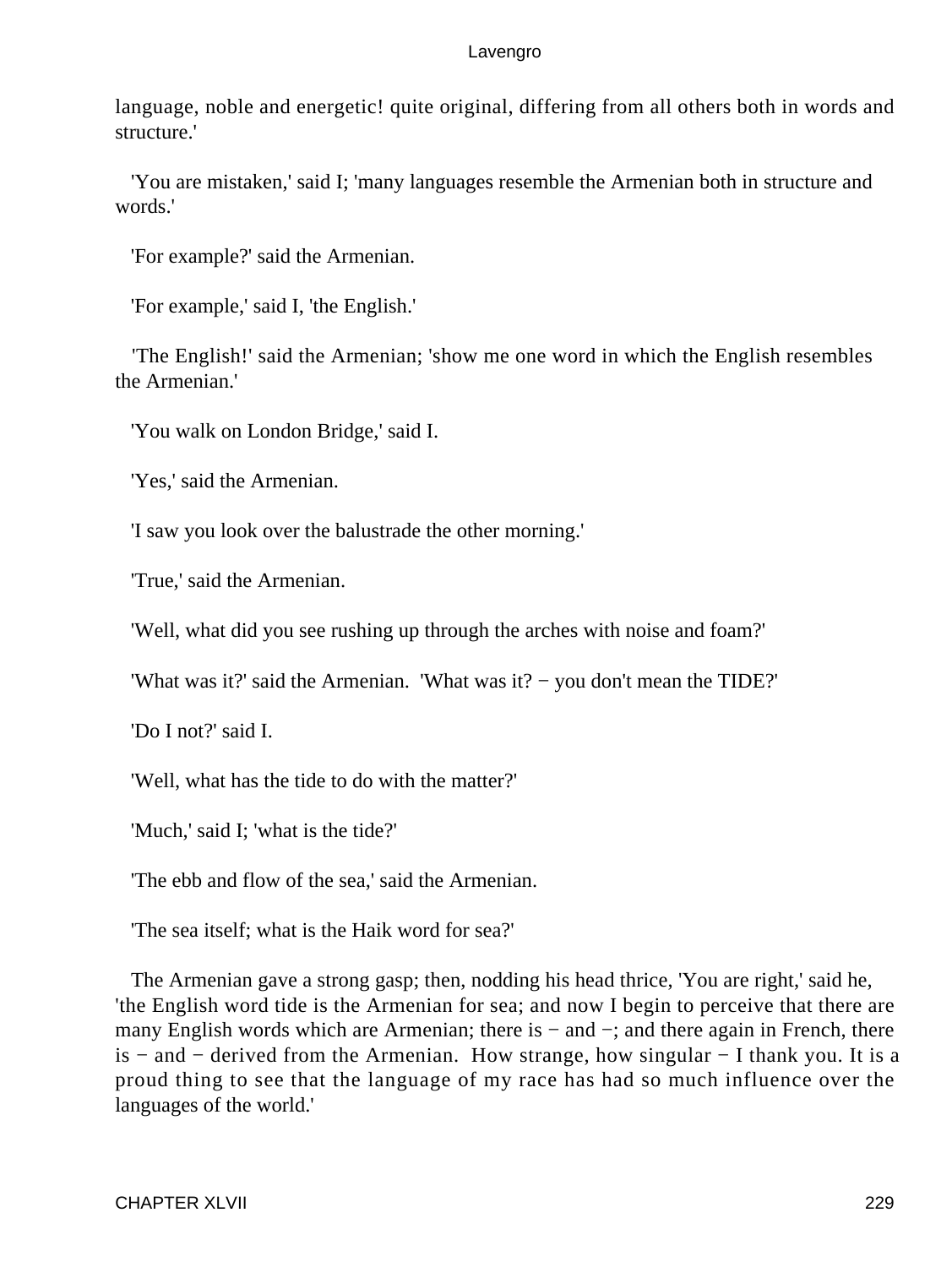I saw that all that related to his race was the weak point of the Armenian. I did not flatter the Armenian with respect to his race or language. 'An inconsiderable people,' said I, 'shrewd and industrious, but still an inconsiderable people. A language bold and expressive, and of some antiquity, derived, though perhaps not immediately, from some much older tongue. I do not think that the Armenian has had any influence over the formation of the languages of the world, I am not much indebted to the Armenian for the solution of any doubts; whereas to the language of Mr. Petulengro − '

 'I have heard you mention that name before,' said the Armenian; 'who is Mr. Petulengro?'

 And then I told the Armenian who Mr. Petulengro was. The Armenian spoke contemptuously of Mr. Petulengro and his race. 'Don't speak contemptuously of Mr. Petulengro,' said I, 'nor of anything belonging to him. He is a dark mysterious personage; all connected with him is a mystery, especially his language; but I believe that his language is doomed to solve a great philological problem − Mr. Petulengo − '

 'You appear agitated,' said the Armenian; 'take another glass of wine; you possess a great deal of philological knowledge, but it appears to me that the language of this Petulengro is your foible: but let us change the subject; I feel much interested in you, and would fain be of service to you. Can you cast accounts?'

I shook my head.

'Keep books?'

 'I have an idea that I could write books,' said I; 'but, as to keeping them − ' and here again I shook my head.

 The Armenian was silent some time; all at once, glancing at one of the wire cases, with which, as I have already said, the walls of the room were hung, he asked me if I was well acquainted with the learning of the Haiks. 'The books in these cases,' said he, 'contain the masterpieces of Haik learning.'

'No,' said I; 'all I know of the learning of the Haiks is their translation of the Bible.'

'You have never read Z−?'

'No,' said I, 'I have never read Z−.'

 'I have a plan,' said the Armenian; 'I think I can employ you agreeably and profitably; I should like to see Z− in an English dress; you shall translate Z− If you can read the Scriptures in Armenian, you can translate Z−. He is our Esop, the most acute and clever of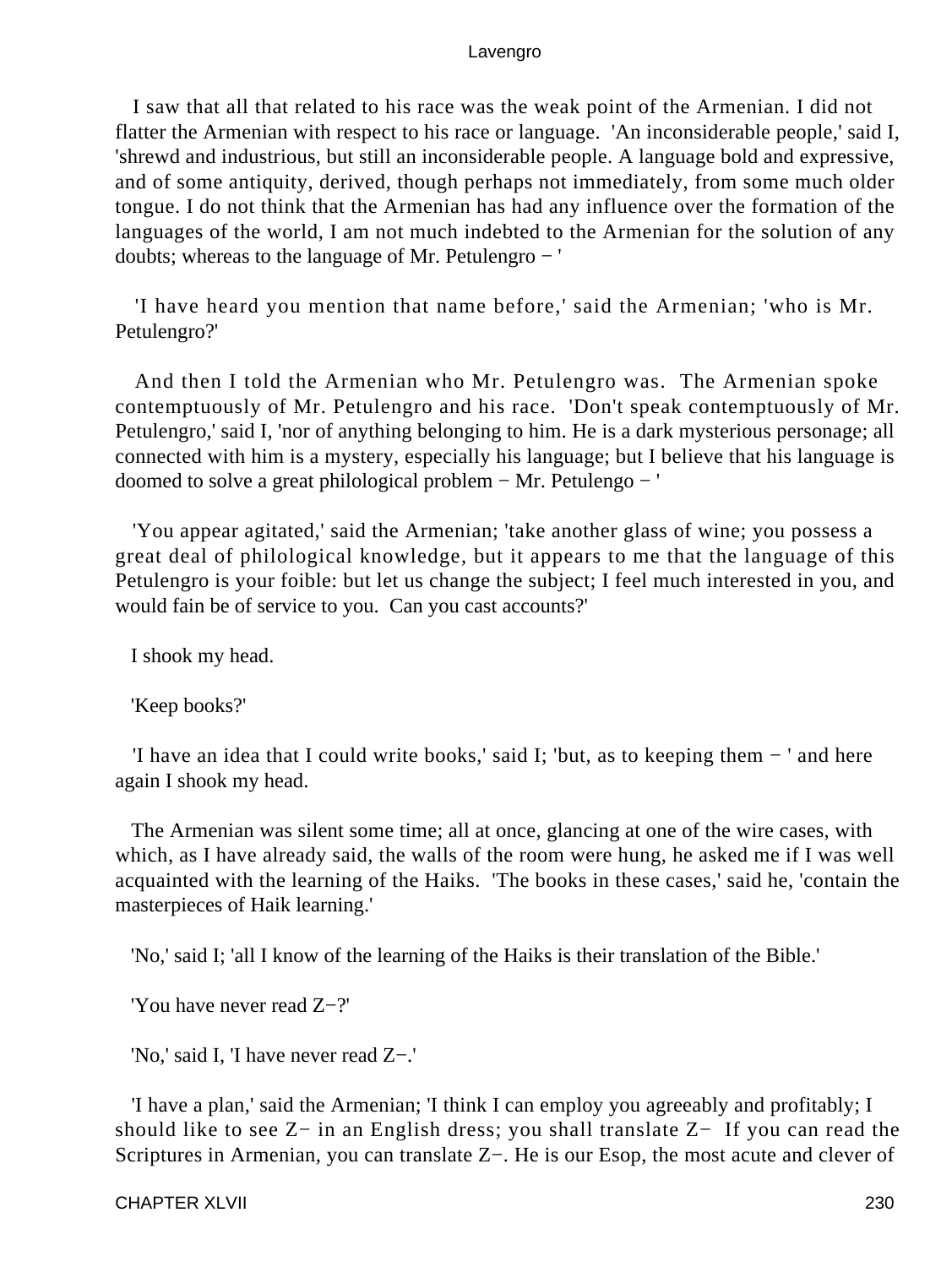all our moral writers − his philosophy − '

'I will have nothing to do with him,' said I.

'Wherefore?' said the Armenian.

 'There is an old proverb,' said I, '«that a burnt child avoids the fire.» I have burnt my hands sufficiently with attempting to translate philosophy, to make me cautious of venturing upon it again'; and then I told the Armenian how I had been persuaded by the publisher to translate his philosophy into German, and what sorry thanks I had received; 'And who knows,' said I, 'but the attempt to translate Armenian philosophy into English might he attended with yet more disagreeable consequences?'

The Armenian smiled. 'You would find me very different from the publisher.'

 'In many points I have no doubt I should,' I replied; 'but at the present moment I feel like a bird which has escaped from a cage, and, though hungry, feels no disposition to return. Of what nation is the dark man below stairs, whom I saw writing at the desk?'

 'He is a Moldave,' said the Armenian; 'the dog (and here his eyes sparkled) deserves to be crucified, he is continually making mistakes.'

 The Armenian again renewed his proposition about Z−, which I again refused, as I felt but little inclination to place myself beneath the jurisdiction of a person who was in the habit of cuffing those whom he employed, when they made mistakes. I presently took my departure; not, however, before I had received from the Armenian a pressing invitation to call upon him whenever I should feel disposed.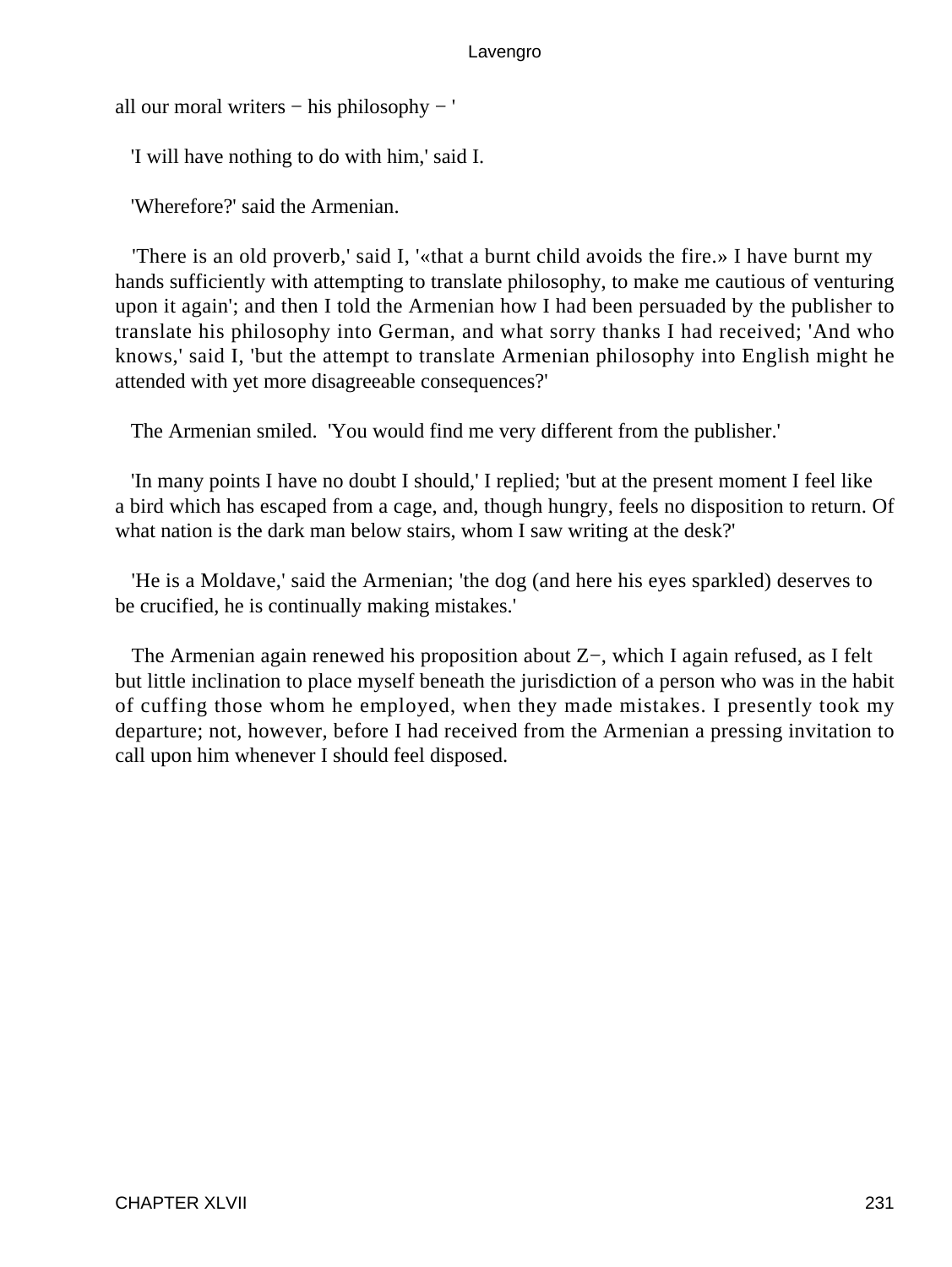## **[CHAPTER XLVIII](#page-496-0)**

*What to do – Strong enough – Fame and profit – Alliterative euphony – Excellent* fellow – Listen to me – A plan – Bagnigge Wells.

**ANXIOUS** thoughts frequently disturbed me at this time with respect to what I was to do, and how support myself in the Great City. My future prospects were gloomy enough, and I looked forward and feared; sometimes I felt half disposed to accept the offer of the Armenian, and to commence forthwith, under his superintendence, the translation of the Haik Esop; but the remembrance of the cuffs which I had seen him bestow upon the Moldavian, when glancing over his shoulder into the ledger or whatever it was on which he was employed, immediately drove the inclination from my mind. I could not support the idea of the possibility of his staring over my shoulder upon my translation of the Haik Esop, and, dissatisfied with my attempts, treating me as he had treated the Moldavian clerk; placing myself in a position which exposed me to such treatment would indeed be plunging into the fire after escaping from the frying−pan. The publisher, insolent and overbearing as he was, whatever he might have wished or thought, had never lifted his hand against me, or told me that I merited crucifixion.

What was I to do? turn porter? I was strong; but there was something besides strength required to ply the trade of a porter − a mind of a particularly phlegmatic temperament, which I did not possess. What should I do? enlist as a soldier? I was tall enough; but something besides height is required to make a man play with credit the part of soldier, I mean a private one − a spirit, if spirit it can be called, which will not only enable a man to submit with patience to insolence and abuse, and even to cuffs and kicks, but occasionally to the lash. I felt that I was not qualified to be a soldier, at least a private one; far better be a drudge to the most ferocious of publishers, editing Newgate lives, and writing in eighteenpenny reviews − better to translate the Haik Esop, under the superintendence of ten Armenians, than be a private soldier in the English service; I did not decide rashly − I knew something of soldiering. What should I do? I thought that I would make a last and desperate attempt to dispose of the ballads and of Ab Gwilym.

 I had still an idea that, provided I could persuade any spirited publisher to give these translations to the world, I should acquire both considerable fame and profit; not, perhaps, a world−embracing fame such as Byron's; but a fame not to be sneered at, which would last me a considerable time, and would keep my heart from breaking; – profit, not equal to that which Scott had made by his wondrous novels, but which would prevent me from starving, and enable me to achieve some other literary enterprise. I read and re−read my ballads, and the more I read them the more I was convinced that the public, in the event of their being published, would freely purchase, and hail them with the merited applause. Were not the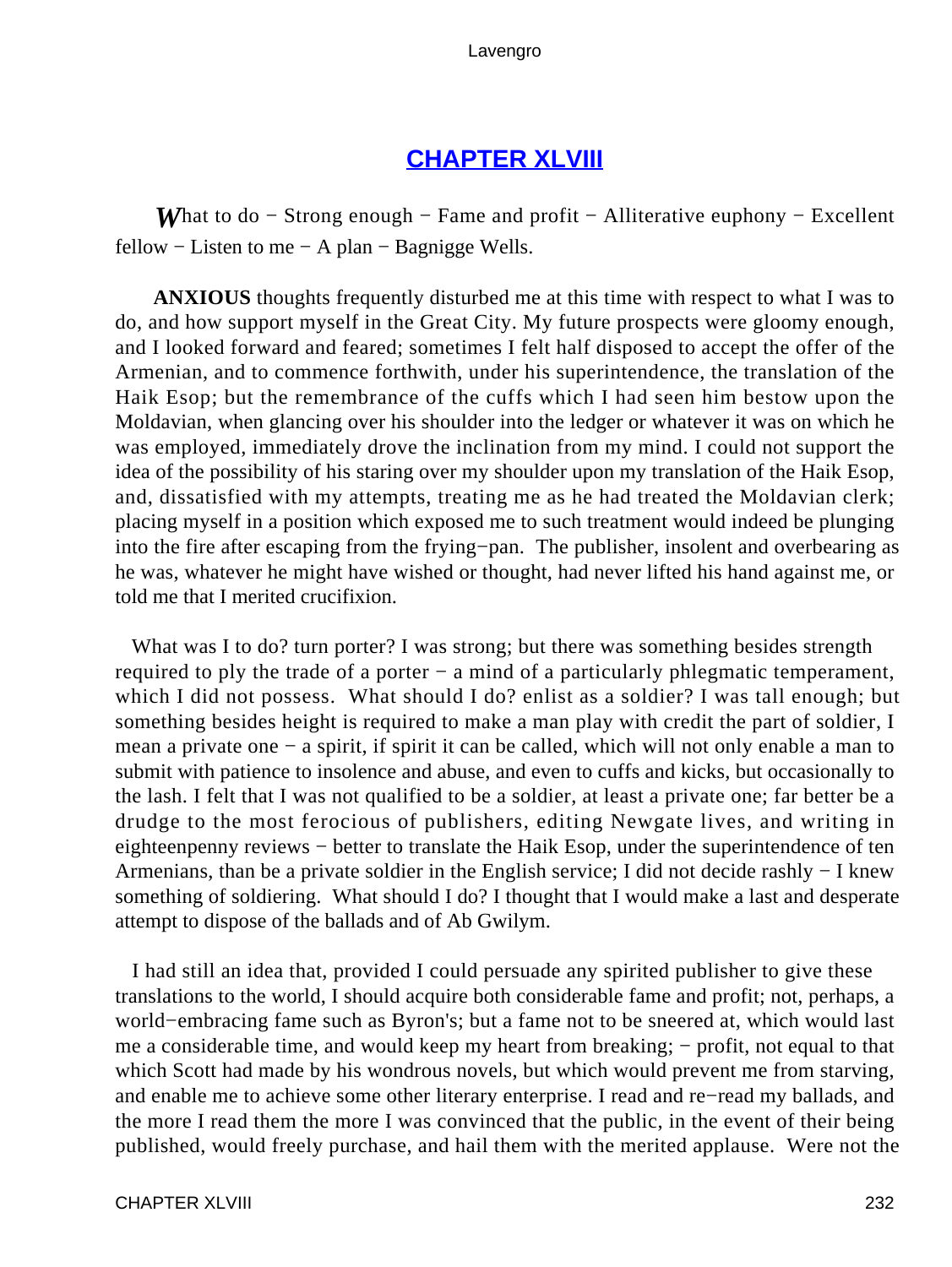deeds and adventures wonderful and heart−stirring − from which it is true I could claim no merit, being but the translator; but had I not rendered them into English, with all their original fire? Yes, I was confident I had; and I had no doubt that the public would say so. And then, with respect to Ab Gwilym, had I not done as much justice to him as to the Danish ballads; not only rendering faithfully his thoughts, imagery, and phraseology, but even preserving in my translation the alliterative euphony which constitutes one of the most remarkable features of Welsh prosody? Yes, I had accomplished all this; and I doubted not that the public would receive my translations from Ab Gwilym with quite as much eagerness as my version of the Danish ballads. But I found the publishers as intractable as ever, and to this day the public has never had an opportunity of doing justice to the glowing fire of my ballad versification, and the alliterative euphony of my imitations of Ab Gwilym.

 I had not seen Francis Ardry since the day I had seen him taking lessons in elocution. One afternoon as I was seated at my table, my head resting on my hands, he entered my apartment; sitting down, he inquired of me why I had not been to see him.

 'I might ask the same question of you,' I replied. 'Wherefore have you not been to see me?' Whereupon Francis Ardry told me that he had been much engaged in his oratorical exercises, also in escorting the young Frenchwoman about to places of public amusement; he then again questioned me as to the reason of my not having been to see him.

 I returned an evasive answer. The truth was, that for some time past my appearance, owing to the state of my finances, had been rather shabby; and I did not wish to expose a fashionable young man like Francis Ardry, who lived in a fashionable neighbourhood, to the imputation of having a shabby acquaintance. I was aware that Francis Ardry was an excellent fellow; but, on that very account, I felt, under existing circumstances, a delicacy in visiting him.

 It is very possible that he had an inkling of how matters stood, as he presently began to talk of my affairs and prospects. I told him of my late ill success with the booksellers, and inveighed against their blindness to their own interest in refusing to publish my translations. 'The last that I addressed myself to,' said I, 'told me not to trouble him again unless I could bring him a decent novel or a tale.'

'Well,' said Frank, 'and why did you not carry him a decent novel or a tale?'

 'Because I have neither,' said I; 'and to write them is, I believe, above my capacity. At present I feel divested of all energy − heartless, and almost hopeless.'

 'I see how it is,' said Francis Ardry, 'you have overworked yourself, and, worst of all, to no purpose. Take my advice; cast all care aside, and only think of diverting yourself for a month at least.'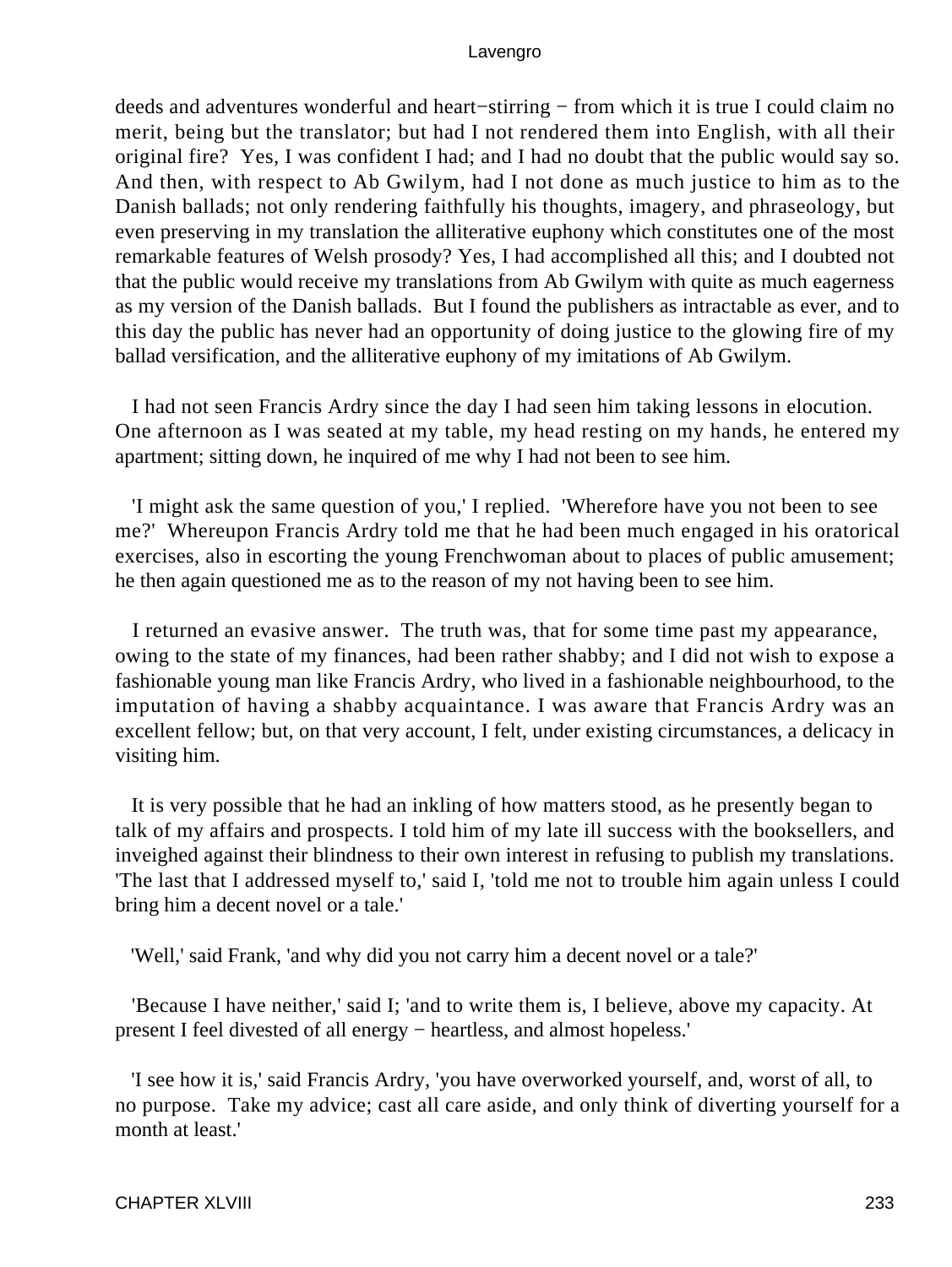'Divert myself!' said I; 'and where am I to find the means?'

 'Be that care on my shoulders,' said Francis Ardry. 'Listen to me − my uncles have been so delighted with the favourable accounts which they have lately received from T− of my progress in oratory, that, in the warmth of their hearts, they made me a present yesterday of two hundred pounds. This is more money than I want, at least for the present; do me the favour to take half of it as a loan − hear me,' said he, observing that I was about to interrupt him; 'I have a plan in my head – one of the prettiest in the world. The sister of my charmer is just arrived from France; she cannot speak a word of English; and, as Annette and myself are much engaged in our own matters, we cannot pay her the attention which we should wish, and which she deserves, for she is a truly fascinating creature, although somewhat differing from my charmer, having blue eyes and flaxen hair; whilst, Annette, on the contrary − But I hope you will shortly see Annette. Now, my plan is this − Take the money, dress yourself fashionably, and conduct Annette's sister to Bagnigge Wells.'

'And what should we do at Bagnigge Wells?'

'Do!' said Francis Ardry. 'Dance!'

'But,' said I, 'I scarcely know anything of dancing.'

 'Then here's an excellent opportunity of improving yourself. Like most Frenchwomen, she dances divinely; however, if you object to Bagnigge Wells and dancing, go to Brighton, and remain there a month or two, at the end of which time you can return with your mind refreshed and invigorated, and materials, perhaps, for a tale or novel.'

 'I never heard a more foolish, plan,' said I, 'or one less likely to terminate profitably or satisfactorily. I thank you, however, for your offer, which is, I daresay, well meant. If I am to escape from my cares and troubles, and find my mind refreshed and invigorated, I must adopt other means than conducting a French demoiselle to Brighton or Bagnigge Wells, defraying the expense by borrowing from a friend.'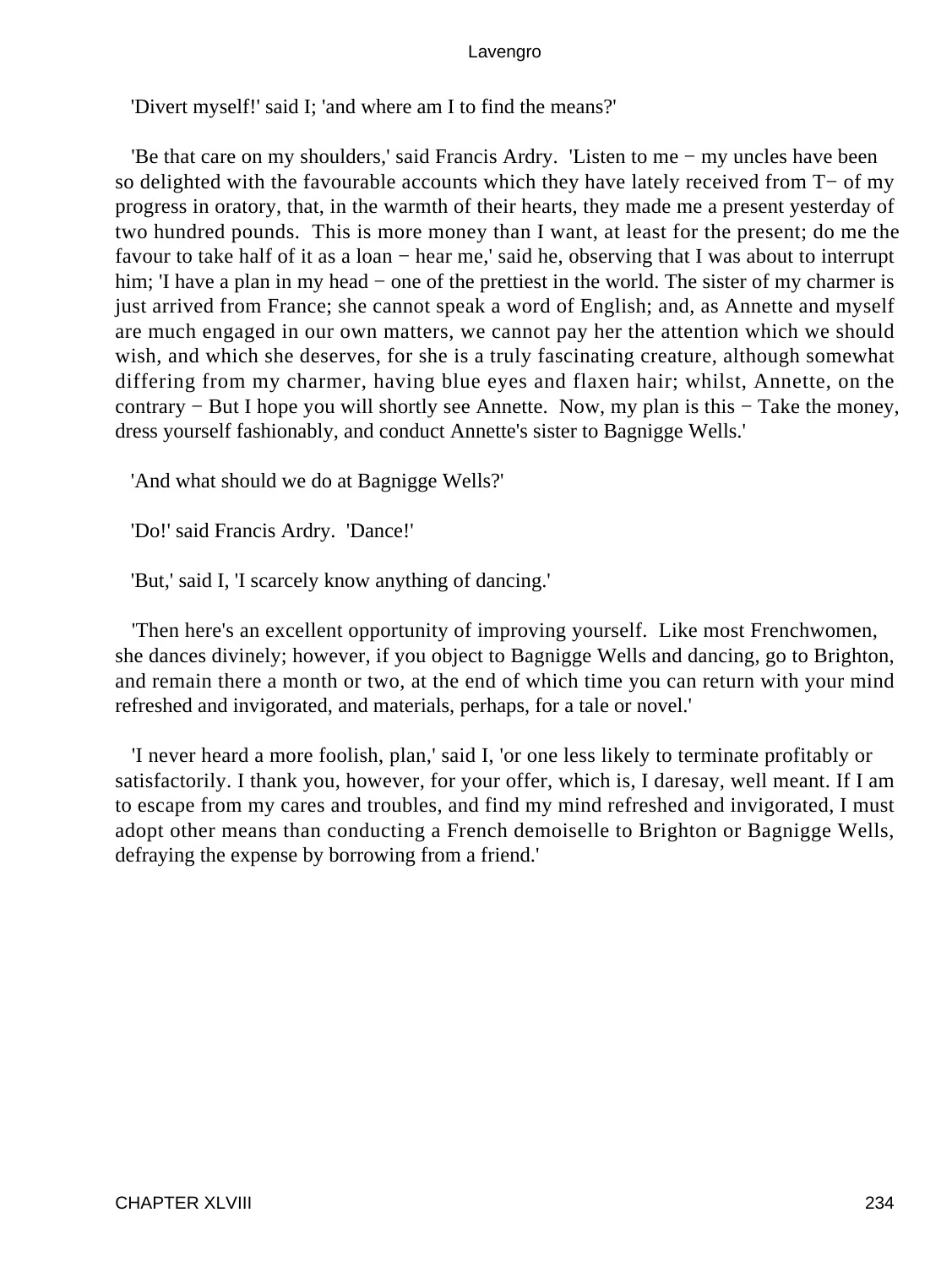## **[CHAPTER XLIX](#page-496-0)**

*S*ingular personage − A large sum − Papa of Rome − We are Christians − Degenerate Armenians − Roots of Ararat − Regular features.

 THE Armenian! I frequently saw this individual, availing myself of the permission which he had given me to call upon him. A truly singular personage was he, with his love of amassing money, and his nationality so strong as to be akin to poetry. Many an Armenian I have subsequently known fond of money−getting, and not destitute of national spirit; but never another, who, in the midst of his schemes of lucre, was at all times willing to enter into a conversation on the structure of the Haik language, or who ever offered me money to render into English the fables of Z− in the hope of astonishing the stock−jobbers of the Exchange with the wisdom of the Haik Esop.

 But he was fond of money, very fond. Within a little time I had won his confidence to such a degree that he informed me that the grand wish of his heart was to be possessed of two hundred thousand pounds.

 'I think you might satisfy yourself with the half,' said I. 'One hundred thousand pounds is a large sum.'

 'You are mistaken,' said the Armenian, 'a hundred thousand pounds is nothing. My father left me that or more at his death. No, I shall never be satisfied with less than two.'

 'And what will you do with your riches,' said I, 'when you have obtained them? Will you sit down and muse upon them, or will you deposit them in a cellar, and go down once a day to stare at them? I have heard say that the fulfilment of one's wishes is invariably the precursor of extreme misery, and forsooth I can scarcely conceive a more horrible state of existence than to be without a hope or wish.'

 'It is bad enough, I daresay,' said the Armenian; 'it will, however, be time enough to think of disposing of the money when I have procured it. I still fall short by a vast sum of the two hundred thousand pounds.'

 I had occasionally much conversation with him on the state and prospects of his nation, especially of that part of it which still continued in the original country of the Haiks − Ararat and its confines, which, it appeared, he had frequently visited. He informed me that since the death of the last Haik monarch, which occurred in the eleventh century, Armenia had been governed both temporally and spiritually by certain personages called patriarchs; their temporal authority, however, was much circumscribed by the Persian and Turk, especially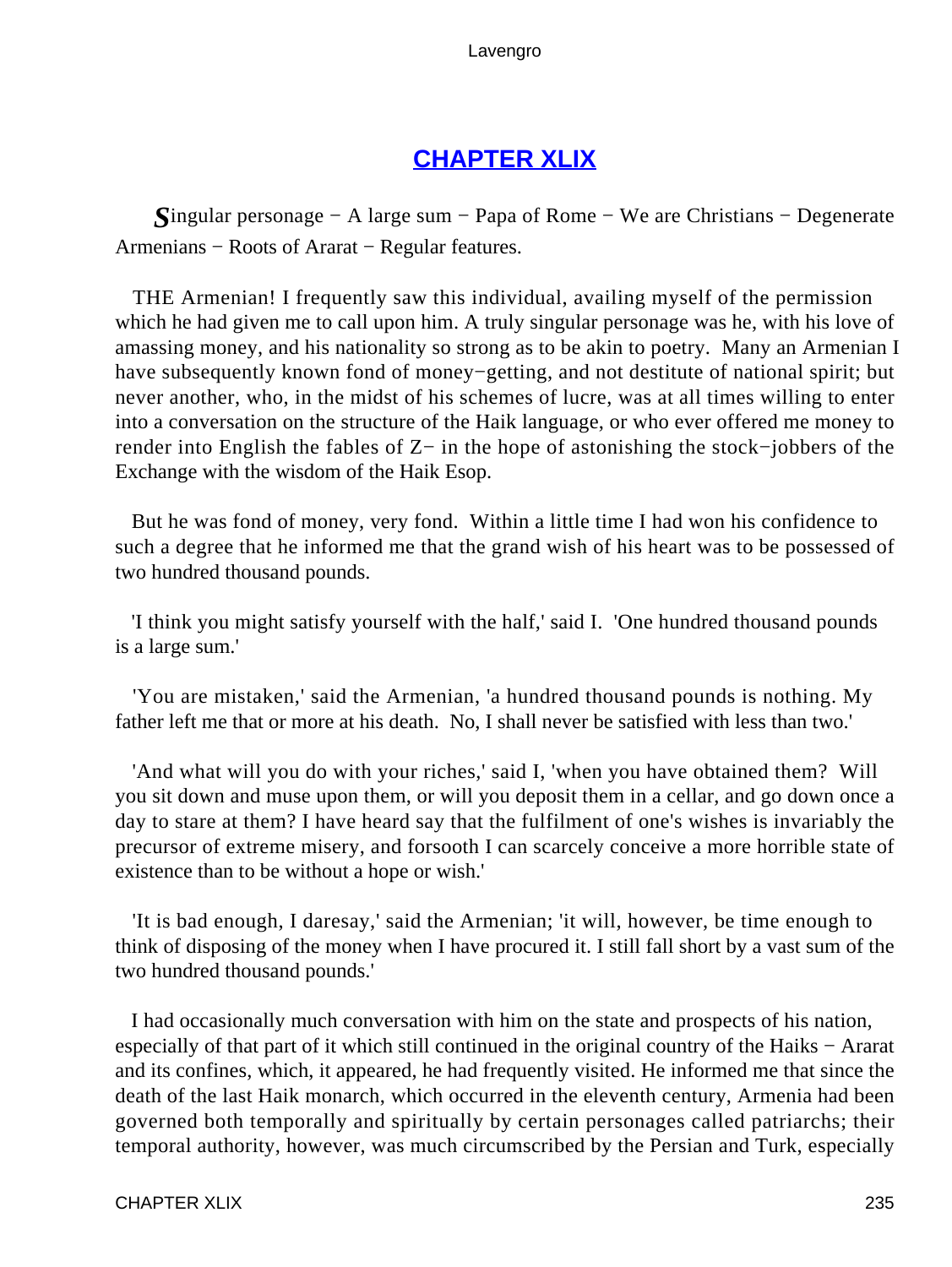the former, of whom the Armenian spoke with much hatred, whilst their spiritual authority had at various times been considerably undermined by the emissaries of the Papa of Rome, as the Armenian called him.

 'The Papa of Rome sent his emissaries at an early period amongst us,' said the Armenian, 'seducing the minds of weak−headed people, persuading them that the hillocks of Rome are higher than the ridges of Ararat; that the Roman Papa has more to say in heaven than the Armenian patriarch, and that puny Latin is a better language than nervous and sonorous Haik.'

 'They are both dialects,' said I, 'of the language of Mr. Petulengro, one of whose race I believe to have been the original founder of Rome; but, with respect to religion, what are the chief points of your faith? you are Christians, I believe.'

 'Yes,' said the Armenian, 'we are Christians in our way; we believe in God, the Holy Spirit, and Saviour, though we are not prepared to admit that the last personage is not only himself, but the other two. We believe . . .' and then the Armenian told me of several things which the Haiks believed or disbelieved. 'But what we find most hard of all to believe,' said he, 'is that the man of the mole−hills is entitled to our allegiance, he not being a Haik, or understanding the Haik language.'

 'But, by your own confession,' said I, 'he has introduced a schism in your nation, and has amongst you many that believe in him.'

 'It is true,' said the Armenian, I that even on the confines of Ararat there are a great number who consider that mountain to be lower than the hillocks of Rome; but the greater number of degenerate Armenians are to be found amongst those who have wandered to the west; most of the Haik churches of the west consider Rome to be higher than Ararat – most of the Armenians of this place hold that dogma; I, however, have always stood firm in the contrary opinion.

 'Ha! ha!' − here the Armenian laughed in his peculiar manner − 'talking of this matter puts me in mind of an adventure which lately befell me, with one of the emissaries of the Papa of Rome, for the Papa of Rome has at present many emissaries in this country, in order to seduce the people from their own quiet religion to the savage heresy of Rome; this fellow came to me partly in the hope of converting me, but principally to extort money for the purpose of furthering the designs of Rome in this country. I humoured the fellow at first, keeping him in play for nearly a month, deceiving and laughing at him. At last he discovered that he could make nothing of me, and departed with the scowl of Caiaphas, whilst I cried after him, 'The roots of Ararat are **DEEPER** than those of Rome.'

 The Armenian had occasionally reverted to the subject of the translation of the Haik Esop, which he had still a lurking desire that I should execute; but I had invariably declined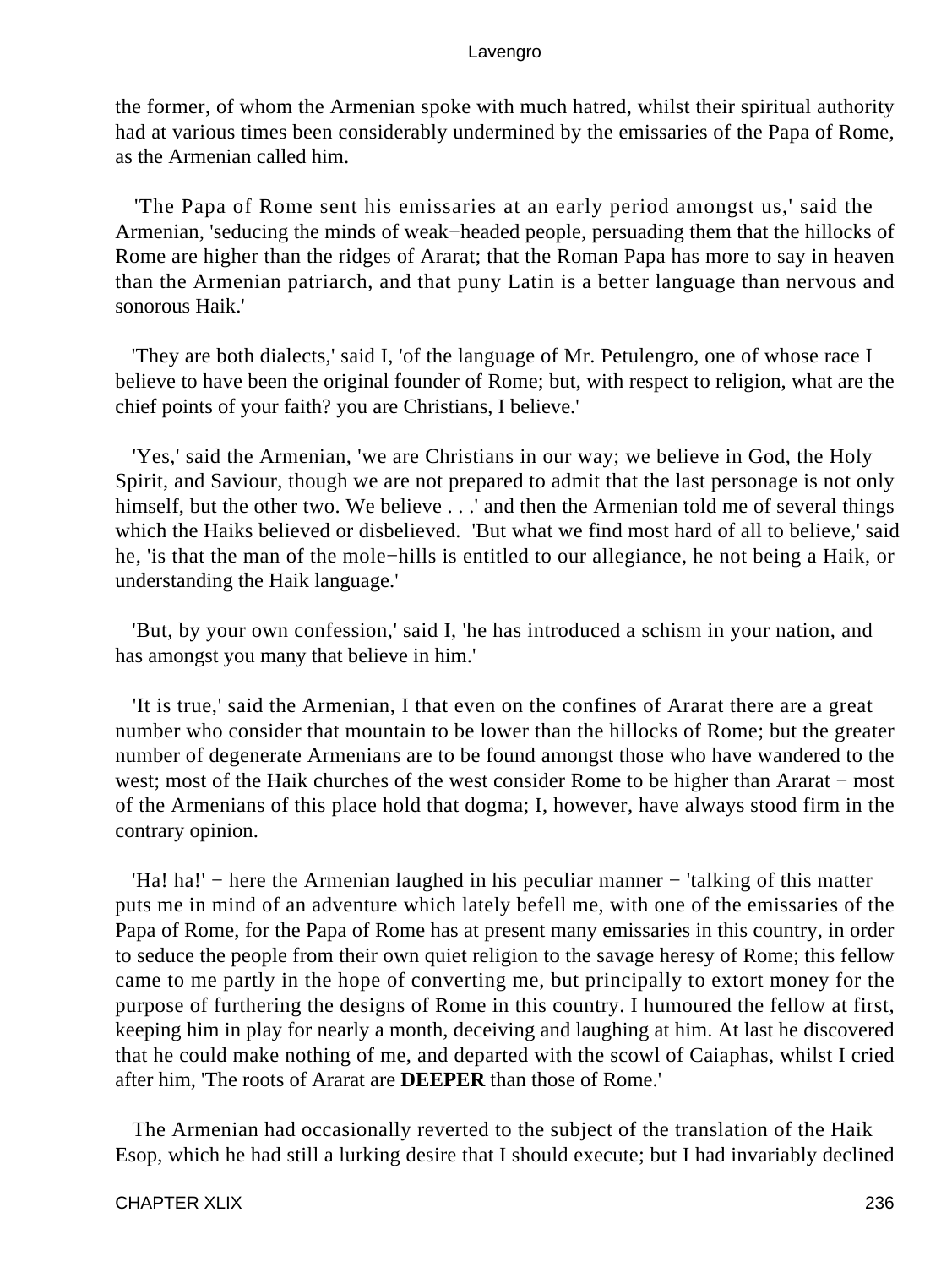the undertaking, without, however, stating my reasons. On one occasion, when we had been conversing on the subject, the Armenian, who had been observing my countenance for some time with much attention, remarked, 'Perhaps, after all, you are right, and you might employ your time to better advantage. Literature is a fine thing, especially Haik literature, but neither that nor any other would be likely to serve as a foundation to a man's fortune: and to make a fortune should be the principal aim of every one's life; therefore listen to me. Accept a seat at the desk opposite to my Moldavian clerk, and receive the rudiments of a merchant's education. You shall be instructed in the Armenian way of doing business − I think you would make an excellent merchant.'

'Why do you think so?'

'Because you have something of the Armenian look.'

'I understand you,' said I; 'you mean to say that I squint!'

 'Not exactly,' said the Armenian, 'but there is certainly a kind of irregularity in your features. One eye appears to me larger than the other − never mind, but rather rejoice; in that irregularity consists your strength. All people with regular features are fools; it is very hard for them, you'll say, but there is no help: all we can do, who are not in such a predicament, is to pity those who are. Well! will you accept my offer? No! you are a singular individual; but I must not forget my own concerns. I must now go forth, having an appointment by which I hope to make money.'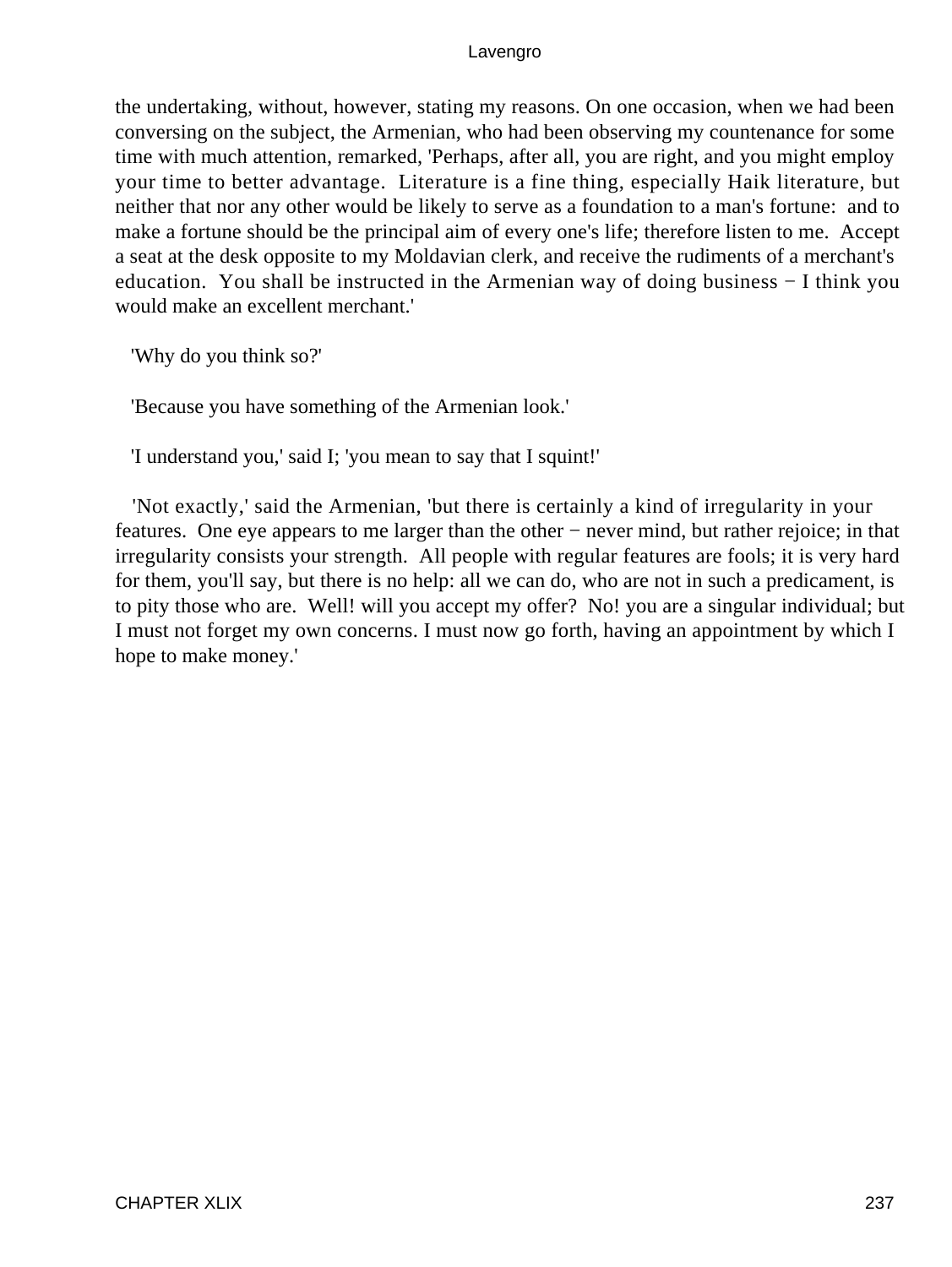# **[CHAPTER L](#page-496-0)**

*W*ish fulfilled – Extraordinary figure – Bueno – Noah – The two faces – I don't blame him − Too fond of money − Were I an Armenian.

 THE fulfilment of the Armenian's grand wish was nearer at hand than either he or I had anticipated. Partly owing to the success of a bold speculation, in which he had some time previously engaged, and partly owing to the bequest of a large sum of money by one of his nation who died at this period in Paris, he found himself in the possession of a fortune somewhat exceeding two hundred thousand pounds; this fact he communicated to me one evening about an hour after the close of 'Change; the hour at which I generally called, and at which I mostly found him at home.

'Well,' said I, 'and what do you intend to do next?'

 'I scarcely know,' said the Armenian. 'I was thinking of that when you came in. I don't see anything that I can do, save going on in my former course. After all, I was perhaps too moderate in making the possession of two hundred thousand pounds the summit of my ambition; there are many individuals in this town who possess three times that sum, and are not yet satisfied. No, I think I can do no better than pursue the old career; who knows but I may make the two hundred thousand three or four? – there is already a surplus, which is an encouragement; however, we will consider the matter over a goblet of wine; I have observed of late that you have become partial to my Cyprus.'

 And it came to pass that, as we were seated over the Cyprus wine, we heard a knock at the door. 'Adelante!' cried the Armenian; whereupon the door opened, and in walked a somewhat extraordinary figure – a man in a long loose tunic of a stuff striped with black and yellow; breeches of plush velvet, silk stockings, and shoes with silver buckles. On his head he wore a high−peaked hat; he was tall, had a hooked nose, and in age was about fifty.

 'Welcome, Rabbi Manasseh,' said the Armenian. 'I know your knock − you are welcome; sit down.'

 'I am welcome,' said Manasseh, sitting down; 'he − he − he! you know my knock − I bring you money − BUENO!'

There was something very peculiar in the sound of that bueno − I never forgot it.

 Thereupon a conversation ensued between Rabbi Manasseh and the Armenian, in a language which I knew to be Spanish, though a peculiar dialect. It related to a mercantile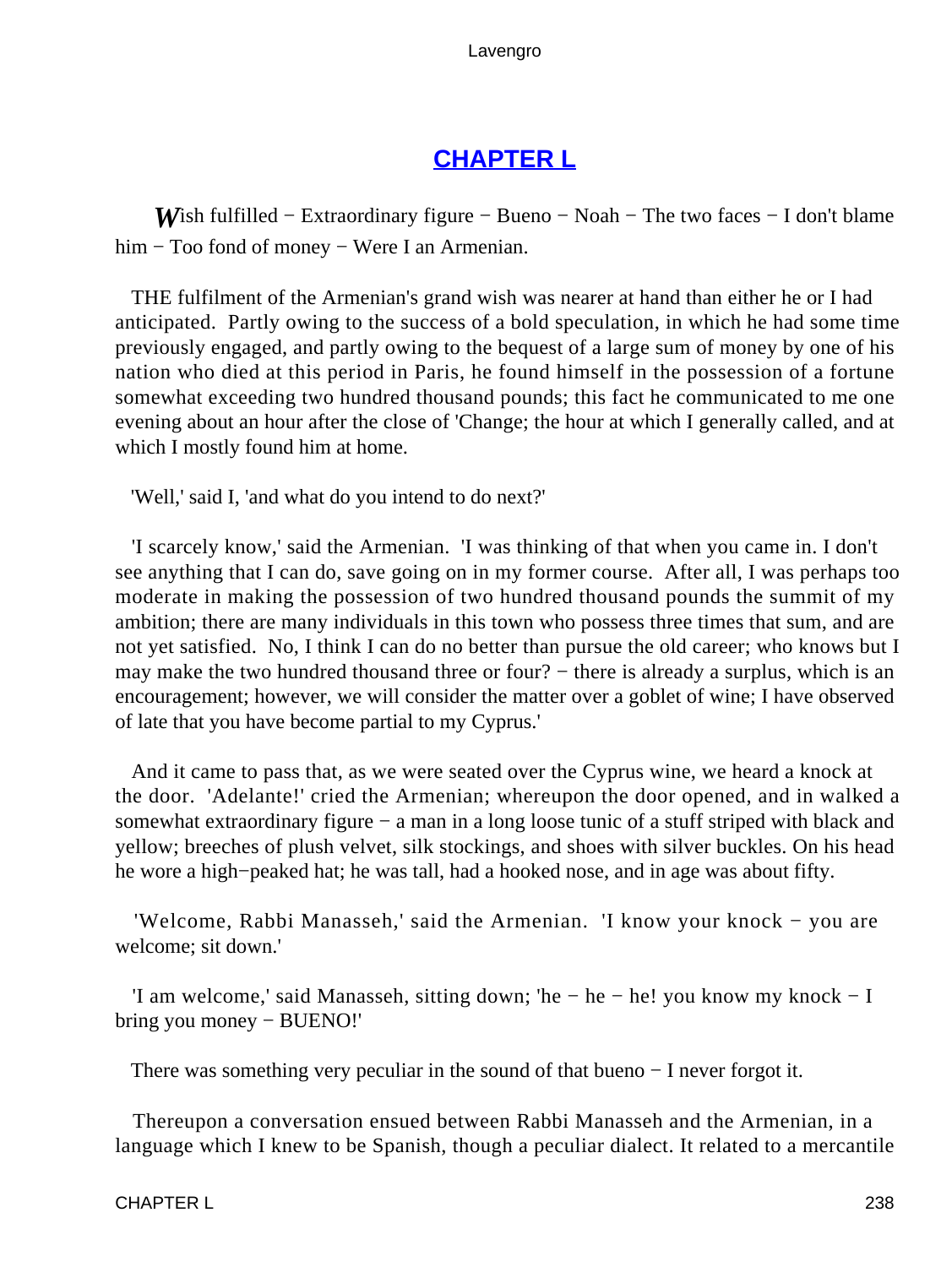transaction. The Rabbi sighed heavily as he delivered to the other a considerable sum of money.

'It is right,' said the Armenian, handing a receipt. 'It is right; and I am quite satisfied.'

 'You are satisfied − you have taken money. **BUENO,** I have nothing to say against your being satisfied.'

 'Come, Rabbi,' said the Armenian, 'do not despond; it may be your turn next to take money; in the meantime, can't you be persuaded to taste my Cyprus?'

 'He − he − he! senor, you know I do not love wine. I love Noah when he is himself; but, as Janus, I love him not. But you are merry; **BUENO,** you have a right to be so.'

'Excuse me,' said I; 'but does Noah ever appear as Janus?'

 'He − he − he!' said the Rabbi, 'he only appeared as Janus once − una vez quando estuvo borracho; which means − '

 'I understand,' said I; 'when he was . . .' and I drew the side of my right hand sharply across my left wrist.

'Are you one of our people?' said the Rabbi.

 'No,' said I, 'I am one of the Goyim; but I am only half enlightened. Why should Noah be Janus when he was in that state?'

'He − he − he! you must know that in Lasan akhades wine is janin.'

 'In Armenian, kini,' said I; 'in Welsh, gwin; Latin, vinum; but do you think that Janus and janin are one?'

 'Do I think? Don't the commentators say so? Does not Master Leo Abarbenel say so in his **DIALOGUES OF DIVINE** LOVE'?

 'But,' said I, 'I always thought that Janus was a god of the ancient Romans, who stood in a temple open in time of war, and shut in time of peace; he was represented with two faces, which  $-$  which  $-$  '

 'He − he − he!' said the Rabbi, rising from his seat; 'he had two faces, had he? And what did those two faces typify? You do not know; no, nor did the Romans who carved him with two faces know why they did so; for they were only half enlightened, like you and the rest of the Goyim. Yet they were right in carving him with two faces looking from each other −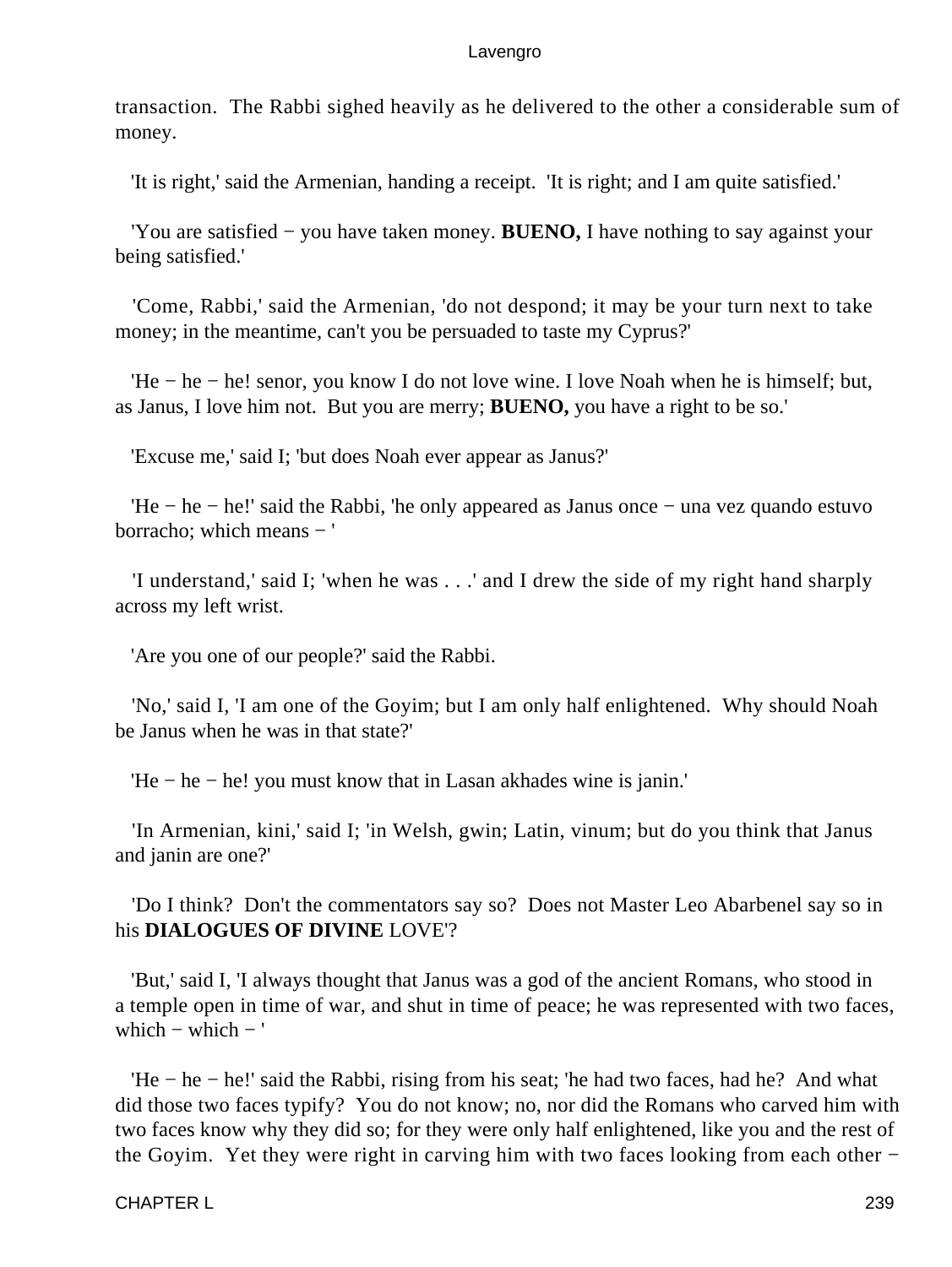they were right, though they knew not why; there was a tradition among them that the Janinoso had two faces, but they knew not that one was for the world which was gone and the other for the world before him − for the drowned world and for the present, as Master Leo Abarbenel says in his **DIALOGUES OF DIVINE LOVE.** He − he − he!' continued the Rabbi, who had by this time advanced to the door, and, turning round, waved the two forefingers of his right hand in our faces; 'the Goyims and Epicouraiyim are clever men, they know how to make money better than we of Israel. My good friend there is a clever man, I bring him money, he never brought me any; **BUENO,** I do not blame him, he knows much, very much; but one thing there is my friend does not know, nor any of the Epicureans, he does not know the sacred thing − he has never received the gift of interpretation which God alone gives to the seed − he has his gift, I have mine − he is satisfied, I don't blame him, BUENO.'

And, with this last word in his mouth, he departed.

'Is that man a native of Spain?' I demanded.

 'Not a native of Spain,' said the Armenian, 'though he is one of those who call themselves Spanish Jews, and who are to be found scattered throughout Europe, speaking the Spanish language transmitted to them by their ancestors, who were expelled from Spain in the time of Ferdinand and Isabella.'

'The Jews are a singular people,' said I.

 'A race of cowards and dastards,' said the Armenian, 'without a home or country; servants to servants; persecuted and despised by all.'

'And what are the Haiks?' I demanded.

 'Very different from the Jews,' replied the Armenian; 'the Haiks have a home − a country, and can occasionally use a good sword; though it is true they are not what they might be.'

 'Then it is a shame that they do not become so,' said I; 'but they are too fond of money. There is yourself, with two hundred thousand pounds in your pocket, craving for more, whilst you might be turning your wealth to the service of your country.'

'In what manner?' said the Armenian.

 'I have heard you say that the grand oppressor of your country is the Persian; why not attempt to free your country from his oppression − you have two hundred thousand pounds, and money is the sinew of war?'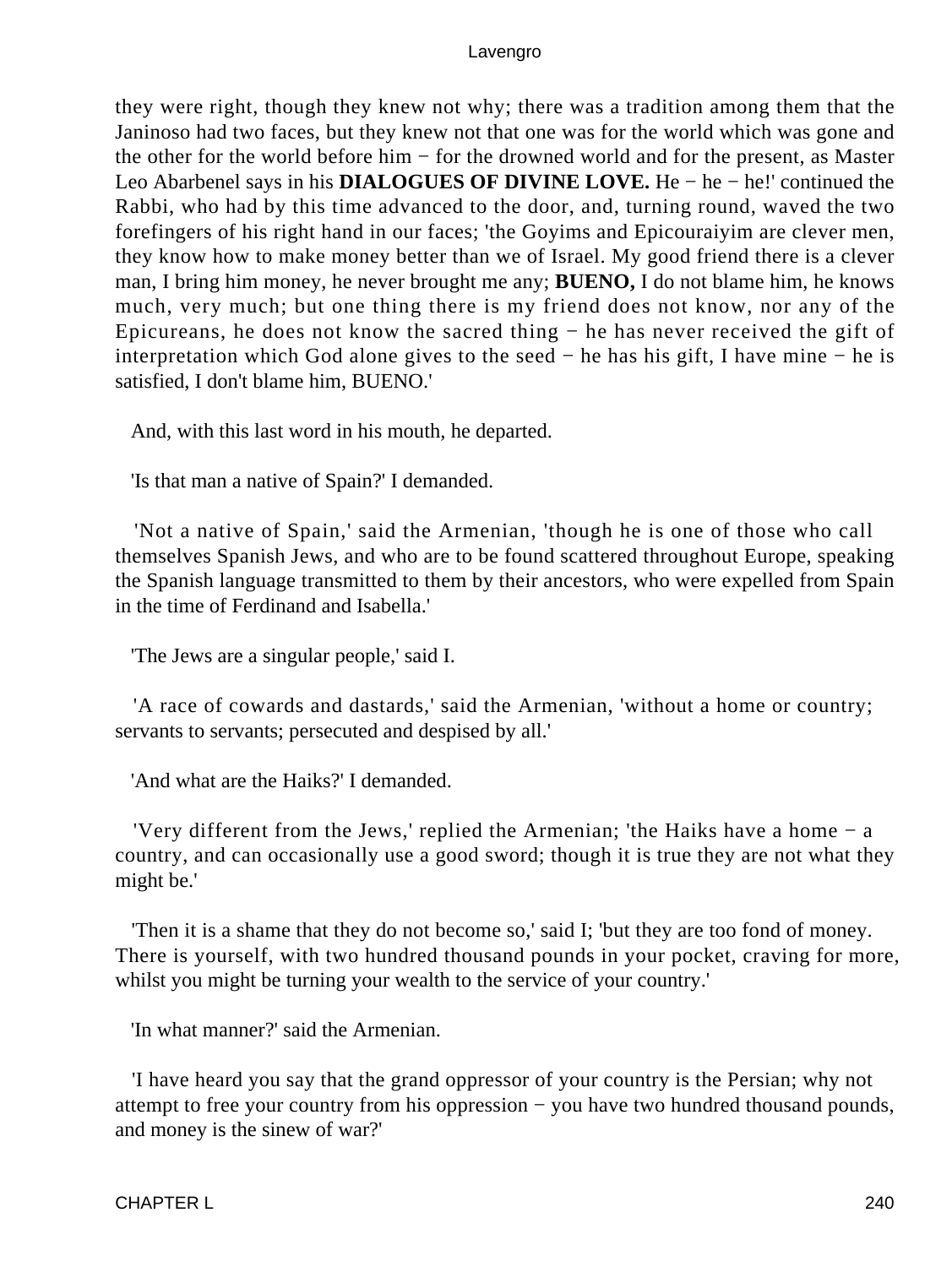'Would you, then, have me attack the Persian?'

 'I scarcely know what to say; fighting is a rough trade, and I am by no means certain that you are calculated for the scratch. It is not every one who has been brought up in the school of Mr. Petulengro and Tawno Chikno. All I can say is, that if I were an Armenian, and had two hundred thousand pounds to back me, I would attack the Persian.'

'Hem!' said the Armenian.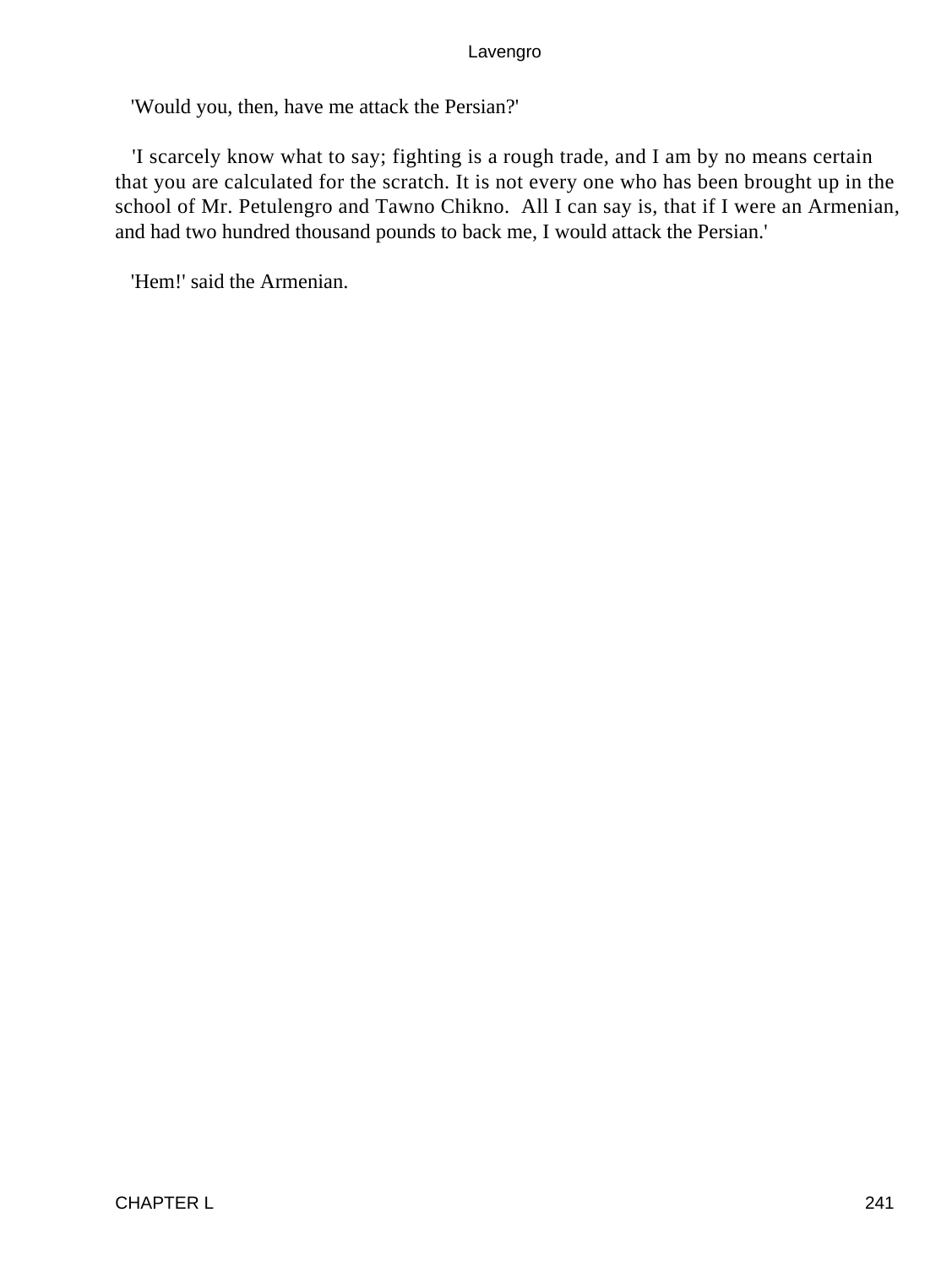# **[CHAPTER LI](#page-496-0)**

*The one half–crown – Merit in patience – Cementer of friendship – Dreadful* perplexity − The usual guttural − Armenian letters − Much indebted to you − Pure helplessness − Dumb people.

 ONE morning on getting up I discovered that my whole worldly wealth was reduced to one half−crown − throughout that day I walked about in considerable distress of mind; it was now requisite that I should come to a speedy decision with respect to what I was to do; I had not many alternatives, and, before I had retired to rest on the night of the day in question, I had determined that I could do no better than accept the first proposal of the Armenian, and translate under his superintendence the Haik Esop into English.

 I reflected, for I made a virtue of necessity, that, after all, such an employment would be an honest and honourable one; honest, inasmuch as by engaging in it I should do harm to nobody; honourable, inasmuch as it was a literary task, which not every one was capable of executing. it was not every one of the booksellers' writers of London who was competent to translate the Haik Esop. I determined to accept the offer of the Armenian.

 Once or twice the thought of what I might have to undergo in the translation from certain peculiarities of the Armenian's temper almost unsettled me; but a mechanical diving of my hand into my pocket, and the feeling of the solitary half−crown, confirmed me; after all, this was a life of trial and tribulation, and I had read somewhere or other that there was much merit in patience, so I determined to hold fast in my resolution of accepting the offer of the Armenian.

 But all of a sudden I remembered that the Armenian appeared to have altered his intentions towards me: he appeared no longer desirous that I should render the Haik Esop into English for the benefit of the stock−jobbers on Exchange, but rather that I should acquire the rudiments of doing business in the Armenian fashion, and accumulate a fortune, which would enable me to make a figure upon 'Change with the best of the stock−jobbers. 'Well,' thought I, withdrawing my hand from my pocket, whither it had again mechanically dived, 'after all, what would the world, what would this city, be without commerce? I believe the world, and particularly this city, would cut a very poor figure without commerce; and then there is something poetical in the idea of doing business after the Armenian fashion, dealing with dark−faced Lascars and Rabbins of the Sephardim. Yes, should the Armenian insist upon it, I will accept a seat at the desk, opposite the Moldavian clerk. I do not like the idea of cuffs similar to those the Armenian bestowed upon the Moldavian clerk; whatever merit there may be in patience, I do not think that my estimation of the merit of patience would be sufficient to induce me to remain quietly sitting under the infliction of cuffs. I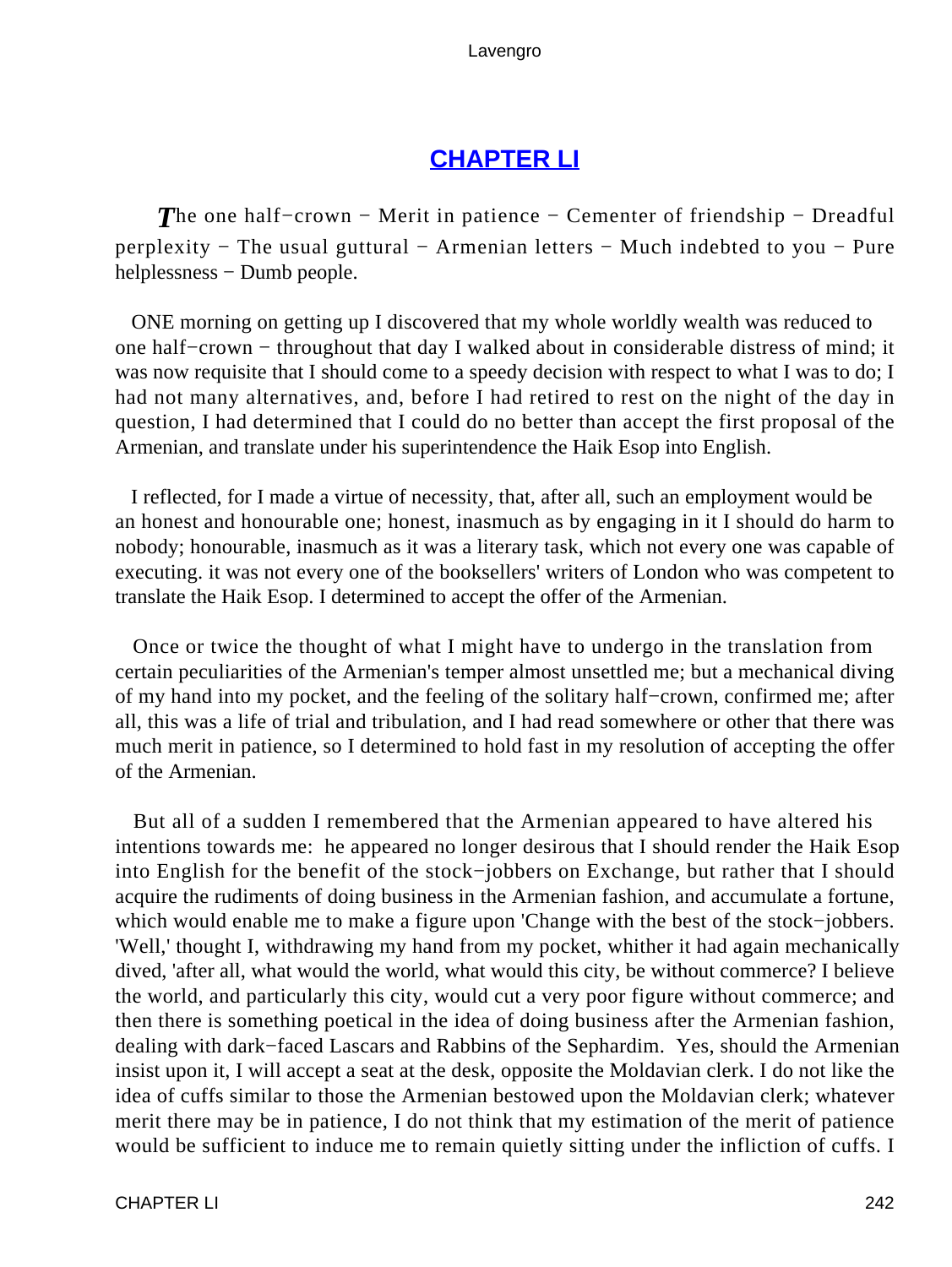think I should, in the event of his cuffing me, knock the Armenian down. Well, I think I have heard it said somewhere, that a knock−down blow is a great cementer of friendship; I think I have heard of two people being better friends than ever after the one had received from the other a knock−down blow.'

 That night I dreamed I had acquired a colossal fortune, some four hundred thousand pounds, by the Armenian way of doing business, but suddenly awoke in dreadful perplexity as to how I should dispose of it.

 About nine o'clock next morning I set off to the house of the Armenian; I had never called upon him so early before, and certainly never with a heart beating with so much eagerness; but the situation of my affairs had become very critical, and I thought that I ought to lose no time in informing the Armenian that I was at length perfectly willing either to translate the Haik Esop under his superintendence, or to accept a seat at the desk opposite to the Moldavian clerk, and acquire the secrets of Armenian commerce. With a quick step I entered the counting−room, where, notwithstanding the earliness of the hour, I found the clerk, busied as usual at his desk.

 He had always appeared to me a singular being, this same Moldavian clerk. A person of fewer words could scarcely be conceived: provided his master were at home, he would, on my inquiring, nod his head; and, provided he were not, he would invariably reply with the monosyllable No, delivered in a strange guttural tone. On the present occasion, being full of eagerness and impatience, I was about to pass by him to the apartment above, without my usual inquiry, when he lifted his head from the ledger in which he was writing, and, laying down his pen, motioned to me with his forefinger, as if to arrest my progress; whereupon I stopped, and, with a palpitating heart, demanded whether the master of the house was at home. The Moldavian clerk replied with his usual guttural, and, opening his desk, ensconced his head therein.

 'It does not much matter,' said I; 'I suppose I shall find him at home after 'Change; it does not much matter, I can return.'

 I was turning away with the intention of leaving the room; at this moment, however, the head of the Moldavian clerk became visible, and I observed a letter in his hand, which he had inserted in the desk at the same time with his head; this he extended towards me, making at the same time a sidelong motion with his head, as much as to say that it contained something which interested me.

 I took the letter, and the Moldavian clerk forthwith resumed his occupation. The back of the letter bore my name, written in Armenian characters; with a trembling hand I broke the seal, and, unfolding the letter, I beheld several lines also written in the letters of Mesroub, the Cadmus of the Armenians.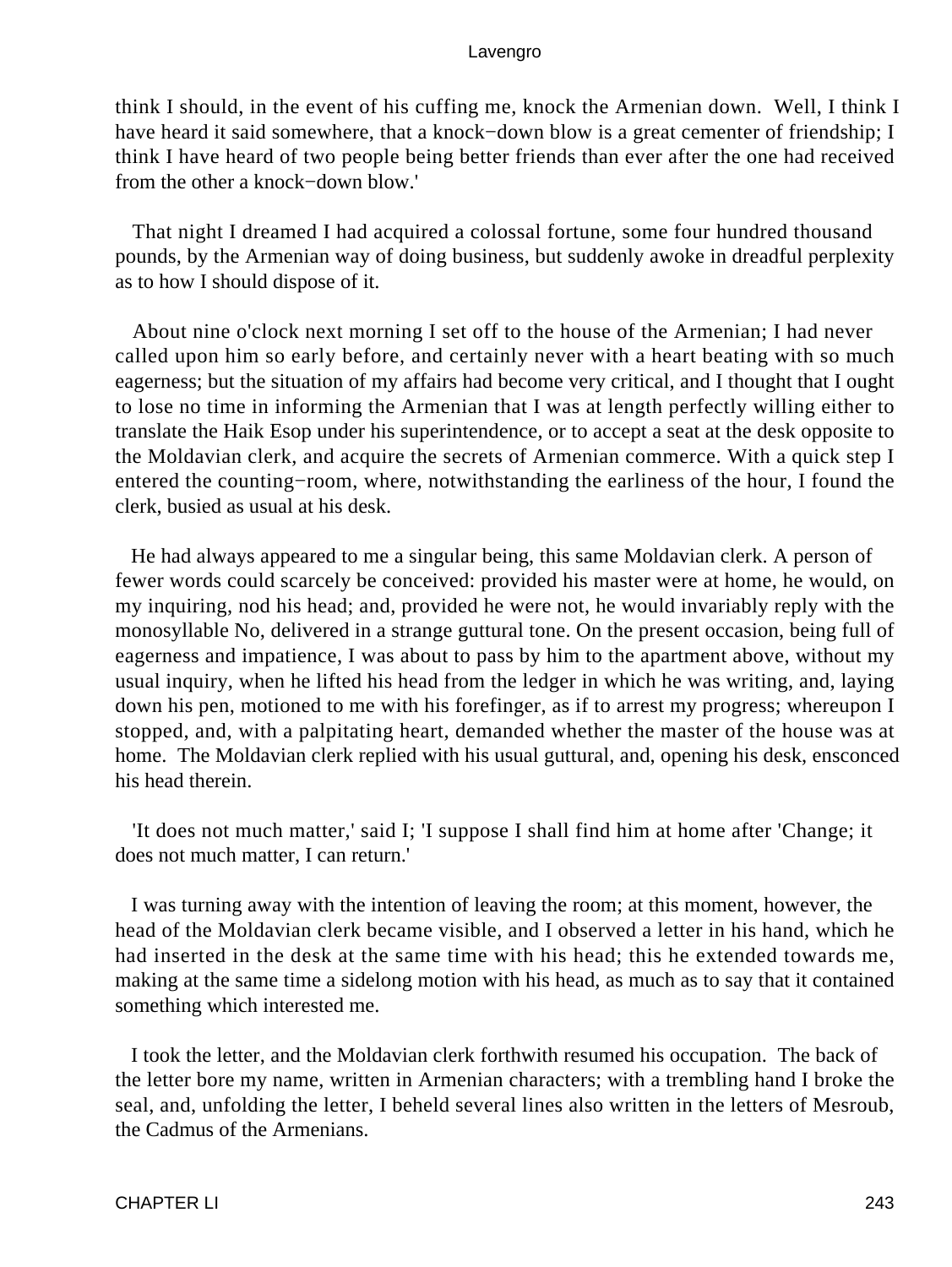I stared at the lines, and at first could not make out a syllable of their meaning; at last, however, by continued staring, I discovered that, though the letters were Armenian, the words were English; in about ten minutes I had contrived to decipher the sense of the letter; it ran somewhat in this style:−

 'MY **DEAR FRIEND −** The words which you uttered in our last conversation have made a profound impression upon me; I have thought them over day and night, and have come to the conclusion that it is my bounden duty to attack the Persians. When these lines are delivered to you, I shall be on the route to Ararat. A mercantile speculation will be to the world the ostensible motive of my journey, and it is singular enough that one which offers considerable prospect of advantage has just presented itself on the confines of Persia. Think not, however, that motives of lucre would have been sufficiently powerful to tempt me to the East at the present moment. I may speculate, it is true, but I should scarcely have undertaken the journey but for your pungent words inciting me to attack the Persians. Doubt not that I will attack them on the first opportunity. I thank you heartily for putting me in mind of my duty. I have hitherto, to use your own words, been too fond of money−getting, like all my countrymen. I am much indebted to you; farewell! and may every prosperity await you.'

 For some time after I had deciphered the epistle, I stood as if rooted to the floor. I felt stunned − my last hope was gone; presently a feeling arose in my mind − a feeling of self−reproach. Whom had I to blame but myself for the departure of the Armenian? Would he have ever thought of attacking the Persians had I not put the idea into his head? he had told me in his epistle that he was indebted to me for the idea. But for that, he might at the present moment have been in London, increasing his fortune by his usual methods, and I might be commencing under his auspices the translation of the Haik Esop, with the promise, no doubt, of a considerable remuneration for my trouble; or I might be taking a seat opposite the Moldavian clerk, and imbibing the first rudiments of doing business after the Armenian fashion, with the comfortable hope of realising, in a short time, a fortune of three or four hundred thousand pounds; but the Armenian was now gone, and farewell to the fine hopes I had founded upon him the day before. What was I to do? I looked wildly around, till my eyes rested on the Moldavian clerk, who was writing away in his ledger with particular vehemence. Not knowing well what to do or to say, I thought I might as well ask the Moldavian clerk when the Armenian had departed, and when he thought that he would return. It is true it mattered little to me when he departed, seeing that he was gone, and it was evident that he would not be back soon; but I knew not what to do, and in pure helplessness thought I might as well ask; so I went up to the Moldavian clerk, and asked him when the Armenian had departed, and whether he had been gone two days or three. Whereupon the Moldavian clerk, looking up from his ledger, made certain signs, which I could by no means understand. I stood astonished, but, presently recovering myself, inquired when he considered it probable that the master would return, and whether he thought it would be two months or − my tongue faltered − two years; whereupon the Moldavian clerk made more signs than before, and yet more unintelligible; as I persisted, however, he flung down his pen, and, putting his thumb into his mouth, moved it rapidly, causing the nail to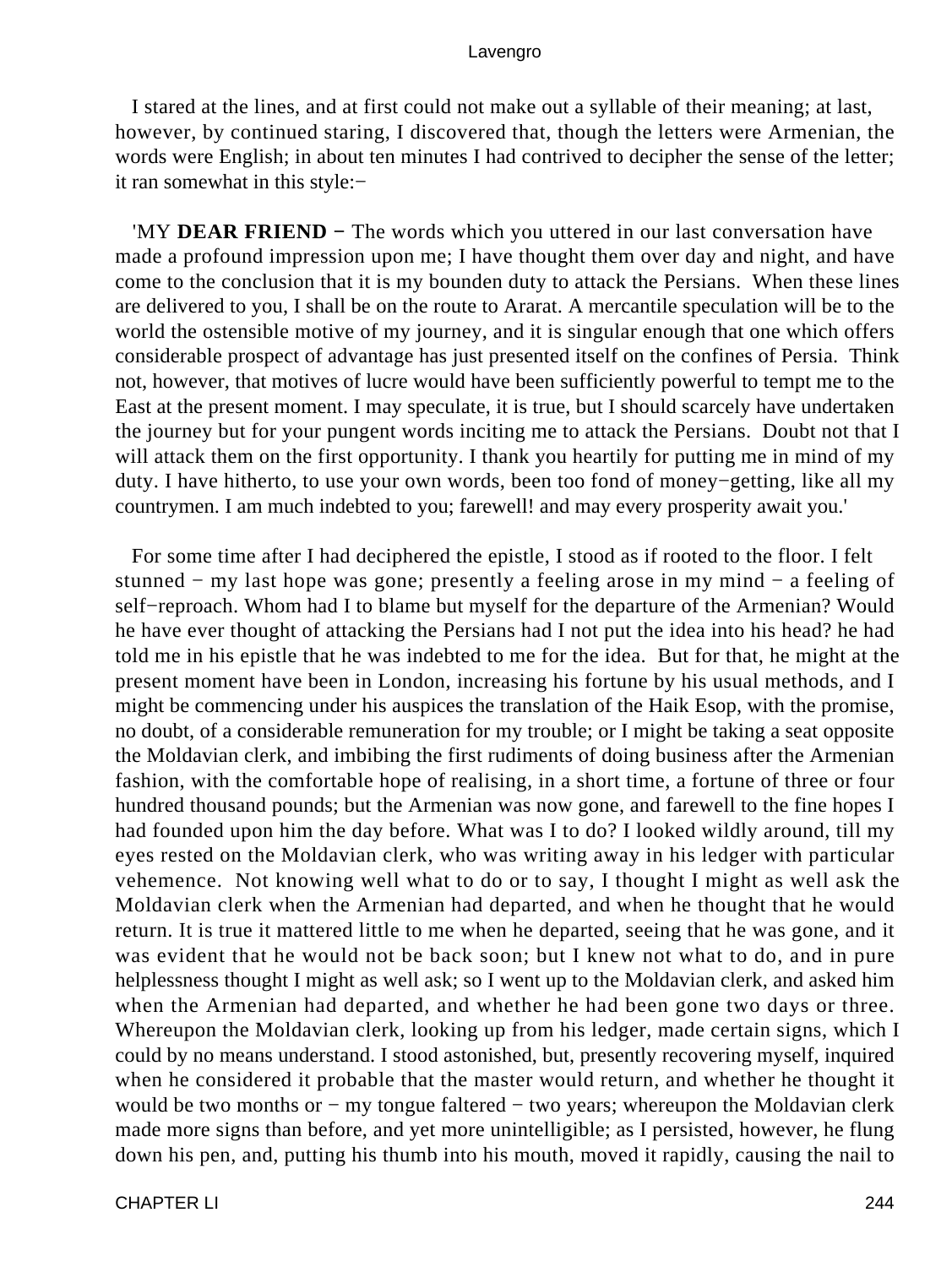sound against the lower jaw; whereupon I saw that he was dumb, and hurried away, for I had always entertained a horror of dumb people, having once heard my another say, when I was a child, that dumb people were half demoniacs, or little better.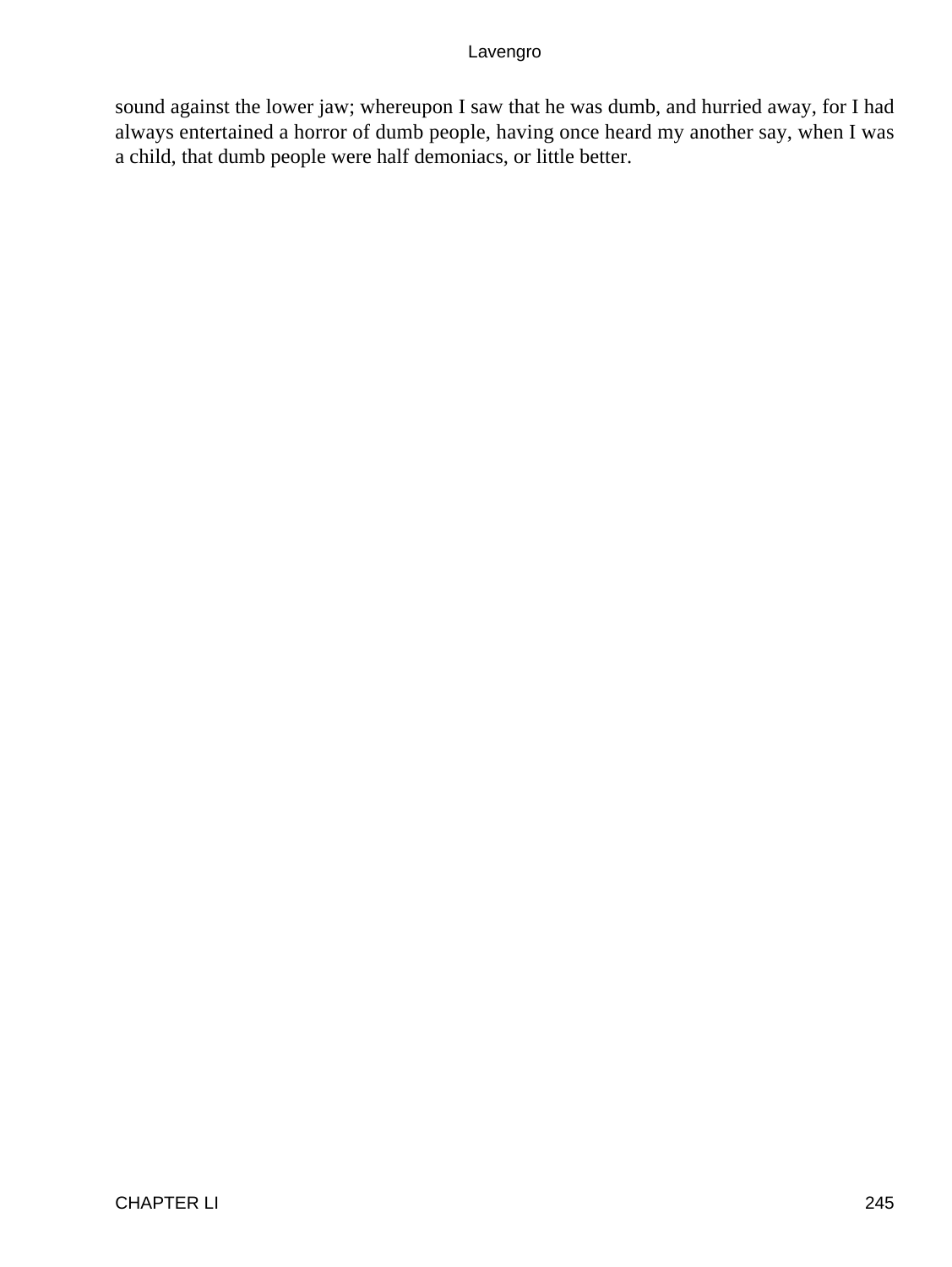## **[CHAPTER LII](#page-496-0)**

*K*ind of stupor – Peace of God – Divine hand – Farewell, child – The fair – Massive edifice − Battered tars − Lost! lost! − Good−day, gentlemen.

**LEAVING** the house of the Armenian, I strolled about for some time; almost mechanically my feet conducted me to London Bridge, to the booth in which stood the stall of the old apple−woman; the sound of her voice aroused me, as I sat in a kind of stupor on the stone bench beside her; she was inquiring what was the matter with me.

 At first, I believe, I answered her very incoherently, for I observed alarm beginning to depict itself upon her countenance. Rousing myself, however, I in my turn put a few questions to her upon her present condition and prospects. The old woman's countenance cleared up instantly; she informed me that she had never been more comfortable in her life; that her trade, her **HONEST** trade − laying an emphasis on the word honest − had increased of late wonderfully; that her health was better, and, above all, that she felt no fear and horror 'here,' laying her hand on her breast.

 On my asking her whether she still heard voices in the night, she told me that she frequently did; but that the present were mild voices, sweet voices, encouraging voices, very different from the former ones; that a voice, only the night previous, had cried out about 'the peace of God,' in particularly sweet accents; a sentence which she remembered to have read in her early youth in the primer, but which she had clean forgotten till the voice the night before brought it to her recollection.

 After a pause, the old woman said to me, 'I believe, dear, that it is the blessed book you brought me which has wrought this goodly change. How glad I am now that I can read; but oh what a difference between the book you brought to me and the one you took away! I believe the one you brought is written by the finger of God, and the other by − '

 'Don't abuse the book,' said I, 'it is an excellent book for those who can understand it; it was not exactly suited to you, and perhaps it had been better that you had never read it – and yet, who knows? Peradventure, if you had not read that book, you would not have been fitted for the perusal of the one which you say is written by the finger of God'; and, pressing my hand to my head, I fell into a deep fit of musing. 'What, after all,' thought I, 'if there should be more order and system in the working of the moral world than I have thought? Does there not seem in the present instance to be something like the working of a Divine hand? I could not conceive why this woman, better educated than her mother, should have been, as she certainly was, a worse character than her mother. Yet perhaps this woman may be better and happier than her mother ever was; perhaps she is so already − perhaps this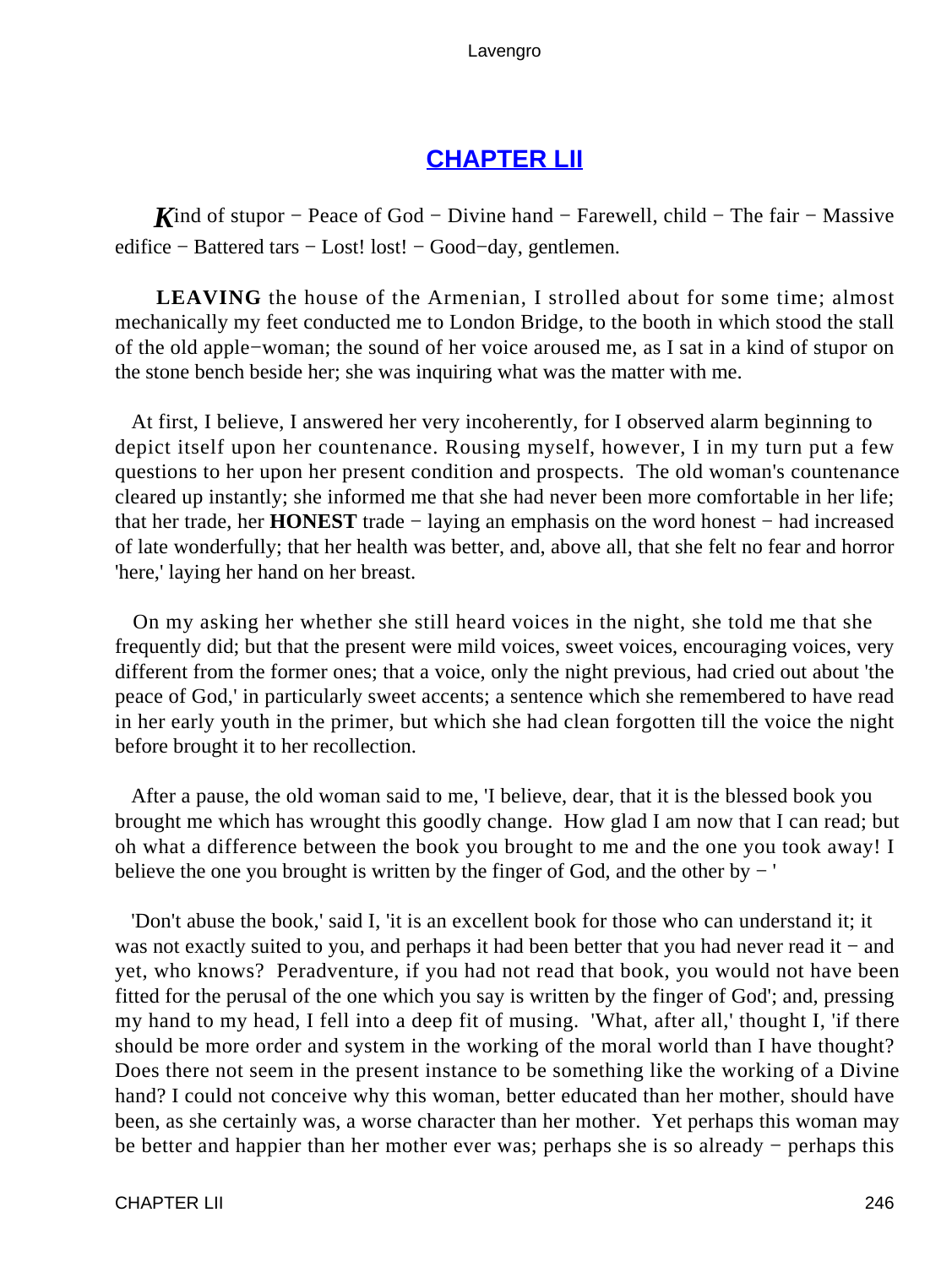world is not a wild, lying dream, as I have occasionally supposed it to be.'

 But the thought of my own situation did not permit me to abandon myself much longer to these musings. I started up. 'Where are you going, child?' said the woman, anxiously. 'I scarcely know,' said I; 'anywhere.' 'Then stay here, child,' said she; 'I have much to say to you.' 'No,' said I, 'I shall be better moving about'; and I was moving away, when it suddenly occurred to me that I might never see this woman again; and turning round I offered her my hand, and bade her good−bye. 'Farewell, child,' said the old woman, 'and God bless you!' I then moved along the bridge until I reached the Southwark side, and, still holding on my course, my mind again became quickly abstracted from all surrounding objects.

 At length I found myself in a street or road, with terraces on either side, and seemingly of interminable length, leading, as it would appear, to the south−east. I was walking at a great rate − there were likewise a great number of people, also walking at a great rate; also carts and carriages driving at a great rate; and all − men, carts, and carriages − going in the selfsame direction, namely to the south−east. I stopped for a moment and deliberated whether or not I should proceed. What business had I in that direction? I could not say that I had any particular business in that direction, but what could I do were I to turn back? only walk about well−known streets; and, if I must walk, why not continue in the direction in which I was to see whither the road and its terraces led? I was ere in a TERRA **INCOGNITA,** and an unknown place had always some interest for me; moreover, I had a desire to know whither all this crowd was going, and for what purpose. I thought they could not be going far, as crowds seldom go far, especially at such a rate; so I walked on more lustily than before, passing group after group of the crowd, and almost vying in speed with some of the carriages, especially the hackney−coaches; and, by dint of walking at this rate, the terraces and houses becoming somewhat less frequent as I advanced, I reached in about three−quarters of an hour a kind of low dingy town, in the neighbourhood of the river; the streets were swarming with people, and I concluded, from the number of wild−beast shows, caravans, gingerbread stalls, and the like, that a fair was being held. Now, as I had always been partial to fairs, I felt glad that I had fallen in with the crowd which had conducted me to the present one, and, casting away as much as I was able all gloomy thoughts, I did my best to enter into the diversions of the fair; staring at the wonderful representations of animals on canvas hung up before the shows of wild beasts, which, by the bye, are frequently found much more worthy of admiration than the real beasts themselves; listening to the jokes of the merry−andrews from the platforms in front of the temporary theatres, or admiring the splendid tinsel dresses of the performers who thronged the stages in the intervals of the entertainments; and in this manner, occasionally gazing and occasionally listening, I passed through the town till I came in front of a large edifice looking full upon the majestic bosom of the Thames.

 It was a massive stone edifice, built in an antique style, and black with age, with a broad esplanade between it and the river, on which, mixed with a few people from the fair, I observed moving about a great many individuals in quaint dresses of blue, with strange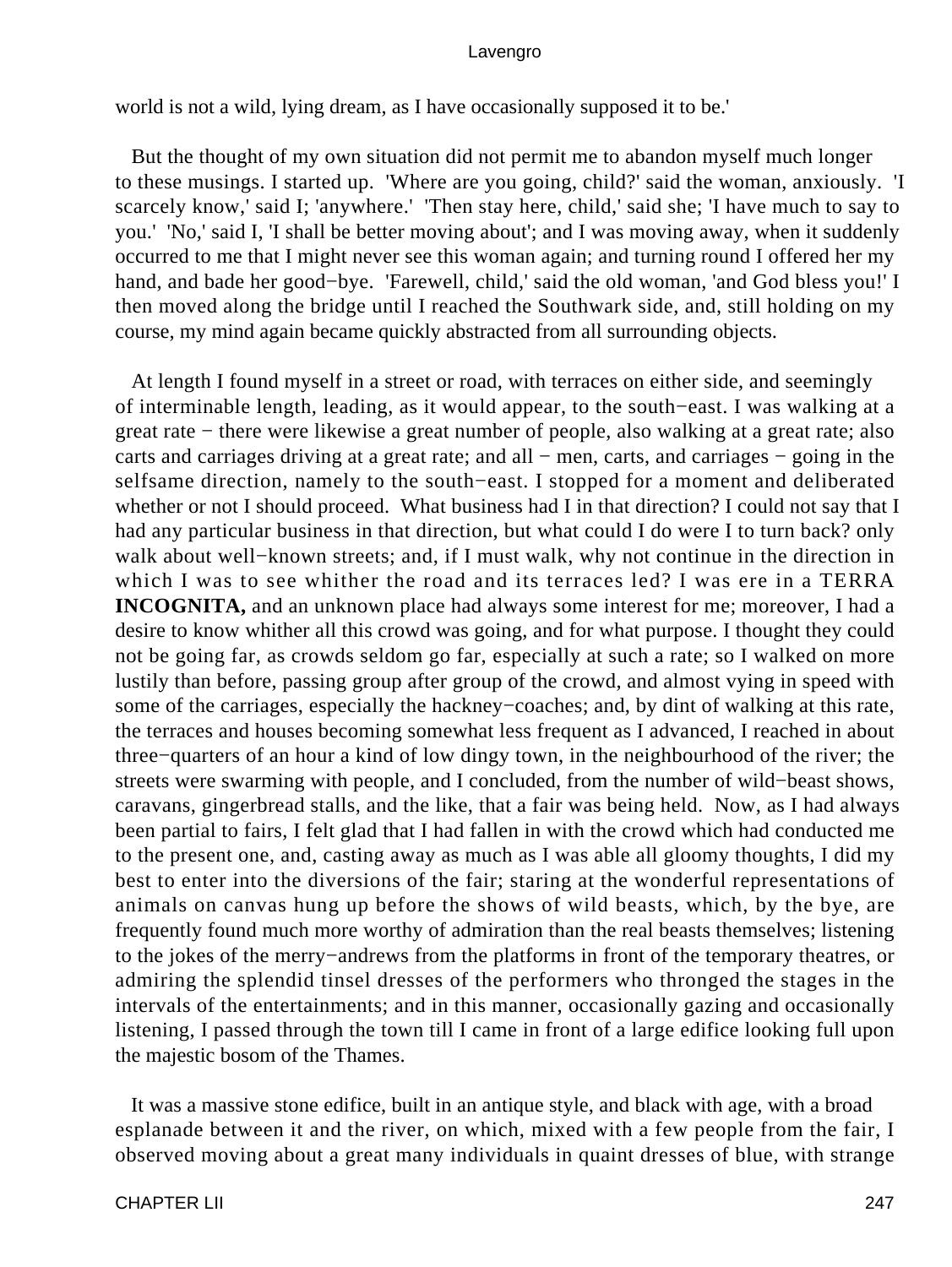three−cornered hats on their heads; most of them were mutilated; this had a wooden leg − this wanted an arm; some had but one eye; and as I gazed upon the edifice, and the singular–looking individuals who moved before it, I guessed where I was. 'I am at – ' said I; 'these individuals are battered tars of Old England, and this edifice, once the favourite abode of Glorious Elizabeth, is the refuge which a grateful country has allotted to them. Here they can rest their weary bodies; at their ease talk over the actions in which they have been injured; and, with the tear of enthusiasm flowing from their eyes, boast how they have trod the deck of fame with Rodney, or Nelson, or others whose names stand emblazoned in the naval annals of their country.'

 Turning to the right, I entered a park or wood consisting of enormous trees, occupying the foot, sides, and top of a hill which rose behind the town; there were multitudes of people among the trees, diverting themselves in various ways. Coming to the top of the hill, I was present' y stopped by a lofty wall, along which I walked, till, coming to a small gate, I passed through, and found myself on an extensive green plain, on one side bounded in part by the wall of the park, and on the others, in the distance, by extensive ranges of houses; to the south−east was a lofty eminence, partially clothed with wood. The plain exhibited an animated scene, a kind of continuation of the fair below; there were multitudes of people upon it, many tents, and shows; there was also horse−racing, and much noise and shouting, the sun shining brightly overhead. After gazing at the horse−racing for a little time, feeling myself somewhat tired, I went up to one of the tents, and laid myself down on the grass. There was much noise in the tent. 'Who will stand me?' said a voice with a slight tendency to lisp. 'Will you, my lord?' 'Yes,' said another voice. Then there was a sound as of a piece of money banging on a table. 'Lost! lost! lost!' cried several voices; and then the banging down of the money, and the 'lost! lost! lost!' were frequently repeated; at last the second voice exclaimed, 'I will try no more; you have cheated me.' 'Never cheated any one in my life, my lord − all fair − all chance. Them that finds, wins − them that can't finds, loses. Anyone else try? Who'll try? Will you, my lord?' and then it appeared that some other lord tried, for I heard more money flung down. Then again the cry of 'lost! lost!' – then again the sound of money, and so on. Once or twice, but not more, I heard 'Won! won!' but the predominant cry was 'Lost! lost!' At last there was a considerable hubbub, and the words 'Cheat!' 'Rogue!' and 'You filched away the pea!' were used freely by more voices than one, to which the voice with the tendency to lisp replied, 'Never filched a pea in my life; would scorn it. Always glad when folks wins; but, as those here don't appear to be civil, not to wish to play any more, I shall take myself off with my table; so, good−day, gentlemen.'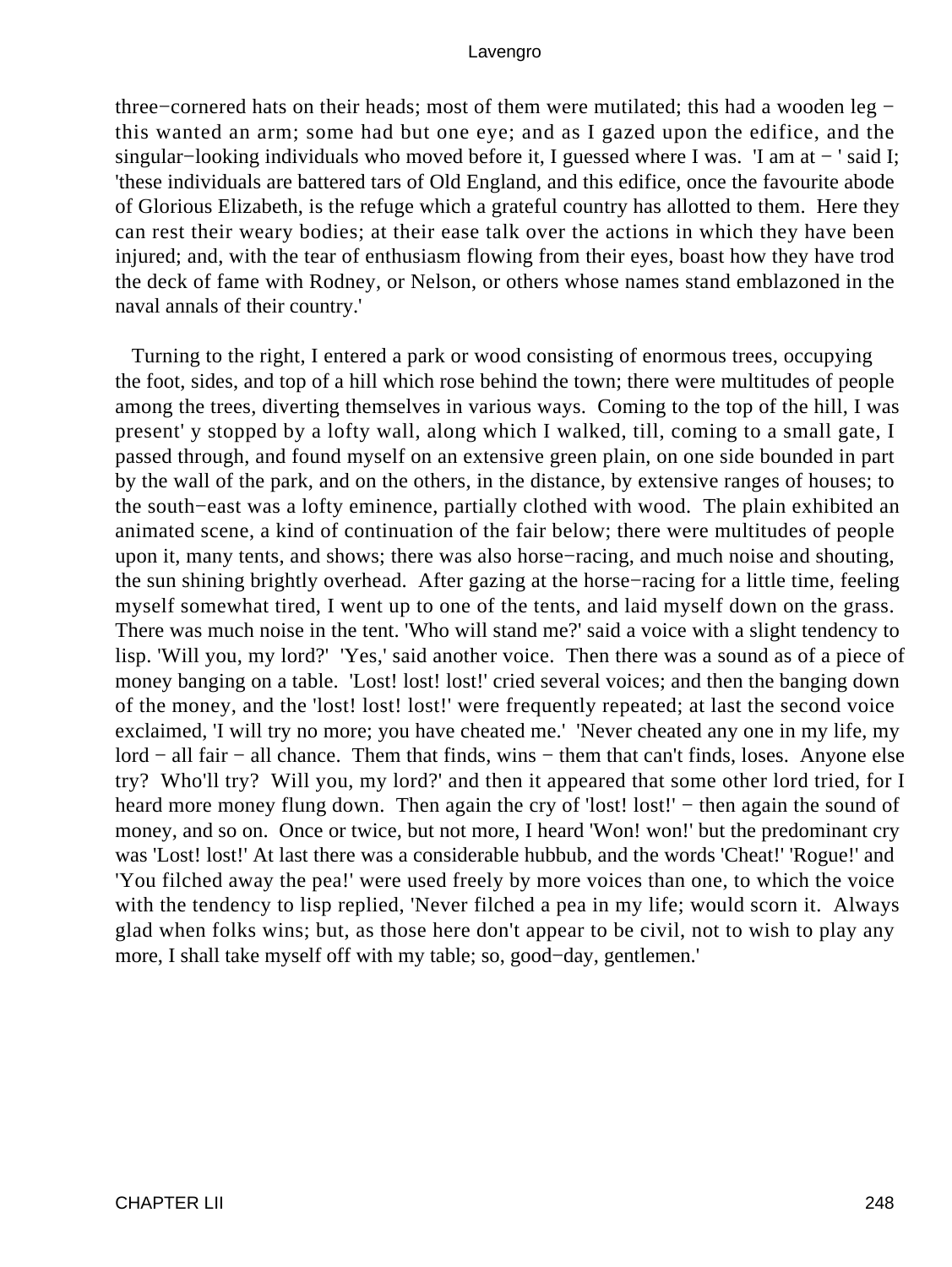# **[CHAPTER LIII](#page-496-0)**

*S*ingular table − No money − Out of employ − My bonnet − We of the thimble − Good wages − Wisely resolved − Strangest way in the world − Fat gentleman − Not such another − First edition − Not very easy − Won't close − Avella gorgio − Alarmed look.

**PRESENTLY** a man emerged from the tent, bearing before him a rather singular table; it appeared to be of white deal, was exceedingly small at the top, and with very long legs. At a few yards from the entrance he paused, and looked round, as if to decide on the direction which he should take; presently, his eye glancing on me as I lay upon the ground, he started, and appeared for a moment inclined to make off as quick as possible, table and all. In a moment, however, he seemed to recover assurance, and, coming up to the place where I was, the long legs of the table projecting before him, he cried, 'Glad to see you here, my lord.'

'Thank you,' said I, 'it's a fine day.'

 'Very fine, my lord; will your lordship play? Them that finds, wins − them that don't finds, loses.'

'Play at what?' said I.

'Only at the thimble and pea, my lord.'

'I never heard of such a game.'

 'Didn't you? Well, I'll soon teach you,' said he, placing the table down. 'All you have to do is to put a sovereign down on my table, and to find the pea, which I put under one of my thimbles. If you find it,  $-$  and it is easy enough to find it,  $-$  I give you a sovereign besides your own: for them that finds, wins.'

'And them that don't finds, loses,' said I; 'no, I don't wish to play.'

'Why not, my lord?'

'Why, in the first place, I have no money.'

 'Oh, you have no money, that of course alters the case. If you have no money, you can't play. Well, I suppose I must be seeing after my customers,' said he, glancing over the plain.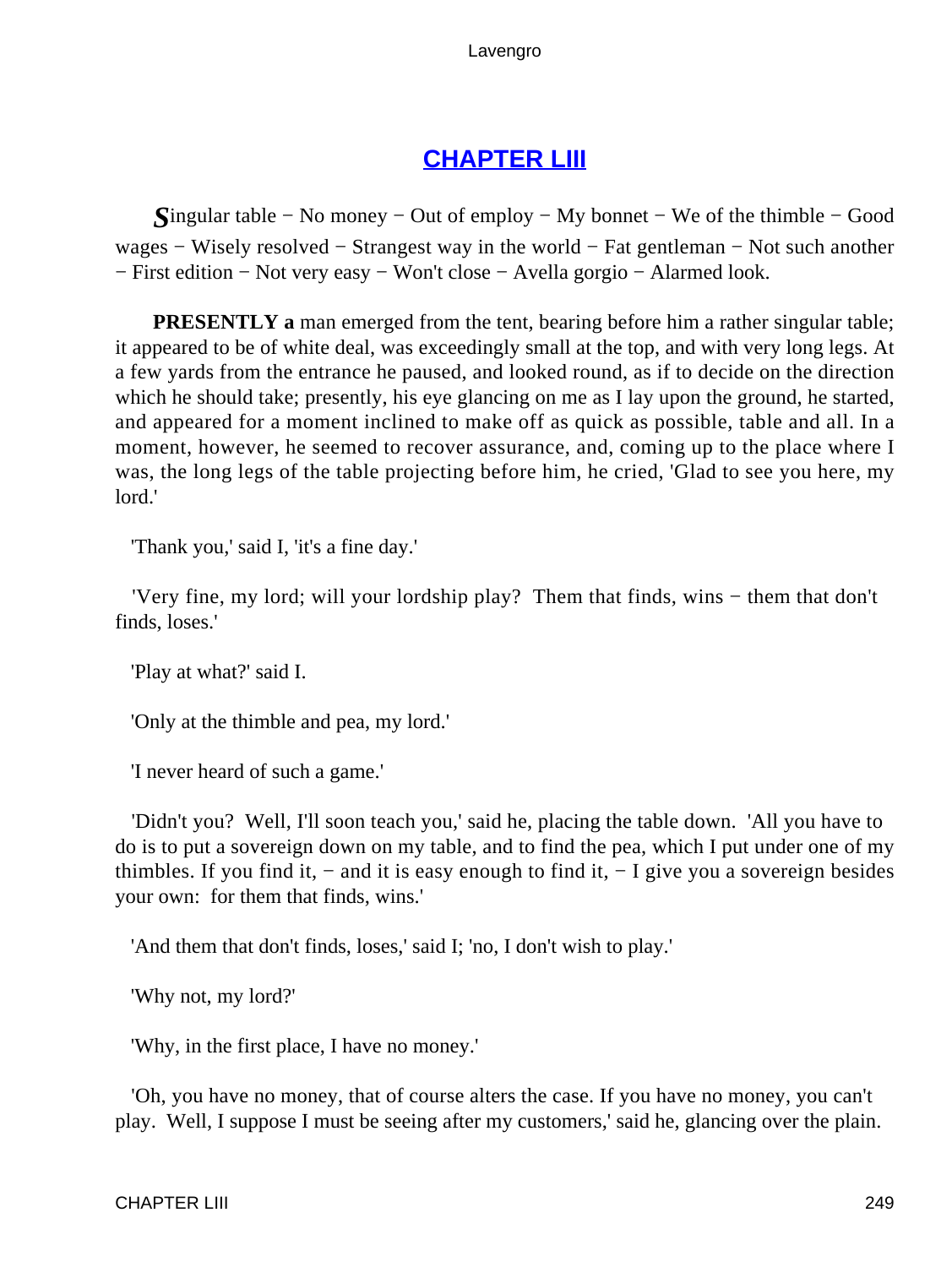'Good−day,' said I.

 'Good−day,' said the man slowly, but without moving, and as if in reflection. After a moment or two, looking at me inquiringly, he added, 'Out of employ?'

'Yes,' said I, 'out of employ.'

 The man measured me with his eye as I lay on the ground. At length he said, 'May I speak a word or two to you, my lord?'

'As many as you please,' said I.

 'Then just come a little out of hearing, a little farther on the grass, if you please, my lord.'

'Why do you call me my lord?' said I, as I arose and followed him.

 'We of the thimble always calls our customers lords,' said the man; 'but I won't call you such a foolish name any more; come along.'

 The man walked along the plain till he came to the side of a dry pit, when, looking round to see that no one was nigh, he laid his table on the grass, and, sitting down with his legs over the side of the pit, he motioned me to do the same. 'So you are in want of employ?' said he, after I had sat down beside him.

'Yes,' said I, 'I am very much in want of employ.'

'I think I can find you some.'

'What kind?' said I.

'Why,' said the man, 'I think you would do to be my bonnet.'

'Bonnet!' said I, 'what is that?'

 'Don't you know? However, no wonder, as you had never heard of the thimble and pea game, but I will tell you. We of the game are very much exposed; folks when they have lost their money, as those who play with us mostly do, sometimes uses rough language, calls us cheats, and sometimes knocks our hats over our eyes; and what's more, with a kick under our table, cause the top deals to fly off; this is the third table I have used this day, the other two being broken by uncivil customers: so we of the game generally like to have gentlemen go about with us to take our part, and encourage us, though pretending to know nothing about us; for example, when the customer says, «I'm cheated,» the bonnet must say, «No,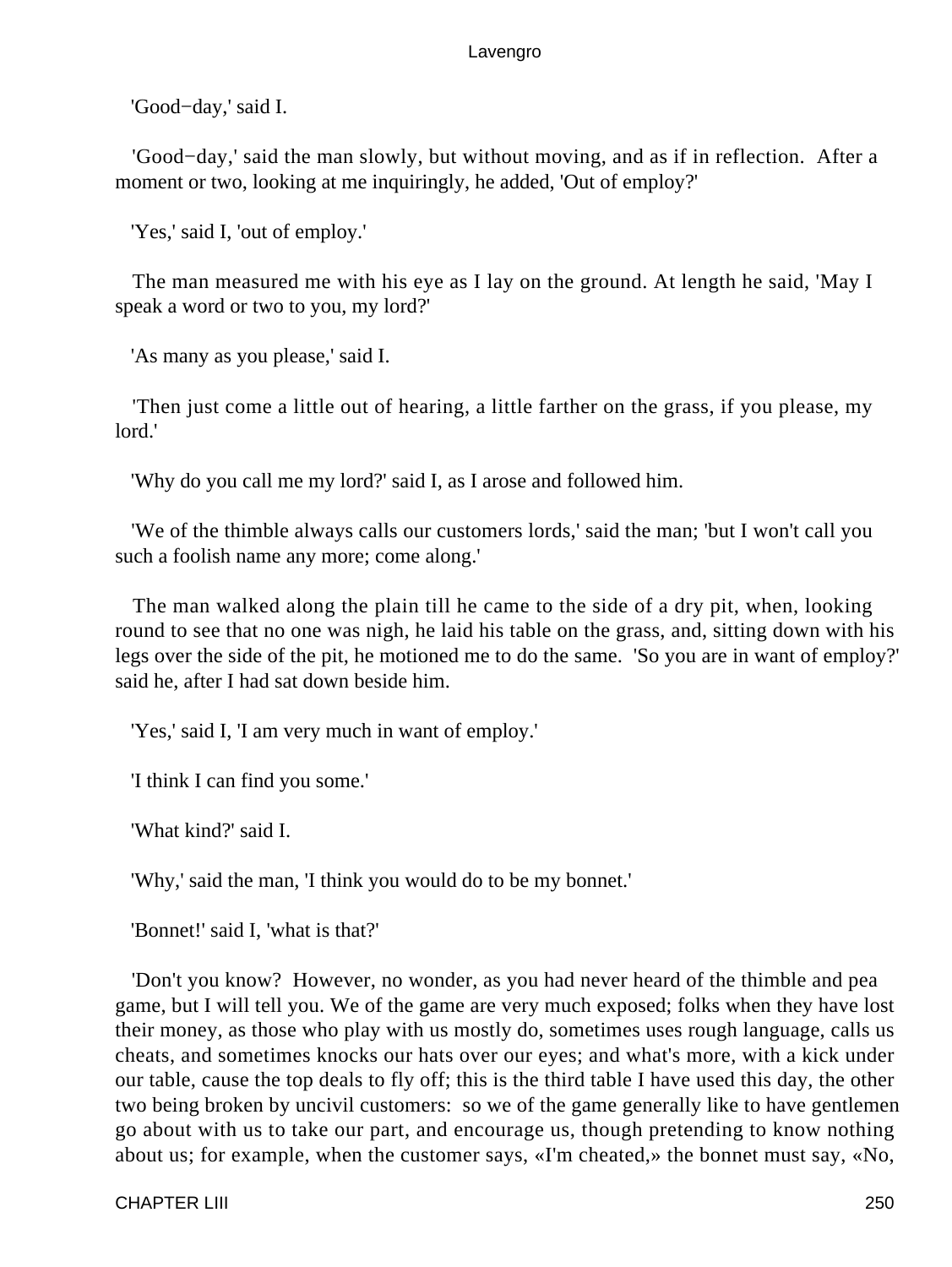you ain't, it is all right»; or, when my hat is knocked over my eyes, the bonnet must square, and say, «I never saw the man before in all my life, but I won't see him ill−used»; and so, when they kicks at the table, the bonnet must say, «I won't see the table ill−used, such a nice table, too; besides, I want to play myself»; and then I would say to the bonnet, «Thank you, my lord, them that finds, wins»; and then the bonnet plays, and I lets the bonnet win.'

 'In a word,' said I, 'the bonnet means the man who covers you, even as the real bonnet covers the head.'

'I just so,' said the man; 'I see you are awake, and would soon make a first−rate bonnet.'

'Bonnet,' said I, musingly; 'bonnet; it is metaphorical.'

'Is it?' said the man.

'Yes,' said I, 'like the cant words − '

 'Bonnet is cant,' said the man; 'we of the thimble, as well as all cly−fakers and the like, understand cant, as, of course, must every bonnet; so, if you are employed by me, you had better learn it as soon as you can, that we may discourse together without being understood by every one. Besides covering his principal, a bonnet must have his eyes about him, for the trade of the pea, though a strictly honest one, is not altogether lawful; so it is the duty of the bonnet, if he sees the constable coming, to say, The gorgio's welling.'

'That is not cant,' said I, 'that is the language of the Rommany Chals.'

'Do you know those people?' said the man.

'Perfectly,' said I, 'and their language too.'

 'I wish I did,' said the man; 'I would give ten pounds and more to know the language of the Rommany Chals. There's some of it in the language of the pea and thimble; how it came there I don't know, but so it is. I wish I knew it, but it is difficult. You'll make a capital bonnet; shall we close?'

'What would the wages be?' I demanded.

 'Why, to a first−rate bonnet, as I think you would prove, I could afford to give from forty to fifty shillings a week.'

'Is it possible?' said I.

'Good wages, ain't they?' said the man.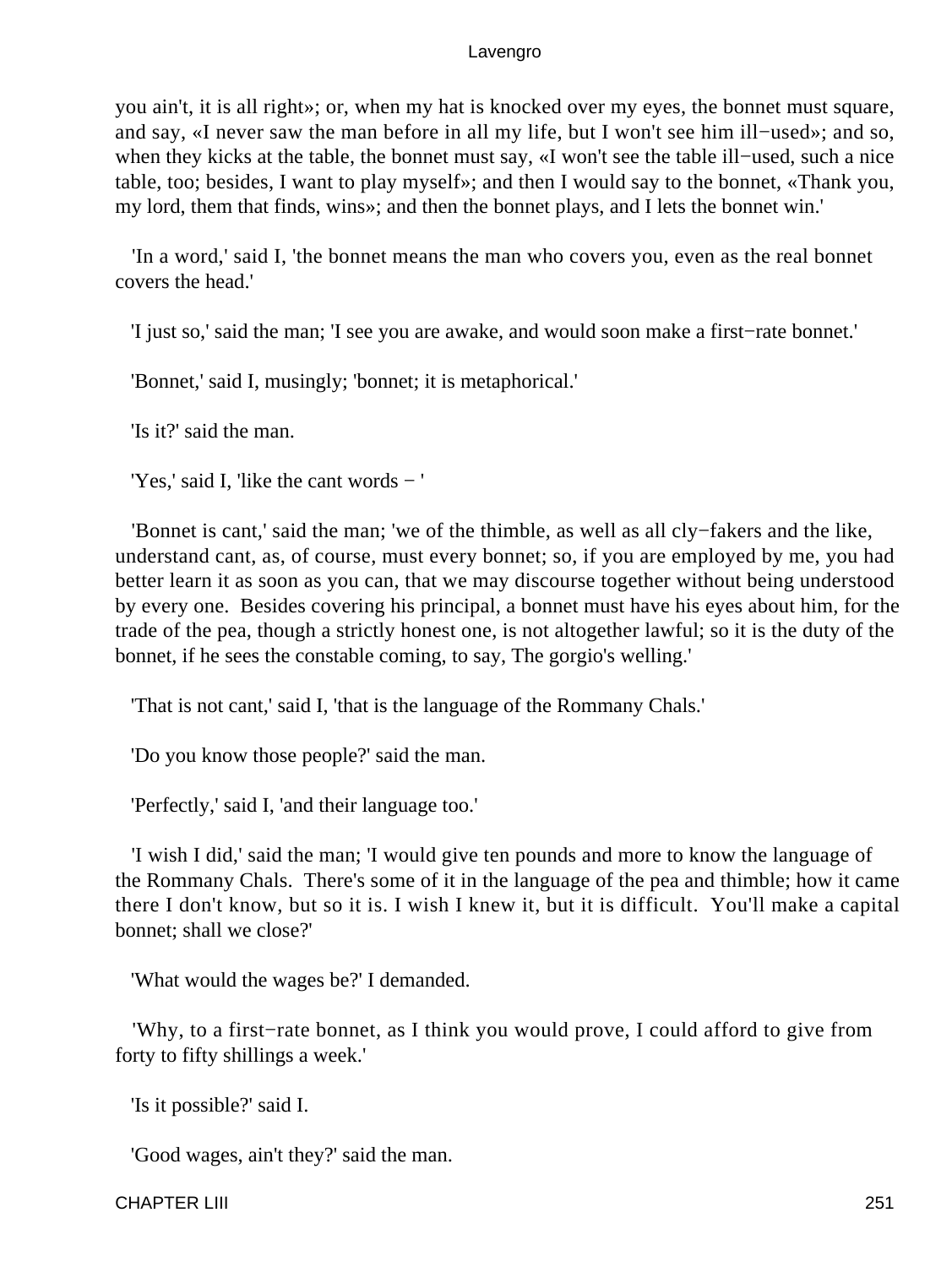'First−rate,' said I; 'bonneting is more profitable than reviewing.'

'Anan?' said the man.

 'Or translating; I don't think the Armenian would have paid me at that rate for translating his Esop.'

'Who is he?' said the man.

'Esop?'

'No, I know what that is, Esop's cant for a hunchback; but t'other?'

'You should know,' said I.

'Never saw the man in all my life.'

 'Yes, you have,' said I, 'and felt him too; don't you remember the individual from whom you took the pocket−book?'

 'Oh, that was he; well, the less said about that matter the better; I have left off that trade, and taken to this, which is a much better. Between ourselves, I am not sorry that I did not carry off that pocket−book; if I had, it might have encouraged me in the trade, in which had I remained, I might have been lagged, sent abroad, as I had been already imprisoned; so I determined to leave it off at all hazards, though I was hard up, not having a penny in the world.'

 'And wisely resolved,' said I; 'it was a bad and dangerous trade, I wonder you should ever have embraced it.'

 'It is all very well talking,' said the man, 'but there is a reason for everything; I am the son of a Jewess, by a military officer' – and then the man told me his story. I shall not repeat the man's story, it was a poor one, a vile one; at last he observed, 'So that affair which you know of determined me to leave the filching trade, and take up with a more honest and safe one; so at last I thought of the pea and thimble, but I wanted funds, especially to pay for lessons at the hands of a master, for I knew little about it.'

'Well,' said I, 'how did you get over that difficulty?'

 'Why,' said the man, 'I thought I should never have got over it. What funds could I raise? I had nothing to sell; the few clothes I had I wanted, for we of the thimble must always appear decent, or nobody would come near us. I was at my wits' ends; at last I got over my difficulty in the strangest way in the world.'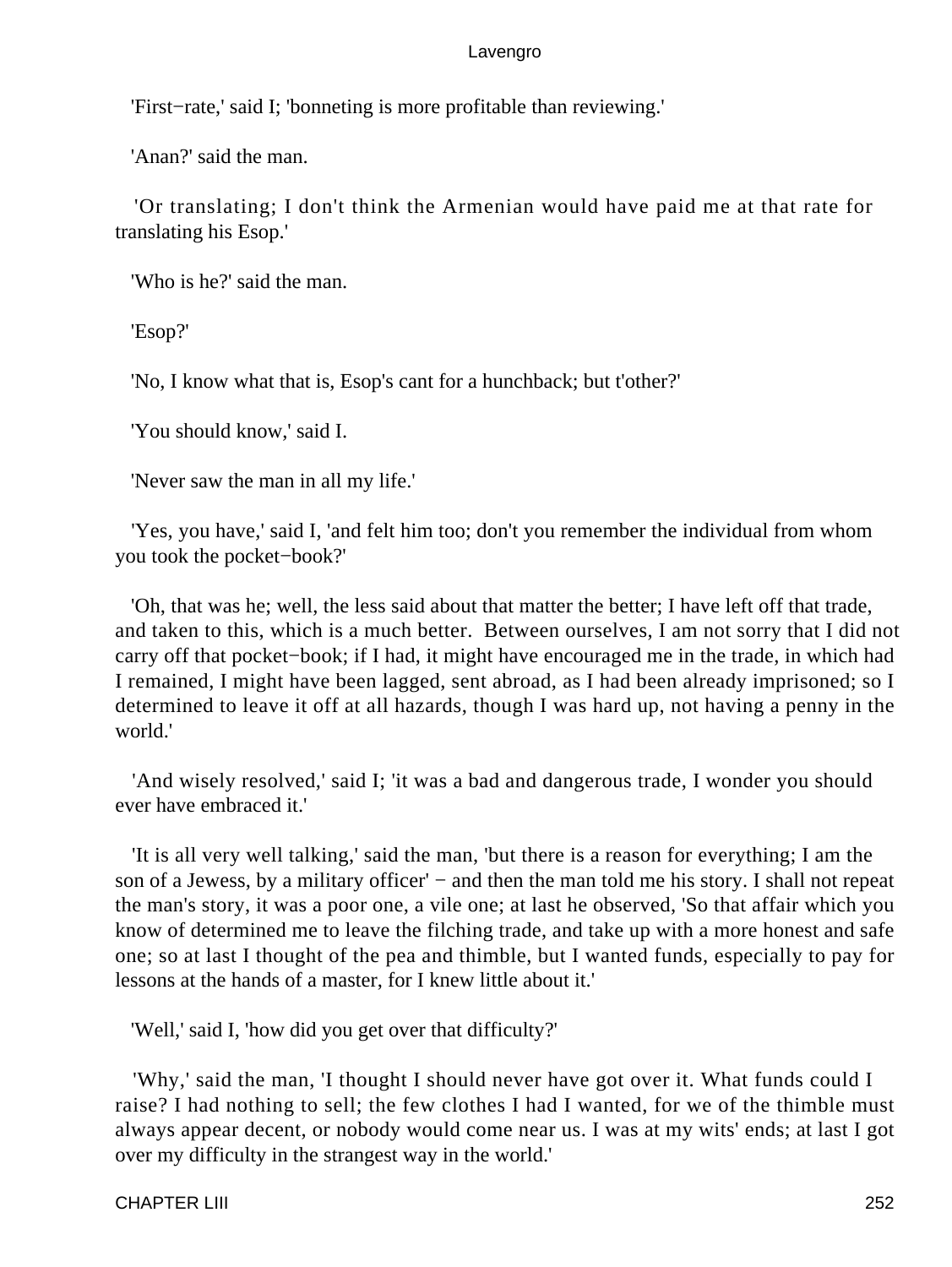# 'What was that?'

'By an old thing which I had picked up some time before − a book.'

# 'A book?' said I.

 'Yes, which I had taken out of your lordship's pocket one day as you were walking the streets in a great hurry. I thought it was a pocket−book at first, full of bank−notes, perhaps,' continued he, laughing. 'It was well for me, however, that it was not, for I should have soon spent the notes; as it was, I had flung the old thing down with an oath, as soon as I brought it home. When I was so hard up, however, after the affair with that friend of yours, I took it up one day, and thought I might make something by it to support myself a day with. Chance or something else led me into a grand shop; there was a man there who seemed to be the master, talking to a jolly, portly old gentleman, who seemed to be a country squire. Well, I went up to the first, and offered it for sale; he took the book, opened it at the title−page, and then all of a sudden his eyes glistened, and he showed it to the fat, jolly gentleman, and his eyes glistened too, and I heard him say «How singular!» and then the two talked together in a speech I didn't understand − I rather thought it was French, at any rate it wasn't cant; and presently the first asked me what I would take for the book. Now I am not altogether a fool, nor am I blind, and I had narrowly marked all that passed, and it came into my head that now was the time for making a man of myself, at any rate I could lose nothing by a little confidence; so I looked the man boldly in the face, and said, «I will have five guineas for that book, there ain't such another in the whole world.» «Nonsense,» said the first man, «there are plenty of them, there have been nearly fifty editions, to my knowledge; I will give you five shillings.» «No,» said I, «I'll not take it, for I don't like to be cheated, so give me my book again»; and I attempted to take it away from the fat gentleman's hand. «Stop,» said the younger man; «are you sure that you won't take less?» «Not a farthing,» said I; which was not altogether true, but I said so. «Well,» said the fat gentleman, «I will give you what you ask»; and sure enough he presently gave me the money; so I made a bow, and was leaving the shop, when it came into my head that there was something odd in all this, and, as I had the money in my pocket, I turned back, and, making another bow, said, «May I be so bold as to ask why you gave me all this money for that 'ere dirty book? When I came into the shop, I should have been glad to get a shilling for it; but I saw you wanted it, and asked five guineas.» Then they looked at one another, and smiled, and shrugged up their shoulders. Then the first man, looking at me, said, «Friend, you have been a little too sharp for us; however, we can afford to forgive you, as my friend here has long been in quest of this particular book; there are plenty of editions, as I told you, and a common copy is not worth five shillings; but this is a first edition, and a copy of the first edition is worth its weight in gold.»'

'So, after all, they outwitted you,' I observed.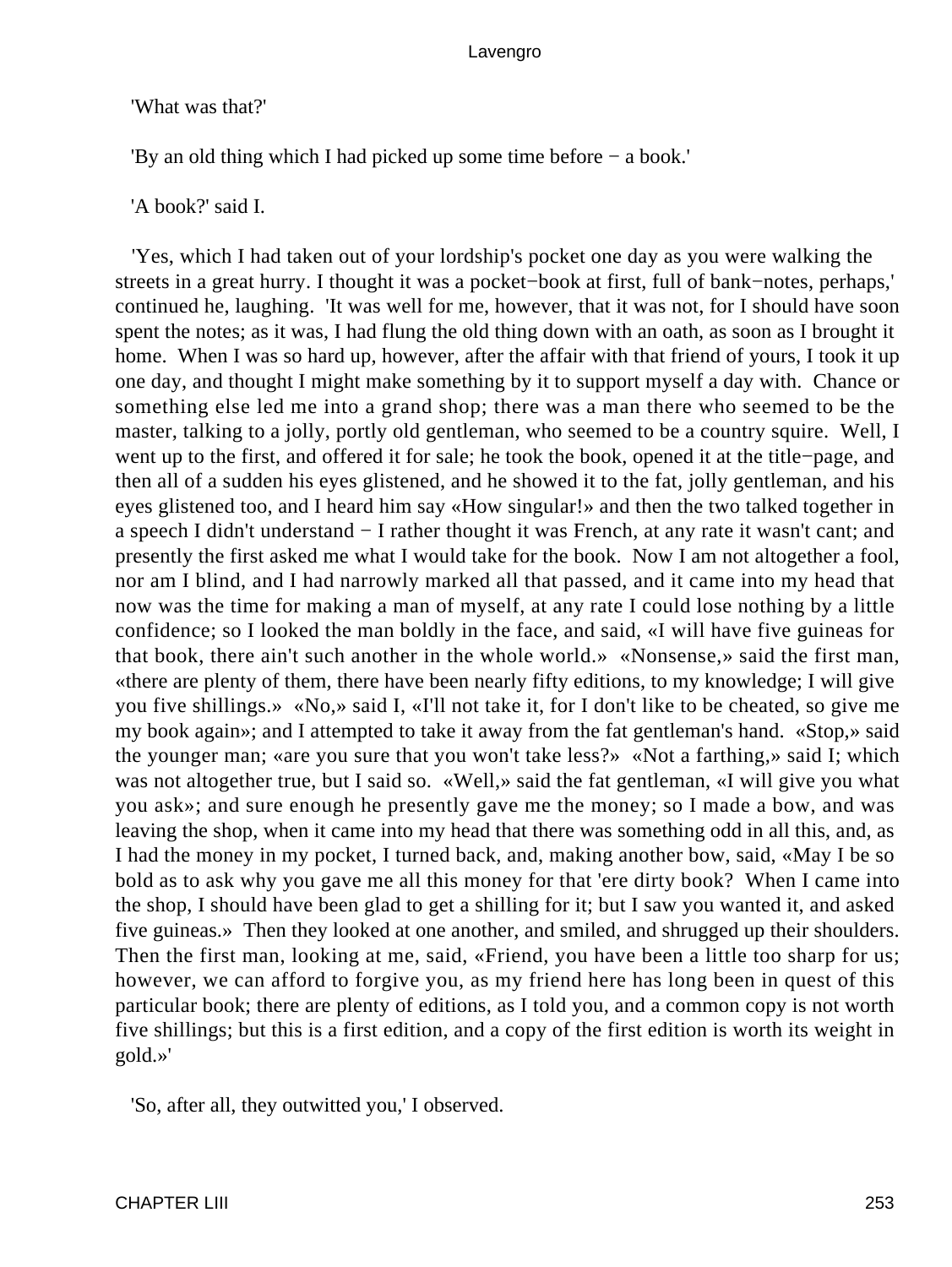'Clearly,' said the man; 'I might have got double the price, had I known the value; but I don't care, much good may it do them, it has done me plenty. By means of it I have got into an honest, respectable trade, in which there's little danger and plenty of profit, and got out of one which would have got me lagged, sooner or later.'

 'But,' said I, 'you ought to remember that the thing was not yours; you took it from me, who had been requested by a poor old apple− woman to exchange it for a Bible.'

'Well,' said the man, 'did she ever get her Bible?'

'Yes,' said I, 'she got her Bible.'

 'Then she has no cause to complain; and, as for you, chance or something else has sent you to me, that I may make you reasonable amends for any loss you may have had. Here am I ready to make you my bonnet, with forty or fifty shillings a week, which you say yourself are capital wages.'

'I find no fault with the wages,' said I, 'but I don't like the employ.'

 'Not like bonneting,' said the man; 'ah, I see, you would like to be principal; well, a time may come – those long white fingers of yours would just serve for the business.'

'Is it a difficult one?' I demanded.

 'Why, it is not very easy: two things are needful − natural talent, and constant practice; but I'll show you a point or two connected with the game'; and, placing his table between his knees as he sat over the side of the pit, he produced three thimbles, and a small brown pellet, something resembling a pea. He moved the thimble and pellet about, now placing it to all appearance under one, and now under another; 'Under which is it now?' he said at last. 'Under that,' said I, pointing to the lowermost of the thimbles, which, as they stood, formed a kind of triangle. 'No,' said he, 'it is not, but lift it up'; and, when I lifted up the thimble, the pellet, in truth, was not under it. 'It was under none of them,' said he, 'it was pressed by my little finger against my palm'; and then he showed me how he did the trick, and asked me if the game was not a funny one; and, on my answering in the affirmative, he said, 'I am glad you like it; come along and let us win some money.'

 Thereupon, getting up, he placed the table before him, and was moving away; observing, however, that I did not stir, he asked me what I was staying for. 'Merely for my own pleasure,' said I; 'I like sitting here very well.' 'Then you won't close?' said the man. 'By no means,' I replied; 'your proposal does not suit me.' 'You may be principal in time,' said the man. 'That makes no difference,' said I; and, sitting with my legs over the pit, I forthwith began to decline an Armenian noun. 'That ain't cant,' said the man; 'no, nor gypsy either. Well, if you won't close, another will, I can't lose any more time,' and forthwith he departed.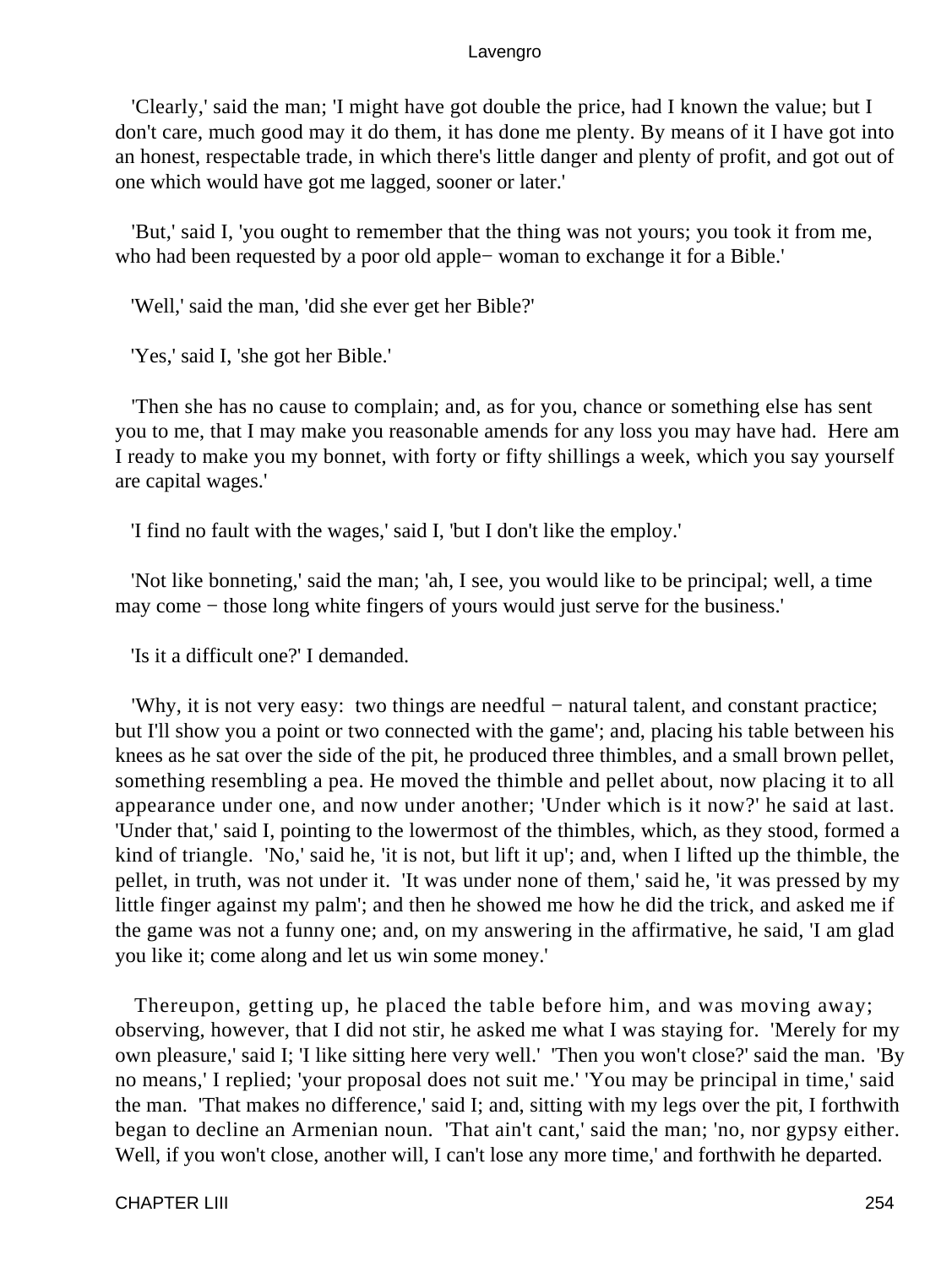And after I had declined four Armenian nouns, of different declensions, I rose from the side of the pit, and wandered about amongst the various groups of people scattered over the green. Presently I came to where the man of the thimbles was standing, with the table before him, and many people about him. 'Them who finds, wins, and them who can't find, loses,' he cried. Various individuals tried to find the pellet, but all were unsuccessful, till at last considerable dissatisfaction was expressed, and the terms rogue and cheat were lavished upon him. 'Never cheated anybody in all my life,' he cried; and, observing me at hand, 'didn't I play fair, my lord?' he inquired. But I made no answer. Presently some more played, and he permitted one or two to win, and the eagerness to play with him became greater. After I had looked on for some time, I was moving away: just then I perceived a short, thick personage, with a staff in his hand, advancing in a great hurry; whereupon, with a sudden impulse, I exclaimed −

Shoon thimble−engro; Avella gorgio.

 The man, who was in the midst of his pea−and−thimble process, no sooner heard the last word of the distich than he turned an alarmed look in the direction of where I stood; then, glancing around, and perceiving the constable, he slipped forthwith his pellet and thimbles into his pocket, and, lifting up his table, he cried to the people about him, 'Make way!' and with a motion with his head to me, as if to follow him, he darted off with a swiftness which the short, pursy constable could by no means rival; and whither he went, or what became of him, I know not, inasmuch as I turned away in another direction.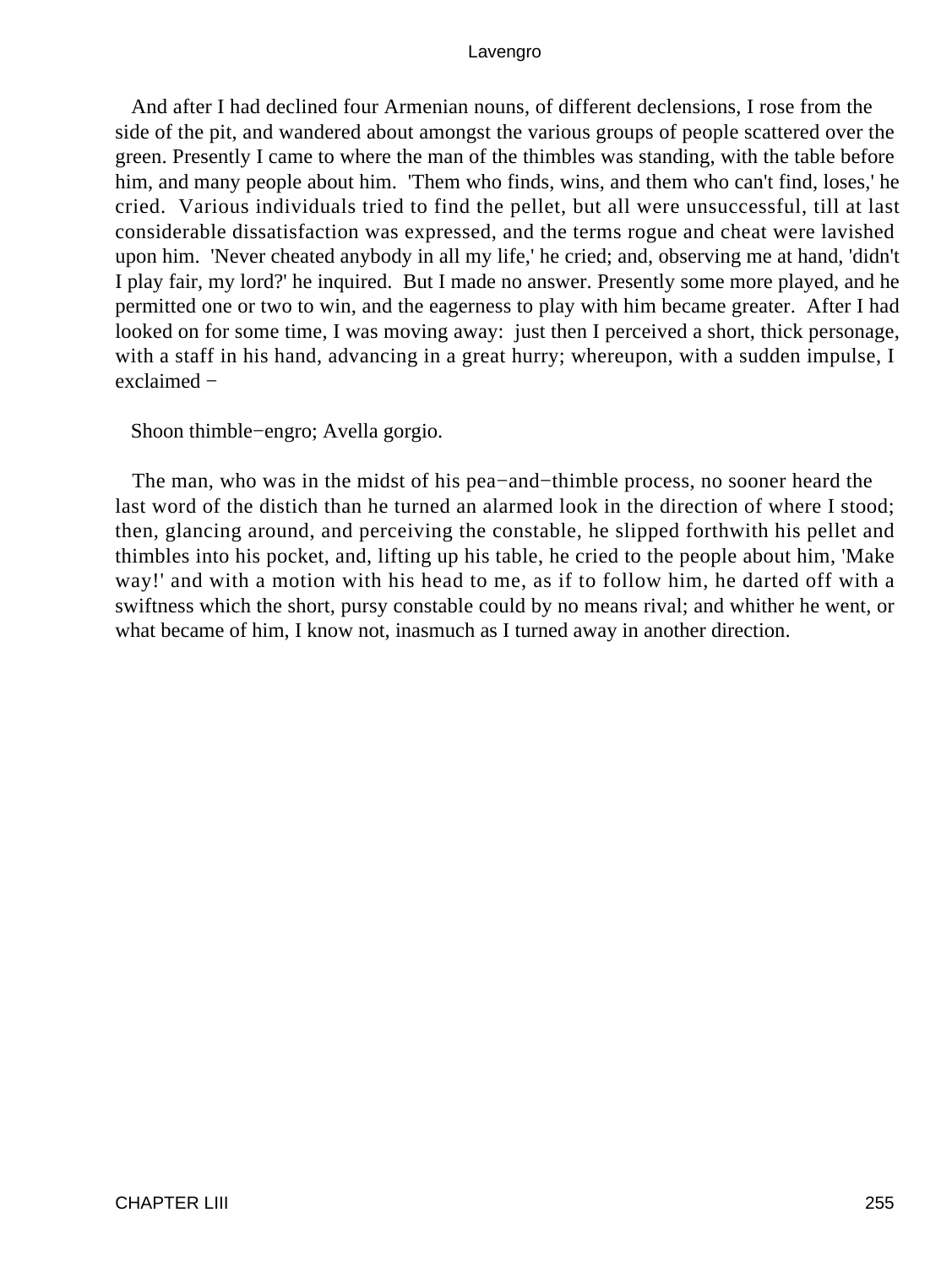# **[CHAPTER LIV](#page-496-0)**

*M* r. Petulengro – Rommany Rye – Lil–writers – One's own horn – Lawfully–earnt money − The wooded hill − A great favourite − The shop window − Much wanted.

 AND, as I wandered along the green, I drew near to a place where several men, with a cask beside them, sat carousing in the neighbourhood of a small tent. 'Here he comes,' said one of them, as I advanced, and standing up he raised his voice and sang:−

 'Here the Gypsy gemman see, With his Roman jib and his rome and dree − Rome and dree, rum and dry Rally round the Rommany Rye.'

 It was Mr. Petulengro, who was here diverting himself with several of his comrades; they all received me with considerable frankness. 'Sit down, brother,' said Mr. Petulengro, 'and take a cup of good ale.'

 I sat down. 'Your health, gentlemen,' said I, as I took the cup which Mr. Petulengro handed to me.

 'Aukko tu pios adrey Rommanis. Here is your health in Rommany, brother,' said Mr. Petulengro; who, having refilled the cup, now emptied it at a draught.

'Your health in Rommany, brother,' said Tawno Chikno, to whom the cup came next.

'The Rommany Rye,' said a third.

'The Gypsy gentleman,' exclaimed a fourth, drinking.

And then they all sang in chorus:−

 'Here the Gypsy gemman see, With his Roman jib and his rome and dree − Rome and dree, rum and dry Rally round the Rommany Rye.'

 'And now, brother,' said Mr. Petulengro, 'seeing that you have drunk and been drunken, you will perhaps tell us where you have been, and what about?'

'I have been in the Big City,' said I, 'writing lils.'

'How much money have you got in your pocket, brother?' said Mr. Petulengro.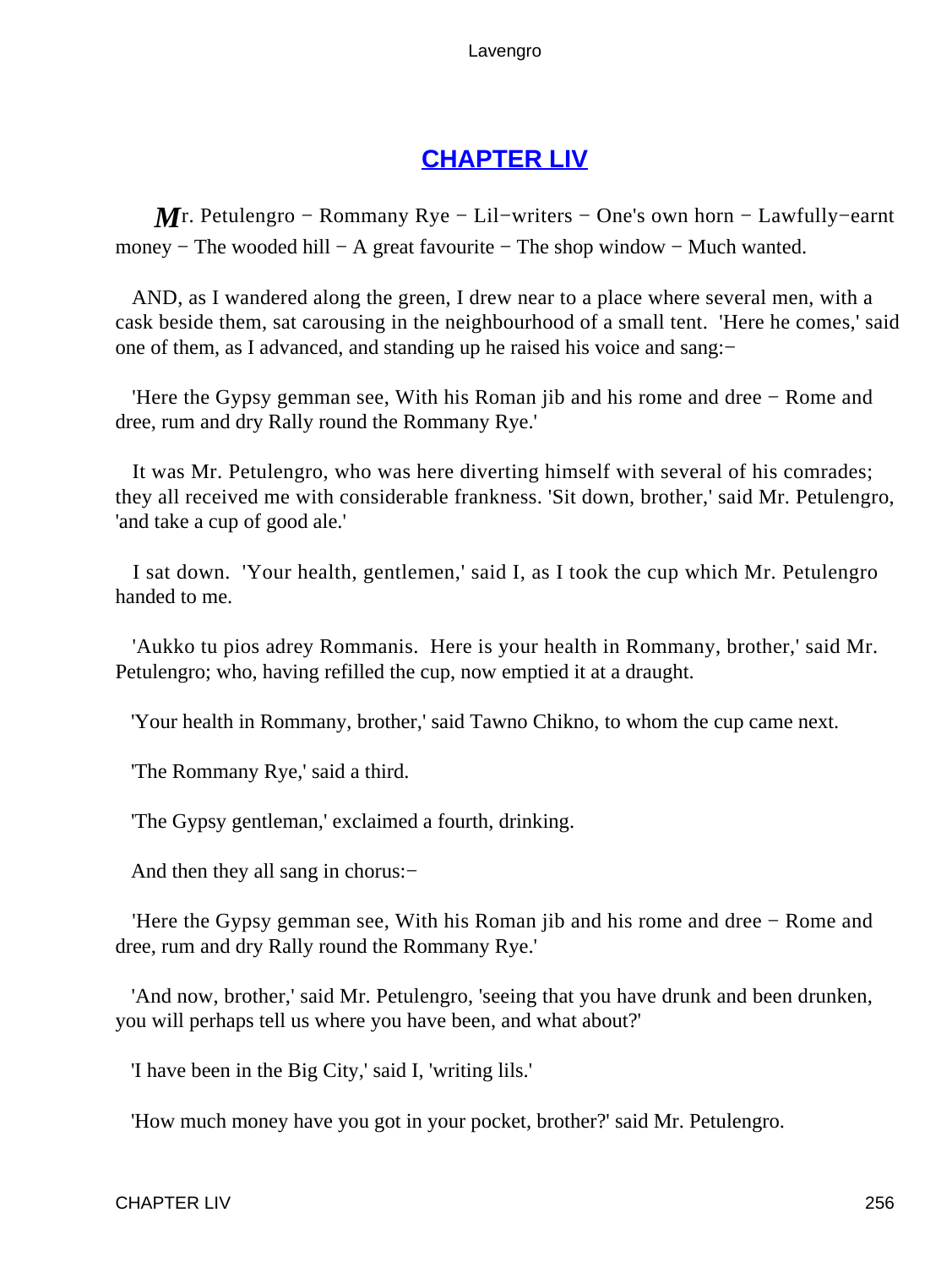'Eighteenpence,' said I; 'all I have in the world.'

 'I have been in the Big City, too,' said Mr. Petulengro; 'but I have not written lils − I have fought in the ring − I have fifty pounds in my pocket − I have much more in the world. Brother, there is considerable difference between us.

 'I would rather be the lil−writer, after all,' said the tall, handsome, black man; 'indeed, I would wish for nothing better.'

'Why so?' said Mr. Petulengro.

 'Because they have so much to say for themselves,' said the black man, 'even when dead and gone. When they are laid in the churchyard, it is their own fault if people ain't talking of them. Who will know, after I am dead, or bitchadey pawdel, that I was once the beauty of the world, or that you Jasper were − '

 'The best man in England of my inches. That's true, Tawno − however, here's our brother will perhaps let the world know something about us.'

 'Not he,' said the other, with a sigh; 'he'll have quite enough to do in writing his own lils, and telling the world how handsome and clever he was; and who can blame him? Not I. If I could write lils, every word should be about myself and my own tacho Rommanis − my own lawful wedded wife, which is the same thing. I tell you what, brother, I once heard a wise man say in Brummagem, that «there is nothing like blowing one's own horn,» which I conceive to be much the same thing as writing one's own lil.'

 After a little more conversation, Mr. Petulengro arose, and motioned me to follow him. 'Only eighteenpence in the world, brother?' said he, as we walked together.

'Nothing more, I assure you. How came you to ask me how much money I had?'

 'Because there was something in your look, brother, something very much resembling that which a person showeth who does not carry much money in his pocket. I was looking at my own face this morning in my wife's looking−glass − I did not look as you do, brother.'

 'I believe your sole motive for inquiring,' said I, 'was to have an opportunity of venting a foolish boast, and to let me know that you were in possession of fifty pounds.'

 'What is the use of having money unless you let people know you have it?' said Mr. Petulengro. 'It is not every one can read faces, brother; and, unless you knew I had money, how could you ask me to lend you any?'

'I am not going to ask you to lend me any.'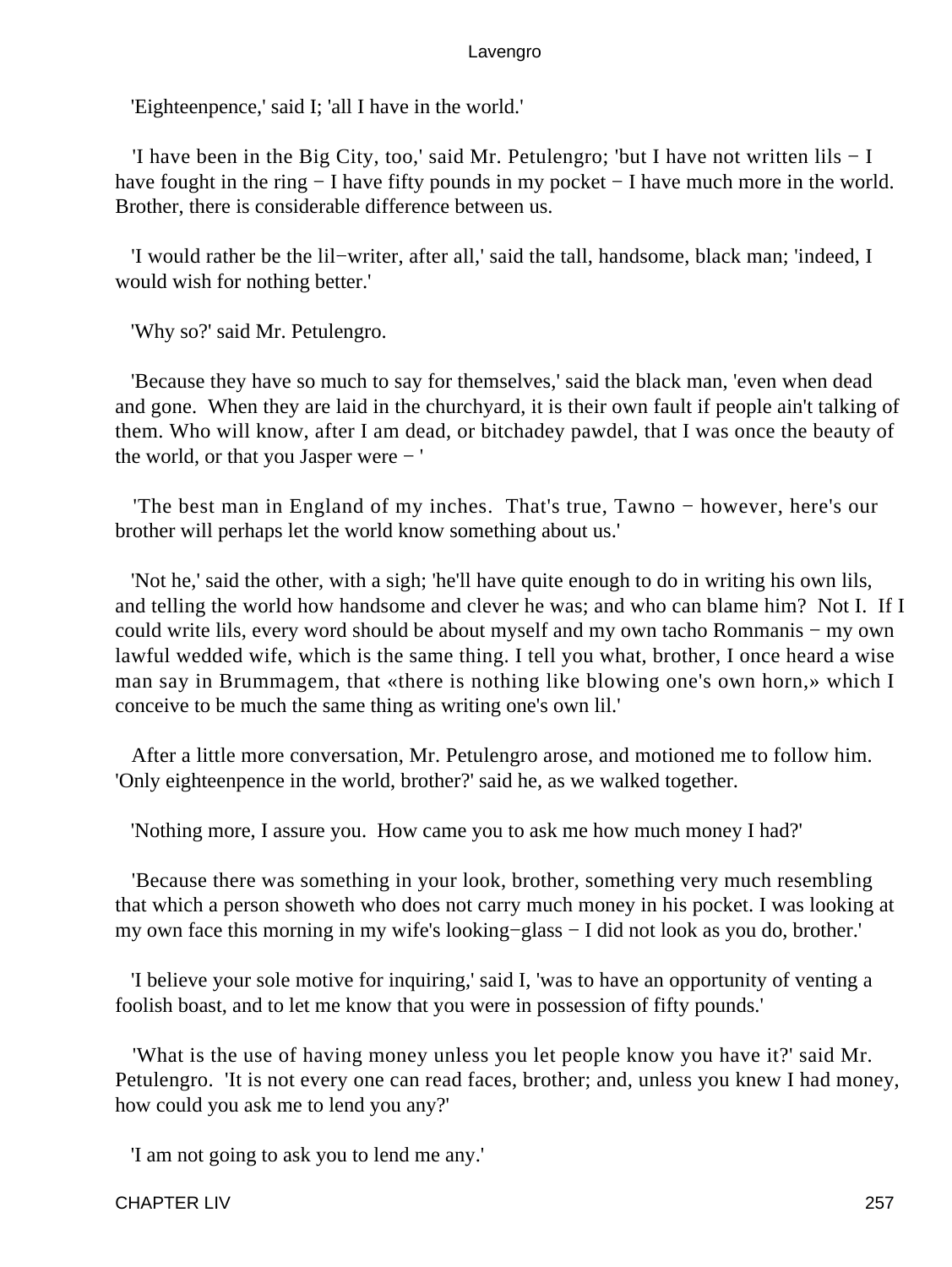'Then you may have it without asking; as I said before, I have fifty pounds, all lawfully−earnt money, got by fighting in the ring − I will lend you that, brother.'

'You are very kind,' said I; 'but I will not take it.'

'Then the half of it?'

'Nor the half of it; but it is getting towards evening, I must go back to the Great City.'

'And what will you do in the Boro Foros?'

'I know not,' said I.

'Earn money?

'If I can.'

'And if you can't?'

'Starve!'

'You look ill, brother,' said Mr. Petulengro.

 'I do not feel well; the Great City does not agree with me. Should I be so fortunate as to earn some money, I would leave the Big City, and take to the woods and fields.'

 'You may do that, brother,' said Mr. Petulengro, 'whether you have money or not. Our tents and horses are on the other side of yonder wooded hill, come and stay with us; we shall all be glad of your company, but more especially myself and my wife Pakomovna.'

'What hill is that?' I demanded.

 And then Mr. Petulengro told me the name of the hill. 'We shall stay on t'other side of the hill a fortnight,' he continued; 'and, as you are fond of lil−writing, you may employ yourself profitably whilst there. You can write the lil of him whose dock gallops down that hill every night, even as the living man was wont to do long ago.'

'Who was he?' I demanded.

 'Jemmy Abershaw,' said Mr. Petulengro; 'one of those whom we call Boro drom engroes, and the gorgios highway−men. I once heard a rye say that the life of that man would fetch much money; so come to the other side of the hill, and write the lil in the tent of Jasper and his wife Pakomovna.'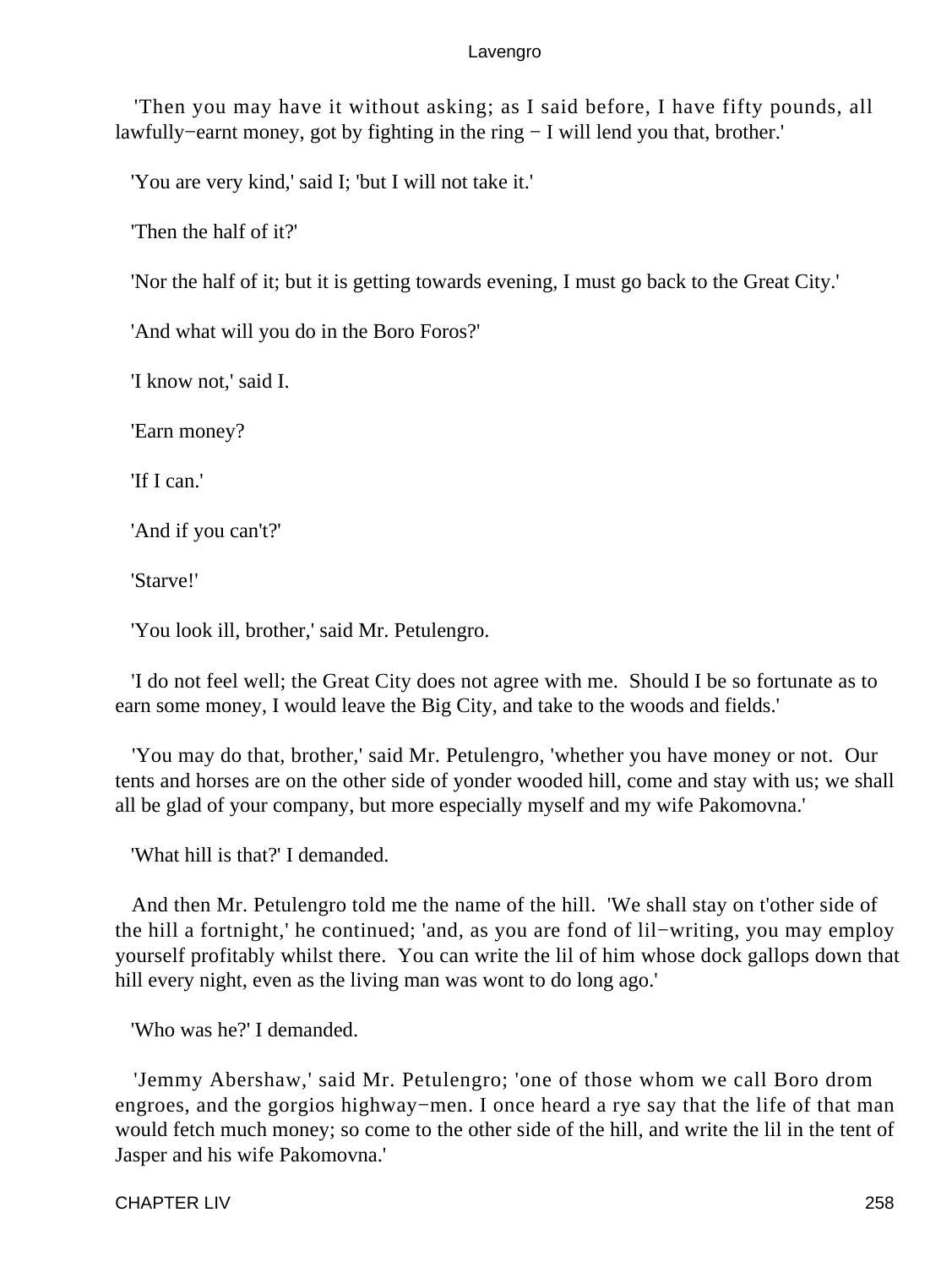At first I felt inclined to accept the invitation of Mr. Petulengro; a little consideration, however, determined me to decline it. I had always been on excellent terms with Mr. Petulengro, but I reflected that people might be excellent friends when they met occasionally in the street, or on the heath, or in the wood; but that these very people when living together in a house, to say nothing of a tent, might quarrel. I reflected, moreover, that Mr. Petulengro had a wife. I had always, it is true, been a great favourite with Mrs. Petulengro, who had frequently been loud in her commendation of the young rye, as she called me, and his turn of conversation; but this was at a time when I stood in need of nothing, lived under my parents' roof, and only visited at the tents to divert and to be diverted. The times were altered, and I was by no means certain that Mrs. Petulengro, when she should discover that I was in need both of shelter and subsistence, might not alter her opinion both with respect to the individual and what he said − stigmatising my conversation as saucy discourse, and myself as a scurvy companion; and that she might bring over her husband to her own way of thinking, provided, indeed, he should need any conducting. I therefore, though without declaring my reasons, declined the offer of Mr. Petulengro, and presently, after shaking him by the hand, bent again my course towards the Great City.

 I crossed the river at a bridge considerably above that hight of London; for, not being acquainted with the way, I missed the turning which should have brought me to the latter. Suddenly I found myself in a street of which I had some recollection, and mechanically stopped before the window of a shop at which various publications were exposed; it was that of the bookseller to whom I had last applied in the hope of selling my ballads or Ab Gwilym, and who had given me hopes that, in the event of my writing a decent novel, or a tale, he would prove a purchaser. As I stood listlessly looking at the window, and the publications which it contained, I observed a paper affixed to the glass by wafers with something written upon it. I drew yet nearer for the purpose of inspecting it; the writing was in a fair round hand − 'A Novel or Tale is much wanted,' was what was written.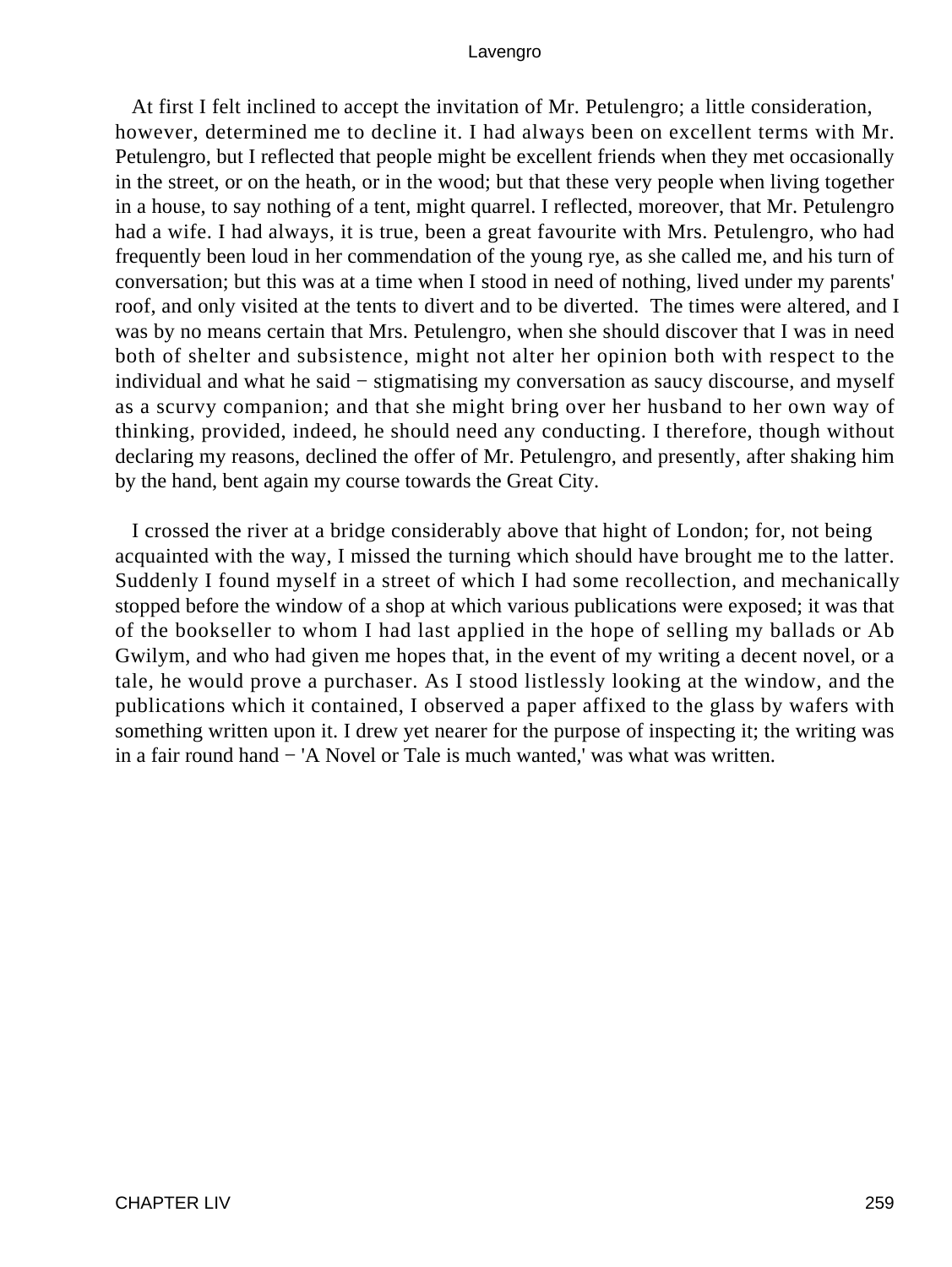# **[CHAPTER LV](#page-496-0)**

*B*read and water – Pair play – Fashion – Colonel B– – Joseph Sell – The kindly glow − Easiest manner imaginable.

 'I **MUST** do something,' said I, as I sat that night in my lonely apartment, with some bread and a pitcher of water before me.

 Thereupon taking some of the bread, and eating it, I considered what I was to do. 'I have no idea what I am to do,' said I, as I stretched my hand towards the pitcher, 'unless (and here I took a considerable draught) I write a tale or a novel − That bookseller,' I continued, speaking to myself, 'is certainly much in need of a tale or a novel, otherwise he would not advertise for one. Suppose I write one, I appear to have no other chance of extricating myself from my present difficulties; surely it was Fate that conducted me to his window.

 'I will do it,' said I, as I struck my hand against the table; 'I will do it.' Suddenly a heavy cloud of despondency came over me. Could I do it? Had I the imagination requisite to write a tale or a novel? 'Yes, yes,' said I, as I struck my hand again against the table, 'I can manage it; give me fair play, and I can accomplish anything.'

 But should I have fair play? I must have something to maintain myself with whilst I wrote my tale, and I had but eighteenpence in the world. Would that maintain me whilst I wrote my tale? Yes, I thought it would, provided I ate bread, which did not cost much, and drank water, which cost nothing; it was poor diet, it was true, but better men than myself had written on bread and water; had not the big man told me so? or something to that effect, months before?

 It was true there was my lodging to pay for; but up to the present time I owed nothing, and perhaps, by the time that the people of the house asked me for money, I should have written a tale or a novel, which would bring me in money; I had paper, pens, and ink, and, let me not forget them, I had candles in my closet, all paid for, to light me during my night work. Enough, I would go doggedly to work upon my tale or novel.

 But what was the tale or novel to be about? Was it to be a tale of fashionable life, about Sir Harry Somebody, and the Countess something? But I knew nothing about fashionable people, and cared less; therefore how should I attempt to describe fashionable life? What should the tale consist of? The life and adventures of some one. Good − but of whom? Did not Mr. Petulengro mention one Jemmy Abershaw? Yes. Did he not tell me that the life and adventures of Jemmy Abershaw would bring in much money to the writer? Yes, but I knew nothing of that worthy. I heard, it is true, from Mr. Petulengro, that when alive he committed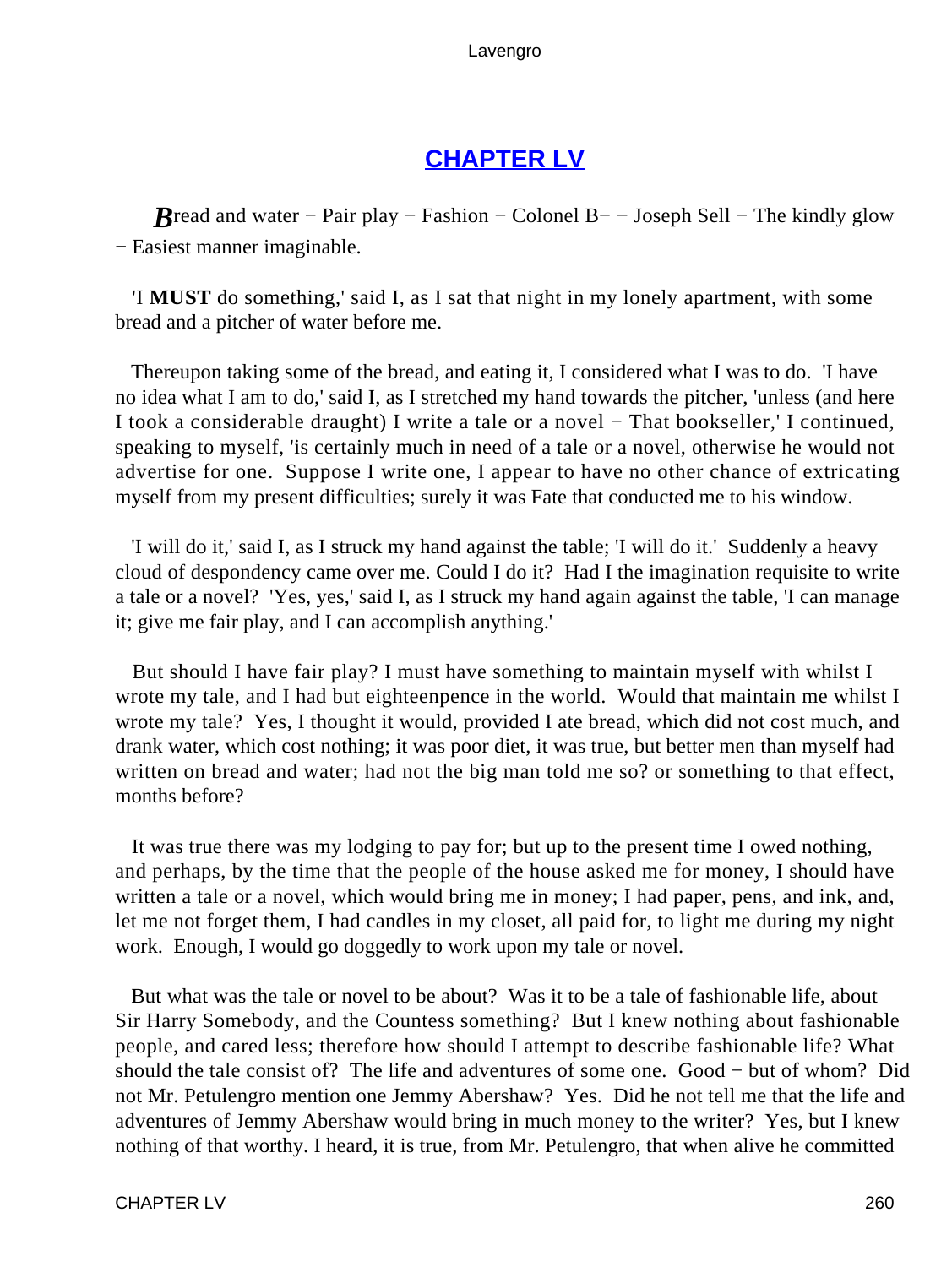robberies on the hill, on the side of which Mr. Petulengro had pitched his tents, and that his ghost still haunted the hill at midnight; but those were scant materials out of which to write the man's life. It is probable indeed, that Mr. Petulengro would be able to supply me with further materials if I should apply to him, but I was in a hurry, and could not afford the time which it would be necessary to spend in passing to and from Mr. Petulengro, and consulting him. Moreover, my pride revolted at the idea of being beholden to Mr. Petulengro for the materials of the history. No, I would not write the history of Abershaw. Whose then − Harry Simms? Alas, the life of Harry Simms had been already much better written by himself than I could hope to do it; and, after all, Harry Simms, like Jemmy Abershaw, was merely a robber. Both, though bold and extraordinary men, were merely highwaymen. I questioned whether I could compose a tale likely to excite any particular interest out of the exploits of a mere robber. I want a character for my hero, thought I, something higher than a mere robber; some one like − like Colonel B−. By the way, why should I not write the life and adventures of Colonel B−, of Londonderry in Ireland?

 A truly singular man was this same Colonel B−, of Londonderry in Ireland; a personage of most strange and incredible feats and daring, who had been a partizan soldier, a bravo − who, assisted by certain discontented troopers, nearly succeeded in stealing the crown and regalia from the Tower of London; who attempted to hang the Duke of Ormond at Tyburn; and whose strange, eventful career did not terminate even with his life, his dead body, on the circulation of an unfounded report that he did not come to his death by fair means, having been exhumed by the mob of his native place, where he had retired to die, and carried in the coffin through the streets.

 Of his life I had inserted an account in the **NEWGATE LIVES AND TRIALS;** it was bare and meagre, and written in the stiff, awkward style of the seventeenth century; it had, however, strongly captivated my imagination, and I now thought that out of it something better could be made; that, if I added to the adventures, and purified the style, I might fashion out of it a very decent tale or novel. On a sudden, however, the proverb of mending old garments with new cloth occurred to me. 'I am afraid,' said I, 'any new adventures which I can invent will not fadge well with the old tale; one will but spoil the other.' I had better have nothing to do with Colonel B−, thought I, but boldly and independently sit down and write the life of Joseph Sell.

 This Joseph Sell, dear reader, was a fictitious personage who had just come into my head. I had never even heard of the name, but just at that moment it happened to come into my head; I would write an entirely fictitious narrative, called the **LIFE AND ADVENTURES OF JOSEPH SELL,** the great traveller.

 I had better begin at once, thought I; and removing the bread and the jug, which latter was now empty, I seized pen and paper, and forthwith essayed to write the life of Joseph Sell, but soon discovered that it is much easier to resolve upon a thing than to achieve it, or even to commence it; for the life of me I did not know how to begin, and, after trying in vain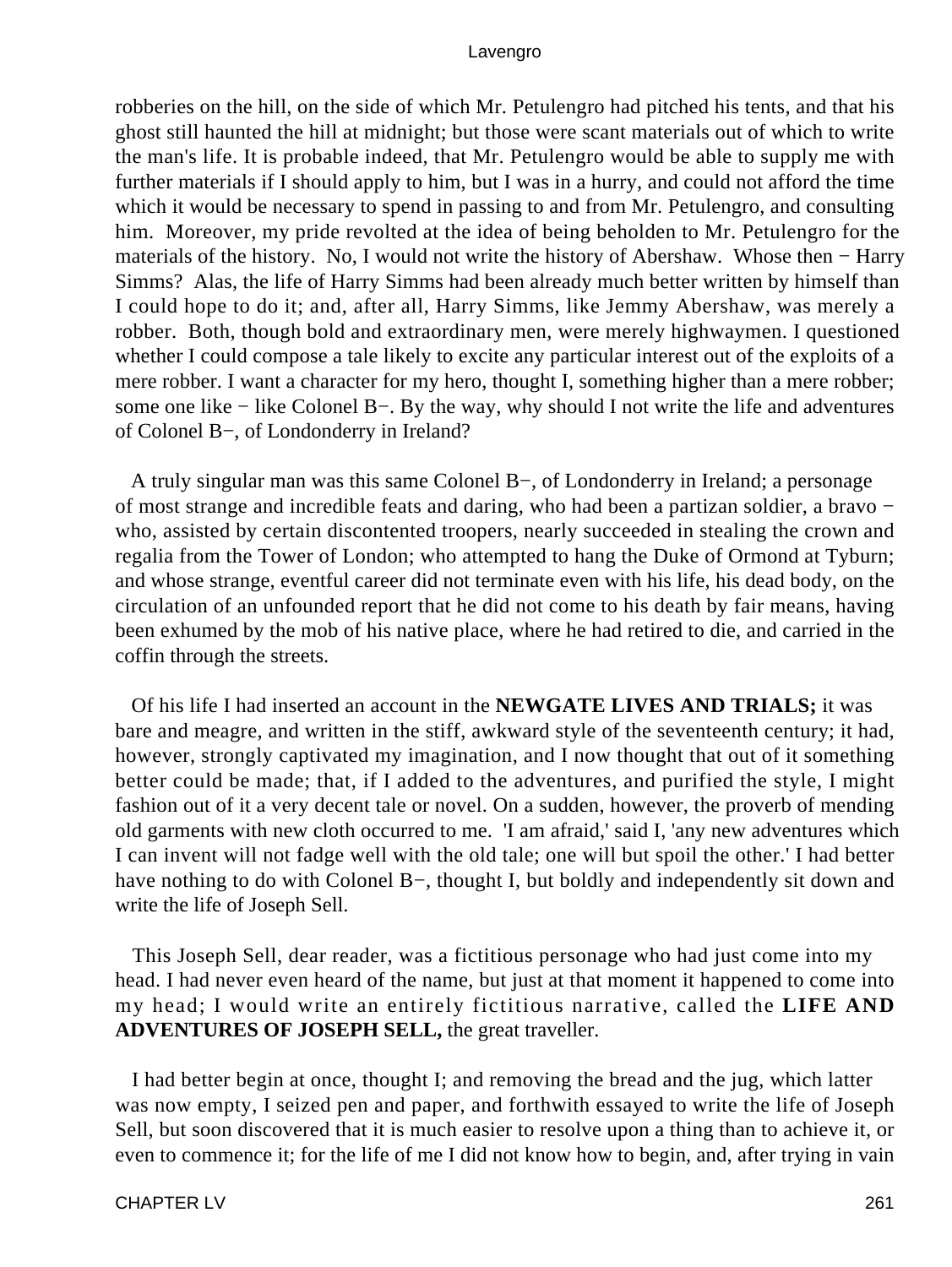to write a line, I thought it would be as well to go to bed, and defer my projected undertaking till the morrow.

 So I went to bed, but not to sleep. During the greater part of the night I lay awake, musing upon the work which I had determined to execute. For a long time my brain was dry and unproductive; I could form no plan which appeared feasible. At length I felt within my brain a kindly glow; it was the commencement of inspiration; in a few minutes I had formed my plan; I then began to imagine the scenes and the incidents. Scenes and incidents flitted before my mind's eye so plentifully, that I knew not how to dispose of them; I was in a regular embarrassment. At length I got out of the difficulty in the easiest manner imaginable, namely, by consigning to the depths of oblivion all the feebler and less stimulant scenes and incidents, and retaining the better and more impressive ones. Before morning I had sketched the whole work on the tablets of my mind, and then resigned myself to sleep in the pleasing conviction that the most difficult part of my undertaking was achieved.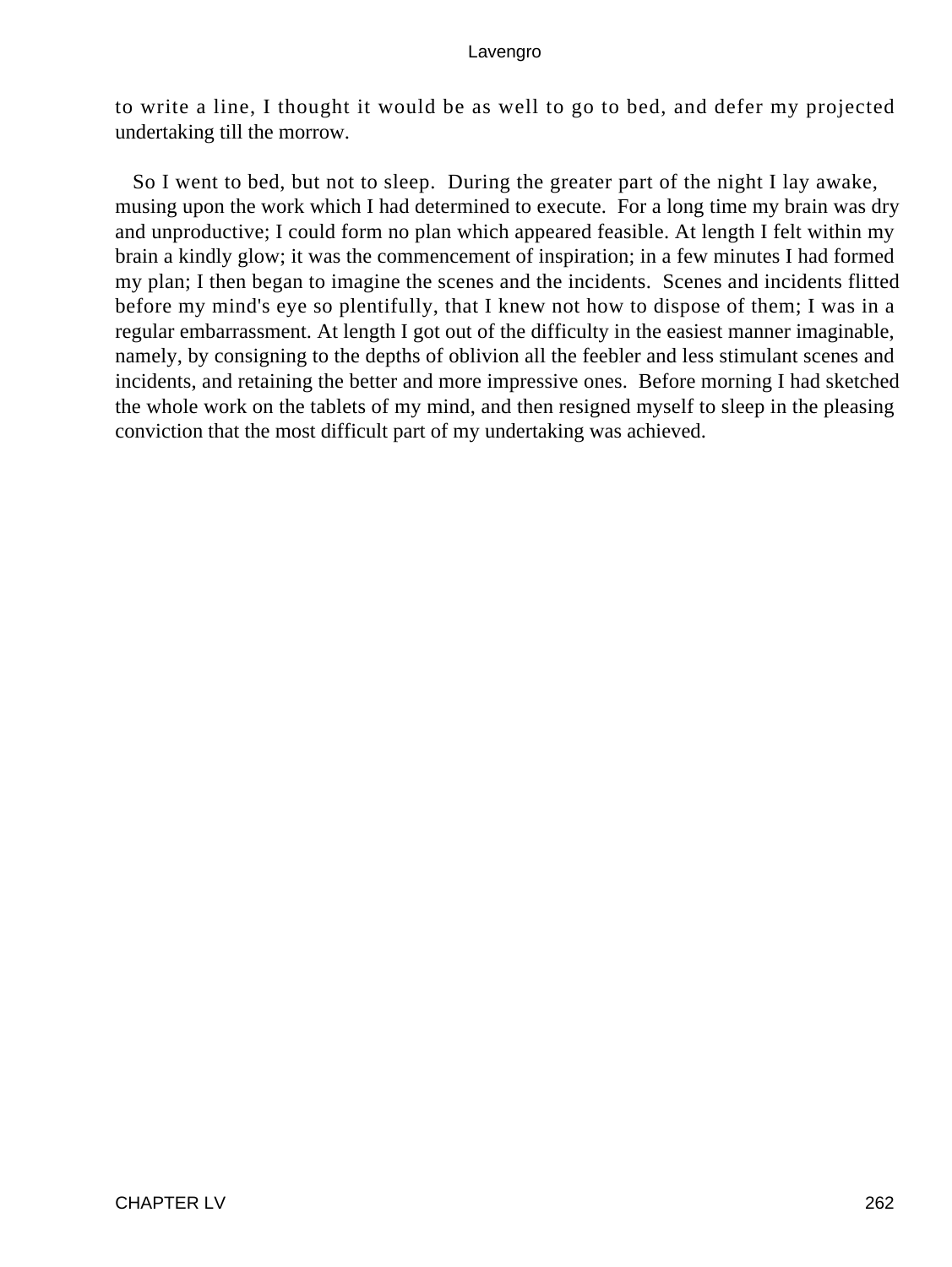# **[CHAPTER LVI](#page-496-0)**

*C*onsiderably sobered − Power of writing − The tempter − Hungry talent − Work concluded.

**RATHER** late in the morning I awoke; for a few minutes I lay still, perfectly still; my imagination was considerably sobered; the scenes and situations which had pleased me so much over night appeared to me in a far less captivating guise that morning. I felt languid and almost hopeless − the thought, however, of my situation soon roused me − I must make an effort to improve the posture of my affairs; there was no time to be lost; so I sprang out of bed, breakfasted on bread and water, and then sat down doggedly to write the life of Joseph Sell.

 It was a great thing to have formed my plan, and to have arranged the scenes in my head, as I had done on the preceding night. The chief thing requisite at present was the mere mechanical act of committing them to paper. This I did not find at first so easy as I could wish − I wanted mechanical skill; but I persevered, and before evening I had written ten pages. I partook of some bread and water; and before I went to bed that night, I had completed fifteen pages of my life of Joseph Sell.

The next day I resumed my task – I found my power of writing considerably increased; my pen hurried rapidly over the paper – my brain was in a wonderfully teeming state; many scenes and visions which I had not thought of before were evolved, and, as fast as evolved, written down; they seemed to be more pat to my purpose, and more natural to my history, than many others which I had imagined before, and which I made now give place to these newer creations: by about midnight I had added thirty fresh pages to my **LIFE AND ADVENTURES OF JOSEPH SELL.**

The third day arose – it was dark and dreary out of doors, and I passed it drearily enough within; my brain appeared to have lost much of its former glow, and my pen much of its power; I, however, toiled on, but at midnight had only added seven pages to my history of Joseph Sell.

 On the fourth day the sun shone brightly − I arose, and, having breakfasted as usual, I fell to work. My brain was this day wonderfully prolific, and my pen never before or since glided so rapidly over the paper; towards night I began to feel strangely about the back part of my head, and my whole system was extraordinarily affected. I likewise occasionally saw double − a tempter now seemed to be at work within me.

'You had better leave off now for a short space,' said the tempter, 'and go out and drink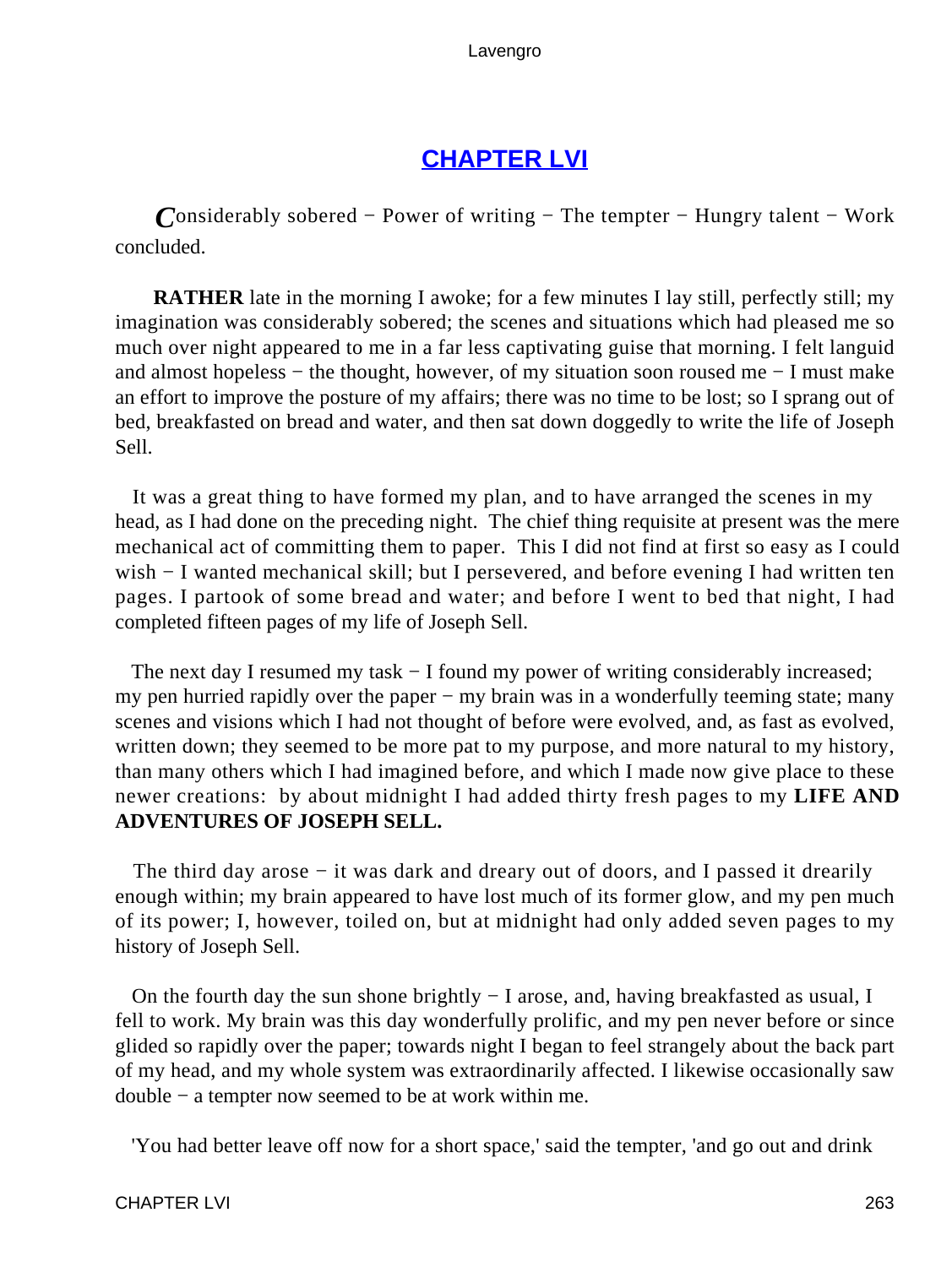a pint of beer; you have still one shilling left − if you go on at this rate, you will go mad − go out and spend sixpence, you can afford it, more than half your work is done.' I was about to obey the suggestion of the tempter, when the idea struck me that, if I did not complete the work whilst the fit was on me, I should never complete it; so I held on. I am almost afraid to state how many pages I wrote that day of the life of Joseph Sell.

 From this time I proceeded in a somewhat more leisurely manner; but, as I drew nearer and nearer to the completion of my task, dreadful fears and despondencies came over me. − It will be too late, thought I; by the time I have finished the work, the bookseller will have been supplied with a tale or a novel. Is it probable that, in a town like this, where talent is so abundant − hungry talent too − a bookseller can advertise for a tale or a novel, without being supplied with half a dozen in twenty−four hours? I may as well fling down my pen − I am writing to no purpose. And these thoughts came over my mind so often, that at last, in utter despair, I flung down the pen. Whereupon the tempter within me said − 'And, now you have flung down the pen, you may as well fling yourself out of the window; what remains for you to do?' Why, to take it up again, thought I to myself, for I did not like the latter suggestion at all − and then forthwith I resumed the pen, and wrote with greater vigour than before, from about six o'clock in the evening until I could hardly see, when I rested for a while, when the tempter within me again said, or appeared to say − 'All you have been writing is stuff, it will never do − a drug − a mere drug'; and methought these last words were uttered in the gruff tones of the big publisher. 'A thing merely to be sneezed at,' a voice like that of Taggart added; and then I seemed to hear a sternutation, − as I probably did, for, recovering from a kind of swoon, I found myself shivering with cold. The next day I brought my work to a conclusion.

 But the task of revision still remained; for an hour or two I shrank from it, and remained gazing stupidly at the pile of paper which I had written over. I was all but exhausted, and I dreaded, on inspecting the sheets, to find them full of absurdities which I had paid no regard to in the furor of composition. But the task, however trying to my nerves, must be got over; at last, in a kind of desperation, I entered upon it. It was far from an easy one; there were, however, fewer errors and absurdities than I had anticipated. About twelve o'clock at night I had got over the task of revision. 'To−morrow for the bookseller,' said I, as my head sank on the pillow. 'Oh me!'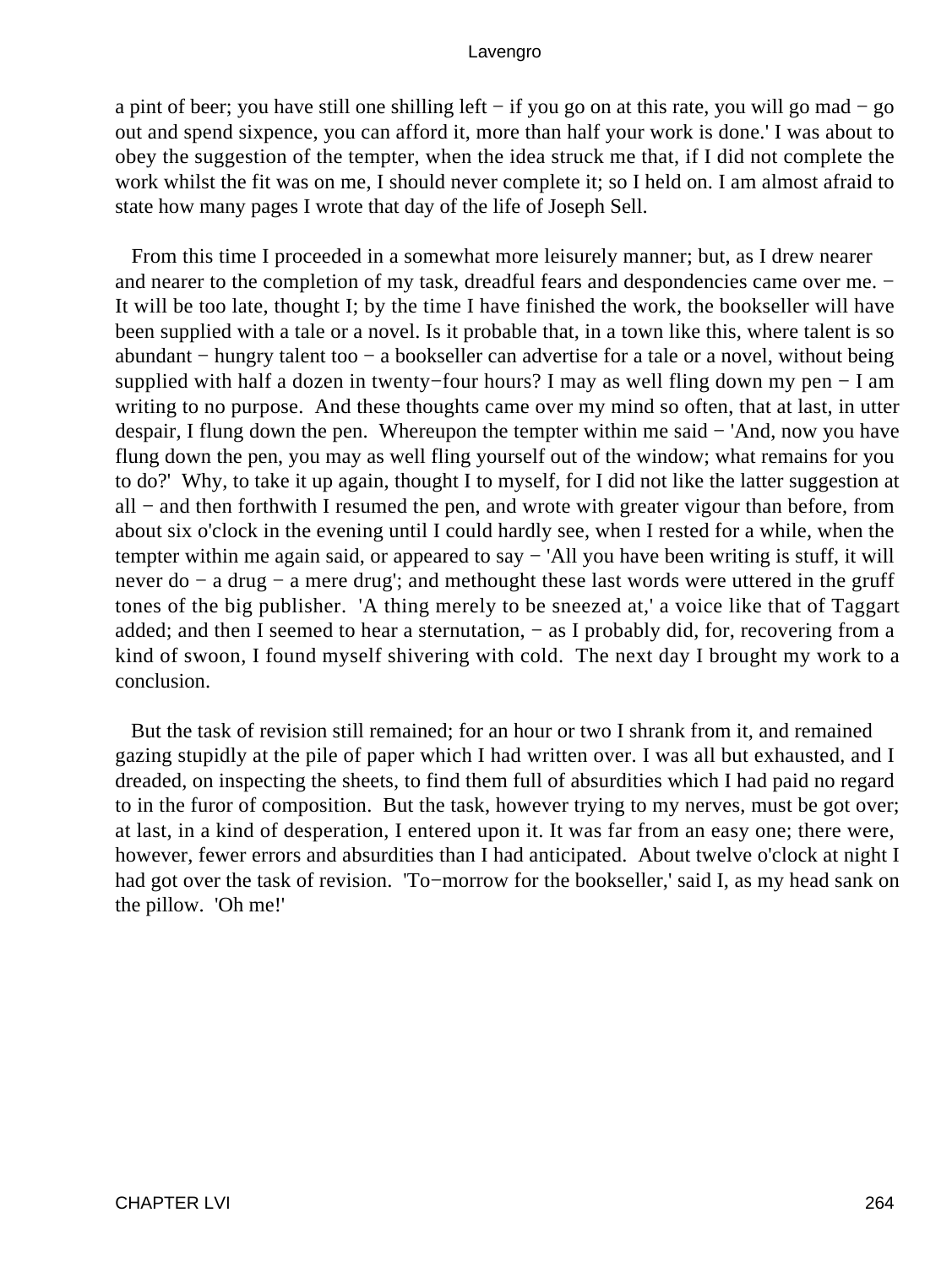# **[CHAPTER LVII](#page-496-0)**

*N*ervous look – The bookseller's wife – The last stake – Terms – God forbid! – Will you come to tea?  $-$  A light heart.

 ON arriving at the bookseller's shop, I cast a nervous look at the window, for the purpose of observing whether the paper had been removed or not. To my great delight the paper was in its place; with a beating heart I entered, there was nobody in the shop; as I stood at the counter, however, deliberating whether or not I should call out, the door of what seemed to be a back−parlour opened, and out came a well−dressed lady−like female, of about thirty, with a good−looking and intelligent countenance. 'What is your business, young man?' said she to me, after I had made her a polite bow. 'I wish to speak to the gentleman of the house,' said I. 'My husband is not within at present,' she replied; 'what is your business?' 'I have merely brought something to show him,' said I, 'but I will call again.' 'If you are the young gentleman who has been here before,' said the lady, 'with poems and ballads, as, indeed, I know you are,' she added, smiling, 'for I have seen you through the glass door, I am afraid it will be useless; that is,' she added with another smile, 'if you bring us nothing else.' 'I have not brought you poems and ballads now,' said I, 'but something widely different; I saw your advertisement for a tale or a novel, and have written something which I think will suit; and here it is,' I added, showing the roll of paper which I held in my hand. 'Well,' said the bookseller's wife, 'you may leave it, though I cannot promise you much chance of its being accepted. My husband has already had several offered to him; however, you may leave it; give it me. Are you afraid to intrust it to me?' she demanded somewhat hastily, observing that I hesitated. 'Excuse me,' said I, 'but it is all I have to depend upon in the world; I am chiefly apprehensive that it will not be read.' 'On that point I can reassure you,' said the good lady, smiling, and there was now something sweet in her smile. 'I give you my word that it shall be read; come again to−morrow morning at eleven, when, if not approved, it shall be returned to you.'

 I returned to my lodging, and forthwith betook myself to bed, notwithstanding the earliness of the hour. I felt tolerably tranquil; I had now cast my last stake, and was prepared to abide by the result. Whatever that result might be, I could have nothing to reproach myself with; I had strained all the energies which nature had given me in order to rescue myself from the difficulties which surrounded me. I presently sank into a sleep, which endured during the remainder of the day, and the whole of the succeeding night. I awoke about nine on the morrow, and spent my last threepence on a breakfast somewhat more luxurious than the immediately preceding ones, for one penny of the sum was expended on the purchase of milk.

At the appointed hour I repaired to the house of the bookseller; the bookseller was in his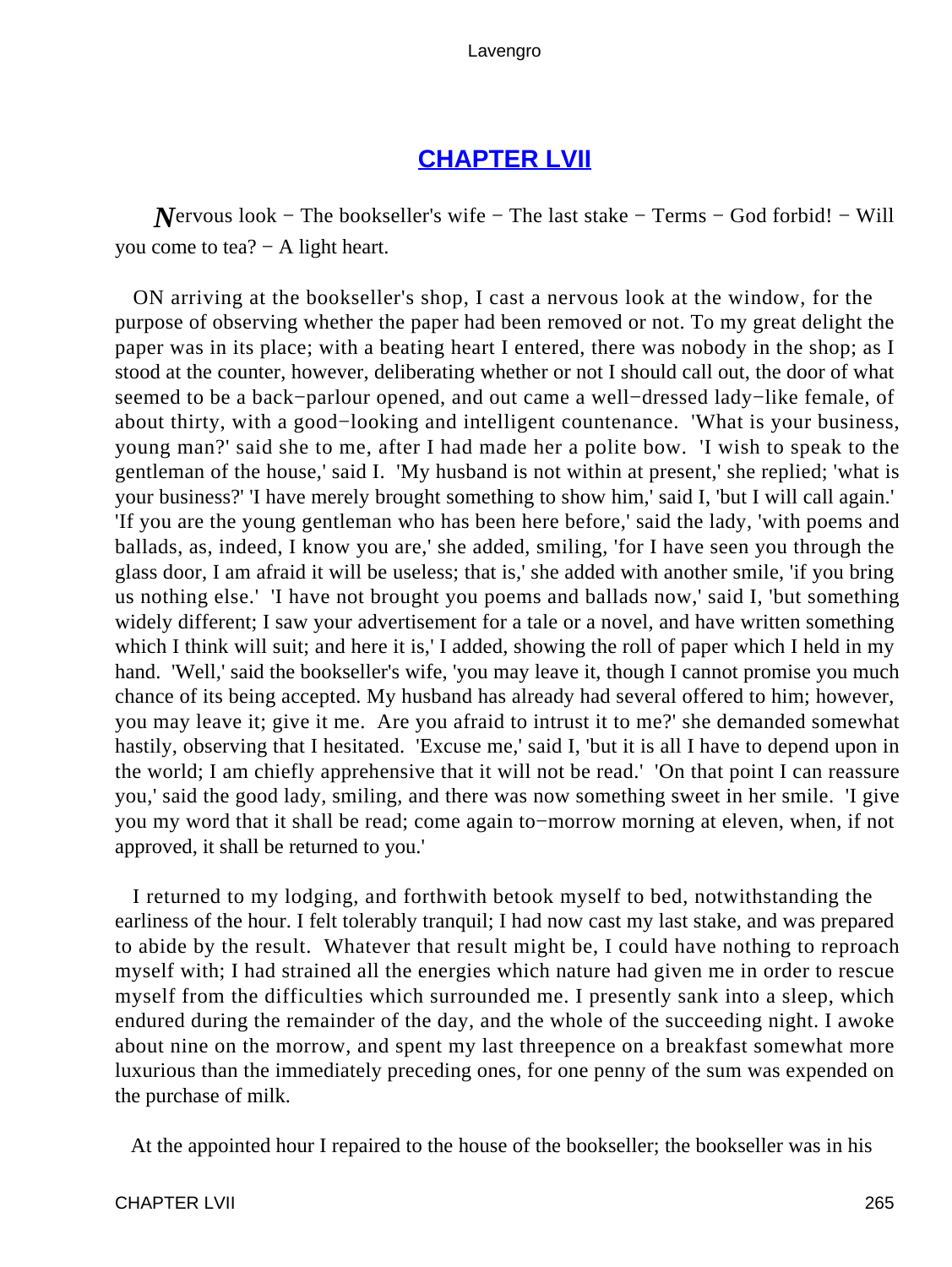shop. 'Ah,' said he, as soon as I entered, 'I am glad to see you.' There was an unwonted heartiness in the bookseller's tones, an unwonted benignity in his face. 'So,' said he, after a pause, 'you have taken my advice, written a book of adventure; nothing like taking the advice, young man, of your superiors in age. Well, I think your book will do, and so does my wife, for whose judgment I have a great regard; as well I may, as she is the daughter of a first−rate novelist, deceased. I think I shall venture on sending your book to the press.' 'But,' said I, 'we have not yet agreed upon terms.' 'Terms, terms,' said the bookseller; 'ahem! well, there is nothing like coming to terms at once. I will print the book, and give you half the profit when the edition is sold.' 'That will not do,' said I; 'I intend shortly to leave London: I must have something at once.' 'Ah, I see,' said the bookseller, 'in distress; frequently the case with authors, especially young ones. Well, I don't care if I purchase it of you, but you must be moderate; the public are very fastidious, and the speculation may prove a losing one after all. Let me see, will five − hem − ' he stopped. I looked the bookseller in the face; there was something peculiar in it. Suddenly it appeared to me as if the voice of him of the thimble sounded in my ear, 'Now is your time, ask enough, never such another chance of establishing yourself; respectable trade, pea and thimble.' 'Well,' said I at last, 'I have no objection to take the offer which you were about to make, though I really think five−and− twenty guineas to be scarcely enough, everything considered.' 'Five−and−twenty guineas!' said the bookseller; 'are you – what was I going to say – I never meant to offer half as much − I mean a quarter; I was going to say five guineas − I mean pounds; I will, however, make it up guineas.' 'That will not do,' said I; 'but, as I find we shall not deal, return me my manuscript, that I may carry it to some one else.' The bookseller looked blank. 'Dear me,' said he, 'I should never have supposed that you would have made any objection to such an offer; I am quite sure that you would have been glad to take five pounds for either of the two huge manuscripts of songs and ballads that you brought me on a former occasion.' 'Well,' said I, 'if you will engage to publish either of those two manuscripts, you shall have the present one for five pounds.' 'God forbid that I should make any such bargain!' said the bookseller; 'I would publish neither on any account; but, with respect to this last book, I have really an inclination to print it, both for your sake and mine; suppose we say ten pounds.' 'No,' said I, 'ten pounds will not do; pray restore me my manuscript.' 'Stay,' said the bookseller, 'my wife is in the next room, I will go and consult her.' Thereupon he went into his back room, where I heard him conversing with his wife in a low tone; in about ten minutes he returned. 'Young gentleman,' said he, 'perhaps you will take tea with us this evening, when we will talk further over the matter.'

 That evening I went and took tea with the bookseller and his wife, both of whom, particularly the latter, overwhelmed me with civility. It was not long before I learned that the work had been already sent to the press, and was intended to stand at the head of a series of entertaining narratives, from which my friends promised themselves considerable profit. The subject of terms was again brought forward. I stood firm to my first demand for a long time; when, however, the bookseller's wife complimented me on my production in the highest terms, and said that she discovered therein the germs of genius, which she made no doubt would some day prove ornamental to my native land, I consented to drop my demand to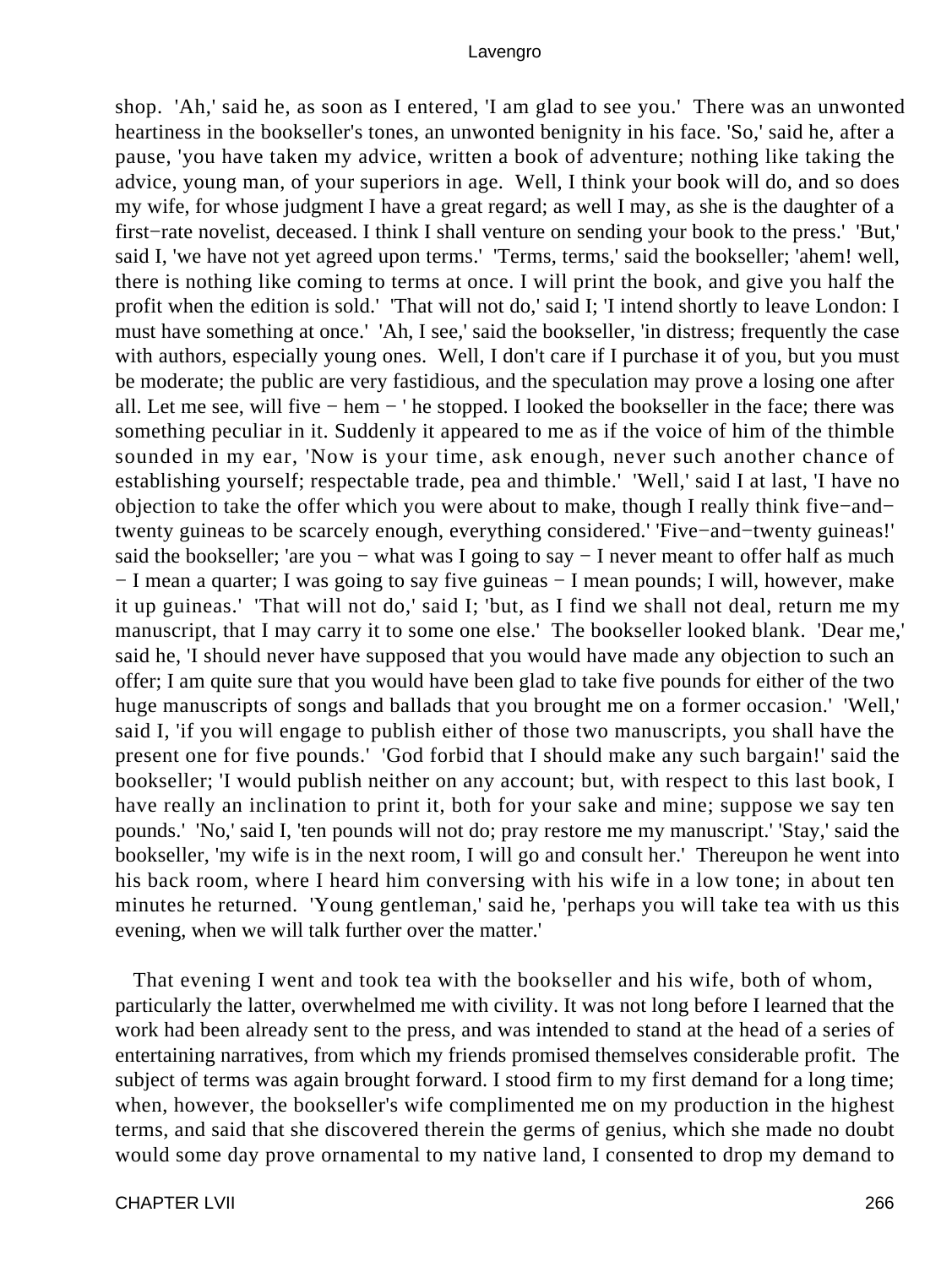twenty pounds, stipulating, however, that I should not be troubled with the correction of the work.

 Before I departed, I received the twenty pounds, and departed with a light heart to my lodgings.

 Reader, amidst the difficulties and dangers of this life, should you ever be tempted to despair, call to mind these latter chapters of the life of Lavengro. There are few positions, however difficult, from which dogged resolution and perseverance may not liberate you.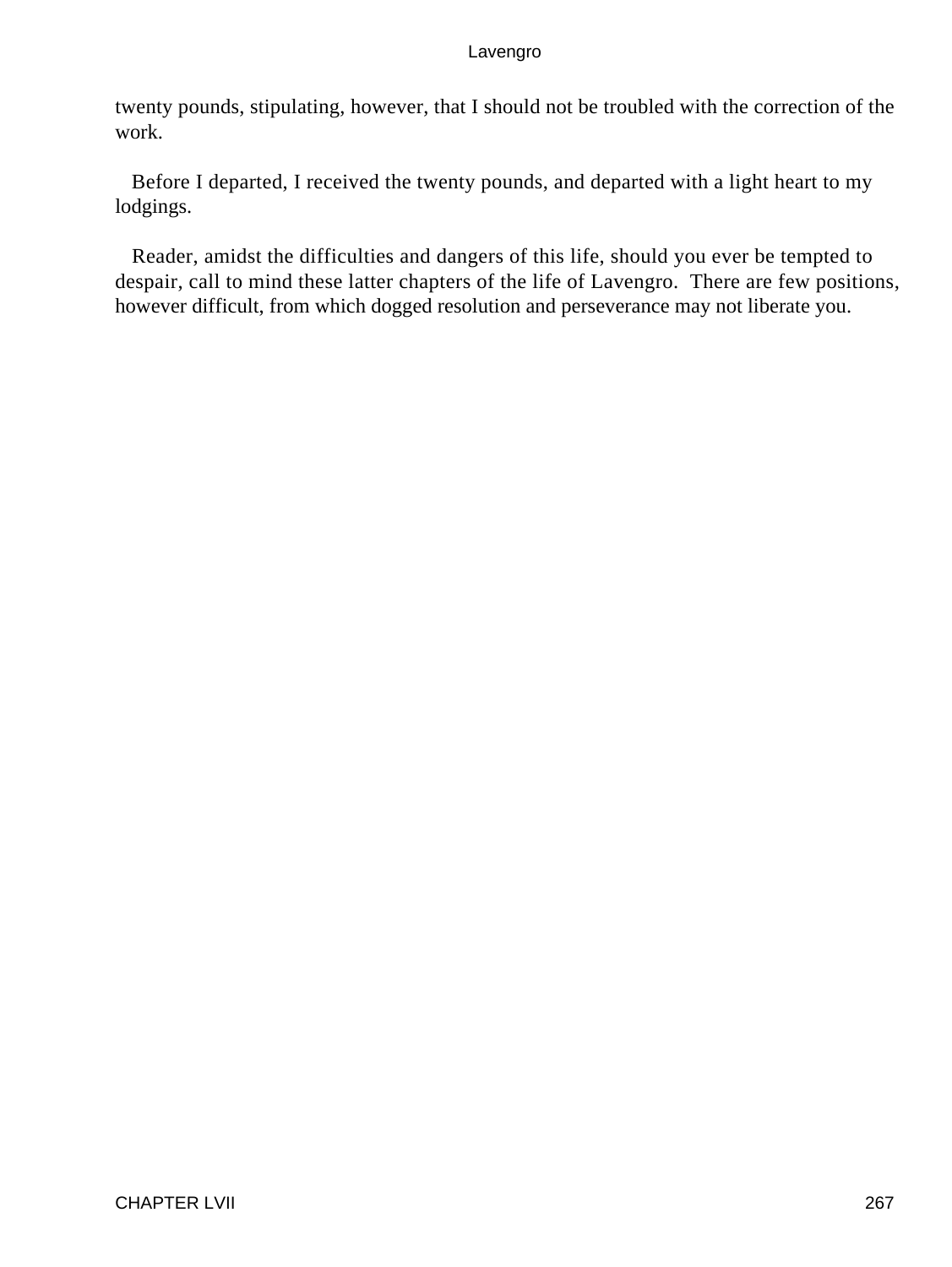# **[CHAPTER LVIII](#page-496-0)**

*I*ndisposition − A resolution − Poor equivalents − The piece of gold − Flashing eyes − How beautiful – Bon jour, Monsieur.

**I HAD** long ago determined to leave London as soon as the means should be in my power, and, now that they were, I determined to leave the Great City; yet I felt some reluctance to go. I would fain have pursued the career of original authorship which had just opened itself to me, and have written other tales of adventure. The bookseller had given me encouragement enough to do so; he had assured me that he should be always happy to deal with me for an article (that was the word) similar to the one I had brought him, provided my terms were moderate; and the bookseller's wife, by her complimentary language, had given me yet more encouragement. But for some months past I had been far from well, and my original indisposition, brought on partly by the peculiar atmosphere of the Big City, partly by anxiety of mind, had been much increased by the exertions which I had been compelled to make during the last few days. I felt that, were I to remain where I was, I should die, or become a confirmed valetudinarian. I would go forth into the country, travelling on foot, and, by exercise and inhaling pure air, endeavour to recover my health, leaving my subsequent movements to be determined by Providence.

 But whither should I bend my course? Once or twice I thought of walking home to the old town, stay some time with my mother and my brother, and enjoy the pleasant walks in the neighbourhood; but, though I wished very much to see my mother and my brother, and felt much disposed to enjoy the said pleasant walks, the old town was not exactly the place to which I wished to go at this present juncture. I was afraid that people would ask, Where are your Northern Ballads? Where are your alliterative translations from Ab Gwilym − of which you were always talking, and with which you promised to astonish the world? Now, in the event of such interrogations, what could I answer? It is true I had compiled **NEWGATE LIVES AND TRIALS,** and had written the life of Joseph Sell, but I was afraid that the people of the old town would scarcely consider these as equivalents for the Northern Ballads and the songs of Ab Gwilym. I would go forth and wander in any direction but that of the old town.

 But how one's sensibility on any particular point diminishes with time; at present I enter the old town perfectly indifferent as to what the people may be thinking on the subject of the songs and ballads. With respect to the people themselves, whether, like my sensibility, their curiosity has altogether evaporated, whether, which is at least equally probable, they never entertained any, one thing is certain, that never in a single instance have they troubled me with any remarks on the subject of the songs and ballads.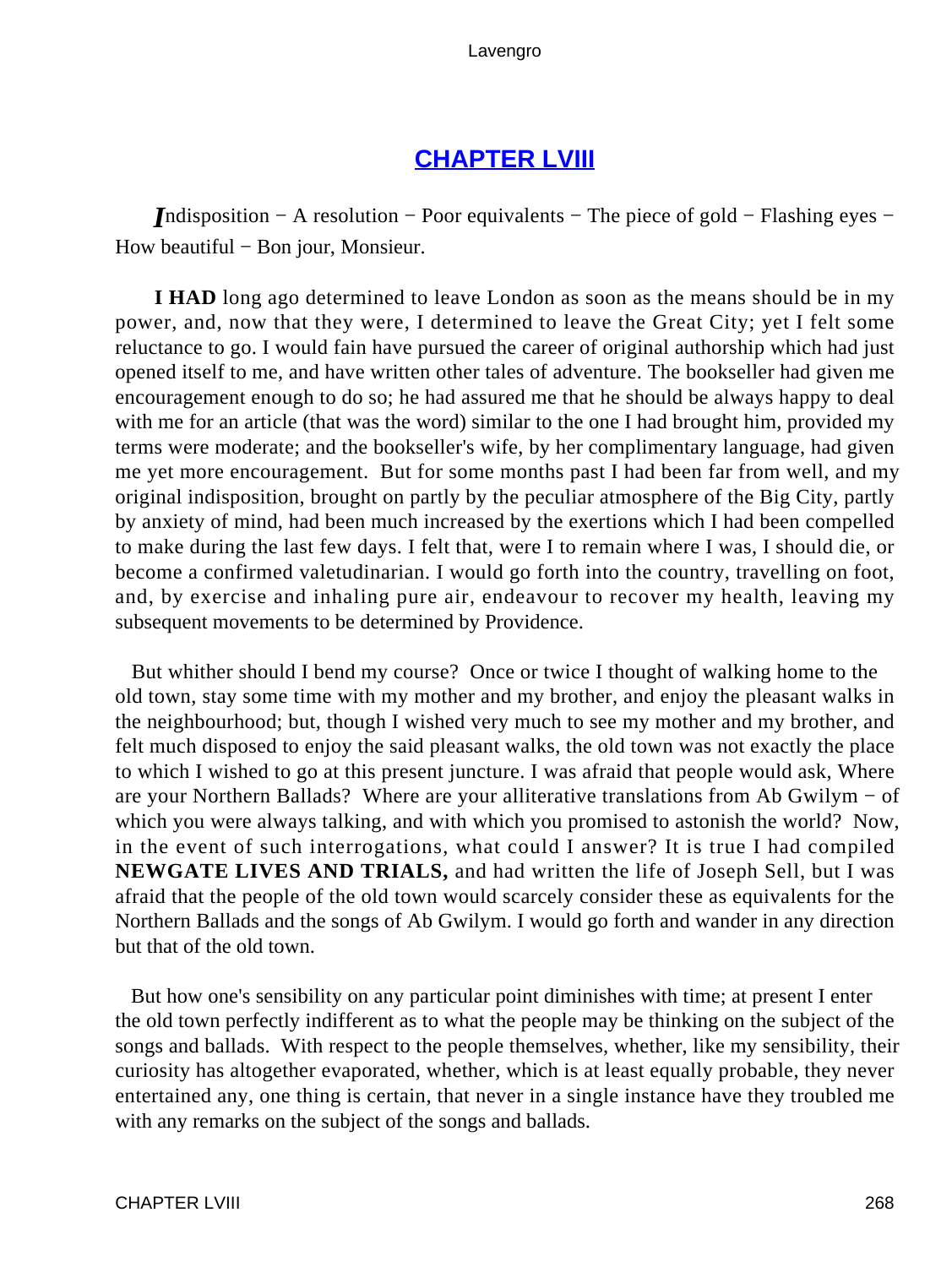As it was my intention to travel on foot, with a bundle and a stick, I despatched my trunk containing some few clothes and books to the old town. My preparations were soon made; in about three days I was in readiness to start.

 Before departing, however, I bethought me of my old friend the apple−woman of London Bridge. Apprehensive that she might be labouring under the difficulties of poverty, I sent her a piece of gold by the hands of a young maiden in the house in which I lived. The latter punctually executed her commission, but brought me back the piece of gold. The old woman would not take it; she did not want it, she said. 'Tell the poor thin lad,' she added, 'to keep it for himself, he wants it more than I.'

 Rather late one afternoon I departed from my lodging, with my stick in one hand and a small bundle in the other, shaping my course to the south−west: when I first arrived, somewhat more than a year before, I had entered the city by the north−east. As I was not going home, I determined to take my departure in the direction the very opposite to home.

 Just as I was about to cross the street called the Haymarket, at the lower part, a cabriolet, drawn by a magnificent animal, came dashing along at a furious rate; it stopped close by the curb−stone where I was, a sudden pull of the reins nearly bringing the spirited animal upon its haunches. The Jehu who had accomplished this feat was Francis Ardry. A small beautiful female, with flashing eyes, dressed in the extremity of fashion, sat beside him.

'Holloa, friend,' said Francis Ardry, 'whither bound?'

'I do not know,' said I; 'all I can say is, that I am about to leave London.'

'And the means?' said Francis Ardry.

'I have them,' said I, with a cheerful smile.

'Qui est celui−ci?' demanded the small female, impatiently.

 'C'est − mon ami le plus intime; so you were about to leave London, without telling me a word,' said Francis Ardry, somewhat angrily.

'I intended to have written to you,' said I: 'what a splendid mare that is.'

 'Is she not?' said Francis Ardry, who was holding in the mare with difficulty; 'she cost a hundred guineas.'

'Qu'est ce qu'il dit?' demanded his companion.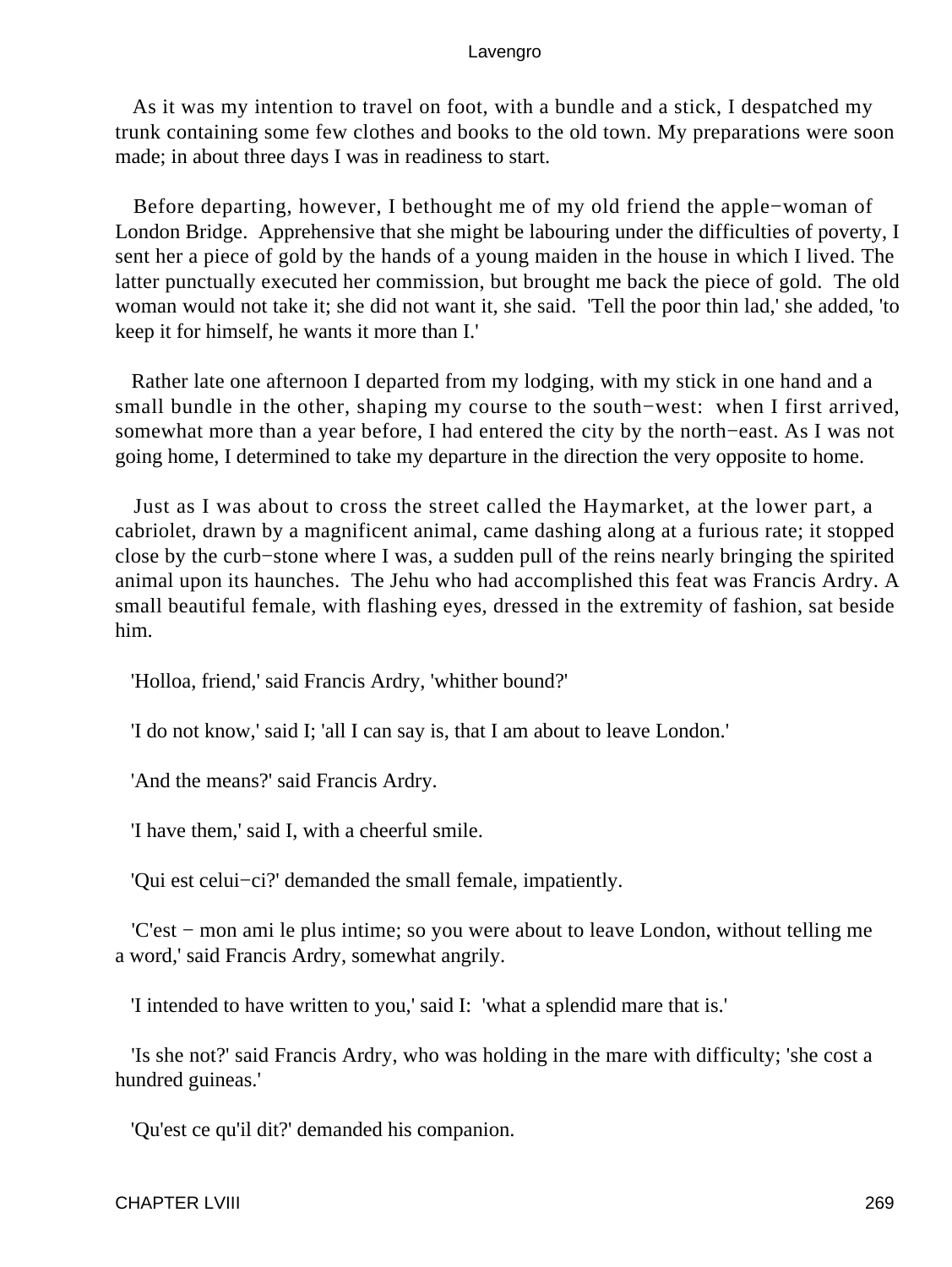'Il dit que le jument est bien beau.'

'Allons, mon ami, il est tard,' said the beauty, with a scornful toss of her head; 'allons!'

'Encore un moment,' said Francis Ardry; 'and when shall I see you again?'

'I scarcely know,' I replied: 'I never saw a more splendid turn out.'

'Qu'est ce qu'il dit?' I said the lady again.

'Il dit que tout l'equipage est en assez bon gout.'

 'Allons, c'est un ours,' said the lady; 'le cheval meme en a peur,' added she, as the mare reared up on high.

 'Can you find nothing else to admire but the mare and the equipage?' said Francis Ardry, reproachfully, after he had with some difficulty brought the mare to order.

 Lifting my hand, in which I held my stick, I took off my hat. 'How beautiful!' said I, looking the lady full in the face.

'Comment?' said the lady, inquiringly.

'Il dit que vous etes belle comme un ange,' said Francis Ardry, emphatically.

 'Mais, a la bonne heure! arretez, mon ami,' said the lady to Francis Ardry, who was about to drive off; 'je voudrais bien causer un moment avec lui; arretez, il est delicieux. − Est−ce bien ainsi que vous traitez vos amis?' said she passionately, as Francis Ardry lifted up his whip. 'Bon jour, Monsieur, bon jour,' said she, thrusting her head from the side and looking back, as Francis Ardry drove off at the rate of thirteen miles an hour.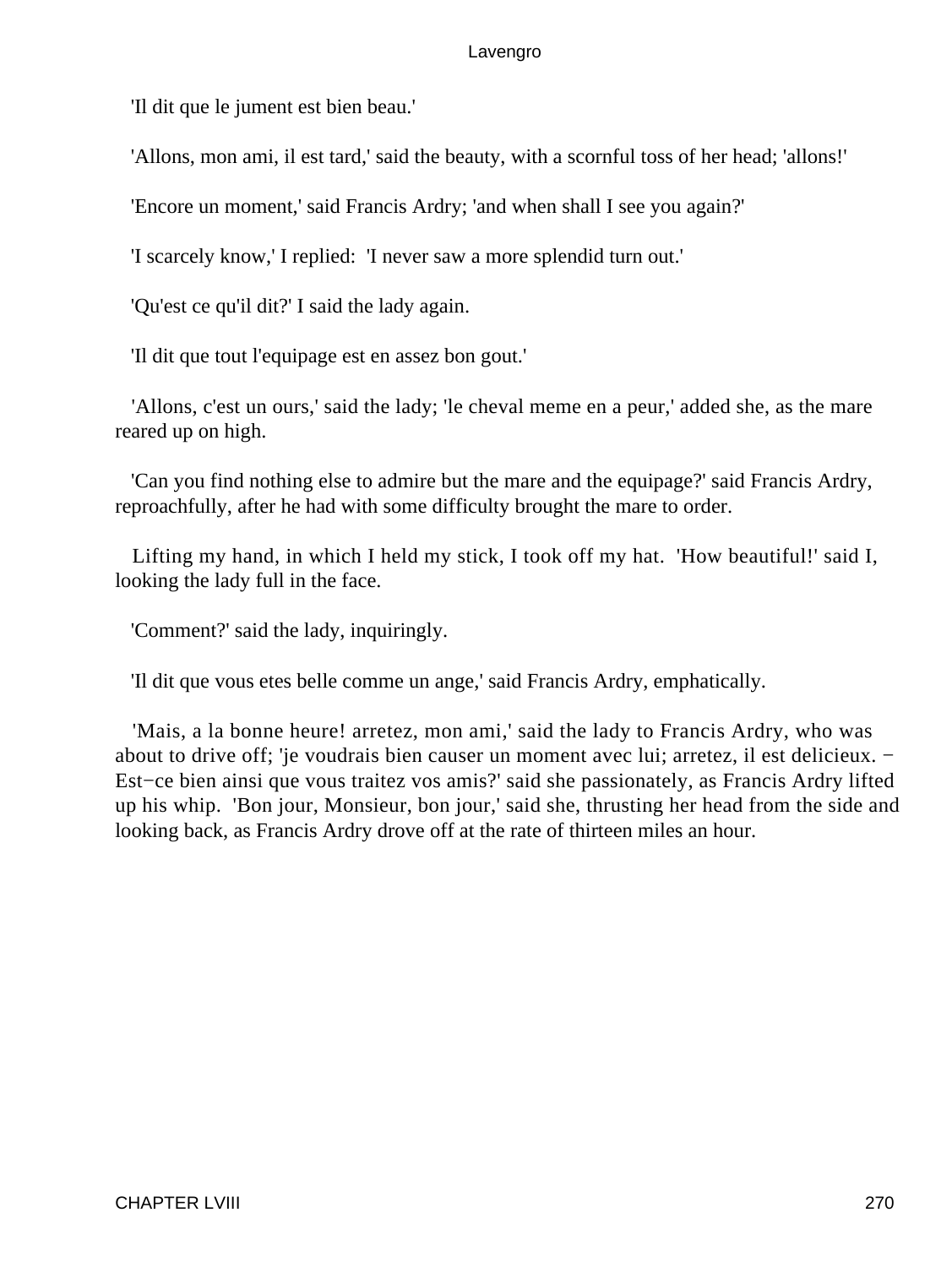# **[CHAPTER LIX](#page-496-0)**

**The milestone – The meditation – Want to get up? – The off–hand leader – Sixteen** shillings – The near–hand wheeler – All right.

 IN about two hours I had cleared the Great City, and got beyond the suburban villages, or rather towns, in the direction in which I was travelling; I was in a broad and excellent road, leading I knew not whither. I now slackened my pace, which had hitherto been great. Presently, coming to a milestone on which was graven nine miles, I rested against it, and looking round towards the vast city, which had long ceased to be visible, I fell into a train of meditation.

 I thought of all my ways and doings since the day of my first arrival in that vast city − I had worked and toiled, and, though I had accomplished nothing at all commensurate with the hopes which I had entertained previous to my arrival, I had achieved my own living, preserved my independence, and become indebted to no one. I was now quitting it, poor in purse, it is true, but not wholly empty; rather ailing it may be, but not broken in health; and, with hope within my bosom, had I not cause upon the whole to be thankful? Perhaps there were some who, arriving at the same time under not more favourable circumstances, had accomplished much more, and whose future was far more hopeful − Good! But there might be others who, in spite of all their efforts, had been either trodden down in the press, never more to be heard of, or were quitting that mighty town broken in purse, broken in health, and, oh! with not one dear hope to cheer them. Had I not, upon the whole, abundant cause to be grateful? Truly, yes!

 My meditation over, I left the milestone and proceeded on my way in the same direction as before until the night began to close in. I had always been a good pedestrian; but now, whether owing to indisposition or to not having for some time past been much in the habit of taking such lengthy walks, I began to feel not a little weary. Just as I was thinking of putting up for the night at the next inn or public−house I should arrive at, I heard what sounded like a coach coming up rapidly behind me. Induced, perhaps, by the weariness which I felt, I stopped and looked wistfully in the direction of the sound; presently up came a coach, seemingly a mail, drawn by four bounding horses – there was no one upon it but the coachman and the guard; when nearly parallel with me it stopped. 'Want to get up?' sounded a voice, in the true coachman− like tone − half querulous, half authoritative. I hesitated; I was tired, it is true, but I had left London bound on a pedestrian excursion, and I did not much like the idea of having recourse to a coach after accomplishing so very inconsiderable a distance. 'Come, we can't be staying here all night,' said the voice, more sharply than before. 'I can ride a little way, and get down whenever I like,' thought I; and springing forward I clambered up the coach, and was going to sit down upon the box, next the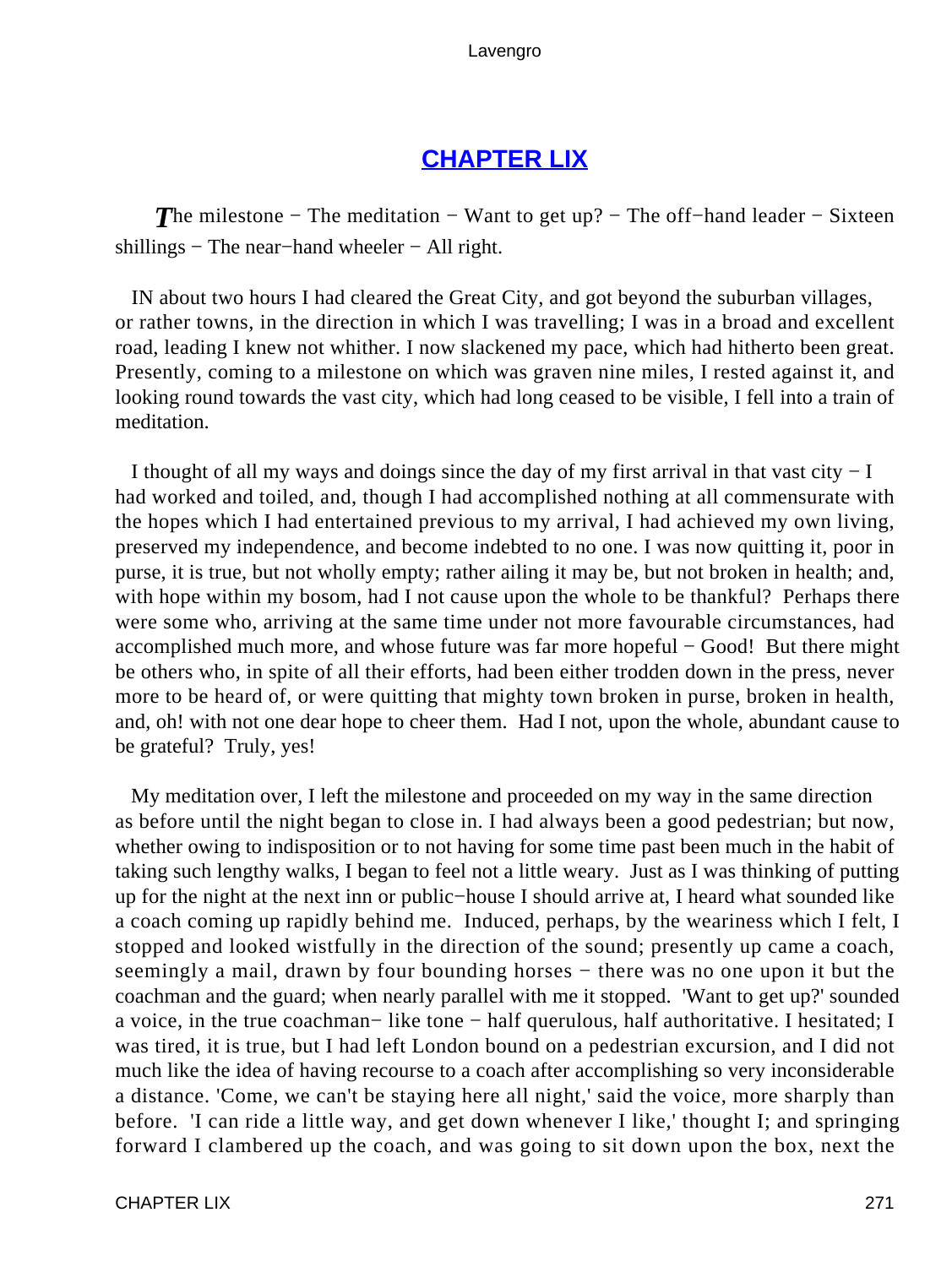coachman. 'No, no,' said the coachman, who was a man about thirty, with a hooked nose and red face, dressed in a fashionably−cut greatcoat, with a fashionable black castor on his head. 'No, no, keep behind −the box ain't for the like of you,' said he, as he drove off; 'the box is for lords, or gentlemen at least.' I made no answer. 'D− that off−hand leader,' said the coachman, as the right−hand front horse made a desperate start at something he saw in the road; and, half rising, he with great dexterity hit with his long whip the off−hand leader a cut on the off cheek. 'These seem to be fine horses,' said I. The coachman made no answer. 'Nearly thoroughbred,' I continued; the coachman drew his breath, with a kind of hissing sound, through his teeth. 'Come, young fellow, none of your chaff. Don't you think, because you ride on my mail, I'm going to talk to you about 'orses. I talk to nobody about 'orses except lords.' 'Well,' said I, 'I have been called a lord in my time.' 'It must have been by a thimble−rigger, then,' said the coachman, bending back, and half turning his face round with a broad leer. 'You have hit the mark wonderfully,' said I. 'You coachmen, whatever else you may be, are certainly no fools.' 'We ain't, ain't we?' said the coachman. 'There you are right; and, to show you that you are, I'll now trouble you for your fare. If you have been amongst the thimble–riggers you must be tolerably well cleared out. Where are you going?  $-$  to  $-$  ? I think I have seen you there. The fare is sixteen shillings. Come, tip us the blunt; them that has no money can't ride on my mail.'

 Sixteen shillings was a large sum, and to pay it would make a considerable inroad on my slender finances; I thought, at first, that I would say I did not want to go so far; but then the fellow would ask at once where I wanted to go, and I was ashamed to acknowledge my utter ignorance of the road. I determined, therefore, to pay the fare, with a tacit determination not to mount a coach in future without knowing whither I was going. So I paid the man the money, who, turning round, shouted to the guard − 'All right, Jem; got fare to − '; and forthwith whipped on his horses, especially the off hand leader, for whom he seemed to entertain a particular spite, to greater speed than before − the horses flew.

 A young moon gave a feeble light, partially illuminating a line of road which, appearing by no means interesting, I the less regretted having paid my money for the privilege of being hurried along it in the flying vehicle. We frequently changed horses; and at last my friend the coachman was replaced by another, the very image of himself − hawk nose, red face, with narrow−rimmed hat and fashionable benjamin. After he had driven about fifty yards, the new coachman fell to whipping one of the horses. 'D− this near− hand wheeler,' said he, 'the brute has got a corn.' 'Whipping him won't cure him of his corn,' said I. 'Who told you to speak?' said the driver, with an oath; 'mind your own business; 'tisn't from the like of you I am to learn to drive 'orses.' Presently I fell into a broken kind of slumber. In an hour or two I was aroused by a rough voice − 'Got to −, young man; get down if you please.' I opened my eyes – there was a dim and indistinct light, like that which precedes dawn; the coach was standing still in something like a street; just below me stood the guard. 'Do you mean to get down,' said he, 'or will you keep us here till morning? other fares want to get up.' Scarcely knowing what I did, I took my bundle and stick and descended, whilst two people mounted. 'All right, John,' said the guard to the coachman, springing up behind; whereupon off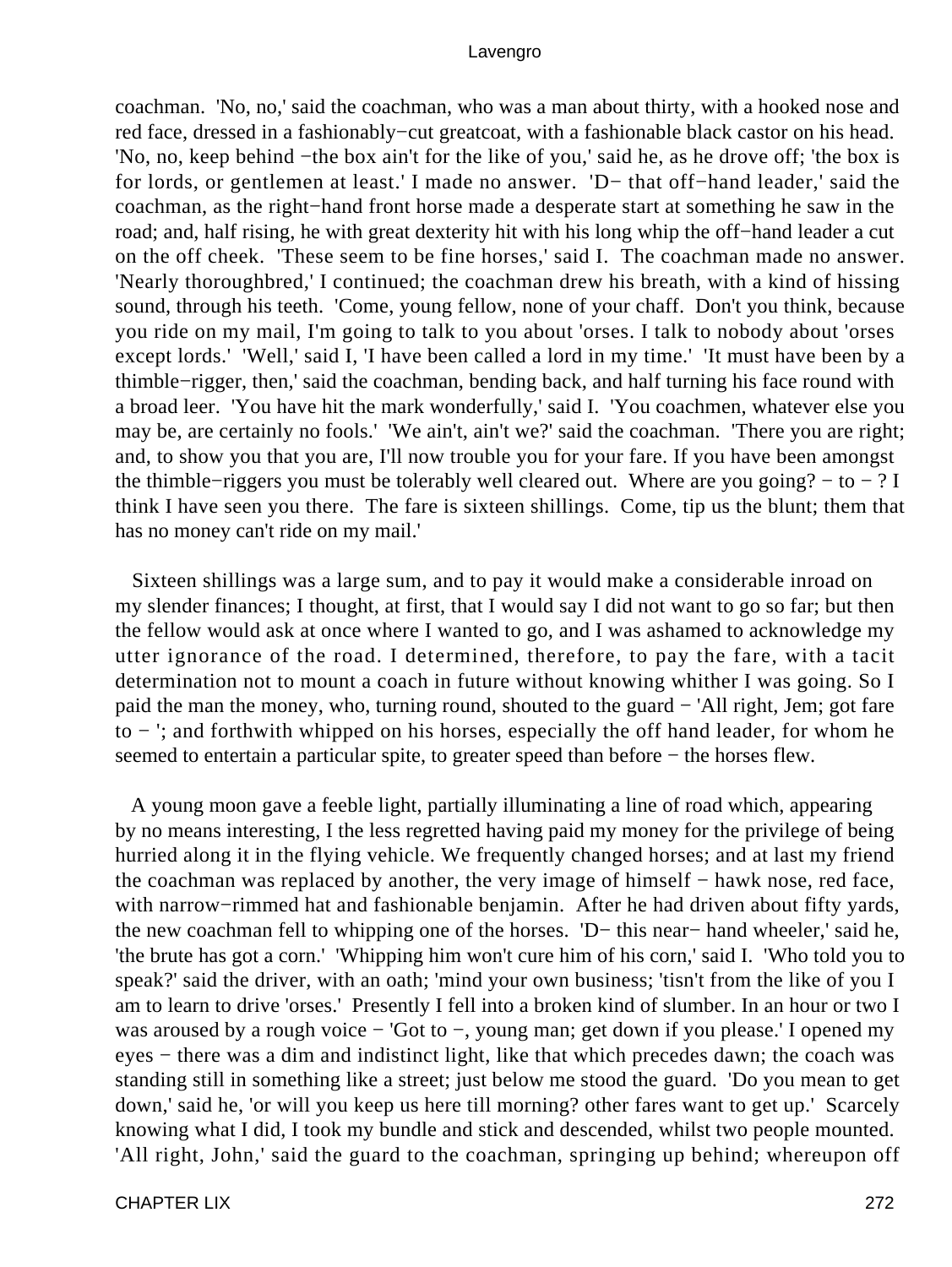whisked the coach, one or two individuals who were standing by disappeared, and I was left alone.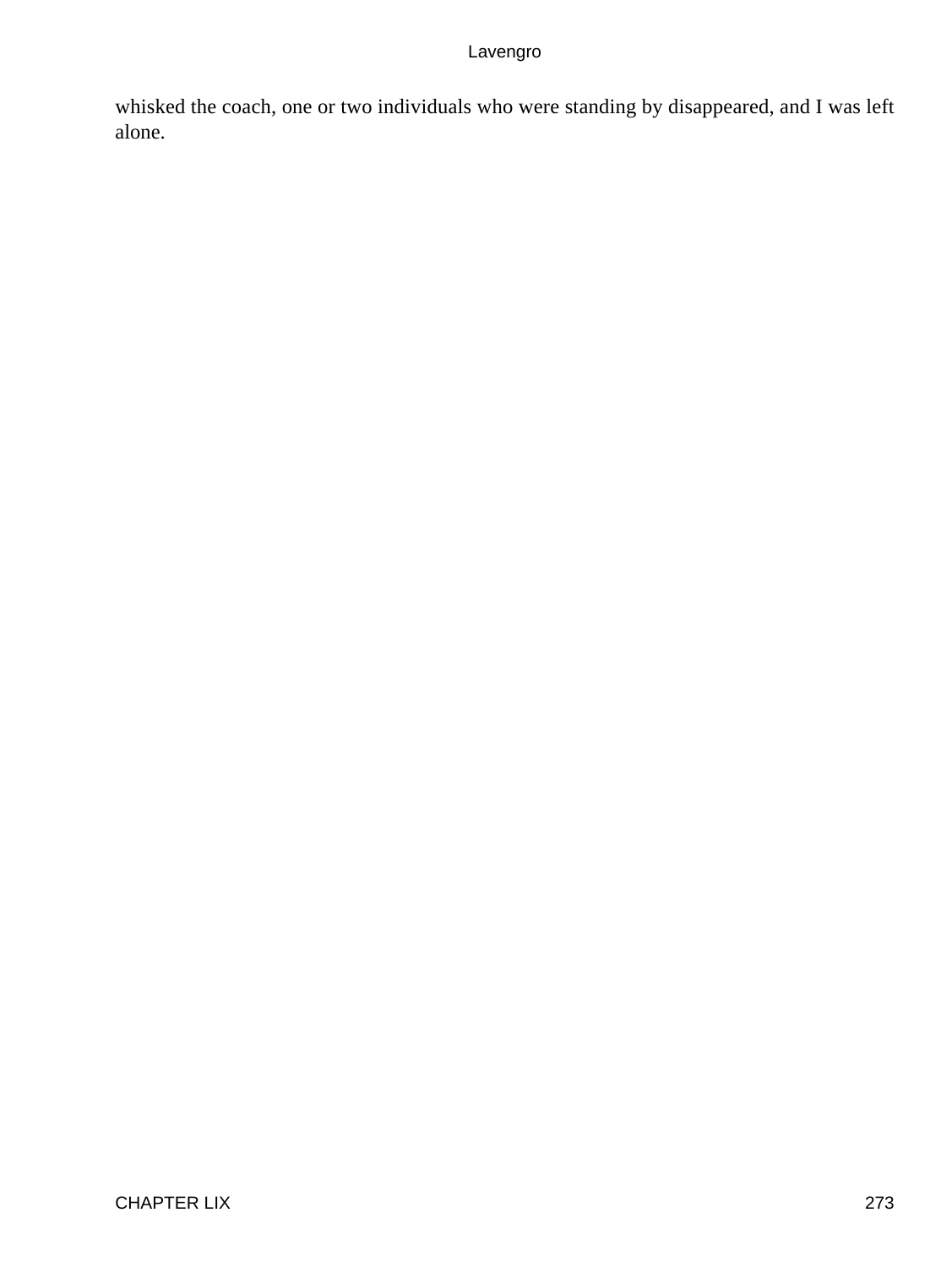# **[CHAPTER LX](#page-496-0)**

**The still hour − A thrill − The wondrous circle − The shepherd − Heaps and barrows −** What do you mean? – Milk of the plains – Hengist spared it – No presents.

**AFTER** standing still a minute or two, considering what I should do, I moved down what appeared to be the street of a small straggling town; presently I passed by a church, which rose indistinctly on my right hand; anon there was the rustling of foliage and the rushing of waters. I reached a bridge, beneath which a small stream was running in the direction of the south. I stopped and leaned over the parapet, for I have always loved to look upon streams, especially at the still hours. 'What stream is this, I wonder?' said I, as I looked down from the parapet into the water, which whirled and gurgled below.

 Leaving the bridge, I ascended a gentle acclivity, and presently reached what appeared to be a tract of moory undulating ground. It was now tolerably light, but there was a mist or haze abroad which prevented my seeing objects with much precision. I felt chill in the damp air of the early morn, and walked rapidly forward. In about half an hour I arrived where the road divided into two, at an angle or tongue of dark green sward. 'To the right or the left?' said I, and forthwith took, without knowing why, the left−hand road, along which I proceeded about a hundred yards, when, in the midst of the tongue of sward formed by the two roads, collaterally with myself, I perceived what I at first conceived to be a small grove of blighted trunks of oaks, barked and gray. I stood still for a moment, and then, turning off the road, advanced slowly towards it over the sward; as I drew nearer, I perceived that the objects which had attracted my curiosity, and which formed a kind of circle, were not trees, but immense upright stones. A thrill pervaded my system; just before me were two, the mightiest of the whole, tall as the stems of proud oaks, supporting on their tops a huge transverse stone, and forming a wonderful doorway. I knew now where I was, and, laying down my stick and bundle, and taking off my hat, I advanced slowly, and cast myself − it was folly, perhaps, but I could not help what I did – cast myself, with my face on the dewy earth, in the middle of the portal of giants, beneath the transverse stone.

The spirit of Stonehenge was strong upon me!

 And after I had remained with my face on the ground for some time, I arose, placed my hat on my head, and, taking up my stick and bundle, wandered round the wondrous circle, examining each individual stone, from the greatest to the least; and then, entering by the great door, seated myself upon an immense broad stone, one side of which was supported by several small ones, and the other slanted upon the earth; and there, in deep meditation, I sat for an hour or two, till the sun shone in my face above the tall stones of the eastern side.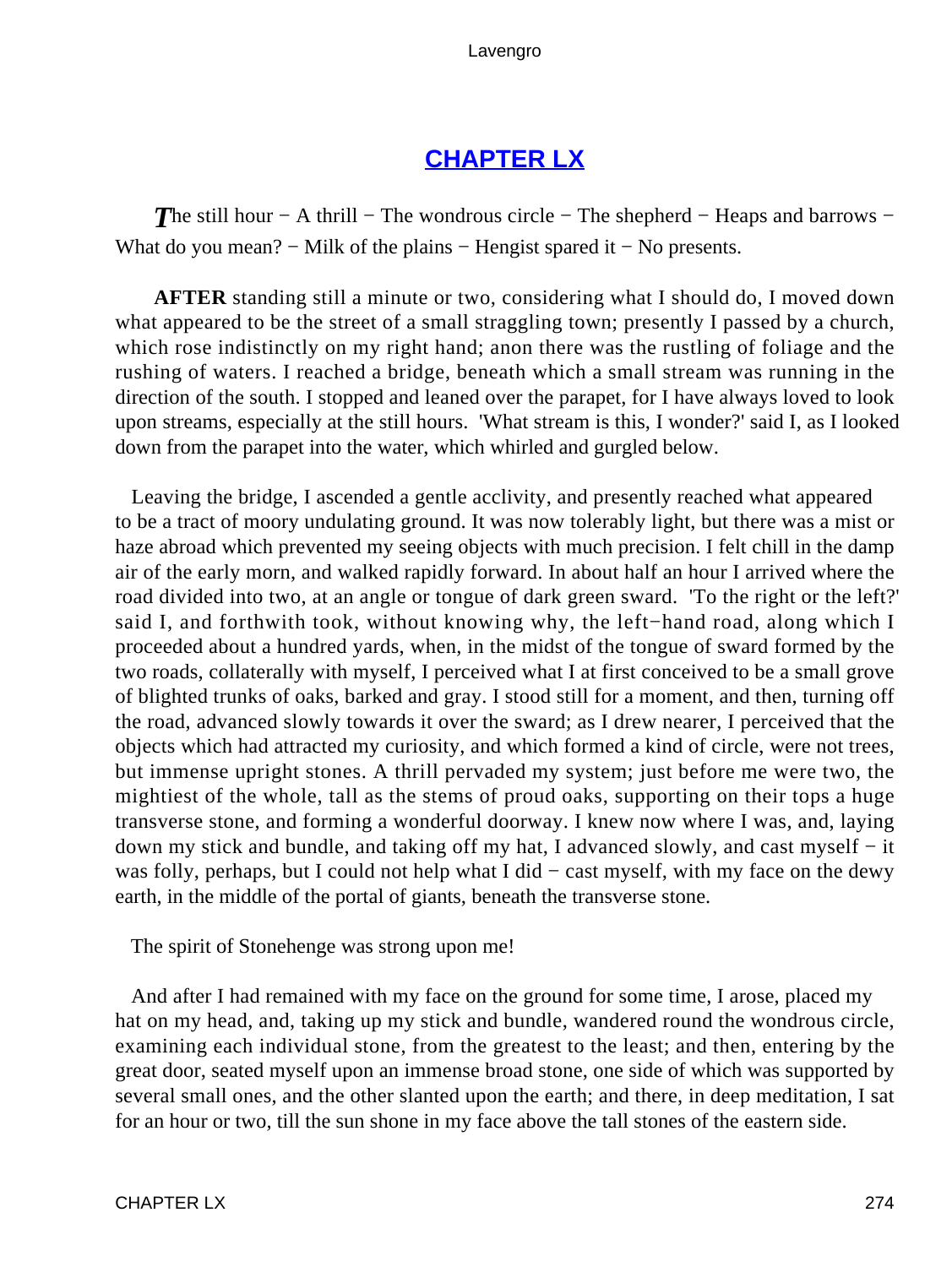And as I still sat there, I heard the noise of bells, and presently a large number of sheep came browsing past the circle of stones; two or three entered, and grazed upon what they could find, and soon a man also entered the circle at the northern side.

 'Early here, sir,' said the man, who was tall, and dressed in a dark green slop, and had all the appearance of a shepherd; 'a traveller, I suppose?'

'Yes,' said I, 'I am a traveller; are these sheep yours?'

 'They are, sir; that is, they are my master's. A strange place this, sir,' said he, looking at the stones; 'ever here before?'

'Never in body, frequently in mind.'

'Heard of the stones, I suppose; no wonder − all the people of the plain talk of them.'

'What do the people of the plain say of them?'

'Why, they say − How did they ever come here?'

'Do they not suppose them to have been brought?'

'Who should have brought them?'

'I have read that they were brought by many thousand men.'

'Where from?'

'Ireland.'

'How did they bring them?'

'I don't know.'

'And what did they bring them for?'

'To form a temple, perhaps.'

'What is that?'

'A place to worship God in.'

'A strange place to worship God in.'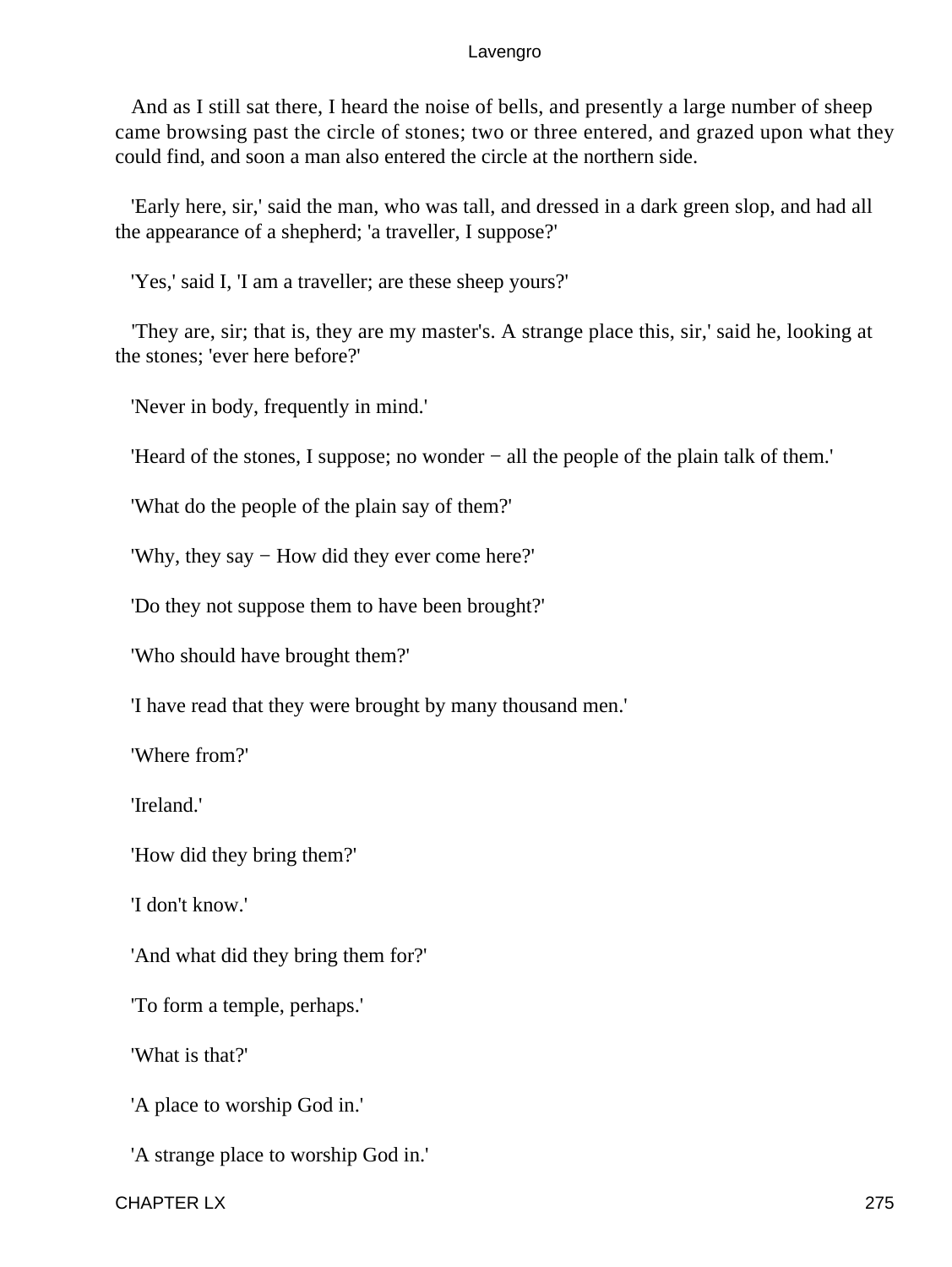'Why?'

'It has no roof.'

'Yes, it has.'

'Where?' said the man, looking up.

'What do you see above you?'

'The sky.'

'Well?'

'Well!'

'Have you anything to say?'

'How did these stones come here?'

'Are there other stones like these on the plains?' said I.

'None; and yet there are plenty of strange things on these downs.'

'What are they?'

'Strange heaps, and barrows, and great walls of earth built on the tops of hills.'

'Do the people of the plain wonder how they came there?'

'They do not.'

'Why?'

'They were raised by hands.'

'And these stones?'

'How did they ever come here?'

'I wonder whether they are here?' said I.

'These stones?'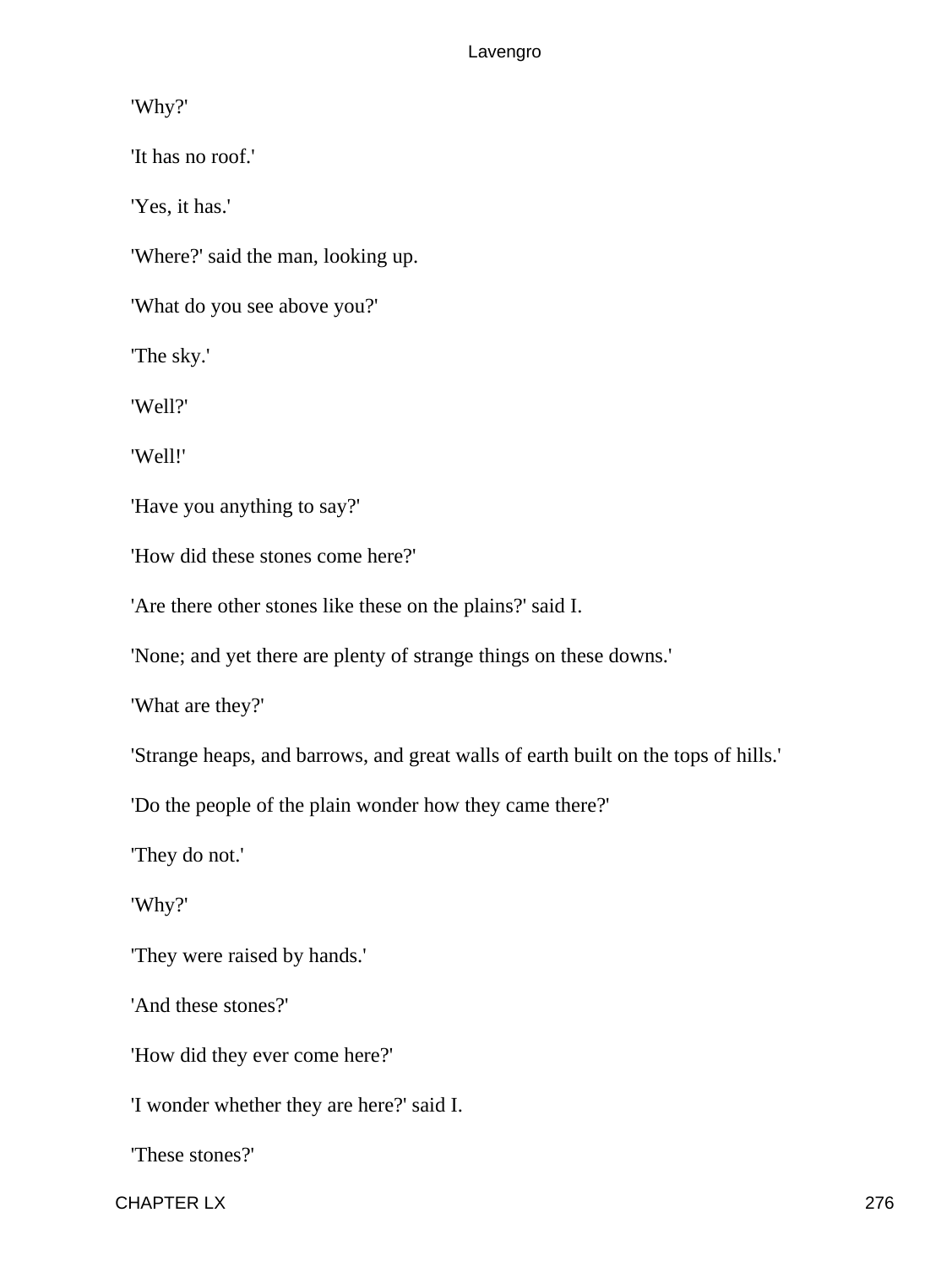'Yes.'

'So sure as the world,' said the man; 'and, as the world, they will stand as long.'

'I wonder whether there is a world.'

'What do you mean?'

'An earth, and sea, moon and stars, sheep and men.'

'Do you doubt it?'

'Sometimes.'

'I never heard it doubted before.'

'It is impossible there should be a world.'

'It ain't possible there shouldn't be a world.'

 'Just so.' At this moment a fine ewe, attended by a lamb, rushed into the circle and fondled the knees of the shepherd. 'I suppose you would not care to have some milk,' said the man.

'Why do you suppose so?'

 'Because, so be there be no sheep, no milk, you know; and what there ben't is not worth having.'

 'You could not have argued better,' said I; 'that is, supposing you have argued; with respect to the milk you may do as you please.'

 'Be still, Nanny,' said the man; and producing a tin vessel from his scrip, he milked the ewe into it. 'Here is milk of the plains, master,' said the man, as he handed the vessel to me.

 'Where are those barrows and great walls of earth you were speaking of?' said I, after I had drunk some of the milk; 'are there any near where we are?'

 'Not within many miles; the nearest is yonder away,' said the shepherd, pointing to the south−east. 'It's a grand place, that, but not like this; quite different, and from it you have a sight of the finest spire in the world.'

'I must go to it,' said I, and I drank the remainder of the milk; 'yonder, you say.'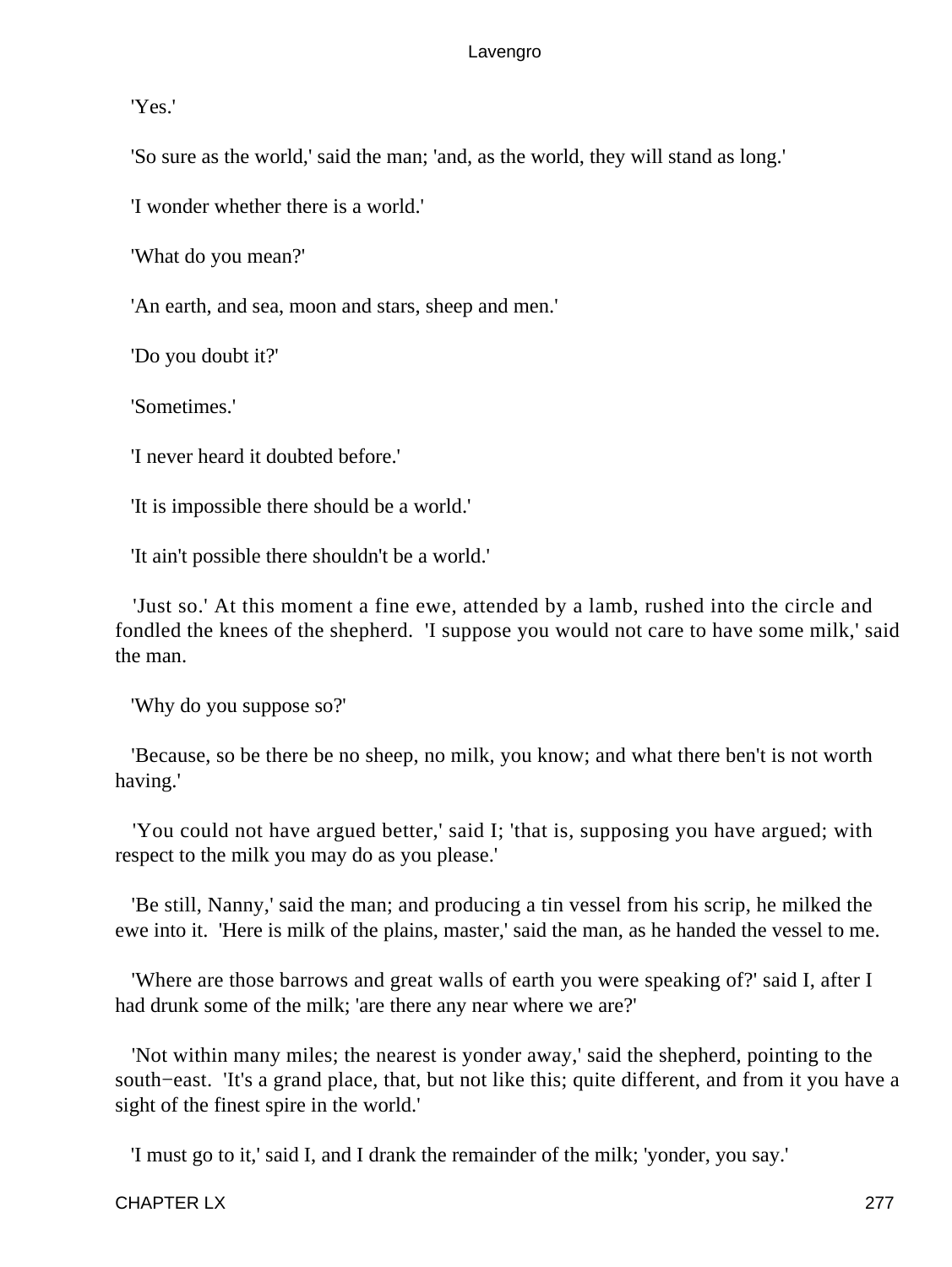'Yes, yonder; but you cannot get to it in that direction, the river lies between.'

'What river?'

'The Avon.'

'Avon is British,' said I.

'Yes,' said the man, 'we are all British here.'

'No, we are not,' said I.

'What are we then?'

'English.'

'Ain't they one?'

'No.'

'Who were the British?'

 'The men who are supposed to have worshipped God in this place, and who raised these stones.'

'Where are they now?'

 'Our forefathers slaughtered them, spilled their blood all about, especially in this neighbourhood, destroyed their pleasant places, and left not, to use their own words, one stone upon another.'

'Yes, they did,' said the shepherd, looking aloft at the transverse stone.

 'And it is well for them they did; whenever that stone, which English hands never raised, is by English hands thrown down, woe, woe, woe to the English race; spare it, English! Hengist spared it! − Here is sixpence.'

'I won't have it,' said the man.

'Why not?'

'You talk so prettily about these stones; you seem to know all about them.'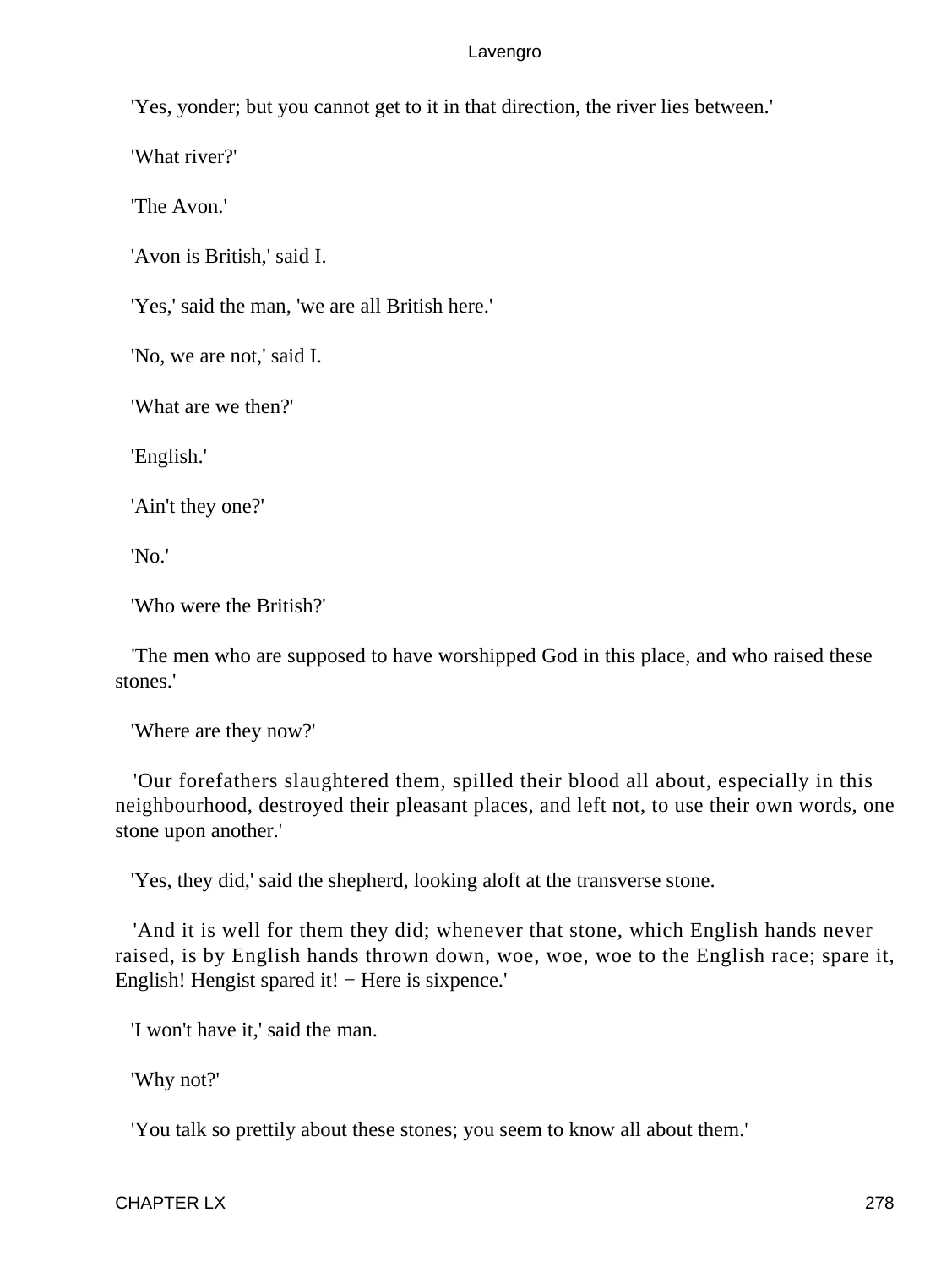'I never receive presents; with respect to the stones, I say with yourself, How did they ever come here?'

'How did they ever come here?' said the shepherd.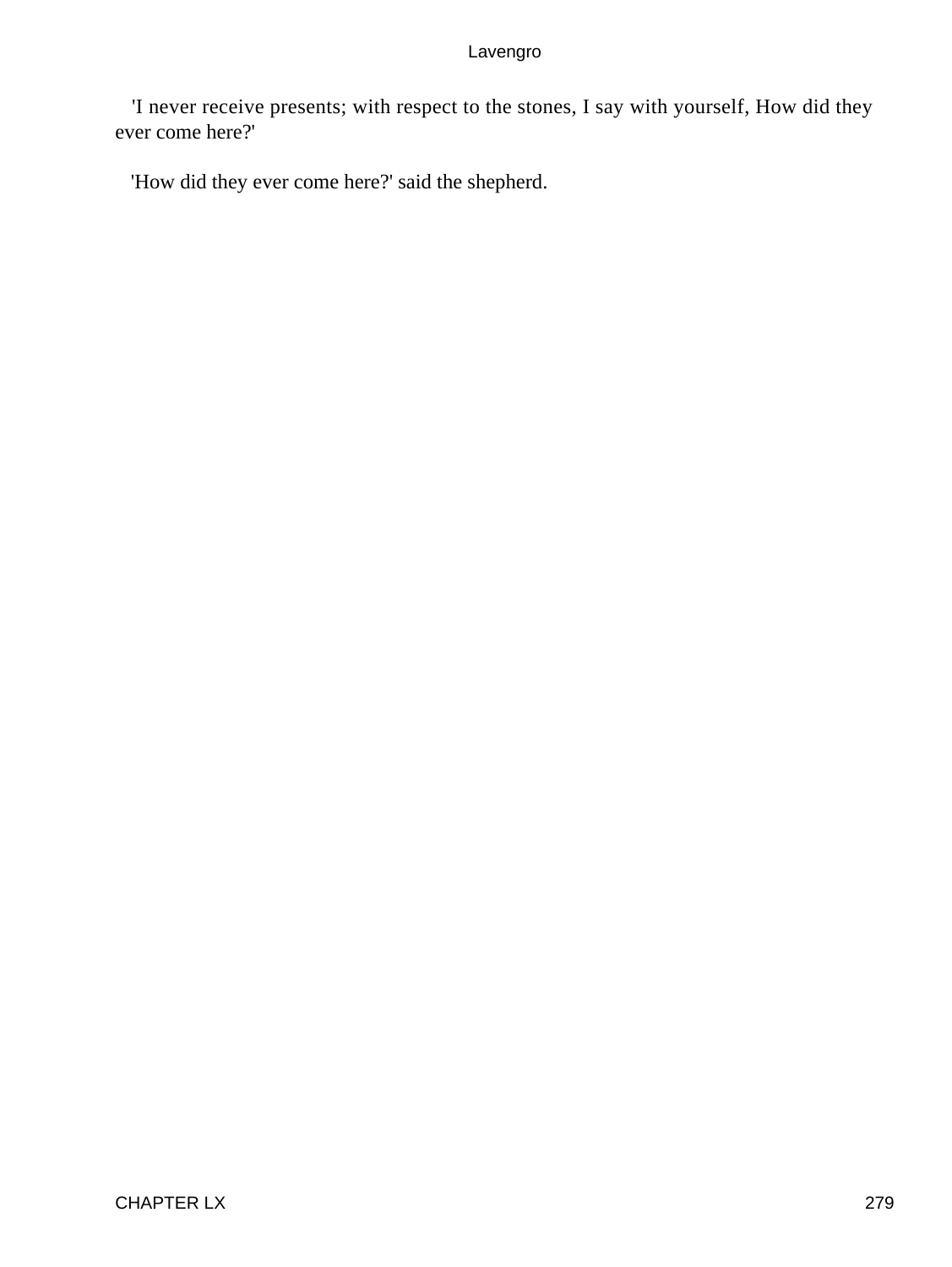# **[CHAPTER LXI](#page-496-0)**

*The river* − Arid downs − A prospect.

**LEAVING** the shepherd, I bent my way in the direction pointed out by him as that in which the most remarkable of the strange remains of which he had spoken lay. I proceeded rapidly, making my way over the downs covered with coarse grass and fern; with respect to the river of which he had spoken, I reflected that, either by wading or swimming, I could easily transfer myself and what I bore to the opposite side. On arriving at its banks, I found it a beautiful stream, but shallow, with here and there a deep place where the water ran dark and still.

 Always fond of the pure lymph, I undressed, and plunged into one of these gulfs, from which I emerged, my whole frame in a glow, and tingling with delicious sensations. After conveying my clothes and scanty baggage to the farther side, I dressed, and then with hurried steps bent my course in the direction of some lofty ground; I at length found myself on a high−road, leading over wide and arid downs; following the road for some miles without seeing anything remarkable, I supposed at length that I had taken the wrong path, and wended on slowly and disconsolately for some time, till, having nearly surmounted a steep hill, I knew at once, from certain appearances, that I was near the object of my search. Turning to the right near the brow of the hill, I proceeded along a path which brought me to a causeway leading over a deep ravine, and connecting the hill with another which had once formed part of it, for the ravine was evidently the work of art. I passed over the causeway, and found myself in a kind of gateway which admitted me into a square space of many acres, surrounded on all sides by mounds or ramparts of earth. Though I had never been in such a place before, I knew that I stood within the precincts of what had been a Roman encampment, and one probably of the largest size, for many thousand warriors might have found room to perform their evolutions in that space, in which corn was now growing, the green ears waving in the morning wind.

 After I had gazed about the space for a time, standing in the gateway formed by the mounds, I clambered up the mound to the left hand, and on the top of that mound I found myself at a great altitude; beneath, at the distance of a mile, was a fair old city, situated amongst verdant meadows, watered with streams, and from the heart of that old city, from amidst mighty trees, I beheld towering to the sky the finest spire in the world.

 And after I had looked from the Roman rampart for a long time, I hurried away, and, retracing my steps along the cause−way, regained the road, and, passing over the brow of the hill, descended to the city of the spire.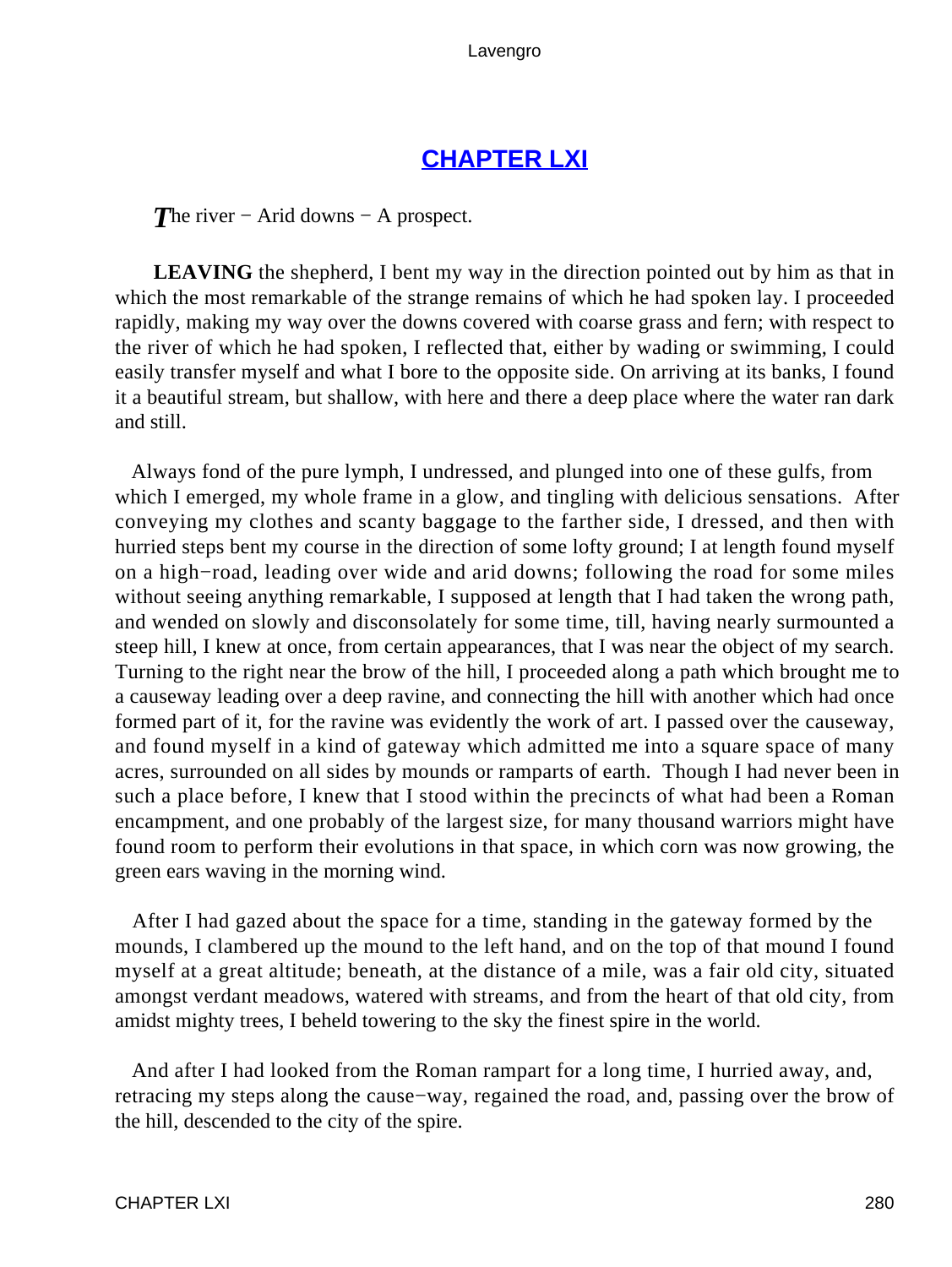# **[CHAPTER LXII](#page-496-0)**

*The hostelry – Life uncertain – Open countenance – The grand point – Thank you,* master − A hard mother − Poor dear! − Considerable odds − The better country − English fashion − Landlord−looking person.

AND in the old city I remained two days, passing my time as I best could – inspecting the curiosities of the place, eating and drinking when I felt so disposed, which I frequently did, the digestive organs having assumed a tone to which for many months they had been strangers − enjoying at night balmy sleep in a large bed in a dusky room, at the end of a corridor, in a certain hostelry in which I had taken up my quarters − receiving from the people of the hostelry such civility and condescension as people who travel on foot with bundle and stick, but who nevertheless are perceived to be not altogether destitute of coin, are in the habit of receiving. On the third day, on a fine sunny afternoon, I departed from the city of the spire.

 As I was passing through one of the suburbs, I saw, all on a sudden, a respectable−looking female fall down in a fit; several persons hastened to her assistance. 'She is dead,' said one. 'No, she is not,' said another. 'I am afraid she is,' said a third. 'Life is very uncertain,' said a fourth. 'It is Mrs. −,' said a fifth; 'let us carry her to her own house.' Not being able to render any assistance, I left the poor female in the hands of her townsfolk, and proceeded on my way. I had chosen a road in the direction of the north−west, it led over downs where corn was growing, but where neither tree nor hedge was to be seen; two or three hours' walking brought me to a beautiful valley, abounding with trees of various kinds, with a delightful village at its farthest extremity; passing through it, I ascended a lofty acclivity, on the top of which I sat down on a bank, and, taking off my hat, permitted a breeze, which swept coolly and refreshingly over the downs, to dry my hair, dripping from the effects of exercise and the heat of the day.

 And as I sat there, gazing now at the blue heavens, now at the downs before me, a man came along the road in the direction in which I had hitherto been proceeding: just opposite to me he stopped, and, looking at me, cried − 'Am I right for London, master?'

 He was dressed like a sailor, and appeared to be between twenty− five and thirty years of age − he had an open manly countenance, and there was a bold and fearless expression in his eye.

 'Yes,' said I, in reply to his question; 'this is one of the ways to London. Do you come from far?'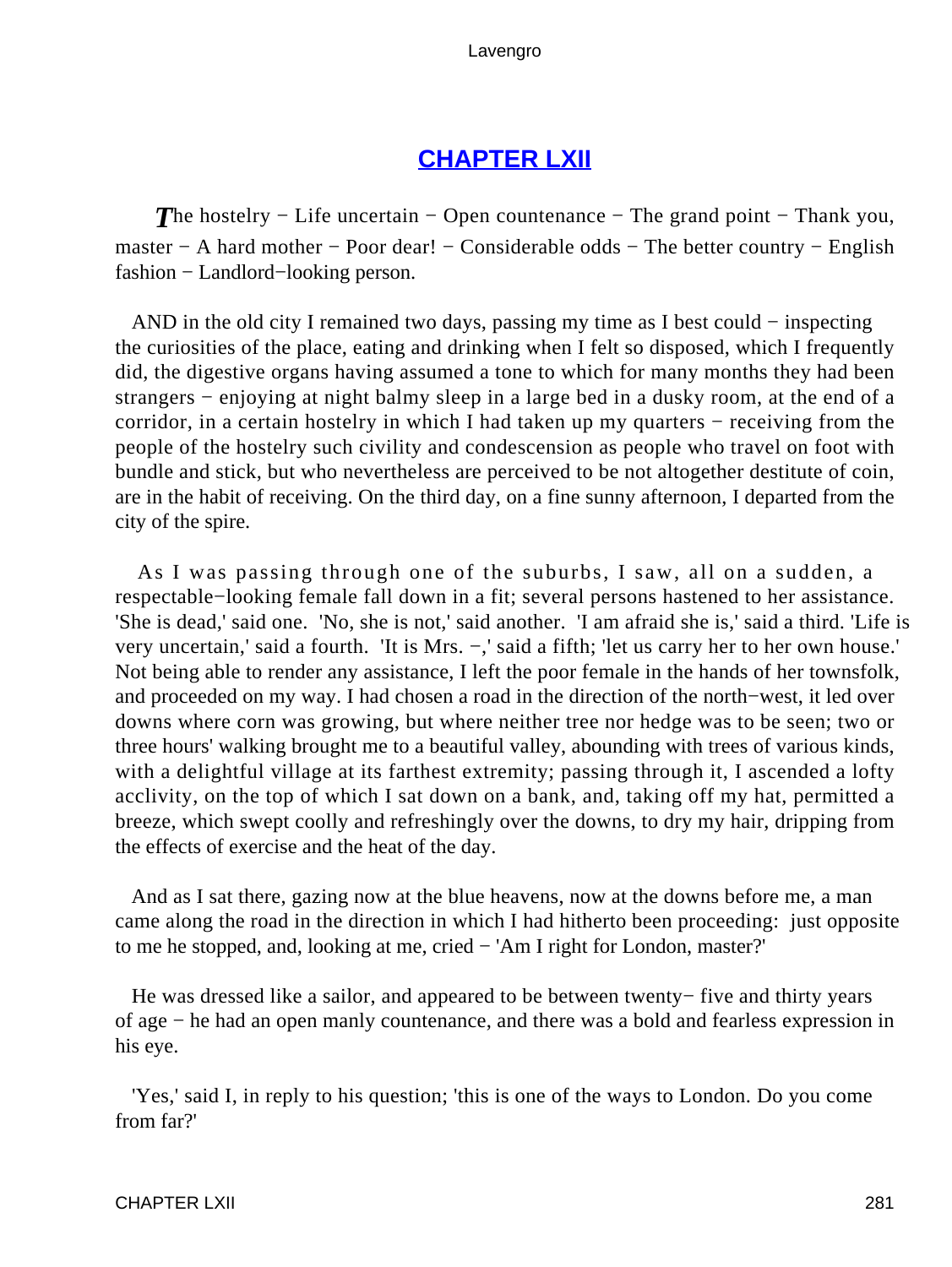'From −,' said the man, naming a well−known seaport.

'Is this the direct road to London from that place?' I demanded.

 'No,' said the man; 'but I had to visit two or three other places on certain commissions I was intrusted with; amongst others to −, where I had to take a small sum of money. I am rather tired, master; and, if you please, I will sit down beside you.'

 'You have as much right to sit down here as I have,' said I; 'the road is free for every one; as for sitting down beside me, you have the look of an honest man, and I have no objection to your company.'

 'Why, as for being honest, master,' said the man, laughing and sitting down by me, 'I haven't much to say – many is the wild thing I have done when I was younger; however, what is done, is done. To learn, one must live, master; and I have lived long enough to learn the grand point of wisdom.'

'What is that?' said I.

'That honesty is the best policy, master.'

'You appear to be a sailor,' said I, looking at his dress.

 'I was not bred a sailor,' said the man, 'though, when my foot is on the salt water, I can play the part − and play it well too. I am now from a long voyage.'

'From America?' said I.

'Farther than that,' said the man.

'Have you any objection to tell me?' said I.

'From New South Wales,' said the man, looking me full in the face.

'Dear me,' said I.

'Why do you say «Dear me»?' said the man.

'It is a very long way off,' said I.

'Was that your reason for saying so?' said the man.

'Not exactly,' said I.

CHAPTER LXII 282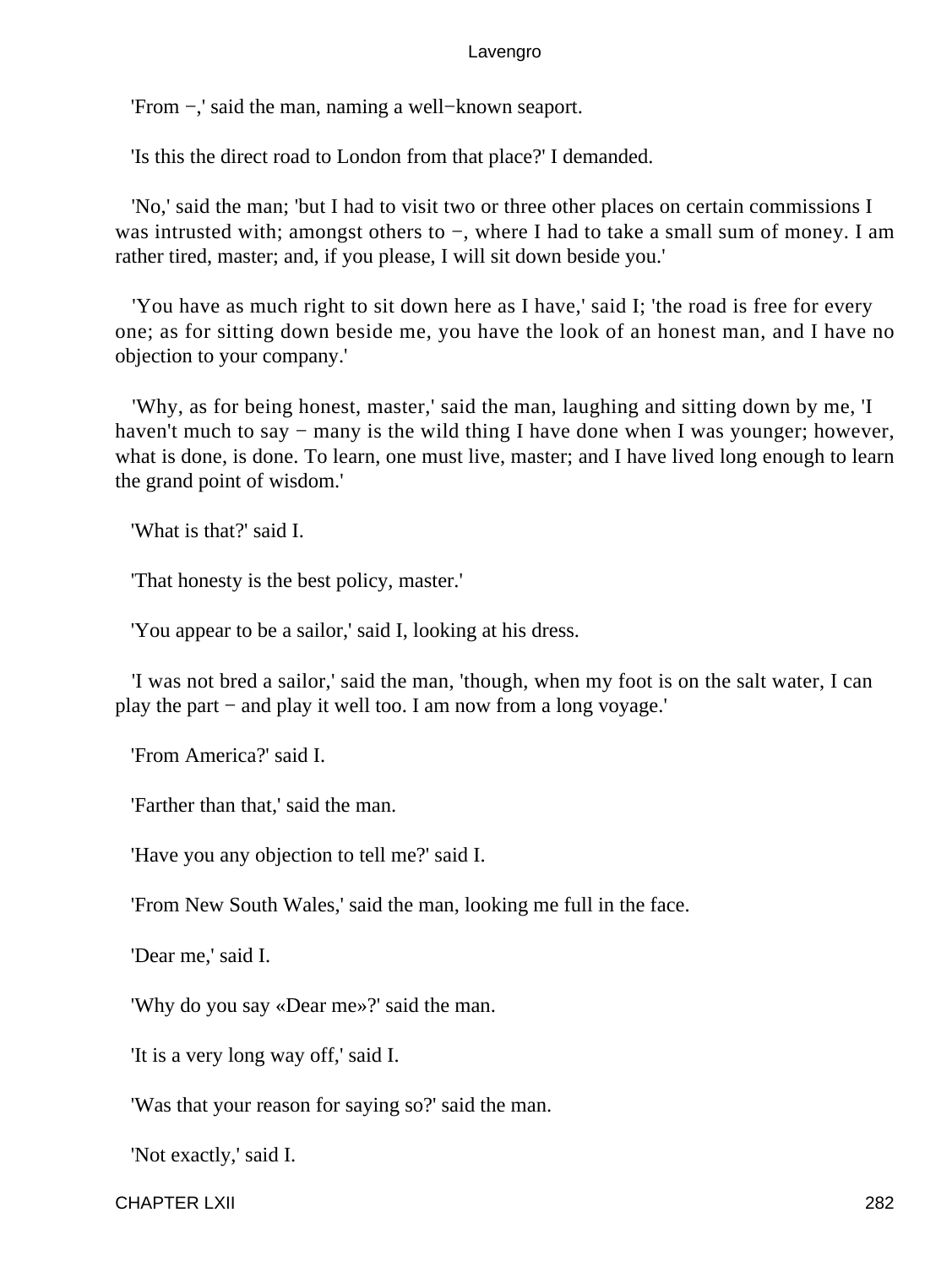'No,' said the man, with something of a bitter smile; 'it was something else that made you say so; you were thinking of the convicts.'

'Well,' said I, 'what then − you are no convict.'

'How do you know?'

'You do not look like one.'

 'Thank you, master,' said the man cheerfully; 'and, to a certain extent, you are right − bygones are bygones − I am no longer what I was, nor ever will be again; the truth, however, is the truth − a convict I have been − a convict at Sydney Cove.'

 'And you have served out the period for which you were sentenced, and are now returned?'

 'As to serving out my sentence,' replied the man, 'I can't say that I did; I was sentenced for fourteen years, and I was in Sydney Cove little more than half that time. The truth is that I did the Government a service. There was a conspiracy amongst some of the convicts to murder and destroy − I overheard and informed the Government; mind one thing, however, I was not concerned in it; those who got it up were no comrades of mine, but a bloody gang of villains. Well, the Government, in consideration of the service I had done them, remitted the remainder of my sentence; and some kind gentlemen interested themselves about me, gave me good books and good advice, and, being satisfied with my conduct, procured me employ in an exploring expedition, by which I earned money. In fact, the being sent to Sydney was the best thing that ever happened to me in all my life.'

 'And you have now returned to your native country. Longing to see home brought you from New South Wales.'

 'There you are mistaken,' said the man. 'Wish to see England again would never have brought me so far; for, to tell you the truth, master, England was a hard mother to me, as she has proved to many. No, a wish to see another kind of mother – a poor old woman, whose son I am − has brought me back.'

'You have a mother, then?' said I. 'Does she reside in London?'

'She used to live in London,' said the man; 'but I am afraid she is long since dead.'

'How did she support herself?' said I.

 'Support herself! with difficulty enough; she used to keep a small stall on London Bridge, where she sold fruit; I am afraid she is dead, and that she died perhaps in misery.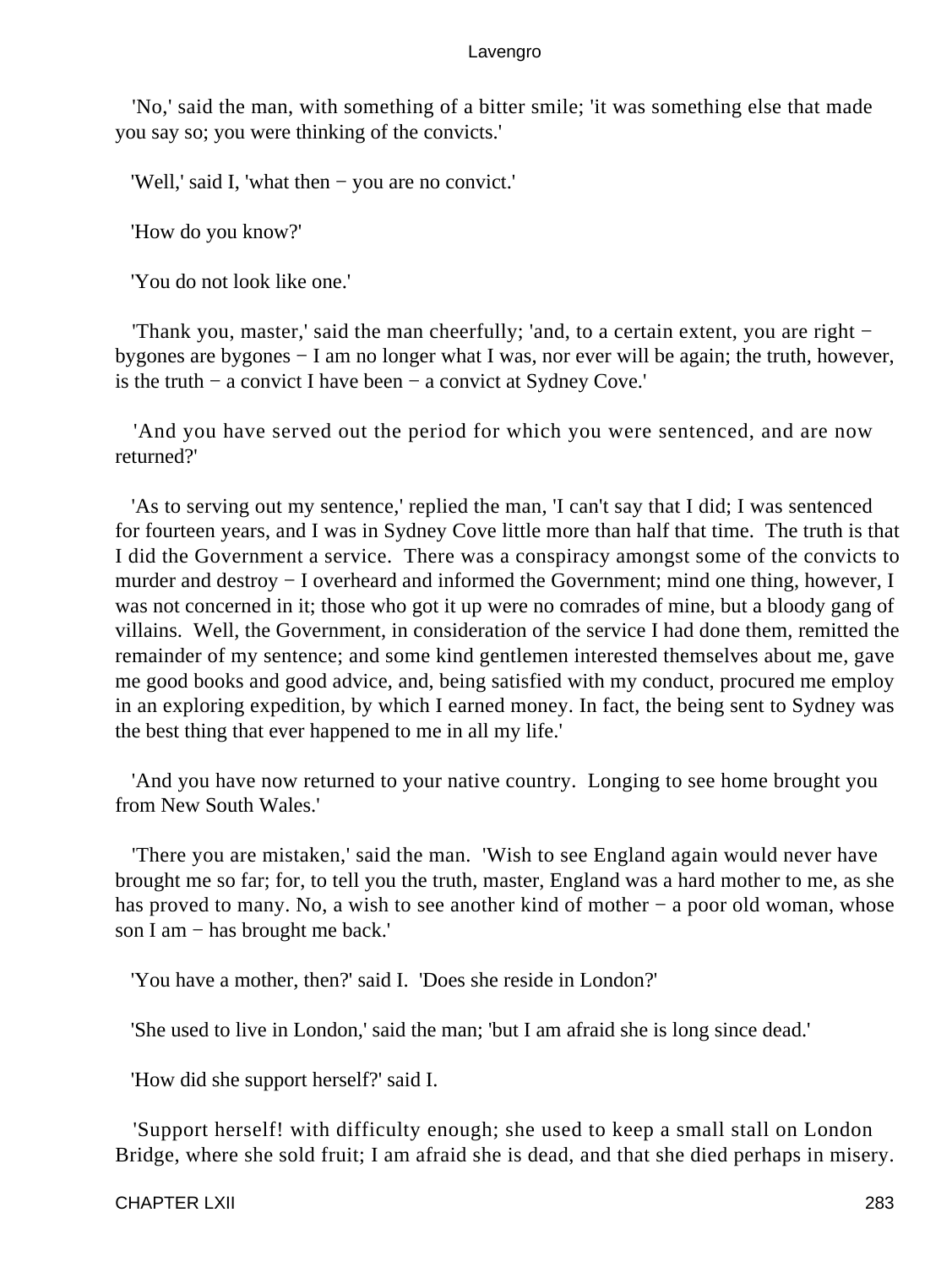She was a poor sinful creature; but I loved her, and she loved me. I came all the way back merely for the chance of seeing her.'

'Did you ever write to her,' said I, 'or cause others to write to her?'

 'I wrote to her myself,' said the man, 'about two years ago; but I never received an answer. I learned to write very tolerably over there, by the assistance of the good people I spoke of. As for reading, I could do that very well before I went – my poor mother taught me to read, out of a book that she was very fond of; a strange book it was, I remember. Poor dear! − what I would give only to know that she is alive.'

'Life is very uncertain,' said I.

'That is true,' said the man, with a sigh.

 'We are here one moment, and gone the next,' I continued. 'As I passed through the streets of a neighbouring town, I saw a respectable woman drop down, and people said she was dead. Who knows but that she too had a son coming to see her from a distance, at that very time?'

 'Who knows, indeed?' said the man. 'Ah, I am afraid my mother is dead. Well, God's will be done.'

'However,' said I, 'I should not wonder at your finding your mother alive.'

'You wouldn't?' said the man, looking at me wistfully.

 'I should not wonder at all,' said I; 'indeed, something within me seems to tell me you will; I should not much mind betting five shillings to five pence that you will see your mother within a week. Now, friend, five shillings to fivepence − '

 'Is very considerable odds,' said the man, rubbing his hands; 'sure you must have good reason to hope, when you are willing to give such odds.'

 'After all,' said I, 'it not unfrequently happens that those who lay the long odds lose. Let us hope, however. What do you mean to do in the event of finding your mother alive?'

 'I scarcely know,' said the man; 'I have frequently thought that if I found my mother alive I would attempt to persuade her to accompany me to the country which I have left − it is a better country for a man − that is, a free man − to live in than this; however, let me first find my mother − if I could only find my mother − '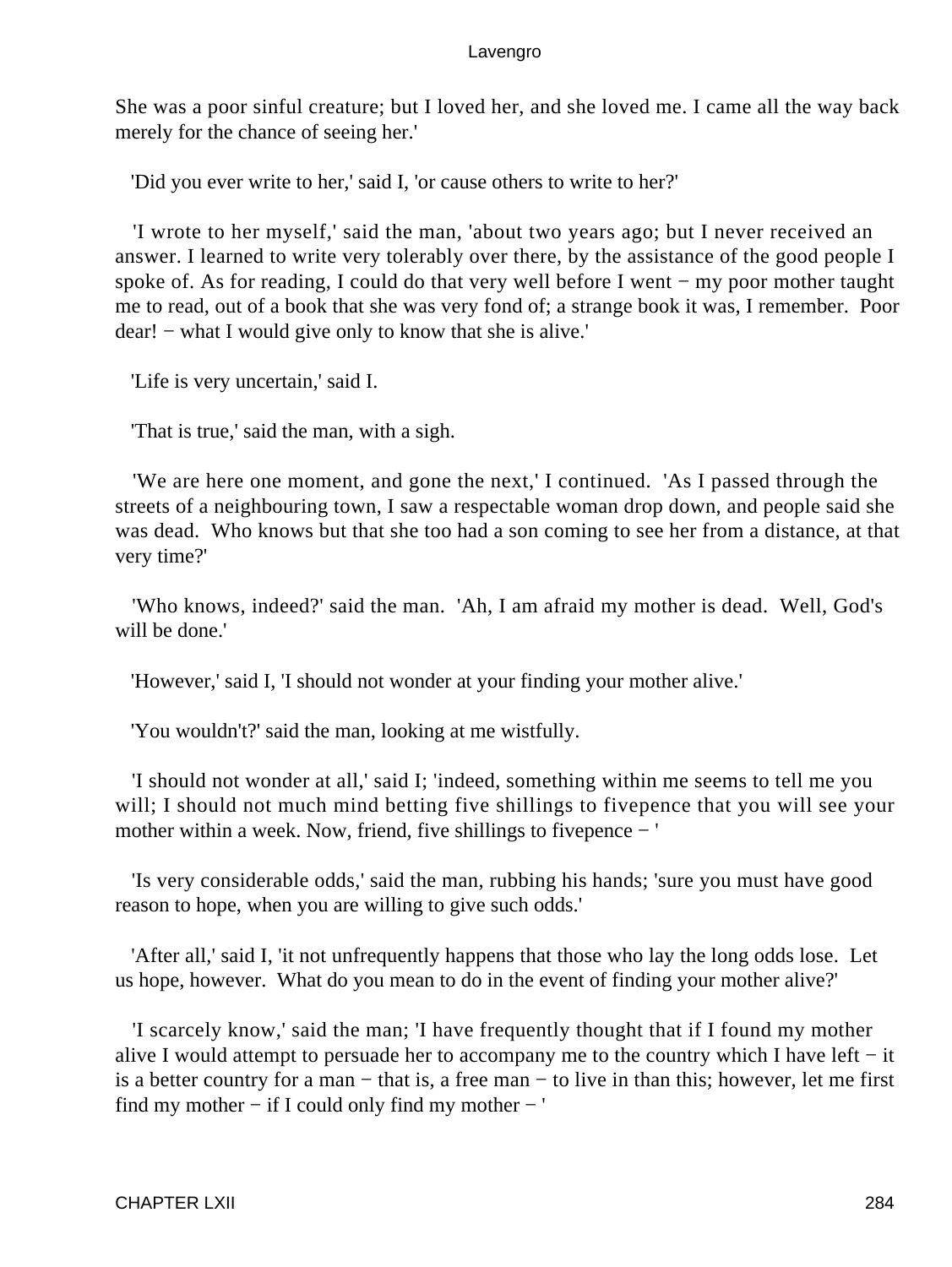'Farewell,' said I, rising. 'Go your way, and God go with you − I will go mine.' 'I have but one thing to ask you,' said the man. 'What is that?' I inquired. 'That you would drink with me before we part − you have done me so much good.' 'How should we drink?' said I; 'we are on the top of a hill where there is nothing to drink.' 'But there is a village below,' said the man; 'do let us drink before we part.' 'I have been through that village already,' said I, 'and I do not like turning back.' 'Ah,' said the man, sorrowfully, 'you will not drink with me because I told you I was − ' 'You are quite mistaken,' said I, 'I would as soon drink with a convict as with a judge. I am by no means certain that, under the same circumstances, the judge would be one whit better than the convict. Come along! I will go back to oblige you. I have an odd sixpence in my pocket, which I will change that I may drink with you.' So we went down the hill together to the village through which I had already passed, where, finding a public−house, we drank together in true English fashion, after which we parted, the sailor−looking man going his way and I mine.

 After walking about a dozen miles, I came to a town, where I rested for the night. The next morning I set out again in the direction of the north−west. I continued journeying for four days, my daily journeys varying from twenty to twenty−five miles. During this time nothing occurred to me worthy of any especial notice. The weather was brilliant, and I rapidly improved both in strength and spirits. On the fifth day, about two o'clock, I arrived at a small town. Feeling hungry, I entered a decent−looking inn − within a kind of bar I saw a huge, fat, landlord−looking person, with a very pretty, smartly−dressed maiden. Addressing myself to the fat man, 'House!' said I, 'house! Can I have dinner, house?'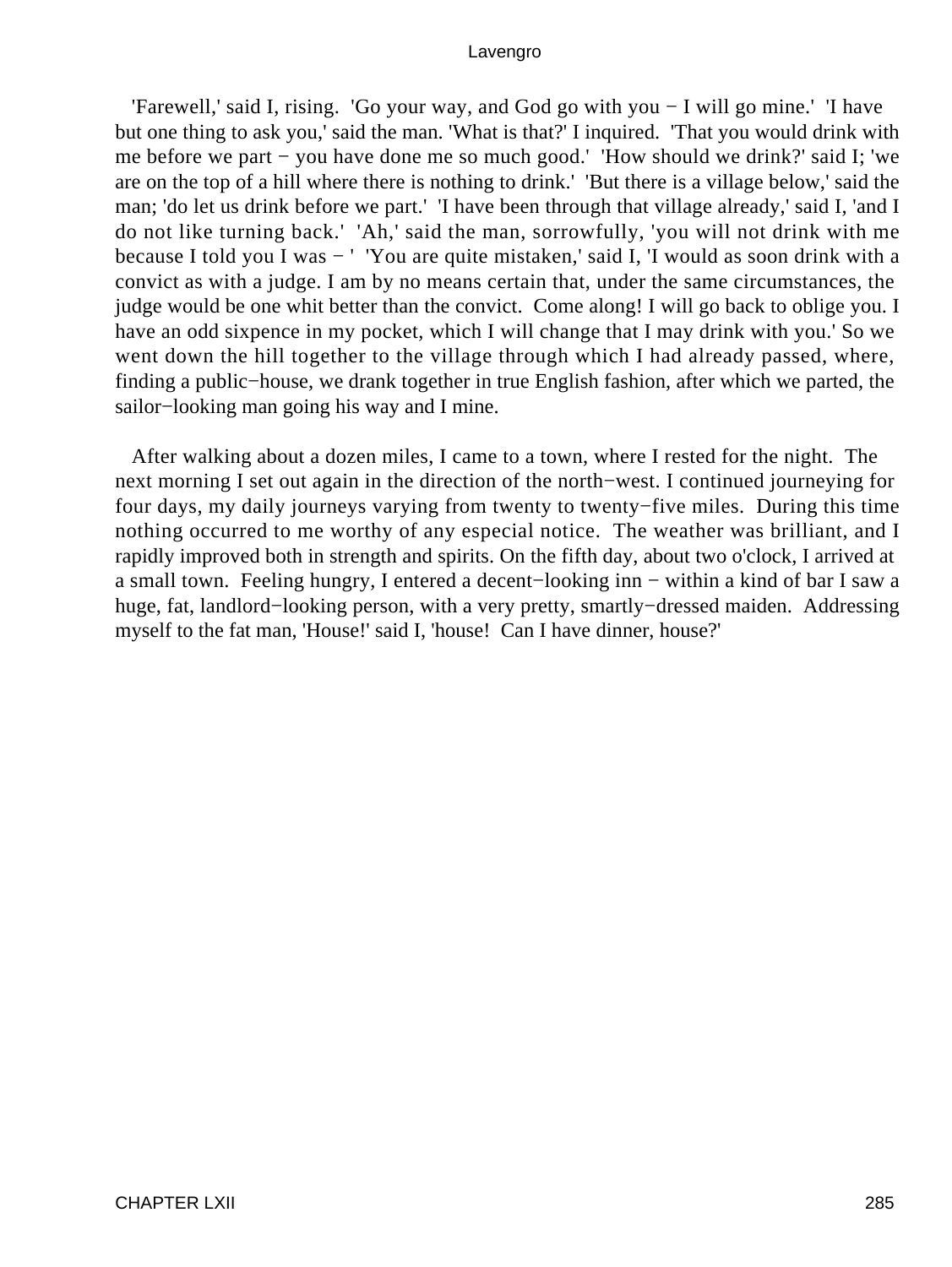# **[CHAPTER LXIII](#page-496-0)**

*P*rimitive habits – Rosy–faced damsel – A pleasant moment – Suit of black – The furtive glance − The mighty round − Degenerate times − The newspaper − The evil chance − I congratulate you.

 'YOUNG gentleman,' said the huge fat landlord, 'you are come at the right time; dinner will be taken up in a few minutes, and such a dinner, he continued, rubbing his hands, 'as you will not see every day in these times.'

'I am hot and dusty,' said I, 'and should wish to cool my hands and face.'

 'Jenny!' said the huge landlord, with the utmost gravity, 'show the gentleman into number seven, that he may wash his hands and face.'

 'By no means,' said I, 'I am a person of primitive habits, and there is nothing like the pump in weather like this.'

 'Jenny,' said the landlord, with the same gravity as before, 'go with the young gentleman to the pump in the back kitchen, and take a clean towel along with you.'

 Thereupon the rosy−faced clean−looking damsel went to a drawer, and producing a large, thick, but snowy white towel, she nodded to me to follow her; whereupon I followed Jenny through a long passage into the back kitchen.

 And at the end of the back kitchen there stood a pump; and going to it I placed my hands beneath the spout, and said, 'Pump, Jenny'; and Jenny incontinently, without laying down the towel, pumped with one hand, and I washed and cooled my heated hands.

 And, when my hands were washed and cooled, I took off my neckcloth, and, unbuttoning my shirt collar, I placed my head beneath the spout of the pump, and I said unto Jenny, 'Now, Jenny, lay down the towel, and pump for your life.'

 Thereupon Jenny, placing the towel on a linen−horse, took the handle of the pump with both hands and pumped over my head as handmaid had never pumped before; so that the water poured in torrents from my head, my face, and my hair down upon the brick floor.

 And, after the lapse of somewhat more than a minute, I called out with a half−strangled voice, 'Hold, Jenny!' and Jenny desisted. I stood for a few moments to recover my breath, then taking the towel which Jenny proffered, I dried composedly my hands and head, my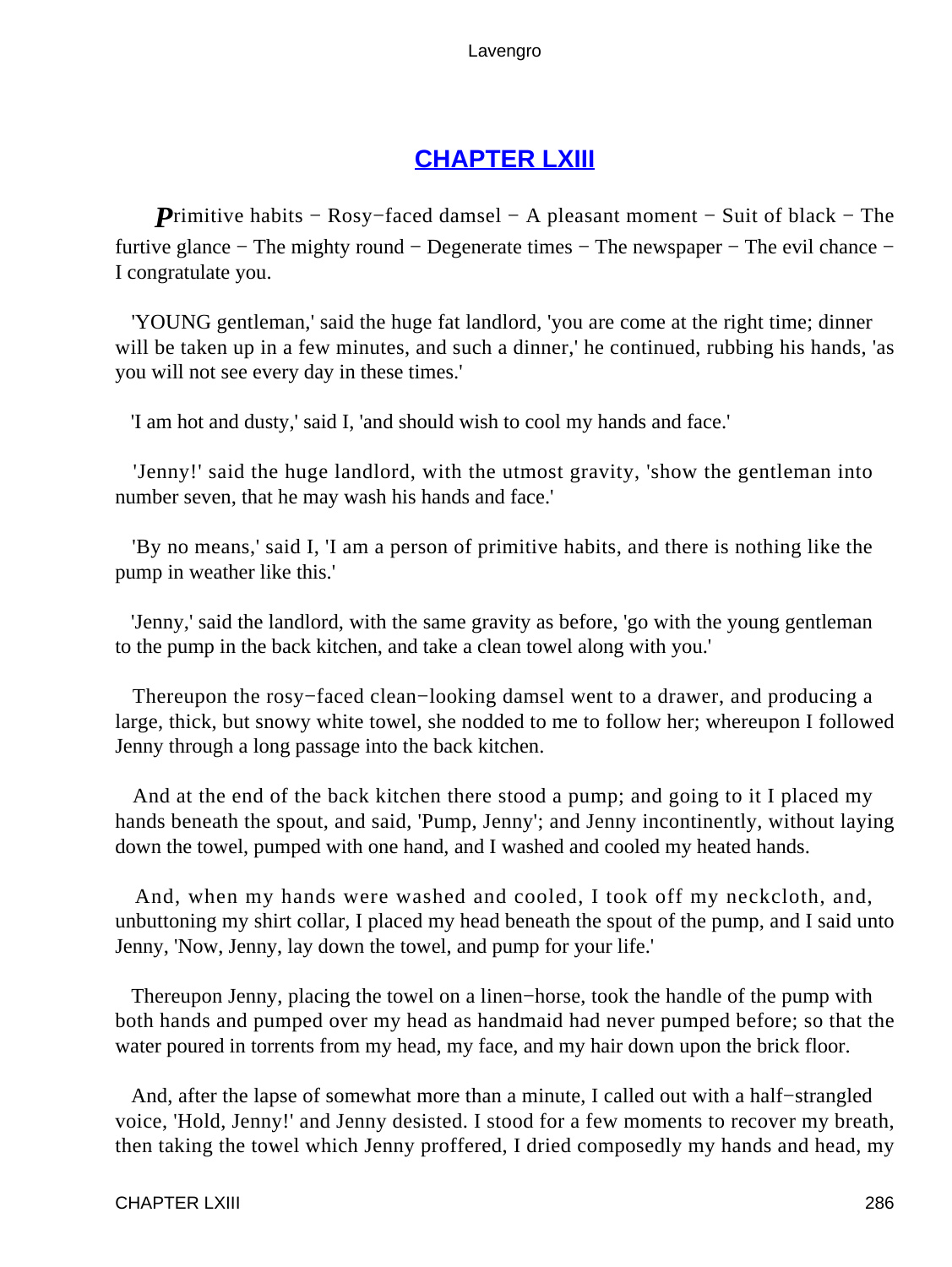face and hair; then, returning the towel to Jenny, I gave a deep sigh and said, 'Surely this is one of the pleasant moments of life.'

 Then, having set my dress to rights, and combed my hair with a pocket comb, I followed Jenny, who conducted me back through the long passage, and showed me into a neat sanded parlour on the ground−floor.

 I sat down by a window which looked out upon the dusty street; presently in came the handmaid, and commenced laying the table− cloth. 'Shall I spread the table for one, sir,' said she, 'or do you expect anybody to dine with you?' 'I can't say that I expect anybody,' said I, laughing inwardly to myself; 'however, if you please you can lay for two, so that if any acquaintance of mine should chance to step in, he may find a knife and fork ready for him.'

 So I sat by the window, sometimes looking out upon the dusty street, and now glancing at certain old−fashioned prints which adorned the wall over against me. I fell into a kind of doze, from which I was almost instantly awakened by the opening of the door. Dinner, thought I; and I sat upright in my chair. No; a man of the middle age, and rather above the middle height, dressed in a plain suit of black, made his appearance, and sat down in a chair at some distance from me, but near to the table, and appeared to be lost in thought.

'The weather is very warm, sir,' said I.

'Very,' said the stranger, laconically, looking at me for the first time.

 'Would you like to see the newspaper?' said I, taking up one which lay upon the window seat.

 'I never read newspapers,' said the stranger, 'nor, indeed, − ' Whatever it might be that he had intended to say he left unfinished. Suddenly he walked to the mantelpiece at the farther end of the room, before which he placed himself with his back towards me. There he remained motionless for some time; at length, raising his hand, he touched the corner of the mantelpiece with his finger, advanced towards the chair which he had left, and again seated himself.

 'Have you come far?' said he, suddenly looking towards me, and speaking in a frank and open manner, which denoted a wish to enter into conversation. 'You do not seem to be of this place.'

 'I come from some distance,' said I; 'indeed, I am walking for exercise, which I find as necessary to the mind as the body. I believe that by exercise people would escape much mental misery.'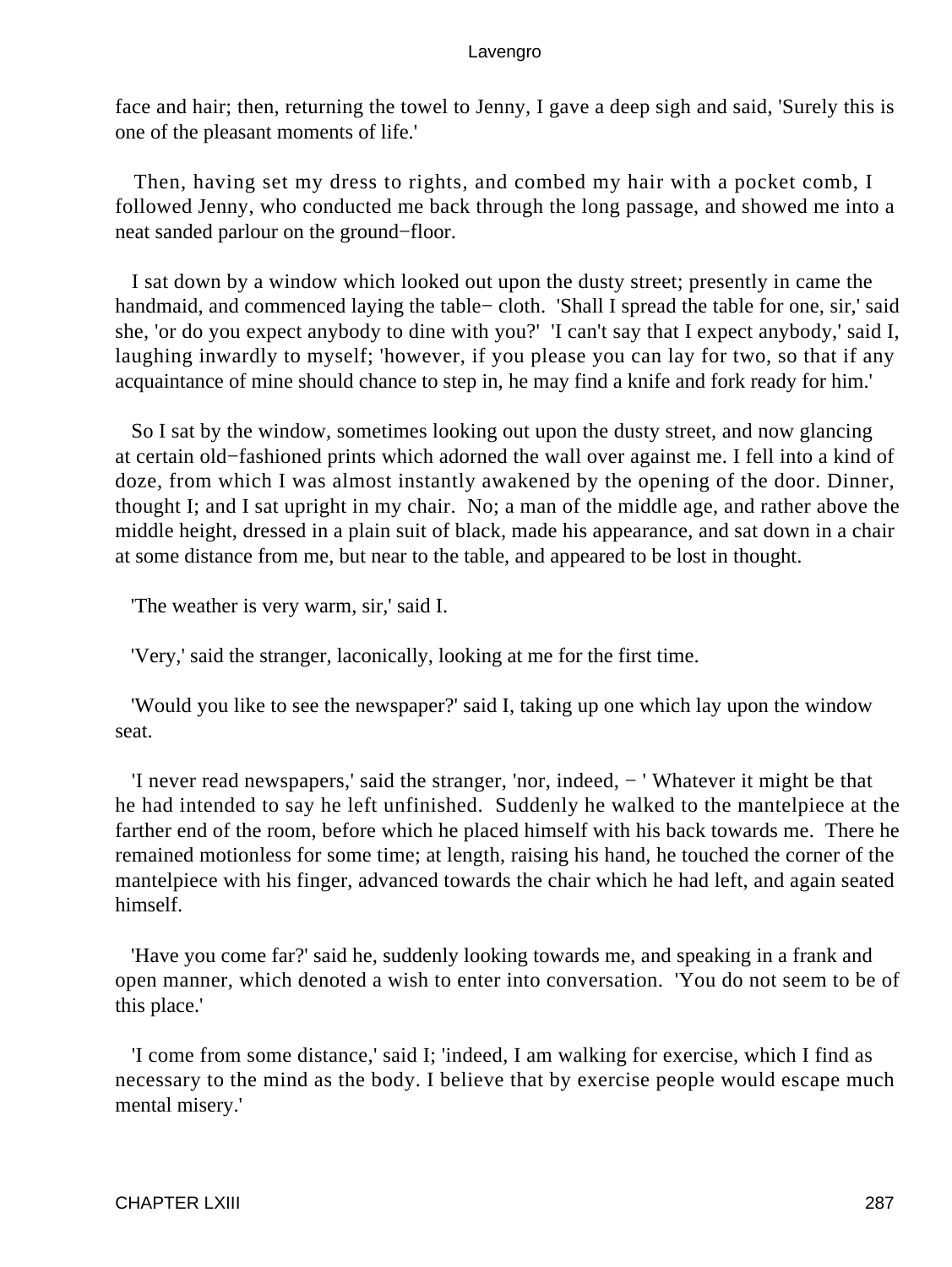Scarcely had I uttered these words when the stranger laid his hand, with seeming carelessness, upon the table, near one of the glasses; after a moment or two he touched the glass with his finger as if inadvertently, then, glancing furtively at me, he withdrew his hand and looked towards the window.

'Are you from these parts?' said I at last, with apparent carelessness.

 'From this vicinity,' replied the stranger. 'You think, then, that it is as easy to walk off the bad humours of the mind as of the body?'

'I, at least, am walking in that hope,' said I.

 'I wish you may be successful,' said the stranger; and here he touched one of the forks which lay on the table near him.

 Here the door, which was slightly ajar, was suddenly pushed open with some fracas, and in came the stout landlord, supporting with some difficulty an immense dish, in which was a mighty round mass of smoking meat garnished all round with vegetables; so high was the mass that it probably obstructed his view, for it was not until he had placed it upon the table that he appeared to observe the stranger; he almost started, and quite out of breath exclaimed, 'God bless me, your honour; is your honour the acquaintance that the young gentleman was expecting?'

'Is the young gentleman expecting an acquaintance?' said the stranger.

 There is nothing like putting a good face upon these matters, thought I to myself; and, getting up, I bowed to the unknown. 'Sir,' said I, 'when I told Jenny that she might lay the table− cloth for two, so that in the event of any acquaintance dropping in he might find a knife and fork ready for him, I was merely jocular, being an entire stranger in these parts, and expecting no one. Fortune, however, it would seem, has been unexpectedly kind to me; I flatter myself, sir, that since you have been in this room I have had the honour of making your acquaintance; and in the strength of that hope I humbly entreat you to honour me with your company to dinner, provided you have not already dined.'

The stranger laughed outright.

 'Sir,' I continued, 'the round of beef is a noble one, and seems exceedingly well boiled, and the landlord was just right when he said I should have such a dinner as is not seen every day. A round of beef, at any rate such a round of beef as this, is seldom seen smoking upon the table in these degenerate times. Allow me, sir,' said I, observing that the stranger was about to speak, 'allow me another remark. I think I saw you just now touch the fork; I venture to hail it as an omen that you will presently seize it, and apply it to its proper purpose, and its companion the knife also.'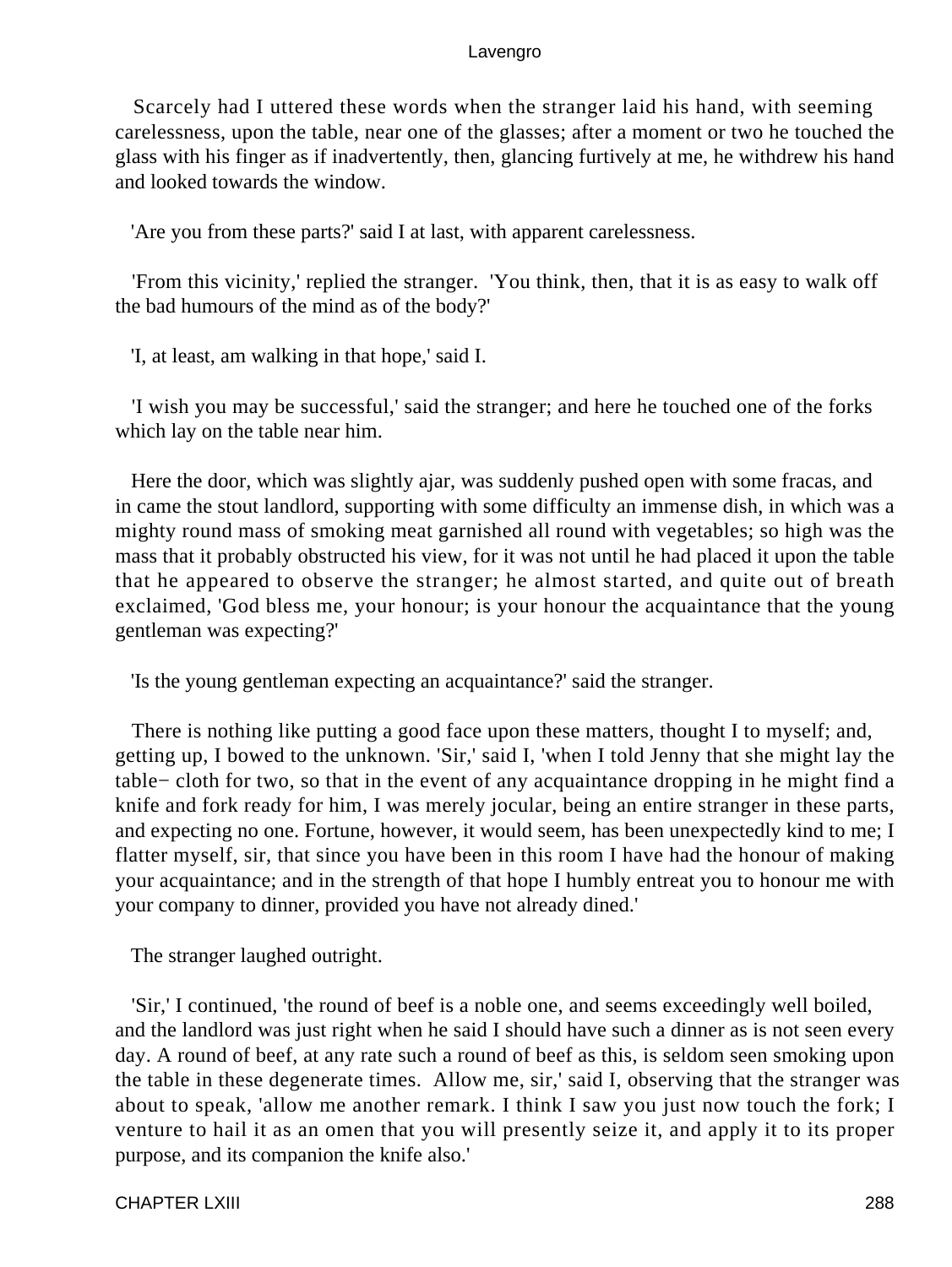The stranger changed colour, and gazed upon me in silence.

 'Do, sir,' here put in the landlord; 'do, sir, accept the young gentleman's invitation. Your honour has of late been looking poorly, and the young gentleman is a funny young gentleman, and a clever young gentleman; and I think it will do your honour good to have a dinner's chat with the young gentleman.'

 'It is not my dinner hour,' said the stranger; 'I dine considerably later; taking anything now would only discompose me; I shall, however, be most happy to sit down with the young gentleman; reach me that paper, and, when the young gentleman has satisfied his appetite, we may perhaps have a little chat together.'

 The landlord handed the stranger the newspaper, and, bowing, retired with his maid Jenny. I helped myself to a portion of the smoking round, and commenced eating with no little appetite. The stranger appeared to be soon engrossed with the newspaper. We continued thus a considerable time − the one reading and the other dining. Chancing suddenly to cast my eyes upon the stranger, I saw his brow contract; he gave a slight stamp with his foot, and flung the newspaper to the ground, then stooping down he picked it up, first moving his forefinger along the floor, seemingly slightly scratching it with his nail.

 'Do you hope, sir,' said I, 'by that ceremony with the finger to preserve yourself from the evil chance?'

 The stranger started; then, after looking at me for some time in silence, he said, 'Is it possible that you  $-$  ?'

 'Ay, ay,' said I, helping myself to some more of the round; 'I have touched myself in my younger days, both for the evil chance and the good. Can't say, though, that I ever trusted much in the ceremony.'

 The stranger made no reply, but appeared to be in deep thought; nothing farther passed between us until I had concluded the dinner, when I said to him, 'I shall now be most happy, sir, to have the pleasure of your conversation over a pint of wine.'

 The stranger rose; 'No, my young friend,' said he, smiling, 'that would scarce be fair. It is my turn now − pray do me the favour to go home with me, and accept what hospitality my poor roof can offer; to tell you the truth, I wish to have some particular discourse with you which would hardly be possible in this place. As for wine, I can give you some much better than you can get here: the landlord is an excellent fellow, but he is an innkeeper after all. I am going out for a moment, and will send him in, so that you may settle your account; I trust you will not refuse me, I only live about two miles from here.'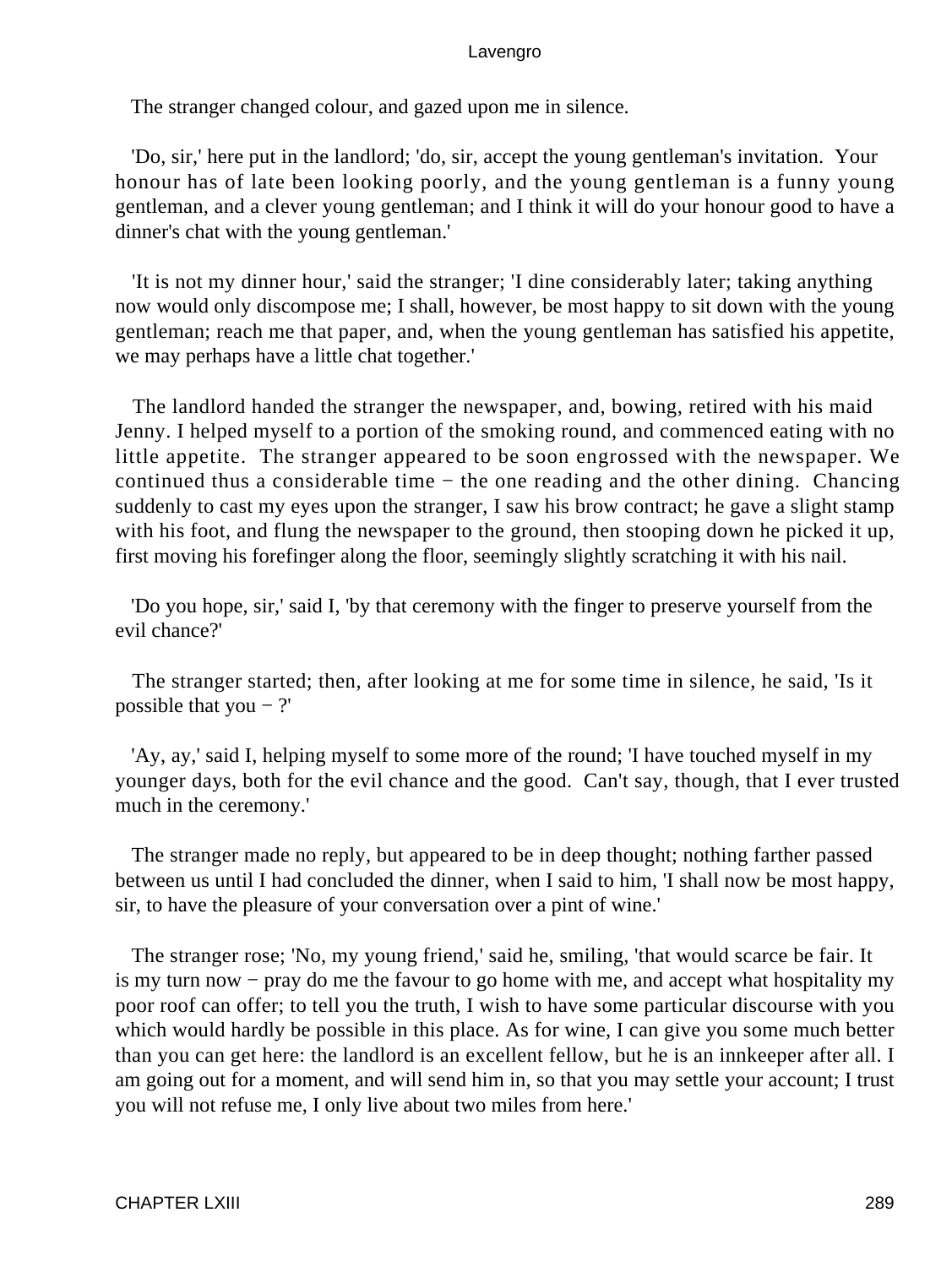I looked in the face of the stranger − it was a fine intelligent face, with a cast of melancholy in it. 'Sir,' said I, 'I would go with you though you lived four miles instead of two.'

 'Who is that gentleman?' said I to the landlord, after I had settled his bill; 'I am going home with him.'

 'I wish I were going too,' said the fat landlord, laying his hand upon his stomach. 'Young gentleman, I shall be a loser by his honour's taking you away; but, after all, the truth is the truth − there are few gentlemen in these parts like his honour, either for learning or welcoming his friends. Young gentleman, I congratulate you.'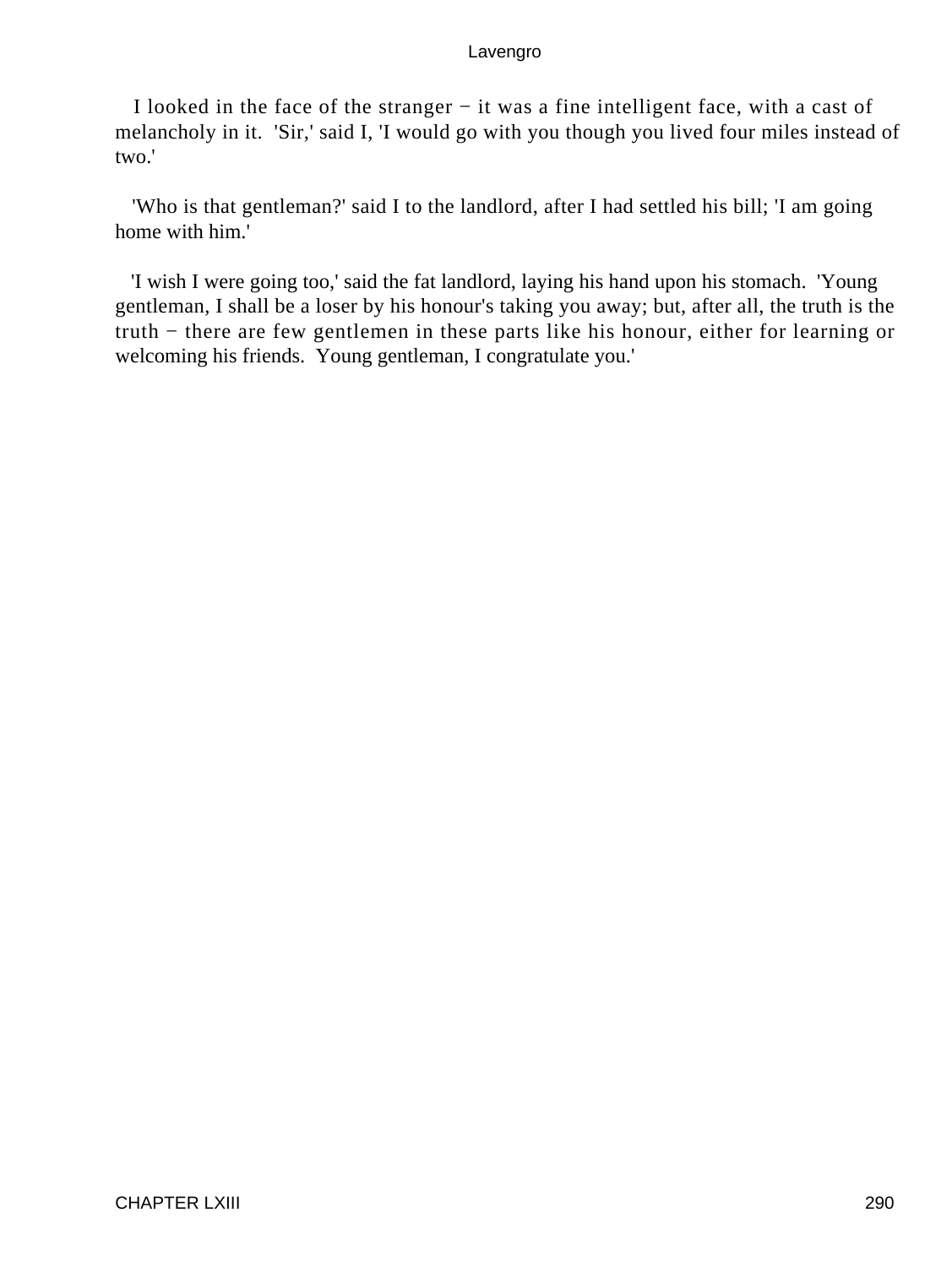# **[CHAPTER LXIV](#page-497-0)**

*N*ew acquaintance – Old French style – The portrait – Taciturnity – The evergreen tree − The dark hour − The flash − Ancestors − A fortunate man − A posthumous child − Antagonist ideas − The hawks − Flaws − The pony − Irresistible impulse − Favourable crisis − The topmost branch − Twenty feet − Heartily ashamed.

 I **FOUND** the stranger awaiting me at the door of the inn. 'Like yourself, I am fond of walking,' said he, 'and when any little business calls me to this place I generally come on foot.'

 We were soon out of the town, and in a very beautiful country. After proceeding some distance on the high−road, we turned off, and were presently in one of those mazes of lanes for which England is famous; the stranger at first seemed inclined to be taciturn; a few observations, however, which I made appeared to rouse him, and he soon exhibited not only considerable powers of conversation, but stores of information which surprised me. So pleased did I become with my new acquaintance that I soon ceased to pay the slightest attention either to place or distance. At length the stranger was silent, and I perceived that we had arrived at a handsome iron gate and a lodge; the stranger having rung a bell, the gate was opened by an old man, and we proceeded along a gravel path, which in about five minutes brought us to a large brick house, built something in the old French style, having a spacious lawn before it, and immediately in front a pond in which were golden fish, and in the middle a stone swan discharging quantities of water from its bill. We ascended a spacious flight of steps to the door, which was at once flung open, and two servants with powdered hair and in livery of blue plush came out and stood one on either side as we passed the threshold. We entered a large hall, and the stranger, taking me by the hand, welcomed me to his poor home, as he called it, and then gave orders to another servant, but out of livery, to show me to an apartment, and give me whatever assistance I might require in my toilet. Notwithstanding the plea as to primitive habits which I had lately made to my other host in the town, I offered no objection to this arrangement, but followed the bowing domestic to a spacious and airy chamber, where he rendered me all those little nameless offices which the somewhat neglected state of my dress required. When everything had been completed to my perfect satisfaction, he told me that if I pleased he would conduct me to the library, where dinner would be speedily served.

 In the library I found a table laid for two; my host was not there, having as I supposed not been quite so speedy with his toilet as his guest. Left alone, I looked round the apartment with inquiring eyes; it was long and tolerably lofty, the walls from the top to the bottom were lined with cases containing books of all sizes and bindings; there was a globe or two, a couch, and an easy−chair. Statues and busts there were none, and only one painting, a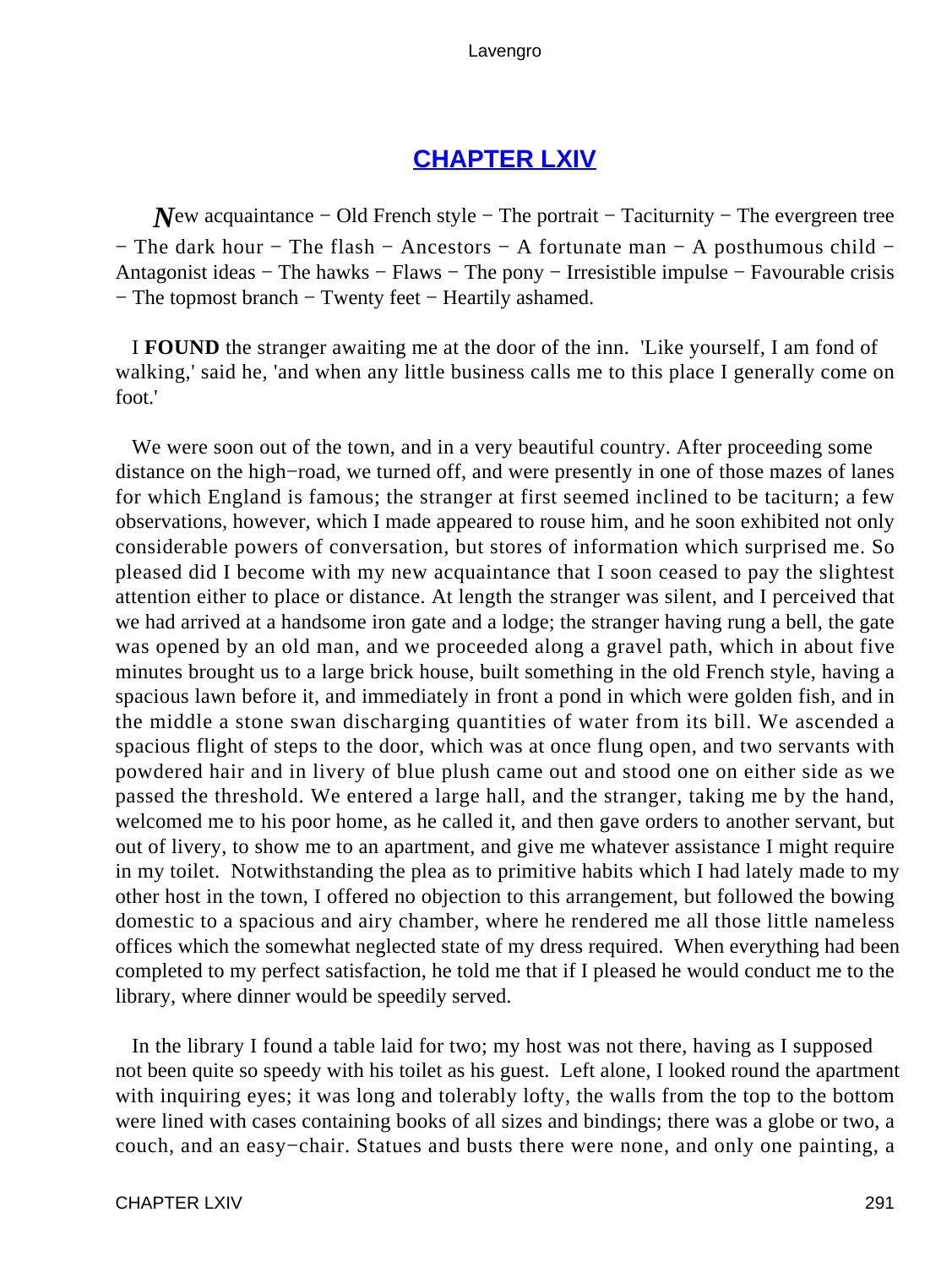portrait, that of my host, but not him of the mansion. Over the mantelpiece, the features staringly like, but so ridiculously exaggerated that they scarcely resembled those of a human being, daubed evidently by the hand of the commonest sign−artist, hung a half−length portrait of him of round of beef celebrity − my sturdy host of the town.

 I had been in the library about ten minutes, amusing myself as I best could, when my friend entered; he seemed to have resumed his taciturnity − scarce a word escaped his lips till dinner was served, when he said, smiling, 'I suppose it would be merely a compliment to ask you to partake?'

 'I don't know,' said I, seating myself; 'your first course consists of troutlets, I am fond of troutlets, and I always like to be companionable.'

 The dinner was excellent, though I did but little justice to it from the circumstance of having already dined; the stranger also, though without my excuse, partook but slightly of the good cheer; he still continued taciturn, and appeared lost in thought, and every attempt which I made to induce him to converse was signally unsuccessful.

 And now dinner was removed, and we sat over our wine, and I remember that the wine was good, and fully justified the encomiums of my host of the town. Over the wine I made sure that my entertainer would have loosened the chain which seemed to tie his tongue − but no! I endeavoured to tempt him by various topics, and talked of geometry and the use of the globes, of the heavenly sphere, and the star Jupiter, which I said I had heard was a very large star, also of the evergreen tree, which, according to Olaus, stood of old before the heathen temple of Upsal, and which I affirmed was a yew − but no, nothing that I said could induce my entertainer to relax his taciturnity.

 It grew dark, and I became uncomfortable. 'I must presently be going,' I at last exclaimed.

 At these words he gave a sudden start; 'Going,' said he, 'are you not my guest, and an honoured one?'

 'You know best,' said I; 'but I was apprehensive I was an intruder; to several of my questions you have returned no answer.'

 'Ten thousand pardons!' he exclaimed, seizing me by the hand; 'but you cannot go now, I have much to talk to you about − there is one thing in particular − '

 'If it be the evergreen tree at Upsal,' said I, interrupting him, 'I hold it to have been a yew − what else? The evergreens of the south, as the old bishop observes, will not grow in the north, and a pine was unfitted for such a locality, being a vulgar tree. What else could it have been but the yew – the sacred yew which our ancestors were in the habit of planting in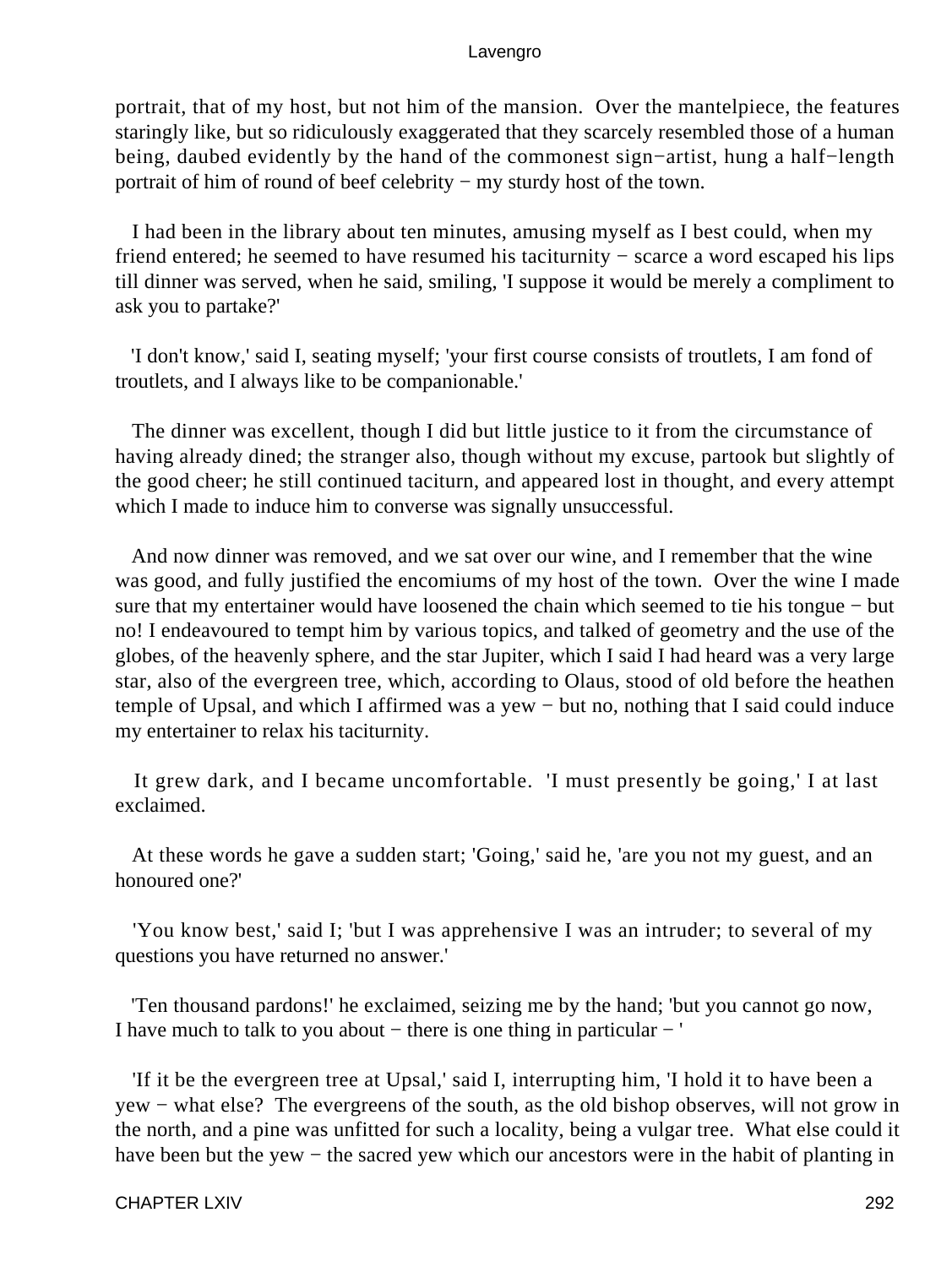their churchyards? Moreover, I affirm it to have been the yew for the honour of the tree; for I love the yew, and had I home and land, I would have one growing before my front windows.'

'You would do right, the yew is indeed a venerable tree, but it is not about the yew.'

'The star Jupiter, perhaps?'

 'Nor the star Jupiter, nor its moons; an observation which escaped you at the inn has made a considerable impression upon me.'

'But I really must take my departure,' said I; 'the dark hour is at hand.'

 And as I uttered these latter words the stranger touched rapidly something which lay near him − I forget what it was. It was the first action of the kind which I had observed on his part since we sat down to table.

'You allude to the evil chance,' said I; 'but it is getting both dark and late.'

 'I believe we are going to have a storm,' said my friend, 'but I really hope that you will give me your company for a day or two; I have, as I said before, much to talk to you about.'

 'Well,' said I, 'I shall be most happy to be your guest for this night; I am ignorant of the country, and it is not pleasant to travel unknown paths by night − dear me, what a flash of lightning.'

 It had become very dark; suddenly a blaze of sheet lightning illumed the room. By the momentary light I distinctly saw my host touch another object upon the table.

'Will you allow me to ask you a question or two?' said he at last.

'As many as you please,' said I; 'but shall we not have lights?'

 'Not unless you particularly wish it,' said my entertainer; 'I rather like the dark, and though a storm is evidently at hand, neither thunder nor lightning has any terrors for me. It is other things I quake at − I should rather say ideas. Now permit me to ask you − '

 And then my entertainer asked me various questions, to all of which I answered unreservedly; he was then silent for some time, at last he exclaimed, 'I should wish to tell you the history of my life − though not an adventurous one, I think it contains some things which will interest you.'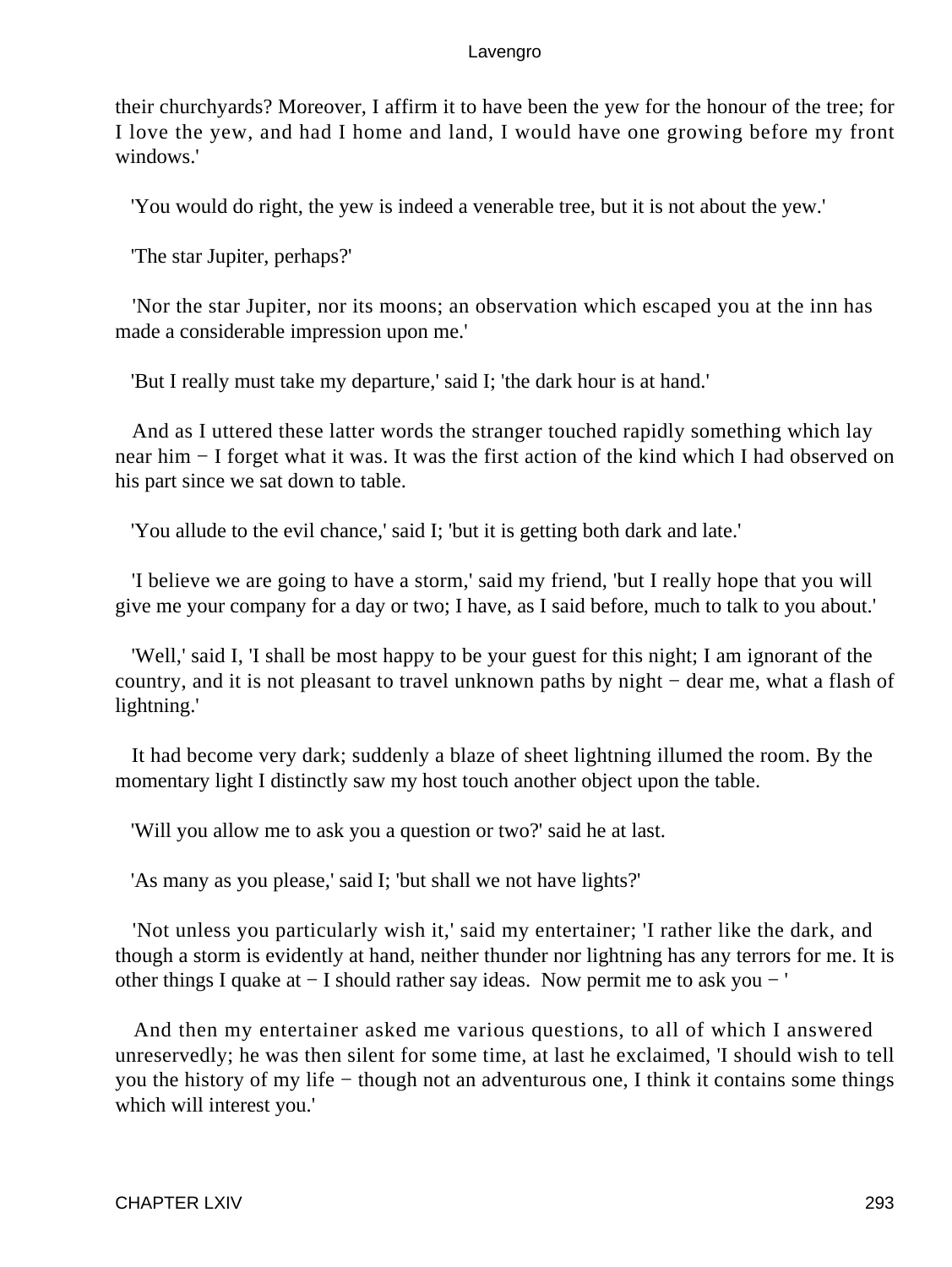Without waiting for my reply he began. Amidst darkness and gloom, occasionally broken by flashes of lightning, the stranger related to me, as we sat at table in the library, his truly touching history.

 'Before proceeding to relate the events of my life, it will not be amiss to give you some account of my ancestors. My great− grandfather on the male side was a silk mercer, in Cheapside, who, when he died, left his son, who was his only child, a fortune of one hundred thousand pounds and a splendid business; the son, however, had no inclination for trade, the summit of his ambition was to be a country gentleman, to found a family, and to pass the remainder of his days in rural ease and dignity, and all this he managed to accomplish; he disposed of his business, purchased a beautiful and extensive estate for fourscore thousand pounds, built upon it the mansion to which I had the honour of welcoming you to− day, married the daughter of a neighbouring squire, who brought him a fortune of five thousand pounds, became a magistrate, and only wanted a son and heir to make him completely happy; this blessing, it is true, was for a long time denied him; it came, however, at last, as is usual, when least expected. His lady was brought to bed of my father, and then who so happy a man as my grandsire; he gave away two thousand pounds in charities, and in the joy of his heart made a speech at the next quarter sessions; the rest of his life was spent in ease, tranquillity, and rural dignity; he died of apoplexy on the day that my father came of age; perhaps it would be difficult to mention a man who in all respects was so fortunate as my grandfather: his death was sudden it is true, but I am not one of those who pray to be delivered from a sudden death.

 'I should not call my father a fortunate man; it is true that he had the advantage of a first−rate education; that he made the grand tour with a private tutor, as was the fashion at that time; that he came to a splendid fortune on the very day that he came of age; that for many years he tasted all the diversions of the capital that, at last determined to settle, he married the sister of a baronet, an amiable and accomplished lady, with a large fortune; that he had the best stud of hunters in the county, on which, during the season, he followed the fox gallantly; had he been a fortunate man he would never have cursed his fate, as he was frequently known to do; ten months after his marriage his horse fell upon him, and so injured him, that he expired in a few days in great agony. My grandfather was, indeed, a fortunate man; when he died he was followed to the grave by the tears of the poor − my father was not.

 'Two remarkable circumstances are connected with my birth − I am a posthumous child, and came into the world some weeks before the usual time, the shock which my mother experienced at my father's death having brought on the pangs of premature labour; both my mother's life and my own were at first despaired of; we both, however, survived the crisis. My mother loved me with the most passionate fondness, and I was brought up in this house under her own eye − I was never sent to school.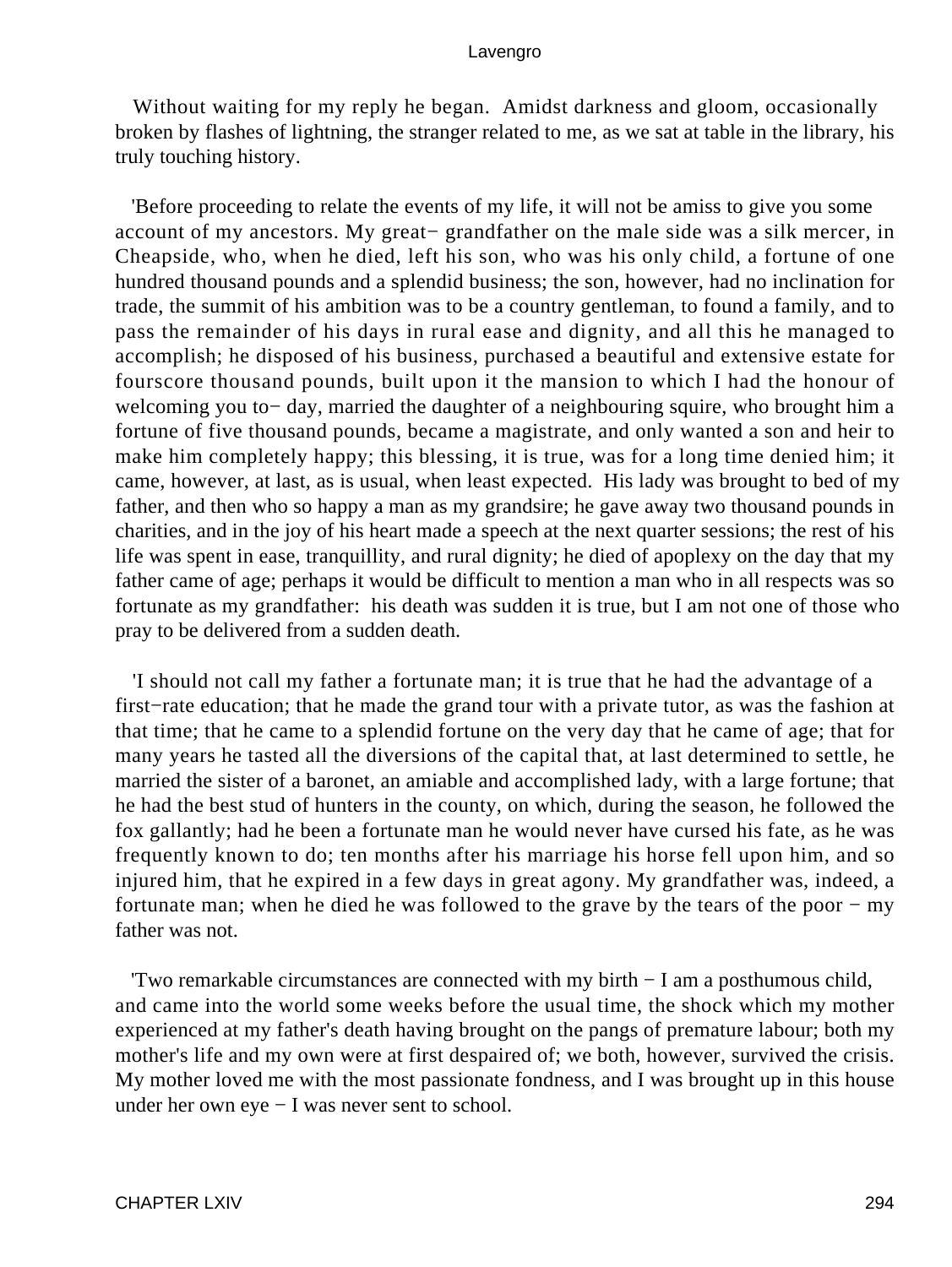'I have already told you that mine is not a tale of adventure; my life has not been one of action, but of wild imaginings and strange sensations; I was born with excessive sensibility, and that has been my bane. I have not been a fortunate man.

 'No one is fortunate unless he is happy, and it is impossible for a being constructed like myself to be happy for an hour, or even enjoy peace and tranquillity; most of our pleasures and pains are the effects of imagination, and wherever the sensibility is great, the imagination is great also. No sooner has my imagination raised up an image of pleasure, than it is sure to conjure up one of distress and gloom; these two antagonist ideas instantly commence a struggle in my mind, and the gloomy one generally, I may say invariably, prevails. How is it possible that I should be a happy man?

 'It has invariably been so with me from the earliest period that I can remember; the first playthings that were given me caused me for a few minutes excessive pleasure: they were pretty and glittering; presently, however, I became anxious and perplexed, I wished to know their history, how they were made, and what of − were the materials precious? I was not satisfied with their outward appearance. In less than an hour I had broken the playthings in an attempt to discover what they were made of.

 'When I was eight years of age my uncle the baronet, who was also my godfather, sent me a pair of Norway hawks, with directions for managing them; he was a great fowler. Oh, how rejoiced was I with the present which had been made me, my joy lasted for at least five minutes; I would let them breed, I would have a house of hawks; yes, that I would − but − and here came the unpleasant idea − suppose they were to flyaway, how very annoying! Ah, but, said hope, there's little fear of that; feed them well and they will never fly away, or if they do they will come back, my uncle says so; so sunshine triumphed for a little time. Then the strangest of all doubts came into my head; I doubted the legality of my tenure of these hawks; how did I come by them? why, my uncle gave them to me, but how did they come into his possession? what right had he to them? after all, they might not be his to give. I passed a sleepless night. The next morning I found that the man who brought the hawks had not departed. «How came my uncle by these hawks?» I anxiously inquired. «They were sent to him from Norway, master, with another pair.» «And who sent them?» «That I don't know, master, but I suppose his honour can tell you.» I was even thinking of scrawling a letter to my uncle to make inquiry on this point, but shame restrained me, and I likewise reflected that it would be impossible for him to give my mind entire satisfaction; it is true he could tell who sent him the hawks, but how was he to know how the hawks came into the possession of those who sent them to him, and by what right they possessed them or the parents of the hawks? In a word, I wanted a clear valid title, as lawyers would say, to my hawks, and I believe no title would have satisfied me that did not extend up to the time of the first hawk, that is, prior to Adam; and, could I have obtained such a title, I make no doubt that, young as I was, I should have suspected that it was full of flaws.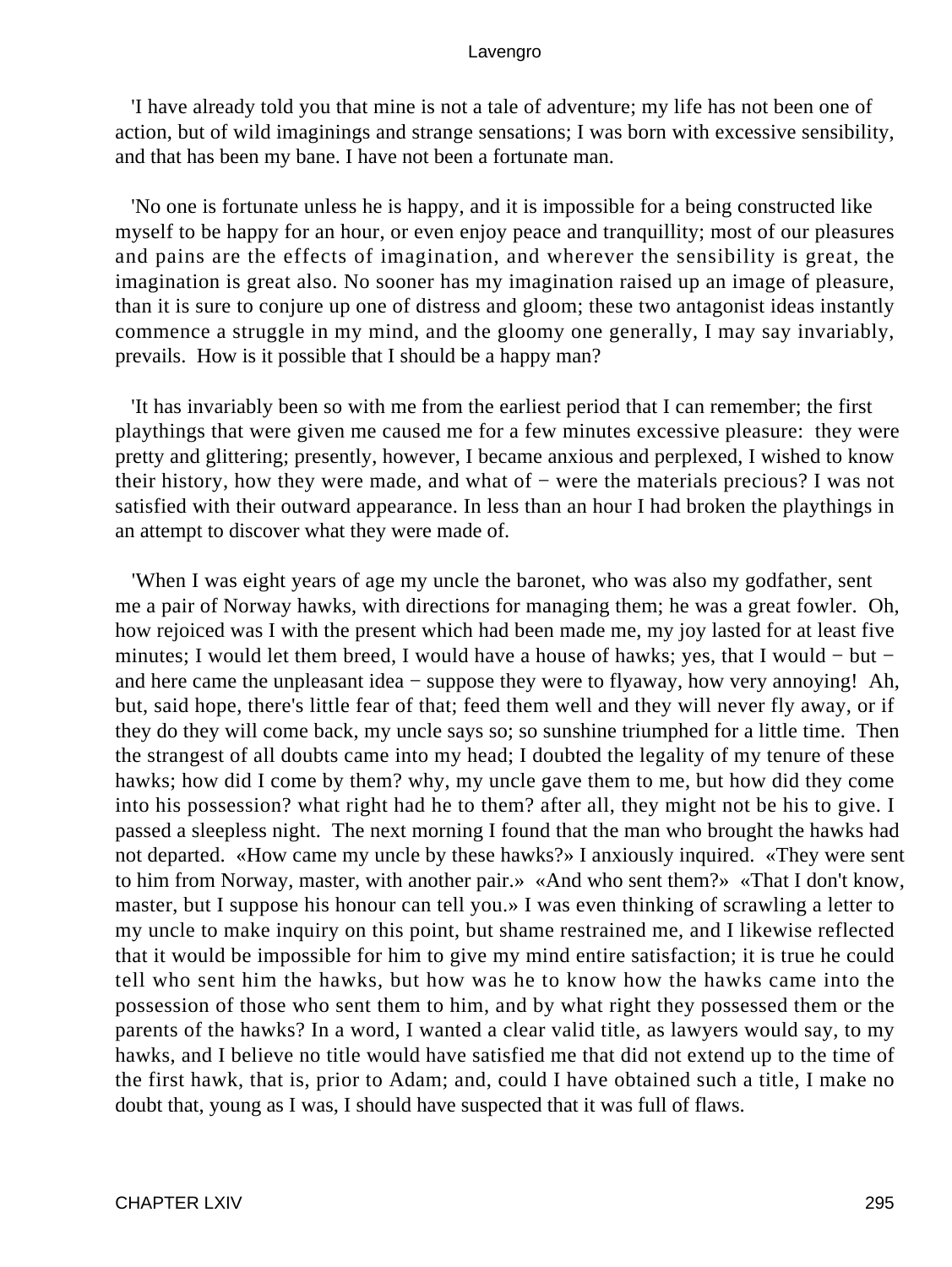'I was now disgusted with the hawks, and no wonder, seeing all the disquietude they had caused me; I soon totally neglected the poor birds, and they would have starved had not some of the servants taken compassion upon them and fed them. My uncle, soon hearing of my neglect, was angry, and took the birds away; he was a very good− natured man, however, and soon sent me a fine pony; at first I was charmed with the pony, soon, however, the same kind of thoughts arose which had disgusted me on a former occasion. How did my uncle become possessed of the pony? This question I asked him the first time I saw him. Oh, he had bought it of a gypsy, that I might learn to ride upon it. A gypsy; I had heard that gypsies were great thieves, and I instantly began to fear that the gypsy had stolen the pony, and it is probable that for this apprehension I had better grounds than for many others. I instantly ceased to set any value upon the pony, but for that reason, perhaps, I turned it to some account; I mounted it and rode it about, which I don't think I should have done had I looked upon it as a secure possession. Had I looked upon my title as secure, I should have prized it so much, that I should scarcely have mounted it for fear of injuring the animal; but now, caring not a straw for it, I rode it most unmercifully, and soon became a capital rider. This was very selfish in me, and I tell the fact with shame. I was punished, however, as I deserved; the pony had a spirit of its own, and, moreover, it had belonged to gypsies; once, as I was riding it furiously over the lawn, applying both whip and spur, it suddenly lifted up its heels, and flung me at least five yards over its head. I received some desperate contusions, and was taken up for dead; it was many months before I perfectly recovered.

 'But it is time for me to come to the touching part of my story. There was one thing that I loved better than the choicest gift which could be bestowed upon me, better than life itself − my mother; − at length she became unwell, and the thought that I might possibly lose her now rushed into my mind for the first time; it was terrible, and caused me unspeakable misery, I may say horror. My mother became worse, and I was not allowed to enter her apartment, lest by my frantic exclamations of grief I might aggravate her disorder. I rested neither day nor night, but roamed about the house like one distracted. Suddenly I found myself doing that which even at the time struck me as being highly singular; I found myself touching particular objects that were near me, and to which my fingers seemed to be attracted by an irresistible impulse. It was now the table or the chair that I was compelled to touch; now the bell−rope; now the handle of the door; now I would touch the wall, and the next moment, stooping down, I would place the point of my finger upon the floor: and so I continued to do day after day; frequently I would struggle to resist the impulse, but invariably in vain. I have even rushed away from the object, but I was sure to return, the impulse was too strong to be resisted: I quickly hurried back, compelled by the feeling within me to touch the object. Now I need not tell you that what impelled me to these actions was the desire to prevent my mother's death; whenever I touched any particular object, it was with the view of baffling the evil chance, as you would call it − in this instance my mother's death.

 'A favourable crisis occurred in my mother's complaint, and she recovered; this crisis took place about six o'clock in the morning; almost simultaneously with it there happened to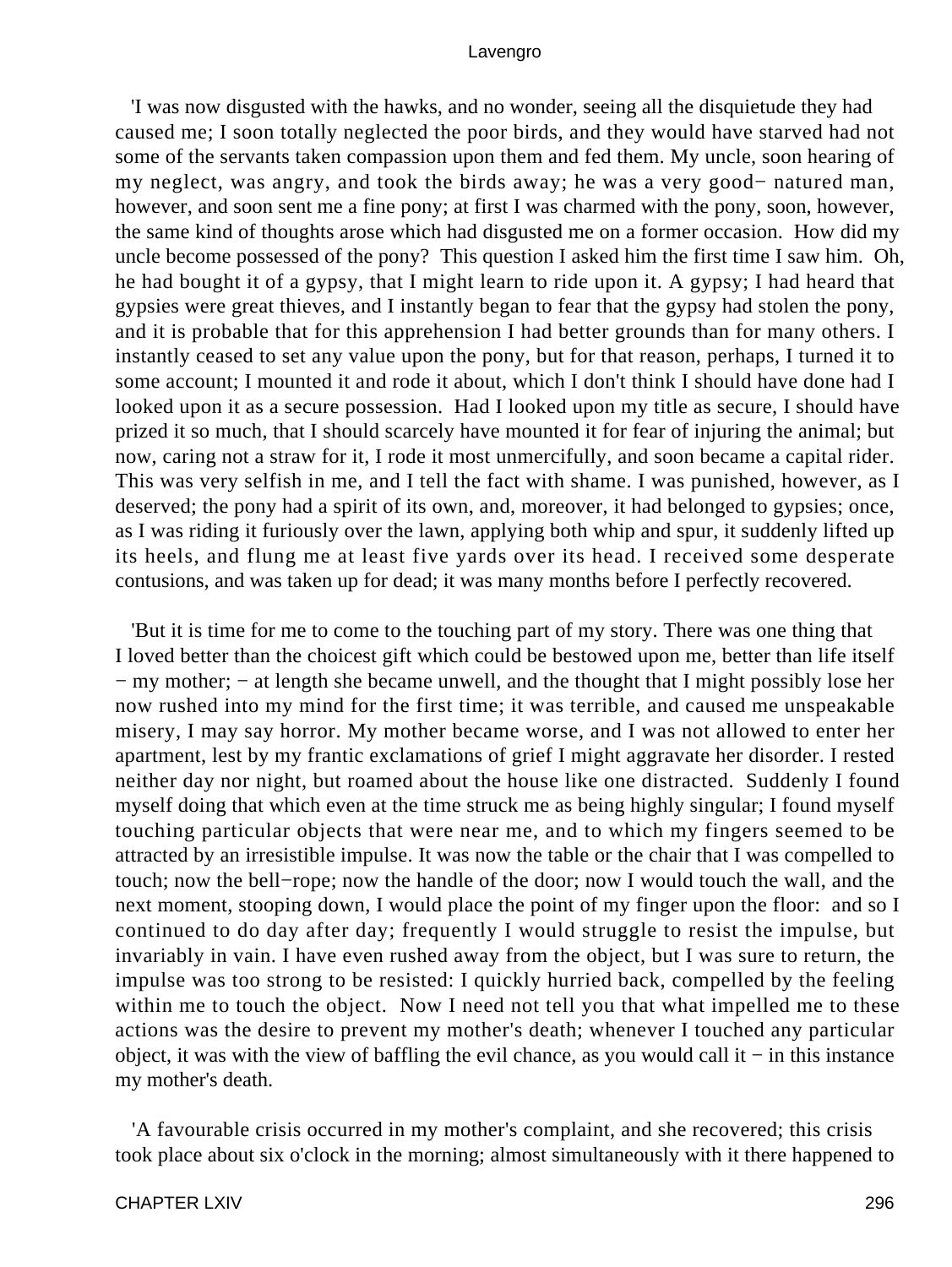myself a rather remarkable circumstance connected with the nervous feeling which was rioting in my system. I was lying in bed in a kind of uneasy doze, the only kind of rest which my anxiety on account of my mother permitted me at this time to take, when all at once I sprang up as if electrified; the mysterious impulse was upon me, and it urged me to go without delay, and climb a stately elm behind the house, and touch the topmost branch; otherwise − you know the rest − the evil chance would prevail. Accustomed for some time as I had been, under this impulse, to perform extravagant actions, I confess to you that the difficulty and peril of such a feat startled me; I reasoned against the feeling, and strove more strenuously than I had ever done before; I even made a solemn vow not to give way to the temptation, but I believe nothing less than chains, and those strong ones, could have restrained me. The demoniac influence, for I can call it nothing else, at length prevailed; it compelled me to rise, to dress myself, to descend the stairs, to unbolt the door, and to go forth; it drove me to the foot of the tree, and it compelled me to climb the trunk; this was a tremendous task, and I only accomplished it after repeated falls and trials. When I had got amongst the branches, I rested for a time, and then set about accomplishing the remainder of the ascent; this for some time was not so difficult, for I was now amongst the branches; as I approached the top, however, the difficulty became greater, and likewise the danger; but I was a light boy, and almost as nimble as a squirrel, and, moreover, the nervous feeling was within me, impelling me upward. It was only by means of a spring, however, that I was enabled to touch the top of the tree; I sprang, touched the top of the tree, and fell a distance of at least twenty feet, amongst the branches; had I fallen to the bottom I must have been killed, but I fell into the middle of the tree, and presently found myself astride upon one of the boughs; scratched and bruised all over, I reached the ground, and regained my chamber unobserved; I flung myself on my bed quite exhausted; presently they came to tell me that my mother was better – they found me in the state which I have described, and in a fever besides. The favourable crisis must have occurred just about the time that I performed the magic touch; it certainly was a curious coincidence, yet I was not weak enough, even though a child, to suppose that I had baffled the evil chance by my daring feat.

 'Indeed, all the time that I was performing these strange feats, I knew them to be highly absurd, yet the impulse to perform them was irresistible − a mysterious dread hanging over me till I had given way to it; even at that early period I frequently used to reason within myself as to what could be the cause of my propensity to touch, but of course I could come to no satisfactory conclusion respecting it; being heartily ashamed of the practice, I never spoke of it to any one, and was at all times highly solicitous that no one should observe my weakness.'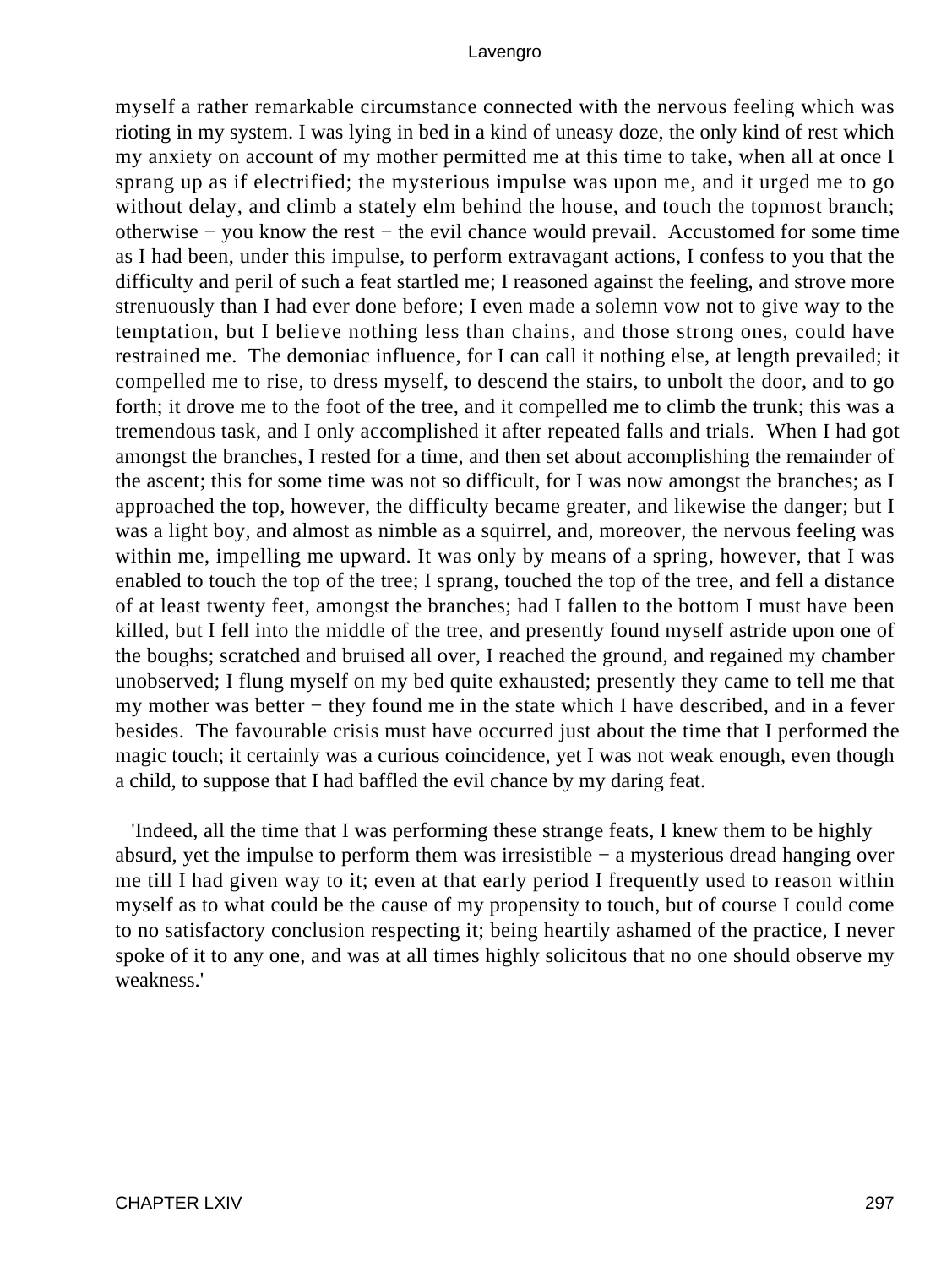## **[CHAPTER LXV](#page-497-0)**

*M*aternal anxiety – The baronet – Little zest – Country life – Mr. Speaker! – The craving − Spirited address − An author.

**AFTER a** short pause my host resumed his narration. 'Though I was never sent to school, my education was not neglected on that account; I had tutors in various branches of knowledge, under whom I made a tolerable progress; by the time I was eighteen I was able to read most of the Greek and Latin authors with facility; I was likewise, to a certain degree, a mathematician. I cannot say that I took much pleasure in my studies; my chief aim in endeavouring to accomplish my tasks was to give pleasure to my beloved parent, who watched my progress with anxiety truly maternal. My life at this period may be summed up in a few words: I pursued my studies, roamed about the woods, walked the green lanes occasionally, cast my fly in a trout stream, and sometimes, but not often, rode a− hunting with my uncle. A considerable part of my time was devoted to my mother, conversing with her and reading to her; youthful companions I had none, and as to my mother, she lived in the greatest retirement, devoting herself to the superintendence of my education, and the practice of acts of charity; nothing could be more innocent than this mode of life, and some people say that in innocence there is happiness, yet I can't say that I was happy. A continual dread overshadowed my mind, it was the dread of my mother's death. Her constitution had never been strong, and it had been considerably shaken by her last illness; this I knew, and this I saw − for the eyes of fear are marvellously keen. Well, things went on in this way till I had come of age; my tutors were then dismissed, and my uncle the baronet took me in hand, telling my mother that it was high time for him to exert his authority; that I must see something of the world, for that, if I remained much longer with her, I should be ruined. «You must consign him to me,» said he, «and I will introduce him to the world.» My mother sighed and consented; so my uncle the baronet introduced me to the world, took me to horse−races and to London, and endeavoured to make a man of me according to his idea of the term, and in part succeeded. I became moderately dissipated − I say moderately, for dissipation had but little zest for me.

 'In this manner four years passed over. It happened that I was in London in the height of the season with my uncle, at his house; one morning he summoned me into the parlour, he was standing before the fire, and looked very serious. «I have had a letter,» said he; «your mother is very ill.» I staggered, and touched the nearest object to me; nothing was said for two or three minutes, and then my uncle put his lips to my ear and whispered something. I fell down senseless. My mother was . . . I remember nothing for a long time − for two years I was out of my mind; at the end of this time I recovered, or partly so. My uncle the baronet was very kind to me; he advised me to travel, he offered to go with me. I told him he was very kind, but I would rather go by myself. So I went abroad, and saw, amongst other things,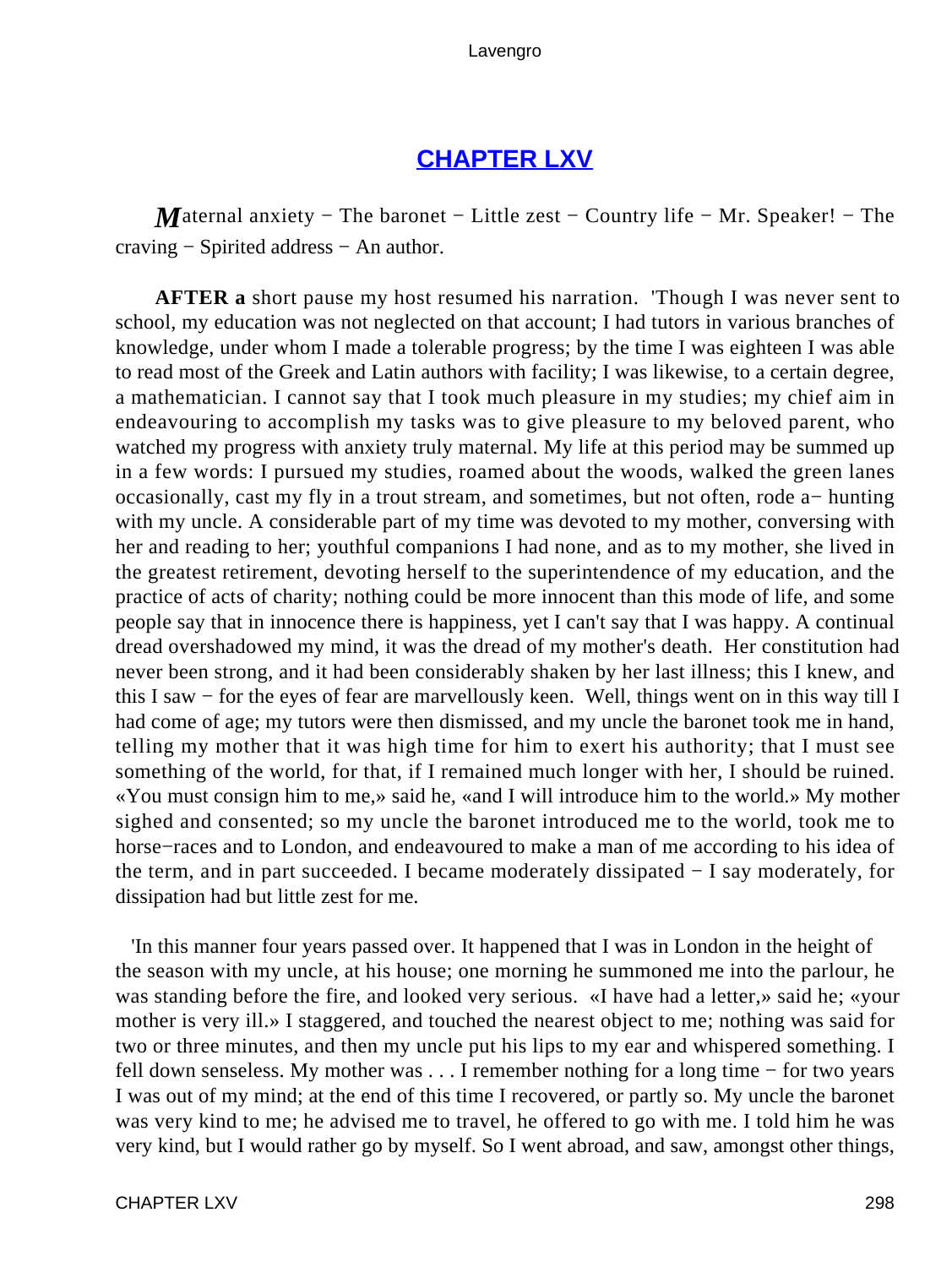Rome and the Pyramids. By frequent change of scene my mind became not happy, but tolerably tranquil. I continued abroad some years, when, becoming tired of travelling, I came home, found my uncle the baronet alive, hearty, and unmarried, as he still is. He received me very kindly, took me to Newmarket, and said that he hoped by this time I was become quite a man of the world; by his advice I took a house in town, in which I lived during the season. In summer I strolled from one watering−place to another; and, in order to pass the time, I became very dissipated.

 'At last I became as tired of dissipation as I had previously been of travelling, and I determined to retire to the country, and live on my paternal estate; this resolution I was not slow in putting into effect; I sold my house in town, repaired and refurnished my country house, and, for at least ten years, lived a regular country life; I gave dinner parties, prosecuted poachers, was charitable to the poor, and now and then went into my library; during this time I was seldom or never visited by the magic impulse, the reason being that there was nothing in the wide world for which I cared sufficiently to move a finger to preserve it. When the ten years, however, were nearly ended, I started out of bed one morning in a fit of horror, exclaiming, "Mercy, mercy! what will become of me? I am afraid I shall go mad. I have lived thirty−five years and upwards without doing anything; shall I pass through life in this manner? Horror!' And then in rapid succession I touched three different objects.

 'I dressed myself and went down, determining to set about something; but what was I to do? − there was the difficulty. I ate no breakfast, but walked about the room in a state of distraction; at last I thought that the easiest way to do something was to get into Parliament, there would be no difficulty in that. I had plenty of money, and could buy a seat; but what was I to do in Parliament? Speak, of course – but could I speak? «I'll try at once,» said I, and forthwith I rushed into the largest dining−room, and, locking the door, I commenced speaking: «Mr. Speaker,» said I, and then I went on speaking for about ten minutes as I best could, and then I left off, for I was talking nonsense. No, I was not formed for Parliament; I could do nothing there. What – what was I to do?

 'Many, many times I thought this question over, but was unable to solve it; a fear now stole over me that I was unfit for anything in the world, save the lazy life of vegetation which I had for many years been leading; yet, if that were the case, thought I, why the craving within me to distinguish myself? Surely it does not occur fortuitously, but is intended to rouse and call into exercise certain latent powers that I possess? and then with infinite eagerness I set about attempting to discover these latent powers. I tried an infinity of pursuits, botany and geology amongst the rest, but in vain; I was fitted for none of them. I became very sorrowful and despondent, and at one time I had almost resolved to plunge again into the whirlpool of dissipation; it was a dreadful resource, it was true, but what better could I do?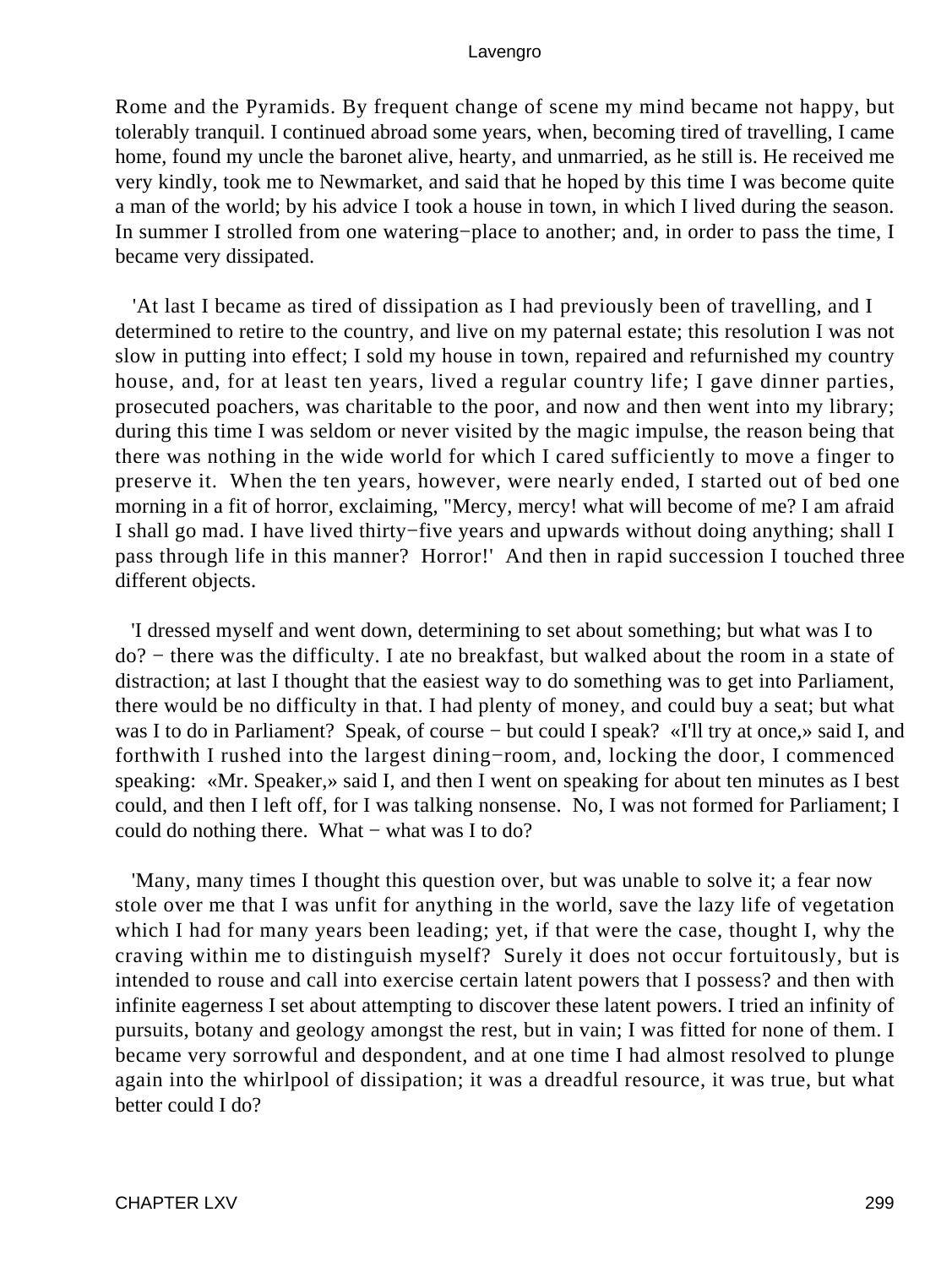'But I was not doomed to return to the dissipation of the world. One morning a young nobleman, who had for some time past showed a wish to cultivate my acquaintance, came to me in a considerable hurry. «I am come to beg an important favour of you,» said he; «one of the county memberships is vacant − I intend to become a candidate; what I want immediately is a spirited address to the electors. I have been endeavouring to frame one all the morning, but in vain; I have, therefore, recourse to you as a person of infinite genius; pray, my dear friend, concoct me one by the morning!» «What you require of me,» I replied, «is impossible; I have not the gift of words; did I possess it I would stand for the county myself, but I can't speak. Only the other day I attempted to make a speech, but left off suddenly, utterly ashamed, although I was quite alone, of the nonsense I was uttering.» «It is not a speech that I want,» said my friend; «I can talk for three hours without hesitating, but I want an address to circulate through the county, and I find myself utterly incompetent to put one together; do oblige me by writing one for me, I know you can; and, if at any time you want a person to speak for you, you may command me not for three but for six hours. Good−morning; to−morrow I will breakfast with you.' In the morning he came again. »Well,« said he, »what success?« »Very poor,« said I; »but judge for yourself«; and I put into his hand a manuscript of several pages. My friend read it through with considerable attention. »I congratulate you,« said he, »and likewise myself; I was not mistaken in my opinion of you; the address is too long by at least two−thirds, or I should rather say, that it is longer by two−thirds than addresses generally are; but it will do − I will not curtail it of a word. I shall win my election." And in truth he did win his election; and it was not only his own but the general opinion that he owed it to the address.

 'But, however that might be, I had, by writing the address, at last discovered what had so long eluded my search − what I was able to do. I, who had neither the nerve nor the command of speech necessary to constitute the orator − who had not the power of patient research required by those who would investigate the secrets of nature, had, nevertheless, a ready pen and teeming imagination. This discovery decided my fate − from that moment I became an author.'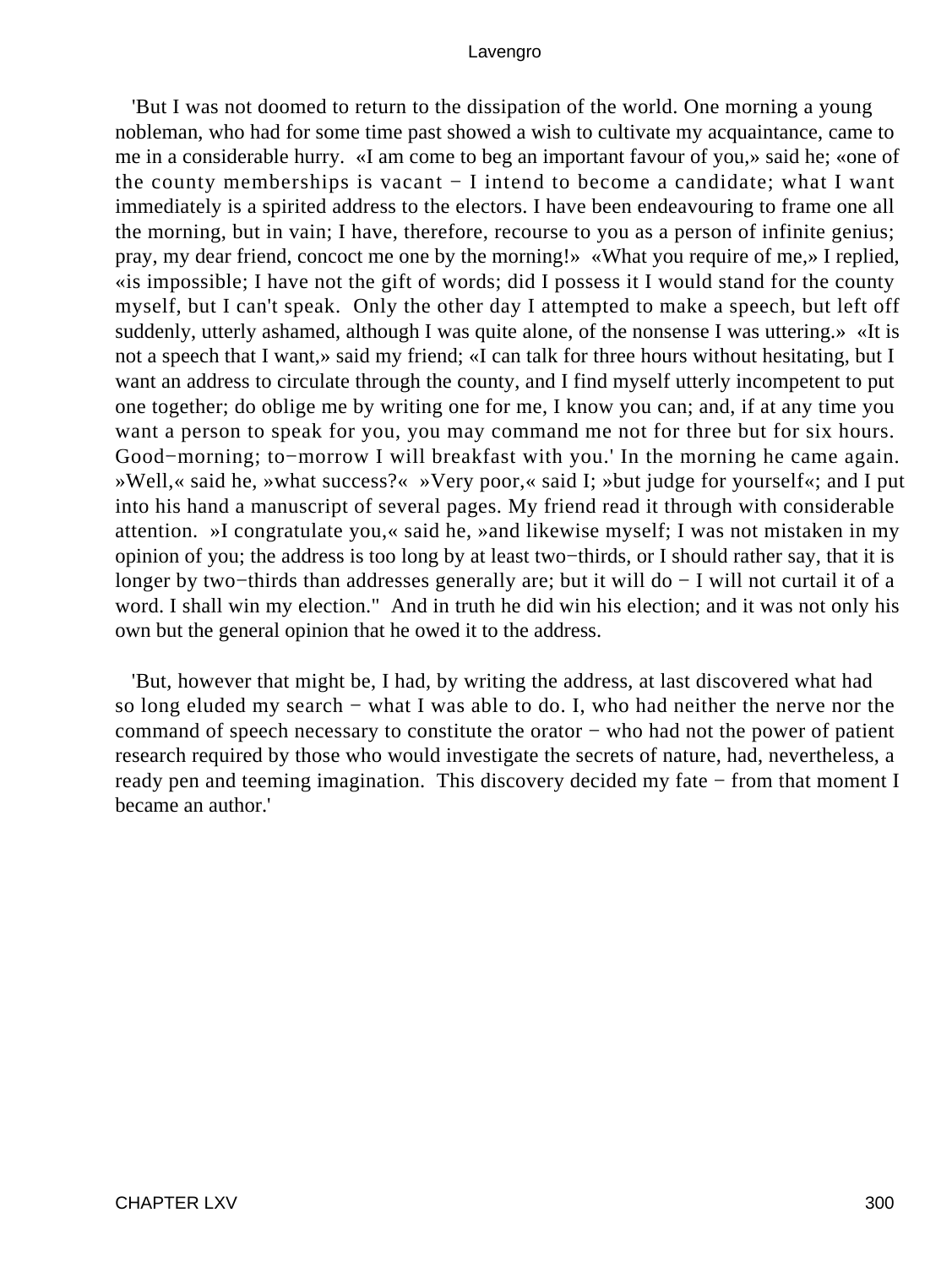# **[CHAPTER LXVI](#page-497-0)**

*T*repidations – Subtle principle – Perverse imagination – Are they mine? – Another book − How hard! − Agricultural dinner − Incomprehensible actions − Inmost bosom − Give it up − Chance resemblance − Rascally newspaper.

 'AN author,' said I, addressing my host; 'is it possible that I am under the roof of an author?'

 'Yes,' said my host, sighing, 'my name is so and so, and I am the author of so and so; it is more than probable that you have heard both of my name and works. I will not detain you much longer with my history; the night is advancing, and the storm appears to be upon the increase. My life since the period of my becoming an author may be summed briefly as an almost uninterrupted series of doubts, anxieties, and trepidations. I see clearly that it is not good to love anything immoderately in this world, but it has been my misfortune to love immoderately everything on which I have set my heart. This is not good, I repeat − but where is the remedy? The ancients were always in the habit of saying, «Practise moderation,» but the ancients appear to have considered only one portion of the subject. It is very possible to practise moderation in some things, in drink and the like − to restrain the appetites − but can a man restrain the affections of his mind, and tell them, so far you shall go, and no farther? Alas, no! for the mind is a subtle principle, and cannot be confined. The winds may be imprisoned; Homer says that Odysseus carried certain winds in his ship, confined in leathern bags, but Homer never speaks of confining the affections. It were but right that those who exhort us against inordinate affections, and setting our hearts too much upon the world and its vanities, would tell us how to avoid doing so.

 'I need scarcely tell you that no sooner did I become an author than I gave myself up immoderately to my vocation. It became my idol, and, as a necessary consequence, it has proved a source of misery and disquietude to me, instead of pleasure and blessing. I had trouble enough in writing my first work, and I was not long in discovering that it was one thing to write a stirring and spirited address to a set of county electors, and another widely different to produce a work at all calculated to make an impression upon the great world. I felt, however, that I was in my proper sphere, and by dint of unwearied diligence and exertion I succeeded in evolving from the depths of my agitated breast a work which, though it did not exactly please me, I thought would serve to make an experiment upon the public; so I laid it before the public, and the reception which it met with was far beyond my wildest expectations. The public were delighted with it, but what were my feelings? Anything, alas! but those of delight. No sooner did the public express its satisfaction at the result of my endeavours, than my perverse imagination began to conceive a thousand chimerical doubts; forthwith I sat down to analyse it; and my worst enemy, and all people have their enemies,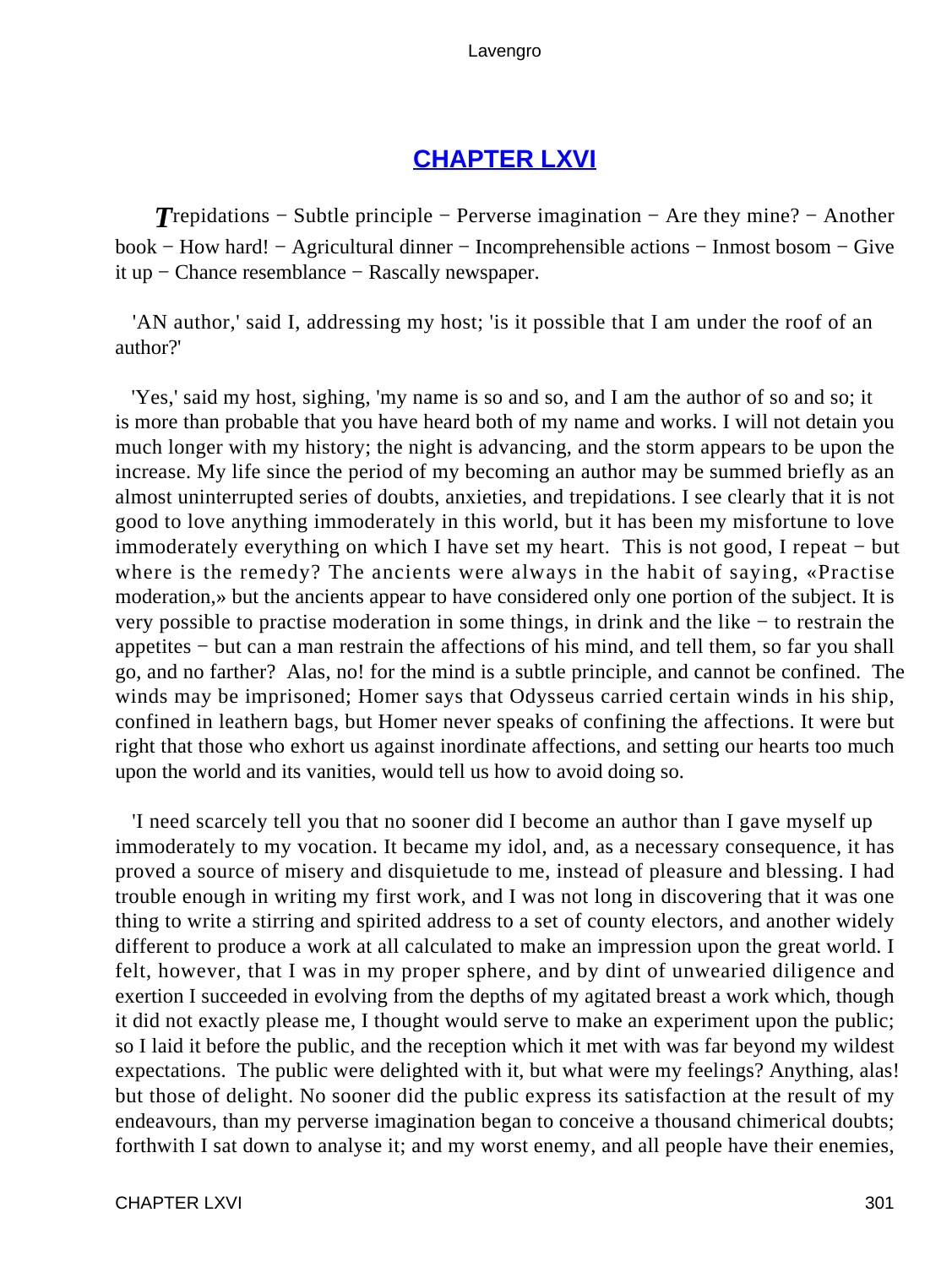especially authors – my worst enemy could not have discovered or sought to discover a tenth part of the faults which I, the author and creator of the unfortunate production, found or sought to find in it. It has been said that love makes us blind to the faults of the loved object − common love does, perhaps − the love of a father to his child, or that of a lover to his mistress, but not the inordinate love of an author to his works, at least not the love which one like myself bears to his works: to be brief, I discovered a thousand faults in my work, which neither public nor critics discovered. However, I was beginning to get over this misery, and to forgive my work all its imperfections, when − and I shake when I mention it − the same kind of idea which perplexed me with regard to the hawks and the gypsy pony rushed into my mind, and I forthwith commenced touching the objects around me, in order to baffle the evil chance, as you call it; it was neither more nor less than a doubt of the legality of my claim to the thoughts, expressions, and situations contained in the book; that is, to all that constituted the book. How did I get them? How did they come into my mind? Did I invent them? Did they originate with myself? Are they my own, or are they some other body's? You see into what difficulty I had got; I won't trouble you by relating all that I endured at that time, but will merely say that after eating my own heart, as the Italians say, and touching every object that came in my way for six months, I at length flung my book, I mean the copy of it which I possessed, into the fire, and began another.

 'But it was all in vain; I laboured at this other, finished it, and gave it to the world; and no sooner had I done so, than the same thought was busy in my brain, poisoning all the pleasure which I should otherwise have derived from my work. How did I get all the matter which composed it? Out of my own mind, unquestionably; but how did it come there − was it the indigenous growth of the mind? And then I would sit down and ponder over the various scenes and adventures in my book, endeavouring to ascertain how I came originally to devise them, and by dint of reflecting I remembered that to a single word in conversation, or some simple accident in a street or on a road, I was indebted for some of the happiest portions of my work; they were but tiny seeds, it is true, which in the soil of my imagination had subsequently become stately trees, but I reflected that without them no stately trees would have been produced, and that, consequently, only a part in the merit of these compositions which charmed the world − for the did charm the world − was due to myself. Thus, a dead fly was in my phial, poisoning all the pleasure which I should otherwise have derived from the result of my brain−sweat. «How hard!» I would exclaim, looking up to the sky, «how hard! I am like Virgil's sheep, bearing fleeces not for themselves.» But, not to tire you, it fared with my second work as it did with my first; I flung it aside, and, in order to forget it, I began a third, on which I am now occupied; but the difficulty of writing it is immense, my extreme desire to be original sadly cramping the powers of my mind; my fastidiousness being so great that I invariably reject whatever ideas I do not think to be legitimately my own. But there is one circumstance to which I cannot help alluding here, as it serves to show what miseries this love of originality must needs bring upon an author. I am constantly discovering that, however original I may wish to be, I am continually producing the same things which other people say or write. Whenever, after producing something which gives me perfect satisfaction, and which has cost me perhaps days and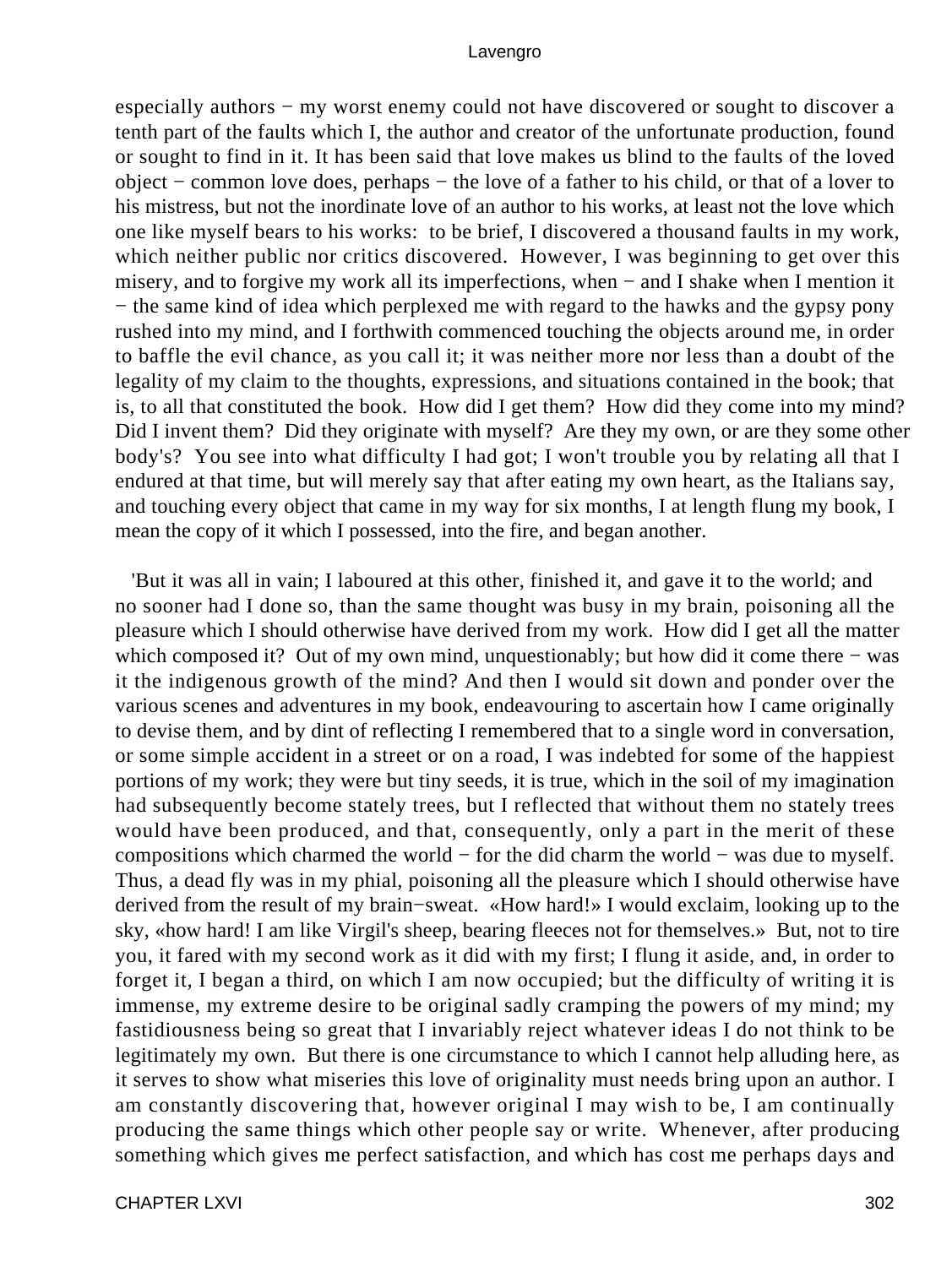nights of brooding, I chance to take up a book for the sake of a little relaxation, a book which I never saw before, I am sure to find in it something more or less resembling some part of what I have been just composing. You will easily conceive the distress which then comes over me; 'tis then that I am almost tempted to execrate the chance which, by discovering my latent powers, induced me to adopt a profession of such anxiety and misery.

 'For some time past I have given up reading almost entirely, owing to the dread which I entertain of lighting upon something similar to what I myself have written. I scarcely ever transgress without having almost instant reason to repent. To−day, when I took up the newspaper, I saw in a speech of the Duke of Rhododendron, at an agricultural dinner, the very same ideas, and almost the same expressions which I had put into the mouth of an imaginary personage of mine, on a widely different occasion; you saw how I dashed the newspaper down – you saw how I touched the floor; the touch was to baffle the evil chance, to prevent the critics detecting any similarity between the speech of the Duke of Rhododendron at the agricultural dinner and the speech of my personage. My sensibility on the subject of my writings is so great that sometimes a chance word is sufficient to unman me, I apply it to them in a superstitious sense; for example, when you said some time ago that the dark hour was coming on, I applied it to my works − it appeared to bode them evil fortune; you saw how I touched, it was to baffle the evil chance; but I do not confine myself to touching when the fear of the evil chance is upon me. To baffle it I occasionally perform actions which must appear highly incomprehensible; I have been known, when riding in company with other people, to leave the direct road, and make a long circuit by a miry lane to the place to which we were going. I have also been seen attempting to ride across a morass, where I had no business whatever, and in which my horse finally sank up to its saddle− girths, and was only extricated by the help of a multitude of hands. I have, of course, frequently been asked the reason of such conduct, to which I have invariably returned no answer, for I scorn duplicity; whereupon people have looked mysteriously, and sometimes put their fingers to their foreheads. «And yet it can't be,» I once heard an old gentleman say; «don't we know what he is capable of?» and the old man was right; I merely did these things to avoid the evil chance, impelled by the strange feeling within me; and this evil chance is invariably connected with my writings, the only things at present which render life valuable to me. If I touch various objects, and ride into miry places, it is to baffle any mischance befalling me as an author, to prevent my books getting into disrepute; in nine cases out of ten to prevent any expressions, thoughts, or situations in any work which I am writing from resembling the thoughts, expressions, and situations of other authors, for my great wish, as I told you before, is to be original.

 'I have now related my history, and have revealed to you the secrets of my inmost bosom. I should certainly not have spoken so unreservedly as I have done, had I not discovered in you a kindred spirit. I have long wished for an opportunity of discoursing on the point which forms the peculiar feature of my history with a being who could understand me; and truly it was a lucky chance which brought you to these parts; you who seem to be acquainted with all things strange and singular, and who are as well acquainted with the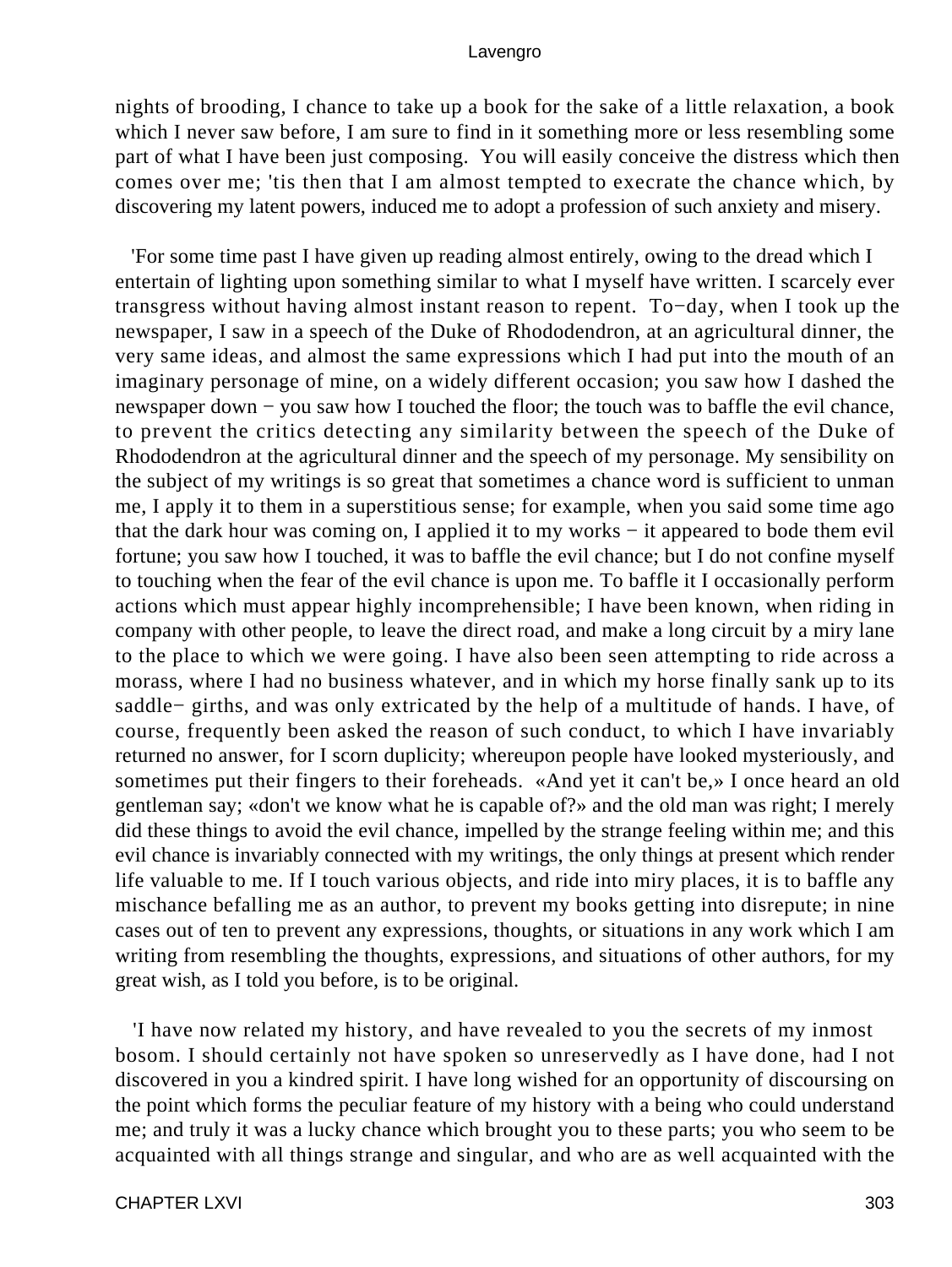subject of the magic touch as with all that relates to the star Jupiter or the mysterious tree at Upsal.'

 Such was the story which my host related to me in the library, amidst the darkness, occasionally broken by flashes of lightning. Both of us remained silent for some time after it was concluded.

 'It is a singular story,' said I, at last, 'though I confess that I was prepared for some part of it. Will you permit me to ask you a question?'

'Certainly,' said my host.

'Did you never speak in public?' said I.

'Never.'

 'And when you made this speech of yours in the dining−room, commencing with Mr. Speaker, no one was present?'

'None in the world, I double−locked the door; what do you mean?'

 'An idea came into my head − dear me how the rain is pouring − but, with respect to your present troubles and anxieties, would it not be wise, seeing that authorship causes you so much trouble and anxiety, to give it up altogether?'

 'Were you an author yourself,' replied my host, 'you would not talk in this manner; once an author, ever an author − besides, what could I do? return to my former state of vegetation? no, much as I endure, I do not wish that; besides, every now and then my reason tells me that these troubles and anxieties of mine are utterly without; foundation that whatever I write is the legitimate growth of my own mind, and that it is the height of folly to afflict myself at any chance resemblance between my own thoughts and those of other writers, such resemblance being inevitable from the fact of our common human origin. In short  $-$ '

 'I understand you,' said I; 'notwithstanding your troubles and anxieties you find life very tolerable; has your originality ever been called in question?'

 'On the contrary, every one declares that originality constitutes the most remarkable feature of my writings; the man has some faults, they say, but want of originality is certainly not one of them. He is quite different from others − a certain newspaper, it is true, the − I think, once insinuated that in a certain work of mine I had taken a hint or two from the writings of a couple of authors which it mentioned; it happened, however, that I had never even read one syllable of the writings of either, and of one of them had never even heard the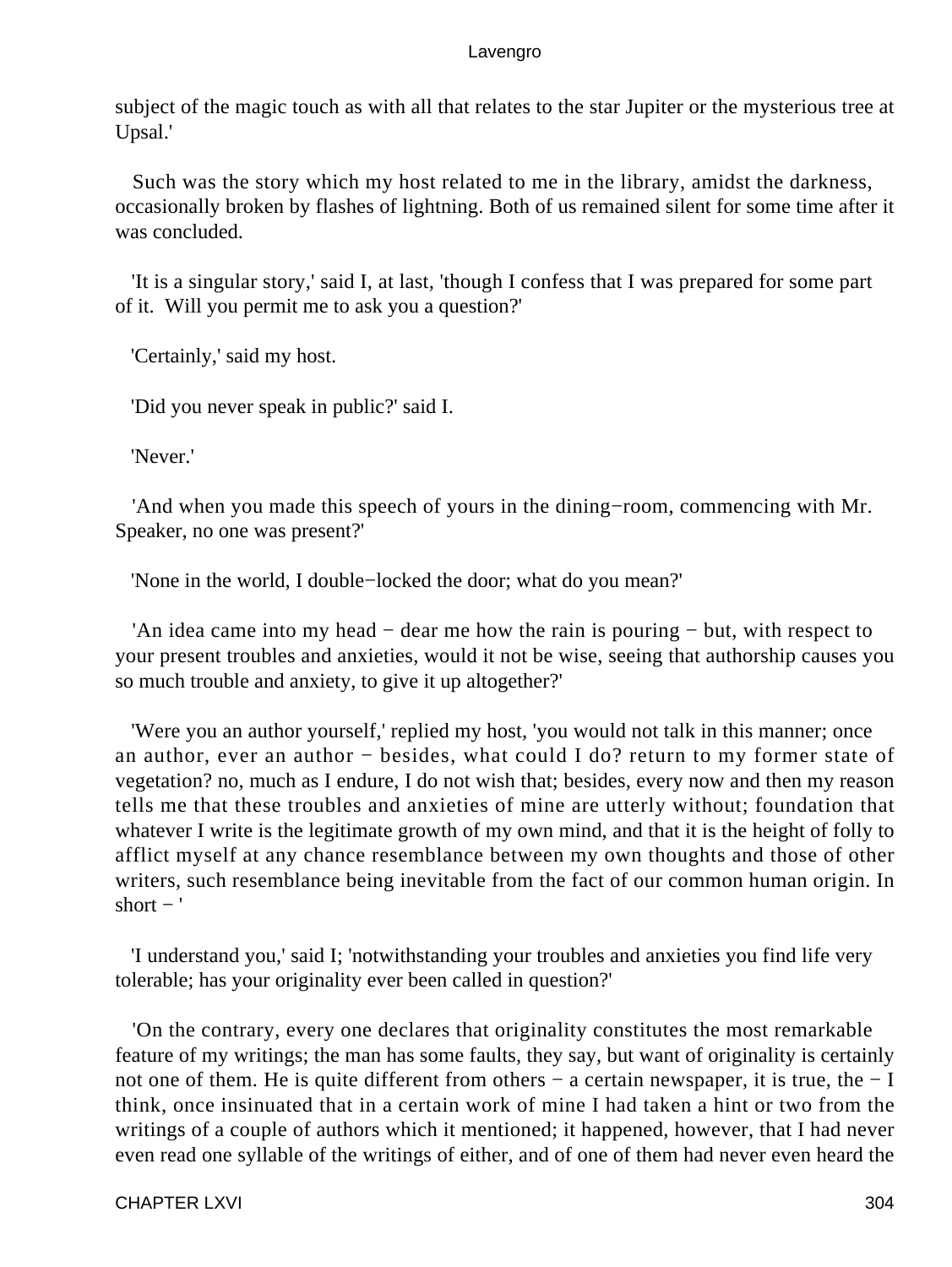name; so much for the discrimination of the −. By the bye, what a rascally newspaper that is!'

'A very rascally newspaper,' said I.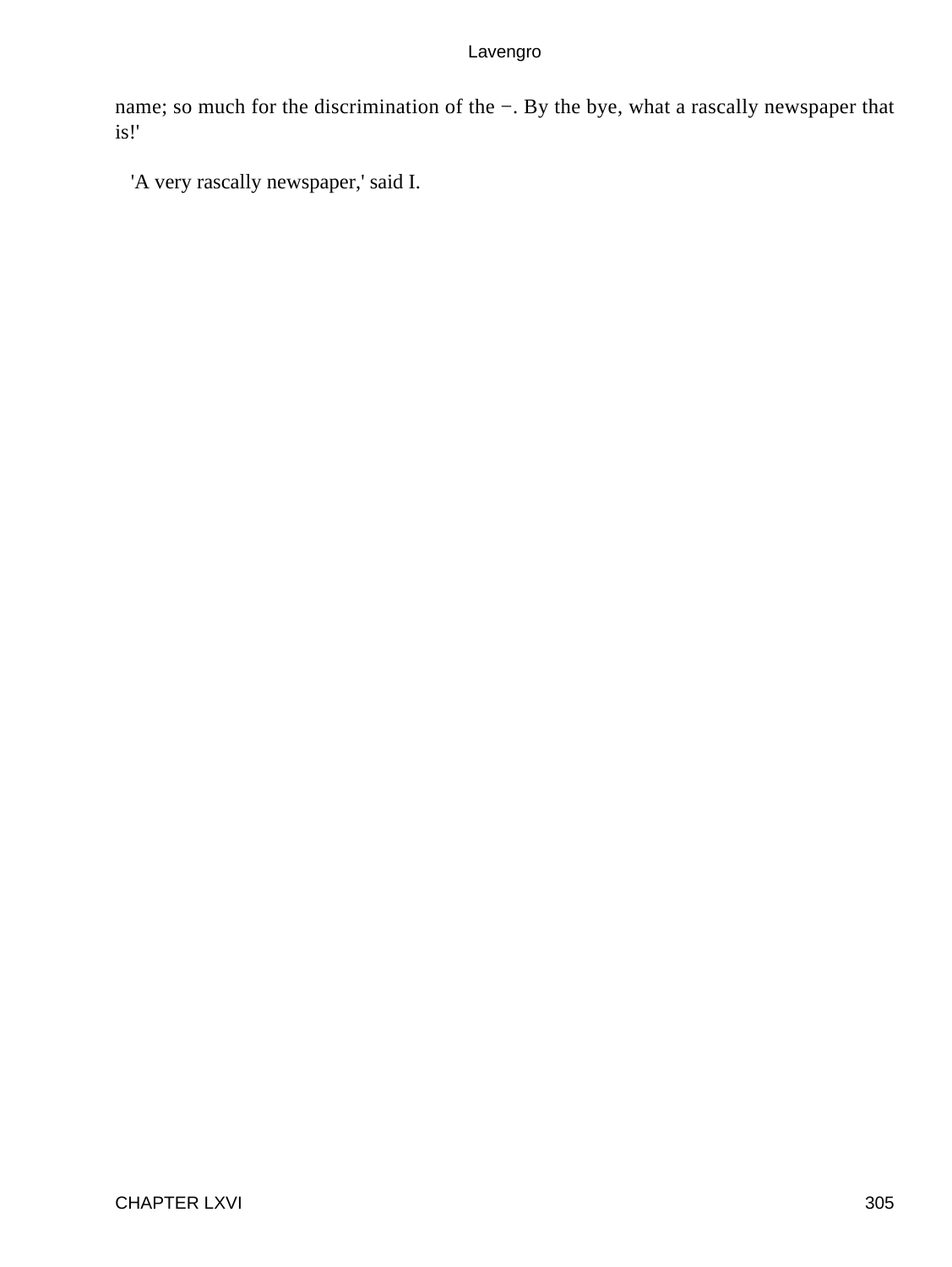# **[CHAPTER LXVII](#page-497-0)**

**D**isturbed slumbers – The bed–post – Two wizards – What can I do? – Real library – The Rev. Mr. Platitude − Toleration to Dissenters − Paradox − Sword of St. Peter − Enemy to humbug − High principles − False concord − The damsel − What religion? − Further conversation − That would never do! − May you prosper.

**DURING** the greater part of that night my slumbers were disturbed by strange dreams. Amongst other things, I fancied that I was my host; my head appeared to be teeming with wild thoughts and imaginations, out of which I was endeavouring to frame a book. And now the book was finished and given to the world, and the world shouted; and all eyes were turned upon me, and I shrank from the eyes of the world. And, when I got into retired places, I touched various objects in order to baffle the evil chance. In short, during the whole night, I was acting over the story which I had heard before I went to bed.

 At about eight o'clock I awoke. The storm had long since passed away, and the morning was bright and shining; my couch was so soft and luxurious that I felt loth to quit it, so I lay some time, my eyes wandering about the magnificent room to which fortune had conducted me in so singular a manner; at last I heaved a sigh; I was thinking of my own homeless condition, and imagining where I should find myself on the following morning. Unwilling, however, to indulge in melancholy thoughts, I sprang out of bed and proceeded to dress myself, and, whilst dressing, I felt an irresistible inclination to touch the bed−post.

 I finished dressing and left the room, feeling compelled, however, as I left it, to touch the lintel of the door. Is it possible, thought I, that from what I have lately heard the long−forgotten influence should have possessed me again? but I will not give way to it; so I hurried downstairs, resisting as I went a certain inclination which I occasionally felt to touch the rail of the banister. I was presently upon the gravel walk before the house: it was indeed a glorious morning. I stood for some time observing the golden fish disporting in the waters of the pond, and then strolled about amongst the noble trees of the park; the beauty and freshness of the morning − for the air had been considerably cooled by the late storm − soon enabled me to cast away the gloomy ideas which had previously taken possession of my mind, and, after a stroll of about half an hour, I returned towards the house in high spirits. It is true that once I felt very much inclined to go and touch the leaves of a flowery shrub which I saw at some distance, and had even moved two or three paces towards it; but, bethinking myself, I manfully resisted the temptation. 'Begone!' I exclaimed, 'ye sorceries, in which I formerly trusted – begone for ever vagaries which I had almost forgotten; good luck is not to be obtained, or bad averted, by magic touches; besides, two wizards in one parish would be too much, in all conscience.'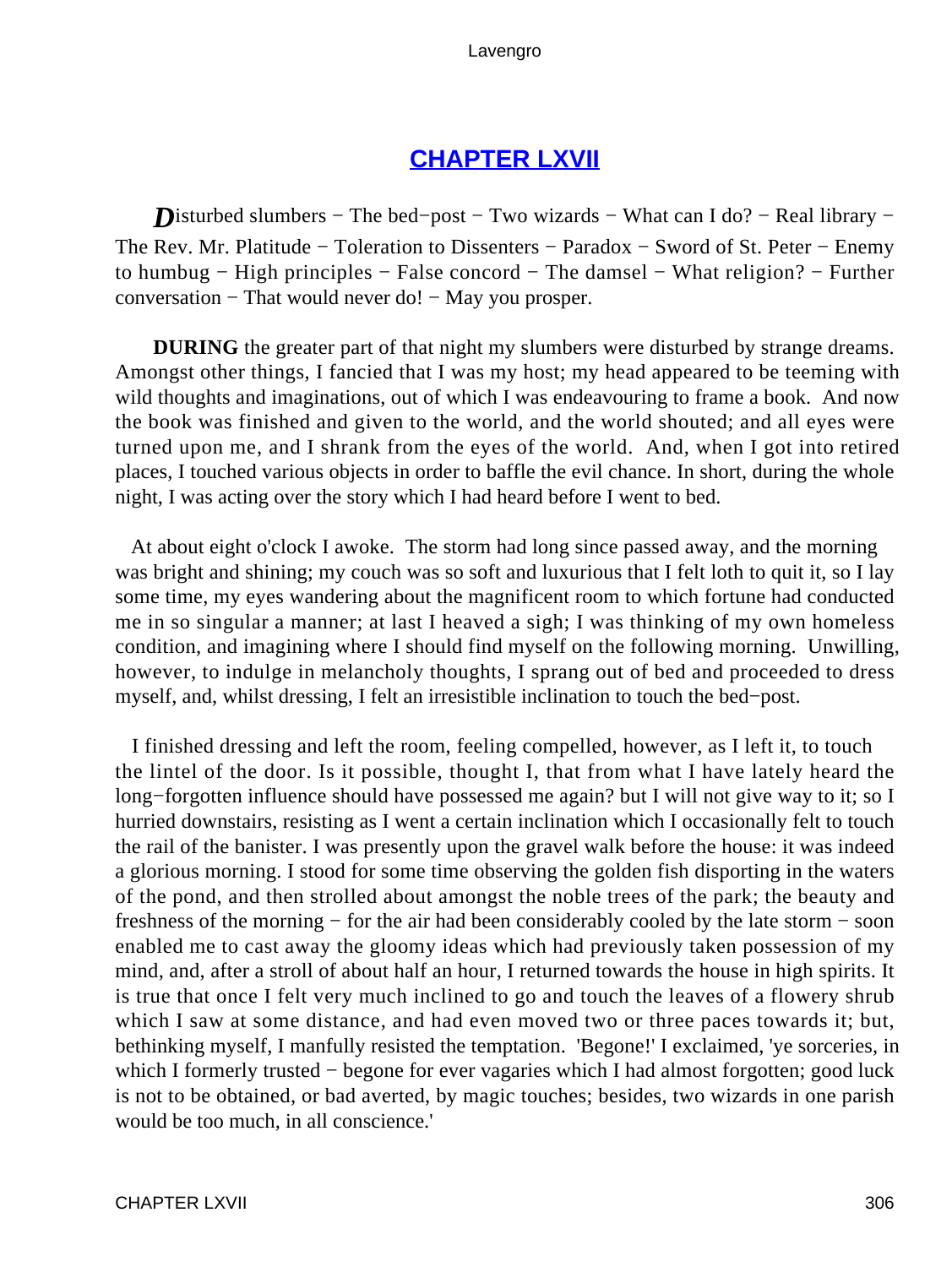I returned to the house, and entered the library; breakfast was laid on the table, and my friend was standing before the portrait which I have already said hung above the mantelpiece; so intently was he occupied in gazing at it that he did not hear me enter, nor was aware of my presence till I advanced close to him and spoke, when he turned round and shook me by the hand.

 'What can possibly have induced you to hang up that portrait in your library? it is a staring likeness, it is true, but it appears to me a wretched daub.'

 'Daub as you call it,' said my friend, smiling, 'I would not part with it for the best piece of Rafael. For many a happy thought I am indebted to that picture − it is my principal source of inspiration; when my imagination flags, as of course it occasionally does, I stare upon those features, and forthwith strange ideas of fun and drollery begin to flow into my mind; these I round, amplify, or combine into goodly creations, and bring forth as I find an opportunity. It is true that I am occasionally tormented by the thought that, by doing this, I am committing plagiarism; though, in that case, all thoughts must be plagiarisms, all that we think being the result of what we hear, see, or feel. What can I do? I must derive my thoughts from some source or other; and, after all, it is better to plagiarise from the features of my landlord than from the works of Butler and Cervantes. My works, as you are aware, are of a serio−comic character. My neighbours are of opinion that I am a great reader, and so I am, but only of those features − my real library is that picture.'

'But how did you obtain it?' said I.

 'Some years ago a travelling painter came into this neighbourhood, and my jolly host, at the request of his wife, consented to sit for his portrait; she highly admired the picture, but she soon died, and then my fat friend, who is of an affectionate disposition, said he could not bear the sight of it, as it put him in mind of his poor wife. I purchased it of him for five pounds − I would not take five thousand for it; when you called that picture a daub, you did not see all the poetry of it.'

We sat down to breakfast; my entertainer appeared to be in much better spirits than on the preceding day; I did not observe him touch once; ere breakfast was over a servant entered − 'The Reverend Mr. Platitude, sir,' said he.

 A shade of dissatisfaction came over the countenance of my host. 'What does the silly pestilent fellow mean by coming here?' said he, half to himself; 'let him come in,' said he to the servant.

 The servant went out, and in a moment reappeared, introducing the Reverend Mr. Platitude. The Reverend Mr. Platitude, having what is vulgarly called a game leg, came shambling into the room; he was about thirty years of age, and about five feet three inches high; his face was of the colour of pepper, and nearly as rugged as a nutmeg−grater; his hair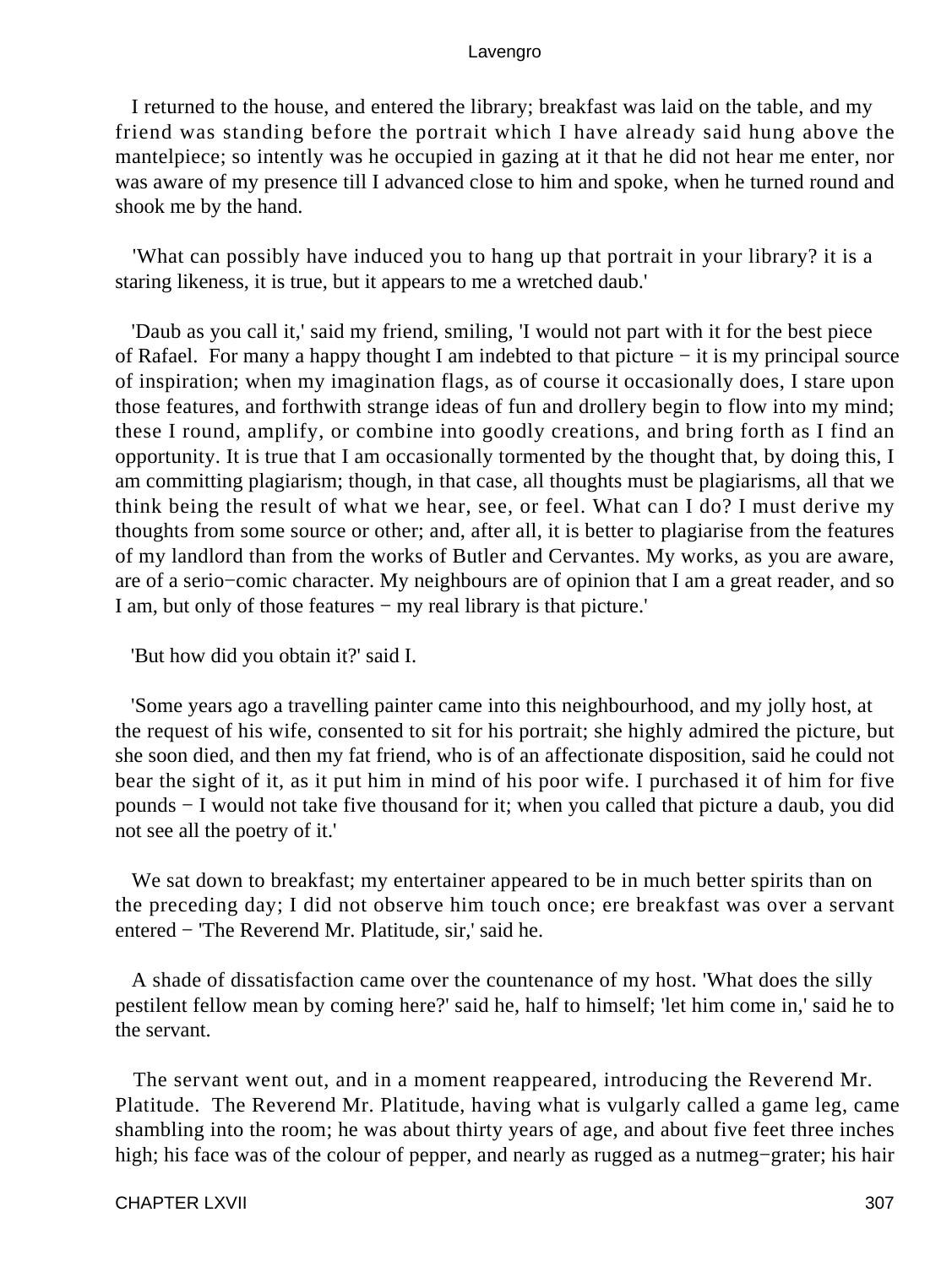was black; with his eyes he squinted, and grinned with his lips, which were very much apart, disclosing two very irregular rows of teeth; he was dressed in the true Levitical fashion, in a suit of spotless black, and a neckerchief of spotless white.

 The Reverend Mr. Platitude advanced winking and grinning to my entertainer, who received him politely but with evident coldness; nothing daunted, however, the Reverend Mr. Platitude took a seat by the table, and, being asked to take a cup of coffee, winked, grinned, and consented.

 In company I am occasionally subject to fits of what is generally called absence; my mind takes flight and returns to former scenes, or presses forward into the future. One of these fits of absence came over me at this time − I looked at the Reverend Mr. Platitude for a moment, heard a word or two that proceeded from his mouth, and saying to myself, 'You are no man for me,' fell into a fit of musing – into the same train of thought as in the morning, no very pleasant one − I was thinking of the future.

 I continued in my reverie for some time, and probably should have continued longer, had I not been suddenly aroused by the voice of Mr. Platitude raised to a very high key. 'Yes, my dear sir,' said he, 'it is but too true; I have it on good authority − a gone church − a lost church − a ruined church − a demolished church is the Church of England. Toleration to Dissenters! – oh, monstrous!'

 'I suppose,' said my host, 'that the repeal of the Test Acts will be merely a precursor of the emancipation of the Papists?'

 'Of the Catholics,' said the Reverend Mr. Platitude. 'Ahem. There was a time, as I believe you are aware, my dear sir, when I was as much opposed to the emancipation of the Catholics as it was possible for any one to be; but I was prejudiced, my dear sir, labouring under a cloud of most unfortunate prejudice; but I thank my Maker I am so no longer. I have travelled, as you are aware. It is only by travelling that one can rub off prejudices; I think you will agree with me there. I am speaking to a traveller. I left behind all my prejudices in Italy. The Catholics are at least our fellow−Christians. I thank Heaven that I am no longer an enemy to Catholic emancipation.'

'And yet you would not tolerate Dissenters?'

 'Dissenters, my dear sir; I hope you would not class such a set as the Dissenters with Catholics?'

 'Perhaps it would be unjust,' said my host, 'though to which of the two parties is another thing; but permit me to ask you a question: Does it not smack somewhat of paradox to talk of Catholics, whilst you admit there are Dissenters? If there are Dissenters, how should there be Catholics?'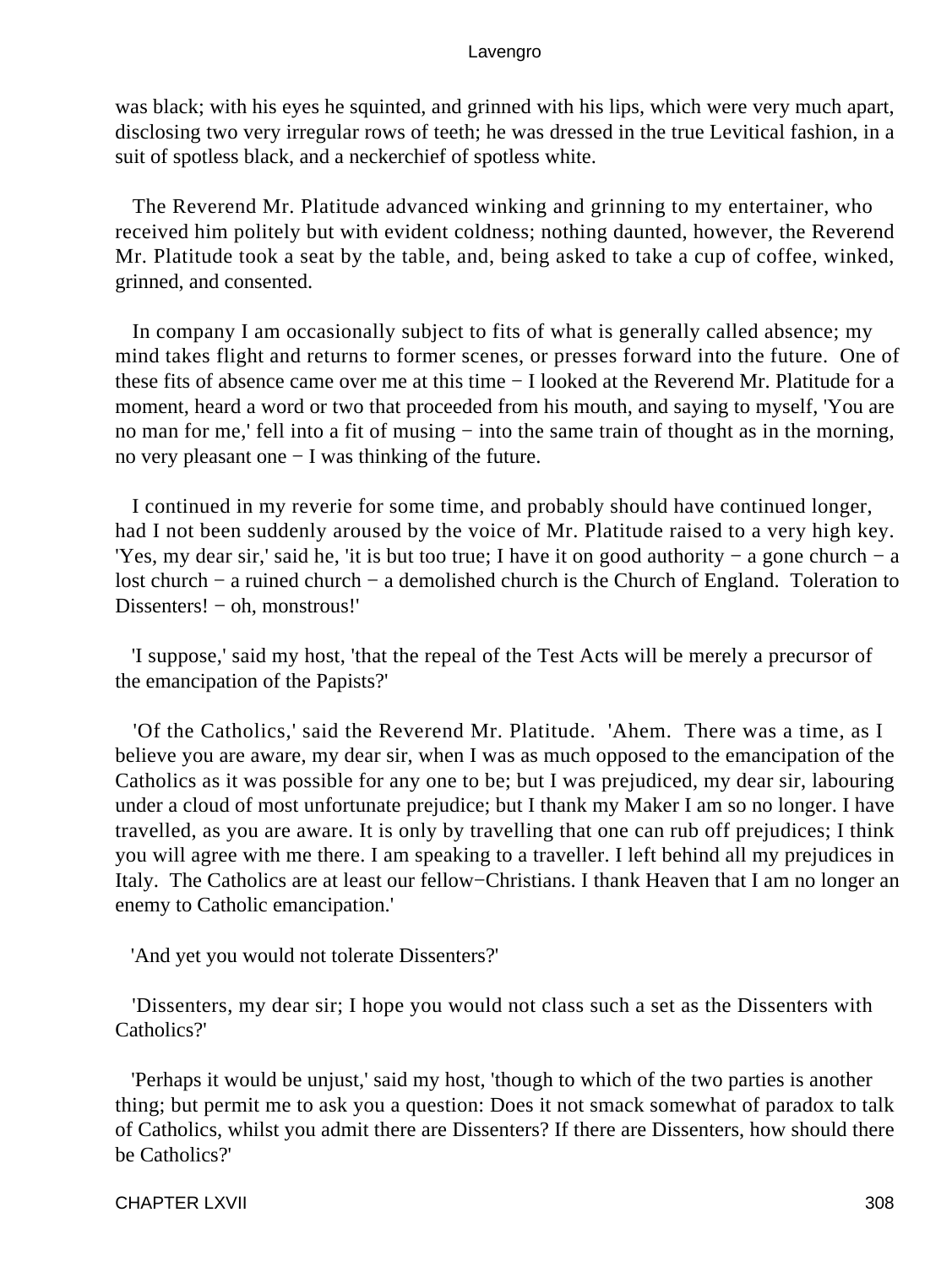'It is not my fault that there are Dissenters,' said the Reverend Mr. Platitude; 'if I had my will I would neither admit there were any, nor permit any to be.'

 'Of course you would admit there were such as long as they existed; but how would you get rid of them?'

'I would have the Church exert its authority.'

'What do you mean by exerting its authority?'

'I would not have the Church bear the sword in vain.'

 'What, the sword of St. Peter? You remember what the founder of the religion which you profess said about the sword, «He who striketh with it ... » I think those who have called themselves the Church have had enough of the sword. Two can play with the sword, Mr. Platitude. The Church of Rome tried the sword with the Lutherans: how did it fare with the Church of Rome? The Church of England tried the sword, Mr. Platitude, with the Puritans: how did it fare with Laud and Charles?'

 'Oh, as for the Church of England,' said Mr. Platitude, 'I have little to say. Thank God, I left all my Church of England prejudices in Italy. Had the Church of England known its true interests, it would long ago have sought a reconciliation with its illustrious mother. If the Church of England had not been in some degree a schismatic church, it would not have fared so ill at the time of which you are speaking; the rest of the Church would have come to its assistance. The Irish would have helped it, so would the French, so would the Portuguese. Disunion has always been the bane of the Church.'

 Once more I fell into a reverie. My mind now reverted to the past; methought I was in a small comfortable room wainscoted with oak; I was seated on one side of a fireplace, close by a table on which were wine and fruit; on the other side of the fire sat a man in a plain suit of brown, with the hair combed back from his somewhat high forehead; he had a pipe in his mouth, which for some time he smoked gravely and placidly, without saying a word; at length, after drawing at the pipe for some time rather vigorously, he removed it from his mouth, and, emitting an accumulated cloud of smoke, he exclaimed in a slow and measured tone, 'As I was telling you just now, my good chap, I have always been an enemy to humbug.'

When I awoke from my reverie the Reverend Mr. Platitude was quitting the apartment.

'Who is that person?' said I to my entertainer, as the door closed behind him.

'Who is he?' said my host; 'why, the Reverend Mr. Platitude.'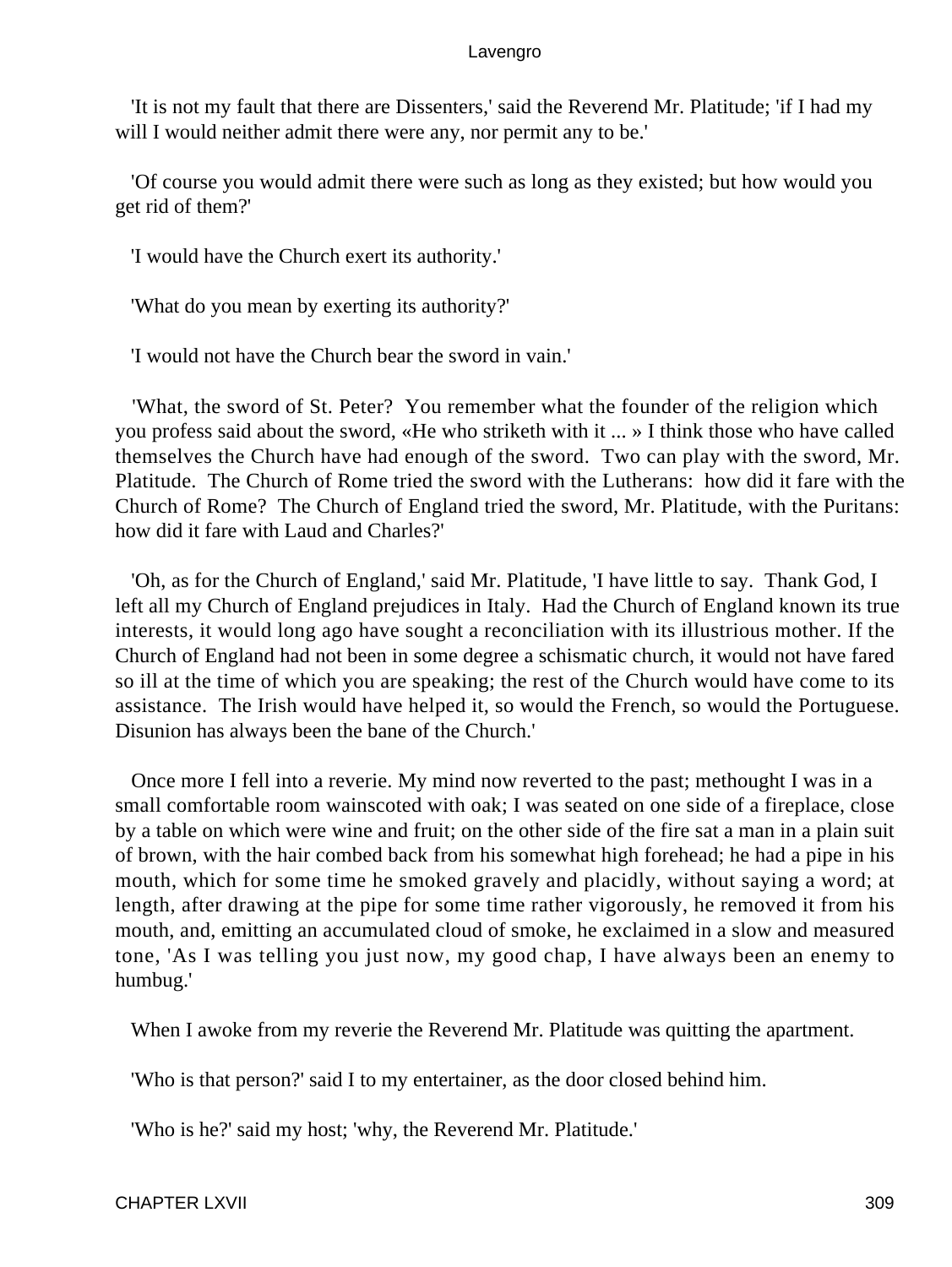'Does he reside in this neighbourhood?'

 'He holds a living about three miles from here; his history, as far as I am acquainted with it, is as follows. His father was a respectable tanner in the neighbouring town, who, wishing to make his son a gentleman, sent him to college. Having never been at college myself, I cannot say whether he took the wisest course; I believe it is more easy to unmake than to make a gentleman; I have known many gentlemanly youths go to college, and return anything but what they went. Young Mr. Platitude did not go to college a gentleman, but neither did he return one: he went to college an ass, and returned a prig; to his original folly was superadded a vast quantity of conceit. He told his father that he had adopted high principles, and was determined to discountenance everything low and mean; advised him to eschew trade, and to purchase him a living. The old man retired from business, purchased his son a living, and shortly after died, leaving him what remained of his fortune. The first thing the Reverend Mr. Platitude did, after his father's decease, was to send his mother and sister into Wales to live upon a small annuity, assigning as a reason that he was averse to anything low, and that they talked ungrammatically. Wishing to shine in the pulpit, he now preached high sermons, as he called them, interspersed with scraps of learning. His sermons did not, however, procure him much popularity; on the contrary, his church soon became nearly deserted, the greater part of his flock going over to certain dissenting preachers, who had shortly before made their appearance in the neighbourhood. Mr. Platitude was filled with wrath, and abused Dissenters in most unmeasured terms. Coming in contact with some of the preachers at a public meeting, he was rash enough to enter into argument with them. Poor Platitude! he had better have been quiet, he appeared like a child, a very infant, in their grasp; he attempted to take shelter under his college learning, but found, to his dismay, that his opponents knew more Greek and Latin than himself. These illiterate boors, as he had supposed them, caught him at once in a false concord, and Mr. Platitude had to slink home overwhelmed with shame. To avenge himself he applied to the ecclesiastical court, but was told that the Dissenters could not be put down by the present ecclesiastical law. He found the Church of England, to use his own expression, a poor, powerless, restricted Church. He now thought to improve his consequence by marriage, and made up to a rich and beautiful young lady in the neighbourhood; the damsel measured him from head to foot with a pair of very sharp eyes, dropped a curtsey, and refused him. Mr. Platitude, finding England a very stupid place, determined to travel; he went to Italy; how he passed his time there he knows best, to other people it is a matter of little importance. At the end of two years he returned with a real or assumed contempt for everything English, and especially for the Church to which he belongs, and out of which he is supported. He forthwith gave out that he had left behind him all his Church of England prejudices, and, as a proof thereof, spoke against sacerdotal wedlock and the toleration of schismatics. In an evil hour for myself he was introduced to me by a clergyman of my acquaintance, and from that time I have been pestered, as I was this morning, at least once a week. I seldom enter into any discussion with him, but fix my eyes on the portrait over the mantelpiece, and endeavour to conjure up some comic idea or situation, whilst he goes on talking tomfoolery by the hour about Church authority, schismatics, and the unlawfulness of sacerdotal wedlock; occasionally he brings with him a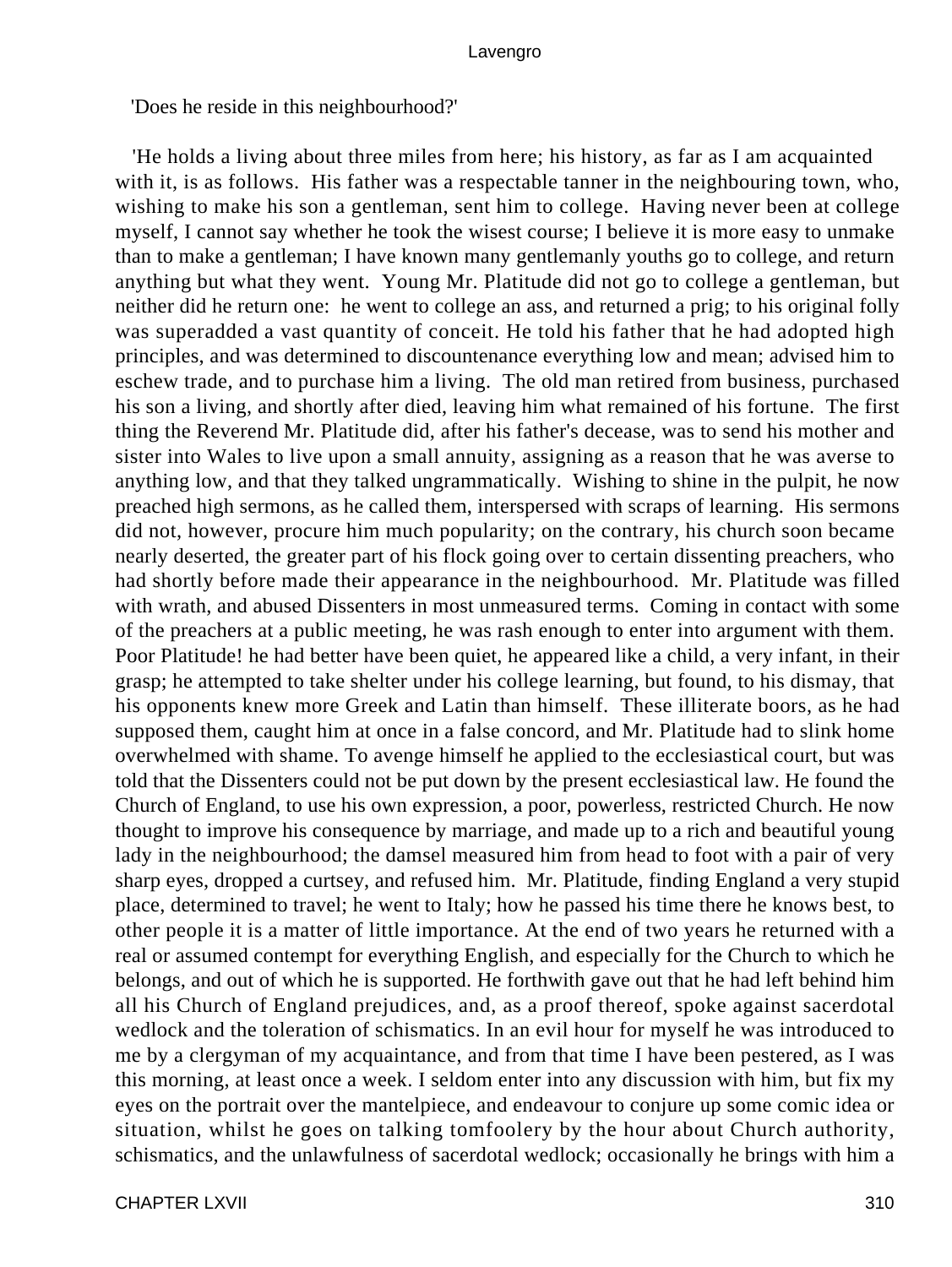strange kind of being, whose acquaintance he says he made in Italy; I believe he is some sharking priest who has come over to proselytise and plunder. This being has some powers of conversation and some learning, but carries the countenance of an arch villain; Platitude is evidently his tool.'

'Of what religion are you?' said I to my host.

 'That of the Vicar of Wakefield − good, quiet, Church of England, which would live and let live, practises charity, and rails at no one; where the priest is the husband of one wife, takes care of his family and his parish − such is the religion for me, though I confess I have hitherto thought too little of religious matters. When, however, I have completed this plaguy work on which I am engaged, I hope to be able to devote more attention to them.'

 After some further conversation, the subjects being, if I remember right, college education, priggism, church authority, tomfoolery, and the like, I rose and said to my host, 'I must now leave you.'

'Whither are you going?'

'I do not know.'

 'Stay here, then − you shall be welcome as many days, months, and years as you please to stay.'

 'Do you think I would hang upon another man? No, not if he were Emperor of all the Chinas. I will now make my preparations, and then bid you farewell.'

 I retired to my apartment and collected the handful of things which I carried with me on my travels.

'I will walk a little way with you,' said my friend on my return.

 He walked with me to the park gate; neither of us said anything by the way. When we had come upon the road, I said, 'Farewell now; I will not permit you to give yourself any further trouble on my account. Receive my best thanks for your kindness; before we part, however, I should wish to ask you a question. Do you think you shall ever grow tired of authorship?'

'I have my fears,' said my friend, advancing his hand to one of the iron bars of the gate.

 'Don't touch,' said I, 'it is a bad habit. I have but one word to add: should you ever grow tired of authorship follow your first idea of getting into Parliament; you have words enough at command; perhaps you want manner and method; but, in that case, you must apply to a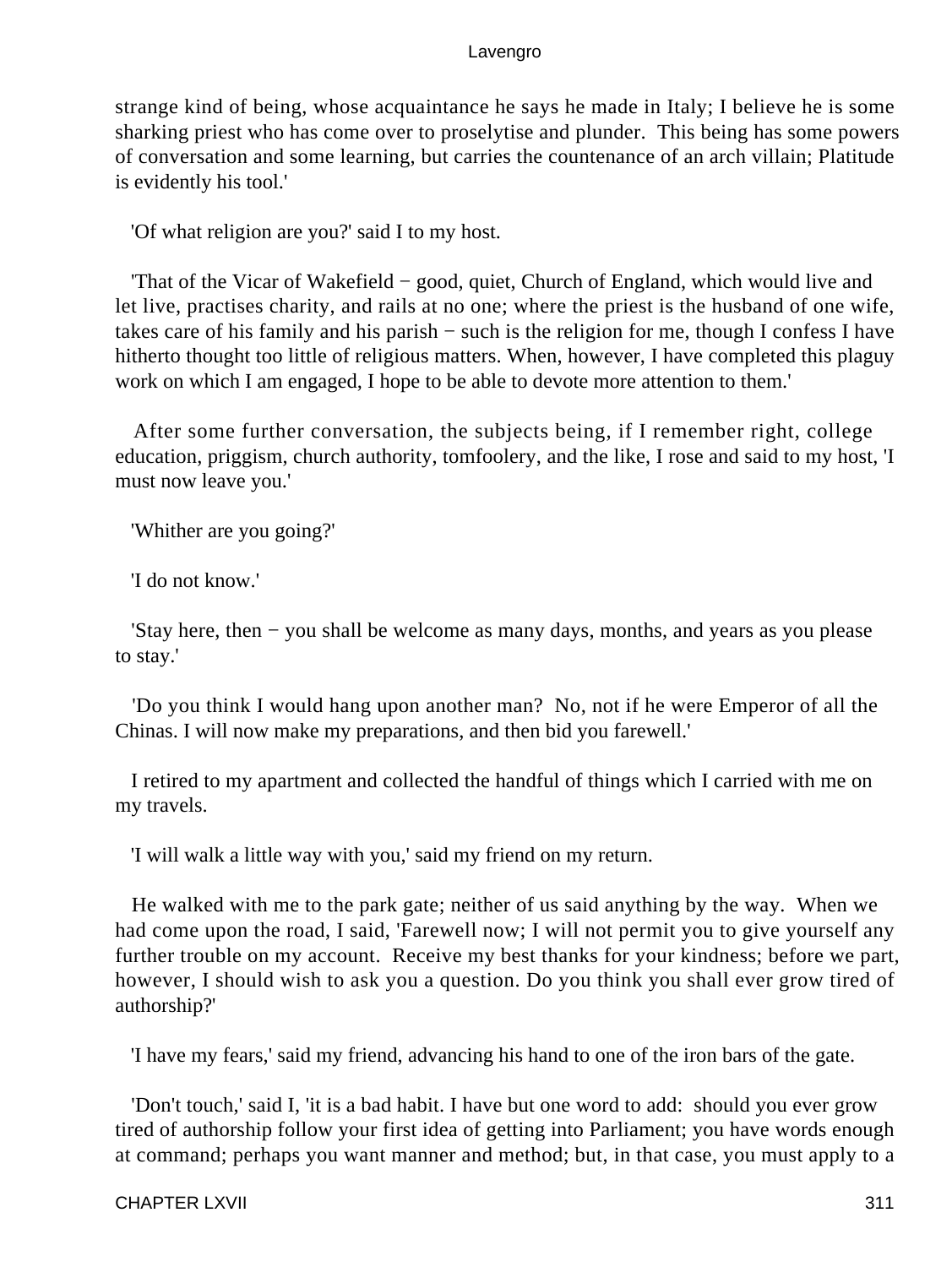teacher, you must take lessons of a master of elocution.'

 'That would never do!' said my host; 'I know myself too well to think of applying for assistance to any one. Were I to become a parliamentary orator, I should wish to be an original one, even if not above mediocrity. What pleasure should I take in any speech I might make, however original as to thought, provided the gestures I employed and the very modulation of my voice were not my own? Take lessons, indeed! why, the fellow who taught me, the professor, might be standing in the gallery whilst I spoke; and, at the best parts of my speech, might say to himself, «That gesture is mine − that modulation is mine.» I could not bear the thought of such a thing.'

'Farewell,' said I, 'and may you prosper. I have nothing more to say.'

 I departed. At the distance of twenty yards I turned round suddenly; my friend was just withdrawing his finger from the bar of the gate.

 'He has been touching,' said I, as I proceeded on my way; 'I wonder what was the evil chance he wished to baffle.'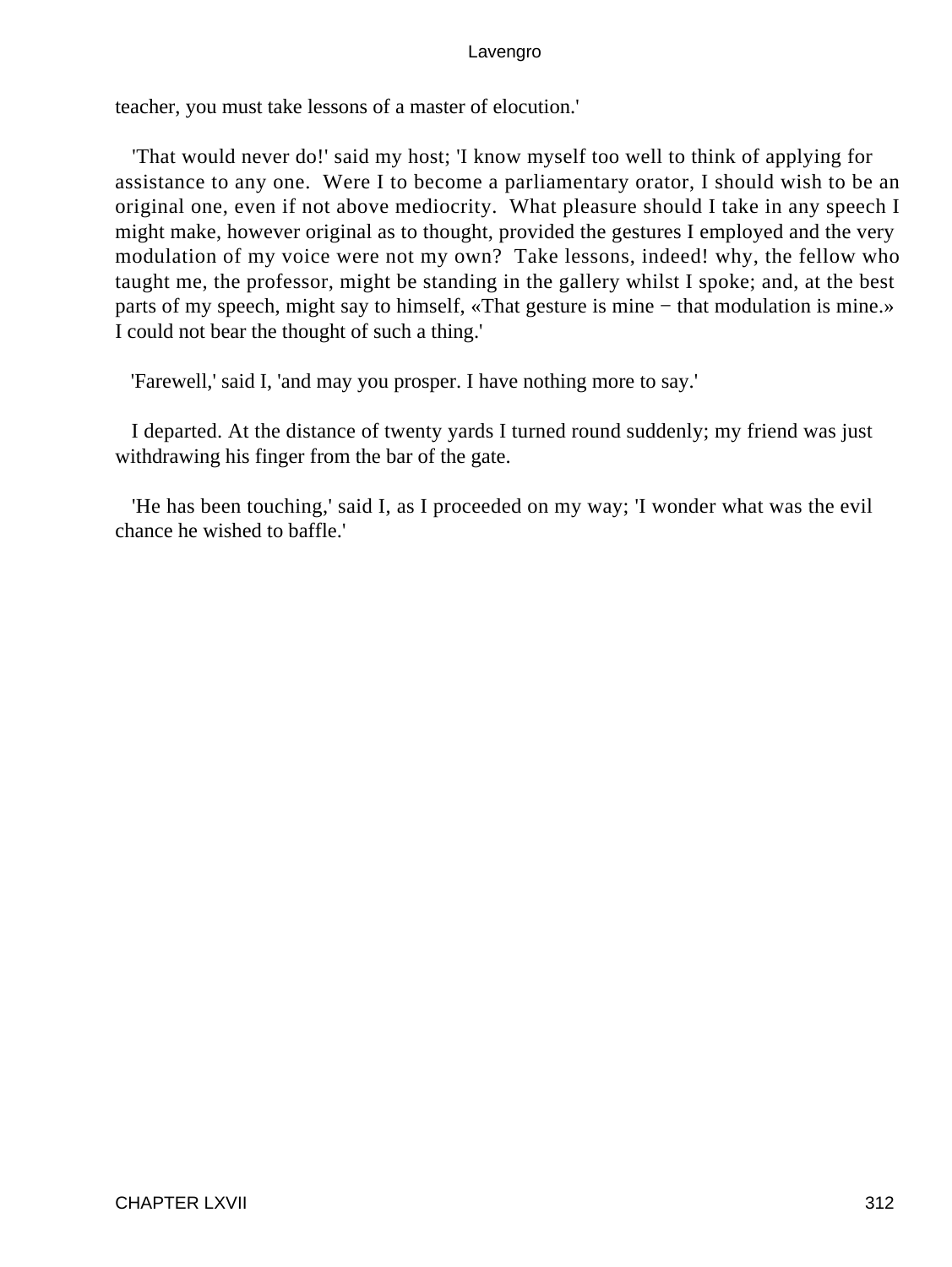# **[CHAPTER LXVIII](#page-497-0)**

*E*lastic step – Disconsolate party – Not the season – Mend your draught – Good ale – Crotchet − Hammer and tongs − Schoolmaster − True Eden life − Flaming Tinman − Twice my size − Hard at work − My poor wife − Grey Moll − A Bible − Half−and−half − What to do − Half inclined − In no time − On one condition − Don't stare − Like the wind.

**AFTER** walking some time, I found myself on the great road, at the same spot where I had turned aside the day before with my new−made acquaintance, in the direction of his house. I now continued my journey as before, towards the north. The weather, though beautiful, was much cooler than it had been for some time past; I walked at a great rate, with a springing and elastic step. In about two hours I came to where a kind of cottage stood a little way back from the road, with a huge oak before it, under the shade of which stood a little pony and a cart, which seemed to contain various articles. I was going past − when I saw scrawled over the door of the cottage, 'Good beer sold here'; upon which, feeling myself all of a sudden very thirsty, I determined to go in and taste the beverage.

 I entered a well−sanded kitchen, and seated myself on a bench, on one side of a long white table; the other side, which was nearest to the wall, was occupied by a party, or rather family, consisting of a grimy−looking man, somewhat under the middle size, dressed in faded velveteens, and wearing a leather apron − a rather pretty− looking woman, but sun−burnt, and meanly dressed, and two ragged children, a boy and girl, about four or five years old. The man sat with his eyes fixed upon the table, supporting his chin with both his hands; the woman, who was next him, sat quite still, save that occasionally she turned a glance upon her husband with eyes that appeared to have been lately crying. The children had none of the vivacity so general at their age. A more disconsolate family I had never seen; a mug, which, when filled, might contain half a pint, stood empty before them; a very disconsolate party indeed.

 'House!' said I; 'House!' and then, as nobody appeared, I cried again as loud as I could, 'House! do you hear me, House!'

 'What's your pleasure, young man?' said an elderly woman, who now made her appearance from a side apartment.

'To taste your ale,' said I.

 'How much?' said the woman, stretching out her hand towards the empty mug upon the table.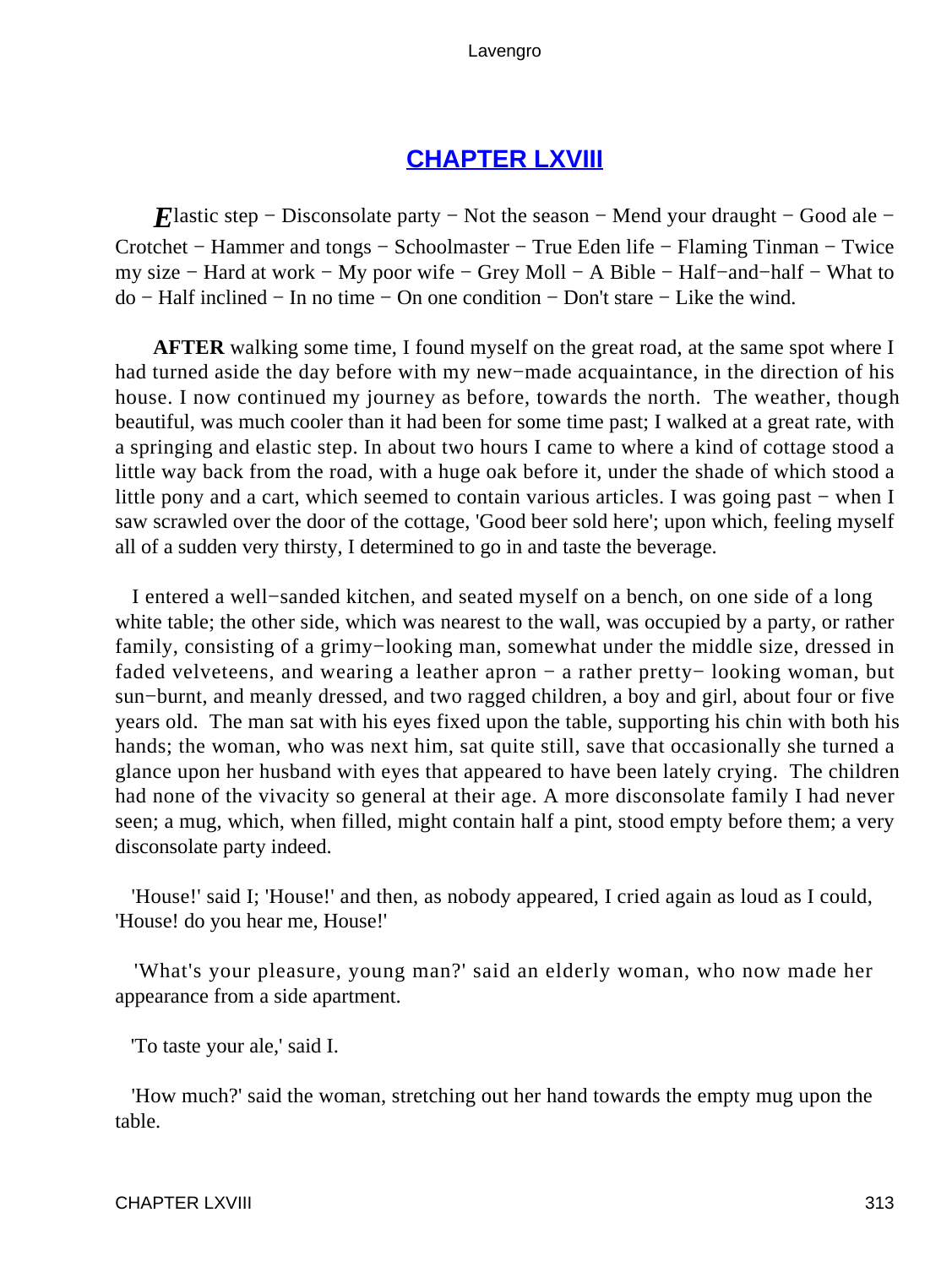'The largest measure−full in your house,' said I, putting back her hand gently. 'This is not the season for half−pint mugs.'

 'As you will, young man,' said the landlady; and presently brought in an earthen pitcher which might contain about three pints, and which foamed and frothed withal.

'Will this pay for it?' said I, putting down sixpence.

'I have to return you a penny,' said the landlady, putting her hand into her pocket.

'I want no change,' said I, flourishing my hand with an air.

 'As you please, young gentleman,' said the landlady, and then, making a kind of curtsey, she again retired to the side apartment.

 'Here is your health, sir,' said I to the grimy−looking man, as I raised the pitcher to my lips.

 The tinker, for such I supposed him to be, without altering his posture, raised his eyes, looked at me for a moment, gave a slight nod, and then once more fixed his eyes upon the table. I took a draught of the ale, which I found excellent; 'Won't you drink?' said I, holding the pitcher to the tinker.

 The man again lifted up his eyes, looked at me, and then at the pitcher, and then at me again. I thought at one time that he was about to shake his head in sign of refusal; but no, he looked once more at the pitcher, and the temptation was too strong. Slowly removing his head from his arms, he took the pitcher, sighed, nodded, and drank a tolerable quantity, and then set the pitcher down before me upon the table.

 'You had better mend your draught,' said I to the tinker; 'it is a sad heart that never rejoices.'

 'That's true,' said the tinker, and again raising the pitcher to his lips, he mended his draught as I had bidden him, drinking a larger quantity than before.

'Pass it to your wife,' said I.

 The poor woman took the pitcher from the man's hand; before, however, raising it to her lips, she looked at the children. True mother's heart, thought I to myself, and taking the half−pint mug, I made her fill it, and then held it to the children, causing each to take a draught. The woman wiped her eyes with the corner of her gown, before she raised the pitcher and drank to my health.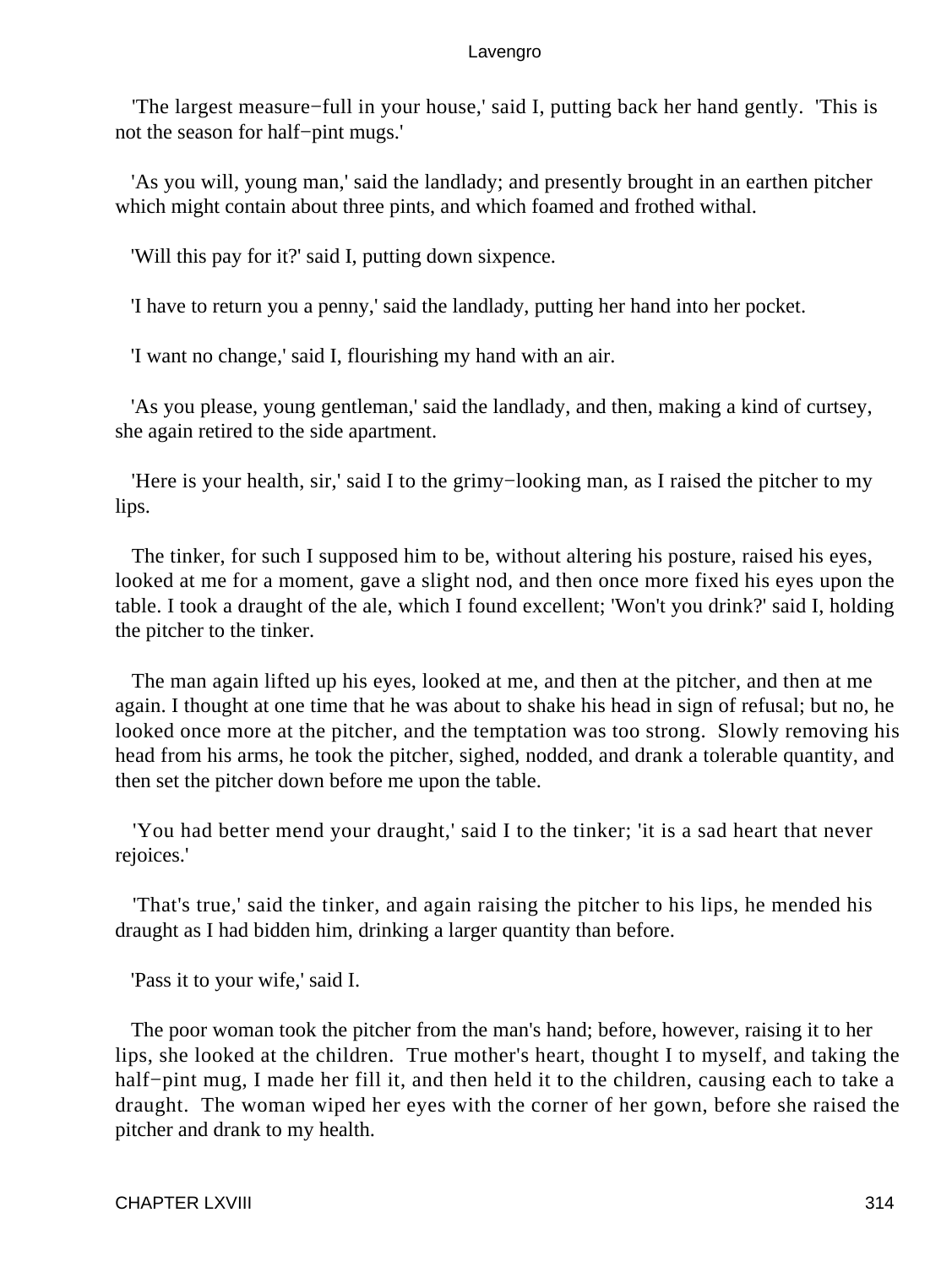In about five minutes none of the family looked half so disconsolate as before, and the tinker and I were in deep discourse.

 Oh, genial and gladdening is the power of good ale, the true and proper drink of Englishmen. He is not deserving of the name of Englishman who speaketh against ale, that is good ale, like that which has just made merry the hearts of this poor family; and yet there are beings, calling themselves Englishmen, who say that it is a sin to drink a cup of ale, and who, on coming to this passage will be tempted to fling down the book and exclaim, 'The man is evidently a bad man, for behold, by his own confession, he is not only fond of ale himself, but is in the habit of tempting other people with it.' Alas! alas! what a number of silly individuals there are in this world; I wonder what they would have had me do in this instance − given the afflicted family a cup of cold water? go to! They could have found water in the road, for there was a pellucid spring only a few yards distant from the house, as they were well aware − but they wanted not water; what should I have given them? meat and bread? go to! They were not hungry; there was stifled sobbing in their bosoms, and the first mouthful of strong meat would have choked them. What should I have given them? Money! what right had I to insult them by offering them money? Advice! words, words, words; friends, there is a time for everything; there is a time for a cup of cold water; there is a time for strong meat and bread; there is a time for advice, and there is a time for ale; and I have generally found that the time for advice is after a cup of ale. I do not say many cups; the tongue then speaketh more smoothly, and the ear listeneth more benignantly; but why do I attempt to reason with you? do I not know you for conceited creatures, with one idea − and that a foolish one; − a crotchet, for the sake of which ye would sacrifice anything, religion if required − country? There, fling down my book, I do not wish ye to walk any farther in my company, unless you cast your nonsense away, which ye will never do, for it is the breath of your nostrils; fling down my book, it was not written to support a crotchet, for know one thing, my good people, I have invariably been an enemy to humbug.

 'Well,' said the tinker, after we had discoursed some time, 'little thought, when I first saw you, that you were of my own trade.'

**MYSELF.** Nor am I, at least not exactly. There is not much difference, 'tis true, between a tinker and a smith.

**TINKER.** You are a whitesmith then?

**MYSELF.** Not I, I'd scorn to be anything so mean; no, friend, black's the colour; I am a brother of the horse−shoe. Success to the hammer and tongs.

**TINKER.** Well, I shouldn't have thought you had been a blacksmith by your hands.

**MYSELF.** I have seen them, however, as black as yours. The truth is, I have not worked for many a day.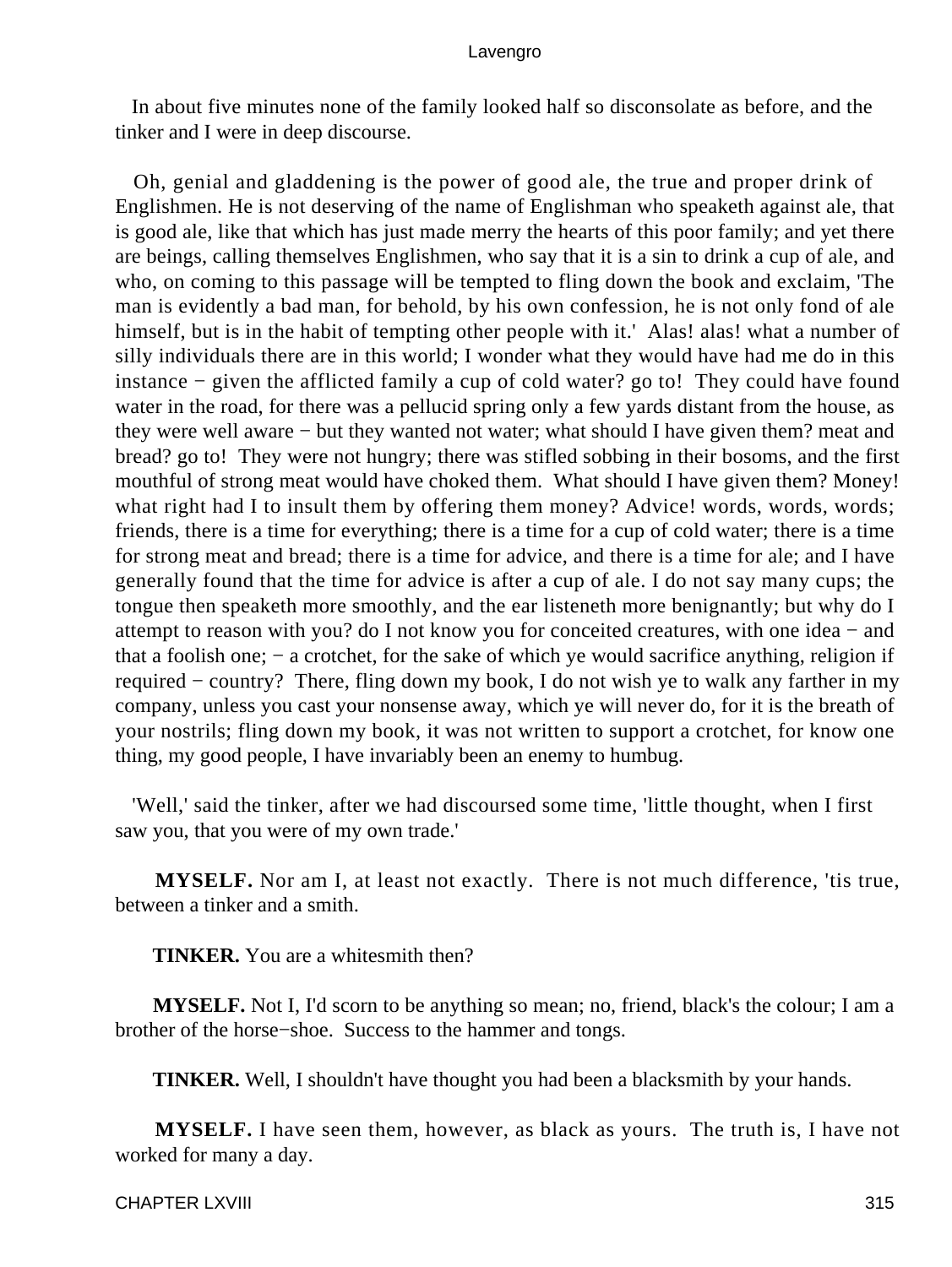**TINKER.** Where did you serve first?

**MYSELF.** In Ireland.

**TINKER.** That's a good way off, isn't it?

**MYSELF.** Not very far; over those mountains to the left, and the run of salt water that lies behind them, there's Ireland.

**TINKER.** It's a fine thing to be a scholar.

**MYSELF.** Not half so fine as to be a tinker.

**TINKER.** How you talk!

**MYSELF.** Nothing but the truth; what can be better than to be one's own master? Now a tinker is his own master, a scholar is not. Let us suppose the best of scholars, a schoolmaster for example, for I suppose you will admit that no one can be higher in scholarship than a schoolmaster; do you call his a pleasant life? I don't; we should call him a school−slave, rather than a schoolmaster. Only conceive him in blessed weather like this, in his close school, teaching children to write in copy−books, 'Evil communication corrupts good manners,' or 'You cannot touch pitch without defilement,' or to spell out of Abedariums, or to read out of Jack Smith, or Sandford and Merton. Only conceive him, I say, drudging in such guise from morning till night, without any rational enjoyment but to beat the children. Would you compare such a dog's life as that with your own − the happiest under heaven – true Eden life, as the Germans would say, – pitching your tent under the pleasant hedgerows, listening to the song of the feathered tribes, collecting all the leaky kettles in the neighbourhood, soldering and joining, earning your honest bread by the wholesome sweat of your brow – making ten holes – hey, what's this? what's the man crying for?

 Suddenly the tinker had covered his face with his hands, and begun to sob and moan like a man in the deepest distress; the breast of his wife was heaved with emotion; even the children were agitated, the youngest began to roar.

**MYSELF.** What's the matter with you; what are you all crying about?

**TINKER** (uncovering his face). Lord, why to hear you talk; isn't that enough to make anybody cry − even the poor babes? Yes, you said right, 'tis life in the garden of Eden − the tinker's; I see so now that I'm about to give it up.

**MYSELF.** Give it up! you must not think of such a thing.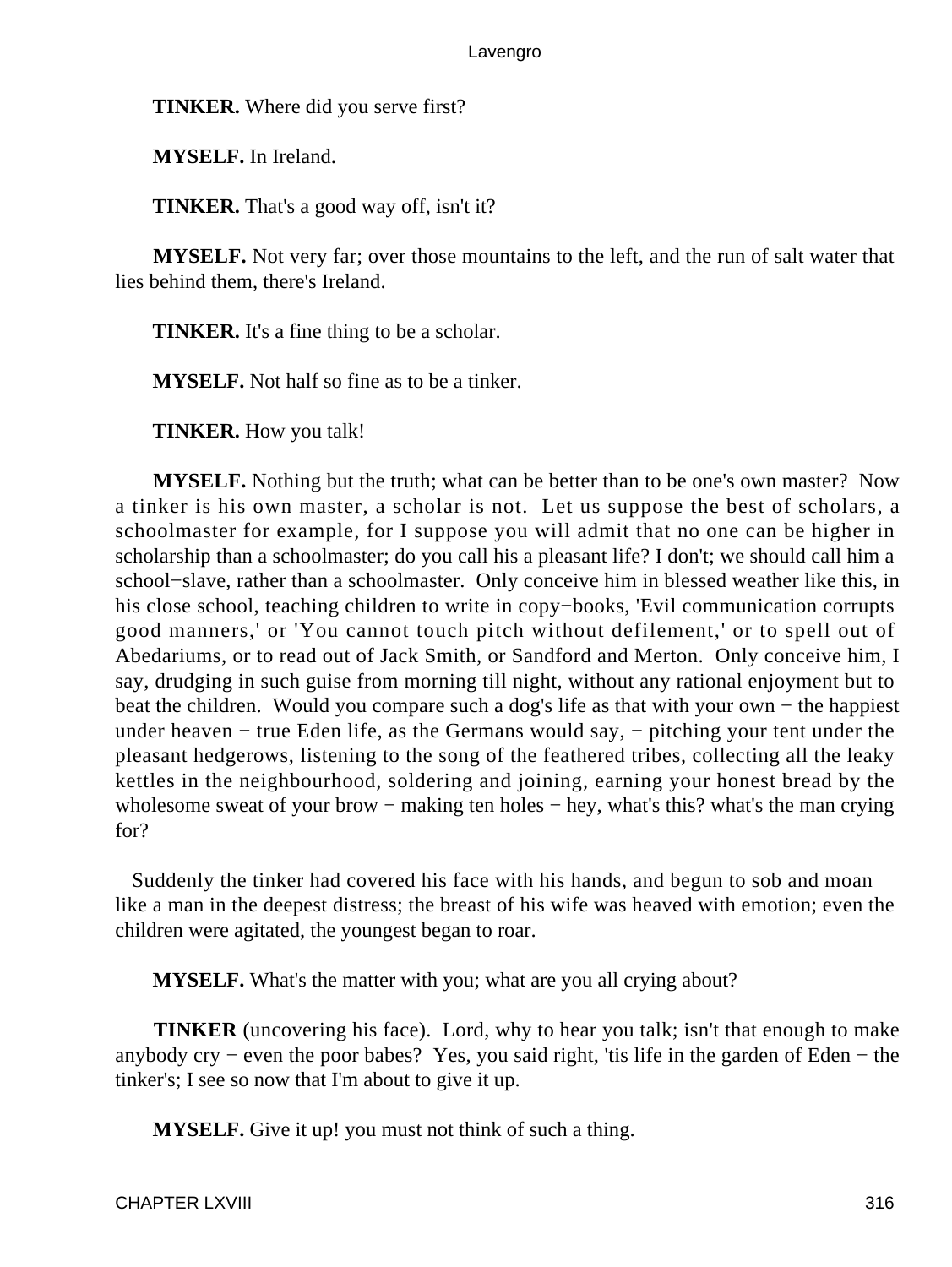**TINKER.** No, I can't bear to think of it, and yet I must; what's to be done? How hard to be frightened to death, to be driven off the roads.

**MYSELF.** Who has driven you off the roads?

**TINKER.** Who! the Flaming Tinman.

**MYSELF.** Who is he?

**TINKER.** The biggest rogue in England, and the cruellest, or he wouldn't have served me as he has done − I'll tell you all about it. I was born upon the roads, and so was my father before me, and my mother too; and I worked with them as long as they lived, as a dutiful child, for I have nothing to reproach myself with on their account; and when my father died I took up the business, and went his beat, and supported my mother for the little time she lived; and when she died I married this young woman, who was not born upon the roads, but was a small tradesman s daughter, at Gloster. She had a kindness for me, and, notwithstanding her friends were against the match, she married the poor tinker, and came to live with him upon the roads. Well, young man, for six or seven years I − as the happiest fellow breathing, living just the life you described just now − respected by everybody in this beat; when in an evil hour comes this Black Jack, this flaming tinman, into these parts, driven as they say out of Yorkshire − for no good you may be sure. Now there is no beat will support two tinkers, as you doubtless know; mine was a good one, but it would not support the flying tinker and myself, though if it would have supported twenty it would have been all the same to the flying villain, who'll brook no one but himself; so he presently finds me out, and offers to fight me for the beat. Now, being bred upon the roads, I can fight a little, that is with anything like my match, but I was not going to fight him, who happens to be twice my size, and so I told him; whereupon he knocks me down, and would have done me farther mischief had not some men been nigh and prevented him; so he threatened to cut my throat, and went his way. Well, I did not like such usage at all, and was woundily frightened, and tried to keep as much out of his way as possible, going anywhere but where I thought I was likely to meet him; and sure enough for several months I contrived to keep out of his way. At last somebody told me that he was gone back to Yorkshire, whereupon I was glad at heart, and ventured to show myself, going here and there as I did before. Well, young man, it was yesterday that I and mine set ourselves down in a lane, about five miles from here, and lighted our fire, and had our dinner, and after dinner I sat down to mend three kettles and a frying pan which the people in the neighbourhood had given me to mend − for, as I told you before, I have a good connection, owing to my honesty. Well, as I sat there hard at work, happy as the day's long, and thinking of anything but what was to happen, who should come up but this Black Jack, this king of the tinkers, rattling along in his cart, with his wife, that they call Grey Moll, by his side − for the villain has got a wife, and a maid−servant too; the last I never saw, but they that has, says that she is as big as a house, and young, and well to look at, which can't be all said of Moll, who, though she's big enough in all conscience, is neither young nor handsome. Well, no sooner does he see me and mine, than, giving the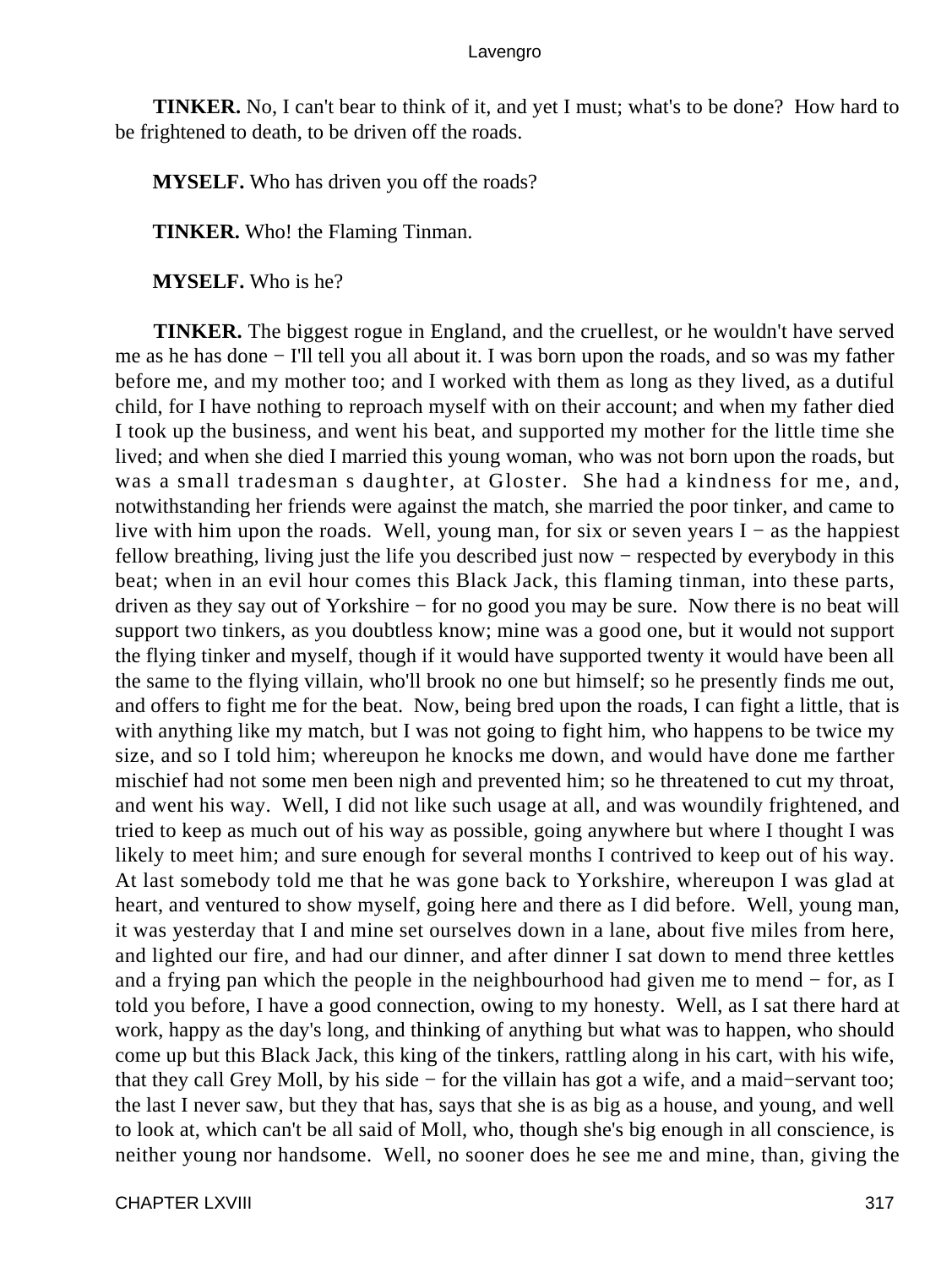reins to Grey Moll, he springs out of his cart, and comes straight at me; not a word did he say, but on he comes straight at me like a wild bull. I am a quiet man, young fellow, but I saw now that quietness would be of no use, so I sprang up upon my legs, and being bred upon the roads, and able to fight a little, I squared as he came running in upon me, and had a round or two with him. Lord bless you, young man, it was like a fly fighting with an elephant − one of those big beasts the show−folks carry about. I had not a chance with the fellow, he knocked me here, he knocked me there, knocked me into the hedge, and knocked me out again. I was at my last shifts, and my poor wife saw it. Now my poor wife, though she is as gentle as a pigeon, has yet a spirit of her own, and though she wasn't bred upon the roads, can scratch a little; so when she saw me at my last shifts, she flew at the villain − she couldn't bear to see her partner murdered − and scratched the villain's face. Lord bless you, young man, she had better have been quiet: Grey Moll no sooner saw what she was about, than, springing out of the cart, where she had sat all along perfectly quiet, save a little whooping and screeching to encourage her blade:− Grey Moll, I say (my flesh creeps when I think of it – for I am a kind husband, and love my poor wife)  $\dots$ 

**MYSELF.** Take another draught of the ale; you look frightened, and it will do you good. Stout liquor makes stout heart, as the man says in the play.

**TINKER.** That's true, young man; here's to you − where was I? Grey Moll no sooner saw what my wife was about, than, springing out of the cart, she flew at my poor wife, clawed off her bonnet in a moment, and seized hold of her hair. Lord bless you, young man, my poor wife, in the hands of Grey Moll, was nothing better than a pigeon in the claws of a buzzard hawk, or I in the hands of the Flaming Tinman, which when I saw, my heart was fit to burst, and I determined to give up everything − everything to save my poor wife out of Grey Moll's claws. 'Hold!' I shouted. 'Hold, both of you − Jack, Moll. Hold, both of you, for God's sake, and I'll do what you will: give up trade, and business, connection, bread, and everything, never more travel the roads, and go down on my knees to you in the bargain.' Well, this had some effect; Moll let go my wife, and the Blazing Tinman stopped for a moment; it was only for a moment, however, that he left off − all of a sudden he hit me a blow which sent me against a tree; and what did the villain then? why the flying villain seized me by the throat, and almost throttled me, roaring – what do you think, young man, that the flaming villain roared out?

**MYSELF.** I really don't know − something horrible, I suppose.

**TINKER.** Horrible, indeed; you may well say horrible, young man; neither more nor less than the Bible − 'A Bible, a Bible!' roared the Blazing Tinman; and he pressed my throat so hard against the tree that my senses began to dwaul away − a Bible, a Bible, still ringing in my ears. Now, young man, my poor wife is a Christian woman, and, though she travels the roads, carries a Bible with her at the bottom of her sack, with which sometimes she teaches the children to read − it was the only thing she brought with her from the place of her kith and kin, save her own body and the clothes on her back; so my poor wife, half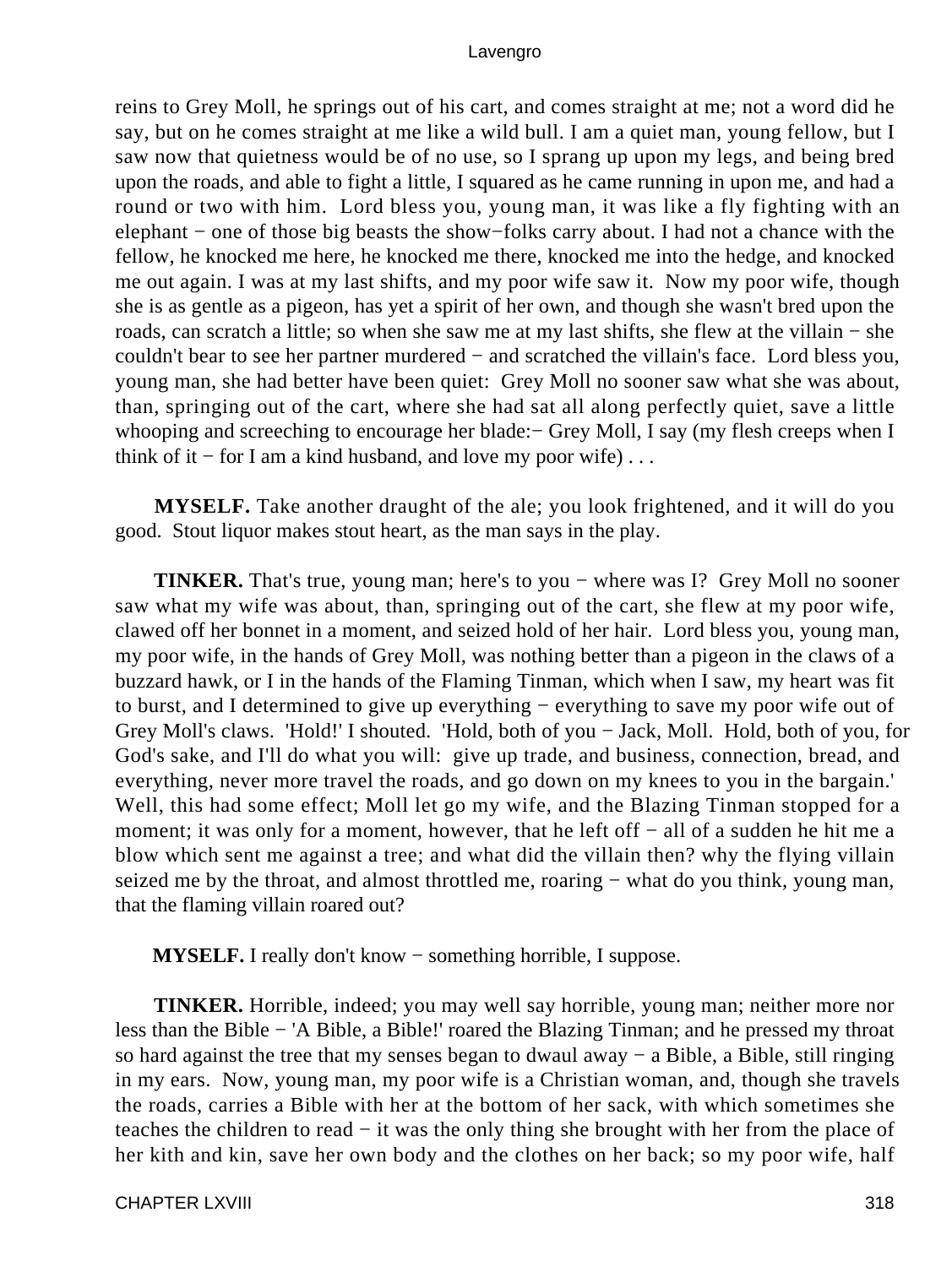distracted, runs to her sack, pulls out the Bible, and puts it into the hand of the Blazing Tinman, who then thrusts the end of it into my mouth with such fury that it made my lips bleed, and broke short one of my teeth which happened to be decayed. 'Swear,' said he, 'swear, you mumping villain, take your Bible oath that you will quit and give up the beat altogether, or I'll − and then the hard−hearted villain made me swear by the Bible, and my own damnation, half−throttled as I was, to − to − I can't go on −

**MYSELF.** Take another draught − stout liquor −

**TINKER.** I can't, young man, my heart's too full, and what's more, the pitcher is empty.

**MYSELF.** And so he swore you, I suppose, on the Bible, to quit the roads?

**TINKER.** You are right, he did so, the gypsy villain.

**MYSELF.** Gypsy! Is he a gypsy?

**TINKER.** Not exactly; what they call a half−and−half. His father was a gypsy, and his mother, like mine, one who walked the roads.

**MYSELF.** Is he of the Smiths − the Petulengres?

**TINKER.** I say, young man, you know a thing or two; one would think, to hear you talk, you had been bred upon the roads. I thought none but those bred upon the roads knew anything of that name − Petulengres! No, not he, he fights the Petulengres whenever he meets them; he likes nobody but himself, and wants to be king of the roads. I believe he is a Boss, or a − at any rate he's a bad one, as I know to my cost.

**MYSELF.** And what are you going to do?

**TINKER.** Do! you may well ask that; I don't know what to do. My poor wife and I have been talking of that all the morning, over that half−pint mug of beer; we can't determine on what's to be done. All we know is, that we must quit the roads. The villain swore that the next time he saw us on the roads he'd cut all our throats, and seize our horse and bit of a cart that are now standing out there under the tree.

**MYSELF.** And what do you mean to do with your horse and cart?

**TINKER.** Another question! What shall we do with our cart and pony? they are of no use to us now. Stay on the roads I will not, both for my oath's sake and my own. If we had a trifle of money, we were thinking of going to Bristol, where I might get up a little business, but we have none; our last three farthings we spent about the mug of beer.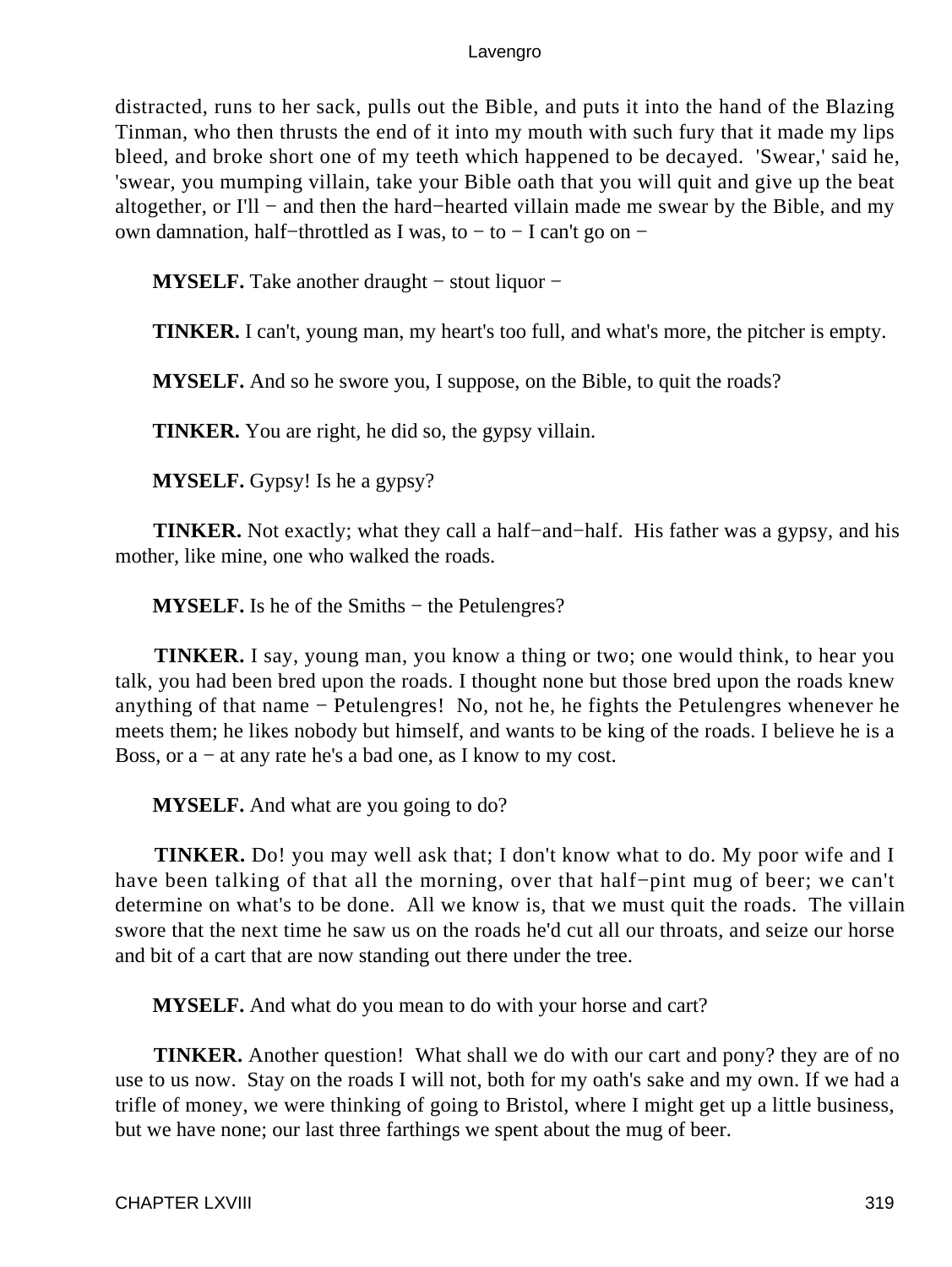**MYSELF.** But why don't you sell your horse and cart?

**TINKER.** Sell them! and who would buy them, unless some one who wished to set up in my line; but there's no beat, and what's the use of the horse and cart and the few tools without the beat?

**MYSELF.** I'm half inclined to buy your cart and pony, and your beat too.

**TINKER.** You! How came you to think of such a thing?

**MYSELF.** Why, like yourself, I hardly know what to do. I want a home and work. As for a home, I suppose I can contrive to make a home out of your tent and cart; and as for work, I must learn to be a tinker, it would not be hard for one of my trade to learn to tinker; what better can I do? Would you have me go to Chester and work there now? I don't like the thoughts of it. If I go to Chester and work there, I can't be my own man; I must work under a master, and perhaps he and I should quarrel, and when I quarrel I am apt to hit folks, and those that hit folks are sometimes sent to prison; I don't like the thought either of going to Chester or to Chester prison. What do you think I could earn at Chester?

**TINKER.** A matter of eleven shillings a week, if anybody would employ you, which I don't think they would with those hands of yours. But whether they would or not, if you are of a quarrelsome nature you must not go to Chester; you would be in the castle in no time. I don't know how to advise you. As for selling you my stock, I'd see you farther first, for your own sake.

**MYSELF.** Why?

**TINKER.** Why! you would get your head knocked off. Suppose you were to meet him?

**MYSELF.** Pooh, don't be afraid on my account; if I were to meet him I could easily manage him one way or other. I know all kinds of strange words and names, and, as I told you before, I sometimes hit people when they put me out.

 Here the tinker's wife, who for some minutes past had been listening attentively to our discourse, interposed, saying, in a low soft tone: 'I really don't see, John, why you shouldn't sell the young man the things, seeing that he wishes for them, and is so confident; you have told him plainly how matters stand, and if anything ill should befall him, people couldn't lay the blame on you; but I don't think any ill will befall him, and who knows but God has sent him to our assistance in time of need?'

 'I'll hear of no such thing,' said the tinker; 'I have drunk at the young man's expense, and though he says he's quarrelsome, I would not wish to sit in pleasanter company. A pretty fellow I should be, now, if I were to let him follow his own will. If he once sets up on my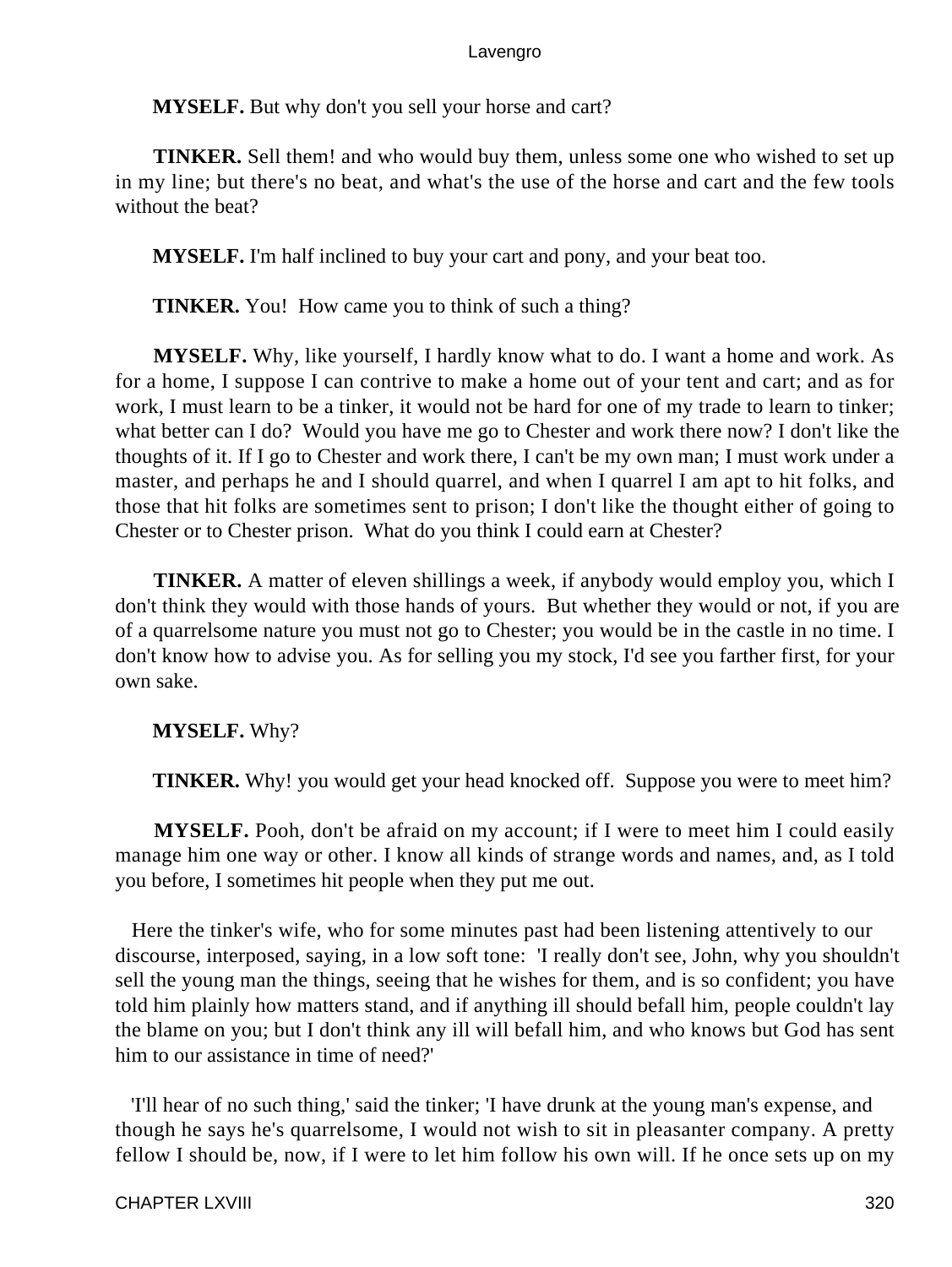beat, he's a lost man, his ribs will be stove in, and his head knocked off his shoulders. There, you are crying, but you shan't have your will though; I won't be the young man's destruction . . . If, indeed, I thought he could manage the tinker − but he never can; he says he can hit, but it's no use hitting the tinker, – crying still! you are enough to drive one mad. I say, young man, I believe you understand a thing or two, just now you were talking of knowing hard words and names − I don't wish to send you to your mischief − you say you know hard words and names; let us see. Only on one condition I'll sell you the pony and things; as for the beat it's gone, isn't mine − sworn away by my own mouth. Tell me what's my name; if you can't, may  $I - '$ 

**MYSELF.** Don't swear, it's a bad habit, neither pleasant nor profitable. Your name is Slingsby − Jack Slingsby. There, don't stare, there's nothing in my telling you your name: I've been in these parts before, at least not very far from here. Ten years ago, when I was little more than a child, I was about twenty miles from here in a post−chaise, at the door of an inn, and as I looked from the window of the chaise, I saw you standing by a gutter, with a big tin ladle in your hand, and somebody called you Jack Slingsby. I never forget anything I hear or see; I can't, I wish I could. So there's nothing strange in my knowing your name; indeed, there's nothing strange in anything, provided you examine it to the bottom. Now what am I to give you for the things?

 I paid Slingsby five pounds ten shillings for his stock in trade, cart, and pony − purchased sundry provisions of the landlady, also a wagoner's frock, which had belonged to a certain son of hers, deceased, gave my little animal a feed of corn, and prepared to depart.

 'God bless you, young man,' said Slingsby, shaking me by the hand; 'you are the best friend I've had for many a day: I have but one thing to tell you, Don't cross that fellow's path if you can help it; and stay − should the pony refuse to go, just touch him so, and he'll fly like the wind.'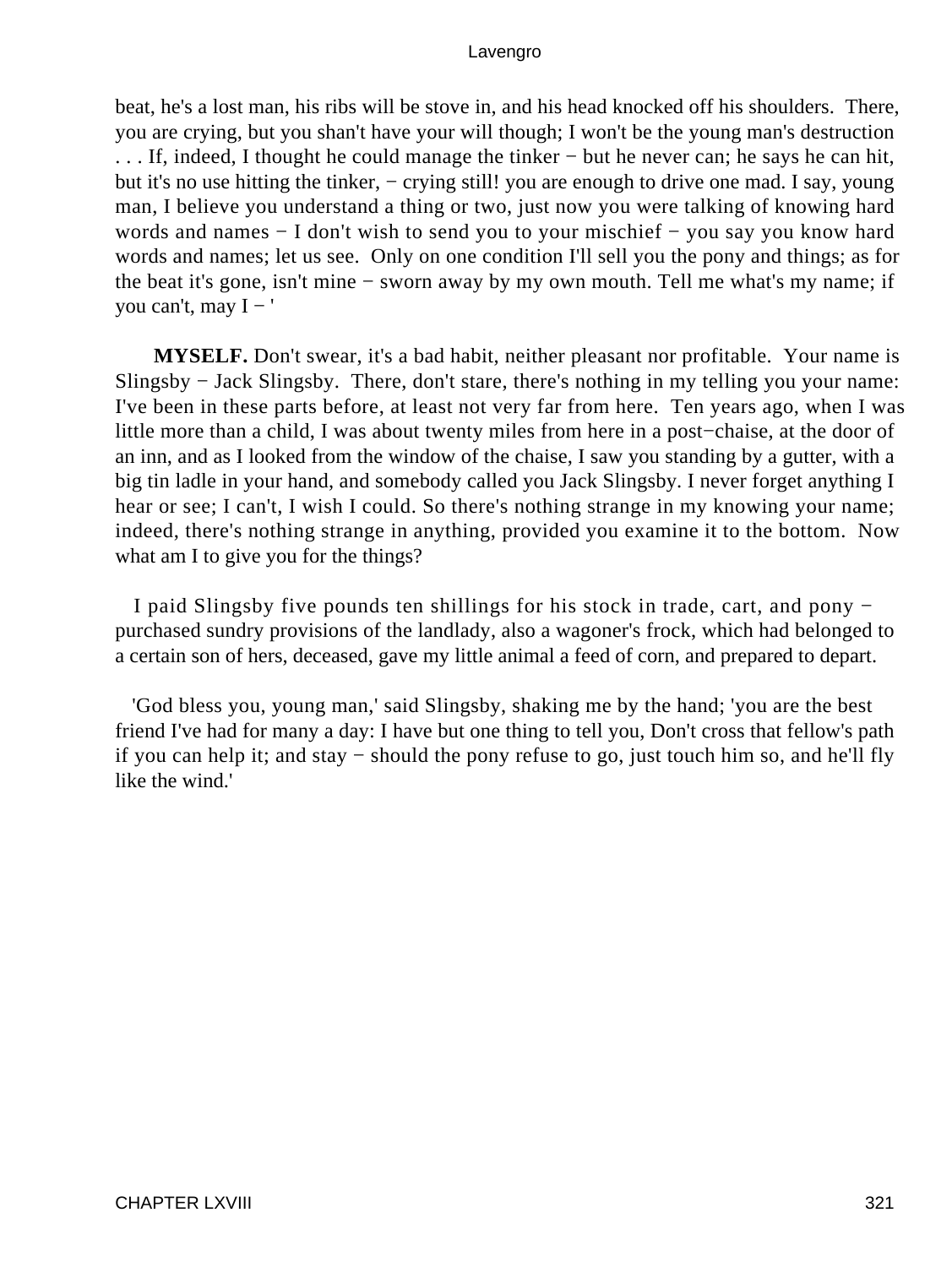# **[CHAPTER LXIX](#page-497-0)**

*E*ffects of corn – One night longer – The hoofs – A stumble – Are you hurt? – What a difference − Drowsy − Maze of bushes − Housekeeping − Sticks and furze − The driftway − Account of stock − Anvil and bellows − Twenty years.

 IT was two or three hours past noon when I took my departure from the place of the last adventure, walking by the side of my little cart; the pony, invigorated by the corn, to which he was probably not much accustomed, proceeded right gallantly; so far from having to hasten him forward by the particular application which the tinker had pointed out to me, I had rather to repress his eagerness, being, though an excellent pedestrian, not unfrequently left behind. The country through which I passed was beautiful and interesting, but solitary; few habitations appeared. As it was quite a matter of indifference to me in what direction I went, the whole world being before me, I allowed the pony to decide upon the matter; it was not long before he left the high−road, being probably no friend to public places. I followed him I knew not whither, but, from subsequent observation, have reason to suppose that our course was in a north−west direction. At length night came upon us, and a cold wind sprang up, which was succeeded by a drizzling rain.

 I had originally intended to pass the night in the cart, or to pitch my little tent on some convenient spot by the road's side; but, owing to the alteration in the weather, I thought that it would be advisable to take up my quarters in any hedge alehouse at which I might arrive. To tell the truth, I was not very sorry to have an excuse to pass the night once more beneath a roof. I had determined to live quite independent, but I had never before passed a night by myself abroad, and felt a little apprehensive at the idea; I hoped, however, on the morrow, to be a little more prepared for the step, so I determined for one night − only for one night longer − to sleep like a Christian; but human determinations are not always put into effect, such a thing as opportunity is frequently wanting, such was the case here. I went on for a considerable time, in expectation of coming to some rustic hostelry, but nothing of the kind presented itself to my eyes; the country in which I now was seemed almost uninhabited, not a house of any kind was to be seen − at least I saw none − though it is true houses might be near without my seeing them, owing to the darkness of the night, for neither moon nor star was abroad. I heard, occasionally, the bark of dogs; but the sound appeared to come from an immense distance. The rain still fell, and the ground beneath my feet was wet and miry; in short, it was a night in which even a tramper by profession would feel more comfortable in being housed than abroad. I followed in the rear of the cart, the pony still proceeding at a sturdy pace, till methought I heard other hoofs than those of my own nag; I listened for a moment, and distinctly heard the sound of hoofs approaching at a great rate, and evidently from the quarter towards which I and my little caravan were moving. We were in a dark lane − so dark that it was impossible for me to see my own hand. Apprehensive that some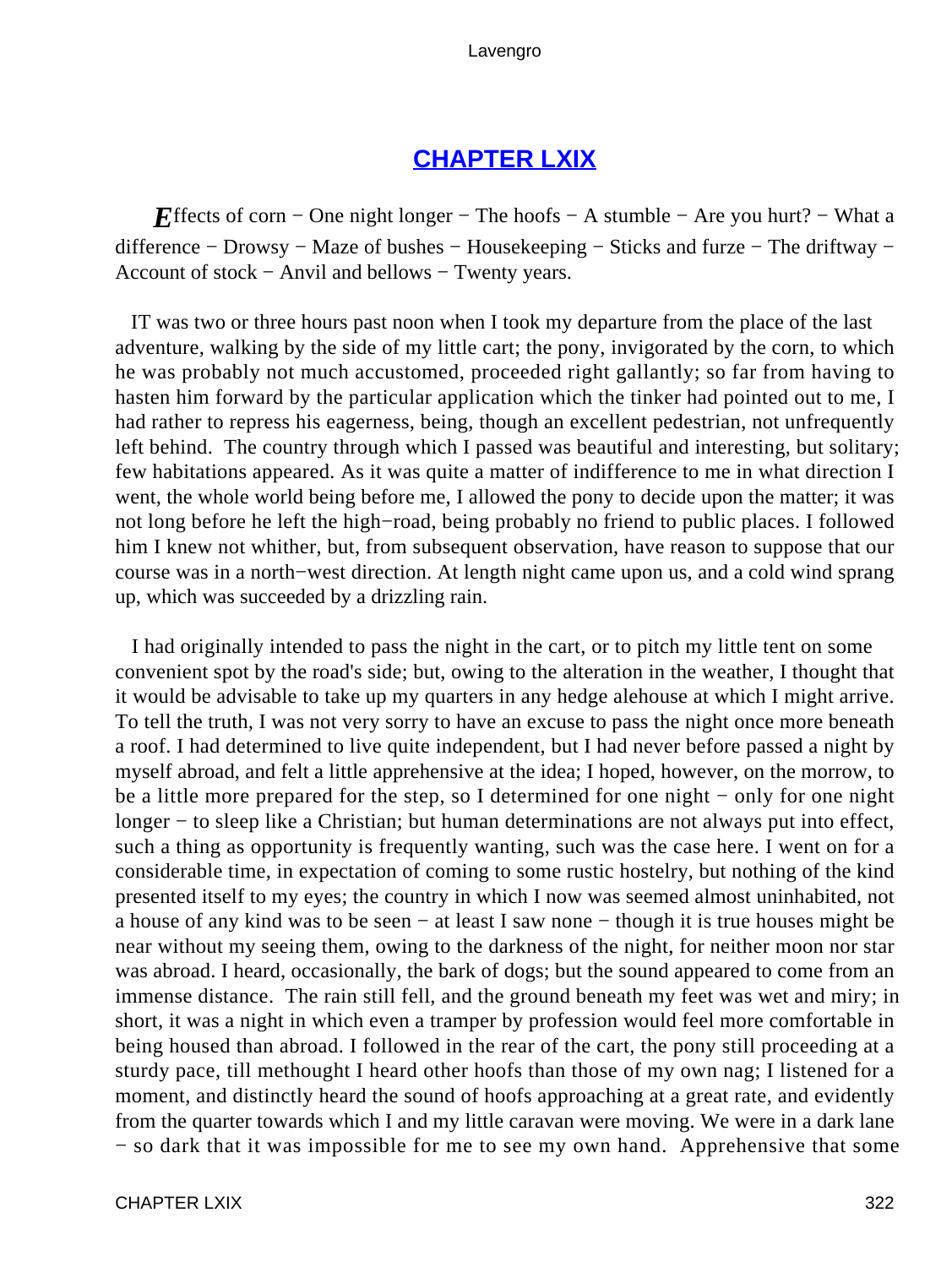accident might occur, I ran forward, and, seizing the pony by the bridle, drew him as near as I could to the hedge. On came the hoofs − trot, trot, trot; and evidently more than those of one horse; their speed as they advanced appeared to slacken − it was only, however, for a moment. I heard a voice cry, 'Push on, – this is a desperate robbing place, – never mind the dark'; and the hoofs came on quicker than before. 'Stop!' said I, at the top of my voice; 'stop! or − ' Before I could finish what I was about to say there was a stumble, a heavy fall, a cry, and a groan, and putting out my foot I felt what I conjectured to be the head of a horse stretched upon the road. 'Lord have mercy upon us! what's the matter?' exclaimed a voice. 'Spare my life,' cried another voice, apparently from the ground; 'only spare my life, and take all I have.' 'Where are you, Master Wise?' cried the other voice. 'Help! here, Master Bat,' cried the voice from the ground; 'help me up or I shall be murdered.' 'Why, what's the matter?' said Bat. 'Some one has knocked me down, and is robbing me,' said the voice from the ground. 'Help! murder!' cried Bat; and, regardless of the entreaties of the man on the ground that he would stay and help him up, he urged his horse forward and galloped away as fast as he could. I remained for some time quiet, listening to various groans and exclamations uttered by the person on the ground; at length I said, 'Holloa! are you hurt?' 'Spare my life, and take all I have!' said the voice from the ground. 'Have they not done robbing you yet?' said I; 'when they have finished let me know, and I will come and help you.' 'Who is that?' said the voice; 'pray come and help me, and do me no mischief.' 'You were saying that some one was robbing you,' said I; 'don't think I shall come till he is gone away.' 'Then you ben't he?' said the voice. 'Aren't you robbed?' said I. 'Can't say I be,' said the voice; 'not yet at any rate; but who are you? I don't know you.' 'A traveller whom you and your partner were going to run over in this dark lane; you almost frightened me out of my senses.' 'Frightened!' said the voice, in a louder tone; 'frightened! oh!' and thereupon I heard somebody getting upon his legs. This accomplished, the individual proceeded to attend to his horse, and with a little difficulty raised him upon his legs also. 'Aren't you hurt?' said I. 'Hurt!' said the voice; 'not I; don't think it, whatever the horse may be. I tell you what, my fellow, I thought you were a robber, and now I find you are not; I have a good mind − ' 'To do what?' 'To serve you out; aren't you ashamed − ?' 'At what?' said I; 'not to have robbed you? Shall I set about it now?' 'Ha, ha!' said the man, dropping the bullying tone which he had assumed; 'you are joking − robbing! who talks of robbing? I wonder how my horse's knees are; not much hurt, I think – only mired.' The man, whoever he was, then got upon his horse; and, after moving him about a little, said, 'Good night, friend; where are you?' 'Here I am,' said I, 'just behind you.' 'You are, are you? Take that.' I know not what he did, but probably pricking his horse with the spur the animal kicked out violently; one of his heels struck me on the shoulder, but luckily missed my face; I fell back with the violence of the blow, whilst the fellow scampered off at a great rate. Stopping at some distance, he loaded me with abuse, and then, continuing his way at a rapid trot, I heard no more of him.

 'What a difference!' said I, getting up; 'last night I was feted in the hall of a rich genius, and to−night I am knocked down and mired in a dark lane by the heel of Master Wise's horse − I wonder who gave him that name? And yet he was wise enough to wreak his revenge upon me, and I was not wise enough to keep out of his way. Well, I am not much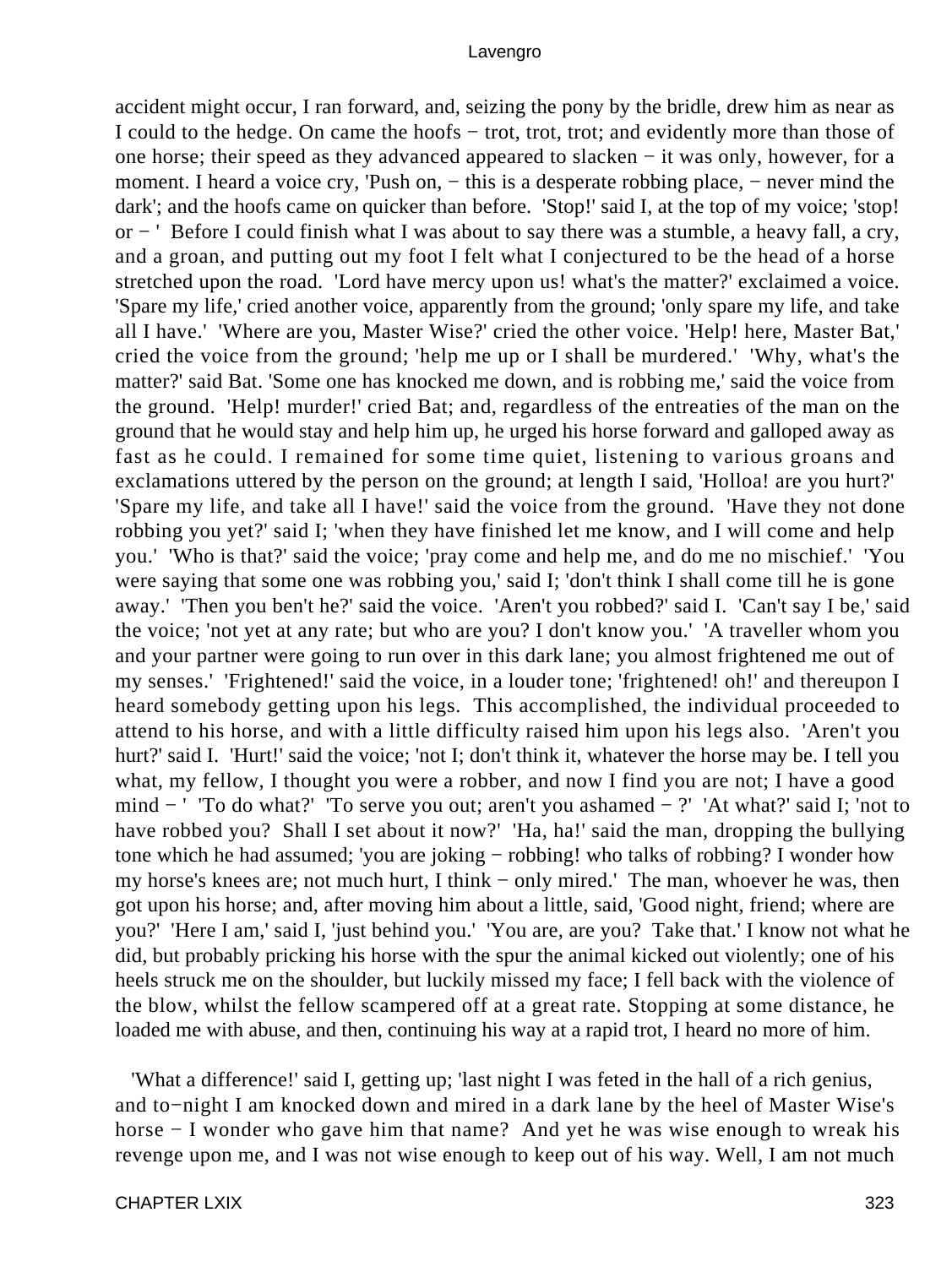hurt, so it is of little consequence.'

 I now bethought me that, as I had a carriage of my own, I might as well make use of it; I therefore got into the cart, and, taking the reins in my hand, gave an encouraging cry to the pony, whereupon the sturdy little animal started again at as brisk a pace as if he had not already come many a long mile. I lay half reclining in the cart, holding the reins lazily, and allowing the animal to go just where he pleased, often wondering where he would conduct me. At length I felt drowsy, and my head sank upon my breast; I soon aroused myself, but it was only to doze again; this occurred several times. Opening my eyes after a doze somewhat longer than the others, I found that the drizzling rain had ceased, a corner of the moon was apparent in the heavens, casting a faint light; I looked around for a moment or two, but my eyes and brain were heavy with slumber, and I could scarcely distinguish where we were. I had a kind of dim consciousness that we were traversing an uninclosed country – perhaps a heath; I thought, however, that I saw certain large black objects looming in the distance, which I had a confused idea might be woods or plantations; the pony still moved at his usual pace. I did not find the jolting of the cart at all disagreeable, on the contrary, it had quite a somniferous effect upon me. Again my eyes closed; I opened them once more, but with less perception in them than before, looked forward, and, muttering something about woodlands, I placed myself in an easier posture than I had hitherto done, and fairly fell asleep.

 How long I continued in that state I am unable to say, but I believe for a considerable time; I was suddenly awakened by the ceasing of the jolting to which I had become accustomed, and of which I was perfectly sensible in my sleep. I started up and looked around me, the moon was still shining, and the face of the heaven was studded with stars; I found myself amidst a maze of bushes of various kinds, but principally hazel and holly, through which was a path or driftway with grass growing on either side, upon which the pony was already diligently browsing. I conjectured that this place had been one of the haunts of his former master, and, on dismounting and looking about, was strengthened in that opinion by finding a spot under an ash tree which, from its burnt and blackened appearance, seemed to have been frequently used as a fireplace. I will take up my quarters here, thought I; it is an excellent spot for me to commence my new profession in; I was quite right to trust myself to the guidance of the pony. Unharnessing the animal without delay, I permitted him to browse at free will on the grass, convinced that he would not wander far from a place to which he was so much attached; I then pitched the little tent close beside the ash tree to which I have alluded, and conveyed two or three articles into it, and instantly felt that I had commenced housekeeping for the first time in my life. Housekeeping, however, without a fire is a very sorry affair, something like the housekeeping of children in their toy houses; of this I was the more sensible from feeling very cold and shivering, owing to my late exposure to the rain, and sleeping in the night air. Collecting, therefore, all the dry sticks and furze I could find, I placed them upon the fireplace, adding certain chips and a billet which I found in the cart, it having apparently been the habit of Slingsby to carry with him a small store of fuel. Having then struck a spark in a tinder−box and lighted a match, I set fire to the combustible heap, and was not slow in raising a cheerful blaze; I then drew my cart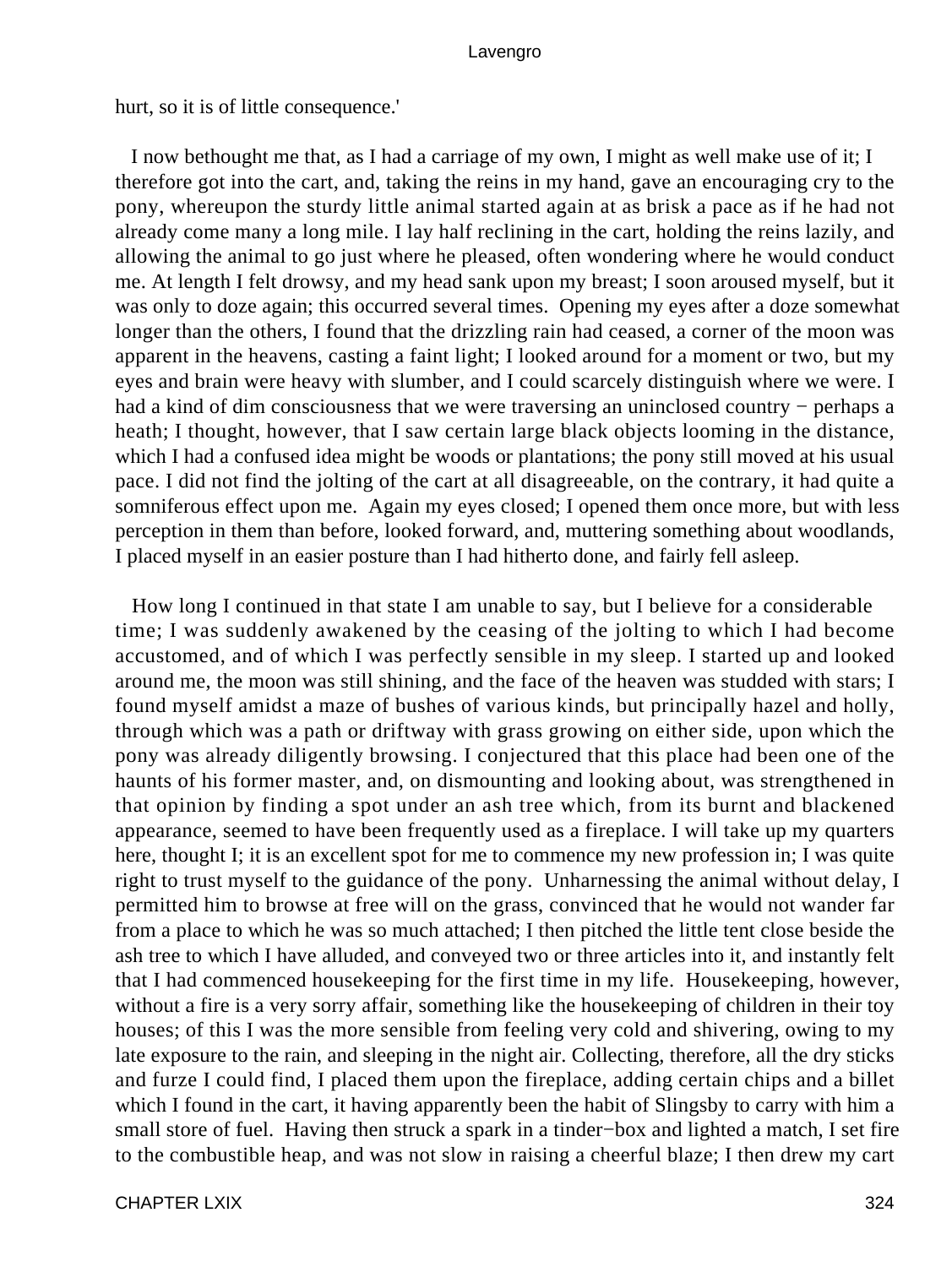near the fire, and, seating myself on one of the shafts, hung over the warmth with feelings of intense pleasure and satisfaction. Having continued in this posture for a considerable time, I turned my eyes to the heaven in the direction of a particular star; I, however, could not find the star, nor indeed many of the starry train, the greater number having fled, from which circumstance, and from the appearance of the sky, I concluded that morning was nigh. About this time I again began to feel drowsy; I therefore arose, and having prepared for myself a kind of couch in the tent, I flung myself upon it and went to sleep.

 I will not say that I was awakened in the morning by the carolling of birds, as I perhaps might if I were writing a novel; I awoke because, to use vulgar language, I had slept my sleep out, not because the birds were carolling around me in numbers, as they had probably been for hours without my hearing them. I got up and left my tent; the morning was yet more bright than that of the preceding day. Impelled by curiosity, I walked about endeavouring to ascertain to what place chance, or rather the pony, had brought me; following the driftway for some time, amidst bushes and stunted trees, I came to a grove of dark pines, through which it appeared to lead; I tracked it a few hundred yards, but seeing nothing but trees, and the way being wet and sloughy, owing to the recent rain, I returned on my steps, and, pursuing the path in another direction, came to a sandy road leading over a common, doubtless the one I had traversed the preceding night. My curiosity satisfied, I returned to my little encampment, and on the way beheld a small footpath on the left winding through the bushes, which had before escaped my observation. Having reached my tent and cart, I breakfasted on some of the provisions which I had procured the day before, and then proceeded to take a regular account of the stock formerly possessed by Slingsby the tinker, but now become my own by right of lawful purchase.

 Besides the pony, the cart, and the tent, I found I was possessed of a mattress stuffed with straw on which to lie, and a blanket to cover me, the last quite clean and nearly new; then there was a frying−pan and a kettle, the first for cooking any food which required cooking, and the second for heating any water which I might wish to heat. I likewise found an earthen teapot and two or three cups; of the first I should rather say I found the remains, it being broken in three parts, no doubt since it came into my possession, which would have precluded the possibility of my asking anybody to tea for the present, should anybody visit me, even supposing I had tea and sugar, which was not the case. I then overhauled what might more strictly be called the stock in trade; this consisted of various tools, an iron ladle, a chafing−pan and small bellows, sundry pans and kettles, the latter being of tin, with the exception of one which was of copper, all in a state of considerable dilapidation − if I may use the term; of these first Slingsby had spoken in particular, advising me to mend them as soon as possible, and to endeavour to sell them, in order that I might have the satisfaction of receiving some return upon the outlay which I had made. There was likewise a small quantity of block tin, sheet tin, and solder. 'This Slingsby,' said I, 'is certainly a very honest man, he has sold me more than my money's worth; I believe, however, there is something more in the cart.' Thereupon I rummaged the farther end of the cart, and, amidst a quantity of straw, I found a small anvil and bellows of that kind which are used in forges, and two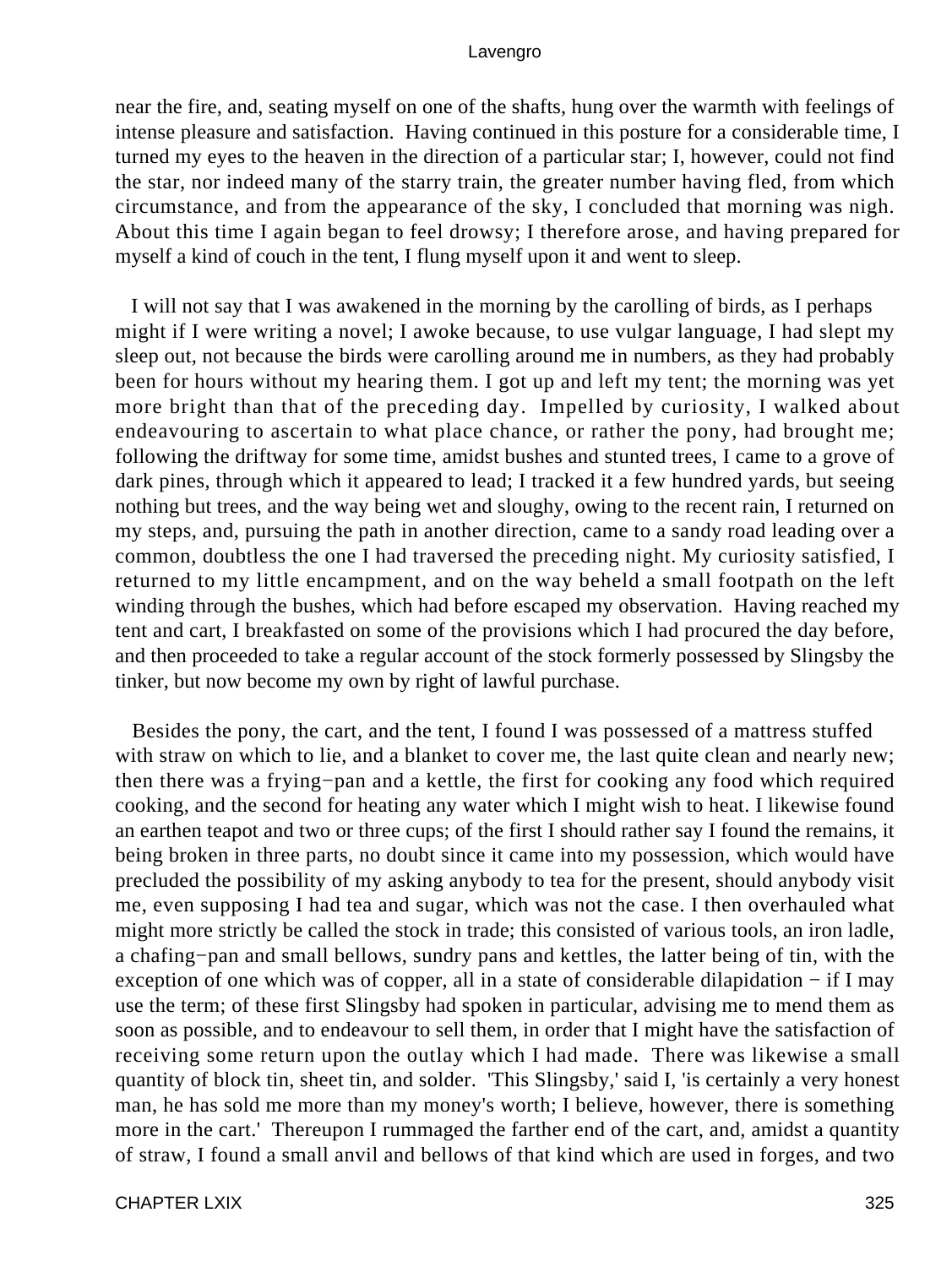hammers such as smiths use, one great, and the other small.

 The sight of these last articles caused me no little surprise, as no word which had escaped from the mouth of Slingsby had given me reason to suppose that he had ever followed the occupation of a smith; yet, if he had not, how did he come by them? I sat down upon the shaft, and pondered the question deliberately in my mind; at length I concluded that he had come by them by one of those numerous casualties which occur upon the roads, of which I, being a young hand upon the roads, must have a very imperfect conception; honestly, of course − for I scouted the idea that Slingsby would have stolen this blacksmith's gear − for I had the highest opinion of his honesty, which opinion I still retain at the present day, which is upwards of twenty years from the time of which I am speaking, during the whole of which period I have neither seen the poor fellow nor received any intelligence of him.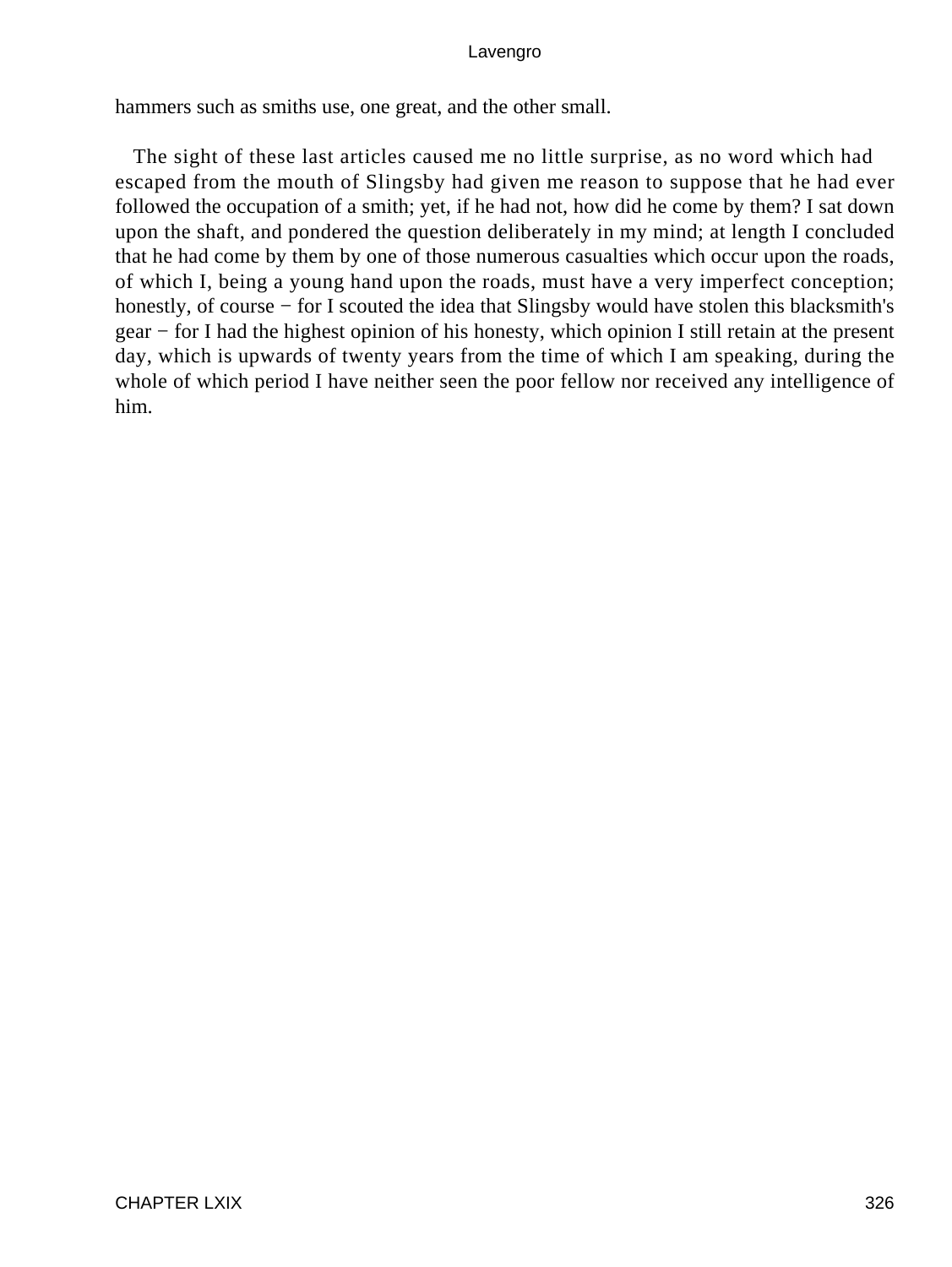# **[CHAPTER LXX](#page-497-0)**

*New profession* − Beautiful night − Jupiter − Sharp and shrill − The Rommany chi − All alone − Three−and−sixpence − What is Rommany? Be civil − Parraco tute − Slight start − She will be grateful − The rustling.

 I **PASSED** the greater part of the day in endeavouring to teach myself the mysteries of my new profession. I cannot say that I was very successful, but the time passed agreeably, and was therefore not ill spent. Towards evening I flung my work aside, took some refreshment, and afterwards a walk.

 This time I turned up the small footpath of which I have already spoken. It led in a zigzag manner through thickets of hazel, elder, and sweet−brier; after following its windings for somewhat better than a furlong, I heard a gentle sound of water, and presently came to a small rill, which ran directly across the path. I was rejoiced at the sight, for I had already experienced the want of water, which I yet knew must be nigh at hand, as I was in a place to all appearance occasionally frequented by wandering people, who I was aware never take up their quarters in places where water is difficult to be obtained. Forthwith I stretched myself on the ground, and took a long and delicious draught of the crystal stream, and then, seating myself in a bush, I continued for some time gazing on the water as it purled tinkling away in its channel through an opening in the hazels, and should have probably continued much longer had not the thought that I had left my property unprotected compelled me to rise and return to my encampment.

 Night came on, and a beautiful night it was; up rose the moon, and innumerable stars decked the firmament of heaven. I sat on the shaft, my eyes turned upwards. I had found it: there it was twinkling millions of miles above me, mightiest star of the system to which we belong: of all stars the one which has most interest for me − the star Jupiter.

Why have I always taken an interest in thee, O Jupiter? I know nothing about thee, save what every child knows, that thou art a big star, whose only light is derived from moons. And is not that knowledge enough to make me feel an interest in thee? Ay, truly; I never look at thee without wondering what is going on in thee; what is life in Jupiter? That there is life in Jupiter who can doubt? There is life in our own little star, therefore there must be life in Jupiter, which is not a little star. But how different must life be in Jupiter from what it is in our own little star! Life here is life beneath the dear sun − life in Jupiter is life beneath moons – four moons – no single moon is able to illumine that vast bulk. All know what life is in our own little star; it is anything but a routine of happiness here, where the dear sun rises to us every day: then how sad and moping must life be in mighty Jupiter, on which no sun ever shines, and which is never lighted save by pale moonbeams! The thought that there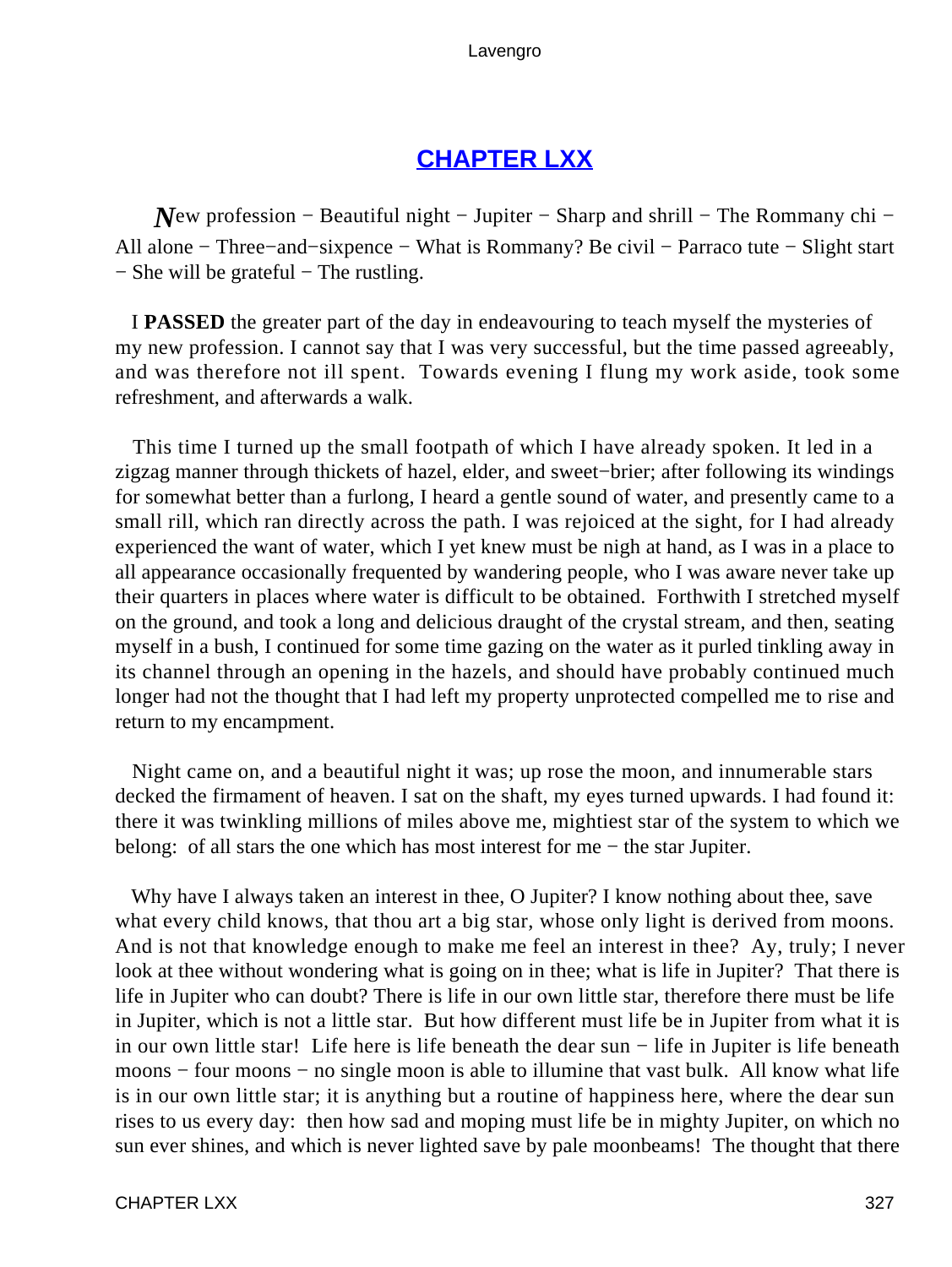is more sadness and melancholy in Jupiter than in this world of ours, where, alas! there is but too much, has always made me take a melancholy interest in that huge distant star.

 Two or three days passed by in much the same manner as the first. During the morning I worked upon my kettles, and employed the remaining part of the day as I best could. The whole of this time I only saw two individuals, rustics, who passed by my encampment without vouchsafing me a glance; they probably considered themselves my superiors, as perhaps they were.

 One very brilliant morning, as I sat at work in very good spirits, for by this time I had actually mended in a very creditable way, as I imagined, two kettles and a frying−pan, I heard a voice which seemed to proceed from the path leading to the rivulet; at first it sounded from a considerable distance, but drew nearer by degrees. I soon remarked that the tones were exceedingly sharp and shrill, with yet something of childhood in them. Once or twice I distinguished certain words in the song which the voice was singing; the words were − but no, I thought again I was probably mistaken − and then the voice ceased for a time; presently I heard it again, close to the entrance of the footpath; in another moment I heard it in the lane or glade in which stood my tent, where it abruptly stopped, but not before I had heard the very words which I at first thought I had distinguished.

 I turned my head; at the entrance of the footpath, which might be about thirty yards from the place where I was sitting, I perceived the figure of a young girl; her face was turned towards me, and she appeared to be scanning me and my encampment; after a little time she looked in the other direction, only for a moment, however; probably observing nothing in that quarter, she again looked towards me, and almost immediately stepped forward; and, as she advanced, sang the song which I had heard in the wood, the first words of which were those which I have already alluded to.

 'The Rommany chi And the Rommany chal Shall jaw tasaulor To drab the bawlor, And dook the gry Of the farming rye.'

 A very pretty song, thought I, falling again hard to work upon my kettle; a very pretty song, which bodes the farmers much good. Let them look to their cattle.

'All alone here, brother?' said a voice close by me, in sharp but not disagreeable tones.

 I made no answer, but continued my work, click, click, with the gravity which became one of my profession. I allowed at least half a minute to elapse before I even lifted up my eyes.

 A girl of about thirteen was standing before me; her features were very pretty, but with a peculiar expression; her complexion was a clear olive, and her jet black hair hung back upon her shoulders. She was rather scantily dressed, and her arms and feet were bare; round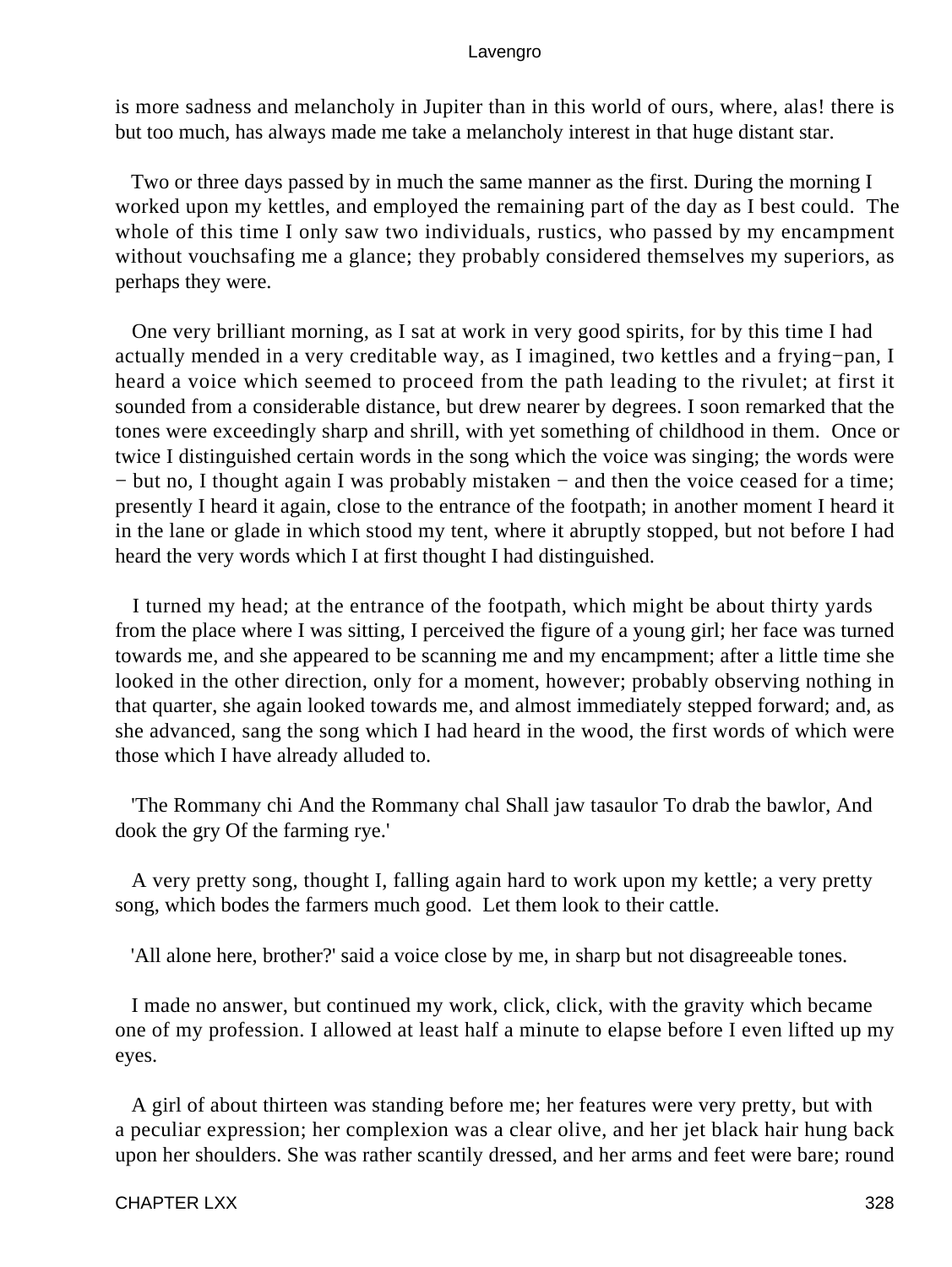her neck, however, was a handsome string of corals, with ornaments of gold; in her hand she held a bulrush.

 'All alone here, brother?' said the girl, as I looked up; 'all alone here, in the lane; where are your wife and children?'

 'Why do you call me brother?' said I; 'am no brother of yours. Do you take me for one of your people? I am no gypsy; not I, indeed!'

 'Don't be afraid, brother, you are no Roman − Roman indeed, you are not handsome enough to be a Roman; not black enough, tinker though you be. If I called you brother, it was because I didn't know what else to call you. Marry, come up, brother, I should be sorry to have you for a brother.'

'Then you don't like me?'

'Neither like you nor dislike you, brother; what will you have for that kekaubi?'

 'What's the use of talking to me in that unchristian way; what do you mean, young gentlewoman?'

 'Lord, brother, what a fool you are; every tinker knows what a kekaubi is. I was asking you what you would have for that kettle.'

'Three−and−sixpence, young gentlewoman; isn't it well mended?'

 'Well mended! I could have done it better myself; three−and− sixpence! it's only fit to be played at football with.'

'I will take no less for it, young gentlewoman; it has caused me a world of trouble.'

'I never saw a worse mended kettle. I say, brother, your hair is white.'

"Tis nature; your hair is black; nature, nothing but nature.'

 'I am young, brother; my hair is black − that's nature: you are young, brother; your hair is white − that's not nature.'

 'I can't help it if it be not, but it is nature after all; did you never see gray hair on the young?'

'Never! I have heard it is true of a gray lad, and a bad one he was. Oh, so bad.'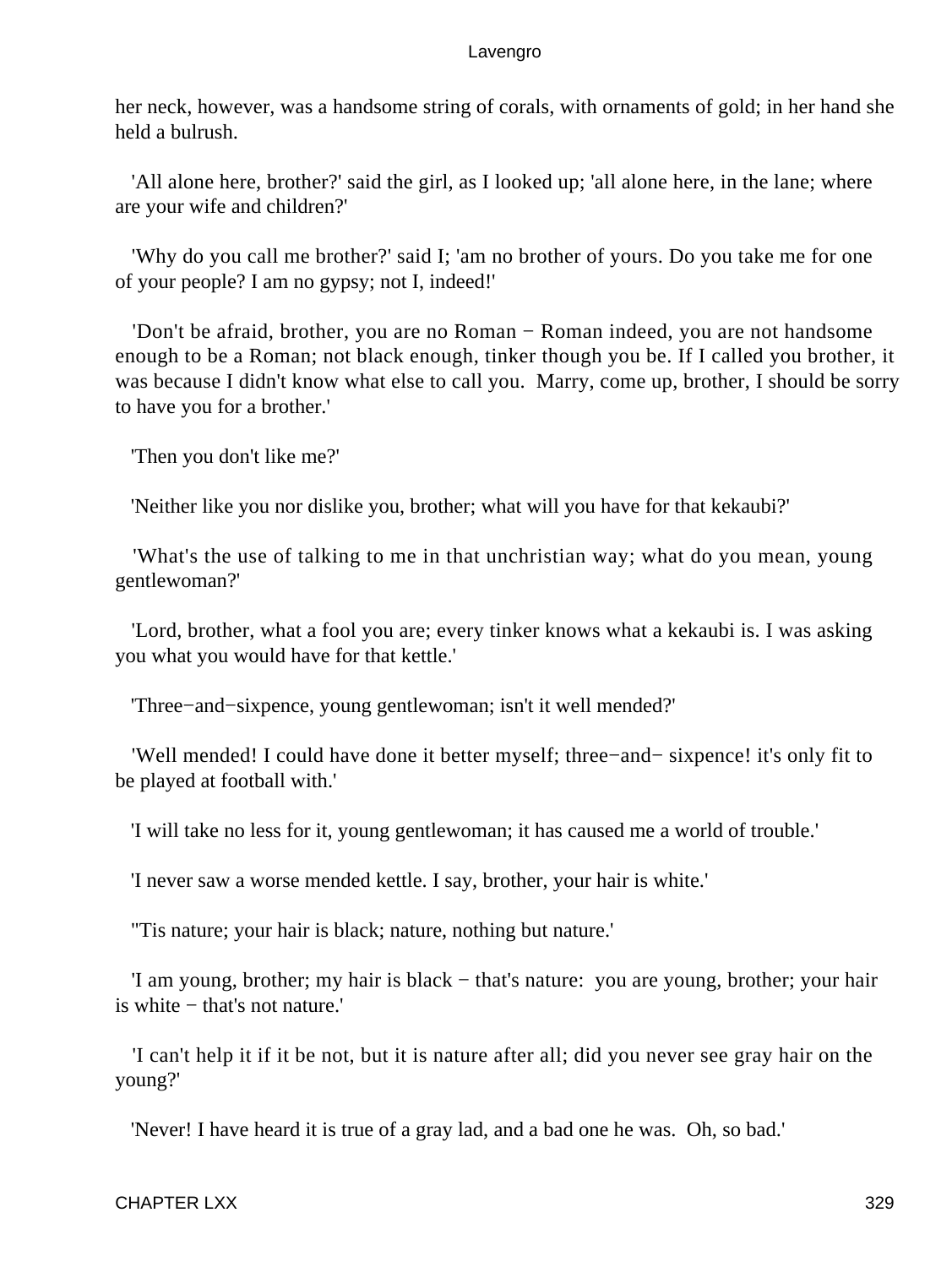'Sit down on the grass, and tell me all about it, sister; do, to oblige me, pretty sister.'

 'Hey, brother, you don't speak as you did − you don't speak like a gorgio, you speak like one of us, you call me sister.'

'As you call me brother; I am not an uncivil person after all, sister.'

 'I say, brother, tell me one thing, and look me in the face − there − do you speak Rommany?'

'Rommany! Rommany! what is Rommany?'

 'What is Rommany? our language to be sure; tell me, brother, only one thing, you don't speak Rommany?'

'You say it.'

'I don't say it, I wish to know. Do you speak Rommany?'

 'Do you mean thieves' slang − cant? no, I don't speak cant, don't like it, I only know a few words; they call a sixpence a tanner, don't they?'

 'I don't know,' said the girl, sitting down on the ground, 'I was almost thinking − well, never mind, you don't know Rommany. I say, brother, I think I should like to have the kekaubi.'

'I thought you said it was badly mended?'

'Yes, yes, brother, but − '

'I thought you said it was only fit to be played at football with?'

'Yes, yes, brother, but − '

'What will you give for it?'

'Brother, I am the poor person's child, I will give you sixpence for the kekaubi.'

'Poor person's child; how came you by that necklace?'

'Be civil, brother; am I to have the kekaubi?'

'Not for sixpence; isn't the kettle nicely mended?'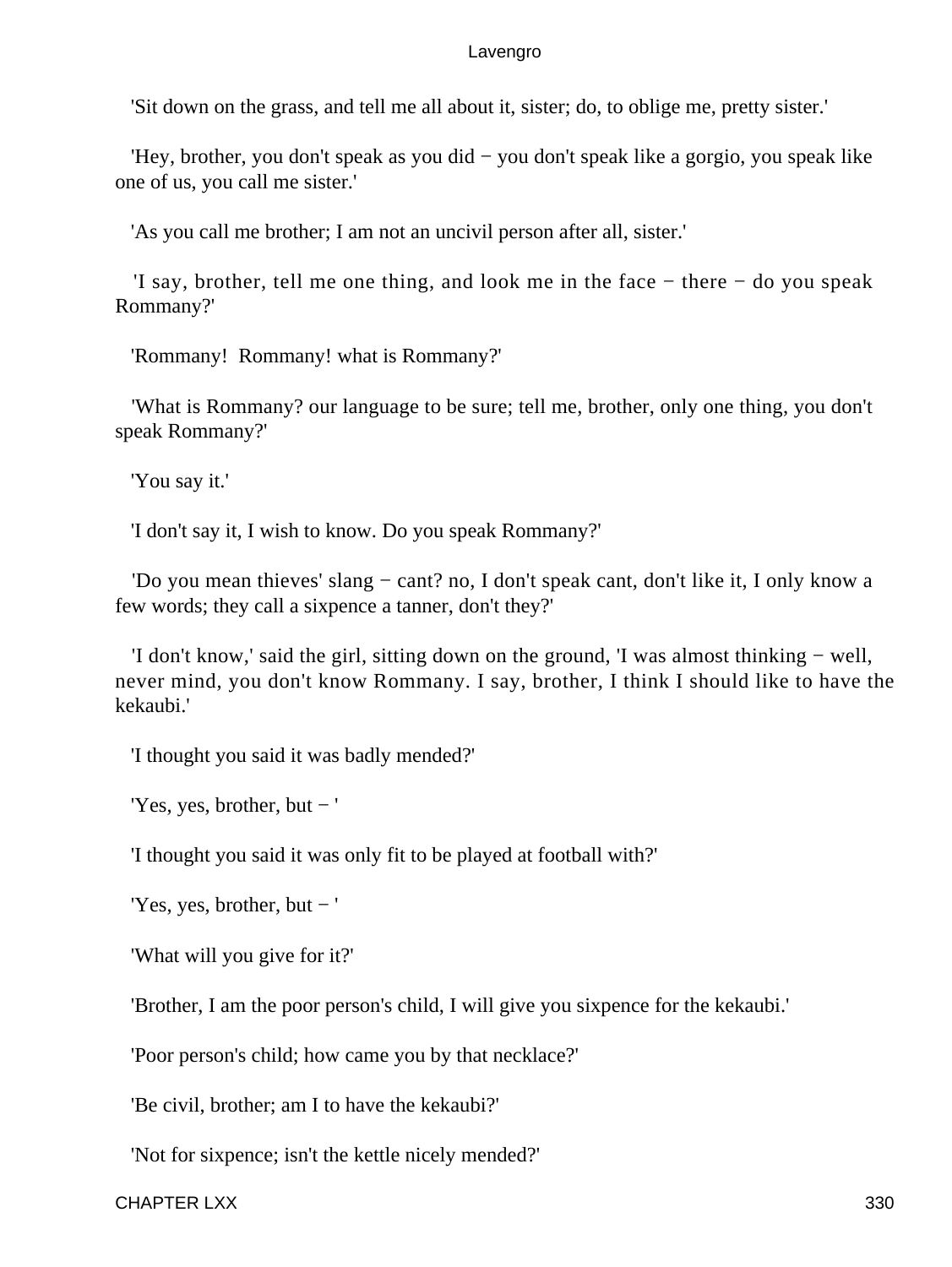'I never saw a nicer mended kettle, brother; am I to have the kekaubi, brother?'

'You like me then?'

 'I don't dislike you − I dislike no one; there's only one, and him I don't dislike, him I hate.'

'Who is he?'

 'I scarcely know, I never saw him, but 'tis no affair of yours, you don't speak Rommany; you will let me have the kekaubi, pretty brother?'

'You may have it, but not for sixpence; I'll give it to you.'

 'Parraco tute, that is, I thank you, brother; the rikkeni kekaubi is now mine. O, rare! I thank you kindly, brother.'

 Starting up, she flung the bulrush aside which she had hitherto held in her hand, and, seizing the kettle, she looked at it for a moment, and then began a kind of dance, flourishing the kettle over her head the while, and singing −

 'The Rommany chi And the Rommany chal Shall jaw tasaulor To drab the bawlor, And dook the gry Of the farming rye.

Good−bye, brother, I must be going.'

'Good−bye, sister; why do you sing that wicked song?'

'Wicked song, hey, brother! you don't understand the song!'

 'Ha, ha! gypsy daughter,' said I, starting up and clapping my hands, 'I don't understand Rommany, don't I? You shall see; here's the answer to your gillie −

 'The Rommany chi And the Rommany chal, Love Luripen And dukkeripen, And hokkeripen, And every pen But Lachipen And tatchipen.'

 The girl, who had given a slight start when I began, remained for some time after I had concluded the song standing motionless as a statue, with the kettle in her hand. At length she came towards me, and stared me full in the face. 'Gray, tall, and talks Rommany,' said she to herself. In her countenance there was an expression which I had not seen before − an expression which struck me as being composed of fear, curiosity, and the deepest hate. It was momentary, however, and was succeeded by one smiling, frank, and open. 'Ha, ha, brother,' said she, 'well, I like you all the better for talking Rommany; it is a sweet language,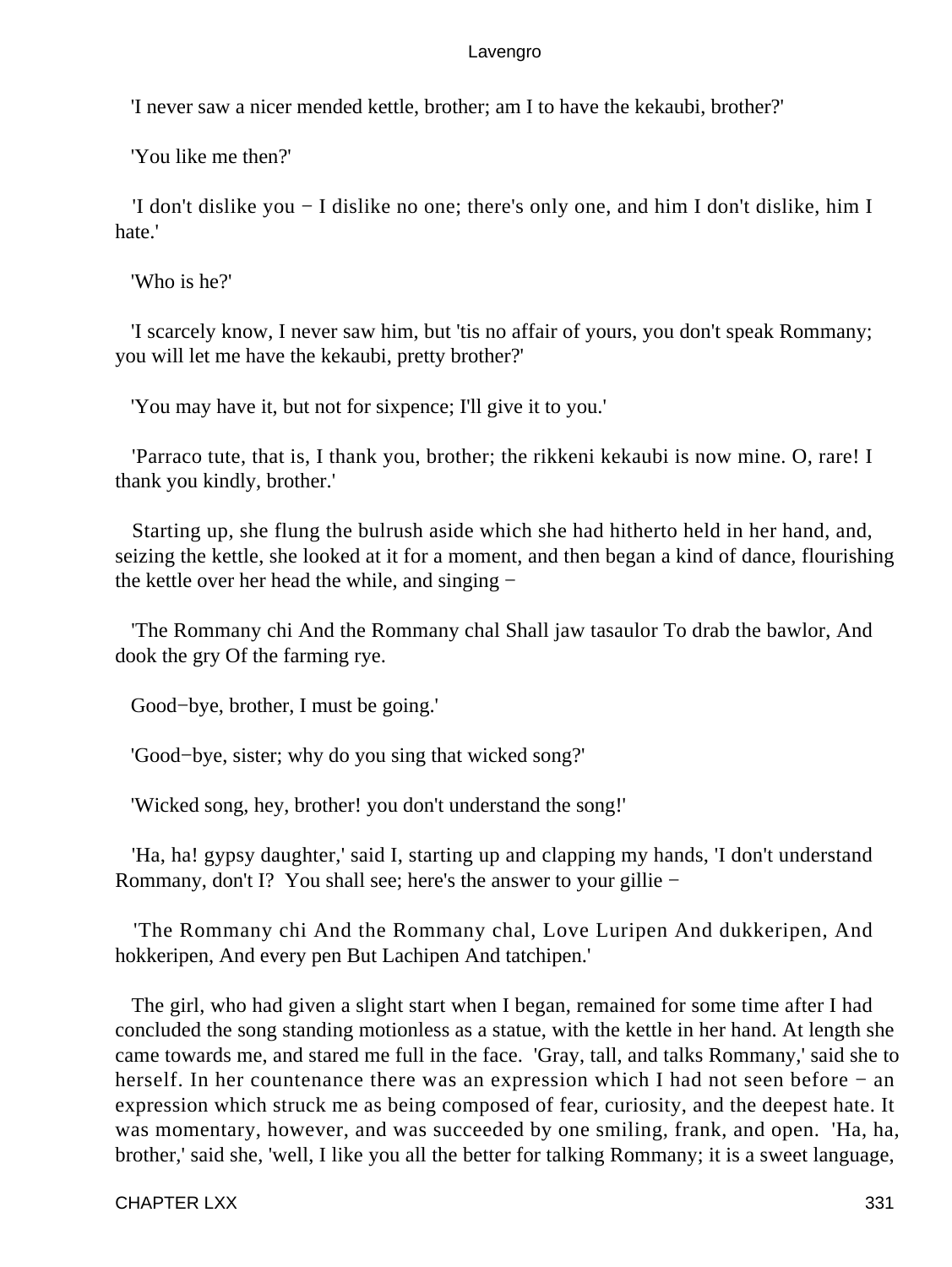isn't it? especially as you sing it. How did you pick it up? But you picked it up upon the roads, no doubt? Ha, it was funny in you to pretend not to know it, and you so flush with it all the time; it was not kind in you, however, to frighten the poor person's child so by screaming out, but it was kind in you to give the rikkeni kekaubi to the child of the poor person. She will be grateful to you; she will bring you her little dog to show you, her pretty juggal; the poor person's child will come and see you again; you are not going away to−day, I hope, or to−morrow, pretty brother, gray−haired brother − you are not going away to−morrow, I hope?'

 'Nor the next day,' said I, 'only to take a stroll to see if I can sell a kettle; good−bye, little sister, Rommany sister, dingy sister.'

'Good−bye, tall brother,' said the girl, as she departed, singing

'The Rommany chi,' etc.

 'There's something about that girl that I don't understand,' said I to myself; 'something mysterious. However, it is nothing to me, she knows not who I am, and if she did, what then?'

 Late that evening as I sat on the shaft of my cart in deep meditation, with my arms folded, I thought I heard a rustling in the bushes over against me. I turned my eyes in that direction, but saw nothing. 'Some bird,' said I; 'an owl, perhaps'; and once more I fell into meditation; my mind wandered from one thing to another – musing now on the structure of the Roman tongue − now on the rise and fall of the Persian power − and now on the powers vested in recorders at quarter−sessions. I was thinking what a fine thing it must be to be a recorder of the peace, when, lifting up my eyes, I saw right opposite, not a culprit at the bar, but, staring at me through a gap in the bush, a face wild and strange, half covered with gray hair; I only saw it a moment, the next it had disappeared.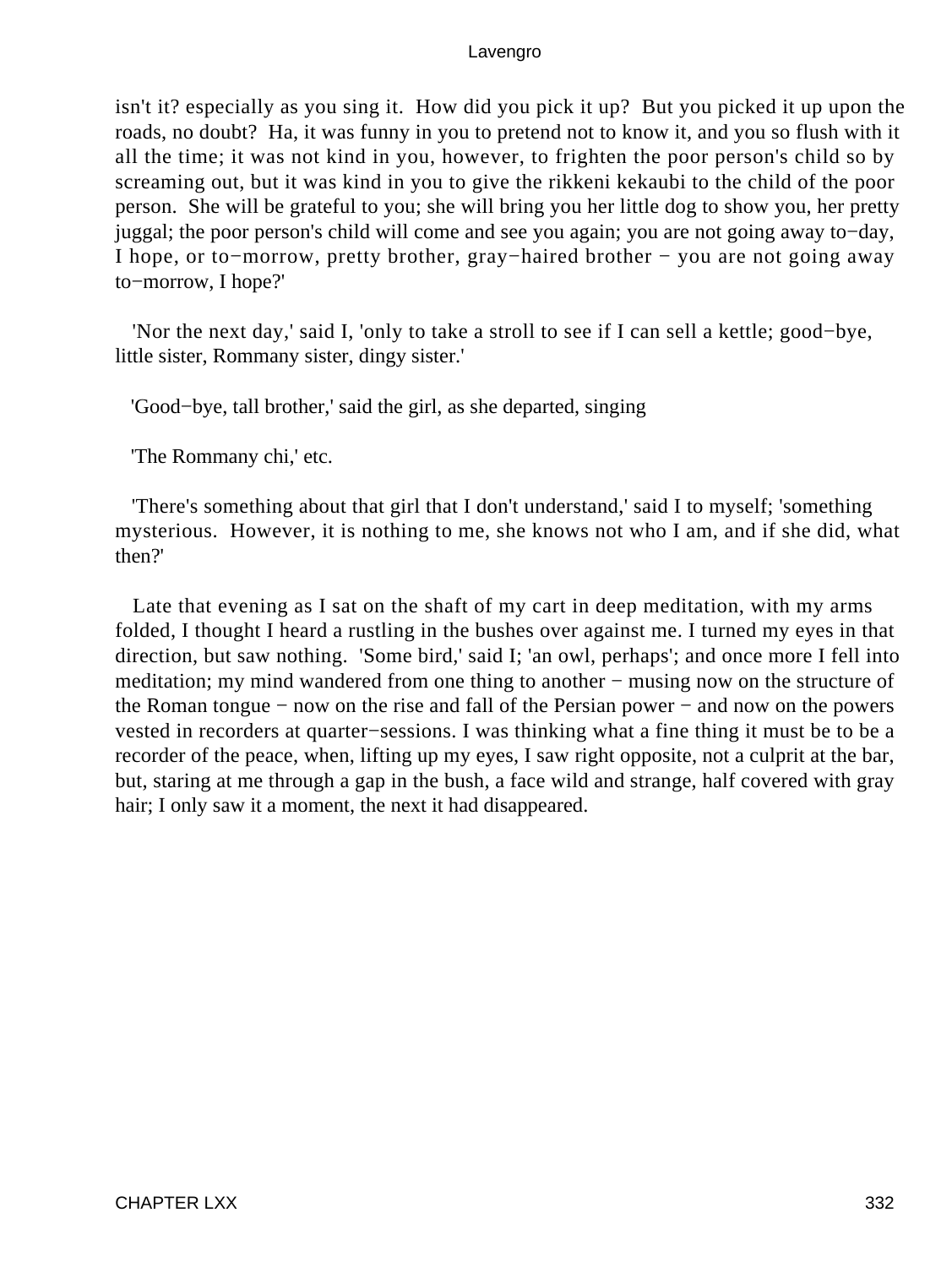# **[CHAPTER LXXI](#page-497-0)**

*F*riend of Slingsby − All quiet − Danger − The two cakes − Children in the wood − Don't be angry − In deep thought − Temples throbbing − Deadly sick − Another blow − No answer − How old are you? − Play and sacrament − Heavy heart − Song of poison − Drow of gypsies − The dog − Ely's church − Get up, bebee − The vehicle − Can you speak? − The oil.

 THE next day, at an early hour, I harnessed my little pony, and, putting my things in my cart, I went on my projected stroll. Crossing the moor, I arrived in about an hour at a small village, from which, after a short stay, I proceeded to another, and from thence to a third. I found that the name of Slingsby was well known in these parts.

 'If you are a friend of Slingsby you must be an honest lad,' said an ancient crone; 'you shall never want for work whilst I can give it you. Here, take my kettle, the bottom came out this morning, and lend me that of yours till you bring it back. I'm not afraid to trust you − not I. Don't hurry yourself, young man, if you don't come back for a fortnight I shan't have the worse opinion of you.'

 I returned to my quarters at evening, tired, but rejoiced at heart; I had work before me for several days, having collected various kekaubies which required mending, in place of those which I left behind − those which I had been employed upon during the last few days. I found all quiet in the lane or glade, and, unharnessing my little horse, I once more pitched my tent in the old spot beneath the ash, lighted my fire, ate my frugal meal, and then, after looking for some time at the heavenly bodies, and more particularly at the star Jupiter, I entered my tent, lay down upon my pallet, and went to sleep.

 Nothing occurred on the following day which requires any particular notice, nor indeed on the one succeeding that. It was about noon on the third day that I sat beneath the shade of the ash tree; I was not at work, for the weather was particularly hot, and I felt but little inclination to make any exertion. Leaning my back against the tree, I was not long in falling into a slumber; I particularly remember that slumber of mine beneath the ash tree, for it was about the sweetest slumber that I ever enjoyed; how long I continued in it I do not know; I could almost have wished that it had lasted to the present time. All of a sudden it appeared to me that a voice cried in my ear, 'Danger! danger! danger!' Nothing seemingly could be more distinct than the words which I heard; then an uneasy sensation came over me, which I strove to get rid of, and at last succeeded, for I awoke. The gypsy girl was standing just opposite to me, with her eyes fixed upon my countenance; a singular kind of little dog stood beside her.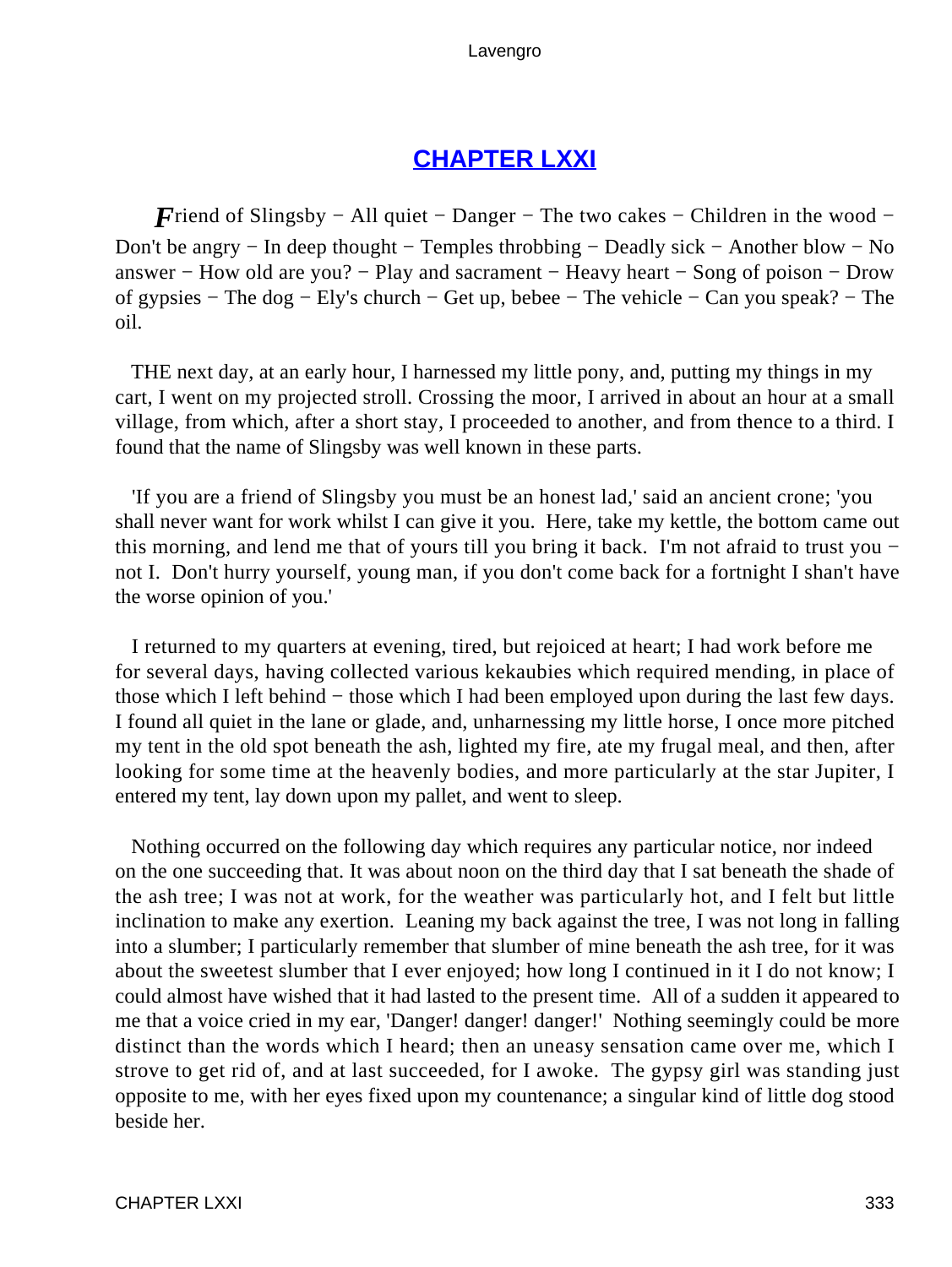'Ha!' said I, 'was it you that cried danger? What danger is there?'

 'Danger, brother, there is no danger; what danger should there be? I called to my little dog, but that was in the wood; my little dog's name is not danger, but Stranger; what danger should there be, brother?'

 'What, indeed, except in sleeping beneath a tree; what is that you have got in your hand?'

 'Something for you,' said the girl, sitting down and proceeding to untie a white napkin; 'a pretty manricli, so sweet, so nice; when I went home to my people I told my grand−bebee how kind you had been to the poor person's child, and when my grand−bebee saw the kekaubi, she said, «Hir mi devlis, it won't do for the poor people to be ungrateful; by my God, I will bake a cake for the young harko mescro.»'

'But there are two cakes.'

 'Yes, brother, two cakes, both for you; my grandbebee meant them both for you − but list, brother, I will have one of them for bringing them. I know you will give me one, pretty brother, gray− haired brother − which shall I have, brother?'

 In the napkin were two round cakes, seemingly made of rich and costly compounds, and precisely similar in form, each weighing about half a pound.

'Which shall I have, brother?' said the gypsy girl.

'Whichever you please.'

'No, brother, no, the cakes are yours, not mine. It is for you to say.'

'Well, then, give me the one nearest you, and take the other.'

 'Yes, brother, yes,' said the girl; and taking the cakes, she flung them into the air two or three times, catching them as they fell, and singing the while. 'Pretty brother, gray−haired brother − here, brother,' said she, 'here is your cake, this other is mine.'

'Are you sure,' said I, taking the cake, 'that this is the one I chose?'

 'Quite sure, brother; but if you like you can have mine; there's no difference, however − shall I eat?'

'Yes, sister, eat.'

CHAPTER LXXI 334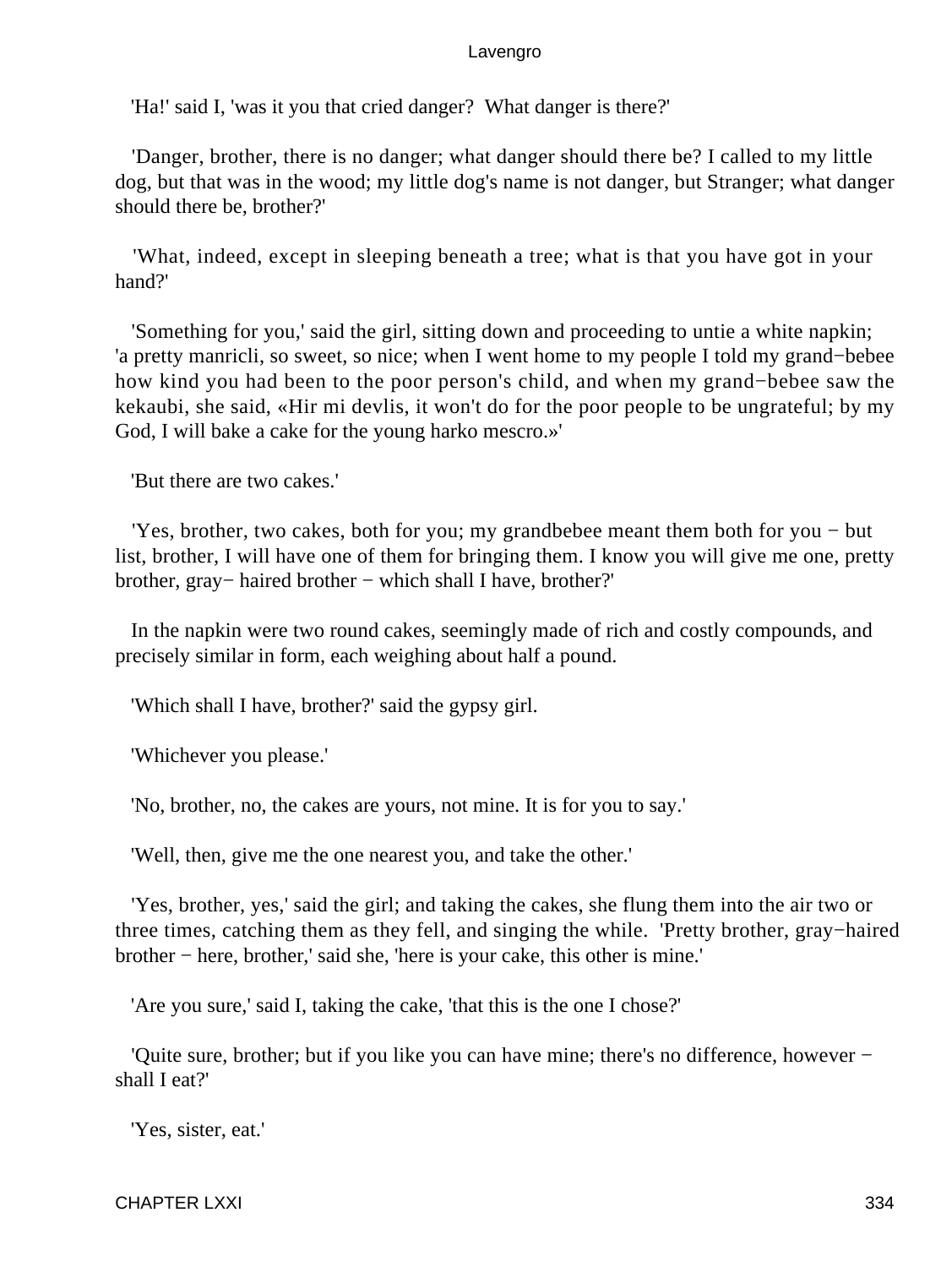'See, brother, I do; now, brother, eat, pretty brother, gray−haired brother.'

'I am not hungry.'

 'Not hungry! well, what then − what has being hungry to do with the matter? It is my grandbebee's cake which was sent because you were kind to the poor person's child; eat, brother, eat, and we shall be like the children in the wood that the gorgios speak of.'

'The children in the wood had nothing to eat.'

'Yes, they had hips and haws; we have better. Eat, brother.'

'See, sister, I do,' and I ate a piece of the cake.

'Well, brother, how do you like it?' said the girl, looking fixedly at me.

 'It is very rich and sweet, and yet there is something strange about it; I don't think I shall eat any more.'

'Fie, brother, fie, to find fault with the poor person's cake; see, I have nearly eaten mine.'

'That's a pretty little dog.'

'Is it not, brother? that's my juggal, my little sister, as I call her.'

'Come here, juggal,' said I to the animal.

'What do you want with my juggal?' said the girl.

 'Only to give her a piece of cake,' said I, offering the dog a piece which I had just broken off.

 'What do you mean?' said the girl, snatching the dog away; 'my grandbebee's cake is not for dogs.'

'Why, I just now saw you give the animal a piece of yours.'

 'You lie, brother, you saw no such thing; but I see how it is, you wish to affront the poor person's child. I shall go to my house.'

 'Keep still, and don't be angry; see, I have eaten the piece which I offered the dog. I meant no offence. It is a sweet cake after all.'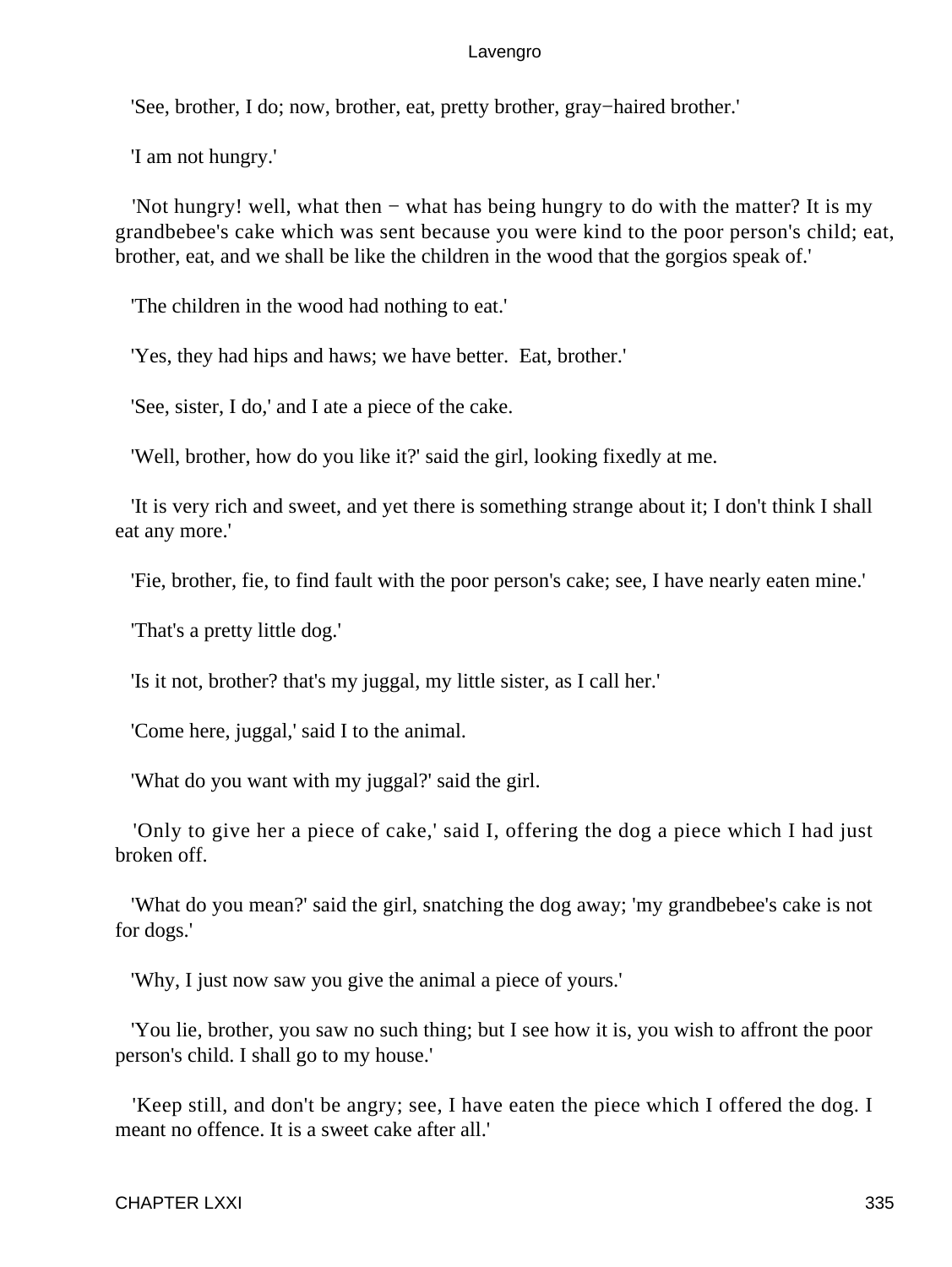'Isn't it, brother? I am glad you like it. Offence, brother, no offence at all! I am so glad you like my grandbebee's cake, but she will be wanting me at home. Eat one piece more of grandbebee's cake, and I will go.'

'I am not hungry, I will put the rest by.'

'One piece more before I go, handsome brother, gray−haired brother.'

 'I will not eat any more, I have already eaten more than I wished to oblige you; if you must go, good−day to you.'

 The girl rose upon her feet, looked hard at me, then at the remainder of the cake which I held in my hand, and then at me again, and then stood for a moment or two, as if in deep thought; presently an air of satisfaction came over her countenance, she smiled and said, 'Well, brother, well, do as you please, I merely wished you to eat because you have been so kind to the poor person's child. She loves you so, that she could have wished to have seen you eat it all; good−bye, brother, I daresay when I am gone you will eat some more of it, and if you don't, I daresay you have eaten enough to − to − show your love for us. After all it was a poor person's cake, a Rommany manricli, and all you gorgios are somewhat gorgious. Farewell, brother, pretty brother, gray− haired brother. Come, juggal.'

 I remained under the ash tree seated on the grass for a minute or two, and endeavoured to resume the occupation in which I had been engaged before I fell asleep, but I felt no inclination for labour. I then thought I would sleep again, and once more reclined against the tree, and slumbered for some little time, but my sleep was more agitated than before. Something appeared to bear heavy on my breast, I struggled in my sleep, fell on the grass, and awoke; my temples were throbbing, there was a burning in my eyes, and my mouth felt parched; the oppression about the chest which I had felt in my sleep still continued. 'I must shake off these feelings,' said I, 'and get upon my legs.' I walked rapidly up and down upon the green sward; at length, feeling my thirst increase, I directed my steps down the narrow path to the spring which ran amidst the bushes; arriving there, I knelt down and drank of the water, but on lifting up my head I felt thirstier than before; again I drank, but with the like result; I was about to drink for the third time, when I felt a dreadful qualm which instantly robbed me of nearly all my strength. What can be the matter with me? thought I; but I suppose I have made myself ill by drinking cold water. I got up and made the best of my way back to my tent; before I reached it the qualm had seized me again, and I was deadly sick. I flung myself on my pallet, qualm succeeded qualm, but in the intervals my mouth was dry and burning, and I felt a frantic desire to drink, but no water was at hand, and to reach the spring once more was impossible; the qualms continued, deadly pains shot through my whole frame; I could bear my agonies no longer, and I fell into a trance or swoon. How long I continued therein I know not; on recovering, however, I felt somewhat better, and attempted to lift my head off my couch; the next moment, however, the qualms and pains returned, if possible, with greater violence than before. I am dying, thought I, like a dog,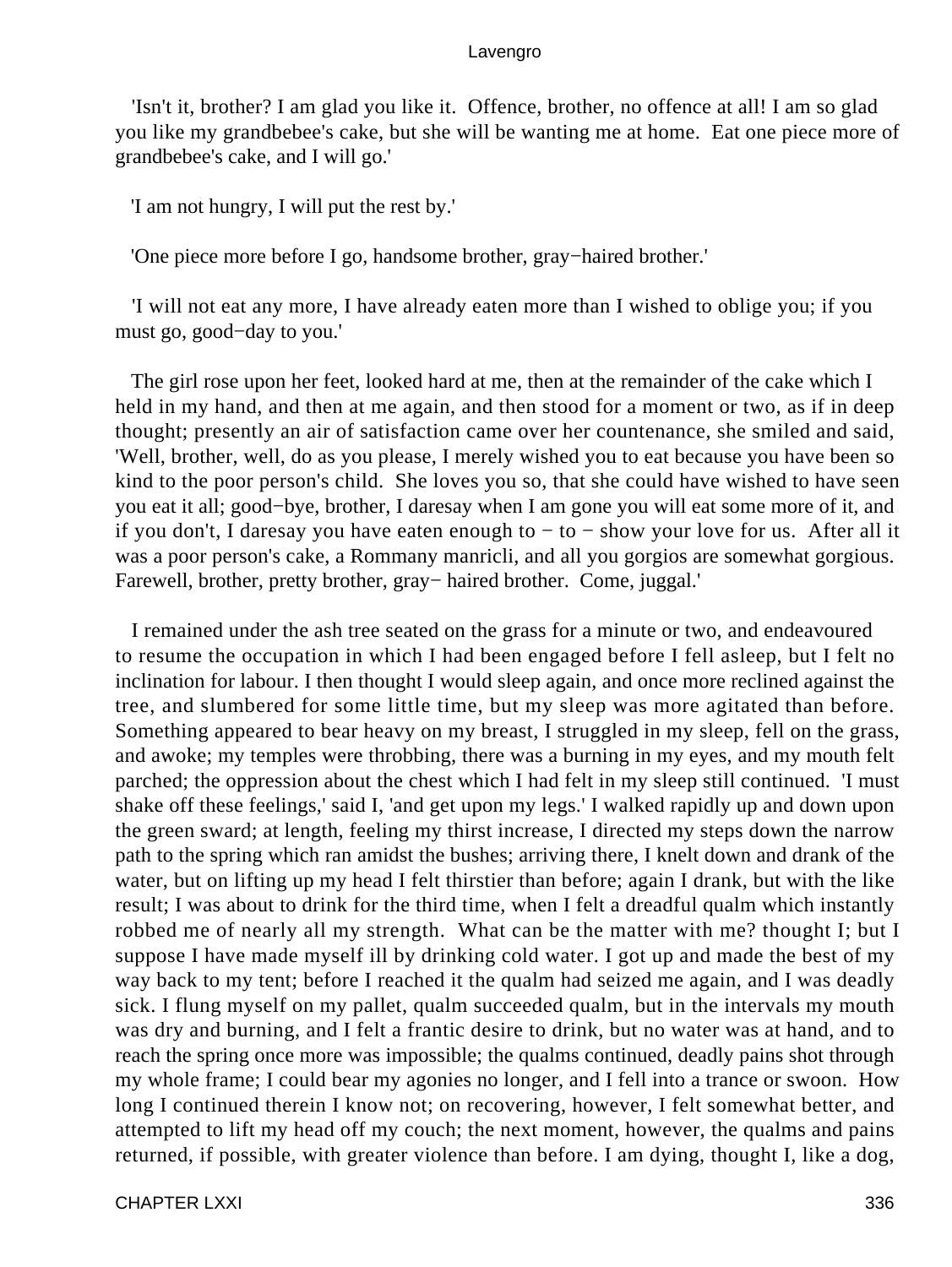without any help; and then methought I heard a sound at a distance like people singing, and then once more I relapsed into my swoon.

 I revived just as a heavy blow sounded upon the canvas of the tent. I started, but my condition did not permit me to rise; again the same kind of blow sounded upon the canvas; I thought for a moment of crying out and requesting assistance, but an inexplicable something chained my tongue, and now I heard a whisper on the outside of the tent. 'He does not move, bebee,' said a voice which I knew. 'I should not wonder if it has done for him already; however, strike again with your ran'; and then there was another blow, after which another voice cried aloud in a strange tone, 'Is the gentleman of the house asleep, or is he taking his dinner?' I remained quite silent and motionless, and in another moment the voice continued, 'What, no answer? what can the gentleman of the house be about that he makes no answer? perhaps the gentleman of the house may be darning his stockings?' Thereupon a face peered into the door of the tent, at the farther extremity of which I was stretched. It was that of a woman, but owing to the posture in which she stood, with her back to the light, and partly owing to a large straw bonnet, I could distinguish but very little of the features of her countenance. I had, however, recognised her voice; it was that of my old acquaintance, Mrs. Herne. 'Ho, ho, sir!' said she, 'here you are. Come here, Leonora,' said she to the gypsy girl, who pressed in at the other side of the door; 'here is the gentleman, not asleep, but only stretched out after dinner. Sit down on your ham, child, at the door, I shall do the same. There − you have seen me before, sir, have you not?'

'The gentleman makes no answer, bebee; perhaps he does not know you.'

 'I have known him of old, Leonora,' said Mrs. Herne; 'and, to tell you the truth, though I spoke to him just now, I expected no answer.'

'It's a way he has, bebee, I suppose?'

'Yes, child, it's a way he has.'

'Take off your bonnet, bebee, perhaps he cannot see your face.'

 'I do not think that will be of much use, child; however, I will take off my bonnet − there − and shake out my hair − there − you have seen this hair before, sir, and this face − '

'No answer, bebee.'

'Though the one was not quite so gray, nor the other so wrinkled.'

'How came they so, bebee?'

'All along of this gorgio, child.'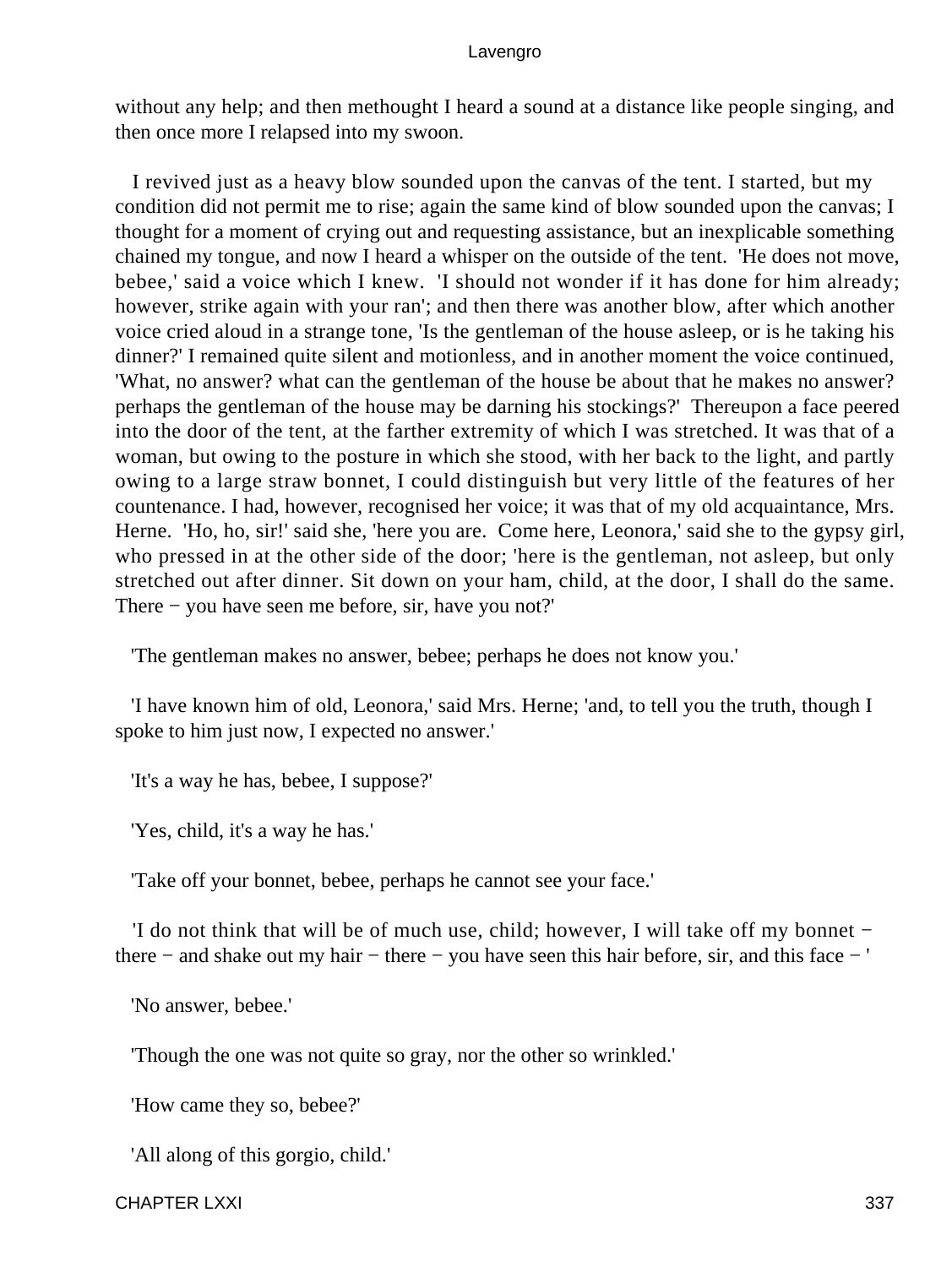'The gentleman in the house, you mean, bebee?'

 'Yes, child, the gentleman in the house. God grant that I may preserve my temper. Do you know, sir, my name? My name is Herne, which signifies a hairy individual, though neither gray−haired nor wrinkled. It is not the nature of the Hernes to be gray or wrinkled, even when they are old, and I am not old.'

'How old are you, bebee?'

 'Sixty−five years, child − an inconsiderable number. My mother was a hundred and one − a considerable age − when she died, yet she had not one gray hair, and not more than six wrinkles − an inconsiderable number.'

'She had no griefs, bebee?'

'Plenty, child, but not like mine.'

'Not quite so hard to bear, bebee?'

 'No, child; my head wanders when I think of them. After the death of my husband, who came to his end untimeously, I went to live with a daughter of mine, married out among certain Romans who walk about the eastern counties, and with whom for some time I found a home and pleasant society, for they lived right Romanly, which gave my heart considerable satisfaction, who am a Roman born, and hope to die so. When I say right Romanly, I mean that they kept to themselves, and were not much given to blabbing about their private matters in promiscuous company. Well, things went on in this way for some time, when one day my son−in−law brings home a young gorgio of singular and outrageous ugliness, and, without much preamble, says to me and mine, «This is my pal, ain't he a beauty? fall down and worship him.» «Hold,» said I, «I for one will never consent to such foolishness.»'

'That was right, bebee, I think I should have done the same.'

 'I think you would, child; but what was the profit of it? The whole party makes an almighty of this gorgio, lets him into their ways, says prayers of his making, till things come to such a pass that my own daughter says to me, «I shall buy myself a veil and fan, and treat myself to a play and sacrament.» «Don't,» says I; says she, «I should like for once in my life to be courtesied to as a Christian gentlewoman.»'

'Very foolish of her, bebee.'

 'Wasn't it, child? Where was I? At the fan and sacrament; with a heavy heart I put seven score miles between us, came back to the hairy ones, and found them over−given to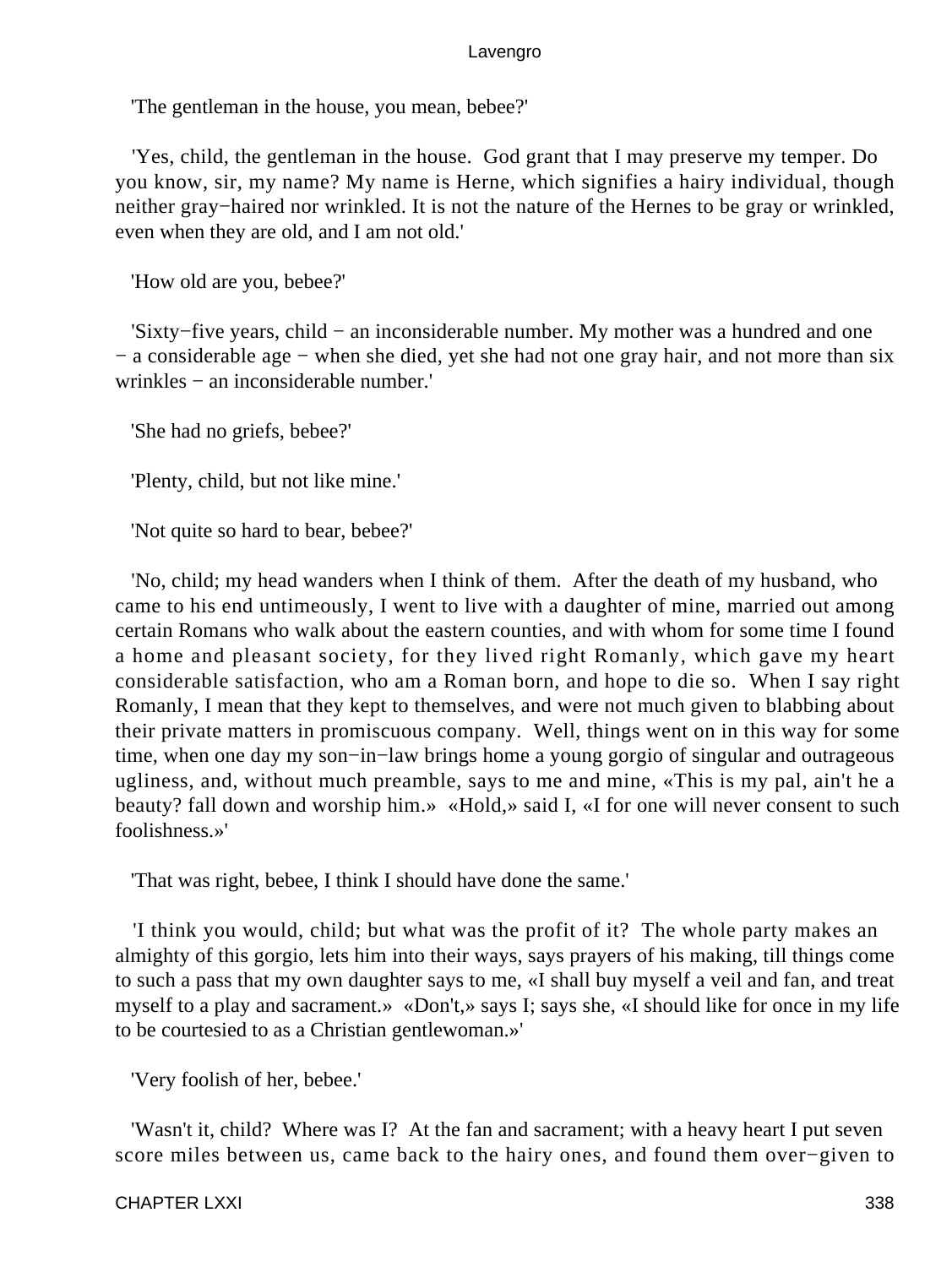gorgious companions; said I, «Foolish manners is catching; all this comes of that there gorgio.» Answers the child Leonora, «Take comfort, bebee; I hate the gorgios as much as you do.»'

'And I say so again, bebee, as much or more.'

 'Time flows on, I engage in many matters, in most miscarry. Am sent to prison; says I to myself, I am become foolish. Am turned out of prison, and go back to the hairy ones, who receive me not over courteously; says I, for their unkindness, and my own foolishness, all the thanks to that gorgio. Answers to me the child, «I wish I could set eyes upon him, bebee.»'

'I did so, bebee; go on.'

 '«How shall I know him, bebee?' says the child. »Young and gray, tall, and speaks Romanly.« Runs to me the child, and says, »I've found him, bebee.« »Where, child?« says I. »Come with me, bebee,« says the child. »That's he," says I, as I looked at my gentleman through the hedge.'

'Ha, ha! bebee, and here he lies, poisoned like a hog.'

 'You have taken drows, sir,' said Mrs. Herne; 'do you hear, sir? drows; tip him a stave, child, of the song of poison.'

And thereupon the girl clapped her hands, and sang −

 'The Rommany churl And the Rommany girl To−morrow shall hie To poison the sty, And bewitch on the mead The farmer's steed.'

 'Do you hear that, sir?' said Mrs. Herne; 'the child has tipped you a stave of the song of poison: that is, she has sung it Christianly, though perhaps you would like to hear it Romanly; you were always fond of what was Roman. Tip it him Romanly, child.'

'He has heard it Romanly already, bebee; 'twas by that I found him out, as I told you.'

 'Halloo, sir, are you sleeping? you have taken drows; the gentleman makes no answer. God give me patience!'

 'And what if he doesn't, bebee; isn't he poisoned like a hog? Gentleman, indeed! why call him gentleman? if he ever was one he's broke, and is now a tinker, a worker of blue metal.'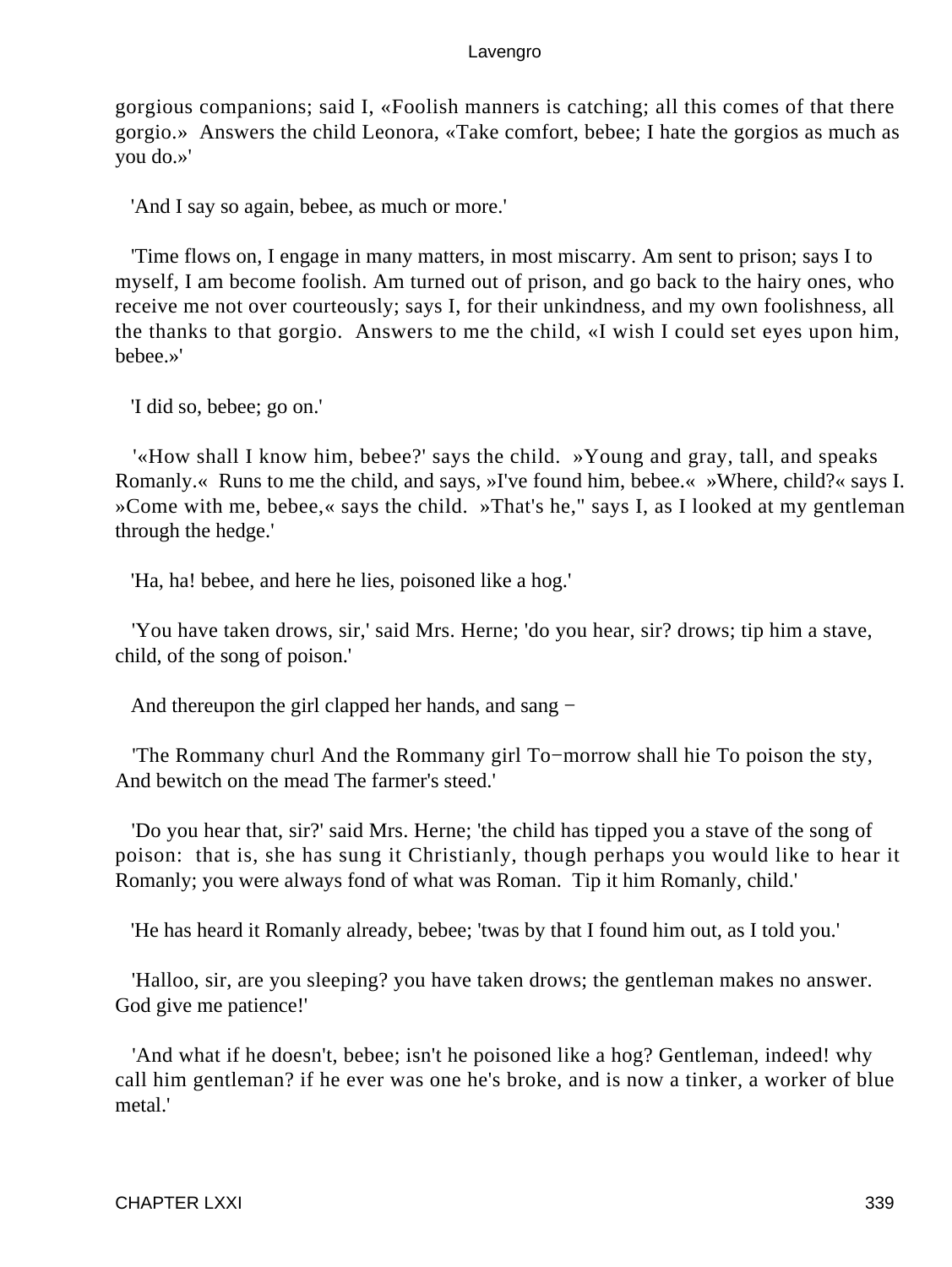'That's his way, child, to−day a tinker, to−morrow something else; and as for being drabbed, I don't know what to say about it.'

 'Not drabbed! what do you mean, bebee? but look there, bebee; ha, ha, look at the gentleman's motions.'

 'He is sick, child, sure enough. Ho, ho! sir, you have taken drows; what, another throe! writhe, sir, writhe; the hog died by the drow of gypsies; I saw him stretched at evening. That's yourself, sir. There is no hope, sir, no help, you have taken drow; shall I tell you your fortune, sir, your dukkerin? God bless you, pretty gentleman, much trouble will you have to suffer, and much water to cross; but never mind, pretty gentleman, you shall be fortunate at the end, and those who hate shall take off their hats to you.'

 'Hey, bebee!' cried the girl; 'what is this? what do you mean? you have blessed the gorgio!'

 'Blessed him! no, sure; what did I say? Oh, I remember, I'm mad; well, I can't help it, I said what the dukkerin dook told me; woe's me, he'll get up yet.'

'Nonsense, bebee! Look at his motions, he's drabbed, spite of dukkerin.'

 'Don't say so, child; he's sick, 'tis true, but don't laugh at dukkerin, only folks do that that know no better. I, for one, will never laugh at the dukkerin dook. Sick again; I wish he was gone.'

'He'll soon be gone, bebee; let's leave him. He's as good as gone; look there, he's dead.'

'No, he's not, he'll get up − I feel it; can't we hasten him?'

'Hasten him! yes, to be sure; set the dog upon him. Here, juggal, look in there, my dog.'

 The dog made its appearance at the door of the tent, and began to bark and tear up the ground.

'At him, juggal, at him; he wished to poison, to drab you. Halloo!'

The dog barked violently, and seemed about to spring at my face, but retreated.

 'The dog won't fly at him, child; he flashed at the dog with his eye, and scared him. He'll get up.'

'Nonsense, bebee! you make me angry; how should he get up?'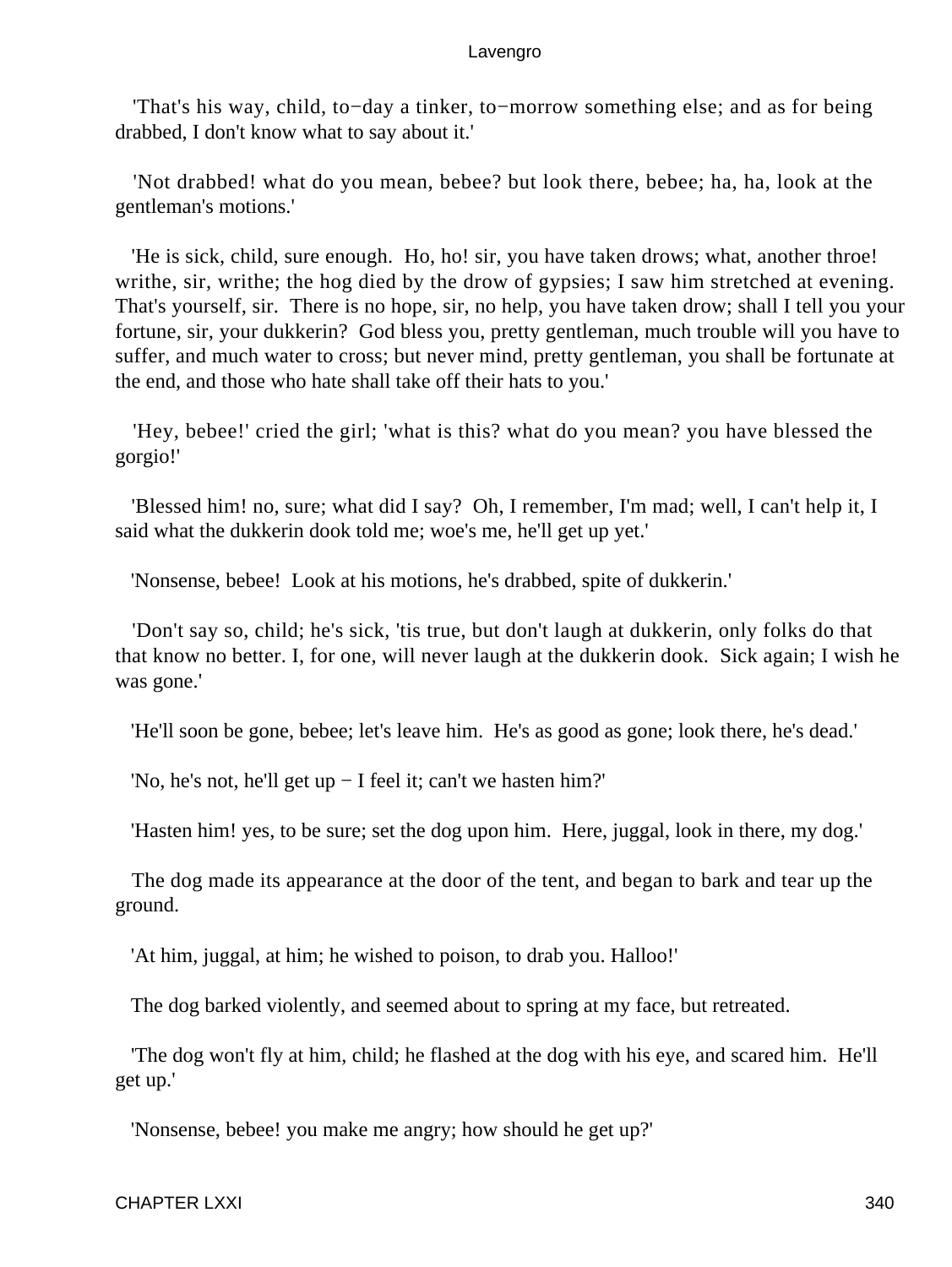'The dook tells me so, and, what's more, I had a dream. I thought I was at York, standing amidst a crowd to see a man hung, and the crowd shouted, «There he comes!» and I looked, and, lo! it was the tinker; before I could cry with joy I was whisked away, and I found myself in Ely's big church, which was chock full of people to hear the dean preach, and all eyes were turned to the big pulpit; and presently I heard them say, «There he mounts!» and I looked up to the big pulpit, and, lo! the tinker was in the pulpit, and he raised his arm and began to preach. Anon, I found myself at York again, just as the drop fell, and I looked up, and I saw not the tinker, but my own self hanging in the air.'

 'You are going mad, bebee; if you want to hasten him, take your stick and poke him in the eye.'

 'That will be of no use, child, the dukkerin tells me so; but I will try what I can do. Halloo, tinker! you must introduce yourself into a quiet family, and raise confusion – must you? You must steal its language, and, what was never done before, write it down Christianly − must you? Take that − and that'; and she stabbed violently with her stick towards the end of the tent.

 'That's right, bebee, you struck his face; now once more, and let it be in the eye. Stay, what's that? get up, bebee.'

'What's the matter, child?'

'Some one is coming, come away.'

 'Let me make sure of him, child; he'll be up yet.' And thereupon Mrs. Herne, rising, leaned forward into the tent, and, supporting herself against the pole, took aim in the direction of the farther end. 'I will thrust out his eye,' said she; and, lunging with her stick, she would probably have accomplished her purpose had not at that moment the pole of the tent given way, whereupon she fell to the ground, the canvas falling upon her and her intended victim.

'Here's a pretty affair, bebee,' screamed the girl.

'He'll get up, yet,' said Mrs. Herne, from beneath the canvas.

 'Get up! − get up yourself; where are you? where is your − Here, there, bebee, here's the door; there, make haste, they are coming.'

'He'll get up yet,' said Mrs. Herne, recovering her breath; 'the dock tells me so.'

 'Never mind him or the dook; he is drabbed; come away, or we shall be grabbed − both of us.'

CHAPTER LXXI 341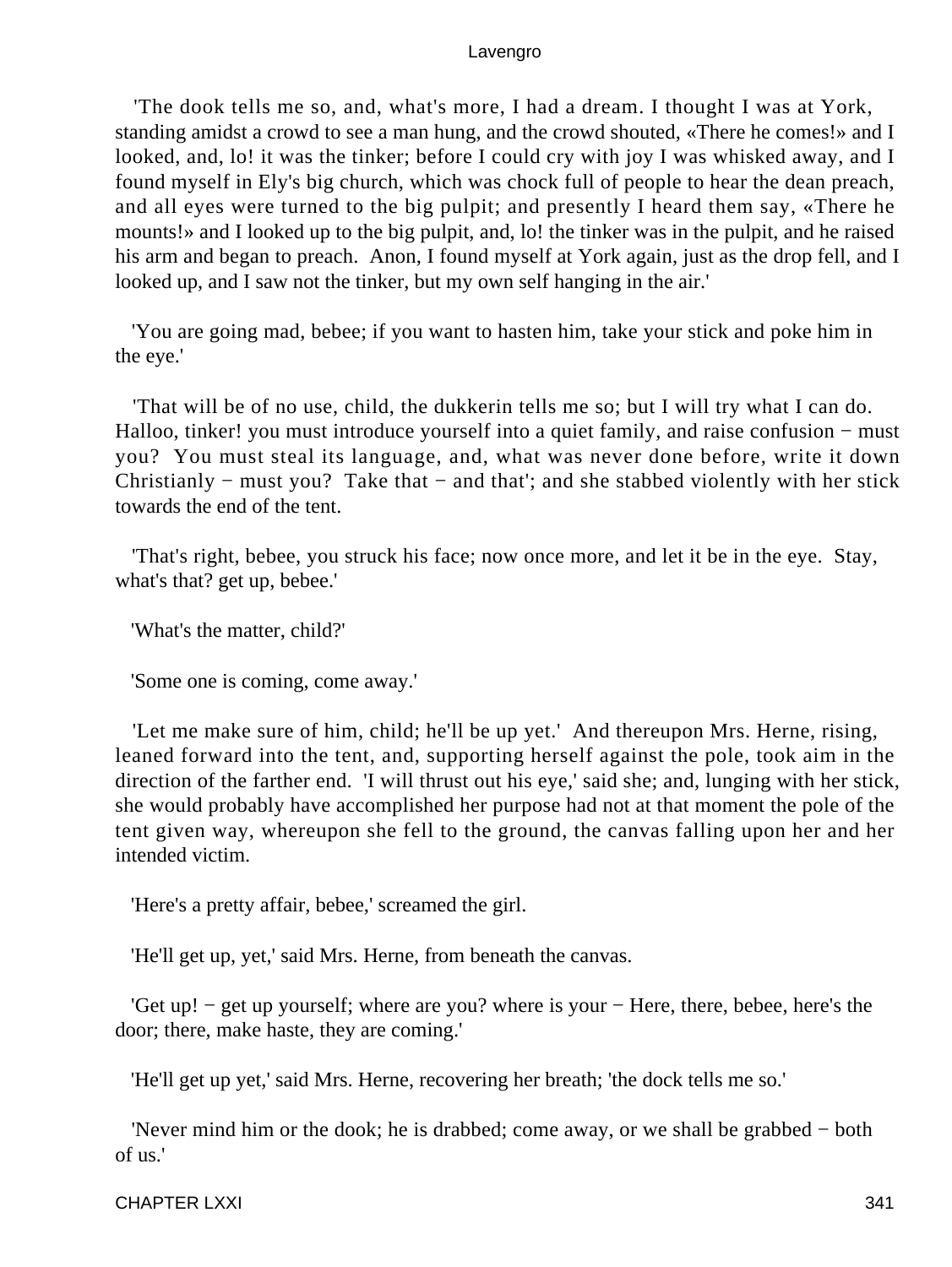'One more blow, I know where his head lies.'

'You are mad, bebee; leave the fellow − gorgio avella.'

And thereupon the females hurried away.

 A vehicle of some kind was evidently drawing nigh; in a little time it came alongside of the place where lay the fallen tent, and stopped suddenly. There was a silence for a moment, and then a parley ensued between two voices, one of which was that of a woman. It was not in English, but in a deep guttural tongue.

'Peth yw hono sydd yn gorwedd yna ar y ddaear?' said a masculine voice.

 'Yn wirionedd − I do not know what it can be,' said the female voice, in the same tongue.

'Here is a cart, and there are tools; but what is that on the ground?'

'Something moves beneath it; and what was that − a groan?'

'Shall I get down?'

'Of course, Peter, some one may want your help?

 'Then I will get down, though I do not like this place; it is frequented by Egyptians, and I do not like their yellow faces, nor their clibberty clabber, as Master Ellis Wyn says. Now I am down. It is a tent, Winifred, and see, here is a boy beneath it. Merciful father! what a face.'

 A middle−aged man, with a strongly marked and serious countenance, dressed in sober−coloured habiliments, had lifted up the stifling folds of the tent, and was bending over me. 'Can you speak, my lad?' said he in English; 'what is the matter with you? if you could but tell me, I could perhaps help you − ' 'What is that you say? I can't hear you. I will kneel down'; and he flung himself on the ground, and placed his ear close to my mouth. 'Now speak if you can. Hey! what! no, sure, God forbid!' then starting up, he cried to a female who sat in the cart, anxiously looking on − 'Gwenwyn! gwenwyn! yw y gwas wedi ei gwenwynaw. The oil! Winifred, the oil!'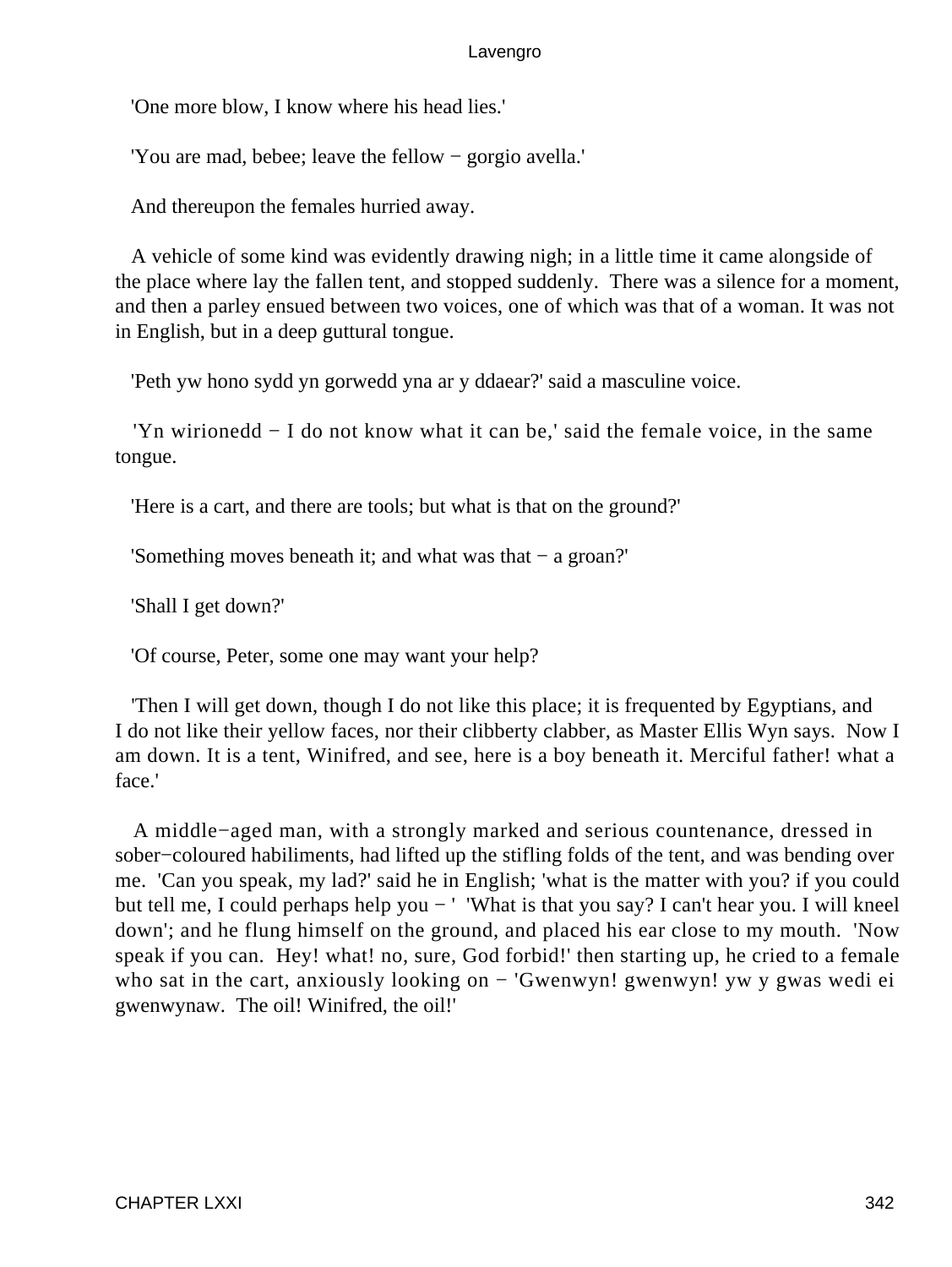# **[CHAPTER LXXII](#page-497-0)**

*Desired effect* – The three oaks – Winifred – Things of time – With God's will – The preacher − Creature comforts − Croesaw − Welsh and English − Mayor of Chester.

**THE OIL,** which the strangers compelled me to take, produced the desired effect, though, during at least two hours, it was very doubtful whether or not my life would be saved. At the end of that period the man said that with the blessing of God he would answer for my life. He then demanded whether I thought I could bear to be removed from the place in which we were; 'for I like it not,' he continued, 'as something within me tells me that it is not good for any of us to be here.' I told him, as well as I was able, that I, too, should be glad to leave the place; whereupon, after collecting my things, he harnessed my pony, and, with the assistance of the woman, he contrived to place me in the cart; he then gave me a draught out of a small phial, and we set forward at a slow pace, the man walking by the side of the cart in which I lay. It is probable that the draught consisted of a strong opiate, for after swallowing it I fell into a deep slumber; on my awaking, I found that the shadows of night had enveloped the earth – we were still moving on. Shortly, however, after descending a declivity, we turned into a lane, at the entrance of which was a gate. This lane conducted to a meadow, through the middle of which ran a small brook; it stood between two rising grounds; that on the left, which was on the farther side of the water, was covered with wood, whilst the one on the right, which was not so high, was crowned with the white walls of what appeared to be a farmhouse.

 Advancing along the meadow, we presently came to a place where grew three immense oaks, almost on the side of the brook, over which they flung their arms, so as to shade it as with a canopy; the ground beneath was bare of grass, and nearly as hard and smooth as the floor of a barn. Having led his own cart on one side of the midmost tree, and my own on the other, the stranger said to me, 'This is the spot where my wife and myself generally tarry in the summer season, when we come into these parts. We are about to pass the night here. I suppose you will have no objection to do the same? Indeed, I do not see what else you could do under present circumstances.' After receiving my answer, in which I, of course, expressed my readiness to assent to his proposal, he proceeded to unharness his horse, and, feeling myself much better, I got down, and began to make the necessary preparations for passing the night beneath the oak.

 Whilst thus engaged, I felt myself touched on the shoulder, and, looking round, perceived the woman, whom the stranger called Winifred, standing close to me. The moon was shining brightly upon her, and I observed that she was very good−looking, with a composed yet cheerful expression of countenance; her dress was plain and primitive, very much resembling that of a Quaker. She held a straw bonnet in her hand. 'I am glad to see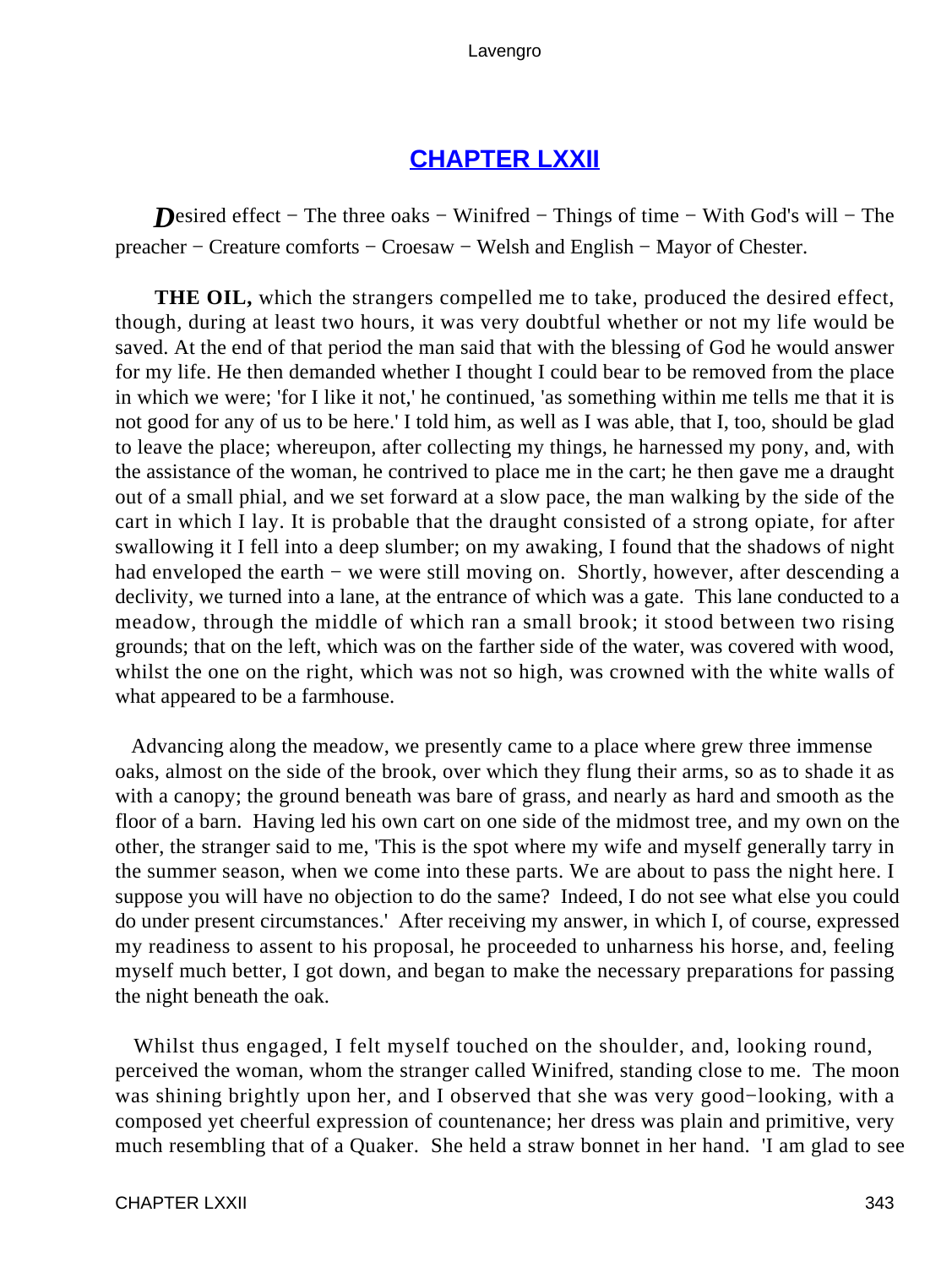thee moving about, young man,' said she, in a soft, placid tone; 'I could scarcely have expected it. Thou must be wondrous strong; many, after what thou hast suffered, would not have stood on their feet for weeks and months. What do I say? – Peter, my husband, who is skilled in medicine, just now told me that not one in five hundred would have survived what thou hast this day undergone; but allow me to ask thee one thing, Hast thou returned thanks to God for thy deliverance?' I made no answer, and the woman, after a pause, said, 'Excuse me, young man, but do you know anything of God?' 'Very little,' I replied, 'but I should say He must be a wondrous strong person, if He made all those big bright things up above there, to say nothing of the ground on which we stand, which bears beings like these oaks, each of which is fifty times as strong as myself, and will live twenty times as long.' The woman was silent for some moments, and then said, 'I scarcely know in what spirit thy words are uttered. If thou art serious, however, I would caution thee against supposing that the power of God is more manifested in these trees, or even in those bright stars above us, than in thyself – they are things of time, but thou art a being destined to an eternity; it depends upon thyself whether thy eternity shall be one of joy or sorrow.'

 Here she was interrupted by the man, who exclaimed from the other side of the tree, 'Winifred, it is getting late, you had better go up to the house on the hill to inform our friends of our arrival, or they will have retired for the night.' 'True,' said Winifred, and forthwith wended her way to the house in question, returning shortly with another woman, whom the man, speaking in the same language which I had heard him first use, greeted by the name of Mary; the woman replied in the same tongue, but almost immediately said, in English, 'We hoped to have heard you speak to−night, Peter, but we cannot expect that now, seeing that it is so late, owing to your having been detained by the way, as Winifred tells me; nothing remains for you to do now but to sup − to−morrow, with God's will, we shall hear you.' 'And to−night, also, with God's will, provided you be so disposed. Let those of your family come hither.' 'They will be hither presently,' said Mary, 'for knowing that thou art arrived, they will, of course, come and bid thee welcome.' And scarcely had she spoke, when I beheld a party of people descending the moonlit side of the hill. They soon arrived at the place where we were; they might amount in all to twelve individuals. The principal person was a tall, athletic man, of about forty, dressed like a plain country farmer; this was, I soon found, the husband of Mary; the rest of the group consisted of the children of these two, and their domestic servants. One after another they all shook Peter by the hand, men and women, boys and girls, and expressed their joy at seeing him. After which he said, 'Now, friends, if you please, I will speak a few words to you.' A stool was then brought him from the cart, which he stepped on, and the people arranging themselves round him, some standing, some seated on the ground, he forthwith began to address them in a clear, distinct voice; and the subject of his discourse was the necessity, in all human beings, of a change of heart.

 The preacher was better than his promise, for, instead of speaking a few words, he preached for at least three−quarters of an hour; none of the audience, however, showed the slightest symptom of weariness; on the contrary, the hope of each individual appeared to hang upon the words which proceeded from his mouth. At the conclusion of the sermon or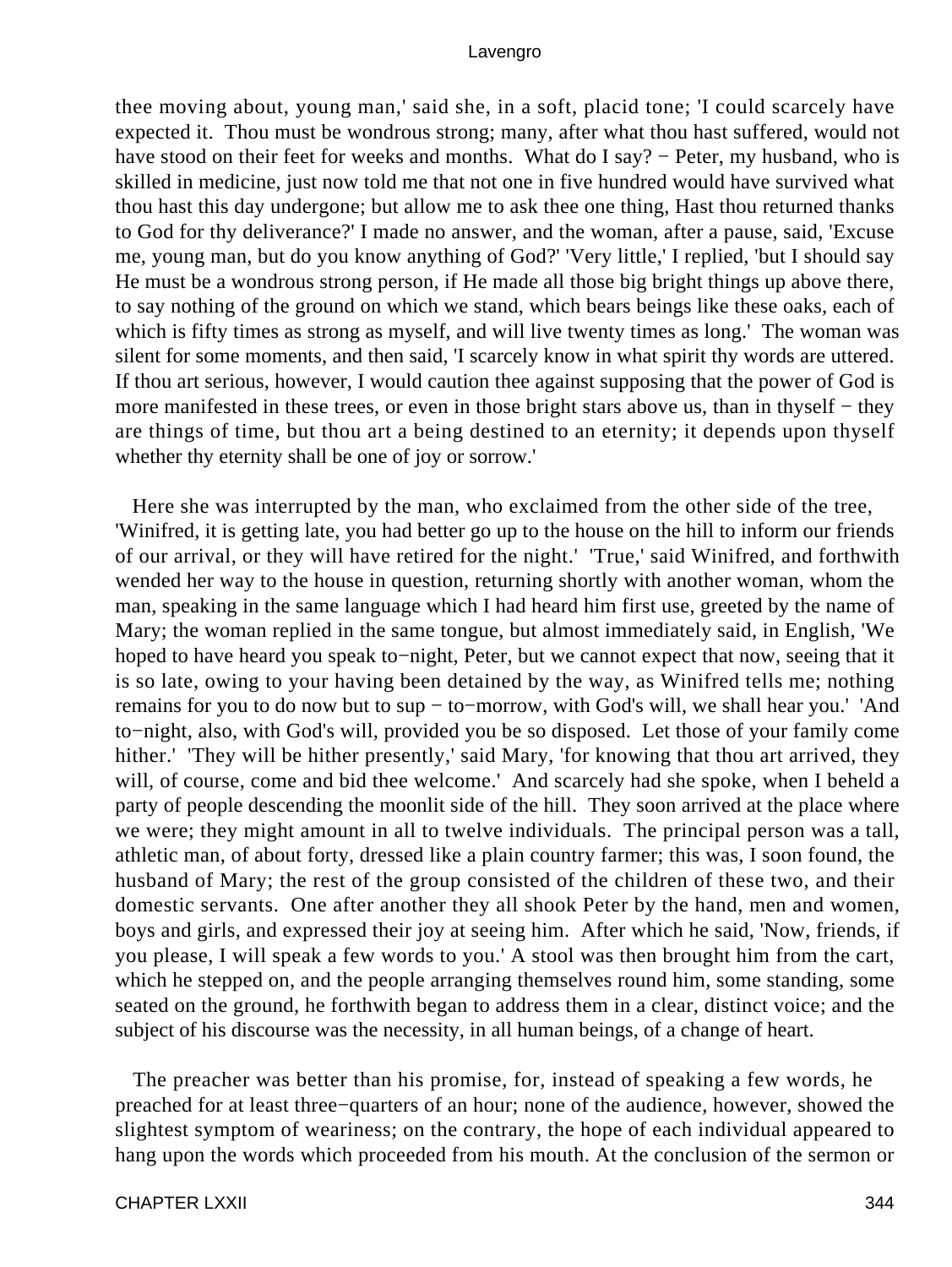discourse the whole assembly again shook Peter by the hand, and returned to their house, the mistress of the family saying, as she departed, 'I shall soon be back, Peter; I go but to make arrangements for the supper of thyself and company'; and, in effect, she presently returned, attended by a young woman, who bore a tray in her hands. 'Set it down, Jessy,' said the mistress to the girl, 'and then betake thyself to thy rest, I shall remain here for a little time to talk with my friends.' The girl departed, and the preacher and the two females placed themselves on the ground about the tray. The man gave thanks, and himself and his wife appeared to be about to eat, when the latter suddenly placed her hand upon his arm, and said something to him in a low voice, whereupon he exclaimed, 'Ay, truly, we were both forgetful'; and then getting up, he came towards me, who stood a little way off, leaning against the wheel of my cart; and, taking me by the hand, he said, 'Pardon us, young man, we were both so engaged in our own creature−comforts, that we forgot thee, but it is not too late to repair our fault; wilt thou not join us, and taste our bread and milk?' 'I cannot eat,' I replied, 'but I think I could drink a little milk'; whereupon he led me to the rest, and seating me by his side, he poured some milk into a horn cup, saying, '«Croesaw.» That,' added he, with a smile, 'is Welsh for welcome.'

 The fare upon the tray was of the simplest description, consisting of bread, cheese, milk, and curds. My two friends partook with a good appetite. 'Mary,' said the preacher, addressing himself to the woman of the house, 'every time I come to visit thee, I find thee less inclined to speak Welsh. I suppose, in a little time, thou wilt entirely have forgotten it; hast thou taught it to any of thy children?' 'The two eldest understand a few words,' said the woman, 'but my husband does not wish them to learn it; he says sometimes, jocularly, that though it pleased him to marry a Welsh wife, it does not please him to have Welsh children. Who, I have heard him say, would be a Welshman, if he could be an Englishman?' 'I for one,' said the preacher, somewhat hastily; 'not to be king of all England would I give up my birthright as a Welshman. Your husband is an excellent person, Mary, but I am afraid he is somewhat prejudiced.' 'You do him justice, Peter, in saying that he is an excellent person,' sail the woman; 'as to being prejudiced, I scarcely know what to say, but he thinks that two languages in the same kingdom are almost as bad as two kings.' 'That's no bad observation,' said the preacher, 'and it is generally the case; yet, thank God, the Welsh and English go on very well, side by side, and I hope will do so till the Almighty calls all men to their long account.' 'They jog on very well now,' said the woman; 'but I have heard my husband say that it was not always so, and that the Welsh, in old times, were a violent and ferocious people, for that once they hanged the mayor of Chester.' 'Ha, ha!' said the preacher, and his eyes flashed in the moonlight; 'he told you that, did he?' 'Yes,' said Mary; 'once, when the mayor of Chester, with some of his people, was present at one of the fairs over the border, a quarrel arose between the Welsh and the English, and the Welsh beat the English, and hanged the mayor.' 'Your husband is a clever man,' said Peter, 'and knows a great deal; did he tell you the name of the leader of the Welsh? No! then I will: the leader of the Welsh on that occasion was −. He was a powerful chieftain, and there was an old feud between him and the men of Chester. Afterwards, when two hundred of the men of Chester invaded his country to take revenge for their mayor, he enticed them into a tower, set fire to it, and burnt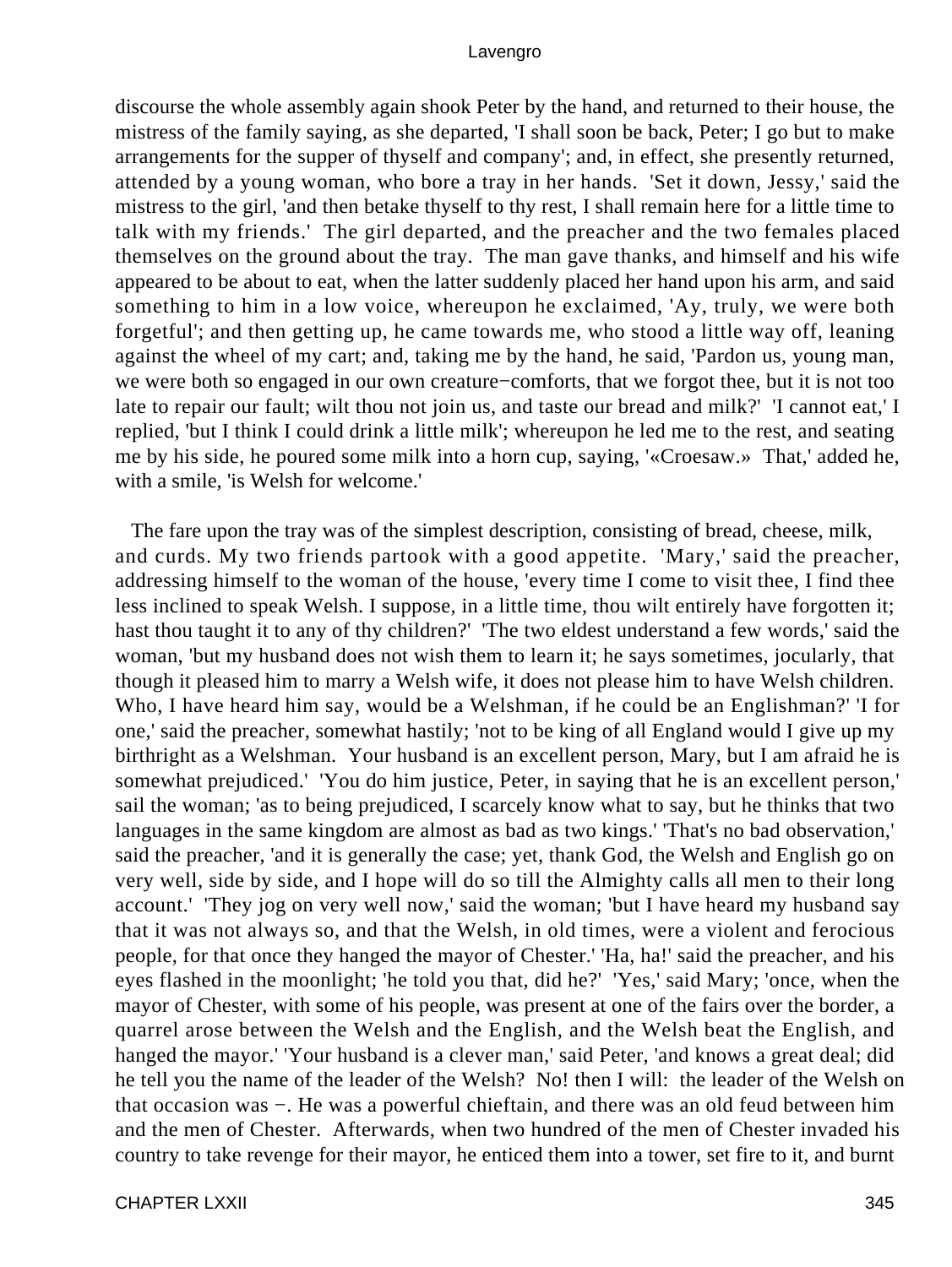them all. That − was a very fine, noble − God forgive me, what was I about to say − a very bad, violent man; but, Mary, this is very carnal and unprofitable conversation, and in holding it we set a very bad example to the young man here − let us change the subject.'

 They then began to talk on religious matters. At length Mary departed to her abode, and the preacher and his wife retired to their tilted cart.

 'Poor fellow, he seems to be almost brutally ignorant,' said Peter, addressing his wife in their native language, after they had bidden me farewell for the night.

 'I am afraid he is,' said Winifred, 'yet my heart warms to the poor lad, he seems so forlorn.'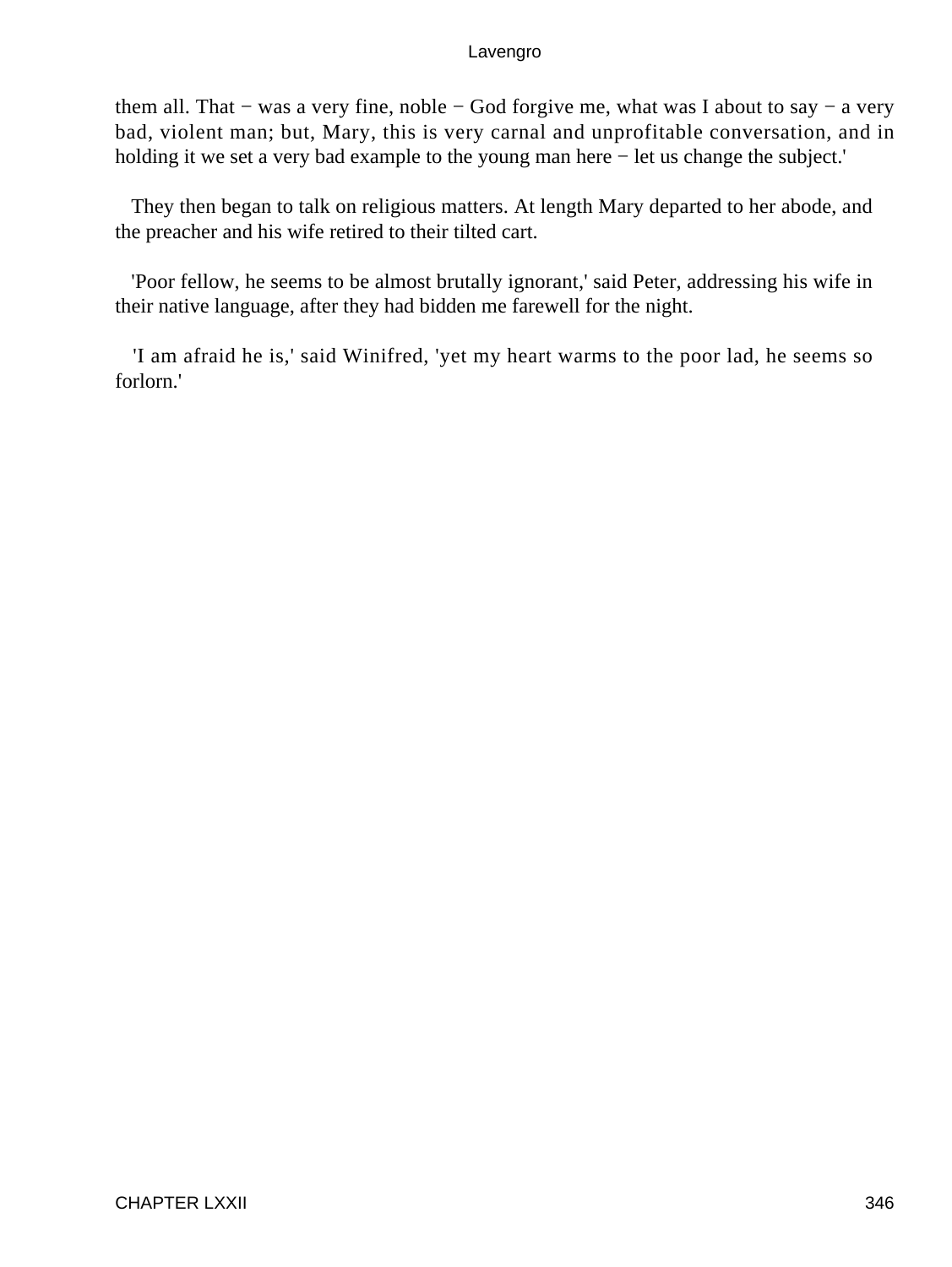# **[CHAPTER LXXIII](#page-497-0)**

*M*orning hymn – Much alone – John Bunyan – Beholden to nobody – Sixty–five – Sober greeting − Early Sabbaths − Finny brood − The porch − No fortune−telling − The master's niece − Doing good − Two or three things − Groans and voices − Pechod Ysprydd Glan.

 I **SLEPT** soundly during that night, partly owing to the influence of the opiate. Early in the morning I was awakened by the voices of Peter and his wife, who were singing a morning hymn in their own language. Both subsequently prayed long and fervently. I lay still till their devotions were completed, and then left my tent. 'Good morning,' said Peter, 'how dost thou feel?' 'Much better,' said I, 'than I could have expected.' 'I am glad of it,' said Peter. 'Art thou hungry? yonder comes our breakfast,' pointing to the same young woman I had seen the preceding night, who was again descending the hill bearing the tray upon her head.

 'What dust thou intend to do, young man, this day?' said Peter, when we had about half finished breakfast. 'Do,' said I; 'as I do other days, what I can.' 'And dost thou pass this day as thou dost other days?' said Peter. 'Why not?' said I; 'what is there in this day different from the rest? it seems to be of the same colour as yesterday.' 'Art thou aware,' said the wife, interposing, 'what day it is? that it is Sabbath? that it is Sunday?' 'No,' said I, 'I did not know that it was Sunday.' 'And how did that happen?' said Winifred, with a sigh. 'To tell you the truth,' said I, 'I live very much alone, and pay very little heed to the passing of time.' 'And yet of what infinite importance is time,' said Winifred. 'Art thou not aware that every year brings thee nearer to thy end?' 'I do not think,' said I, 'that I am so near my end as I was yesterday.' 'Yes, thou art,' said the woman; 'thou wast not doomed to die yesterday; an invisible hand was watching over thee yesterday; but thy day will come, therefore improve the time; be grateful that thou wast saved yesterday; and, oh! reflect on one thing; if thou hadst died yesterday, where wouldst thou have been now?' 'Cast into the earth, perhaps,' said I. 'I have heard Mr. Petulengro say that to be cast into the earth is the natural end of man.' 'Who is Mr. Petulengro?' said Peter, interrupting his wife, as she was about to speak. 'Master of the horse−shoe,' said I; 'and, according to his own account, king of Egypt.' 'I understand,' said Peter, 'head of some family of wandering Egyptians – they are a race utterly godless. Art thou of them? − but no, thou art not, thou hast not their yellow blood. I suppose thou belongest to the family of wandering artisans called −. I do not like you the worse for belonging to them. A mighty speaker of old sprang up from amidst that family.' 'Who was he?' said I. 'John Bunyan,' replied Peter, reverently, 'and the mention of his name reminds me that I have to preach this day; wilt thou go and hear? the distance is not great, only half a mile.' 'No,' said I, 'I will not go and hear.' 'Wherefore?' said Peter. 'I belong to the church,' said I, 'and not to the congregations.' 'Oh! the pride of that church,' said Peter, addressing his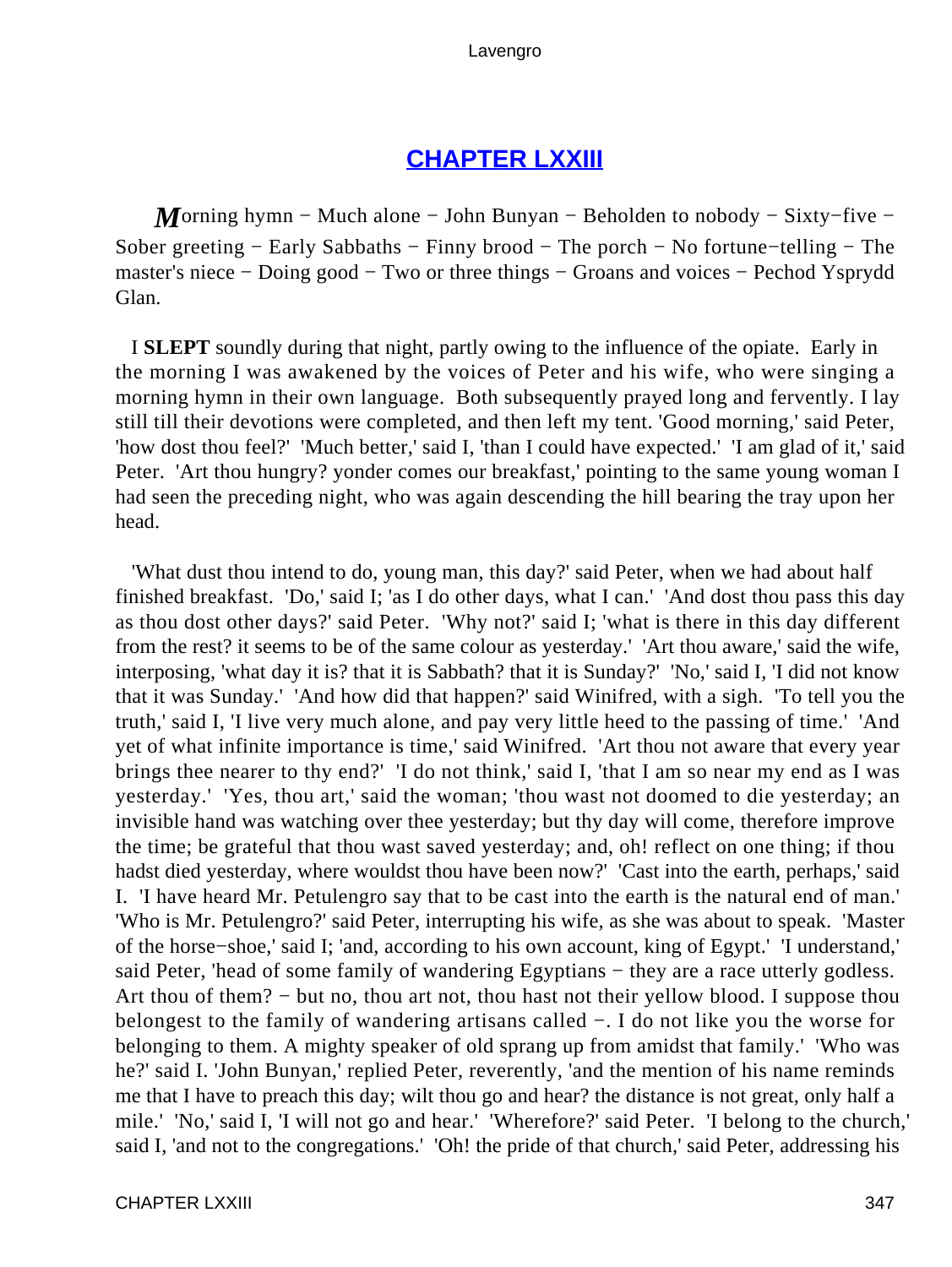wife in their own tongue, 'exemplified even in the lowest and most ignorant of its members. Then thou, doubtless, meanest to go to church,' said Peter, again addressing me; 'there is a church on the other side of that wooded hill.' 'No,' said I, 'I do not mean to go to church.' 'May I ask thee wherefore?' said Peter. 'Because,' said I, 'I prefer remaining beneath the shade of these trees, listening to the sound of the leaves and the tinkling of the waters.'

 'Then thou intendest to remain here?' said Peter, looking fixedly at me. 'If I do not intrude,' said I; 'but if I do, I will wander away; I wish to be beholden to nobody − perhaps you wish me to go?' 'On the contrary,' said Peter, 'I wish you to stay. I begin to see something in thee which has much interest for me; but we must now bid thee farewell for the rest of the day, the time is drawing nigh for us to repair to the place of preaching; before we leave thee alone, however, I should wish to ask thee a question − Didst thou seek thy own destruction yesterday, and didst thou wilfully take that poison?' 'No,' said I; 'had I known there had been poison in the cake I certainly should not have taken it.' 'And who gave it thee?' said Peter. 'An enemy of mine,' I replied. 'Who is thy enemy?' 'An Egyptian sorceress and poison−monger.' 'Thy enemy is a female. I fear thou hadst given her cause to hate thee − of what did she complain?' 'That I had stolen the tongue out of her head.' 'I do not understand thee − is she young?' 'About sixty−five.'

 Here Winifred interposed. 'Thou didst call her just now by hard names, young man,' said she; 'I trust thou dost bear no malice against her.' 'No,' said I, 'I bear no malice against her.' 'Thou art not wishing to deliver her into the hand of what is called justice?' 'By no means,' said I; 'I have lived long enough upon the roads not to cry out for the constable when my finger is broken. I consider this poisoning as an accident of the roads; one of those to which those who travel are occasionally subject.' The short, thou for givest thine adversary?' 'Both now and for ever,' said I. 'Truly,' said Winifred, 'the spirit which the young man displayeth pleases me much; I should be loth that he left us yet. I have no doubt that, with the blessing of God, and a little of thy exhortation, he will turn out a true Christian before he leaveth us.' 'My exhortation!' said Peter, and a dark shade passed over his countenance; 'thou forgettest what I am  $-I - I - but I$  am forgetting myself; the Lord's will be done; and now put away the things, for I perceive that our friends are coming to attend us to the place of meeting.'

 Again the family which I had seen the night before descended the hill from their abode. They were now dressed in their Sunday's best. The master of the house led the way. They presently joined us, when a quiet sober greeting ensued on each side. After a little time Peter shook me by the hand and bade me farewell till the evening; Winifred did the same, adding that she hoped I should be visited by sweet and holy thoughts. The whole party then moved off in the direction by which we had come the preceding night, Peter and the master leading the way, followed by Winifred and the mistress of the family. As I gazed on their departing forms, I felt almost inclined to follow them to their place of worship. I did not stir, however, but remained leaning against my oak with my hands behind me.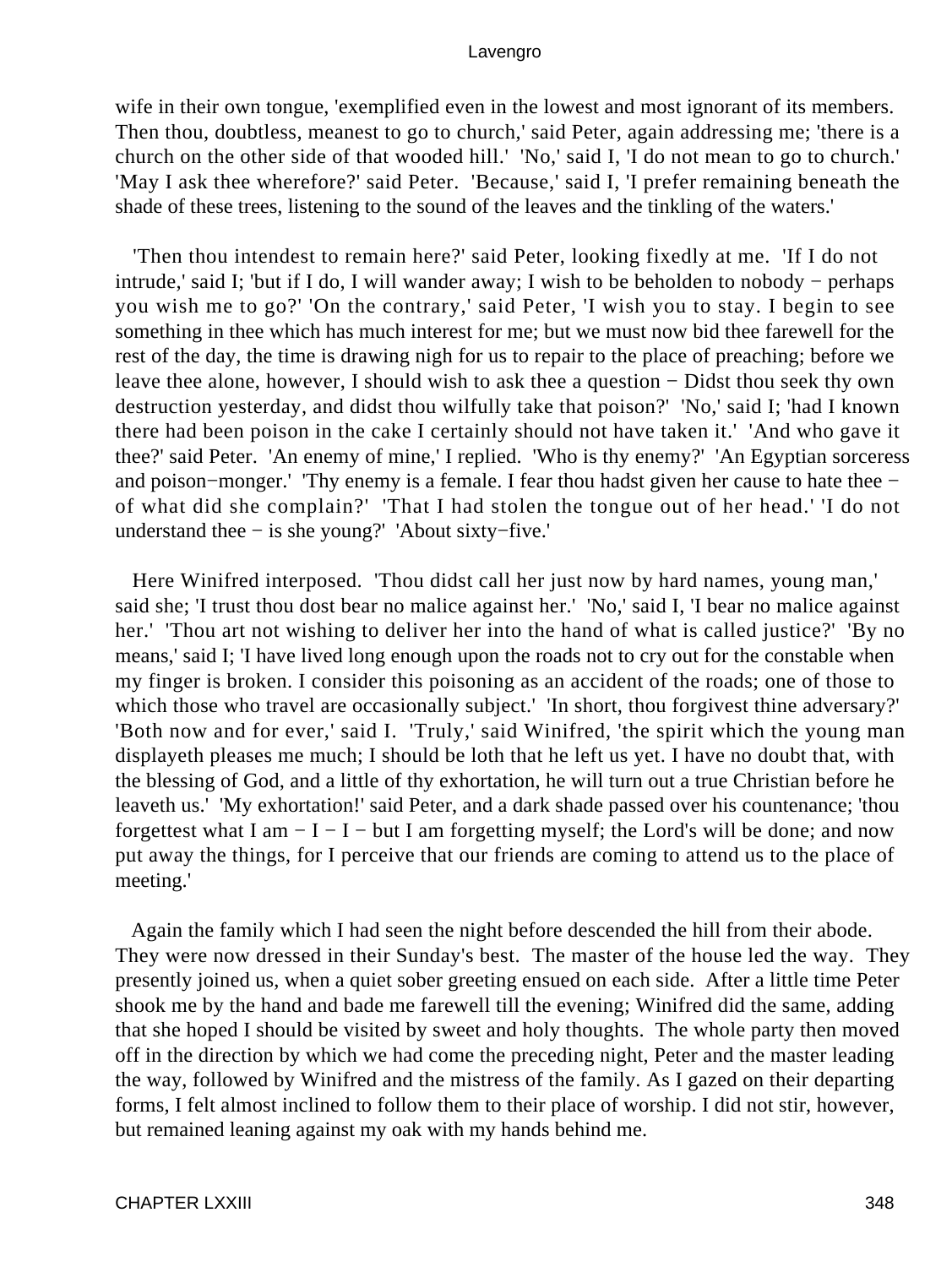And after a time I sat me down at the foot of the oak with my face turned towards the water, and, folding my hands, I fell into deep meditation. I thought on the early Sabbaths of my life, and the manner in which I was wont to pass them. How carefully I said my prayers when I got up on the Sabbath morn, and how carefully I combed my hair and brushed my clothes in order that I might do credit to the Sabbath day. I thought of the old church at pretty D−, the dignified rector, and yet more dignified clerk. I though of England's grand Liturgy, and Tate and Brady's sonorous minstrelsy. I thought of the Holy Book, portions of which I was in the habit of reading between service. I thought, too, of the evening walk which I sometimes took in fine weather like the present, with my mother and brother  $- a$ quiet sober walk, during which I would not break into a run, even to chase a butterfly, or yet more a honey−bee, being fully convinced of the dread importance of the day which God had hallowed. And how glad I was when I had got over the Sabbath day without having done anything to profane it. And how soundly I slept on the Sabbath night after the toil of being very good throughout the day.

 And when I had mused on those times a long while, I sighed and said to myself, I am much altered since then; am I altered for the better? And then I looked at my hands and my apparel, and sighed again. I was not wont of yore to appear thus on the Sabbath day.

 For a long time I continued in a state of deep meditation, till at last I lifted up my eyes to the sun, which, as usual during that glorious summer, was shining in unclouded majesty; and then I lowered them to the sparkling water, in which hundreds of the finny brood were disporting themselves, and then I thought what a fine thing it was to be a fish on such a fine summer day, and I wished myself a fish, or at least amongst the fishes; and then I looked at my hands again, and then, bending over the water, I looked at my face in the crystal mirror, and started when I saw it, for it looked squalid and miserable.

 Forthwith I started up, and said to myself, I should like to bathe and cleanse myself from the squalor produced by my late hard life and by Mrs. Herne's drow. I wonder if there is any harm in bathing on the Sabbath day. I will ask Winifred when she comes home; in the meantime I will bathe, provided I can find a fitting place.

 But the brook, though a very delightful place for fish to disport in, was shallow, and by no means adapted for the recreation of so large a being as myself; it was, moreover, exposed, though I saw nobody at hand, nor heard a single human voice or sound. Following the winding of the brook, I left the meadow, and, passing through two or three thickets, came to a place where between lofty banks the water ran deep and dark, and there I bathed, imbibing new tone and vigour into my languid and exhausted frame.

 Having put on my clothes, I returned by the way I had come to my vehicle beneath the oak tree. From thence, for want of something better to do, I strolled up the hill, on the top of which stood the farm−house; it was a large and commodious building built principally of stone, and seeming of some antiquity, with a porch, on either side of which was an oaken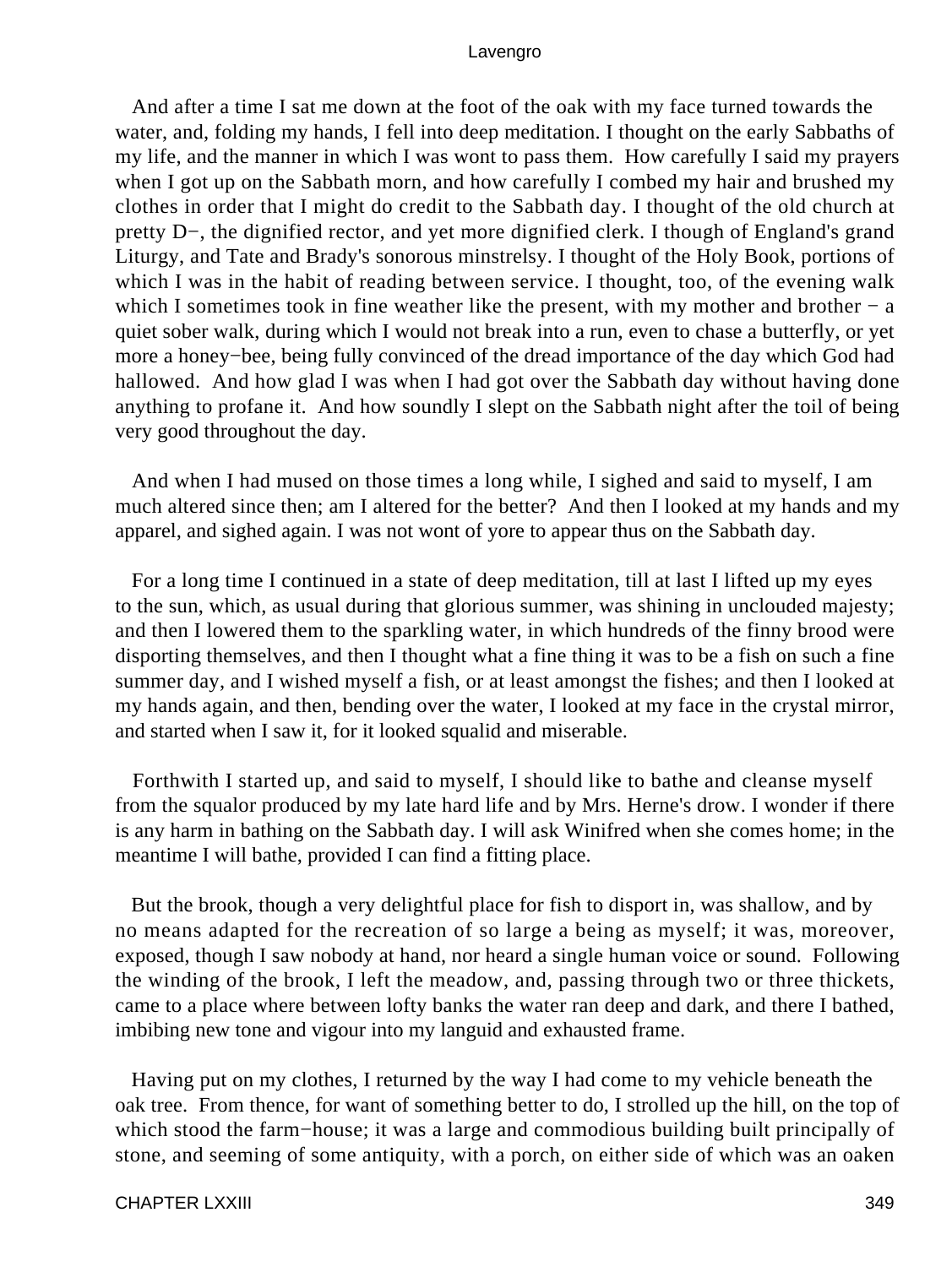bench. On the right was seated a young woman with a book in her hand, the same who had brought the tray to my friends and myself.

'Good−day,' said I, 'pretty damsel, sitting in the farm porch.'

 'Good−day,' said the girl, looking at me for a moment, and then fixing her eyes on her book.

'That's a nice book you are reading,' said I.

The girl looked at me with surprise. 'How do you know what book it is?' said she.

'How do I know − never mind; but a nice book it is − no love, no fortune−telling in it.'

 The girl looked at me half offended. 'Fortune−telling!' said she, 'I should think not. But you know nothing about it'; and she bent her head once more over the book.

 'I tell you what, young person,' said I, 'I know all about that book; what will you wager that I do not?'

'I never wager,' said the girl.

'Shall I tell you the name of it,' said I, 'O daughter of the dairy? '

 The girl half started. 'I should never have thought,' said she, half timidly, 'that you could have guessed it.'

'I did not guess it,' said I, 'I knew it; and meet and proper it is that you should read it.'

'Why so?' said the girl.

 'Can the daughter of the dairy read a more fitting book than the DAIRYMAN'S DAUGHTER?'

'Where do you come from?' said the girl.

'Out of the water,' said I. 'Don't start, I have been bathing; are you fond of the water?'

 'No,' said the girl, heaving a sigh; 'I am not fond of the water, that is, of the sea'; and here she sighed again.

'The sea is a wide gulf,' said I, 'and frequently separates hearts.'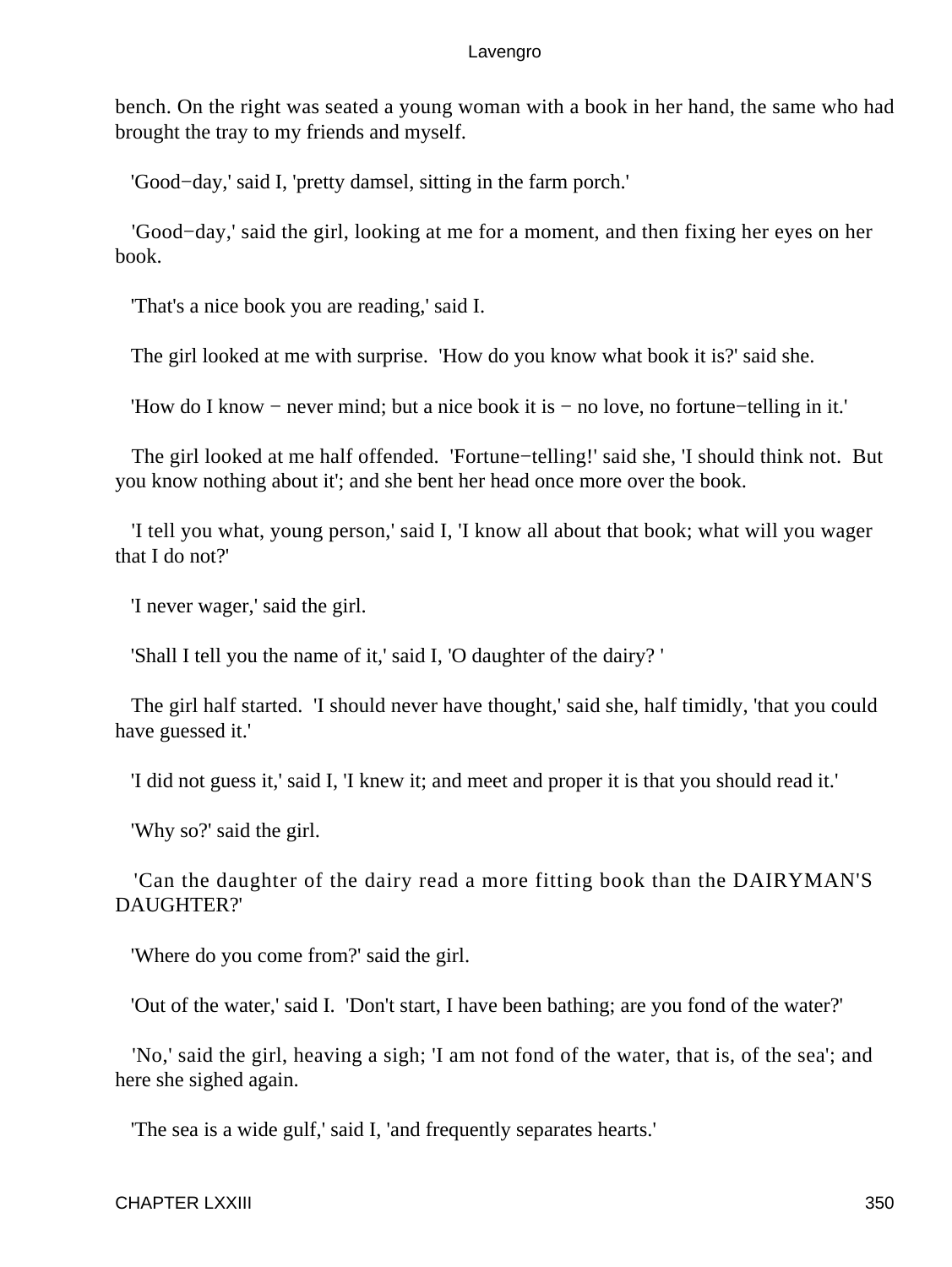The girl sobbed.

'Why are you alone here?' said I.

'I take my turn with the rest,' said the girl, 'to keep at home on Sunday.'

'And you are − ' said I.

 'The master's niece!' said the girl. 'How came you to know it? But why did you not go with the rest and with your friends?'

'Who are those you call my friends?' said I.

'Peter and his wife.'

'And who are they?' said I.

'Do you not know?' said the girl; 'you came with them.'

 'They found me ill by the way,' said I; 'and they relieved me: I know nothing about them.'

'I thought you knew everything,' said the girl.

 'There are two or three things which I do not know, and this is one of them. Who are they?'

'Did you never hear of the great Welsh preacher, Peter Williams?'

'Never,' said I.

 'Well,' said the girl, 'this is he, and Winifred is his wife, and a nice person she is. Some people say, indeed, that she is as good a preacher as her husband, though of that matter I can say nothing, having never heard her preach. So these two wander over all Wales and the greater part of England, comforting the hearts of the people with their doctrine, and doing all the good they can. They frequently come here, for the mistress is a Welsh woman, and an old friend of both, and then they take up their abode in the cart beneath the old oaks down there by the stream.'

 'And what is their reason for doing so?' said I; 'would it not be more comfortable to sleep beneath a roof?'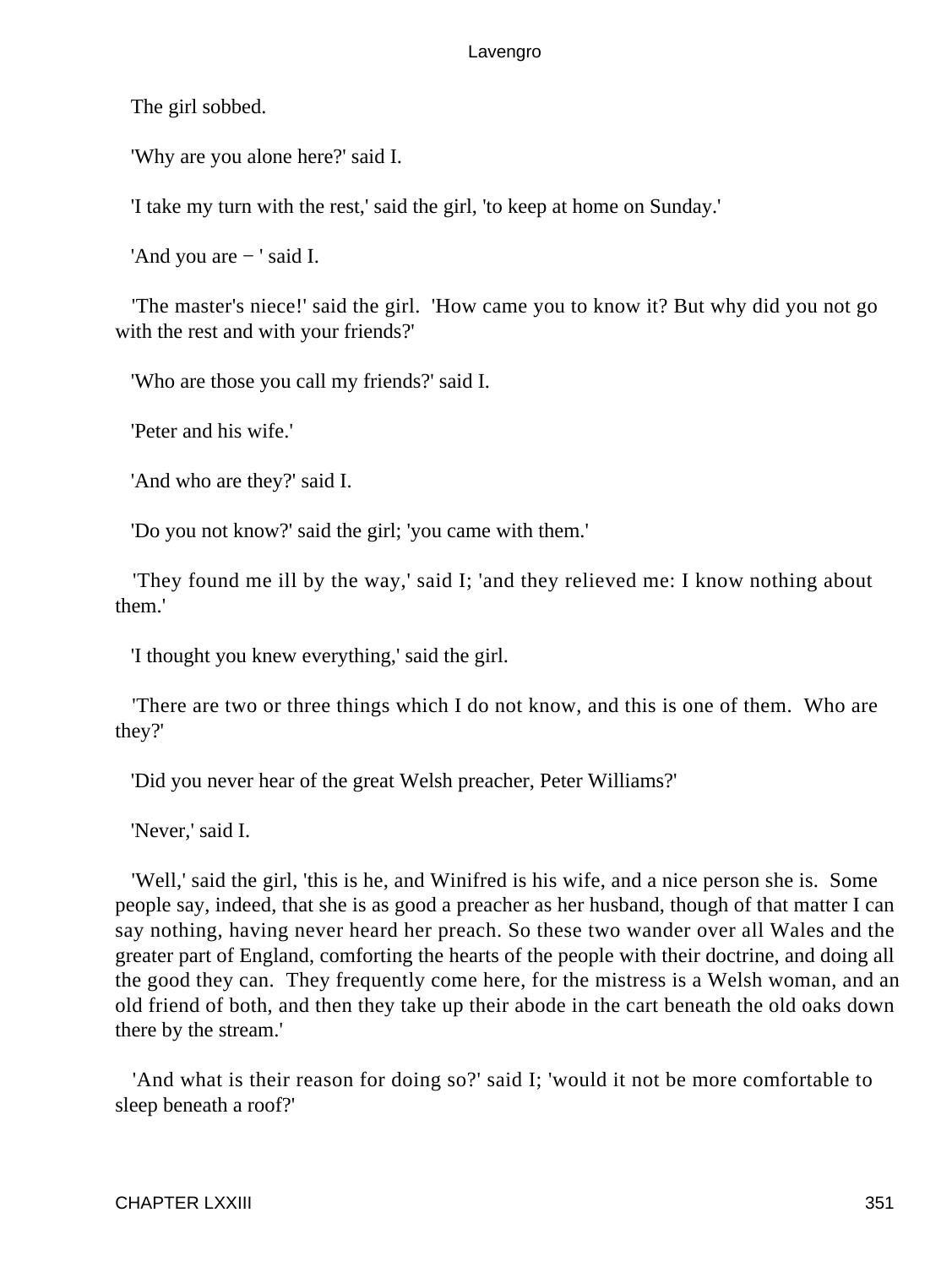'I know not their reasons,' said the girl, 'but so it is; they never sleep beneath a roof unless the weather is very severe. I once heard the mistress say that Peter had something heavy upon his mind; perhaps that is the cause. If he is unhappy, all I can say is, that I wish him otherwise, for he is a good man and a kind − '

'Thank you,' said I, 'I will now depart.'

'Hem!' said the girl, 'I was wishing − '

'What? to ask me a question?'

'Not exactly; but you seem to know everything; you mentioned, I think, fortune−telling.'

'Do you wish me to tell your fortune?'

'By no means; but I have a friend at a distance at sea, and I should wish to know − '

 'When he will come back? I have told you already there are two or three things which I do not know − this is another of them. However, I should not be surprised if he were to come back some of these days; I would if I were in his place. In the meantime be patient, attend to the dairy, and read the DAIRYMAN'S **DAUGHTER** when you have nothing better to do.'

 It was late in the evening when the party of the morning returned. The farmer and his family repaired at once to their abode, and my two friends joined me beneath the tree. Peter sat down at the foot of the oak, and said nothing. Supper was brought by a servant, not the damsel of the porch. We sat round the tray, Peter said grace, but scarcely anything else; he appeared sad and dejected, his wife looked anxiously upon him. I was as silent as my friends; after a little time we retired to our separate places of rest.

 About midnight I was awakened by a noise; I started up and listened; it appeared to me that I heard voices and groans. In a moment I had issued from my tent − all was silent − but the next moment I again heard groans and voices; they proceeded from the tilted cart where Peter and his wife lay; I drew near, again there was a pause, and then I heard the voice of Peter, in an accent of extreme anguish, exclaim, 'Pechod Ysprydd Glan − O pechod Ysprydd Glan!' and then he uttered a deep groan. Anon, I heard the voice of Winifred, and never shall I forget the sweetness and gentleness of the tones of her voice in the stillness of that night. I did not understand all she said − she spoke in her native language, and I was some way apart; she appeared to endeavour to console her husband, but he seemed to refuse all comfort, and, with many groans, repeated − 'Pechod Ysprydd Glan − O pechod Ysprydd Glan!' I felt I had no right to pry into their afflictions, and retired.

Now 'pechod Ysprydd Glan,' interpreted, is the sin against the Holy Ghost.

CHAPTER LXXIII 352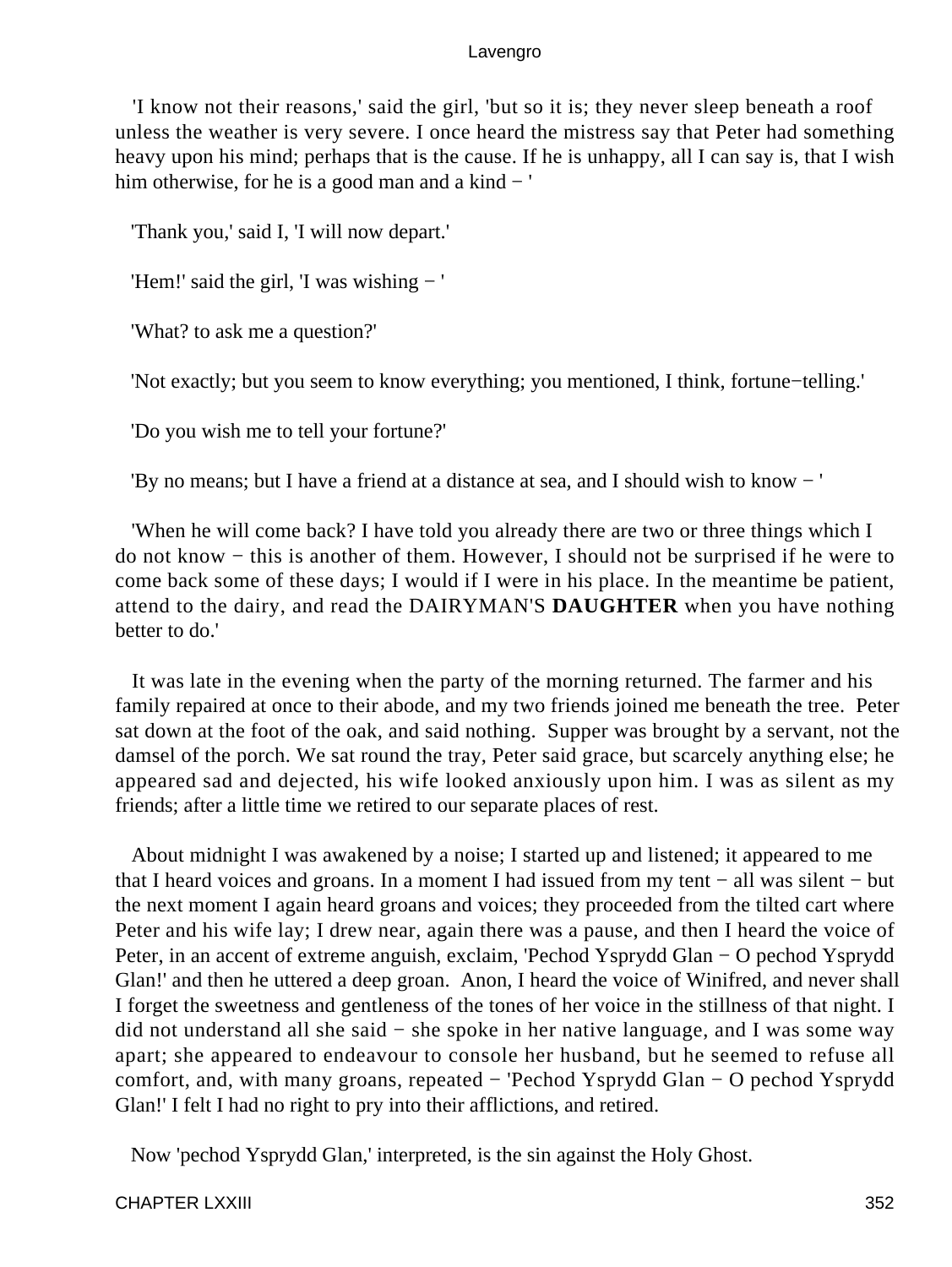# **[CHAPTER LXXIV](#page-497-0)**

*T*he following day − Pride − Thriving trade − Tylwyth Teg − Ellis Wyn − Sleeping hard − Incalculable good − Fearful agony − The tale.

**PETER** and his wife did not proceed on any expedition during the following day. The former strolled gloomily about the fields, and the latter passed many hours in the farmhouse. Towards evening, without saying a word to either, I departed with my vehicle, and finding my way to a small town at some distance, I laid in a store of various articles, with which I returned. It was night, and my two friends were seated beneath the oak; they had just completed their frugal supper. 'We waited for thee some time,' said Winifred, 'but, finding that thou didst not come, we began without thee; but sit down, I pray thee, there is still enough for thee.' 'I will sit down,' said I, 'but I require no supper, for I have eaten where I have been': nothing more particular occurred at the time. Next morning the kind pair invited me to share their breakfast. 'I will not share your breakfast,' said I. 'Wherefore not?' said Winifred, anxiously. 'Because,' said I, 'it is not proper that I be beholden to you for meat and drink.' 'But we are beholden to other people,' said Winifred. 'Yes,' said I, 'but you preach to them, and give them ghostly advice, which considerably alters the matter; not that I would receive anything from them, if I preached to them six times a day.' 'Thou art not fond of receiving favours, then, young man,' said Winifred. 'I am not,' said I. 'And of conferring favours?' 'Nothing affords me greater pleasure,' said I, 'than to confer favours.' 'What a disposition,' said Winifred, holding up her hands; 'and this is pride, genuine pride − that feeling which the world agrees to call so noble. Oh, how mean a thing is pride! never before did I see all the meanness of what is called pride!'

 'But how wilt thou live, friend,' said Peter; 'dost thou not intend to eat?' 'When I went out last night,' said I, 'I laid in a provision.' 'Thou hast laid in a provision!' said Peter, 'pray let us see it. Really, friend,' said he, after I had produced it, 'thou must drive a thriving trade; here are provisions enough to last three people for several days. Here are butter and eggs, here is tea, here is sugar, and there is a flitch. I hope thou wilt let us partake of some of thy fare.' 'I should be very happy if you would,' said I. 'Doubt not but we shall,' said Peter; 'Winifred shall have some of thy flitch cooked for dinner. In the meantime, sit down, young man, and breakfast at our expense – we will dine at thine.'

 On the evening of that day, Peter and myself sat alone beneath the oak. We fell into conversation; Peter was at first melancholy, but he soon became more cheerful, fluent, and entertaining. I spoke but little; but I observed that sometimes what I said surprised the good Methodist. We had been silent some time. At length, lifting up my eyes to the broad and leafy canopy of the trees, I said, having nothing better to remark, 'What a noble tree! I wonder if the fairies ever dance beneath it.'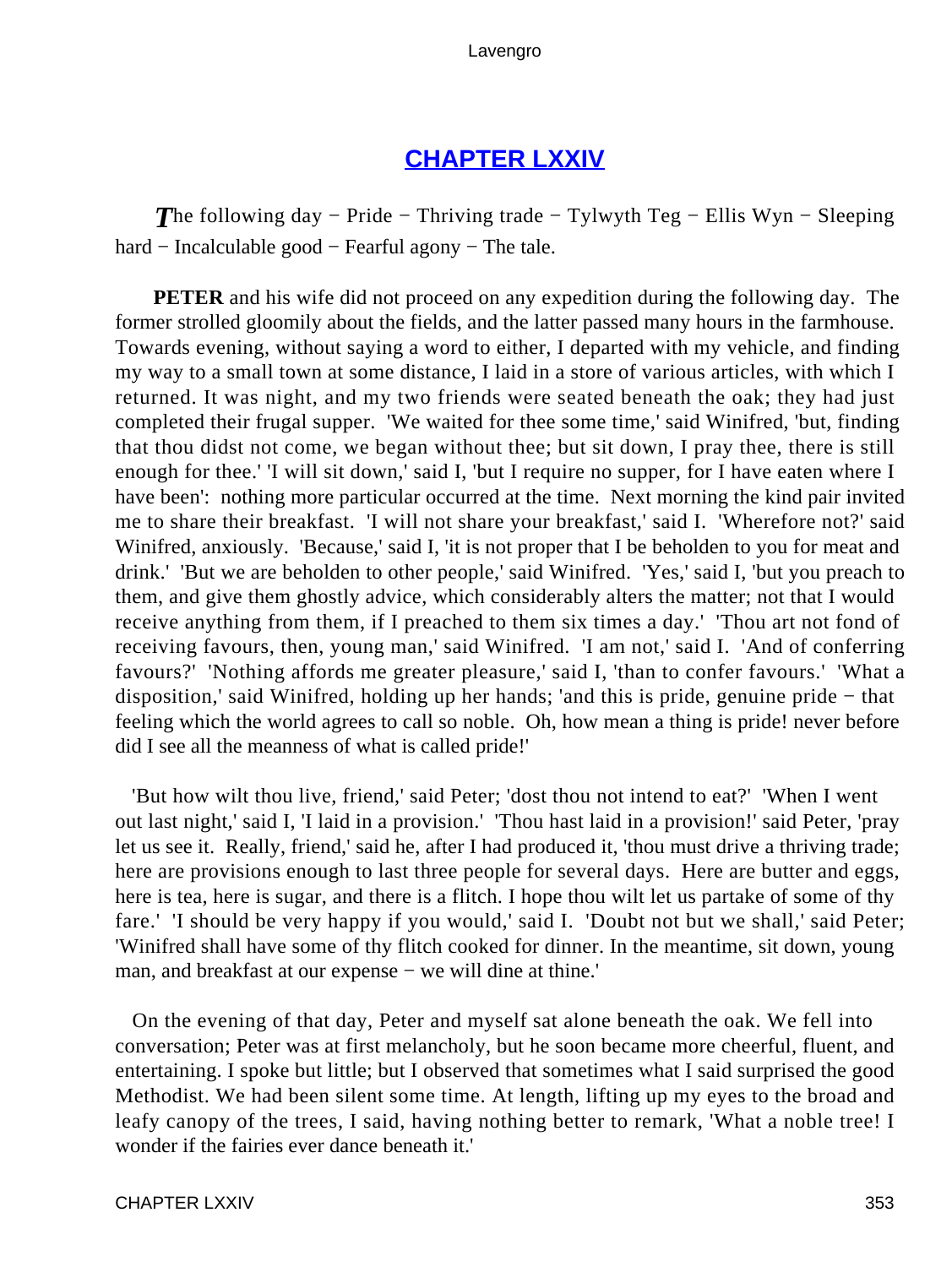'Fairies!' said Peter, 'fairies! how came you, young man, to know anything about the fair family?'

 'I am an Englishman,' said I, 'and of course know something about fairies; England was once a famous place for them.'

 'Was once, I grant you,' said Peter, 'but is so no longer. I have travelled for years about England, and never heard them mentioned before; the belief in them has died away, and even their name seems to be forgotten. If you had said you were a Welshman, I should not have been surprised. The Welsh have much to say of the Tylwyth Teg, or fair family, and many believe in them.'

'And do you believe in them?' said I.

 'I scarcely know what to say. Wise and good men have been of opinion that they are nothing but devils, who, under the form of pretty and amiable spirits, would fain allure poor human beings; I see nothing irrational in the supposition.'

'Do you believe in devils, then?'

 'Do I believe in devils, young man?' said Peter, and his frame was shaken as if by convulsions. 'If I do not believe in devils, why am I here at the present moment?'

 'You know best,' said I; 'but I don't believe that fairies are devils, and I don't wish to hear them insulted. What learned men have said they are devils?'

 'Many have said it, young man, and, amongst others, Master Ellis Wyn, in that wonderful book of his, the **BARDD** CWSG.'

 'The **BARDD** CWSG,' said I; 'what kind of book is that? I have never heard of that book before.'

 'Heard of it before; I suppose not; how should you have heard of it before? By the bye, can you read?'

 'Very tolerably,' said I; 'so there are fairies in this book. What do you call it − the **BARDD** CWSG?'

 'Yes, the **BARDD CWSG.** You pronounce Welsh very fairly; have you ever been in Wales?'

'Never,' said I.

CHAPTER LXXIV 354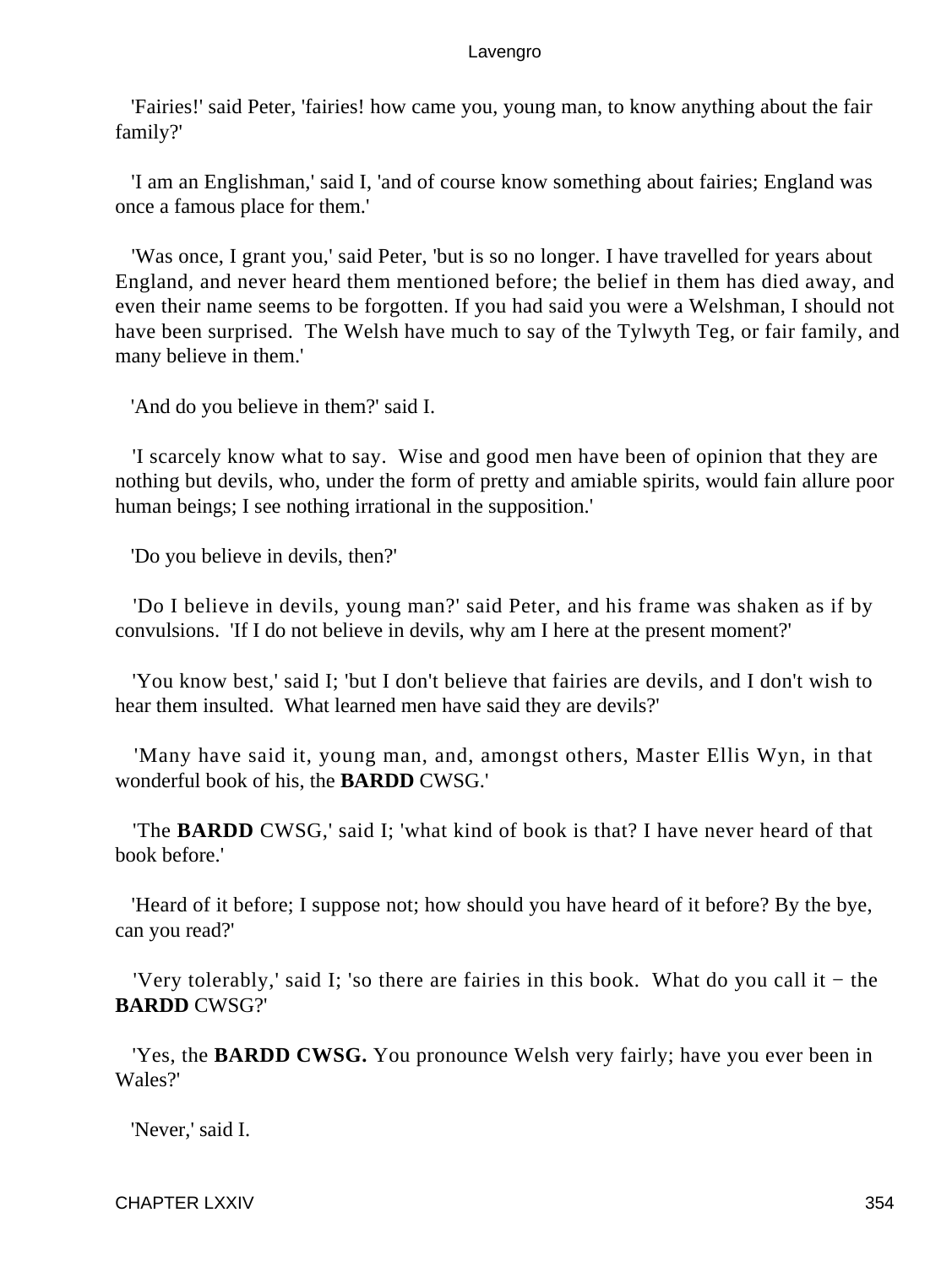'Not been in Wales; then, of course, you don't understand Welsh; but we were talking of the **BARDD CWSG −** yes, there are fairies in the **BARDD CWSG,** − the author of it, Master Ellis Wyn, was carried away in his sleep by them over mountains and valleys, rivers and great waters, incurring mighty perils at their hands, till he was rescued from them by an angel of the Most High, who subsequently showed him many wonderful things.'

'I beg your pardon,' said I, 'but what were those wonderful things?'

 'I see, young man,' said Peter, smiling, 'that you are not without curiosity; but I can easily pardon any one for being curious about the wonders contained in the book of Master Ellis Wyn. The angel showed him the course of this world, its pomps and vanities, its cruelty and its pride, its crimes and deceits. On another occasion, the angel showed him Death in his nether palace, surrounded by his grisly ministers, and by those who are continually falling victims to his power. And, on a third occasion, the state of the condemned in their place of everlasting torment.'

'But this was all in his sleep,' said I, 'was it not?'

# 'Yes,' said Peter, 'in his sleep; and on that account the book is called **GWELEDIGAETHAU Y BARDD CWSG,** or, **VISIONS OF THE SLEEPING** BARD.'

 'I do not care for wonders which occur in sleep,' said I. 'I prefer real ones; and perhaps, notwithstanding what he says, the man had no visions at all – they are probably of his own invention<sup>'</sup>

 'They are substantially true, young man,' said Peter; 'like the dreams of Bunyan, they are founded on three tremendous facts, Sin, Death, and Hell; and like his they have done incalculable good, at least in my own country, in the language of which they are written. Many a guilty conscience has the **BARDD CWSG** aroused with its dreadful sights, its strong sighs, its puffs of smoke from the pit, and its showers of sparks from the mouth of the yet lower gulf of − Unknown − were it not for the **BARDD CWSG** perhaps I might not be here.'

'I would sooner hear your own tale,' said I, 'than all the visions of the **BARDD** CWSG.'

 Peter shook, bent his form nearly double, and covered his face with his hands. I sat still and motionless, with my eyes fixed upon him. Presently Winifred descended the hill, and joined us. 'What is the matter?' said she, looking at her husband, who still remained in the posture I have described. He made no answer; whereupon, laying her hand gently on his shoulder, she said, in the peculiar soft and tender tone which I had heard her use on a former occasion, 'Take comfort, Peter; what has happened now to afflict thee?' Peter removed his hand from his face. 'The old pain, the old pain,' said he; 'I was talking with this young man, and he would fain know what brought me here, he would fain hear my tale, Winifred − my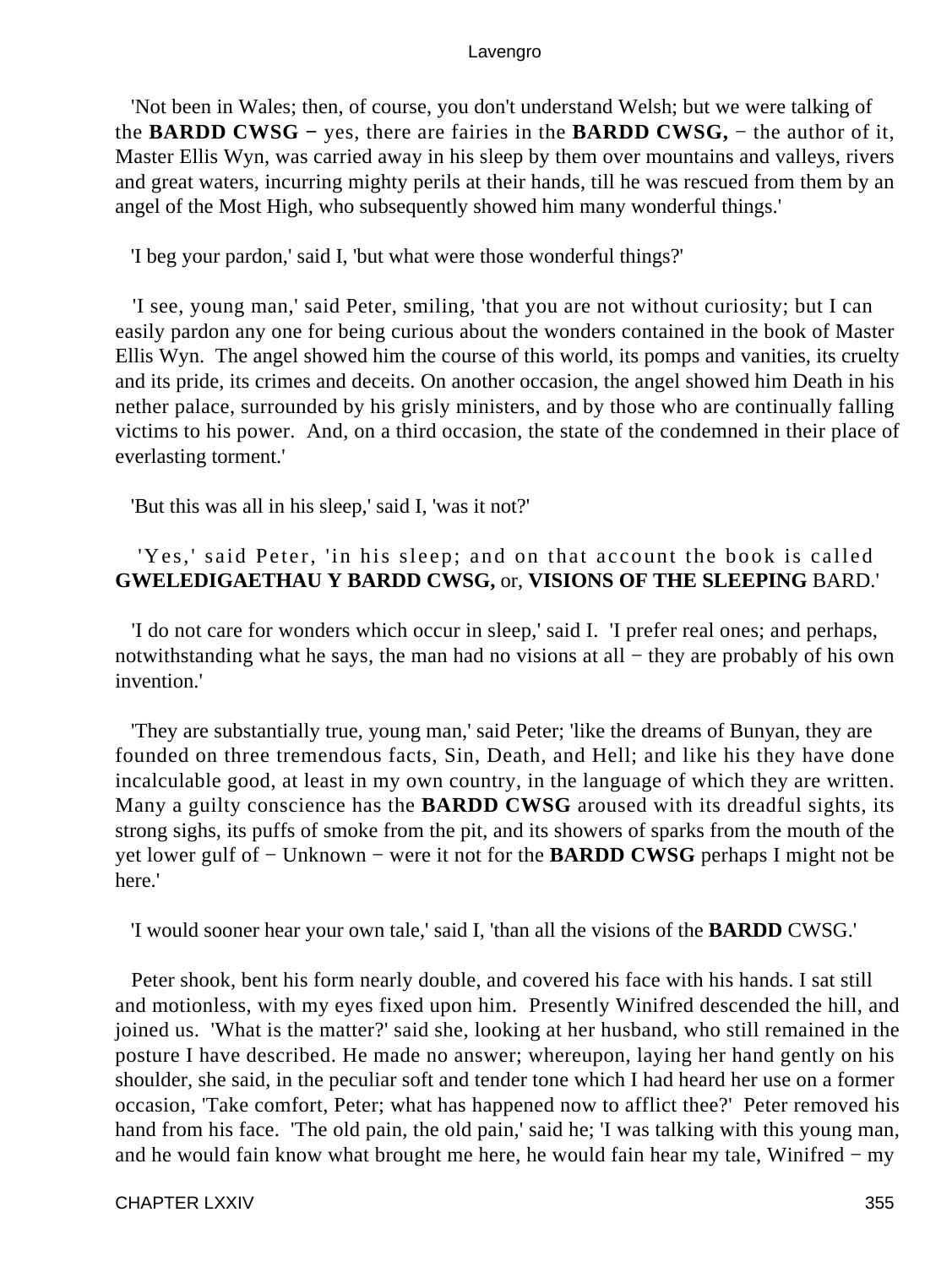sin: O pechod Ysprydd Glan! O pechod Ysprydd Glan!' and the poor man fell into a more fearful agony than before. Tears trickled down Winifred's face, I saw them trickling by the moonlight, as she gazed upon the writhing form of her afflicted husband. I arose from my seat. 'I am the cause of all this,' said I, 'by my folly and imprudence, and it is thus I have returned your kindness and hospitality; I will depart from you and wander my way.' I was retiring, but Peter sprang up and detained me. 'Go not,' said he, 'you were not in fault; if there be any fault in the case it was mine; if I suffer, I am but paying the penalty of my own iniquity'; he then paused, and appeared to be considering: at length he said, 'Many things which thou hast seen and heard connected with me require explanation; thou wishest to know my tale, I will tell it thee, but not now, not to−night; I am too much shaken.'

 Two evenings later, when we were again seated beneath the oak, Peter took the hand of his wife in his own, and then, in tones broken and almost inarticulate, commenced telling me his tale − the tale of the Pechod Ysprydd Glan.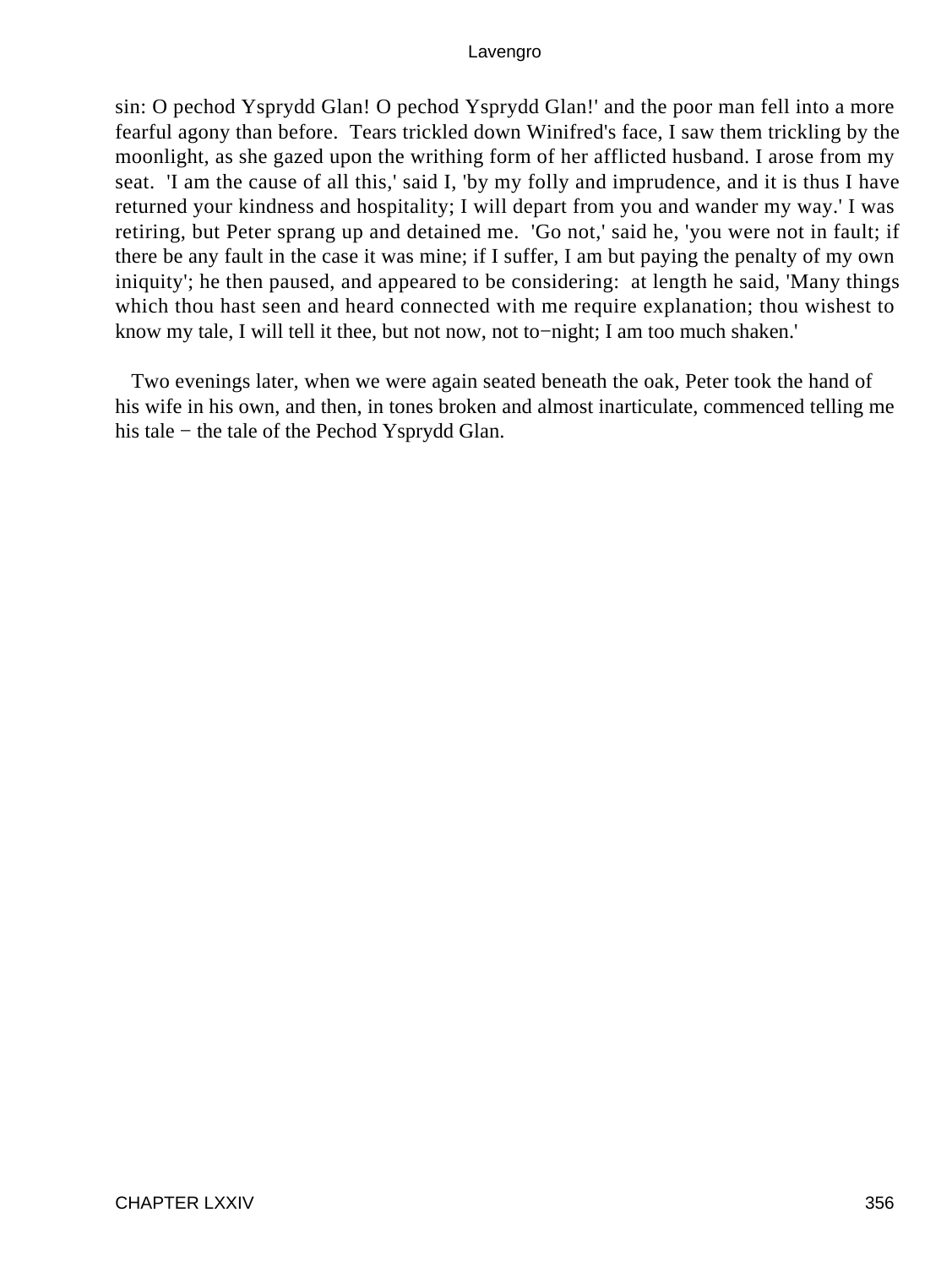# **[CHAPTER LXXV](#page-497-0)**

*Taking a cup – Getting to heaven – After breakfast – Wooden gallery – Mechanical* habit – Reserved and gloomy – Last words – A long time – From the clouds – Ray of hope − Momentary chill − Pleasing anticipation.

 'I WAS born in the heart of North Wales, the son of a respectable farmer, and am the youngest of seven brothers.

 'My father was a member of the Church of England, and was what is generally called a serious man. He went to church regularly, and read the Bible every Sunday evening; in his moments of leisure he was fond of holding religious discourse both with his family and his neighbours.

 'One autumn afternoon, on a week day, my father sat with one of his neighbours taking a cup of ale by the oak table in our stone kitchen. I sat near them, and listened to their discourse. I was at that time seven years of age. They were talking of religious matters. «It is a hard matter to get to heaven,» said my father. «Exceedingly so,» said the other. «However, I don't despond; none need despair of getting to heaven, save those who have committed the sin against the Holy Ghost.»

 '«Ah!» said my father, «thank God I never committed that − how awful must be the state of a person who has committed the sin against the Holy Ghost. I can scarcely think of it without my hair standing on end»; and then my father and his friend began talking of the nature of the sin against the Holy Ghost, and I heard them say what it was, as I sat with greedy ears listening to their discourse.

 'I lay awake the greater part of the night musing upon what I had heard. I kept wondering to myself what must be the state of a person who had committed the sin against the Holy Ghost, and how he must feel. Once or twice I felt a strong inclination to commit it, a strange kind of fear, however, prevented me; at last I determined not to commit it, and, having said my prayers, I fell asleep.

 'When I awoke in the morning the first thing I thought of was the mysterious sin, and a voice within me seemed to say, «Commit it»; and I felt a strong temptation to do so, even stronger than in the night. I was just about to yield, when the same dread, of which I have already spoken, came over me, and, springing out of bed, I went down on my knees. I slept in a small room alone, to which I ascended by a wooden stair, open to the sky. I have often thought since that it is not a good thing for children to sleep alone.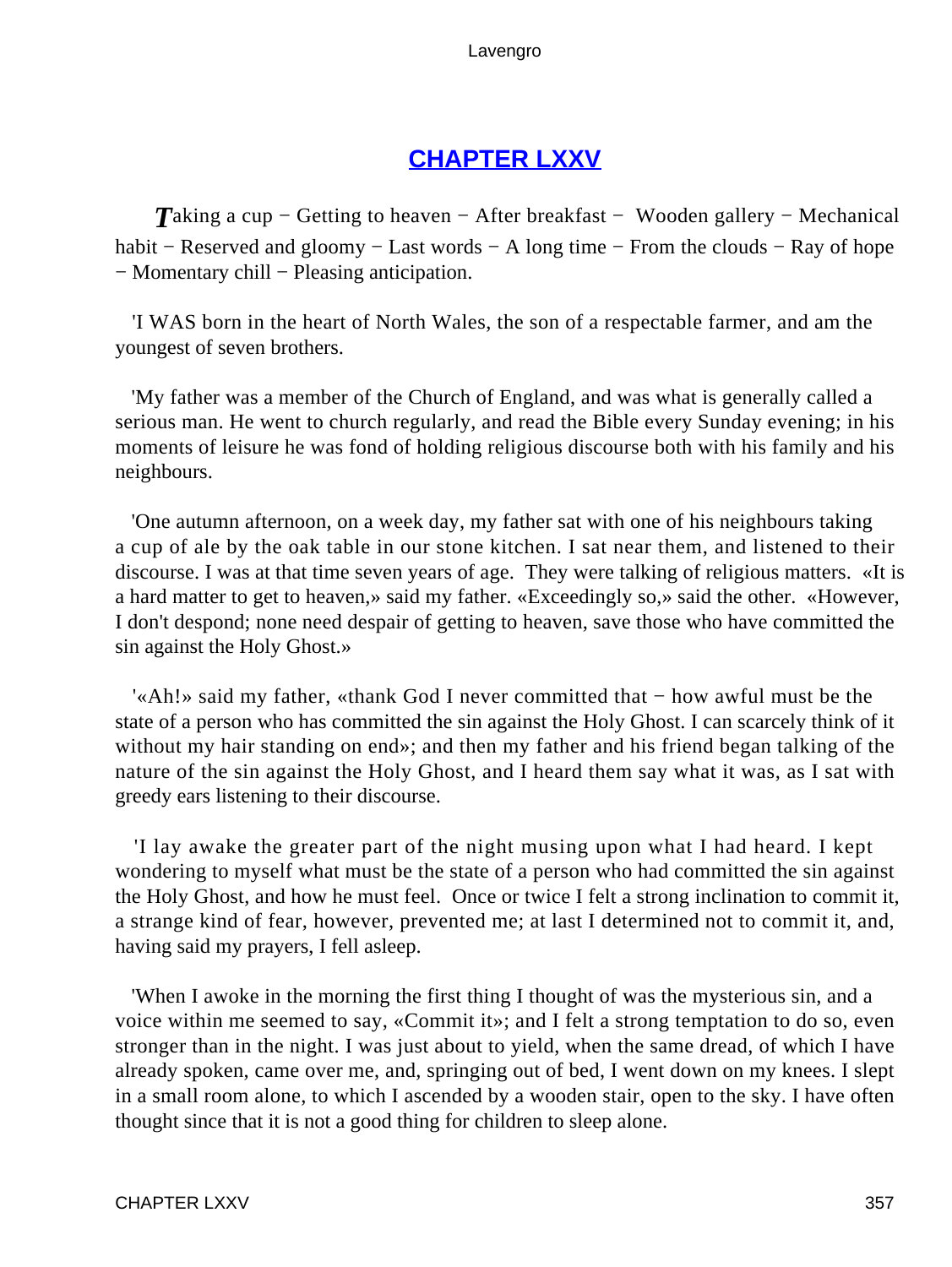'After breakfast I went to school, and endeavoured to employ myself upon my tasks, but all in vain; I could think of nothing but the sin against the Holy Ghost; my eyes, instead of being fixed upon my book, wandered in vacancy. My master observed my inattention, and chid me. The time came for saying my task, and I had not acquired it. My master reproached me, and, yet more, he beat me; I felt shame and anger, and I went home with a full determination to commit the sin against the Holy Ghost.

 'But when I got home my father ordered me to do something connected with the farm, so that I was compelled to exert myself; I was occupied till night, and was so busy that I almost forgot the sin and my late resolution. My work completed, I took my supper, and went to my room; I began my prayers, and, when they were ended, I thought of the sin, but the temptation was slight, I felt very tired, and was presently asleep.

 'Thus, you see, I had plenty of time allotted me by a gracious and kind God to reflect on what I was about to do. He did not permit the enemy of souls to take me by surprise, and to hurry me at once into the commission of that which was to be my ruin here and hereafter. Whatever I did was of my own free will, after I had had time to reflect. Thus God is justified; He had no hand in my destruction, but, on the contrary, He did all that was compatible with justice to prevent it. I hasten to the fatal moment. Awaking in the night, I determined that nothing should prevent my committing the sin. Arising from my bed, I went out upon the wooden gallery; and having stood for a few moments looking at the stars, with which the heavens were thickly strewn, I laid myself down, and supporting my face with my hand, I murmured out words of horror, words not to be repeated, and in this manner I committed the sin against the Holy Ghost.

 'When the words were uttered I sat up upon the topmost step of the gallery; for some time I felt stunned in somewhat the same manner as I once subsequently felt after being stung by an adder. I soon arose, however, and retired to my bed, where, notwithstanding what I had done, I was not slow in falling asleep.

 'I awoke several times during the night, each time with the dim idea that something strange and monstrous had occurred, but I presently fell asleep again; in the morning I awoke with the same vague feeling, but presently recollection returned, and I remembered that I had committed the sin against the Holy Ghost. I lay musing for some time on what I had done, and I felt rather stunned, as before; at last I arose and got out of bed, dressed myself, and then went down on my knees, and was about to pray from the force of mechanical habit; before I said a word, however, I recollected myself, and got up again. What was the use of praying? I thought; I had committed the sin against the Holy Ghost.

 'I went to school, but sat stupefied. I was again chidden, again beaten, by my master. I felt no anger this time, and scarcely heeded the strokes. I looked, however, at my master's face, and thought to myself, you are beating me for being idle, as you suppose; poor man, what would you do if you knew I had committed the sin against the Holy Ghost?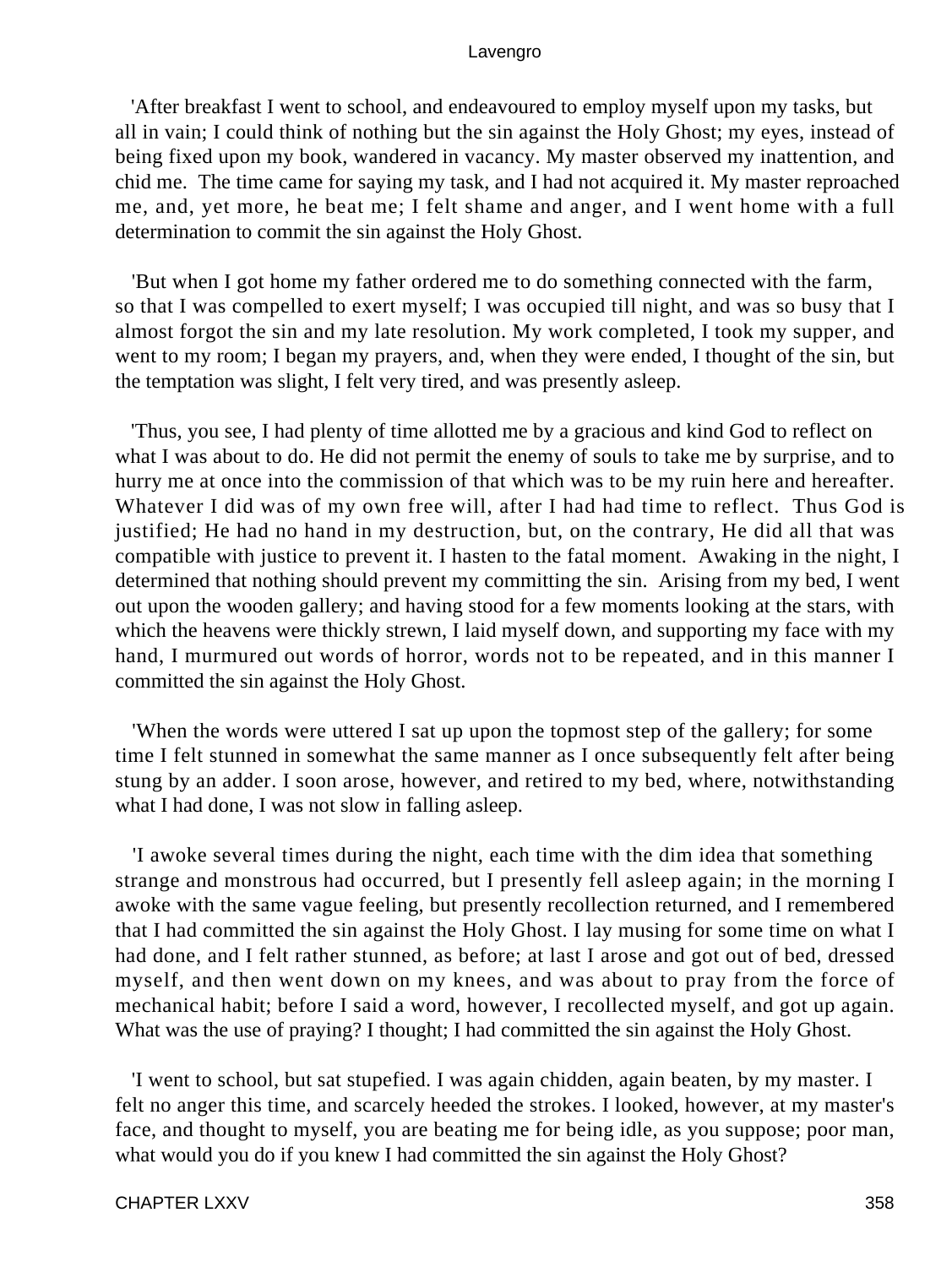'Days and weeks passed by. I had once been cheerful, and fond of the society of children of my own age; but I was now reserved and gloomy. It seemed to me that a gulf separated me from all my fellow−creatures. I used to look at my brothers and schoolfellows, and think how different I was from them; they had not done what I had. I seemed, in my own eyes, a lone monstrous being, and yet, strange to say, I felt a kind of pride in being so. I was unhappy, but I frequently thought to myself, I have done what no one else would dare to do; there was something grand in the idea; I had yet to learn the horror of my condition.

 'Time passed on, and I began to think less of what I had done; I began once more to take pleasure in my childish sports; I was active, and excelled at football and the like all the lads of my age. I likewise began, what I had never done before, to take pleasure in the exercises of the school. I made great progress in Welsh and English grammar, and learnt to construe Latin. My master no longer chid or beat me, but one day told my father that he had no doubt that one day I should be an honour to Wales.

 'Shortly after this my father fell sick; the progress of the disorder was rapid; feeling his end approaching, he called his children before him. After tenderly embracing us, he said "God bless you, my children, I am going from you, but take comfort, I trust that we shall all meet again in heaven.'

 'As he uttered these last words, horror took entire possession of me. Meet my father in heaven, – how could I ever hope to meet him there? I looked wildly at my brethren and at my mother; they were all bathed in tears, but how I envied them. They might hope to meet my father in heaven, but how different were they from me, they had never committed the unpardonable sin.

 'In a few days my father died; he left his family in comfortable circumstances, at least such as would be considered so in Wales, where the wants of the people are few. My elder brother carried on the farm for the benefit of my mother and us all. In course of time my brothers were put out to various trades. I still remained at school, but without being a source of expense to my relations, as I was by this time able to assist my master in the business of the school.

 'I was diligent both in self−improvement and in the instruction of others; nevertheless, a horrible weight pressed upon my breast; I knew I was a lost being; that for me there was no hope; that, though all others might be saved, I must of necessity be lost; I had committed the unpardonable sin, for which I was doomed to eternal punishment, in the flaming gulf, as soon as life was over! – and how long could I hope to live? perhaps fifty years; at the end of which I must go to my place; and then I would count the months and the days, nay, even the hours, which yet intervened between me and my doom. Sometimes I would comfort myself with the idea that a long time would elapse before my time would be out; but then again I thought that, however long the term might be, it must be out at last; and then I would fall into an agony, during which I would almost wish that the term were out, and that I were in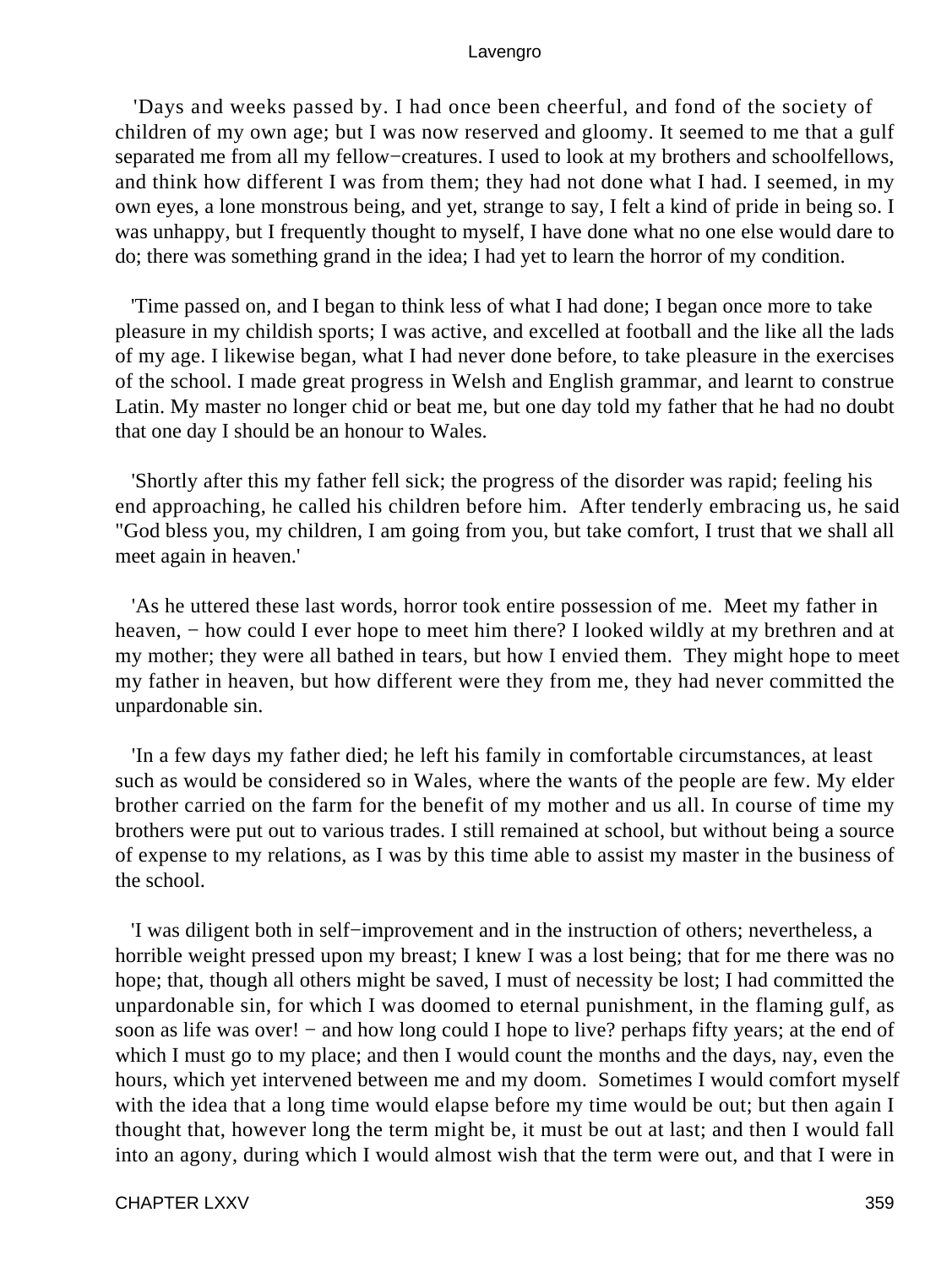my place; the horrors of which I thought could scarcely be worse than what I then endured.

 'There was one thought about this time which caused me unutterable grief and shame, perhaps more shame than grief. It was that my father, who was gone to heaven, and was there daily holding communion with his God, was by this time aware of my crime. I imagined him looking down from the clouds upon his wretched son, with a countenance of inexpressible horror. When this idea was upon me, I would often rush to some secret place to hide myself; to some thicket, where I would cast myself on the ground, and thrust my head into a thick bush, in order to escape from the horror− struck glance of my father above in the clouds; and there I would continue groaning till the agony had, in some degree, passed away.

 'The wretchedness of my state increasing daily, it at last became apparent to the master of the school, who questioned me earnestly and affectionately. I, however, gave him no satisfactory answer, being apprehensive that, if I unbosomed myself, I should become as much an object of horror to him as I had long been to myself. At length he suspected that I was unsettled in my intellects; and, fearing probably the ill effect of my presence upon his scholars, he advised me to go home; which I was glad to do, as I felt myself every day becoming less qualified for the duties of the office which I had undertaken.

 'So I returned home to my mother and my brother, who received me with the greatest kindness and affection. I now determined to devote myself to husbandry, and assist my brother in the business of the farm. I was still, however, very much distressed. One fine morning, however, as I was at work in the field, and the birds were carolling around me, a ray of hope began to break upon my poor dark soul. I looked at the earth and looked at the sky, and felt as I had not done for many a year; presently a delicious feeling stole over me. I was beginning to enjoy existence. I shall never forget that hour. I flung myself on the soil, and kissed it; then, springing up with a sudden impulse, I rushed into the depths of a neighbouring wood, and, falling upon my knees, did what I had not done for a long, long time − prayed to God.

 'A change, an entire change, seemed to have come over me. I was no longer gloomy and despairing, but gay and happy. My slumbers were light and easy; not disturbed, as before, by frightful dreams. I arose with the lark, and like him uttered a cheerful song of praise to God, frequently and earnestly, and was particularly cautious not to do anything which I considered might cause His displeasure.

 'At church I was constant, and when there listened with deepest attention to every word which proceeded from the mouth of the minister. In a little time it appeared to me that I had become a good, very good, young man. At times the recollection of the sin would return, and I would feel a momentary chill; but the thought quickly vanished, and I again felt happy and secure.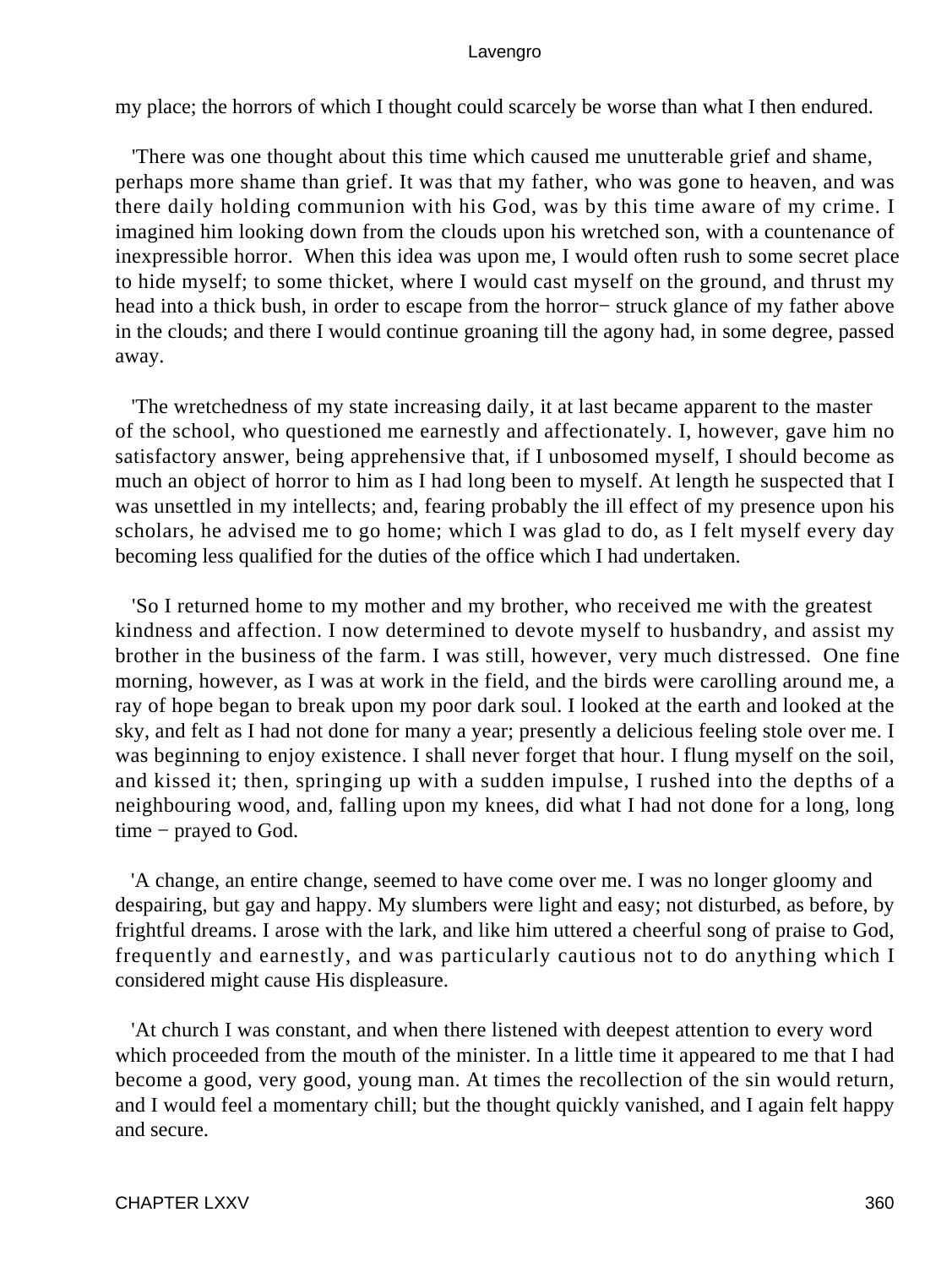'One Sunday morning, after I had said my prayers, I felt particularly joyous. I thought of the innocent and virtuous life I was leading; and when the recollection of the sin intruded for a moment, said, «I am sure God will never utterly cast away so good a creature as myself.» I went to church, and was as usual attentive. The subject of the sermon was on the duty of searching the Scriptures: all I knew of them was from the liturgy. I now, however, determined to read them, and perfect the good work which I had begun. My father's Bible was upon the shelf, and on that evening I took it with me to my chamber. I placed it on the table, and sat down. My heart was filled with pleasing anticipation. I opened the book at random, and began to read; the first passage on which my eyes lighted was the following:−

 '«He who committeth the sin against the Holy Ghost shall not be forgiven, either in this world or the next.»'

 Here Peter was seized with convulsive tremors. Winifred sobbed violently. I got up, and went away. Returning in about a quarter of an hour, I found him more calm; he motioned me to sit down; and, after a short pause, continued his narration.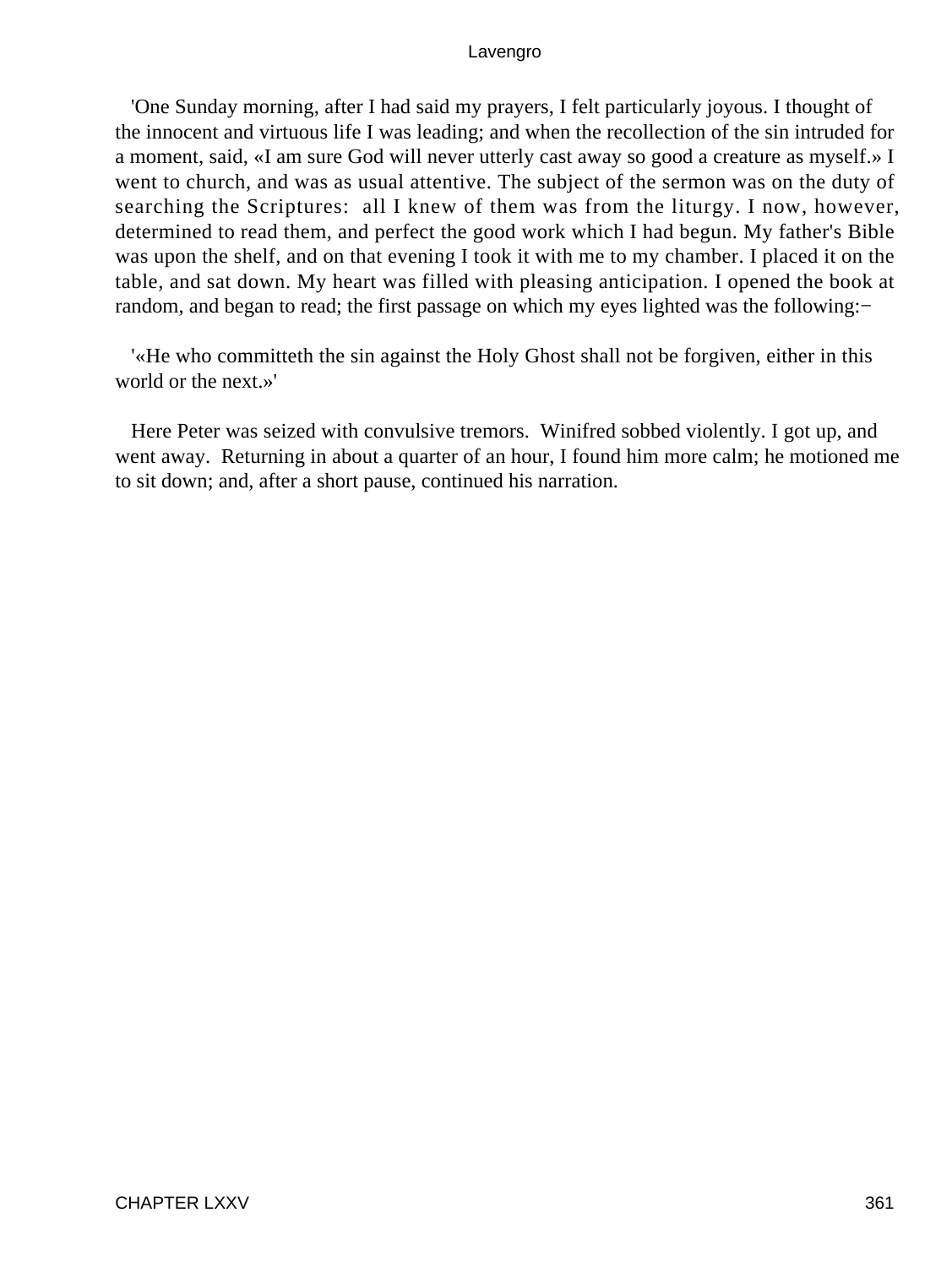## **[CHAPTER LXXVI](#page-497-0)**

*H*asty farewell – Lofty rock – Wrestlings of Jacob – No rest – Ways of Providence – Two females − Foot of the Cross − Enemy of souls − Perplexed − Lucky hour − Valetudinarian − Methodists − Fervent in prayer − You Saxons − Weak creatures − Very agreeable − Almost happy − Kindness and solicitude.

 'WHERE was I, young man? Oh, I remember, at the fatal passage which removed all hope. I will not dwell on what I felt. I closed my eyes, and wished that I might be dreaming; but it was no dream, but a terrific reality: I will not dwell on that period, I should only shock you. I could not bear my feelings; so, bidding my friends a hasty farewell, I abandoned myself to horror and despair, and ran wild through Wales, climbing mountains and wading streams.

 'Climbing mountains and wading streams, I ran wild about, I was burnt by the sun, drenched by the rain, and had frequently at night no other covering than the sky, or the humid roof of some cave; but nothing seemed to affect my constitution; probably the fire which burned within me counteracted what I suffered from without. During the space of three years I scarcely knew what befell me; my life was a dream − a wild, horrible dream; more than once I believe I was in the hands of robbers, and once in the hands of gypsies. I liked the last description of people least of all; I could not abide their yellow faces, or their ceaseless clabber. Escaping from these beings, whose countenances and godless discourse brought to my mind the demons of the deep Unknown, I still ran wild through Wales, I know not how long. On one occasion, coming in some degree to my recollection, I felt myself quite unable to bear the horrors of my situation; looking round I found myself near the sea; instantly the idea came into my head that I would cast myself into it, and thus anticipate my final doom. I hesitated a moment, but a voice within me seemed to tell me that I could do no better; the sea was near, and I could not swim, so I determined to fling myself into the sea. As I was running along at great speed, in the direction of a lofty rock, which beetled over the waters, I suddenly felt myself seized by the coat. I strove to tear myself away, but in vain; looking round, I perceived a venerable hale old man, who had hold of me. «Let me go!» said I, fiercely. «I will not let thee go,» said the old man, and now, instead of with one, he grappled me with both hands. «In whose name dost thou detain me?» said I, scarcely knowing what I said. «In the name of my Master, who made thee and yonder sea; and has said to the sea, So far shalt thou come, and no farther, and to thee, Thou shalt do no murder.» «Has not a man a right to do what he pleases with his own?» said I. «He has,» said the old man, «but thy life is not thy own; thou art accountable for it to thy God. Nay, I will not let thee go,» he continued, as I again struggled; «if thou struggle with me the whole day I will not let thee go, as Charles Wesley says, in his 'Wrestlings of Jacob'; and see, it is of no use struggling, for I am, in the strength of my Master, stronger than thou»; and indeed, all of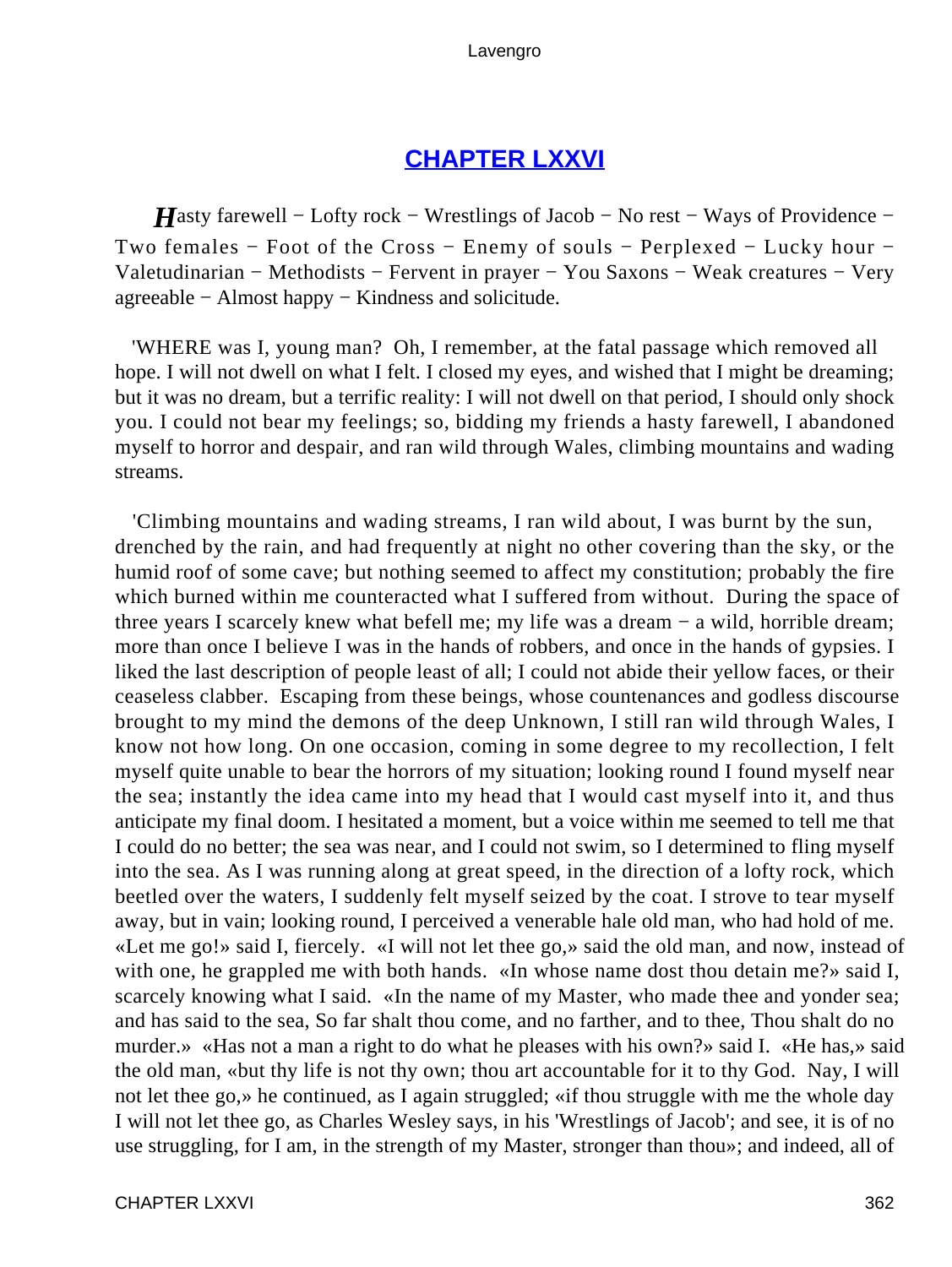a sudden I had become very weak and exhausted; whereupon the old man, beholding my situation, took me by the arm and led me gently to a neighbouring town, which stood behind a hill, and which I had not before observed; presently he opened the door of a respectable−looking house, which stood beside a large building having the appearance of a chapel, and conducted me into a small room, with a great many books in it. Having caused me to sit down, he stood looking at me for some time, occasionally heaving a sigh. I was, indeed, haggard and forlorn. «Who art thou?» he said at last. «A miserable man,» I replied. «What makes thee miserable?» said the old man. «A hideous crime,» I replied. «I can find no rest; like Cain I wander here and there.» The old man turned pale. «Hast thou taken another's life?» said he; «if so, I advise thee to surrender thyself to the magistrate; thou canst do no better; thy doing so will be the best proof of thy repentance; and though there be no hope for thee in this world there may be much in the next.» «No,» said I, «I have never taken another's life.» «What then, another's goods? If so, restore them sevenfold, if possible: or, if it be not in thy power, and thy conscience accuse thee, surrender thyself to the magistrate, and make the only satisfaction thou art able.» «I have taken no one's goods,» said I. «Of what art thou guilty, then?» said he. «Art thou a drunkard? a profligate?» «Alas, no,» said I; «I am neither of these; would that I were no worse.»

 'Thereupon the old man looked steadfastly at me for some time; then, after appearing to reflect, he said, «Young man, I have a great desire to know your name.» «What matters it to you what is my name?» said I; «you know nothing of me.» «Perhaps you are mistaken,» said the old man, looking kindly at me; «but at all events tell me your name.» I hesitated a moment, and then told him who I was, whereupon he exclaimed with much emotion, «I thought so; how wonderful are the ways of Providence. I have heard of thee, young man, and know thy mother well. Only a month ago, when upon a journey, I experienced much kindness from her. She was speaking to me of her lost child, with tears; she told me that you were one of the best of sons, but that some strange idea appeared to have occupied your mind. Despair not, my son. If thou hast been afflicted, I doubt not but that thy affliction will eventually turn out to thy benefit; I doubt not but that thou wilt be preserved, as an example of the great mercy of God. I will now kneel down and pray for thee, my son.»

 'He knelt down, and prayed long and fervently. I remained standing for some time; at length I knelt down likewise. I scarcely knew what he was saying, but when he concluded I said «Amen.»

 'And when we had risen from our knees, the old man left me for a short time, and on his return led me into another room, where were two females; one was an elderly person, the wife of the old man, – the other was a young woman of very prepossessing appearance (hang not down thy head, Winifred), who I soon found was a distant relation of the old man, − both received me with great kindness, the old man having doubtless previously told them who I was.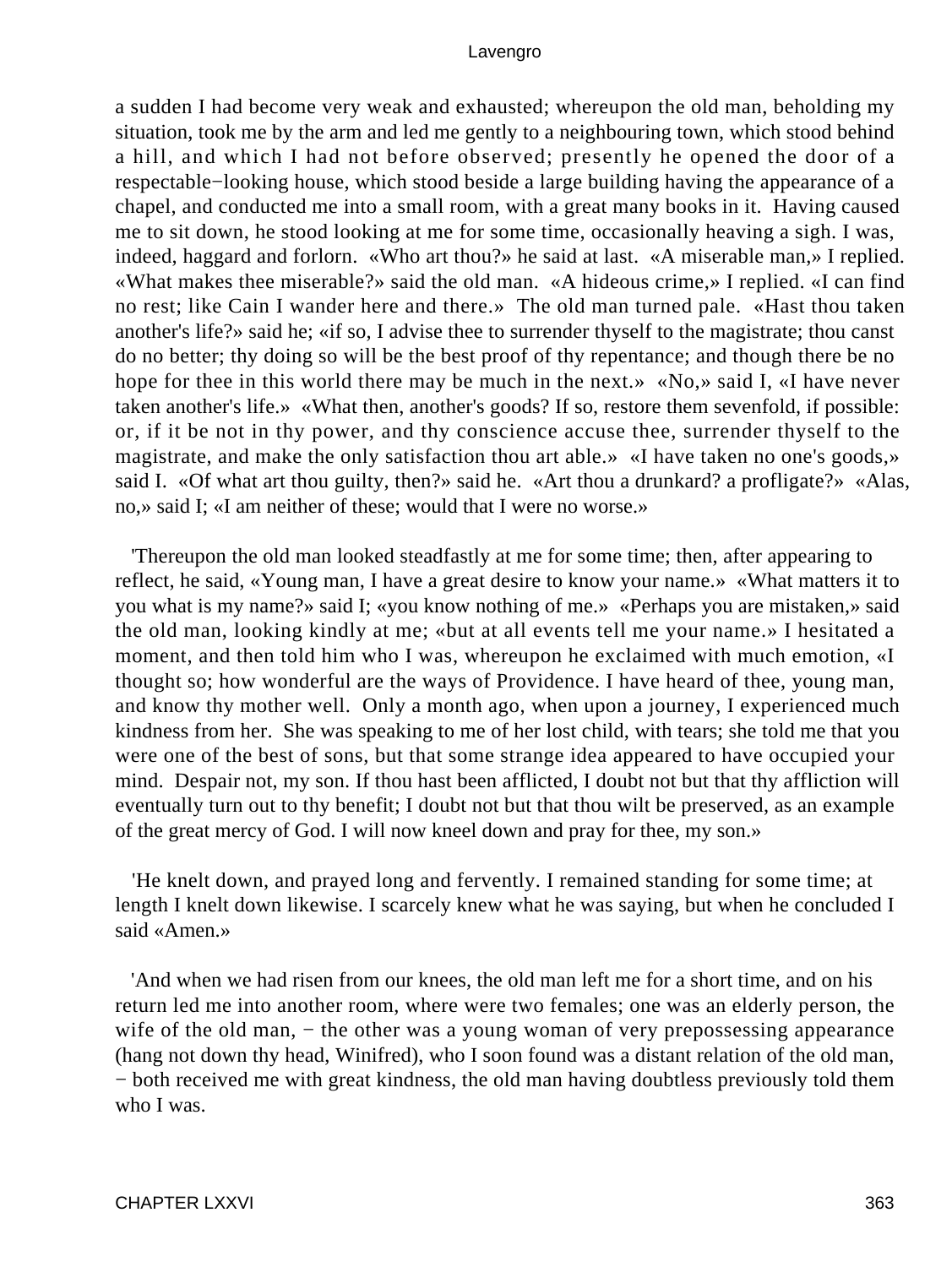'I stayed several days in the good man's house. I had still the greater portion of a small sum which I happened to have about me when I departed on my dolorous wandering, and with this I purchased clothes, and altered my appearance considerably. On the evening of the second day my friend said, «I am going to preach, perhaps you will come and hear me.» I consented, and we all went, not to a church, but to the large building next the house; for the old man, though a clergyman, was not of the established persuasion, and there the old man mounted a pulpit, and began to preach. «Come unto me, all ye that labour and are heavy laden,» etc. etc., was his text. His sermon was long, but I still bear the greater portion of it in my mind.

 'The substance of it was that Jesus was at all times ready to take upon Himself the burden of our sins, provided we came to Him with a humble and contrite spirit, and begged His help. This doctrine was new to me; I had often been at church, but had never heard it preached before, at least so distinctly. When he said that all men might be saved, I shook, for I expected he would add, all except those who had committed the mysterious sin; but no, all men were to be saved who with a humble and contrite spirit would come to Jesus, cast themselves at the foot of His cross, and accept pardon through the merits of His blood−shedding alone. «Therefore, my friends,» said he, in conclusion, «despair not − however guilty you may be, despair not – however desperate your condition may seem,» said he, fixing his eyes upon me, «despair not. There is nothing more foolish and more wicked than despair; over−weening confidence is not more foolish than despair; both are the favourite weapons of the enemy of souls.»

 'This discourse gave rise in my mind to no slight perplexity. I had read in the Scriptures that he who committeth a certain sin shall never be forgiven, and that there is no hope for him either in this world or the next. And here was a man, a good man certainly, and one who, of necessity, was thoroughly acquainted with the Scriptures, who told me that any one might be forgiven, however wicked, who would only trust in Christ and in the merits of His blood−shedding. Did I believe in Christ? Ay, truly. Was I willing to be saved by Christ? Ay, truly. Did I trust in Christ? I trusted that Christ would save every one but myself. And why not myself? simply because the Scriptures had told me that he who has committed the sin against the Holy Ghost can never be saved, and I had committed the sin against the Holy Ghost, − perhaps the only one who ever had committed it. How could I hope? The Scriptures could not lie, and yet here was this good old man, profoundly versed in the Scriptures, who bade me hope; would he lie? No. But did the old man know my case? Ah, no, he did not know my case! but yet he had bid me hope, whatever I had done, provided I would go to Jesus. But how could I think of going to Jesus, when the Scriptures told me plainly that all would be useless? I was perplexed, and yet a ray of hope began to dawn in my soul. I thought of consulting the good man, but I was afraid he would drive away the small glimmer. I was afraid he would say, «Oh yes, every one is to be saved, except a wretch like you; I was not aware before that there was anything so horrible, – begone!» Once or twice the old man questioned me on the subject of my misery, but I evaded him; once, indeed, when he looked particularly benevolent, I think I should have unbosomed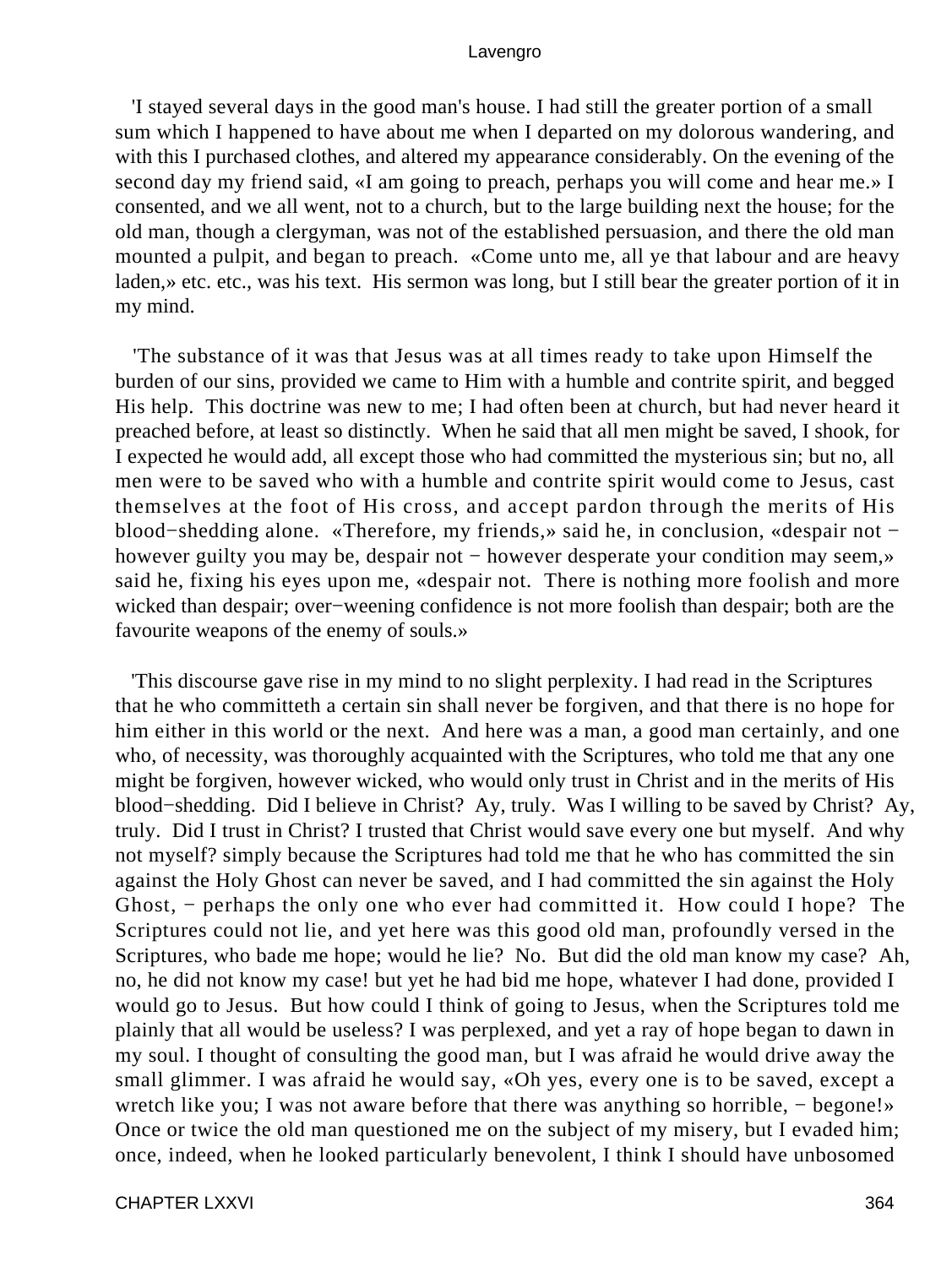myself to him, but we were interrupted. He never pressed me much; perhaps he was delicate in probing my mind, as we were then of different persuasions. Hence he advised me to seek the advice of some powerful minister in my own church; there were many such in it, he said.

 'I stayed several days in the family, during which time I more than once heard my venerable friend preach; each time he preached, he exhorted his hearers not to despair. The whole family were kind to me; his wife frequently discoursed with me, and also the young person to whom I have already alluded. It appeared to me that the latter took a peculiar interest in my fate.

 'At last my friend said to me, «It is now time thou shouldest return to thy mother and thy brother.» So I arose, and departed to my mother and my brother; and at my departure my old friend gave me his blessing, and his wife and the young person shed tears, the last especially. And when my mother saw me, she shed tears, and fell on my neck and kissed me, and my brother took me by the hand and bade me welcome; and when our first emotions were subsided, my mother said, «I trust thou art come in a lucky hour. A few weeks ago my cousin (whose favourite thou always wast) died and left thee his heir − left thee the goodly farm in which he lived. I trust, my son, that thou wilt now settle, and be a comfort to me in my old days.» And I answered, «I will, if so please the Lord»; and I said to myself, «God grant that this bequest be a token of the Lord's favour.»

 'And in a few days I departed to take possession of my farm; it was about twenty miles from my mother's house, in a beautiful but rather wild district; I arrived at the fall of the leaf. All day long I busied myself with my farm, and thus kept my mind employed. At night, however, I felt rather solitary, and I frequently wished for a companion. Each night and morning I prayed fervently unto the Lord; for His hand had been very heavy upon me, and I feared Him.

 'There was one thing connected with my new abode which gave me considerable uneasiness – the want of spiritual instruction. There was a church, indeed, close at hand, in which service was occasionally performed, but in so hurried and heartless a manner that I derived little benefit from it. The clergyman to whom the benefice belonged was a valetudinarian, who passed his time in London, or at some watering−place, entrusting the care of his flock to the curate of a distant parish, who gave himself very little trouble about the matter. Now I wanted every Sunday to hear from the pulpit words of consolation and encouragement, similar to those which I had heard uttered from the pulpit by my good and venerable friend, but I was debarred from this privilege. At length, one day being in conversation with one of my labourers, a staid and serious man, I spoke to him of the matter which lay heavy upon my mind; whereupon, looking me wistfully in the face, he said, «Master, the want of religious instruction in my church was what drove me to the Methodists.» «The Methodists,» said I, «are there any in these parts?» «There is a chapel,» said he, «only half a mile distant, at which there are two services every Sunday, and other two during the week.» Now it happened that my venerable friend was of the Methodist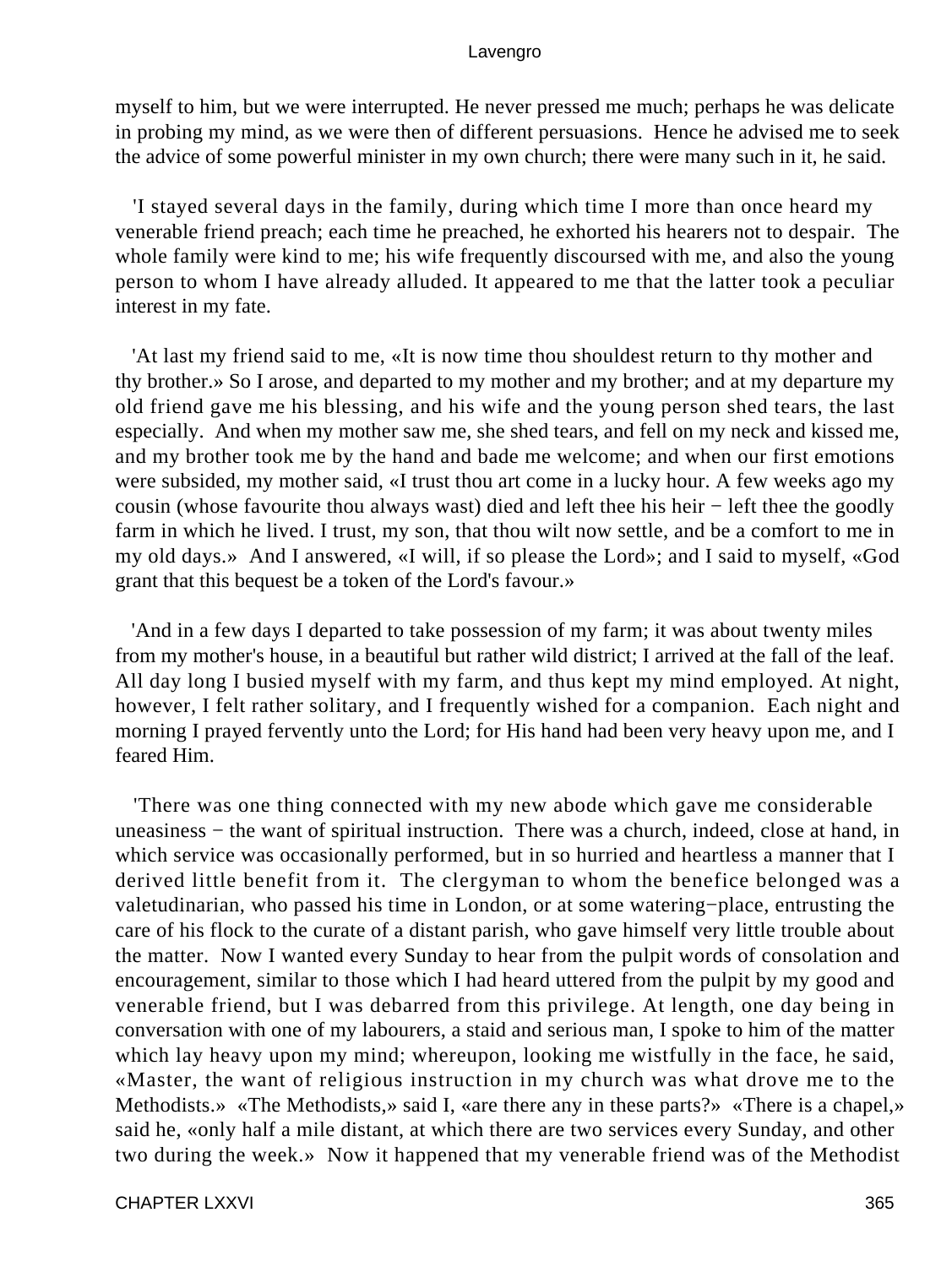persuasion, and when I heard the poor man talk in this manner, I said to him, «May I go with you next Sunday?» «Why not?» said he; so I went with the labourer on the ensuing Sabbath to the meeting of the Methodists.

 'I liked the preaching which I heard at the chapel very well, though it was not quite so comfortable as that of my old friend, the preacher being in some respects a different kind of man. It, however, did me good, and I went again, and continued to do so, though I did not become a regular member of the body at that time.

 'I had now the benefit of religious instruction, and also to a certain extent of religious fellowship, for the preacher and various members of his flock frequently came to see me. They were honest plain men, not exactly of the description which I wished for, but still good sort of people, and I was glad to see them. Once on a time, when some of them were with me, one of them inquired whether I was fervent in prayer. «Very fervent,» said I. «And do you read the Scriptures often?» said he. «No,» said I. «Why not?» said he. «Because I am afraid to see there my own condemnation.» They looked at each other, and said nothing at the time. On leaving me, however, they all advised me to read the Scriptures with fervency and prayer.

 'As I had told these honest people, I shrank from searching the Scriptures; the remembrance of the fatal passage was still too vivid in my mind to permit me. I did not wish to see my condemnation repeated, but I was very fervent in prayer, and almost hoped that God would yet forgive me by virtue of the blood−shedding of the Lamb. Time passed on, my affairs prospered, and I enjoyed a certain portion of tranquillity. Occasionally, when I had nothing else to do, I renewed my studies. Many is the book I read, especially in my native language, for I was always fond of my native language, and proud of being a Welshman. Amongst the books I read were the odes of the great Ab Gwilym, whom thou, friend, hast never heard of; no, nor any of thy countrymen, for you are an ignorant race, you Saxons, at least with respect to all that relates to Wales and Welshmen. I likewise read the book of Master Ellis Wyn. The latter work possessed a singular fascination for me, on account of its wonderful delineations of the torments of the nether world.

 'But man does not love to be alone; indeed, the Scripture says that it is not good for man to be alone. I occupied my body with the pursuits of husbandry, and I improved my mind with the perusal of good and wise books; but, as I have already said, I frequently sighed for a companion with whom I could exchange ideas, and who could take an interest in my pursuits; the want of such a one I more particularly felt in the long winter evenings. It was then that the image of the young person whom I had seen in the house of the preacher frequently rose up distinctly before my mind's eye, decked with quiet graces − hang not down your head, Winifred − and I thought that of all the women in the world I should wish her to be my partner, and then I considered whether it would be possible to obtain her. I am ready to acknowledge, friend, that it was both selfish and wicked in me to wish to fetter any human being to a lost creature like myself, conscious of having committed a crime for which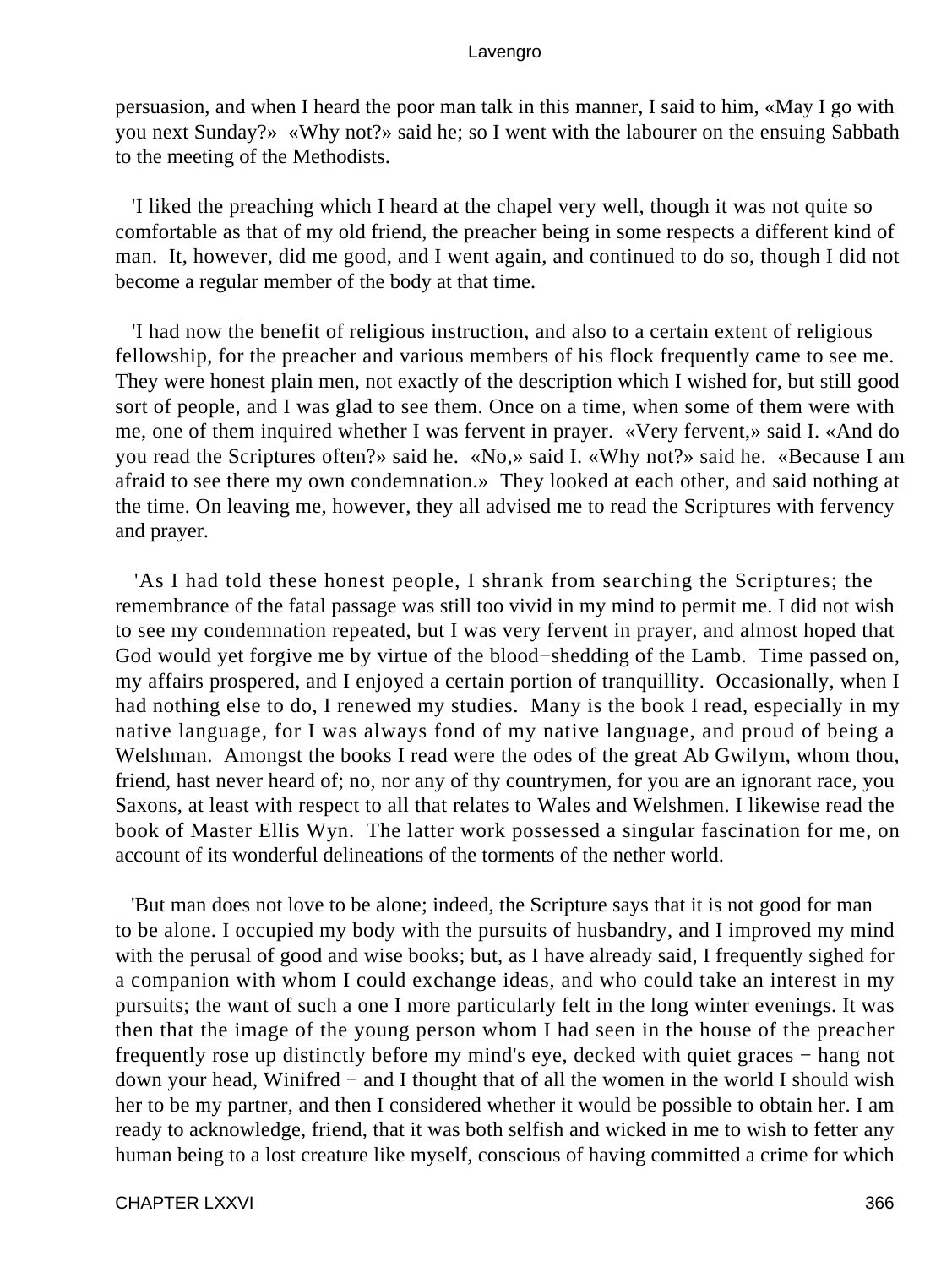the Scriptures told me there is no pardon. I had, indeed, a long struggle as to whether I should make the attempt or not − selfishness however prevailed. I will not detain your attention with relating all that occurred at this period − suffice it to say that I made my suit and was successful; it is true that the old man, who was her guardian, hesitated, and asked several questions respecting my state of mind. I am afraid that I partly deceived him, perhaps he partly deceived himself; he was pleased that I had adopted his profession − we are all weak creatures. With respect to the young person, she did not ask many questions; and I soon found that I had won her heart. To be brief, I married her; and here she is, the truest wife that ever man had, and the kindest. Kind I may well call her, seeing that she shrinks not from me, who so cruelly deceived her, in not telling her at first what I was. I married her, friend; and brought her home to my little possession, where we passed our time very agreeably. Our affairs prospered, our garners were full, and there was coin in our purse. I worked in the field; Winifred busied herself with the dairy. At night I frequently read books to her, books of my own country, friend; I likewise read to her songs of my own, holy songs and carols which she admired, and which yourself would perhaps admire, could you understand them; but I repeat, you Saxons are an ignorant people with respect to us, and a perverse, inasmuch as you despise Welsh without understanding it. Every night I prayed fervently, and my wife admired my gift of prayer.

 'One night, after I had been reading to my wife a portion of Ellis Wyn, my wife said, «This is a wonderful book, and containing much true and pleasant doctrine; but how is it that you, who are so fond of good books, and good things in general, never read the Bible? You read me the book of Master Ellis Wyn, you read me sweet songs of your own composition, you edify me with your gift of prayer, but yet you never read the Bible.» And when I heard her mention the Bible I shook, for I thought of my own condemnation. However, I dearly loved my wife, and as she pressed me, I commenced on that very night reading the Bible. All went on smoothly for a long time; for months and months I did not find the fatal passage, so that I almost thought that I had imagined it. My affairs prospered much the while, so that I was almost happy,  $-$  taking pleasure in everything around me,  $-$  in my wife, in my farm, my books and compositions, and the Welsh language; till one night, as I was reading the Bible, feeling particularly comfortable, a thought having just come into my head that I would print some of my compositions, and purchase a particular field of a neighbour − O God − God! I came to the fatal passage.

 'Friend, friend, what shall I say? I rushed out. My wife followed me, asking me what was the matter. I could only answer with groans – for three days and three nights I did little else than groan. Oh the kindness and solicitude of my wife! «What is the matter husband, dear husband?» she was continually saying. I became at last more calm. My wife still persisted in asking me the cause of my late paroxysm. It is hard to keep a secret from a wife, especially such a wife as mine, so I told my wife the tale, as we sat one night − it was a mid−winter night − over the dying brands of our hearth, after the family had retired to rest, her hand locked in mine, even as it is now.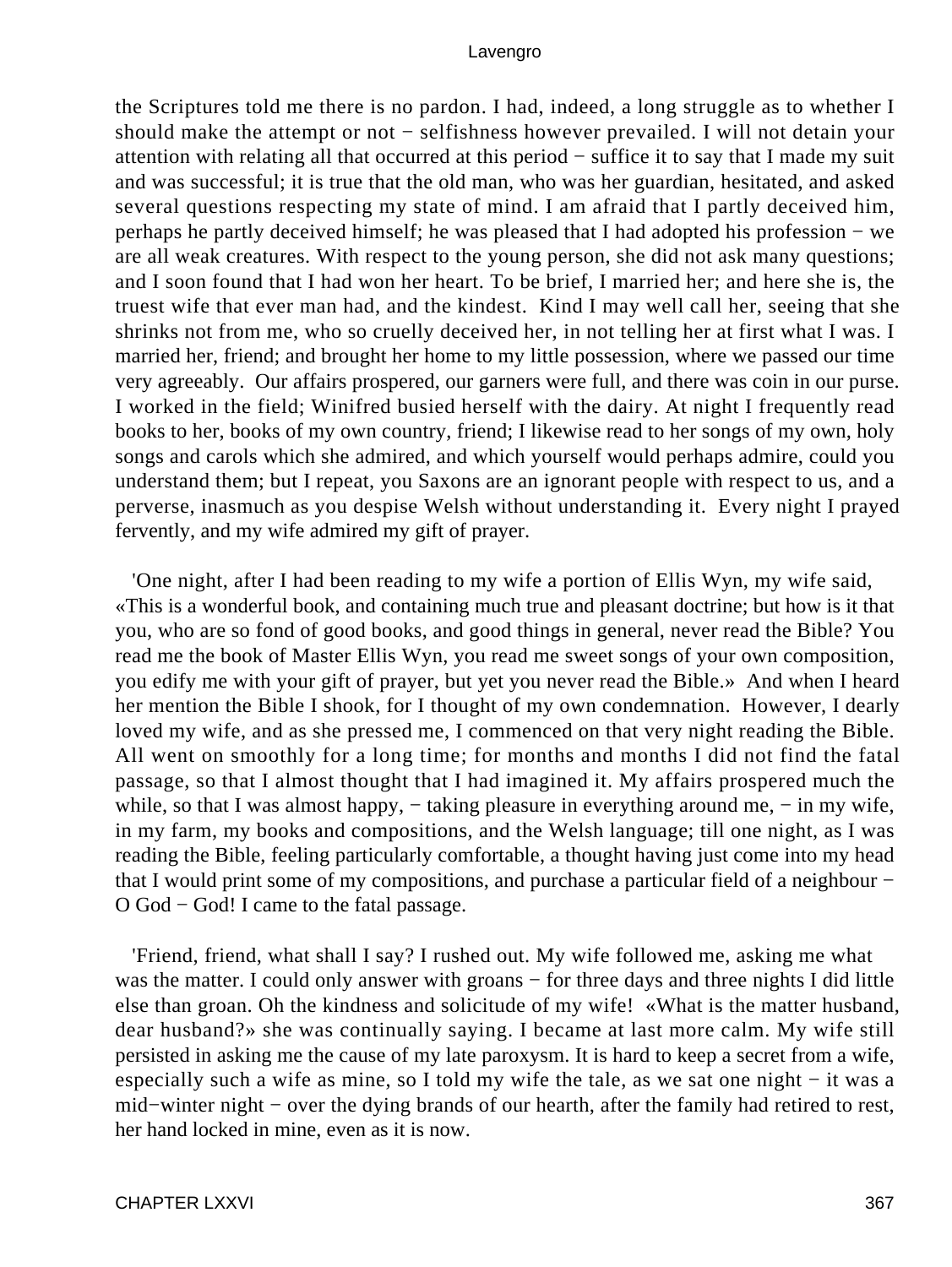'I thought she would have shrunk from me with horror; but she did not; her hand, it is true, trembled once or twice; but that was all. At last she gave mine a gentle pressure; and, looking up in my face, she said − what do you think my wife said, young man?'

'It is impossible for me to guess,' said I.

«Let us go to rest, my love; your fears are all groundless.»'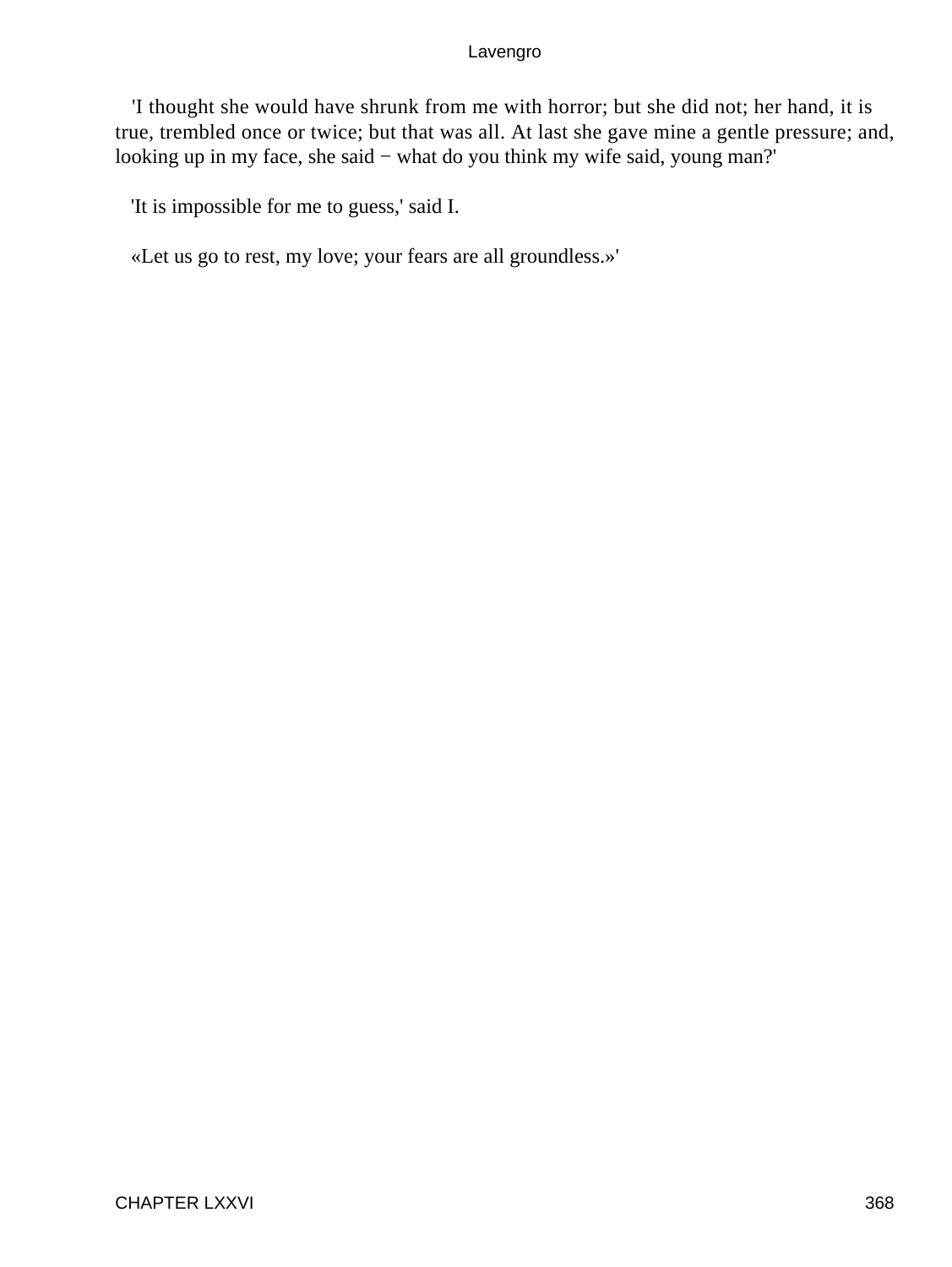## **[CHAPTER LXXVII](#page-497-0)**

*G*etting late – Seven years old – Chastening – Go forth – London Bridge – Same eyes − Common occurrence − Very sleepy.

 'AND so I still say,' said Winifred, sobbing. 'Let us retire to rest, dear husband; your fears are groundless. I had hoped long since that your affliction would have passed away, and I still hope that it eventually will; so take heart, Peter, and let us retire to rest, for it is getting late.'

'Rest!' said Peter; 'there is no rest for the wicked!'

 'We are all wicked,' said Winifred; 'but you are afraid of a shadow. How often have I told you that the sin of your heart is not the sin against the Holy Ghost: the sin of your heart is its natural pride, of which you are scarcely aware, to keep down which God in His mercy permitted you to be terrified with the idea of having committed a sin which you never committed.'

 'Then you will still maintain,' said Peter, 'that I never committed the sin against the Holy Spirit?'

 'I will,' said Winifred; 'you never committed it. How should a child seven years old commit a sin like that?'

 'Have I not read my own condemnation?' said Peter. 'Did not the first words which I read in the Holy Scripture condemn me? «He who committeth the sin against the Holy Ghost shall never enter into the kingdom of God.»'

'You never committed it,' said Winifred.

'But the words! the words! the words!' said Peter.

 'The words are true words,' said Winifred, sobbing; 'but they were not meant for you, but for those who have broken their profession, who, having embraced the cross, have receded from their Master.'

 'And what sayst thou to the effect which the words produced upon me?' said Peter. 'Did they not cause me to run wild through Wales for years, like Merddin Wyllt of yore; thinkest thou that I opened the book at that particular passage by chance?'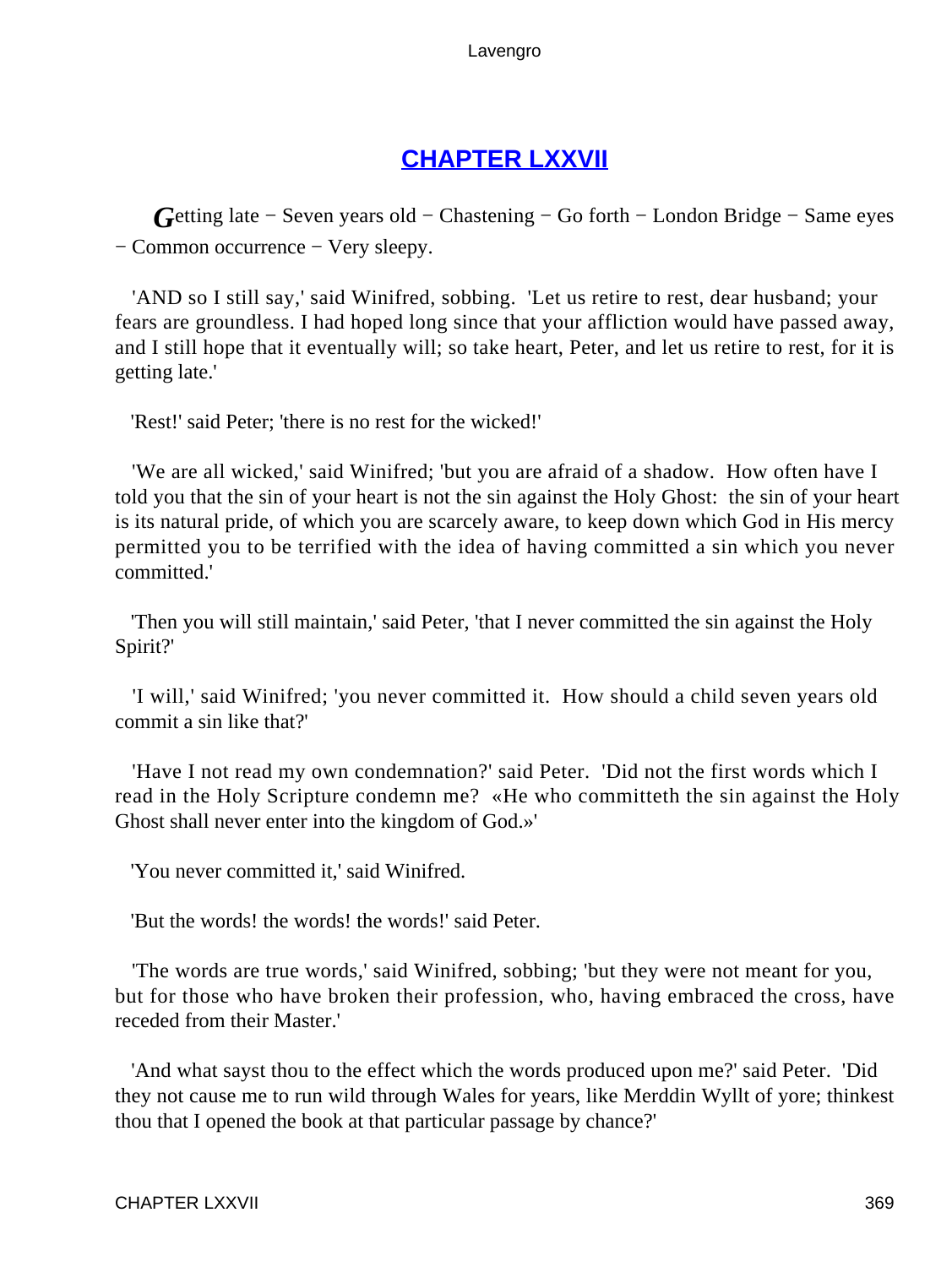'No,' said Winifred, 'not by chance; it was the hand of God directed you, doubtless for some wise purpose. You had become satisfied with yourself. The Lord wished to rouse thee from thy state of carnal security, and therefore directed your eyes to that fearful passage.'

 'Does the Lord then carry out His designs by means of guile?' said Peter with a groan. 'Is not the Lord true? Would the Lord impress upon me that I had committed a sin of which I am guiltless? Hush, Winifred! hush! thou knowest that I have committed the sin.'

 'Thou hast not committed it,' said Winifred, sobbing yet more violently. 'Were they my last words, I would persist that thou hast not committed it, though, perhaps, thou wouldst, but for this chastening; it was not to convince thee that thou hast committed the sin, but rather to prevent thee from committing it, that the Lord brought that passage before thy eyes. He is not to blame, if thou art wilfully blind to the truth and wisdom of His ways.'

 'I see thou wouldst comfort me,' said Peter, 'as thou hast often before attempted to do. I would fain ask the young man his opinion.'

'I have not yet heard the whole of your history,' said I.

 'My story is nearly told,' said Peter; 'a few words will complete it. My wife endeavoured to console and reassure me, using the arguments which you have just heard her use, and many others, but in vain. Peace nor comfort came to my breast. I was rapidly falling into the depths of despair; when one day Winifred said to me, «I see thou wilt be lost, if we remain here. One resource only remains. Thou must go forth, my husband, into the wide world, and to comfort thee I will go with thee.» «And what can I do in the wide world?» said I, despondingly. «Much,» replied Winifred, «if you will but exert yourself; much good canst thou do with the blessing of God.» Many things of the same kind she said to me; and at last I arose from the earth to which God had smitten me, and disposed of my property in the best way I could, and went into the world. We did all the good we were able, visiting the sick, ministering to the sick, and praying with the sick. At last I became celebrated as the possessor of a great gift of prayer. And people urged me to preach, and Winifred urged me too, and at last I consented, and I preached. I − I − outcast Peter, became the preacher Peter Williams. I, the lost one, attempted to show others the right road. And in this way I have gone on for thirteen years, preaching and teaching, visiting the sick, and ministering to them, with Winifred by my side heartening me on. Occasionally I am visited with fits of indescribable agony, generally on the night before the Sabbath; for I then ask myself, how dare I, the outcast, attempt to preach the word of God? Young man, my tale is told; you seem in thought!'

'I am thinking of London Bridge,' said I.

'Of London Bridge!' said Peter and his wife.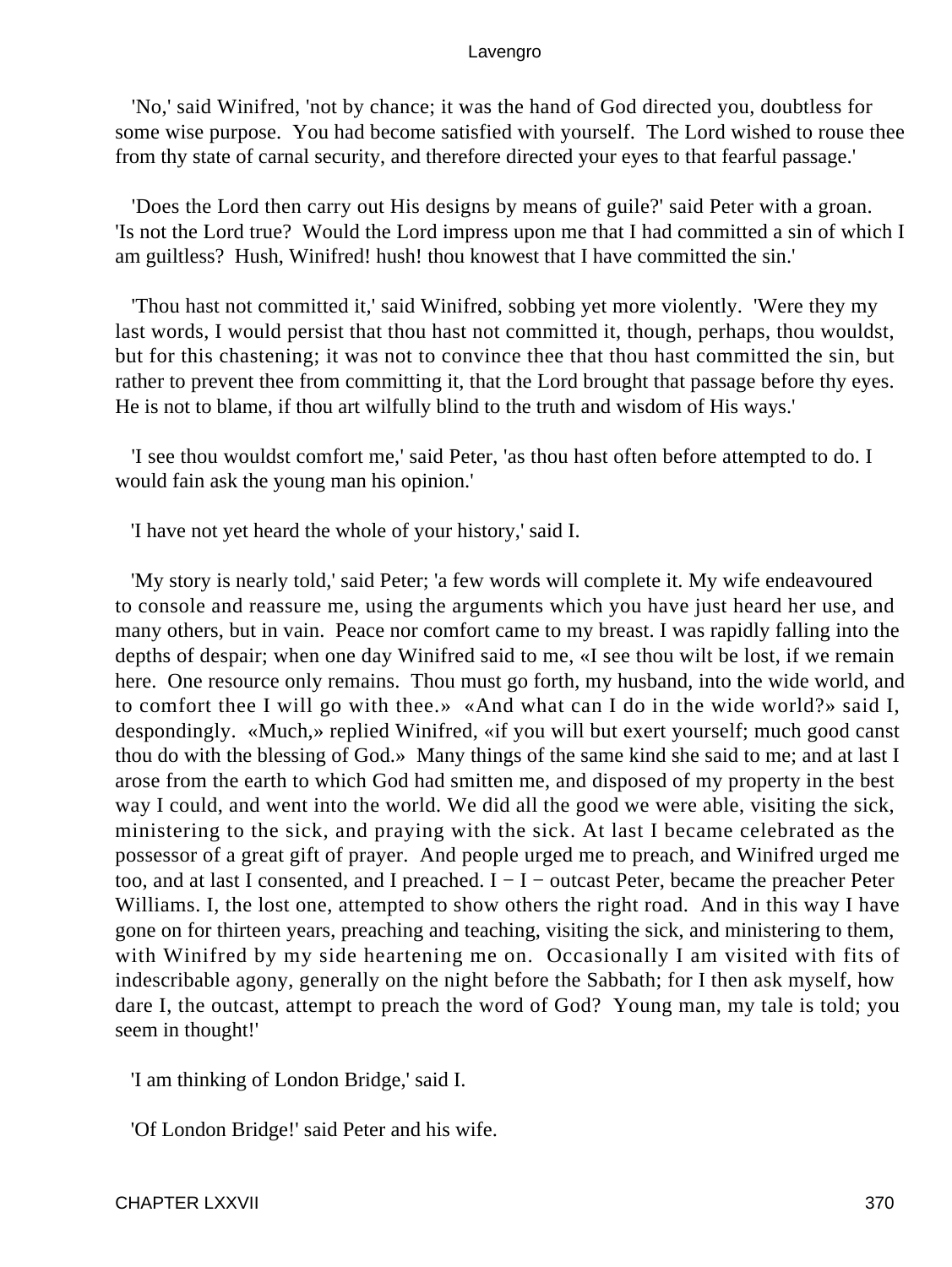'Yes,' said I, 'of London Bridge. I am indebted for much wisdom to London Bridge; it was there that I completed my studies. But to the point. I was once reading on London Bridge a book which an ancient gentlewoman, who kept the bridge, was in the habit of lending me; and there I found written, «Each one carries in his breast the recollection of some sin which presses heavy upon him. Oh, if men could but look into each other's hearts, what blackness would they find there!»'

'That's true,' said Peter. 'What is the name of the book?'

## 'THE **LIFE OF BLESSED MARY** FLANDERS.'

'Some popish saint, I suppose,' said Peter.

 'As much of a saint, I daresay,' said I, 'as most popish ones; but you interrupted me. One part of your narrative brought the passage which I have quoted into my mind. You said that after you had committed this same sin of yours you were in the habit, at school, of looking upon your schoolfellows with a kind of gloomy superiority, considering yourself a lone monstrous being who had committed a sin far above the daring of any of them. Are you sure that many others of your schoolfellows were not looking upon you and the others with much the same eyes with which you were looking upon them?'

'How!' said Peter, 'dost thou think that they had divined my secret?'

 'Not they,' said I, 'they were, I daresay, thinking too much of themselves and of their own concerns to have divined any secrets of yours. All I mean to say is, they had probably secrets of their own, and who knows that the secret sin of more than one of them was not the very sin which caused you so much misery?'

 'Dost thou then imagine,' said Peter, 'the sin against the Holy Ghost to be so common an occurrence?'

 'As you have described it,' said I, 'of very common occurrence, especially amongst children, who are, indeed, the only beings likely to commit it.'

'Truly,' said Winifred, 'the young man talks wisely.'

 Peter was silent for some moments, and appeared to be reflecting; at last, suddenly raising his head, he looked me full in the face, and, grasping my hand with vehemence, he said, 'Tell me, young man, only one thing, hast thou, too, committed the sin against the Holy Ghost?'

 'I am neither Papist nor Methodist,' said I, 'but of the Church, and, being so, confess myself to no one, but keep my own counsel; I will tell thee, however, had I committed, at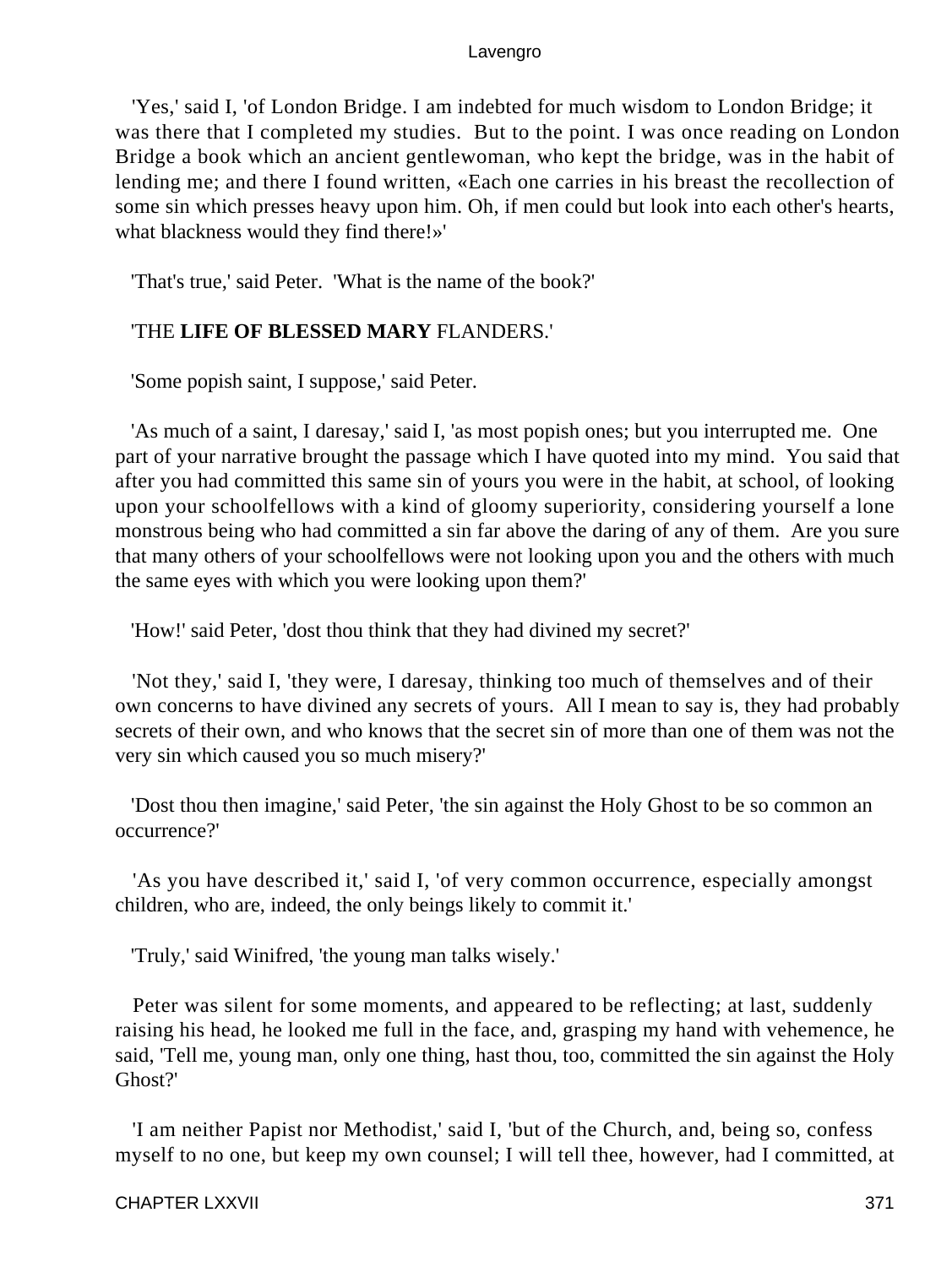the same age, twenty such sins as that which you committed, I should feel no uneasiness at these years − but I am sleepy, and must go to rest.'

'God bless thee, young man,' said Winifred.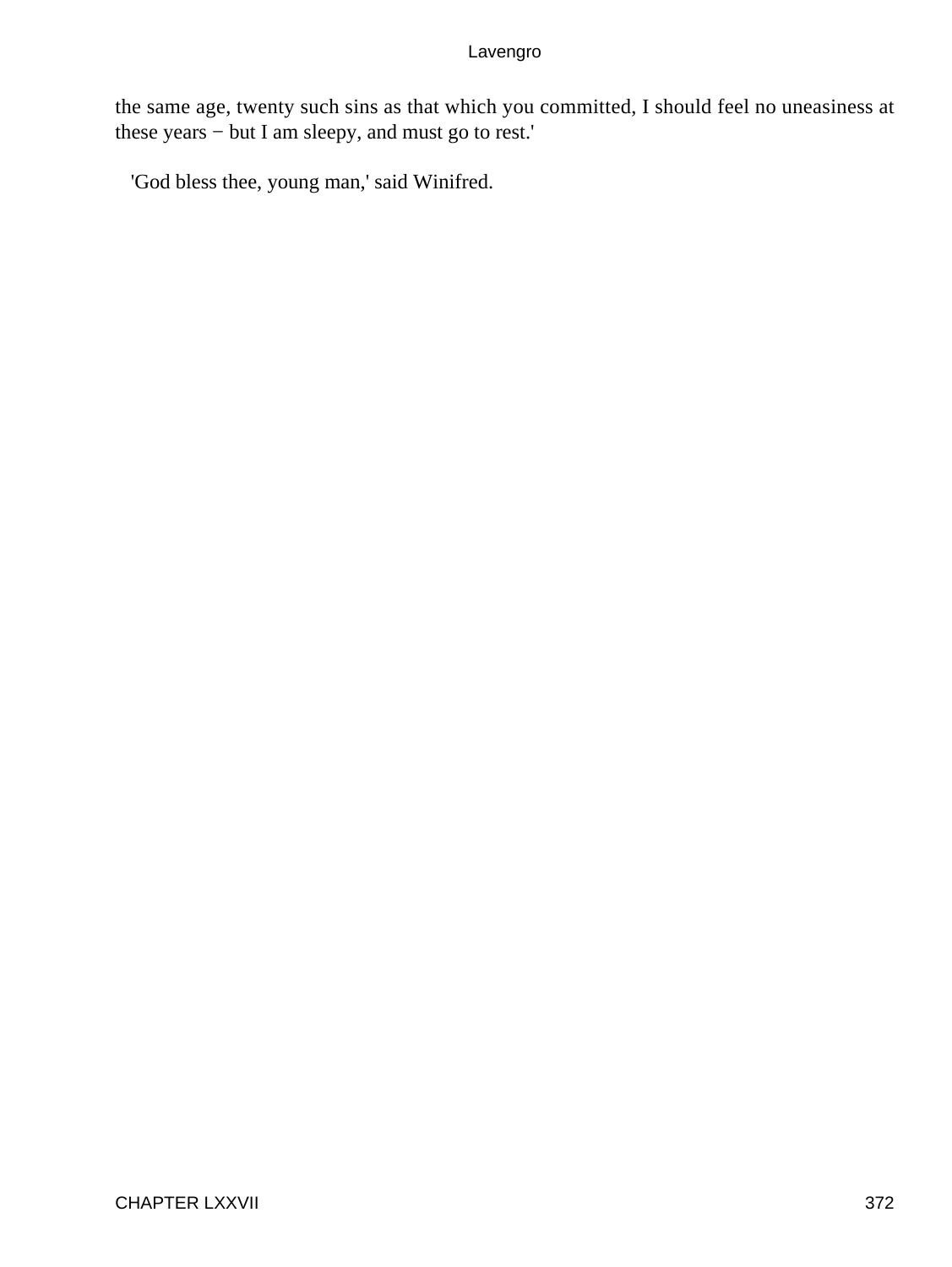## **[CHAPTER LXXVIII](#page-497-0)**

*L*ow and calm – Much better – Blessed effect – No answer – Such a sermon.

**BEFORE I** sank to rest I heard Winifred and her husband conversing in the place where I had left them; both their voices were low and calm. I soon fell asleep, and slumbered for some time. On my awakening I again heard them conversing, but they were now in their cart; still the voices of both were calm. I heard no passionate bursts of wild despair on the part of the man. Methought I occasionally heard the word Pechod proceeding from the lips of each, but with no particular emphasis. I supposed they were talking of the innate sin of both their hearts.

 'I wish that man were happy,' said I to myself, 'were it only for his wife's sake, and yet he deserves to be happy for his own.'

 The next day Peter was very cheerful, more cheerful than I had ever seen him. At breakfast his conversation was animated, and he smiled repeatedly. I looked at him with the greatest interest, and the eyes of his wife were almost constantly fixed upon him. A shade of gloom would occasionally come over his countenance, but it almost instantly disappeared; perhaps it proceeded more from habit than anything else. After breakfast he took his Welsh Bible and sat down beneath a tree. His eyes were soon fixed intently on the volume; now and then he would call his wife, show her some passage, and appeared to consult with her. The day passed quickly and comfortably.

 'Your husband seems much better,' said I, at evening fall, to Winifred, as we chanced to be alone.

 'He does,' said Winifred; 'and that on the day of the week when he was wont to appear most melancholy, for tomorrow is the Sabbath. He now no longer looks forward to the Sabbath with dread, but appears to reckon on it. What a happy change! and to think that this change should have been produced by a few words, seemingly careless ones, proceeding from the mouth of one who is almost a stranger to him. Truly, it is wonderful.'

'To whom do you allude,' said I; 'and to what words?'

 'To yourself, and to the words which came from your lips last night, after you had heard my poor husband's history. Those strange words, drawn out with so much seeming indifference, have produced in my husband the blessed effect which you have observed. They have altered the current of his ideas. He no longer thinks himself the only being in the world doomed to destruction, – the only being capable of committing the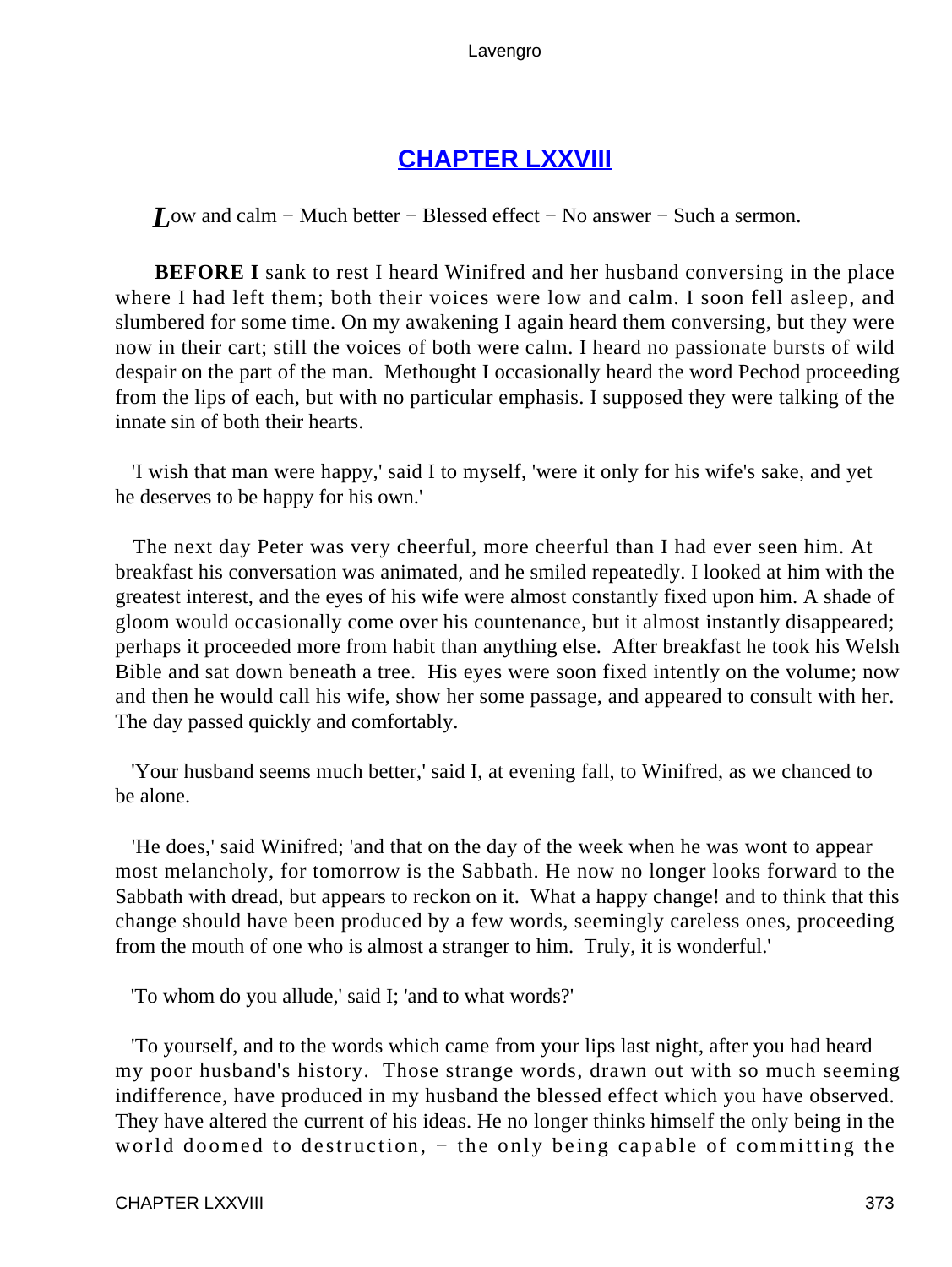never−to−be−forgiven sin. Your supposition that that which harrowed his soul is of frequent occurrence amongst children has tranquillised him; the mist which hung over his mind has cleared away, and he begins to see the groundlessness of his apprehensions. The Lord has permitted him to be chastened for a season, but his lamp will only burn the brighter for what he has undergone.'

 Sunday came, fine and glorious as the last. Again my friends and myself breakfasted together − again the good family of the house on the hill above, headed by the respectable master, descended to the meadow. Peter and his wife were ready to receive them. Again Peter placed himself at the side of the honest farmer, and Winifred by the side of her friend. 'Wilt thou not come?' said Peter, looking towards me with a face in which there was much emotion. 'Wilt thou not come?' said Winifred, with a face beaming with kindness. But I made no answer, and presently the party moved away, in the same manner in which it had moved on the preceding Sabbath, and I was again left alone.

 The hours of the Sabbath passed slowly away. I sat gazing at the sky, the trees, and the water. At last I strolled up to the house and sat down in the porch. It was empty; there was no modest maiden there, as on the preceding Sabbath. The damsel of the book had accompanied the rest. I had seen her in the procession, and the house appeared quite deserted. The owners had probably left it to my custody, so I sat down in the porch, quite alone. The hours of the Sabbath passed heavily away.

 At last evening came, and with it the party of the morning. I was now at my place beneath the oak. I went forward to meet them. Peter and his wife received me with a calm and quiet greeting, and passed forward. The rest of the party had broken into groups. There was a kind of excitement amongst them, and much eager whispering. I went to one of the groups; the young girl of whom I have spoken more than once was speaking: 'Such a sermon,' said she, 'it has never been our lot to hear; Peter never before spoke as he has done this day − he was always a powerful preacher, but oh, the unction of the discourse of this morning, and yet more of that of the afternoon, which was the continuation of it!' 'What was the subject?' said I, interrupting her. 'Ah! you should have been there, young man, to have heard it; it would have made a lasting impression upon you. I was bathed in tears all the time; those who heard it will never forget the preaching of the good Peter Williams on the Power, Providence, and Goodness of God.'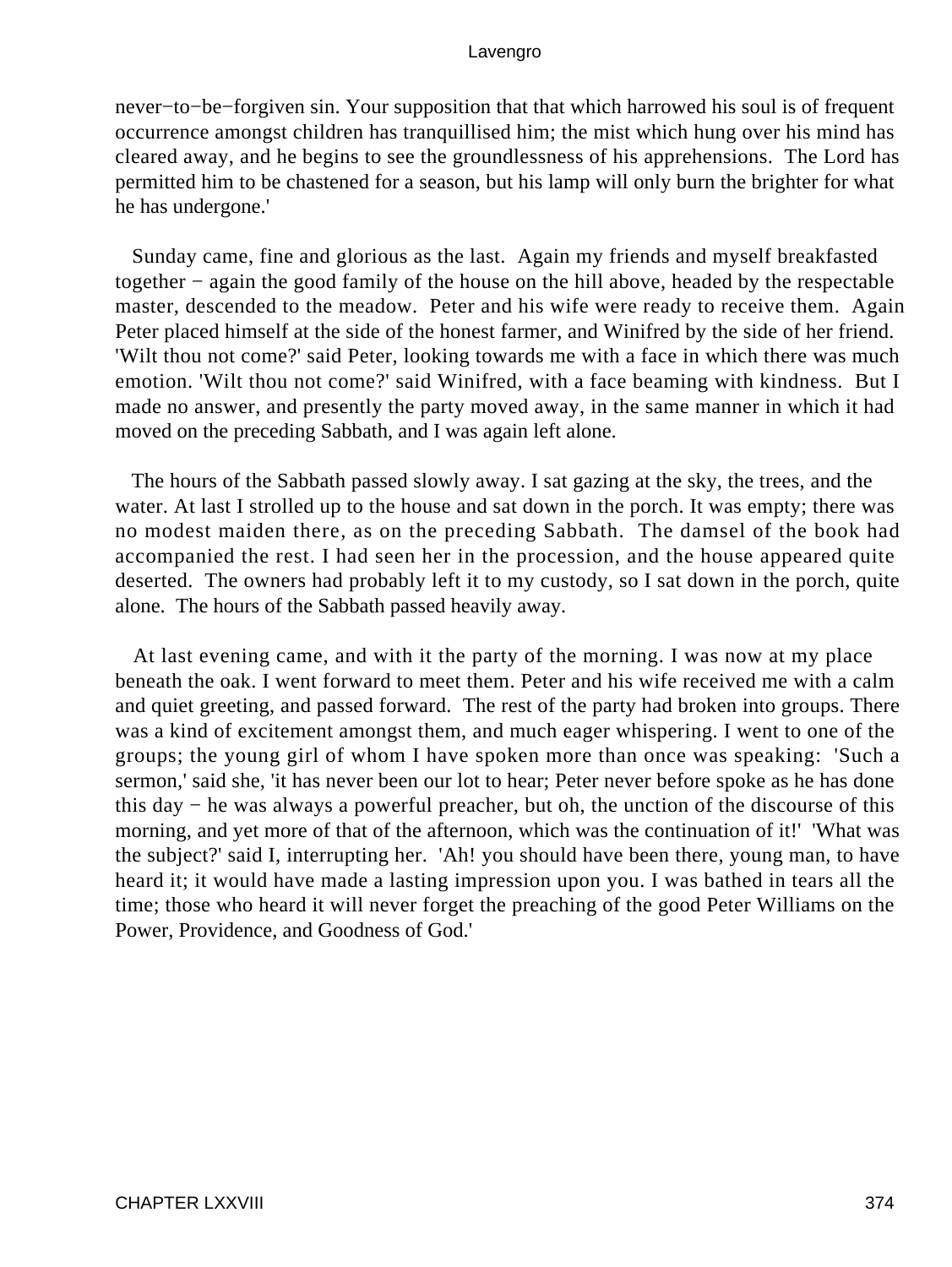## **[CHAPTER LXXIX](#page-497-0)**

*Deep* interest – Goodly country – Two mansions – Welshman's Candle – Beautiful universe − Godly discourse − Fine church − Points of doctrine − Strange adventures − Paltry cause − Roman pontiff − Evil spirit.

 ON the morrow I said to my friends, 'I am about to depart; farewell!' 'Depart!' said Peter and his wife, simultaneously; 'whither wouldst thou go?' 'I can't stay here all my days,' I replied. 'Of course not,' said Peter; 'but we had no idea of losing thee so soon: we had almost hoped that thou wouldst join us, become one of us. We are under infinite obligations to thee.' 'You mean I am under infinite obligations to you,' said I. 'Did you not save my life?' 'Perhaps so, under God,' said Peter; 'and what hast thou not done for me? Art thou aware that, under God, thou hast preserved my soul from despair? But, independent of that, we like thy company, and feel a deep interest in thee, and would fain teach thee the way that is right. Hearken, to−morrow we go into Wales; go with us.' 'I have no wish to go into Wales,' said I. 'Why not?' said Peter, with animation. 'Wales is a goodly country; as the Scripture says − a land of brooks of water, of fountains and depths, that spring out of valleys and hills, a land whose stones are iron, and out of whose hills thou mayest dig lead.'

 'I daresay it is a very fine country,' said I, 'but I have no wish to go there just now; my destiny seems to point in another direction, to say nothing of my trade.' 'Thou dost right to say nothing of thy trade,' said Peter, smiling, 'for thou seemest to care nothing about it; which has led Winifred and myself to suspect that thou art not altogether what thou seemest; but, setting that aside, we should be most happy if thou wouldst go with us into Wales.' 'I cannot promise to go with you into Wales,' said I; 'but, as you depart to−morrow, I will stay with you through the day, and on the morrow accompany you part of the way.' 'Do,' said Peter: 'I have many people to see to−day, and so has Winifred; but we will both endeavour to have some serious discourse with thee, which, perhaps, will turn to thy profit in the end.'

 In the course of the day the good Peter came to me, as I was seated beneath the oak, and, placing himself by me, commenced addressing me in the following manner:−

 'I have no doubt, my young friend, that you are willing to admit that the most important thing which a human being possesses is his soul; it is of infinitely more importance than the body, which is a frail substance, and cannot last for many years; but not so the soul, which, by its nature, is imperishable. To one of two mansions the soul is destined to depart, after its separation from the body, to heaven or hell; to the halls of eternal bliss, where God and His holy angels dwell, or to the place of endless misery, inhabited by Satan and his grisly companions. My friend, if the joys of heaven are great, unutterably great, so are the torments of hell unutterably so. I wish not to speak of them, I wish not to terrify your imagination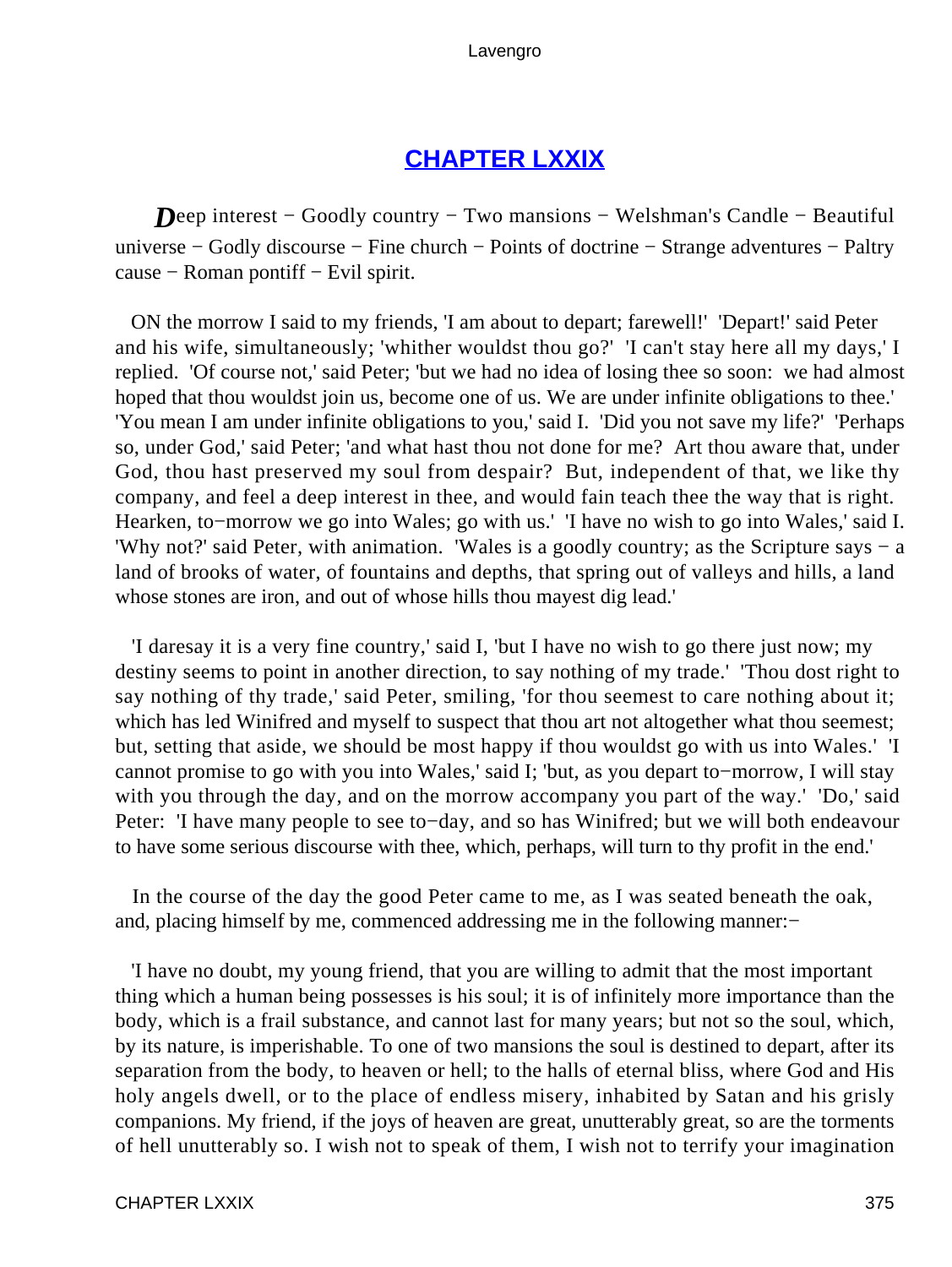with the torments of hell: indeed, I like not to think of them; but it is necessary to speak of them sometimes, and to think of them sometimes, lest you should sink into a state of carnal security. Authors, friend, and learned men, are not altogether agreed as to the particulars of hell. They all agree, however, in considering it a place of exceeding horror. Master Ellis Wyn, who by the bye was a churchman, calls it, amongst other things, a place of strong sighs, and of flaming sparks. Master Rees Pritchard, who was not only a churchman, but Vicar of Llandovery, and flourished about two hundred years ago − I wish many like him flourished now − speaking of hell, in his collection of sweet hymns called the «Welshman's Candle,» observes,

 '«The pool is continually blazing; it is very deep, without any known bottom, and the walls are so high, that there is neither hope nor possibility of escaping over them.»

 'But, as I told you just now, I have no great pleasure in talking of hell. No, friend, no; I would sooner talk of the other place, and of the goodness and hospitality of God amongst His saints above.'

 And then the excellent man began to dilate upon the joys of heaven, and the goodness and hospitality of God in the mansions above; explaining to me, in the clearest way, how I might get there.

 And when he had finished what he had to say, he left me, whereupon Winifred drew nigh, and sitting down by me began to address me. 'I do not think,' said she, 'from what I have observed of thee, that thou wouldst wish to be ungrateful, and yet, is not thy whole life a series of ingratitude, and to whom? − to thy Maker. Has He not endowed thee with a goodly and healthy form; and senses which enable thee to enjoy the delights of His beautiful universe − the work of His hands? Canst thou not enjoy, even to rapture, the brightness of the sun, the perfume of the meads, and the song of the dear birds which inhabit among the trees? Yes, thou canst; for I have seen thee, and observed thee doing so. Yet, during the whole time that I have known thee, I have not heard proceed from thy lips one single word of praise or thanksgiving to . . .'

 And in this manner the admirable woman proceeded for a considerable time, and to all her discourse I listened with attention; and when she had concluded, I took her hand and said, 'I thank you,' and that was all.

 On the next day everything was ready for our departure. The good family of the house came to bid us farewell. There were shaking of hands, and kisses, as on the night of our arrival.

 And as I stood somewhat apart, the young girl of whom I have spoken so often came up to me, and holding out her hand, said, 'Farewell, young man, wherever thou goest.' Then, after looking around her, she said, 'It was all true you told me. Yesterday I received a letter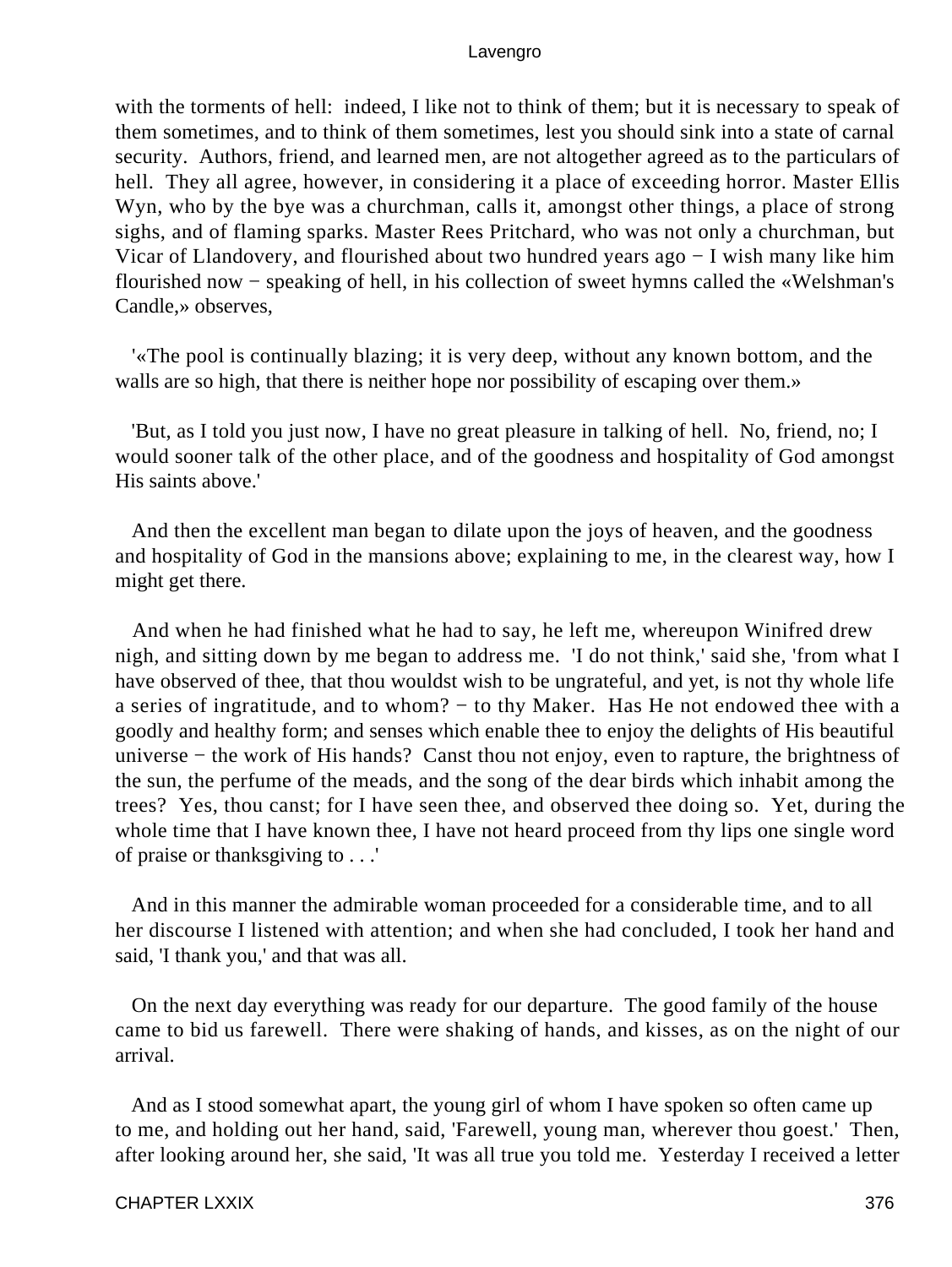from him thou wottest of; he is coming soon. God bless you, young man; who would have thought thou knewest so much!'

 So, after we had taken our farewell of the good family, we departed, proceeding in the direction of Wales. Peter was very cheerful, and enlivened the way with godly discourse and spiritual hymns, some of which were in the Welsh language. At length I said, 'It is a pity that you did not continue in the Church; you have a turn for Psalmody, and I have heard of a man becoming a bishop by means of a less qualification.'

 'Very probably,' said Peter; 'more the pity. But I have told you the reason of my forsaking it. Frequently, when I went to the church door, I found it barred, and the priest absent; what was I to do? My heart was bursting for want of some religious help and comfort; what could I do? as good Master Rees Pritchard observes in his «Candle for Welshmen»:−

 '«It is a doleful thing to see little children burning on the hot coals for want of help; but yet more doleful to see a flock of souls falling into the burning lake for want of a priest.»'

 'The Church of England is a fine church,' said I; 'I would not advise any one to speak ill of the Church of England before me.'

 'I have nothing to say against the church,' said Peter; 'all I wish is that it would fling itself a little more open, and that its priests would a little more bestir themselves; in a word, that it would shoulder the cross and become a missionary church.'

'It is too proud for that,' said Winifred.

 'You are much more of a Methodist,' said I, 'than your husband. But tell me,' said I, addressing myself to Peter, 'do you not differ from the church in some points of doctrine? I, of course, as a true member of the church, am quite ignorant of the peculiar opinions of wandering sectaries.'

'Oh the pride of that church!' said Winifred, half to herself; 'wandering sectaries!'

 'We differ in no points of doctrine,' said Peter; 'we believe all the church believes, though we are not so fond of vain and superfluous ceremonies, snow−white neckcloths and surplices, as the church is. We likewise think that there is no harm in a sermon by the road−side, or in holding free discourse with a beggar beneath a hedge, or a tinker,' he added, smiling; 'it was those superfluous ceremonies, those surplices and white neckcloths, and, above all, the necessity of strictly regulating his words and conversation, which drove John Wesley out of the church, and sent him wandering up and down as you see me, poor Welsh Peter, do.'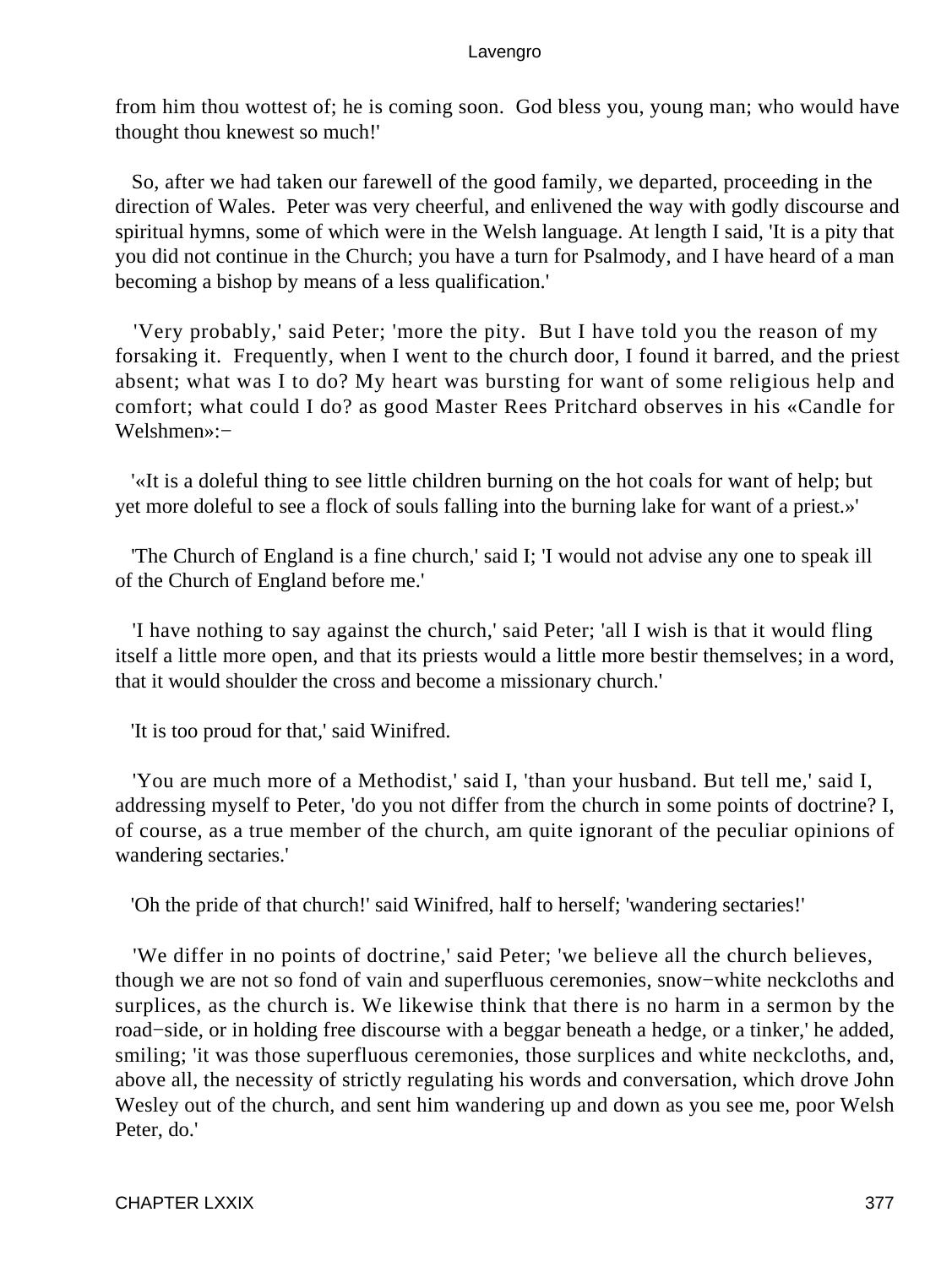Nothing farther passed for some time; we were now drawing near the hills: at last I said, 'You must have met with a great many strange adventures since you took up this course of life?'

 'Many,' said Peter, 'it has been my lot to meet with; but none more strange than one which occurred to me only a few weeks ago. You were asking me, not long since, whether I believed in devils? Ay, truly, young man; and I believe that the abyss and the yet deeper unknown do not contain them all; some walk about upon the green earth. So it happened, some weeks ago, that I was exercising my ministry about forty miles from here. I was alone, Winifred being slightly indisposed, staying for a few days at the house of an acquaintance; I had finished afternoon's worship – the people had dispersed, and I was sitting solitary by my cart under some green trees in a quiet retired place; suddenly a voice said to me, «Good− evening, Pastor»; I looked up, and before me stood a man, at least the appearance of a man, dressed in a black suit of rather a singular fashion. He was about my own age, or somewhat older. As I looked upon him, it appeared to me that I had seen him twice before whilst preaching. I replied to his salutation, and perceiving that he looked somewhat fatigued, I took out a stool from the cart, and asked him to sit down. We began to discourse; I at first supposed that he might be one of ourselves, some wandering minister; but I was soon undeceived. Neither his language nor his ideas were those of any one of our body. He spoke on all kinds of matters with much fluency; till at last he mentioned my preaching, complimenting me on my powers. I replied, as well I might, that I could claim no merit of my own, and that if I spoke with any effect, it was only by the grace of God. As I uttered these last words, a horrible kind of sneer came over his countenance, which made me shudder, for there was something diabolical in it. I said little more, but listened attentively to his discourse. At last he said that I was engaged in a paltry cause, quite unworthy of one of my powers. «How can that be,» said I, «even if I possessed all the powers in the world, seeing that I am engaged in the cause of our Lord Jesus?»

 'The same kind of sneer again came on his countenance, but he almost instantly observed, that if I chose to forsake this same miserable cause, from which nothing but contempt and privation was to be expected, he would enlist me into another, from which I might expect both profit and renown. An idea now came into my head, and I told him firmly that if he wished me to forsake my present profession and become a member of the Church of England, I must absolutely decline; that I had no ill−will against that church, but I thought I could do most good in my present position, which I would not forsake to be Archbishop of Canterbury. Thereupon he burst into a strange laughter, and went away, repeating to himself, «Church of England! Archbishop of Canterbury!» A few days after, when I was once more in a solitary place, he again appeared before me, and asked me whether I had thought over his words, and whether I was willing to enlist under the banners of his master, adding that he was eager to secure me, as he conceived that I might be highly useful to the cause. I then asked him who his master was; he hesitated for a moment, and then answered, «The Roman Pontiff.» «If it be he,» said I, «I can have nothing to do with him; I will serve no one who is an enemy of Christ.» Thereupon he drew near to me, and told me not to talk so much like a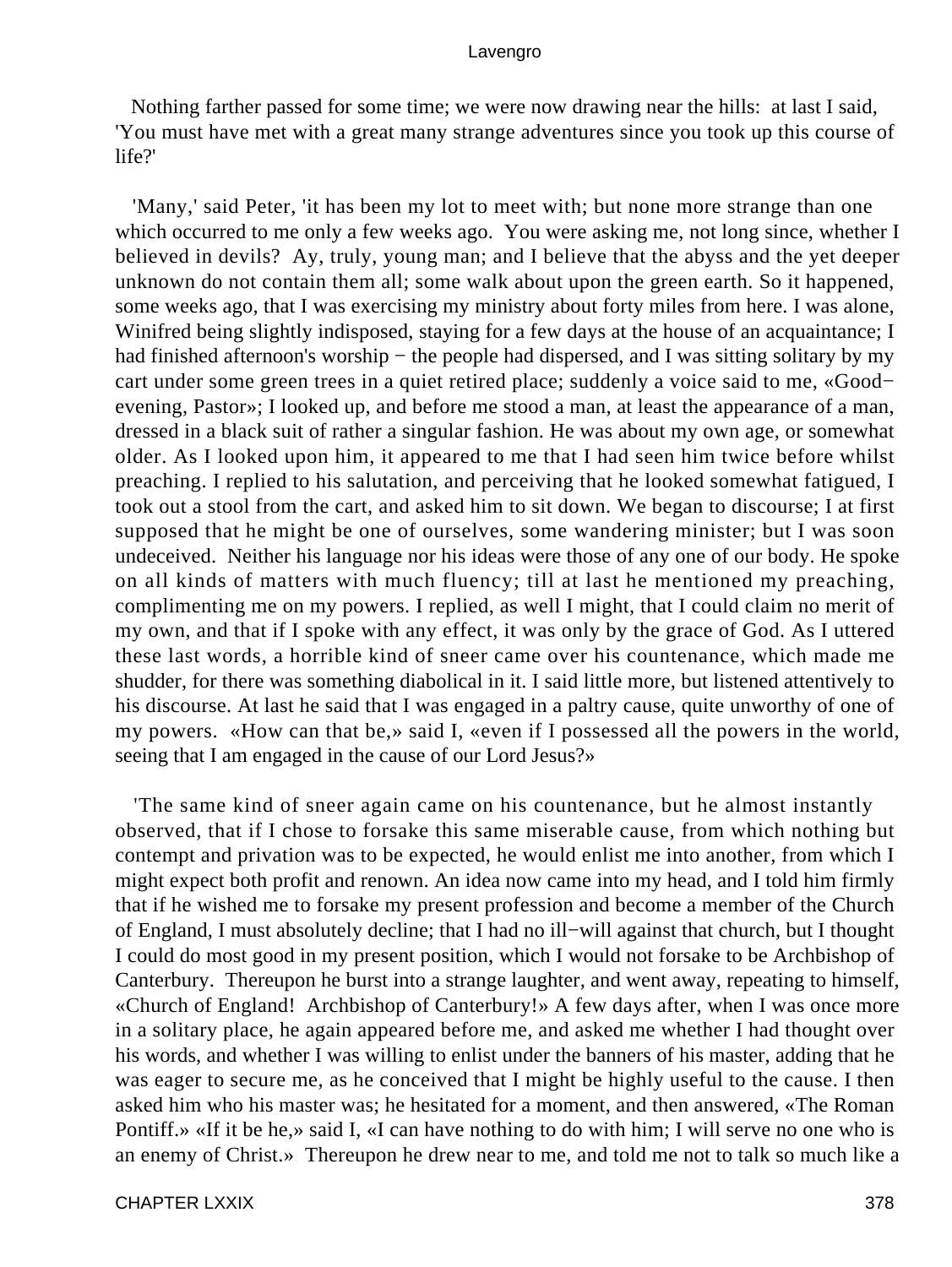simpleton; that as for Christ, it was probable that no such person ever existed, but that if He ever did, He was the greatest impostor the world ever saw. How long he continued in this way I know not, for I now considered that an evil spirit was before me, and shrank within myself, shivering in every limb; when I recovered myself and looked about me, he was gone. Two days after, he again stood before me, in the same place, and about the same hour, renewing his propositions, and speaking more horribly than before. I made him no answer; whereupon he continued; but suddenly hearing a noise behind him, he looked round and beheld Winifred, who had returned to me on the morning of that day. «Who are you?» said he, fiercely. «This man's wife,» said she, calmly fixing her eyes upon him. «Begone from him, unhappy one, thou temptest him in vain.» He made no answer, but stood as if transfixed: at length, recovering himself, he departed, muttering «Wife! wife! If the fool has a wife, he will never do for us.»'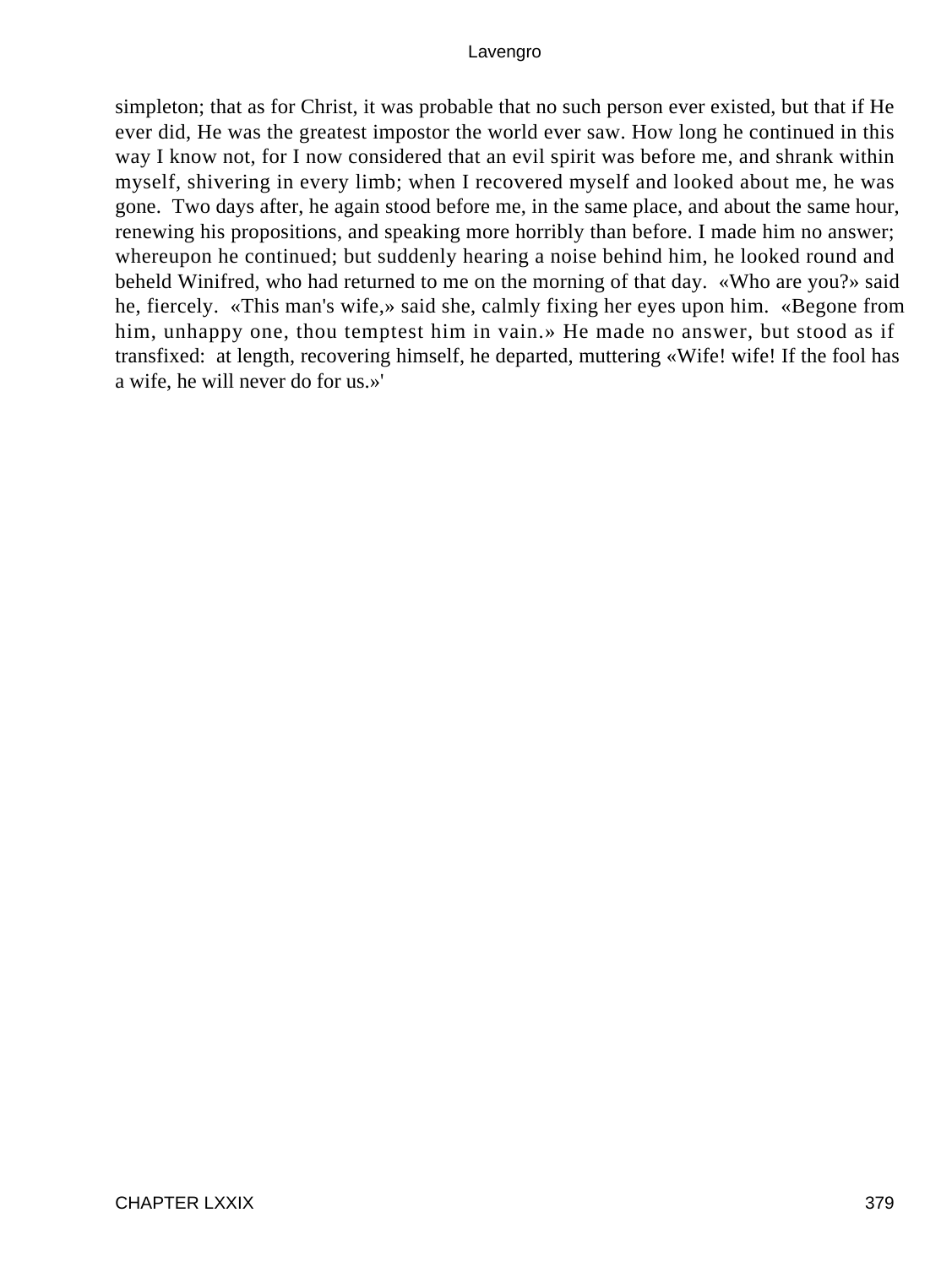## **[CHAPTER LXXX](#page-497-0)**

*T*he border – Thank you both – Pipe and fiddle – Taliesin.

WE were now drawing very near the hills, and Peter said, If you are to go into Wales, you must presently decide, for we are close upon the border.'

'Which is the border?' said I.

 'Yon small brook,' said Peter, 'into which the man on horseback who is coming towards us is now entering.'

'I see it,' said I, 'and the man; he stops in the middle of it, as if to water his steed.'

 We proceeded till we had nearly reached the brook. 'Well,' said Peter, 'will you go into Wales?'

'What should I do in Wales?' I demanded.

'Do!' said Peter, smiling, 'learn Welsh.'

I stopped my little pony. 'Then I need not go into Wales; I already know Welsh.'

'Know Welsh!' said Peter, staring at me.

'Know Welsh!' said Winifred, stopping her cart.

'How and when did you learn it?' said Peter.

'From books, in my boyhood.'

'Read Welsh!' said Peter; 'is it possible?'

'Read Welsh!' said Winifred; 'is it possible?'

'Well, I hope you will come with us,' said Peter.

 'Come with us, young man,' said Winifred; 'let me, on the other side of the brook, welcome you into Wales.'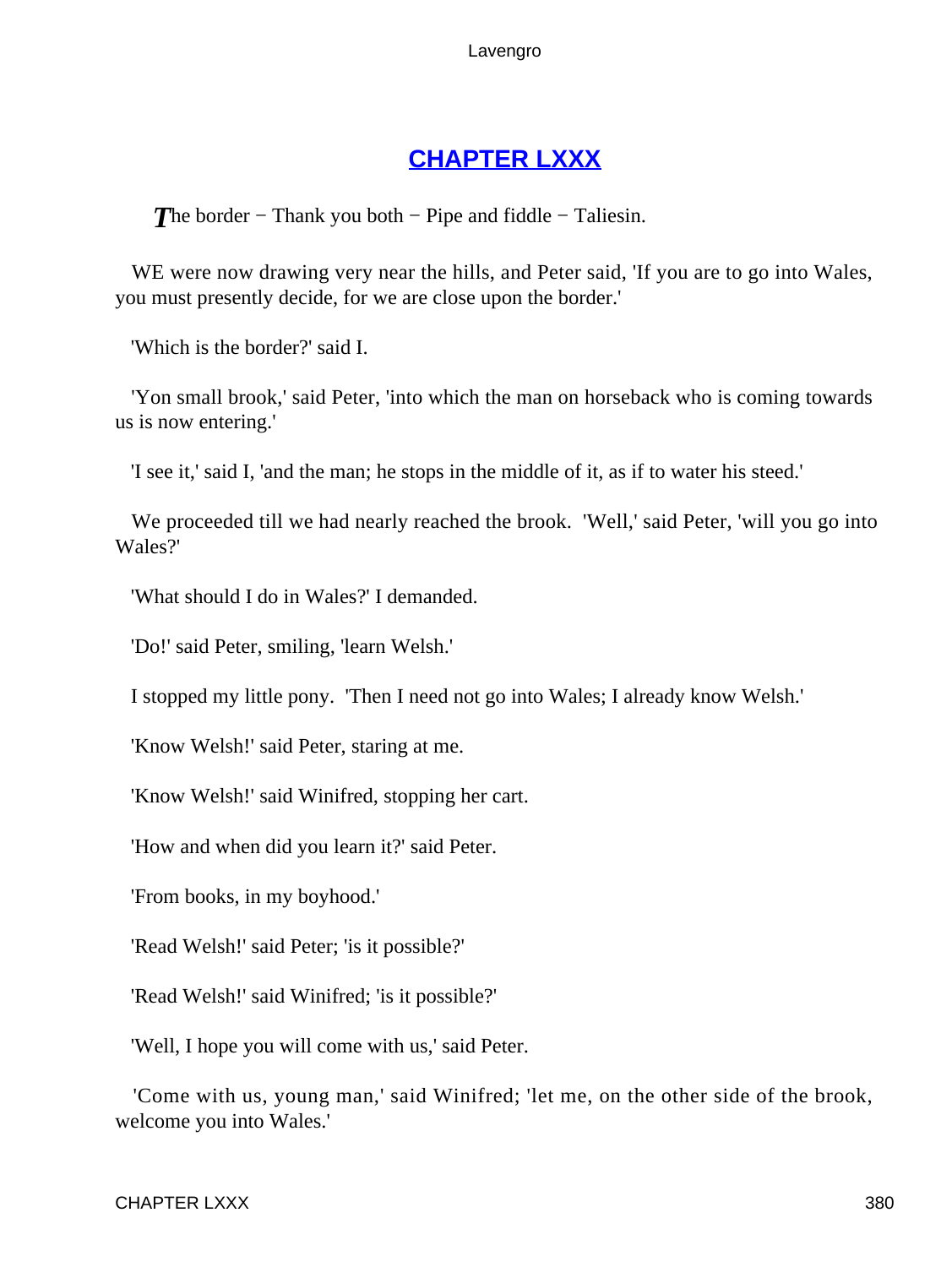'Thank you both,' said I, 'but I will not come.'

'Wherefore?' exclaimed both, simultaneously.

 'Because it is neither fit nor proper that I cross into Wales at this time, and in this manner. When I go into Wales, I should wish to go in a new suit of superfine black, with hat and beaver, mounted on a powerful steed, black and glossy, like that which bore Greduv to the fight of Catraeth. I should wish, moreover, to see the Welshmen assembled on the border ready to welcome me with pipe and fiddle, and much whooping and shouting, and to attend me to Wrexham, or even as far as Machynllaith, where I should wish to be invited to a dinner at which all the bards should be present, and to be seated at the right hand of the president, who, when the cloth was removed, should arise, and, amidst cries of silence, exclaim − «Brethren and Welshmen, allow me to propose the health of my most respectable friend the translator of the odes of the great Ab Gwilym, the pride and glory of Wales.»'

'How!' said Peter, 'hast thou translated the works of the mighty Dafydd?'

'With notes critical, historical, and explanatory.'

 'Come with us, friend,' said Peter. 'I cannot promise such a dinner as thou wishest, but neither pipe nor fiddle shall be wanting.'

 'Come with us, young man,' said Winifred, 'even as thou art, and the daughters of Wales shall bid thee welcome.'

'I will not go with you,' said I. 'Dost thou see that man in the ford?'

 'Who is staring at us so, and whose horse has not yet done drinking? Of course I see him.'

'I shall turn back with him. God bless you.'

 'Go back with him not,' said Peter; 'he is one of those whom I like not, one of the clibberty−clabber, as Master Ellis Wyn observes − turn not with that man.'

 'Go not back with him,' said Winifred. 'If thou goest with that man, thou wilt soon forget all our profitable counsels; come with us.'

'I cannot; I have much to say to him. Kosko Divvus, Mr. Petulengro.'

 'Kosko Divvus, Pal,' said Mr. Petulengro, riding through the water; 'are you turning back?'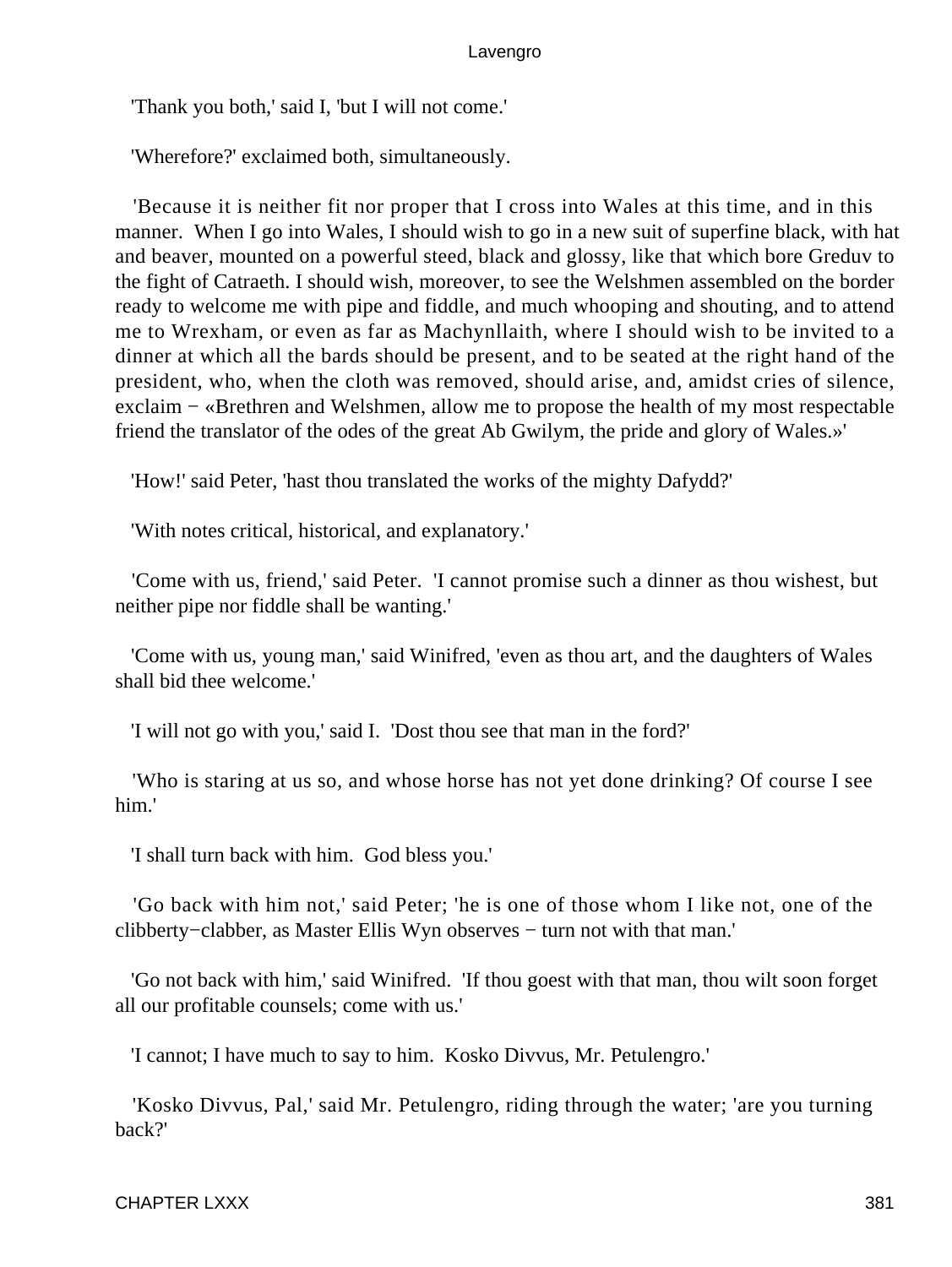I turned back with Mr. Petulengro.

Peter came running after me: 'One moment, young man, – who and what are you?'

 'I must answer in the words of Taliesin,' said I: 'none can say with positiveness whether I be fish or flesh, least of all myself. God bless you both!'

'Take this,' said Peter, and he thrust his Welsh Bible into my hand.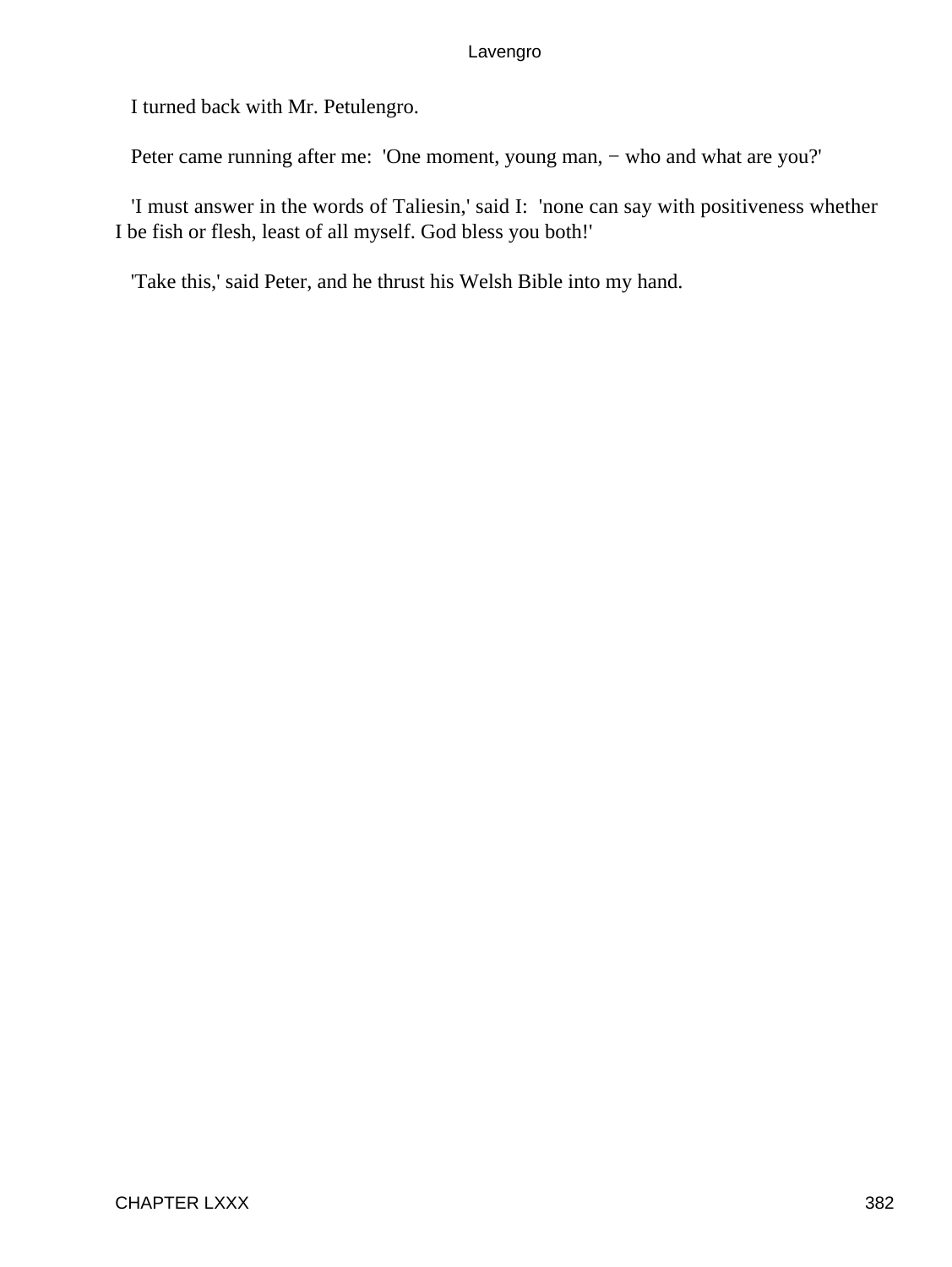# **[CHAPTER LXXXI](#page-497-0)**

*A*t a funeral – Two days ago – Very coolly – Roman woman – Well and hearty – Somewhat dreary − Plum pudding − Roman fashion − Quite different − The dark lane − Beyond the time − Fine fellow − Such a struggle − Like a wild cat − Fair Play − Pleasant enough spot − No gloves.

**SO I** turned back with Mr. Petulengro. We travelled for some time in silence; at last we fell into discourse. 'You have been in Wales, Mr. Petulengro?'

'Ay, truly, brother.'

'What have you been doing there?'

'Assisting at a funeral.'

'At whose funeral?'

'Mrs. Herne's, brother.'

'Is she dead, then?'

'As a nail, brother.'

'How did she die?'

'By hanging, brother.'

 'I am lost in astonishment,' said I; whereupon Mr. Petulengro, lifting his sinister leg over the neck of his steed, and adjusting himself sideways in the saddle, replied, with great deliberation, 'Two days ago I happened to be at a fair not very far from here; I was all alone by myself, for our party were upwards of forty miles off, when who should come up but a chap that I knew, a relation, or rather a connection, of mine − one of those Hernes. «Aren't you going to the funeral?» said he; and then, brother, there passed between him and me, in the way of questioning and answering, much the same as has just now passed between me and you; but when he mentioned hanging, I thought I could do no less than ask who hanged her, which you forgot to do. «Who hanged her?» said I; and then the man told me that she had done it herself; been her own hinjiri; and then I thought to myself what a sin and shame it would be if I did not go to the funeral, seeing that she was my own mother−in− law. I would have brought my wife, and, indeed, the whole of our party, but there was no time for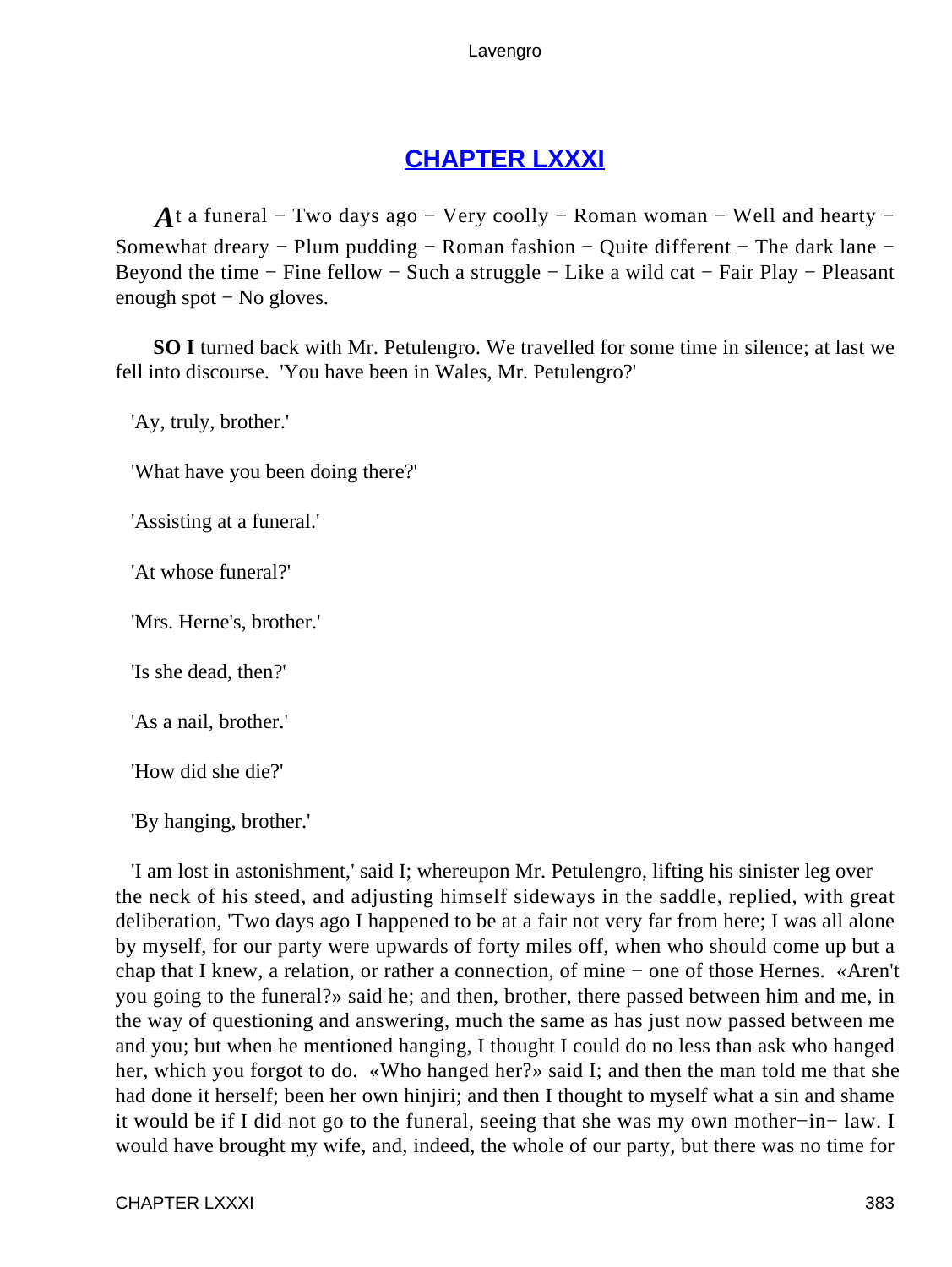that; they were too far off, and the dead was to be buried early the next morning; so I went with the man, and he led me into Wales, where his party had lately retired, and when there, through many wild and desolate places to their encampment, and there I found the Hernes, and the dead body − the last laid out on a mattress, in a tent, dressed Romaneskoenaes in a red cloak, and big bonnet of black beaver. I must say for the Hernes that they took the matter very coolly; some were eating, others drinking, and some were talking about their small affairs; there was one, however, who did not take the matter so coolly, but took on enough for the whole family, sitting beside the dead woman, tearing her hair, and refusing to take either meat or drink; it was the child Leonora. I arrived at night−fall, and the burying was not to take place till the morning, which I was rather sorry for, as I am not very fond of them Hernes, who are not very fond of anybody. They never asked me to eat or drink, notwithstanding I had married into the family; one of them, however, came up and offered to fight me for five shillings; had it not been for them I should have come back as empty as I went − he didn't stand up five minutes. Brother, I passed the night as well as I could, beneath a tree, for the tents were full, and not over clean; I slept little, and had my eyes about me, for I knew the kind of people I was among.

 'Early in the morning the funeral took place. The body was placed not in a coffin but on a bier, and carried not to a churchyard but to a deep dell close by; and there it was buried beneath a rock, dressed just as I have told you; and this was done by the bidding of Leonora, who had heard her bebee say that she wished to be buried, not in gorgious fashion, but like a Roman woman of the old blood, the kosko puro rati, brother. When it was over, and we had got back to the encampment, I prepared to be going. Before mounting my gry, however, I bethought me to ask what could have induced the dead woman to make away with herself − a thing so uncommon amongst Romanies; whereupon one squinted with his eyes, a second spirted saliver into the air, and a third said that he neither knew nor cared; she was a good riddance, having more than once been nearly the ruin of them all, from the quantity of brimstone she carried about her. One, however, I suppose rather ashamed of the way in which they had treated me, said at last that if I wanted to know all about the matter none could tell me better than the child, who was in all her secrets, and was not a little like her; so I looked about for the child, but could find her nowhere. At last the same man told me that he shouldn't wonder if I found her at the grave; so I went back to the grave, and sure enough there I found the child Leonora, seated on the ground above the body, crying and taking on; so I spoke kindly to her, and said, «How came all this, Leonora? tell me all about it.» It was a long time before I could get any answer; at last she opened her mouth and spoke, and these were the words she said, «It was all along of your Pal»; and then she told me all about the matter − how Mrs. Herne could not abide you, which I knew before; and that she had sworn your destruction, which I did not know before. And then she told me how she found you living in the wood by yourself, and how you were enticed to eat a poisoned cake; and she told me many other things that you wot of, and she told me what perhaps you don't wot, namely, that finding you had been removed, she, the child, had tracked you a long way, and found you at last well and hearty, and no ways affected by the poison, and heard you, as she stood concealed, disputing about religion with a Welsh Methody. Well, brother, she told me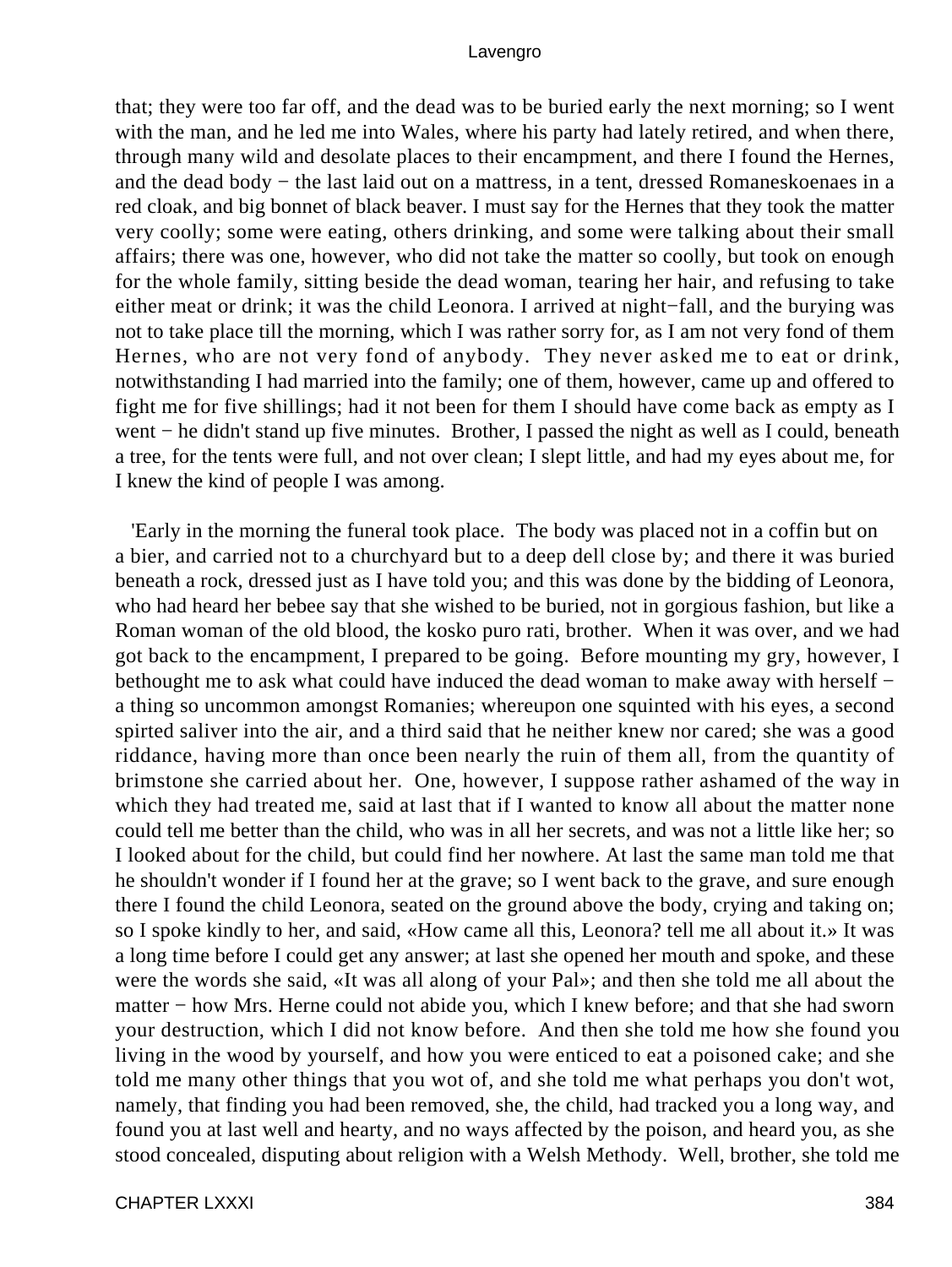all this; and, moreover, that when Mrs. Herne heard of it, she said that a dream of hers had come to pass. I don't know what it was, but something about herself, a tinker, and a dean; and then she added that it was all up with her, and that she must take a long journey. Well, brother, that same night Leonora, waking from her sleep in the tent where Mrs. Herne and she were wont to sleep, missed her bebee, and, becoming alarmed, went in search of her, and at last found her hanging from a branch; and when the child had got so far, she took on violently, and I could not get another word from her; so I left her, and here I am.'

 'And I am glad to see you, Mr. Petulengro; but this is sad news which you tell me about Mrs. Herne.'

 'Somewhat dreary, brother; yet, perhaps, after all, it is a good thing that she is removed; she carried so much Devil's tinder about with her, as the man said.'

 'I am sorry for her,' said I; 'more especially as I am the cause of her death − though the innocent one.'

 'She could not bide you, brother, that's certain; but that is no reason' − said Mr. Petulengro, balancing himself upon the saddle − 'that is no reason why she should prepare drow to take away your essence of life; and, when disappointed, to hang herself upon a tree: if she was dissatisfied with you, she might have flown at you, and scratched your face; or, if she did not judge herself your match, she might have put down five shillings for a turn−up between you and some one she thought could beat you − myself, for example − and so the matter might have ended comfortably; but she was always too fond of covert ways, drows, and brimstones. This is not the first poisoning affair she has been engaged in.'

'You allude to drabbing bawlor.'

 'Bah!' said Mr. Petulengro; 'there's no harm in that. No, no! she has cast drows in her time for other guess things than bawlor; both Gorgios and Romans have tasted of them, and died. Did you never hear of the poisoned plum pudding?'

'Never.'

 'Then I will tell you about it. It happened about six years ago, a few months after she had quitted us – she had gone first amongst her own people, as she called them; but there was another small party of Romans, with whom she soon became very intimate. It so happened that this small party got into trouble; whether it was about a horse or an ass, or passing bad money, no matter to you and me, who had no hand in the business; three or four of them were taken and lodged in − Castle, and amongst them was a woman; but the sherengro, or principal man of the party, and who it seems had most hand in the affair, was still at large. All of a sudden a rumour was spread abroad that the woman was about to play false, and to 'peach the rest. Said the principal man, when he heard it, «If she does, I am

CHAPTER LXXXI 385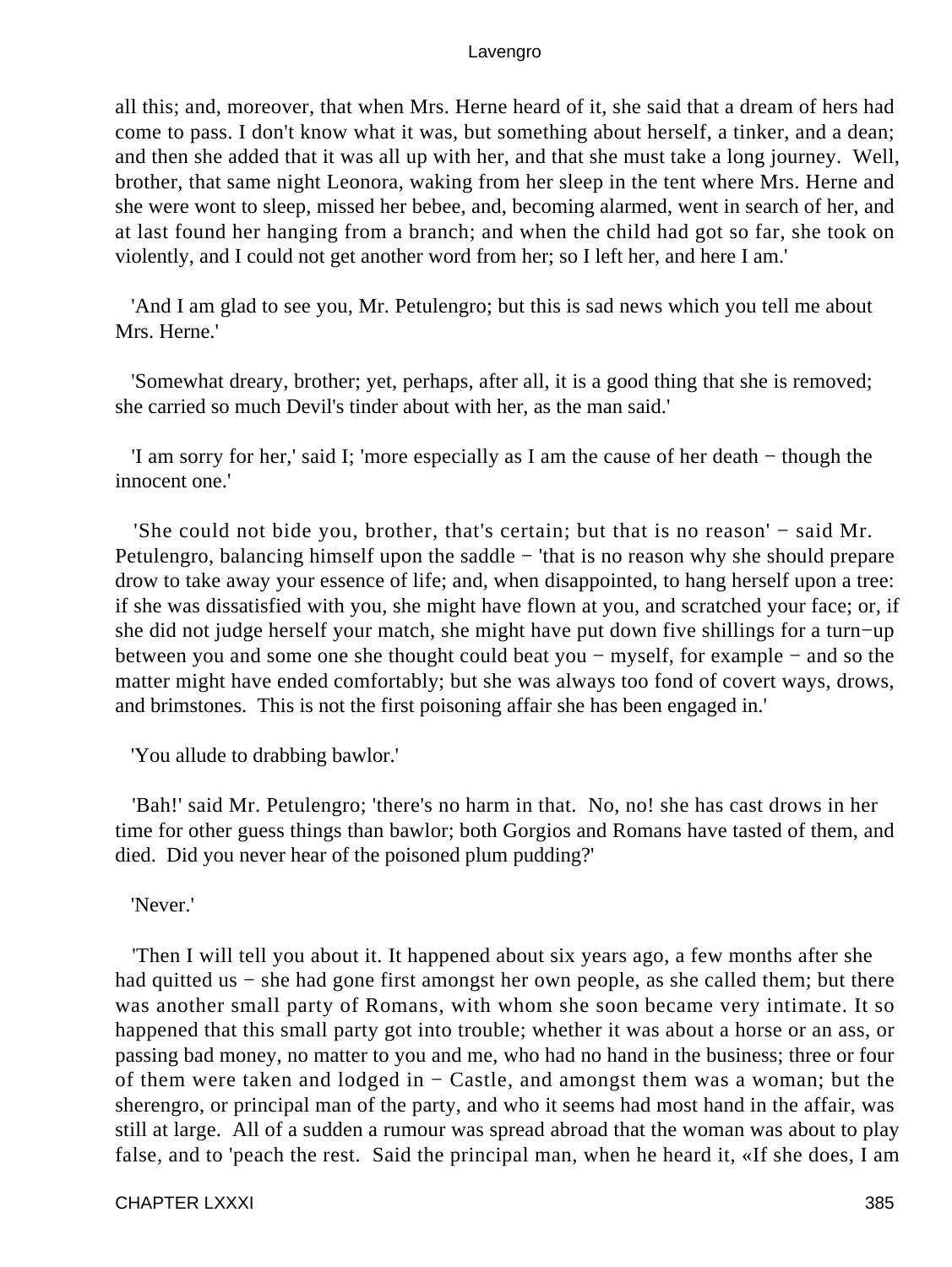nashkado.» Mrs. Herne was then on a visit to the party, and when she heard the principal man take on so, she said, «But I suppose you know what to do?» «I do not,» said he. «Then hir mi devlis,» said she, «you are a fool. But leave the matter to me, I know how to dispose of her in Roman fashion.» Why she wanted to interfere in the matter, brother, I don't know, unless it was from pure brimstoneness of disposition – she had no hand in the matter which had brought the party into trouble – she was only on a visit, and it had happened before she came; but she was always ready to give dangerous advice. Well, brother, the principal man listened to what she had to say, and let her do what she would; and she made a pudding, a very nice one, no doubt − for, besides plums, she put in drows and all the Roman condiments that she knew of; and she gave it to the principal man, and the principal put it into a basket and directed it to the woman in − Castle, and the woman in the castle took it and  $-$  "

'Ate of it,' said I; 'just like my case!'

 'Quite different, brother; she took it, it is true, but instead of giving way to her appetite, as you might have done, she put it before the rest whom she was going to impeach; perhaps she wished to see how they liked it before she tasted it herself; and all the rest were poisoned, and one died, and there was a precious outcry, and the woman cried loudest of all; and she said, «It was my death was sought for; I know the man, and I'll be revenged.» And then the Poknees spoke to her and said, «Where can we find him?» and she said, «I am awake to his motions; three weeks from hence, the night before the full moon, at such and such an hour, he will pass down such a lane with such a man.»'

'Well,' said I, 'and what did the Poknees do?'

 'Do, brother! sent for a plastramengro from Bow Street, quite secretly, and told him what the woman had said; and the night before the full moon, the plastramengro went to the place which the juwa had pointed out, all alone, brother; and in order that he might not be too late, he went two hours before his time. I know the place well, brother, where the plastramengro placed himself behind a thick holly tree, at the end of a lane, where a gate leads into various fields, through which there is a path for carts and horses. The lane is called the dark lane by the Gorgios, being much shaded by trees. So the plastramengro placed himself in the dark lane behind the holly tree; it was a cold February night, dreary though; the wind blew in gusts, and the moon had not yet risen, and the plastramengro waited behind the tree till he was tired, and thought he might as well sit down; so he sat down, and was not long in falling to sleep, and there he slept for some hours; and when he awoke the moon had risen, and was shining bright, so that there was a kind of moonlight even in the dark lane; and the plastramengro pulled out his watch, and contrived to make out that it was just two hours beyond the time when the men should have passed by. Brother, I do not know what the plastramengro thought of himself, but I know, brother, what I should have thought of myself in his situation. I should have thought, brother, that I was a drowsy scoppelo, and that I had let the fellow pass by whilst I was sleeping behind a bush. As it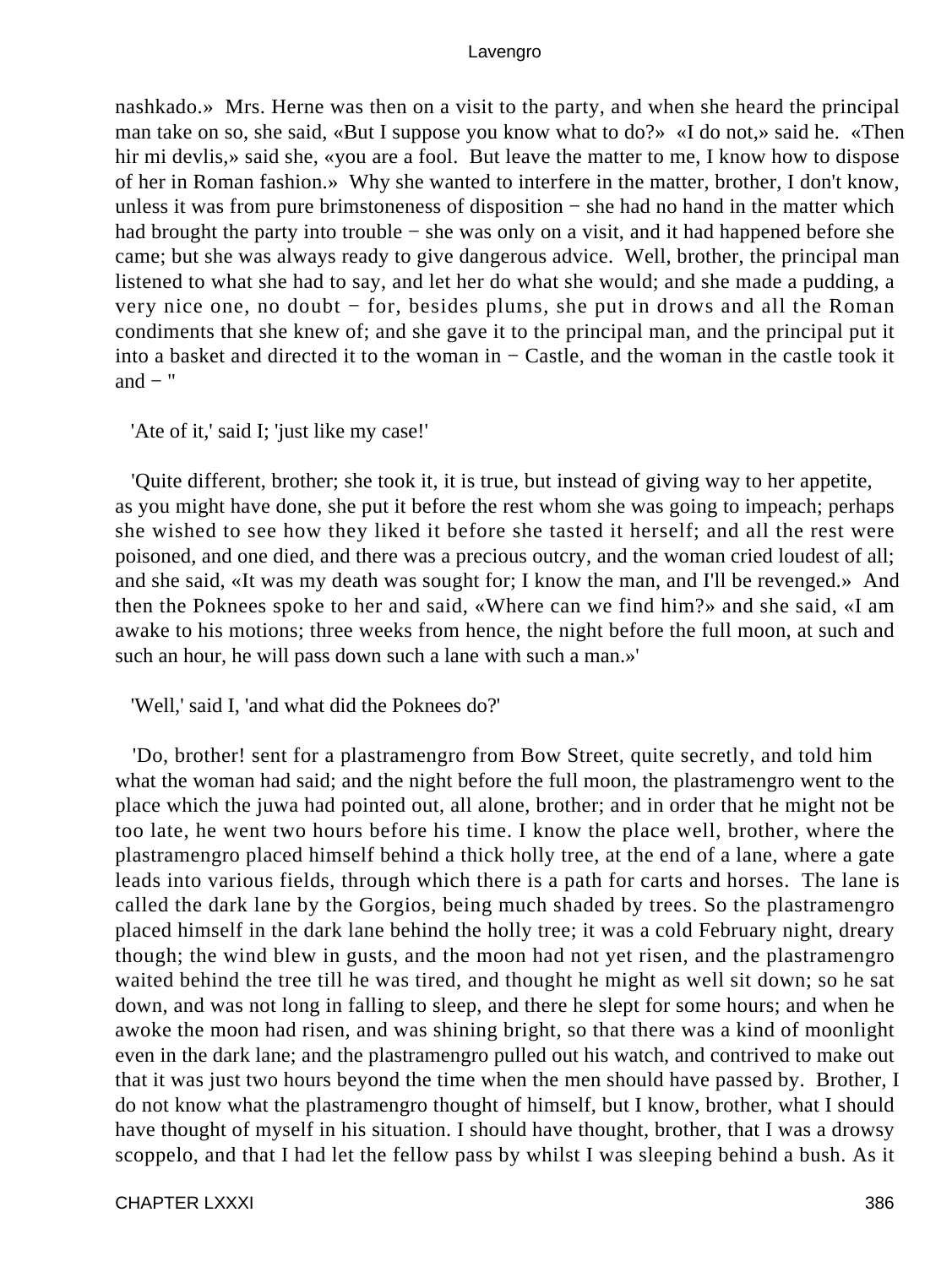turned out, however, his going to sleep did no harm, but quite the contrary: just as he was going away, he heard a gate slam in the direction of the fields, and then he heard the low stumping of horses, as if on soft ground, for the path in those fields is generally soft, and at that time it had been lately ploughed up. Well, brother, presently he saw two men on horseback coming towards the lane through the field behind the gate; the man who rode foremost was a tall big fellow, the very man he was in quest of; the other was a smaller chap, not so small either, but a light, wiry fellow, and a proper master of his hands when he sees occasion for using them. Well, brother, the foremost man came to the gate, reached at the hank, undid it, and rode through, holding it open for the other. Before, however, the other could follow into the lane, out bolted the plastramengro from behind the tree, kicked the gate to with his foot, and, seizing the big man on horse−back, «You are my prisoner,» said he. I am of opinion, brother, that the plastramengro, notwithstanding he went to sleep, must have been a regular fine fellow.'

'I am entirely of your opinion,' said I; 'but what happened then?'

 'Why, brother, the Rommany chal, after he had somewhat recovered from his surprise, for it is rather uncomfortable to be laid hold of at night−time, and told you are a prisoner; more especially when you happen to have two or three things on your mind which, if proved against you, would carry you to the nashky, − the Rommany chal, I say, clubbed his whip, and aimed a blow at the plastramengro, which, if it had hit him on the skull, as was intended, would very likely have cracked it. The plastramengro, however, received it partly on his staff, so that it did him no particular damage. Whereupon, seeing what kind of customer he had to deal with, he dropped his staff and seized the chal with both his hands, who forthwith spurred his horse, hoping, by doing so, either to break away from him or fling him down; but it would not do − the plastramengro held on like a bull−dog, so that the Rommany chal, to escape being hauled to the ground, suddenly flung himself off the saddle, and then happened in that lane, close by the gate, such a struggle between those two − the chal and the runner − as I suppose will never happen again. But you must have heard of it; every one has heard of it; every one has heard of the fight between the Bow Street engro and the Rommany chal.'

'I never heard of it till now.'

 'All England rung of it, brother. There never was a better match than between those two. The runner was somewhat the stronger of the two – all those engroes are strong fellows – and a great deal cooler, for all of that sort are wondrous cool people − he had, however, to do with one who knew full well how to take his own part. The chal fought the engro, brother, in the old Roman fashion. He bit, he kicked, and screamed like a wild cat of Benygant; casting foam from his mouth and fire from his eyes. Sometimes he was beneath the engro's legs, and sometimes he was upon his shoulders. What the engro found the most difficult was to get a firm hold of the chal, for no sooner did he seize the chal by any part of his wearing apparel, than the chal either tore himself away, or contrived to slip out of it; so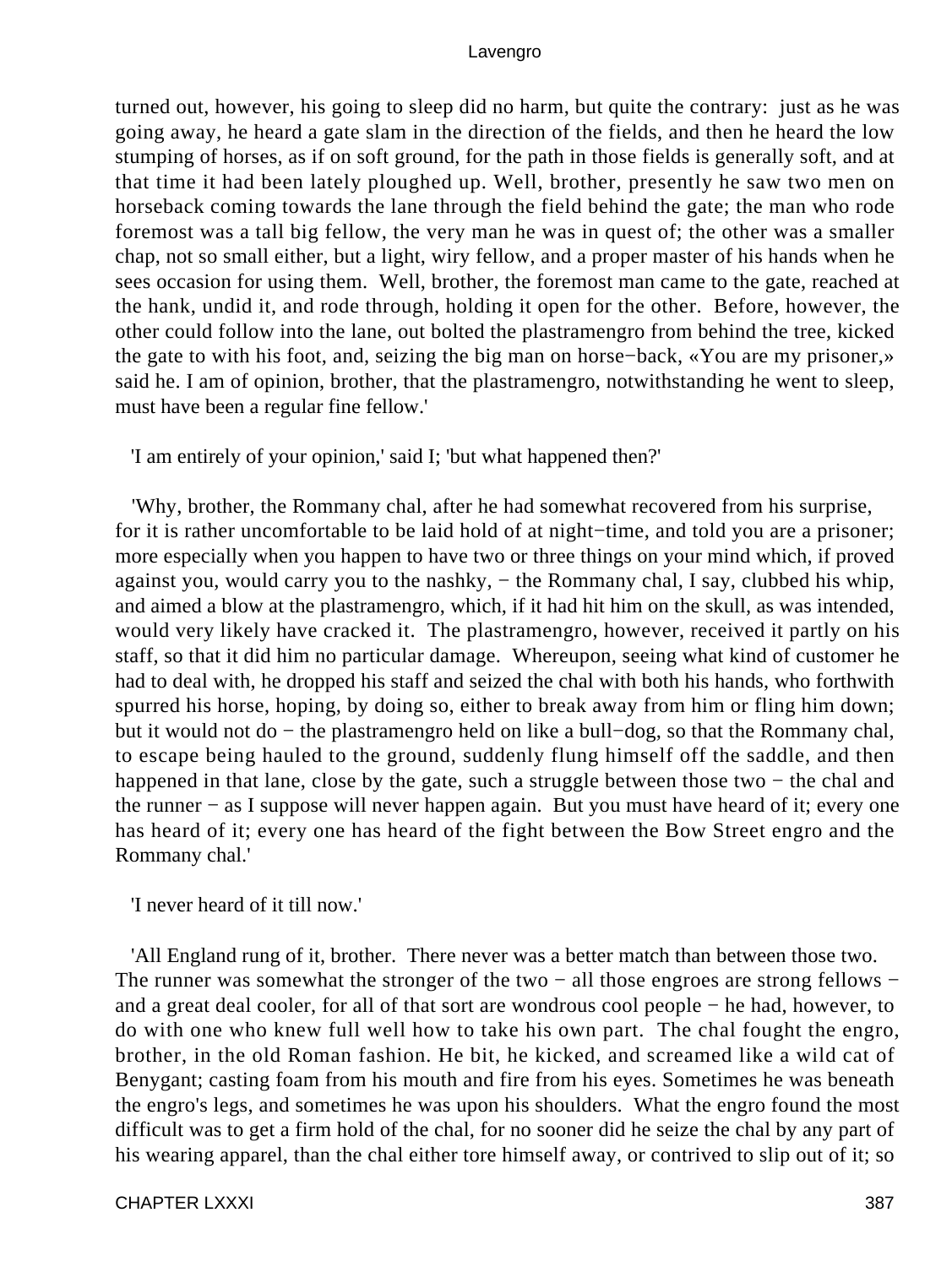that in a little time the chal was three parts naked; and as for holding him by the body, it was out of the question, for he was as slippery as an eel. At last the engro seized the chal by the Belcher's handkerchief, which he wore in a knot round his neck, and do whatever the chal could, he could not free himself; and when the engro saw that, it gave him fresh heart, no doubt: «It's of no use,» said he; «you had better give in; hold out your hands for the darbies, or I will throttle you.»

'And what did the other fellow do, who came with the chal?' said I.

'I sat still on my horse, brother.'

'You!' said I. 'Were you the man?'

'I was he, brother.'

'And why did you not help your comrade?'

'I have fought in the ring, brother.'

'And what had fighting in the ring to do with fighting in the lane?'

 'You mean not fighting. A great deal, brother; it taught me to prize fair play. When I fought Staffordshire Dick, t'other side of London, I was alone, brother. Not a Rommany chal to back me, and he had all his brother pals about him; but they gave me fair play, brother; and I beat Staffordshire Dick, which I couldn't have done had they put one finger on his side the scale; for he was as good a man as myself, or nearly so. Now, brother, had I but bent a finger in favour of the Rommany chal, the plastramengro would never have come alive out of the lane; but I did not, for I thought to myself fair play is a precious stone; so you see,  $brother - '$ 

 'That you are quite right, Mr. Petulengro, I see that clearly; and now, pray proceed with your narration; it is both moral and entertaining.'

 But Mr. Petulengro did not proceed with his narration, neither did he proceed upon his way; he had stopped his horse, and his eyes were intently fixed on a broad strip of grass beneath some lofty trees, on the left side of the road. It was a pleasant enough spot, and seemed to invite wayfaring people, such as we were, to rest from the fatigues of the road, and the heat and vehemence of the sun. After examining it for a considerable time, Mr. Petulengro said, 'I say, brother, that would be a nice place for a tussle!'

'I daresay it would,' said I, 'if two people were inclined to fight.'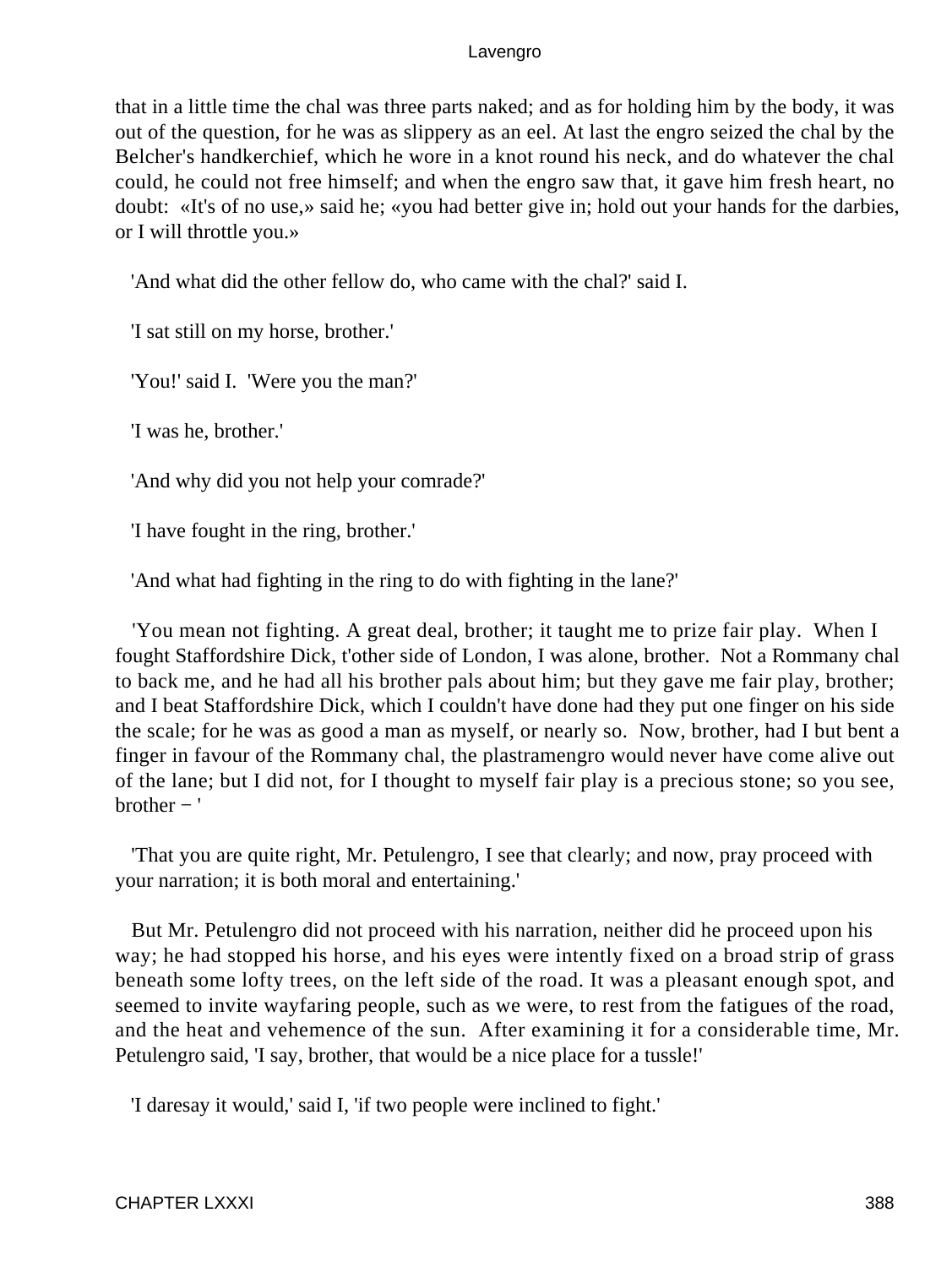'The ground is smooth,' said Mr. Petulengro; 'without holes or ruts, and the trees cast much shade. I don't think, brother, that we could find a better place,' said Mr. Petulengro, springing from his horse.

'But you and I don't want to fight!'

 'Speak for yourself, brother,' said Mr. Petulengro. 'However, I will tell you how the matter stands. There is a point at present between us. There can be no doubt that you are the cause of Mrs. Herne's death, innocently, you will say, but still the cause. Now, I shouldn't like it to be known that I went up and down the country with a pal who was the cause of my mother−in−law's death, that's to say, unless he gave me satisfaction. Now, if I and my pal have a tussle, he gives me satisfaction; and, if he knocks my eyes out, which I know you can't do, it makes no difference at all, he gives me satisfaction; and he who says to the contrary knows nothing of gypsy law, and is a dinelo into the bargain.'

'But we have no gloves!'

 'Gloves!' said Mr. Petulengro, contemptuously, 'gloves! I tell you what, brother, I always thought you were a better hand at the gloves than the naked fist; and, to tell you the truth, besides taking satisfaction for Mrs. Herne's death, I wish to see what you can do with your mawleys; so now is your time, brother, and this is your place, grass and shade, no ruts or holes; come on, brother, or I shall think you what I should not like to call you.'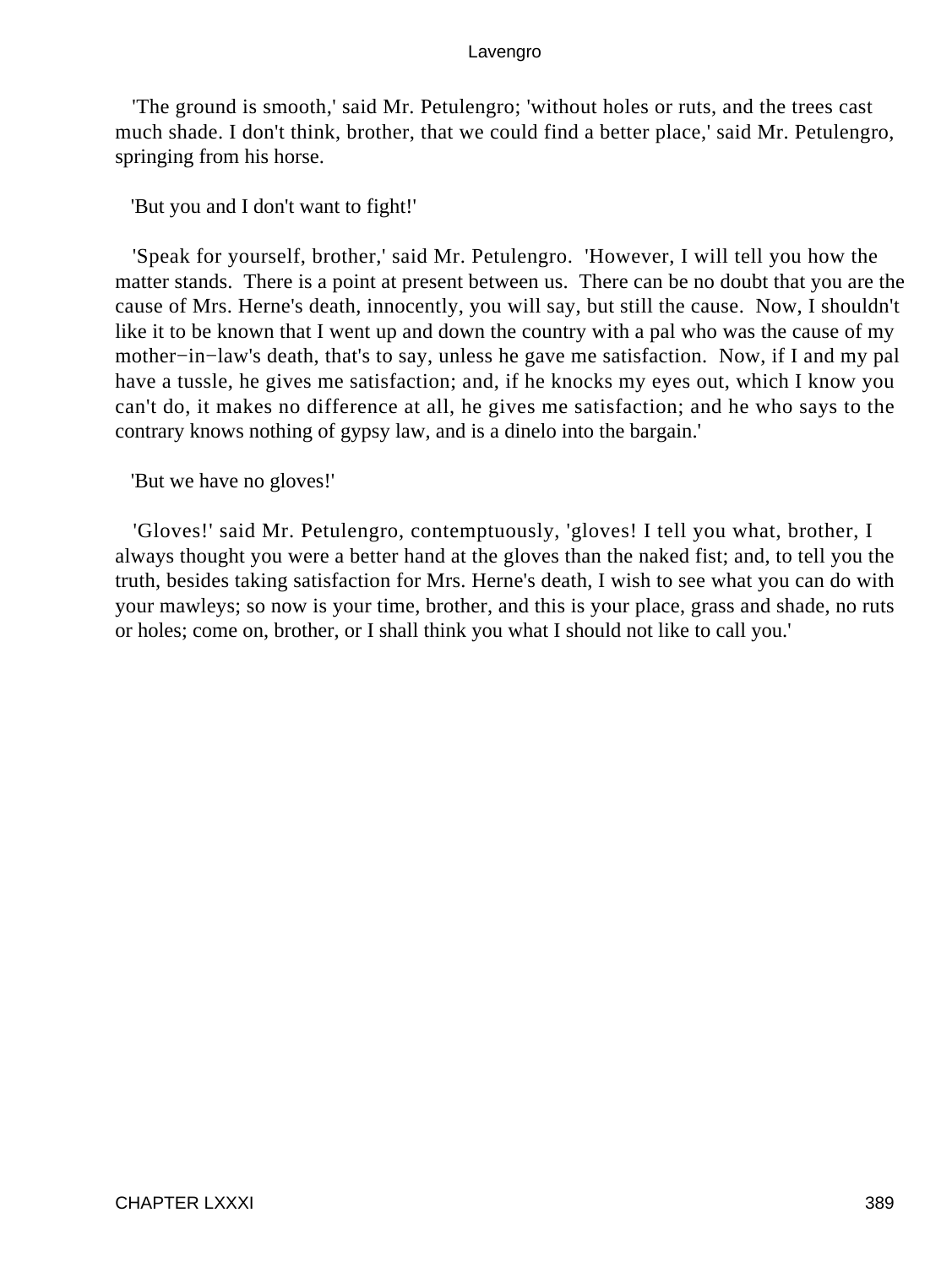## **[CHAPTER LXXXII](#page-497-0)**

*O*ffence and defence − I'm satisfied − Fond of solitude − Possession of property − Chal Devlehi – Winding path.

 AND when I heard Mr. Petulengro talk in this manner, which I had never heard him do before, and which I can only account for by his being fasting and ill−tempered, I had of course no other alternative than to accept his challenge; so I put myself into a posture which I deemed the best both for offence and defence, and the tussle commenced; and when it had endured for about half an hour, Mr. Petulengro said, 'Brother, there is much blood on your face; you had better wipe it off'; and when I had wiped it off, and again resumed my former attitude, Mr. Petulengro said, 'I think enough has been done, brother, in the affair of the old woman; I have, moreover, tried what you are able to do, and find you, as I thought, less apt with the naked mawleys than the stuffed gloves; nay, brother, put your hands down, I'm satisfied; blood has been shed, which is all that can be reasonably expected for an old woman who carried so much brimstone about her as Mrs. Herne.'

 So the struggle ended, and we resumed our route, Mr. Petulengro sitting sideways upon his horse as before, and I driving my little pony−cart; and when we had proceeded about three miles, we came to a small public−house, which bore the sign of the Silent Woman, where we stopped to refresh our cattle and ourselves; and as we sat over our bread and ale, it came to pass that Mr. Petulengro asked me various questions, and amongst others, how I intended to dispose of myself; I told him that I did not know; whereupon, with considerable frankness, he invited me to his camp, and told me that if I chose to settle down amongst them, and become a Rommany chal, I should have his wife's sister Ursula, who was still unmarried, and occasionally talked of me.

 I declined his offer, assigning as a reason the recent death of Mrs. Herne, of which I was the cause, although innocent. 'A pretty life I should lead with those two,' said I, 'when they came to know it.' 'Pooh,' said Mr. Petulengro, 'they will never know it. I shan't blab, and as for Leonora, that girl has a head on her shoulders.' 'Unlike the woman in the sign,' said I, 'whose head is cut off. You speak nonsense, Mr. Petulengro; as long as a woman has a head on her shoulders she'll talk, − but, leaving women out of the case, it is impossible to keep anything a secret; an old master of mine told me so long ago. I have moreover another reason for declining your offer. I am at present not disposed for society. I am become fond of solitude. I wish I could find some quiet place to which I could retire to hold communion with my own thoughts, and practise, if I thought fit, either of my trades.' 'What trades?' said Mr. Petulengro. 'Why, the one which I have lately been engaged in, or my original one, which I confess I should like better, that of a kaulo−mescro.' 'Ah, I have frequently heard you talk of making horse−shoes,' said Mr. Petulengro; 'I, however, never saw you make one,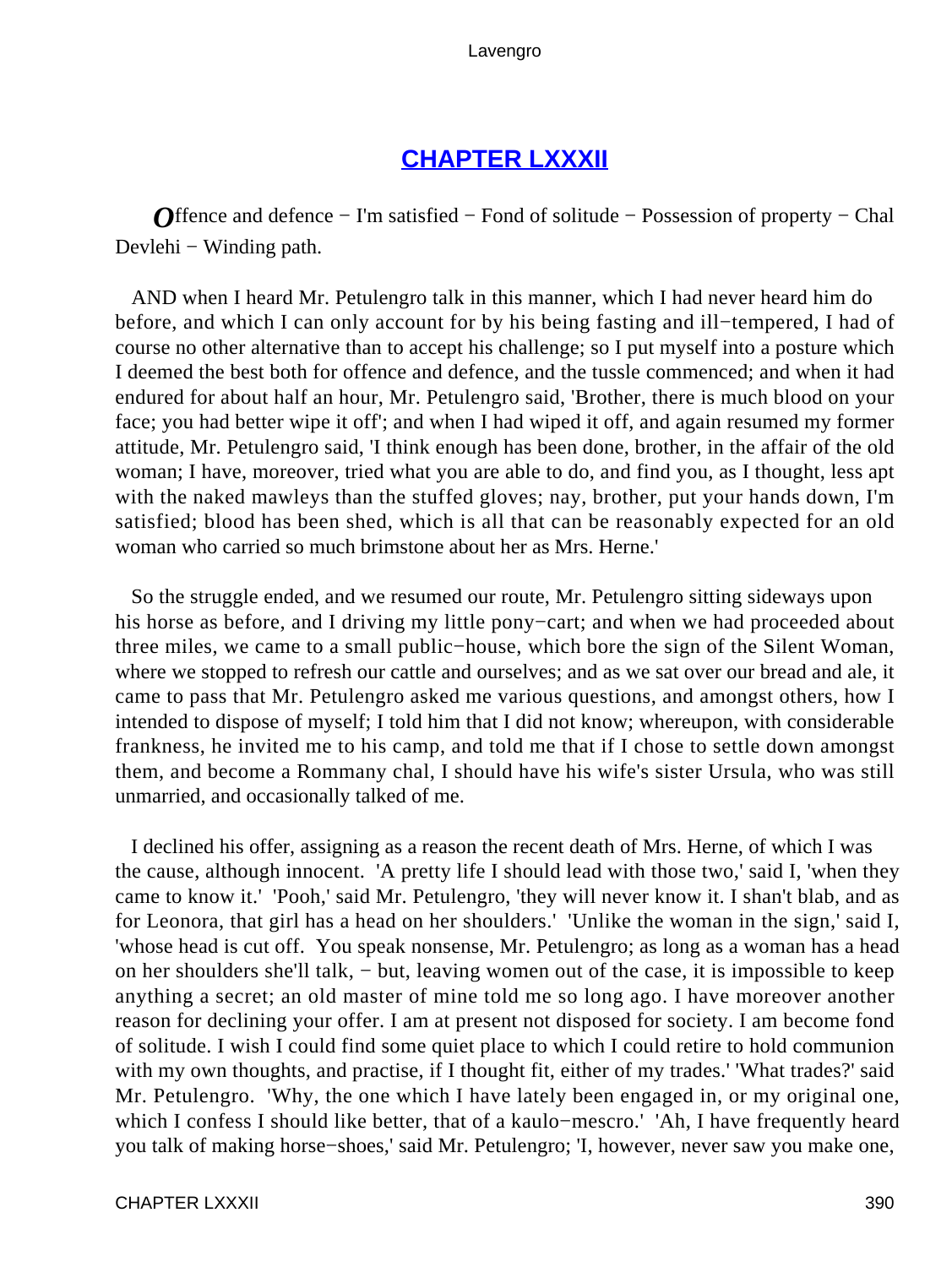and no one else that I am aware; I don't believe − come, brother, don't be angry, it's quite possible that you may have done things which neither I nor any one else has seen you do, and that such things may some day or other come to light, as you say nothing can be kept secret. Be that, however, as it may, pay the reckoning and let us be going; I think I can advise you to just such a kind of place as you seem to want.'

 'And how do you know that I have got wherewithal to pay the reckoning?' I demanded. 'Brother,' said Mr. Petulengro, 'I was just now looking in your face, which exhibited the very look of a person conscious of the possession of property; there was nothing hungry or sneaking in it. Pay the reckoning, brother.'

 And when we were once more upon the road, Mr. Petulengro began to talk of the place which he conceived would serve me as a retreat under present circumstances. 'I tell you frankly, brother, that it is a queer kind of place, and I am not very fond of pitching my tent in it, it is so surprisingly dreary. It is a deep dingle in the midst of a large field, on an estate about which there has been a lawsuit for some years past. I daresay you will be quiet enough, for the nearest town is five miles distant, and there are only a few huts and hedge public−houses in the neighbourhood. Brother, I am fond of solitude myself, but not that kind of solitude; I like a quiet heath, where I can pitch my house, but I always like to have a gay stirring place not far off, where the women can pen dukkerin, and I myself can sell or buy a horse, if needful − such a place as the Chong Gav. I never feel so merry as when there, brother, or on the heath above it, where I taught you Rommany.'

 Shortly after this discourse we reached a milestone, and a few yards from the milestone, on the left hand, was a crossroad. Thereupon Mr. Petulengro said, 'Brother, my path lies to the left if you choose to go with me to my camp, good; if not, Chal Devlehi.' But I again refused Mr. Petulengro's invitation, and, shaking him by the hand, proceeded forward alone; and about ten miles farther on I reached the town of which he had spoken, and, following certain directions which he had given, discovered, though not without some difficulty, the dingle which he had mentioned. It was a deep hollow in the midst of a wide field; the shelving sides were overgrown with trees and bushes, a belt of sallows surrounded it on the top, a steep winding path led down into the depths, practicable, however, for a light cart, like mine; at the bottom was an open space, and there I pitched my tent, and there I contrived to put up my forge. 'I will here ply the trade of kaulomescro,' said I.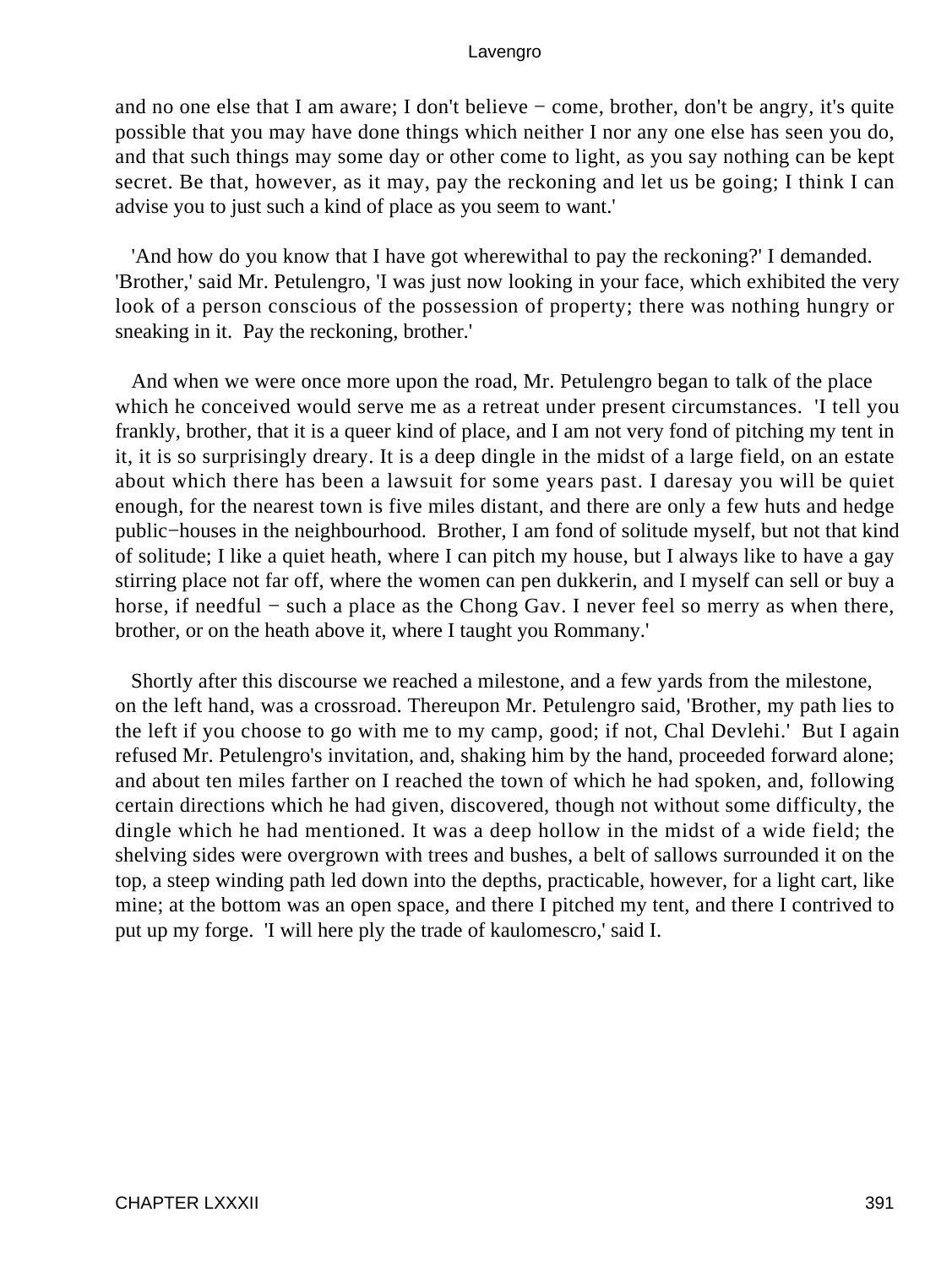## **[CHAPTER LXXXIII](#page-497-0)**

*H*ighly poetical – Volundr – Grecian mythology – Making a petul – Tongues of flame − Hammering − Spite of dukkerin − Heaviness.

 IT has always struck me that there is something highly poetical about a forge. I am not singular in this opinion: various individuals have assured me that they can never pass by one, even in the midst of a crowded town, without experiencing sensations which they can scarcely define, but which are highly pleasurable. I have a decided penchant for forges, especially rural ones, placed in some quaint quiet spot − a dingle, for example, which is a poetical place, or at a meeting of four roads, which is still more so; for how many a superstition – and superstition is the soul of poetry – is connected with these cross roads! I love to light upon such a one, especially after nightfall, as everything about a forge tells to most advantage at night; the hammer sounds more solemnly in the stillness; the glowing particles scattered by the strokes sparkle with more effect in the darkness, whilst the sooty visage of the sastramescro, half in shadow and half illumed by the red and partial blaze of the forge, looks more mysterious and strange. On such occasions I draw in my horse's rein, and, seated in the saddle, endeavour to associate with the picture before me − in itself a picture of romance − whatever of the wild and wonderful I have read of in books, or have seen with my own eyes in connection with forges.

 I believe the life of any blacksmith, especially a rural one, would afford materials for a highly poetical history. I do not speak unadvisedly, having the honour to be free of the forge, and therefore fully competent to give an opinion as to what might be made out of the forge by some dexterous hand. Certainly, the strangest and most entertaining life ever written is that of a blacksmith of the olden north, a certain Volundr, or Velint, who lived in woods and thickets, made keen swords − so keen, indeed, that if placed in a running stream they would fairly divide an object, however slight, which was borne against them by the water, and who eventually married a king's daughter, by whom he had a son, who was as bold a knight as his father was a cunning blacksmith. I never see a forge at night, when seated on the back of my horse, at the bottom of a dark lane, but I somehow or other associate it with the exploits of this extraordinary fellow, with many other extraordinary things, amongst which, as I have hinted before, are particular passages of my own life, one or two of which I shall perhaps relate to the reader.

 I never associate Vulcan and his Cyclops with the idea of a forge. These gentry would be the very last people in the world to flit across my mind whilst gazing at the forge from the bottom of the dark lane. The truth is, they are highly unpoetical fellows, as well they may be, connected as they are with the Grecian mythology. At the very mention of their names the forge burns dull and dim, as if snowballs had been suddenly flung into it; the only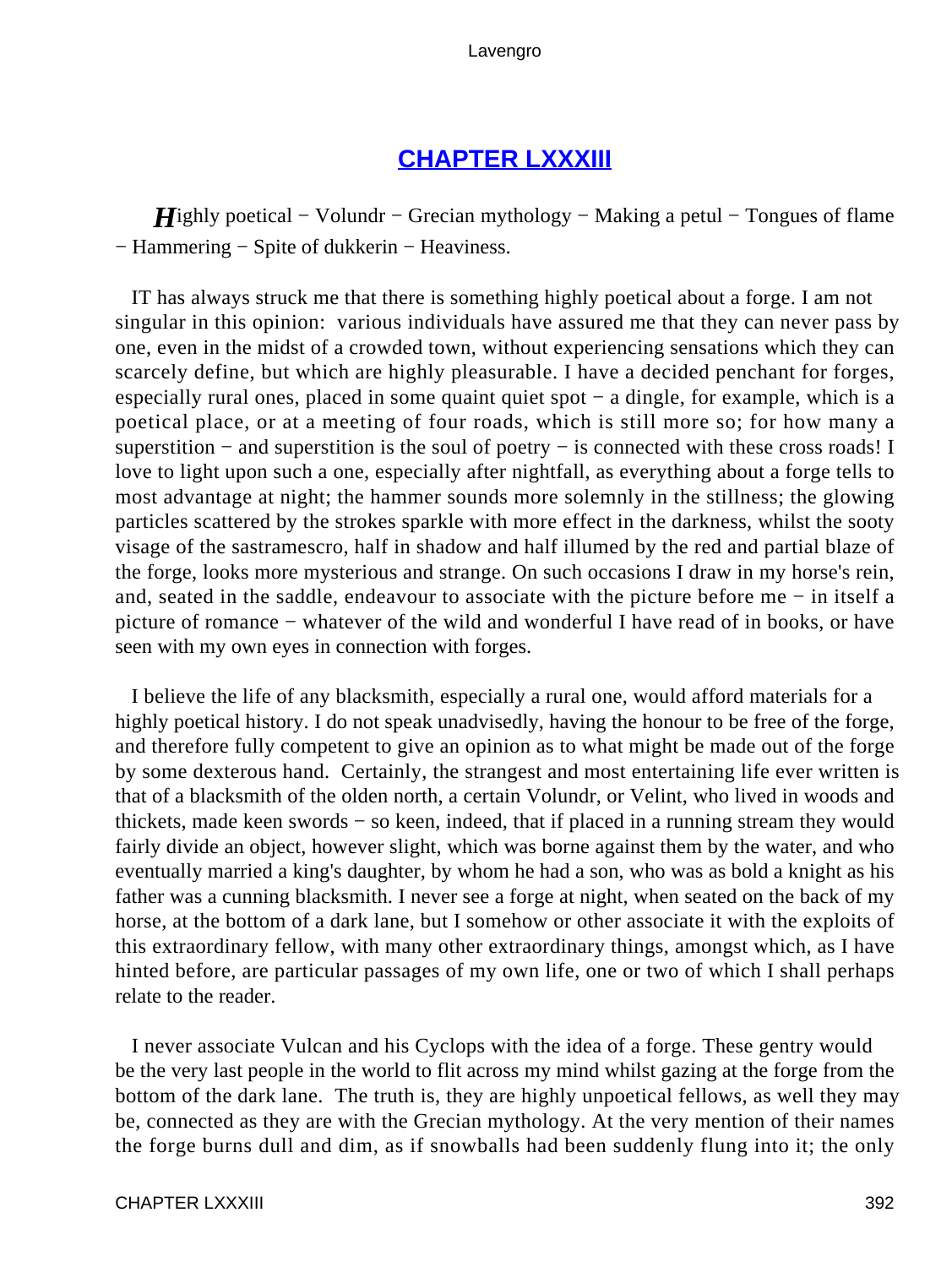remedy is to ply the bellows, an operation which I now hasten to perform.

 I am in the dingle making a horse−shoe. Having no other horses on whose hoofs I could exercise my art, I made my first essay on those of my own horse, if that could be called horse which horse was none, being only a pony. Perhaps, if I had sought all England, I should scarcely have found an animal more in need of the kind offices of the smith. On three of his feet there were no shoes at all, and on the fourth only a remnant of one, on which account his hoofs were sadly broken and lacerated by his late journeys over the hard and flinty roads. 'You belonged to a tinker before,' said I, addressing the animal, 'but now you belong to a smith. It is said that the household of the shoemaker invariably go worse shod than that of any other craft. That may be the case of those who make shoes of leather, but it shan't be said of the household of him who makes shoes of iron; at any rate it shan't be said of mine. I tell you what, my gry, whilst you continue with me, you shall both be better shod and better fed than you were with your last master.'

 I am in the dingle making a petul; and I must here observe that whilst I am making a horse−shoe the reader need not be surprised if I speak occasionally in the language of the lord of the horse−shoe − Mr. Petulengro. I have for some time past been plying the peshota, or bellows, endeavouring to raise up the yag, or fire, in my primitive forge. The angar, or coals, are now burning fiercely, casting forth sparks and long vagescoe chipes, or tongues of flame; a small bar of sastra, or iron, is lying in the fire, to the length of ten or twelve inches, and so far it is hot, very hot, exceeding hot, brother. And now you see me prala, snatch the bar of iron, and place the heated end of it upon the covantza, or anvil, and forthwith I commence cooring the sastra as hard as if I had been just engaged by a master at the rate of dui caulor, or two shillings, a day, brother; and when I have beaten the iron till it is nearly cool, and my arm tired, I place it again in the angar, and begin again to rouse the fire with the pudamengro, which signifies the blowing thing, and is another and more common word for bellows; and whilst thus employed I sing a gypsy song, the sound of which is wonderfully in unison with the hoarse moaning of the pudamengro, and ere the song is finished, the iron is again hot and malleable. Behold, I place it once more on the covantza, and recommence hammering; and now I am somewhat at fault; I am in want of assistance; I want you, brother, or some one else, to take the bar out of my hand and support it upon the covantza, whilst I, applying a chinomescro, or kind of chisel, to the heated iron, cut off with a lusty stroke or two of the shukaro baro, or big hammer, as much as is required for the petul. But having no one to help me, I go on hammering till I have fairly knocked off as much as I want, and then I place the piece in the fire, and again apply the bellows, and take up the song where I left it off; and when I have finished the song, I take out the iron, but this time with my plaistra, or pincers, and then I recommence hammering, turning the iron round and round with my pincers: and now I bend the iron and, lo and behold! it has assumed something of the outline of a petul.

 I am not going to enter into farther details with respect to the process − it was rather a wearisome one. I had to contend with various disadvantages; my forge was a rude one, my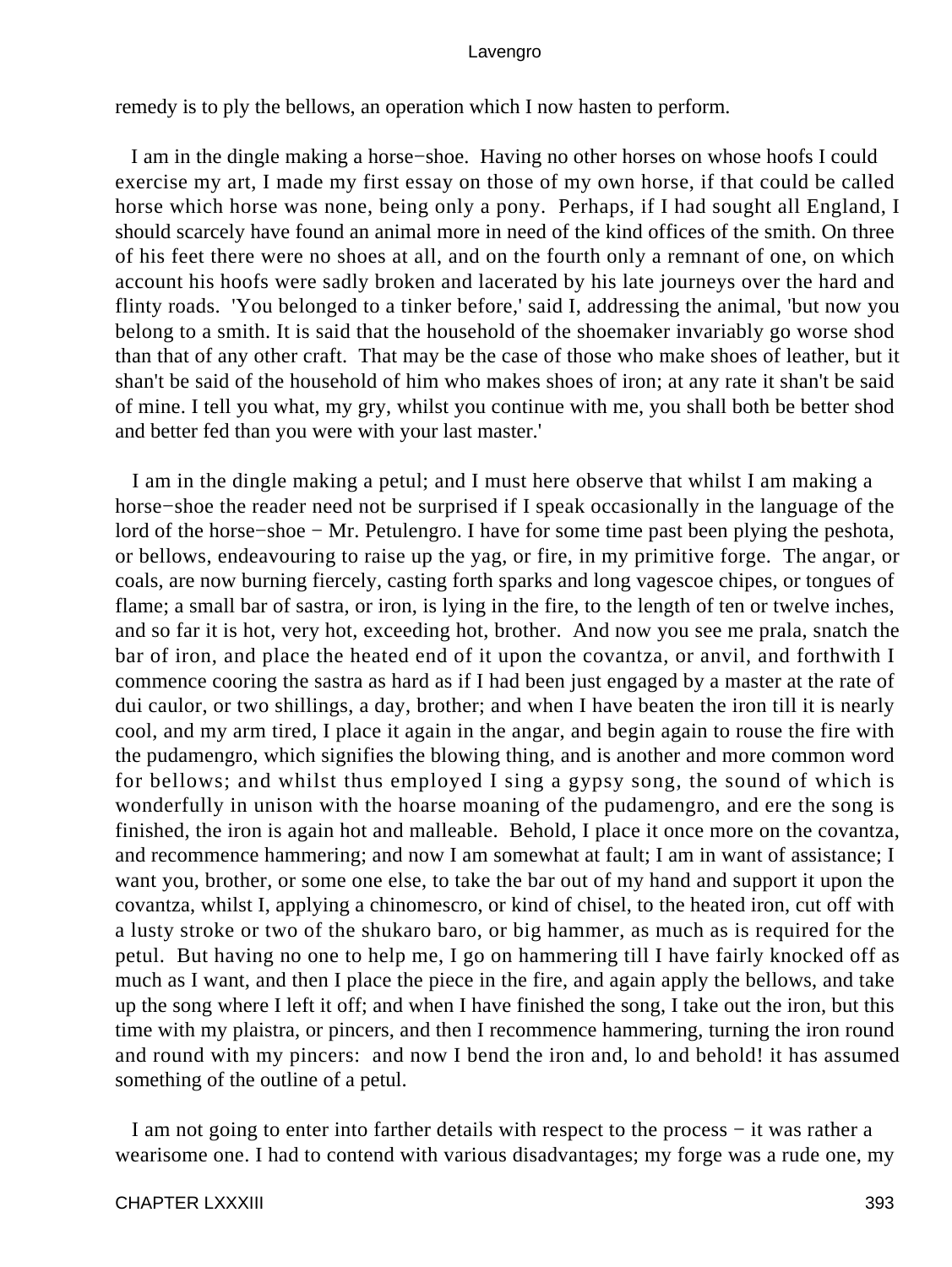tools might have been better; I was in want of one or two highly necessary implements, but, above all, manual dexterity. Though free of the forge, I had not practised the albeytarian art for very many years, never since − but stay, it is not my intention to tell the reader, at least in this place, how and when I became a blacksmith. There was one thing, however, which stood me in good stead in my labour, the same thing which through life has ever been of incalculable utility to me, and has not unfrequently supplied the place of friends, money, and many other things of almost equal importance − iron perseverance, without which all the advantages of time and circumstance are of very little avail in any undertaking. I was determined to make a horse−shoe, and a good one, in spite of every obstacle − ay, in spite of dukkerin. At the end of four days, during which I had fashioned and refashioned the thing at least fifty times, I had made a petul such as no master of the craft need have been ashamed of; with the second shoe I had less difficulty, and, by the time I had made the fourth, I would have scorned to take off my hat to the best smith in Cheshire.

 But I had not yet shod my little gry: this I proceeded now to do. After having first well pared the hoofs with my churi, I applied each petul hot, glowing hot, to the pindro. Oh, how the hoofs hissed! and, oh, the pleasant pungent odour which diffused itself through the dingle! − an odour good for an ailing spirit.

 I shod the little horse bravely − merely pricked him once, slightly, with a cafi, for doing which, I remember, he kicked me down; I was not disconcerted, however, but, getting up, promised to be more cautious in future; and having finished the operation, I filed the hoof well with the rin baro, then dismissed him to graze amongst the trees, and, putting my smaller tools into the muchtar, I sat down on my stone, and, supporting my arm upon my knee, leaned my head upon my hand. Heaviness had come over me.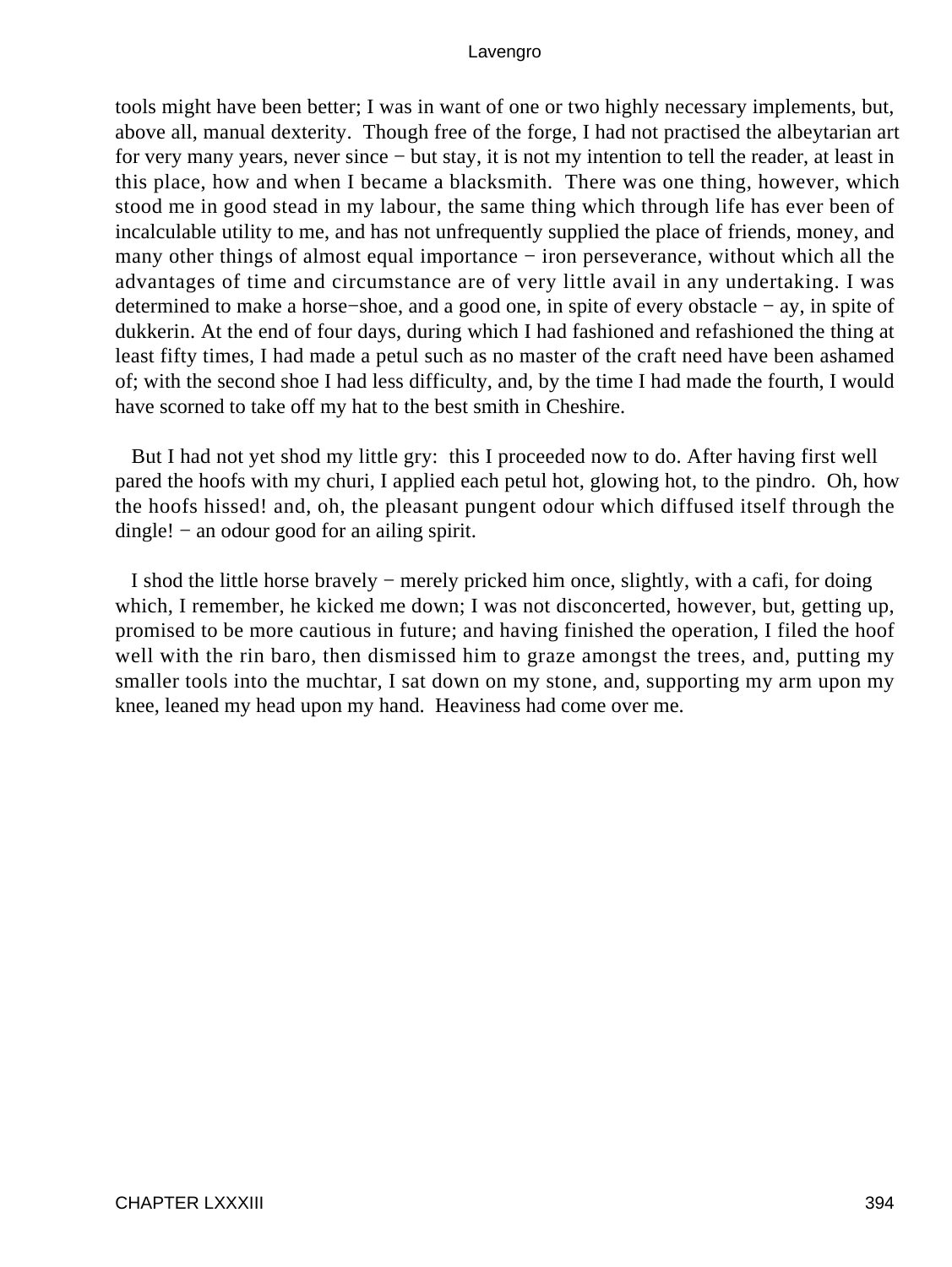## **[CHAPTER LXXXIV](#page-497-0)**

*S*everal causes − Frogs and eftes − Gloom and twilight − What should I do? − 'Our Father' − Fellow−men − What a mercy! − Almost calm − Fresh store − History of Saul − Pitch dark.

**HEAVINESS** had suddenly come over me, heaviness of heart, and of body also. I had accomplished the task which I had imposed upon myself, and now that nothing more remained to do, my energies suddenly deserted me, and I felt without strength, and without hope. Several causes, perhaps, co−operated to bring about the state in which I then felt myself. It is not improbable that my energies had been overstrained during the work the progress of which I have attempted to describe; and every one is aware that the results of overstrained energies are feebleness and lassitude − want of nourishment might likewise have something to do with it. During my sojourn in the dingle, my food had been of the simplest and most unsatisfying description, by no means calculated to support the exertion which the labour I had been engaged upon required; it had consisted of coarse oaten cakes and hard cheese, and for beverage I had been indebted to a neighbouring pit, in which, in the heat of the day, I frequently saw, not golden or silver fish, but frogs and eftes swimming about. I am, however, inclined to believe that Mrs. Herne's cake had quite as much to do with the matter as insufficient nourishment. I had never entirely recovered from the effects of its poison, but had occasionally, especially at night, been visited by a grinding pain in the stomach, and my whole body had been suffused with cold sweat; and indeed these memorials of the drow have never entirely disappeared – even at the present time they display themselves in my system, especially after much fatigue of body and excitement of mind. So there I sat in the dingle upon my stone, nerveless and hopeless, by whatever cause or causes that state had been produced – there I sat with my head leaning upon my hand, and so I continued a long, long time. At last I lifted my head from my hand, and began to cast anxious, unquiet looks about the dingle − the entire hollow was now enveloped in deep shade − I cast my eyes up; there was a golden gleam on the tops of the trees which grew towards the upper parts of the dingle; but lower down all was gloom and twilight − yet, when I first sat down on my stone, the sun was right above the dingle, illuminating all its depths by the rays which it cast perpendicularly down − so I must have sat a long, long time upon my stone. And now, once more, I rested my head upon my hand, but almost instantly lifted it again in a kind of fear, and began looking at the objects before me − the forge, the tools, the branches of the trees, endeavouring to follow their rows, till they were lost in the darkness of the dingle; and now I found my right hand grasping convulsively the three fore−fingers of the left, first collectively, and then successively, wringing them till the joints cracked; then I became quiet, but not for long.

Suddenly I started up, and could scarcely repress the shriek which was rising to my lips.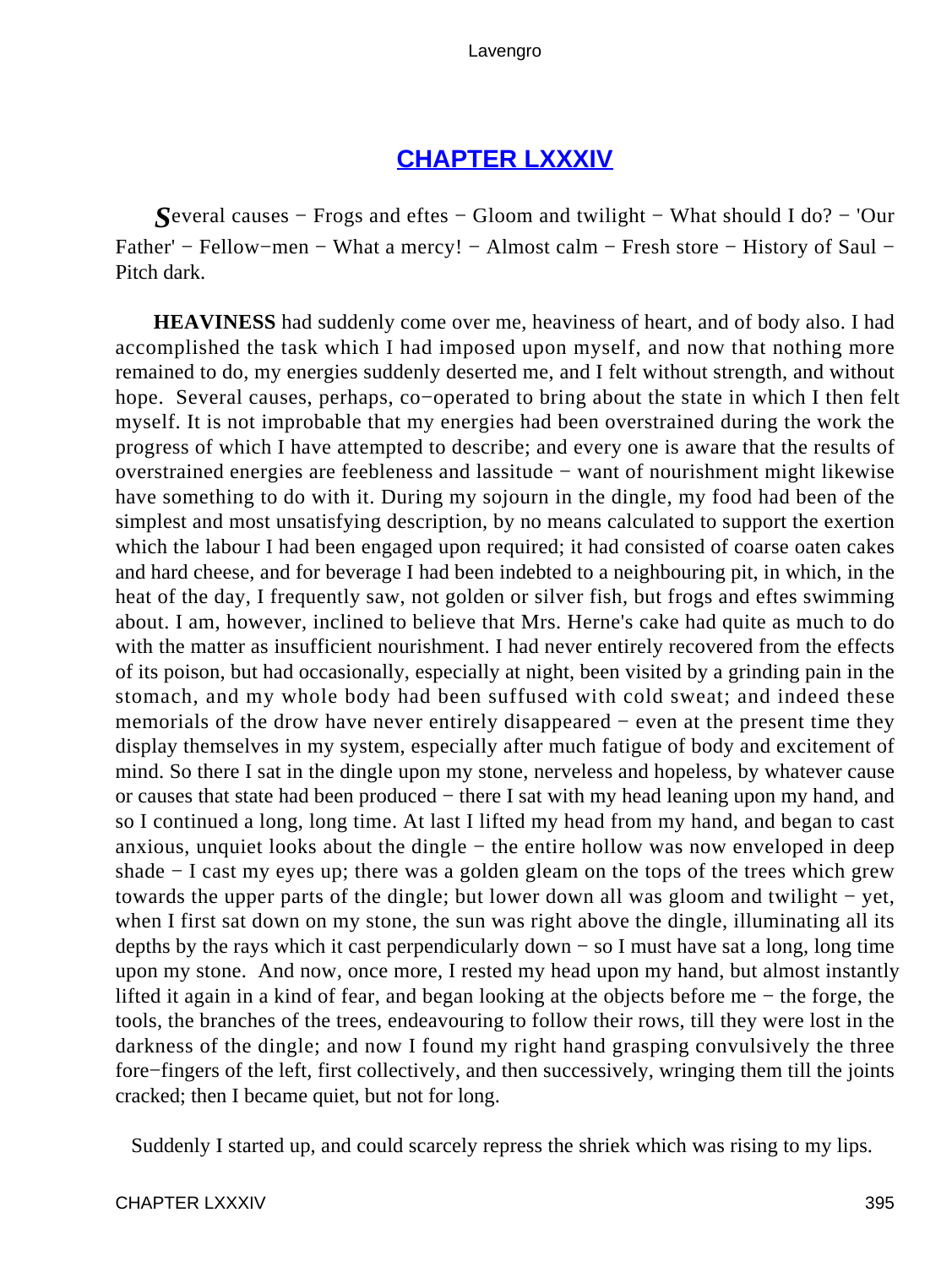Was it possible? Yes, all too certain; the evil one was upon me; the inscrutable horror which I had felt in my boyhood had once more taken possession of me. I had thought that it had forsaken me − that it would never visit me again; that I had outgrown it; that I might almost bid defiance to it; and I had even begun to think of it without horror, as we are in the habit of doing of horrors of which we conceive we run no danger; and lo! when least thought of, it had seized me again. Every moment I felt it gathering force, and making me more wholly its own. What should I do? − resist, of course; and I did resist. I grasped, I tore, and strove to fling it from me; but of what avail were my efforts? I could only have got rid of it by getting rid of myself: it was a part of myself, or rather it was all myself. I rushed amongst the trees, and struck at them with my bare fists, and dashed my head against them, but I felt no pain. How could I feel pain with that horror upon me? And then I flung myself on the ground, gnawed the earth, and swallowed it; and then I looked round; it was almost total darkness in the dingle, and the darkness added to my horror. I could no longer stay there; up I rose from the ground, and attempted to escape. At the bottom of the winding path which led up the acclivity I fell over something which was lying on the ground; the something moved, and gave a kind of whine. It was my little horse, which had made that place its lair; my little horse; my only companion and friend in that now awful solitude. I reached the mouth of the dingle; the sun was just sinking in the far west behind me, the fields were flooded with his last gleams. How beautiful everything looked in the last gleams of the sun! I felt relieved for a moment; I was no longer in the horrid dingle. In another minute the sun was gone, and a big cloud occupied the place where he had been: in a little time it was almost as dark as it had previously been in the open part of the dingle. My horror increased; what was I to do? − it was of no use fighting against the horror − that I saw; the more I fought against it, the stronger it became. What should I do: say my prayers? Ah! why not? So I knelt down under the hedge, and said, 'Our Father'; but that was of no use; and now I could no longer repress cries − the horror was too great to be borne. What should I do? run to the nearest town or village, and request the assistance of my fellow−men? No! that I was ashamed to do; notwithstanding the horror was upon me, I was ashamed to do that. I knew they would consider me a maniac, if I went screaming amongst them; and I did not wish to be considered a maniac. Moreover, I knew that I was not a maniac, for I possessed all my reasoning powers, only the horror was upon me − the screaming horror! But how were indifferent people to distinguish between madness and the screaming horror? So I thought and reasoned; and at last I determined not to go amongst my fellow−men, whatever the result might be. I went to the mouth of the dingle, and there, placing myself on my knees, I again said the Lord's Prayer; but it was of no use − praying seemed to have no effect over the horror; the unutterable fear appeared rather to increase than diminish, and I again uttered wild cries, so loud that I was apprehensive they would be heard by some chance passenger on the neighbouring road; I therefore went deeper into the dingle. I sat down with my back against a thorn bush; the thorns entered my flesh, and when I felt them, I pressed harder against the bush; I thought the pain of the flesh might in some degree counteract the mental agony; presently I felt them no longer − the power of the mental horror was so great that it was impossible, with that upon me, to feel any pain from the thorns. I continued in this posture a long time, undergoing what I cannot describe, and would not attempt if I were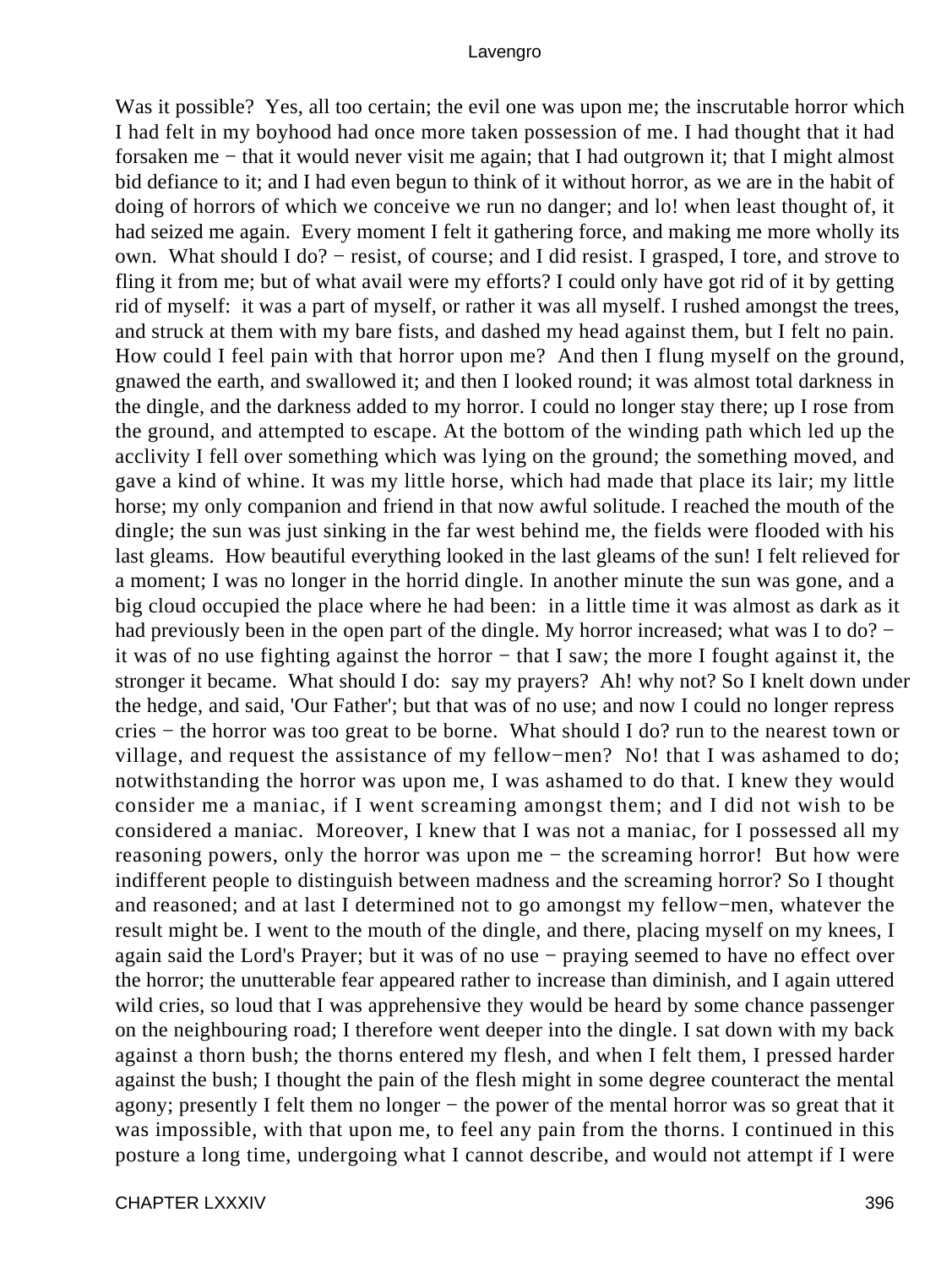able. Several times I was on the point of starting up and rushing anywhere; but I restrained myself, for I knew I could not escape from myself, so why should I not remain in the dingle? So I thought and said to myself, for my reasoning powers were still uninjured. At last it appeared to me that the horror was not so strong, not quite so strong, upon me. Was it possible that it was relaxing its grasp, releasing its prey? Oh what a mercy! but it could not be; and yet − I looked up to heaven, and clasped my hands, and said, 'Our Father.' I said no more − I was too agitated; and now I was almost sure that the horror had done its worst.

 After a little time I arose, and staggered down yet farther into the dingle. I again found my little horse on the same spot as before. I put my hand to his mouth − he licked my hand. I flung myself down by him, and put my arms round his neck; the creature whinnied, and appeared to sympathise with me. What a comfort to have any one, even a dumb brute, to sympathise with me at such a moment! I clung to my little horse, as if for safety and protection. I laid my head on his neck, and felt almost calm. Presently the fear returned, but not so wild as before; it subsided, came again, again subsided; then drowsiness came over me, and at last I fell asleep, my head supported on the neck of the little horse. I awoke; it was dark, dark night – not a star was to be seen – but I felt no fear, the horror had left me. I arose from the side of the little horse, and went into my tent, lay down, and again went to sleep.

 I awoke in the morning weak and sore, and shuddering at the remembrance of what I had gone through on the preceding day; the sun was shining brightly, but it had not yet risen high enough to show its head above the trees which fenced the eastern side of the dingle, on which account the dingle was wet and dank from the dews of the night. I kindled my fire, and, after sitting by it for some time to warm my frame, I took some of the coarse food which I have already mentioned; notwithstanding my late struggle, and the coarseness of the fare, I ate with appetite. My provisions had by this time been very much diminished, and I saw that it would be speedily necessary, in the event of my continuing to reside in the dingle, to lay in a fresh store. After my meal, I went to the pit and filled a can with water, which I brought to the dingle, and then again sat down on my stone. I considered what I should next do: it was necessary to do something, or my life in this solitude would be insupportable. What should I do? rouse up my forge and fashion a horse−shoe? But I wanted nerve and heart for such an employment; moreover, I had no motive for fatiguing myself in this manner; my own horse was shod, no other was at hand, and it is hard to work for the sake of working. What should I do? read? Yes, but I had no other book than the Bible which the Welsh Methodist had given me. Well, why not read the Bible? I was once fond of reading the Bible; ay, but those days were long gone by. However, I did not see what else I could well do on the present occasion − so I determined to read the Bible − it was in Welsh; at any rate it might amuse me. So I took the Bible out of the sack, in which it was lying in the cart, and began to read at the place where I chanced to open it. I opened it at that part where the history of Saul commences. At first I read with indifference, but after some time my attention was riveted, and no wonder, I had come to the visitations of Saul − those dark moments of his, when he did and said such unaccountable things; it almost appeared to me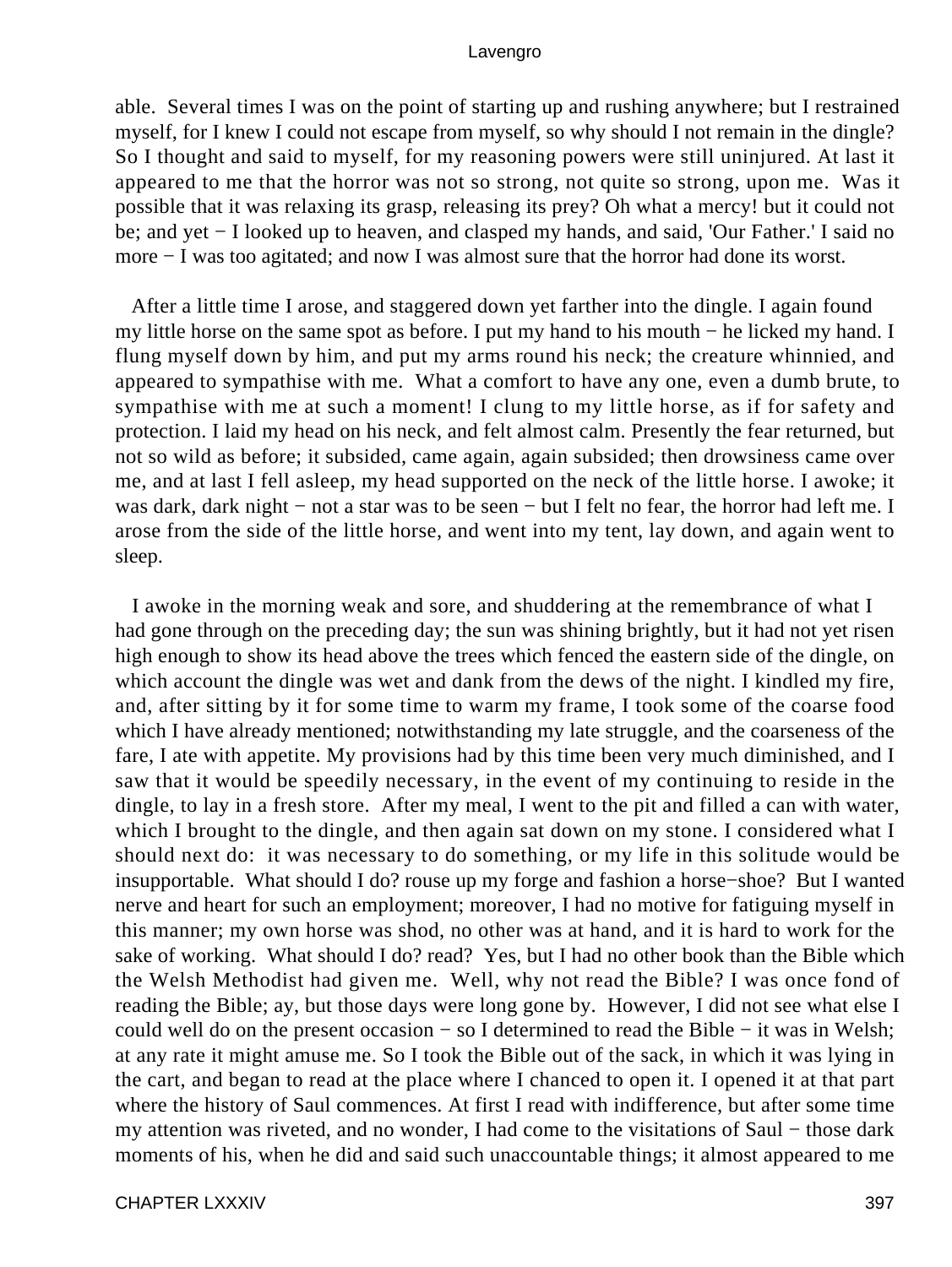that I was reading of myself; I, too, had my visitations, dark as ever his were. Oh, how I sympathised with Saul, the tall dark man! I had read his life before, but it had made no impression on me; it had never occurred to me that I was like him; but I now sympathised with Saul, for my own dark hour was but recently passed, and, perhaps, would soon return again; the dark hour came frequently on Saul.

 Time wore away; I finished the book of Saul, and, closing the volume, returned it to its place. I then returned to my seat on the stone, and thought of what I had read, and what I had lately undergone. All at once I thought I felt well−known sensations, a cramping of the breast, and a tingling of the soles of the feet; they were what I had felt on the preceding day − they were the forerunners of the fear. I sat motionless on my stone, the sensations passed away, and the fear came not. Darkness was now coming again over the earth; the dingle was again in deep shade; I roused the fire with the breath of the bellows, and sat looking at the cheerful glow; it was cheering and comforting. My little horse came now and lay down on the ground beside the forge; I was not quite deserted. I again ate some of the coarse food, and drank plentifully of the water which I had fetched in the morning. I then put fresh fuel on the fire, and sat for a long time looking on the blaze; I then went into my tent.

 I awoke, on my own calculation, about midnight − it was pitch dark, and there was much fear upon me.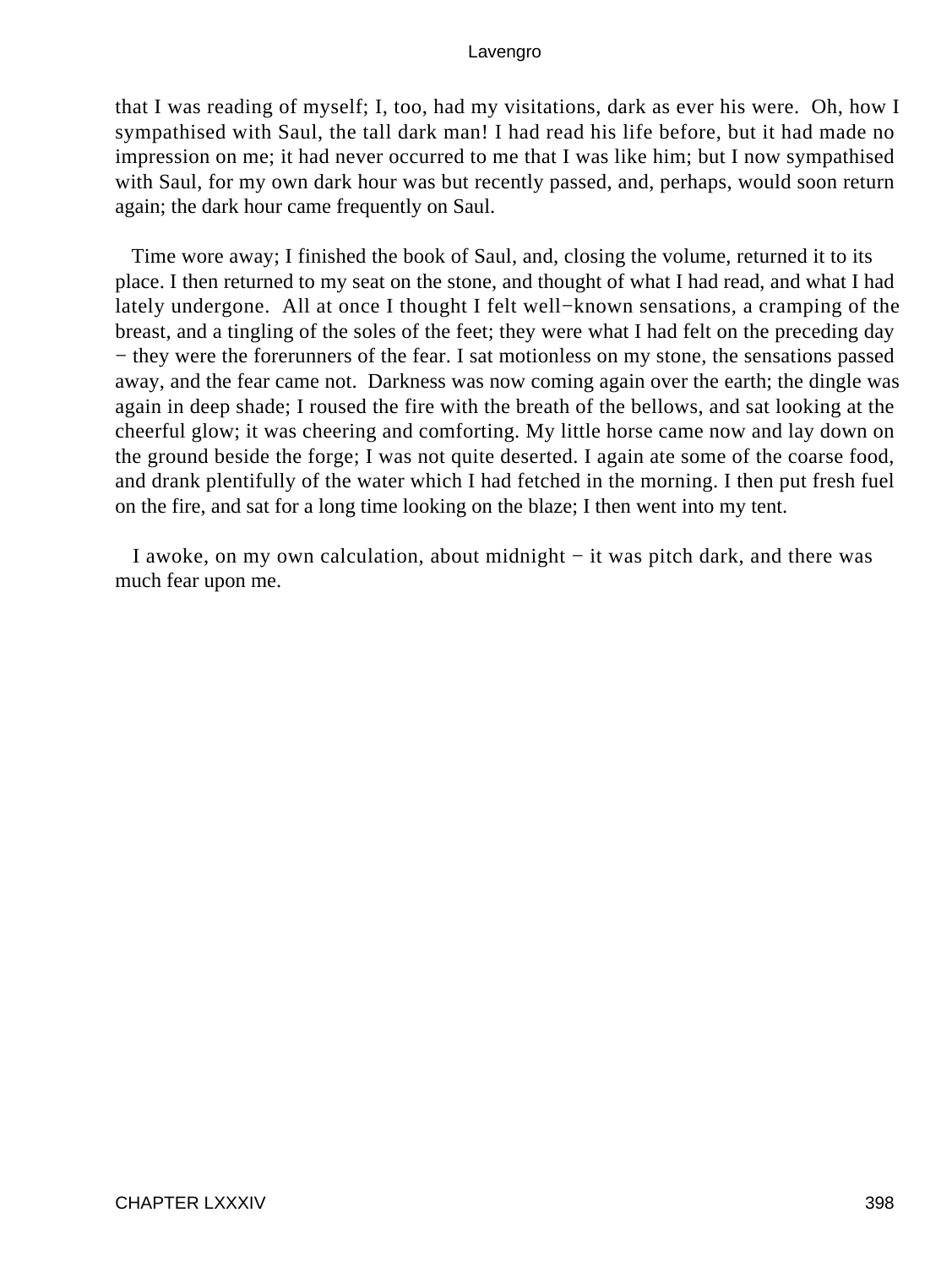# **[CHAPTER LXXXV](#page-497-0)**

*F*ree and independent – I don't see why – Oats – A noise – Unwelcome visitors – What's the matter? − Good−day to ye − The tall girl − Dovrefeld − Blow on the face − Civil enough – What's this? – Vulgar woman – Hands off – Gasping for breath – Long Melford – A pretty manoeuvre − A long draught − Signs of animation − It won't do − No malice − Bad people.

 Two mornings after the period to which I have brought the reader in the preceding chapter, I sat by my fire at the bottom of the dingle; I had just breakfasted, and had finished the last morsel of food which I had brought with me to that solitude.

 'What shall I now do?' said I to myself; 'shall I continue here, or decamp? − this is a sad lonely spot − perhaps I had better quit it; but whither shall I go? the wide world is before me, but what can I do therein? I have been in the world already without much success. No, I had better remain here; the place is lonely, it is true, but here I am free and independent, and can do what I please; but I can't remain here without food. Well, I will find my way to the nearest town, lay in a fresh supply of provision, and come back, turning my back upon the world, which has turned its back upon me. I don't see why I should not write a little sometimes; I have pens and an ink−horn, and for a writing−desk I can place the Bible on my knee. I shouldn't wonder if I could write a capital satire on the world on the back of that Bible; but, first of all, I must think of supplying myself with food.'

 I rose up from the stone on which I was seated, determining to go to the nearest town, with my little horse and cart, and procure what I wanted. The nearest town, according to my best calculation, lay about five miles distant; I had no doubt, however, that, by using ordinary diligence, I should be back before evening. In order to go lighter, I determined to leave my tent standing as it was, and all the things which I had purchased of the tinker, just as they were. 'I need not be apprehensive on their account,' said I to myself; 'nobody will come here to meddle with them − the great recommendation of this place is its perfect solitude − I daresay that I could live here six months without seeing a single human visage. I will now harness my little gry and be off to the town.'

 At a whistle which I gave, the little gry, which was feeding on the bank near the uppermost part of the dingle, came running to me, for by this time he had become so accustomed to me that he would obey my call, for all the world as if he had been one of the canine species. 'Now,' said I to him, 'we are going to the town to buy bread for myself and oats for you − I am in a hurry to be back; therefore I pray you to do your best, and to draw me and the cart to the town with all possible speed, and to bring us back; if you do your best, I promise you oats on your return. You know the meaning of oats, Ambrol?' Ambrol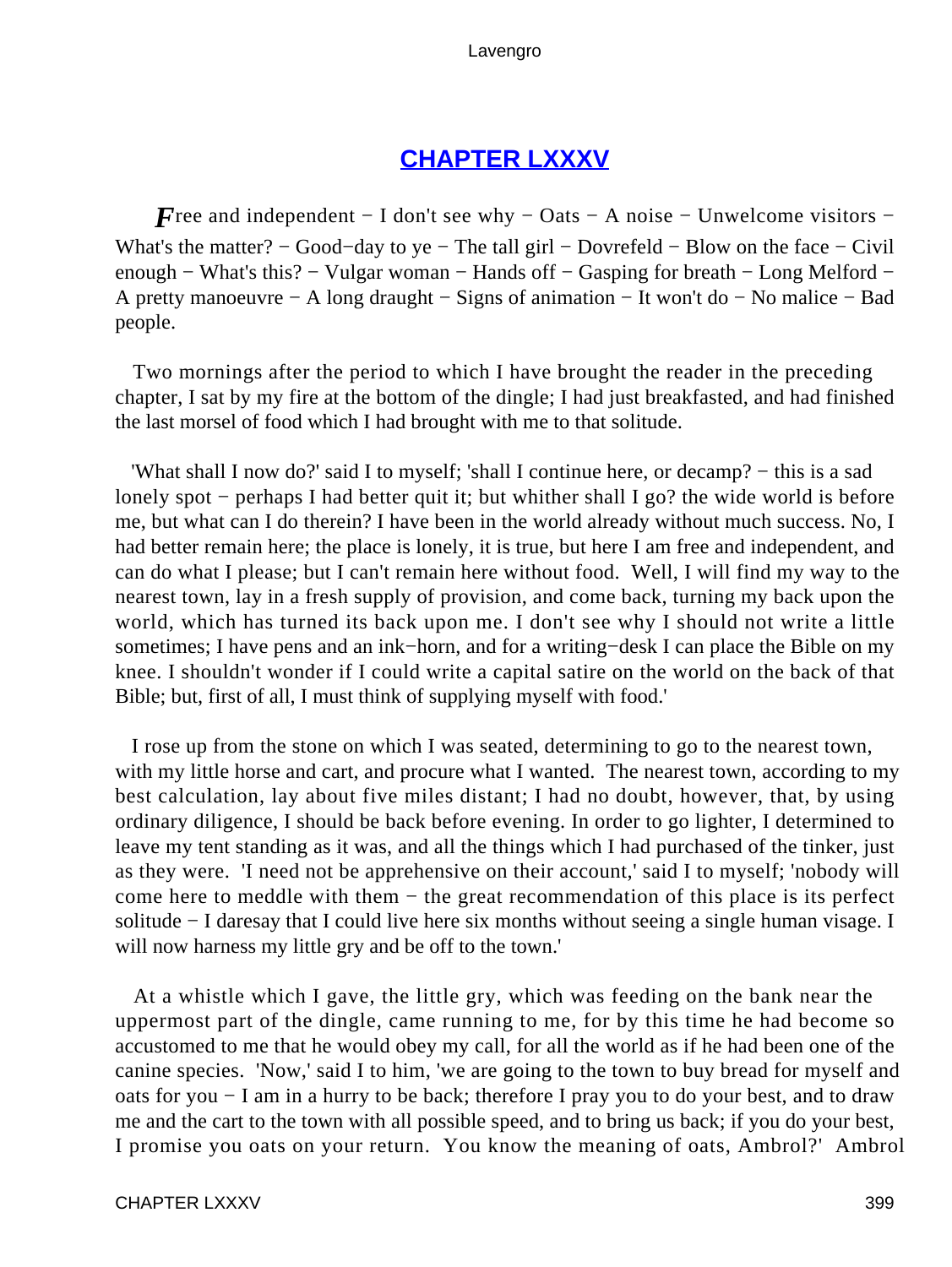whinnied as if to let me know that he understood me perfectly well, as indeed he well might, as I had never once fed him during the time that he had been in my possession without saying the word in question to him. Now, Ambrol, in the gypsy tongue, signifieth a pear.

 So I caparisoned Ambrol, and then, going to the cart, I removed two or three things from it into the tent; I then lifted up the shafts, and was just going to call to the pony to come and be fastened to them, when I thought I heard a noise.

 I stood stock still, supporting the shaft of the little cart in my hand, and bending the right side of my face slightly towards the ground, but I could hear nothing; the noise which I thought I had heard was not one of those sounds which I was accustomed to hear in that solitude – the note of a bird, or the rustling of a bough; it was – there I heard it again, a sound very much resembling the grating of a wheel amongst gravel. Could it proceed from the road? Oh no, the road was too far distant for me to hear the noise of anything moving along it. Again I listened, and now I distinctly heard the sound of wheels, which seemed to be approaching the dingle; nearer and nearer they drew, and presently the sound of wheels was blended with the murmur of voices. Anon I heard a boisterous shout, which seemed to proceed from the entrance of the dingle. 'Here are folks at hand,' said I, letting the shaft of the cart fall to the ground; 'is it possible that they can be coming here?' My doubts on that point, if I entertained any, were soon dispelled; the wheels, which had ceased moving for a moment or two, were once again in motion, and were now evidently moving down the winding path which led to my retreat. Leaving my cart, I came forward and placed myself near the entrance of the open space, with my eyes fixed on the path down which my unexpected, and I may say unwelcome, visitors were coming. Presently I heard a stamping or sliding, as if of a horse in some difficulty; then a loud curse, and the next moment appeared a man and a horse and cart; the former holding the head of the horse up to prevent him from falling, of which he was in danger, owing to the precipitous nature of the path. Whilst thus occupied, the head of the man was averted from me. When, however, he had reached the bottom of the descent, he turned his head, and perceiving me, as I stood bareheaded, without either coat or waistcoat, about two yards from him, he gave a sudden start, so violent that the backward motion of his hand had nearly flung the horse upon his haunches.

 'Why don't you move forward?' said a voice from behind, apparently that of a female; 'you are stopping up the way, and we shall be all down upon one another'; and I saw the head of another horse overtopping the back of the cart.

 'Why don't you move forward, Jack?' said another voice, also a female, yet higher up the path.

 The man stirred not, but remained staring at me in the posture which he had assumed on first perceiving me, his body very much drawn back, his left foot far in advance of his right, and with his right hand still grasping the halter of the horse, which gave way more and more,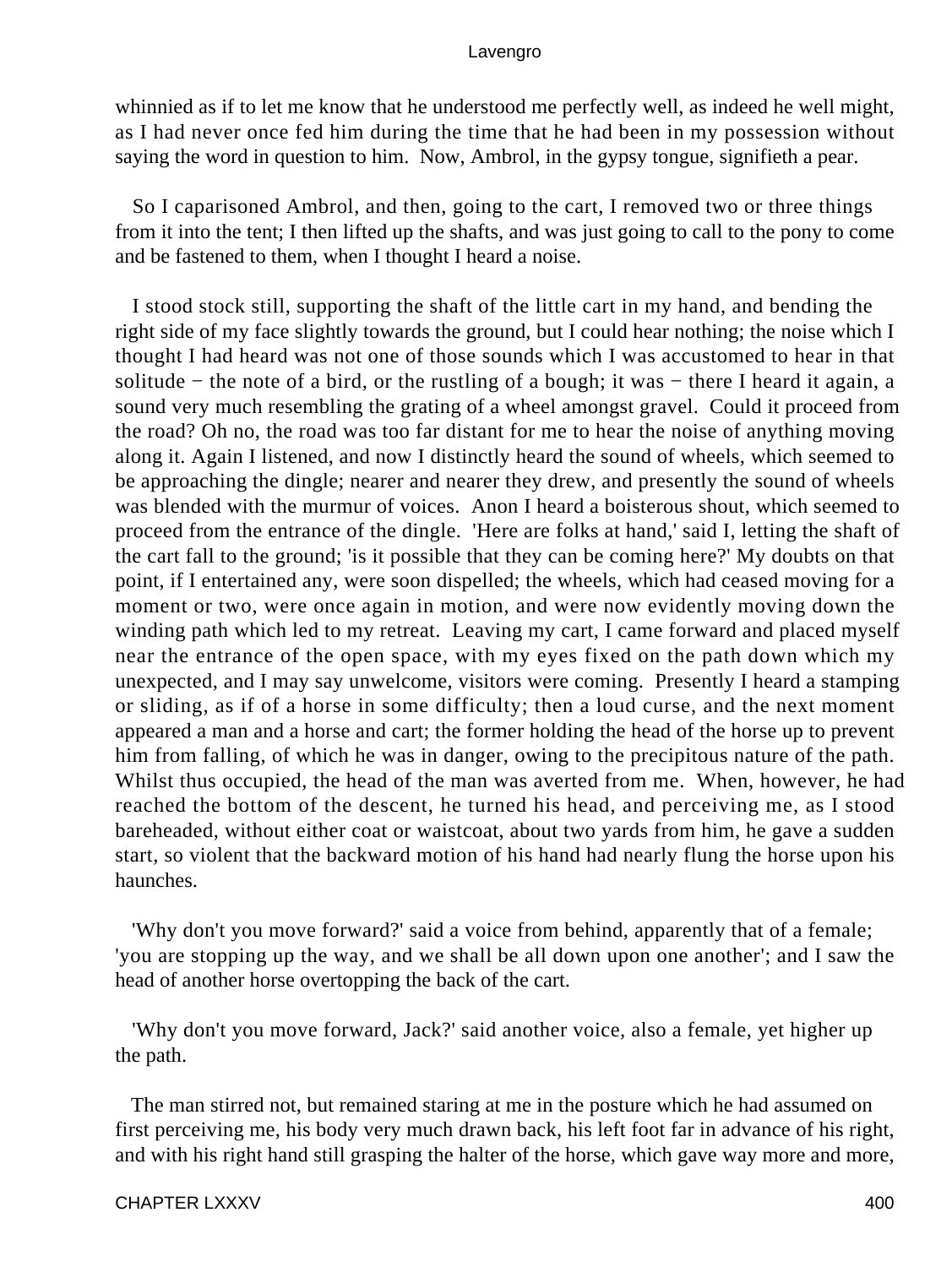till it was clean down on its haunches.

'What's the matter?' said the voice which I had last heard.

 'Get back with you, Belle, Moll,' said the man, still staring at me; 'here's something not over canny or comfortable.'

 'What is it?' said the same voice; 'let me pass, Moll, and I'll soon clear the way'; and I heard a kind of rushing down the path.

 'You need not be afraid,' said I, addressing myself to the man, 'I mean you no harm; I am a wanderer like yourself − come here to seek for shelter − you need not be afraid; I am a Roman chabo by matriculation − one of the right sort, and no mistake − Good−day to ye, brother; I bid ye welcome.'

The man eyed me suspiciously for a moment – then, turning to his horse with a loud curse, he pulled him up from his haunches, and led him and the cart farther down to one side of the dingle, muttering, as he passed me, 'Afraid! Hm!'

 I do not remember ever to have seen a more ruffianly−looking fellow; he was about six feet high, with an immensely athletic frame; his face was black and bluff, and sported an immense pair of whiskers, but with here and there a gray hair, for his age could not be much under fifty. He wore a faded blue frock−coat, corduroys, and highlows; on his black head was a kind of red nightcap, round his bull neck a Barcelona handkerchief − I did not like the look of the man at all.

 'Afraid!' growled the fellow, proceeding to unharness his horse; 'that was the word, I think.'

 But other figures were now already upon the scene. Dashing past the other horse and cart, which by this time had reached the bottom of the pass, appeared an exceedingly tall woman, or rather girl, for she could scarcely have been above eighteen; she was dressed in a tight bodice and a blue stuff gown; hat, bonnet, or cap she had none, and her hair, which was flaxen, hung down on her shoulders unconfined; her complexion was fair, and her features handsome, with a determined but open expression – she was followed by another female, about forty, stout and vulgar−looking, at whom I scarcely glanced, my whole attention being absorbed by the tall girl.

'What's the matter, Jack?' said the latter, looking at the man.

'Only afraid, that's all,' said the man, still proceeding with his work.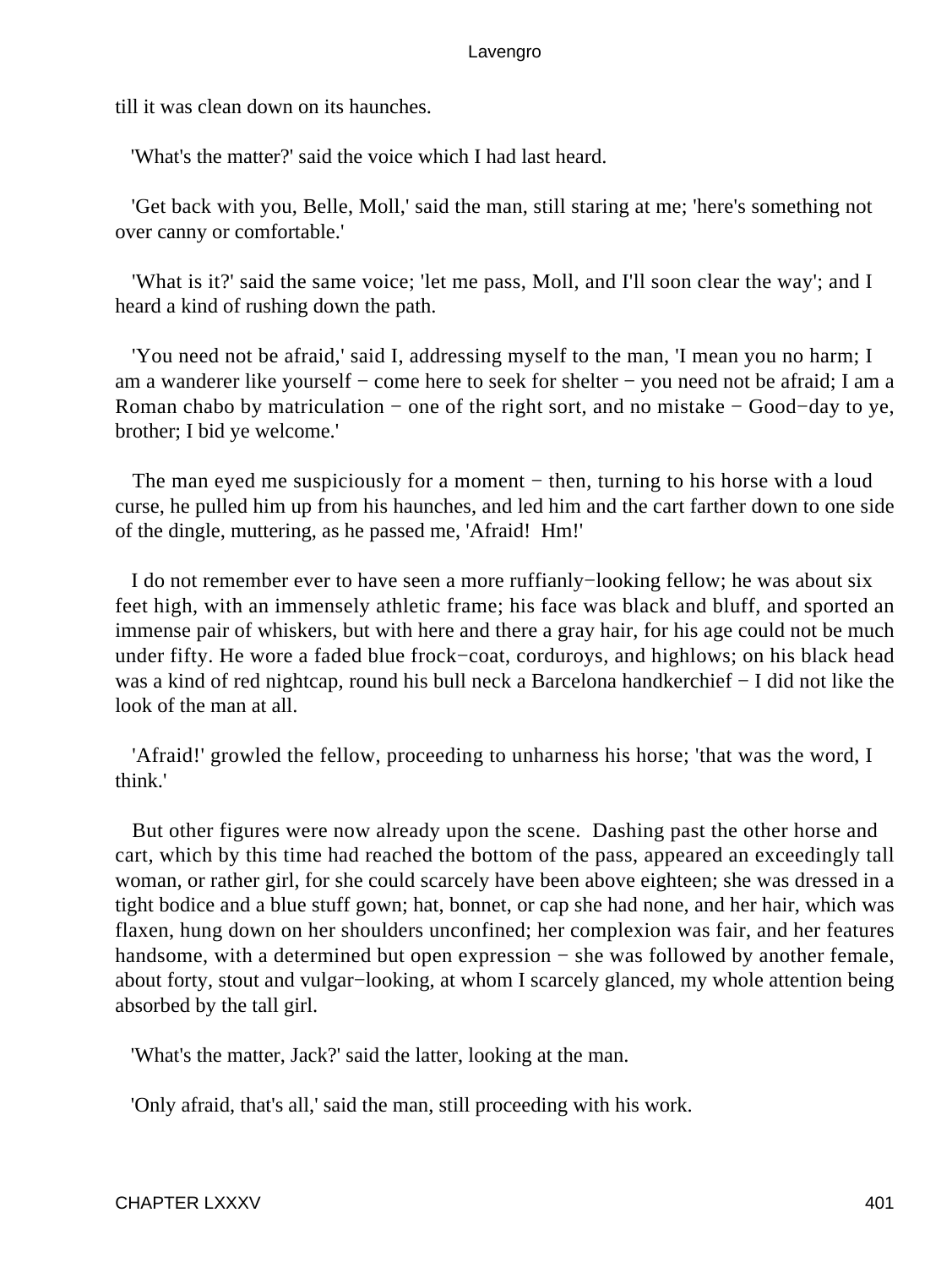'Afraid at what − at that lad? why, he looks like a ghost − I would engage to thrash him with one hand.'

 'You might beat me with no hands at all,' said I, 'fair damsel, only by looking at me − I never saw such a face and figure, both regal – why, you look like Ingeborg, Queen of Norway; she had twelve brothers, you know, and could lick them all, though they were heroes:−

 On Dovrefeld in Norway Were once together seen The twelve heroic brothers Of Ingeborg the queen.'

 'None of your chaffing, young fellow,' said the tall girl, 'or I will give you what shall make you wipe your face; be civil, or you will rue it.'

 'Well, perhaps I was a peg too high,' said I; 'I ask your pardon − here's something a bit lower:−

As I was jawing to the gav yeck divvus I met on the drom miro Rommany chi − '

 None of your Rommany chies, young fellow,' said the tall girl, looking more menacingly than before, and clenching her fist; 'you had better be civil, I am none of your chies; and though I keep company with gypsies, or, to speak more proper, half−and−halfs, I would have you to know that I come of Christian blood and parents, and was born in the great house of Long Melford.'

 'I have no doubt,' said I, 'that it was a great house; judging from your size I shouldn't wonder if you were born in a church.'

 'Stay, Belle,' said the man, putting himself before the young virago, who was about to rush upon me, 'my turn is first' – then, advancing to me in a menacing attitude, he said, with a look of deep malignity, '«Afraid,» was the word, wasn't it?'

 'It was,' said I, 'but I think I wronged you; I should have said, aghast; you exhibited every symptom of one labouring under uncontrollable fear.'

 The fellow stared at me with a look of stupid ferocity, and appeared to be hesitating whether to strike or not: ere he could make up his mind, the tall girl started forward, crying, 'He's chaffing; let me at him'; and before I could put myself on my guard, she struck me a blow on the face which had nearly brought me to the ground.

 'Enough,' said I, putting my hand to my cheek; 'you have now performed your promise, and made me wipe my face: now be pacified, and tell me fairly the grounds of this quarrel.'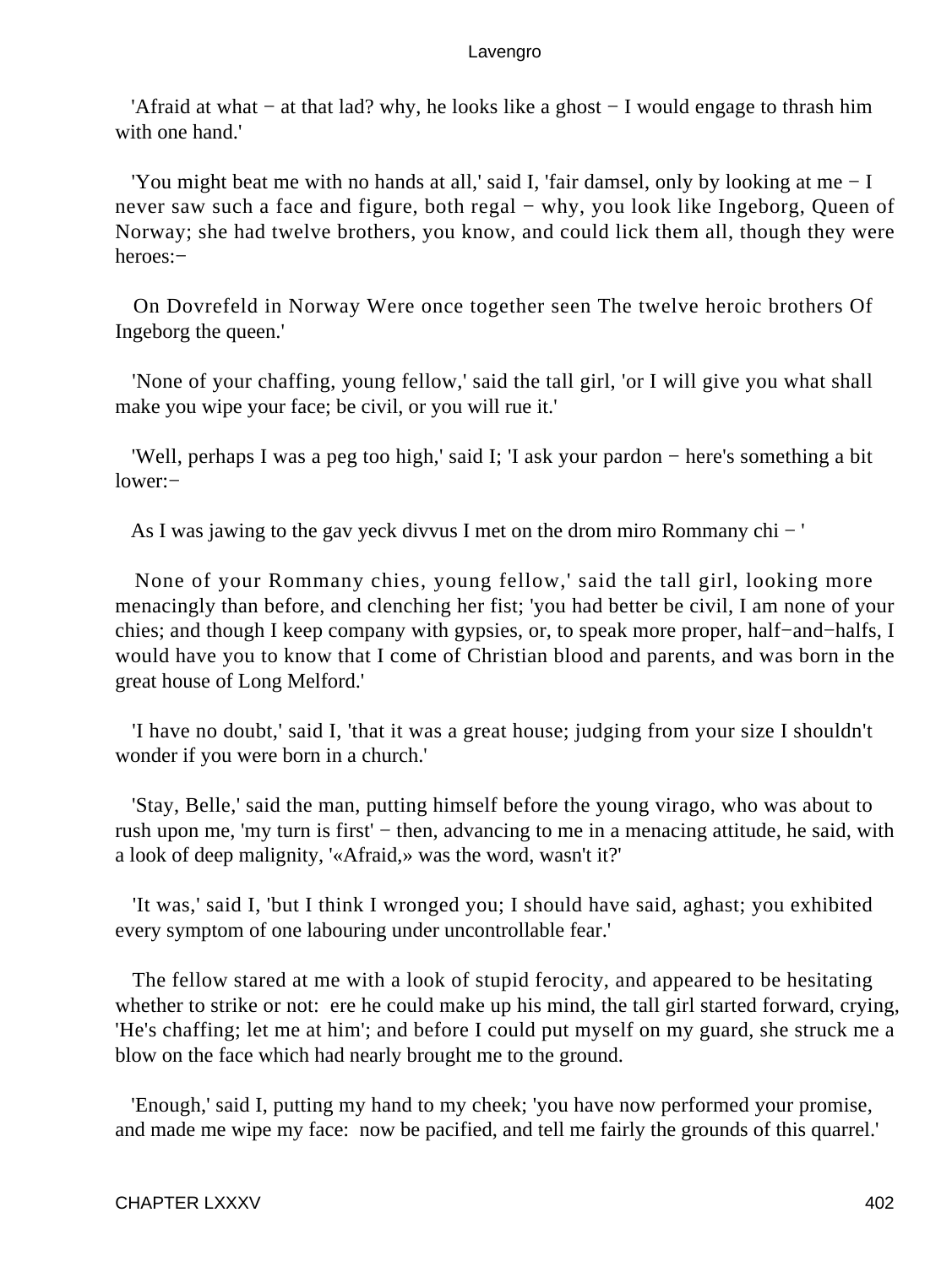'Grounds!' said the fellow; 'didn't you say I was afraid; and if you hadn't, who gave you leave to camp on my ground?'

'Is it your ground?' said I.

 'A pretty question,' said the fellow; 'as if all the world didn't know that. Do you know who I am?'

 'I guess I do,' said I; 'unless I am much mistaken, you are he whom folks call the «Flaming Tinman.» To tell you the truth, I'm glad we have met, for I wished to see you. These are your two wives, I suppose; I greet them. There's no harm done − there's room enough here for all of us − we shall soon be good friends, I daresay; and when we are a little better acquainted, I'll tell you my history.'

'Well, if that doesn't beat all!' said the fellow.

 'I don't think he's chaffing now,' said the girl, whose anger seemed to have subsided on a sudden; 'the young man speaks civil enough.'

 'Civil!' said the fellow, with an oath; 'but that's just like you; with you it is a blow, and all over. Civil! I suppose you would have him stay here, and get into all my secrets, and hear all I may have to say to my two morts.'

 'Two morts!' said the girl, kindling up, 'where are they? Speak for one, and no more. I am no mort of yours, whatever some one else may be. I tell you one thing, Black John, or Anselo, − for t'other ain't your name, − the same thing I told the young man here, be civil, or you will rue it.'

 The fellow looked at the girl furiously, but his glance soon quailed before hers; he withdrew his eyes, and cast them on my little horse, which was feeding amongst the trees. 'What's this?' said he, rushing forward and seizing the animal. 'Why, as I am alive, this is the horse of that mumping villain Slingsby.'

'It's his no longer; I bought it and paid for it.'

 'It's mine now,' said the fellow; 'I swore I would seize it the next time I found it on my beat; ay, and beat the master too.'

'I am not Slingsby.'

'All's one for that.'

'You don't say you will beat me?'

CHAPTER LXXXV 403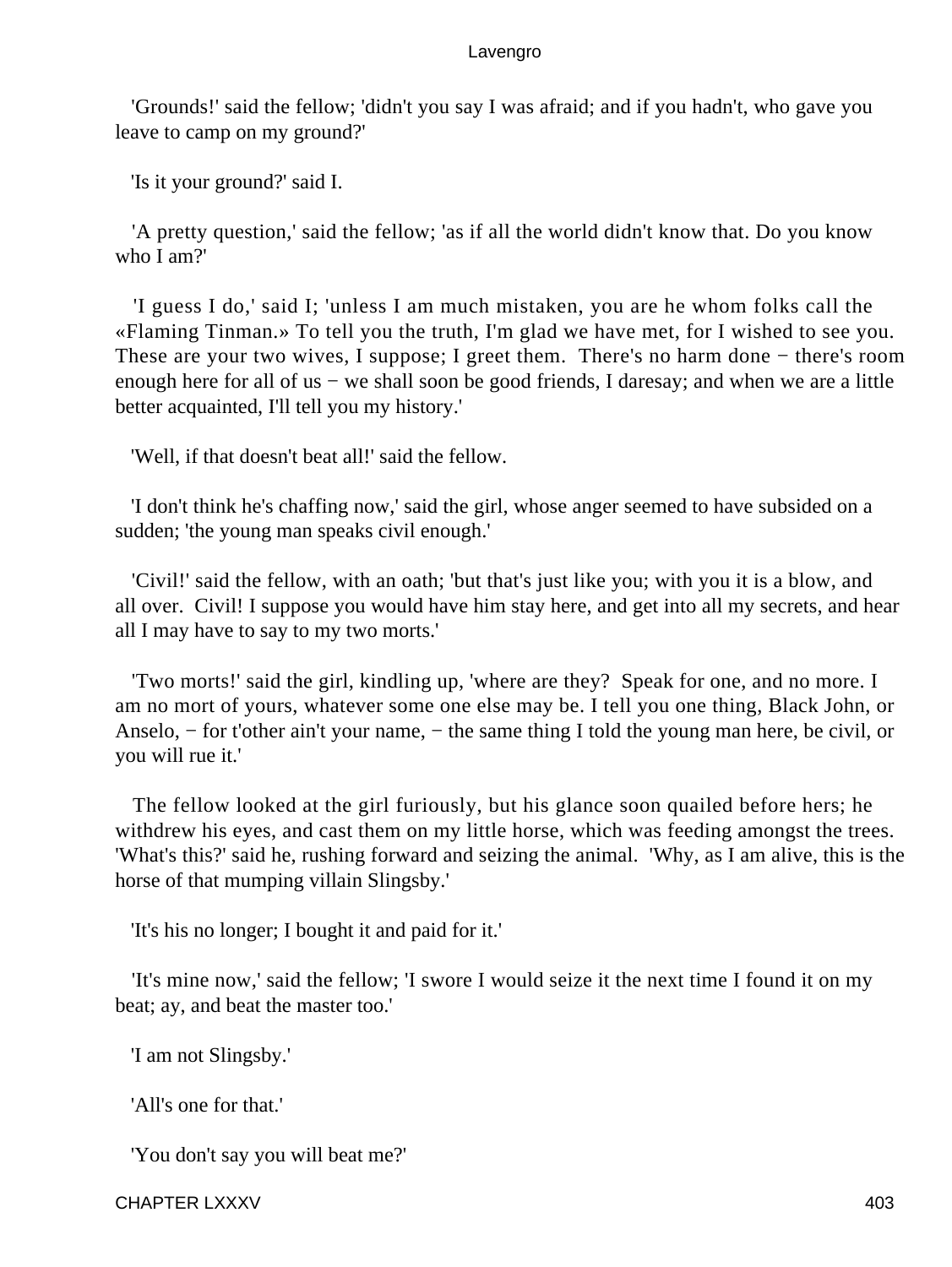'Afraid was the word.'

'I'm sick and feeble.'

'Hold up your fists.'

'Won't the horse satisfy you?'

'Horse nor bellows either.'

'No mercy, then?'

'Here's at you.'

 'Mind your eyes, Jack. There, you've got it. I thought so,' shouted the girl, as the fellow staggered back from a sharp blow in the eye; 'I thought he was chaffing at you all along.'

 'Never mind, Anselo. You know what to do − go in,' said the vulgar woman, who had hitherto not spoken a word, but who now came forward with all the look of a fury; 'go inapopli; you'll smash ten like he.'

 The Flaming Tinman took her advice, and came in bent on smashing, but stopped short on receiving a left−handed blow on the nose.

 'You'll never beat the Flaming Tinman in that way,' said the girl, looking at me doubtfully.

 And so I began to think myself, when, in the twinkling of an eye, the Flaming Tinman, disengaging himself of his frock−coat, and dashing off his red night−cap, came rushing in more desperately than ever. To a flush hit which he received in the mouth he paid as little attention as a wild bull would have done; in a moment his arms were around me, and in another he had hurled me down, falling heavily upon me. The fellow's strength appeared to be tremendous.

 'Pay him off now,' said the vulgar woman. The Flaming Tinman made no reply, but, planting his knee on my breast, seized my throat with two huge horny hands. I gave myself up for dead, and probably should have been so in another minute but for the tall girl, who caught hold of the handkerchief which the fellow wore round his neck, with a grasp nearly as powerful us that with which he pressed my throat.

'Do you call that fair play?' said she.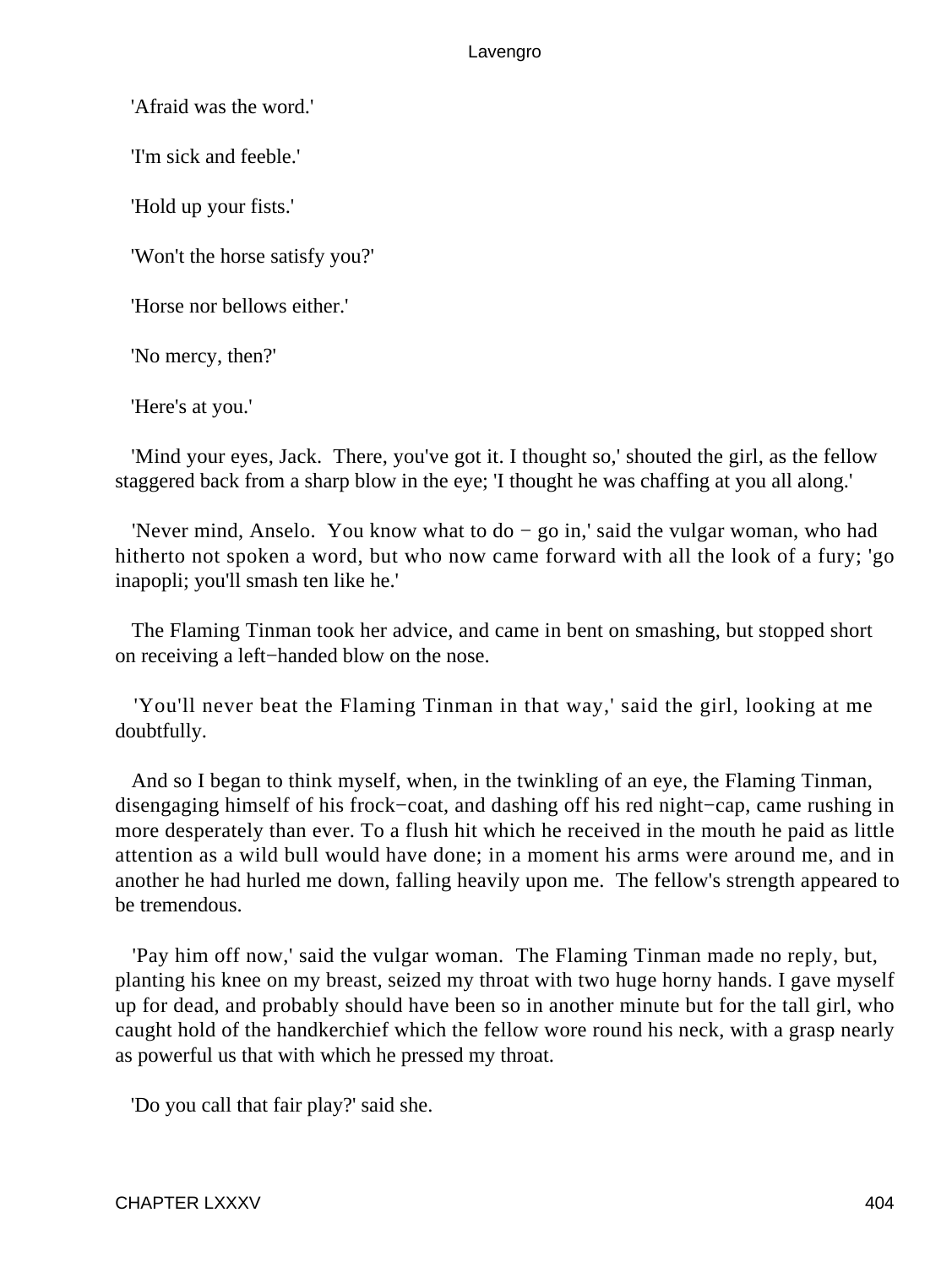'Hands off, Belle,' said the other woman; 'do you call it fair play to interfere? hands off, or I'll be down upon you myself.'

 But Belle paid no heed to the injunction, and tugged so hard at the handkerchief that the Flaming Tinman was nearly throttled; suddenly relinquishing his hold of me, he started on his feet, and aimed a blow at my fair preserver, who avoided it, but said coolly:−

 'Finish t'other business first, and then I'm your woman whenever you like; but finish it fairly − no foul play when I'm by − I'll be the boy's second, and Moll can pick up you when he happens to knock you down.'

 The battle during the next ten minutes raged with considerable fury, but it so happened that during this time I was never able to knock the Flaming Tinman down, but on the contrary received six knock−down blows myself. 'I can never stand this,' said I, as I sat on the knee of Belle, 'I am afraid I must give in; the Flaming Tinman hits very hard,' and I spat out a mouthful of blood.

 'Sure enough you'll never beat the Flaming Tinman in the way you fight − it's of no use flipping at the Flaming Tinman with your left hand; why don't you use your right?'

 'Because I'm not handy with it,' said I; and then getting up, I once more confronted the Flaming Tinman, and struck him six blows for his one, but they were all left−handed blows, and the blow which the Flaming Tinman gave me knocked me off my legs.

'Now, will you use Long Melford?' said Belle, picking me up.

'I don't know what you mean by Long Melford,' said I, gasping for breath.

 'Why, this long right of yours,' said Belle, feeling my right arm; 'if you do, I shouldn't wonder if you yet stand a chance.' And now the Flaming Tinman was once more ready, much more ready than myself. I, however, rose from my second's knee as well as my weakness would permit me. On he came, striking left and right, appearing almost as fresh as to wind and spirit as when he first commenced the combat, though his eyes were considerably swelled, and his nether lip was cut in two; on he came, striking left and right, and I did not like his blows at all, or even the wind of them, which was anything but agreeable, and I gave way before him. At last he aimed a blow which, had it taken full effect, would doubtless have ended the battle, but owing to his slipping, the fist only grazed my left shoulder, and came with terrific force against a tree, close to which I had been driven; before the Tinman could recover himself, I collected all my strength, and struck him beneath the ear, and then fell to the ground completely exhausted; and it so happened that the blow which I struck the Tinker beneath the ear was a right−handed blow.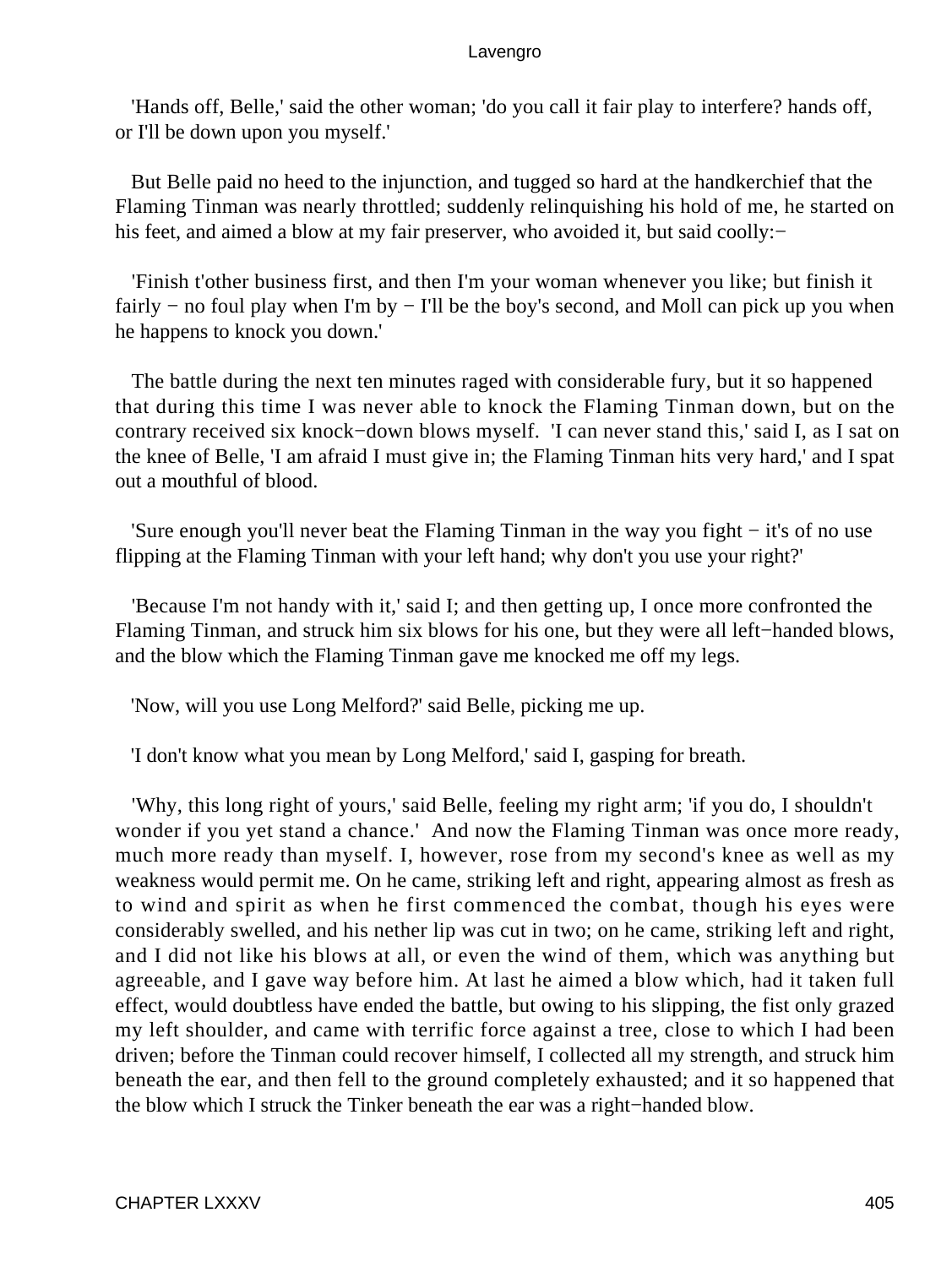'Hurrah for Long Melford!' I heard Belle exclaim; 'there is nothing like Long Melford for shortness, all the world over.' At these words I turned round my head as I lay, and perceived the Flaming Tinman stretched upon the ground apparently senseless. 'He is dead,' said the vulgar woman, as she vainly endeavoured to raise him up; 'he is dead; the best man in all the north country, killed in this fashion, by a boy!' Alarmed at these words, I made shift to get on my feet; and, with the assistance of the woman, placed my fallen adversary in a sitting posture. I put my hand to his heart, and felt a slight pulsation − 'He's not dead,' said I, 'only stunned; if he were let blood, he would recover presently.' I produced a penknife which I had in my pocket, and, baring the arm of the Tinman, was about to make the necessary incision, when the woman gave me a violent blow, and, pushing me aside, exclaimed, 'I'll tear the eyes out of your head if you offer to touch him. Do you want to complete your work, and murder him outright, now he's asleep? you have had enough of his blood already.' 'You are mad,' said I, 'I only seek to do him service. Well, if you won't let him be blooded, fetch some water and fling it in his face, you know where the pit is.'

 'A pretty manoeuvre!' said the woman; 'leave my husband in the hands of you and that limmer, who has never been true to us − I should find him strangled or his throat cut when I came back.' 'Do you go,' said I to the tall girl; 'take the can and fetch some water from the pit.' 'You had better go yourself,' said the girl, wiping a tear as she looked on the yet senseless form of the Tinker; 'you had better go yourself, if you think water will do him good.' I had by this time somewhat recovered my exhausted powers, and, taking the can, I bent my steps as fast as I could to the pit; arriving there, I lay down on the brink, took a long draught, and then plunged my head into the water; after which I filled the can, and bent my way back to the dingle. Before I could reach the path which led down into its depths, I had to pass some way along its side; I had arrived at a part immediately over the scene of the last encounter, where the bank, overgrown with trees, sloped precipitously down. Here I heard a loud sound of voices in the dingle; I stopped, and laying hold of a tree, leaned over the bank and listened. The two women appeared to be in hot dispute in the dingle. 'It was all owing to you, you limmer,' said the vulgar woman to the other; 'had you not interfered, the old man would soon have settled the boy.'

 'I'm for fair play and Long Melford,' said the other. 'If your old man, as you call him, could have settled the boy fairly, he might for all I should have cared, but no foul work for me, and as for sticking the boy with our gulleys when he comes back, as you proposed, I am not so fond of your old man or you that I should oblige you in it, to my soul's destruction.' 'Hold your tongue, or I'll − ' I listened no farther, but hastened as fast as I could to the dingle. My adversary had just begun to show signs of animation; the vulgar woman was still supporting him, and occasionally cast glances of anger at the tall girl, who was walking slowly up and down. I lost no time in dashing the greater part of the water into the Tinman's face, whereupon he sneezed, moved his hands, and presently looked round him. At first his looks were dull and heavy, and without any intelligence at all; he soon, however, began to recollect himself, and to be conscious of his situation; he cast a scowling glance at me, then one of the deepest malignity at the tall girl, who was still walking about without taking much

CHAPTER LXXXV 406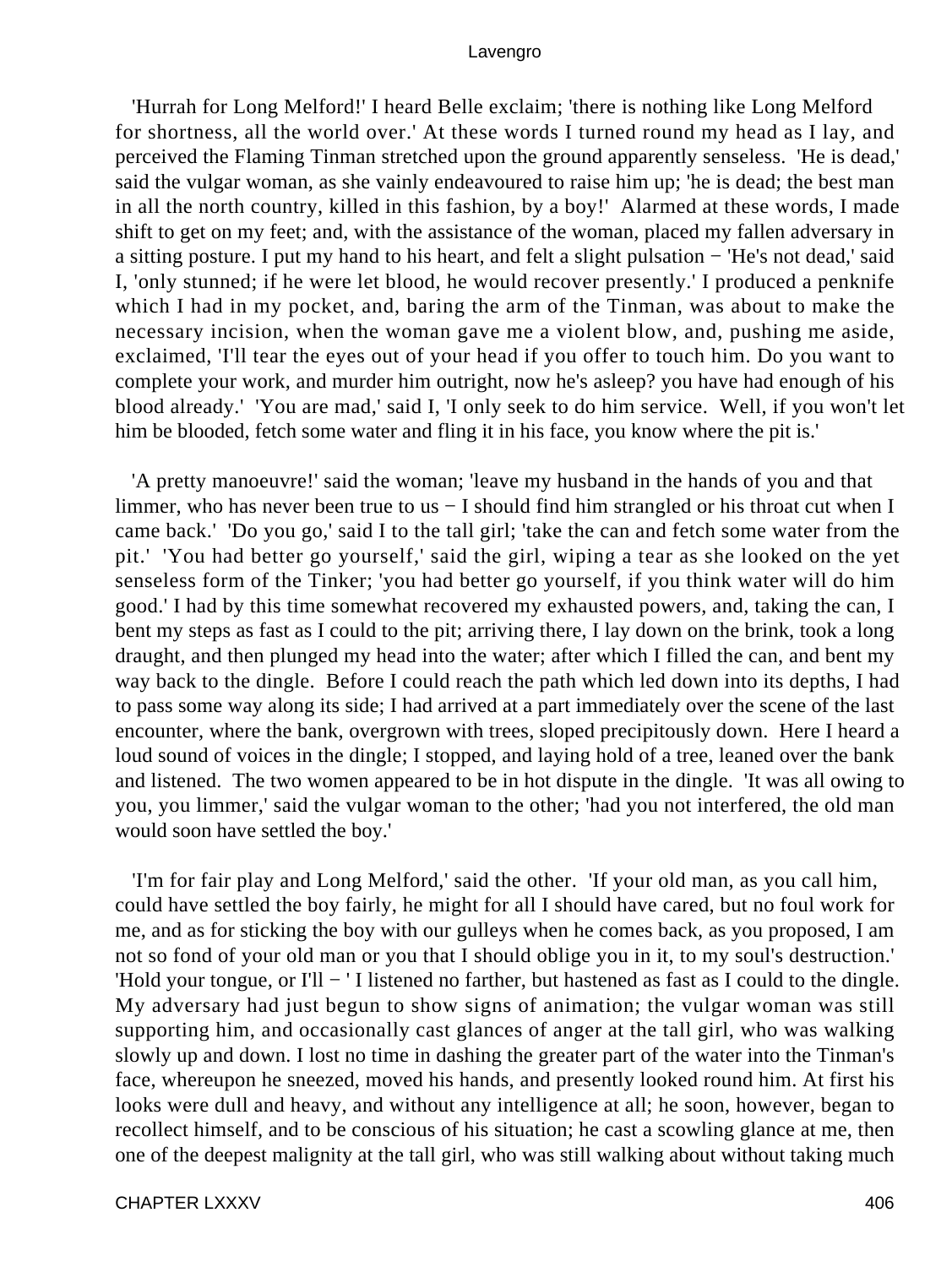notice of what was going forward. At last he looked at his right hand, which had evidently suffered from the blow against the tree, and a half−stifled curse escaped his lips. The vulgar woman now said something to him in a low tone, whereupon he looked at her for a moment, and then got upon his legs. Again the vulgar woman said something to him; her looks were furious, and she appeared to be urging him on to attempt something. I observed that she had a clasped knife in her hand. The fellow remained standing for some time as if hesitating what to do; at last he looked at his hand, and, shaking his head, said something to the woman which I did not understand. The tall girl, however, appeared to overhear him, and, probably repeating his words, said, 'No, it won't do; you are right there; and now hear what I have to say, − let bygones be bygones, and let us all shake hands, and camp here, as the young man was saying just now.' The man looked at her, and then, without any reply, went to his horse, which was lying down among the trees, and kicking it up, led it to the cart, to which he forthwith began to harness it. The other cart and horse had remained standing motionless during the whole affair which I have been recounting, at the bottom of the pass. The woman now took the horse by the head, and leading it with the cart into the open part of the dingle, turned both round, and then led them back, till the horse and cart had mounted a little way up the ascent; she then stood still and appeared to be expecting the man. During this proceeding Belle had stood looking on without saying anything; at last, perceiving that the man had harnessed his horse to the other cart, and that both he and the woman were about to take their departure, she said, 'You are not going, are you?' Receiving no answer, she continued: 'I tell you what, both of you, Black John, and you Moll, his mort, this is not treating me over civilly, – however, I am ready to put up with it, and to go with you if you like, for I bear no malice. I'm sorry for what has happened, but you have only yourselves to thank for it. Now, shall I go with you, only tell me?' The man made no manner of reply, but flogged his horse. The woman, however, whose passions were probably under less control, replied, with a screeching tone, 'Stay where you are, you jade, and may the curse of Judas cling to you, − stay with the bit of a mullo whom you helped, and my only hope is that he may gulley you before he comes to be . . . . Have you with us, indeed! after what's past! no, nor nothing belonging to you. Fetch down your mailia go−cart and live here with your chabo.' She then whipped on the horse, and ascended the pass, followed by the man. The carts were light, and they were not long in ascending the winding path. I followed to see that they took their departure. Arriving at the top, I found near the entrance a small donkey−cart, which I concluded belonged to the girl. The tinker and his mort were already at some distance; I stood looking after them for a little time, then taking the donkey by the reins I led it with the cart to the bottom of the dingle. Arrived there, I found Belle seated on the stone by the fireplace. Her hair was all dishevelled, and she was in tears.

 'They were bad people,' said she, 'and I did not like them, but they were my only acquaintance in the wide world.'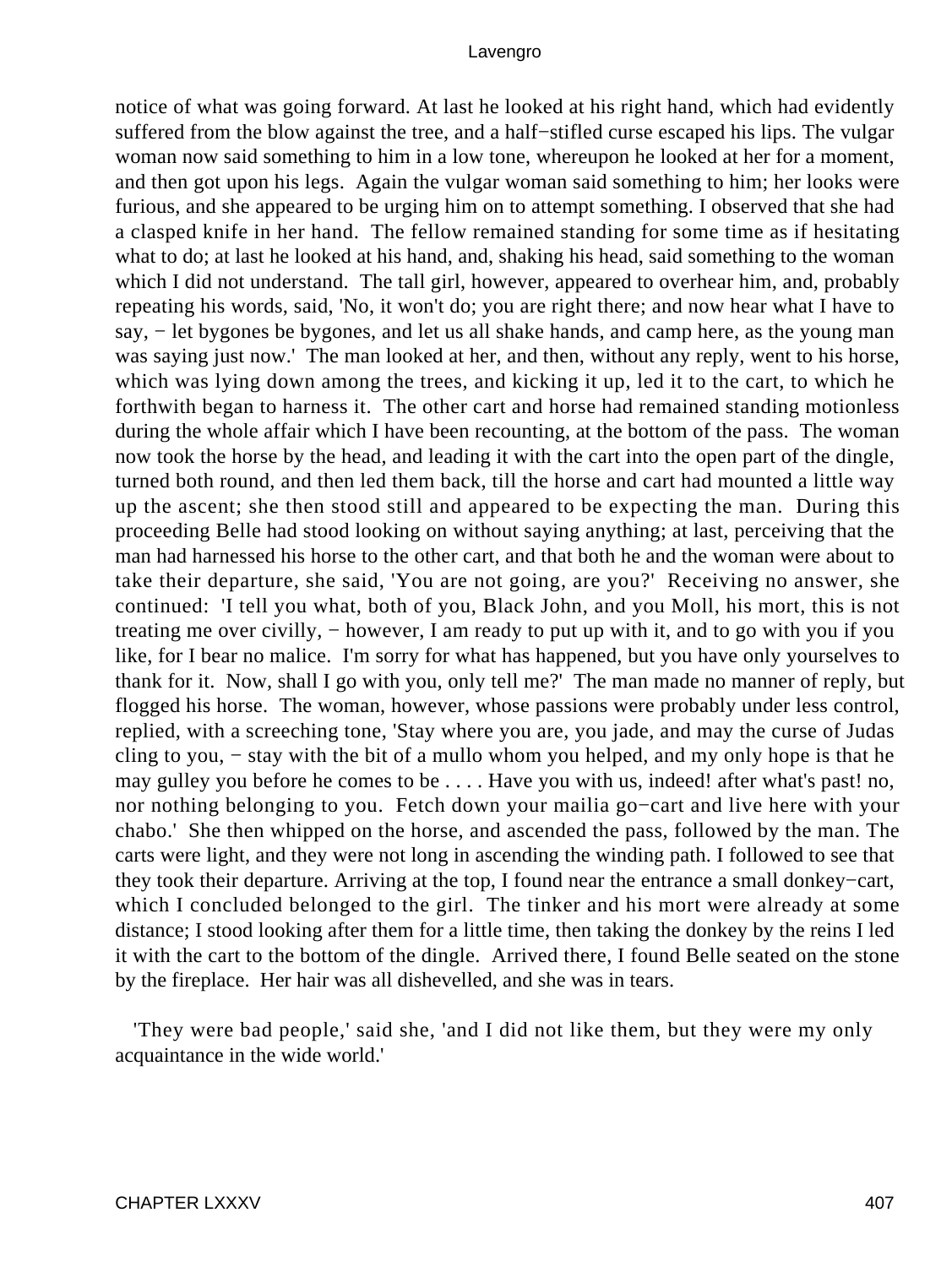# **[CHAPTER LXXXVI](#page-498-0)**

*A*t tea – Vapours – Isopel Berners – Softly and kindly – Sweet pretty creature – Bread and water − Two sailors − Truth and constancy − Very strangely.

 IN the evening of that same day the tall girl and I sat at tea by the fire, at the bottom of the dingle; the girl on a small stool, and myself, as usual, upon my stone.

 The water which served for the tea had been taken from a spring of pellucid water in the neighbourhood, which I had not had the good fortune to discover, though it was well known to my companion, and to the wandering people who frequented the dingle.

 'This tea is very good,' said I, 'but I cannot enjoy it as much as if I were well: I feel very sadly.'

 'How else should you feel,' said the girl, 'after fighting with the Flaming Tinman? All I wonder at is that you can feel at all! As for the tea, it ought to be good, seeing that it cost me ten shillings a pound.'

'That's a great deal for a person in your station to pay.'

 'In my station! I'd have you to know, young man − however, I haven't the heart to quarrel with you, you look so ill; and after all, it is a good sum for one to pay who travels the roads; but if I must have tea, I like to have the best; and tea I must have, for I am used to it, though I can't help thinking that it sometimes fills my head with strange fancies − what some folks call vapours, making me weep and cry.'

 'Dear me,' said I, 'I should never have thought that one of your size and fierceness would weep and cry!'

 'My size and fierceness! I tell you what, young man, you are not over civil this evening; but you are ill, as I said before, and I shan't take much notice of your language, at least for the present; as for my size, I am not so much bigger than yourself; and as for being fierce, you should be the last one to fling that at me. It is well for you that I can be fierce sometimes. If I hadn't taken your part against Blazing Bosville, you wouldn't be now taking tea with me.'

 'It is true that you struck me in the face first; but we'll let that pass. So that man's name is Bosville; what's your own?'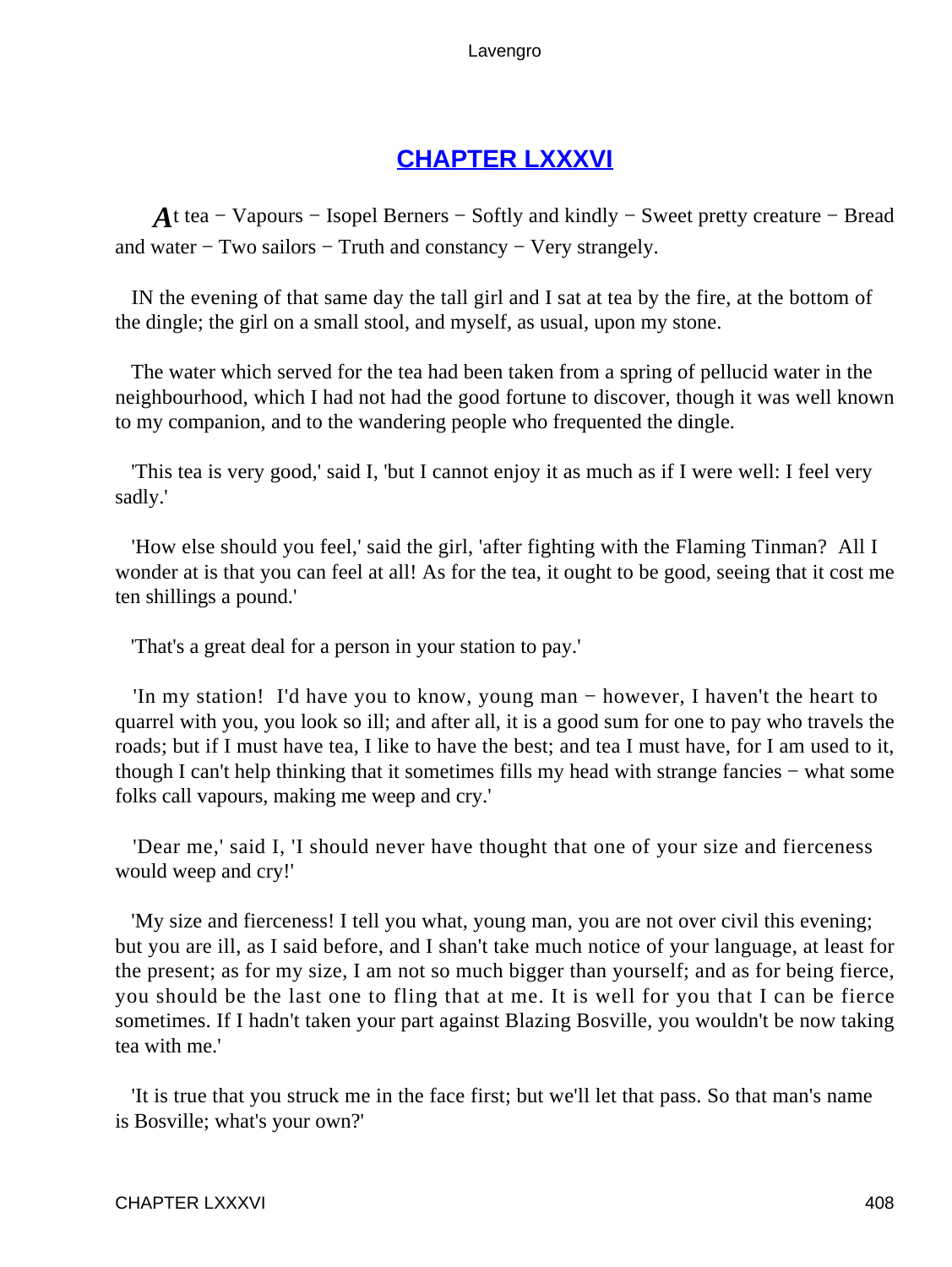'Isopel Berners.'

'How did you get that name?'

 'I say, young man, you seem fond of asking questions: will you have another cup of tea?'

'I was just going to ask for another.'

 'Well, then, here it is, and much good may it do you; as for my name, I got it from my mother.'

'Your mother's name, then, was Isopel!'

'Isopel Berners.'

'But had you never a father?'

'Yes, I had a father,' said the girl, sighing, 'but I don't bear his name.'

'Is it the fashion, then, in your country for children to bear their mother's name?'

 'If you ask such questions, young man, I shall be angry with you. I have told you my name, and, whether my father's or mother's, I am not ashamed of it.'

'It is a noble name.'

 'There you are right, young man. The chaplain in the great house where I was born told me it was a noble name; it was odd enough, he said, that the only three noble names in the county were to be found in the great house; mine was one; the other two were Devereux and Bohun.'

'What do you mean by the great house?'

'The workhouse.'

'Is it possible that you were born there?'

 'Yes, young man; and as you now speak softly and kindly, I will tell you my whole tale. My father was an officer of the sea, and was killed at sea as he was coming home to marry my mother, Isopel Berners. He had been acquainted with her, and had left her; but after a few months he wrote her a letter, to say that he had no rest, and that he repented, and that as soon as his ship came to port he would do her all the reparation in his power. Well, young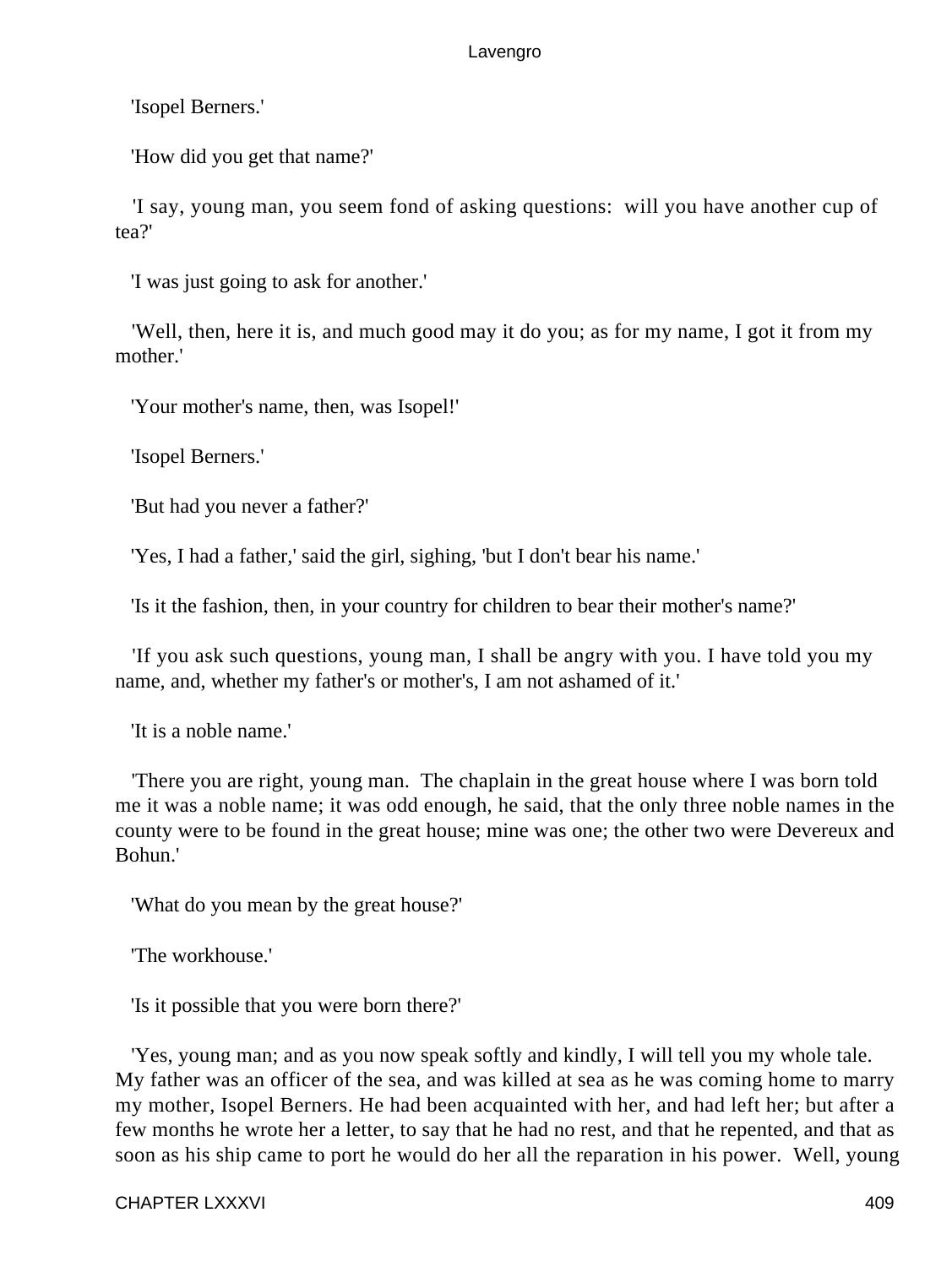man, the very day before they reached port they met the enemy, and there was a fight, and my father was killed, after he had struck down six of the enemy's crew on their own deck; for my father was a big man, as I have heard, and knew tolerably well how to use his hands, And when my mother heard the news, she became half distracted, and ran away into the fields and forests, totally neglecting her business, for she was a small milliner; and so she ran demented about the meads and forests for a long time, now sitting under a tree, and now by the side of a river − at last she flung herself into some water, and would have been drowned, had not some one been at hand and rescued her, whereupon she was conveyed to the great house, lest she should attempt to do herself farther mischief, for she had neither friends nor parents – and there she died three months after, having first brought me into the world. She was a sweet pretty creature, I'm told, but hardly fit for this world, being neither large, nor fierce, nor able to take her own part. So I was born and bred in the great house, where I learnt to read and sew, to fear God, and to take my own part. When I was fourteen I was put out to service to a small farmer and his wife, with whom, however, I did not stay long, for I was half−starved, and otherwise ill treated, especially by my mistress, who one day attempting to knock me down with a besom, I knocked her down with my fist, and went back to the great house.'

'And how did they receive you in the great house?'

 'Not very kindly, young man − on the contrary, I was put into a dark room, where I was kept a fortnight on bread and water; I did not much care, however, being glad to have got back to the great house at any rate − the place where I was born, and where my poor mother died; and in the great house I continued two years longer, reading and sewing, fearing God, and taking my own part when necessary. At the end of the two years I was again put out to service, but this time to a rich farmer and his wife, with whom, however, I did not live long, less time, I believe, than with the poor ones, being obliged to leave for − '

'Knocking your mistress down?'

 'No, young man, knocking my master down, who conducted himself improperly towards me. This time I did not go back to the great house, having a misgiving that they would not receive me; so I turned my back to the great house where I was born, and where my poor mother died, and wandered for several days I know not whither, supporting myself on a few halfpence which I chanced to have in my pocket. It happened one day, as I sat under a hedge crying, having spent my last farthing, that a comfortable−looking elderly woman came up in a cart, and seeing the state in which I was, she stopped and asked what was the matter with me; I told her some part of my story, whereupon she said, 'Cheer up, my dear; if you like, you shall go with me, and wait upon me.' Of course I wanted little persuasion, so I got into the cart and went with her. She took me to London and various other places, and I soon found that she was a travelling woman, who went about the country with silks and linen. I was of great use to her, more especially in those places where we met evil company. Once, as we were coming from Dover, we were met by two sailors, who

CHAPTER LXXXVI 410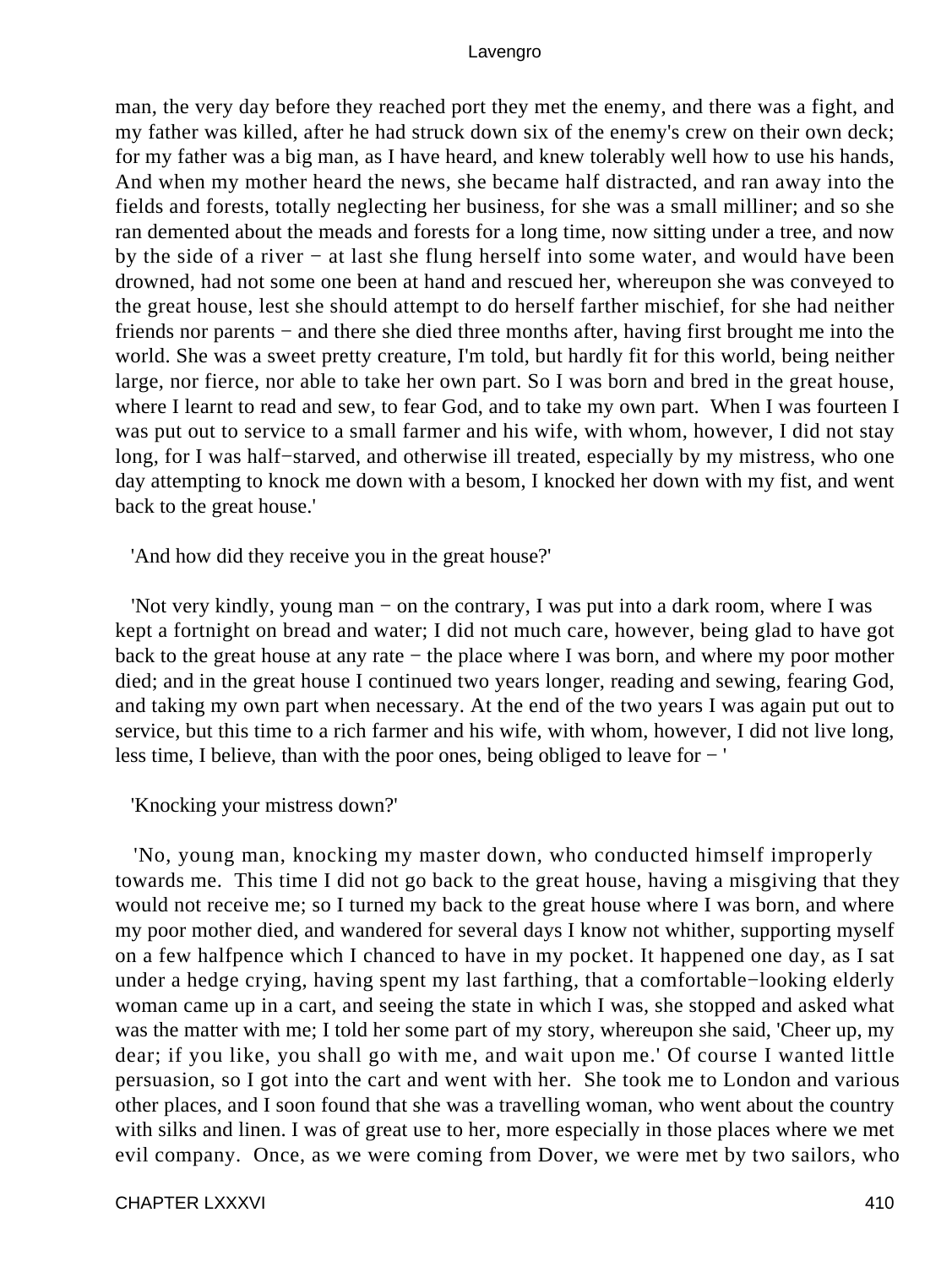stopped our cart, and would have robbed and stripped us. 'Let me get down,' said I; so I got down, and fought with them both, till they turned round and ran away. Two years I lived with the old gentlewoman, who was very kind to me, almost as kind as a mother; at last she fell sick at a place in Lincolnshire, and after a few days died, leaving me her cart and stock in trade, praying me only to see her decently buried − which I did, giving her a funeral fit for a gentlewoman. After which I travelled the country − melancholy enough for want of company, but so far fortunate, that I could take my own part when anybody was uncivil to me. At last, passing through the valley of Todmorden, I formed the acquaintance of Blazing Bosville and his wife, with whom I occasionally took journeys for company's sake, for it is melancholy to travel about alone, even when one can take one's own part. I soon found they were evil people; but, upon the whole, they treated me civilly, and I sometimes lent them a little money, so that we got on tolerably well together. He and I, it is true, had once a dispute, and nearly came to blows; for once, when we were alone, he wanted me to marry him, promising, if I would, to turn off Grey Moll, or, if I liked it better, to make her wait upon me as a maid− servant; I never liked him much, but from that hour less than ever. Of the two, I believe Grey Moll to be the best, for she is at any rate true and faithful to him, and I like truth and constancy − don't you, young man?'

'Yes,' said I, 'they are very nice things. I feel very strangely.'

'How do you feel, young man?

'Very much afraid.'

 'Afraid, at what? At the Flaming Tinman? Don't be afraid of him. He won't come back, and if he did, he shouldn't touch you in this state, I'd fight him for you; but he won't come back, so you needn't be afraid of him.'

'I'm not afraid of the Flaming Tinman.'

'What, then, are you afraid of?'

'The evil one.'

'The evil one!' said the girl, 'where is he?'

'Coming upon me.'

'Never heed,' said the girl, 'I'll stand by you.'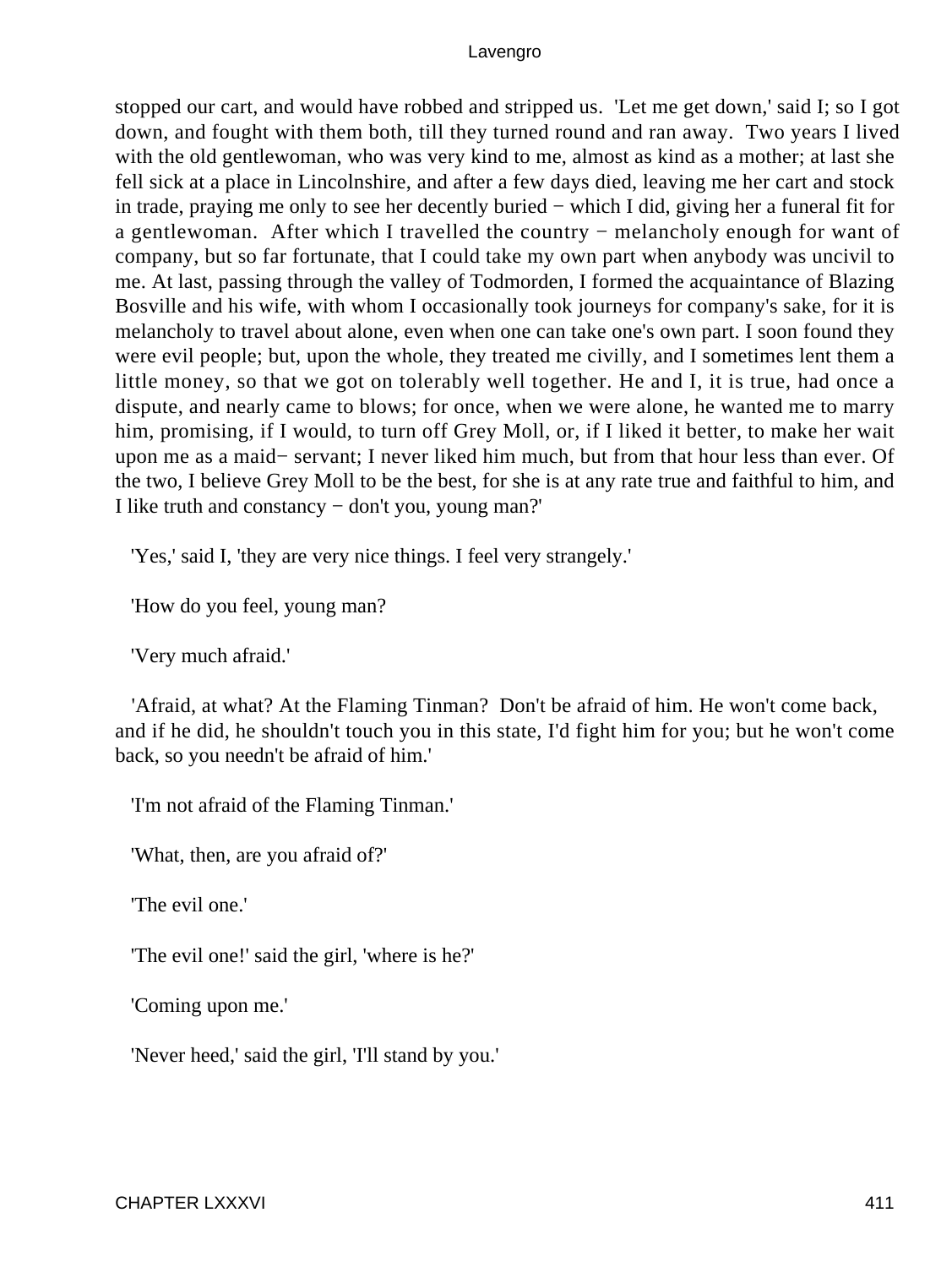# **[CHAPTER LXXXVII](#page-498-0)**

*H*ubbub of voices – No offence – Nodding – The guests.

 THE kitchen of the public−house was a large one, and many people were drinking in it; there was a confused hubbub of voices.

 I sat down on a bench behind a deal table, of which there were three or four in the kitchen; presently a bulky man, in a green coat of the Newmarket cut, and without a hat, entered, and observing me, came up, and in rather a gruff tone cried, 'Want anything, young fellow?'

 'Bring me a jug of ale,' said I, 'if you are the master, as I suppose you are, by that same coat of yours, and your having no hat on your head.'

 'Don't be saucy, young fellow,' said the landlord, for such he was; 'don't be saucy, or − ' Whatever he intended to say he left unsaid, for fixing his eyes upon one of my hands, which I had placed by chance upon the table, he became suddenly still.

 This was my left hand, which was raw and swollen, from the blows dealt on a certain hard skull in a recent combat. 'What do you mean by staring at my hand so?' said I, with−drawing it from the table.

 'No offence, young man, no offence,' said the landlord, in a quite altered tone; 'but the sight of your hand − ' then observing that our conversation began to attract the notice of the guests in the kitchen, he interrupted himself, saying in an undertone, 'But mum's the word for the present, I will go and fetch the ale.'

 In about a minute he returned, with a jug of ale foaming high. 'Here's your health,' said he, blowing off the foam, and drinking; but perceiving that I looked rather dissatisfied, he murmured, 'All's right, I glory in you; but mum's the word.' Then, placing the jug on the table, he gave me a confidential nod, and swaggered out of the room.

 What can the silly impertinent fellow mean? thought I; but the ale was now before me, and I hastened to drink, for my weakness was great, and my mind was full of dark thoughts, the remains of the indescribable horror of the preceding night. It may kill me, thought I, as I drank deep − but who cares? anything is better than what I have suffered. I drank deep, and then leaned back against the wall: it appeared as if a vapour was stealing up into my brain, gentle and benign, soothing and stifling the horror and the fear; higher and higher it mounted, and I felt nearly overcome; but the sensation was delicious, compared with that I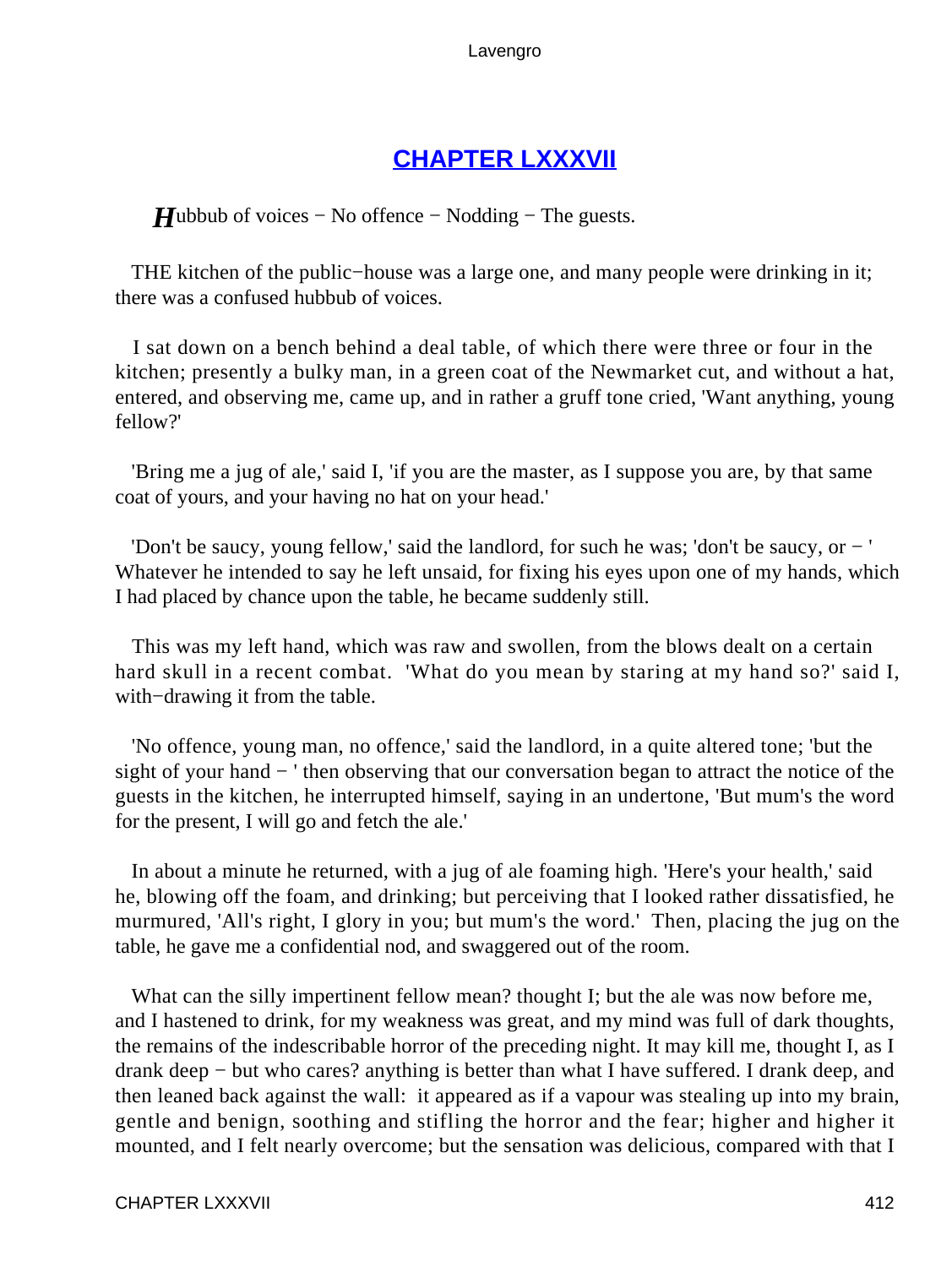had lately experienced, and now I felt myself nodding; and, bending down, I laid my head on the table on my folded hands.

 And in that attitude I remained some time, perfectly unconscious. At length, by degrees, perception returned, and I lifted up my head. I felt somewhat dizzy and bewildered, but the dark shadow had withdrawn itself from me. And now once more I drank of the jug; this second draught did not produce an overpowering effect upon me − it revived and strengthened me − I felt a new man.

 I looked around me; the kitchen had been deserted by the greater part of the guests; besides myself, only four remained; these were seated at the farther end. One was haranguing fiercely and eagerly; he was abusing England, and praising America. At last he exclaimed, 'So when I gets to New York, I will toss up my hat, and damn the King.'

That man must be a Radical, thought I.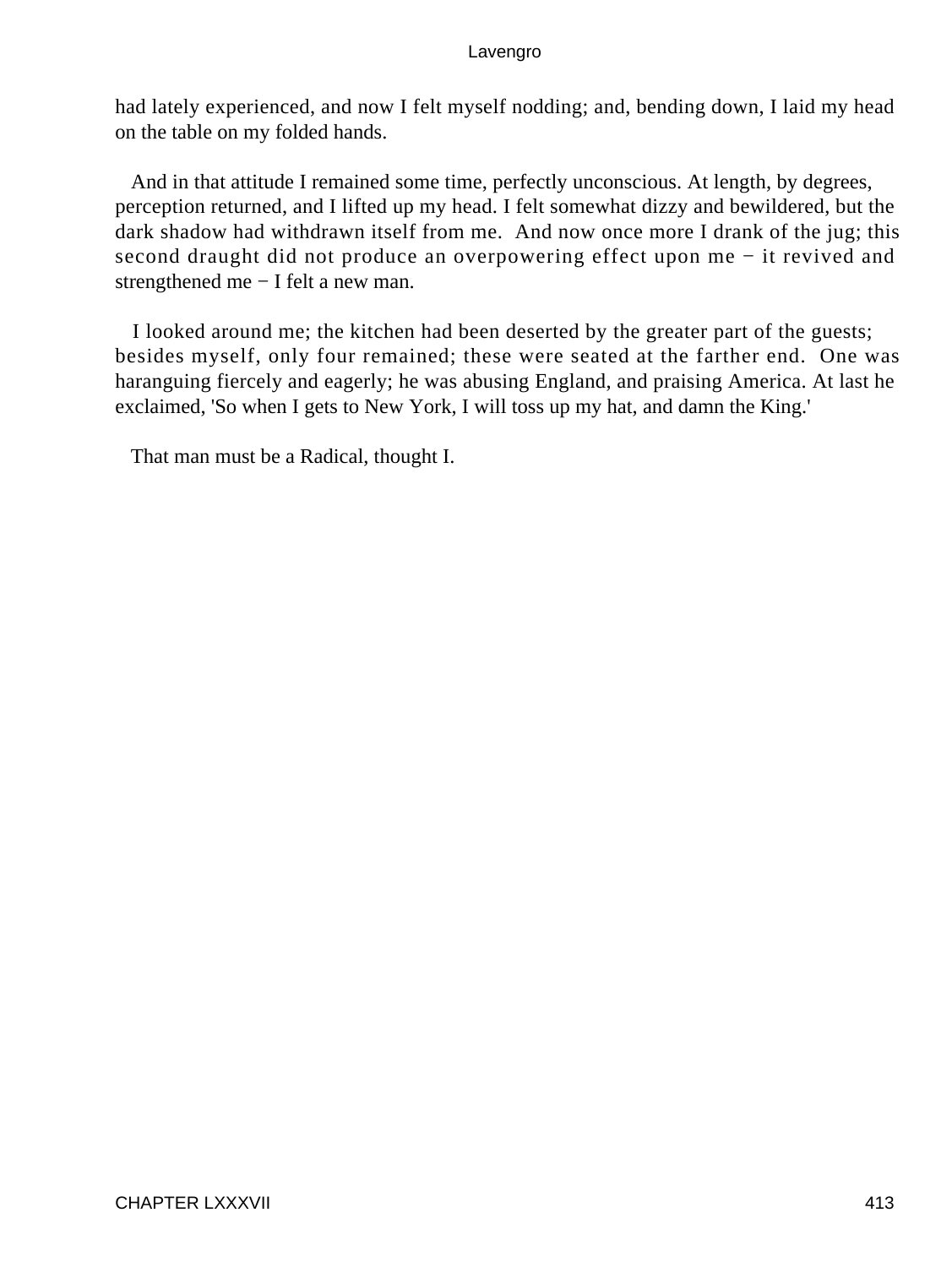# **[CHAPTER LXXXVIII](#page-498-0)**

*A* Radical − Simple−looking man − Church of England − The President − Aristocracy − Gin and water − Mending the roads − Persecuting Church − Simon de Montfort − Broken bells − Get up − Not for the Pope − Quay of New York − Mumpers' Dingle − No wish to fight − First draught − A poor pipe − Half−a−crown broke.

 THE individual whom I supposed to be a Radical, after a short pause, again uplifted his voice; he was rather a strong−built fellow of about thirty, with an ill−favoured countenance, a white hat on his head, a snuff−coloured coat on his back, and when he was not speaking, a pipe in his mouth. 'Who would live in such a country as England?' he shouted.

 'There is no country like America,' said his nearest neighbour, a man also in a white hat, and of a very ill−favoured countenance − 'there is no country like America,' said he, withdrawing a pipe from his mouth; 'I think I shall − ' and here he took a draught from a jug, the contents of which he appeared to have in common with the other, − 'go to America one of these days myself.'

 'Poor old England is not such a bad country, after all,' said a third, a simple−looking man in a labouring dress, who sat smoking a pipe without anything before him. 'If there was but a little more work to be got, I should have nothing to say against her; I hope, however − '

 'You hope! who cares what you hope?' interrupted the first, in a savage tone; 'you are one of those sneaking hounds who are satisfied with dogs' wages − a bit of bread and a kick. Work, indeed! who, with the spirit of a man, would work for a country where there is neither liberty of speech nor of action? a land full of beggarly aristocracy, hungry borough−mongers, insolent parsons, and «their . . . wives and daughters,» as William Cobbett says, in his «Register.»'

 'Ah, the Church of England has been a source of incalculable mischief to these realms,' said another.

 The person who uttered these words sat rather aloof from the rest; he was dressed in a long black surtout. I could not see much of his face, partly owing to his keeping it very much directed to the ground, and partly owing to a large slouched hat which he wore; I observed, however, that his hair was of a reddish tinge. On the table near him was a glass and spoon.

 'You are quite right,' said the first, alluding to what this last had said, 'the Church of England has done incalculable mischief here. I value no religion three halfpence, for I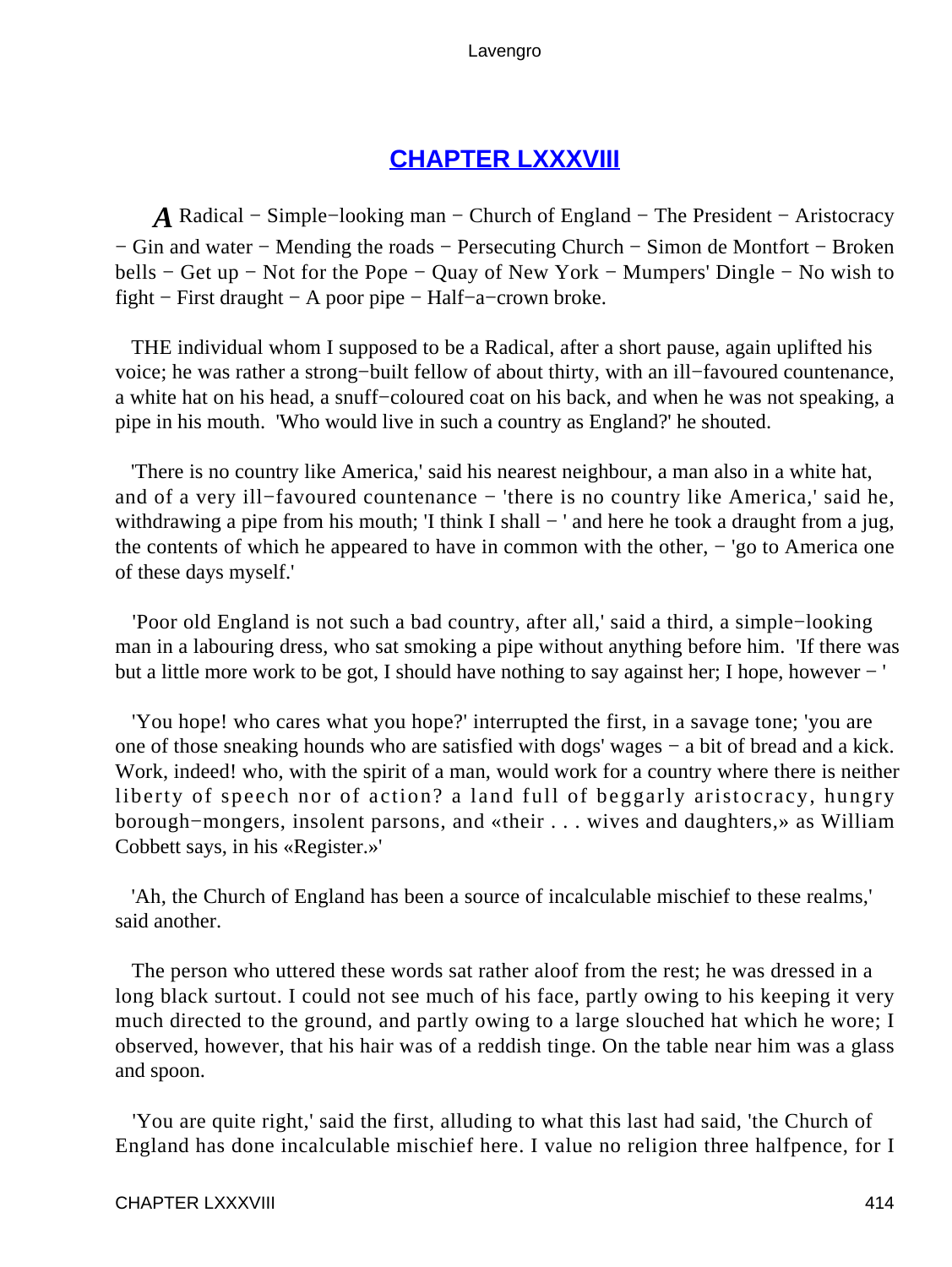believe in none; but the one that I hate most is the Church of England; so when I get to New York, after I have shown the fine fellows on the quay a spice of me, by . . . the King, I'll toss up my hat again, and . . . the Church of England too.'

'And suppose the people of New York should clap you in the stocks?' said I.

 These words drew upon me the attention of the whole four. The Radical and his companion stared at me ferociously; the man in black gave me a peculiar glance from under his slouched hat; the simple−looking man in the labouring dress laughed.

 'What are you laughing at, you fool?' said the Radical, turning and looking at the other, who appeared to be afraid of him; 'hold your noise; and a pretty fellow, you,' said he, looking at me, 'to come here, and speak against the great American nation.'

'I speak against the great American nation!' said I; 'I rather paid them a compliment.'

 'By supposing they would put me in the stocks. Well, I call it abusing them, to suppose they would do any such thing − stocks, indeed! − there are no stocks in all the land. Put me in the stocks! why, the President will come down to the quay, and ask me to dinner, as soon as he hears what I have said about the King and Church.'

 'I shouldn't wonder,' said I, 'if you go to America you will say of the President and country what now you say of the King and Church, and cry out for somebody to send you back to England.'

 The Radical dashed his pipe to pieces against the table. 'I tell you what, young fellow, you are a spy of the aristocracy, sent here to kick up a disturbance.'

 'Kicking up a disturbance,' said I, 'is rather inconsistent with the office of spy. If I were a spy, I should hold my head down, and say nothing.'

The man in black partially raised his head, and gave me another peculiar glance.

 'Well, if you aren't sent to spy, you are sent to bully, to prevent people speaking, and to run down the great American nation; but you shan't bully me. I say, down with the aristocracy, the beggarly British aristocracy. Come, what have you to say to that?'

'Nothing,' said I.

'Nothing!' repeated the Radical.

'No,' said I, 'down with them as soon as you can.'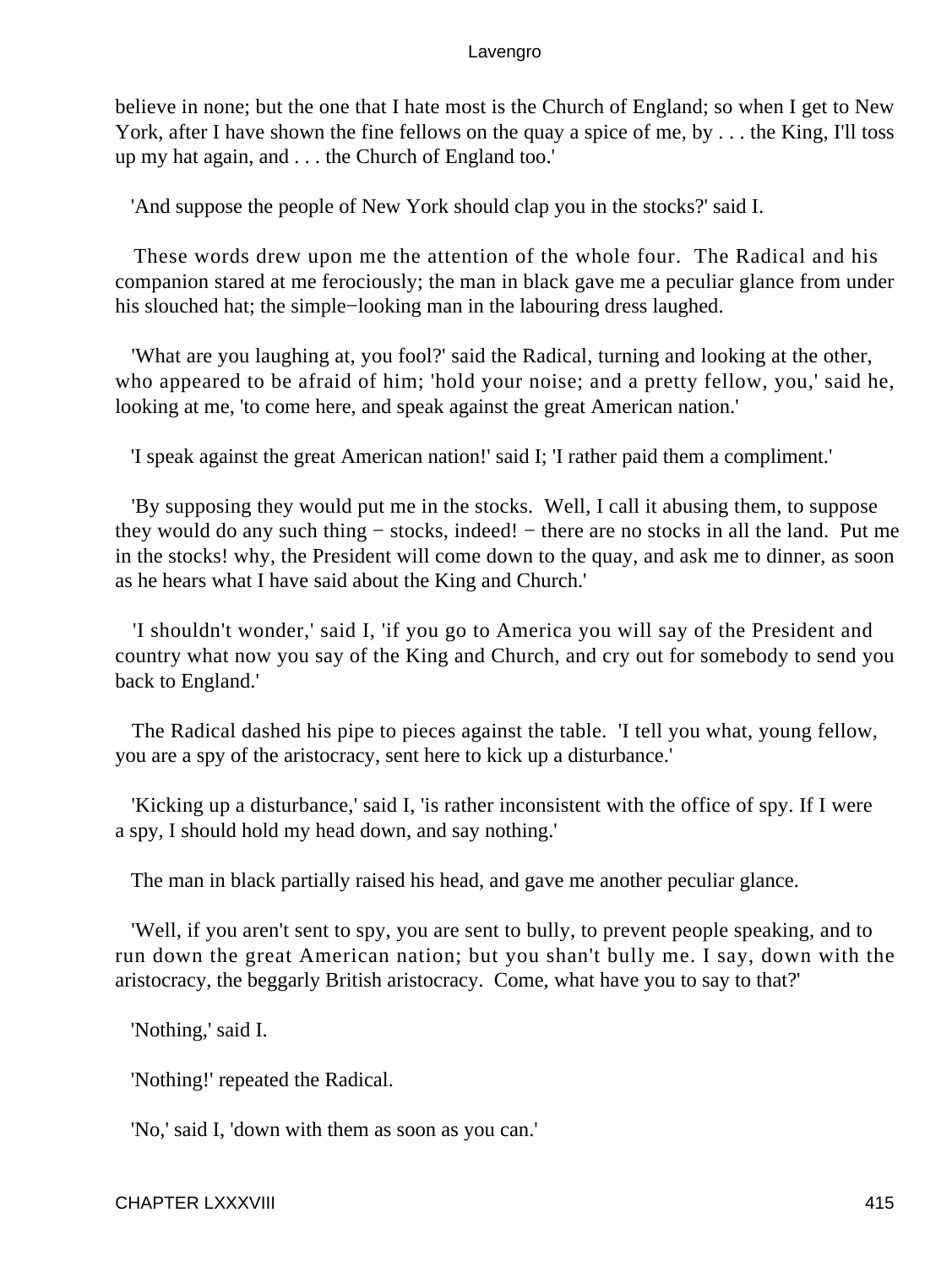'As soon as I can! I wish I could. But I can down with a bully of theirs. Come, will you fight for them?'

'No,' said I.

'You won't?

 'No,' said I; 'though, from what I have seen of them, I should say they are tolerably able to fight for themselves.'

 'You won't fight for them,' said the Radical triumphantly; 'I thought so; all bullies, especially those of the aristocracy, are cowards. Here, landlord,' said he, raising his voice, and striking against the table with the jug, 'some more ale − he won't fight for his friends.'

'A white feather,' said his companion.

'He! he!' tittered the man in black.

 'Landlord, landlord,' shouted the Radical, striking the table with the jug louder than before. 'Who called?' said the landlord, coming in at last. 'Fill this jug again,' said the other, 'and be quick about it.' 'Does any one else want anything?' said the landlord. 'Yes,' said the man in black; 'you may bring me another glass of gin and water.' 'Cold?' said the landlord. 'Yes,' said the man in black, 'with a lump of sugar in it.'

'Gin and water cold, with a lump of sugar in it,' said I, and struck the table with my fist.

'Take some?' said the landlord, inquiringly.

'No,' said I, 'only something came into my head.'

'He's mad,' said the man in black.

 'Not he,' said the Radical. 'He's only shamming; he knows his master is here, and therefore has recourse to these manoeuvres, but it won't do. Come, landlord, what are you staring at? Why don't you obey your orders? Keeping your customers waiting in this manner is not the way to increase your business.'

 The landlord looked at the Radical, and then at me. At last, taking the jug and glass, he left the apartment, and presently returned with each filled with its respective liquor. He placed the jug with beer before the Radical, and the glass with the gin and water before the man in black, and then, with a wink to me, he sauntered out.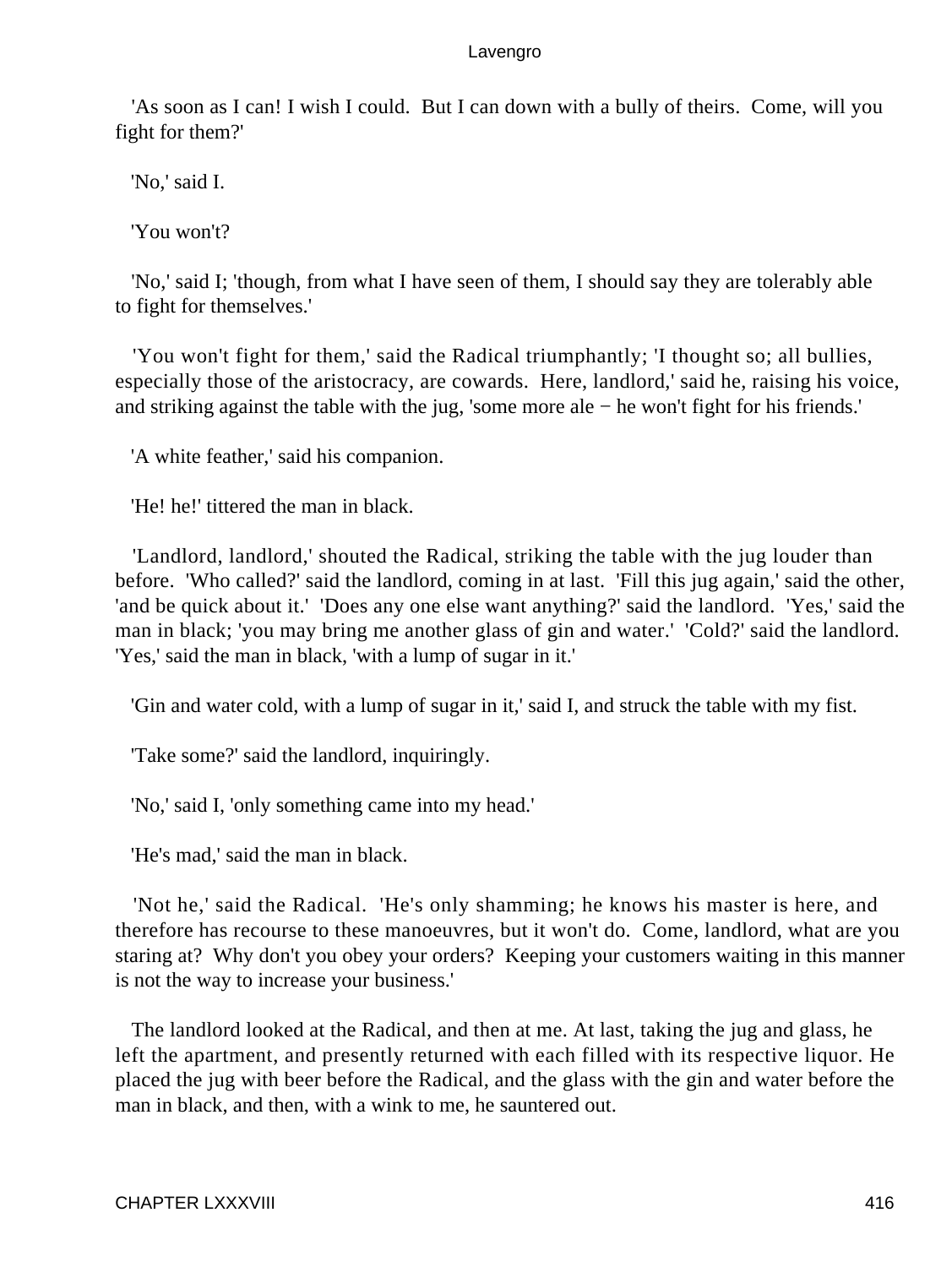'Here is your health, sir,' said the man of the snuff−coloured coat, addressing himself to the one in black; 'I honour you for what you said about the Church of England. Every one who speaks against the Church of England has my warm heart. Down with it, I say, and may the stones of it be used for mending the roads, as my friend William says in his Register.'

 The man in black, with a courteous nod of his head, drank to the man in the snuff−coloured coat. 'With respect to the steeples,' said he, 'I am not altogether of your opinion; they might be turned to better account than to serve to mend the roads; they might still be used as places of worship, but not for the worship of the Church of England. I have no fault to find with the steeples, it is the Church itself which I am compelled to arraign; but it will not stand long, the respectable part of its ministers are already leaving it. It is a bad Church, a persecuting Church.'

'Whom does it persecute?' said I.

The man in black glanced at me slightly, and then replied slowly, 'The Catholics.'

'And do those whom you call Catholics never persecute?' said I.

'Never,' said the man in black.

'Did you ever read Foxe's **BOOK OF** MARTYRS?' said I.

 'He! he!' tittered the man in black; 'there is not a word of truth in Foxe's **BOOK OF** MARTYRS.'

'Ten times more than in the **FLOS** SANCTORUM,' said I.

The man in black looked at me, but made no answer.

 'And what say you to the Massacre of the Albigenses and the Vaudois, «whose bones lie scattered on the cold Alp,» or the Revocation of the Edict of Nantes?'

The man in black made no answer.

 'Go to,' said I; 'it is because the Church of England is not a persecuting church, that those whom you call the respectable part are leaving her; it is because they can't do with the poor Dissenters what Simon de Montfort did with the Albigenses, and the cruel Piedmontese with the Vaudois, that they turn to bloody Rome; the Pope will no doubt welcome them, for the Pope, do you see, being very much in want, will welcome − '

 'Hollo!' said the Radical, interfering, 'what are you saying about the Pope? I say, hurrah for the Pope; I value no religion three halfpence, as I said before, but if I were to adopt any,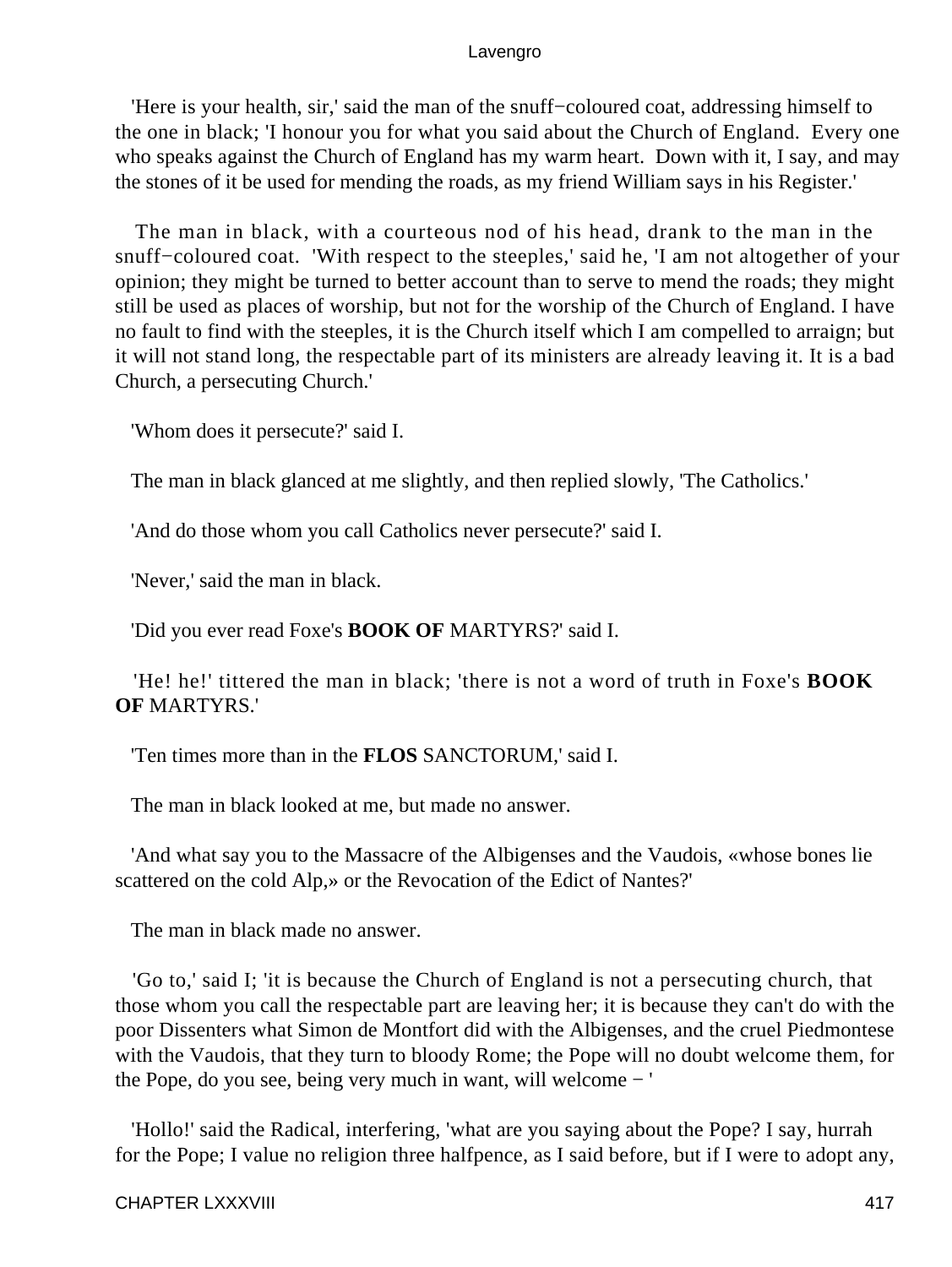it should be the Popish as it's called, because I conceives the Popish to be the grand enemy of the Church of England, of the beggarly aristocracy, and the borough−monger system, so I won't hear the Pope abused while I am by. Come, don't look fierce. You won't fight, you know, I have proved it; but I will give you another chance − I will fight for the Pope, will you fight against him?'

 'Oh dear me, yes,' said I, getting up and stepping forward. 'I am a quiet peaceable young man, and, being so, am always ready to fight against the Pope – the enemy of all peace and quiet; to refuse fighting for the aristocracy is a widely different thing from refusing to fight against the Pope; so come on, if you are disposed to fight for him. To the Pope broken bells, to Saint James broken shells. No Popish vile oppression, but the Protestant succession. Confusion to the Groyne, hurrah for the Boyne, for the army at Clonmel, and the Protestant young gentlemen who live there as well.'

'An Orangeman,' said the man in black.

'Not a Platitude,' said I.

The man in black gave a slight start.

 'Amongst that family,' said I, 'no doubt, something may be done, but amongst the Methodist preachers I should conceive that the success would not be great.'

The man in black sat quite still.

'Especially amongst those who have wives,' I added.

The man in black stretched his hand towards his gin and water.

 'However,' said I, 'we shall see what the grand movement will bring about, and the results of the lessons in elocution.'

The man in black lifted the glass up to his mouth, and, in doing so, let the spoon fall.

 'But what has this to do with the main question?' said I; 'I am waiting here to fight against the Pope.'

 'Come, Hunter,' said the companion of the man in the snuff coloured coat, 'get up, and fight for the Pope.'

'I don't care for the young fellow,' said the man in the snuff− coloured coat.

'I know you don't,' said the other, 'so get up, and serve him out.'

CHAPTER LXXXVIII 418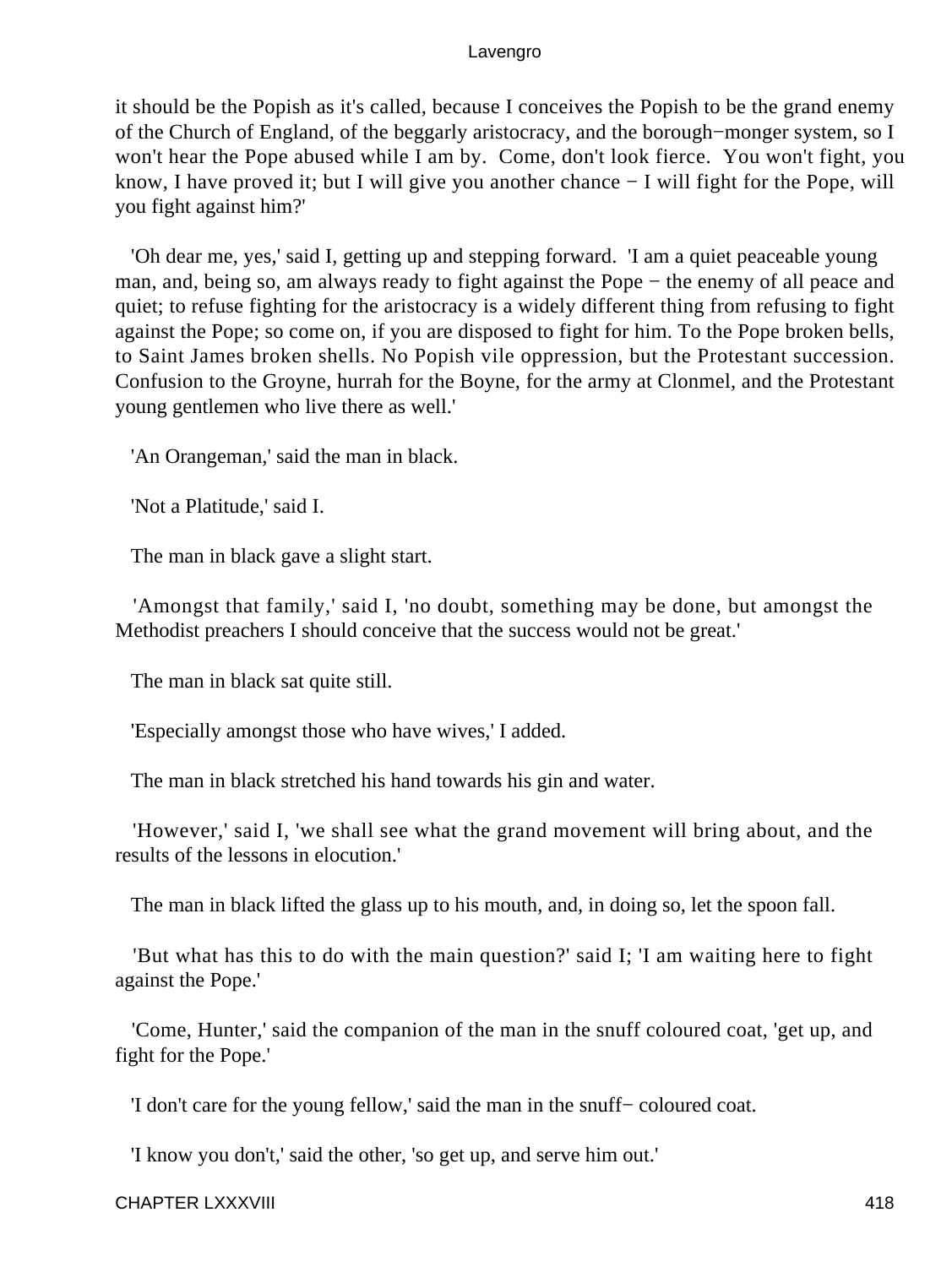'I could serve out three like him,' said the man in the snuff− coloured coat.

 'So much the better for you,' said the other, 'the present work will be all the easier for you, get up, and serve him out at once.'

The man in the snuff−coloured coat did not stir.

'Who shows the white feather now?' said the simple−looking man.

'He! he! he!' tittered the man in black.

 'Who told you to interfere?' said the Radical, turning ferociously towards the simple–looking man; 'say another word and I'll − ' 'And you!' said he, addressing himself to the man in black, 'a pretty fellow you to turn against me, after I had taken your part. I tell you what, you may fight for yourself. I'll see you and your Pope in the pit of Eldon before I fight for either of you, so make the most of it.'

'Then you won't fight?' said I.

'Not for the Pope,' said the Radical; 'I'll see the Pope − '

 'Dear me!' said I, 'not fight for the Pope, whose religion you would turn to, if you were inclined for any. I see how it is, you are not fond of fighting; but I'll give you another chance − you were abusing the Church of England just now: I'll fight for it − will you fight against it?'

'Come, Hunter,' said the other, 'get up, and fight against the Church of England.'

 'I have no particular quarrel against the Church of England,' said the man in the snuff−coloured coat, 'my quarrel is with the aristocracy. If I said anything against the Church, it was merely for a bit of corollary, as Master William Cobbett would say; the quarrel with the Church belongs to this fellow in black, so let him carry it on. However,' he continued suddenly, 'I won't slink from the matter either; it shall never be said by the fine fellows on the quay of New York that I wouldn't fight against the Church of England. So down with the beggarly aristocracy, the Church, and the Pope to the bottom of the pit of Eldon, and may the Pope fall first, and the others upon him.'

 Thereupon, dashing his hat on the table, he placed himself in an attitude of offence and rushed forward. He was, as I have said before, a powerful fellow, and might have proved a dangerous antagonist, more especially to myself, who, after my recent encounter with the Flaming Tinman, and my wrestlings with the evil one, was in anything but fighting order. Any collision, however, was prevented by the landlord, who, suddenly appearing, thrust himself between us. 'There shall be no fighting here,' said he; 'no one shall fight in this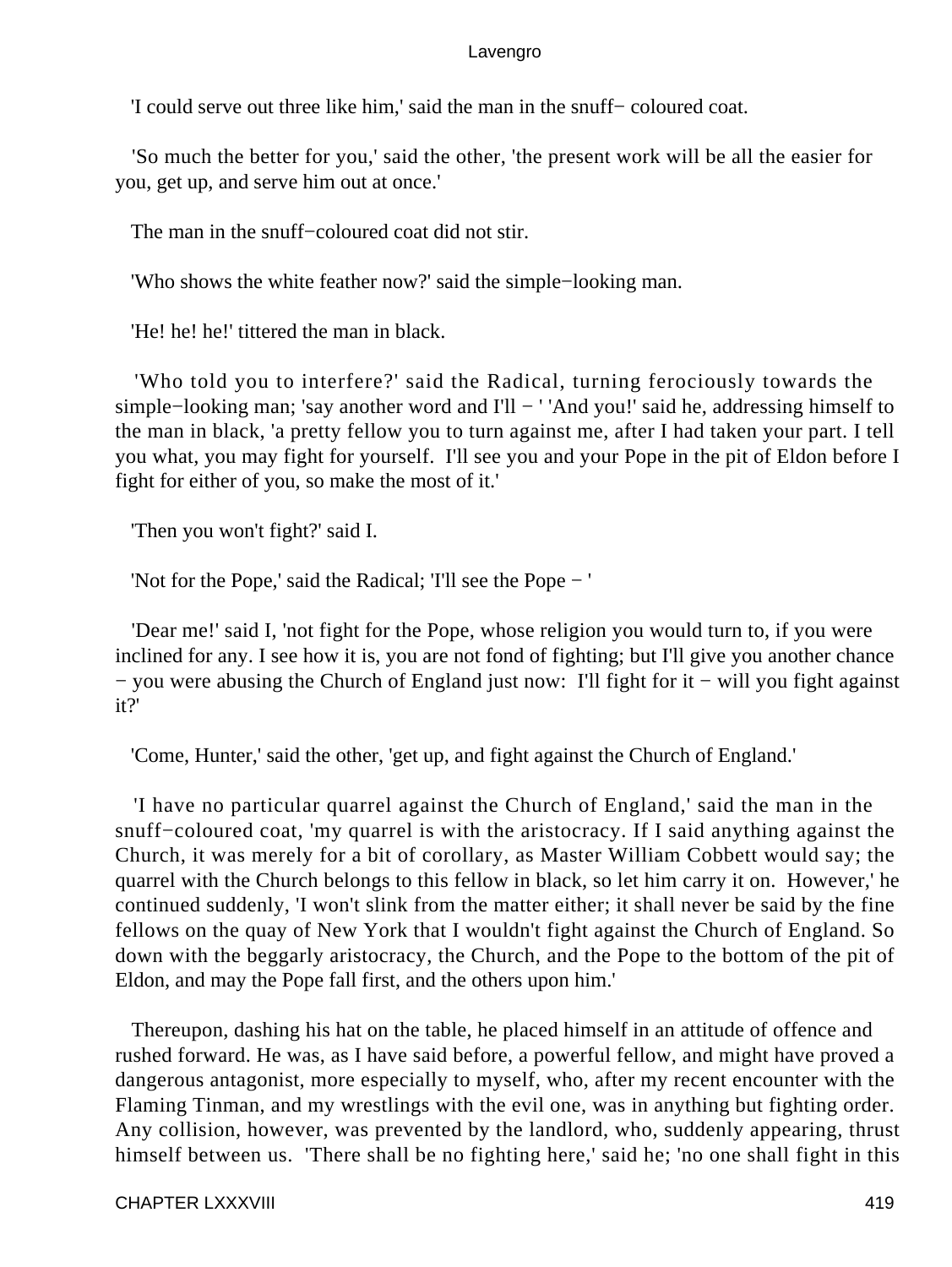house, except it be with myself; so if you two have anything to say to each other, you had better go into the field behind the house. But, you fool,' said he, pushing Hunter violently on the breast, 'do you know whom you are going to tackle with? − this is the young chap that beat Blazing Bosville, only as late as yesterday, in Mumpers' Dingle. Grey Moll told me all about it last night, when she came for some brandy for her husband, who, she said, had been half killed; and she described the young man to me so closely that I knew him at once, that is, as soon as I saw how his left hand was bruised, for she told me he was a left−hand hitter. Aren't it all true, young man? Aren't you he that beat Flaming Bosville, in Mumpers' Dingle?' 'I never beat Flaming Bosville,' said I, 'he beat himself. Had he not struck his hand against a tree, I shouldn't be here at the present moment.' 'Hear, hear!' said the landlord, 'now that's just as it should be; I like a modest man, for, as the parson says, nothing sits better upon a young man than modesty. I remember, when I was young, fighting with Tom of Hopton, the best man that ever pulled off coat in England. I remember, too, that I won the battle; for I happened to hit Tom of Hopton in the mark, as he was coming in, so that he lost his wind, and falling squelch on the ground, do ye see, he lost the battle, though I am free to confess that he was a better man than myself; indeed, the best man that ever fought in England; yet still, I won the battle, as every customer of mine, and everybody within twelve miles round, has heard over and over again. Now, Mr. Hunter, I have one thing to say, if you choose to go into the field behind the house, and fight the young man, you can. I'll back him for ten pounds; but no fighting in my kitchen − because why? I keeps a decent kind of an establishment.'

 'I have no wish to fight the young man,' said Hunter; 'more especially as he has nothing to say for the aristocracy. If he chose to fight for them, indeed − but he won't, I know; for I see he's a decent, respectable young man; and, after all, fighting is a blackguard way of settling a dispute; so I have no wish to fight; however, there is one thing I'll do,' said he, uplifting his fist, 'I'll fight this fellow in black here for half a crown, or for nothing, if he pleases; it was he that got up the last dispute between me and the young man, with his Pope and his nonsense; so I will fight him for anything he pleases, and perhaps the young man will be my second; whilst you − '

 'Come, Doctor,' said the landlord, 'or whatsoever you be, will you go into the field with Hunter? I'll second you, only you must back yourself. I'll lay five pounds on Hunter, if you are inclined to back yourself; and will help you to win it as far, do you see, as a second can; because why? I always likes to do the fair thing.'

 'Oh, I have no wish to fight,' said the man in black, hastily; 'fighting is not my trade. If I have given any offence, I beg anybody's pardon.'

'Landlord,' said I, 'what have I to pay?

 'Nothing at all,' said the landlord; 'glad to see you. This is the first time that you have been at my house, and I never charge new customers, at least customers such as you,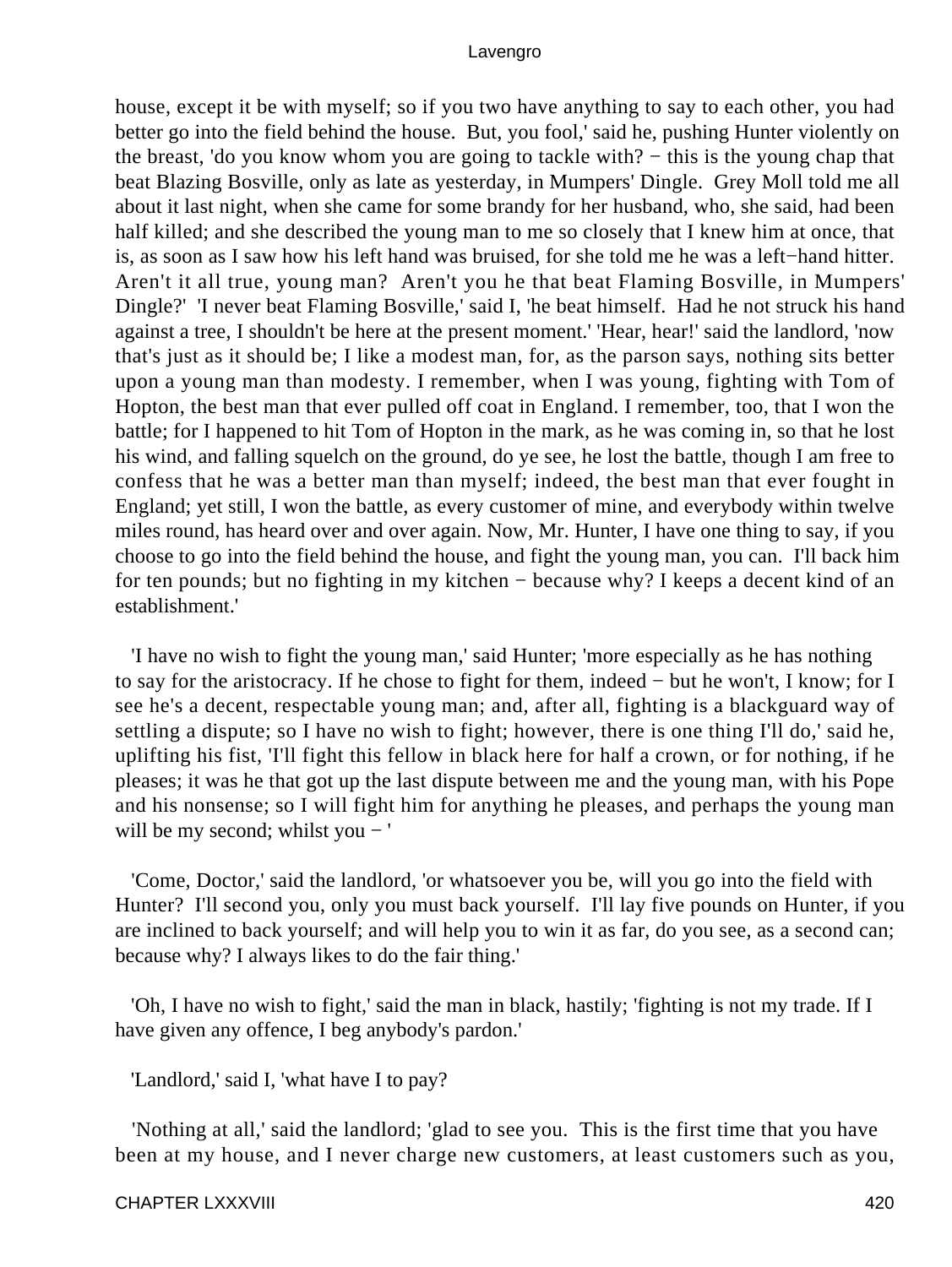anything for the first draught. You'll come again, I daresay; shall always be glad to see you. I won't take it,' said he, as I put sixpence on the table; 'I won't take it.'

 'Yes, you shall,' said I; 'but not in payment for anything I have had myself: it shall serve to pay for a jug of ale for that gentleman,' said I, pointing to the simple−looking individual; 'he is smoking a poor pipe. I do not mean to say that a pipe is a bad thing; but a pipe without ale, do you see − '

'Bravo!' said the landlord, 'that's just the conduct I like.'

 'Bravo!' said Hunter. 'I shall be happy to drink with the young man whenever I meet him at New York, where, do you see, things are better managed than here.'

 'If I have given offence to anybody,' said the man in black, 'I repeat that I ask pardon, − more especially to the young gentleman, who was perfectly right to stand up for his religion, just as I − not that I am of any particular religion, no more than this honest gentleman here,' bowing to Hunter; 'but I happen to know something of the Catholics − several excellent friends of mine are Catholics – and of a surety the Catholic religion is an ancient religion, and a widely−extended religion, though it certainly is not a universal religion, but it has of late made considerable progress, even amongst those nations who have been particularly opposed to it − amongst the Prussians and the Dutch, for example, to say nothing of the English; and then, in the East, amongst the Persians, amongst the Armenians.'

'The Armenians,' said I; 'oh dear me, the Armenians − '

 'Have you anything to say about those people, sir?' said the man in black, lifting up his glass to his mouth.

 'I have nothing further to say,' said I, 'than that the roots of Ararat are occasionally found to be deeper than those of Rome.'

 'There's half−a−crown broke,' said the landlord, as the man in black let fall the glass, which was broken to pieces on the floor. 'You will pay me the damage, friend, before you leave this kitchen. I like to see people drink freely in my kitchen, but not too freely, and I hate breakages; because why? I keeps a decent kind of an establishment.'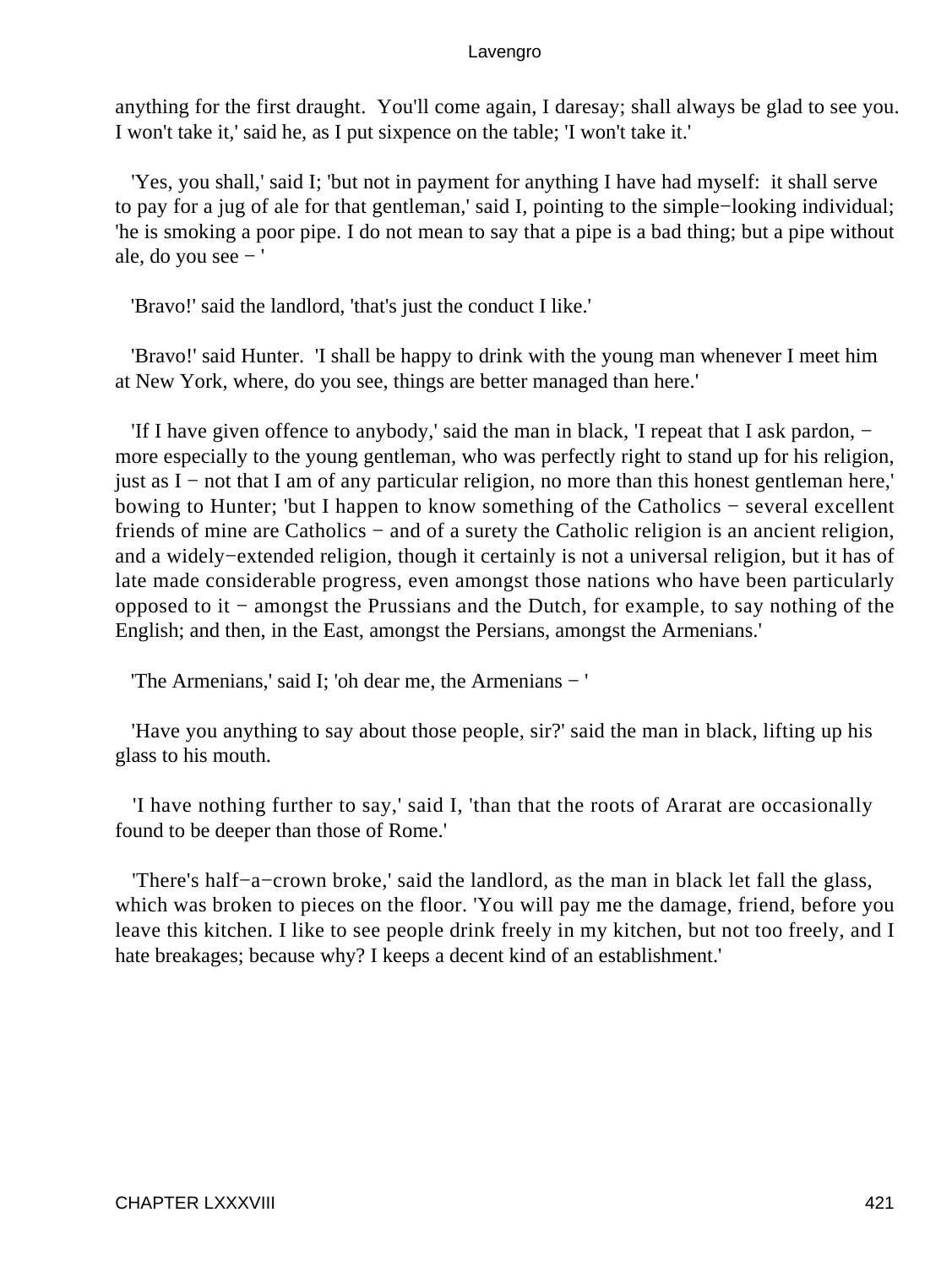# **[CHAPTER LXXXIX](#page-498-0)**

**The dingle – Give them ale – Not over complimentary – America – Many people –** Washington − Promiscuous company − Language of the roads − The old women − Numerals − The man in black.

 THE public−house where the scenes which I have attempted to describe in the preceding chapters took place, was at the distance of about two miles from the dingle. The sun was sinking in the west by the time I returned to the latter spot. I found Belle seated by a fire, over which her kettle was suspended. During my absence she had prepared herself a kind of tent, consisting of large hoops covered over with tarpaulins, quite impenetrable to rain, however violent. 'I am glad you are returned,' said she, as soon as she perceived me; 'I began to be anxious about you. Did you take my advice?'

 'Yes,' said I; 'I went to the public−house and drank ale, as you advised me; it cheered, strengthened, and drove away the horror from my mind − I am much beholden to you.'

 'I knew it would do you good,' said Belle; 'I remembered that when the poor women in the great house were afflicted with hysterics, and fearful imaginings, the surgeon, who was a good kind man, used to say, «Ale, give them ale, and let it be strong.»'

'He was no advocate for tea, then?' said I.

 'He had no objection to tea; but he used to say, «Everything in its season.» Shall we take ours now? − I have waited for you.'

 'I have no objection,' said I; 'I feel rather heated, and at present should prefer tea to ale − «Everything in its season,» as the surgeon said.'

Thereupon Belle prepared tea, and, as we were taking it, she said − 'What did you see and hear at the public−house?'

 'Really,' said I, 'you appear to have your full portion of curiosity; what matters it to you what I saw and heard at the public−house?'

 'It matters very little to me,' said Belle; 'I merely inquired of you, for the sake of a little conversation − you were silent, and it is uncomfortable for two people to sit together without opening their lips − at least I think so.'

'One only feels uncomfortable,' said I, 'in being silent, when one happens to be thinking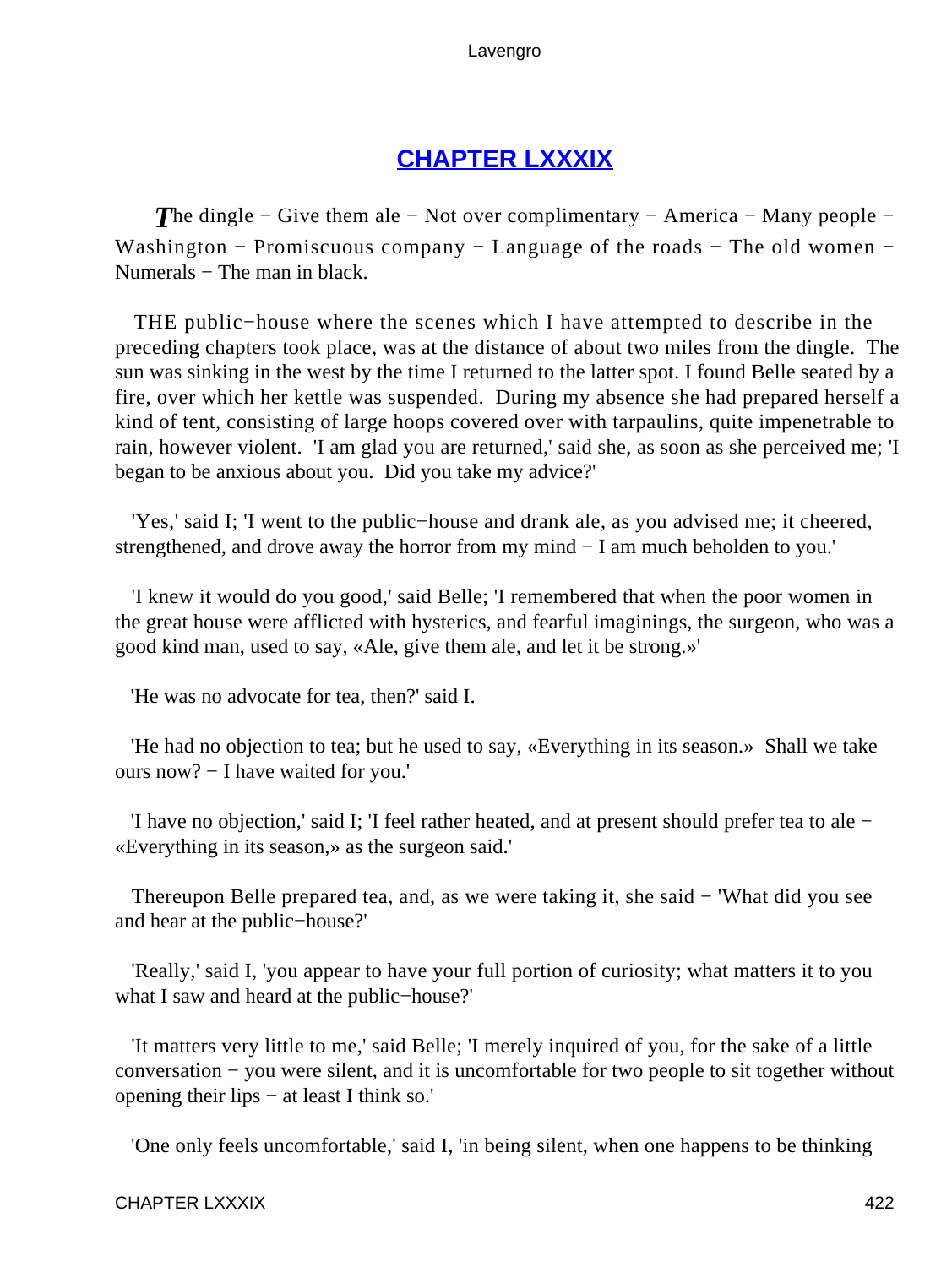of the individual with whom one is in company. To tell you the truth, I was not thinking of my companion, but of certain company with whom I had been at the public−house.'

 'Really, young man,' said Belle, 'you are not over complimentary; but who may this wonderful company have been − some young − ?' and here Belle stopped.

 'No,' said I, 'there was no young person − if person you were going to say. There was a big portly landlord, whom I daresay you have seen; a noisy savage Radical, who wanted at first to fasten upon me a quarrel about America, but who subsequently drew in his horns; then there was a strange fellow, a prowling priest, I believe, whom I have frequently heard of, who at first seemed disposed to side with the Radical against me, and afterwards with me against the Radical. There, you know my company, and what took place.'

'Was there no one else?' said Belle.

 'You are mighty curious,' said I. 'No, none else, except a poor simple mechanic, and some common company, who soon went away.'

 Belle looked at me for a moment, and then appeared to be lost in thought − 'America!' said she, musingly − 'America!'

'What of America?' said I.

'I have heard that it is a mighty country.'

 'I daresay it is,' said I; 'I have heard my father say that the Americans are first−rate marksmen.'

 'I heard nothing about that,' said Belle; 'what I heard was, that it is a great and goodly land, where people can walk about without jostling, and where the industrious can always find bread; I have frequently thought of going thither.'

 'Well,' said I, 'the Radical in the public−house will perhaps be glad of your company thither; he is as great an admirer of America as yourself, though I believe on different grounds.'

 'I shall go by myself,' said Belle, 'unless − unless that should happen which is not likely − I am not fond of Radicals no more than I am of scoffers and mockers.'

'Do you mean to say that I am a scoffer and mocker?'

 'I don't wish to say you are,' said Belle; 'but some of your words sound strangely like scoffing and mocking. I have now one thing to beg, which is, that if you have anything to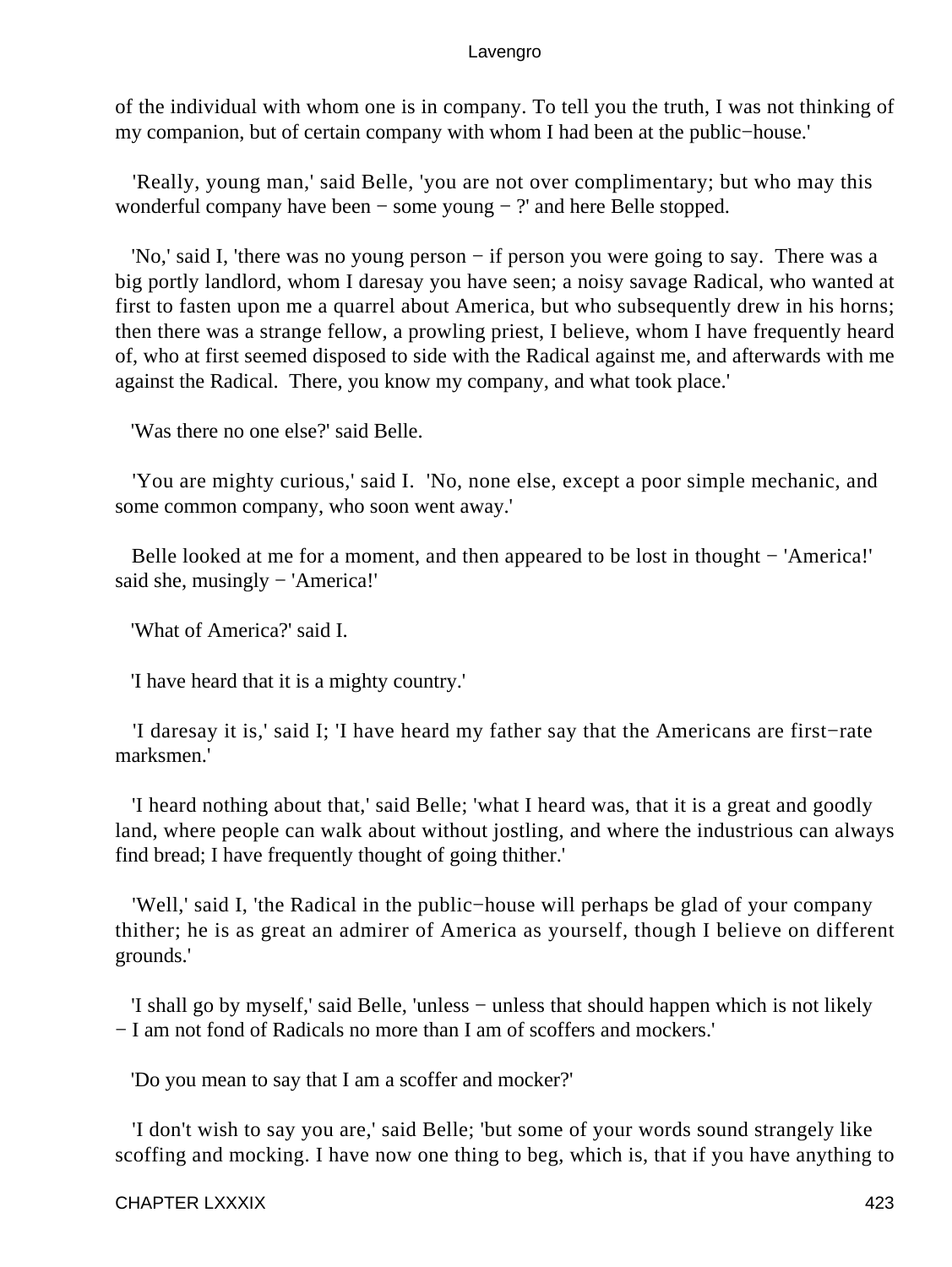say against America, you would speak it out boldly.'

'What should I have to say against America? I never was there.'

'Many people speak against America who never were there.'

 'Many people speak in praise of America who never were there; but with respect to myself, I have not spoken for or against America.'

'If you liked America you would speak in its praise.'

'By the same rule, if I disliked America I should speak against it.'

'I can't speak with you,' said Belle; 'but I see you dislike the country.'

'The country!'

'Well, the people − don't you?'

'I do.'

'Why do you dislike them?'

 'Why, I have heard my father say that the American marksmen, led on by a chap of the name of Washington, sent the English to the right− about in double−quick time.'

'And that is your reason for disliking the Americans?'

'Yes,' said I, 'that is my reason for disliking them.'

'Will you take another cup of tea?' said Belle.

 I took another cup; we were again silent. 'It is rather uncomfortable,' said I, at last, 'for people to sit together without having anything to say.'

'Were you thinking of your company?' said Belle.

'What company?' said I.

'The present company.'

 'The present company! oh, ah − I remember that I said one only feels uncomfortable in being silent with a companion, when one happens to be thinking of the companion. Well, I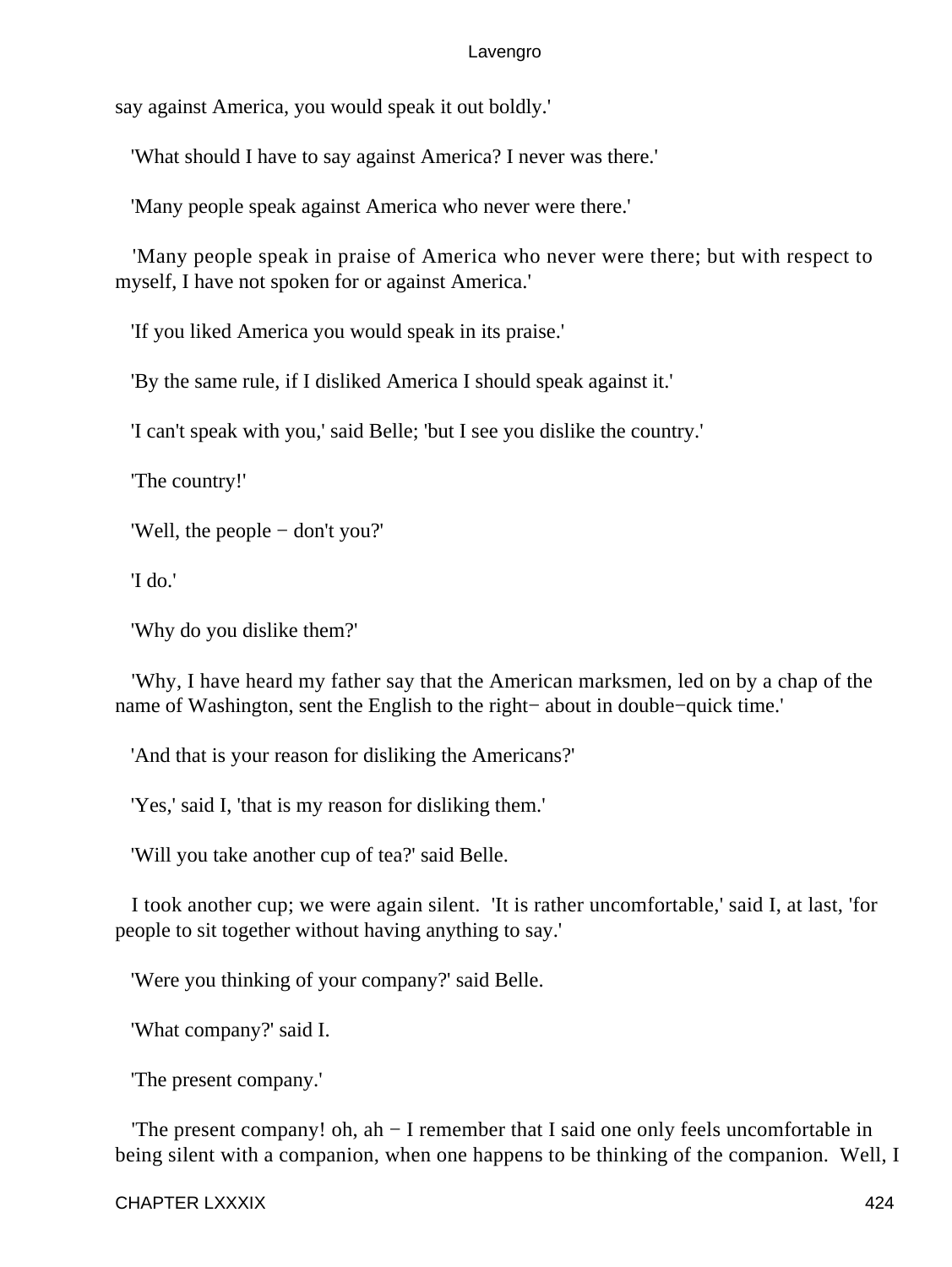had been thinking of you the last two or three minutes, and had just come to the conclusion that, to prevent us both feeling occasionally uncomfortably towards each other, having nothing to say, it would be as well to have a standing subject on which to employ our tongues. Belle, I have determined to give you lessons in Armenian.'

'What is Armenian?'

'Did you ever hear of Ararat?'

 'Yes, that was the place where the ark rested; I have heard the chaplain in the great house talk of it; besides, I have read of it in the Bible.'

'Well, Armenian is the speech of people of that place, and I should like to teach it you.'

'To prevent − '

 'Ay, ay, to prevent our occasionally feeling uncomfortable together. Your acquiring it besides might prove of ulterior advantage to us both; for example, suppose you and I were in promiscuous company, at Court, for example, and you had something to communicate to me which you did not wish any one else to be acquainted with, how safely you might communicate it to me in Armenian.'

'Would not the language of the roads do as well?' said Belle.

 'In some places it would,' said I, 'but not at Court, owing to its resemblance to thieves' slang. There is Hebrew, again, which I was thinking of teaching you, till the idea of being presented at Court made me abandon it, from the probability of our being understood, in the event of our speaking it, by at least half a dozen people in our vicinity. There is Latin, it is true, or Greek, which we might speak aloud at Court with perfect confidence of safety, but upon the whole I should prefer teaching you Armenian, not because it would be a safer language to hold communication with at Court, but because, not being very well grounded in it myself, I am apprehensive that its words and forms may escape from my recollection, unless I have sometimes occasion to call them forth.'

 'I am afraid we shall have to part company before I have learnt it,' said Belle; 'in the meantime, if I wish to say anything to you in private, somebody being by, shall I speak in the language of the roads?'

 'If no roadster is nigh you may,' said I, 'and I will do my best to understand you. Belle, I will now give you a lesson in Armenian.'

'I suppose you mean no harm,' said Belle.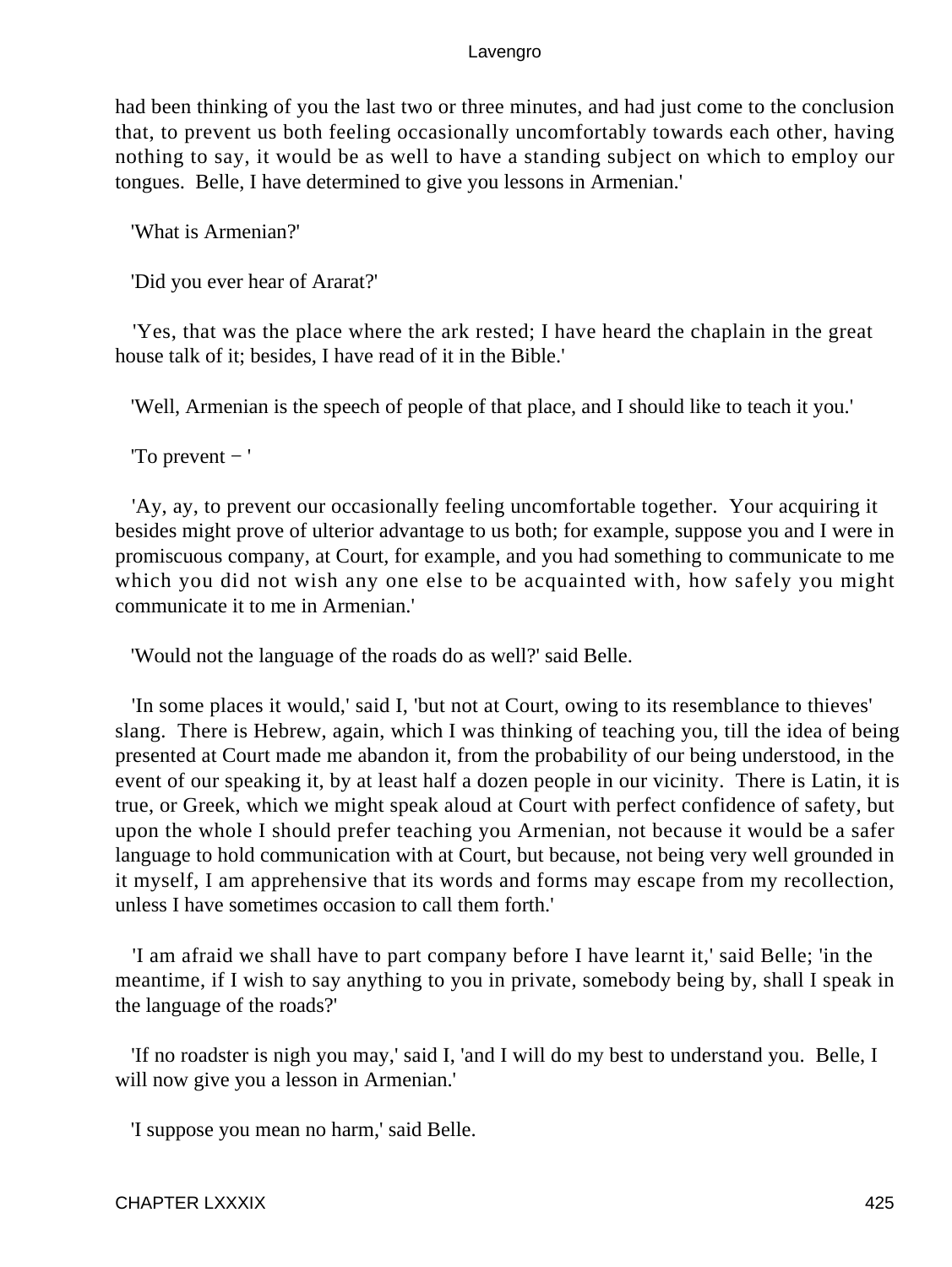'Not in the least; I merely propose the thing to prevent our occasionally feeling uncomfortable together. Let us begin.'

 'Stop till I have removed the tea things,' said Belle; and, getting up, she removed them to her own encampment.

 'I am ready,' said Belle, returning, and taking her former seat, 'to join with you in anything which will serve to pass away the time agreeably, provided there is no harm in it.'

 'Belle,' said I, 'I have determined to commence the course of Armenian lessons by teaching you the numerals; but, before I do that, it will be as well to tell you that the Armenian language is called Haik.'

'I am sure that word will hang upon my memory,' said Belle.

'Why hang upon it?' said I.

 'Because the old women in the great house used to call so the chimney−hook, on which they hung the kettle; in like manner, on the hake of my memory I will hang your hake.'

 'Good!' said I, 'you will make an apt scholar; but mind that I did not say hake, but haik; the words are, however, very much alike; and, as you observe, upon your hake you may hang my haik. We will now proceed to the numerals.'

'What are numerals?' said Belle.

'Numbers. I will say the Haikan numbers up to ten. There − have you heard them?'

'Yes.'

'Well, try and repeat them.'

'I only remember number one,' said Belle, 'and that because it is me.'

' I will repeat them again,' said I, 'and pay greater attention. Now, try again.'

'Me, jergo, earache.'

 'I neither said jergo nor earache. I said yergou and yerek. Belle, I am afraid I shall have some difficulty with you as a scholar.'

 Belle made no answer. Her eyes were turned in the direction of the winding path which led from the bottom of the hollow, where we were seated, to the plain above. 'Gorgio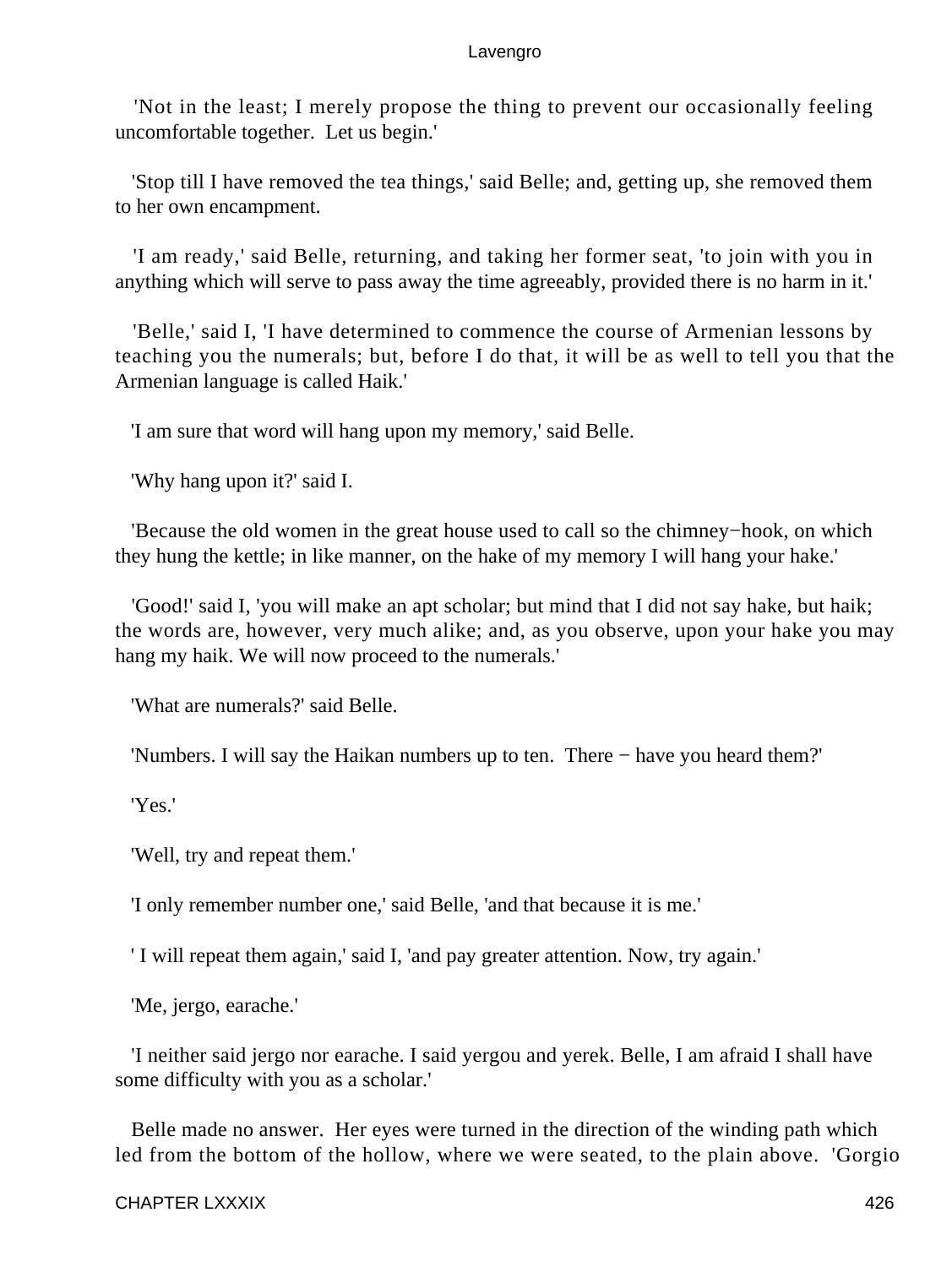shunella,' she said at length, in a low voice.

'Pure Rommany,' said I; 'where?' I added, in a whisper.

'Dovey odoi,' said Belle, nodding with her head towards the path.

 'I will soon see who it is,' said I; and starting up, I rushed towards the pathway, intending to lay violent hands on any one I might find lurking in its windings. Before, however, I had reached its commencement, a man, somewhat above the middle height, advanced from it into the dingle, in whom I recognised the man in black whom I had seen in the public−house.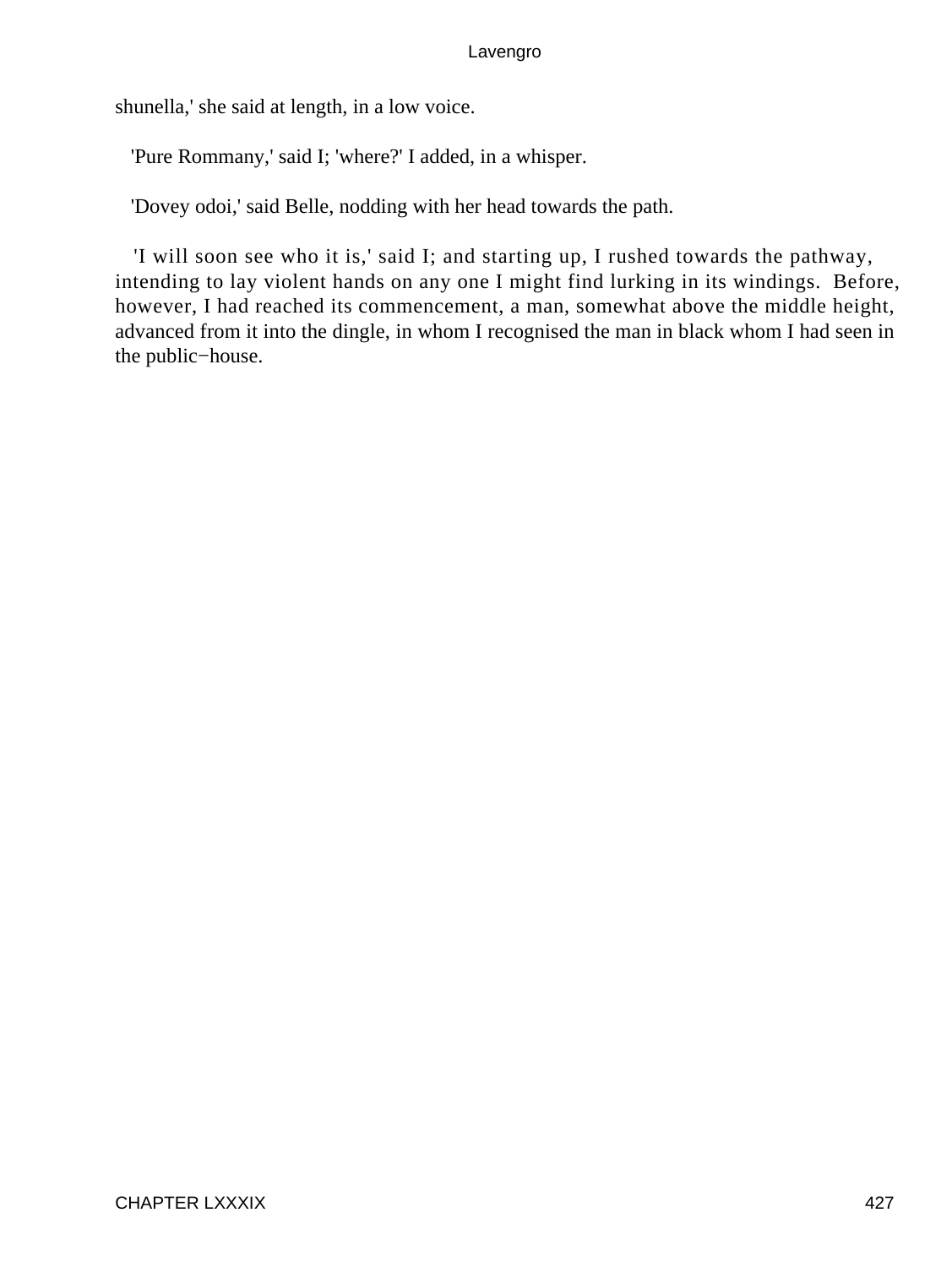# **[CHAPTER XC](#page-498-0)**

*B*uona sera – Rather apprehensive – The steep bank – Lovely virgin – Hospitality – Tory minister − Custom of the country − Sneering smile − Wandering Zigan − Gypsies' cloaks − Certain faculty − Acute answer − Various ways − Addio − Best Hollands.

 THE man in black and myself stood opposite to each other for a minute or two in silence; I will not say that we confronted each other that time, for the man in black, after a furtive glance, did not look me in the face, but kept his eyes fixed apparently on the leaves of a bunch of ground−nuts which were growing at my feet. At length, looking around the dingle, he exclaimed, 'Buona sera, I hope I don't intrude.'

 'You have as much right here,' said I, 'as I or my companion; but you had no right to stand listening to our conversation.'

 'I was not listening,' said the man, 'I was hesitating whether to advance or retire; and if I heard some of your conversation, the fault was not mine.'

'I do not see why you should have hesitated if your intentions were good,' said I.

 'I think the kind of place in which I found myself might excuse some hesitation,' said the man in black, looking around; 'moreover, from what I had seen of your demeanour at the public−house, I was rather apprehensive that the reception I might experience at your hands might be more rough than agreeable.'

'And what may have been your motive for coming to this place?' said I.

'Per far visita a sua signoria, ecco il motivo.'

'Why do you speak to me in that gibberish,' said I; 'do you think I understand it?'

 'It is not Armenian,' said the man in black; 'but it might serve, in a place like this, for the breathing of a little secret communication, were any common roadster near at hand. It would not do at Court, it is true, being the language of singing women, and the like; but we are not at Court − when we are, I can perhaps summon up a little indifferent Latin, if I have anything private to communicate to the learned Professor.'

 And at the conclusion of this speech the man in black lifted up his head, and, for some moments, looked me in the face. The muscles of his own seemed to be slightly convulsed, and his mouth opened in a singular manner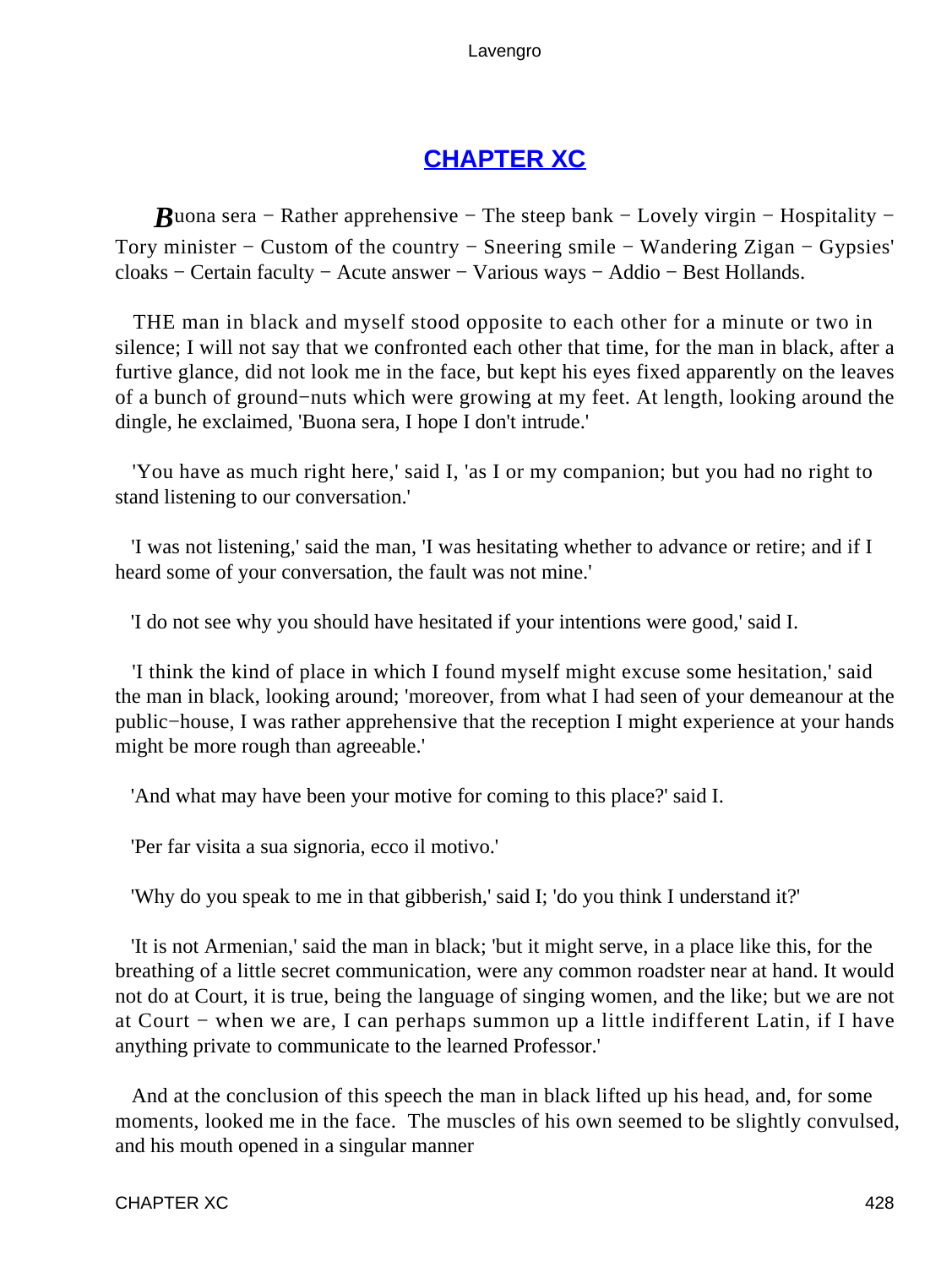'I see,' said I, 'that for some time you were standing near me and my companion, in the mean act of listening.'

 'Not at all,' said the man in black; 'I heard from the steep bank above, that to which I have now alluded, whilst I was puzzling myself to find the path which leads to your retreat. I made, indeed, nearly the compass of the whole thicket before I found it.'

'And how did you know that I was here?' I demanded.

 'The landlord of the public−house, with whom I had some conversation concerning you, informed me that he had no doubt I should find you in this place, to which he gave me instructions not very clear. But, now I am here, I crave permission to remain a little time, in order that I may hold some communion with you.'

'Well,' said I, 'since you are come, you are welcome; please to step this way.'

 Thereupon I conducted the man in black to the fireplace, where Belle was standing, who had risen from her stool on my springing up to go in quest of the stranger. The man in black looked at her with evident curiosity, then making her rather a graceful bow, 'Lovely virgin,' said he, stretching out his hand, 'allow me to salute your fingers.'

'I am not in the habit of shaking hands with strangers,' said Belle.

 'I did not presume to request to shake hands with you,' said the man in black, 'I merely wished to be permitted to salute with my lips the extremity of your two forefingers.'

 'I never permit anything of the kind,' said Belle; ' I do not approve of such unmanly ways, they are only befitting those who lurk in corners or behind trees, listening to the conversation of people who would fain be private.'

'Do you take me for a listener then?' said the man in black.

 'Ay, indeed I do,' said Belle; 'the young man may receive your excuses, and put confidence in them, if he please, but for my part I neither admit them nor believe them;' and thereupon flinging her long hair back, which was hanging over her cheeks, she seated herself on her stool.

 'Come, Belle,' said I, 'I have bidden the gentleman welcome, I beseech you, therefore, to make him welcome; he is a stranger, where we are at home, therefore, even did we wish him away, we are bound to treat him kindly.'

'That's not English doctrine,' said the man in black.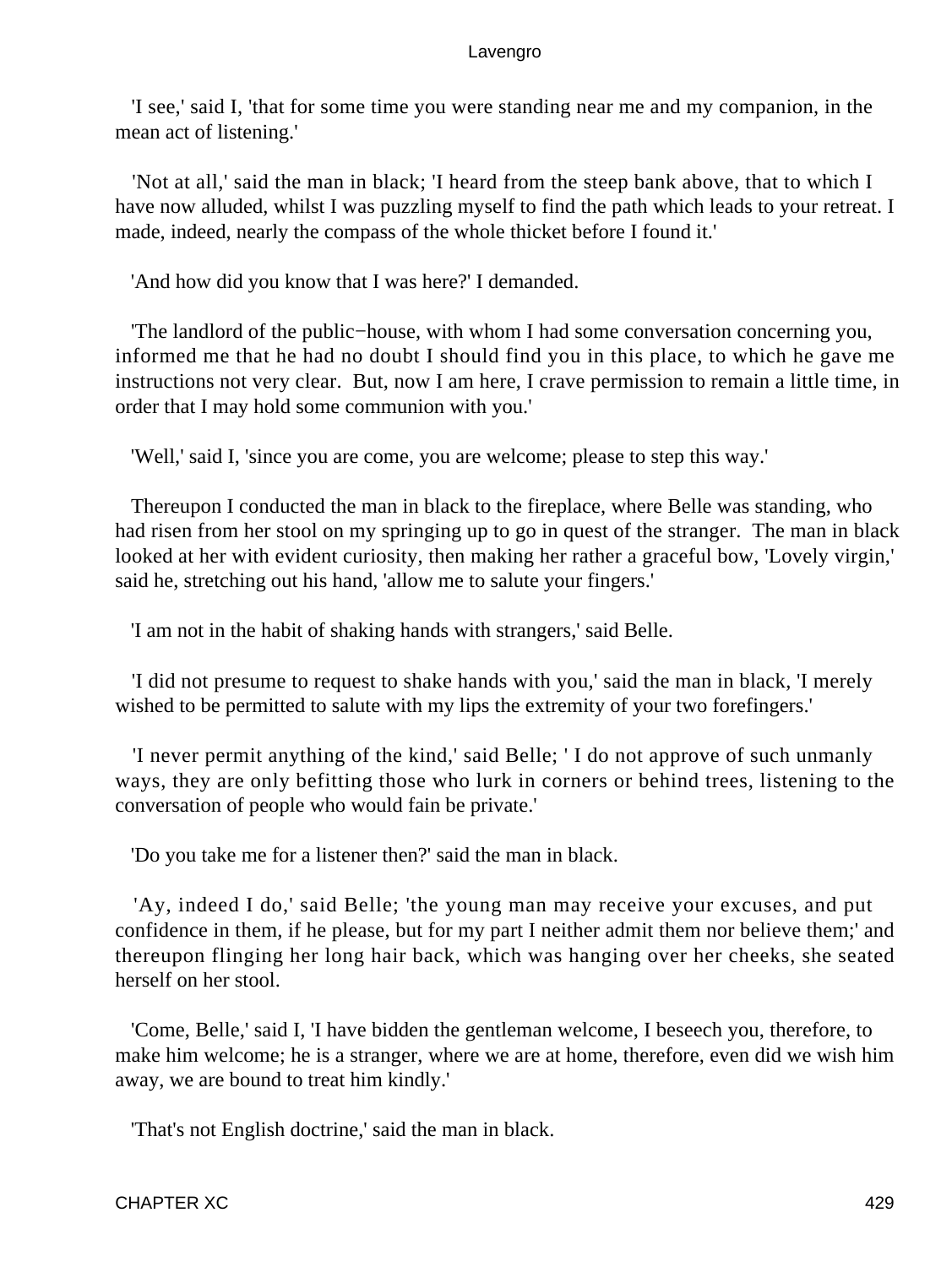'I thought the English prided themselves on their hospitality,' said I.

 'They do so,' said the man in black; 'they are proud of showing hospitality to people above them, that is, to those who do not want it, but of the hospitality which you were now describing, and which is Arabian, they know nothing. No Englishman will tolerate another in his house, from whom he does not expect advantage of some kind, and to those from whom he does he can be civil enough. An Englishman thinks that, because he is in his own house, he has a right to be boorish and brutal to any one who is disagreeable to him, as all those are who are really in want of assistance. Should a hunted fugitive rush into an Englishman's house, beseeching protection, and appealing to the master's feelings of hospitality, the Englishman would knock him down in the passage.'

 'You are too general,' said I, 'in your strictures. Lord −, the unpopular Tory minister, was once chased through the streets of London by a mob, and, being in danger of his life, took shelter in the shop of a Whig linen−draper, declaring his own unpopular name, and appealing to the linen−draper's feelings of hospitality; whereupon the linen−draper, utterly forgetful of all party rancour, nobly responded to the appeal, and telling his wife to conduct his lordship upstairs, jumped over the counter, with his ell in his hand, and placing himself with half−a−dozen of his assistants at the door of his boutique, manfully confronted the mob, telling them that he would allow himself to be torn to a thousand pieces ere he would permit them to injure a hair of his lordship's head: what do you think of that?'

'He! he! he!' tittered the man in black.

 'Well,' said I, 'I am afraid your own practice is not very different from that which you have been just now describing; you sided with the Radical in the public−house against me, as long as you thought him the most powerful, and then turned against him when you saw he was cowed. What have you to say to that?'

 'Oh, when one is in Rome, I mean England, one must do as they do in England; I was merely conforming to the custom of the country, he! he! but I beg your pardon here, as I did in the public−house. I made a mistake.'

 'Well,' said I, 'we will drop the matter, but pray seat yourself on that stone, and I will sit down on the grass near you.'

 The man in black, after proffering two or three excuses for occupying what he supposed to be my seat, sat down upon the stone, and I squatted down, gypsy−fashion, just opposite to him, Belle sitting on her stool at a slight distance on my right. After a time I addressed him thus: 'Am I to reckon this a mere visit of ceremony? should it prove so, it will be, I believe, the first visit of the kind ever paid me.'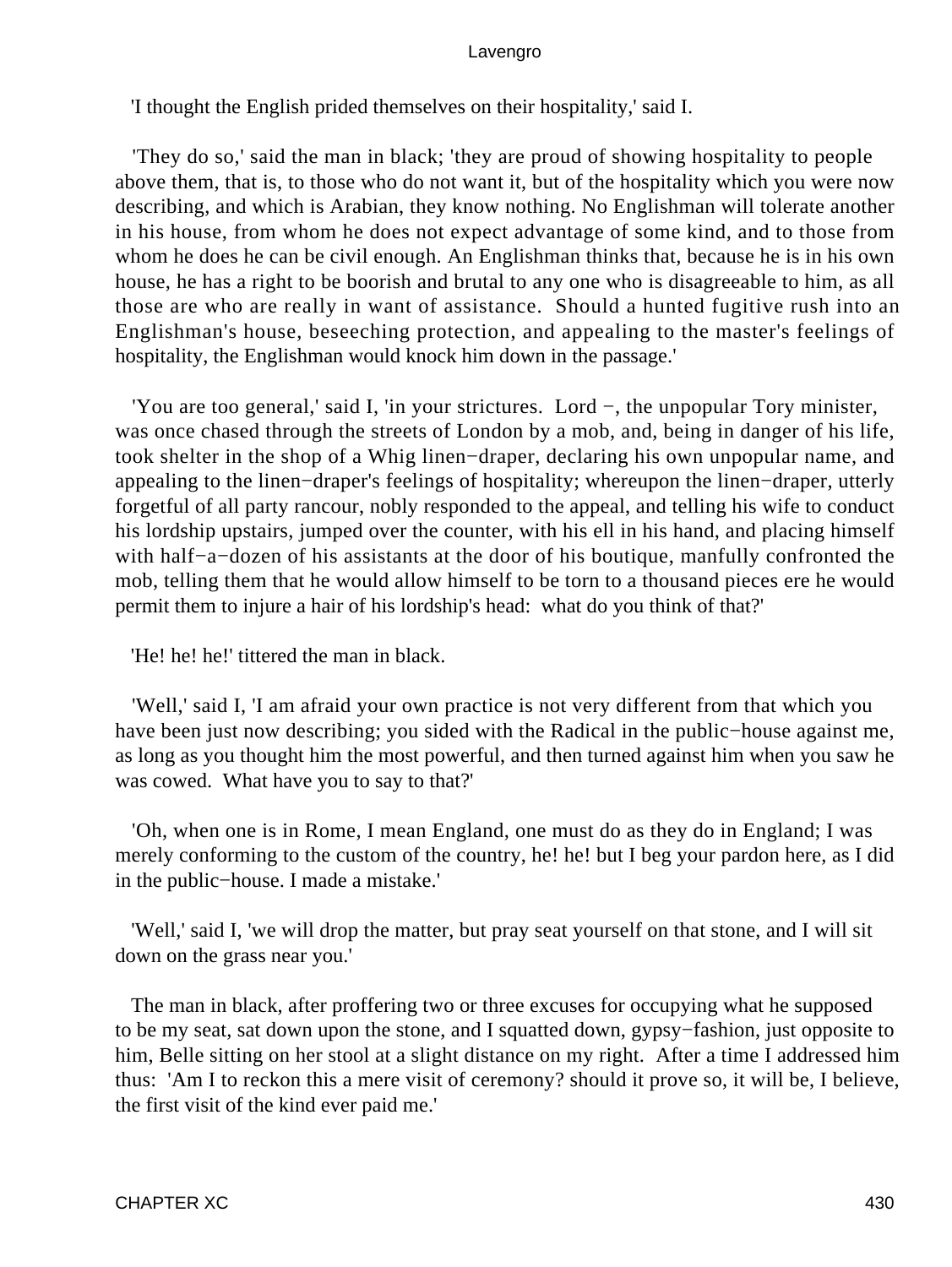'Will you permit me to ask,' said the man in black − 'the weather is very warm,' said he, interrupting himself, and taking off his hat.

 I now observed that he was partly bald, his red hair having died away from the fore part of his crown − his forehead was high, his eyebrows scanty, his eyes gray and sly, with a downward tendency, his nose was slightly aquiline, his mouth rather large − a kind of sneering smile played continually on his lips, his complexion was somewhat rubicund.

 'A bad countenance,' said Belle, in the language of the roads, observing that my eyes were fixed on his face.

 'Does not my countenance please you, fair damsel?' said the man in black, resuming his hat, and speaking in a peculiarly gentle voice.

'How,' said I, 'do you understand the language of the roads?'

'As little as I do Armenian,' said the man in black; 'but I understand look and tone.'

 'So do I, perhaps,' retorted Belle; 'and, to tell you the truth, I like your tone as little as your face.'

 'For shame,' said I; 'have you forgot what I was saying just now about the duties of hospitality? You have not yet answered my question,' said I, addressing myself to the man, 'with respect to your visit.'

'Will you permit me to ask who you are?'

'Do you see the place where I live?' said I.

'I do,' said the man in black, looking around.

'Do you know the name of this place?'

'I was told it was Mumpers' or Gypsies' Dingle,' said the man in black.

'Good,' said I; 'and this forge and tent, what do they look like?'

'Like the forge and tent of a wandering Zigan; I have seen the like in Italy.'

'Good,' said I; 'they belong to me.'

'Are you, then, a gypsy?' said the man in black.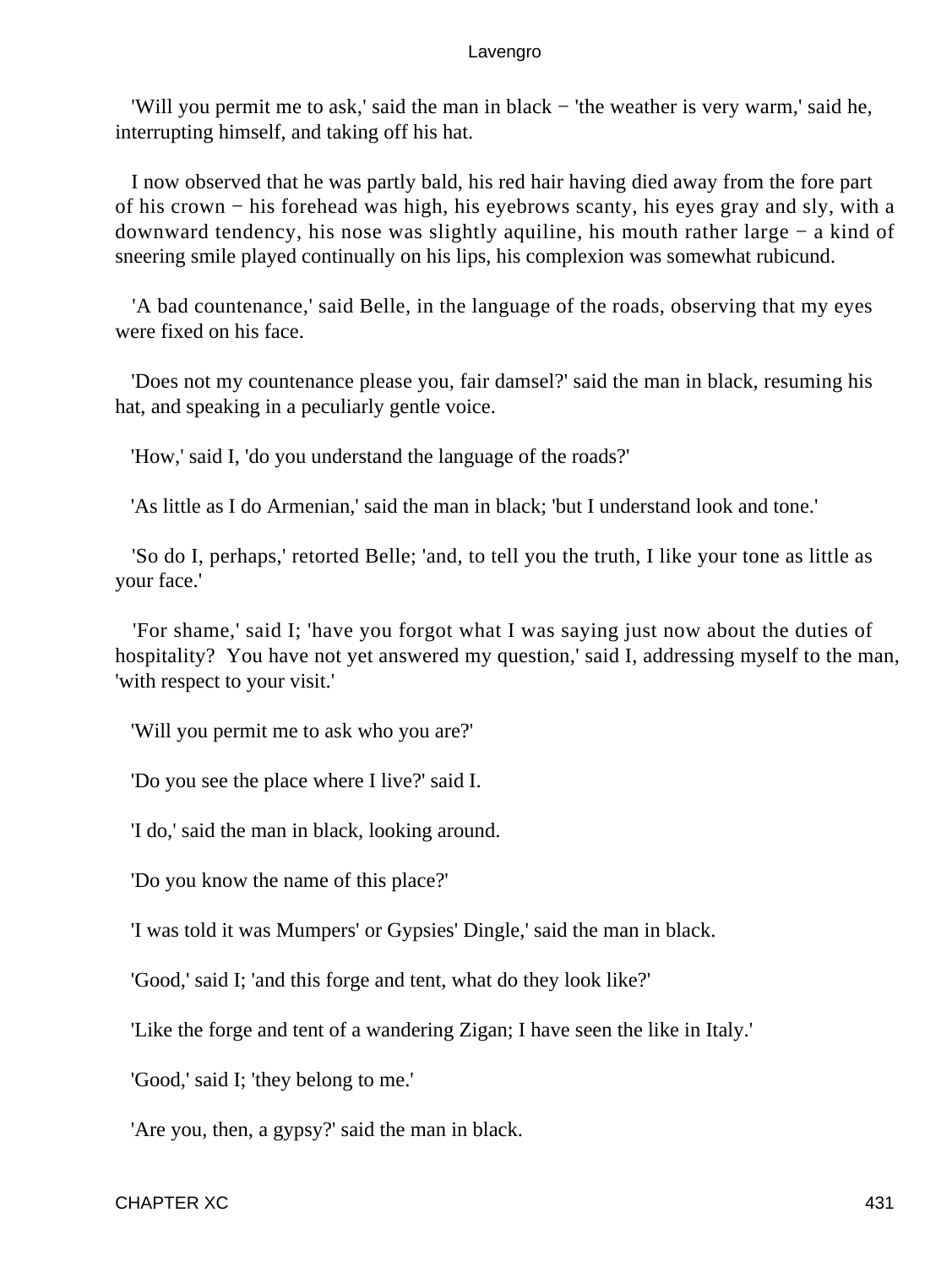'What else should I be?'

 'But you seem to have been acquainted with various individuals with whom I have likewise had acquaintance; and you have even alluded to matters, and even words, which have passed between me and them.'

'Do you know how gypsies live?' said I.

'By hammering old iron, I believe, and telling fortunes.'

 'Well,' said I, 'there's my forge, and yonder is some iron, though not old, and by your own confession I am a soothsayer.'

'But how did you come by your knowledge?'

 'Oh,' said I, 'if you want me to reveal the secrets of my trade, I have, of course, nothing further to say. Go to the scarlet dyer, and ask him how he dyes cloth.'

'Why scarlet?' said the man in black. 'Is it because gypsies blush like scarlet?'

'Gypsies never blush,' said I; 'but gypsies' cloaks are scarlet.'

'I should almost take you for a gypsy,' said the man in black, 'but for − '

'For what?' said I.

 'But for that same lesson in Armenian, and your general knowledge of languages; as for your manners and appearance I will say nothing,' said the man in black, with a titter.

'And why should not a gypsy possess a knowledge of languages?' said I.

 'Because the gypsy race is perfectly illiterate,' said the man in black; 'they are possessed, it is true, of a knavish acuteness, and are particularly noted for giving subtle and evasive answers − and in your answers, I confess, you remind me of them; but that one of the race should acquire a learned language like the Armenian, and have a general knowledge of literature, is a thing che io non credo afatto.'

'What do you take me for?' said I.

 'Why,' said the man in black, 'I should consider you to be a philologist, who, for some purpose, has taken up a gypsy life; but I confess to you that your way of answering questions is far too acute for a philologist.'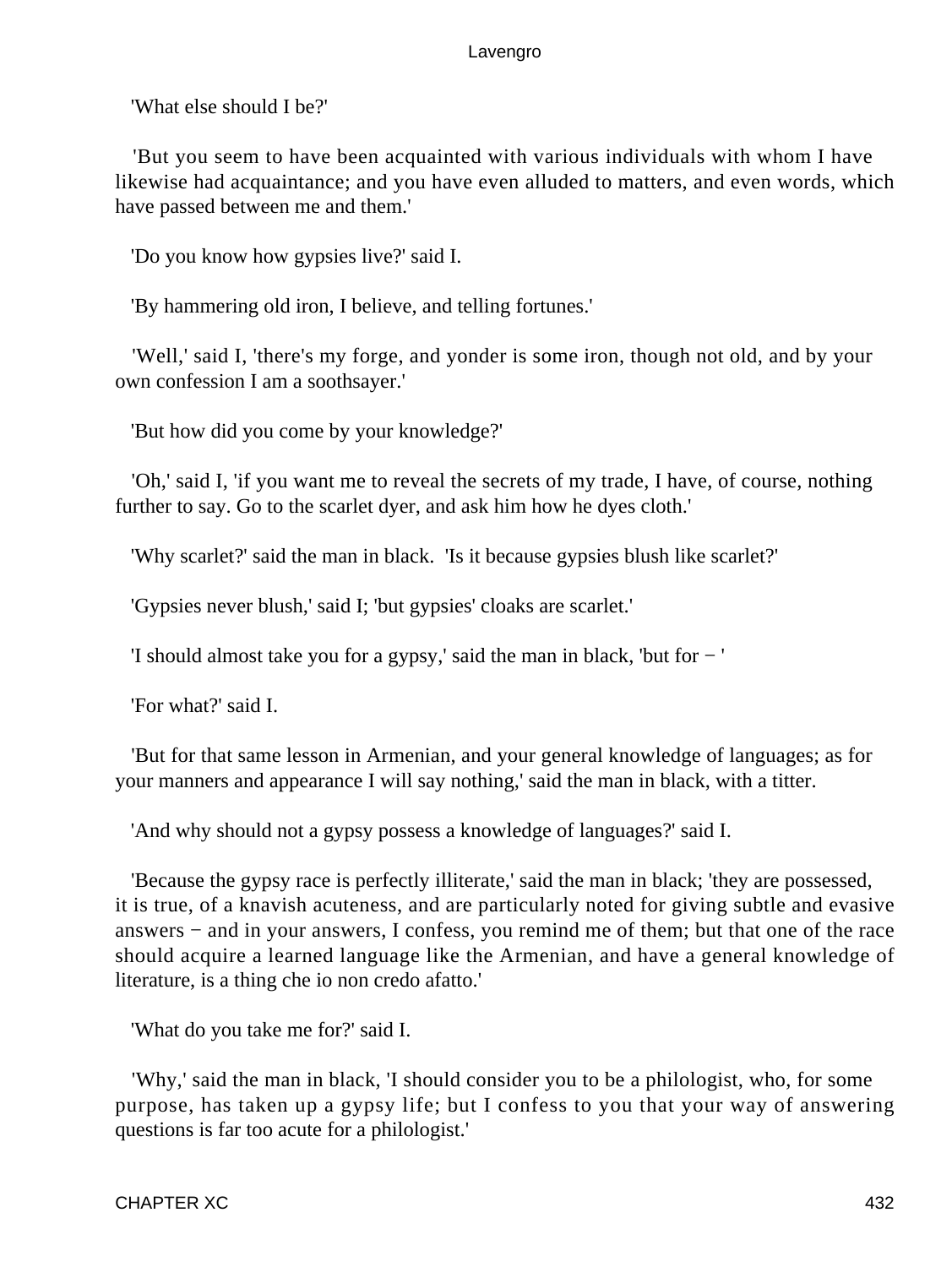'And why should not a philologist be able to answer questions acutely?' said I.

 'Because the philological race is the most stupid under heaven,' said the man in black; 'they are possessed, it is true, of a certain faculty for picking up words, and a memory for retaining them; but that any one of the sect should be able to give a rational answer, to say nothing of an acute one, on any subject – even though the subject were philology – is a thing of which I have no idea.'

'But you found me giving a lesson in Armenian to this handmaid?'

'I believe I did,' said the man in black.

 'And you heard me give what you are disposed to call acute answers to the questions you asked me?'

'I believe I did,' said the man in black.

 'And would any one but a philologist think of giving a lesson in Armenian to a handmaid in a dingle?

'I should think not,' said the man in black.

 'Well, then, don't you see that it is possible for a philologist to give not only a rational, but an acute answer?'

'I really don't know,' said the man in black.

'What's the matter with you?' said I.

'Merely puzzled,' said the man in black.

'Puzzled?

'Yes.'

'Really puzzled?'

'Yes.'

'Remain so.'

 'Well,' said the man in black, rising, 'puzzled or not, I will no longer trespass upon your and this young lady's retirement; only allow me, before I go, to apologise for my intrusion.'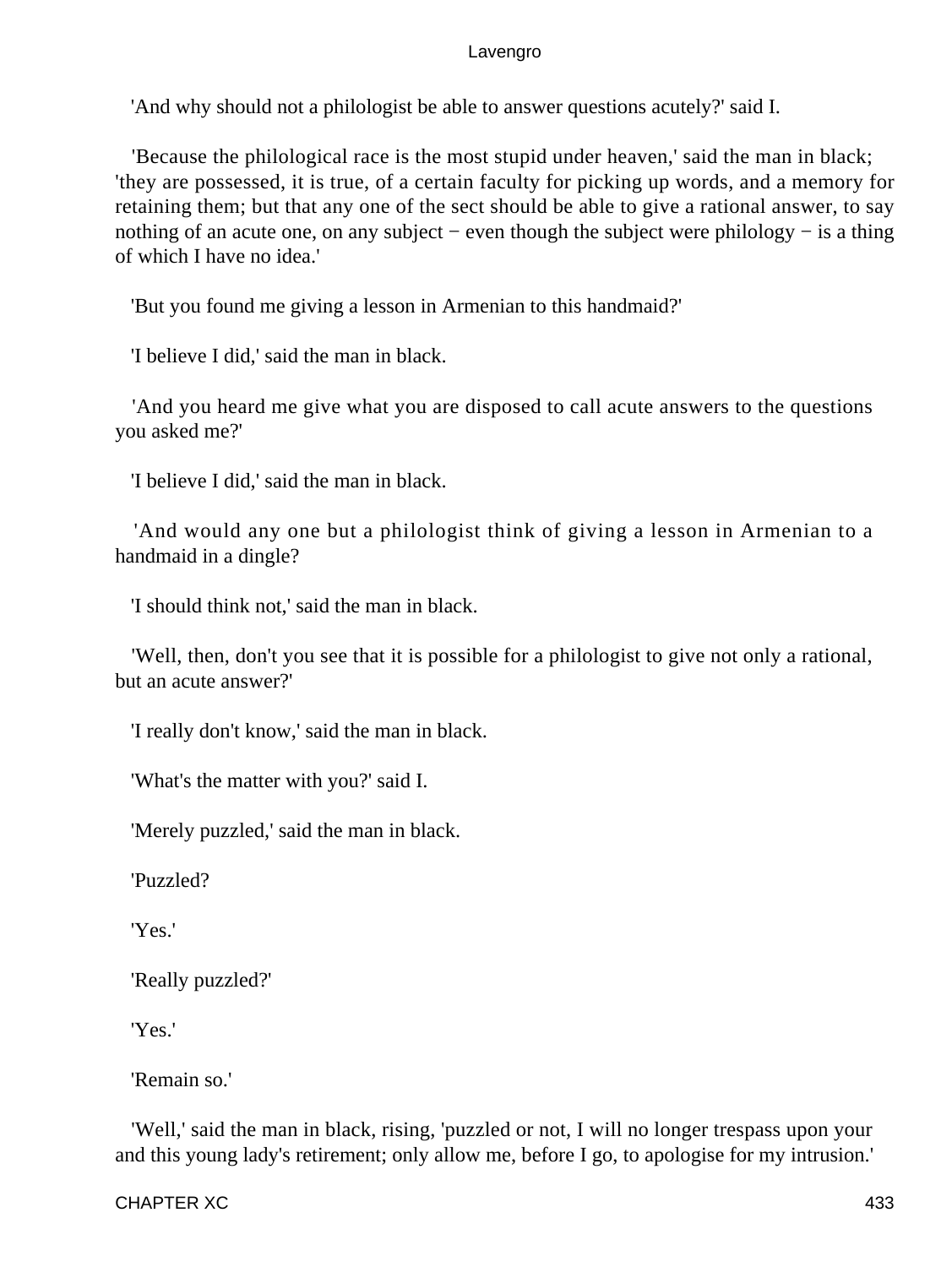'No apology is necessary,' said I; 'will you please to take anything before you go? I think this young lady, at my request, would contrive to make you a cup of tea.'

 'Tea!' said the man in black; 'he! he! I don't drink tea; I don't like it − if, indeed, you had,' and here he stopped.

'There's nothing like gin and water, is there?' said I, 'but I am sorry to say I have none.'

 'Gin and water,' said the man in black, 'how do you know that I am fond of gin and water?'

'Did I not see you drinking some at the public−house?'

 'You did,' said the man in black, 'and I remember that, when I called for some you repeated my words − permit me to ask, is gin and water an unusual drink in England?'

'It is not usually drunk cold, and with a lump of sugar,' said I.

'And did you know who I was by my calling for it so?'

'Gypsies have various ways of obtaining information,' said I.

 'With all your knowledge,' said the man in black, 'you do not appear to have known that I was coming to visit you?'

 'Gypsies do not pretend to know anything which relates to themselves,' said I; 'but I advise you, if you ever come again, to come openly.'

'Have I your permission to come again?' said the man in black.

'Come when you please; this dingle is as free for you as me.'

'I will visit you again,' said the man in black − 'till then, addio.'

 'Belle,' said I, after the man in black had departed, 'we did not treat that man very hospitably; he left us without having eaten or drunk at our expense.'

 'You offered him some tea,' said Belle, 'which, as it is mine, I should have grudged him, for I like him not.'

 'Our liking or disliking him had nothing to do with the matter, he was our visitor, and ought not to have been permitted to depart dry; living as we do in this desert, we ought always to be prepared to administer to the wants of our visitors. Belle, do you know where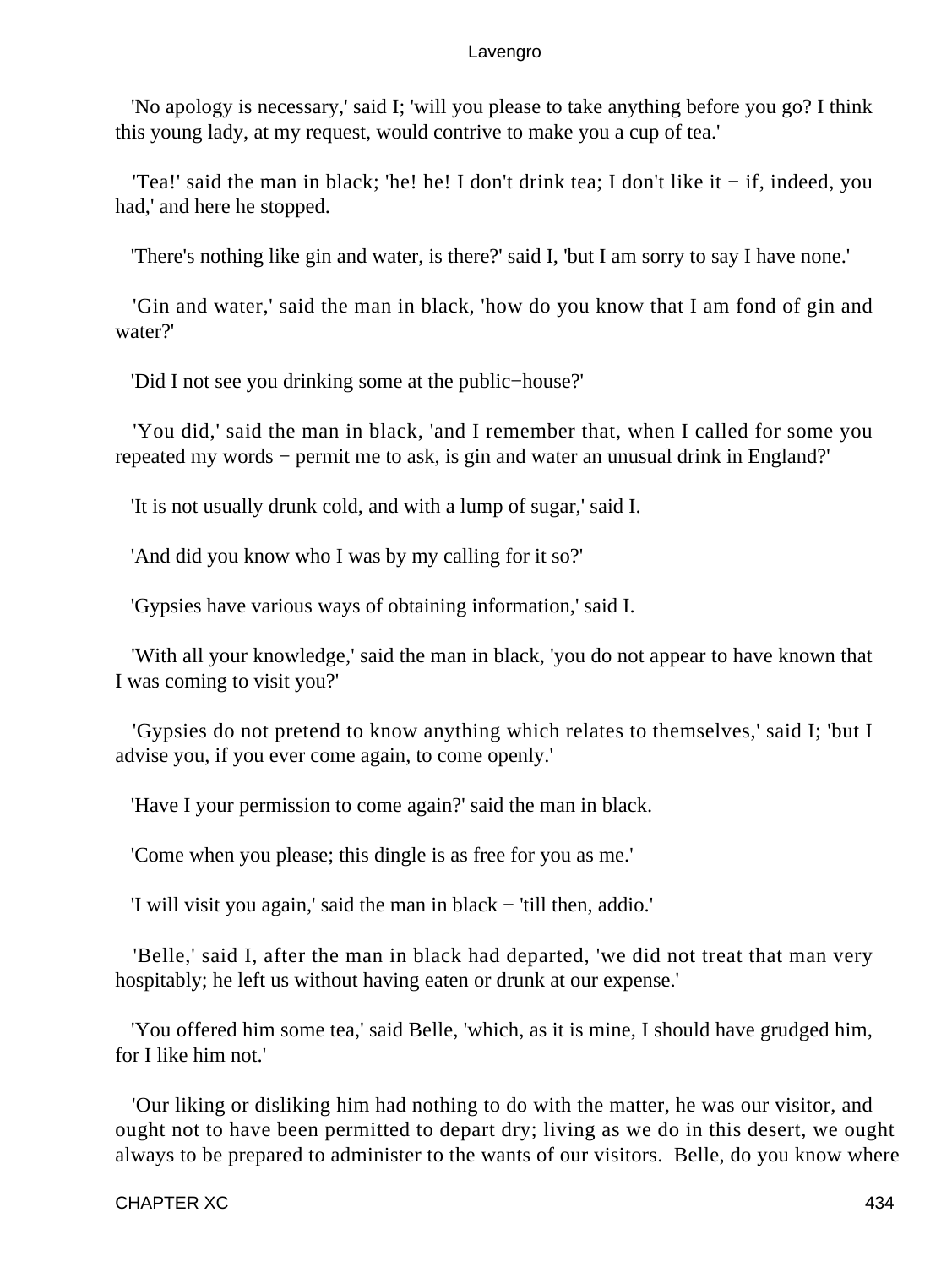to procure any good Hollands?'

'I think I do,' said Belle, 'but − '

 'I will have no buts. Belle, I expect that with as little delay as possible you procure, at my expense, the best Hollands you can find.'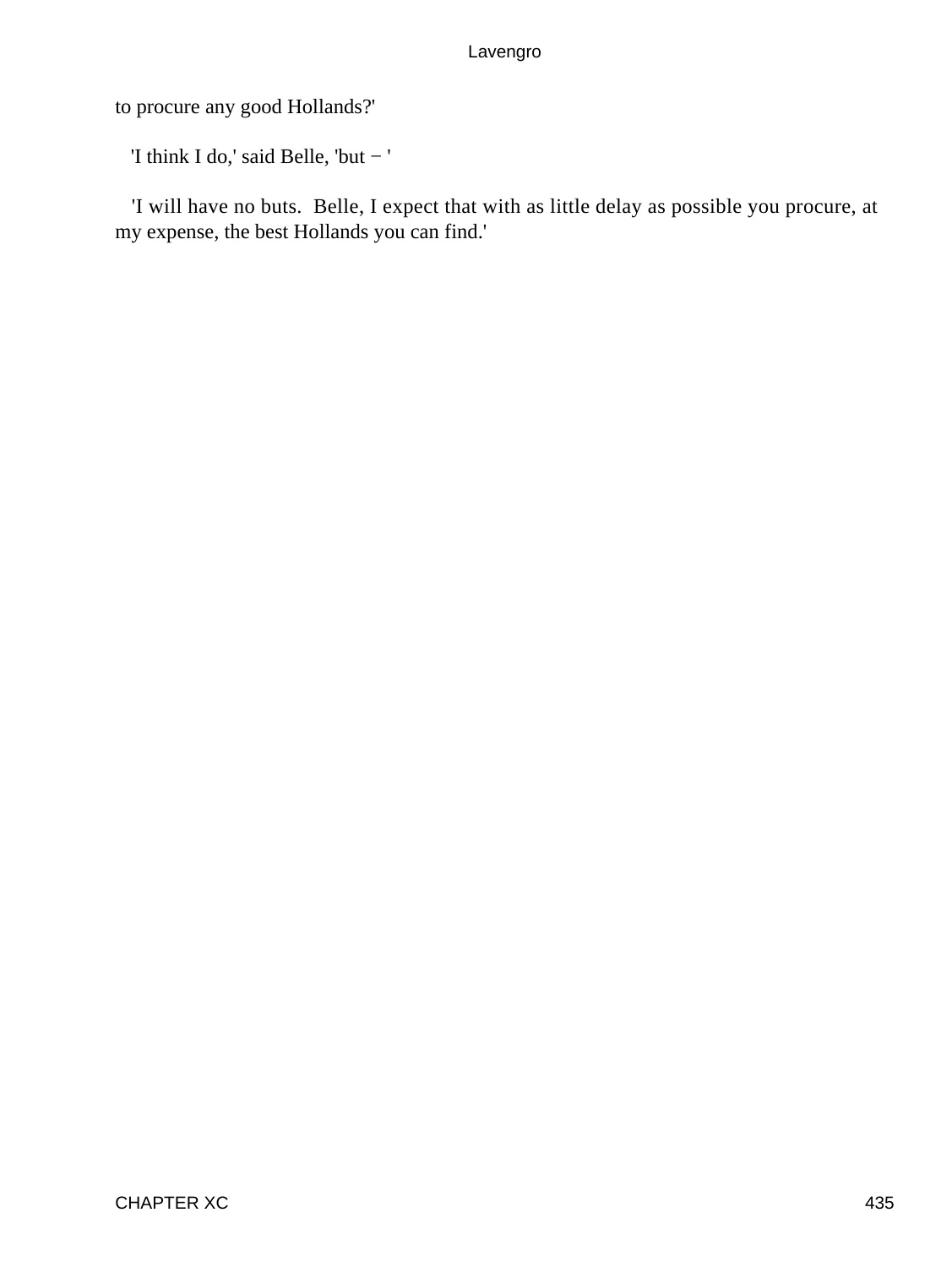# **[CHAPTER XCI](#page-498-0)**

*E*xcursions – Adventurous English – Opaque forests – The greatest patience.

**TIME** passed on, and Belle and I lived in the dingle; when I say lived, the reader must not imagine that we were always there. She went out upon her pursuits, and I went out where inclination led me; but my excursions were very short ones, and hers occasionally occupied whole days and nights. If I am asked how we passed the time when we were together in the dingle, I would answer that we passed the time very tolerably, all things considered; we conversed together, and when tired of conversing I would sometimes give Belle a lesson in Armenian; her progress was not particularly brilliant, but upon the whole satisfactory; in about a fortnight she had hung up one hundred Haikan numerals upon the hake of her memory. I found her conversation highly entertaining; she had seen much of England and Wales, and had been acquainted with some of the most remarkable characters who travelled the roads at that period; and let me be permitted to say that many remarkable characters have travelled the roads of England, of whom fame has never said a word. I loved to hear her anecdotes of these people; some of whom I found had occasionally attempted to lay violent hands either upon her person or effects, and had invariably been humbled by her without the assistance of either justice or constable. I could clearly see, however, that she was rather tired of England, and wished for a change of scene; she was particularly fond of talking of America, to which country her aspirations chiefly tended. She had heard much of America, which had excited her imagination; for at that time America was much talked of, on roads and in homesteads − at least, so said Belle, who had good opportunities of knowing − and most people allowed that it was a good country for adventurous English. The people who chiefly spoke against it, as she informed me, were soldiers disbanded upon pensions, the sextons of village churches, and excisemen. Belle had a craving desire to visit that country, and to wander with cart and little animal amongst its forests; when I would occasionally object that she would be exposed to danger from strange and perverse customers, she said that she had not wandered the roads of England so long and alone, to be afraid of anything which might befall in America; and that she hoped, with God's favour, to be able to take her own part, and to give to perverse customers as good as they might bring. She had a dauntless heart, that same Belle. Such was the staple of Belle's conversation. As for mine, I would endeavour to entertain her with strange dreams of adventure, in which I figured in opaque forests, strangling wild beasts, or discovering and plundering the hoards of dragons; and sometimes I would narrate to her other things far more genuine − how I had tamed savage mares, wrestled with Satan, and had dealings with ferocious publishers. Belle had a kind heart, and would weep at the accounts I gave her of my early wrestlings with the dark Monarch. She would sigh, too, as I recounted the many slights and degradations I had received at the hands of ferocious publishers; but she had the curiosity of a woman; and once, when I talked to her of the triumphs which I had achieved over unbroken mares, she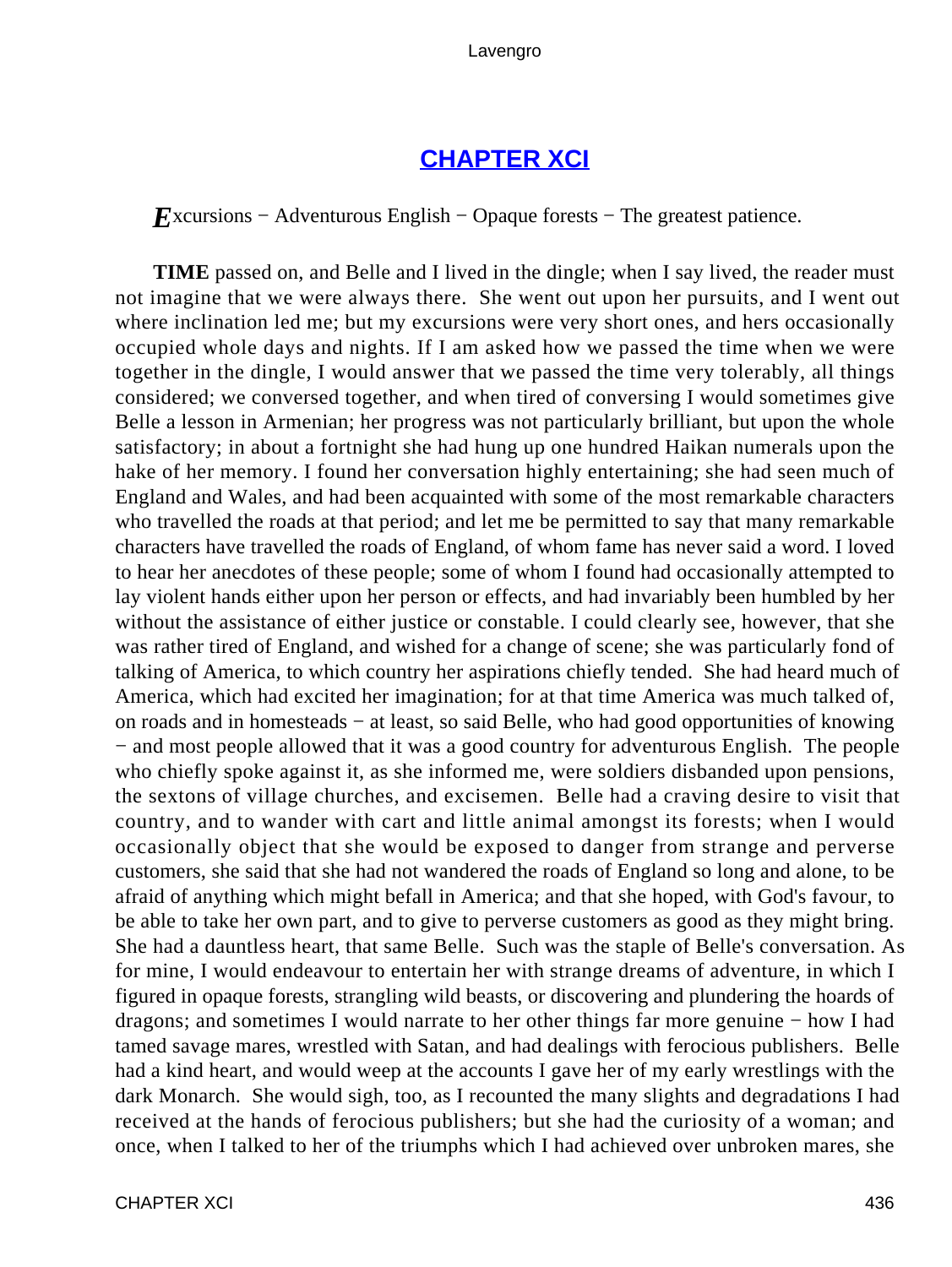lifted up her head and questioned me as to the secret of the virtue which I possessed over the aforesaid animals; whereupon I sternly reprimanded, and forthwith commanded her to repeat the Armenian numerals; and, on her demurring, I made use of words, to escape which she was glad to comply, saying the Armenian numerals from one to a hundred, which numerals, as a punishment for her curiosity, I made her repeat three times, loading her with the bitterest reproaches whenever she committed the slightest error, either in accent or pronunciation, which reproaches she appeared to bear with the greatest patience. And now I have given a very fair account of the manner in which Isopel Berners and myself passed our time in the dingle.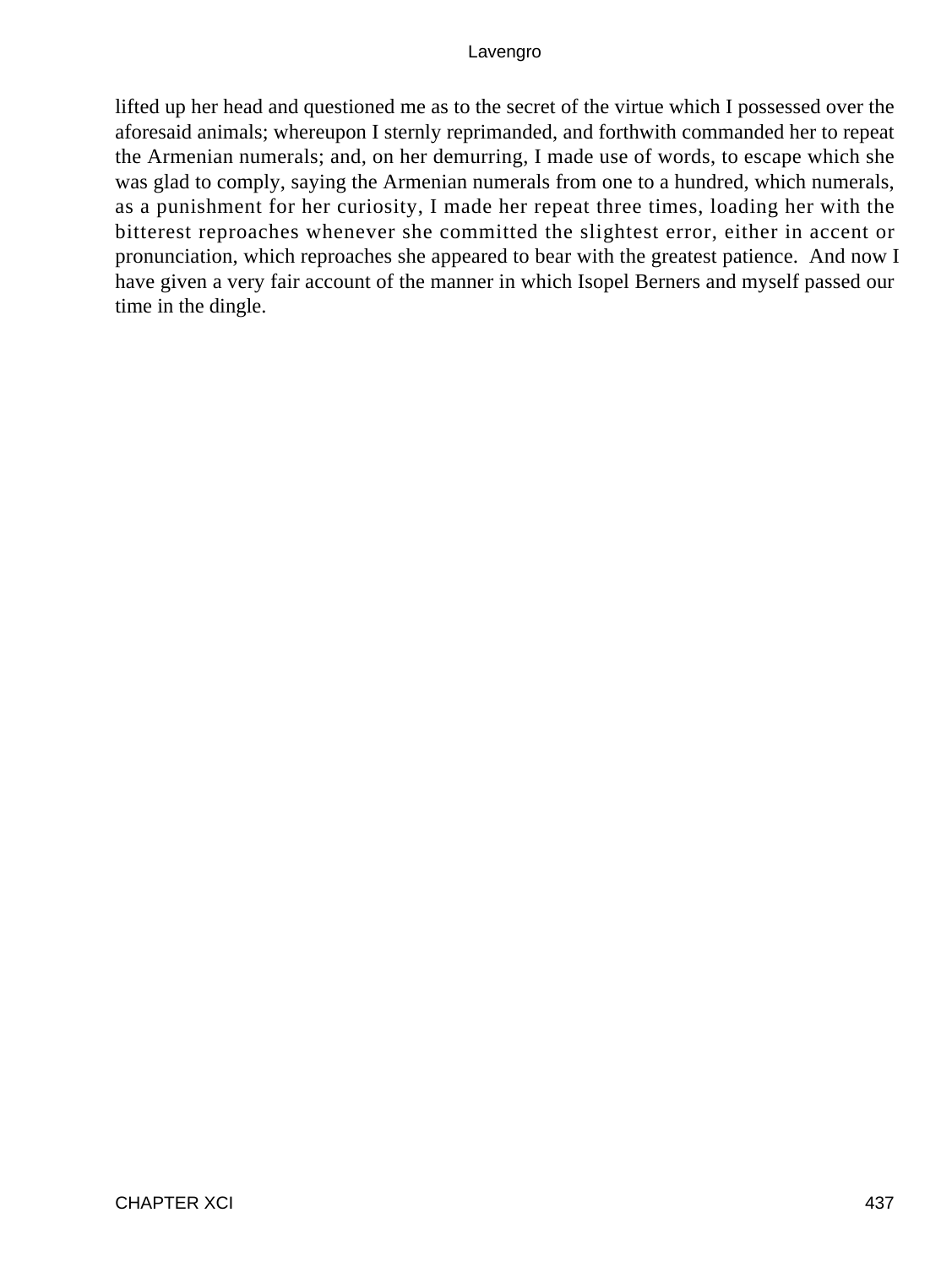# **[CHAPTER XCII](#page-498-0)**

**The landlord − Rather too old − Without a shilling − Reputation − A fortnight ago −** Liquids − The main chance − Respectability − Irrational beings − Parliament cove − My brewer.

**AMONGST** other excursions, I went several times to the public−house to which I introduced the reader in a former chapter. I had experienced such beneficial effects from the ale I had drunk on that occasion, that I wished to put its virtue to a frequent test; nor did the ale on subsequent trials belie the good opinion which I had at first formed of it. After each visit which I made to the public−house, I found my frame stronger and my mind more cheerful than they had previously been. The landlord appeared at all times glad to see me, and insisted that I should sit within the bar, where, leaving his other guests to be attended to by a niece of his, who officiated as his housekeeper, he would sit beside me and talk of matters concerning 'the ring,' indulging himself with a cigar and a glass of sherry, which he told me was his favourite wine, whilst I drank my ale. 'I loves the conversation of all you coves of the ring,' said he once, 'which is natural, seeing as how I have fought in a ring myself. Ah, there is nothing like the ring; I wish I was not rather too old to go again into it. I often think I should like to have another rally − one more rally, and then − but there's a time for all things − youth will be served, every dog has his day, and mine has been a fine one − let me be content. After beating Tom of Hopton, there was not much more to be done in the way of reputation; I have long sat in my bar the wonder and glory of this here neighbourhood. I'm content, as far as reputation goes; I only wish money would come in a little faster; however, the next main of cocks will bring me in something handsome − comes off next Wednesday, at −; have ventured ten five− pound notes − shouldn't say ventured either – run no risk at all, because why? I knows my birds.' About ten days after this harangue I called again, at about three o'clock one afternoon. The landlord was seated on a bench by a table in the common room, which was entirely empty; he was neither smoking nor drinking, but sat with his arms folded, and his head hanging down over his breast. At the sound of my step he looked up; 'Ah,' said he, 'I am glad you are come, I was just thinking about you.' 'Thank you,' said I; 'it was very kind of you, especially at a time like this, when your mind must be full of your good fortune. Allow me to congratulate you on the sums of money you won by the main of cocks at –. I hope you brought it all safe home.' 'Safe home!' said the landlord; 'I brought myself safe home, and that was all; came home without a shilling, regularly done, cleaned out.' 'I am sorry for that,' said I; 'but after you had won the money, you ought to have been satisfied, and not risked it again − how did you lose it? I hope not by the pea and thimble.' 'Pea and thimble,' said the landlord − 'not I; those confounded cocks left me nothing to lose by the pea and thimble.' 'Dear me,' said I; 'I thought that you knew your birds.' 'Well, so I did,' said the landlord; 'I knew the birds to be good birds, and so they proved, and would have won if better birds had not been brought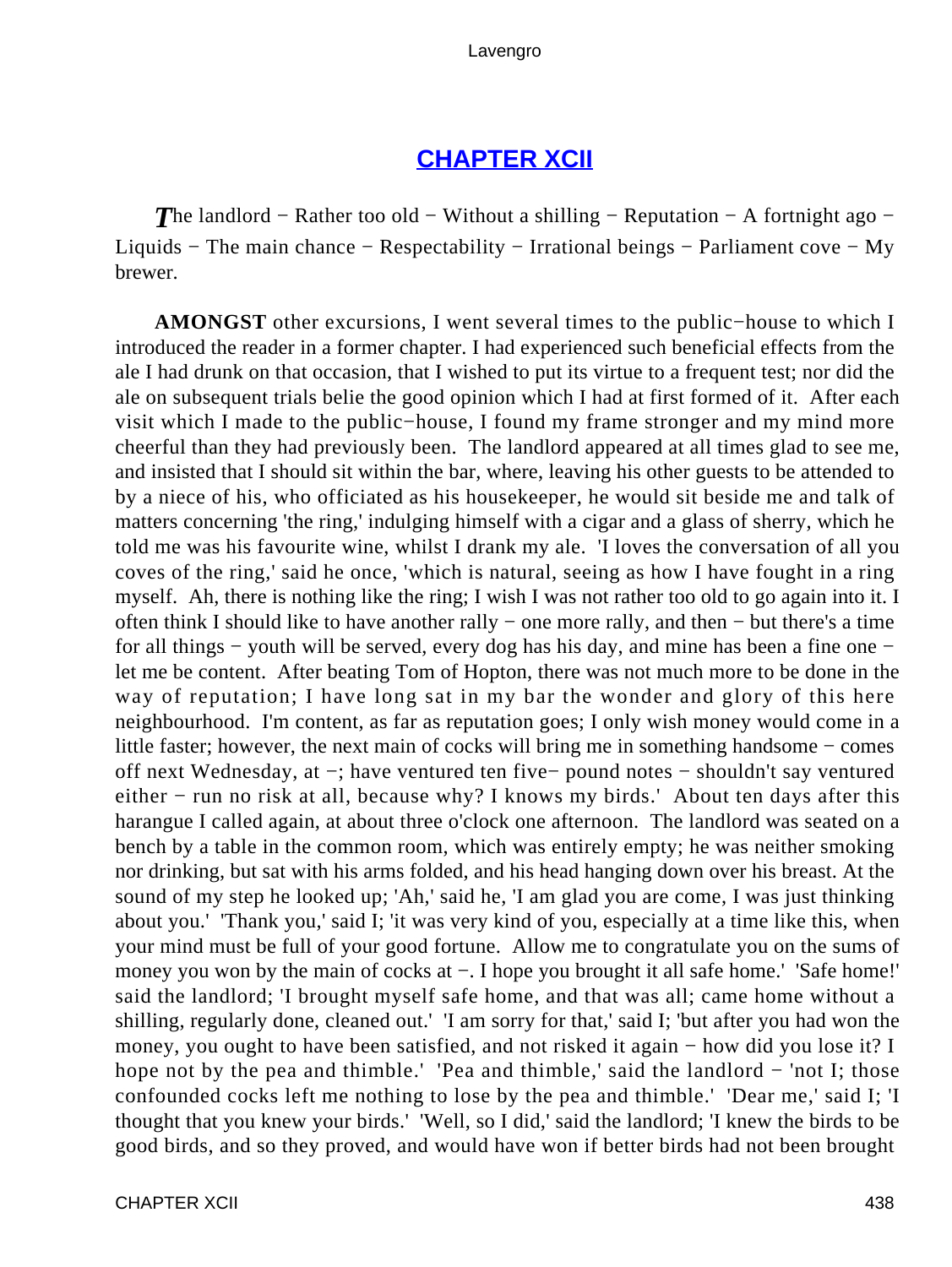against them, of which I knew nothing, and so do you see I am done, regularly done.' 'Well,' said I, 'don't be cast down; there is one thing of which the cocks by their misfortune cannot deprive you − your reputation; make the most of that, give up cock−fighting, and be content with the custom of your house, of which you will always have plenty, as long as you are the wonder and glory of the neighbourhood.'

 The landlord struck the table before him violently with his fist. 'Confound my reputation!' said he. 'No reputation that I have will be satisfaction to my brewer for the seventy pounds I owe him. Reputation won't pass for the current coin of this here realm; and let me tell you, that if it ain't backed by some of it, it ain't a bit better than rotten cabbage, as I have found. Only three weeks since I was, as I told you, the wonder and glory of the neighbourhood; and people used to come to look at me, and worship me; but as soon as it began to be whispered about that I owed money to the brewer, they presently left off all that kind of thing; and now, during the last three days, since the tale of my misfortune with the cocks has got wind, almost everybody has left off coming to the house, and the few who does, merely comes to insult and flout me. It was only last night that fellow, Hunter, called me an old fool in my own kitchen here. He wouldn't have called me a fool a fortnight ago; 'twas I called him fool then, and last night he called me old fool; what do you think of that? − the man that beat Tom of Hopton, to be called, not only a fool, but an old fool; and I hadn't heart, with one blow of this here fist into his face, to send his head ringing against the wall; for when a man's pocket is low, do you see, his heart ain't much higher; but it is of no use talking, something must be done. I was thinking of you just as you came in, for you are just the person that can help me.'

 'If you mean,' said I, 'to ask me to lend you the money which you want, it will be to no purpose, as I have very little of my own, just enough for my own occasions; it is true, if you desired it, I would be your intercessor with the person to whom you owe the money, though I should hardly imagine that anything I could say − ' 'You are right there,' said the landlord; 'much the brewer would care for anything you could say on my behalf − your going would be the very way to do me up entirely. A pretty opinion he would have of the state of my affairs if I were to send him such a 'cessor as you; and as for your lending me money, don't think I was ever fool enough to suppose either that you had any, or if you had that you would be fool enough to lend me any. No, no, the coves of the ring knows better; I have been in the ring myself, and knows what a fighting cove is, and though I was fool enough to back those birds, I was never quite fool enough to lend anybody money. What I am about to propose is something very different from going to my landlord, or lending any capital; something which, though it will put money into my pocket, will likewise put something handsome into your own. I want to get up a fight in this here neighbourhood, which would be sure to bring plenty of people to my house, for a week before and after it takes place; and as people can't come without drinking, I think I could, during one fortnight, get off for the brewer all the sour and unsaleable liquids he now has, which people wouldn't drink at any other time, and by that means, do you see, liquidate my debt; then, by means of betting, making first all right, do you see, I have no doubt that I could put something handsome into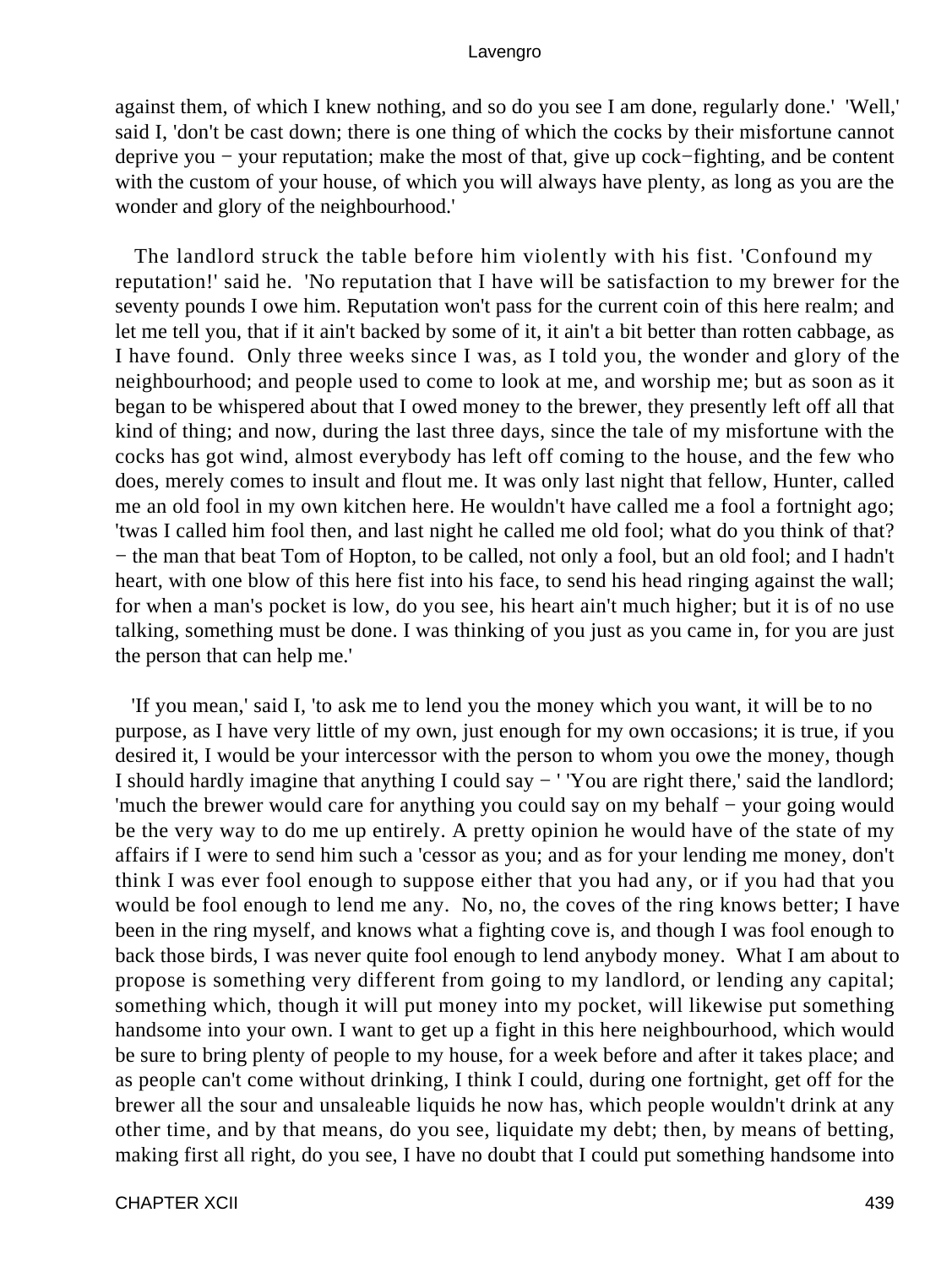my pocket and yours, for I should wish you to be the fighting man, as I think I can depend upon you.' 'You really must excuse me,' said I; 'I have no wish to figure as a pugilist; besides, there is such a difference in our ages; you may be the stronger man of the two, and perhaps the hardest hitter, but I am in much better condition, am more active on my legs, so that I am almost sure I should have the advantage, for, as you very properly observed, «Youth will be served.»' 'Oh, I didn't mean to fight,' said the landlord; 'I think I could beat you if I were to train a little; but in the fight I propose I looks more to the main chance than anything else. I question whether half so many people could be brought together if you were to fight with me as the person I have in view, or whether there would be half such opportunities for betting, for I am a man, do you see; the person I wants you to fight with is not a man, but the young woman you keeps company with.'

'The young woman I keep company with,' said I; 'pray what do you mean?'

 'We will go into the bar, and have something,' said the landlord, getting up. 'My niece is out, and there is no one in the house, so we can talk the matter over quietly.' Thereupon I followed him into the bar, where, having drawn me a jug of ale, helped himself as usual to a glass of sherry, and lighted a cigar, he proceeded to explain himself further. 'What I wants is to get up a fight between a man and a woman; there never has yet been such a thing in the ring, and the mere noise of the matter would bring thousands of people together, quite enough to drink out, for the thing should be close to my house, all the brewer's stock of liquids, both good and bad.' 'But,' said I, 'you were the other day boasting of the respectability of your house; do you think that a fight between a man and a woman close to your establishment would add to its respectability?' 'Confound the respectability of my house,' said the landlord; 'will the respectability of my house pay the brewer, or keep the roof over my head? No, no! when respectability won't keep a man, do you see, the best thing is to let it go and wander. Only let me have my own way, and both the brewer, myself, and every one of us, will be satisfied. And then the betting – what a deal we may make by the betting − and that we shall have all to ourselves, you, I, and the young woman; the brewer will have no hand in that. I can manage to raise ten pounds, and if by flashing that about I don't manage to make a hundred, call me horse.' 'But suppose,' said I, 'the party should lose, on whom you sport your money, even as the birds did?' 'We must first make all right,' said the landlord, 'as I told you before; the birds were irrational beings, and therefore couldn't come to an understanding with the others, as you and the young woman can. The birds fought fair; but I intend that you and the young woman should fight cross.' 'What do you mean by cross?' said I. 'Come, come,' said the landlord, 'don't attempt to gammon me; you in the ring, and pretend not to know what fighting cross is! That won't do, my fine fellow; but as no one is near us, I will speak out. I intend that you and the young woman should understand one another, and agree beforehand which should be beat; and if you take my advice, you will determine between you that the young woman shall be beat, as I am sure that the odds will run high upon her, her character as a fist−woman being spread far and wide, so that all the flats who think it will be all right will back her, as I myself would, if I thought it would be a fair thing.' 'Then,' said I, 'you would not have us fight fair?' 'By no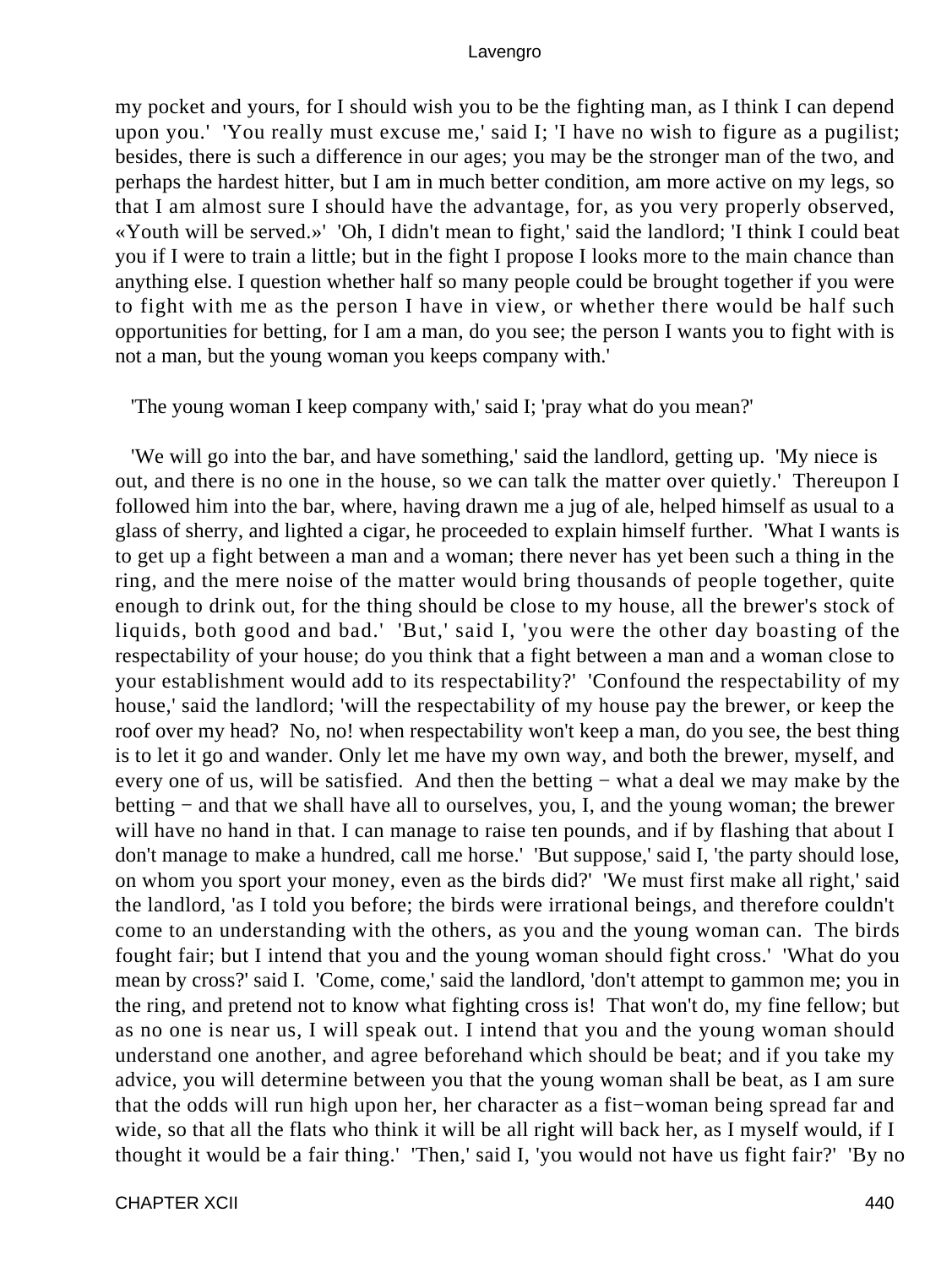means,' said the landlord, 'because why? – I conceives that a cross is a certainty to those who are in it, whereas by the fair thing one may lose all he has.' 'But,' said I, 'you said the other day that you liked the fair thing.' 'That was by way of gammon,' said the landlord; 'just, do you see, as a Parliament cove might say, speechifying from a barrel to a set of flats, whom he means to sell. Come, what do you think of the plan?'

'It is a very ingenious one,' said I.

 'Ain't it?' said the landlord. 'The folks in this neighbourhood are beginning to call me old fool; but if they don't call me something else, when they sees me friends with the brewer, and money in my pocket, my name is not Catchpole. Come, drink your ale, and go home to the young gentlewoman.'

'I am going,' said I, rising from my seat, after finishing the remainder of the ale.

'Do you think she'll have any objection?' said the landlord.

'To do what?' said I.

'Why, to fight cross.'

'Yes, I do,' said I.

'But you will do your best to persuade her?'

'No, I will not,' said I.

'Are you fool enough to wish to fight fair?'

'No,' said I, 'I am wise enough to wish not to fight at all.'

'And how's my brewer to be paid?' said the landlord.

'I really don't know,' said I.

'I'll change my religion,' said the landlord.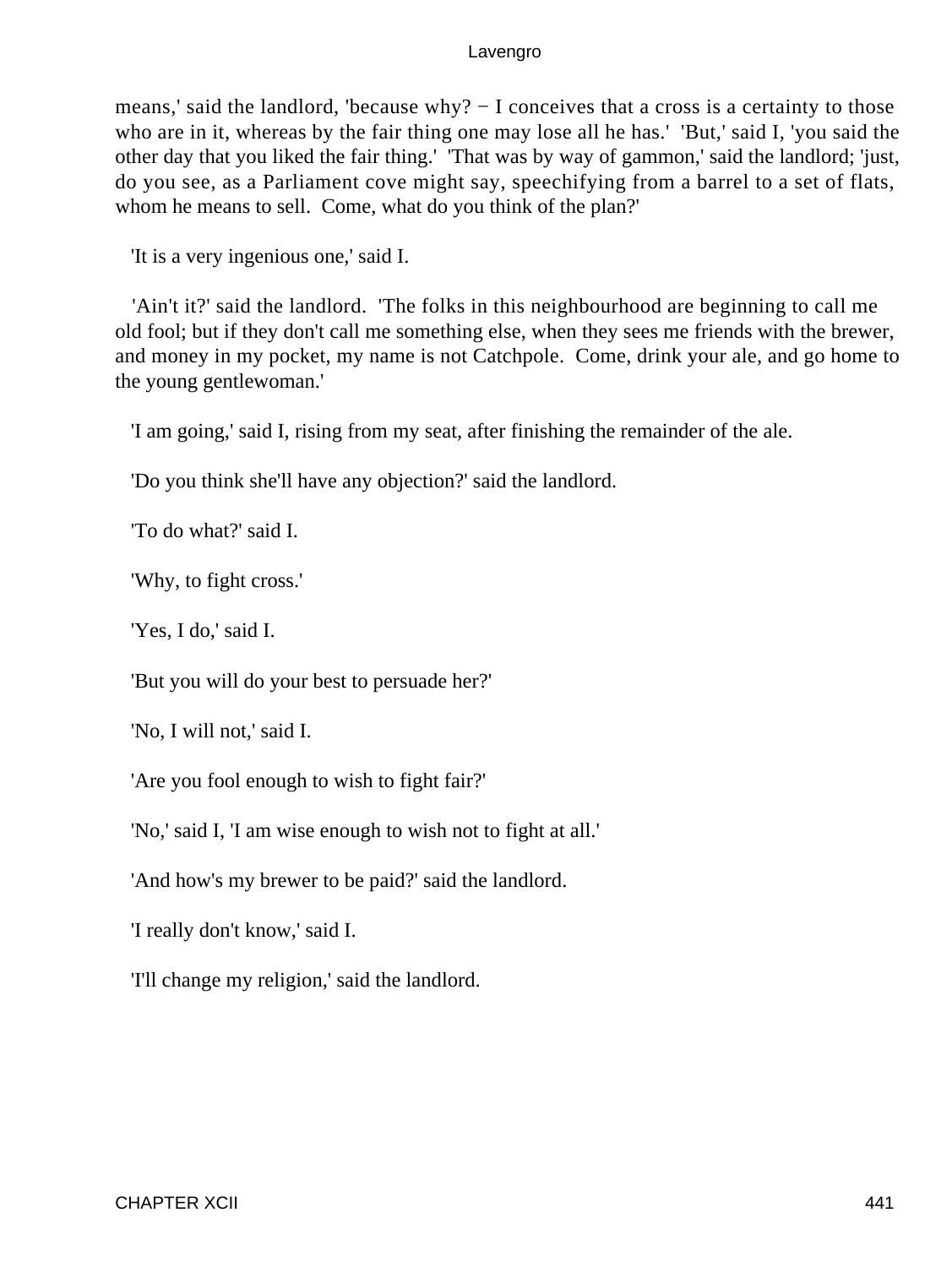# **[CHAPTER XCIII](#page-498-0)**

*A*nother visit − A la Margutte − Clever man − Napoleon's estimate − Another statue.

 ONE evening Belle and myself received another visit from the man in black. After a little conversation of not much importance, I asked him whether he would not take some refreshment, assuring him that I was now in possession of some very excellent Hollands, which, with a glass, a jug of water, and a lump of sugar, was heartily at his service; he accepted my offer, and Belle going with a jug to the spring, from which she was in the habit of procuring water for tea, speedily returned with it full of the clear, delicious water of which I have already spoken. Having placed the jug by the side of the man in black, she brought him a glass and spoon, and a tea−cup, the latter containing various lumps of snowy−white sugar: in the meantime I had produced a bottle of the stronger liquid. The man in black helped himself to some water, and likewise to some Hollands, the proportion of water being about two−thirds; then adding a lump of sugar, he stirred the whole up, tasted it, and said that it was good.

'This is one of the good things of life,' he added, after a short pause.

'What are the others?' I demanded.

'There is Malvoisia sack,' said the man in black, 'and partridge, and beccafico.'

'And what do you say to high mass?' said I.

 'High mass!' said the man in black; 'however,' he continued, after a pause, 'I will be frank with you; I came to be so; I may have heard high mass on a time, and said it too; but as for any predilection for it, I assure you I have no more than for a long High Church sermon.'

'You speak a la Margutte,' said I.

'Margutte!' said the man in black, musingly, 'Margutte!'

'You have read Pulci, I suppose?' said I.

'Yes, yes,' said the man in black, laughing; 'I remember.'

'He might be rendered into English,' said I, 'something in this style:

'To which Margutte answered with a sneer, I like the blue no better than the black, My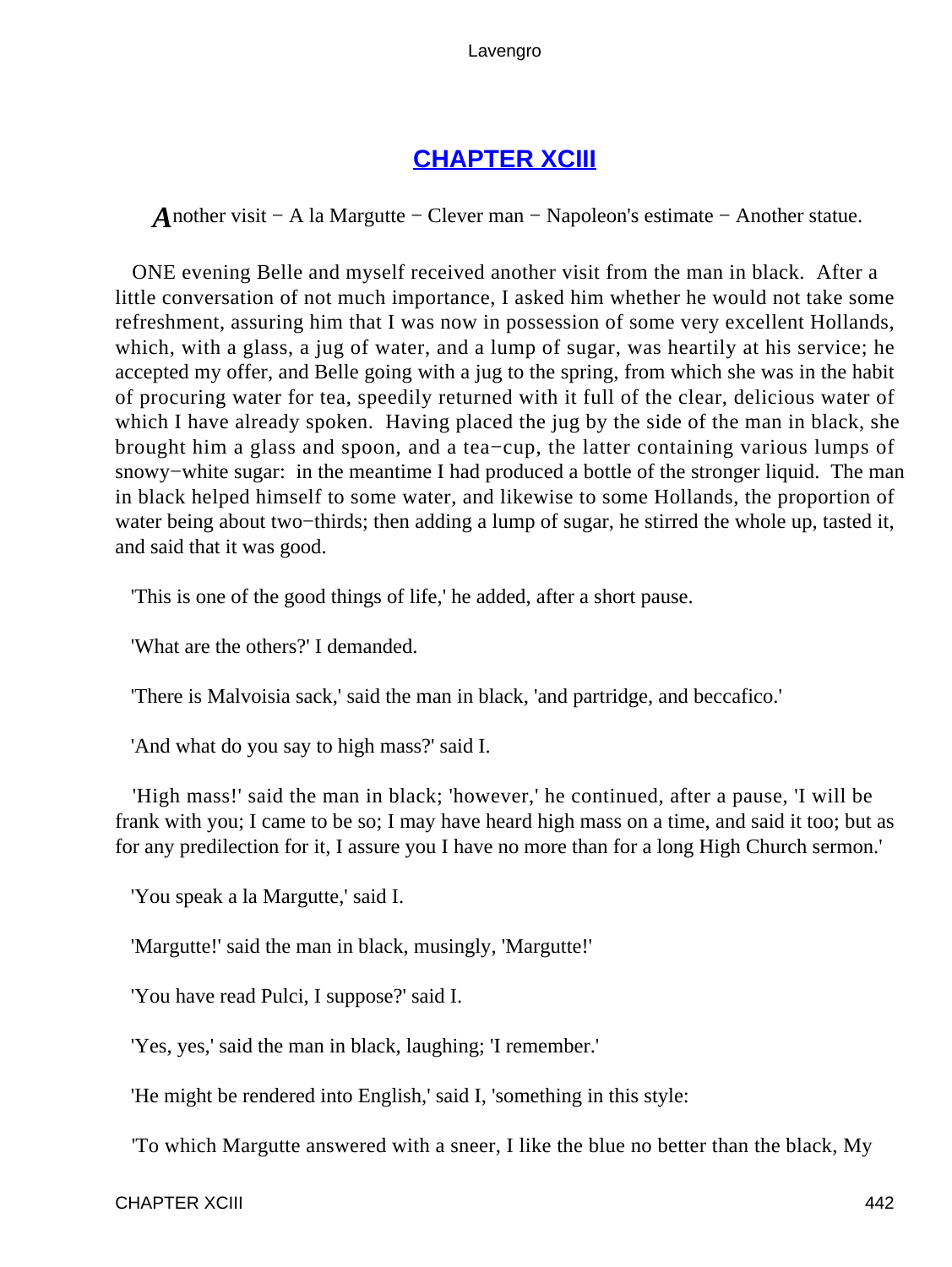faith consists alone in savoury cheer, In roasted capons, and in potent sack; But above all, in famous gin and clear, Which often lays the Briton on his back; With lump of sugar, and with lymph from well, I drink it, and defy the fiends of hell.'

 'He! he! he!' said the man in black; 'that is more than Mezzofante could have done for a stanza of Byron.'

'A clever man,' said I.

'Who?' said the man in black.

'Mezzofante di Bologna.'

 'He! he! he!' said the man in black; 'now I know that you are not a gypsy, at least a soothsayer; no soothsayer would have said that − '

'Why,' said I, 'does he not understand five−and−twenty tongues?'

 'Oh yes,' said the man in black; 'and five−and−twenty added to them; but, he! he! he! it was principally from him, who is certainly the greatest of Philologists, that I formed my opinion of the sect.'

 'You ought to speak of him with more respect,' said I; 'I have heard say that he has done good service to your See.'

 'Oh yes,' said the man in black; 'he has done good service to our See, that is, in his way; when the neophytes of the Propaganda are to be examined in the several tongues in which they are destined to preach, he is appointed to question them, the questions being first written down for him, or else, he! he! he! – Of course you know Napoleon's estimate of Mezzofante; he sent for the linguist from motives of curiosity, and after some discourse with him, told him that he might depart; then turning to some of his generals he observed, «Nous avons eu ici un exemple qu'un homme peut avoir beaucoup de paroles avec bien pen d'esprit.»'

 'You are ungrateful to him,' said I; 'well, perhaps, when he is dead and gone you will do him justice.'

 'True,' said the man in black; 'when he is dead and gone, we intend to erect him a statue of wood, on the left−hand side of the door of the Vatican library.'

'Of wood?' said I.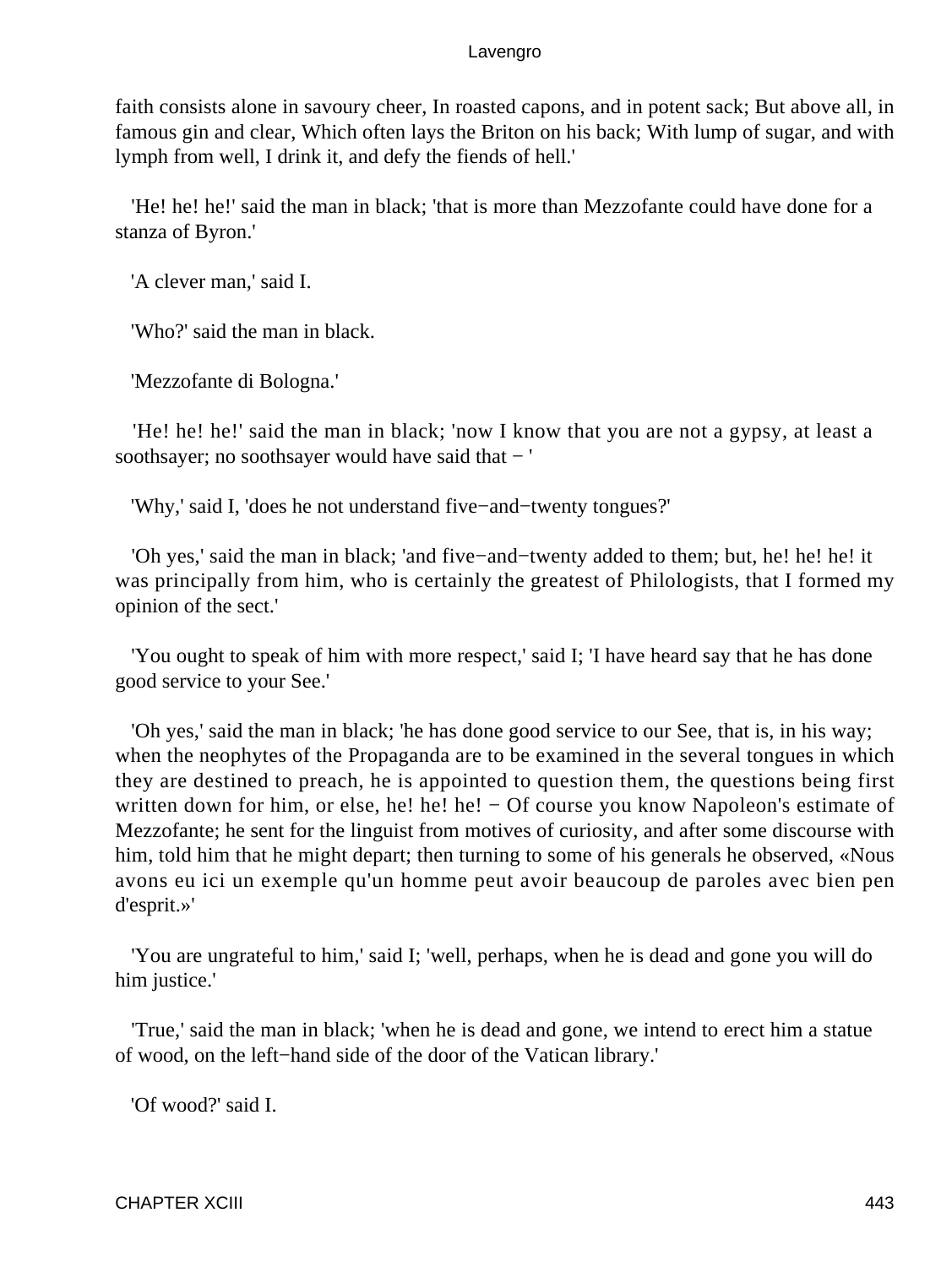'He was the son of a carpenter, you know,' said the man in black; 'the figure will be of wood for no other reason, I assure you; he! he!'

'You should place another statue on the right.'

 'Perhaps we shall,' said the man in black; 'but we know of no one amongst the philologists of Italy, nor, indeed, of the other countries inhabited by the faithful, worthy to sit parallel in effigy with our illustrissimo; when, indeed, we have conquered these regions of the perfidious by bringing the inhabitants thereof to the true faith, I have no doubt that we shall be able to select one worthy to bear him company – one whose statue shall be placed on the right hand of the library, in testimony of our joy at his conversion; for, as you know, «There is more joy,» etc.'

'Wood?' said I.

 'I hope not,' said the man in black; 'no, if I be consulted as to the material for the statue, I should strongly recommend bronze.'

 And when the man in black had said this, he emptied his second tumbler of its contents, and prepared himself another.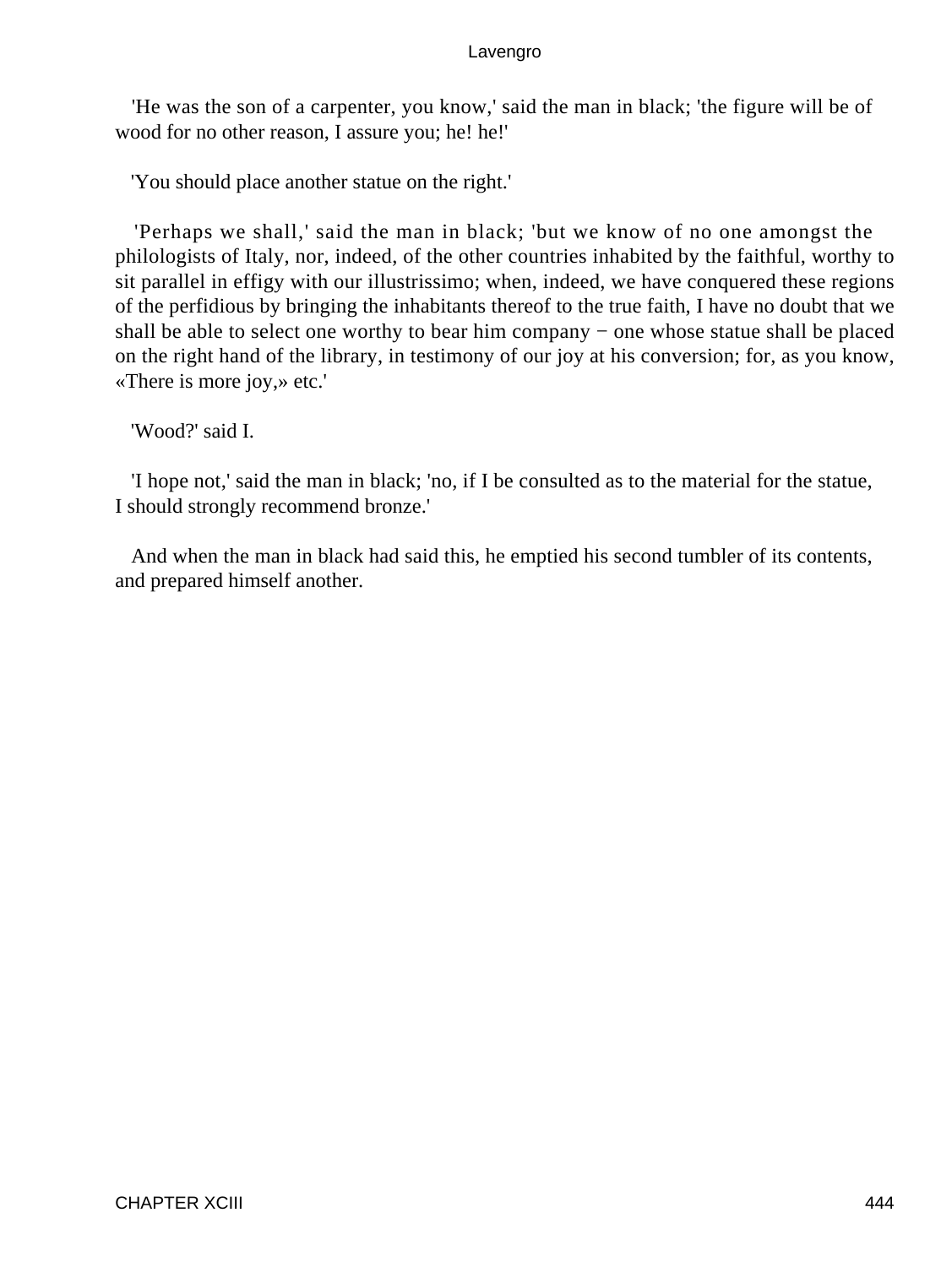# **[CHAPTER XCIV](#page-498-0)**

*P*rerogative – Feeling of gratitude – A long history – Alliterative style – Advantageous specimen − Jesuit benefice − Not sufficient − Queen Stork's tragedy − Good sense − Grandeur and gentility − Ironmonger's daughter − Clan Mac−Sycophant − Lickspittles − A curiosity − Newspaper editors − Charles the Simple − High−flying ditty − Dissenters − Lower classes − Priestley's house − Saxon ancestors − Austin − Renovating glass − Money − Quite original.

 'SO you hope to bring these regions again beneath the banner of the Roman See?' said I, after the man in black had prepared the beverage, and tasted it.

 'Hope!' said the man in black; 'how can we fail? Is not the Church of these regions going to lose its prerogative?'

'Its prerogative?'

 'Yes; those who should be the guardians of the religion of England are about to grant Papists emancipation, and to remove the disabilities from Dissenters, which will allow the Holy Father to play his own game in England.'

 On my inquiring how the Holy Father intended to play his game, the man in black gave me to understand that he intended for the present to cover the land with temples, in which the religion of Protestants would be continually scoffed at and reviled.

 On my observing that such behaviour would savour strongly of ingratitude, the man in black gave me to understand that if I entertained the idea that the See of Rome was ever influenced in its actions by any feeling of gratitude I was much mistaken, assuring me that if the See of Rome in any encounter should chance to be disarmed, and its adversary, from a feeling of magnanimity, should restore the sword which had been knocked out of its hand, the See of Rome always endeavoured on the first opportunity to plunge the said sword into its adversary's bosom; conduct which the man in black seemed to think was very wise, and which he assured me had already enabled it to get rid of a great many troublesome adversaries, and would, he had no doubt, enable it to get rid of a great many more.

 On my attempting to argue against the propriety of such behaviour, the man in black cut the matter short by saying that if one party was a fool he saw no reason why the other should imitate it in its folly.

After musing a little while, I told him that emancipation had not yet passed through the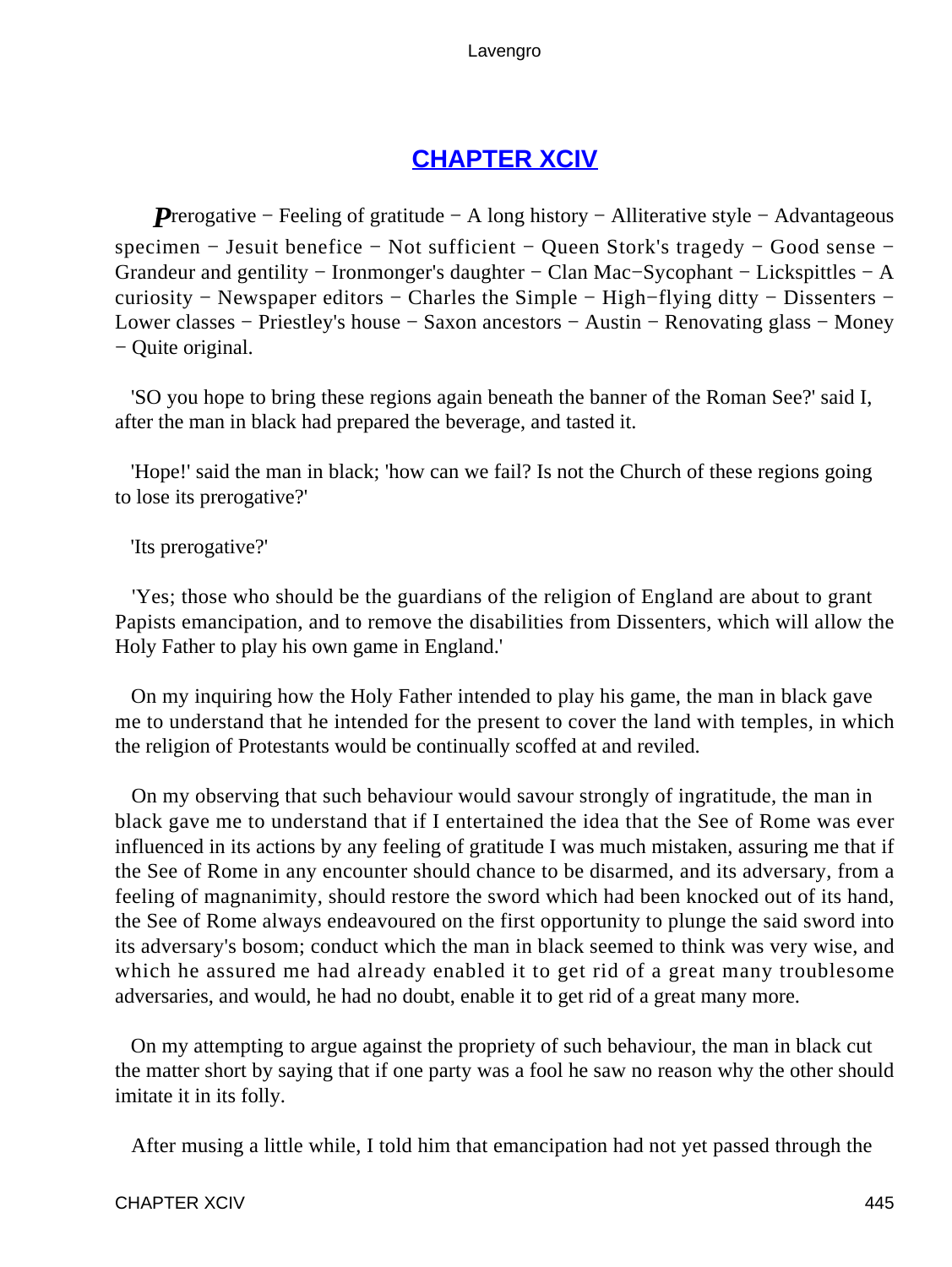legislature, and that perhaps it never would; reminding him that there was often many a slip between the cup and the lip; to which observation the man in black agreed, assuring me, however, that there was no doubt that emancipation would be carried, inasmuch as there was a very loud cry at present in the land − a cry of 'tolerance,' which had almost frightened the Government out of its wits; who, to get rid of the cry, was going to grant all that was asked in the way of toleration, instead of telling the people to 'hold their nonsense,' and cutting them down provided they continued bawling longer.

 I questioned the man in black with respect to the origin of this cry; but he said, to trace it to its origin would require a long history; that, at any rate, such a cry was in existence, the chief raisers of it being certain of the nobility, called Whigs, who hoped by means of it to get into power, and to turn out certain ancient adversaries of theirs called Tories, who were for letting things remain **IN STATU QUO;** that these Whigs were backed by a party amongst the people called Radicals, a specimen of whom I had seen in the public−house; a set of fellows who were always in the habit of bawling against those in place; 'and so,' he added, 'by means of these parties, and the hubbub which the Papists and other smaller sects are making, a general emancipation will be carried, and the Church of England humbled, which is the principal thing which the See of Rome cares for.'

 On my telling the man in black that I believed that, even among the high dignitaries of the English Church, there were many who wished to grant perfect freedom to religions of all descriptions, he said he was aware that such was the fact, and that such a wish was anything but wise, inasmuch as, if they had any regard for the religion they professed, they ought to stand by it through thick and thin, proclaiming it to be the only true one, and denouncing all others, in an alliterative style, as dangerous and damnable; whereas, by their present conduct, they were bringing their religion into contempt with the people at large, who would never continue long attached to a Church the ministers of which did not stand up for it, and likewise cause their own brethren, who had a clearer notion of things, to be ashamed of belonging to it. 'I speak advisedly,' said he, in continuation; 'there is one Platitude.'

 'And I hope there is only one,' said I; 'you surely would not adduce the likes and dislikes of that poor silly fellow as the criterions of the opinions of any party?'

 'You know him,' said the man in black, 'nay, I heard you mention him in the public−house; the fellow is not very wise, I admit, but he has sense enough to know that, unless a Church can make people hold their tongues when it thinks fit, it is scarcely deserving the name of a Church; no, I think that the fellow is not such a very bad stick, and that upon the whole he is, or rather was, an advantageous specimen of the High Church English clergy, who, for the most part, so far from troubling their heads about persecuting people, only think of securing their tithes, eating their heavy dinners, puffing out their cheeks with importance on country justice benches, and occasionally exhibiting their conceited wives, hoyden daughters, and gawky sons at country balls, whereas Platitude − '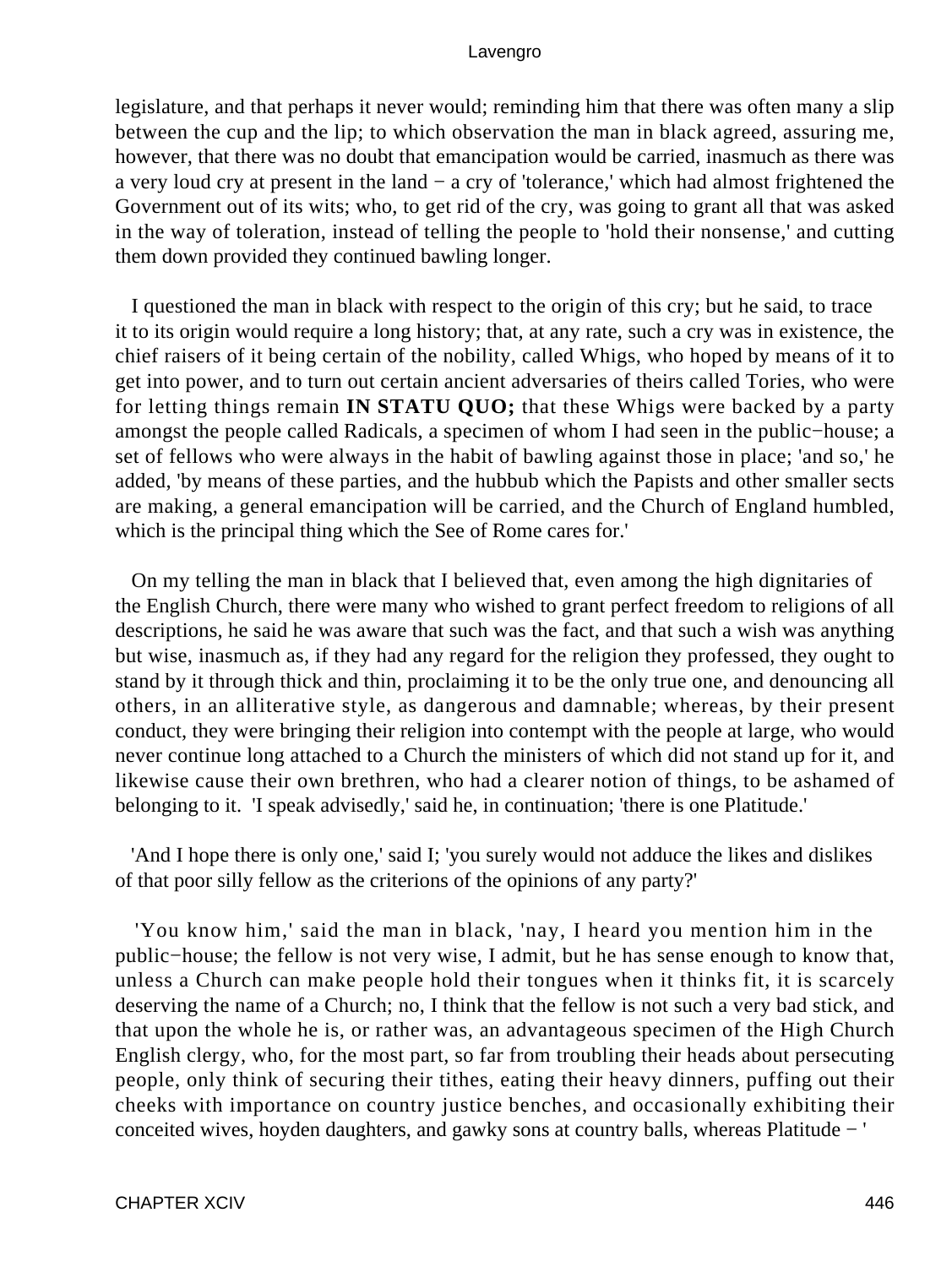'Stop,' said I; 'you said in the public−house that the Church of England was a persecuting Church, and here in the dingle you have confessed that one section of it is willing to grant perfect freedom to the exercise of all religions, and the other only thinks of leading an easy life.'

 'Saying a thing in the public−house is a widely different thing from saying it in the dingle,' said the man in black; 'had the Church of England been a persecuting Church, it would not stand in the position in which it stands at present; it might, with its opportunities, have spread itself over the greater part of the world. I was about to observe that, instead of practising the indolent habits of his High Church brethren, Platitude would be working for his money, preaching the proper use of fire and faggot, or rather of the halter and the whipping−post, encouraging mobs to attack the houses of Dissenters, employing spies to collect the scandal of neighbourhoods, in order that he might use it for sacerdotal purposes, and, in fact, endeavouring to turn an English parish into something like a Jesuit benefice in the south of France.'

 'He tried that game,' said I, 'and the parish said «Pooh, pooh,» and, for the most part, went over to the Dissenters.'

 'Very true,' said the man in black, taking a sip at his glass, 'but why were the Dissenters allowed to preach? why were they not beaten on the lips till they spat out blood, with a dislodged tooth or two? Why, but because the authority of the Church of England has, by its own fault, become so circumscribed that Mr. Platitude was not able to send a host of beadles and sbirri to their chapel to bring them to reason, on which account Mr. Platitude is very properly ashamed of his Church, and is thinking of uniting himself with one which possesses more vigour and authority.'

 'It may have vigour and authority,' said I, 'in foreign lands, but in these kingdoms the day for practising its atrocities is gone by. It is at present almost below contempt, and is obliged to sue for grace **IN FORMA** PAUPERIS.'

 'Very true,' said the man in black; 'but let it once obtain emancipation, and it will cast its slough, put on its fine clothes, and make converts by thousands. 'What a fine Church!' they'll say; 'with what authority it speaks! no doubts, no hesitation, no sticking at trifles. What a contrast to the sleepy English Church! They'll go over to it by millions, till it preponderates here over every other, when it will of course be voted the dominant one; and then − and then − ' and here the man in black drank a considerable quantity of gin and water.

'What then?' said I.

 'What then?' said the man in black, 'why she will be true to herself. Let Dissenters, whether they be Church of England, as perhaps they may still call themselves, Methodist, or Presbyterian, presume to grumble, and there shall be bruising of lips in pulpits, tying up to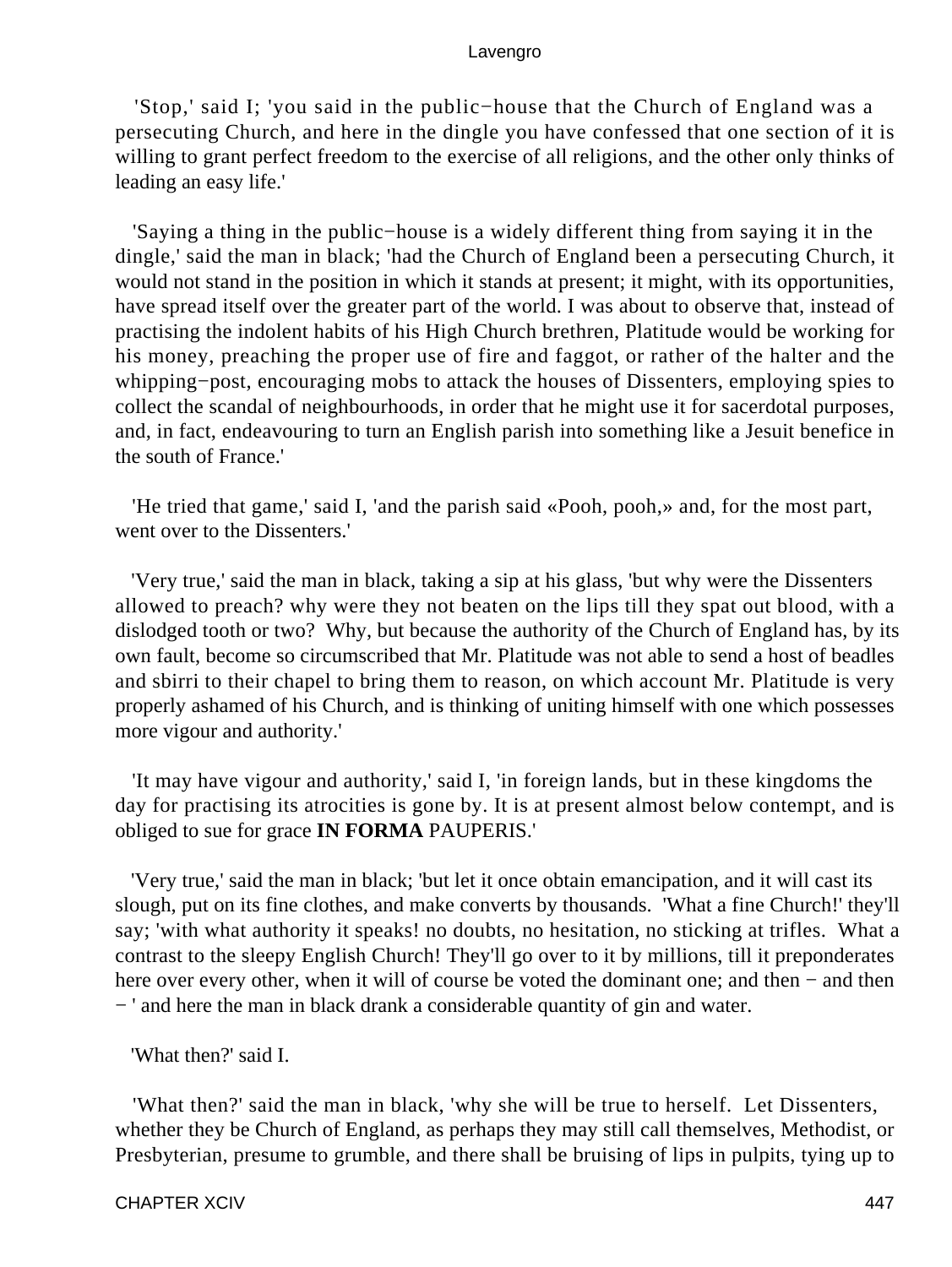whipping−posts, cutting off ears and noses − he! he! the farce of King Log has been acted long enough; the time for Queen Stork's tragedy is drawing nigh'; and the man in black sipped his gin and water in a very exulting manner.

 'And this is the Church which, according to your assertion in the public−house, never persecutes?'

 'I have already given you an answer,' said the man in black. 'With respect to the matter of the public−house, it is one of the happy privileges of those who belong to my Church to deny in the public− house what they admit in the dingle; we have high warranty for such double speaking. Did not the foundation stone of our Church, Saint Peter, deny in the public−house what he had previously professed in the valley?'

 'And do you think,' said I, 'that the people of England, who have shown aversion to anything in the shape of intolerance, will permit such barbarities as you have described?'

 'Let them become Papists,' said the man in black; 'only let the majority become Papists, and you will see.'

 'They will never become so,' said I; 'the good sense of the people of England will never permit them to commit such an absurdity.'

 'The good sense of the people of England!' said the man in black, filling himself another glass.

'Yes,' said I, 'the good sense of not only the upper, but the middle and lower classes.'

 'And of what description of people are the upper class?' said the man in black, putting a lump of sugar into his gin and water.

 'Very fine people,' said I, 'monstrously fine people; so, at least, they are generally believed to be.'

 'He! he!' said the man in black; 'only those think them so who don't know them. The male part of the upper class are in youth a set of heartless profligates; in old age, a parcel of poor, shaking, nervous paillards. The female part, worthy to be the sisters and wives of such wretches − unmarried, full of cold vice, kept under by vanity and ambition, but which, after marriage, they seek not to restrain; in old age, abandoned to vapours and horrors; do you think that such beings will afford any obstacle to the progress of the Church in these regions, as soon as her movements are unfettered?'

 'I cannot give an opinion; I know nothing of them, except from a distance. But what think you of the middle classes?'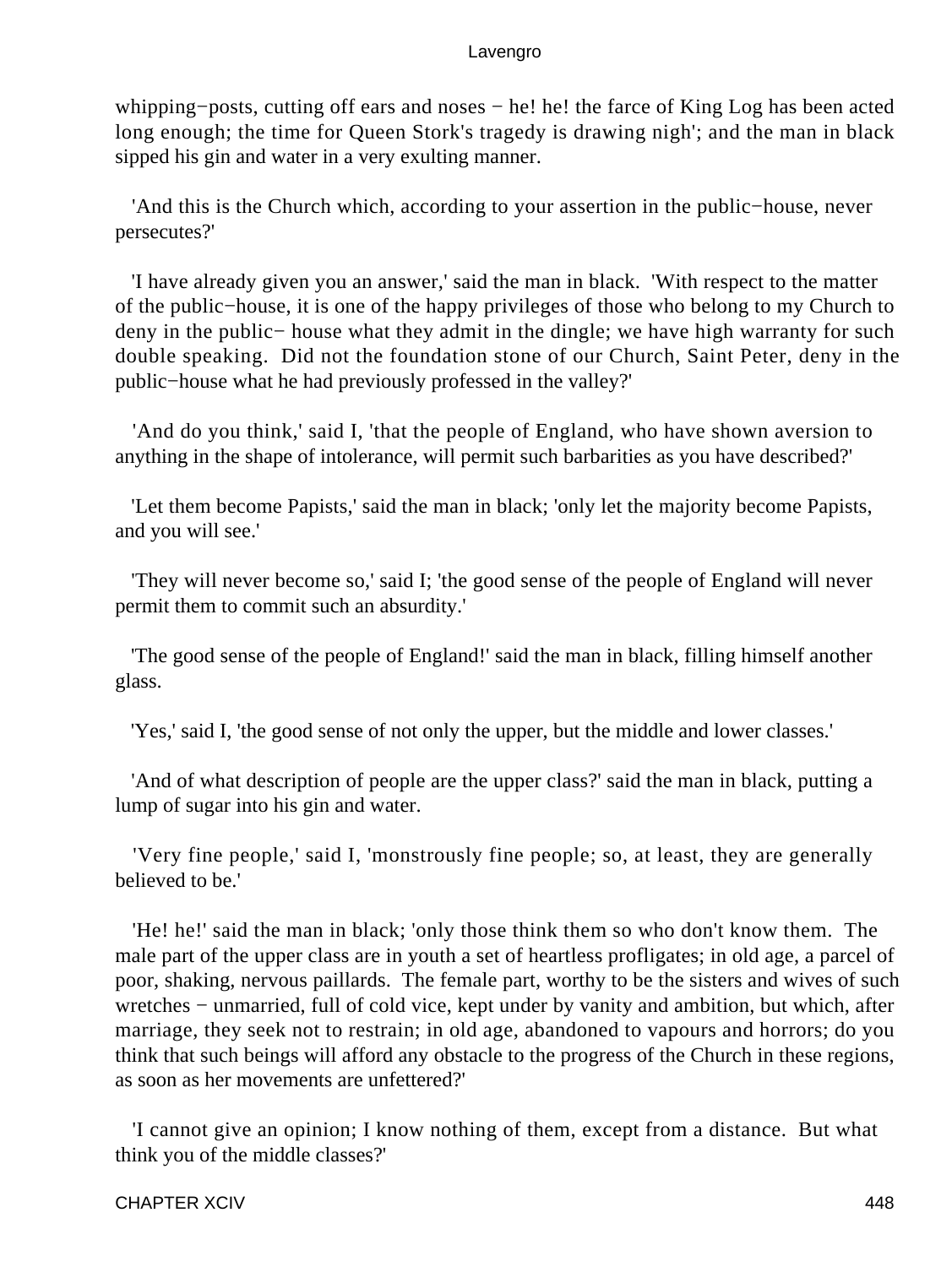'Their chief characteristic,' said the man in black, 'is a rage for grandeur and gentility; and that same rage makes us quite sure of them in the long run. Everything that's lofty meets their unqualified approbation; whilst everything humble, or, as they call it, «low,» is scouted by them. They begin to have a vague idea that the religion which they have hitherto professed is low; at any rate, that it is not the religion of the mighty ones of the earth, of the great kings and emperors whose shoes they have a vast inclination to kiss, nor was used by the grand personages of whom they have read in their novels and romances, their Ivanhoes, their Marmions, and their Ladies of the Lake.'

 'Do you think that the writings of Scott have had any influence in modifying their religious opinions?'

 'Most certainly I do,' said the man in black. 'The writings of that man have made them greater fools than they were before. All their conversation now is about gallant knights, princesses, and cavaliers, with which his pages are stuffed − all of whom were Papists, or very High Church, which is nearly the same thing; and they are beginning to think that the religion of such nice sweet− scented gentry must be something very superfine. Why, I know at Birmingham the daughter of an ironmonger, who screeches to the piano the Lady of the Lake's hymn to the Virgin Mary, always weeps when Mary Queen of Scots is mentioned, and fasts on the anniversary of the death of that very wise martyr, Charles the First. Why, I would engage to convert such an idiot to popery in a week, were it worth my trouble. O Cavaliere Gualtiero, avete fatto molto in favore della Santa Sede!'

 'If he has,' said I, 'he has done it unwittingly; I never heard before that he was a favourer of the popish delusion.'

 'Only in theory,' said the man in black. 'Trust any of the clan Mac−Sycophant for interfering openly and boldly in favour of any cause on which the sun does not shine benignantly. Popery is at present, as you say, suing for grace in these regions **IN FORMA PAUPERIS;** but let royalty once take it up, let old gouty George once patronise it, and I would consent to drink puddle−water if, the very next time the canny Scot was admitted to the royal symposium, he did not say, «By my faith, yere Majesty, I have always thought, at the bottom of my heart, that popery, as ill− scrapit tongues ca' it, was a very grand religion; I shall be proud to follow your Majesty's example in adopting it.»'

 'I doubt not,' said I, 'that both gouty George and his devoted servant will be mouldering in their tombs long before Royalty in England thinks about adopting popery.'

 'We can wait,' said the man in black; 'in these days of rampant gentility, there will be no want of kings nor of Scots about them.'

'But not Walters,' said I.

CHAPTER XCIV 449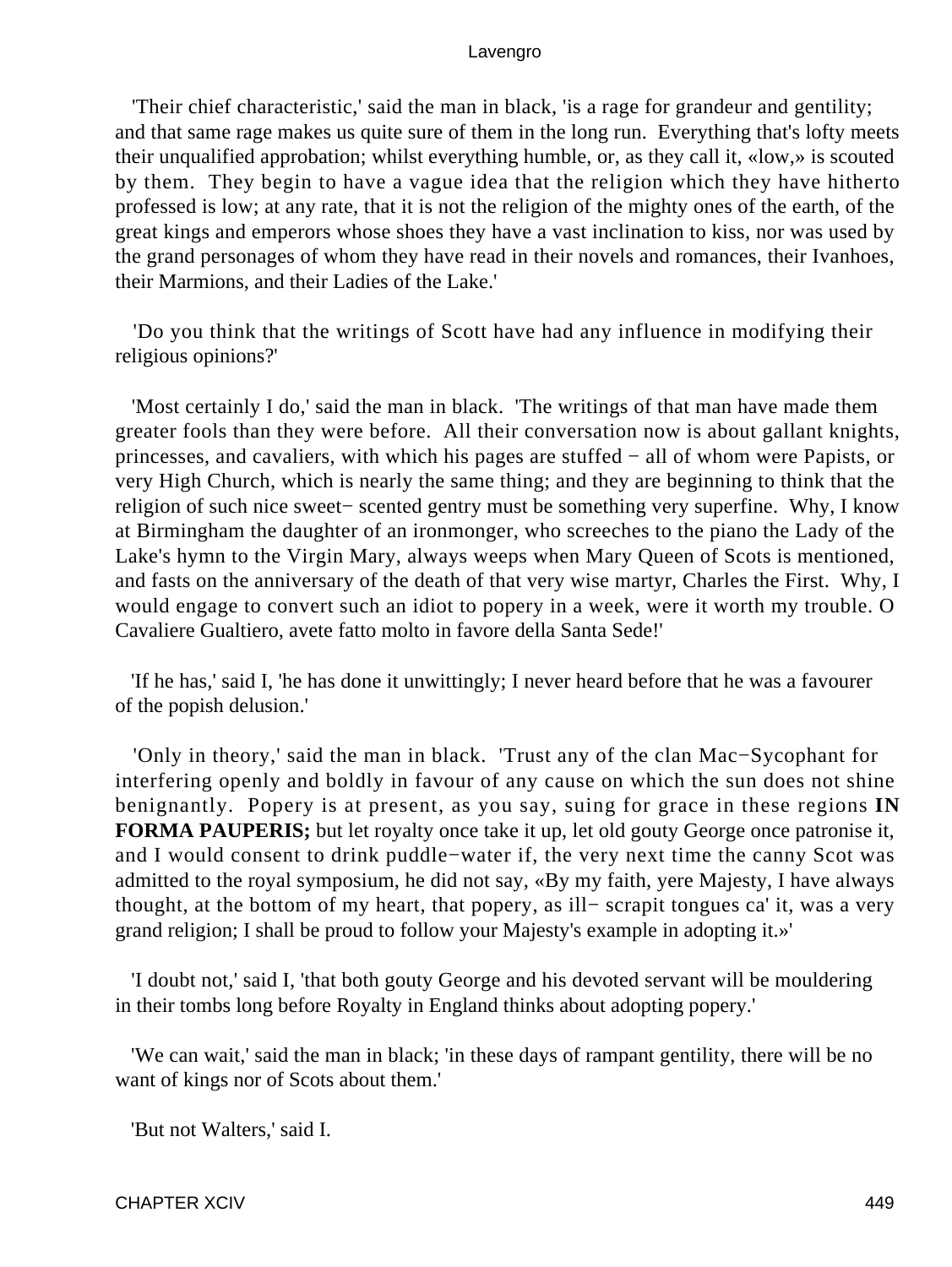'Our work has been already tolerably well done by one,' said the man in black; 'but if we wanted literature, we should never lack in these regions hosts of literary men of some kind or other to eulogise us, provided our religion were in the fashion, and our popish nobles chose − and they always do our bidding − to admit the canaille to their tables − their kitchen tables. As for literature in general,' said he, 'the Santa Sede is not particularly partial to it, it may be employed both ways. In Italy, in particular, it has discovered that literary men are not always disposed to be lickspittles.'

'For example, Dante,' said I.

 'Yes,' said the man in black, 'a dangerous personage; that poem of his cuts both ways; and then there was Pulci, that **MORGANTE** of his cuts both ways, or rather one way, and that sheer against us; and then there was Aretino, who dealt so hard with the **POVERI FRATI;** all writers, at least Italian ones, are not lickspittles. And then in Spain, – 'tis true, Lope de Vega and Calderon were most inordinate lickspittles; the **PRINCIPE CONSTANTE** of the last is a curiosity in its way; and then the **MARY STUART** of Lope; I think I shall recommend the perusal of that work to the Birmingham ironmonger's daughter − she has been lately thinking of adding «a slight knowledge of the magneeficent language of the Peninsula» to the rest of her accomplishments, he! he! he! But then there was Cervantes, starving, but straight; he deals us some hard knocks in that second part of his **QUIXOTE.** Then there were some of the writers of the picaresque novels. No, all literary men are not lickspittles, whether in Italy or Spain, or, indeed, upon the Continent; it is only in England that  $all - '$ 

'Come,' said I, 'Mind what you are about to say of English literary men.'

 'Why should I mind?' said the man in black, 'there are no literary men here. I have heard of literary men living in garrets, but not in dingles, whatever philologists may do; I may, therefore, speak out freely. It is only in England that literary men are invariably lickspittles; on which account, perhaps, they are so despised, even by those who benefit by their dirty services. Look at your fashionable novel–writers, he! he! – and, above all, at your newspaper editors, ho! ho!'

 'You will, of course, except the editors of the − from your censure of the last class?' said I.

 'Them!' said the man in black; 'why, they might serve as models in the dirty trade to all the rest who practise it. See how they bepraise their patrons, the grand Whig nobility, who hope, by raising the cry of liberalism and by putting themselves at the head of the populace, to come into power shortly. I don't wish to be hard, at present, upon those Whigs,' he continued, 'for they are playing our game; but a time will come when, not wanting them, we will kick them to a considerable distance: and then, when toleration is no longer the cry, and the Whigs are no longer backed by the populace, see whether the editors of the − will stand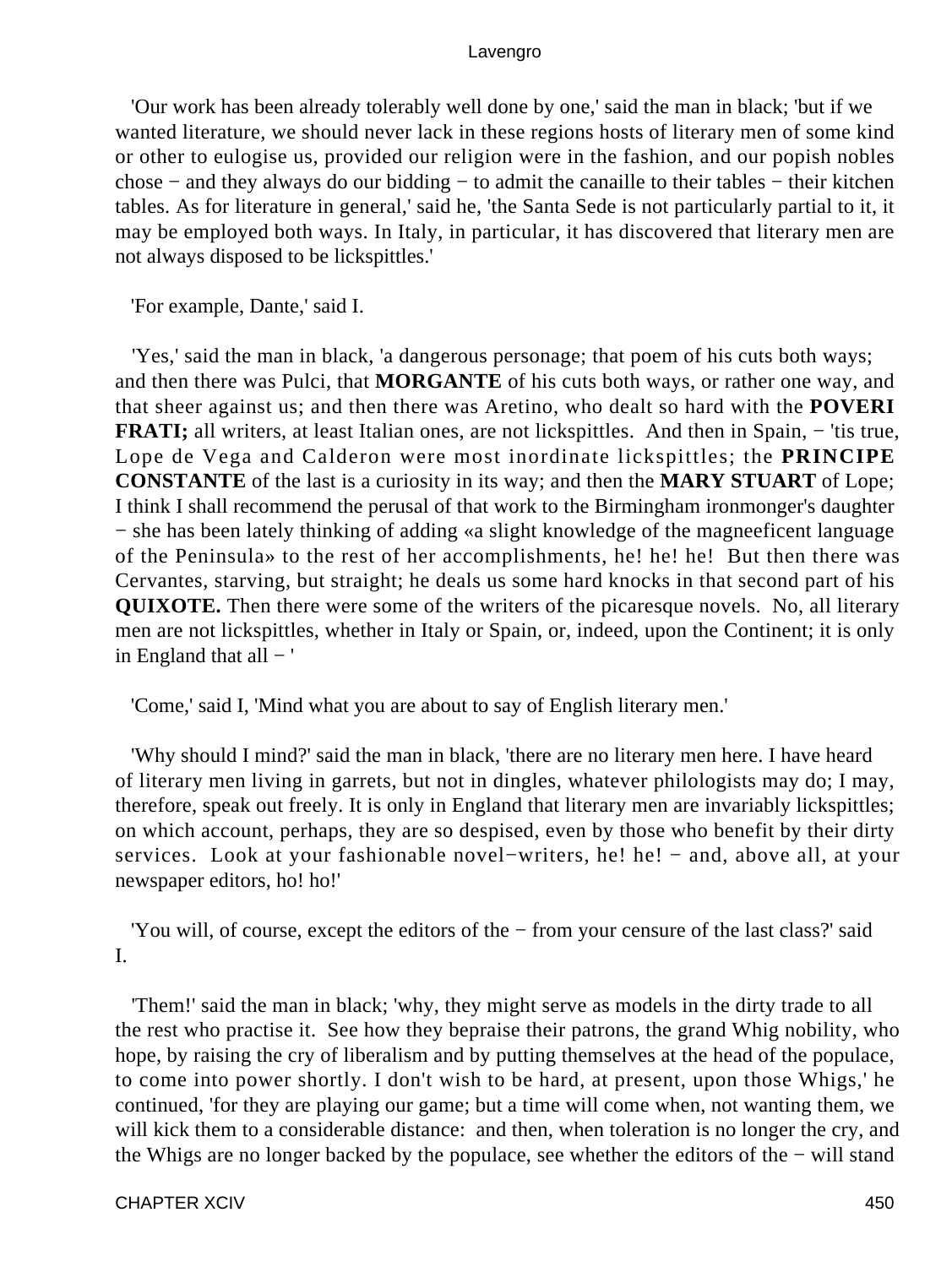by them; they will prove themselves as expert lickspittles of despotism as of liberalism. Don't think they will always bespatter the Tories and Austria.'

 'Well,' said I, 'I am sorry to find that you entertain so low an opinion of the spirit of English literary men; we will now return, if you please, to the subject of the middle classes; I think your strictures upon them in general are rather too sweeping − they are not altogether the foolish people which you have described. Look, for example, at that very powerful and numerous body the Dissenters, the descendants of those sturdy Patriots who hurled Charles the Simple from his throne.'

 'There are some sturdy fellows amongst them, I do not deny,' said the man in black, 'especially amongst the preachers, clever withal − two or three of that class nearly drove Mr. Platitude mad, as perhaps you are aware, but they are not very numerous; and the old sturdy sort of preachers are fast dropping off, and, as we observe with pleasure, are generally succeeded by frothy coxcombs, whom it would not be very difficult to gain over. But what we most rely upon as an instrument to bring the Dissenters over to us is the mania for gentility, which amongst them has of late become as great, and more ridiculous than amongst the middle classes belonging to the Church of England. All the plain and simple fashions of their forefathers they are either about to abandon, or have already done so. Look at the most part of their chapels − no longer modest brick edifices, situated in quiet and retired streets, but lunatic−looking erections, in what the simpletons call the modern Gothic taste, of Portland stone, with a cross upon the top, and the site generally the most conspicuous that can be found. And look at the manner in which they educate their children − I mean those that are wealthy. They do not even wish them to be Dissenters − «the sweet dears shall enjoy the advantages of good society, of which their parents were debarred.» So the girls are sent to tip−top boarding−schools, where amongst other trash they read **ROKEBY,** and are taught to sing snatches from that high−flying ditty, the «Cavalier» −

 'Would you match the base Skippon, and Massey, and Brown, With the barons of England, who fight for the crown? −

he! he! their own names. Whilst the lads are sent to those hotbeds of pride and folly − colleges, whence they return with a greater contempt for everything «low,» and especially for their own pedigree, than they went with. I tell you, friend, the children of Dissenters, if not their parents, are going over to the Church, as you call it, and the Church is going over to Rome.'

 'I do not see the justice of that latter assertion at all,' said I; 'some of the Dissenters' children may be coming over to the Church of England, and yet the Church of England be very far from going over to Rome.'

 'In the high road for it, I assure you,' said the man in black; 'part of it is going to abandon, the rest to lose their prerogative, and when a Church no longer retains its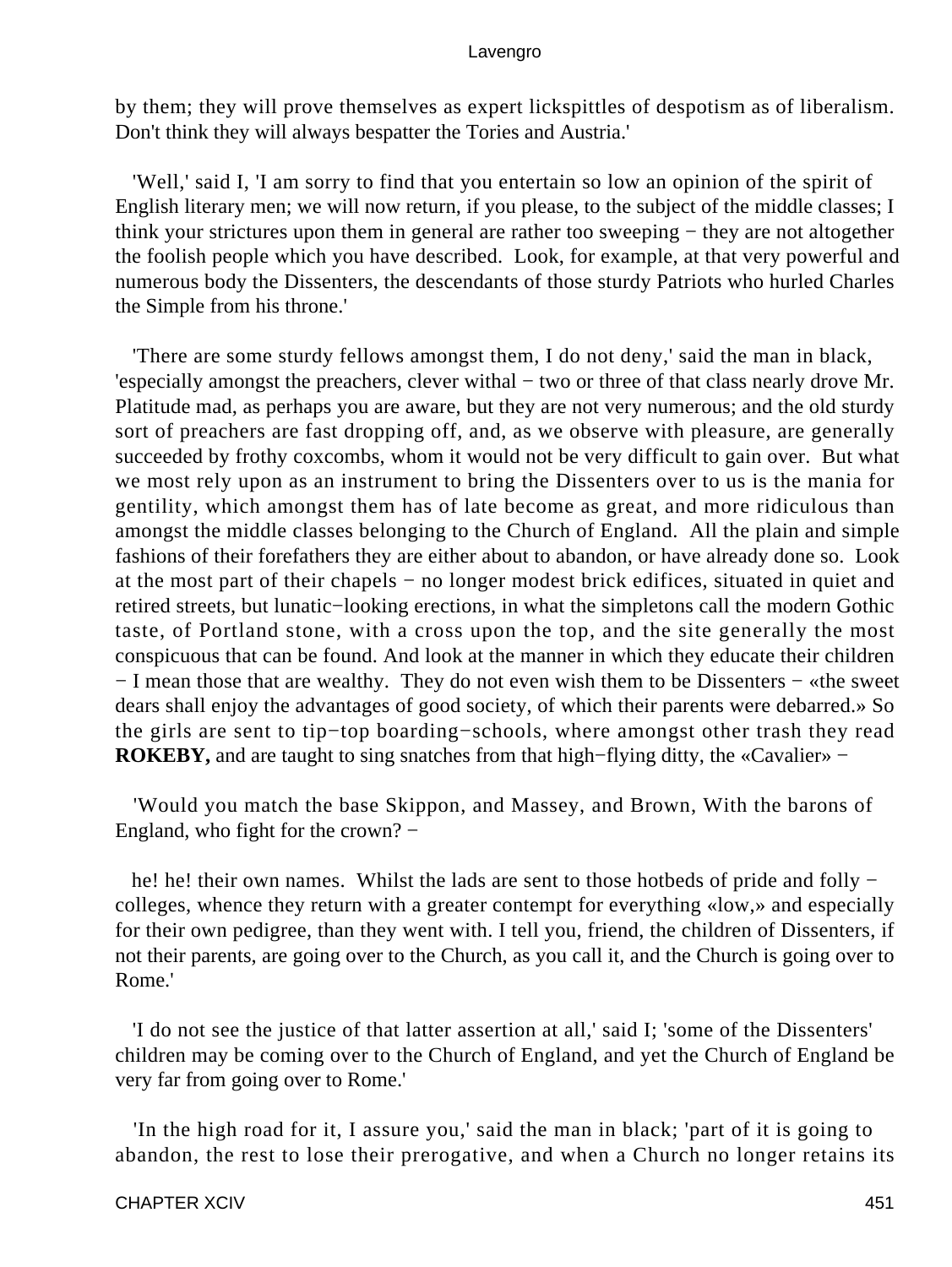prerogative, it speedily loses its own respect, and that of others.'

 'Well,' said I, 'if the higher classes have all the vices and follies which you represent, on which point I can say nothing, as I have never mixed with them; and even supposing the middle classes are the foolish beings you would fain make them, and which I do not believe them as a body to be, you would still find some resistance amongst the lower classes: I have a considerable respect for their good sense and independence of character; but pray let me hear your opinion of them.'

 'As for the lower classes,' said the man in black, 'I believe them to be the most brutal wretches in the world, the most addicted to foul feeding, foul language, and foul vices of every kind; wretches who have neither love for country, religion, nor anything save their own vile selves. You surely do not think that they would oppose a change of religion! why, there is not one of them but would hurrah for the Pope, or Mahomet, for the sake of a hearty gorge and a drunken bout, like those which they are treated with at election contests.'

'Has your church any followers amongst them?' said I.

 'Wherever there happens to be a Romish family of considerable possessions,' said the man in black, 'our church is sure to have followers of the lower class, who have come over in the hope of getting something in the shape of dole or donation. As, however, the Romish is not yet the dominant religion, and the clergy of the English establishment have some patronage to bestow, the churches are not quite deserted by the lower classes; yet, were the Romish to become the established religion, they would, to a certainty, all go over to it; you can scarcely imagine what a self−interested set they are − for example, the landlord of that public−house in which I first met you, having lost a sum of money upon a cock−fight, and his affairs in consequence being in a bad condition, is on the eve of coming over to us, in the hope that two old Popish females of property, whom I confess, will advance a sum of money to set him up again in the world.'

'And what could have put such an idea into the poor fellow's head?' said I.

 'Oh, he and I have had some conversation upon the state of his affairs,' said the man in black; 'I think he might make a rather useful convert in these parts, provided things take a certain turn, as they doubtless will. It is no bad thing to have a fighting fellow, who keeps a public−house, belonging to one's religion. He has been occasionally employed as a bully at elections by the Tory party, and he may serve us in the same capacity. The fellow comes of a good stock; I heard him say that his father headed the High Church mob who sacked and burnt Priestley's house at Birmingham, towards the end of the last century.'

'A disgraceful affair,' said I.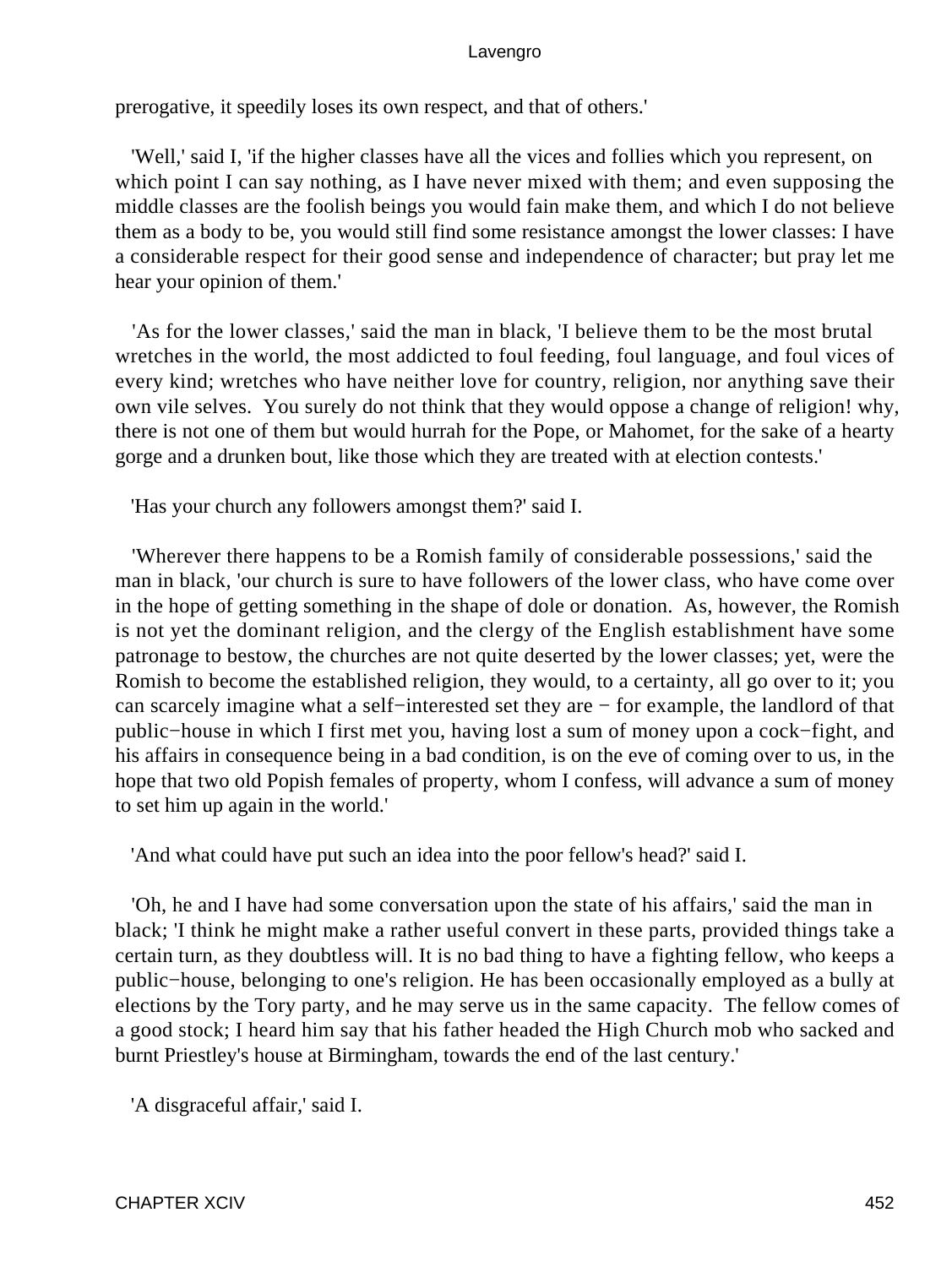'What do you mean by a disgraceful affair?' said the man in black. 'I assure you that nothing has occurred for the last fifty years which has given the High Church party so much credit in the eyes of Rome as that, – we did not imagine that the fellows had so much energy. Had they followed up that affair by twenty others of a similar kind, they would by this time have had everything in their own power; but they did not, and, as a necessary consequence, they are reduced to almost nothing.'

'I suppose,' said I, 'that your Church would have acted very differently in its place.'

 'It has always done so,' said the man in black, coolly sipping. 'Our Church has always armed the brute population against the genius and intellect of a country, provided that same intellect and genius were not willing to become its instruments and eulogists; and provided we once obtain a firm hold here again, we would not fail to do so. We would occasionally stuff the beastly rabble with horseflesh and bitter ale, and then halloo them on against all those who were obnoxious to us.'

'Horseflesh and bitter ale!' I replied.

 'Yes,' said the man in black; 'horseflesh and bitter ale − the favourite delicacies of their Saxon ancestors, who were always ready to do our bidding after a liberal allowance of such cheer. There is a tradition in our Church, that before the Northumbrian rabble, at the instigation of Austin, attacked and massacred the presbyterian monks of Bangor, they had been allowed a good gorge of horseflesh and bitter ale. He! he! he!' continued the man in black, 'what a fine spectacle to see such a mob, headed by a fellow like our friend the landlord, sack the house of another Priestley!'

 'Then you don't deny that we have had a Priestley,' said I, 'and admit the possibility of our having another? You were lately observing that all English literary men were sycophants?'

 'Lickspittles,' said the man in black; 'yes, I admit that you have had a Priestley, but he was a Dissenter of the old class; you have had him, and perhaps may have another.'

 'Perhaps we may,' said I. 'But with respect to the lower classes, have you mixed much with them?'

 'I have mixed with all classes,' said the man in black, 'and with the lower not less than the upper and middle; they are much as I have described them; and of the three, the lower are the worst. I never knew one of them that possessed the slightest principle, no, not −. It is true, there was one fellow whom I once met, who − ; but it is a long story, and the affair happened abroad. – I ought to know something of the English people,' he continued, after a moment's pause; 'I have been many years amongst them, labouring in the cause of the Church.'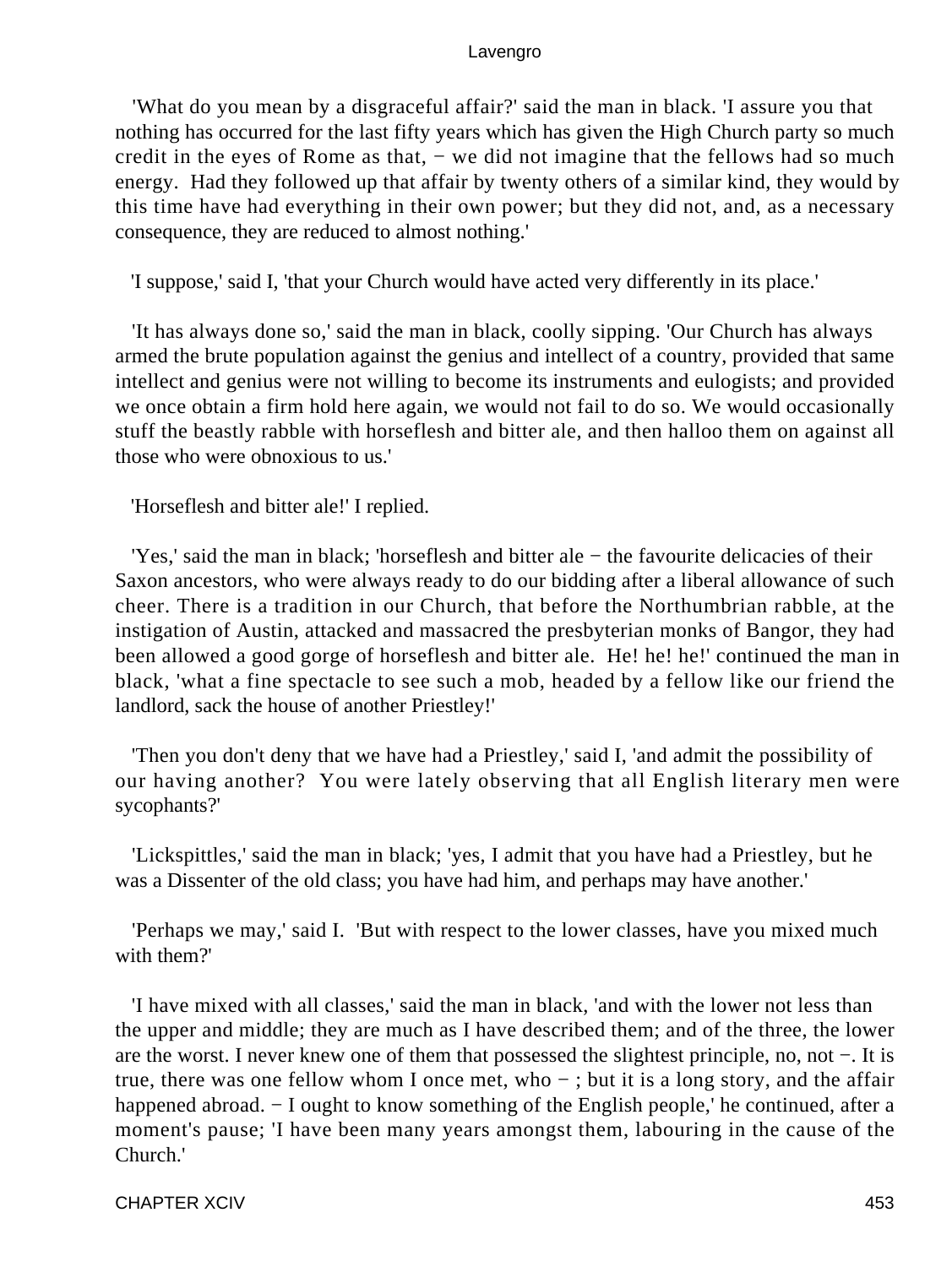'Your See must have had great confidence in your powers when it selected you to labour for it in these parts,' said I.

 'They chose me,' said the man in black, 'principally because, being of British extraction and education, I could speak the English language and bear a glass of something strong. It is the opinion of my See that it would hardly do to send a missionary into a country like this who is not well versed in English – a country where, they think, so far from understanding any language besides his own, scarcely one individual in ten speaks his own intelligibly; or an ascetic person where, as they say, high and low, male and female, are, at some period of their lives, fond of a renovating glass, as it is styled − in other words, of tippling.'

'Your See appears to entertain a very strange opinion of the English,' said I.

'Not altogether an unjust one,' said the man in black, lifting the glass to his mouth.

 'Well,' said I, 'it is certainly very kind on its part to wish to bring back such a set of beings beneath its wing.'

 'Why, as to the kindness of my See,' said the man in black, 'I have not much to say; my See has generally in what it does a tolerably good motive; these heretics possess in plenty what my See has a great hankering for, and can turn to a good account – money!'

'The Founder of the Christian religion cared nothing for money,' said I.

 'What have we to do with what the Founder of the Christian religion cared for?' said the man in black. 'How could our temples be built and our priests supported without money? But you are unwise to reproach us with a desire of obtaining money; you forget that your own Church, if the Church of England be your own Church, as I suppose it is from the willingness which you displayed in the public−house to fight for it, is equally avaricious; look at your greedy Bishops and your corpulent Rectors − do they imitate Christ in His disregard for money? You might as well tell me that they imitate Christ in His meekness and humility.'

 'Well,' said I, 'whatever their faults may be, you can't say that they go to Rome for money.'

 The man in black made no direct answer, but appeared by the motion of his lips to be repeating something to himself.

'I see your glass is again empty,' said I; 'perhaps you will replenish it.'

 The man in black arose from his seat, adjusted his habiliments, which were rather in disorder, and placed upon his head his hat, which he had laid aside; then, looking at me, who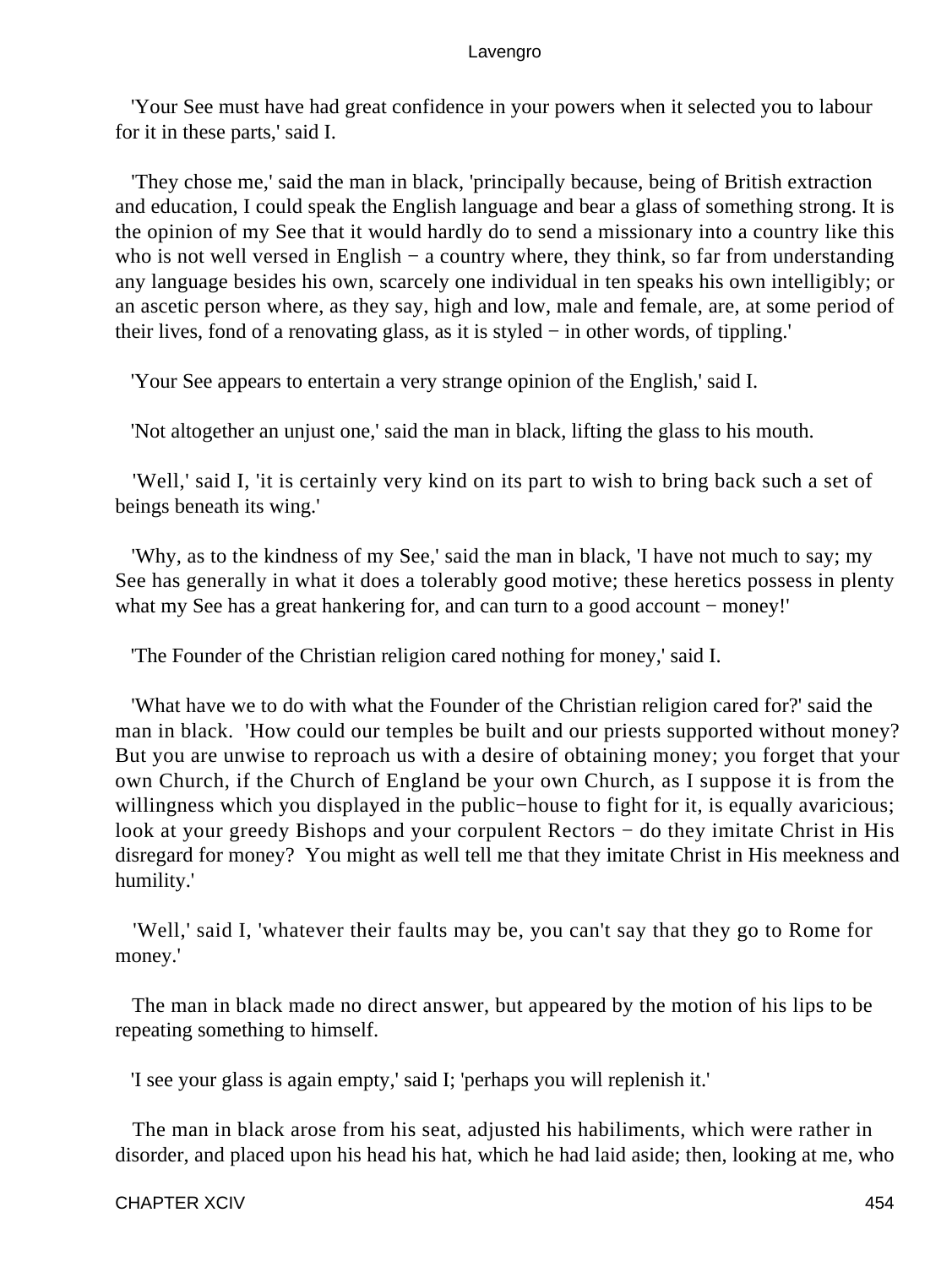was still lying on the ground, he said − 'I might, perhaps, take another glass, though I believe I have had quite as much as I can well bear; but I do not wish to hear you utter anything more this evening, after that last observation of yours − it is quite original; I will meditate upon it on my pillow this night, after having said an ave and a pater − go to Rome for money!' He then made Belle a low bow, slightly motioned to me with his hand as if bidding farewell, and then left the dingle with rather uneven steps.

 'Go to Rome for money,' I heard him say as he ascended the winding path, 'he! he! he! Go to Rome for money, ho! ho! ho!'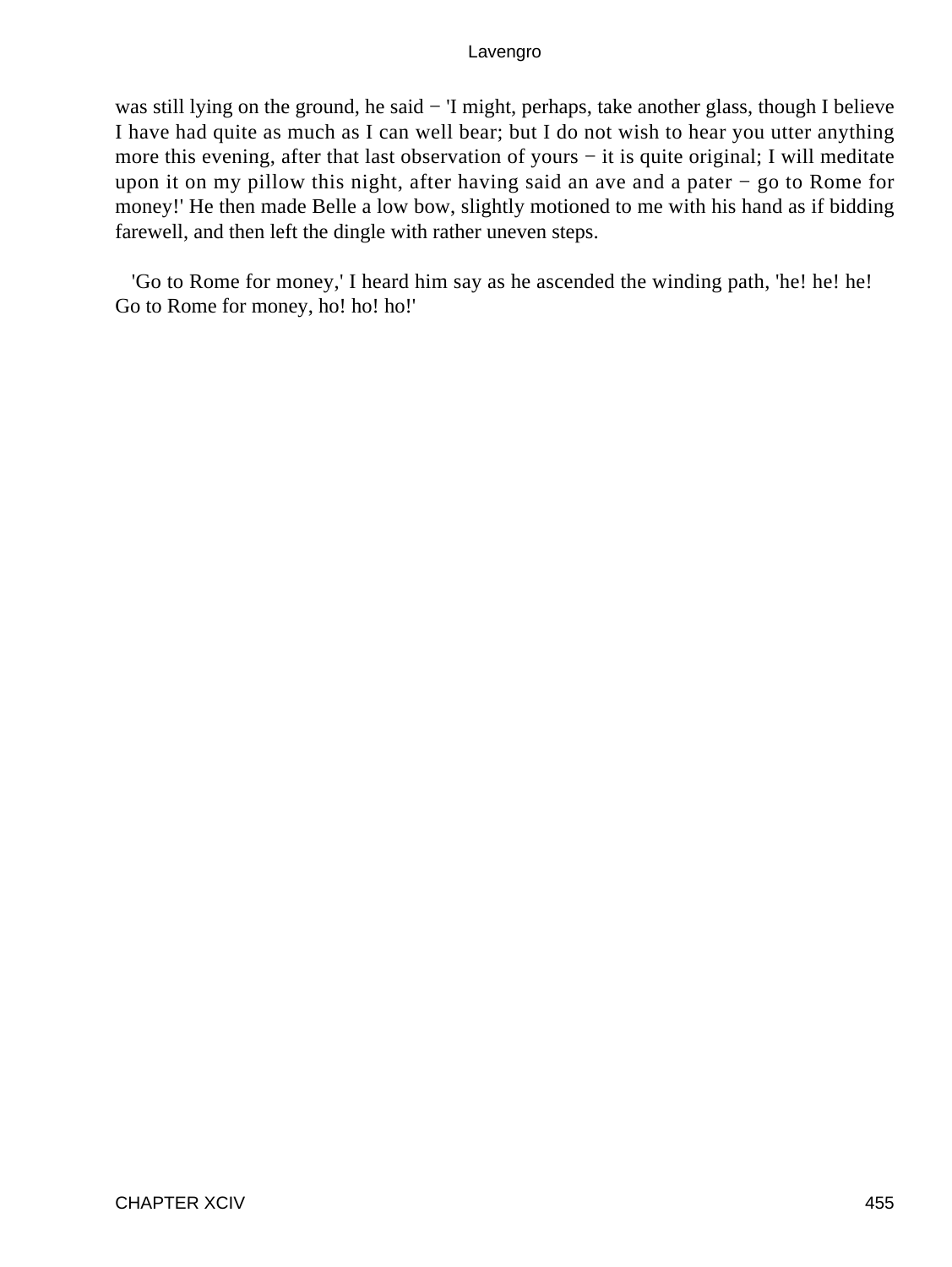# **[CHAPTER XCV](#page-498-0)**

*W*ooded retreat – Fresh shoes – Wood fire – Ash, when green – Queen of China – Cleverest people − Declensions − Armenian − Thunder − Deep olive − What do you mean? − Koul Adonai − The thick bushes − Wood pigeon − Old Gothe.

**NEARLY** three days elapsed without anything of particular moment occurring. Belle drove the little cart containing her merchandise about the neighbourhood, returning to the dingle towards the evening. As for myself, I kept within my wooded retreat, working during the periods of her absence leisurely at my forge. Having observed that the quadruped which my companion drove was as much in need of shoes as my own had been some time previously, I had determined to provide it with a set, and during the aforesaid periods occupied myself in preparing them. As I was employed three mornings and afternoons about them, I am sure that the reader will agree that I worked leisurely, or rather, lazily. On the third day Belle arrived somewhat later than usual; I was lying on my back at the bottom of the dingle, employed in tossing up the shoes which I had produced, and catching them as they fell − some being always in the air mounting or descending, somewhat after the fashion of the waters of a fountain.

 'Why have you been absent so long?' said I to Belle; 'it must be long past four by the day.'

 'I have been almost killed by the heat,' said Belle; 'I was never out in a more sultry day − the poor donkey, too, could scarcely move along.'

 'He shall have fresh shoes,' said I, continuing my exercise; 'here they are quite ready; to−morrow I will tack them on.'

'And why are you playing with them in that manner?' said Belle.

 'Partly in triumph at having made them, and partly to show that I can do something besides making them; it is not every one who, after having made a set of horse−shoes, can keep them going up and down in the air, without letting one fall − '

'One has now fallen on your chin,' said Belle.

 'And another on my cheek,' said I, getting up; 'it is time to discontinue the game, for the last shoe drew blood.'

Belle went to her own little encampment; and as for myself, after having flung the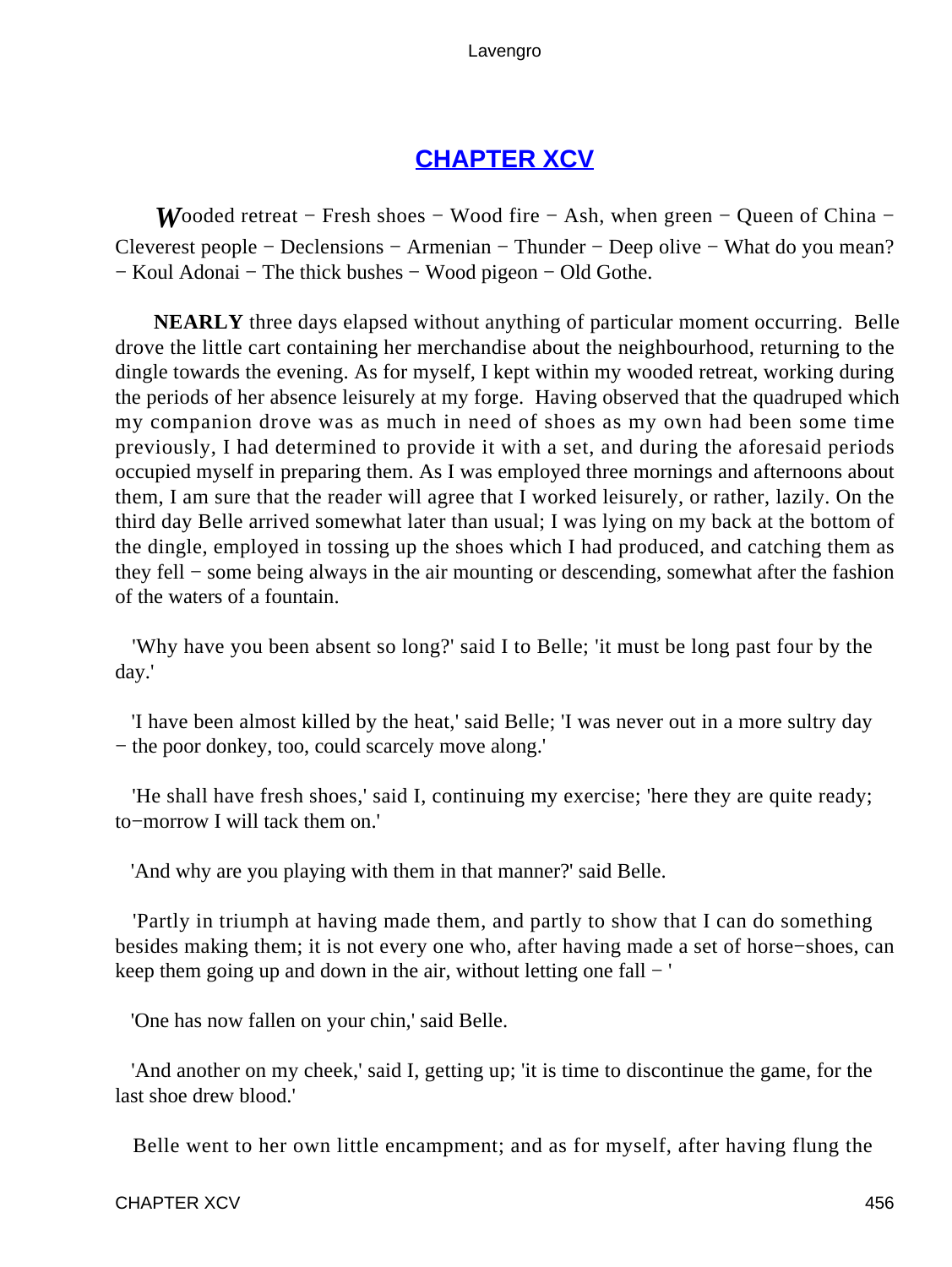donkey's shoes into my tent, I put some fresh wood on the fire, which was nearly out, and hung the kettle over it. I then issued forth from the dingle, and strolled round the wood that surrounded it; for a long time I was busied in meditation, looking at the ground, striking with my foot, half unconsciously, the tufts of grass and thistles that I met in my way. After some time, I lifted up my eyes to the sky, at first vacantly, and then with more attention, turning my head in all directions for a minute or two; after which I returned to the dingle. Isopel was seated near the fire, over which the kettle was now hung; she had changed her dress − no signs of the dust and fatigue of her late excursion remained; she had just added to the fire a small billet of wood, two or three of which I had left beside it; the fire cracked, and a sweet odour filled the dingle.

 'I am fond of sitting by a wood fire,' said Belle, 'when abroad, whether it be hot or cold; I love to see the flames dart out of the wood; but what kind is this, and where did you get it?'

 'It is ash,' said I, 'green ash. Somewhat less than a week ago, whilst I was wandering along the road by the side of a wood, I came to a place where some peasants were engaged in cutting up and clearing away a confused mass of fallen timber: a mighty aged oak had given way the night before, and in its fall had shivered some smaller trees; the upper part of the oak, and the fragments of the rest, lay across the road. I purchased, for a trifle, a bundle or two, and the wood on the fire is part of it − ash, green ash.'

 'That makes good the old rhyme,' said Belle, 'which I have heard sung by the old women in the great house:−

'Ash, when green, Is fire for a queen.'

 'And on fairer form of queen ash fire never shone,' said I, 'than on thine, O beauteous queen of the dingle.'

'I am half disposed to be angry with you, young man,' said Belle.

'And why not entirely?' said I.

Belle made no reply.

 'Shall I tell you?' I demanded. 'You had no objection to the first part of the speech, but you did not like being called queen of the dingle. Well, if I had the power, I would make you queen of something better than the dingle – Queen of China. Come, let us have tea.'

 'Something less would content me,' said Belle, sighing, as she rose to prepare our evening meal.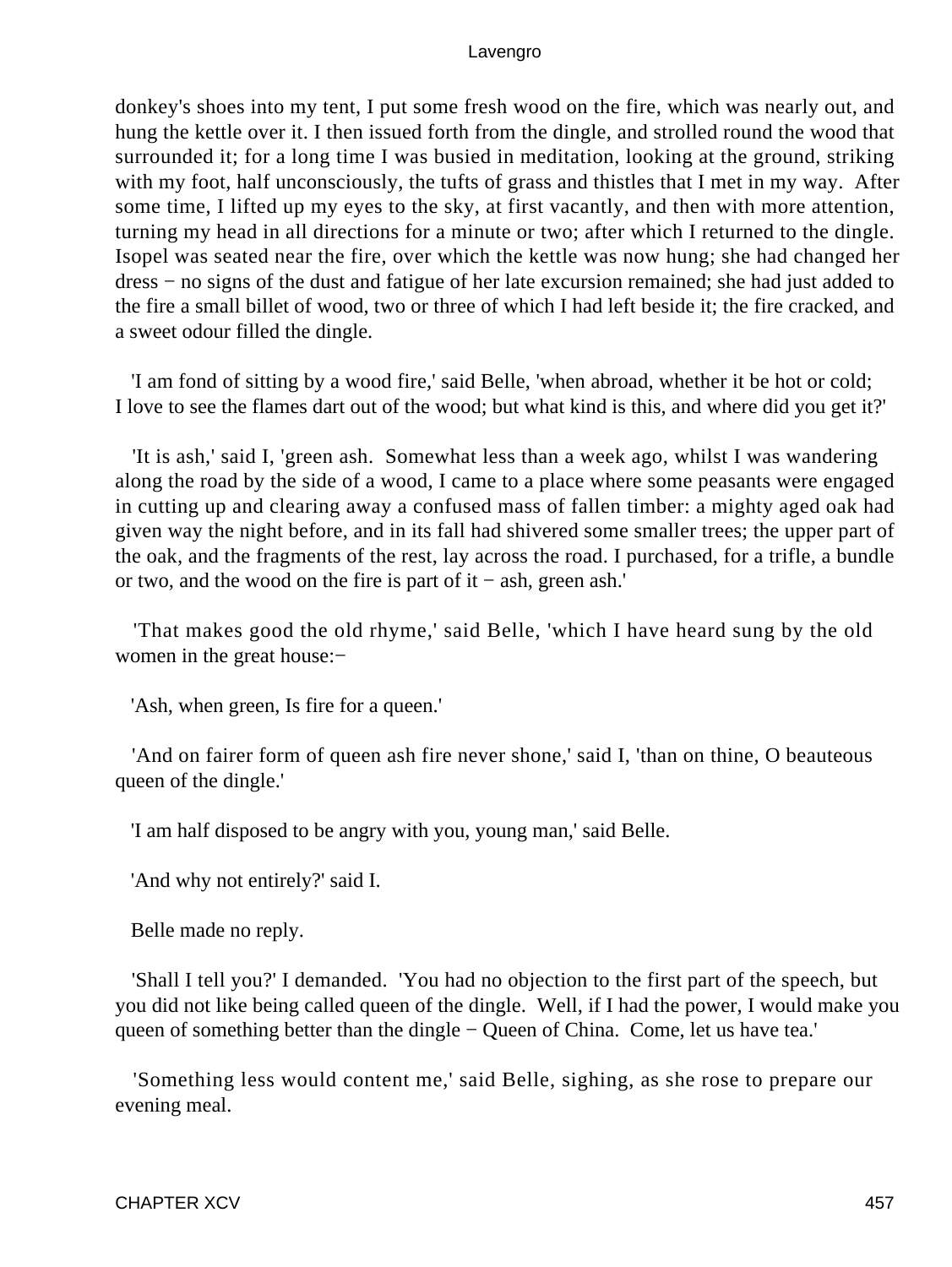So we took tea together, Belle and I. 'How delicious tea is after a hot summer's day and a long walk,' said she.

 'I daresay it is most refreshing then,' said I; 'but I have heard people say that they most enjoy it on a cold winter's night, when the kettle is hissing on the fire, and their children playing on the hearth.'

Belle sighed. 'Where does tea come from?' she presently demanded.

 'From China,' said I; 'I just now mentioned it, and the mention of it put me in mind of tea.'

'What kind of country is China?'

 'I know very little about it; all I know is, that it is a very large country far to the East, but scarcely large enough to contain its inhabitants, who are so numerous, that though China does not cover one−ninth part of the world, its inhabitants amount to one− third of the population of the world.'

'And do they talk as we do?'

 'Oh no! I know nothing of their language; but I have heard that it is quite different from all others, and so difficult that none but the cleverest people amongst foreigners can master it, on which account, perhaps, only the French pretend to know anything about it.'

'Are the French so very clever, then?' said Belle.

 'They say there are no people like them, at least in Europe. But talking of Chinese reminds me that I have not for some time past given you a lesson in Armenian. The word for tea in Armenian is − by the bye what is the Armenian word for tea?'

 'That's your affair, not mine,' said Belle; 'it seems hard that the master should ask the scholar.'

 'Well,' said I, 'whatever the word may be in Armenian, it is a noun; and as we have never yet declined an Armenian noun together, we may as well take this opportunity of declining one. Belle, there are ten declensions in Armenian!

'What's a declension?'

'The way of declining a noun.'

'Then, in the civilest way imaginable, I decline the noun. Is that a declension?'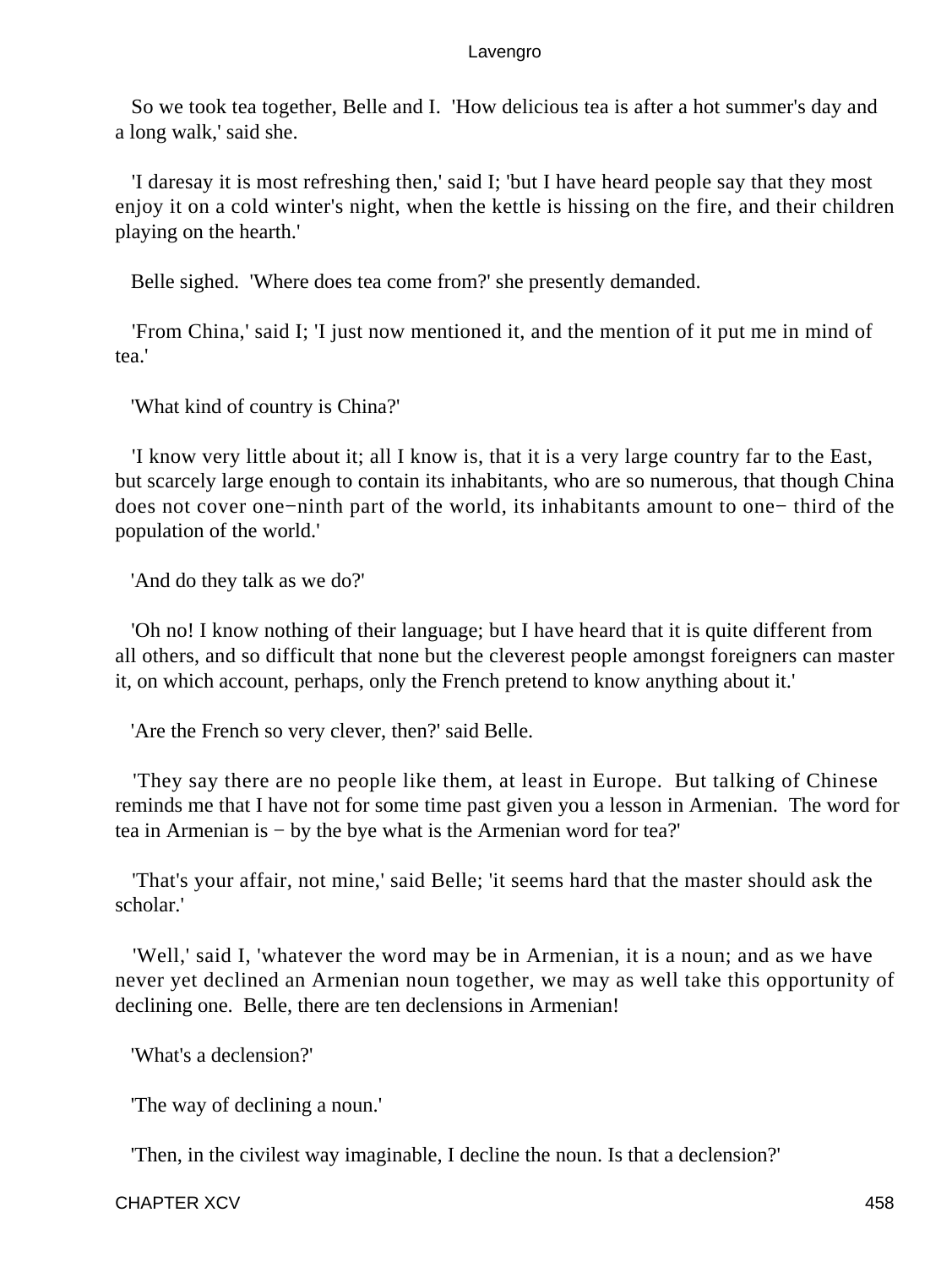'You should never play on words; to do so is low, vulgar, smelling of the pothouse, the workhouse. Belle, I insist on your declining an Armenian noun.'

'I have done so already,' said Belle.

 'If you go on in this way,' said I, 'I shall decline taking any more tea with you. Will you decline an Armenian noun?'

 'I don't like the language,' said Belle. 'If you must teach me languages, why not teach me French or Chinese?'

 'I know nothing of Chinese; and as for French, none but a Frenchman is clever enough to speak it − to say nothing of teaching; no, we will stick to Armenian, unless, indeed, you would prefer Welsh!'

 'Welsh, I have heard, is vulgar,' said Belle; 'so, if I must learn one of the two, I will prefer Armenian, which I never heard of till you mentioned it to me; though, of the two, I really think Welsh sounds best.'

 'The Armenian noun,' said I, 'which I propose for your declension this night, is −, which signifieth Master.'

'I neither like the word nor the sound,' said Belle.

 'I can't help that,' said I; 'it is the word I choose: Master, with all its variations, being the first noun the sound of which I would have you learn from my lips. Come, let us begin −

'A master. Of a master, etc. Repeat − '

 'I am not much used to say the word,' said Belle, 'but to oblige you I will decline it as you wish'; and thereupon Belle declined Master in Armenian.

 'You have declined the noun very well,' said I; 'that is in the singular number; we will now go to the plural.'

'What is the plural?' said Belle.

 'That which implies more than one, for example, Masters; you shall now go through masters in Armenian.'

 'Never,' said Belle, 'never; it is bad to have one master, but more I would never bear, whether in Armenian or English.'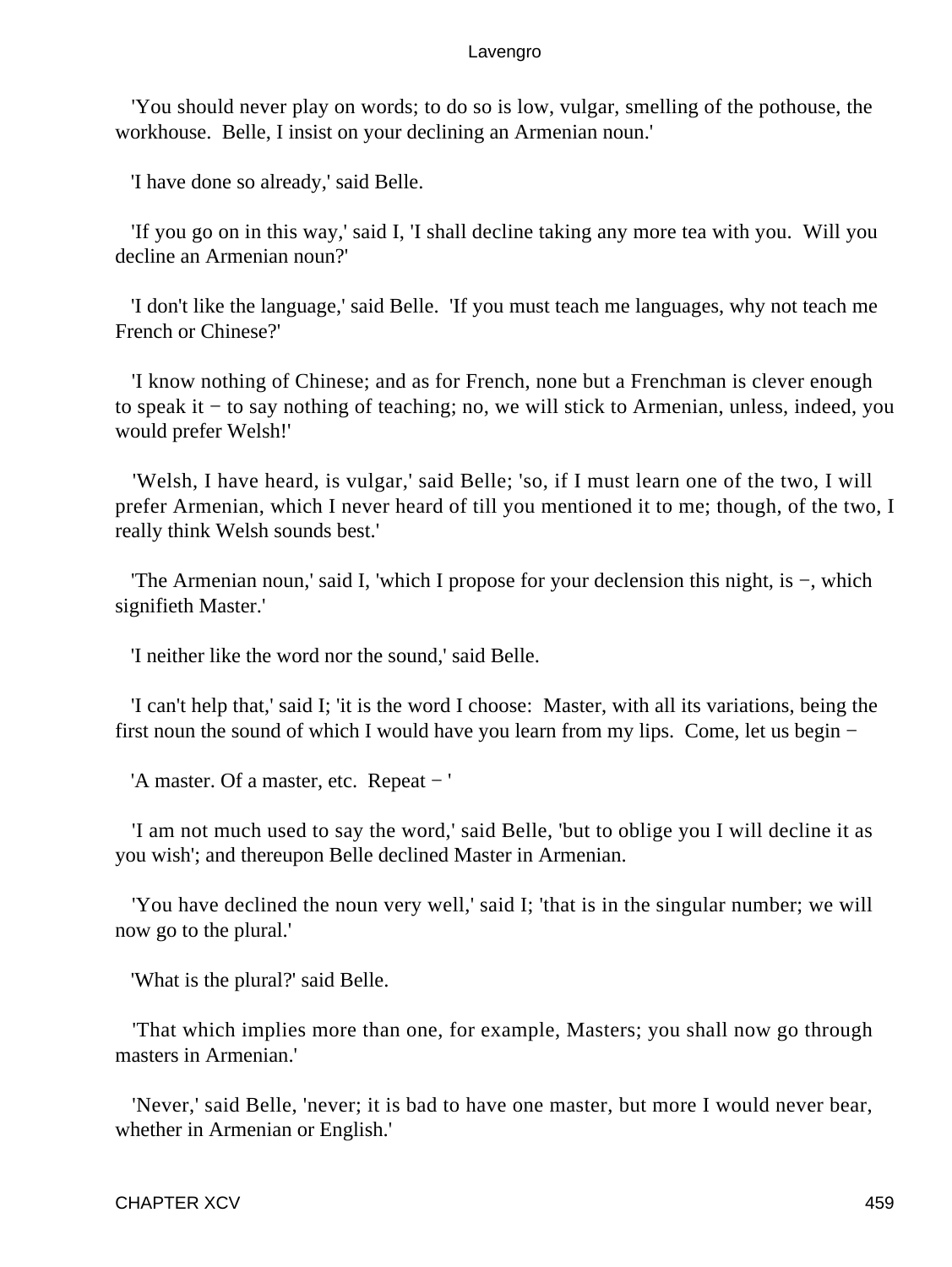'You do not understand,' said I; 'I merely want you to decline Masters in Armenian.'

 'I do decline them; I will have nothing to do with them, nor with master either; I was wrong to − What sound is that?'

'I did not hear it, but I daresay it is thunder; in Armenian − '

'Never mind what it is in Armenian; but why do you think it is thunder?'

 'Ere I returned from my stroll, I looked up into the heavens, and by their appearance I judged that a storm was nigh at hand.'

'And why did you not tell me so?'

 'You never asked me about the state of the atmosphere, and I am not in the habit of giving my opinion to people on any subject, unless questioned. But, setting that aside, can you blame me for not troubling you with forebodings about storm and tempest, which might have prevented the pleasure you promised yourself in drinking tea, or perhaps a lesson in Armenian, though you pretend to dislike the latter?'

 'My dislike is not pretended,' said Belle; 'I hate the sound of it, but I love my tea, and it was kind of you not to wish to cast a cloud over my little pleasures; the thunder came quite time enough to interrupt it without being anticipated − there is another peal − I will clear away, and see that my tent is in a condition to resist the storm; and I think you had better bestir yourself.'

 Isopel departed, and I remained seated on my stone, as nothing belonging to myself required any particular attention; in about a quarter of an hour she returned, and seated herself upon her stool.

 'How dark the place is become since I left you,' said she; 'just as if night were just at hand.'

 'Look up at the sky,' said I; 'and you will not wonder; it is all of a deep olive. The wind is beginning to rise; hark how it moans among the branches, and see how their tops are bending; it brings dust on its wings − I felt some fall on my face; and what is this, a drop of rain?'

 'We shall have plenty anon,' said Belle; 'do you hear? it already begins to hiss upon the embers; that fire of ours will soon be extinguished.'

 'It is not probable that we shall want it,' said I, 'but we had better seek shelter: let us go into my tent.'

CHAPTER XCV 460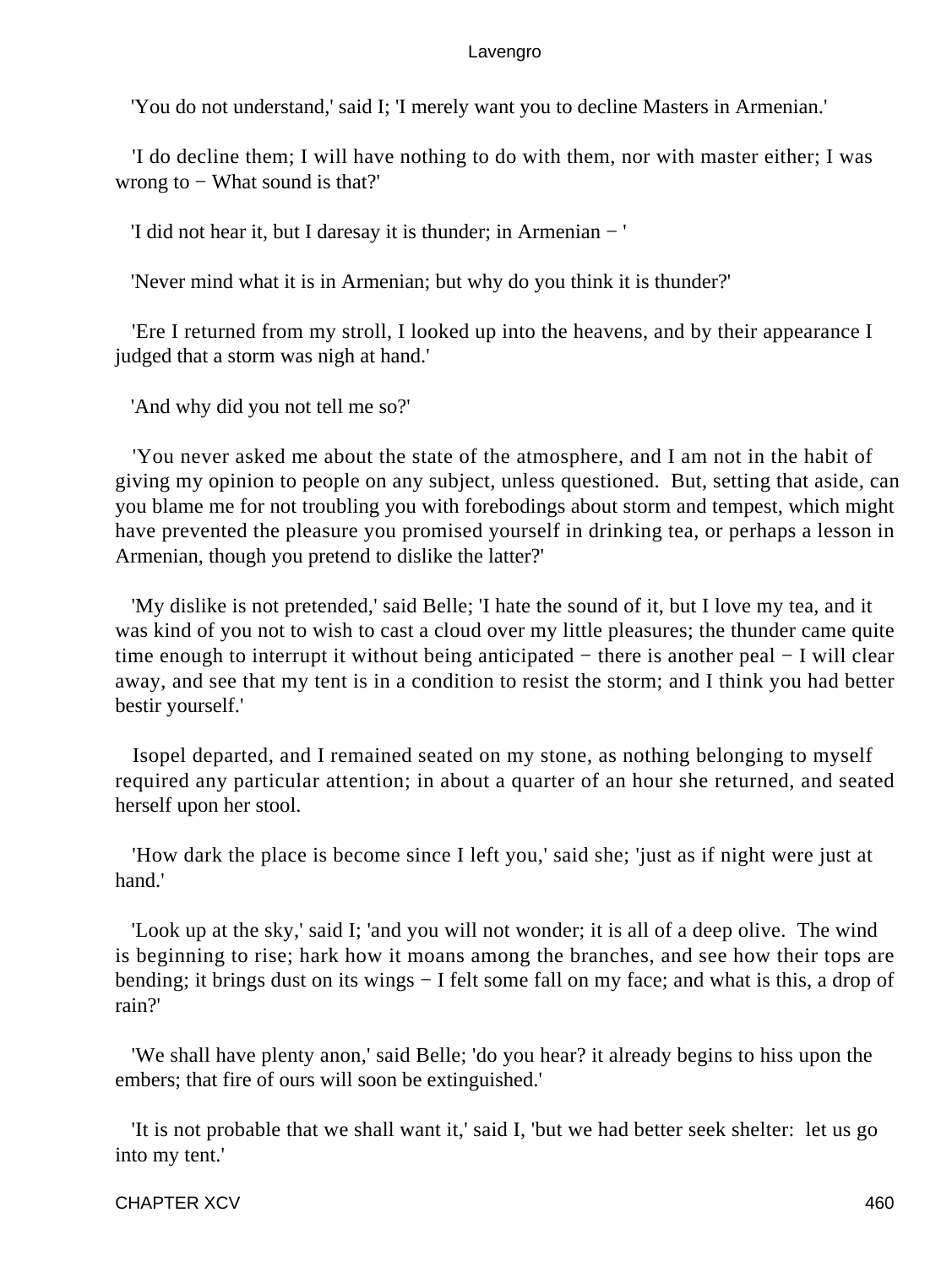'Go in,' said Belle, 'but you go in alone; as for me, I will seek my own.'

 'You are right,' said I, 'to be afraid of me; I have taught you to decline master in Armenian.'

'You almost tempt me,' said Belle, 'to make you decline mistress in English.'

'To make matters short,' said I, 'I decline a mistress.'

'What do you mean?' said Belle, angrily.

 'I have merely done what you wished me,' said I, 'and in your own style; there is no other way of declining anything in English, for in English there are no declensions.'

'The rain is increasing,' said Belle.

 'It is so,' said I; 'I shall go to my tent; you may come if you please; I do assure you I am not afraid of you.'

 'Nor I of you,' said Belle; 'so I will come. Why should I be afraid? I can take my own part; that is  $-$ '

 We went into the tent and sat down, and now the rain began to pour with vehemence. 'I hope we shall not be flooded in this hollow,' said I to Belle. 'There is no fear of that,' said Belle; 'the wandering people, amongst other names, call it the dry hollow. I believe there is a passage somewhere or other by which the wet is carried off. There must be a cloud right above us, it is so dark. Oh! what a flash!'

 'And what a peal!' said I; 'that is what the Hebrews call Koul Adonai − the voice of the Lord. Are you afraid?'

'No,' said Belle, 'I rather like to hear it.'

 'You are right,' said I, 'I am fond of the sound of thunder myself. There is nothing like it; Koul Adonai behadar: the voice of the Lord is a glorious voice, as the prayer−book version hath it.'

 'There is something awful in it,' said Belle; 'and then the lightning − the whole dingle is now in a blaze.'

 '«The voice of the Lord maketh the hinds to calve, and discovereth the thick bushes.» As you say, there is something awful in thunder.'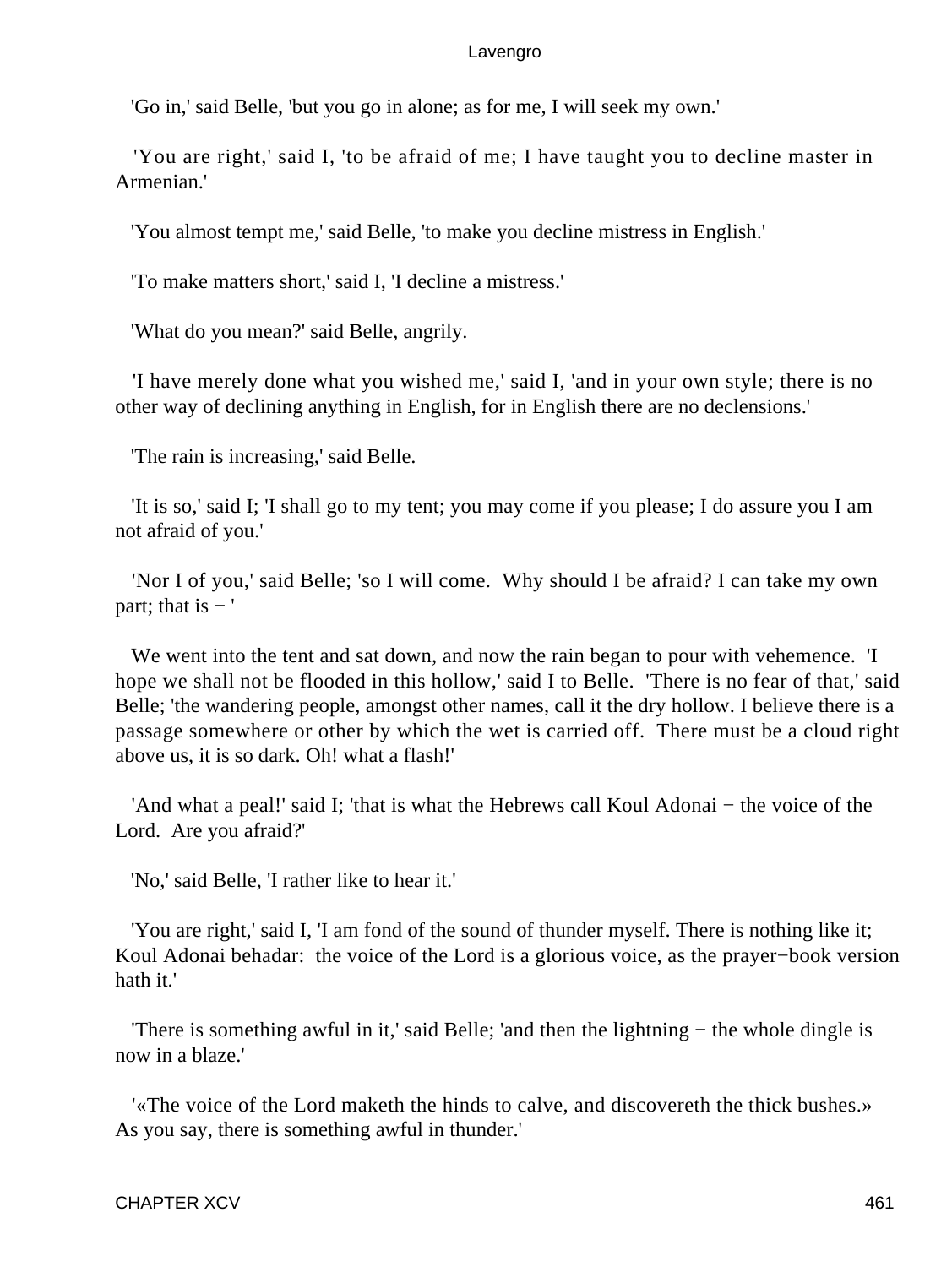'There are all kinds of noises above us,' said Belle; 'surely I heard the crashing of a tree?'

 '«The voice of the Lord breaketh the cedar trees,»' said I, 'but what you hear is caused by a convulsion of the air; during a thunder−storm there are occasionally all kinds of aerial noises. Ab Gwilym, who, next to King David, has best described a thunderstorm, speaks of these aerial noises in the following manner:−

 'Astonied now I stand at strains, As of ten thousand clanking chains; And once, methought that, overthrown, The welkin's oaks came whelming down; Upon my head up starts my hair: Why hunt abroad the hounds of air? What cursed hag is screeching high, Whilst crash goes all her crockery?'

 You would hardly believe, Belle, that though I offered at least ten thousand lines nearly as good as those to the booksellers in London, the simpletons were so blind to their interest, as to refuse purchasing them!'

 'I don't wonder at it,' said Belle, 'especially if such dreadful expressions frequently occur as that towards the end; − surely that was the crash of a tree?'

 'Ah!' said I, 'there falls the cedar tree − I mean the sallow; one of the tall trees on the outside of the dingle has been snapped short.'

 'What a pity,' said Belle, 'that the fine old oak, which you saw the peasants cutting up, gave way the other night, when scarcely a breath of air was stirring; how much better to have fallen in a storm like this, the fiercest I remember.'

 'I don't think so,' said I; 'after braving a thousand tempests, it was meeter for it to fall of itself than to be vanquished at last. But to return to Ab Gwilym's poetry: he was above culling dainty words, and spoke boldly his mind on all subjects. Enraged with the thunder for parting him and Morfydd, he says, at the conclusion of his ode,

'My curse, O Thunder, cling to thee, For parting my dear pearl and me!'

 'You and I shall part, that is, I shall go to my tent, if you persist in repeating from him. The man must have been a savage. A poor wood−pigeon has fallen dead.'

 'Yes,' said I, 'there he lies, just outside the tent; often have I listened to his note when alone in this wilderness. So you do not like Ab Gwilym; what say you to old Gothe? −

 'Mist shrouds the night, and rack; Hear, in the woods, what an awful crack! Wildly the owls are flitting, Hark to the pillars splitting Of palaces verdant ever, The branches quiver and sever, The mighty stems are creaking, The poor roots breaking and shrieking, In wild mixt ruin down dashing, O'er one another they're crashing; Whilst 'midst the rocks so hoary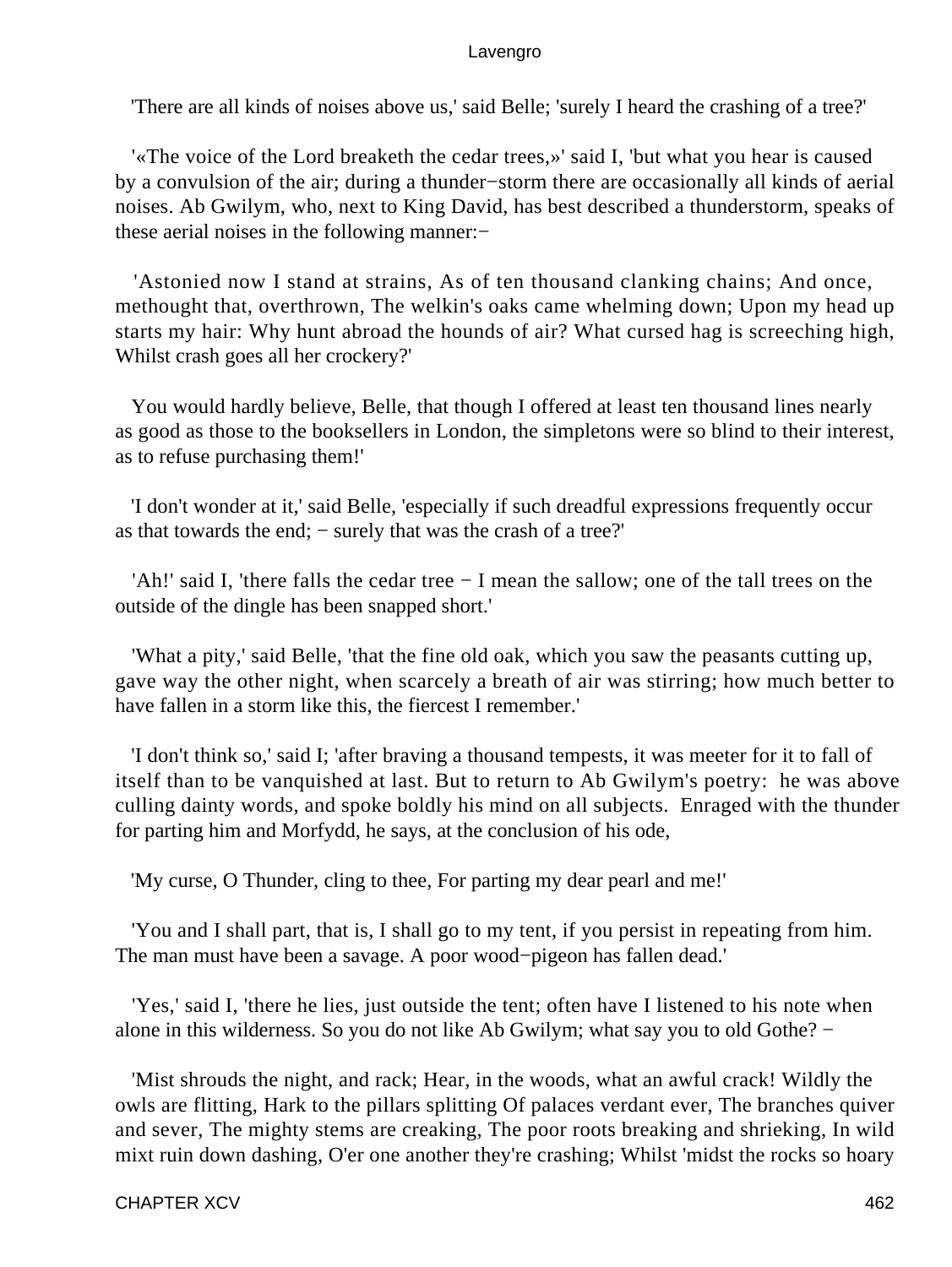Whirlwinds hurry and worry. Hear'st not, sister − '

'Hark!' said Belle, 'hark!'

'Hear'st not, sister, a chorus Of voices − ?'

'No,' said Belle, 'but I hear a voice.'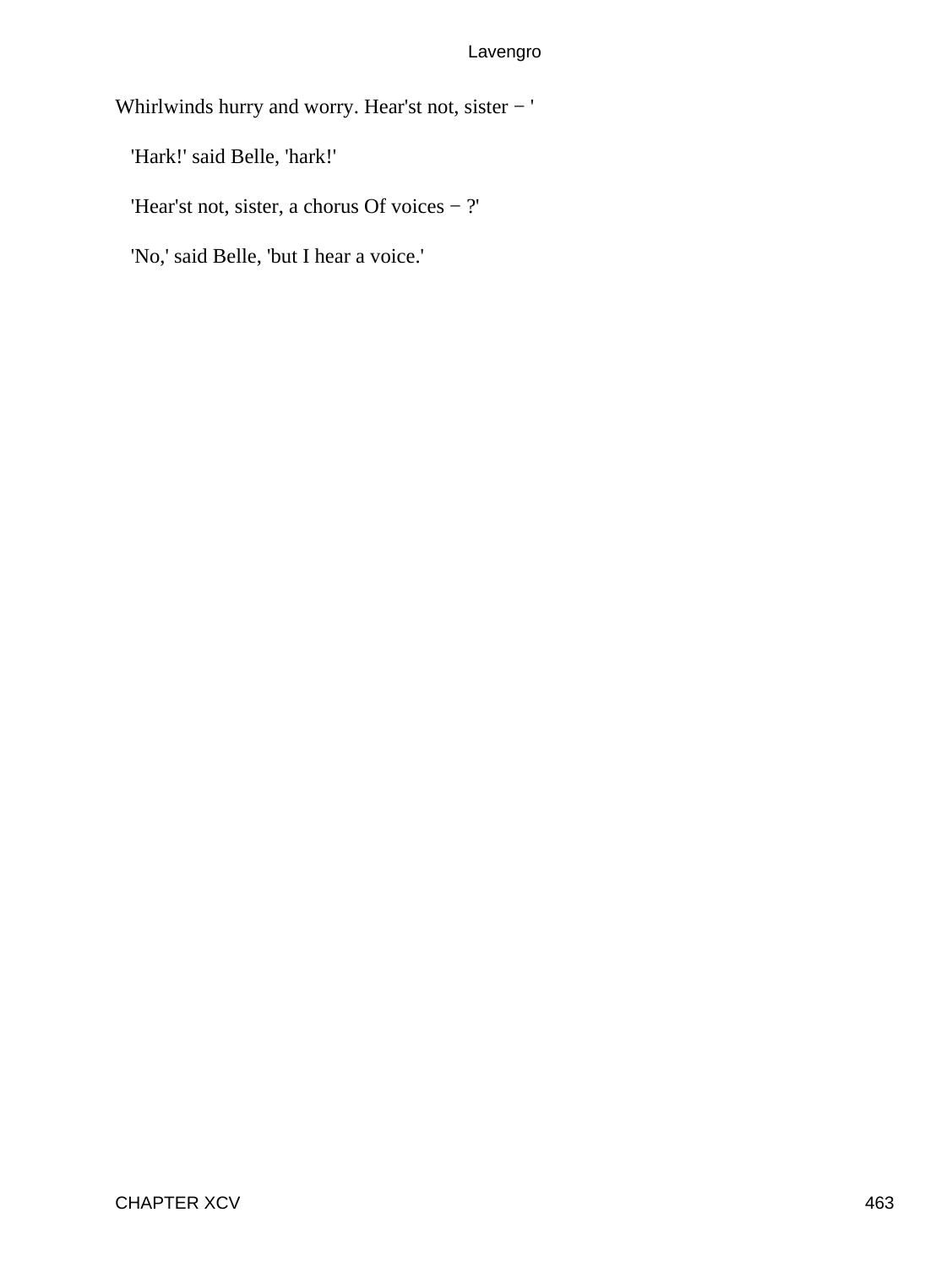# **[CHAPTER XCVI](#page-498-0)**

*A* shout − A fireball − See to the horses − Passing away − Gap in the hedge − On three wheels – Why do you stop? – No craven heart – The cordial – Across the country – Small bags.

 I **LISTENED** attentively, but I could hear nothing but the loud clashing of branches, the pattering of rain, and the muttered growl of thunder. I was about to tell Belle that she must have been mistaken, when I heard a shout – indistinct, it is true, owing to the noises aforesaid − from some part of the field above the dingle. 'I will soon see what's the matter,' said I to Belle, starting up. 'I will go too;' said the girl. 'Stay where you are,' said I; 'if I need you, I will call'; and, without waiting for any answer, I hurried to the mouth of the dingle. I was about a few yards only from the top of the ascent, when I beheld a blaze of light, from whence I knew not; the next moment there was a loud crash, and I appeared involved in a cloud of sulphurous smoke. 'Lord have mercy upon us!' I heard a voice say, and methought I heard the plunging and struggling of horses. I had stopped short on hearing the crash, for I was half stunned; but I now hurried forward, and in a moment stood upon the plain. Here I was instantly aware of the cause of the crash and the smoke. One of those balls, generally called fireballs, had fallen from the clouds, and was burning on the plain at a short distance; and the voice which I had heard, and the plunging, were as easily accounted for. Near the left−hand corner of the grove which surrounded the dingle, and about ten yards from the fireball, I perceived a chaise, with a postilion on the box, who was making efforts, apparently useless, to control his horses, which were kicking and plunging in the highest degree of excitement. I instantly ran towards the chaise, in order to offer what help was in my power. 'Help me,' said the poor fellow, as I drew nigh; but before I could reach the horses, they had turned rapidly round, one of the fore− wheels flew from its axle−tree, the chaise was overset, and the postilion flung violently from his seat upon the field. The horses now became more furious than before, kicking desperately, and endeavouring to disengage themselves from the fallen chaise. As I was hesitating whether to run to the assistance of the postilion or endeavour to disengage the animals, I heard the voice of Belle exclaiming, 'See to the horses, I will look after the man.' She had, it seems, been alarmed by the crash which accompanied the firebolt, and had hurried up to learn the cause. I forthwith seized the horses by the heads, and used all the means I possessed to soothe and pacify them, employing every gentle modulation of which my voice was capable. Belle, in the meantime, had raised up the man, who was much stunned by his fall; but, presently recovering his recollection to a certain degree, he came limping to me, holding his hand to his right thigh. 'The first thing that must now be done,' said I, 'is to free these horses from the traces; can you undertake to do so?' ' I think I can,' said the man, looking at me somewhat stupidly. 'I will help,' said Belle, and without loss of time laid hold of one of the traces. The man, after a short pause, also set to work, and in a few minutes the horses were extricated. 'Now,' said I to the man,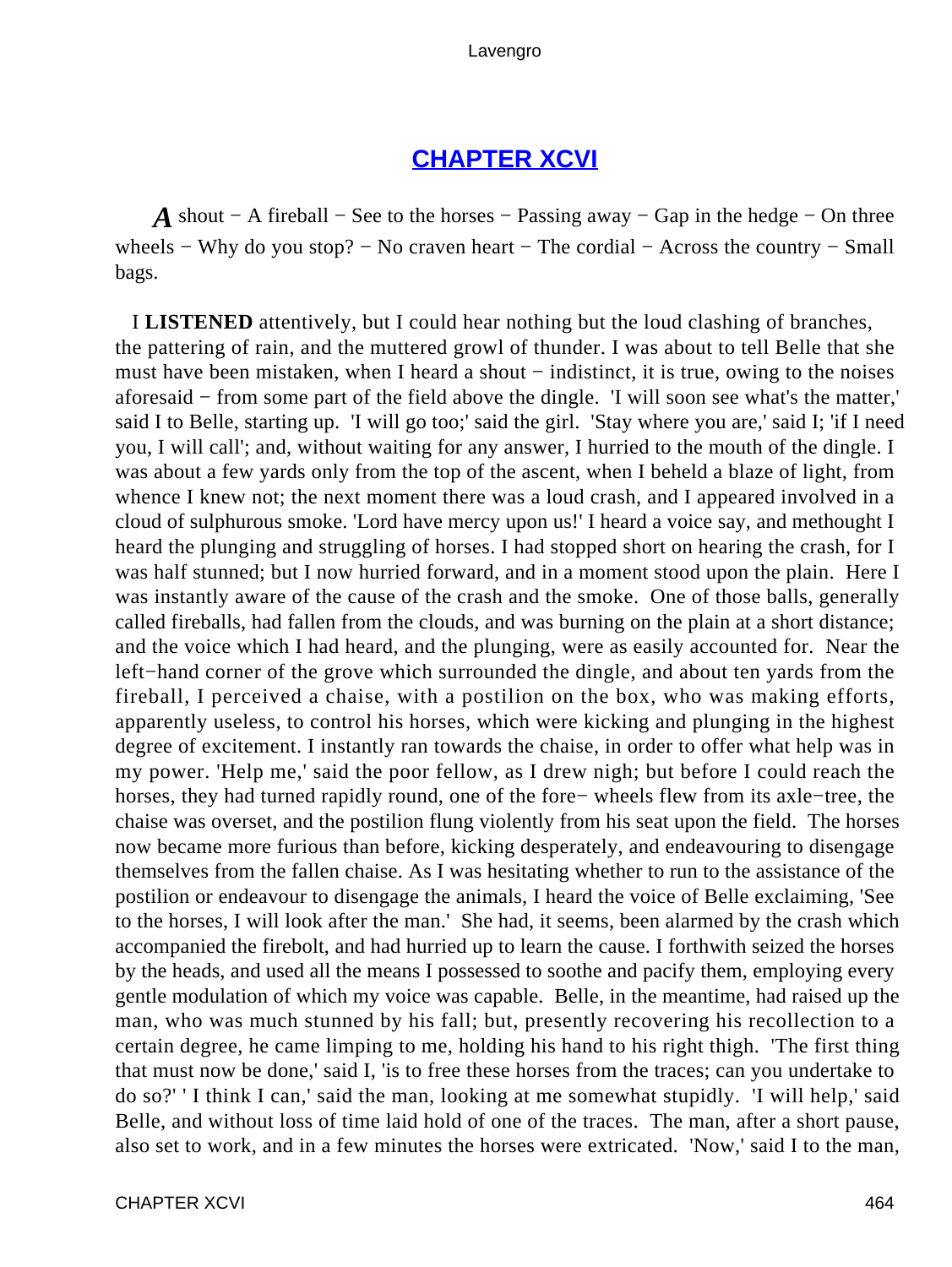'what is next to be done?' 'I don't know,' said he; 'indeed, I scarcely know anything; I have been so frightened by this horrible storm, and so shaken by my fall.' 'I think,' said I, 'that the storm is passing away, so cast your fears away too; and as for your fall, you must bear it as lightly as you can. I will tie the horses amongst those trees, and then we will all betake us to the hollow below.' 'And what's to become of my chaise?' said the postilion, looking ruefully on the fallen vehicle. 'Let us leave the chaise for the present,' said I; 'we can be of no use to it.' 'I don't like to leave my chaise lying on the ground in this weather,' said the man; 'I love my chaise, and him whom it belongs to.' 'You are quite right to be fond of yourself,' said I, 'on which account I advise you to seek shelter from the rain as soon as possible.' 'I was not talking of myself,' said the man, 'but my master, to whom the chaise belongs.' 'I thought you called the chaise yours,' said I. 'That's my way of speaking,' said the man; 'but the chaise is my master's, and a better master does not live. Don't you think we could manage to raise up the chaise?' 'And what is to become of the horses?' said I. 'I love my horses well enough,' said the man; 'but they will take less harm than the chaise. We two can never lift up that chaise.' 'But we three can,' said Belle; 'at least, I think so; and I know where to find two poles which will assist us.' 'You had better go to the tent,' said I, 'you will be wet through.' 'I care not for a little wetting,' said Belle; 'moreover, I have more gowns than one − see you after the horses.' Thereupon, I led the horses past the mouth of the dingle, to a place where a gap in the hedge afforded admission to the copse or plantation on the southern side. Forcing them through the gap, I led them to a spot amidst the trees which I deemed would afford them the most convenient place for standing; then, darting down into the dingle, I brought up a rope, and also the halter of my own nag, and with these fastened them each to a separate tree in the best manner I could. This done, I returned to the chaise and the postilion. In a minute or two Belle arrived with two poles which, it seems, had long been lying, overgrown with brushwood, in a ditch or hollow behind the plantation. With these both she and I set to work in endeavouring to raise the fallen chaise from the ground.

 We experienced considerable difficulty in this undertaking; at length, with the assistance of the postilion, we saw our efforts crowned with success − the chaise was lifted up, and stood upright on three wheels.

 'We may leave it here in safety,' said I, 'for it will hardly move away on three wheels, even supposing it could run by itself; I am afraid there is work here for a wheelwright, in which case I cannot assist you; if you were in need of a blacksmith it would be otherwise.' 'I don't think either the wheel or the axle is hurt,' said the postilion, who had been handling both; 'it is only the linch−pin having dropped out that caused the wheel to fly off; if I could but find the linch−pin! − though, perhaps, it fell out a mile away.' 'Very likely,' said I; 'but never mind the linch−pin, I can make you one, or something that will serve: but I can't stay here any longer, I am going to my place below with this young gentlewoman, and you had better follow us.' 'I am ready,' said the man; and after lifting up the wheel and propping it against the chaise, he went with us, slightly limping, and with his hand pressed to his thigh.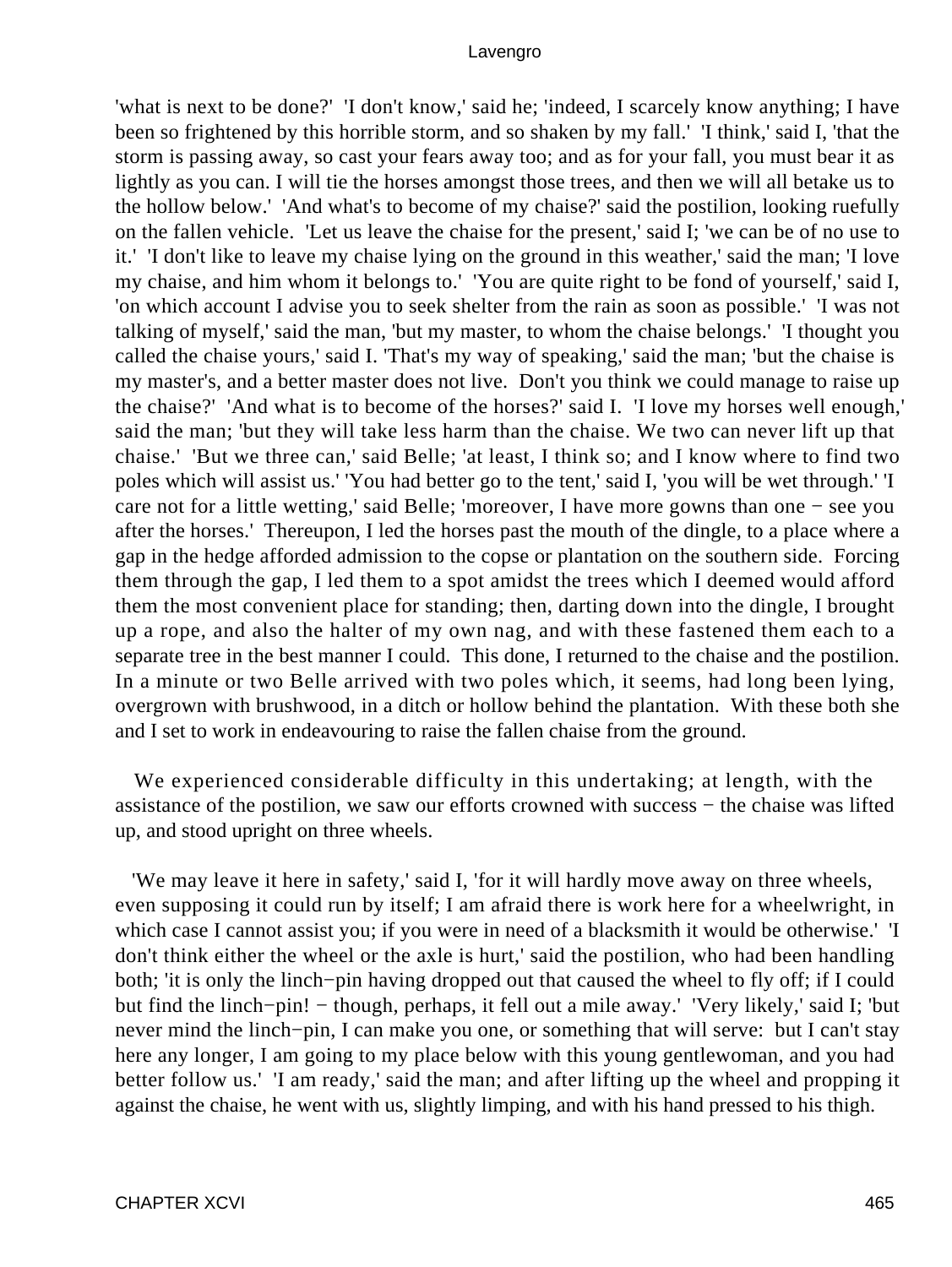As we were descending the narrow path, Belle leading the way, and myself the last of the party, the postilion suddenly stopped short, and looked about him. 'Why do you stop?' said I. 'I don't wish to offend you,' said the man, 'but this seems to be a strange place you are leading me into; I hope you and the young gentlewoman, as you call her, don't mean me any harm − you seemed in a great hurry to bring me here.' 'We wished to get you out of the rain,' said I, 'and ourselves too; that is, if we can, which I rather doubt, for the canvas of a tent is slight shelter in such a rain; but what harm should we wish to do you?' 'You may think I have money,' said the man, 'and I have some, but only thirty shillings, and for a sum like that it would be hardly worth while to − ' 'Would it not?' said I; 'thirty shillings, after all, are thirty shillings, and for what I know, half a dozen throats may have been cut in this place for that sum at the rate of five shillings each; moreover, there are the horses, which would serve to establish this young gentlewoman and myself in housekeeping, provided we were thinking of such a thing.' 'Then I suppose I have fallen into pretty hands,' said the man, putting himself in a posture of defence; 'but I'll show no craven heart; and if you attempt to lay hands on me, I'll try to pay you in your own coin. I'm rather lamed in the leg, but I can still use my fists; so come on, both of you, man and woman, if woman this be, though she looks more like a grenadier.'

 'Let me hear no more of this nonsense,' said Belle; 'if you are afraid, you can go back to your chaise − we only seek to do you a kindness.'

 'Why, he was just now talking of cutting throats,' said the man. 'You brought it on yourself,' said Belle; 'you suspected us, and he wished to pass a joke upon you; he would not hurt a hair of your head, were your coach laden with gold, nor would I.' 'Well,' said the man, 'I was wrong − here's my hand to both of you,' shaking us by the hands; 'I'll go with you where you please, but I thought this a strange lonesome place, though I ought not much to mind strange lonesome places, having been in plenty of such when I was a servant in Italy, without coming to any harm – come, let us move on, for 'tis a shame to keep you two in the rain.'

 So we descended the path which led into the depths of the dingle; at the bottom I conducted the postilion to my tent, which, though the rain dripped and trickled through it, afforded some shelter; there I bade him sit down on the log of wood, whilst I placed myself as usual on my stone. Belle in the meantime had repaired to her own place of abode. After a little time, I produced a bottle of the cordial of which I have previously had occasion to speak, and made my guest take a considerable draught. I then offered him some, bread and cheese, which he accepted with thanks. In about an hour the rain had much abated: 'What do you now propose to do?' said I. 'I scarcely know,' said the man; 'I suppose I must endeavour to put on the wheel with your help.' 'How far are you from your home?' I demanded. 'Upwards of thirty miles,' said the man; 'my master keeps an inn on the great north road, and from thence I started early this morning with a family, which I conveyed across the country to a hall at some distance from here. On my return I was beset by the thunderstorm, which frightened the horses, who dragged the chaise off the road to the field above, and overset it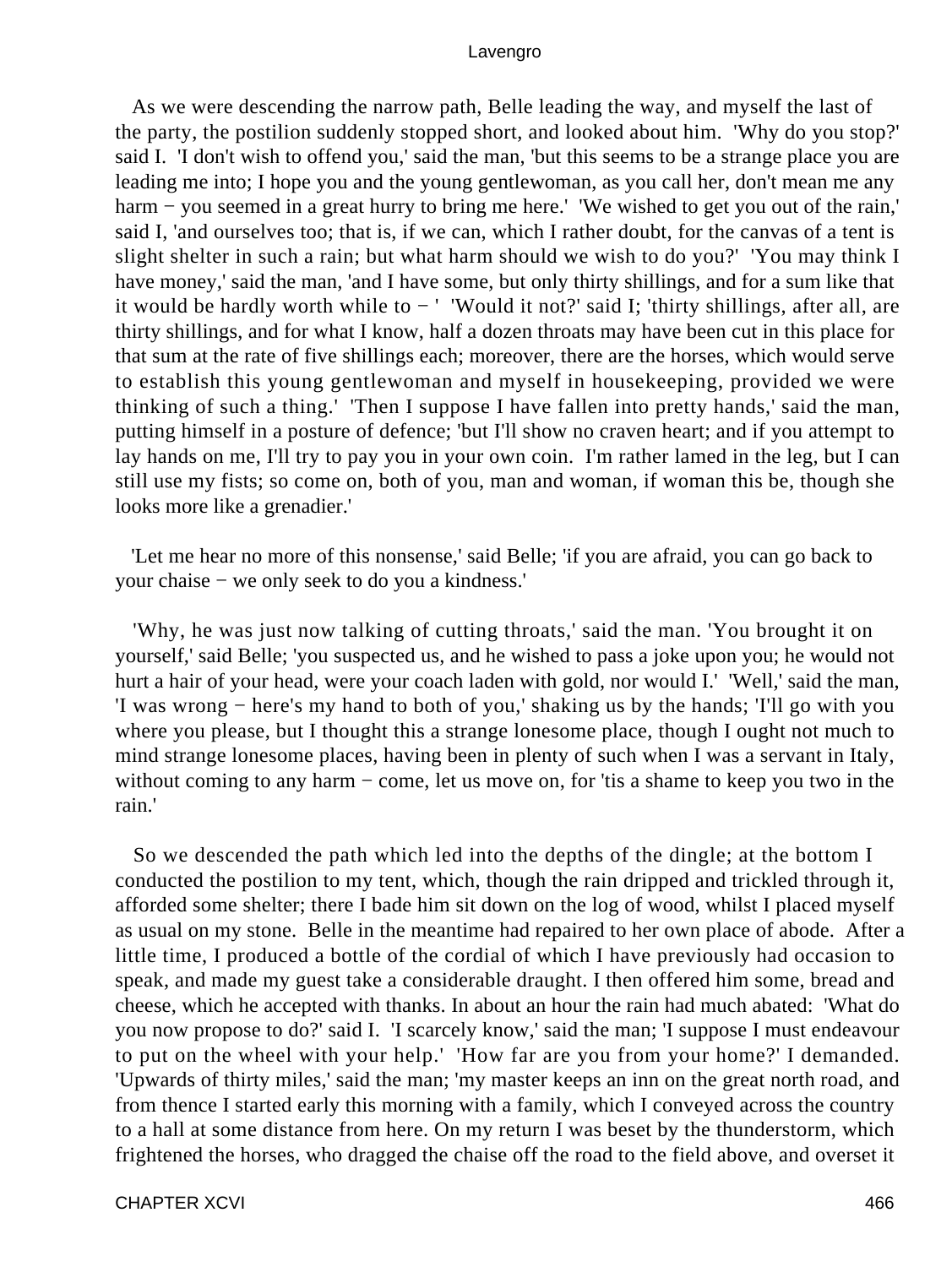as you saw. I had proposed to pass the night at an inn about twelve miles from here on my way back, though how I am to get there to−night I scarcely know, even if we can put on the wheel, for, to tell you the truth, I am shaken by my fall, and the smoulder and smoke of that fireball have rather bewildered my head; I am, moreover, not much acquainted with the way.

 'The best thing you can do,' said I, 'is to pass the night here; I will presently light a fire, and endeavour to make you comfortable − in the morning we will see to your wheel.' 'Well,' said the man, 'I shall be glad to pass the night here, provided I do not intrude, but I must see to the horses.' Thereupon I conducted the man to the place where the horses were tied. 'The trees drip very much upon them,' said the man, 'and it will not do for them to remain here all night; they will be better out on the field picking the grass; but first of all they must have a good feed of corn.' Thereupon he went to his chaise, from which he presently brought two small bags, partly filled with corn – into them he inserted the mouths of the horses, tying them over their heads. 'Here we will leave them for a time,' said the man; 'when I think they have had enough, I will come back, tie their fore−legs, and let them pick about.'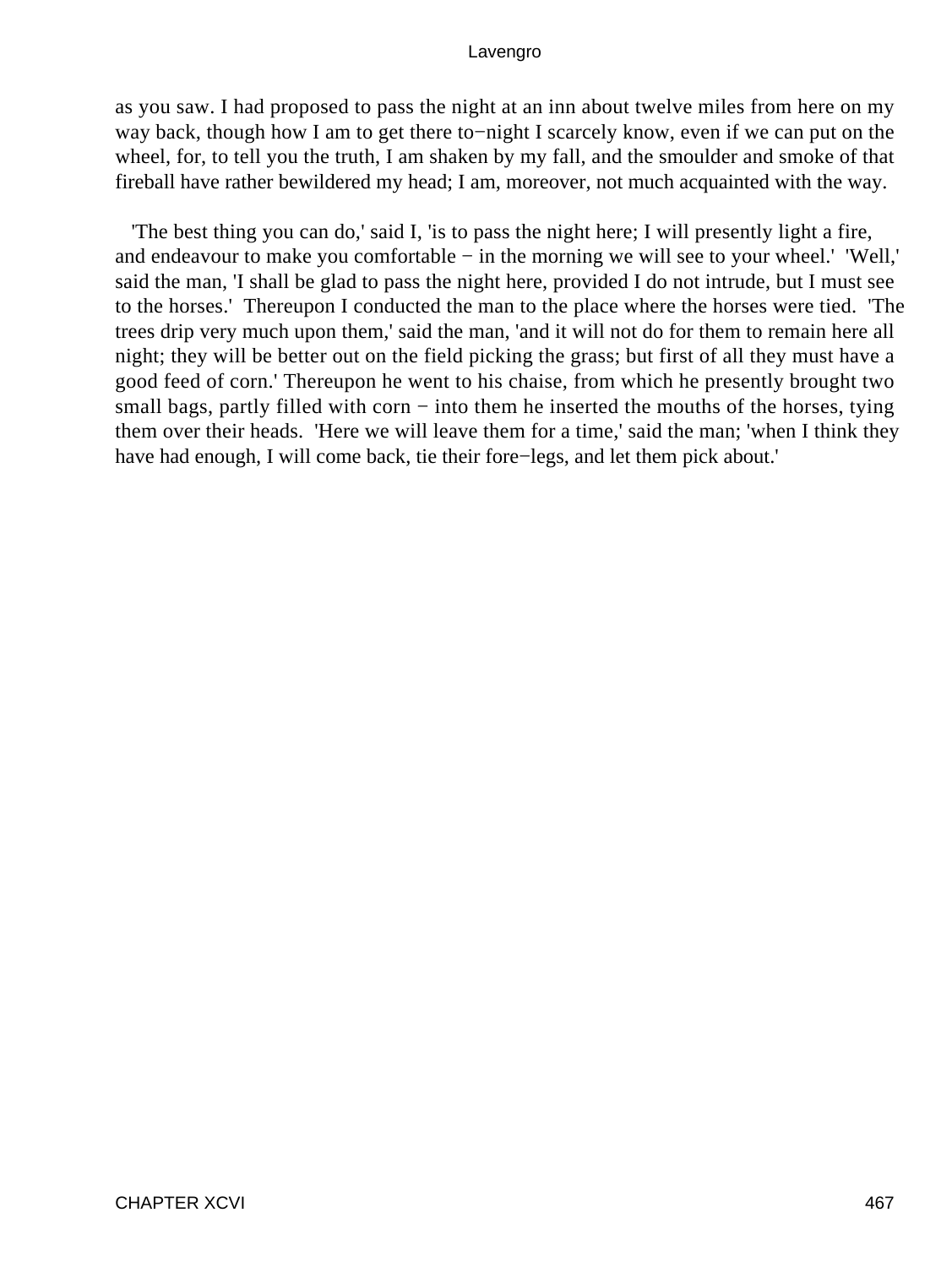## **[CHAPTER XCVII](#page-498-0)**

<span id="page-468-0"></span>*F*ire of charcoal – The new–comer – No wonder! – Not a blacksmith – A love affair – Gretna Green − A cool thousand − Family estates − Borough interest − Grand education − Let us hear − Already quarrelling − Honourable parents − Most heroically − Not common people − Fresh charcoal.

 IT might be about ten o'clock at night. Belle, the postilion, and myself, sat just within the tent, by a fire of charcoal which I had kindled in the chafing−pan. The man had removed the harness from his horses, and, after tethering their legs, had left them for the night in the field above to regale themselves on what grass they could find. The rain had long since entirely ceased, and the moon and stars shone bright in the firmament, up to which, putting aside the canvas, I occasionally looked from the depths of the dingle. Large drops of water, however, falling now and then upon the tent from the neighbouring trees, would have served, could we have forgotten it, to remind us of the recent storm, and also a certain chilliness in the atmosphere, unusual to the season, proceeding from the moisture with which the ground was saturated; yet these circumstances only served to make our party enjoy the charcoal fire the more. There we sat bending over it: Belle, with her long beautiful hair streaming over her magnificent shoulders; the postilion smoking his pipe, in his shirt−sleeves and waistcoat, having flung aside his greatcoat, which had sustained a thorough wetting; and I without my wagoner's slop, of which, it being in the same plight, I had also divested myself.

 The new−comer was a well−made fellow of about thirty, with an open and agreeable countenance. I found him very well informed for a man in his station, and with some pretensions to humour. After we had discoursed for some time on indifferent subjects, the postilion, who had exhausted his pipe, took it from his mouth, and, knocking out the ashes upon the ground, exclaimed, 'I little thought, when I got up in the morning, that I should spend the night in such agreeable company, and after such a fright.'

 'Well,' said I, 'I am glad that your opinion of us has improved; it is not long since you seemed to hold us in rather a suspicious light.'

 'And no wonder,' said the man, 'seeing the place you were taking me to! I was not a little, but very much afraid of ye both; and so I continued for some time, though, not to show a craven heart, I pretended to be quite satisfied; but I see I was altogether mistaken about ye. I thought you vagrant gypsy folks and trampers; but now − '

'Vagrant gypsy folks and trampers,' said I; 'and what are we but people of that stamp?'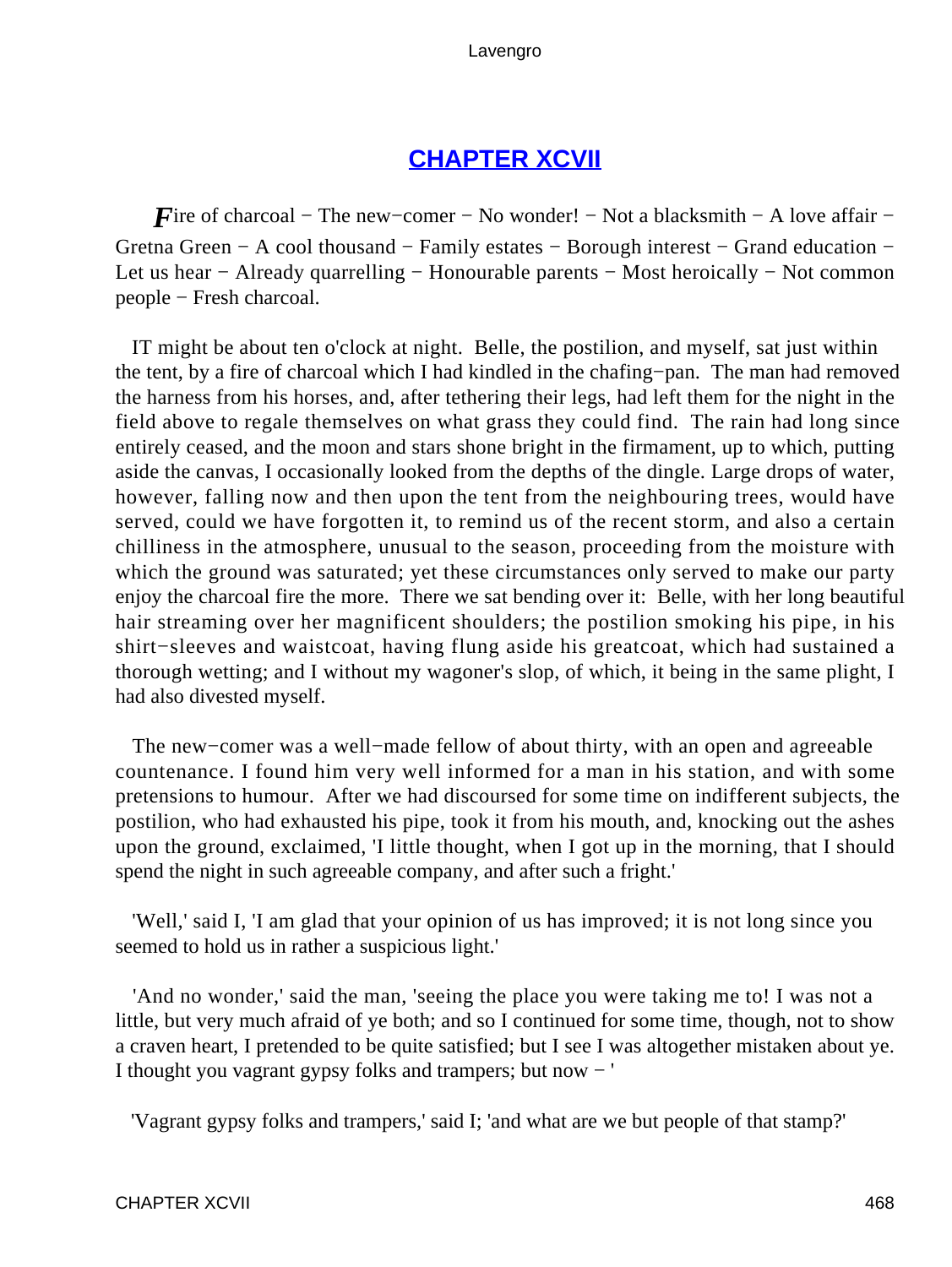'Oh,' said the postilion, 'if you wish to be thought such, I am far too civil a person to contradict you, especially after your kindness to me, but − '

 'But!' said I; 'what do you mean by but? I would have you to know that I am proud of being a travelling blacksmith; look at these donkey−shoes, I finished them this day.'

 The postilion took the shoes and examined them. 'So you made these shoes?' he cried at last.

'To be sure I did; do you doubt it?'

'Not in the least,' said the man.

 'Ah! ah!' said I, 'I thought I should bring you back to your original opinion. I am, then, a vagrant gypsy body, a tramper, a wandering blacksmith.'

'Not a blacksmith, whatever else you may be,' said the postilion, laughing.

'Then how do you account for my making those shoes?'

 'By your not being a blacksmith,' said the postilion; 'no blacksmith would have made shoes in that manner. Besides, what did you mean just now by saying you had finished these shoes to−day? A real blacksmith would have flung off three or four sets of donkey− shoes in one morning, but you, I will be sworn, have been hammering at these for days, and they do you credit − but why? − because you are no blacksmith; no, friend, your shoes may do for this young gentlewoman's animal, but I shouldn't like to have my horses shod by you, unless at a great pinch indeed.'

'Then,' said I, 'for what do you take me?'

'Why, for some runaway young gentleman,' said the postilion. 'No offence, I hope?'

 'None at all; no one is offended at being taken or mistaken for a young gentleman, whether runaway or not; but from whence do you suppose I have run away?'

'Why, from college,' said the man: 'no offence?'

'None whatever; and what induced me to run away from college?'

 'A love affair, I'll be sworn,' said the postilion. 'You had become acquainted with this young gentlewoman, so she and you − '

'Mind how you get on, friend,' said Belle, in a deep serious tone.

CHAPTER XCVII 469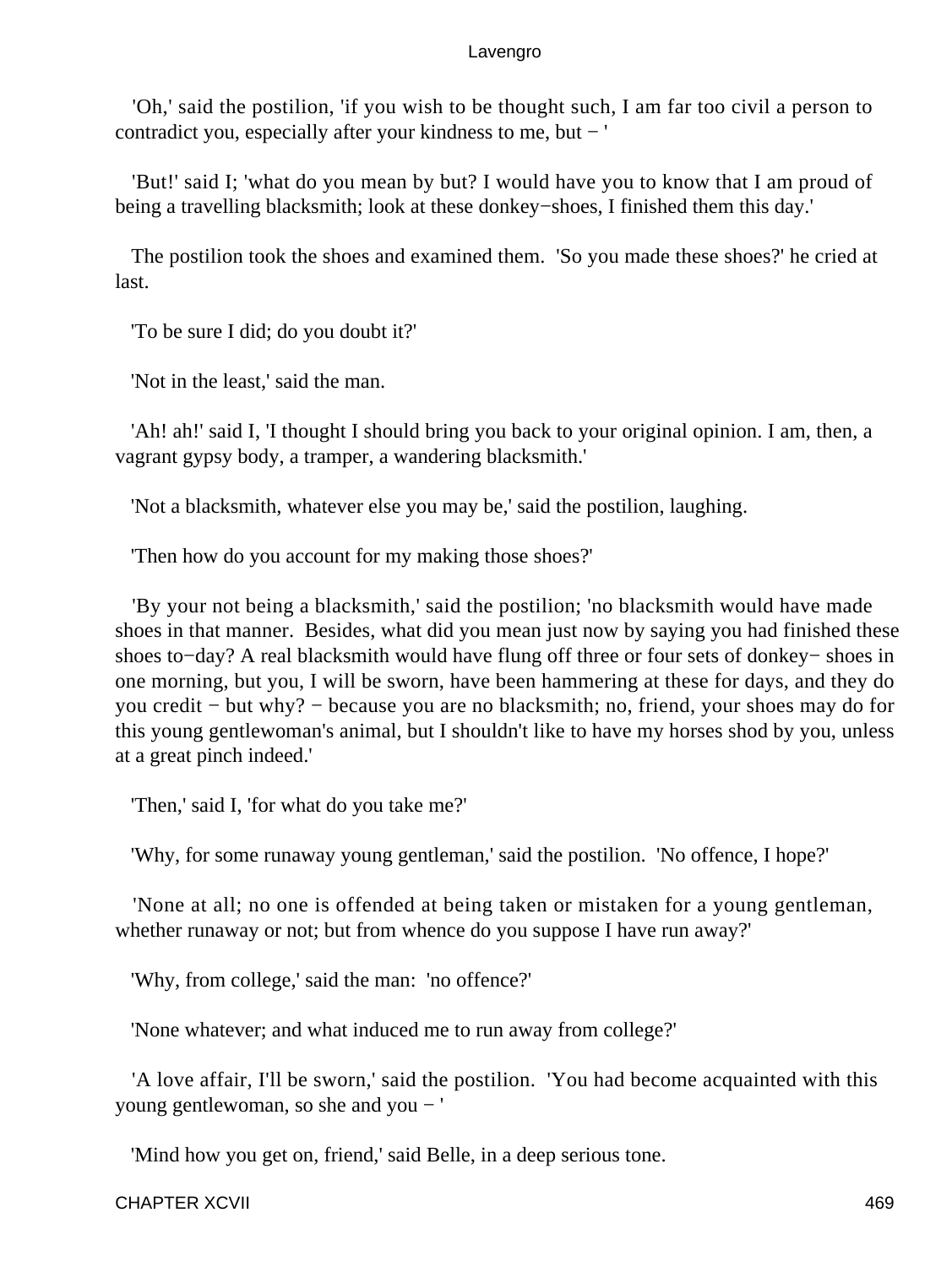'Pray proceed,' said I; 'I daresay you mean no offence.'

 'None in the world,' said the postilion; 'all I was going to say was, that you agreed to run away together, you from college, and she from boarding−school. Well, there's nothing to be ashamed of in a matter like that, such things are done every day by young folks in high life.'

'Are you offended?' said I to Belle.

 Belle made no answer; but, placing her elbows on her knees, buried her face in her hands.

'So we ran away together?' said I.

 'Ay, ay,' said the postilion, 'to Gretna Green, though I can't say that I drove ye, though I have driven many a pair.'

'And from Gretna Green we came here?'

'I'll be bound you did,' said the man, 'till you could arrange matters at home.'

'And the horse−shoes?' said I.

 'The donkey−shoes you mean,' answered the postilion; 'why, I suppose you persuaded the blacksmith who married you to give you, before you left, a few lessons in his trade.'

'And we intend to stay here till we have arranged matters at home?'

 'Ay, ay,' said the postilion, 'till the old people are pacified, and they send you letters directed to the next post town, to be left till called for, beginning with «Dear children,» and enclosing you each a cheque for one hundred pounds, when you will leave this place, and go home in a coach like gentlefolks, to visit your governors; I should like nothing better than to have the driving of you: and then there will be a grand meeting of the two families, and after a few reproaches, the old people will agree to do something handsome for the poor thoughtless things; so you will have a genteel house taken for you, and an annuity allowed you. You won't get much the first year, five hundred at the most, in order that the old folks may let you feel that they are not altogether satisfied with you, and that you are yet entirely in their power; but the second, if you don't get a cool thousand, may I catch cold, especially should young madam here present a son and heir for the old people to fondle, destined one day to become sole heir of the two illustrious houses; and then all the grand folks in the neighbourhood, who have – bless their prudent hearts! – kept rather aloof from you till then, for fear you should want anything from them − I say all the carriage people in the neighbourhood, when they see how swimmingly matters are going on, will come in shoals to visit you.'

CHAPTER XCVII 470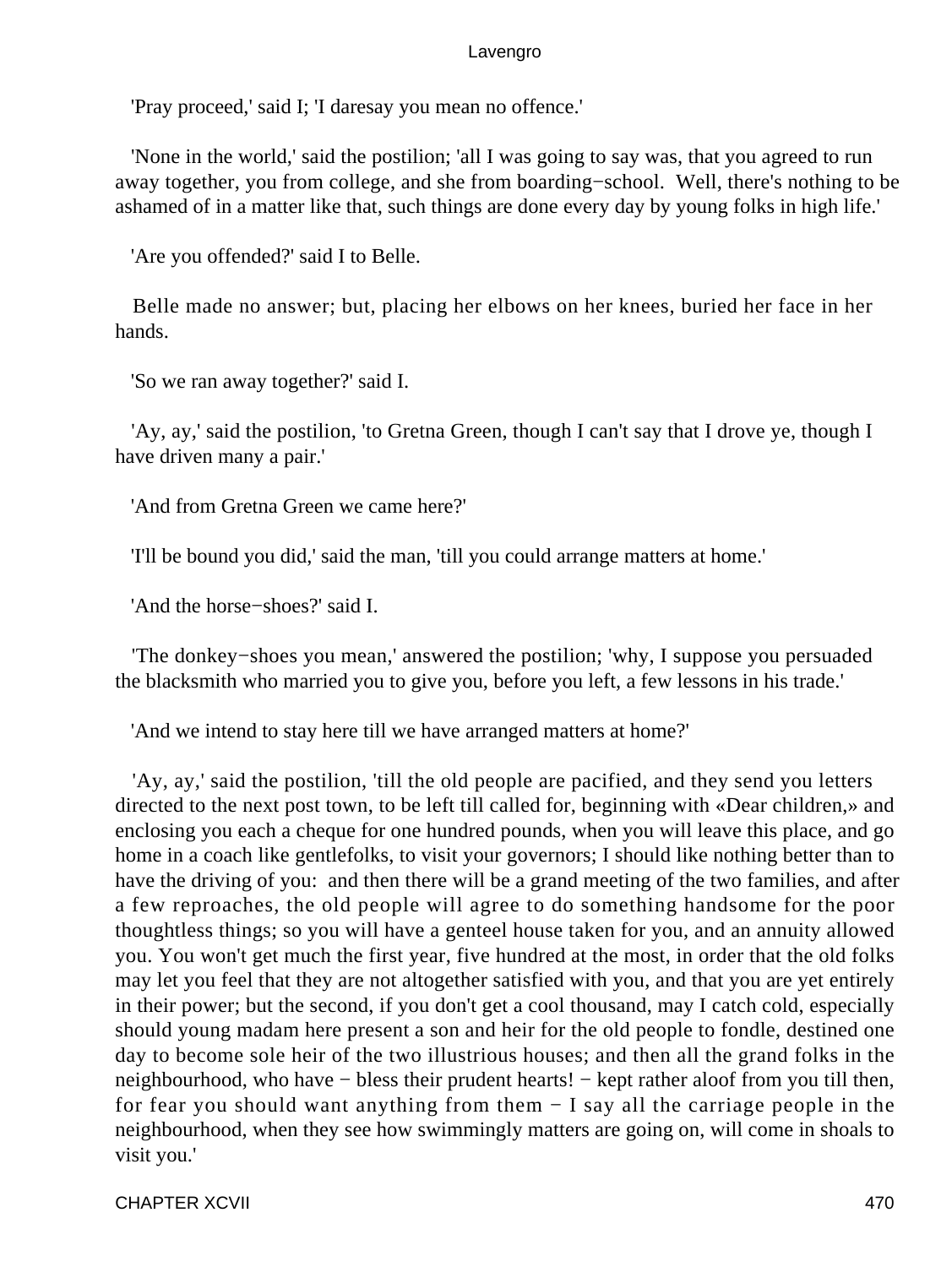'Really,' said I, 'you are getting on swimmingly.'

 'Oh,' said the postilion, 'I was not a gentleman's servant nine years without learning the ways of gentry, and being able to know gentry when I see them.'

'And what do you say to all this?' I demanded of Belle.

 'Stop a moment,' interposed the postilion, 'I have one more word to say:− and when you are surrounded by your comforts, keeping your nice little barouche and pair, your coachman and livery servant, and visited by all the carriage people in the neighbourhood − to say nothing of the time when you come to the family estates on the death of the old people − I shouldn't wonder if now and then you look back with longing and regret to the days when you lived in the damp dripping dingle, had no better equipage than a pony or donkey cart, and saw no better company than a tramper or gypsy, except once, when a poor postilion was glad to seat himself at your charcoal fire.'

'Pray,' said I, 'did you ever take lessons in elocution?'

 'Not directly,' said the postilion; 'but my old master, who was in Parliament, did, and so did his son, who was intended to be an orator. A great professor used to come and give them lessons, and I used to stand and listen, by which means I picked up a considerable quantity of what is called rhetoric. In what I last said, I was aiming at what I have heard him frequently endeavouring to teach my governors as a thing indispensably necessary in all oratory, a graceful pere − pere − peregrination.'

'Peroration, perhaps?'

 'Just so,' said the postilion; 'and now I'm sure I am not mistaken about you; you have taken lessons yourself, at first hand, in the college vacations, and a promising pupil you were, I make no doubt. Well, your friends will be all the happier to get you back. Has your governor much borough interest?'

 'I ask you once more,' said I, addressing myself to Belle, 'what you think of the history which this good man has made for us?'

 'What should I think of it,' said Belle, still keeping her face buried in her hands, 'but that it is mere nonsense?'

'Nonsense!' said the postilion.

'Yes,' said the girl, 'and you know it.'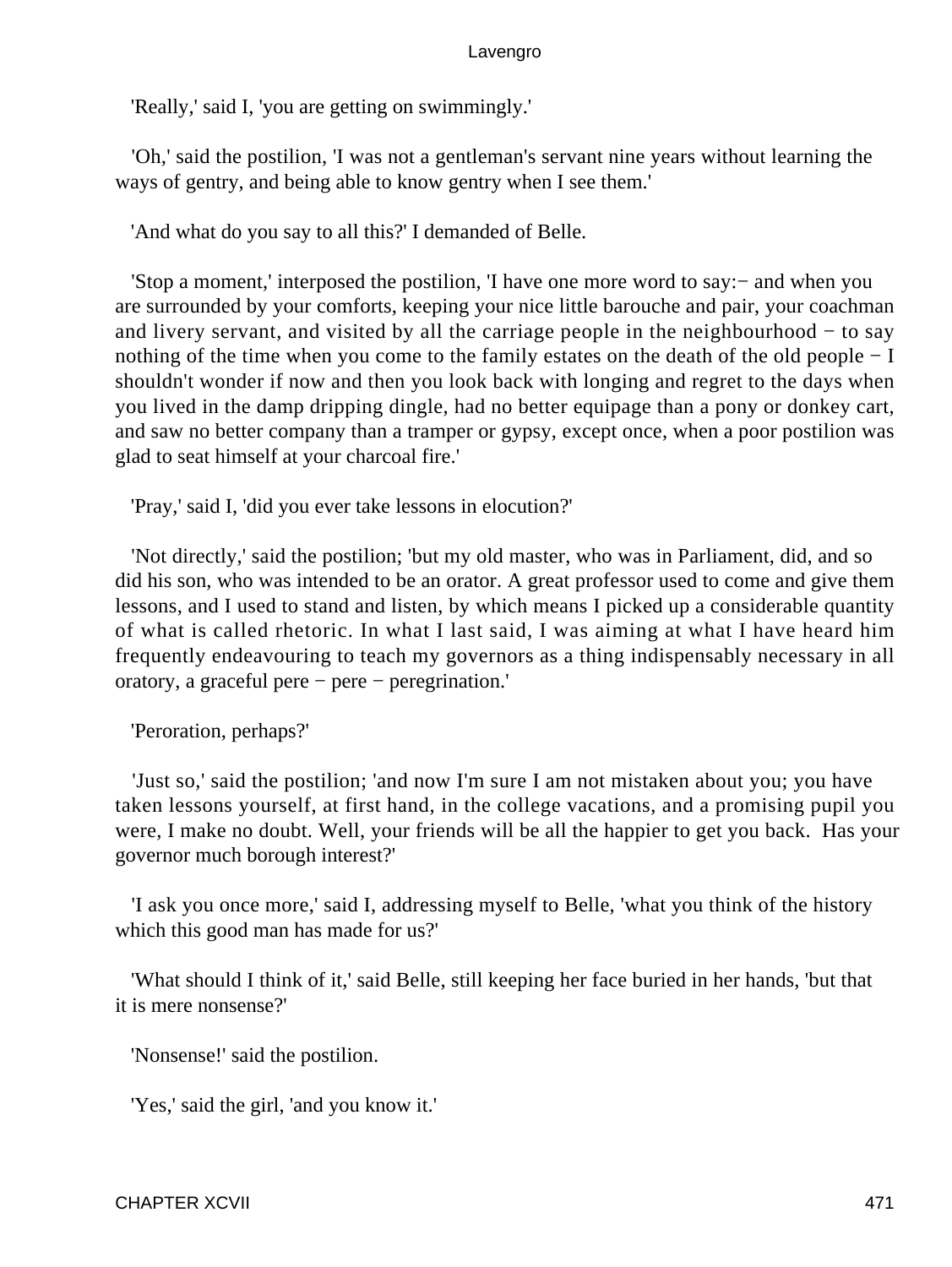'May my leg always ache, if I do,' said the postilion, patting his leg with his hand; 'will you persuade me that this young man has never been at college?'

'I have never been at college, but − '

'Ay, ay,' said the postilion, 'but − '

'I have been to the best schools in Britain, to say nothing of a celebrated one in Ireland.'

 'Well, then, it comes to the same thing,' said the postilion, 'or perhaps you know more than if you had been at college − and your governor − '

'My governor, as you call him,' said I, 'is dead.'

'And his borough interest?'

 'My father had no borough interest,' said I; 'had he possessed any, he would perhaps not have died, as he did, honourably poor.'

 'No, no,' said the postilion, 'if he had had borough interest, he wouldn't have been poor, nor honourable, though perhaps a right honourable. However, with your grand education and genteel manners, you made all right at last by persuading this noble young gentlewoman to run away from boarding−school with you.'

'I was never at boarding−school,' said Belle, 'unless you call − '

 'Ay, ay,' said the postilion, 'boarding−school is vulgar, I know: I beg your pardon, I ought to have called it academy, or by some other much finer name – you were in something much greater than a boarding−school.'

 'There you are right,' said Belle, lifting up her head and looking the postilion full in the face by the light of the charcoal fire, 'for I was bred in the workhouse.'

'Wooh!' said the postilion.

'It is true that I am of good  $-$  '

'Ay, ay,' said the postilion, 'let us hear − '

 'Of good blood,' continued Belle; 'my name is Berners, Isopel Berners, though my parents were unfortunate. Indeed, with respect to blood, I believe I am of better blood than the young man.'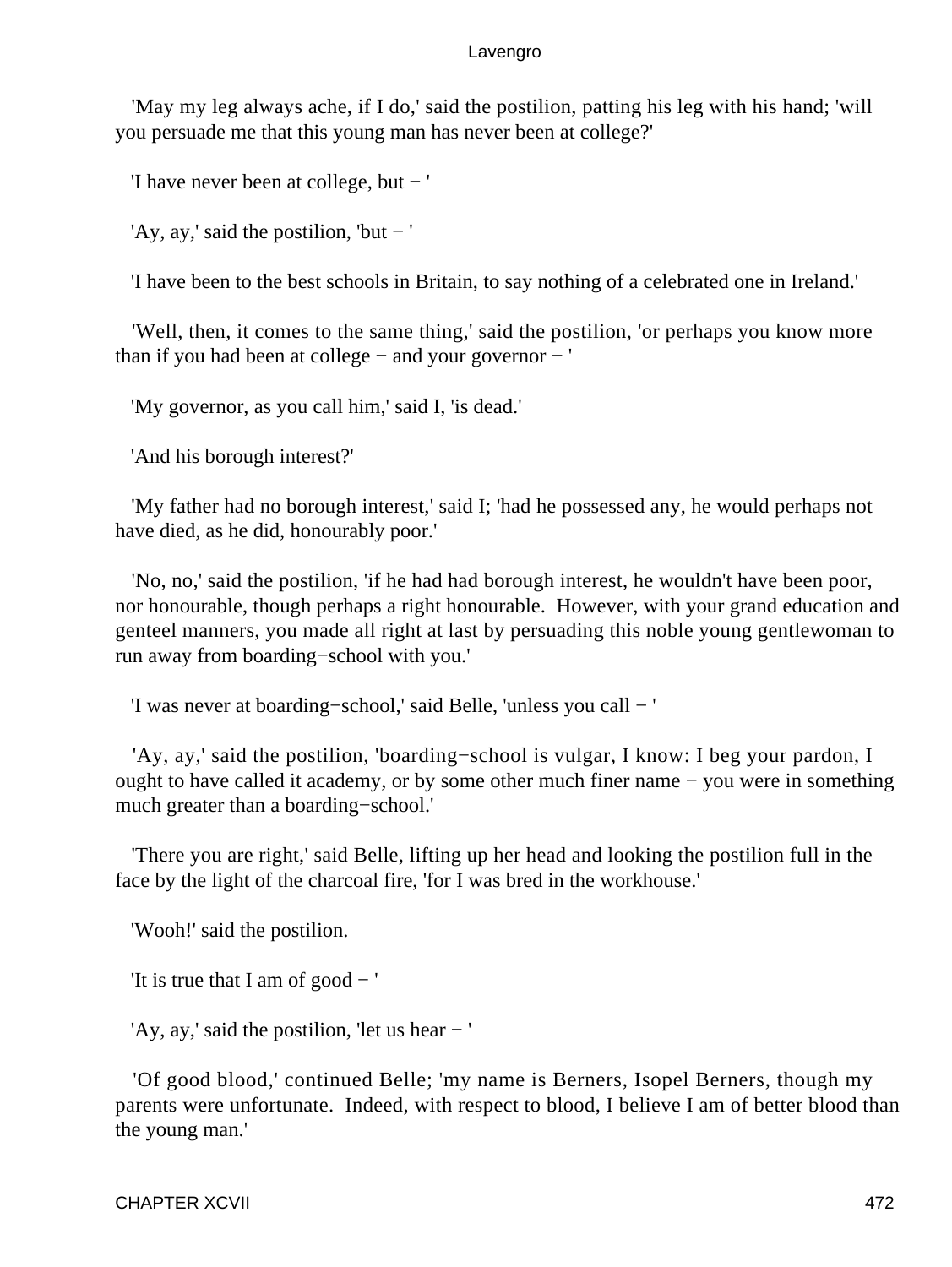'There you are mistaken,' said I; 'by my father's side I am of Cornish blood, and by my mother's of brave French Protestant extraction. Now, with respect to the blood of my father − and to be descended well on the father's side is the principal thing − it is the best blood in the world, for the Cornish blood, as the proverb says − '

 'I don't care what the proverb says,' said Belle; 'I say my blood is the best − my name is Berners, Isopel Berners − it was my mother's name, and is better, I am sure, than any you bear, whatever that may be; and though you say that the descent on the fathers side is the principal thing − and I know why you say so,' she added with some excitement − 'I say that descent on the mother's side is of most account, because the mother − '

'Just come from Gretna Green, and already quarrelling!' said the postilion.

'We do not come from Gretna Green,' said Belle.

 'Ah, I had forgot,' said the postilion; 'none but great people go to Gretna Green. Well, then, from church, and already quarrelling about family, just like two great people.'

 'We have never been to church,' said Belle; 'and to prevent any more guessing on your part, it will be as well for me to tell you, friend, that I am nothing to the young man, and he, of course, nothing to me. I am a poor travelling girl, born in a workhouse: journeying on my occasions with certain companions, I came to this hollow, where my company quarrelled with the young man, who had settled down here, as he had a right to do if he pleased; and not being able to drive him out, they went away after quarrelling with me, too, for not choosing to side with them; so I stayed here along with the young man, there being room for us both, and the place being as free to me as to him.'

 'And in order that you may be no longer puzzled with respect to myself,' said I; 'I will give you a brief outline of my history. I am the son of honourable parents, who gave me a first−rate education, as far as literature and languages went, with which education I endeavoured, on the death of my father, to advance myself to wealth and reputation in the big city; but failing in the attempt, I conceived a disgust for the busy world, and determined to retire from it. After wandering about for some time, and meeting with various adventures, in one of which I contrived to obtain a pony, cart, and certain tools used by smiths and tinkers, I came to this place, where I amused myself with making horse− shoes, or rather pony−shoes, having acquired the art of wielding the hammer and tongs from a strange kind of smith − not him of Gretna Green − whom I knew in my childhood. And here I lived, doing harm to no one, quite lonely and solitary, till one fine morning the premises were visited by this young gentlewoman and her companions. She did herself anything but justice when she said that her companions quarrelled with her because she would not side with them against me; they quarrelled with her because she came most heroically to my assistance as I was on the point of being murdered; and she forgot to tell you that, after they had abandoned her, she stood by me in the − dark hour, comforting and cheering me, when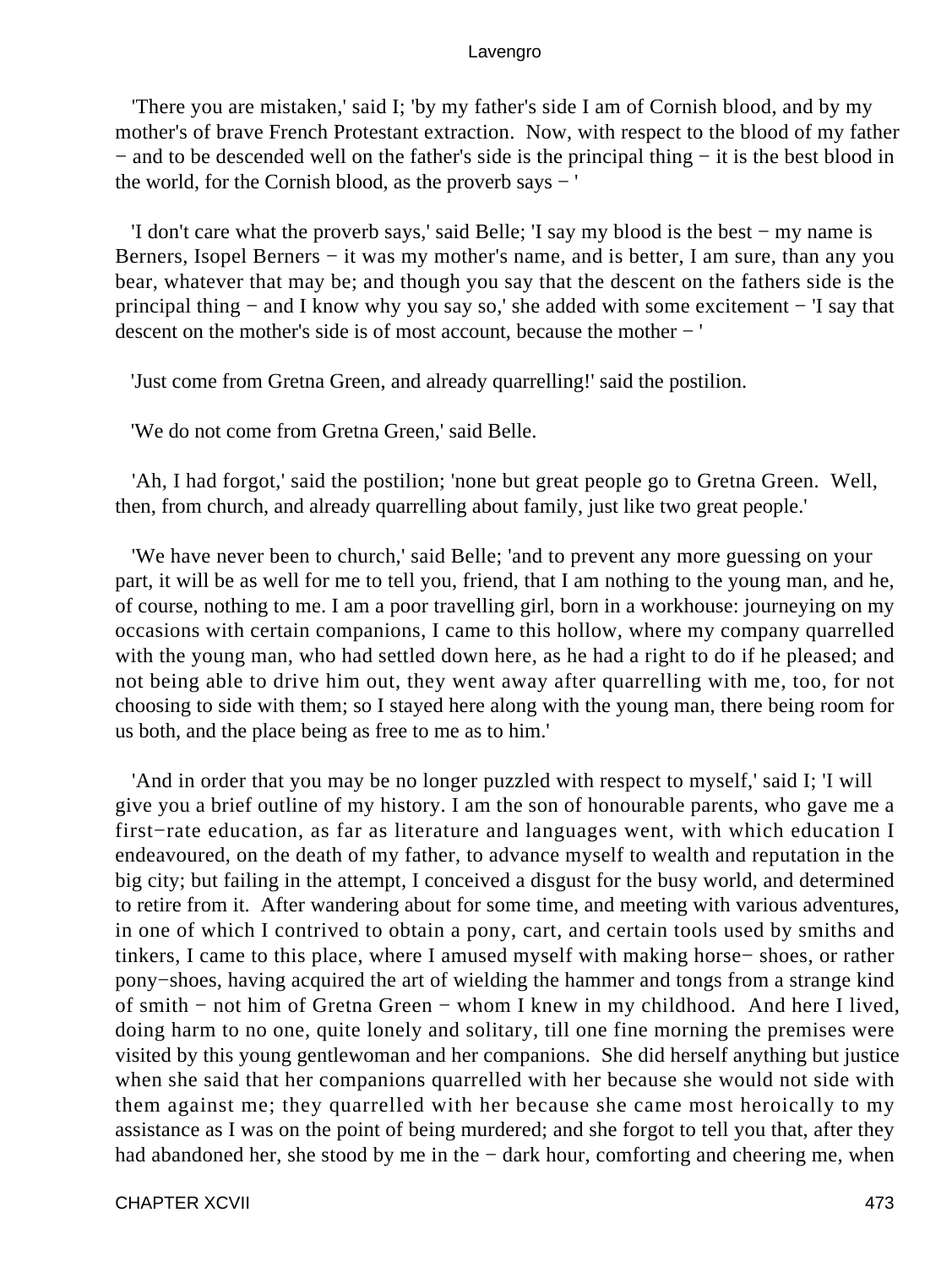unspeakable dread, to which I am occasionally subject, took possession of my mind. She says she is nothing to me, even as I am nothing to her. I am of course nothing to her, but she is mistaken in thinking she is nothing to me. I entertain the highest regard and admiration for her, being convinced that I might search the whole world in vain for a nature more heroic and devoted.'

 'And for my part,' said Belle, with a sob, 'a more quiet agreeable partner in a place like this I would not wish to have; it is true he has strange ways, and frequently puts words into my mouth very difficult to utter, but − but − ' and here she buried her face once more in her hands.

 'Well,' said the postilion, 'I have been mistaken about you; that is, not altogether, but in part. You are not rich folks, it seems, but you are not common people, and that I could have sworn. What I call a shame is, that some people I have known are not in your place and you in theirs, you with their estates and borough interest, they in this dingle with these carts and animals; but there is no help for these things. Were I the great Mumbo Jumbo above, I would endeavour to manage matters better; but being a simple postilion, glad to earn three shillings a day, I can't be expected to do much.'

'Who is Mumbo Jumbo?' said I.

 'Ah!' said the postilion, 'I see there may be a thing or two I know better than yourself. Mumbo Jumbo is a god of the black coast, to which people go for ivory and gold.'

'Were you ever there?' I demanded.

'No,' said the postilion, 'but I heard plenty of Mumbo Jumbo when I was a boy.'

 'I wish you would tell us something about yourself. I believe that your own real history would prove quite as entertaining, if not more, than that which you imagined about us.'

 'I am rather tired,' said the postilion, 'and my leg is rather troublesome. I should be glad to try to sleep upon one of your blankets. However, as you wish to hear something about me, I shall be happy to oblige you; but your fire is rather low, and this place is chilly.'

 Thereupon I arose, and put fresh charcoal on the pan; then taking it outside the tent, with a kind of fan which I had fashioned, I fanned the coals into a red glow, and continued doing so until the greater part of the noxious gas, which the coals are in the habit of exhaling, was exhausted. I then brought it into the tent and reseated myself, scattering over the coals a small portion of sugar. 'No bad smell,' said the postilion; 'but upon the whole I think I like the smell of tobacco better; and with your permission I will once more light my pipe.'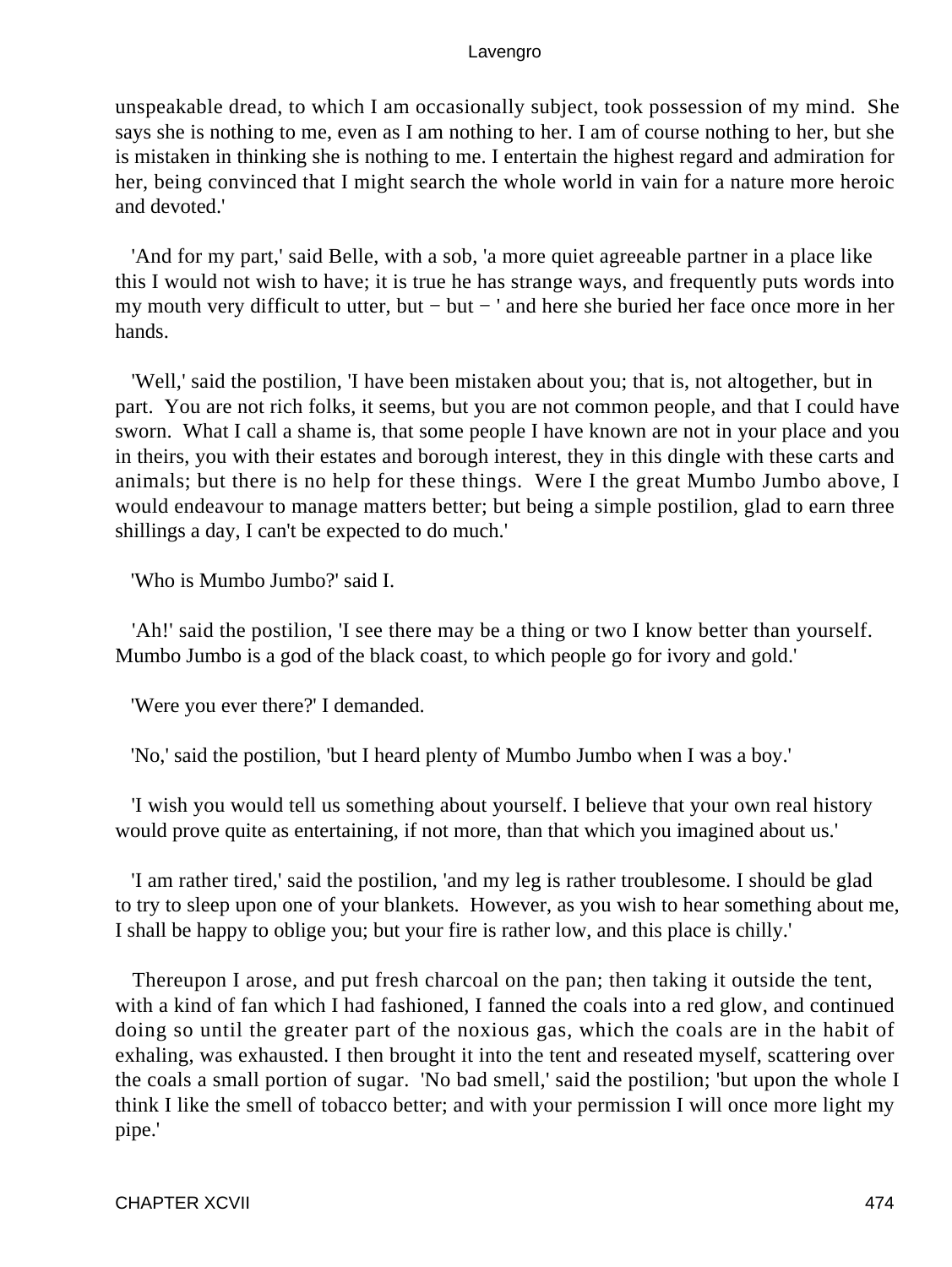Thereupon he relighted his pipe; and, after taking two or three whiffs, began in the following manner.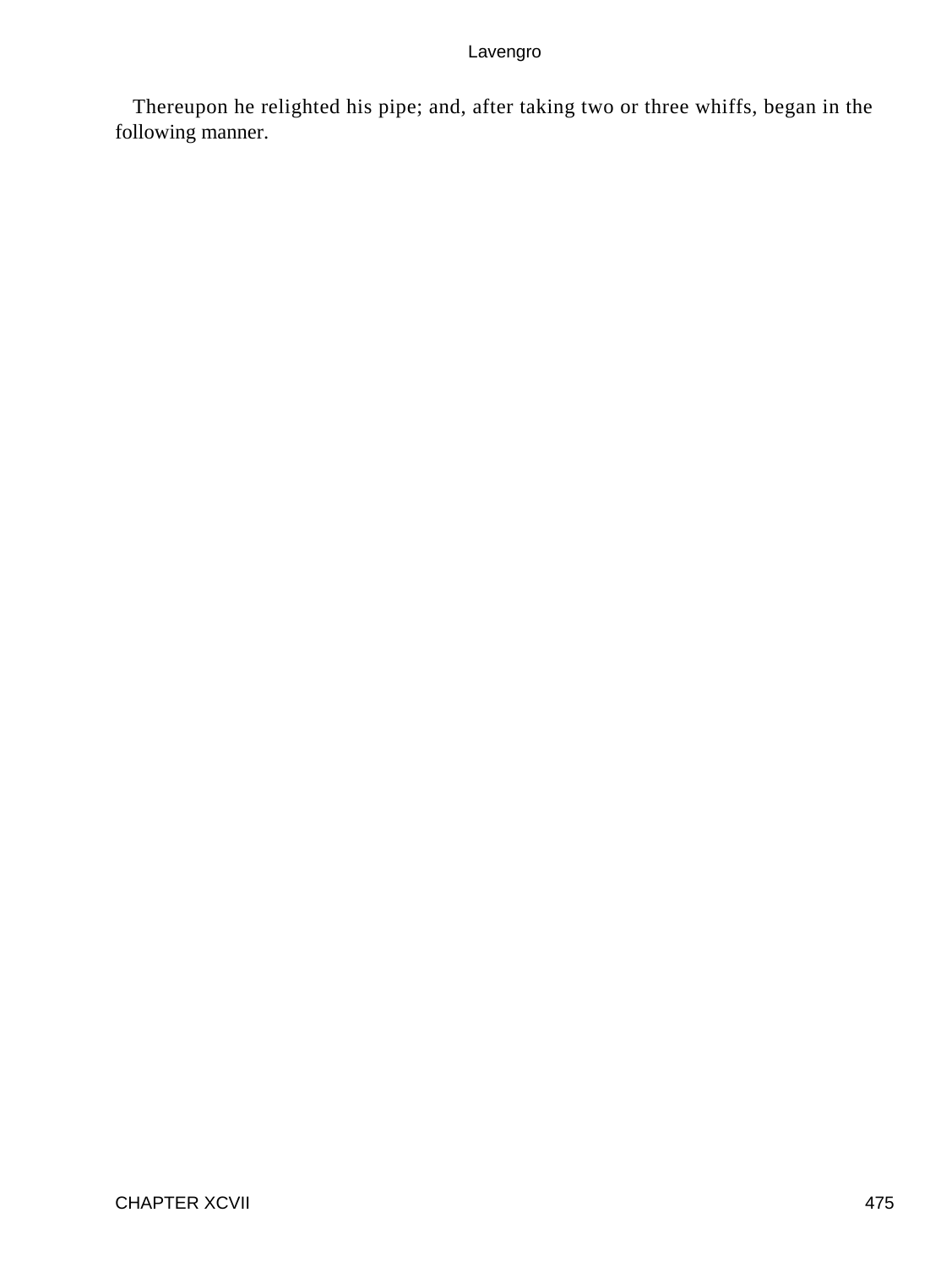# **[CHAPTER XCVIII](#page-498-0)**

<span id="page-476-0"></span>*A*n exordium – Fine ships – High Barbary captains – Free–born Englishmen – Monstrous figure − Swashbuckler − The grand coaches − The footmen − A travelling expedition − Black Jack − Nelson's cannon − Pharaoh's butler − A diligence − Two passengers − Sharking priest − Virgilio − Lessons in Italian − Two opinions − Holy Mary − Priestly confederates − Methodist chapel − Veturini − Some of our party − Like a sepulchre − All for themselves.

 'I **AM a** poor postilion, as you see; yet, as I have seen a thing or two and heard a thing or two of what is going on in the world, perhaps what I have to tell you connected with myself may not prove altogether uninteresting. Now, my friends, this manner of opening a story is what the man who taught rhetoric would call a hex − hex − '

'Exordium,' said I.

 'Just so,' said the postilion; 'I treated you to a per − per − peroration some time ago, so that I have contrived to put the cart before the horse, as the Irish orators frequently do in the honourable House, in whose speeches, especially those who have taken lessons in rhetoric, the per − per − what's the word? − frequently goes before the exordium.

 'I was born in the neighbouring county; my father was land−steward to a squire of about a thousand a year. My father had two sons, of whom I am the youngest by some years. My elder brother was of a spirited roving disposition, and for fear that he should turn out what is generally termed ungain, my father determined to send him to sea: so once upon a time, when my brother was about fifteen, he took him to the great seaport of the county, where he apprenticed him to a captain of one of the ships which trade to the high Barbary coast. Fine ships they were, I have heard say, more than thirty in number, and all belonging to a wonderful great gentleman, who had once been a parish boy, but had contrived to make an immense fortune by trading to that coast for gold−dust, ivory, and other strange articles; and for doing so, I mean for making a fortune, had been made a knight baronet. So my brother went to the high Barbary shore, on board the fine vessel, and in about a year returned and came to visit us; he repeated the voyage several times, always coming to see his parents on his return. Strange stories he used to tell us of what he had been witness to on the high Barbary coast, both off shore and on. He said that the fine vessel in which he sailed was nothing better than a painted hell; that the captain was a veritable fiend, whose grand delight was in tormenting his men, especially when they were sick, as they frequently were, there being always fever on the high Barbary coast; and that though the captain was occasionally sick himself, his being so made no difference, or rather it did make a difference, though for the worse, he being when sick always more inveterate and malignant than at other times. He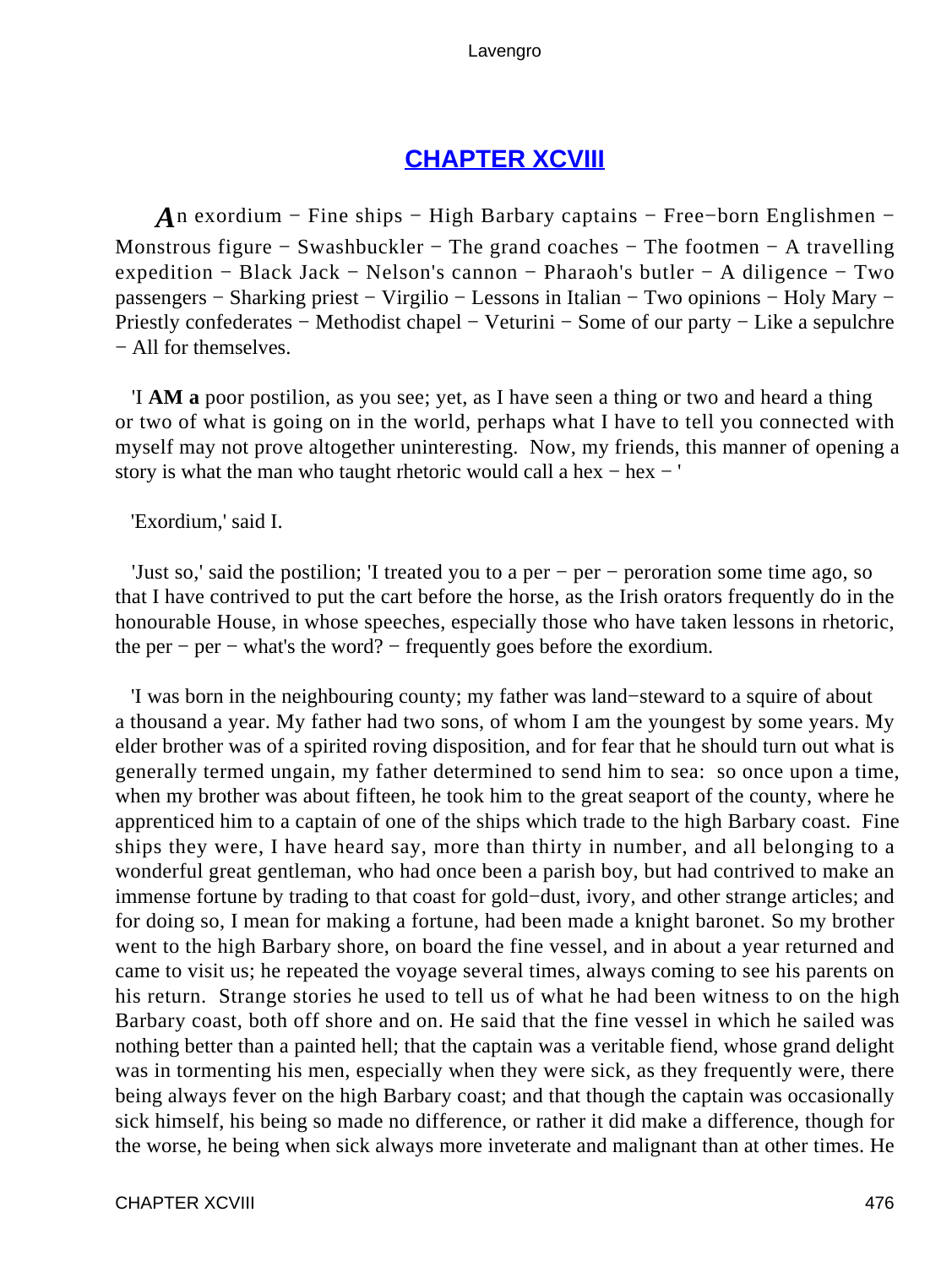said that once, when he himself was sick, his captain had pitched his face all over, which exploit was much applauded by the other high Barbary captains − all of whom, from what my brother said, appeared to be of much the same disposition as my brother's captain, taking wonderful delight in tormenting the crews, and doing all manner of terrible things. My brother frequently said that nothing whatever prevented him from running away from his ship, and never returning, but the hope he entertained of one day being captain himself, and able to torment people in his turn, which he solemnly vowed he would do, as a kind of compensation for what he himself had undergone. And if things were going on in a strange way off the high Barbary shore amongst those who came there to trade, they were going on in a way yet stranger with the people who lived upon it.

 'Oh the strange ways of the black men who lived on that shore, of which my brother used to tell us at home − selling their sons, daughters, and servants for slaves, and the prisoners taken in battle, to the Spanish captains, to be carried to Havannah, and when there, sold at a profit, the idea of which, my brother said, went to the hearts of our own captains, who used to say what a hard thing it was that free−born Englishmen could not have a hand in the traffic, seeing that it was forbidden by the laws of their country; talking fondly of the good old times when their forefathers used to carry slaves to Jamaica and Barbadoes, realising immense profit, besides the pleasure of hearing their shrieks on the voyage; and then the superstitions of the blacks, which my brother used to talk of; their sharks' teeth, their wisps of fowls' feathers, their half−baked pots full of burnt bones, of which they used to make what they called fetish, and bow down to, and ask favours of, and then, perhaps, abuse and strike, provided the senseless rubbish did not give them what they asked for; and then, above all, Mumbo Jumbo, the grand fetish master, who lived somewhere in the woods, and who used to come out every now and then with his fetish companions; a monstrous figure, all wound round with leaves and branches, so as to be quite indistinguishable, and, seating himself on the high seat in the villages, receive homage from the people, and also gifts and offerings, the most valuable of which were pretty damsels, and then betake himself back again, with his followers, into the woods. Oh the tales that my brother used to tell us of the high Barbary shore! Poor fellow! what became of him I can't say; the last time he came back from a voyage, he told us that his captain, as soon as he had brought his vessel to port and settled with his owner, drowned himself off the quay, in a fit of the horrors, which it seems high Barbary captains, after a certain number of years, are much subject to. After staying about a month with us, he went to sea again, with another captain; and, bad as the old one had been, it appears the new one was worse, for, unable to bear his treatment, my brother left his ship off the high Barbary shore, and ran away up the country. Some of his comrades, whom we afterwards saw, said that there were various reports about him on the shore; one that he had taken on with Mumbo Jumbo, and was serving him in his house in the woods, in the capacity of swashbuckler, or life−guardsman; another, that he was gone in quest of a mighty city in the heart of the negro country; another, that in swimming a stream he had been devoured by an alligator. Now, these two last reports were bad enough; the idea of their flesh and blood being bit asunder by a ravenous fish was sad enough to my poor parents; and not very comfortable was the thought of his sweltering over the hot sands in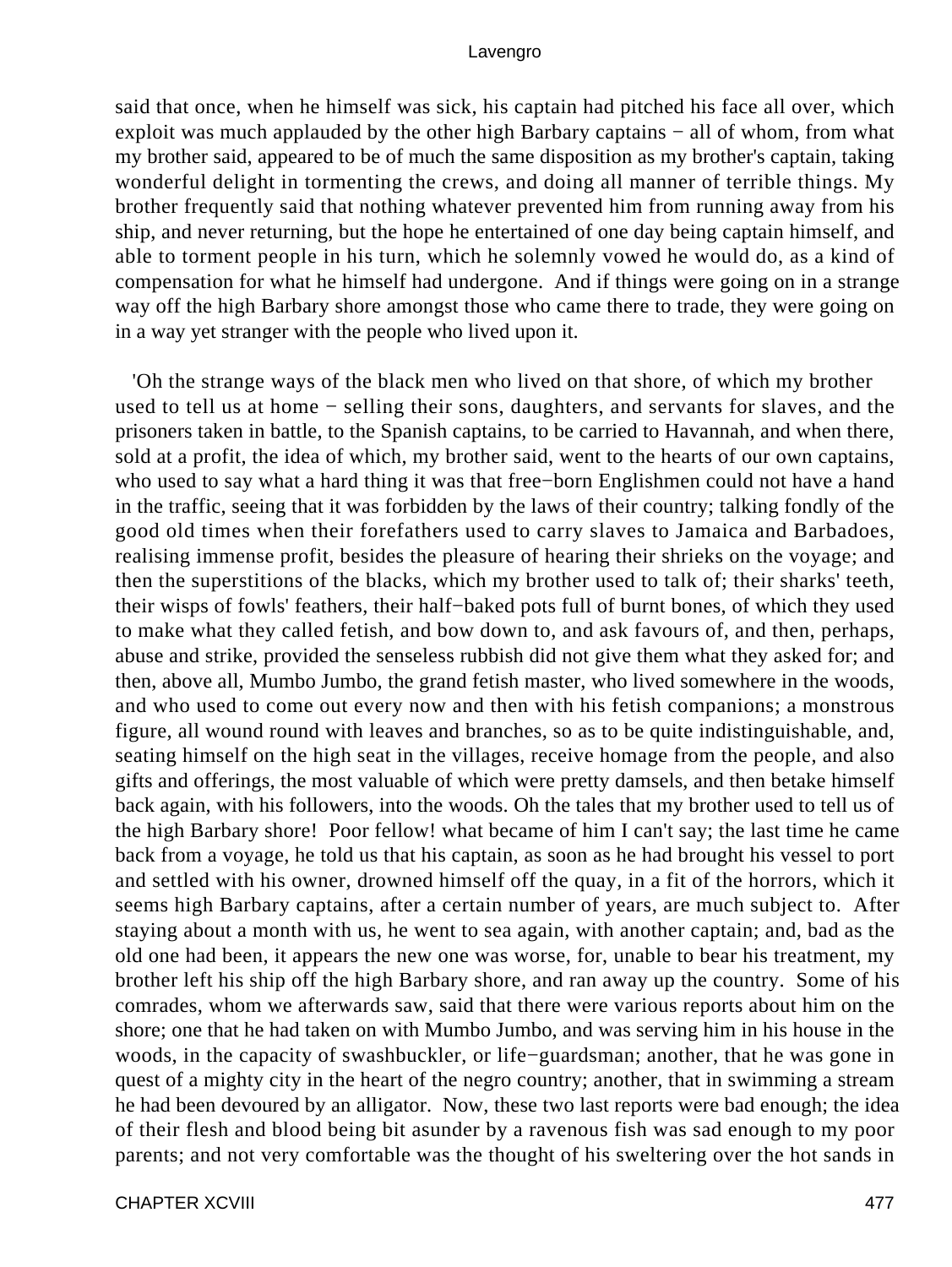quest of the negro city; but the idea of their son, their eldest child, serving Mumbo Jumbo as swashbuckler was worst of all, and caused my poor parents to shed many a scalding tear.

 'I stayed at home with my parents until I was about eighteen, assisting my father in various ways. I then went to live at the Squire's, partly as groom, partly as footman. After living in the country some time, I attended the family in a trip of six weeks which they made to London. Whilst there, happening to have some words with an old ill−tempered coachman, who had been for a great many years in the family, my master advised me to leave, offering to recommend me to a family of his acquaintance who were in need of a footman. I was glad to accept his offer, and in a few days went to my new place. My new master was one of the great gentry, a baronet in Parliament, and possessed of an estate of about twenty thousand a year; his family consisted of his lady, a son, a fine young man just coming of age, and two very sweet amiable daughters. I liked this place much better than my first, there was so much more pleasant noise and bustle − so much more grand company, and so many more opportunities of improving myself. Oh, how I liked to see the grand coaches drive up to the door, with the grand company; and though, amidst that company, there were some who did not look very grand, there were others, and not a few, who did. Some of the ladies quite captivated me; there was the Marchioness of − in particular. This young lady puts me much in mind of her; it is true, the Marchioness, as I saw her then, was about fifteen years older than this young gentlewoman is now, and not so tall by some inches, but she had the very same hair, and much the same neck and shoulders – no offence, I hope? And then some of the young gentlemen, with their cool, haughty, care−for−nothing looks, struck me as being very fine fellows. There was one in particular, whom I frequently used to stare at, not altogether unlike some one I have seen hereabouts − he had a slight cast in his eye, and . . . but I won't enter into every particular. And then the footmen! Oh, how those footmen helped to improve me with their conversation. Many of them could converse much more glibly than their masters, and appeared to have much better taste. At any rate, they seldom approved of what their masters did. I remember being once with one in the gallery of the play−house, when something of Shakspeare's was being performed: some one in the first tier of boxes was applauding very loudly. «That's my fool of a governor,» said he; «he is weak enough to like Shakspeare − I don't; − he's so confoundedly low, but he won't last long − going down. Shakspeare culminated» − I think that was the word − «culminated some time ago.»

 'And then the professor of elocution, of whom my governors used to take lessons, and of which lessons I had my share, by listening behind the door; but for that professor of elocution I should not be able to round my periods − an expression of his − in the manner I do.

 'After I had been three years at this place my mistress died. Her death, however, made no great alteration in my way of living, the family spending their winters in London, and their summers at their old seat in S− as before. At last, the young ladies, who had not yet got husbands, which was strange enough, seeing, as I told you before, they were very amiable, proposed to our governor a travelling expedition abroad. The old baronet consented, though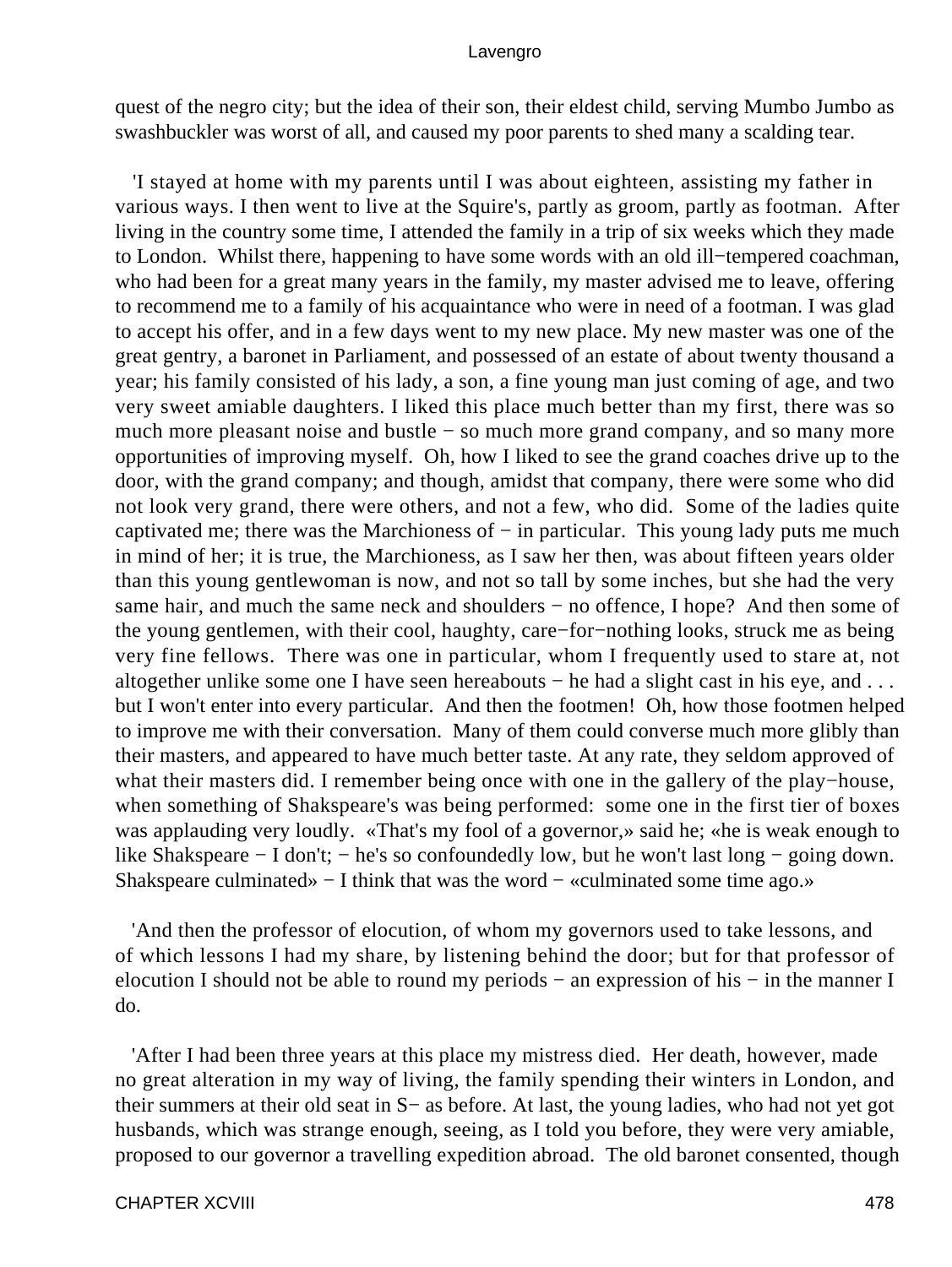young master was much against it, saying they would all be much better at home. As the girls persisted, however, he at last withdrew his opposition, and even promised to follow them as soon as his parliamentary duties would permit; for he was just got into Parliament, and, like most other young members, thought that nothing could be done in the House without him. So the old gentleman and the two young ladies set off, taking me with them, and a couple of ladies' maids to wait upon them. First of all, we went to Paris, where we continued three months, the old baronet and the ladies going to see the various sights of the city and the neighbourhood, and I attending them. They soon got tired of sight− seeing, and of Paris too; and so did I. However, they still continued there, in order, I believe, that the young ladies might lay in a store of French finery. I should have passed my idle time at Paris, of which I had plenty after the sight−seeing was over, very unpleasantly, but for Black Jack. Eh! did you never hear of Black Jack? Ah! if you had ever been an English servant in Paris, you would have known Black Jack; not an English gentleman's servant who has been at Paris for this last ten years but knows Black Jack and his ordinary. A strange fellow he was − of what country no one could exactly say − for as for judging from speech, that was impossible, Jack speaking all languages equally ill. Some said he came direct from Satan's kitchen, and that when he gives up keeping ordinary, he will return there again, though the generally−received opinion at Paris was, that he was at one time butler to King Pharaoh; and that, after lying asleep for four thousand years in a place called the Kattycombs, he was awaked by the sound of Nelson's cannon at the battle of the Nile, and going to the shore, took on with the admiral, and became, in course of time, ship steward; and that after Nelson's death he was captured by the French, on board one of whose vessels he served in a somewhat similar capacity till the peace, when he came to Paris, and set up an ordinary for servants, sticking the name of Katcomb over the door, in allusion to the place where he had his long sleep. But, whatever his origin was, Jack kept his own counsel, and appeared to care nothing for what people said about him, or called him. Yes, I forgot, there was one name he would not be called, and that was «Portuguese.» I once saw Black Jack knock down a coachman, six foot high, who called him black−faced Portuguese. «Any name but dat, you shab,» said Black Jack, who was a little round fellow, of about five feet two; «I would not stand to be called Portuguese by Nelson himself.» Jack was rather fond of talking about Nelson, and hearing people talk about him, so that it is not improbable that he may have sailed with him; and with respect to his having been King Pharaoh's butler, all I have to say is, I am not disposed to give the downright lie to the report. Jack was always ready to do a kind turn to a poor servant out of place, and has often been known to assist such as were in prison, which charitable disposition he perhaps acquired from having lost a good place himself, having seen the inside of a prison, and known the want of a meal's victuals, all which trials King Pharaoh's butler underwent, so he may have been that butler; at any rate, I have known positive conclusions come to on no better premisses, if indeed as good. As for the story of his coming direct from Satan's kitchen, I place no confidence in it at all, as Black Jack had nothing of Satan about him but blackness, on which account he was called Black Jack. Nor am I disposed to give credit to a report that his hatred of the Portuguese arose from some ill treatment which he had once experienced when on shore, at Lisbon, from certain gentlewomen of the place, but rather conclude that it arose from an opinion he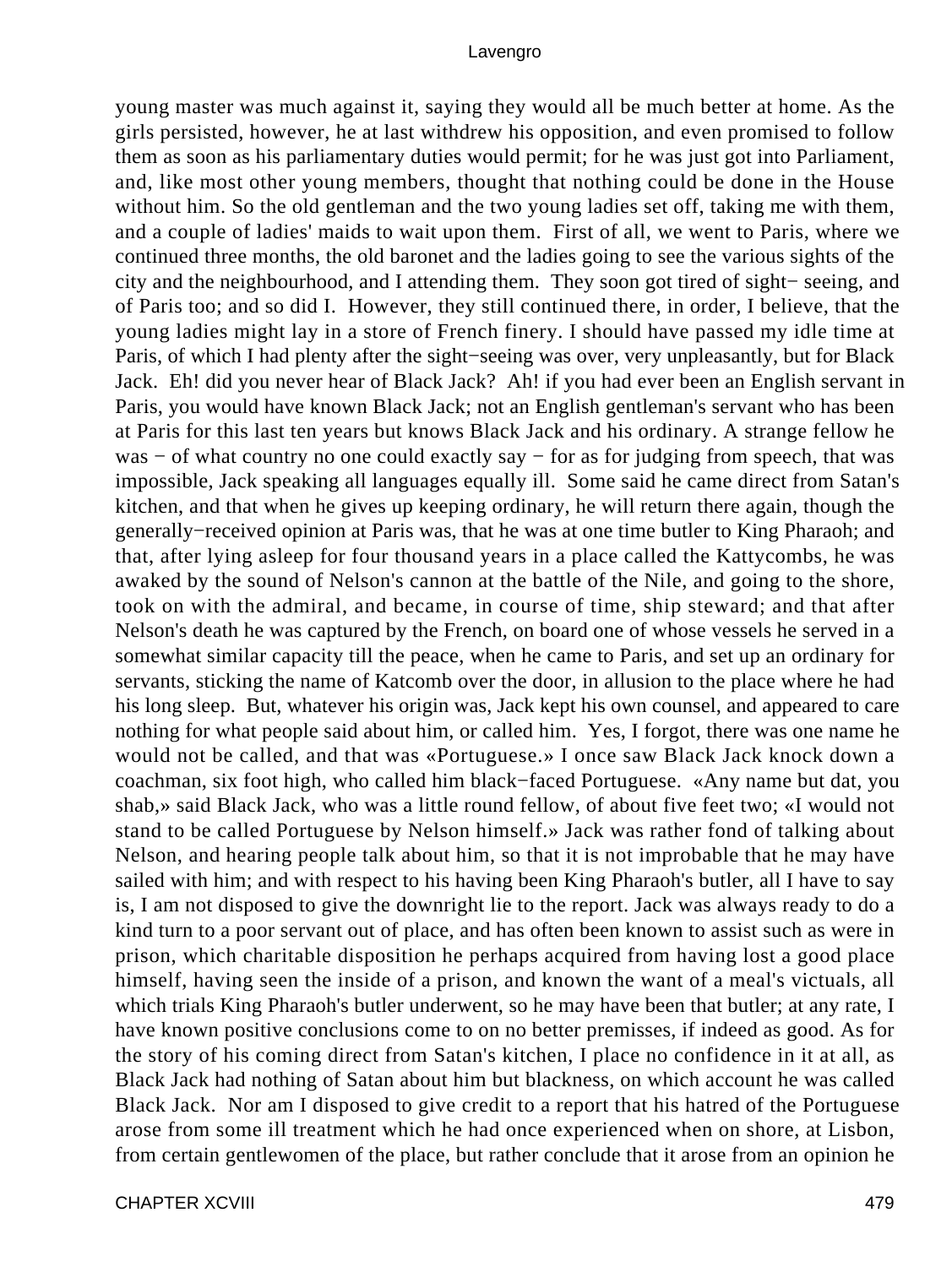entertained that the Portuguese never paid their debts, one of the ambassadors of that nation, whose house he had served, having left Paris several thousand francs in his debt. This is all that I have to say about Black Jack, without whose funny jokes and good ordinary I should have passed my time in Paris in a very disconsolate manner.

 'After we had been at Paris between two and three months, we left it in the direction of Italy, which country the family had a great desire to see. After travelling a great many days in a thing which, though called a diligence, did not exhibit much diligence, we came to a great big town, seated around a nasty salt−water bason, connected by a narrow passage with the sea. Here we were to embark; and so we did as soon as possible, glad enough to get away − at least I was, and so I make no doubt were the rest, for such a place for bad smells I never was in. It seems all the drains and sewers of the place run into that same salt bason, voiding into it all their impurities, which, not being able to escape into the sea in any considerable quantity, owing to the narrowness of the entrance, there accumulate, filling the whole atmosphere with these same outrageous scents, on which account the town is a famous lodging−house of the plague. The ship in which we embarked was bound for a place in Italy called Naples, where we were to stay some time. The voyage was rather a lazy one, the ship not being moved by steam; for at the time of which I am speaking, some five years ago, steam−ships were not so plentiful as now. There were only two passengers in the grand cabin, where my governor and his daughters were, an Italian lady and a priest. Of the lady I have not much to say; she appeared to be a quiet respectable person enough, and after our arrival at Naples I neither saw nor heard anything more of her; but of the priest I shall have a good deal to say in the sequel (that, by the bye, is a word I learnt from the professor of rhetoric), and it would have been well for our family had they never met him.

 'On the third day of the voyage the priest came to me, who was rather unwell with sea–sickness, which he, of course, felt nothing of – that kind of people being never affected like others. He was a finish−looking man of about forty−five, but had something strange in his eyes, which I have since thought denoted that all was not right in a certain place called the heart. After a few words of condolence, in a broken kind of English, he asked me various questions about our family; and I, won by his seeming kindness, told him all I knew about them − of which communicativeness I afterwards very much repented. As soon as he had got out of me all he desired, he left me; and I observed that during the rest of the voyage he was wonderfully attentive to our governor, and yet more to the young ladies. Both, however, kept him rather at a distance; the young ladies were reserved, and once or twice I heard our governor cursing him between his teeth for a sharking priest. The priest, however, was not disconcerted, and continued his attentions, which in a little time produced an effect, so that, by the time we landed at Naples, our great folks had conceived a kind of liking for the man, and when they took their leave invited him to visit them, which he promised to do. We hired a grand house or palace at Naples; it belonged to a poor kind of prince, who was glad enough to let it to our governor, and also his servants and carriages; and glad enough were the poor servants, for they got from us what they never got from the prince − plenty of meat and money; and glad enough, I make no doubt, were the horses for the provender we gave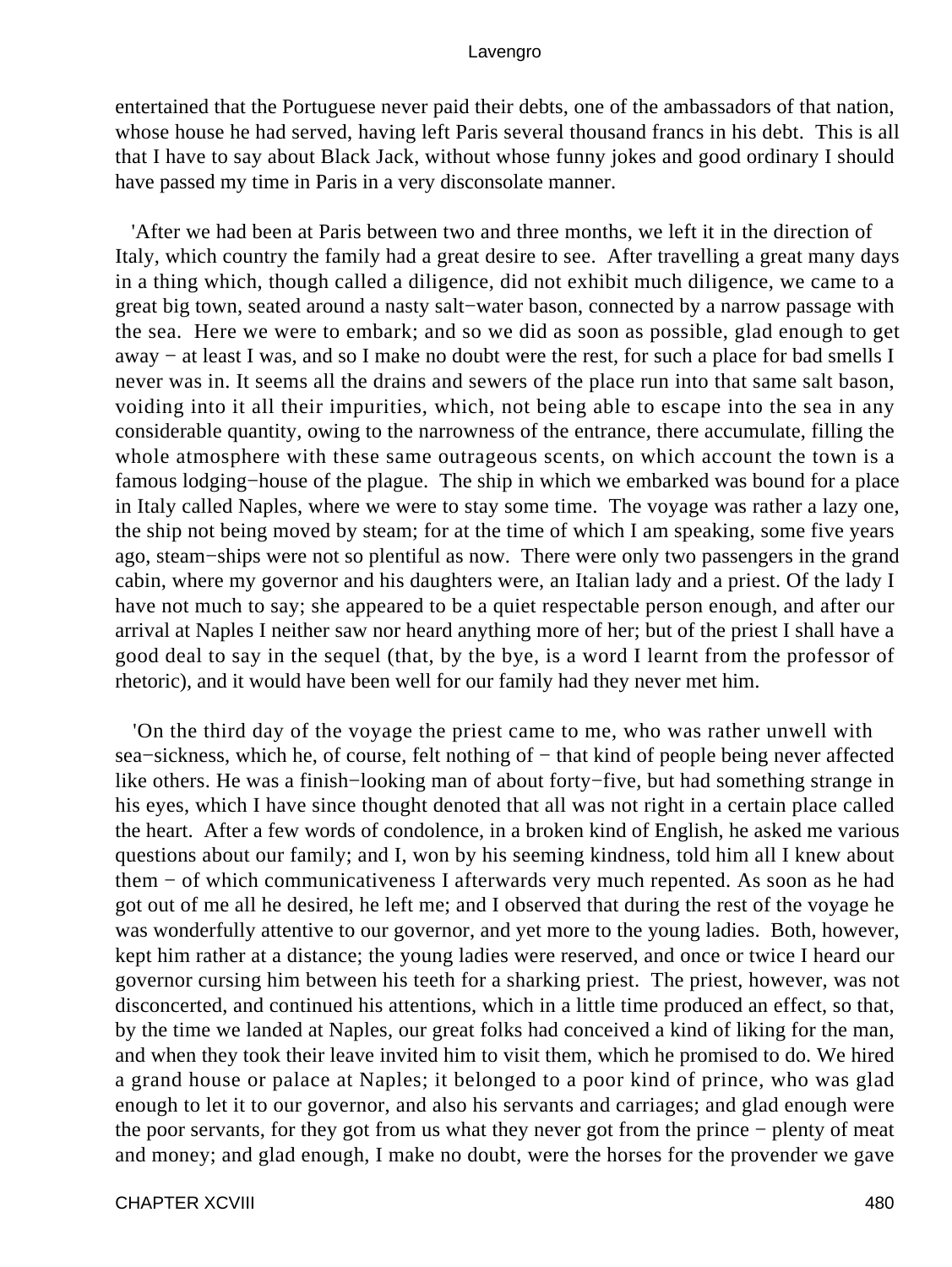them; and I daresay the coaches were not sorry to be cleaned and furbished up. Well, we went out and came in; going to see the sights, and returning. Amongst other things we saw was the burning mountain, and the tomb of a certain sorcerer called Virgilio, who made witch rhymes, by which he could raise the dead. Plenty of people came to see us, both English and Italians, and amongst the rest the priest. He did not come amongst the first, but allowed us to settle and become a little quiet before he showed himself; and after a day or two he paid us another visit, then another, till at last his visits were daily.

 'I did not like that Jack Priest; so I kept my eye upon all his motions. Lord! how that Jack Priest did curry favour with our governor and the two young ladies; and he curried, and curried, till he had got himself into favour with the governor, and more especially with the two young ladies, of whom their father was doatingly fond. At last the ladies took lessons in Italian of the priest, a language in which he was said to be a grand proficient, and of which they had hitherto known but very little; and from that time his influence over them, and consequently over the old governor, increased, till the tables were turned, and he no longer curried favour with them, but they with him − yes, as true as my leg aches, the young ladies curried, and the old governor curried favour with that same priest; when he was with them, they seemed almost to hang on his lips, that is, the young ladies; and as for the old governor, he never contradicted him, and when the fellow was absent, which, by the bye, was not often, it was, «Father so− and−so said this,» and «Father so−and−so said that»; «Father so− and−so thinks we should do so−and−so, or that we should not do so− and−so.» I at first thought that he must have given them something, some philtre or the like, but one of the English maid− servants, who had a kind of respect for me, and who saw much more behind the scenes than I did, informed me that he was continually instilling strange notions into their heads, striving, by every possible method, to make them despise the religion of their own land, and take up that of the foreign country in which they were. And sure enough, in a little time, the girls had altogether left off going to an English chapel, and were continually visiting places of Italian worship. The old governor, it is true, still went to his church, but he appeared to be hesitating between two opinions; and once, when he was at dinner, he said to two or three English friends that, since he had become better acquainted with it, he had conceived a much more favourable opinion of the Catholic religion than he had previously entertained. In a word, the priest ruled the house, and everything was done according to his will and pleasure; by degrees he persuaded the young ladies to drop their English acquaintances, whose place he supplied with Italians, chiefly females. My poor old governor would not have had a person to speak to − for he never could learn the language − but for two or three Englishmen who used to come occasionally and take a bottle with him in a summer−house, whose company he could not be persuaded to resign, notwithstanding the entreaties of his daughters, instigated by the priest, whose grand endeavour seemed to be to render the minds of all three foolish, for his own ends. And if he was busy above stairs with the governor, there was another busy below with us poor English servants, a kind of subordinate priest, a low Italian; as he could speak no language but his own, he was continually jabbering to us in that, and by hearing him the maids and myself contrived to pick up a good deal of the language, so that we understood most that was said, and could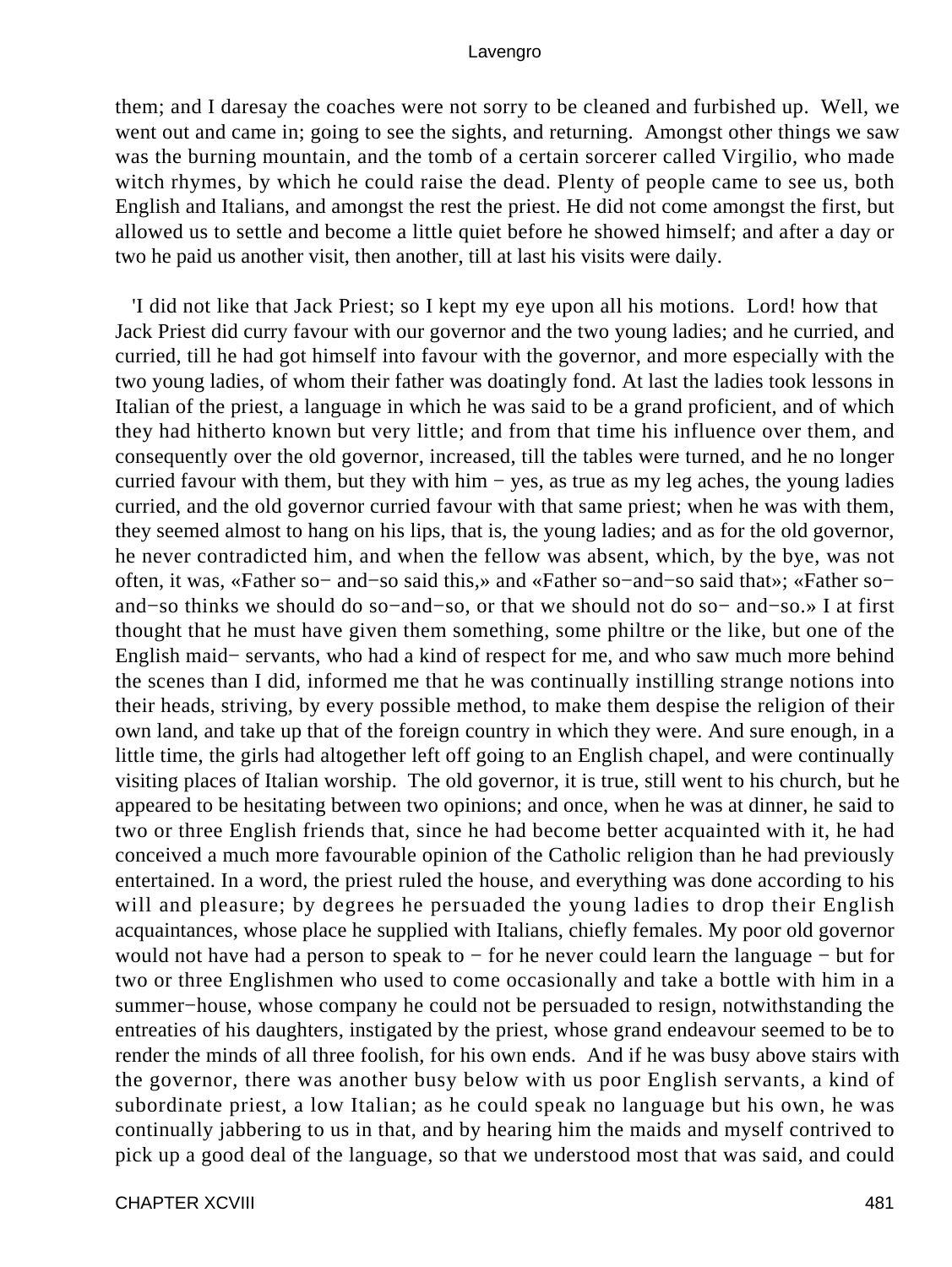speak it very fairly; and the themes of his jabber were the beauty and virtues of one whom he called Holy Mary, and the power and grandeur of one whom he called the Holy Father; and he told us that we should shortly have an opportunity of seeing the Holy Father, who could do anything he liked with Holy Mary: in the meantime we had plenty of opportunities of seeing Holy Mary, for in every church, chapel, and convent to which we were taken, there was an image of Holy Mary, who, if the images were dressed at all in her fashion, must have been very fond of short petticoats and tinsel, and who, if those said figures at all resembled her in face, could scarcely have been half as handsome as either of my two fellow−servants, not to speak of the young ladies.

 'Now it happened that one of the female servants was much taken with what she saw and heard, and gave herself up entirely to the will of the subordinate, who had quite as much dominion over her as his superior had over the ladies; the other maid, however, the one who had a kind of respect for me, was not so easily besotted; she used to laugh at what she saw, and at what the fellow told her, and from her I learnt that amongst other things intended by these priestly confederates was robbery; she said that the poor old governor had already been persuaded by his daughters to put more than a thousand pounds into the superior priest's hands for purposes of charity and religion, as was said, and that the subordinate one had already inveigled her fellow−servant out of every penny which she had saved from her wages, and had endeavoured likewise to obtain what money she herself had, but in vain. With respect to myself, the fellow shortly after made an attempt towards obtaining a hundred crowns, of which, by some means, he knew me to be in possession, telling me what a meritorious thing it was to give one's superfluities for the purposes of religion. «That is true,» said I, «and if, after my return to my native country, I find I have anything which I don't want myself, I will employ it in helping to build a Methodist chapel.»

 'By the time that the three months were expired for which we had hired the palace of the needy Prince, the old governor began to talk of returning to England, at least of leaving Italy. I believe he had become frightened at the calls which were continually being made upon him for money; for after all, you know, if there is a sensitive part of a man's wearing apparel, it is his breeches pocket; but the young ladies could not think of leaving dear Italy and the dear priest; and then they had seen nothing of the country, they had only seen Naples; before leaving dear Italia they must see more of the country and the cities; above all, they must see a place which they called the Eternal City, or some similar nonsensical name; and they persisted so that the poor governor permitted them, as usual, to have their way; and it was decided what route they should take − that is, the priest was kind enough to decide for them, and was also kind enough to promise to go with them part of the route, as far as a place where there was a wonderful figure of Holy Mary, which the priest said it was highly necessary for them to see before visiting the Eternal City: so we left Naples in hired carriages, driven by fellows they call veturini, cheating, drunken dogs, I remember they were. Besides our own family there was the priest and his subordinate, and a couple of hired lackeys. We were several days upon the journey, travelling through a very wild country, which the ladies pretended to be delighted with, and which the governor cursed on account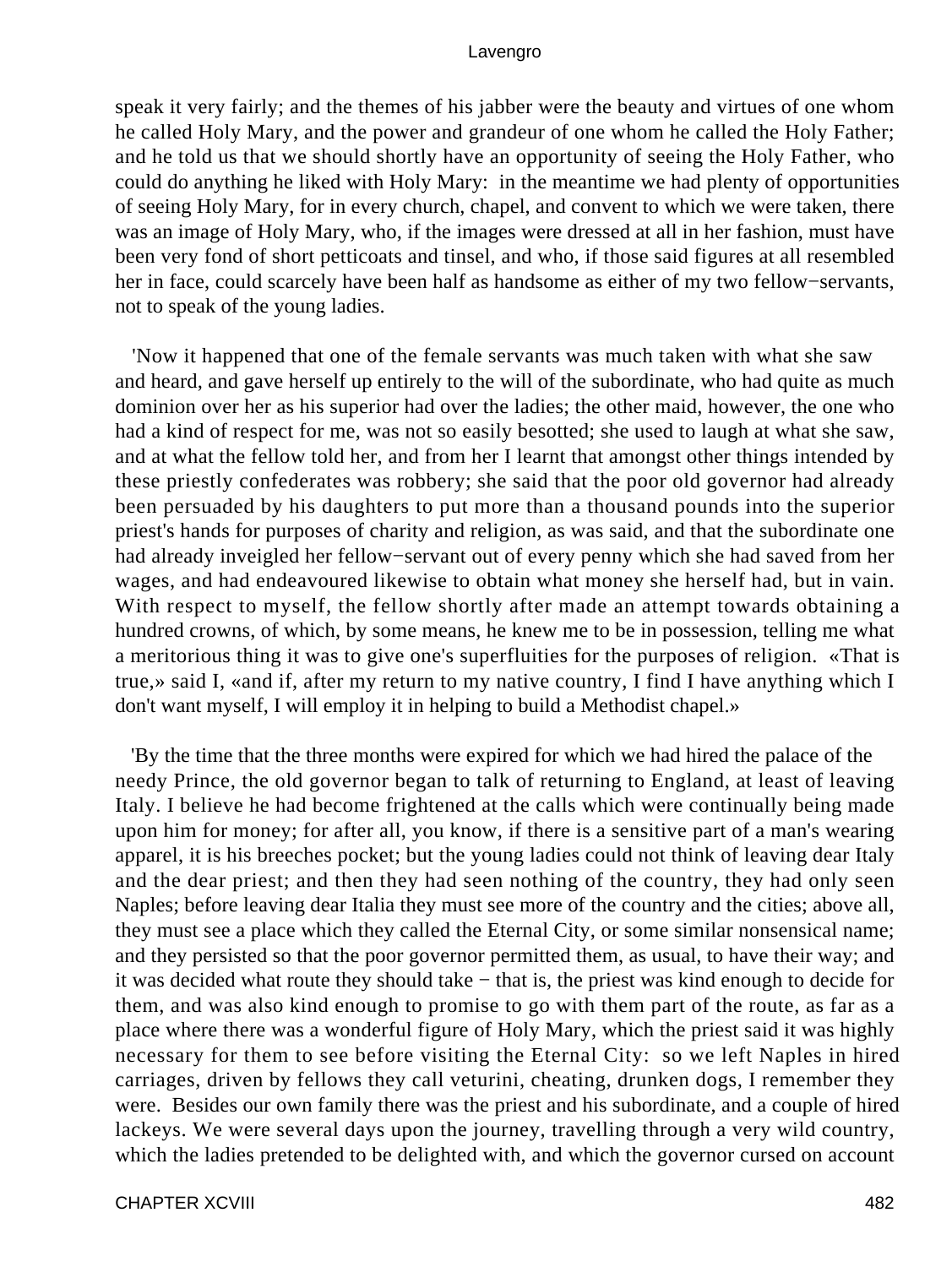of the badness of the roads; and when we came to any particularly wild spot we used to stop, in order to enjoy the scenery, as the ladies said; and then we would spread a horse−cloth on the ground, and eat bread and cheese, and drink wine of the country. And some of the holes and corners in which we bivouacked, as the ladies called it, were something like this place where we are now, so that when I came down here it put me in mind of them. At last we arrived at the place where was the holy image.

 'We went to the house or chapel in which the holy image was kept − a frightful, ugly black figure of Holy Mary, dressed in her usual way; and after we had stared at the figure, and some of our party had bowed down to it, we were shown a great many things which were called holy relics, which consisted of thumb−nails, and fore−nails, and toe−nails, and hair, and teeth, and a feather or two, and a mighty thigh−bone, but whether of a man or a camel I can't say; all of which things, I was told, if properly touched and handled, had mighty power to cure all kinds of disorders. And as we went from the holy house we saw a man in a state of great excitement: he was foaming at the mouth, and cursing the holy image and all its household, because, after he had worshipped it and made offerings to it, and besought it to assist him in a game of chance which he was about to play, it had left him in the lurch, allowing him to lose all his money. And when I thought of all the rubbish I had seen, and the purposes which it was applied to, in conjunction with the rage of the losing gamester at the deaf and dumb image, I could not help comparing the whole with what my poor brother used to tell me of the superstitious practices of the blacks on the high Barbary shore, and their occasional rage and fury at the things they worshipped; and I said to myself, If all this here doesn't smell of fetish, may I smell fetid.

 'At this place the priest left us, returning to Naples with his subordinate, on some particular business I suppose. It was, however, agreed that he should visit us at the Holy City. We did not go direct to the Holy City, but bent our course to two or three other cities which the family were desirous of seeing; but as nothing occurred to us in these places of any particular interest, I shall take the liberty of passing them by in silence. At length we arrived at the Eternal City: an immense city it was, looking as if it had stood for a long time, and would stand for a long time still; compared with it, London would look like a mere assemblage of bee−skeps; however, give me the bee−skeps with their merry hum and bustle, and life and honey, rather than that huge town, which looked like a sepulchre, where there was no life, no busy hum, no bees, but a scanty sallow population, intermixed with black priests, white priests, gray priests; and though I don't say there was no honey in the place, for I believe there was, I am ready to take my Bible oath that it was not made there, and that the priests kept it all for themselves.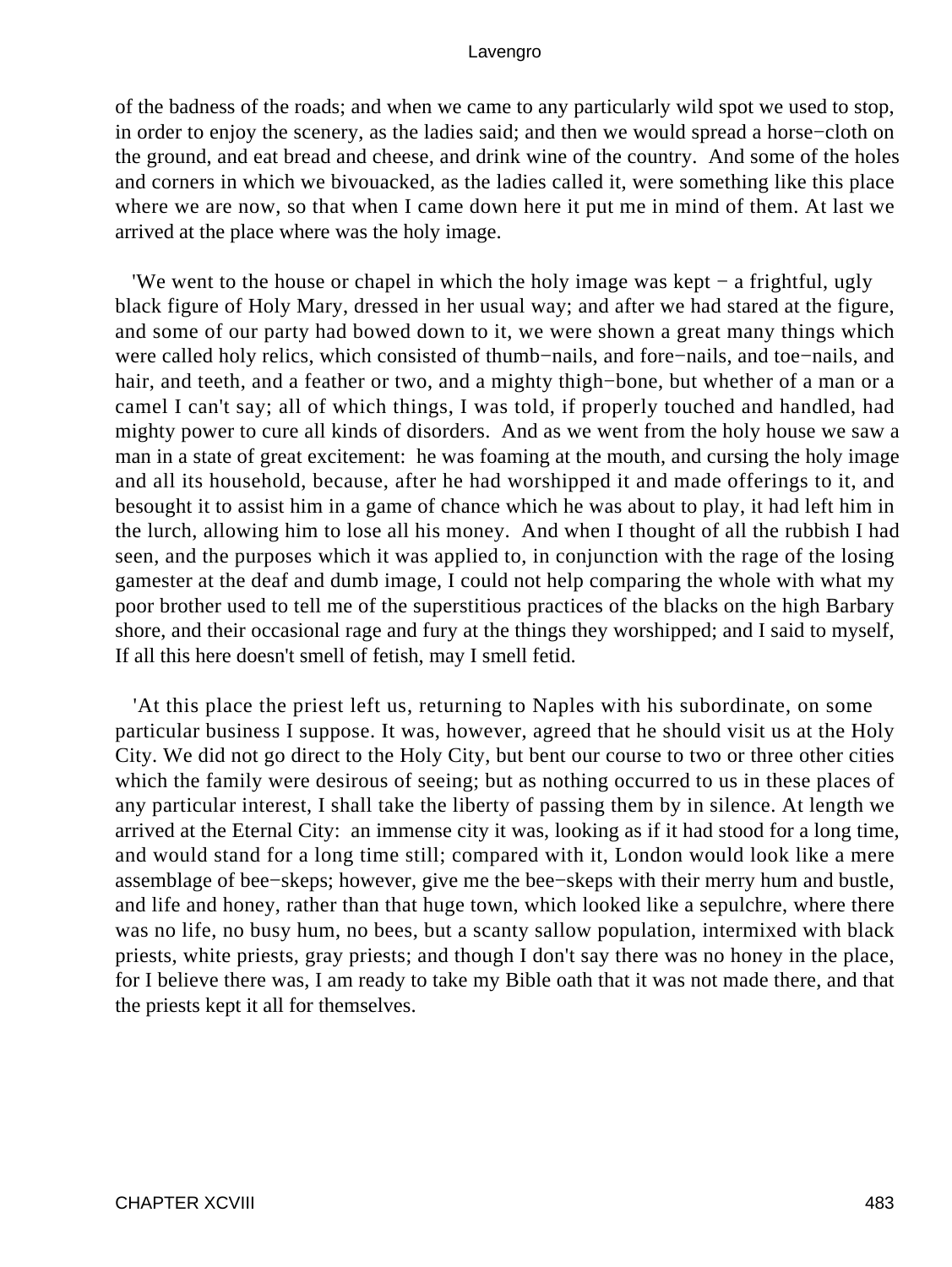## **[CHAPTER XCIX](#page-498-0)**

<span id="page-484-0"></span>*A* cloister – Half English – New acquaintance – Mixed liquors – Turning Papist – Purposes of charity − Foreign religion − Melancholy − Elbowing and pushing − Outlandish sight − The figure − I don't care for you − Merry−andrews − One good − Religion of my country − Fellow of spirit − A dispute − The next morning − Female doll − Proper dignity − Fetish country.

 'THE day after our arrival,' continued the postilion, 'I was sent, under the guidance of a lackey of the place, with a letter, which the priest, when he left, had given us for a friend of his in the Eternal City. We went to a large house, and on ringing were admitted by a porter into a cloister, where I saw some ill−looking, shabby young fellows walking about, who spoke English to one another. To one of these the porter delivered the letter, and the young fellow, going away, presently returned and told me to follow him; he led me into a large room where, behind a table on which were various papers and a thing which they call, in that country, a crucifix, sat a man in a kind of priestly dress. The lad having opened the door for me, shut it behind me, and went away. The man behind the table was so engaged in reading the letter which I had brought, that at first he took no notice of me; he had red hair, a kind of half−English countenance, and was seemingly about five−and− thirty. After a little time he laid the letter down, appeared to consider a moment, and then opened his mouth with a strange laugh, not a loud laugh, for I heard nothing but a kind of hissing deep down the throat; all of a sudden, however, perceiving me, he gave a slight start, but, instantly recovering himself, he inquired in English concerning the health of the family, and where we lived: on my delivering him a card, he bade me inform my master and the ladies that in the course of the day he would do himself the honour of waiting upon them. He then arose and opened the door for me to depart. The man was perfectly civil and courteous, but I did not like that strange laugh of his after having read the letter. He was as good as his word, and that same day paid us a visit. It was now arranged that we should pass the winter in Rome − to my great annoyance, for I wished to return to my native land, being heartily tired of everything connected with Italy. I was not, however, without hope that our young master would shortly arrive, when I trusted that matters, as far as the family were concerned, would be put on a better footing. In a few days our new acquaintance, who, it seems, was a mongrel Englishman, had procured a house for our accommodation; it was large enough, but not near so pleasant as that we had at Naples, which was light and airy, with a large garden. This was a dark gloomy structure in a narrow street, with a frowning church beside it; it was not far from the place where our new friend lived, and its being so was probably the reason why he selected it. It was furnished partly with articles which we bought, and partly with those which we hired. We lived something in the same way as at Naples; but though I did not much like Naples, I yet liked it better than this place, which was so gloomy. Our new acquaintance made himself as agreeable as he could, conducting the ladies to churches and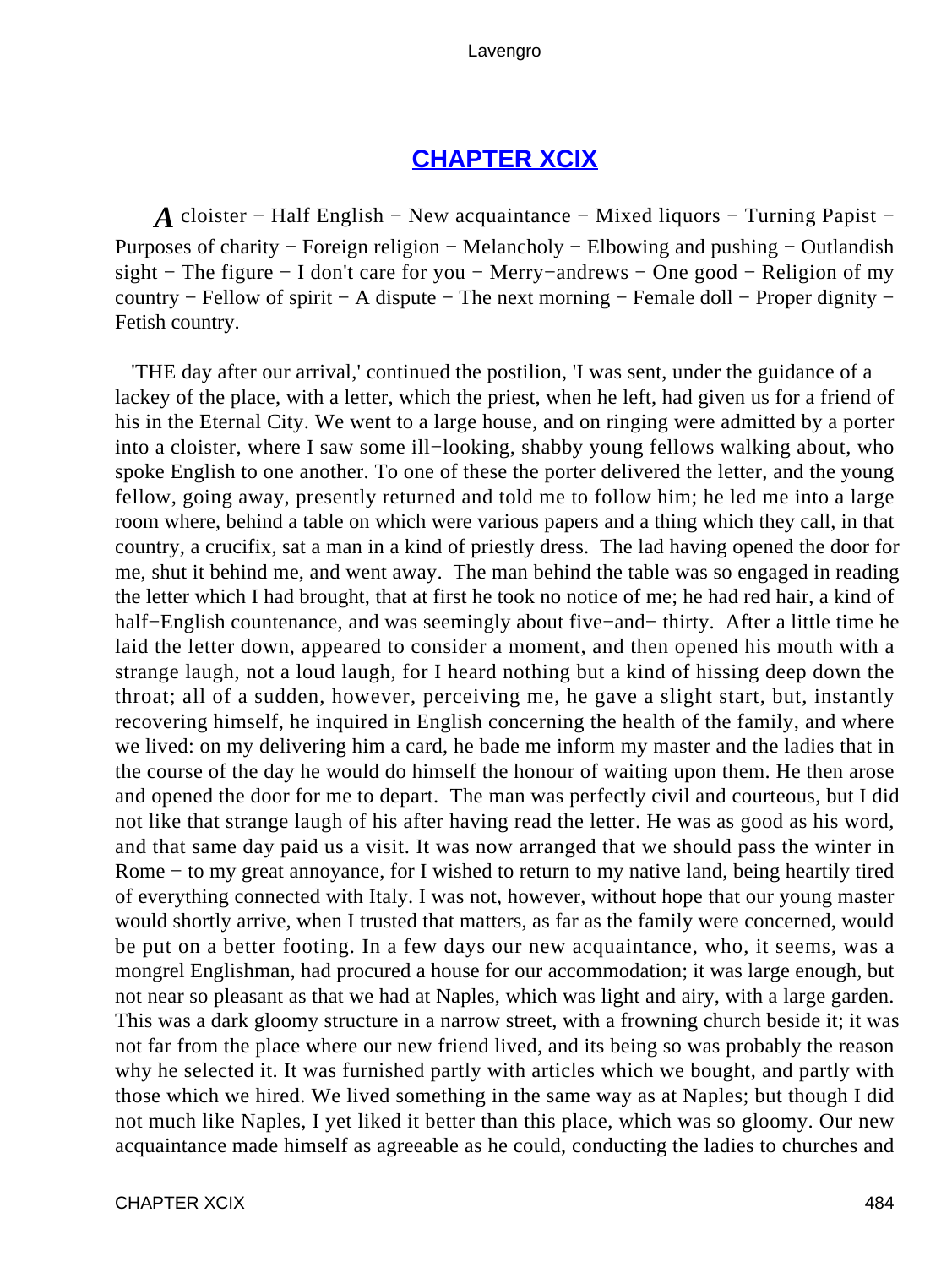convents, and frequently passing the afternoon drinking with the governor, who was fond of a glass of brandy and water and a cigar, as the new acquaintance also was − no, I remember, he was fond of gin and water, and did not smoke. I don't think he had so much influence over the young ladies as the other priest, which was, perhaps, owing to his not being so good−looking; but I am sure he had more influence with the governor, owing, doubtless, to his bearing him company in drinking mixed liquors, which the other priest did not do.

 'He was a strange fellow, that same new acquaintance of ours, and unlike all the priests I saw in that country, and I saw plenty of various nations; they were always upon their guard, and had their features and voice modulated; but this man was subject to fits of absence, during which he would frequently mutter to himself, then, though he was perfectly civil to everybody, as far as words went, I observed that he entertained a thorough contempt for most people, especially for those whom he was making dupes. I have observed him whilst drinking with our governor, when the old man's head was turned, look at him with an air which seemed to say, «What a thundering old fool you are»; and at our young ladies, when their backs were turned, with a glance which said distinctly enough, «You precious pair of ninnyhammers»; and then his laugh − he had two kinds of laughs − one which you could hear, and another which you could only see. I have seen him laugh at our governor and the young ladies, when their heads were turned away, but I heard no sound. My mother had a sandy cat, which sometimes used to open its mouth wide with a mew which nobody could hear, and the silent laugh of that red−haired priest used to put me wonderfully in mind of the silent mew of my mother's sandy−red cat. And then the other laugh, which you could hear; what a strange laugh that was, never loud, yes, I have heard it tolerably loud. He once passed near me, after having taken leave of a silly English fellow – a limping parson of the name of Platitude, who, they said, was thinking of turning Papist, and was much in his company; I was standing behind the pillar of a piazza, and as he passed he was laughing heartily. O he was a strange fellow, that same red−haired acquaintance of ours!

 'After we had been at Rome about six weeks our old friend the priest of Naples arrived, but without his subordinate, for whose services he now perhaps thought that he had no occasion. I believe he found matters in our family wearing almost as favourable an aspect as he could desire: with what he had previously taught them and shown them at Naples and elsewhere, and with what the red− haired confederate had taught them and shown them at Rome, the poor young ladies had become quite handmaids of superstition, so that they, especially the youngest, were prepared to bow down to anything, and kiss anything, however vile and ugly, provided a priest commanded them; and as for the old governor, what with the influence which his daughters exerted, and what with the ascendency which the red−haired man had obtained over him, he dared not say his purse, far less his soul, was his own. Only think of an Englishman not being master of his own purse! My acquaintance, the lady's maid, assured me that, to her certain knowledge, he had disbursed to the red−haired man, for purposes of charity, as it was said, at least one thousand pounds during the five weeks we had been at Rome. She also told me that things would shortly be brought to a conclusion − and so indeed they were, though in a different manner from what she and I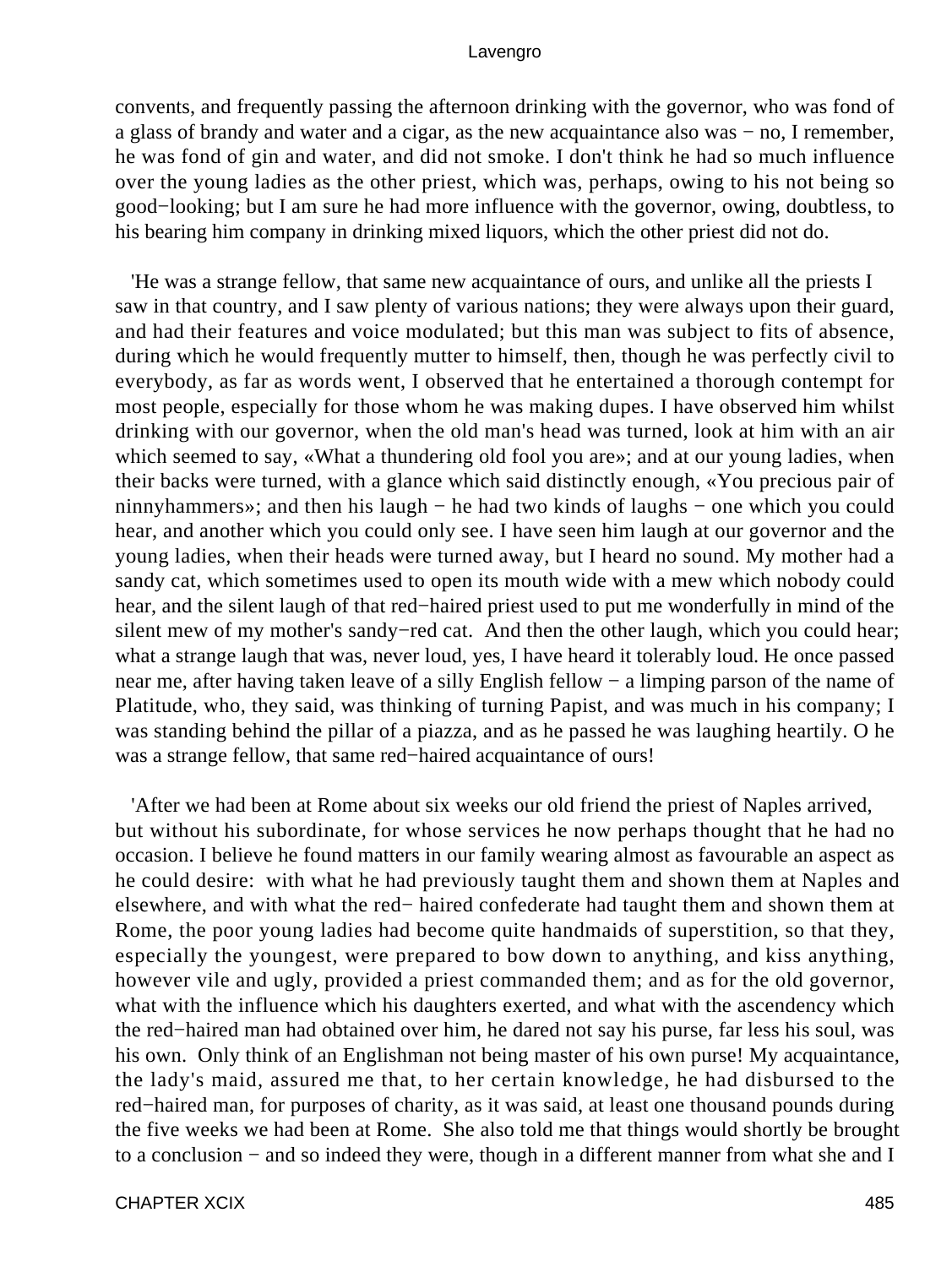and some other people imagined; that there was to be a grand festival, and a mass, at which we were to be present, after which the family were to be presented to the Holy Father, for so those two priestly sharks had managed it; and then . . . she said she was certain that the two ladies, and perhaps the old governor, would forsake the religion of their native land, taking up with that of these foreign regions, for so my fellow−servant expressed it, and that perhaps attempts might be made to induce us poor English servants to take up with the foreign religion, that is herself and me, for as for our fellow−servant, the other maid, she wanted no inducing, being disposed body and soul to go over to it. Whereupon I swore with an oath that nothing should induce me to take up with the foreign religion; and the poor maid, my fellow−servant, bursting into tears, said that for her part she would die sooner than have anything to do with it; thereupon we shook hands and agreed to stand by and countenance one another: and moreover, provided our governors were fools enough to go over to the religion of these here foreigners, we would not wait to be asked to do the like, but leave them at once, and make the best of our way home, even if we were forced to beg on the road.

 'At last the day of the grand festival came, and we were all to go to the big church to hear the mass. Now it happened that for some time past I had been much afflicted with melancholy, especially when I got up of a morning, produced by the strange manner in which I saw things going on in our family; and to dispel it in some degree, I had been in the habit of taking a dram before breakfast. On the morning in question, feeling particularly low spirited when I thought of the foolish step our governor would probably take before evening, I took two drams before breakfast; and after breakfast, feeling my melancholy still continuing, I took another, which produced a slight effect upon my head, though I am convinced nobody observed it.

 'Away we drove to the big church; it was a dark misty day, I remember, and very cold, so that if anybody had noticed my being slightly in liquor, I could have excused myself by saying that I had merely taken a glass to fortify my constitution against the weather; and of one thing I am certain, which is, that such an excuse would have stood me in stead with our governor, who looked, I thought, as if he had taken one too; but I may be mistaken, and why should I notice him, seeing that he took no notice of me? so away we drove to the big church, to which all the population of the place appeared to be moving.

 'On arriving there we dismounted, and the two priests, who were with us, led the family in, whilst I followed at a little distance, but quickly lost them amidst the throng of people. I made my way, however, though in what direction I knew not, except it was one in which everybody seemed striving, and by dint of elbowing and pushing I at last got to a place which looked like the aisle of a cathedral, where the people stood in two rows, a space between being kept open by certain strangely−dressed men who moved up and down with rods in their hands; all were looking to the upper end of this place or aisle; and at the upper end, separated from the people by palings like those of an altar, sat in magnificent− looking stalls, on the right and the left, various wonderful− looking individuals in scarlet dresses. At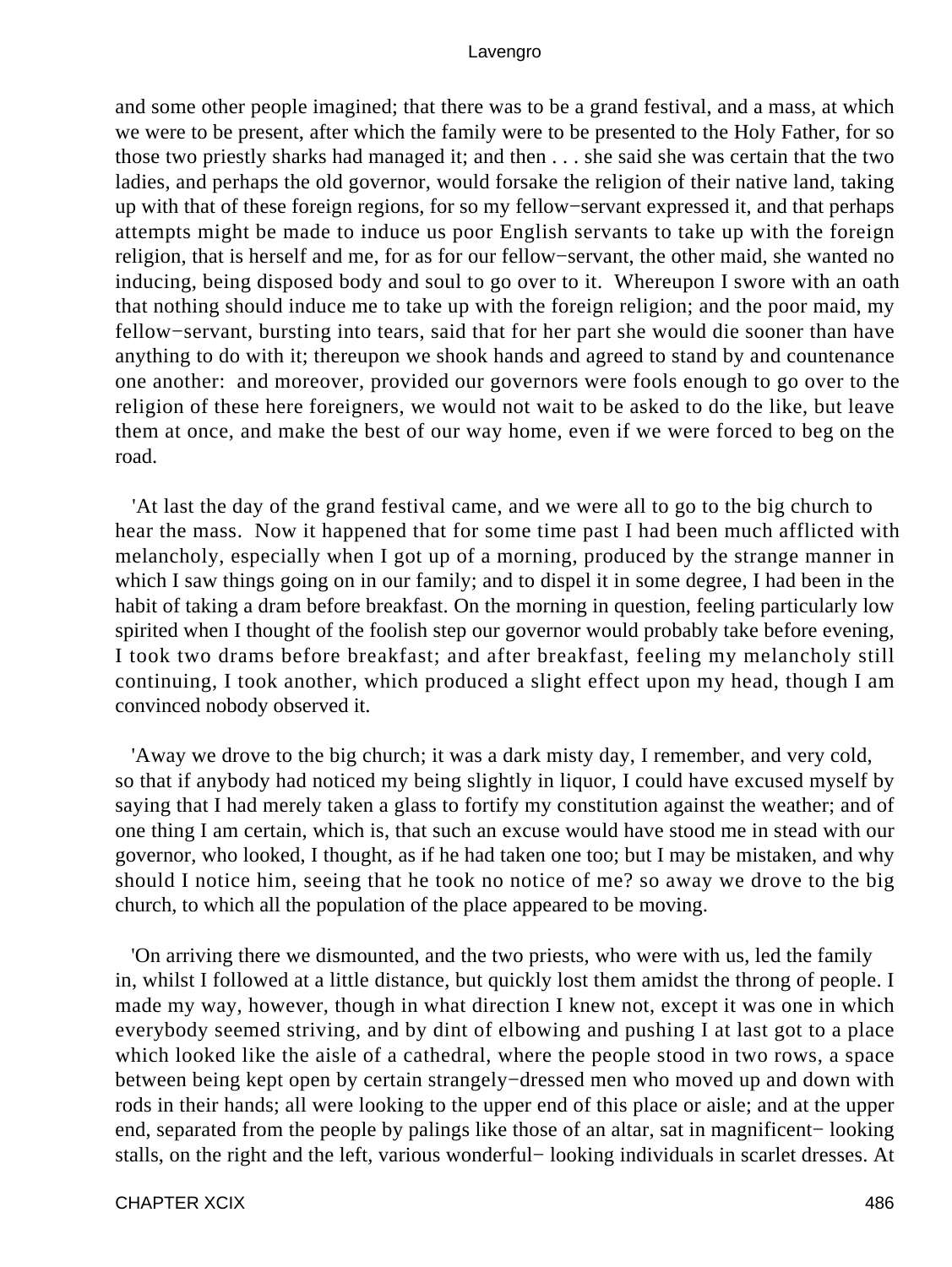the farther end was what appeared to be an altar, on the left hand was a pulpit, and on the right a stall higher than any of the rest, where was a figure whom I could scarcely see.

 'I can't pretend to describe what I saw exactly, for my head, which was at first rather flurried, had become more so from the efforts which I had made to get through the crowd; also from certain singing, which proceeded from I know not where; and, above all, from the bursts of an organ, which were occasionally so loud that I thought the roof, which was painted with wondrous colours, would come toppling down on those below. So there stood I − a poor English servant − in that outlandish place, in the midst of that foreign crowd, looking at that outlandish sight, hearing those outlandish sounds, and occasionally glancing at our party, which, by this time, I distinguished at the opposite side to where I stood, but much nearer the place where the red figures sat. Yes, there stood our poor governor and the sweet young ladies, and I thought they never looked so handsome before; and close by them were the sharking priests, and not far from them was that idiotical parson Platitude, winking and grinning, and occasionally lifting up his hands as if in ecstasy at what he saw and heard, so that he drew upon himself the notice of the congregation.

 'And now an individual mounted the pulpit, and began to preach in a language which I did not understand, but which I believe to be Latin, addressing himself seemingly to the figure in the stall; and when he had ceased, there was more singing, more organ−playing, and then two men in robes brought forth two things which they held up; and then the people bowed their heads, and our poor governor bowed his head, and the sweet young ladies bowed their heads, and the sharking priests, whilst the idiotical parson Platitude tried to fling himself down; and then there were various evolutions withinside the pale, and the scarlet figures got up and sat down; and this kind of thing continued for some time. At length the figure which I had seen in the principal stall came forth and advanced towards the people; an awful figure he was, a huge old man with a sugar−loaf hat, with a sulphur−coloured dress, and holding a crook in his hand like that of a shepherd; and as he advanced the people fell on their knees, our poor old governor amongst them; the sweet young ladies, the sharking priests, the idiotical parson Platitude, all fell on their knees, and somebody or other tried to pull me on my knees; but by this time I had become outrageous; all that my poor brother used to tell me of the superstitions of the high Barbary shore rushed into my mind, and I thought they were acting them over here; above all, the idea that the sweet young ladies, to say nothing of my poor old governor, were, after the conclusion of all this mummery, going to deliver themselves up body and soul into the power of that horrid−looking old man, maddened me, and, rushing forward into the open space, I confronted the horrible−looking old figure with the sugar−loaf hat, the sulphur− coloured garments, and shepherd's crook, and shaking my fist at his nose, I bellowed out in English −

'«I don't care for you, old Mumbo Jumbo, though you have fetish!»

 'I can scarcely tell you what occurred for some time. I have a dim recollection that hands were laid upon me, and that I struck out violently left and right. On coming to myself,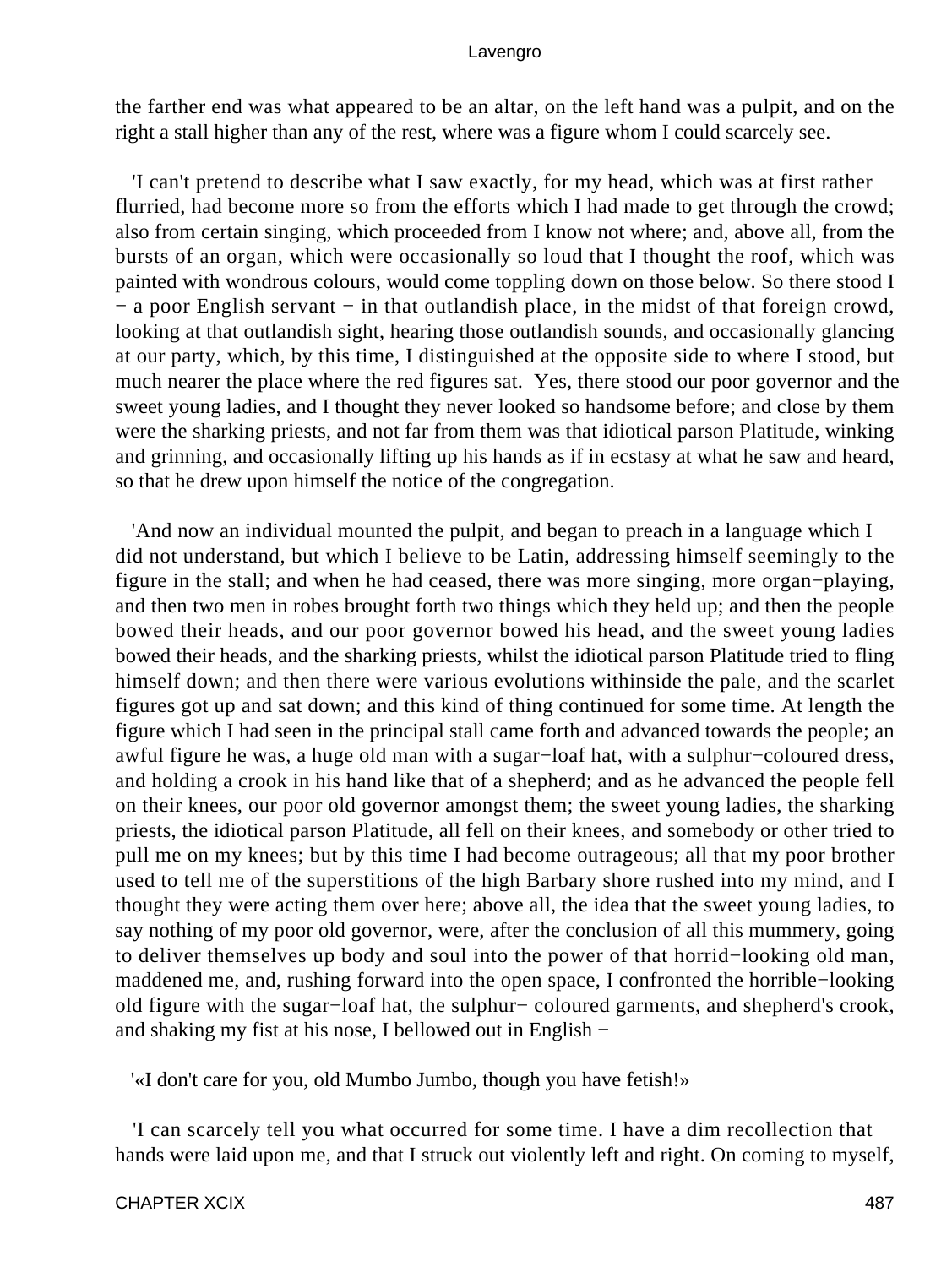I was seated on a stone bench in a large room, something like a guard−room, in the custody of certain fellows dressed like Merry−andrews; they were bluff, good−looking, wholesome fellows, very different from the sallow Italians: they were looking at me attentively, and occasionally talking to each other in a language which sounded very like the cracking of walnuts in the mouth, very different from cooing Italian. At last one of them asked me in Italian what had ailed me, to which I replied, in an incoherent manner, something about Mumbo Jumbo; whereupon the fellow, one of the bluffest of the lot, a jovial rosy−faced rascal, lifted up his right hand, placing it in such a manner that the lips were between the fore−finger and thumb, then lifting up his right foot and drawing back his head, he sucked in his breath with a hissing sound, as if to imitate one drinking a hearty draught, and then slapped me on the shoulder, saying something which sounded like goot wine, goot companion, whereupon they all laughed, exclaiming, ya, ya, goot companion. And now hurried into the room our poor old governor, with the red− haired priest. The first asked what could have induced me to behave in such a manner in such a place, to which I replied that I was not going to bow down to Mumbo Jumbo, whatever other people might do. Whereupon my master said he believed I was mad, and the priest said he believed I was drunk; to which I answered that I was neither so mad nor drunk but I could distinguish how the wind lay. Whereupon they left me, and in a little time I was told by the bluff−looking Merry−andrews I was at liberty to depart. I believe the priest, in order to please my governor, interceded for me in high quarters.

 'But one good resulted from this affair; there was no presentation of our family to the Holy Father, for old Mumbo was so frightened by my outrageous looks that he was laid up for a week, as I was afterwards informed.

 'I went home, and had scarcely been there half an hour when I was sent for by the governor, who again referred to the scene in church, said that he could not tolerate such scandalous behaviour, and that unless I promised to be more circumspect in future, he should be compelled to discharge me. I said that if he was scandalised at my behaviour in the church, I was more scandalised at all I saw going on in the family, which was governed by two rascally priests, who, not content with plundering him, appeared bent on hurrying the souls of us all to destruction; and that with respect to discharging me, he could do so that moment, as I wished to go. I believe his own reason told him that I was right, for he made no direct answer, but, after looking on the ground for some time, he told me to leave him. As he did not tell me to leave the house, I went to my room, intending to lie down for an hour or two; but scarcely was I there when the door opened, and in came the red− haired priest. He showed himself, as he always did, perfectly civil, asked me how I was, took a chair and sat down. After a hem or two he entered into a long conversation on the excellence of what he called the Catholic religion; told me that he hoped I would not set myself against the light, and likewise against my interest; for that the family were about to embrace the Catholic religion, and would make it worth my while to follow their example. I told him that the family might do what they pleased, but that I would never forsake the religion of my country for any consideration whatever; that I was nothing but a poor servant, but I was not to be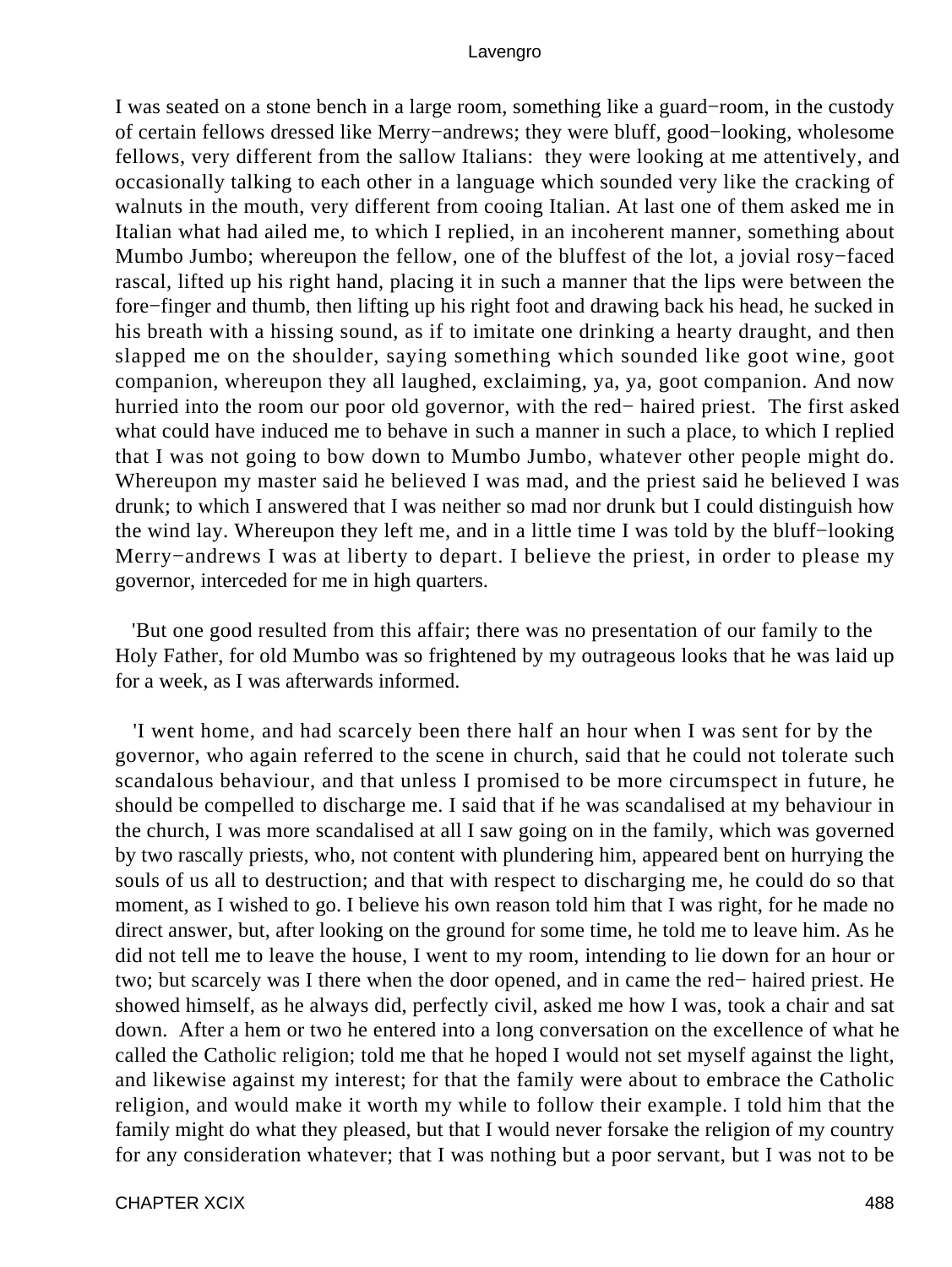bought by base gold. «I admire your honourable feelings,» said he, «you shall have no gold; and as I see you are a fellow of spirit, and do not like being a servant, for which I commend you, I can promise you something better. I have a good deal of influence in this place, and if you will not set your face against the light, but embrace the Catholic religion, I will undertake to make your fortune. You remember those fine fellows to−day who took you into custody, they are the guards of his Holiness. I have no doubt that I have interest enough to procure your enrolment amongst them.» «What,» said I, «become swashbuckler to Mumbo Jumbo up here! May I . . .» – and here I swore – «if I do. The mere possibility of one of their children being swashbuckler to Mumbo Jumbo on the high Barbary shore has always been a source of heart−breaking to my poor parents. What, then, would they not undergo, if they knew for certain that their other child was swashbuckler to Mumbo Jumbo up here?» Thereupon he asked me, even as you did some time ago, what I meant by Mumbo Jumbo. And I told him all I had heard about the Mumbo Jumbo of the high Barbary shore; telling him that I had no doubt that the old fellow up here was his brother, or nearly related to him. The man with the red hair listened with the greatest attention to all I said, and when I had concluded, he got up, nodded to me, and moved to the door; ere he reached the door I saw his shoulders shaking, and as he closed it behind him I heard him distinctly laughing, to the tune of − he! he! he!

 'But now matters began to mend. That same evening my young master unexpectedly arrived. I believe he soon perceived that something extraordinary had been going on in the family. He was for some time closeted with the governor, with whom, I believe, he had a dispute; for my fellow−servant, the lady's maid, informed me that she heard high words.

 'Rather late at night the young gentleman sent for me into his room, and asked me various questions with respect to what had been going on, and my behaviour in the church, of which he had heard something. I told him all I knew with respect to the intrigues of the two priests in the family, and gave him a circumstantial account of all that had occurred in the church; adding that, under similar circumstances, I was ready to play the same part over again. Instead of blaming me, he commended my behaviour, told me I was a fine fellow, and said he hoped that, if he wanted my assistance, I would stand by him: this I promised to do. Before I left him, he entreated me to inform him the very next time I saw the priests entering the house.

 'The next morning, as I was in the courtyard, where I had placed myself to watch, I saw the two enter and make their way up a private stair to the young ladies' apartment; they were attended by a man dressed something like a priest, who bore a large box; I instantly ran to relate what I had seen to my young master. I found him shaving. «I will just finish what I am about,» said he, «and then wait upon these gentlemen.» He finished what he was about with great deliberation; then taking a horsewhip, and bidding me follow him, he proceeded at once to the door of his sisters' apartment: finding it fastened, he burst it open at once with his foot and entered, followed by myself. There we beheld the two unfortunate young ladies down on their knees before a large female doll, dressed up, as usual, in rags and tinsel; the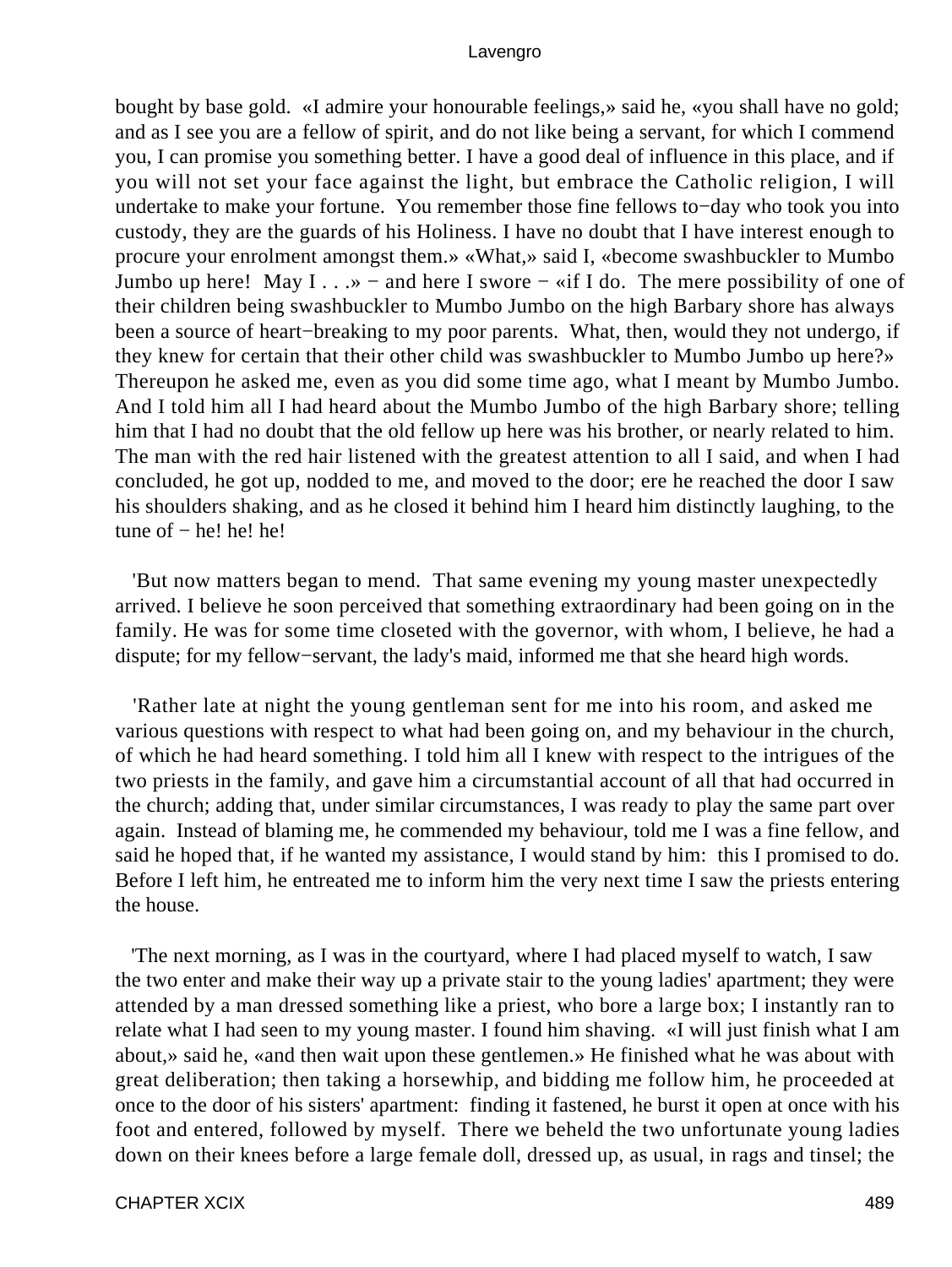two priests were standing near, one on either side, with their hands uplifted, whilst the fellow who brought the trumpery stood a little way down the private stair, the door of which stood open; without a moment's hesitation, my young master rushed forward, gave the image a cut or two with his horsewhip − then flying at the priests, he gave them a sound flogging, kicked them down the private stair, and spurned the man, box and image after them − then locking the door, he gave his sisters a fine sermon, in which he represented to them their folly in worshipping a silly wooden graven image, which, though it had eyes, could see not; though it had ears, could hear not; though it had hands, could not help itself; and though it had feet, could not move about unless it were carried. Oh, it was a fine sermon that my young master preached, and sorry I am that the Father of the Fetish, old Mumbo, did not hear it. The elder sister looked ashamed, but the youngest, who was very weak, did nothing but wring her hands, weep and bewail the injury which had been done to the dear image. The young man, however, without paying much regard to either of them, went to his father, with whom he had a long conversation, which terminated in the old governor giving orders for preparations to be made for the family's leaving Rome and returning to England. I believe that the old governor was glad of his son's arrival, and rejoiced at the idea of getting away from Italy, where he had been so plundered and imposed upon. The priests, however, made another attempt upon the poor young ladies. By the connivance of the female servant who was in their interest they found their way once more into their apartment, bringing with them the fetish image, whose body they partly stripped, exhibiting upon it certain sanguine marks which they had daubed upon it with red paint, but which they said were the result of the lashes which it had received from the horsewhip. The youngest girl believed all they said, and kissed and embraced the dear image; but the eldest, whose eyes had been opened by her brother, to whom she was much attached, behaved with proper dignity; for, going to the door, she called the female servant who had a respect for me, and in her presence reproached the two deceivers for their various impudent cheats, and especially for this their last attempt at imposition; adding that if they did not forthwith withdraw and rid her sister and herself of their presence, she would send word by her maid to her brother, who would presently take effectual means to expel them. They took the hint and departed, and we saw no more of them.

 'At the end of three days we departed from Rome, but the maid whom the priests had cajoled remained behind, and it is probable that the youngest of our ladies would have done the same thing if she could have had her own will, for she was continually raving about her image, and saying she should wish to live with it in a convent; but we watched the poor thing, and got her on board ship. Oh, glad was I to leave that fetish country and old Mumbo behind me!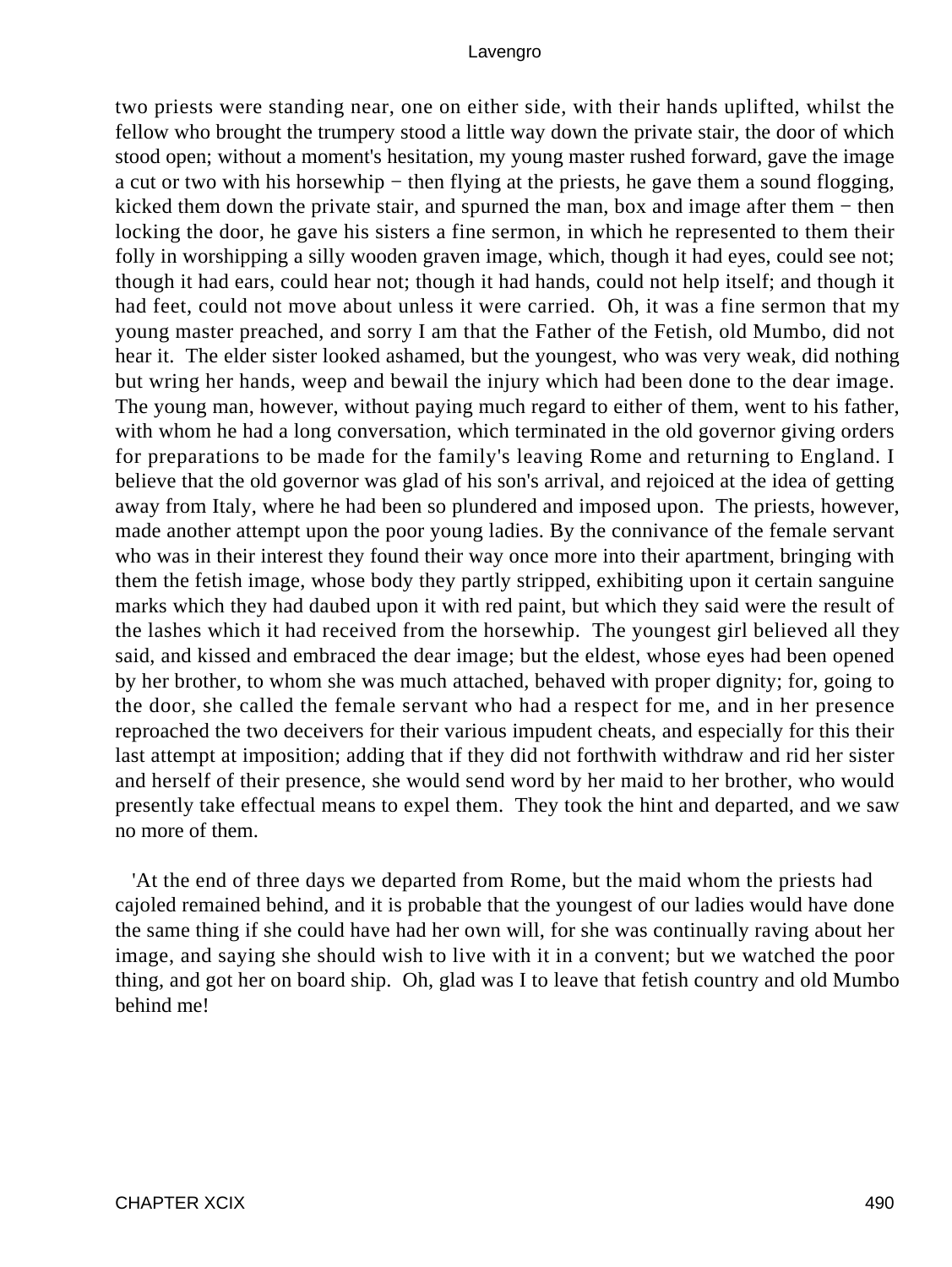# **[CHAPTER C](#page-498-0)**

<span id="page-491-0"></span>*N*othing but gloom – Sporting character – Gouty Tory – Servants' Club – Politics – Reformado footman − Peroration − Good−night.

 'WE arrived in England, and went to our country seat, but the peace and tranquillity of the family had been marred, and I no longer found my place the pleasant one which it had formerly been; there was nothing but gloom in the house, for the youngest daughter exhibited signs of lunacy, and was obliged to be kept under confinement. The next season I attended my master, his son, and eldest daughter to London, as I had previously done. There I left them, for hearing that a young baronet, an acquaintance of the family, wanted a servant, I applied for the place, with the consent of my masters, both of whom gave me a strong recommendation; and, being approved of, I went to live with him.

 'My new master was what is called a sporting character, very fond of the turf, upon which he was not very fortunate. He was frequently very much in want of money, and my wages were anything but regularly paid; nevertheless, I liked him very much, for he treated me more like a friend than a domestic, continually consulting me as to his affairs. At length he was brought nearly to his last shifts, by backing the favourite at the Derby, which favourite turned out a regular brute, being found nowhere at the rush. Whereupon, he and I had a solemn consultation over fourteen glasses of brandy and water, and as many cigars – I mean, between us – as to what was to be done. He wished to start a coach, in which event he was to be driver, and I guard. He was quite competent to drive a coach, being a first−rate whip, and I daresay I should have made a first−rate guard; but, to start a coach requires money, and we neither of us believed that anybody would trust us with vehicles and horses, so that idea was laid aside. We then debated as to whether or not he should go into the Church; but to go into the Church − at any rate to become a dean or bishop, which would have been our aim – it is necessary for a man to possess some education; and my master, although he had been at the best school in England, that is, the most expensive, and also at College, was almost totally illiterate, so we let the Church scheme follow that of the coach. At last, bethinking me that he was tolerably glib at the tongue, as most people are who are addicted to the turf, also a great master of slang; remembering also that he had a crabbed old uncle, who had some borough interest, I proposed that he should get into the House, promising in one fortnight to qualify him to make a figure in it, by certain lessons which I would give him. He consented; and during the next fortnight I did little else than give him lessons in elocution, following to a tittle the method of the great professor, which I had picked up, listening behind the door. At the end of that period we paid a visit to his relation, an old gouty Tory, who at first received us very coolly. My master, however, by flattering a predilection of his for Billy Pitt, soon won his affections so much that he promised to bring him into Parliament; and in less than a month was as good as his word. My master, partly by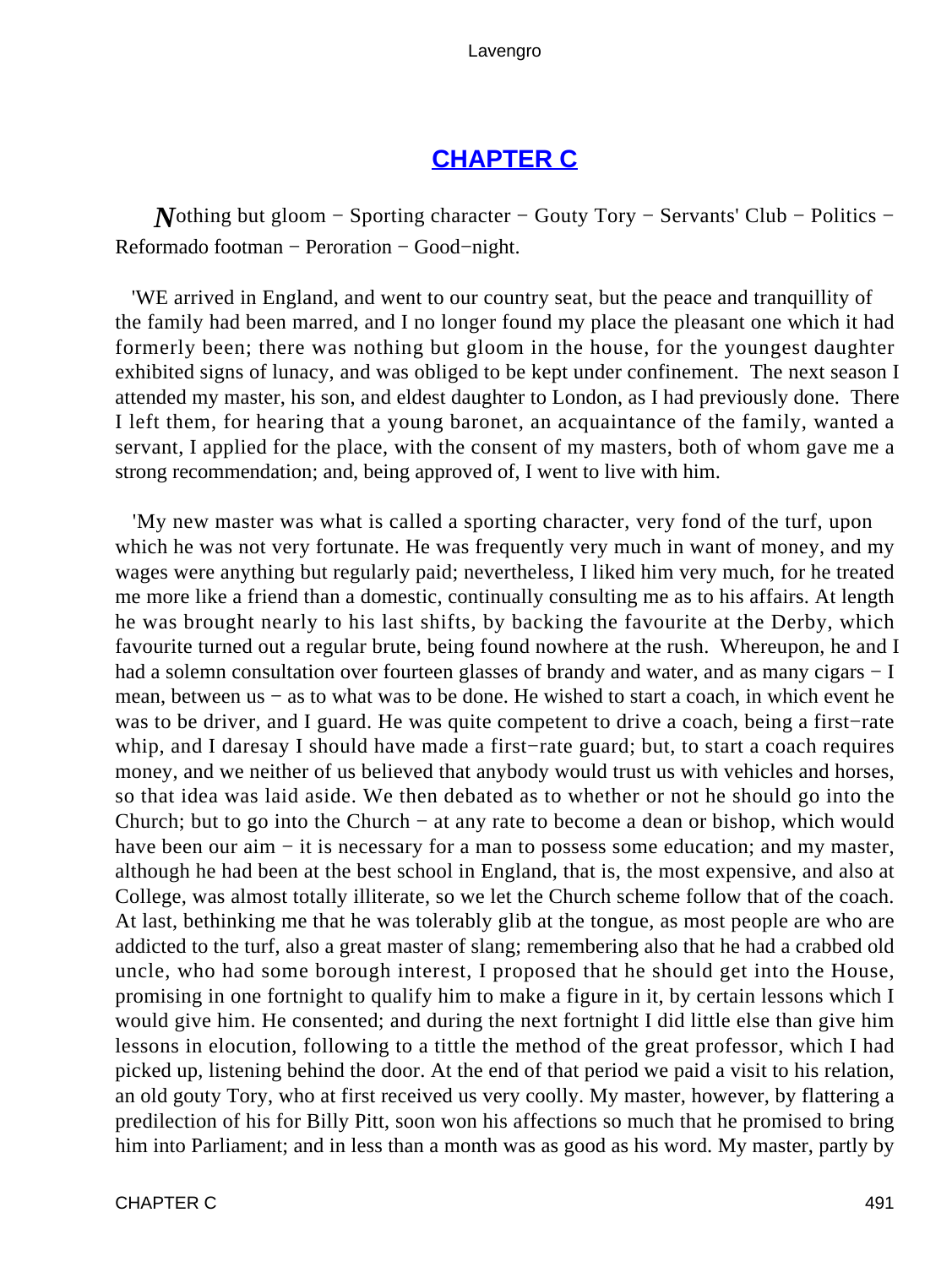his own qualifications, and partly by the assistance which he had derived, and still occasionally derived, from me, cut a wonderful figure in the House, and was speedily considered one of the most promising speakers; he was always a good hand at promising − he is at present, I believe, a Cabinet minister.

 'But as he got up in the world he began to look down on me. I believe he was ashamed of the obligation under which he lay to me; and at last, requiring no further hints as to oratory from a poor servant like me, he took an opportunity of quarrelling with me and discharging me. However, as he had still some grace, he recommended me to a gentleman with whom, since he had attached himself to politics, he had formed an acquaintance, the editor of a grand Tory Review. I lost caste terribly amongst the servants for entering the service of a person connected with a profession so mean as literature; and it was proposed at the Servants' Club, in Park Lane, to eject me from that society. The proposition, however, was not carried into effect, and I was permitted to show myself among them, though few condescended to take much notice of me. My master was one of the best men in the world, but also one of the most sensitive. On his veracity being impugned by the editor of a newspaper, he called him out, and shot him through the arm. Though servants are seldom admirers of their masters, I was a great admirer of mine, and eager to follow his example. The day after the encounter, on my veracity being impugned by the servant of Lord C− in something I said in praise of my master, I determined to call him out; so I went into another room and wrote a challenge. But whom should I send it by? Several servants to whom I applied refused to be the bearers of it; they said I had lost caste, and they could not think of going out with me. At length the servant of the Duke of B− consented to take it; but he made me to understand that, though he went out with me, he did so merely because he despised the Whiggish principles of Lord C−'s servant, and that if I thought he intended to associate with me I should be mistaken. Politics, I must tell you, at that time ran as high amongst the servants as the gentlemen, the servants, however, being almost invariably opposed to the politics of their respective masters, though both parties agreed in one point, the scouting of everything low and literary, though I think, of the two, the liberal or reform party were the most inveterate. So he took my challenge, which was accepted; we went out, Lord C−'s servant being seconded by a reformado footman from the palace. We fired three times without effect; but this affair lost me my place; my master on hearing it forthwith discharged me; he was, as I have said before, very sensitive, and he said this duel of mine was a parody of his own. Being, however, one of the best men in the world, on his discharging me he made me a donation of twenty pounds.

 'And it was well that he made me this present, for without it I should have been penniless, having contracted rather expensive habits during the time that I lived with the young baronet. I now determined to visit my parents, whom I had not seen for years. I found them in good health, and, after staying with them for two months, I returned again in the direction of town, walking, in order to see the country. On the second day of my journey, not being used to such fatigue, I fell ill at a great inn on the north road, and there I continued for some weeks till I recovered, but by that time my money was entirely spent. By living at the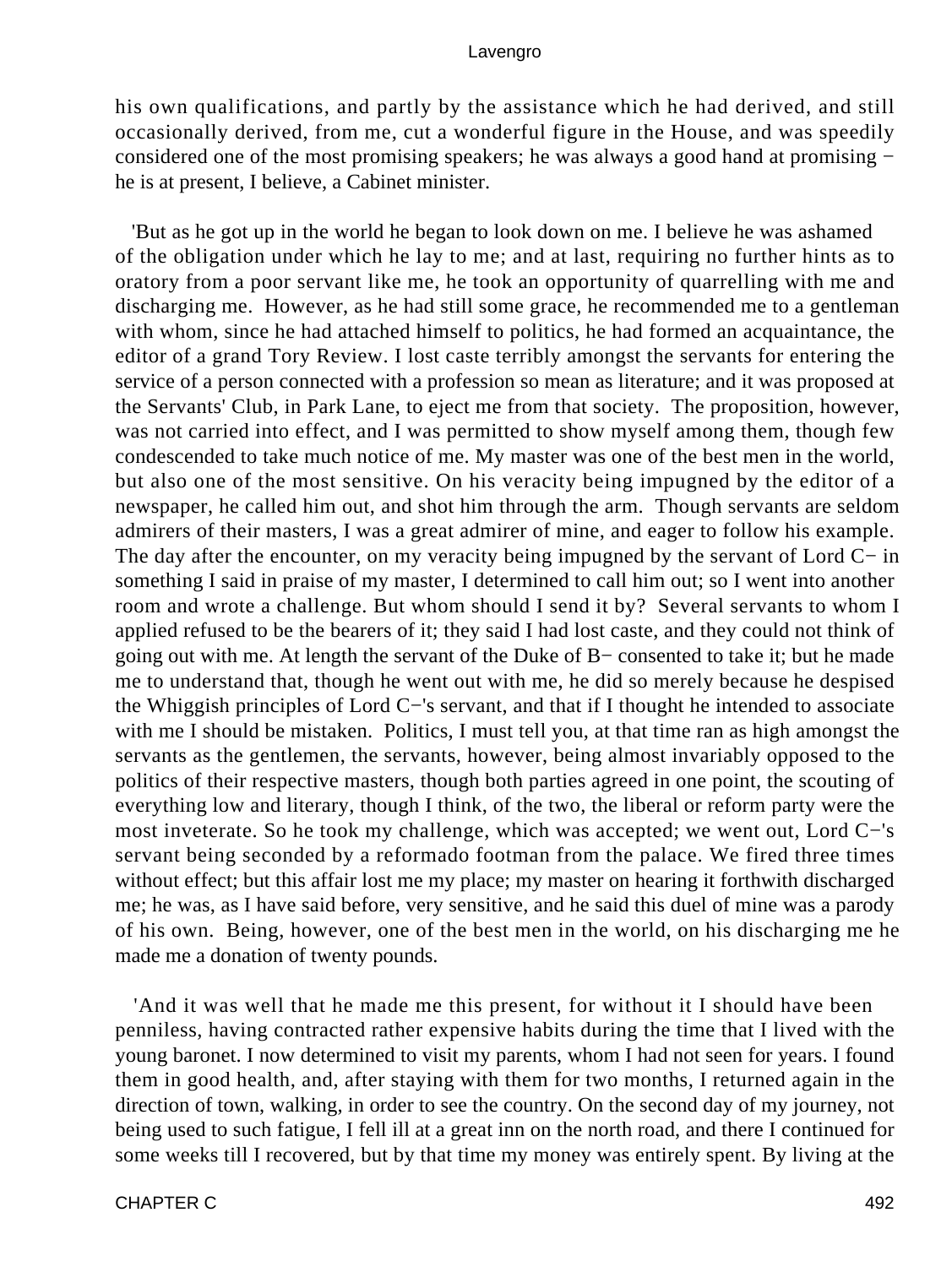inn I had contracted an acquaintance with the master and the people, and become accustomed to inn life. As I thought that I might find some difficulty in procuring any desirable situation in London, owing to my late connection with literature, I determined to remain where I was, provided my services would be accepted. I offered them to the master, who, finding I knew something of horses, engaged me as a postilion. I have remained there since. You have now heard my story.

 'Stay, you shan't say that I told my tale without a per − peroration. What shall it be? Oh, I remember something which will serve for one. As I was driving my chaise some weeks ago, I saw standing at the gate of an avenue, which led up to an old mansion, a figure which I thought I recognised. I looked at it attentively, and the figure, as I passed, looked at me; whether it remembered me I do not know, but I recognised the face it showed me full well.

 'If it was not the identical face of the red−haired priest whom I had seen at Rome, may I catch cold!

'Young gentleman, I will now take a spell on your blanket − young lady, good−night.'

Lavengro, The Scholar, The Gypsy, The Priest By George Borrow.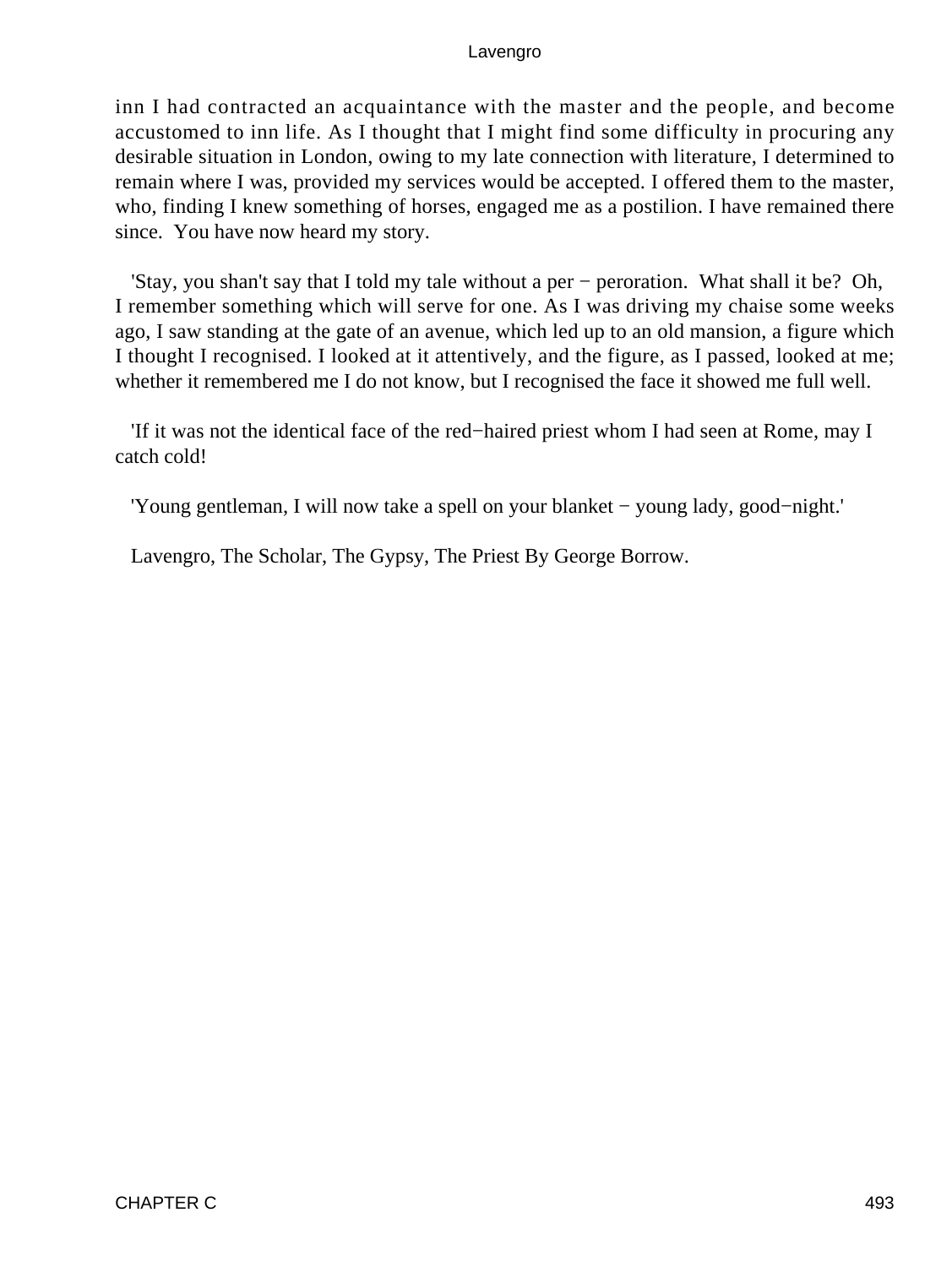# **Table of Content**

**[PREFACE](#page-3-0)**

**[CHAPTER I](#page-6-0)**

**[CHAPTER II](#page-12-0)**

**[CHAPTER III](#page-16-0)**

**[CHAPTER IV](#page-22-0)**

**[CHAPTER V](#page-27-0)**

**[CHAPTER VI](#page-35-0)**

**[CHAPTER VII](#page-40-0)**

**[CHAPTER VIII](#page-46-0)**

**[CHAPTER IX](#page-50-0)**

**[CHAPTER X](#page-55-0)**

**[CHAPTER XI](#page-59-0)**

**[CHAPTER XII](#page-63-0)**

**[CHAPTER XIII](#page-70-0)**

**[CHAPTER XIV](#page-75-0)**

**[CHAPTER XV](#page-81-0)**

**[CHAPTER XVI](#page-86-0)**

**[CHAPTER XVII](#page-90-0)**

**[CHAPTER XVIII](#page-98-0)**

**[CHAPTER XIX](#page-101-0)**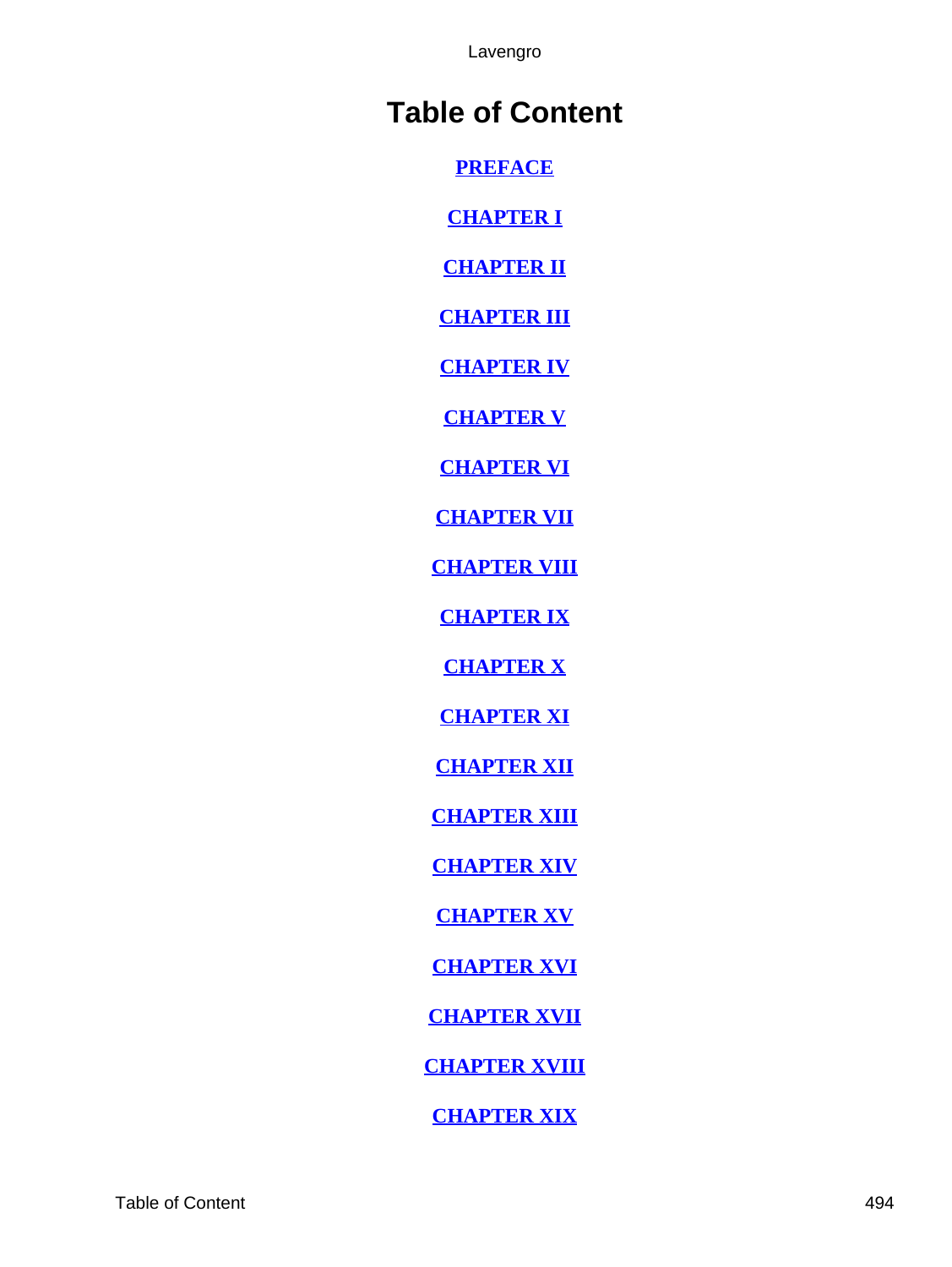**[CHAPTER XX](#page-106-0)**

**[CHAPTER XXI](#page-109-0)**

**[CHAPTER XXII](#page-113-0)**

**[CHAPTER XXIII](#page-118-0)**

**[CHAPTER XXIV](#page-125-0)**

**[CHAPTER XXV](#page-132-0)**

**[CHAPTER XXVI](#page-138-0)**

**[CHAPTER XXVII](#page-144-0)**

**[CHAPTER XXVIII](#page-152-0)**

**[CHAPTER XXIX](#page-154-0)**

**[CHAPTER XXX](#page-157-0)**

**[CHAPTER XXXI](#page-163-0)**

**[CHAPTER XXXII](#page-168-0)**

**[CHAPTER XXXIII](#page-172-0)**

**[CHAPTER XXXIV](#page-176-0)**

**[CHAPTER XXXV](#page-178-0)**

**[CHAPTER XXXVI](#page-182-0)**

**[CHAPTER XXXVII](#page-186-0)**

**[CHAPTER XXXVIII](#page-190-0)**

**[CHAPTER XXXIX](#page-193-0)**

**[CHAPTER XL](#page-198-0)**

**[CHAPTER XLI](#page-202-0)**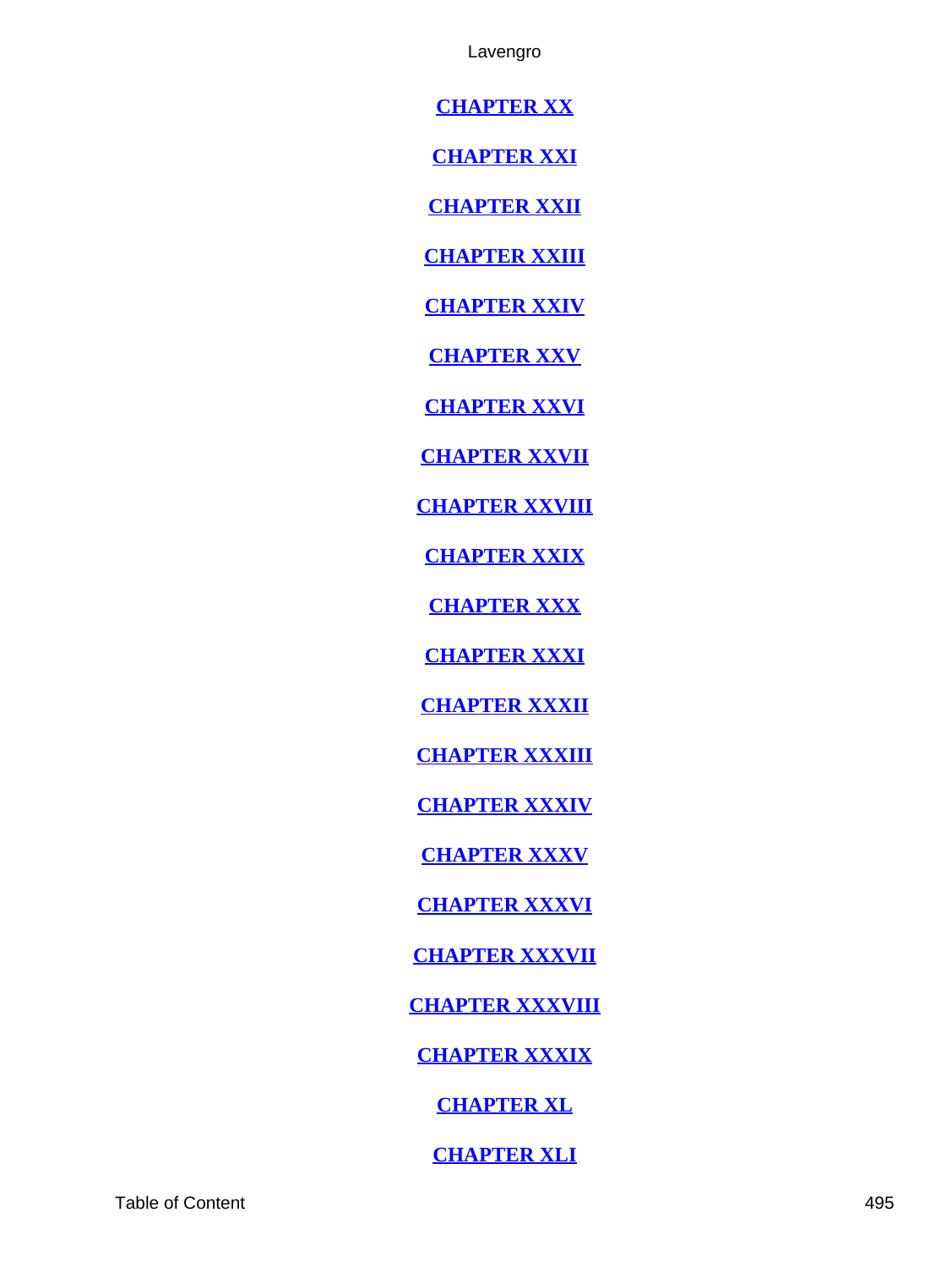**[CHAPTER XLII](#page-207-0)**

**[CHAPTER XLIII](#page-212-0)**

**[CHAPTER XLIV](#page-214-0)**

**[CHAPTER XLV](#page-219-0)**

**[CHAPTER XLVI](#page-224-0)**

**[CHAPTER XLVII](#page-227-0)**

**[CHAPTER XLVIII](#page-232-0)**

**[CHAPTER XLIX](#page-235-0)**

**[CHAPTER L](#page-238-0)**

**[CHAPTER LI](#page-242-0)**

**[CHAPTER LII](#page-246-0)**

**[CHAPTER LIII](#page-249-0)**

**[CHAPTER LIV](#page-256-0)**

**[CHAPTER LV](#page-260-0)**

**[CHAPTER LVI](#page-263-0)**

**[CHAPTER LVII](#page-265-0)**

**[CHAPTER LVIII](#page-268-0)**

**[CHAPTER LIX](#page-271-0)**

**[CHAPTER LX](#page-274-0)**

**[CHAPTER LXI](#page-280-0)**

**[CHAPTER LXII](#page-281-0)**

**[CHAPTER LXIII](#page-286-0)**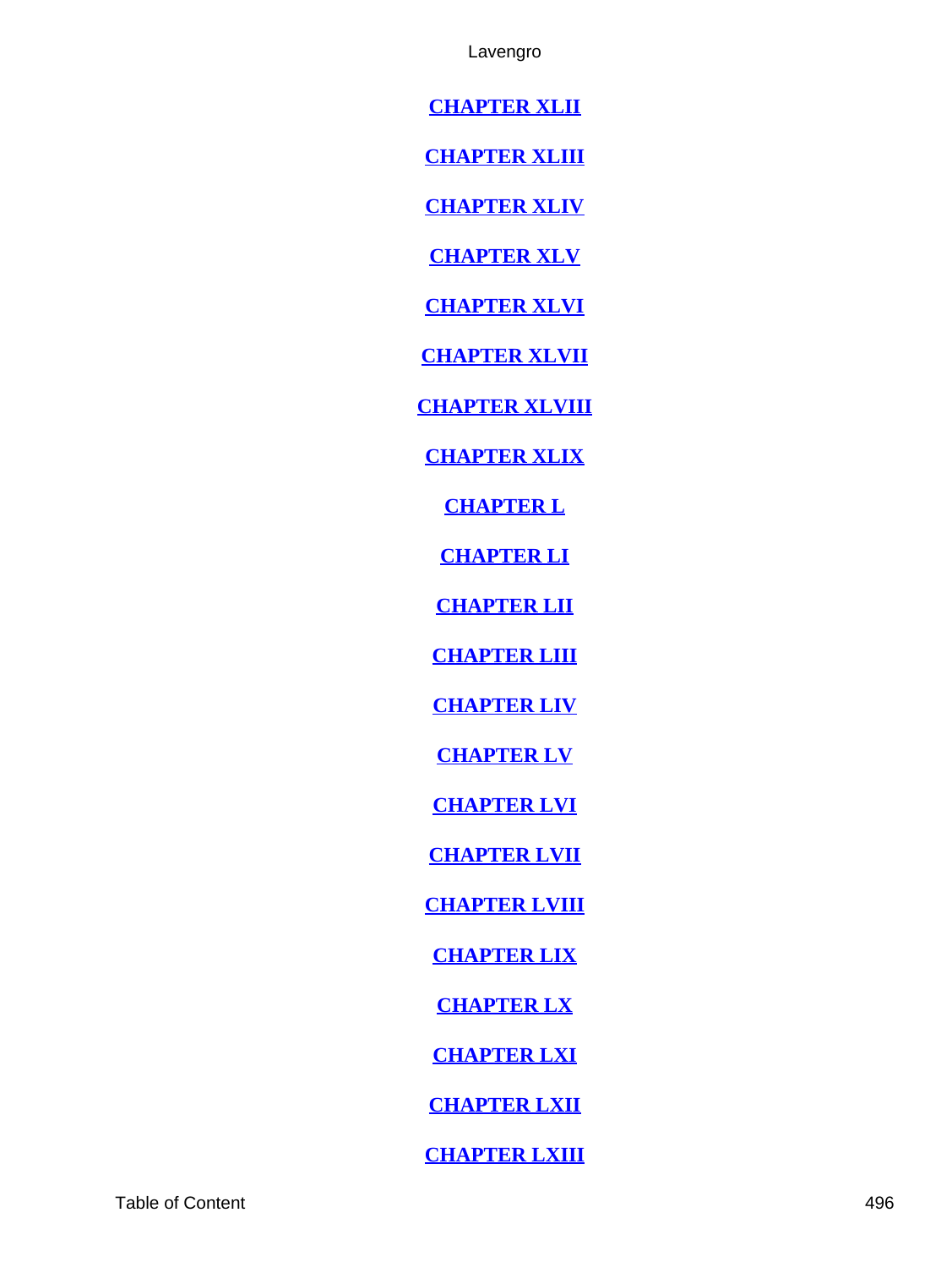**[CHAPTER LXIV](#page-291-0)**

**[CHAPTER LXV](#page-298-0)**

**[CHAPTER LXVI](#page-301-0)**

**[CHAPTER LXVII](#page-306-0)**

**[CHAPTER LXVIII](#page-313-0)**

**[CHAPTER LXIX](#page-322-0)**

**[CHAPTER LXX](#page-327-0)**

**[CHAPTER LXXI](#page-333-0)**

**[CHAPTER LXXII](#page-343-0)**

**[CHAPTER LXXIII](#page-347-0)**

**[CHAPTER LXXIV](#page-353-0)**

**[CHAPTER LXXV](#page-357-0)**

**[CHAPTER LXXVI](#page-362-0)**

**[CHAPTER LXXVII](#page-369-0)**

**[CHAPTER LXXVIII](#page-373-0)**

**[CHAPTER LXXIX](#page-375-0)**

**[CHAPTER LXXX](#page-380-0)**

**[CHAPTER LXXXI](#page-383-0)**

**[CHAPTER LXXXII](#page-390-0)**

**[CHAPTER LXXXIII](#page-392-0)**

**[CHAPTER LXXXIV](#page-395-0)**

**[CHAPTER LXXXV](#page-399-0)**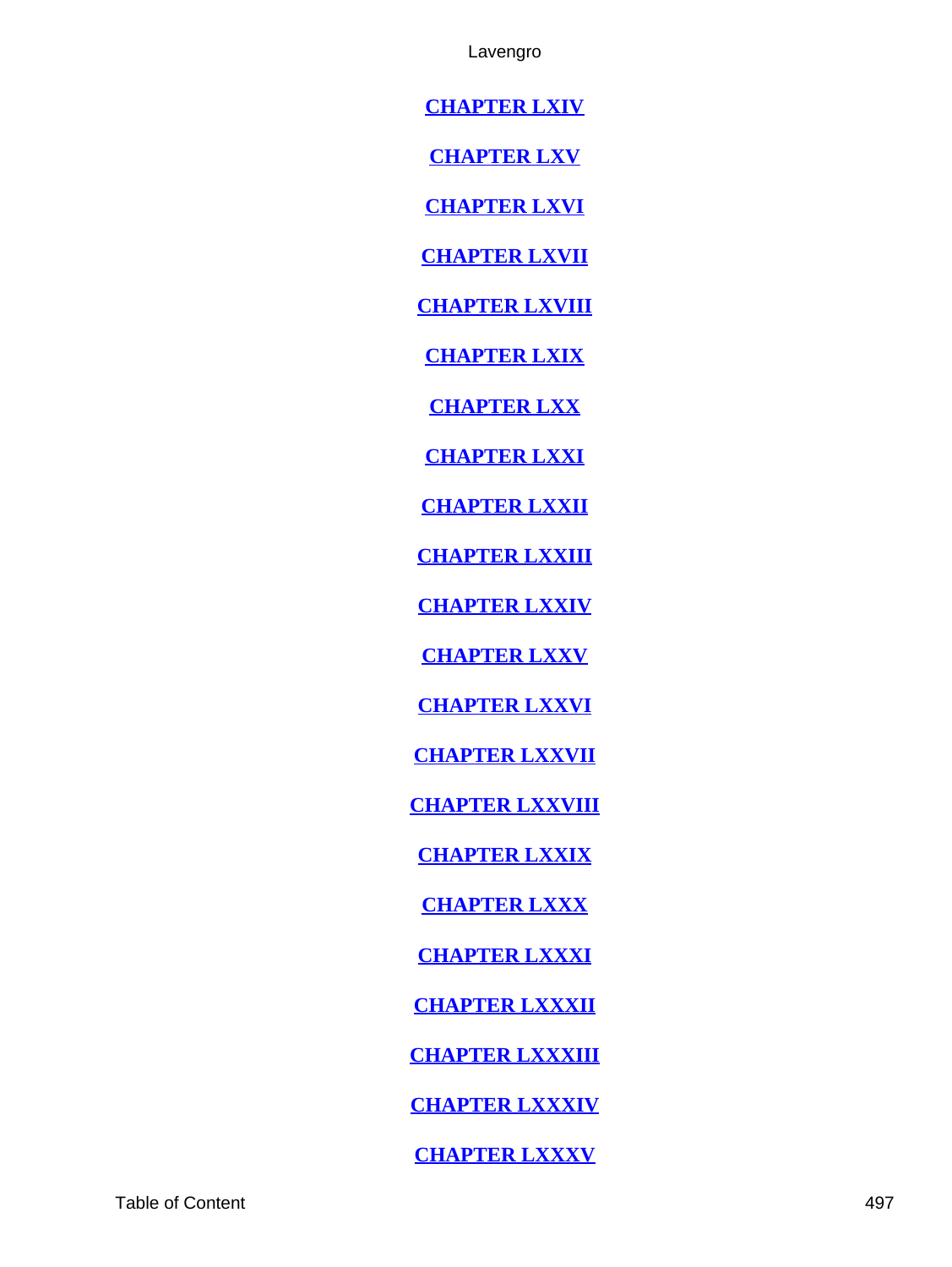<span id="page-498-0"></span>**[CHAPTER LXXXVI](#page-408-0)**

**[CHAPTER LXXXVII](#page-412-0)**

**[CHAPTER LXXXVIII](#page-414-0)**

**[CHAPTER LXXXIX](#page-422-0)**

**[CHAPTER XC](#page-428-0)**

**[CHAPTER XCI](#page-436-0)**

**[CHAPTER XCII](#page-438-0)**

**[CHAPTER XCIII](#page-442-0)**

**[CHAPTER XCIV](#page-445-0)**

**[CHAPTER XCV](#page-456-0)**

**[CHAPTER XCVI](#page-464-0)**

**[CHAPTER XCVII](#page-468-0)**

**[CHAPTER XCVIII](#page-476-0)**

**[CHAPTER XCIX](#page-484-0)**

**[CHAPTER C](#page-491-0)**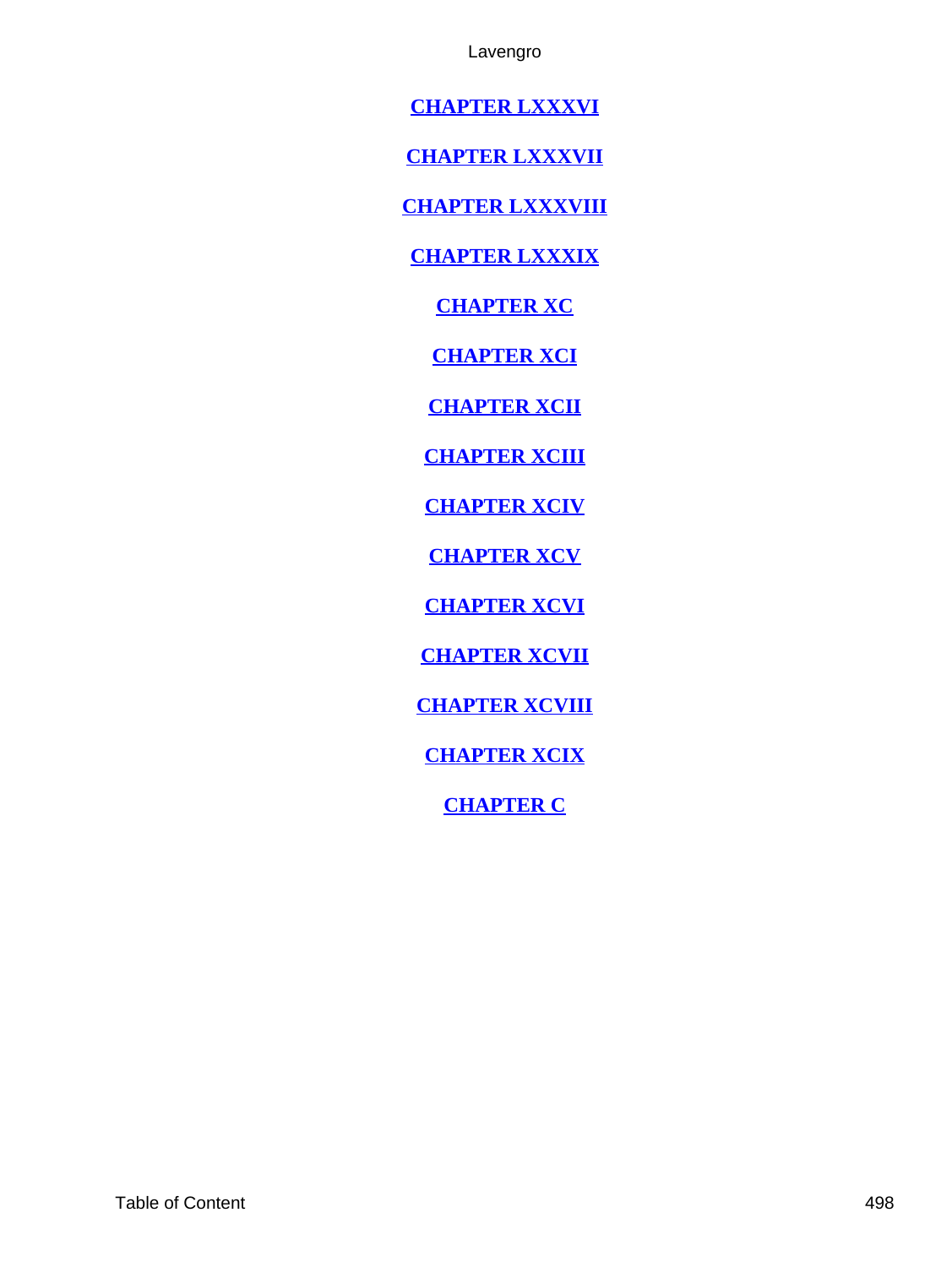# **You are reading a Phoenix Edition:**

It was converted from clean and standard xhtml/xml files. It uses metatags to identify content, and other data. The available resources specific to each ebook format were used to give the reader a pleasant reading experience.

More detais available at Phoenix−Library.org website.

Any suggestion that helps us to improve these editions are welcome.

**The Phoenix−Library Team**